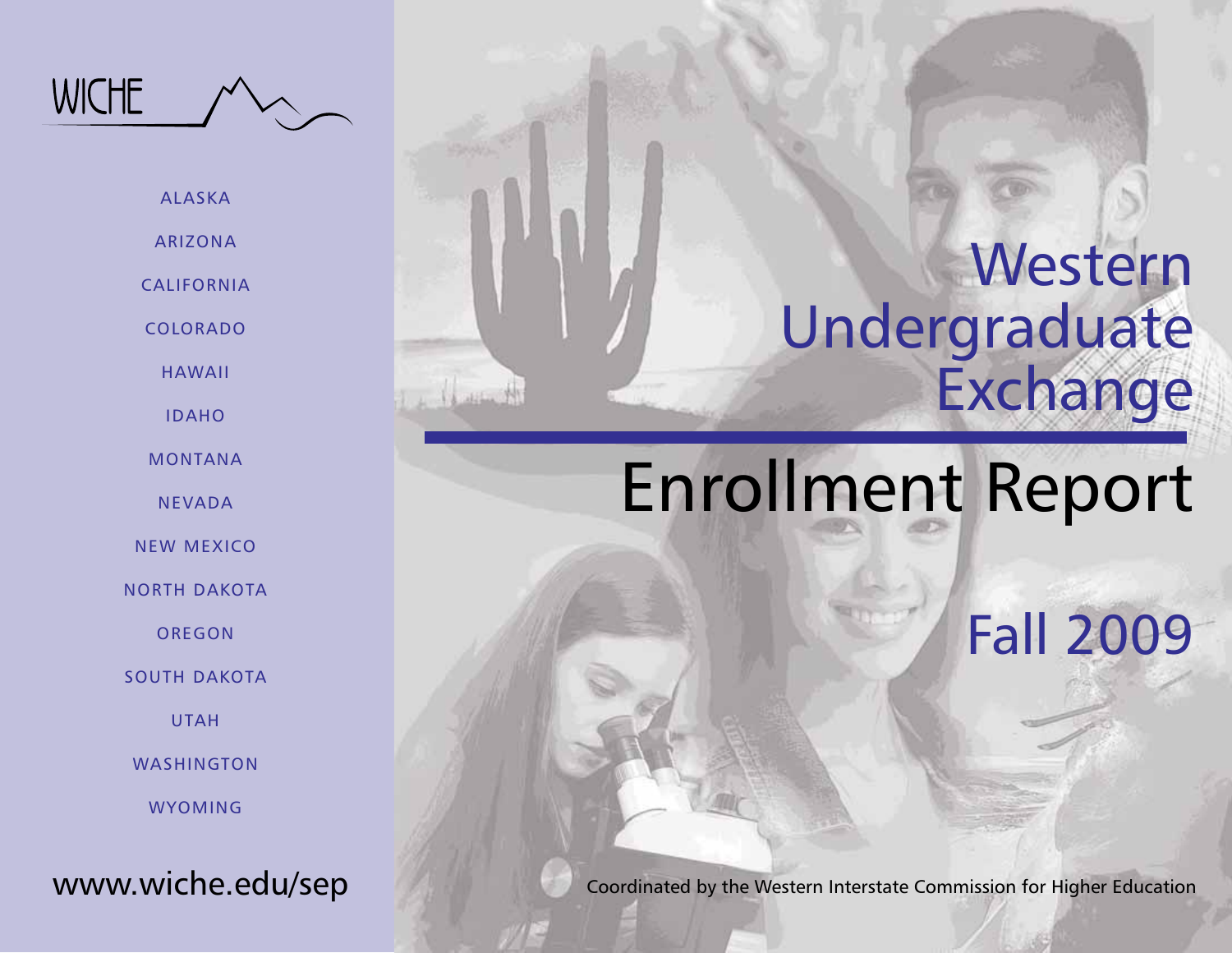#### **CONTENTS**

| Table 4 - Enrollment by Institution and Program<br>Note: WUE Institutions not listed in this report did not enroll WUE students in Fall 2009. |  |
|-----------------------------------------------------------------------------------------------------------------------------------------------|--|
|                                                                                                                                               |  |
|                                                                                                                                               |  |
|                                                                                                                                               |  |
|                                                                                                                                               |  |
|                                                                                                                                               |  |
|                                                                                                                                               |  |
|                                                                                                                                               |  |
|                                                                                                                                               |  |
|                                                                                                                                               |  |
|                                                                                                                                               |  |
|                                                                                                                                               |  |
|                                                                                                                                               |  |
|                                                                                                                                               |  |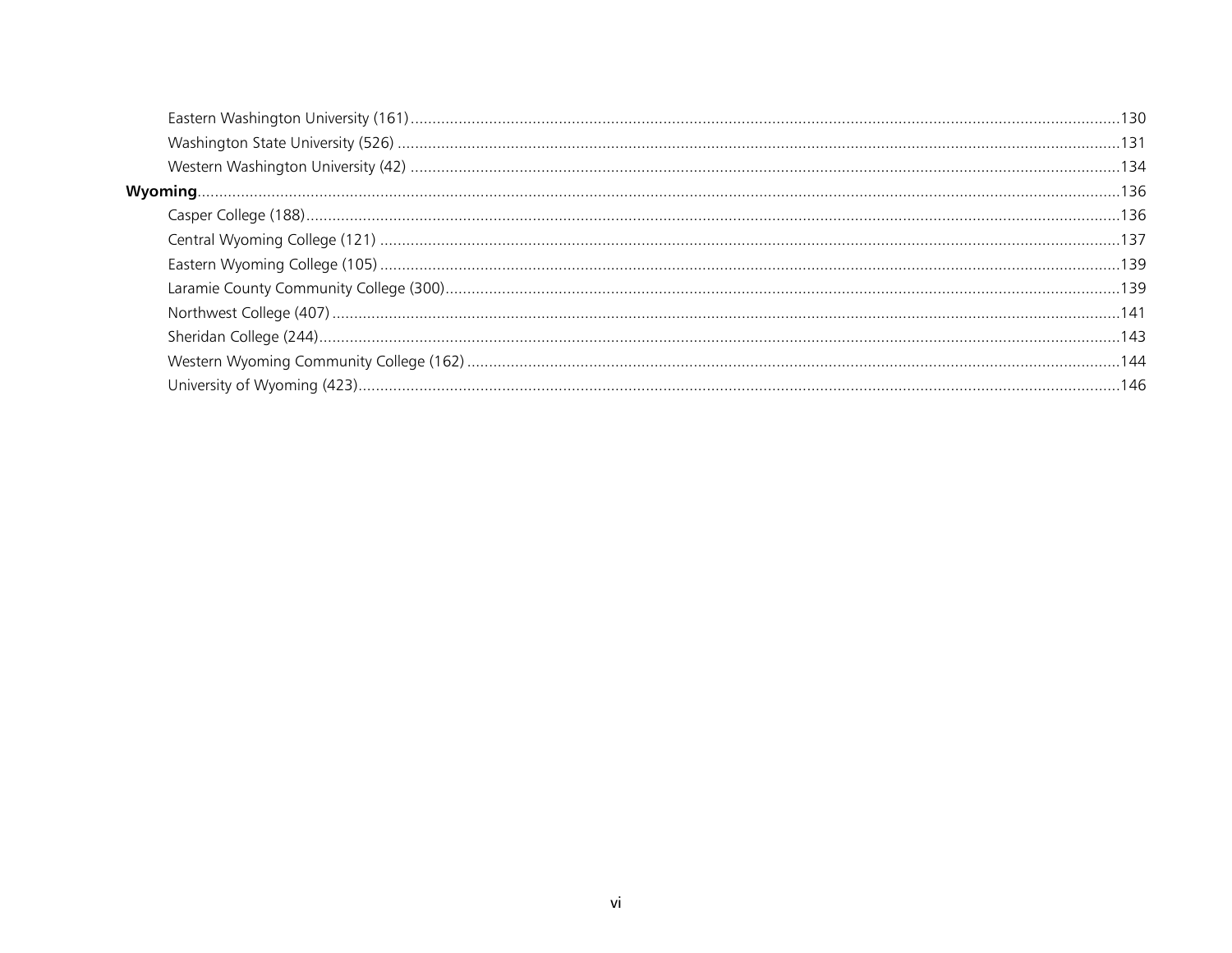## Western Undergraduate Exchange Enrollment Report Fall 2009

#### **WICHE's Regional Student Exchange Programs**

Over 55 years ago, our Western states formed the Western Regional Education Compact and agreed to share higher education resources in the West through the Western Interstate Commission for Higher Education (WICHE). Wise policymakers at that time understood the many benefits of

regional student exchange as the West worked to develop an educated workforce. Regional collaboration enables institutions to maximize their resources by filling available capacity and reducing unnecessary duplication of programs. It also facilitates partnerships among institutions to create programs in new workforce areas, such as health information technology. Students and their families continue to benefit from significant tuition savings across a range of institutions and programs.

The map below illustrates how regional education exchange remains a critical tool in growing an educated workforce in the West, where states face very different demographic futures. Many states confront simultaneous enrollment and



*Source:* Western Interstate Commission for Higher Education. *Knocking at the College Door: Projections of High School Graduates by State and Race/Ethnicity, 1992 to 2022.* Boulder, CO: WICHE, 2009; available at www.wiche.edu.

fiscal pressures. Some high growth states have too many students while others face the opposite problem. Helping students migrate between states that face differing enrollment challenges provides a flexible, state-responsive solution.

Through WICHE's three student exchange programs, nearly 26,000 residents of 15 Western states are enrolled at reduced levels of tuition in a broad

spectrum of undergraduate, graduate, and professional programs. The **Western Undergraduate Exchange (WUE)** helped some 24,500 students and their families save \$173.4 million dollars in tuition by paying 150% of resident tuition, instead of the full nonresident rate at 145 participating WUE institutions. Five hundred masters, doctorate and graduate certificate students enrolled in programs of study through the **Western Regional Graduate Program (WRGP)** have saved more than \$5 million dollars; they pay only resident tuition, instead of nonresident, in participating programs. Almost 700 students paid significantly reduced tuition while preparing for their professional degree in 10 healthcare professions while enrolled through WICHE's **Professional Student Exchange Program (PSEP)**. Finally, WICHE recently created a network of Western institutions that are partnering to exchange courses via the Internet, through WICHE's next generation of student exchange, called the **Internet Course Exchange**, or WICHE ICE. More information about all these programs is available at www.wiche.edu/studentExchange.

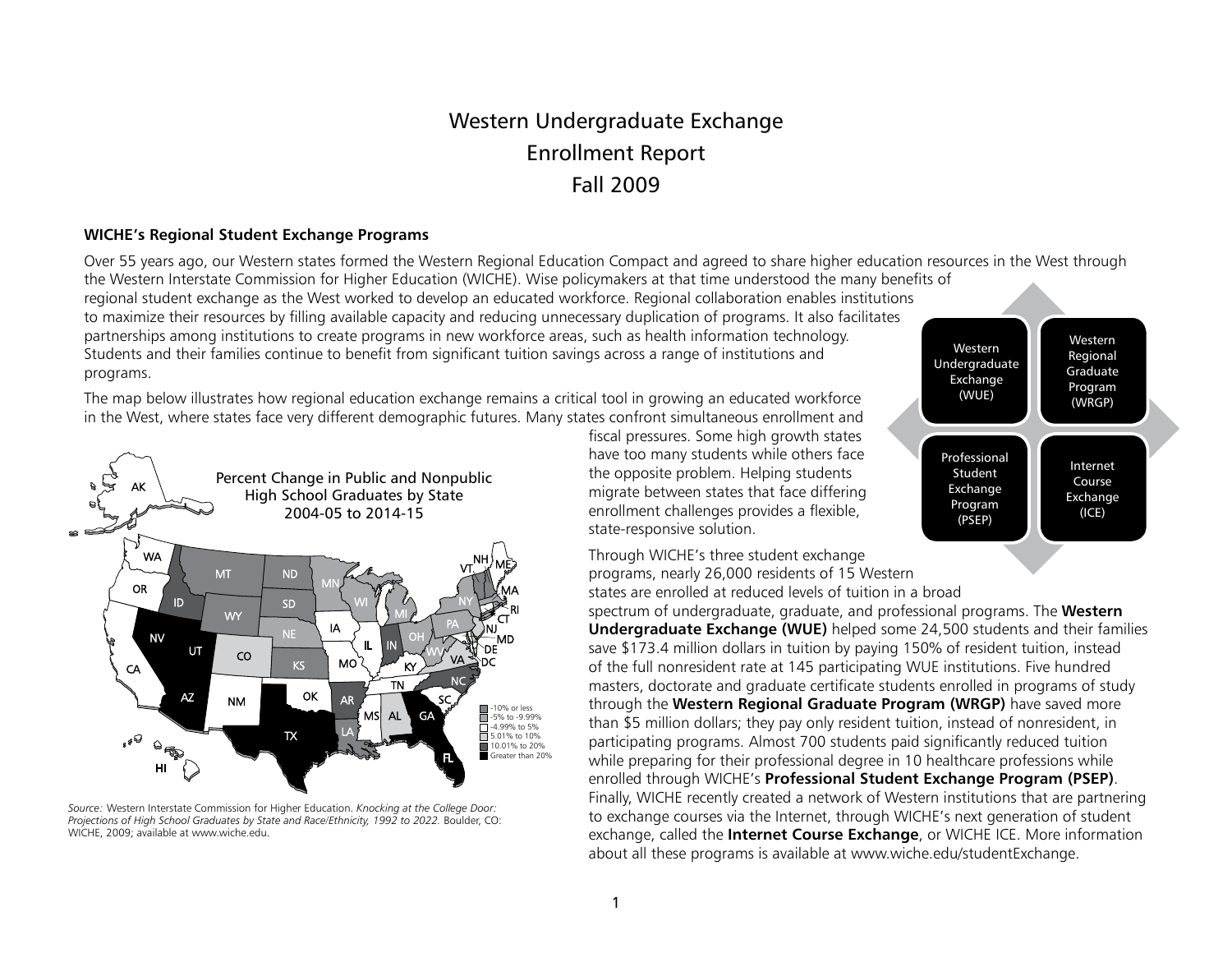#### **The Western Undergraduate Exchange (WUE)**

The Western Undergraduate Exchange (WUE) is a regional tuition-reciprocity agreement that enables students from WICHE states to enroll in participating twoand four-year public institutions at 150 percent of the enrolling institution's resident tuition. WUE has been operating for more than 20 years and is the largest program of its kind in the nation. Since the first WUE students were exchanged in 1988, to date, participating residents from WICHE states have benefited from significant savings on more than 273,400 annual tuition bills. And since WICHE began estimating student fiscal savings through WUE in 1999, the program

has provided WICHE students and their parents discounts of a remarkable \$1.1 billion dollars in tuition savings on nearly 210,000 annual tuition bills. The graph below shows the tremendous growth of the program since its inception in 1988.

Participation in WUE increased by 4.4 percent in 2009-10; 24,670 WUE students saved more than \$7,000 on average, and a collective \$173.4 million dollars in tuition costs. Table 3 on page 8 of this year's report shows the in and outbound migration by state over the last five years, as well as estimated savings for WUE students and their families.

Students can choose from more than 145 participating WUE institutions, and the network is growing. In fall 2009 Eastern New Mexico University Portales' main campus joined the WUE network. Previously, only its Roswell campus participated. In addition, the number of California WUE institutions has grown significantly over the past five years. In 2004, only one campus enrolled WUE students. Now, nine California State University institutions are enrolling students through WICHE, and additional campuses have expressed interest.

#### **Fall 2009 WUE Enrollment Trends**

This fall's WUE headcount demonstrates that WUE students know where the current and future job opportunities are. Their "Top Ten"

majors are directly aligned with some of the West's most crucial workforce needs. They are healthcare, the biological and biomedical sciences, engineering, and business.

• Healthcare professions majors that WUE students are studying include: Nursing, the allied health professions (such as physical therapy, occupational therapy, radiology, respiratory therapy, nuclear medical technology, audiology, and clinical laboratory science), dental hygiene, healthcare administration, and healthcare information technology (HIT). Students are also using WUE to complete their undergraduate degrees to advance to the professional level: many are majoring in pre-med, pre-dentistry, pre-pharmacy and pre-veterinary studies.

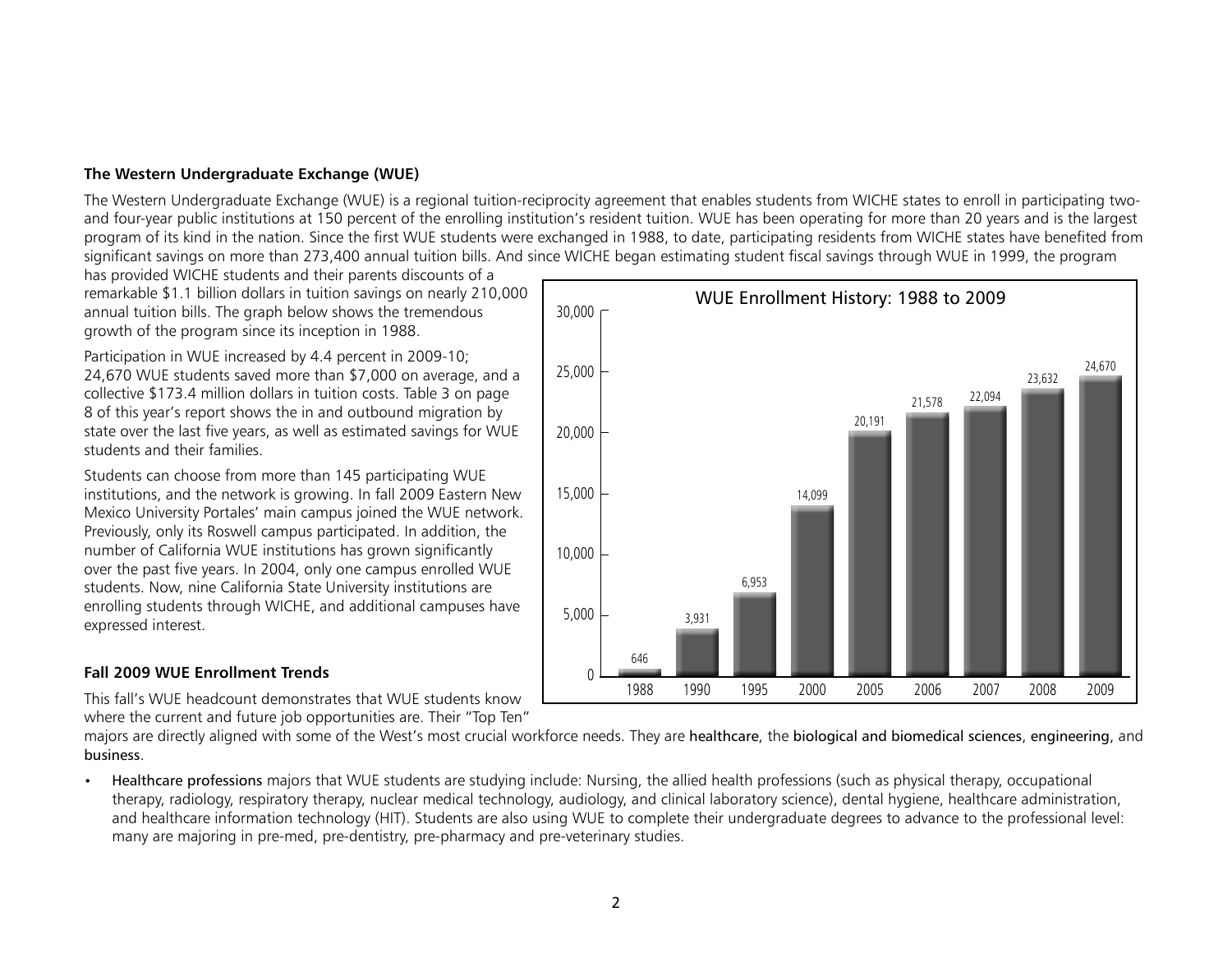- Biological and biomedical science majors targeted by WUE students include biochemistry, biotechnology, genetics, microbiology, botany, zoology, marine biology, and more.
- Engineering majors of interest to WUE students run a wide range and include engineering specialties in biomedical, chemical, civil, computer, electrical, mechanical, mining and mineral, nuclear, petroleum, industrial, geological and geophysical, and electrical engineering, as well as others.
- Business, management and marketing majors include: Accounting, business administration and management, finance, hospitality and hotel administration, marketing, human resource management, construction management, and international business, among others.

The remainder of majors at the top of the WUE student's list are in the areas of: education; the social sciences; visual and performing arts; psychology; parks, recreation, leisure and fitness studies, and communication and journalism. Research shows that graduates tend to join the workforce and settle in the region where they studied. It is good to know that through WUE, our states are working to keep our best and brightest in the West.

To learn more about the wide array of programs available at WUE institutions, consult our searchable database located at wue.wiche.edu. For additional details, follow the links to the receiving institutions' WUE profiles and websites.

In addition to the reports contained within this publication, additional CIP codebased Excel spreadsheet reports are available for state higher education offices and enrollment planners of participating WUE institutions. Learn which programs your home state residents seek through WUE, and which programs in your state attract the most WUE students. To request these custom reports, contact our office at 303.541.0214 or info-sep@wiche.edu.

#### **Why Participate in WUE?**

WICHE encourages nonparticipating institutions to consider how WUE can help them meet their recruiting and enrollment goals. Institutions, with the guidance of their state governing agencies, have a significant amount of autonomy in the way they

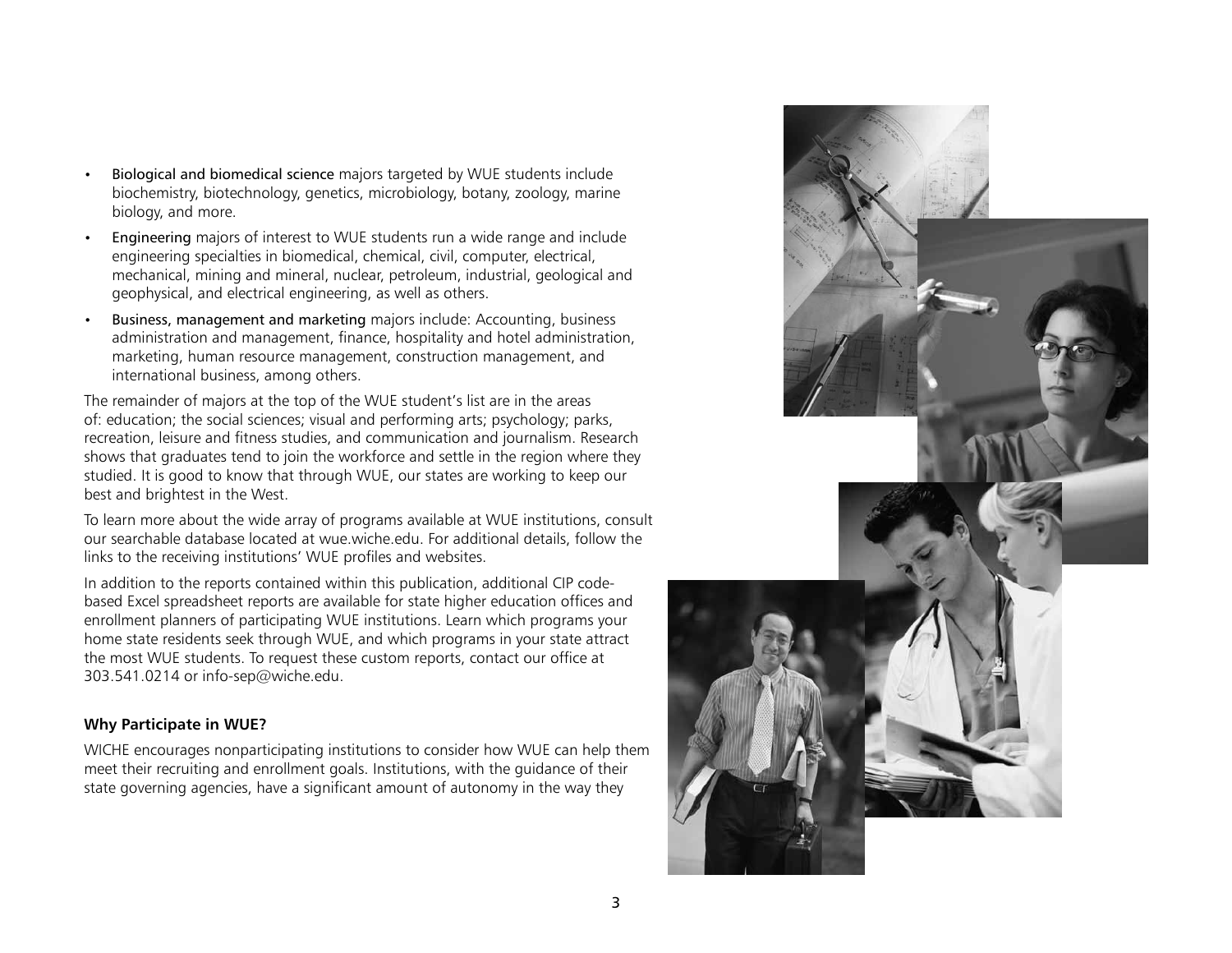can use WUE. Our WUE partner institutions formulate admissions control policies that work best for them and their state workforce, but also benefit enrolling students and their families from elsewhere in the West.

For example, some states set limits on the total number of students admitted in their WUE institutions. Participating institutions choose which programs they wish to make available to WUE students, and under what conditions. In many cases, institutions have opened all of their programs on a space-available basis. In other cases, institutions have excluded some programs or have listed only specific programs that are open to WUE students.

Whether your institution is currently participating in WUE or now considering it, we encourage you to read the "WUE FAQ" posted on the WUE institution interface of our WUE website, as well as the 2005 study of tuition reciprocity programs that explains the policy logic behind the WUE program.

For more information about joining WUE, contact WICHE's director of student exchange at 303.541.0214.

January 2010

WICHE - Pub. # 2A372B 3035 Center Green Drive, Suite 200 Boulder, Colorado 80301 TEL: 303.541.0270 info-sep@wiche.edu 0102:1C:0208:AG:2A372B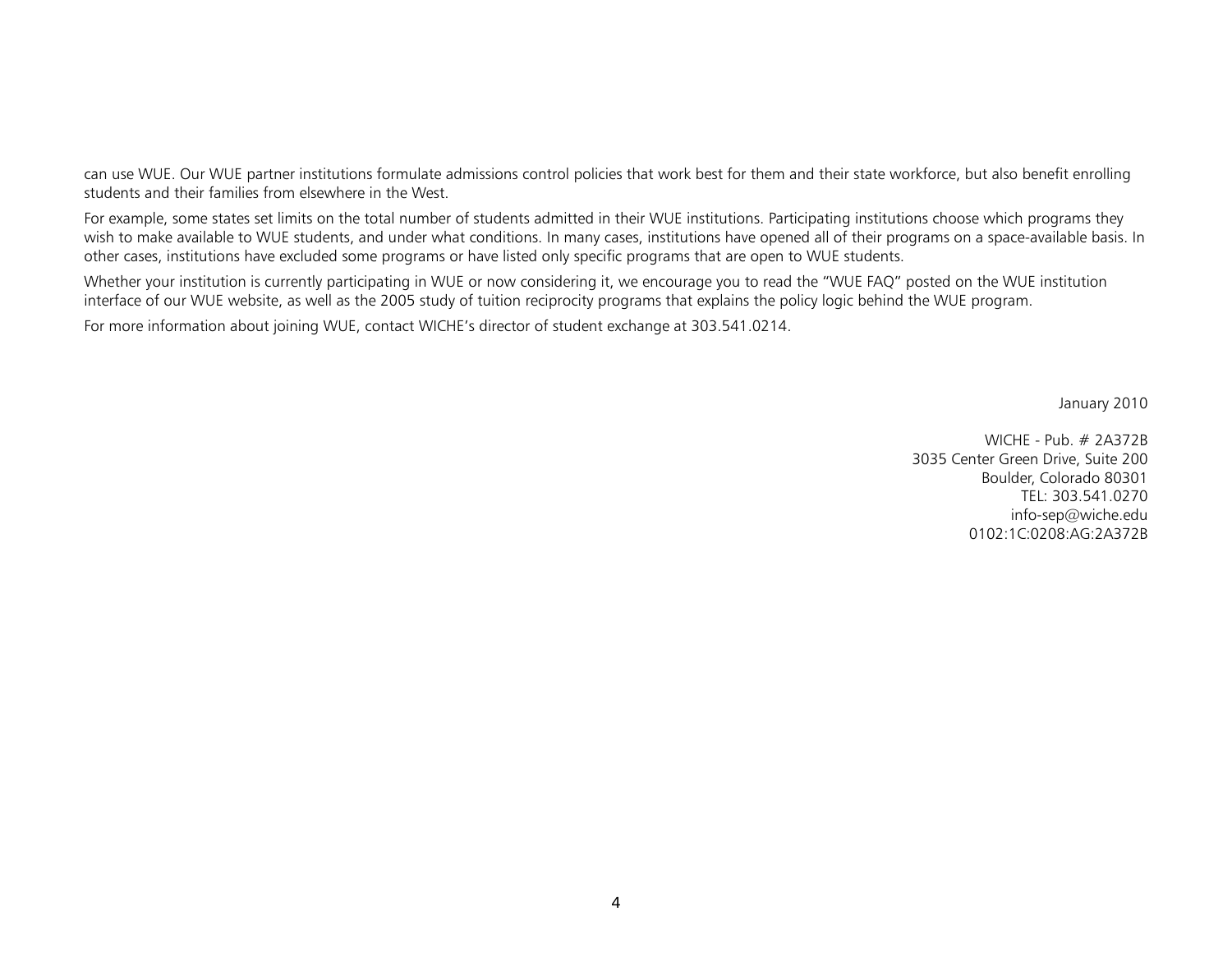## **Table 1 Western Undergraduate Exchange Fall 2009 Enrollment Summary**

| <b>State of Attendance</b>                         |                                 |                          |                          |                          |                          |                          |                          | <b>State of Residence</b> |                   |                          |                          |                          |     |                          |                          | <b>Attendance</b> |
|----------------------------------------------------|---------------------------------|--------------------------|--------------------------|--------------------------|--------------------------|--------------------------|--------------------------|---------------------------|-------------------|--------------------------|--------------------------|--------------------------|-----|--------------------------|--------------------------|-------------------|
| (Number of institutions<br>enrolling WUE students) | AK                              | <b>AZ</b>                | CA                       | CO                       | HI                       | ID                       | <b>MT</b>                | <b>NV</b>                 | <b>NM</b>         | <b>ND</b>                | <b>OR</b>                | <b>SD</b>                | UT  | <b>WA</b>                | <b>WY</b>                | <b>Totals</b>     |
|                                                    |                                 |                          |                          |                          |                          |                          |                          |                           |                   |                          |                          |                          |     |                          |                          |                   |
| Alaska (4)                                         | $\hspace{0.1mm}-\hspace{0.1mm}$ | 28                       | 136                      | 68                       | 15                       | 21                       | 15                       | 21                        | 17                | 6                        | 46                       | $\overline{2}$           | 26  | 124                      | 9                        | 534               |
| Arizona (24)                                       | 215                             | $\overline{\phantom{m}}$ | 1,384                    | 403                      | 259                      | 85                       | 41                       | 336                       | 168               | $\overline{4}$           | 154                      | 27                       | 173 | 205                      | 26                       | 3,480             |
| California (9)                                     | 94                              | 52                       | $\overline{\phantom{m}}$ | 88                       | 119                      | 56                       | 33                       | 34                        | 23                | 5                        | 142                      | 6                        | 19  | 231                      | 14                       | 916               |
| Colorado (22)                                      | 91                              | 182                      | 400                      | $\overline{\phantom{0}}$ | 134                      | 67                       | 49                       | 88                        | 217               | 20                       | 89                       | 53                       | 93  | 89                       | 162                      | 1,734             |
| Hawaii (2)                                         | 77                              | 76                       | 1.024                    | 201                      | $\overline{\phantom{m}}$ | 30                       | 15                       | 53                        | 26                | 8                        | 110                      | 17                       | 23  | 297                      | 11                       | 1,968             |
| Idaho (6)                                          | 281                             | 53                       | 201                      | 65                       | 29                       | $\overline{\phantom{a}}$ | 303                      | 156                       | 19                | 14                       | 443                      | 5                        | 53  | 1.077                    | 57                       | 2.756             |
| Montana (12)                                       | 126                             | 27                       | 124                      | 191                      | 45                       | 302                      | $\overline{\phantom{m}}$ | 37                        | 13                | 65                       | 137                      | 45                       | 54  | 404                      | 184                      | 1,754             |
| Nevada (7)                                         | 219                             | 174                      | 1.181                    | 174                      | 483                      | 81                       | 38                       | $\overline{\phantom{0}}$  | 36                | 15                       | 147                      | 28                       | 77  | 255                      | 47                       | 2.955             |
| New Mexico (11)                                    | 34                              | 123                      | 180                      | 70                       | 19                       | 10                       | 8                        | 28                        | $\qquad \qquad -$ | $\mathbf 0$              | 32                       | 6                        | 8   | 56                       | $\overline{7}$           | 581               |
| North Dakota (11)                                  | 95                              | 102                      | 317                      | 153                      | 18                       | 39                       | 68                       | 52                        | 12                | $\overline{\phantom{a}}$ | 65                       | 210                      | 31  | 193                      | 111                      | 1,466             |
| Oregon (5)                                         | 157                             | 56                       | 291                      | 82                       | 192                      | 90                       | 33                       | 39                        | 25                |                          | $\overline{\phantom{a}}$ | 6                        | 19  | 623                      | 12                       | 1,626             |
| South Dakota (6)                                   | 37                              | 56                       | 151                      | 171                      | 5                        | 15                       | 117                      | 21                        | 8                 | 186                      | 16                       | $\overline{\phantom{0}}$ | 8   | 77                       | 435                      | 1,303             |
| Utah (9)                                           | 40                              | 42                       | 90                       | 67                       | 20                       | 126                      | 22                       | 167                       | 19                | $\overline{4}$           | 44                       |                          |     | 47                       | 68                       | 757               |
| Washington (4)                                     | 133                             | 30                       | 123                      | 44                       | 102                      | 167                      | 73                       | 26                        | 10                | $\mathbf{1}$             | 151                      | 0                        | 14  | $\overline{\phantom{m}}$ | 16                       | 890               |
| Wyoming (8)                                        | 32                              | 31                       | 96                       | 680                      | 15                       | 126                      | 442                      | 26                        | 17                | 32                       | 38                       | 190                      | 182 | 43                       | $\overline{\phantom{m}}$ | 1,950             |
|                                                    |                                 |                          |                          |                          |                          |                          |                          |                           |                   |                          |                          |                          |     |                          |                          |                   |
| <b>Two-Year</b>                                    | 193                             | 129                      | 562                      | 603                      | 156                      | 238                      | 633                      | 287                       | 125               | 48                       | 198                      | 168                      | 416 | 176                      | 110                      | 4,042             |
|                                                    |                                 |                          |                          |                          |                          |                          |                          |                           |                   |                          |                          |                          |     |                          |                          |                   |
| <b>Four-Year</b>                                   | 1,438                           | 903                      | 5,136                    | 1.854                    | 1,299                    | 977                      | 624                      | 797                       | 485               | 313                      | 1,416                    | 428                      | 364 | 3,545                    | 1.049                    | 20,628            |
|                                                    |                                 |                          |                          |                          |                          |                          |                          |                           |                   |                          |                          |                          |     |                          |                          |                   |
| <b>GRAND TOTAL (140)</b>                           | 1,631                           | 1,032                    | 5,698                    | 2,457                    | 1,455                    | 1,215                    | 1,257                    | 1,084                     | 610               | 361                      | 1,614                    | 596                      | 780 | 3,721                    | 1,159                    | 24,670            |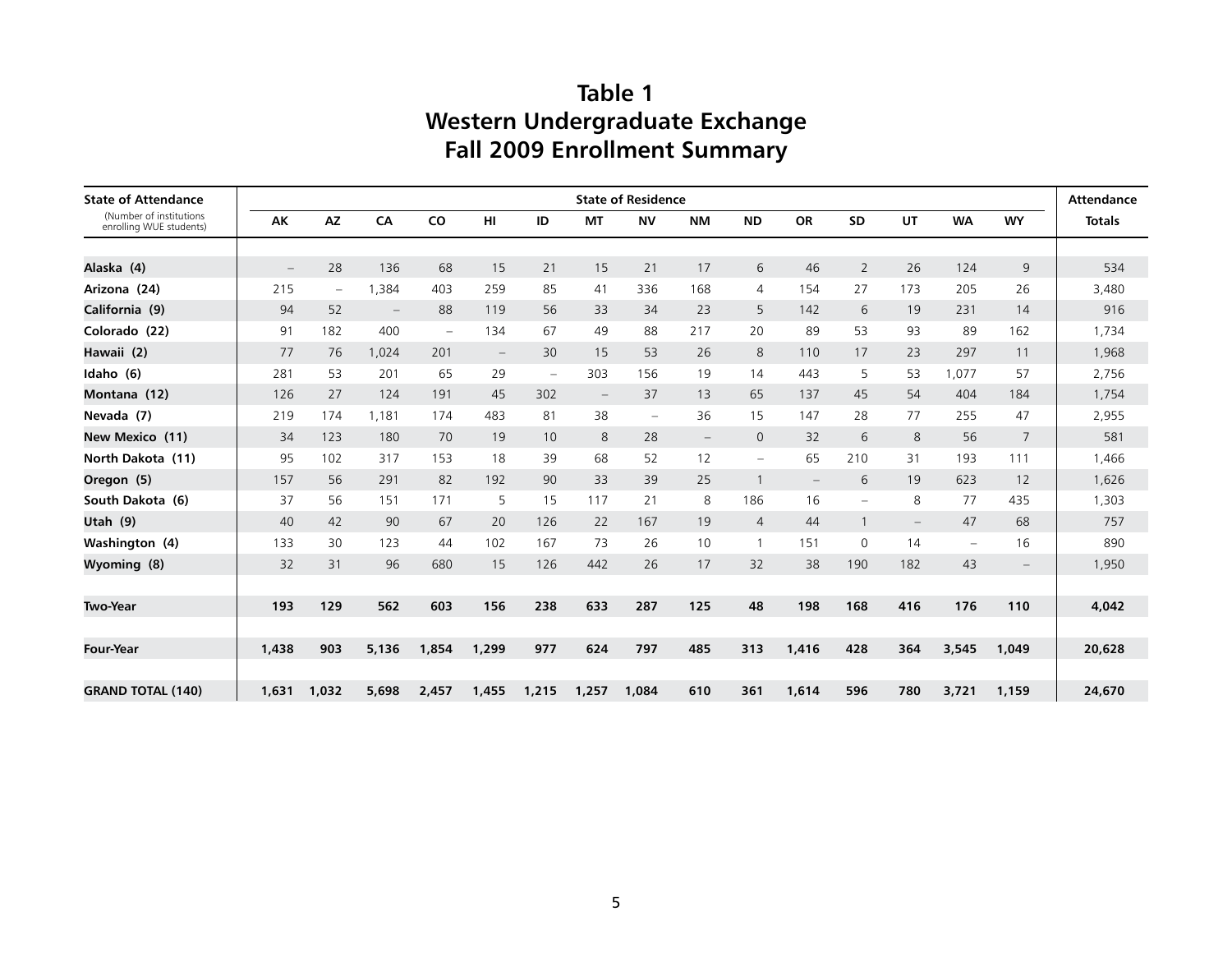## **Table 2A Western Undergraduate Exchange Enrollment at Two-Year Institutions, Fall 2009**

|                            |                   |                          |                          |                          |                          |                          |                          | <b>State of Residence</b> |                          |                          |                          |                          |                          |                          |                          | <b>Attendance</b> |  |  |
|----------------------------|-------------------|--------------------------|--------------------------|--------------------------|--------------------------|--------------------------|--------------------------|---------------------------|--------------------------|--------------------------|--------------------------|--------------------------|--------------------------|--------------------------|--------------------------|-------------------|--|--|
| <b>State of Attendance</b> | AK                | AZ                       | CA                       | CO                       | H <sub>II</sub>          | ID                       | <b>MT</b>                | <b>NV</b>                 | <b>NM</b>                | <b>ND</b>                | <b>OR</b>                | SD                       | UT                       | <b>WA</b>                | <b>WY</b>                | <b>Totals</b>     |  |  |
|                            |                   |                          |                          |                          |                          |                          |                          |                           |                          |                          |                          |                          |                          |                          |                          |                   |  |  |
| Alaska (1)                 | $\qquad \qquad -$ | $\mathbf 0$              | $\overline{2}$           | $\overline{0}$           | $\mathbf{0}$             | $\mathbf{0}$             | 0                        | $\mathbf 0$               | $\mathsf{O}$             | $\mathbf 0$              | $\mathbf{0}$             | 0                        | $\overline{1}$           | $\mathbf 0$              | $\mathsf{O}$             | 3                 |  |  |
| Arizona (18)               | 48                | $\overline{\phantom{m}}$ | 258                      | 115                      | 85                       | 42                       | 14                       | 177                       | 47                       |                          | 61                       | 7                        | 138                      | 60                       | 10                       | 1,063             |  |  |
| California (0)             | $\mathsf{O}$      | $\mathsf{O}\xspace$      | $\overline{\phantom{m}}$ | $\mathbf 0$              | $\Omega$                 | $\mathbf 0$              | $\mathsf{O}$             | $\mathbf 0$               | $\mathbf 0$              | $\mathbf{0}$             | $\mathbf{0}$             | $\mathsf{O}$             | $\mathbf{0}$             | $\mathbf 0$              | $\mathbf 0$              | $\mathbf 0$       |  |  |
| Colorado (13)              | 25                | 28                       | 61                       | $\overline{\phantom{0}}$ | $\overline{7}$           | 19                       | 10                       | 17                        | 56                       | $\overline{4}$           | $\overline{7}$           | 16                       | 25                       | 14                       | 48                       | 337               |  |  |
| Hawaii (0)                 | $\mathbf{0}$      | $\mathbf{0}$             | 0                        | $\mathbf{0}$             | $\overline{\phantom{m}}$ | $\mathbf 0$              | $\mathbf 0$              | $\mathbf 0$               | $\overline{0}$           | $\mathbf 0$              | $\mathbf{0}$             | $\mathbf 0$              | $\mathbf{0}$             | $\mathbf{0}$             | $\mathbf 0$              | $\mathbf{0}$      |  |  |
| Idaho (2)                  | 47                | 23                       | 9                        | 19                       | 10                       | $\overline{\phantom{0}}$ | 171                      | 43                        | 4                        | 8                        | 68                       | 0                        | 24                       | $\overline{4}$           | 13                       | 443               |  |  |
| Montana (6)                | $\overline{4}$    | $\overline{2}$           | $\overline{4}$           | 3                        | $\mathbf{0}$             | 5                        | $\overline{\phantom{0}}$ | $\mathbf 0$               | $\mathsf{O}$             | 6                        | 3                        | $\mathbf{1}$             | 17                       | 9                        | $\overline{7}$           | 61                |  |  |
| Nevada (4)                 | 38                | 17                       | 102                      | 11                       | 39                       | 18                       | 6                        | $\overline{\phantom{m}}$  |                          | $\mathbf 0$              | 16                       | 5                        | 28                       | 30                       | 8                        | 319               |  |  |
| New Mexico (6)             | $\mathbf 0$       | 5                        | $\overline{2}$           | 19                       | $\Omega$                 | $\mathbf{0}$             | 0                        | $\mathbf 0$               | $\overline{\phantom{m}}$ | $\mathbf{0}$             | $\Omega$                 |                          | $\mathbf{0}$             | $\mathbf 0$              | $\mathbf 0$              | 27                |  |  |
| North Dakota (5)           | 9                 | 21                       | 36                       | 32                       | 1                        | 10                       | 6                        | 9                         |                          | $\overline{\phantom{m}}$ | 4                        | $\Omega$                 | 5                        | 20                       | 15                       | 169               |  |  |
| Oregon (0)                 | $\mathbf 0$       | $\mathsf{O}$             | $\mathbf{0}$             | $\mathbf{0}$             | $\mathbf{0}$             | $\mathbf{0}$             | 0                        | $\mathbf 0$               | $\mathbf 0$              | $\mathbf 0$              | $\overline{\phantom{m}}$ | $\overline{0}$           | $\mathbf{0}$             | $\mathbf 0$              | $\mathbf 0$              | $\mathbf{0}$      |  |  |
| South Dakota (0)           | $\mathbf 0$       | 0                        | $\mathsf{O}$             | $\mathbf 0$              | $\mathsf{O}$             | $\mathbf{0}$             | 0                        | $\mathbf 0$               | 0                        | $\mathbf 0$              | 0                        | $\overline{\phantom{0}}$ | 0                        | $\mathsf{O}$             | $\mathsf{O}$             | $\Omega$          |  |  |
| Utah $(3)$                 | $\overline{4}$    | 6                        | 15                       | 5                        | $\mathbf{1}$             | 22                       | 0                        | 17                        | 5                        | $\mathbf{0}$             | 9                        | $\overline{0}$           | $\overline{\phantom{m}}$ | 3                        | 9                        | 96                |  |  |
| Washington (0)             | $\mathsf 0$       | 0                        | 0                        | $\mathbf 0$              | 0                        | 0                        | 0                        | $\mathbf 0$               | 0                        | $\mathbf 0$              | 0                        | 0                        | 0                        | $\overline{\phantom{0}}$ | $\mathsf{O}$             | 0                 |  |  |
| Wyoming (7)                | 18                | 27                       | 75                       | 399                      | 13                       | 122                      | 426                      | 24                        | 11                       | 29                       | 30                       | 138                      | 179                      | 36                       | $\overline{\phantom{0}}$ | 1,527             |  |  |
|                            |                   |                          |                          |                          |                          |                          |                          |                           |                          |                          |                          |                          |                          |                          |                          |                   |  |  |
| Grand Total (65)           | 193               | 129                      | 562                      | 603                      | 156                      | 238                      | 633                      | 287                       | 125                      | 48                       | 198                      | 168                      | 416                      | 176                      | 110                      | 4,042             |  |  |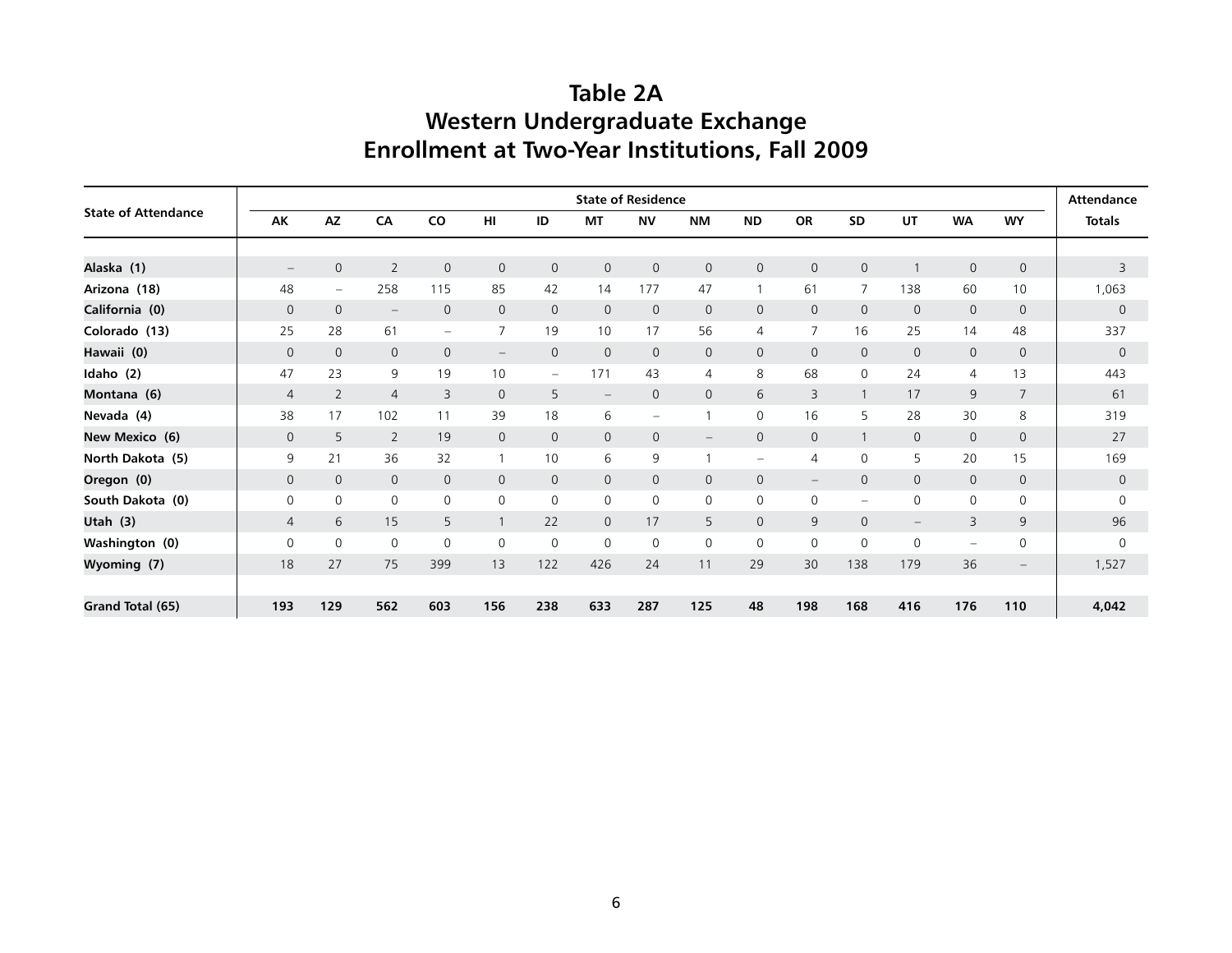## **Table 2B Western Undergraduate Exchange Enrollment at Four-Year Institutions, Fall 2009**

|                            |                          |                          |                   |                          |                          |                          |                          | <b>State of Residence</b> |                          |                          |                   |                          |                          |                          |                          | <b>Attendance</b> |  |
|----------------------------|--------------------------|--------------------------|-------------------|--------------------------|--------------------------|--------------------------|--------------------------|---------------------------|--------------------------|--------------------------|-------------------|--------------------------|--------------------------|--------------------------|--------------------------|-------------------|--|
| <b>State of Attendance</b> | AK                       | <b>AZ</b>                | CA                | CO                       | HI                       | ID                       | <b>MT</b>                | <b>NV</b>                 | <b>NM</b>                | <b>ND</b>                | <b>OR</b>         | <b>SD</b>                | UT                       | <b>WA</b>                | <b>WY</b>                | <b>Totals</b>     |  |
|                            |                          |                          |                   |                          |                          |                          |                          |                           |                          |                          |                   |                          |                          |                          |                          |                   |  |
| Alaska (3)                 | $\overline{\phantom{m}}$ | 28                       | 136               | 68                       | 15                       | 21                       | 15                       | 21                        | 17                       | 6                        | 46                | $\overline{2}$           | 26                       | 124                      | 9                        | 534               |  |
| Arizona (6)                | 167                      | $\overline{\phantom{m}}$ | 1,126             | 288                      | 174                      | 43                       | 27                       | 159                       | 121                      | 3                        | 93                | 20                       | 35                       | 145                      | 16                       | 2,417             |  |
| California (9)             | 94                       | 52                       | $\qquad \qquad -$ | 88                       | 119                      | 56                       | 33                       | 34                        | 23                       | 5                        | 142               | 6                        | 19                       | 231                      | 14                       | 916               |  |
| Colorado (9)               | 66                       | 154                      | 339               | $\overline{\phantom{0}}$ | 127                      | 48                       | 39                       | 71                        | 161                      | 16                       | 82                | 37                       | 68                       | 75                       | 114                      | 1,397             |  |
| Hawaii (2)                 | 77                       | 76                       | 1,024             | 201                      | $\overline{\phantom{m}}$ | 30                       | 15                       | 53                        | 26                       | 8                        | 110               | 17                       | 23                       | 297                      | 11                       | 1,968             |  |
| Idaho (4)                  | 234                      | 30                       | 192               | 46                       | 19                       | $\overline{\phantom{0}}$ | 132                      | 113                       | 15                       | 6                        | 375               | 5                        | 29                       | 1,073                    | 44                       | 2,313             |  |
| Montana (6)                | 122                      | 25                       | 120               | 188                      | 45                       | 297                      | $\overline{\phantom{m}}$ | 37                        | 13                       | 59                       | 134               | 44                       | 37                       | 395                      | 177                      | 1,693             |  |
| Nevada (3)                 | 181                      | 157                      | 1,079             | 163                      | 444                      | 63                       | 32                       | $-$                       | 35                       | 15                       | 131               | 23                       | 49                       | 225                      | 39                       | 2,636             |  |
| New Mexico (5)             | 34                       | 118                      | 178               | 51                       | 19                       | 10                       | 8                        | 28                        | $\overline{\phantom{m}}$ | $\mathbf 0$              | 32                | 5                        | 8                        | 56                       | $\overline{7}$           | 554               |  |
| North Dakota (6)           | 86                       | 81                       | 281               | 121                      | 17                       | 29                       | 62                       | 43                        | 11                       | $\overline{\phantom{m}}$ | 61                | 210                      | 26                       | 173                      | 96                       | 1,297             |  |
| Oregon (5)                 | 157                      | 56                       | 291               | 82                       | 192                      | 90                       | 33                       | 39                        | 25                       | $\mathbf{1}$             | $\qquad \qquad -$ | 6                        | 19                       | 623                      | 12                       | 1,626             |  |
| South Dakota (6)           | 37                       | 56                       | 151               | 171                      | 5                        | 15                       | 117                      | 21                        | 8                        | 186                      | 16                | $\overline{\phantom{0}}$ | 8                        | 77                       | 435                      | 1,303             |  |
| Utah (6)                   | 36                       | 36                       | 75                | 62                       | 19                       | 104                      | 22                       | 150                       | 14                       | $\overline{4}$           | 35                |                          | $\overline{\phantom{m}}$ | 44                       | 59                       | 661               |  |
| Washington (4)             | 133                      | 30                       | 123               | 44                       | 102                      | 167                      | 73                       | 26                        | 10                       |                          | 151               | $\Omega$                 | 14                       | $\overline{\phantom{m}}$ | 16                       | 890               |  |
| Wyoming (1)                | 14                       | $\overline{4}$           | 21                | 281                      | $\overline{2}$           | 4                        | 16                       | $\overline{2}$            | 6                        | 3                        | 8                 | 52                       | 3                        | $\overline{7}$           | $\overline{\phantom{m}}$ | 423               |  |
|                            |                          |                          |                   |                          |                          |                          |                          |                           |                          |                          |                   |                          |                          |                          |                          |                   |  |
| Grand Total (75)           | 1,438                    | 903                      | 5,136             | 1,854                    | 1,299                    | 977                      | 624                      | 797                       | 485                      | 313                      | 1,416             | 428                      | 364                      | 3,545                    | 1,049                    | 20,628            |  |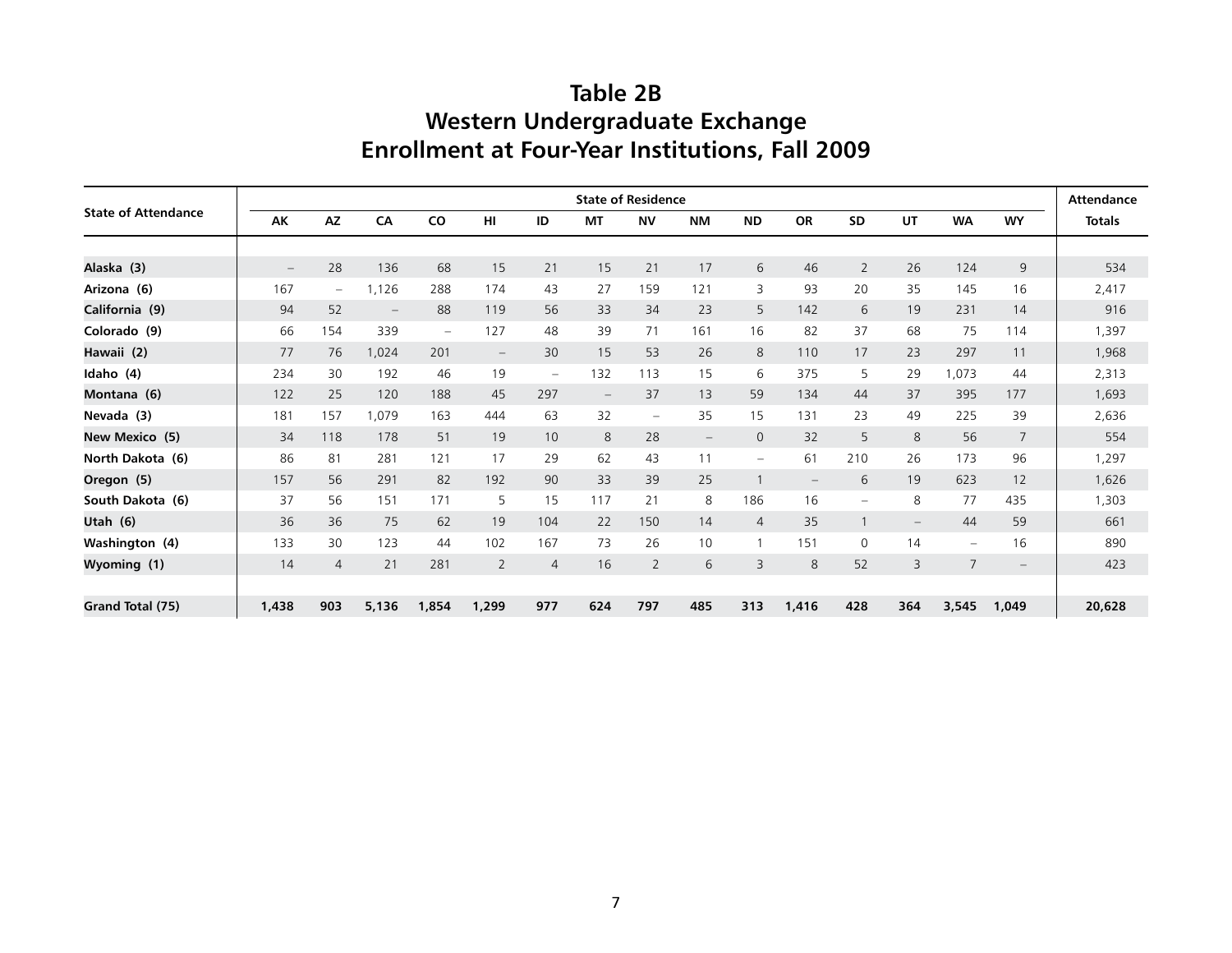## **Table 3 Western Undergraduate Exchange Five-Year Migration by State and Estimated Fiscal Savings, 2005 - 2009**

|              |        | 2005   |               |       | 2006  |                             |        | 2007   |               |               | 2008  |               | 2009   |        |               |  |  |
|--------------|--------|--------|---------------|-------|-------|-----------------------------|--------|--------|---------------|---------------|-------|---------------|--------|--------|---------------|--|--|
| State        | Rec'd  | Sent   | Saved         | Rec'd | Sent  | Saved                       | Rec'd  | Sent   | Saved         | Rec'd         | Sent  | Saved         | Rec'd  | Sent   | Saved         |  |  |
| Alaska       | 432    | 1,613  | \$9,590,711   | 464   | ,664  | \$11,788,866                | 446    | 1,610  | \$11,647,184  | 499           | 1,680 | \$12,078,526  | 534    | 1,631  | \$12,484,017  |  |  |
| Arizona      | 1,873  | 742    | \$3,957,677   | 2,348 | 789   | \$4,643,553                 | 2,736  | 893    | \$5,350,784   | 3,292         | 865   | \$5,472,057   | 3,480  | 1,032  | \$7,709,784   |  |  |
| California   | 109    | 1,933  | \$8,719,782   | 314   | 2,973 | \$17,303,395                | 408    | 3,807  | \$24,509,145  | 553           | 5,082 | \$36,231,958  | 916    | 5,698  | \$44,833,806  |  |  |
| Colorado     | 1,607  | 2,286  | \$11,457,893  | 1,507 | 2,496 | \$13,709,254                | 1,486  | 2,632  | \$14,640,838  | ,562          | 2,491 | \$14,273,235  | 1,734  | 2,457  | \$14,930,505  |  |  |
| Hawaii       | 1,983  | 1,337  | \$9,454,011   | 2,083 | 1,363 | \$10,165,484                | 2,050  | 1,403  | \$10,860,307  | ,998          | 1,442 | \$11,154,783  | 1,968  | 1,455  | \$12,258,036  |  |  |
| Idaho        | 1,524  | ,260   | \$7,554,579   | 1,931 | 1,192 | \$7,822,852                 | 1,908  | 1,107  | \$7,474,231   | 2,550         | 1,130 | \$7,013,246   | 2,756  | 1,215  | \$8,061,283   |  |  |
| Montana      | 1,670  | 1,359  | \$5,653,318   | 1,688 | 1,321 | \$6,412,609                 | 1,724  | 1,162  | \$5,318,205   | 1,637         | 1,168 | \$5,550,194   | 1,754  | 1,257  | \$6,041,176   |  |  |
| Nevada       | 2,776  | 750    | \$3,426,791   | 2,946 | 864   | \$4,445,639                 | 2,726  | 874    | \$4,845,041   | 2,737         | 944   | \$5,521,711   | 2,955  | 1,084  | \$7,036,605   |  |  |
| New Mexico   | 96     | 684    | \$3,684,659   | 197   | 654   | \$3,733,568                 | 402    | 671    | \$3,963,322   | 460           | 668   | \$4,174,505   | 581    | 610    | \$4,759,943   |  |  |
| North Dakota | 1,735  | 440    | \$1,997,665   | 1,386 | 462   | \$2,301,537                 | 1,408  | 402    | \$1,219,577   | 1,437         | 357   | \$911,472     | 1,466  | 361    | \$1,078,897   |  |  |
| Oregon       | 1,326  | 1,427  | \$7,854,844   | 1,504 | 1,516 | \$10,018,006                | 1,659  | ,506   | \$10,530,766  | 1,939         | 1,506 | \$10,568,076  | 1,626  | 1,614  | \$12,151,286  |  |  |
| South Dakota | 1,330  | 1,083  | \$5,023,473   | 1,373 | 818   | \$4,084,191                 | 1,286  | 749    | \$4,034,298   | ,289          | 695   | \$3,732,489   | 1,303  | 596    | \$3,582,534   |  |  |
| Utah         | 872    | 752    | \$3,418,495   | 844   | 761   | \$3,496,403                 | 768    | 778    | \$3,677,941   | 715           | 795   | \$3,591,310   | 757    | 780    | \$4,139,338   |  |  |
| Washington   | 774    | 2,957  | \$16,760,531  | 759   | 3,280 | \$24,203,191                | 717    | 3,257  | \$24,732,483  | 818           | 3,656 | \$26,851,267  | 890    | 3,721  | \$29,780,188  |  |  |
| Wyoming      | 2,084  | 1,568  | \$7,491,208   | 2,234 | 1,425 | \$7,289,157                 | 2,370  | 1,243  | \$4,933,295   | 2,146         | 1,153 | \$4,003,770   | 1,950  | 1,159  | \$4,634,073   |  |  |
| <b>TOTAL</b> | 20,191 | 20,191 | \$106,045,637 |       |       | 21,578 21,578 \$131,417,703 | 22,094 | 22,094 | \$137,737,414 | 23,632 23,632 |       | \$151,128,599 | 24,670 | 24,670 | \$173,481,469 |  |  |

Note: Savings estimates are based on full-time student enrollment. University of Wyoming's WUE enrollment numbers are based on end of Fall data from the previous year.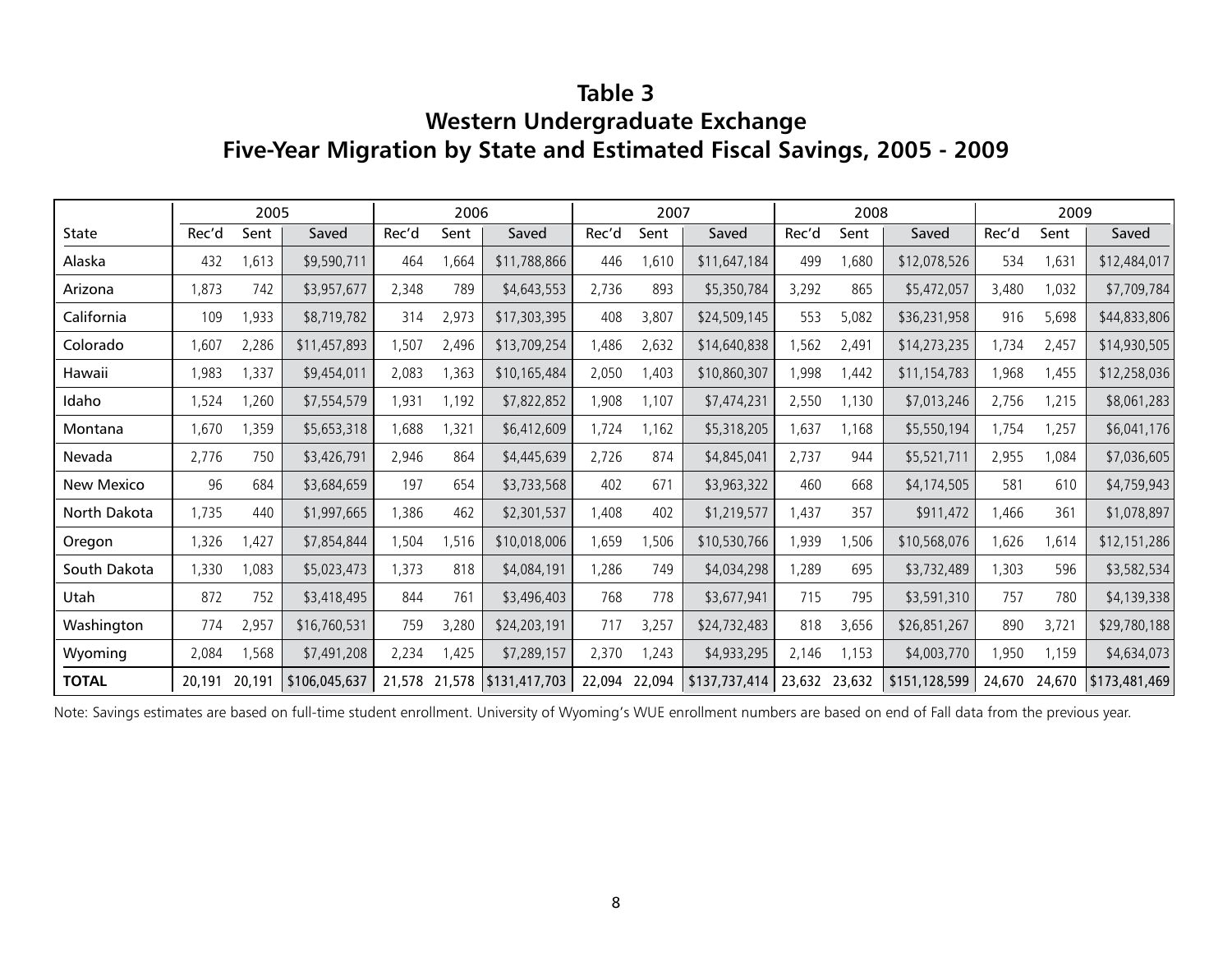**Chart 1 Five-Year WUE Enrollment Summary New and Continuing Students Sent**

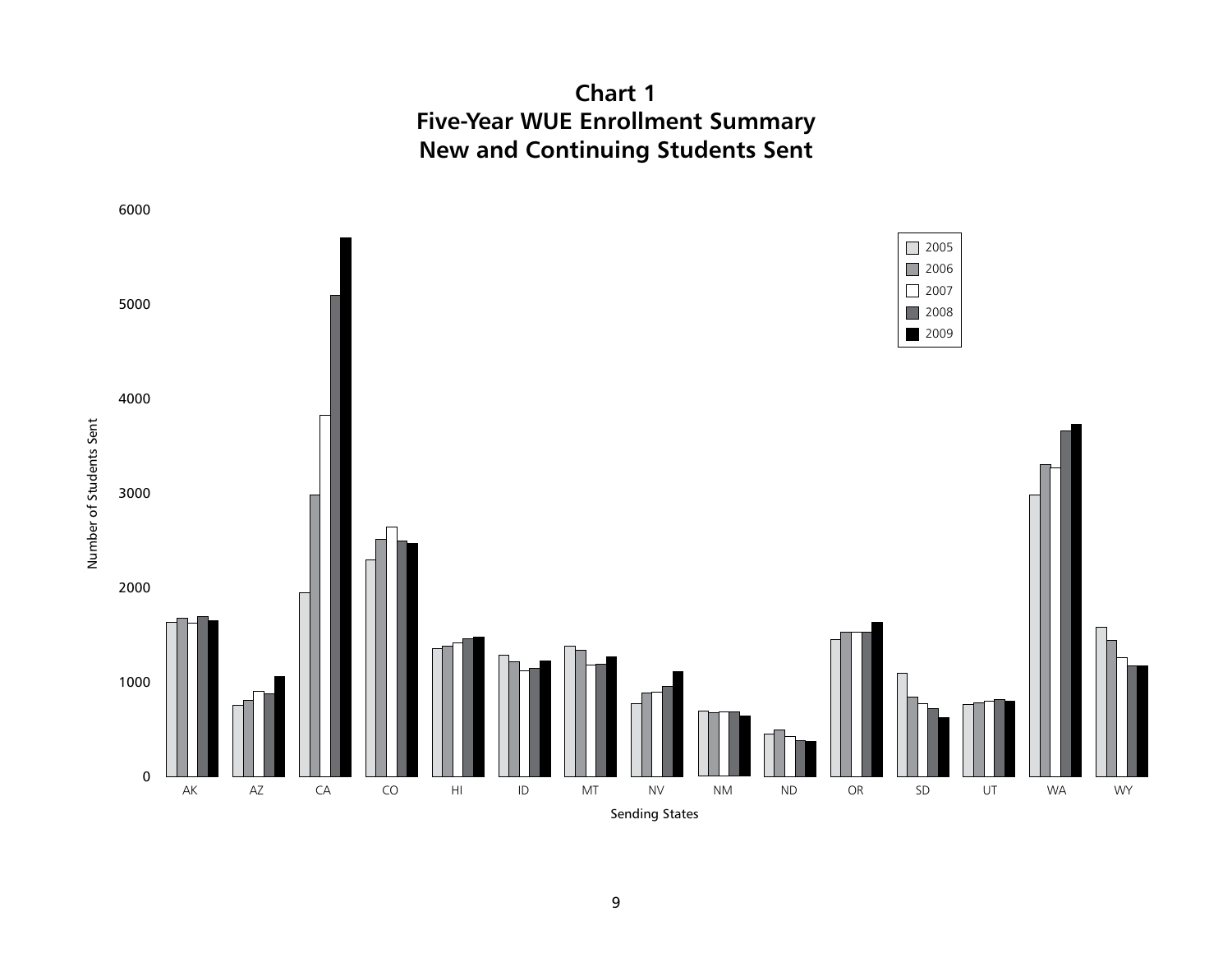**Chart 2 Five-Year WUE Enrollment Summary New and Continuing Students Received**

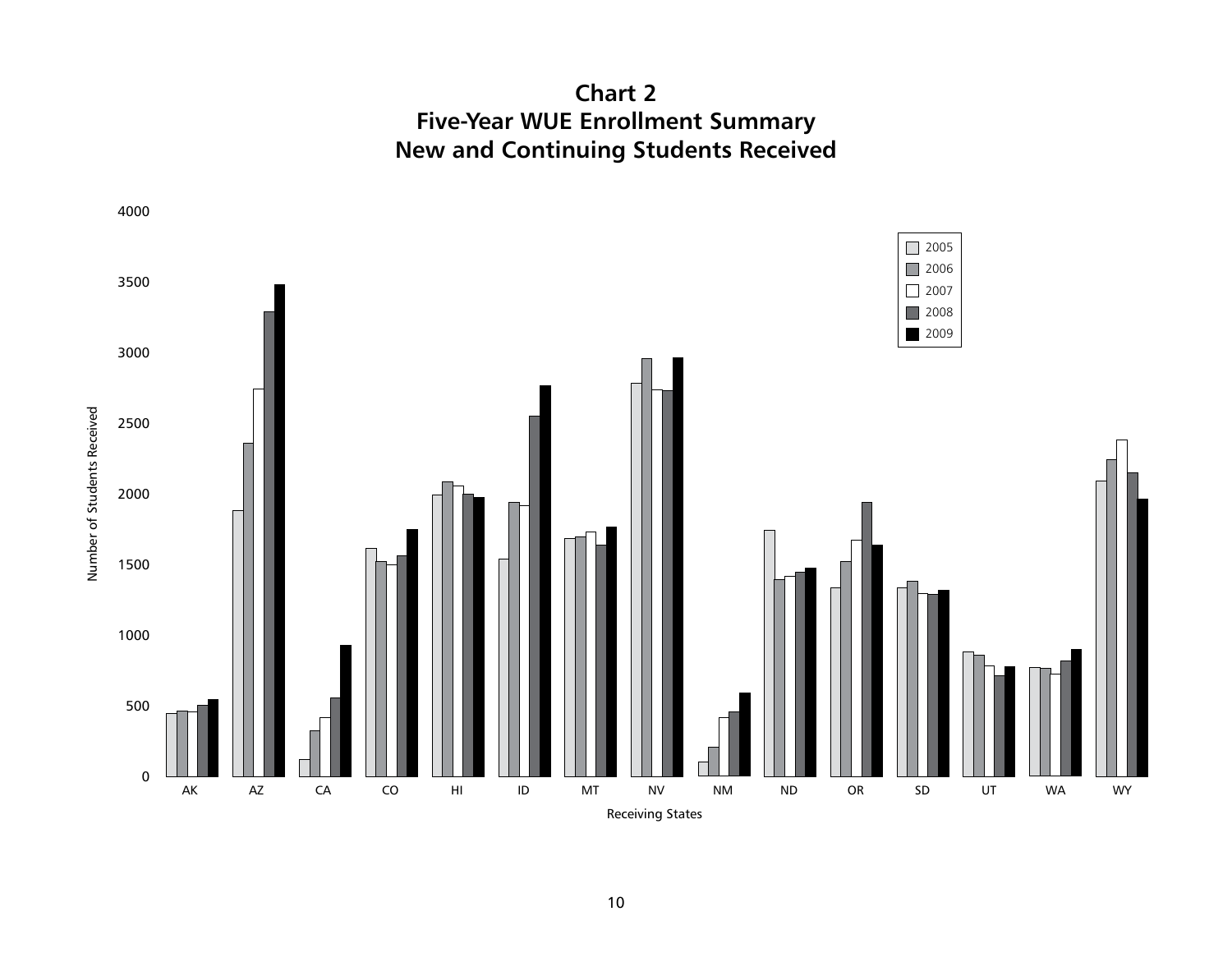## **Table 4: Enrollment by Institution and Program** *ALASKA*

|                                                                                                                            | C.I.P.  |                |                          |                |              |                |              |                |                     |                     |                     |                |                     |                |                     |                |
|----------------------------------------------------------------------------------------------------------------------------|---------|----------------|--------------------------|----------------|--------------|----------------|--------------|----------------|---------------------|---------------------|---------------------|----------------|---------------------|----------------|---------------------|----------------|
| <b>INSTITUTION AND PROGRAM</b>                                                                                             | Number  | AZ             | CA                       | CO             | HI           | ID             | MT           | <b>NV</b>      | <b>NM</b>           | <b>ND</b>           | <b>OR</b>           | SD             | UT                  | <b>WA</b>      | <b>WY</b>           | <b>Totals</b>  |
| <b>ALASKA FOUR-YEAR PUBLIC INSTITUTIONS (3)</b>                                                                            |         |                |                          |                |              |                |              |                |                     |                     |                     |                |                     |                |                     |                |
| <b>UNIVERSITY OF ALASKA ANCHORAGE</b> (Campuses also include Eagle River, Mat-Su Valley, Kenai, Homer, Kodiak, and Valdez) |         |                |                          |                |              |                |              |                |                     |                     |                     |                |                     |                |                     |                |
| Accounting (BA)                                                                                                            | 52.0301 | -1             | 2                        | 0              | 0            | $\mathbf 0$    | 0            | 0              | $\mathbf 0$         | $\mathsf 0$         |                     | $\mathbf 0$    | $\mathbf 0$         | 0              | $\mathsf{O}\xspace$ | $\overline{4}$ |
| Air Traffic Control (ASSOC)                                                                                                | 49.0105 | $\mathbf{0}$   | $\mathbf{1}$             | 1              | 0            | 2              | $\mathbf{1}$ | $\mathbf 0$    | $\mathbf{0}$        | $\mathbf 0$         | -1                  | $\mathbf 0$    | 5                   | $\overline{2}$ | $\mathsf{O}$        | 13             |
| Anthropology (BA)                                                                                                          | 45.0201 | $\mathbf 0$    | $\overline{1}$           | 0              | 1            | 0              | 0            | $\mathbf 0$    | $\mathbf 0$         | $\mathsf 0$         | $\mathbf 0$         | $\mathbf 0$    | 0                   | 0              | 0                   | $\overline{2}$ |
| Art (BA)                                                                                                                   | 50.0701 | $\mathbf{0}$   | 2                        | $\mathbf{1}$   | 0            | $\mathbf{0}$   | $\mathbf{0}$ | $\mathbf{0}$   | $\mathbf{0}$        | $\mathbf{0}$        | $\mathbf 0$         | $\mathbf{0}$   | $\mathbf{0}$        | 0              | $\mathsf{O}$        | 3              |
| Aviation Administration (ASSOC)                                                                                            | 49.0104 | $\overline{1}$ | 8                        | $\overline{2}$ | 3            | 1              | $\mathbf 0$  | $\mathbf{1}$   | $\mathbf{1}$        | $\mathbf 0$         | 0                   | $\mathbf{0}$   | 1                   | $\overline{4}$ | $\mathsf{O}$        | 22             |
| Aviation Maintenance Technology (Airframe/Powerplant)<br>(ASSOC)                                                           | 47.0607 | $\mathbf{0}$   | $\mathbf{0}$             | $\mathbf{0}$   | $\mathbf{0}$ | $\overline{0}$ | $\mathbf{0}$ | $\mathbf 0$    | $\mathsf{O}\xspace$ | $\mathsf{O}\xspace$ | $\mathbf{O}$        | $\overline{0}$ | $\mathbf{O}$        | $\mathbf{1}$   | $\mathsf{O}$        | 1              |
| Biological Sciences (BA)                                                                                                   | 26.0101 | $\mathbf 0$    | $\mathbf 0$              | $\overline{2}$ | 0            | 1              | $\mathbf 0$  | 0              | $\mathbf{1}$        | $\mathbf 0$         | $\overline{1}$      | 0              | $\mathsf{O}$        | 0              | $\mathsf{O}$        | 5              |
| <b>Biological Sciences (BS)</b>                                                                                            | 26.0101 | $\mathbf 0$    | 5                        | $\mathbf{1}$   | 0            | $\mathbf{1}$   | $\mathbf 0$  | $\mathbf 0$    | $\mathbf 0$         | $\mathbf 0$         | $\overline{2}$      | $\mathbf 0$    | $\mathbf{1}$        | $\overline{2}$ | $\mathsf{O}$        | 12             |
| Chemistry (BS)                                                                                                             | 40.0501 | $\mathbf 0$    | $\mathbf 0$              | $\mathbf{1}$   | 0            | 1              | $\mathbf{1}$ | $\mathbf{1}$   | $\mathbf 0$         | $\mathbf 0$         | 0                   | $\mathbf{0}$   | $\mathsf{O}$        | 0              | $\mathsf{O}$        | 4              |
| Civil Engineering (BS)                                                                                                     | 14.0801 | $\overline{1}$ | 2                        | $\mathbf{0}$   | 0            | $\overline{0}$ | $\mathbf{0}$ | $\mathbf{0}$   | $\mathbf{0}$        | $\overline{0}$      | $\mathbf{1}$        | $\mathbf{0}$   | $\mathsf{O}\xspace$ | -1             | $\mathbf{1}$        | 6              |
| Computer & Networking Technology (CERT)                                                                                    | 11.0901 | $\mathbf 0$    | $\overline{1}$           | $\Omega$       | $\mathbf{0}$ | 0              | $\mathbf 0$  | $\mathbf 0$    | $\mathbf 0$         | 0                   | 0                   | $\mathbf{0}$   | 0                   | $\Omega$       | $\mathsf{O}$        | $\mathbf{1}$   |
| Computer Science (BS)                                                                                                      | 11.0101 | $\mathbf 0$    | $\mathbf{0}$             | $\mathbf{0}$   | 0            | 0              | $\mathbf{0}$ | $\mathbf 0$    | $\mathbf 0$         | 0                   | $\mathbf 1$         | $\mathbf{0}$   | $\mathsf{O}$        | $\mathbf{0}$   | $\mathsf{O}$        | $\mathbf{1}$   |
| Computer Systems Technology (ASSOC)                                                                                        | 15.1202 | 0              | 0                        | 0              | 0            | 0              | $\mathbf 0$  | $\mathbf 0$    | $\mathbf 0$         | $\mathbf 0$         |                     | 0              | 0                   | 0              | 0                   |                |
| Construction Management (BS)                                                                                               | 52.2001 | $\mathbf{0}$   | $\mathbf{0}$             | $\mathbf{0}$   | 0            | $\mathbf{0}$   | $\mathbf{0}$ | $\overline{1}$ | $\mathbf{0}$        | $\mathbf 0$         | $\mathbf{0}$        | $\mathbf 0$    | $\mathbf{0}$        | 0              | $\mathbf{0}$        | $\mathbf{1}$   |
| Dental Hygiene (ASSOC)                                                                                                     | 51.0602 | 0              | $\mathbf 0$              | 0              | 0            | $\mathbf{1}$   | 0            | $\mathbf 0$    | 0                   | 0                   | $\mathbf 1$         | 0              | 0                   | 0              | 0                   | $\overline{2}$ |
| Early Childhood Education (BA)                                                                                             | 13.1210 | $\mathbf{0}$   | $\mathbf{1}$             | $\mathbf{1}$   | 0            | $\mathbf{0}$   | $\mathbf{0}$ | $\mathbf{0}$   | $\mathbf{0}$        | $\mathbf{0}$        | $\mathbf{0}$        | $\mathbf 0$    | $\mathbf{0}$        | 0              | $\mathbf{0}$        | $\overline{2}$ |
| Economics (BA)                                                                                                             | 45.0601 | 0              | $\mathbf{1}$             | 0              | 0            | $\mathbf 0$    | $\mathbf 0$  | 0              | $\mathbf 0$         | $\mathbf 0$         | $\mathbf{1}$        | $\mathbf{0}$   | 0                   | -1             | $\mathsf{O}$        | 3              |
| Elementary Education (BA)                                                                                                  | 13.1202 | 3              | $\mathbf{1}$             | $\overline{2}$ | 2            | $\mathbf{1}$   | $\mathbf 0$  | $\mathbf{1}$   | $\mathbf 0$         | $\mathbf{1}$        | $\mathbf 0$         | 0              | $\mathsf{O}$        | -1             | $\mathsf{O}$        | 12             |
| Engineering-Computer/Electrical/Mechanical (BS)                                                                            | 14.0101 | 0              | 2                        | 1              | 0            | 0              | 1            | $\mathbf{1}$   | 0                   | 0                   | 0                   | 0              | 1                   | 0              | 0                   | 6              |
| English (BA)                                                                                                               | 23.0101 | $\mathbf 0$    | $\mathbf{1}$             | $\mathbf{1}$   | $\mathbf 0$  | $\mathsf{O}$   | $\mathbf 0$  | $\mathbf 0$    | $\mathbf 0$         | $\mathsf{O}\xspace$ | $\mathsf{O}\xspace$ | $\mathsf{O}$   | $\mathsf{O}\xspace$ | 3              | $\mathsf{O}$        | 5              |
| Finance (BA)                                                                                                               | 52.0801 | $\mathbf 0$    | $\overline{1}$           | $\mathbf{1}$   | 0            | $\mathsf{O}$   | $\mathbf 0$  | $\mathbf 0$    | $\mathbf{1}$        | $\mathbf 0$         | $\mathbf 1$         | $\mathbf{0}$   | $\mathsf{O}$        |                | $\mathsf{O}$        | 5              |
| Fine Arts (BA)                                                                                                             | 50.0799 | $\mathbf 0$    | $\mathbf{0}$             | $\mathbf{0}$   | 0            | $\mathsf{O}$   | $\mathbf{0}$ | $\mathbf 0$    | $\mathbf 0$         | $\mathbf 0$         | $\mathbf{1}$        | $\mathbf{0}$   | $\mathsf{O}$        |                | $\mathsf{O}$        | $\overline{2}$ |
| Fire and Emergency Services Technology (ASSOC)                                                                             | 43.0299 | $\mathbf 0$    | 1                        | 0              | $\mathbf{0}$ | $\mathbf 0$    | $\mathbf 0$  | $\mathbf 0$    | $\mathbf 0$         | $\mathbf 0$         | 0                   | $\Omega$       | $\mathsf{O}$        |                | $\mathsf{O}$        | $\overline{2}$ |
| General Program (ASSOC)                                                                                                    | 24.0199 | $\mathbf 0$    | 2                        | $\mathbf{1}$   | $\Omega$     | $\mathbf{0}$   | $\Omega$     | $\mathbf{0}$   | $\Omega$            | $\Omega$            | $\overline{2}$      | $\Omega$       | $\mathbf{0}$        | $\overline{2}$ | $\mathbf{0}$        | $\overline{7}$ |
| Geological Science (BS)                                                                                                    | 40.0601 | $\Omega$       | $\overline{\phantom{0}}$ | $\Omega$       | $\Omega$     | $\Omega$       | $\Omega$     | $\mathbf{0}$   | 0                   | $\mathbf{1}$        |                     | $\Omega$       | $\Omega$            |                | $\Omega$            | 5              |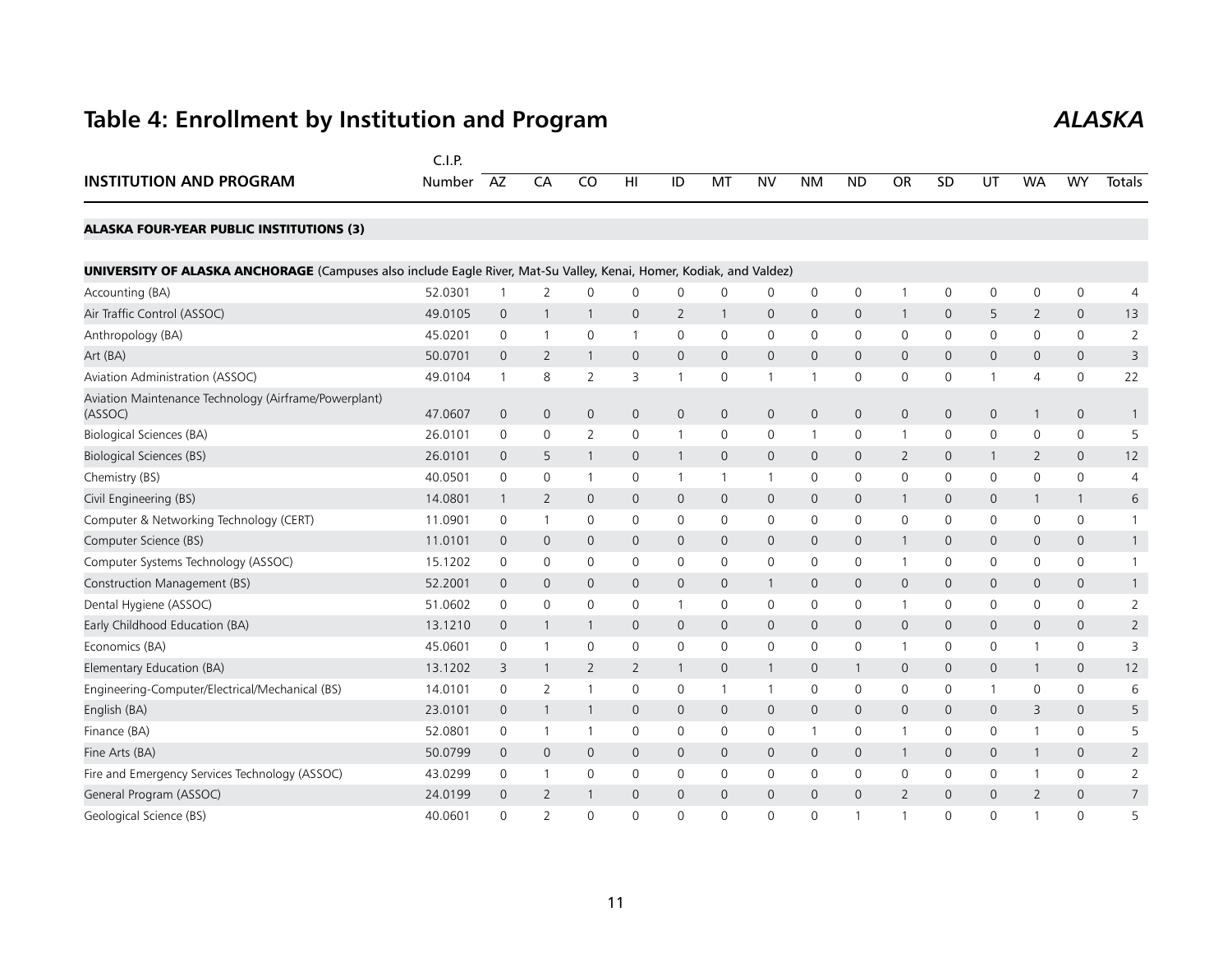|                                                         | C.I.P.  |                |                |                     |              |                |              |              |              |                |                |              |                |                |                     |                |  |  |
|---------------------------------------------------------|---------|----------------|----------------|---------------------|--------------|----------------|--------------|--------------|--------------|----------------|----------------|--------------|----------------|----------------|---------------------|----------------|--|--|
| <b>INSTITUTION AND PROGRAM</b>                          | Number  | AZ             | CA             | CO                  | HI           | ID             | MT           | <b>NV</b>    | <b>NM</b>    | <b>ND</b>      | <b>OR</b>      | <b>SD</b>    | UT             | <b>WA</b>      | <b>WY</b>           | Totals         |  |  |
| Geomatics (BS)                                          | 15.1102 | $\overline{1}$ | $\mathbf 0$    | $\mathbf 0$         | $\mathbf 0$  | 0              | $\mathbf 0$  | $\mathbf 0$  | $\mathbf 0$  | $\mathbf 0$    | $\mathsf{O}$   | $\mathbf 0$  | 0              | $\mathbf 0$    | $\mathbf{1}$        | $\overline{2}$ |  |  |
| History (BA)                                            | 54.0101 | 0              | 3              | $\overline{2}$      | 0            | 0              | 0            | $\mathbf{1}$ | $\mathbf 0$  | 0              | 0              | 0            | 2              | $\mathbf{0}$   | $\mathbf 0$         | 8              |  |  |
| Hospitality Restaurant Management (BA)                  | 52.0901 | $\overline{0}$ | $\mathbf 0$    | 0                   | 0            | 0              | $\mathbf 0$  | $\mathbf 0$  | $\mathbf 0$  | $\mathbf 0$    | $\mathsf{O}$   | $\mathbf{0}$ | 0              | $\mathbf{1}$   | 0                   | $\mathbf{1}$   |  |  |
| Human Services (ASSOC)                                  | 51.1502 | $\mathbf{1}$   | 0              | $\overline{1}$      | 0            | 0              | 0            | 0            | $\mathbf 0$  | 0              | 0              | $\Omega$     | 0              | 0              | $\mathbf 0$         | $\overline{2}$ |  |  |
| International Studies (BA)                              | 30.2001 | $\overline{0}$ | $\mathbf 0$    | $\mathsf{O}\xspace$ | 0            | $\mathbf{1}$   | $\mathbf 0$  | $\mathbf 0$  | $\mathbf{1}$ | 0              | $\mathsf{O}$   | $\mathbf{0}$ | 0              | $\mathbf 0$    | $\mathsf{O}\xspace$ | $\overline{2}$ |  |  |
| Journalism & Public Communications (BA)                 | 9.0401  | $\mathbf{1}$   | 2              | $\overline{1}$      | 0            | 0              | 0            | 0            | 0            | 0              | $\mathbf{1}$   | 0            | 0              | 1              | 0                   | 6              |  |  |
| Justice (BA)                                            | 43.0199 | $\mathbf 0$    | $\mathbf{0}$   | $\mathbf{0}$        | $\mathbf{0}$ | $\overline{0}$ | $\mathbf{0}$ | $\mathbf 0$  | $\mathbf{0}$ | $\mathbf{0}$   | $\mathbf{0}$   | $\Omega$     | $\mathbf{0}$   | $\mathbf{1}$   | $\mathbf{0}$        | $\mathbf{1}$   |  |  |
| Languages (BA)                                          | 16.0101 | 0              | $\mathbf{1}$   | 0                   | $\mathbf 0$  | 0              | 0            | 0            | 0            | 0              | $\mathbf{1}$   | 0            | 0              | 0              | 0                   | $\overline{2}$ |  |  |
| Liberal Studies (BA)                                    | 24.0101 | $\overline{1}$ | $\overline{1}$ | $\mathbf{1}$        | $\mathbf{0}$ | $\mathsf{O}$   | $\mathbf{0}$ | $\mathbf{0}$ | $\mathbf{0}$ | $\mathbf 0$    | $\mathbf{0}$   | 0            | $\mathbf{0}$   | $\mathbf{0}$   | $\mathbf{0}$        | 3              |  |  |
| Management (BA)                                         | 52.0201 | 0              | $\mathbf 0$    | 0                   | 0            | 0              | 0            | 0            | 0            | $\overline{1}$ | 0              | 0            | 0              | 1              | $\mathbf 0$         | $\overline{2}$ |  |  |
| Marketing (BA)                                          | 52.1401 | $\mathbf 0$    | 2              | $\mathbf{1}$        | $\mathbf{0}$ | $\mathsf{O}$   | $\mathbf{1}$ | $\mathbf 0$  | $\mathbf{0}$ | $\mathbf 0$    | $\mathbf{1}$   | 0            | $\mathbf{0}$   | $\mathbf{0}$   | $\mathbf{0}$        | 5              |  |  |
| Mathematics (BS)                                        | 27.0101 | 0              | $\mathbf{1}$   | 0                   | $\mathbf{0}$ | 0              | 0            | $\mathbf 0$  | $\mathbf 0$  | 0              | 0              | $\Omega$     | 0              | $\mathbf{0}$   | $\mathbf 0$         | $\mathbf{1}$   |  |  |
| Medical Technology (BS)                                 | 51.1005 | $\mathbf 0$    | $\mathbf 0$    | $\mathbf{1}$        | $\mathbf{0}$ | 0              | $\mathbf{0}$ | $\mathbf 0$  | $\mathbf{0}$ | $\mathbf 0$    | $\mathbf{0}$   | $\mathbf{0}$ | $\mathbf{1}$   | $\mathbf 0$    | $\mathbf 0$         | $\overline{2}$ |  |  |
| Music Education (BA)                                    | 13.1312 | 0              | -1             | $\overline{1}$      | $\mathbf{0}$ | 0              | 0            | 0            | $\mathbf 0$  | 0              | $\mathbf 0$    | 0            | 0              | 0              | 0                   | 2              |  |  |
| Music Performance (BA)                                  | 50.0903 | $\mathbf 0$    | $\mathbf 0$    | $\mathbf{1}$        | 0            | 0              | $\mathbf 0$  | $\mathbf 0$  | $\mathbf 0$  | $\mathbf 0$    | 0              | 0            | 0              | 0              | $\mathbf 0$         | $\mathbf{1}$   |  |  |
| Natural Science (BS)                                    | 30.0101 | $\mathbf{1}$   | $\mathbf 0$    | $\overline{1}$      | $\mathbf 0$  | 0              | $\mathbf 0$  | $\mathbf 0$  | $\mathbf 0$  | $\mathbf 0$    | $\mathsf{O}$   | 0            | 0              | $\mathbf 0$    | 0                   | $\overline{2}$ |  |  |
| Non-degree Seeking/Undeclared (No Degree)               | 99.9999 | $\mathbf 0$    | $\mathbf{1}$   | $\mathbf{1}$        | 0            | 0              | $\mathsf{O}$ | $\mathbf 0$  | $\mathbf 0$  | $\mathbf 0$    | $\mathsf{O}$   | 0            | 0              | $\mathbf{1}$   | $\mathbf 0$         | 3              |  |  |
| Nursing/Nursing Science (ASSOC)                         | 51.1601 | 0              | -1             | 0                   | 0            | 0              | 0            | $\mathbf{1}$ | $\mathbf 0$  | 0              | 1              | 0            | 1              | 0              | 0                   | $\overline{4}$ |  |  |
| Nursing/Nursing Science (BS)                            | 51.1601 | $\overline{2}$ | $\overline{7}$ | 3                   | 1            | 0              | $\mathbf{1}$ | $\mathbf 0$  | $\mathbf{1}$ | $\mathbf 0$    | $\mathbf{1}$   | $\mathbf 0$  | $\mathbf{1}$   | 4              | $\overline{0}$      | 21             |  |  |
| Philosophy (BA)                                         | 38.0101 | 0              | 2              | 0                   | $\mathbf 0$  | 0              | 0            | 0            | $\mathbf 0$  | $\mathbf 0$    | 0              | 0            | 0              | 0              | 0                   | $\overline{2}$ |  |  |
| Physical Education (BS)                                 | 31.0599 | $\mathbf{0}$   | 2              | $\overline{0}$      | $\mathbf{0}$ | $\mathsf{O}$   | $\mathbf{0}$ | $\mathbf 0$  | $\mathbf{1}$ | $\mathbf{0}$   | $\mathbf{1}$   | $\mathbf 0$  | 3              | 2              | $\mathbf{0}$        | 9              |  |  |
| Political Science (BA)                                  | 45.1001 | $\mathbf 0$    | -1             | 0                   | $\mathbf 0$  | 0              | 1            | 0            | $\mathbf 0$  | $\mathsf 0$    | $\overline{2}$ | 0            | 0              | 0              | 0                   | 4              |  |  |
| Process Technology (ASSOC)                              | 15.0699 | $\overline{0}$ | $\mathbf 0$    | 0                   | 0            | 0              | $\mathbf 0$  | $\mathbf 0$  | $\mathbf 0$  | $\mathbf 0$    | $\mathsf{O}$   | $\mathbf{0}$ | 0              | $\mathbf{1}$   | $\mathbf 0$         | $\mathbf{1}$   |  |  |
| Professional Piloting (ASSOC)                           | 49.0102 | $\mathbf 0$    | $\mathbf 0$    | 0                   | $\mathbf 0$  | 0              | 0            | 0            | $\mathbf 0$  | $\mathbf 0$    | 0              | 0            | $\mathbf{1}$   | $\mathbf 0$    | $\mathbf{1}$        | $\overline{2}$ |  |  |
| Psychology (BA)                                         | 42.0101 | $\mathbf 0$    | 3              | 0                   | 0            | $\mathbf{1}$   | $\mathbf{1}$ | $\mathbf 0$  | $\mathbf 0$  | $\mathbf 0$    | $\mathbf{1}$   | 0            | 0              | $\mathbf 0$    | $\mathbf{1}$        | $\overline{7}$ |  |  |
| Psychology (BS)                                         | 42.0101 | $\mathbf 0$    | $\mathbf 1$    | 0                   | $\mathbf 0$  | 0              | 0            | 0            | $\mathbf 0$  | $\mathbf 0$    | 0              | 0            | 0              | 1              | 0                   | 2              |  |  |
| Radiologic Technology (ASSOC)                           | 51.0911 | $\overline{1}$ | $\mathbf{1}$   | 0                   | 0            | 0              | $\mathbf 0$  | $\mathbf 0$  | $\mathbf 0$  | 0              | 0              | $\mathbf{0}$ | 0              | 0              | 0                   | $\overline{2}$ |  |  |
| Small Business Administration (ASSOC)                   | 52.9999 | $\mathbf 0$    | $\mathbf 0$    | 0                   | $\mathbf{0}$ | $\mathbf 0$    | $\mathbf{0}$ | $\mathbf 0$  | $\mathbf 0$  | $\mathbf 0$    | 0              | 0            | 0              | $\mathbf{1}$   | $\mathbf 0$         | $\mathbf{1}$   |  |  |
| Social Work (BSW) (BS)                                  | 44.0701 | $\mathbf 0$    | 1              | 0                   | 0            | $\mathbf{1}$   | $\mathbf 0$  | $\mathbf 0$  | $\mathbf 0$  | $\mathbf 0$    | $\mathsf{O}$   | 0            | 0              | $\mathbf 0$    | $\mathsf{O}$        | $\overline{2}$ |  |  |
| Sociology (BA)                                          | 45.1101 | $\overline{1}$ | 3              | 5                   | 0            | 0              | $\mathbf 0$  | $\mathbf 0$  | $\mathbf{1}$ | 0              | $\mathbf 0$    | 0            | $\overline{2}$ | $\overline{2}$ | $\mathbf 0$         | 14             |  |  |
| Telecommunications, Electronics & Computer Tech (ASSOC) | 15.1201 | $\Omega$       | $\Omega$       | $\Omega$            | $\Omega$     | $\Omega$       | $\Omega$     | $\Omega$     | $\Omega$     | $\Omega$       | $\Omega$       | $\Omega$     | $\Omega$       | $\mathbf{1}$   | $\Omega$            | $\mathbf{1}$   |  |  |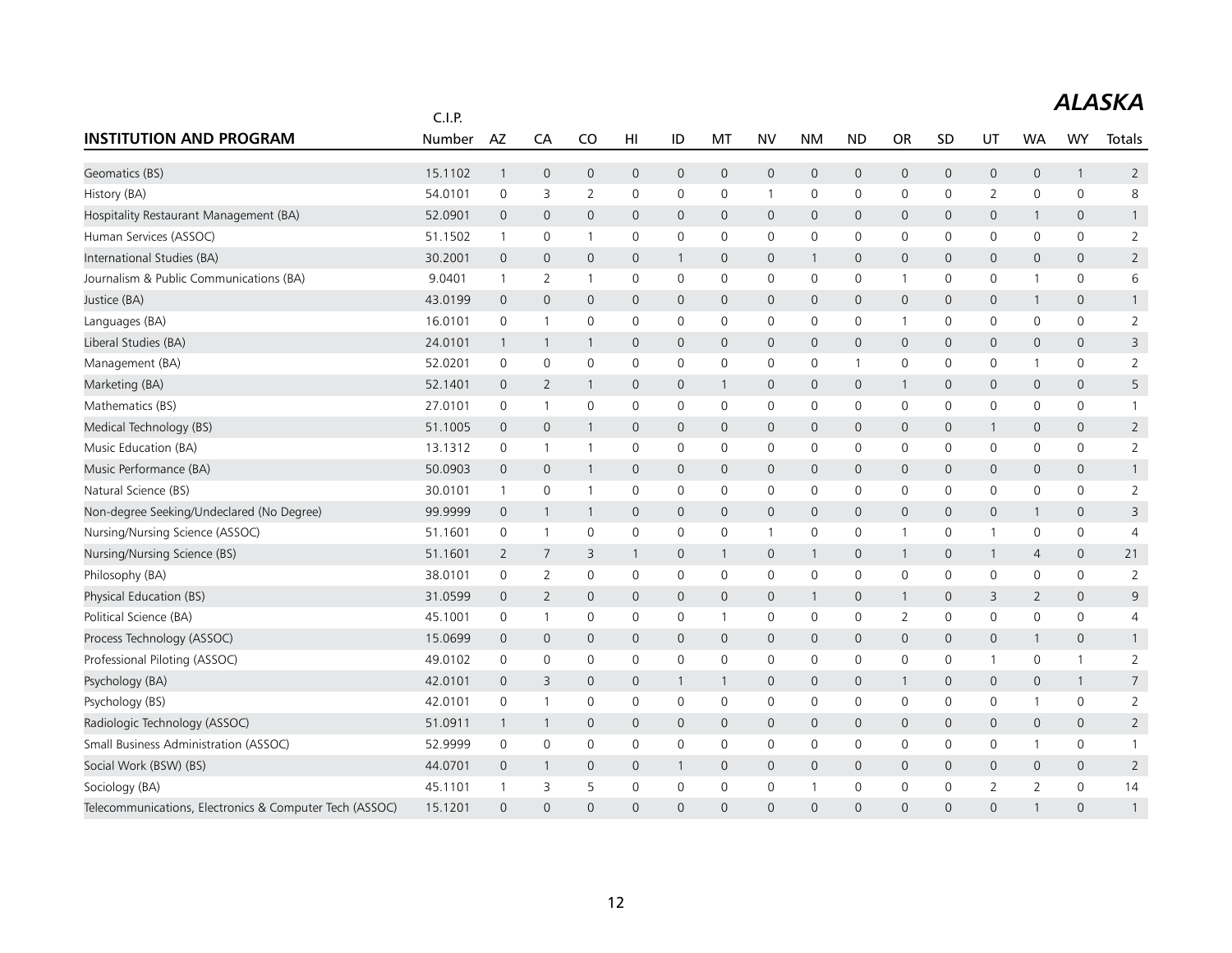|                                                          | C.I.P.  |                |                |                     |                         |                |                |                     |                         |                     |                |              |              |                |              |                |
|----------------------------------------------------------|---------|----------------|----------------|---------------------|-------------------------|----------------|----------------|---------------------|-------------------------|---------------------|----------------|--------------|--------------|----------------|--------------|----------------|
| <b>INSTITUTION AND PROGRAM</b>                           | Number  | AZ             | CA             | CO                  | H <sub>l</sub>          | ID             | MT             | <b>NV</b>           | <b>NM</b>               | <b>ND</b>           | <b>OR</b>      | SD           | UT           | <b>WA</b>      | <b>WY</b>    | Totals         |
| Undeclared (BA)                                          | 24.0102 | $\mathbf 0$    | 5              | $\overline{1}$      | 0                       | $\mathbf{1}$   | $\overline{1}$ | $\overline{1}$      | $\mathbf 0$             | 0                   | $\overline{2}$ | $\mathbf 0$  | $\mathbf 1$  | 2              | $\mathbf{1}$ | 15             |
| <b>Institution Totals</b>                                |         | 15             | 73             | 35                  | $\overline{\mathbf{z}}$ | 12             | 8              | 8                   | $\overline{\mathbf{z}}$ | 3                   | 26             | $\mathbf 0$  | 20           | 40             | 5            | 259            |
| UNIVERSITY OF ALASKA FAIRBANKS                           |         |                |                |                     |                         |                |                |                     |                         |                     |                |              |              |                |              |                |
| Accounting (BA)                                          | 52.0301 | $\overline{1}$ | $\mathbf 0$    | $\mathbf 0$         | $\mathbf 0$             | $\mathsf{O}$   | $\mathbf 0$    | $\mathbf 0$         | $\mathsf{O}\xspace$     | $\mathbf 0$         | $\mathbf 0$    | $\mathbf 0$  | 0            | 3              | $\mathsf{O}$ | $\overline{4}$ |
| Allied Health Non-Major (ASSOC)                          | 51.0802 | $\mathbf 0$    | 0              | $\mathbf{0}$        | 0                       | $\mathsf{O}$   | $\mathbf 0$    | $\mathbf 0$         | $\mathbf{1}$            | $\mathsf{O}$        | $\mathbf 0$    | $\mathbf{0}$ | 0            | $\mathbf 0$    | $\mathbf 0$  | $\mathbf{1}$   |
| Anthropology (BA)                                        | 45.0201 | $\overline{1}$ | 0              | $\mathbf 0$         | 0                       | 0              | $\mathbf 0$    | $\mathbf 0$         | $\mathbf 0$             | 0                   | $\mathbf 0$    | 0            | 0            | $\mathbf 0$    | $\mathbf 0$  | $\mathbf{1}$   |
| Anthropology (BS)                                        | 45.0201 | $\mathbf 0$    | $\mathbf{1}$   | $\mathbf 0$         | 0                       | $\mathsf{O}$   | $\mathbf 0$    | $\mathbf 0$         | $\mathbf 0$             | $\mathbf 0$         | $\mathbf 0$    | $\mathbf 0$  | 0            | $\mathbf 0$    | 0            | $\mathbf{1}$   |
| Applied Business (ASSOC)                                 | 52.0299 | $\overline{1}$ | 0              | $\mathbf 0$         | 0                       | $\mathsf{O}$   | $\mathbf 0$    | $\mathbf 0$         | $\mathbf 0$             | 0                   | $\mathbf{1}$   | 0            | 0            | 1              | $\mathbf 0$  | 3              |
| Art (BA)                                                 | 50.0701 | $\mathbf 0$    | $\mathbf{1}$   | 2                   | 0                       | $\mathbf{0}$   | $\mathbf{0}$   | $\mathbf{0}$        | $\mathbf{0}$            | $\mathbf{0}$        | $\mathbf{1}$   | $\mathbf{0}$ | $\mathsf{O}$ | $\mathbf 0$    | $\mathbf{0}$ | $\overline{4}$ |
| Biological Sciences (BA)                                 | 26.0101 | $\mathbf 0$    | $\mathbf{1}$   | $\mathbf{1}$        | 0                       | 0              | 0              | $\mathbf 0$         | $\mathbf 0$             | 0                   | 0              | $\mathbf 0$  | 0            | $\mathbf 0$    | 0            | $\overline{2}$ |
| <b>Biological Sciences (BS)</b>                          | 26.0101 | $\mathbf 0$    | $\mathbf{1}$   | $\overline{2}$      | $\mathbf{1}$            | $\mathsf{O}$   | $\mathbf{0}$   | $\mathbf 0$         | $\mathbf{0}$            | $\mathbf{1}$        | $\overline{2}$ | $\mathbf{0}$ | $\mathbf{1}$ | $\mathbf{1}$   | $\mathbf{0}$ | 9              |
| Business Administration/Management/Applied Business (BA) | 52.0201 | 0              | 3              | 0                   | 0                       | 0              | 0              | $\overline{2}$      | $\mathbf{1}$            | 0                   | 0              | 0            | 0            | 5              | $\mathsf{O}$ | 11             |
| Chemistry (BS)                                           | 40.0501 | $\mathbf 0$    | $\mathbf{1}$   | $\mathbf{0}$        | 0                       | $\mathbf{0}$   | $\mathbf{0}$   | $\overline{1}$      | $\mathbf{0}$            | $\mathbf{0}$        | $\mathbf{0}$   | $\mathbf{0}$ | $\mathsf{O}$ | $\mathbf{1}$   | $\mathbf{0}$ | 3              |
| Civil Engineering (BS)                                   | 14.0801 | $\mathbf 0$    | $\overline{1}$ | $\mathsf{O}\xspace$ | 0                       | 0              | 0              | $\mathbf 0$         | $\mathbf 0$             | 0                   | $\mathbf{1}$   | 0            | 0            | 3              | $\mathbf{1}$ | 6              |
| Communication (BA)                                       | 9.0101  | $\mathbf 0$    | $\overline{0}$ | $\mathbf{0}$        | 0                       | $\overline{0}$ | $\mathbf{0}$   | $\mathbf{0}$        | $\mathbf{0}$            | $\mathbf{O}$        | $\overline{0}$ | $\mathbf{0}$ | $\mathbf 0$  | $\overline{4}$ | $\mathbf{0}$ | $\overline{4}$ |
| Computer Engineering, General (BS)                       | 14.0901 | 0              | 1              | 0                   | 0                       | 0              | 0              | $\mathbf 0$         | $\mathbf 0$             | 0                   | 0              | 0            | 0            | 0              | 0            | $\mathbf{1}$   |
| Construction Management (ASSOC)                          | 52.2001 | $\mathbf 0$    | 0              | $\overline{2}$      | 0                       | $\mathsf{O}$   | $\mathbf 0$    | $\mathbf 0$         | $\mathbf 0$             | $\mathbf 0$         | $\mathbf 0$    | $\mathbf{0}$ | 0            | $\mathbf 0$    | 0            | $\overline{2}$ |
| Economics, General (BA)                                  | 45.0601 | 0              | 0              | 0                   | 0                       | $\mathsf{O}$   | $\mathbf{0}$   | $\mathbf 0$         | $\mathbf 0$             | $\mathbf 0$         | 0              | $\Omega$     | 0            | $\mathbf{1}$   | $\mathbf 0$  | $\mathbf{1}$   |
| Electrical Engineering (BS)                              | 14.1001 | $\mathbf 0$    | $\mathbf{1}$   | $\mathsf{O}\xspace$ | $\mathsf{O}\xspace$     | $\mathsf{O}$   | $\mathbf 0$    | $\mathbf 0$         | $\mathbf 0$             | $\mathsf{O}$        | $\mathbf{0}$   | $\mathbf{0}$ | 0            | $\mathbf 0$    | $\mathbf{1}$ | $\overline{2}$ |
| Elementary Education (BA)                                | 13.1202 | 0              | $\mathbf 0$    | 0                   | 1                       | 0              | $\mathbf{1}$   | $\mathbf 0$         | $\mathbf 0$             | $\mathbf 0$         | 0              | 0            | 0            | 2              | $\mathbf 0$  | $\overline{4}$ |
| Emergency Services (ASSOC)                               | 43.0203 | $\mathbf 0$    | 0              | $\overline{2}$      | $\mathsf{O}$            | $\mathsf{O}$   | $\mathbf 0$    | $\mathbf 0$         | $\mathbf 0$             | $\mathsf{O}\xspace$ | $\mathbf{1}$   | 0            | 0            | $\overline{7}$ | $\mathbf 0$  | 10             |
| English (BA)                                             | 23.0101 | $\overline{1}$ | 2              | 0                   | $\mathbf{1}$            | $\mathbf{1}$   | 0              | $\mathbf 0$         | 0                       | 0                   | 0              | $\mathbf{0}$ | 0            | 2              | $\mathbf 0$  | $\overline{7}$ |
| Fisheries (BS)                                           | 3.0301  | $\mathbf 0$    | 2              | $\mathbf 0$         | 0                       | $\mathsf{O}$   | $\mathbf{1}$   | $\mathbf 0$         | $\mathbf 0$             | $\mathsf{O}$        | $\mathbf 0$    | $\mathbf 0$  | 0            | $\mathbf 0$    | 0            | 3              |
| Foreign Language (BA)                                    | 16.0101 | $\mathbf 0$    | 0              | 0                   | 0                       | 0              | $\mathbf 0$    | $\mathsf{O}\xspace$ | $\mathbf 0$             | 0                   | $\mathbf 1$    | 0            | 0            | 0              | 0            | $\overline{1}$ |
| General Program (ASSOC)                                  | 24.0101 | $\mathbf 0$    | $\mathbf{1}$   | $\mathbf 0$         | 0                       | $\mathsf{O}$   | $\mathbf 0$    | $\mathbf 0$         | $\mathbf 0$             | $\mathsf{O}$        | $\mathbf{1}$   | $\mathbf 0$  | 0            | $\mathbf{1}$   | 0            | 3              |
| General Science (BS)                                     | 30.0101 | $\mathbf 0$    | $\mathbf 0$    | $\mathbf{1}$        | 0                       | 0              | $\mathbf 0$    | $\mathbf 0$         | $\mathbf 0$             | $\mathbf 0$         | $\mathbf 0$    | 0            | 0            | $\mathbf 0$    | $\mathbf 0$  | $\mathbf{1}$   |
| General Studies (BA)                                     | 13.9999 | $\mathbf 1$    | 0              | $\mathsf{O}$        | 0                       | $\mathsf{O}$   | $\mathbf 0$    | $\overline{1}$      | $\mathbf 0$             | $\mathbf{1}$        | $\mathbf 0$    | 0            | 0            | $\mathbf{1}$   | 0            | $\overline{4}$ |
| Geography - Environmental Studies (BA)                   | 45.0701 | $\mathbf 0$    | $\mathbf{1}$   | $\mathbf 0$         | 0                       | 0              | 0              | $\mathbf 0$         | $\mathbf 0$             | 0                   | 0              | $\mathbf 0$  | 0            | $\mathbf{1}$   | $\mathsf{O}$ | $\overline{2}$ |
| Geological Engineering (BS)                              | 14.3901 | $\mathbf 0$    | $\mathbf{1}$   | $\mathbf{0}$        | 0                       | $\mathbf{0}$   | $\overline{1}$ | $\mathbf{0}$        | $\mathbf{0}$            | $\mathbf{0}$        | $\mathbf{0}$   | $\mathbf{0}$ | $\mathsf{O}$ | $\mathbf 0$    | $\mathbf{0}$ | $\overline{2}$ |
| Geology (BS)                                             | 40.0601 | 0              | $\overline{2}$ | 1                   | 0                       | 1              | $\mathbf 0$    | $\mathbf{1}$        | $\mathbf 0$             | $\mathbf{1}$        | $\mathbf 0$    | 0            | 0            | 3              | $\mathbf 0$  | 9              |
| History (BA)                                             | 54.0101 | $\mathbf{1}$   | 3              | $\Omega$            | $\overline{0}$          | $\mathbf{1}$   | $\Omega$       | $\Omega$            | $\Omega$                | $\Omega$            | $\Omega$       | $\Omega$     | $\mathbf{1}$ | $\Omega$       | $\Omega$     | 6              |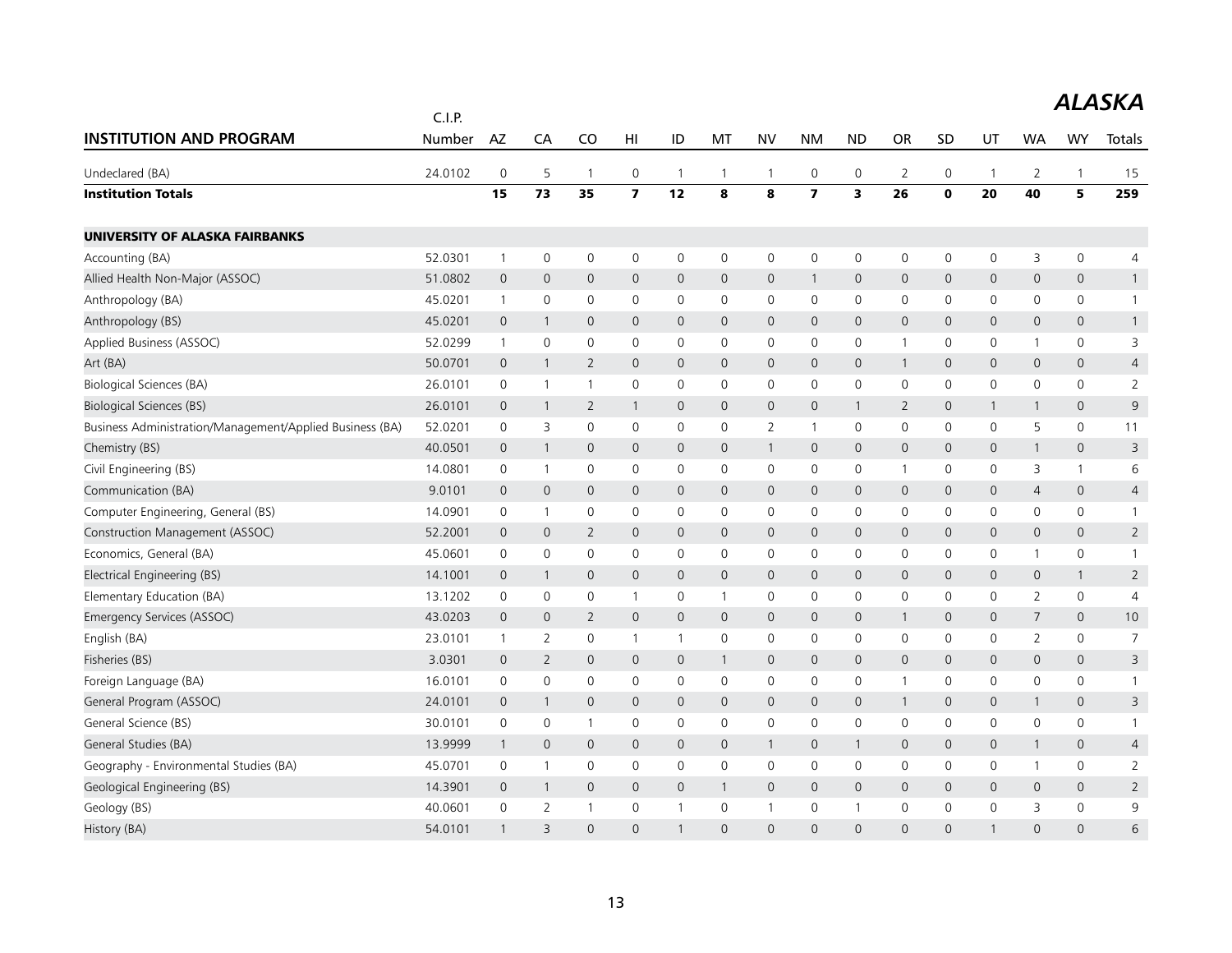|                                                                      | C.I.P.  |                     |                |                |                |              |              |                |                |                |                |              |              |                |                     |                |
|----------------------------------------------------------------------|---------|---------------------|----------------|----------------|----------------|--------------|--------------|----------------|----------------|----------------|----------------|--------------|--------------|----------------|---------------------|----------------|
| <b>INSTITUTION AND PROGRAM</b>                                       | Number  | AZ                  | CA             | CO             | H <sub>l</sub> | ID           | MT           | <b>NV</b>      | <b>NM</b>      | <b>ND</b>      | OR             | SD           | UT           | <b>WA</b>      | <b>WY</b>           | Totals         |
| Human Services (ASSOC)                                               | 51.1599 | $\mathbf 0$         | $\mathbf 0$    | $\mathbf 0$    | 0              | 0            | 0            | $\mathbf{1}$   | $\mathbf 0$    | $\mathbf 0$    | 0              | 0            | 0            | 0              | $\mathsf 0$         | 1              |
| Japanese (BA)                                                        | 16.0302 | $\overline{0}$      | $\overline{1}$ | $\mathbf 0$    | $\mathbf 0$    | $\mathbf{1}$ | $\mathbf{0}$ | $\overline{0}$ | $\mathbf{0}$   | $\overline{0}$ | $\mathbf 0$    | $\mathbf 0$  | 0            | $\mathbf{1}$   | $\mathbf{0}$        | 3              |
| Journalism (BA)                                                      | 9.0401  | $\mathbf 0$         | 0              | 2              | 0              | 0            | 0            | 0              | $\mathbf 0$    | $\mathbf 0$    | 2              | 0            | 0            | 1              | 0                   | 5              |
| Justice (BA)                                                         | 43.0199 | $\overline{0}$      | $\mathbf 0$    | $\overline{0}$ | $\mathbf 0$    | $\mathbf 0$  | $\mathbf 0$  | $\mathbf{1}$   | $\mathbf 0$    | $\mathbf 0$    | 0              | 0            | 0            | 3              | 0                   | $\overline{4}$ |
| Linguistics (BA)                                                     | 16.0102 | $\overline{1}$      | $\mathbf 0$    | $\mathbf 0$    | $\mathbf{0}$   | $\mathbf 0$  | $\Omega$     | $\mathbf 0$    | $\mathbf 0$    | $\mathbf 0$    | 0              | $\mathbf 0$  | $\mathbf 0$  | $\Omega$       | 0                   | $\mathbf{1}$   |
| Mathematics (BS)                                                     | 27.0101 | $\mathbf 0$         | $\mathbf{1}$   | $\mathbf{0}$   | $\mathbf{0}$   | $\mathbf 0$  | $\mathbf{0}$ | $\mathsf{O}$   | $\mathbf{0}$   | $\mathbf 0$    | 0              | $\mathbf{0}$ | 0            | $\mathbf{0}$   | $\overline{0}$      | $\mathbf{1}$   |
| Mechanical Engineering (BS)                                          | 14.1901 | $\mathbf{1}$        | 3              | $\overline{1}$ | $\mathbf 0$    | $\mathbf 0$  | $\mathbf 0$  | $\mathbf 0$    | $\mathbf 0$    | $\mathbf 0$    | $\mathbf{1}$   | 0            | 0            | 5              | 0                   | 11             |
| Mining and Petroleum Technologies/Technicians, Other (ASSOC) 15.0999 |         | $\mathbf 0$         | $\mathbf 0$    | $\mathbf 0$    | $\mathbf 0$    | 0            | $\mathbf{1}$ | $\mathsf{O}$   | $\mathbf 0$    | $\mathbf 0$    | $\mathbf{1}$   | $\mathbf 0$  | 0            | $\mathbf 0$    | $\mathsf{O}\xspace$ | $\overline{2}$ |
| Natural Resource Management (BS)                                     | 3.9999  | 0                   | $\overline{1}$ | $\overline{1}$ | 0              | 0            | 0            | 0              | $\mathbf{1}$   | $\mathbf 0$    | 0              | 0            | 0            | 1              | 0                   | $\overline{4}$ |
| Non-degree Seeking (No Degree)                                       | 99.9999 | $\overline{0}$      | $\overline{1}$ | 2              | $\mathbf{1}$   | $\mathbf{0}$ | $\mathbf{0}$ | $\mathsf{O}$   | $\mathbf{1}$   | $\mathbf{0}$   | $\mathbf 0$    | $\mathbf 0$  | 0            | $\mathbf{0}$   | $\mathbf{1}$        | 6              |
| Nurse/Nursing Assistant/Aide and Patient Care Assistant (CERT)       | 51.1614 | $\mathbf 0$         | $\mathbf 0$    | $\mathbf 0$    | $\mathbf 0$    | $\mathbf 0$  | $\mathbf 0$  | $\mathbf 0$    | $\mathbf 0$    | $\mathbf 0$    | $\mathbf 1$    | 0            | $\mathbf 0$  | $\mathbf 0$    | 0                   | $\mathbf{1}$   |
| Petroleum Engineering (BS)                                           | 14.2501 | $\overline{0}$      | $\mathbf 0$    | $\mathbf{0}$   | $\mathbf{0}$   | $\mathbf{0}$ | $\mathbf{0}$ | $\mathbf{1}$   | $\mathbf{0}$   | $\mathbf{0}$   | $\mathsf{O}$   | $\mathbf{0}$ | 0            | $\mathbf{1}$   | $\overline{0}$      | $\overline{2}$ |
| Physics (BS)                                                         | 40.0801 | $\mathbf 0$         | $\mathbf 0$    | $\overline{1}$ | 0              | $\mathbf{1}$ | $\mathbf 0$  | 0              | $\mathsf{O}$   | $\mathbf 0$    | 0              | 0            | 0            | 1              | $\mathbf 0$         | 3              |
| Physics, Other (BS)                                                  | 40.0899 | $\mathbf 0$         | $\overline{1}$ | $\mathbf{0}$   | $\mathbf{0}$   | $\mathbf{0}$ | $\mathbf 0$  | $\mathbf{0}$   | $\mathbf{0}$   | $\mathbf{0}$   | 0              | $\mathbf 0$  | 0            | $\mathbf 0$    | $\mathbf{0}$        | $\mathbf{1}$   |
| Political Science (BA)                                               | 45.1001 | $\mathbf 0$         | $\overline{4}$ | $\overline{1}$ | 0              | 0            | $\mathbf 0$  | 0              | $\mathsf{O}$   | $\mathbf 0$    | $\overline{1}$ | 0            | 0            | 0              | 0                   | 6              |
| Psychology (BA)                                                      | 42.0101 | $\overline{0}$      | $\mathbf{1}$   | $\mathbf{1}$   | $\mathbf{0}$   | $\mathbf{1}$ | $\mathbf{0}$ | $\mathsf{O}$   | $\mathbf{0}$   | $\overline{0}$ | $\mathbf 0$    | 0            | 0            | $\overline{4}$ | $\overline{0}$      | $\overline{7}$ |
| Psychology (BS)                                                      | 42.0101 | 0                   | $\overline{1}$ | $\mathbf 0$    | 0              | 0            | 0            | 0              | $\mathbf 0$    | $\mathbf 0$    | 0              | 0            | 0            | 1              | 0                   | $\overline{2}$ |
| Renewable Resources (ASSOC)                                          | 3.0201  | $\overline{0}$      | $\mathsf{O}$   | $\mathbf{0}$   | $\mathbf 0$    | $\mathbf 0$  | $\mathbf 0$  | $\mathsf{O}$   | $\mathbf{1}$   | $\mathbf 0$    | $\mathbf 0$    | $\mathbf{0}$ | 0            | $\mathbf 0$    | $\mathsf{O}\xspace$ | $\mathbf{1}$   |
| Russian Studies (BA)                                                 | 5.0110  | $\mathbf 0$         | $\overline{1}$ | $\mathbf 0$    | 0              | 0            | $\mathbf{0}$ | $\mathsf{O}$   | $\mathbf{1}$   | $\mathbf 0$    | 0              | 0            | 0            | $\mathbf{0}$   | 0                   | $\overline{2}$ |
| Theatre/Theatre Arts Management (BA)                                 | 50.0508 | $\overline{0}$      | 2              | $\mathbf{0}$   | $\mathbf 0$    | $\mathbf 0$  | $\mathbf 0$  | $\mathsf{O}$   | $\mathbf 0$    | $\mathbf 0$    | 0              | $\mathbf{0}$ | 0            | $\mathbf{0}$   | $\mathsf{O}\xspace$ | $\overline{2}$ |
| Wildlife Biology (BS)                                                | 3.0601  | $\mathbf 0$         | 6              | 5              | 0              | 0            | 1            | 0              | $\mathbf{1}$   | $\mathbf 0$    | $\overline{1}$ | 0            | $\mathbf{1}$ | 6              | 0                   | 21             |
| <b>Institution Totals</b>                                            |         | 8                   | 46             | 25             | 4              | 6            | 5            | 8              | $\overline{ }$ | 3              | 15             | $\mathbf 0$  | 3            | 60             | 3                   | 193            |
| UNIVERSITY OF ALASKA SOUTHEAST, JUNEAU CAMPUS                        |         |                     |                |                |                |              |              |                |                |                |                |              |              |                |                     |                |
| Accounting Technology/Technician and Bookkeeping (CERT)              | 52.0302 | $\mathbf 0$         | 0              | 0              | 0              | 0            | 0            | 0              | 0              | $\mathsf{O}$   | 0              | 0            | 0            | 1              | 0                   | 1              |
| Art (BA)                                                             | 50.0701 | $\overline{1}$      | $\mathbf 0$    | $\mathbf 0$    | $\mathbf{0}$   | $\mathbf 0$  | $\mathbf 0$  | $\mathsf{O}$   | $\mathbf 0$    | $\mathbf 0$    | 0              | $\mathbf{0}$ | 0            | $\mathbf 0$    | 0                   | $\mathbf{1}$   |
| Biology/Biological Sciences, General (BA)                            | 26.0101 | $\mathbf 0$         | $\overline{1}$ | $\mathbf 0$    | $\mathbf 0$    | $\mathbf 0$  | 0            | 0              | $\mathbf 0$    | $\mathbf 0$    | 0              | 0            | $\mathsf{O}$ | $\mathbf{1}$   | $\mathbf 0$         | $\overline{2}$ |
| Biology/Biological Sciences, General (BS)                            | 26.0101 | 2                   | $\overline{1}$ | $\mathbf{1}$   | $\mathsf{O}$   | $\mathsf{O}$ | 0            | $\mathsf{O}$   | $\mathbf 0$    | $\mathbf 0$    | 0              | -1           | 0            | $\mathbf 0$    | $\mathsf{O}$        | 5              |
| <b>Business Administration (ASSOC)</b>                               | 52.0201 | $\mathsf{O}\xspace$ | $\mathbf 0$    | $\mathbf 0$    | $\mathbf{1}$   | 0            | $\mathbf{1}$ | $\mathbf{1}$   | $\mathsf{O}$   | $\mathbf 0$    | 0              | $\mathbf 0$  | 0            | $\mathbf 0$    | 0                   | 3              |
| <b>Business Administration (BS)</b>                                  | 52.0201 | $\mathbf{1}$        | $\overline{4}$ | $\mathbf{0}$   | $\mathbf{1}$   | $\mathbf{1}$ | $\mathbf{0}$ | $\overline{0}$ | $\mathbf{0}$   | $\mathbf{0}$   | $\mathbf 0$    | $\mathbf 0$  | $\mathbf{1}$ | $\mathbf{1}$   | $\mathbf{0}$        | 9              |
| Elementary Education/Pre-Major Elementary Education (BA)             | 13.1202 | $\mathbf 0$         | $\mathbf 0$    | -1             | $\mathbf 0$    | 0            | 0            | 0              | $\mathbf 0$    | $\mathbf 0$    | 0              | $\mathbf 0$  | 0            | 0              | 0                   | $\mathbf{1}$   |
| English (BA)                                                         | 23.0101 | $\Omega$            | $\overline{2}$ | $\Omega$       | $\Omega$       | $\Omega$     | $\Omega$     | $\Omega$       | $\Omega$       | $\Omega$       | $\mathbf 1$    | $\Omega$     | $\Omega$     | $\Omega$       | $\Omega$            | 3              |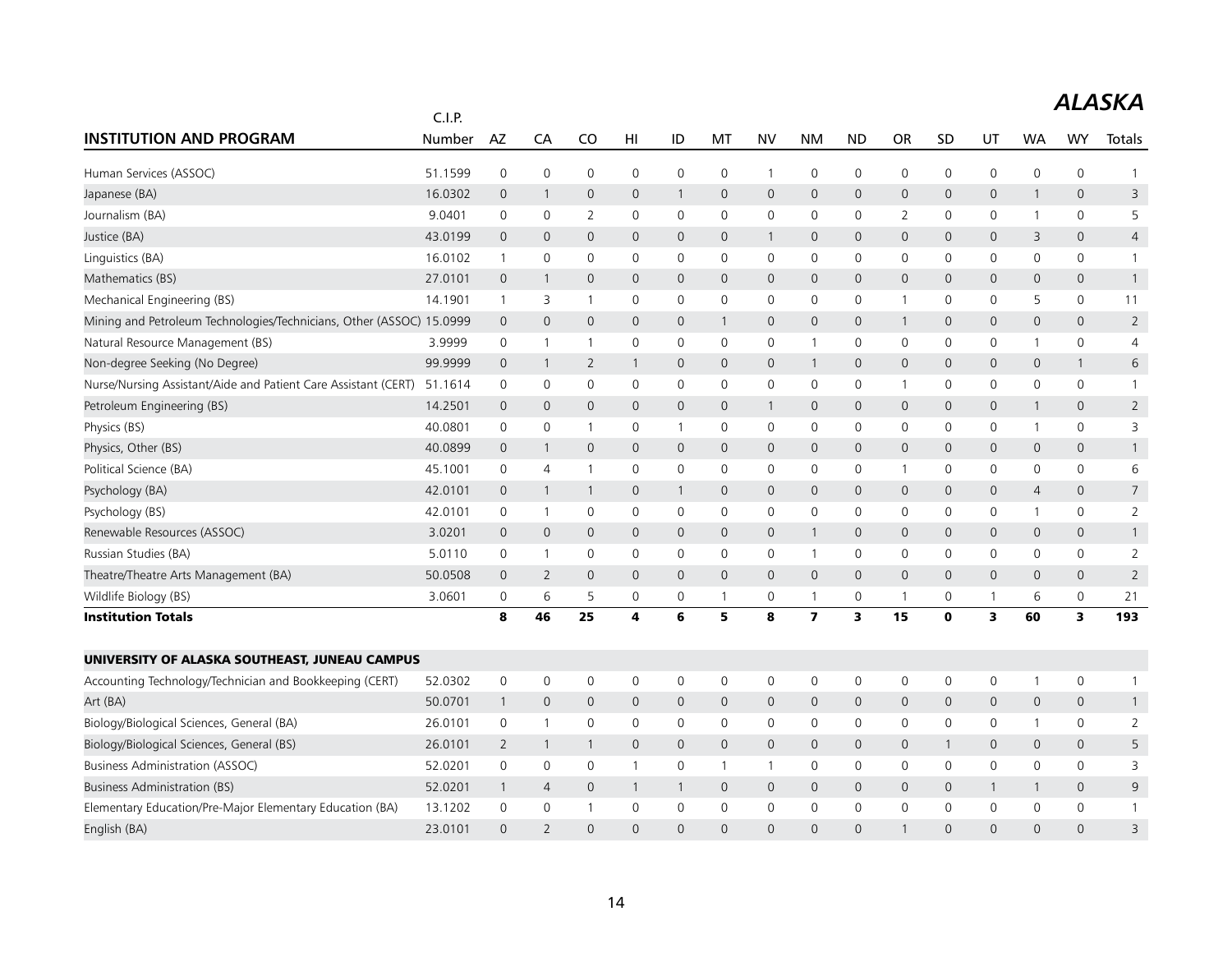|                                              | C.I.P.  |              |                |              |             |          |          |              |              |              |             |              |                |           |              |        |
|----------------------------------------------|---------|--------------|----------------|--------------|-------------|----------|----------|--------------|--------------|--------------|-------------|--------------|----------------|-----------|--------------|--------|
| <b>INSTITUTION AND PROGRAM</b>               | Number  | AZ           | CA             | CO           | HI          | ID       | M1       | <b>NV</b>    | <b>NM</b>    | <b>ND</b>    | <b>OR</b>   | <b>SD</b>    | יש             | <b>WA</b> | WY           | Totals |
| Environmental Studies (BA)                   | 3.0103  | $\Omega$     | 4              | 3            | 0           | 0        | 0        |              |              | 0            | 0           | 0            |                |           | 0            | 12     |
| General Program (ASSOC)                      | 24.0102 | $\Omega$     | $\mathbf{0}$   | $\Omega$     | $\Omega$    | $\Omega$ | $\Omega$ | $\Omega$     | $\Omega$     | $\mathbf{0}$ | $\Omega$    | $\Omega$     | $\Omega$       |           | $\Omega$     |        |
| General Program (BA)                         | 24.0102 | $\mathbf{0}$ |                | $\Omega$     |             | $\Omega$ | 0        | $\mathbf 0$  | $\Omega$     | 0            |             | $\Omega$     | $\mathbf{0}$   |           | 0            |        |
| Liberal Arts/ Pre-Major Liberal Arts (BA)    | 24.0101 | $\mathbf{0}$ | 3              | $\mathbf{0}$ | $\mathbf 0$ | 0        | $\Omega$ | $\mathbf{0}$ | $\mathbf{0}$ | $\mathbf{0}$ |             |              | $\overline{0}$ | 4         | $\mathbf{0}$ | 9      |
| Marine Biology/Pre-Major Marine Biology (BS) | 26.1302 | 0            | $\mathbf 0$    | 3            | $\Omega$    |          |          |              | $\Omega$     | 0            |             | $\Omega$     |                | 5         |              | 15     |
| Nursing (CERT)                               | 51.1601 | $\mathbf{0}$ | $\mathbf{0}$   | $\mathbf{0}$ |             | 0        | 0        |              |              | $\mathbf{0}$ | $\mathbf 0$ | $\mathbf{0}$ | $\overline{0}$ | 0         | $\mathbf{0}$ | 3      |
| Power Technology (ASSOC)                     | 46.0301 |              | $\Omega$       | $\mathbf 0$  | $\Omega$    | 0        | 0        | $\mathbf 0$  | $\Omega$     | 0            | 0           | $\Omega$     | $\mathbf{0}$   | 4         | 0            | 5      |
| Social Science/Pre-Major Social Science (BA) | 45.0101 | $\mathbf{0}$ | $\overline{0}$ | $\mathbf{0}$ | $\Omega$    |          | $\Omega$ |              | $\mathbf{0}$ | $\mathbf{0}$ |             | $\Omega$     | $\mathbf{0}$   | 3         | $\mathbf{0}$ | 6      |
| Undeclared (BA)                              | 99.9999 | $\mathbf 0$  |                | $\Omega$     | $\Omega$    | 0        | 0        | $\mathbf 0$  |              | 0            | 0           | $\Omega$     | $\Omega$       |           | 0            |        |
| <b>Institution Totals</b>                    |         | 5            | 17             | 8            | 4           | 3        | 2        | 5.           | э            | O            | 5           | 2            | ર              | 24        |              | 82     |
| <b>ALASKA STATEWIDE TOTALS</b>               |         | 28           | 136            | 68           | 15          | 21       | 15       | 21           | 17           | 6            | 46          | 2            | 26             | 124       | 9            | 534    |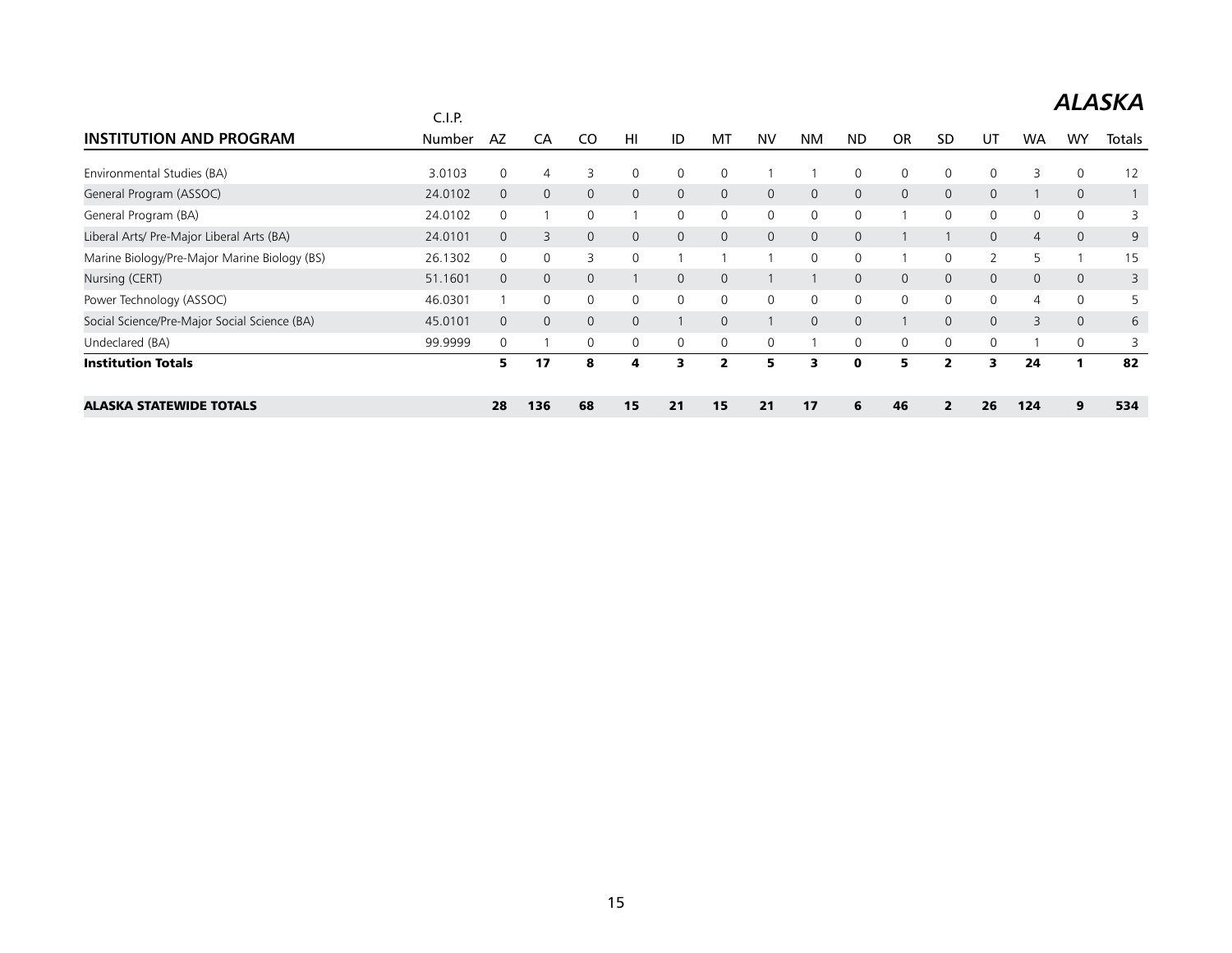#### *ARIZONA ARIZONA*

|                                                                                                  | C.I.P.  |                |                |                |                 |                     |              |                |                |              |                |              |              |              |                |                |
|--------------------------------------------------------------------------------------------------|---------|----------------|----------------|----------------|-----------------|---------------------|--------------|----------------|----------------|--------------|----------------|--------------|--------------|--------------|----------------|----------------|
| <b>INSTITUTION AND PROGRAM</b>                                                                   | Number  | AK             | CA             | C <sub>O</sub> | H <sub>II</sub> | ID                  | MT           | <b>NV</b>      | <b>NM</b>      | <b>ND</b>    | <b>OR</b>      | SD           | UT           | <b>WA</b>    | <b>WY</b>      | Totals         |
| <b>ARIZONA TWO-YEAR PUBLIC INSTITUTIONS (16)</b>                                                 |         |                |                |                |                 |                     |              |                |                |              |                |              |              |              |                |                |
| <b>ARIZONA WESTERN COLLEGE</b>                                                                   |         |                |                |                |                 |                     |              |                |                |              |                |              |              |              |                |                |
| Administration of Justice (ASSOC)                                                                | 43.0107 | $\mathbf 0$    | $\mathbf 0$    | $\mathbf 0$    | 3               | $\mathbf 0$         | $\mathbf 0$  | $\overline{1}$ | $\mathsf{O}$   | $\mathbf 0$  | $\mathbf{1}$   | $\mathbf 0$  | $\mathsf{O}$ | $\mathbf 0$  | $\mathbf 0$    | 5              |
| Athletic Coaching (CERT)                                                                         | 51.0913 | $\mathbf 0$    | $\mathbf 0$    | $\mathbf{0}$   | 1               | 0                   | $\mathbf 0$  | $\mathbf{1}$   | $\overline{1}$ | $\mathbf 0$  | 0              | $\mathbf 0$  | 0            | $\mathbf{1}$ | $\mathbf 0$    | 4              |
| Biology Science (ASSOC)                                                                          | 26.0101 | 0              | 0              | $\mathbf 0$    | $\mathbf 0$     | 0                   | 0            | $\mathbf{1}$   | 0              | 0            | 0              | 0            | 0            | 0            | 0              | 1              |
| <b>Business (ASSOC)</b>                                                                          | 52.0101 | $\mathbf 0$    | $\mathbf 0$    | $\mathbf{0}$   | $\mathbf{1}$    | $\mathbf{0}$        | $\mathbf{0}$ | $\mathbf{1}$   | $\mathbf{0}$   | $\mathbf 0$  | $\overline{2}$ | $\mathbf{0}$ | 0            | $\mathbf{1}$ | $\mathbf{0}$   | 5              |
| Chemistry, General (ASSOC)                                                                       | 40.0501 | $\mathbf 0$    | $\mathbf 0$    | $\mathbf 0$    | $\mathbf 0$     | $\mathbf 0$         | $\mathbf 0$  | $\mathbf 0$    | $\mathbf 0$    | $\mathbf 0$  | 0              | 0            | 1            | $\mathbf 0$  | 0              | $\mathbf{1}$   |
| Computer Graphics Design (ASSOC)                                                                 | 52.0401 | $\overline{0}$ | $\mathbf 0$    | $\mathbf{0}$   |                 | $\mathbf 0$         | $\mathbf{0}$ | $\mathbf 0$    | $\mathbf 0$    | $\mathbf 0$  | $\mathsf{O}$   | 0            | 0            | $\mathbf{0}$ | 0              | $\mathbf{1}$   |
| Early Childhood Education and Teaching (ASSOC)                                                   | 13.1210 | 0              | 0              | 0              | $\overline{1}$  | 0                   | 0            | 0              | $\mathbf 0$    | 0            | 0              | 0            | 0            | 1            | 0              | 2              |
| Elementary Education and Teaching (ASSOC)                                                        | 13.1202 | $\overline{0}$ | $\mathbf 0$    | $\mathbf 0$    | $\mathbf{1}$    | $\mathbf 0$         | $\mathbf{0}$ | $\mathbf 0$    | $\overline{1}$ | $\mathbf 0$  | 0              | $\mathbf 0$  | 0            | $\mathbf{0}$ | 0              | $\overline{2}$ |
| Fire Science/Fire-fighting (ASSOC)                                                               | 43.0203 | $\mathbf 0$    | $\mathbf 0$    | $\mathbf 0$    | $\overline{1}$  | $\mathbf 0$         | $\Omega$     | $\mathbf 0$    | $\mathbf 0$    | $\mathbf 0$  | 0              | $\mathbf{0}$ | $\mathbf 0$  | $\Omega$     | $\mathbf 0$    | $\mathbf{1}$   |
| General Studies Transfer (CERT)                                                                  | 24.0102 | $\mathbf{0}$   | $\mathbf 0$    | $\mathbf{0}$   | $\mathbf 0$     | $\mathsf{O}\xspace$ | $\mathbf{0}$ | $\mathbf{1}$   | $\mathbf{0}$   | $\mathbf{0}$ | $\mathsf{O}$   | $\mathbf 0$  | 0            | $\mathbf{0}$ | $\mathsf{O}$   | $\mathbf{1}$   |
| General Studies Transfer (ASSOC)                                                                 | 24.0102 | $\mathbf{1}$   | 0              | -1             | 3               | 0                   | 0            | $\mathbf{1}$   | 0              | 0            | 2              | -1           | 1            | 1            | 0              | 11             |
| Law Enforcement Training Academy (CERT)                                                          | 43.0199 | $\mathbf 0$    | $\mathbf 0$    | $\mathbf{0}$   | $\mathbf{0}$    | $\mathbf{0}$        | $\mathbf{0}$ | $\mathbf{1}$   | $\mathbf{0}$   | $\mathbf 0$  | $\mathsf{O}$   | $\mathbf 0$  | 0            | $\mathbf{0}$ | $\overline{0}$ | $\mathbf{1}$   |
| Marketing (ASSOC)                                                                                | 52.1401 | $\mathbf 0$    | 0              | -1             |                 | $\mathbf 0$         | $\mathbf{0}$ | $\mathbf 0$    | $\mathbf 0$    | $\mathbf 0$  | $\mathbf 1$    | $\mathbf{0}$ | 0            | $\mathbf{0}$ | $\Omega$       | 3              |
| Media Arts (ASSOC)                                                                               | 9.0102  | $\mathbf 0$    | $\mathbf 0$    | $\mathbf 0$    | $\mathbf 0$     | $\mathbf 0$         | $\mathbf 0$  | $\mathbf 0$    | $\mathbf 0$    | $\mathbf 0$  | $\mathbf{1}$   | $\mathbf 0$  | 0            | $\mathbf{1}$ | 0              | $\overline{2}$ |
| Nursing (BA)                                                                                     | 51.1601 | $\mathbf{1}$   | $\overline{1}$ | $\mathbf 0$    | 0               | 0                   | 0            | $\mathbf{1}$   | 0              | 0            | $\overline{1}$ | 0            | 0            | 0            | 0              | 4              |
| Political Science and Government, General (ASSOC)                                                | 45.1001 | $\mathbf{1}$   | $\mathbf 0$    | $\mathbf{0}$   | $\mathbf{0}$    | $\mathbf 0$         | $\mathbf{0}$ | $\mathbf{0}$   | $\mathbf{0}$   | $\mathbf{0}$ | $\mathbf{0}$   | $\mathbf 0$  | 0            | $\mathbf{0}$ | $\mathbf{0}$   | $\mathbf{1}$   |
| Psychology, General (ASSOC)                                                                      | 42.0101 | $\mathbf{1}$   | $\mathbf 0$    | $\mathbf 0$    | $\overline{2}$  | $\mathbf 0$         | $\Omega$     | $\mathbf{1}$   | $\mathbf 0$    | $\mathbf 0$  | $\mathbf{1}$   | $\mathbf{0}$ | $\mathbf 0$  | $\Omega$     | $\mathbf 0$    | 5              |
| Secondary Education and Teaching (ASSOC)                                                         | 13.1205 | $\Omega$       | $\Omega$       | $\Omega$       | $\Omega$        | $\Omega$            | $\Omega$     | $\mathbf{1}$   | $\Omega$       | $\mathbf{0}$ | $\Omega$       | $\Omega$     | 0            | $\mathbf{1}$ | $\mathbf{0}$   | $\overline{2}$ |
| Water Quality and Wastewater Treatment Management and<br>Recycling Technology/Technician (ASSOC) | 15.0506 | 0              | $\mathbf 0$    | $\mathbf{1}$   | 0               | 0                   | $\mathbf 0$  | $\mathbf 0$    | $\mathbf 0$    | $\mathbf 0$  | $\mathbf 0$    | 0            | 0            | 0            | 0              | $\overline{1}$ |
| <b>Institution Totals</b>                                                                        |         | 4              | $\mathbf{1}$   | 3              | 15              | $\mathbf 0$         | $\mathbf 0$  | 10             | $\overline{2}$ | $\mathbf 0$  | 9              | 1            | $\mathbf{2}$ | 6            | $\mathbf 0$    | 53             |
| <b>CENTRAL ARIZONA COLLEGE</b>                                                                   |         |                |                |                |                 |                     |              |                |                |              |                |              |              |              |                |                |
| Agricultural Business and Management, General (ASSOC)                                            | 1.0101  | $\mathbf 0$    | $\overline{1}$ | -1             | 0               | $\mathbf 0$         | 0            | $\mathbf 0$    | $\mathbf 0$    | $\mathbf 0$  | 0              | $\mathbf{0}$ | $\mathbf 0$  | $\mathbf 0$  | $\mathbf 0$    | $\overline{2}$ |
| <b>Business (ASSOC)</b>                                                                          | 52.0101 | $\mathbf{1}$   | $\Omega$       | $\Omega$       | $\overline{2}$  | $\Omega$            | $\Omega$     | $\overline{2}$ | $\Omega$       | $\Omega$     | $\Omega$       | $\Omega$     | $\mathbf{1}$ | $\mathbf{1}$ | $\mathbf{1}$   | 8              |
| Computer Programming/Programmer, General (ASSOC)                                                 | 11.0201 | $\Omega$       | $\Omega$       | $\Omega$       | $\Omega$        | $\Omega$            | $\Omega$     | $\Omega$       | $\Omega$       | $\Omega$     | $\Omega$       | 0            | 1            | $\Omega$     | $\Omega$       | $\mathbf{1}$   |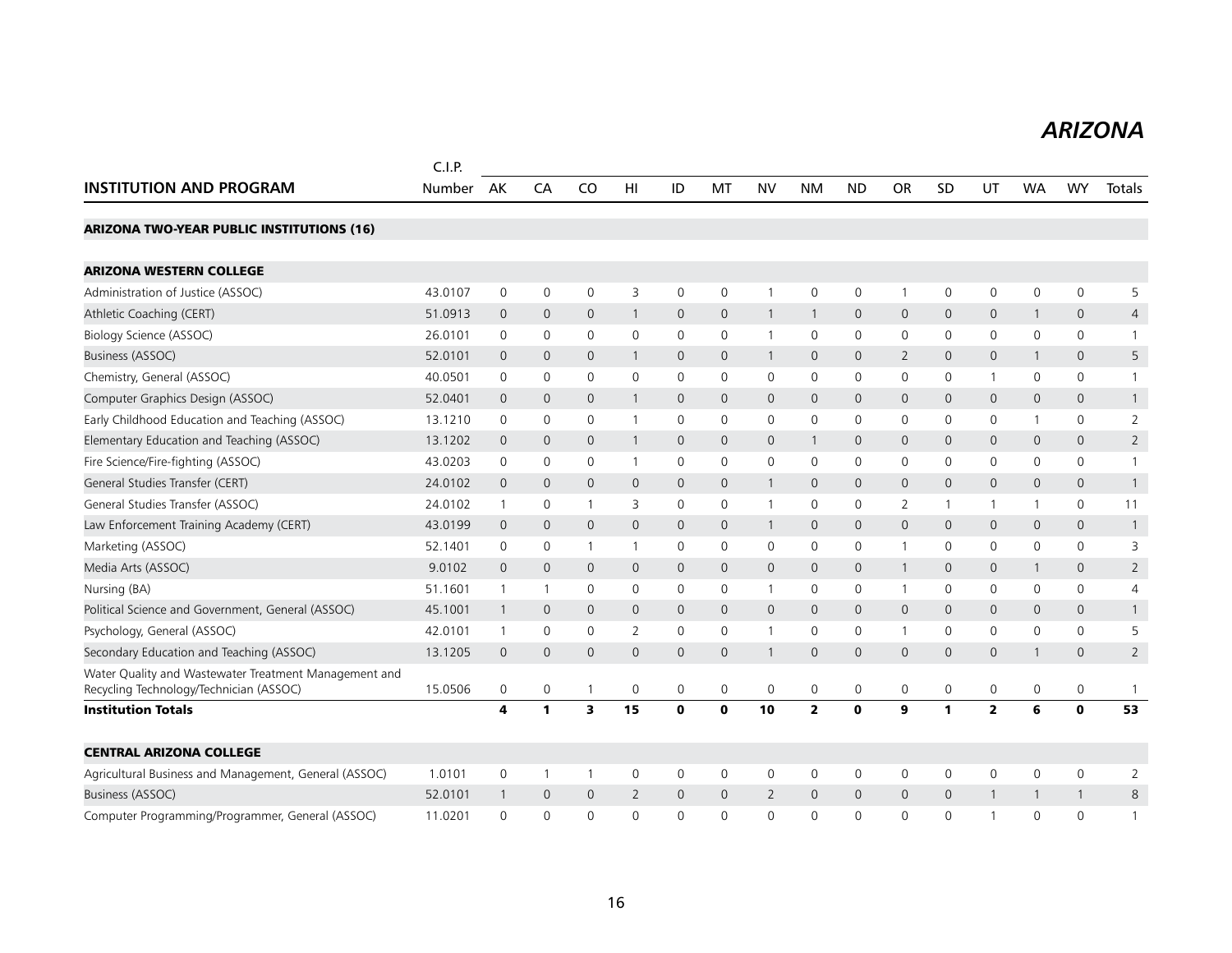|                                                                              | C.I.P.  |                         |                |                     |                         |                |                |                     |                |                |                |              |                     |                         |                     |                |
|------------------------------------------------------------------------------|---------|-------------------------|----------------|---------------------|-------------------------|----------------|----------------|---------------------|----------------|----------------|----------------|--------------|---------------------|-------------------------|---------------------|----------------|
| <b>INSTITUTION AND PROGRAM</b>                                               | Number  | AK                      | CA             | CO                  | HI                      | ID             | MT             | <b>NV</b>           | <b>NM</b>      | <b>ND</b>      | <b>OR</b>      | <b>SD</b>    | UT                  | WA                      | WY                  | Totals         |
| Corrections and Criminal Justice, Other (ASSOC)                              | 43.0199 | $\mathbf 0$             | $\overline{2}$ | $\mathsf{O}\xspace$ | $\mathbf 0$             | 0              | 0              | $\mathbf{1}$        | $\mathsf{O}$   | $\mathbf 0$    | $\mathbf{1}$   | $\mathbf 0$  | $\mathbf 0$         | $\mathsf{O}\xspace$     | $\mathbf 0$         | $\overline{4}$ |
| Diesel/Heavy Equip. Technology (ASSOC)                                       | 47.0605 | 0                       | 0              | $\overline{1}$      | 0                       | $\mathbf{1}$   | 0              | 0                   | 0              | 0              | $\mathbf{0}$   | $\mathbf{0}$ | 0                   | $\mathbf{0}$            | 0                   | 2              |
| Dietetic Technician (ASSOC)                                                  | 34.0199 | $\Omega$                | $\mathbf{0}$   | $\overline{1}$      | $\Omega$                | $\mathsf{O}$   | 0              | $\mathbf{1}$        | $\mathbf{0}$   | $\mathbf{0}$   | $\mathbf 0$    | $\Omega$     | $\mathbf{0}$        | $\mathbf{1}$            | $\overline{0}$      | 3              |
| Drafting and Design Technology/Technician, General (CERT)                    | 15.1301 | 0                       | $\mathbf 0$    | $\overline{1}$      | $\Omega$                | 0              | 0              | 0                   | $\mathbf 0$    | 0              | 0              | $\mathbf{0}$ | 0                   | 0                       | 0                   | 1              |
| Early Childhood Education (CERT)                                             | 19.0706 | $\mathbf 0$             | $\mathbf{1}$   | $\mathbf 0$         | $\mathbf{0}$            | 0              | 0              | $\mathbf{0}$        | $\mathbf{0}$   | $\mathbf{0}$   | $\mathbf 0$    | $\mathbf{0}$ | 0                   | $\mathbf{0}$            | $\mathbf{0}$        | $\mathbf{1}$   |
| Early Childhood Education (ASSOC)                                            | 19.0706 | 0                       | 3              | $\mathbf 0$         | 0                       | 0              | 0              | 0                   | $\mathbf 0$    | $\mathbf 0$    | 0              | 0            | 0                   | 0                       | 0                   | 3              |
| Fire Protection and Safety Technology/Technician (CERT)                      | 43.0201 | $\mathbf 0$             | $\mathbf 0$    | $\mathbf 0$         | $\mathbf{0}$            | 0              | 0              | 0                   | $\mathbf 0$    | $\mathbf 0$    | $\mathbf 0$    | $\mathbf{0}$ | 0                   | $\mathbf{1}$            | 0                   | $\mathbf{1}$   |
| Food Preparation/Professional Cooking/Kitchen Assistant (CERT) 12.0505       |         | 0                       | $\mathbf 0$    | $\mathbf 0$         | $\mathbf 0$             | 0              | $\mathbf 0$    | 0                   | $\mathbf 0$    | $\mathbf 0$    | 0              | 0            | $\mathbf{1}$        | 0                       | 0                   | $\overline{1}$ |
| General Studies (ASSOC)                                                      | 24.0102 | $\mathbf{0}$            | 12             | $\overline{2}$      | $\overline{2}$          | 3              | $\mathbf{1}$   | $\overline{4}$      | $\mathbf{0}$   | $\overline{0}$ | 3              | $\mathbf{0}$ | 0                   | $\mathbf{1}$            | $\mathbf{1}$        | 29             |
| Heavy Equipment Operator (ASSOC)                                             | 49.0299 | $\mathbf 0$             | $\mathbf 0$    | $\mathbf 0$         | 0                       | 0              | 0              | $\mathbf 0$         | $\mathbf 0$    | $\mathbf 0$    | $\mathbf 0$    | $\mathbf 0$  | 0                   | $\mathbf 0$             | $\mathbf{1}$        | $\overline{1}$ |
| Industrial Engineering (ASSOC)                                               | 14.3501 | 0                       | $\overline{1}$ | $\mathbf{0}$        | $\mathbf{0}$            | 0              | 0              | $\mathbf 0$         | $\mathbf 0$    | $\mathbf 0$    | $\mathbf 0$    | $\mathbf{0}$ | 0                   | $\mathbf{0}$            | 0                   | $\overline{1}$ |
| Liberal Studies (ASSOC)                                                      | 24.0101 | 0                       | 21             | $\overline{1}$      | 3                       | 0              | $\overline{2}$ | 5                   | $\overline{2}$ | $\mathbf 0$    | $\overline{2}$ | $\mathbf{1}$ | $\mathbf{1}$        | 3                       | 0                   | 41             |
| Massage Therapy (CERT)                                                       | 51.3501 | $\mathbf{0}$            | $\mathbf 0$    | $\mathbf 0$         | $\mathsf{O}$            | 0              | 0              | $\mathbf{1}$        | $\mathbf 0$    | $\mathbf 0$    | 0              | $\mathbf{0}$ | $\mathsf{O}\xspace$ | $\mathsf{O}\xspace$     | $\mathsf{O}\xspace$ | $\mathbf{1}$   |
| Medical Administrative/Executive Assistant and<br>Medical Secretary (ASSOC)  | 51.0716 | $\mathbf{1}$            | $\mathbf 0$    | $\mathbf 0$         | 0                       | 0              | 0              | $\mathbf 0$         | $\mathbf 0$    | $\mathbf 0$    | 0              | 0            | 0                   | 0                       | 0                   | 1              |
| Nursing/Registered Nurse (RN, ASN, BSN, MSN) (ASSOC)                         | 51.1601 | $\mathbf 0$             | $\mathbf{1}$   | -1                  | $\mathbf 0$             | 0              | 0              | $\mathbf{0}$        | $\mathbf{0}$   | $\overline{0}$ | -1             | $\mathbf 0$  | 0                   | $\mathbf 0$             | $\mathbf{0}$        | 3              |
| Paramedic (ASSOC)                                                            | 51.0904 | 0                       | $\mathbf{1}$   | $\mathbf 0$         | 0                       | 0              | 0              | 0                   | 0              | 0              | $\mathbf 1$    | 0            | 0                   | 0                       | 0                   | $\overline{2}$ |
| Welding Technology/Welder (CERT)                                             | 48.0508 | $\mathbf 0$             | $\mathbf 0$    | $\overline{0}$      | $\mathbf 0$             | 0              |                | $\mathsf{O}\xspace$ | $\mathbf{0}$   | $\overline{0}$ | $\mathbf 0$    | $\mathbf{0}$ | $\mathsf{O}$        | $\mathbf{0}$            | $\mathsf{O}\xspace$ | $\mathbf{1}$   |
| <b>Institution Totals</b>                                                    |         | $\overline{2}$          | 43             | 8                   | $\overline{\mathbf{z}}$ | 4              | 4              | 14                  | $\overline{2}$ | $\mathbf 0$    | 8              | 1            | 4                   | $\overline{\mathbf{z}}$ | 3                   | 107            |
| <b>CHANDLER-GILBERT COMMUNITY COLLEGE</b>                                    |         |                         |                |                     |                         |                |                |                     |                |                |                |              |                     |                         |                     |                |
| Associate in Arts Liberal Arts and Sciences/Liberal Studies (ASSOC)24.0101   |         | $\mathbf 0$             | $\mathbf{1}$   | $\mathbf 0$         | 0                       | 0              | 0              | $\mathsf 0$         | $\mathbf 0$    | $\mathbf 0$    | 0              | $\mathbf 0$  | 0                   | 0                       | 0                   | 1              |
| Aircraft Maintenance Technician (ASSOC)                                      | 47.0608 | $\mathbf{1}$            | $\overline{0}$ | $\Omega$            | $\Omega$                | $\mathbf 0$    | $\Omega$       | $\mathbf{1}$        | $\Omega$       | $\Omega$       | $\Omega$       | $\Omega$     | $\mathbf{O}$        | $\Omega$                | $\mathbf{0}$        | $\overline{2}$ |
| Airframe Mechanics and Aircraft Maintenance Technology/<br>Technician (CERT) | 47.0607 | 0                       | $\mathbf{1}$   | $\mathbf 0$         | 0                       | 0              | 0              | 0                   | 0              | 0              | $\mathbf 0$    | 0            | 0                   | 0                       | 0                   | 1              |
| Airway Science Flight Technology (ASSOC)                                     | 49.0102 | $\mathbf 0$             | $\mathbf 0$    | $\mathbf 0$         | $\mathbf 0$             | $\overline{2}$ | 0              | $\mathbf{0}$        | $\mathbf{0}$   | $\mathbf{0}$   | $\mathbf 0$    | 1            | $\mathbf{0}$        | $\mathbf{1}$            | 0                   | $\overline{4}$ |
| Associate in Science-Physical Sciences (ASSOC)                               | 40.0101 | 0                       | $\mathbf{1}$   | $\mathbf 0$         | $\mathbf 0$             | $\mathbf{1}$   | 0              | 0                   | $\mathbf 0$    | $\mathbf 0$    | $\mathbf 0$    | $\mathbf 0$  | 0                   | 0                       | 0                   | $\overline{2}$ |
| <b>Business (ASSOC)</b>                                                      | 52.0101 | $\mathbf{0}$            | $\mathbf{1}$   | $\mathbf{1}$        | $\mathbf{0}$            | 0              | 0              | 0                   | $\mathbf{1}$   | $\mathbf{1}$   | $\mathbf{0}$   | $\mathbf{0}$ | $\mathsf{O}$        | $\mathbf{0}$            | $\mathbf{0}$        | $\overline{4}$ |
| Exercise Science, Health, Physical Ed. (ASSOC)                               | 31.0501 | 0                       | 0              | $\mathsf 0$         | $\mathbf{1}$            | 0              | 0              | 0                   | $\mathbf 0$    | 0              | 0              | 0            | $\mathsf{O}$        | 0                       | 0                   | $\mathbf{1}$   |
| General Studies (ASSOC)                                                      | 24.0102 | $\mathbf{1}$            | $\overline{2}$ | $\overline{1}$      | $\mathbf{1}$            | 0              | 0              | $\mathbf{0}$        | $\mathbf{0}$   | $\mathbf{0}$   | $\mathbf{0}$   | $\mathbf{0}$ | 0                   | $\mathbf{0}$            | $\mathbf{0}$        | 5              |
| Undeclared Transfer (No Degree)                                              | 99.9997 | 0                       | 2              | $\mathbf 0$         | 0                       | 0              | 0              | 0                   | 2              | 0              | -1             | 0            | 1                   | 0                       | 0                   | 6              |
| <b>Institution Totals</b>                                                    |         | $\overline{\mathbf{z}}$ | 8              | $\overline{2}$      | $\overline{2}$          | 3              | $\Omega$       | 1                   | 3              | $\mathbf{1}$   | 1              | 1            | 1                   | 1                       | $\bf{0}$            | 26             |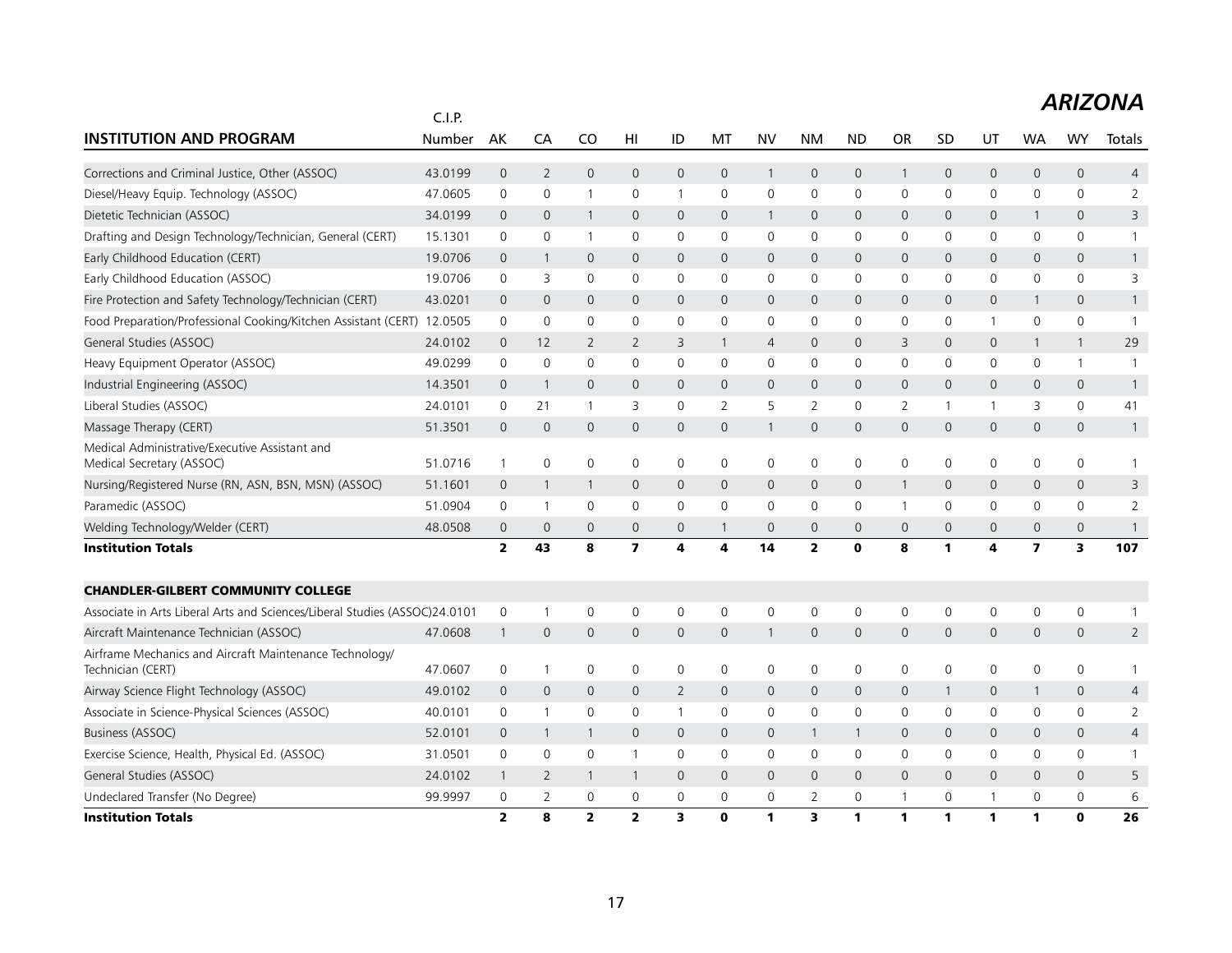|                                                                                  |                  |                     |                     |                |                     |                |              |                         |              |              |                |              |                         |                     |                     | <b>ARIZONA</b> |
|----------------------------------------------------------------------------------|------------------|---------------------|---------------------|----------------|---------------------|----------------|--------------|-------------------------|--------------|--------------|----------------|--------------|-------------------------|---------------------|---------------------|----------------|
| <b>INSTITUTION AND PROGRAM</b>                                                   | C.I.P.<br>Number | AK                  | CA                  | CO             | HI                  | ID             | MT           | <b>NV</b>               | <b>NM</b>    | <b>ND</b>    | <b>OR</b>      | SD           | UT                      | WA                  | WY                  | Totals         |
| <b>COCHISE COLLEGE</b>                                                           |                  |                     |                     |                |                     |                |              |                         |              |              |                |              |                         |                     |                     |                |
| Airframe Mechanics and Aircraft Maintenance Technology/<br>Technician (CERT)     | 47.0607          | $\mathbf 0$         | $\mathbf 0$         | $\mathbf 0$    | $\mathbf 0$         | 0              | $\mathbf 0$  | $\mathbf{1}$            | $\mathbf 0$  | $\mathbf 0$  | $\mathbf 0$    | $\mathbf 0$  | 0                       | 0                   | 0                   | $\mathbf{1}$   |
| Art/Art Studies, General (ASSOC)                                                 | 50.0701          | 0                   | $\mathbf 0$         | $\overline{0}$ | $\mathbf{0}$        | 0              | $\mathbf 0$  | $\mathsf{O}$            | $\mathsf{O}$ | $\mathbf 0$  | $\mathbf 0$    | 0            | 0                       | 1                   | $\mathbf 0$         | $\mathbf{1}$   |
| Business Management (ASSOC)                                                      | 52.0101          | 0                   | $\mathbf{1}$        | $\mathbf 0$    | 0                   | 0              | 0            | 0                       | $\mathbf 0$  | $\mathbf 0$  | 0              | 0            | 0                       | 0                   | $\mathbf 0$         | $\mathbf{1}$   |
| Computer Science (ASSOC)                                                         | 11.0201          | $\mathbf{0}$        | $\mathbf 0$         | $\mathbf{0}$   | $\mathbf{0}$        | 0              | $\mathbf{0}$ | $\mathbf{1}$            | $\mathsf{O}$ | $\mathbf 0$  | $\mathbf{0}$   | $\mathbf{0}$ | 0                       | $\mathbf{0}$        | $\mathbf{0}$        | $\mathbf{1}$   |
| Electrician (CERT)                                                               | 46.0302          | $\mathbf 0$         | 0                   | $\mathbf 0$    |                     | 0              | $\Omega$     | 0                       | $\mathbf 0$  | $\mathbf 0$  | 0              | $\mathbf{0}$ | 0                       | $\Omega$            | 0                   | $\mathbf{1}$   |
| Elementary Education and Teaching (ASSOC)                                        | 13.1202          | 0                   | $\mathbf{1}$        | $\mathbf 0$    | $\mathsf{O}\xspace$ | 0              | 0            | $\mathsf{O}$            | $\mathsf{O}$ | $\mathbf 0$  | 0              | 0            | 0                       | $\mathsf{O}\xspace$ | $\mathsf{O}\xspace$ | $\mathbf{1}$   |
| Emergency Medical Technology/Technician (EMT Paramedic)<br>(ASSOC)               | 51.0904          | 0                   | 0                   | $\mathbf 0$    | 0                   | 0              | 0            | 0                       | 0            | $\mathbf 0$  | 1              | 0            | 0                       | 0                   | 0                   | $\mathbf{1}$   |
| Equestrian/Equine Studies (CERT)                                                 | 1.0507           | $\Omega$            | $\mathbf{0}$        | $\overline{0}$ |                     | $\overline{0}$ | $\mathbf 0$  | $\mathbf{0}$            | $\mathbf{0}$ | $\mathbf 0$  | $\overline{0}$ | $\Omega$     | 0                       | $\mathsf{O}$        | $\mathbf{0}$        | $\mathbf{1}$   |
| Fire Science Technology (CERT)                                                   | 43.0201          | 0                   | 0                   | $\mathbf 0$    | 0                   | 0              | 0            | 0                       | $\mathbf 0$  | $\mathbf 0$  | 1              | 0            | 0                       | 0                   | 0                   | $\mathbf{1}$   |
| General Requirements (ASSOC)                                                     | 99.9999          | $\mathbf{0}$        | 8                   | 2              | $\mathbf{0}$        | $\mathsf{O}$   | 0            | $\overline{2}$          | $\mathbf{0}$ | $\mathbf{0}$ | $\mathbf{1}$   | $\mathbf{0}$ | $\overline{2}$          | $\mathbf{0}$        | $\mathbf{0}$        | 15             |
| General Studies (ASSOC)                                                          | 24.0102          | 0                   | 5                   | $\overline{2}$ | 0                   | 0              | 0            | $\overline{2}$          | $\mathbf 0$  | $\mathbf 0$  | 0              | 0            | 0                       | $\mathbf{1}$        | 0                   | 10             |
| Health and Physical Education, General (ASSOC)                                   | 31.0501          | $\mathbf{0}$        | $\mathbf{0}$        | $\overline{0}$ | $\overline{0}$      | $\mathbf{0}$   | $\mathbf 0$  | $\mathbf{0}$            | $\mathbf{0}$ | $\mathbf 0$  | $\overline{1}$ | $\mathbf{0}$ | $\mathsf{O}$            | $\mathbf{0}$        | $\mathbf{0}$        | $\overline{1}$ |
| History, General (ASSOC)                                                         | 54.0101          | $\mathbf 0$         | $\mathbf 0$         | $\mathbf 0$    | 0                   | 0              | 0            | 0                       | $\mathbf 0$  | $\mathbf 0$  | 0              | 0            | 0                       | 1                   | 0                   | $\overline{1}$ |
| International Business/Trade/Commerce (CERT)                                     | 52.1101          | $\mathbf{0}$        | $\overline{0}$      | $\overline{1}$ | $\overline{0}$      | $\mathbf{0}$   | 0            | $\mathbf{0}$            | $\mathbf{0}$ | $\mathbf 0$  | $\mathbf{0}$   | $\mathbf{0}$ | $\mathsf{O}$            | $\mathbf{0}$        | $\mathbf{0}$        | $\mathbf{1}$   |
| Psychology (ASSOC)                                                               | 42.0101          | 0                   | $\mathbf{1}$        | $\mathbf 0$    | 0                   | 0              | 0            | $\mathbf 0$             | 0            | $\mathbf 0$  | $\mathbf 0$    | 0            | $\mathbf 0$             | 0                   | $\mathbf 0$         | $\mathbf{1}$   |
| Welding Technology/Welder (CERT)                                                 | 48.0508          | $\overline{0}$      | $\mathbf 0$         | $\mathbf{0}$   | $\overline{0}$      | $\mathbf{0}$   | 0            | $\mathbf{1}$            | $\mathbf{0}$ | $\mathbf{0}$ | $\mathbf{0}$   | $\mathbf{0}$ | 0                       | $\mathbf{0}$        | 0                   | $\mathbf{1}$   |
| <b>Institution Totals</b>                                                        |                  | $\mathbf 0$         | 16                  | 5              | $\overline{2}$      | $\mathbf 0$    | $\mathbf o$  | $\overline{\mathbf{z}}$ | $\mathbf 0$  | $\mathbf 0$  | 4              | 0            | $\overline{\mathbf{2}}$ | 3                   | $\mathbf 0$         | 39             |
| <b>COCONINO COMMUNITY COLLEGE</b>                                                |                  |                     |                     |                |                     |                |              |                         |              |              |                |              |                         |                     |                     |                |
| Accounting Technology/Technician and Bookkeeping (CERT)                          | 52.0302          | 0                   | $\mathbf 0$         | $\mathbf 0$    | 0                   | 0              | 0            | 0                       | $\mathbf 0$  | $\mathbf 0$  | $\mathsf 0$    | 0            | 1                       | 0                   | 0                   | $\mathbf{1}$   |
| Administration of Justice (ASSOC)                                                | 43.0199          | 0                   | $\mathsf{O}$        | $\mathbf 0$    | $\mathbf 0$         | 0              | 0            | $\mathbf 0$             | $\mathsf{O}$ | $\mathbf 0$  | $\mathbf{1}$   | 0            | 0                       | $\mathsf{O}\xspace$ | $\mathbf 0$         | $\mathbf{1}$   |
| Alternative Energy Technician (CERT)                                             | 15.0505          | $\mathbf 0$         | 0                   | $\mathbf{1}$   | 0                   | 0              | 0            | 0                       | $\mathbf 0$  | $\mathbf 0$  | 0              | 0            | 0                       | 0                   | 0                   | $\mathbf{1}$   |
| Anthropology (ASSOC)                                                             | 45.0201          | 0                   | $\overline{2}$      | $\mathbf 0$    | $\mathsf{O}$        | 0              | 0            | $\mathsf{O}$            | $\mathsf{O}$ | $\mathbf 0$  | 0              | $\mathbf 0$  | 0                       | 0                   | $\mathsf{O}\xspace$ | $\overline{2}$ |
| Carpentry/Carpenter (ASSOC)                                                      | 46.0201          | 0                   | $\mathbf 0$         | $\mathbf{1}$   | 0                   | 0              | 0            | $\mathbf 0$             | $\mathbf 0$  | $\mathbf 0$  | $\mathbf 0$    | 0            | $\mathbf 0$             | 0                   | $\mathbf 0$         | $\mathbf{1}$   |
| Computer Technology/Computer Systems Technology (CERT)                           | 15.1202          | $\mathbf 0$         | $\mathbf{1}$        | $\mathbf 0$    | $\mathbf 0$         | 0              | 0            | 0                       | $\mathbf 0$  | $\mathbf 0$  | $\mathbf 0$    | $\mathbf 0$  | 0                       | 0                   | $\mathbf 0$         | $\mathbf{1}$   |
| Construction Management (ASSOC)                                                  | 52.2001          | 1                   | $\mathbf{1}$        | $\mathbf 0$    | 0                   | 0              | $\mathbf 0$  | $\mathbf 0$             | $\mathbf 0$  | $\mathbf 0$  | 0              | 0            | 0                       | 0                   | 0                   | $\overline{2}$ |
| Construction Trades, Other (CERT)                                                | 46.9999          | $\mathsf{O}\xspace$ | $\mathsf{O}\xspace$ | $\mathbf{1}$   | $\mathsf{O}\xspace$ | 0              | $\Omega$     | $\mathsf{O}\xspace$     | $\mathbf 0$  | $\mathbf 0$  | $\mathbf 0$    | $\Omega$     | 0                       | $\mathsf{O}\xspace$ | $\mathsf{O}\xspace$ | $\mathbf{1}$   |
| Dancing (ASSOC)                                                                  | 36.0114          | 0                   | 0                   | $\mathbf{1}$   | 0                   | 0              | 0            | 0                       | $\mathbf 0$  | $\mathbf 0$  | 0              | $\mathbf{0}$ | 0                       | 0                   | 0                   | $\mathbf{1}$   |
| Electrical and Power Transmission Installation/Installer,<br>General (No Degree) | 46.0301          | $\Omega$            | $\Omega$            | $\Omega$       | $\Omega$            | $\Omega$       | $\Omega$     | $\Omega$                |              | $\Omega$     | $\Omega$       | $\Omega$     | $\Omega$                | $\Omega$            | $\Omega$            | 1              |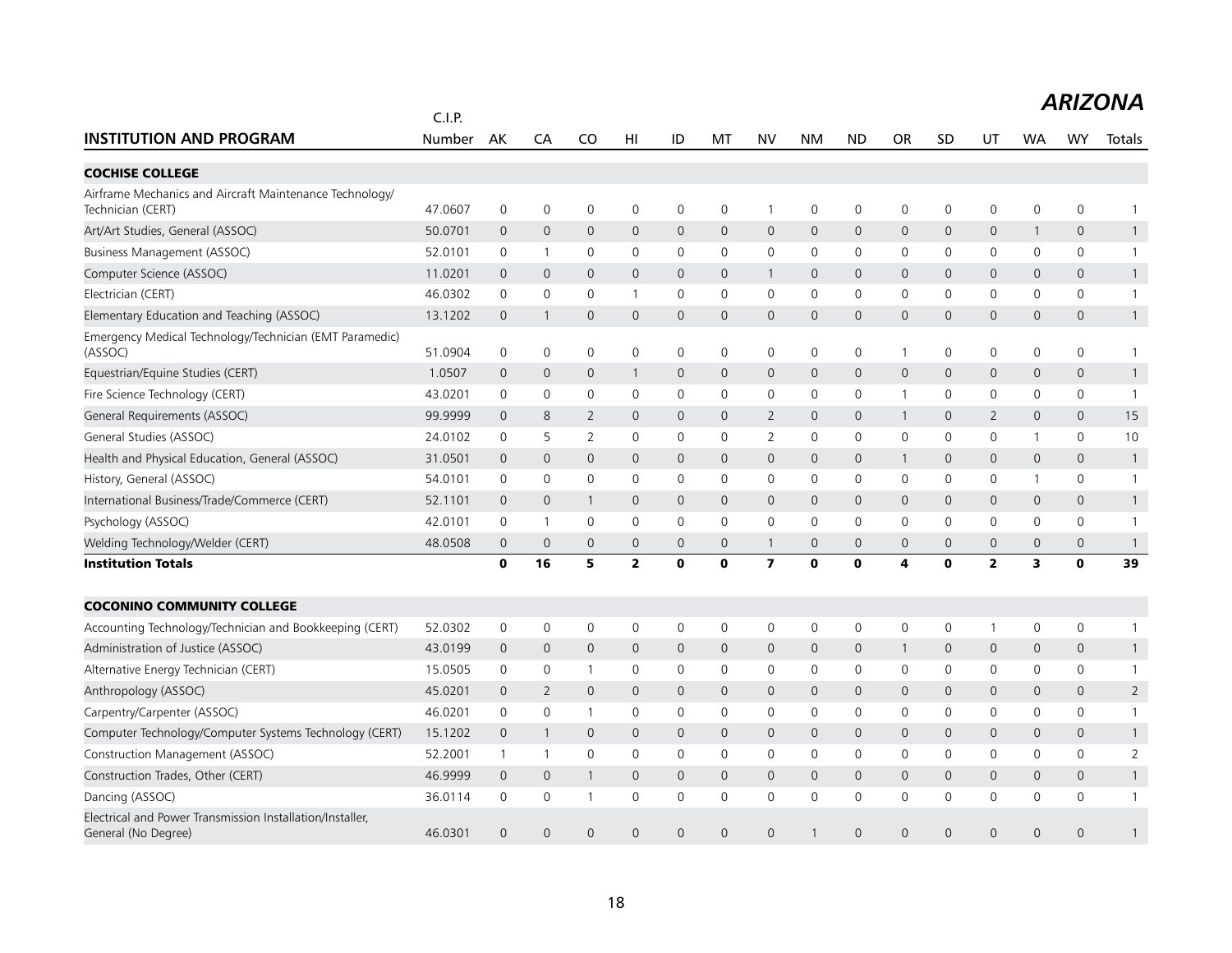|                                                                | C.I.P.  |                |                     |                |                 |                |              |                |                |                     |                |              |                |                     |              |                |
|----------------------------------------------------------------|---------|----------------|---------------------|----------------|-----------------|----------------|--------------|----------------|----------------|---------------------|----------------|--------------|----------------|---------------------|--------------|----------------|
| <b>INSTITUTION AND PROGRAM</b>                                 | Number  | AK             | CA                  | C <sub>O</sub> | H <sub>II</sub> | ID             | МT           | <b>NV</b>      | <b>NM</b>      | <b>ND</b>           | <b>OR</b>      | <b>SD</b>    | UT             | <b>WA</b>           | <b>WY</b>    | Totals         |
| Elementary Education (ASSOC)                                   | 13.1202 | $\mathbf{1}$   | $\mathsf{O}\xspace$ | $\mathbf 0$    | $\mathbf 0$     | $\mathbf 0$    | $\mathbf 0$  | $\mathbf 0$    | $\mathbf 0$    | 0                   | $\mathbf 0$    | $\mathbf 0$  | $\mathbf 0$    | 0                   | $\mathbf 0$  | 1              |
| Emergency Care Attendant (EMT Ambulance) (ASSOC)               | 51.0810 | $\mathbf 0$    | $\mathbf 0$         | $\mathbf 0$    | $\mathbf{1}$    | $\mathbf 0$    | $\mathbf 0$  | $\mathbf{1}$   | $\mathbf{1}$   | 0                   | 0              | $\mathbf 0$  | $\mathbf 0$    | $\mathbf 0$         | $\mathbf 0$  | 3              |
| Environmental Science (ASSOC)                                  | 3.0104  | 0              | 1                   | $\mathbf{1}$   | $\mathbf{0}$    | $\mathbf 0$    | $\mathbf 0$  | $\mathbf 0$    | $\mathbf 0$    | 0                   | 0              | $\mathbf{0}$ | $\mathbf 0$    | 0                   | $\mathbf 0$  | $\overline{2}$ |
| Fine Arts - Visual Arts (ASSOC)                                | 50.0701 | $\mathbf 0$    | $\mathbf{1}$        | $\overline{0}$ | $\mathbf 0$     | $\mathbf{1}$   | $\mathbf 0$  | $\mathsf{O}$   | $\mathbf 0$    | 0                   | $\mathbf 0$    | $\mathbf 0$  | $\mathbf 0$    | $\mathbf 0$         | $\mathbf 0$  | $\overline{2}$ |
| Fire Science (ASSOC)                                           | 43.0203 | $\mathbf{1}$   | 1                   | $\mathbf 0$    | 0               | 0              | 0            | 0              | $\mathbf{1}$   | 0                   | 0              | 0            | 1              | 0                   | $\mathbf 0$  | 4              |
| General Business (ASSOC)                                       | 52.0201 | $\overline{2}$ | $\overline{2}$      | $\mathbf 0$    | $\mathbf 0$     | $\mathbf{1}$   | $\mathbf 0$  | $\mathsf{O}$   | $\mathbf 0$    | 0                   | 0              | $\mathbf 0$  | $\mathbf{1}$   | $\overline{2}$      | $\mathbf 0$  | 8              |
| General Studies (ASSOC)                                        | 24.0102 | $\mathbf{1}$   | 8                   | 2              | $\mathbf{1}$    | $\mathbf 0$    | $\mathbf 0$  | 3              | 4              | $\mathbf 0$         | 0              | $\Omega$     | $\mathbf 0$    | $\overline{4}$      | $\mathbf 0$  | 23             |
| Hospitality Administration/Management, General (ASSOC)         | 52.0901 | $\mathbf 0$    | $\mathbf{1}$        | $\mathbf{1}$   | $\mathbf{0}$    | $\mathbf{0}$   | $\mathbf{0}$ | $\mathbf{1}$   | $\mathbf{1}$   | $\overline{0}$      | $\mathbf{0}$   | $\mathbf{0}$ | $\mathbf{0}$   | $\mathbf{0}$        | $\mathbf{0}$ | $\overline{4}$ |
| Medical Office Assistant/Specialist (ASSOC)                    | 51.0710 | $\mathbf 0$    | $\mathbf 0$         | $\mathbf 0$    | 0               | 0              | $\mathbf 0$  | $\mathbf 0$    | $\mathbf 0$    | 0                   | 0              | 0            | $\mathbf 0$    | $\mathbf{1}$        | $\mathbf 0$  | $\overline{1}$ |
| Not Seeking Degree/Undecided (No Degree)                       | 99.9999 | $\mathbf{1}$   | 14                  | 6              | $\overline{2}$  | 0              | $\mathbf 0$  | $\overline{2}$ | $\mathbf{1}$   | 0                   | $\overline{2}$ | $\mathbf{0}$ | $\mathbf{1}$   | $\mathbf{1}$        | $\mathbf{1}$ | 31             |
| Nurse/Nursing Assistant/Aide and Patient Care Assistant (CERT) | 51.1614 | $\mathbf 0$    | $\mathbf{1}$        | $\mathbf 0$    | $\mathbf{0}$    | $\mathbf 0$    | $\mathbf 0$  | $\mathbf 0$    | $\mathbf 0$    | 0                   | 0              | $\mathbf{0}$ | $\mathbf 0$    | $\mathbf 0$         | $\mathbf 0$  | $\mathbf{1}$   |
| Phlebotomy/Phlebotomist (CERT)                                 | 51.1009 | $\overline{0}$ | $\mathbf 0$         | $\mathbf{1}$   | $\mathbf{0}$    | $\mathbf{0}$   | $\mathbf{0}$ | $\mathbf{0}$   | $\mathbf{0}$   | $\mathsf{O}$        | $\mathbf{0}$   | $\Omega$     | $\mathbf{0}$   | $\mathbf{0}$        | $\mathbf{0}$ | $\mathbf{1}$   |
| Pre-Nursing (CERT)                                             | 51.1105 | 0              | 3                   | $\mathbf 0$    | 0               | 0              | 0            | 0              | $\mathbf{1}$   | 0                   | 0              | 0            | 0              | 0                   | $\mathsf{O}$ | 4              |
| Psychology, General (ASSOC)                                    | 42.0101 | $\mathbf 0$    | $\overline{1}$      | $\mathbf{0}$   | $\mathbf{0}$    | $\mathbf{1}$   | $\mathbf{0}$ | $\mathbf{1}$   | $\mathbf{1}$   | 0                   | $\mathbf{0}$   | $\mathbf{0}$ | $\mathbf{0}$   | $\mathbf{0}$        | $\mathbf 0$  | $\overline{4}$ |
| Sheet Metal Technology/Sheetworking (CERT)                     | 48.0506 | 0              | $\mathsf{O}\xspace$ | $\mathbf 0$    | 0               | 0              | 0            | 0              | $\mathbf 0$    | 0                   | 0              | 0            | 1              | 0                   | $\mathbf 0$  | $\mathbf{1}$   |
| Sociology (ASSOC)                                              | 45.1101 | $\mathbf{1}$   | $\overline{0}$      | $\mathbf{0}$   | $\mathbf{0}$    | $\mathbf 0$    | $\mathbf{0}$ | $\mathbf 0$    | $\mathbf{0}$   | $\overline{0}$      | $\mathbf{0}$   | $\mathbf{0}$ | $\mathbf{0}$   | $\mathbf{0}$        | $\mathbf 0$  | $\mathbf{1}$   |
| <b>Institution Totals</b>                                      |         | 8              | 37                  | 15             | 4               | 3              | $\mathbf 0$  | 8              | 11             | $\mathbf o$         | 3              | O            | 5              | 8                   | $\mathbf{1}$ | 103            |
| <b>EASTERN ARIZONA COLLEGE</b>                                 |         |                |                     |                |                 |                |              |                |                |                     |                |              |                |                     |              |                |
| Administration of Justice (CERT)                               | 43.0107 | $\mathbf 0$    | $\mathbf{1}$        | $\mathbf 0$    |                 | $\mathbf 0$    | $\mathbf 0$  | 0              | $\mathbf 0$    | 0                   | $\mathbf 0$    | $\mathbf 0$  | $\mathbf 0$    | 0                   | $\mathsf{O}$ | $\overline{2}$ |
| Administration of Justice (ASSOC)                              | 43.0107 | $\mathbf{1}$   | $\mathbf 0$         | $\mathbf 0$    | $\mathbf 0$     | $\mathbf 0$    | $\mathbf 0$  | $\mathbf{1}$   | $\mathbf 0$    | 0                   | $\mathbf{1}$   | $\mathbf 0$  | $\mathbf 0$    | $\mathbf 0$         | $\mathbf 0$  | 3              |
| Art - General (ASSOC)                                          | 50.0701 | 0              | 0                   | 0              |                 | 0              | 0            | 0              | $\mathbf 0$    | 0                   | 0              | $\mathbf 0$  | 0              | 0                   | $\mathbf 0$  | $\mathbf{1}$   |
| Automotive Technology (ASSOC)                                  | 47.0604 | $\mathbf 0$    | $\mathbf 0$         | $\mathbf 0$    | $\overline{2}$  | 0              | $\mathbf 0$  | $\mathsf{O}$   | $\mathbf{1}$   | 0                   | $\mathbf 0$    | $\mathbf 0$  | $\mathbf 0$    | $\mathbf 0$         | $\mathbf 0$  | 3              |
| Business Administration (ASSOC)                                | 52.0201 | 0              | 0                   | 2              | 2               | $\overline{2}$ | $\mathbf 0$  | 0              | $\overline{1}$ | 0                   | 0              | $\Omega$     | $\overline{2}$ | $\mathbf 0$         | $\mathbf 0$  | 9              |
| <b>Business Education (ASSOC)</b>                              | 13.1303 | $\mathbf 0$    | $\mathbf 0$         | $\mathbf 0$    | $\mathbf{1}$    | $\mathbf 0$    | $\mathbf 0$  | $\mathsf{O}$   | $\mathbf 0$    | $\mathsf{O}\xspace$ | $\mathbf 0$    | $\mathbf 0$  | $\mathbf 0$    | $\mathsf{O}\xspace$ | $\mathbf 0$  | $\mathbf{1}$   |
| Chemistry, General (ASSOC)                                     | 40.0501 | $\mathbf 0$    | 0                   | $\mathbf 0$    | 0               | 0              | $\mathbf 0$  | $\mathbf 0$    | $\mathbf 0$    | 0                   | 0              | 0            | $\mathbf 0$    | -1                  | $\mathsf{O}$ | $\mathbf{1}$   |
| Computer Assisted Drafting (ASSOC)                             | 15.1302 | $\overline{0}$ | $\mathbf 0$         | $\mathbf 0$    | $\mathbf 0$     | 0              | $\mathbf 0$  | $\mathsf{O}$   | $\mathbf{1}$   | 0                   | $\mathbf 0$    | $\mathbf 0$  | $\mathbf 0$    | $\mathbf 0$         | $\mathbf 0$  | $\mathbf{1}$   |
| Computer Information Specialist (ASSOC)                        | 11.0401 | 0              | 0                   | $\mathbf 0$    | $\mathbf{0}$    | $\mathbf 0$    | $\mathbf{0}$ | $\mathbf 0$    | $\mathbf 0$    | 0                   | 0              | $\mathbf{0}$ | $\mathbf 0$    | 0                   | $\mathbf{1}$ | $\mathbf{1}$   |
| Cosmetology/Cosmetologist, General (CERT)                      | 12.0401 | $\overline{2}$ | $\mathbf 0$         | $\mathbf{0}$   | $\mathbf{0}$    | $\mathbf{0}$   | $\mathbf{0}$ | $\mathbf{0}$   | $\mathbf{0}$   | $\overline{0}$      | $\mathbf{0}$   | $\mathbf{0}$ | $\pmb{0}$      | $\mathbf{0}$        | $\mathbf 0$  | $\overline{2}$ |
| Education - Elementary (ASSOC)                                 | 13.1202 | $\mathbf 0$    | $\mathbf 0$         | $\mathbf 0$    | 0               | 1              | 0            | $\mathbf{1}$   | $\mathbf 0$    | 0                   | $\overline{1}$ | $\mathbf{0}$ | $\mathbf 0$    | $\Omega$            | $\mathbf 0$  | 3              |
| Education - Secondary (ASSOC)                                  | 13.1205 | $\Omega$       | $\overline{0}$      | $\Omega$       | $\Omega$        | $\mathbf{1}$   | $\Omega$     | $\Omega$       | $\Omega$       | $\Omega$            |                | $\Omega$     | $\Omega$       | $\Omega$            | $\Omega$     | $\overline{2}$ |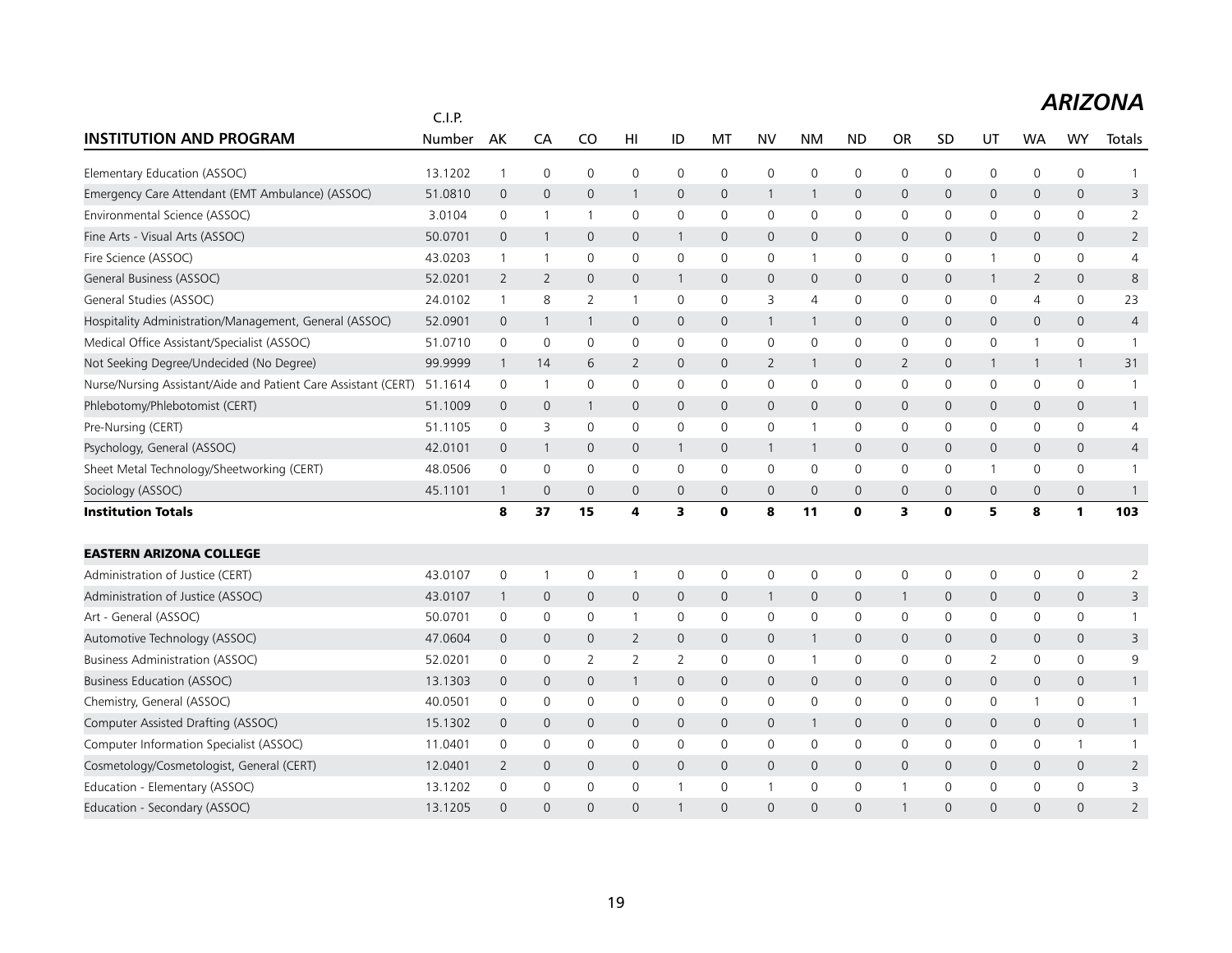|                                                                           | C.I.P.  |                |                |                |                     |              |              |                         |                |                |                |              |              |              |                     |                |
|---------------------------------------------------------------------------|---------|----------------|----------------|----------------|---------------------|--------------|--------------|-------------------------|----------------|----------------|----------------|--------------|--------------|--------------|---------------------|----------------|
| <b>INSTITUTION AND PROGRAM</b>                                            | Number  | AK             | CA             | CO             | HI                  | ID           | MT           | <b>NV</b>               | <b>NM</b>      | <b>ND</b>      | <b>OR</b>      | <b>SD</b>    | UT           | WA           | <b>WY</b>           | Totals         |
| Electrical/Electronics Maintenance and Repair Technology,<br>Other (CERT) | 47.0199 | $\mathbf 0$    | $\mathbf 0$    | 0              | $\mathsf{O}\xspace$ | 0            | 0            | $\mathbf{1}$            | $\mathsf{O}$   | 0              | 0              | 0            | 0            | 0            | $\mathsf{O}\xspace$ | $\overline{1}$ |
| General Studies (ASSOC)                                                   | 24.0102 | 3              | 16             | 7              | 14                  | 6            | $\mathbf{0}$ | $\mathbf{1}$            | $\overline{4}$ | $\overline{0}$ | $\overline{7}$ | $\mathbf{0}$ | $\mathbf{1}$ | 2            | $\mathbf{0}$        | 61             |
| Graphic Design (ASSOC)                                                    | 50.0402 | $\mathbf 0$    | $\overline{1}$ | $\mathbf 0$    | $\overline{1}$      | $\mathbf 0$  | 0            | $\mathbf 0$             | $\mathbf 0$    | $\mathbf 0$    | 0              | 0            | $\mathbf 0$  | 0            | $\mathbf 0$         | 2              |
| History, General (ASSOC)                                                  | 54.0101 | 0              | $\mathbf 0$    | $\mathbf{0}$   | 0                   | 0            | 0            | $\mathbf 0$             | $\overline{1}$ | $\mathbf 0$    | 0              | $\mathbf 0$  | 0            | 0            | 0                   | $\mathbf{1}$   |
| Liberal Studies (ASSOC)                                                   | 24.0101 | 0              | 0              | 0              | 3                   | 0            | 0            | 0                       | 0              | 0              | 0              | 0            | 1            | 0            | 0                   | 4              |
| Music (ASSOC)                                                             | 50.0901 | $\overline{0}$ | $\mathbf 0$    | $\mathbf{1}$   | $\mathbf{0}$        | $\mathbf 0$  | $\mathbf{0}$ | $\mathbf 0$             | $\overline{2}$ | $\mathbf 0$    | 0              | $\mathbf 0$  | 0            | $\mathbf{0}$ | 0                   | 3              |
| Nursing (ASSOC)                                                           | 51.1601 | $\mathbf 0$    | 2              | $\mathbf{1}$   | $\mathbf{1}$        | $\mathbf{1}$ | 1            | 0                       | 2              | 0              | 0              | 0            | 0            | 0            | $\mathbf 0$         | 8              |
| Physical Education (ASSOC)                                                | 13.1314 | $\overline{0}$ | $\overline{1}$ | $\mathbf{1}$   | $\mathbf{1}$        | $\mathbf{1}$ | $\mathbf{0}$ | $\mathbf{1}$            | $\mathbf{0}$   | $\mathbf{0}$   | $\mathsf{O}$   | $\mathbf{0}$ | 0            | $\mathbf{0}$ | $\mathbf{0}$        | 5              |
| Pre-Engineering (ASSOC)                                                   | 14.0101 | $\mathbf 0$    | $\mathbf 0$    | $\overline{1}$ | 0                   | $\mathbf 0$  | $\mathbf 0$  | $\mathbf 0$             | $\mathbf 0$    | $\mathbf 0$    | 0              | 0            | 0            | 0            | $\mathbf 0$         | $\mathbf{1}$   |
| Pre-Medicine/Pre-Medical Studies (ASSOC)                                  | 51.1102 | $\mathbf 0$    | $\mathbf{0}$   | $\mathbf{0}$   | $\mathbf{0}$        | $\mathbf{0}$ | $\mathbf{0}$ | $\mathbf{0}$            | $\overline{1}$ | $\mathbf{0}$   | $\mathsf{O}$   | 0            | 0            | $\mathbf{0}$ | $\mathbf{0}$        | $\mathbf{1}$   |
| Pre-Nursing (CERT)                                                        | 51.1699 | $\mathbf 0$    | 0              | $\mathbf 0$    | $\mathbf{1}$        | 0            | 0            | 0                       | $\mathbf 0$    | $\mathbf 0$    | 0              | 0            | 0            | 0            | $\mathbf 0$         | $\mathbf{1}$   |
| Pre-Pharmacy Studies (ASSOC)                                              | 51.1103 | 0              | $\mathbf 0$    | $\mathbf{0}$   | $\mathsf{O}$        | $\mathbf{1}$ | 0            | $\mathsf{O}$            | $\mathbf{0}$   | $\mathbf 0$    | 0              | $\mathbf 0$  | 0            | $\mathbf{0}$ | 0                   | $\mathbf{1}$   |
| Pre-Physical Therapy (ASSOC)                                              | 51.2308 | $\mathsf 0$    | 0              | $\mathbf 0$    | $\overline{1}$      | 0            | 0            | $\mathbf{1}$            | 0              | 0              | 0              | 0            | 0            | 0            | 0                   | $\overline{2}$ |
| Psychology (ASSOC)                                                        | 42.0101 | $\mathbf{1}$   | $\overline{1}$ | $\mathbf{0}$   | $\overline{2}$      | $\mathbf 0$  | $\mathbf 0$  | $\mathbf{1}$            | $\mathbf{0}$   | $\mathbf 0$    | $\mathsf{O}$   | $\mathbf 0$  | 0            | $\mathbf{0}$ | 0                   | 5              |
| Small Business Administration/Management (ASSOC)                          | 52.0703 | $\mathbf 0$    | $\mathbf 0$    | $\mathbf 0$    | $\mathbf{1}$        | $\mathbf 0$  | $\Omega$     | $\mathbf 0$             | $\mathbf 0$    | $\mathbf 0$    | 0              | $\mathbf 0$  | $\mathbf 0$  | $\Omega$     | $\mathbf 0$         | $\mathbf{1}$   |
| Sociology (ASSOC)                                                         | 45.1101 | $\overline{0}$ | $\mathbf 0$    | $\mathbf{0}$   | $\mathbf{1}$        | $\mathbf{0}$ | $\mathbf 0$  | $\overline{0}$          | $\mathbf{0}$   | $\mathbf{0}$   | $\mathsf{O}$   | $\Omega$     | 0            | $\mathbf{0}$ | $\mathbf{0}$        | $\mathbf{1}$   |
| Theatre (ASSOC)                                                           | 50.0501 | $\mathbf{1}$   | $\mathbf 0$    | $\overline{2}$ | $\mathbf 0$         | $\mathbf 0$  | $\mathbf 0$  | $\mathsf{O}\xspace$     | $\mathbf 0$    | $\mathbf 0$    | 0              | $\mathbf 0$  | 0            | $\mathbf 0$  | 0                   | 3              |
| <b>Institution Totals</b>                                                 |         | 8              | 22             | 15             | 33                  | 13           | 1            | $\overline{\mathbf{z}}$ | 13             | $\mathbf{0}$   | 10             | 0            | 4            | 3            | $\mathbf{1}$        | 130            |
| <b>GLENDALE COMMUNITY COLLEGE</b>                                         |         |                |                |                |                     |              |              |                         |                |                |                |              |              |              |                     |                |
| Administration of Justice (ASSOC)                                         | 43.0104 | $\mathbf 0$    | $\mathbf 0$    | $\mathbf 0$    |                     | $\mathbf 0$  | 0            | $\mathbf{1}$            | $\mathsf{O}$   | $\mathbf 0$    | 0              | 0            | $\mathbf 0$  | $\mathbf 0$  | 0                   | $\overline{2}$ |
| Associate in Arts (ASSOC)                                                 | 24.0101 | $\mathbf 0$    | $\overline{1}$ | $\mathbf 0$    | $\mathbf 0$         | $\mathbf 0$  | $\mathbf 0$  | $\mathsf{O}$            | $\mathbf 0$    | $\mathbf 0$    | $\mathbf 0$    | $\mathbf{0}$ | 0            | $\mathbf 0$  | $\mathbf 0$         | $\mathbf{1}$   |
| Computer Information Systems (ASSOC)                                      | 11.0101 | $\mathbf 0$    | $\overline{1}$ | $\overline{1}$ | $\mathbf 0$         | $\mathbf 0$  | $\mathbf 0$  | $\mathbf 0$             | $\mathbf 0$    | $\mathbf 0$    | $\mathbf{1}$   | $\mathbf 0$  | $\mathbf 0$  | $\Omega$     | $\mathbf 0$         | 3              |
| Early Childhood Education (ASSOC)                                         | 13.1210 | 0              | $\mathbf 0$    | $\mathbf 0$    | 0                   | $\mathsf{O}$ | 0            | $\mathbf{1}$            | $\mathbf 0$    | $\mathbf 0$    | $\mathbf{1}$   | 0            | 0            | 0            | $\mathsf{O}$        | $\overline{2}$ |
| Elementary Education (No Degree)                                          | 13.1202 | 0              | 0              | $\mathbf 0$    | 0                   | 0            | $\mathbf{1}$ | 0                       | 0              | $\mathbf 0$    | $\mathbf 1$    | 0            | 0            | 0            | 0                   | $\overline{2}$ |
| Emergency Management (CERT)                                               | 43.0109 | $\overline{0}$ | $\mathbf 0$    | $\mathbf 0$    | $\mathbf{0}$        | $\mathbf 0$  | $\mathbf 0$  | $\mathbf 0$             | $\mathbf 0$    | $\mathbf 0$    | $\mathbf 0$    | -1           | 0            | 0            | 0                   | $\mathbf{1}$   |
| General Business (ASSOC)                                                  | 52.0101 | $\mathbf 0$    | $\overline{1}$ | 4              | $\mathbf{0}$        | $\mathbf{1}$ | $\mathbf 0$  | $\mathbf{1}$            | $\mathbf 0$    | $\mathbf 0$    | 0              | 0            | $\mathbf 0$  | 1            | $\mathbf 0$         | 8              |
| General Studies (ASSOC)                                                   | 24.0102 | $\overline{0}$ | $\overline{1}$ | $\mathbf 0$    | $\mathbf 0$         | $\mathbf 0$  | 0            | $\mathbf{1}$            | $\mathbf 0$    | $\mathbf 0$    | $\mathbf 0$    | $\mathbf{0}$ | 0            | $\mathbf{1}$ | $\mathbf 0$         | 3              |
| Music Business (ASSOC)                                                    | 50.0909 | $\mathbf 0$    | $\mathbf 0$    |                | $\Omega$            | $\mathbf 0$  | $\Omega$     | $\mathbf 0$             | $\Omega$       | $\Omega$       | 0              | 0            | 0            | $\mathbf{0}$ | 0                   | $\mathbf{1}$   |
| Nursing (ASSOC)                                                           | 51.1601 |                |                | $\Omega$       | $\Omega$            |              | $\Omega$     | $\Omega$                | $\Omega$       | $\Omega$       | $\Omega$       | $\Omega$     | $\Omega$     | $\Omega$     | $\Omega$            | $\overline{3}$ |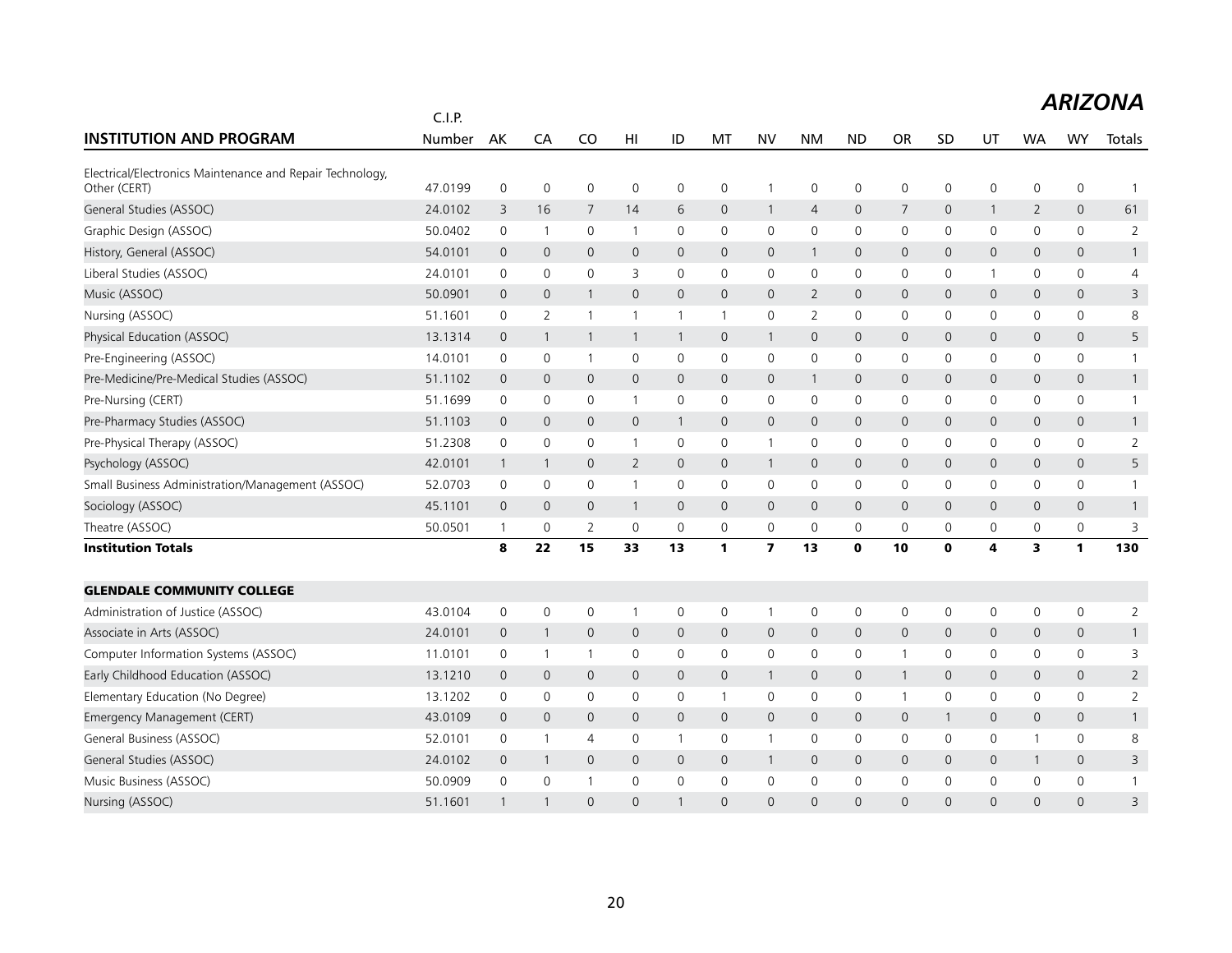|                                                                                                   | C.I.P.  |                |                |                |                 |                     |                |                         |                |                |                         |              |                |                         |                |                |
|---------------------------------------------------------------------------------------------------|---------|----------------|----------------|----------------|-----------------|---------------------|----------------|-------------------------|----------------|----------------|-------------------------|--------------|----------------|-------------------------|----------------|----------------|
| <b>INSTITUTION AND PROGRAM</b>                                                                    | Number  | AK             | CA             | C <sub>O</sub> | H <sub>II</sub> | ID                  | MT             | <b>NV</b>               | NM             | <b>ND</b>      | <b>OR</b>               | <b>SD</b>    | UT             | <b>WA</b>               | WY             | Totals         |
| Undecided/Non-degree (No Degree)                                                                  | 99.9999 | $\mathbf 0$    | $\overline{1}$ | $\overline{4}$ | 0               | $\mathbf 0$         | $\mathbf{1}$   | $\mathbf 0$             | $\mathbf 0$    | $\mathbf 0$    | 0                       | 0            | 1              | 0                       | $\mathbf 0$    | $\overline{7}$ |
| <b>Institution Totals</b>                                                                         |         | $\mathbf{1}$   | 6              | 10             | $\mathbf{1}$    | $\overline{2}$      | $\overline{2}$ | $\overline{\mathbf{4}}$ | $\bf{0}$       | $\mathbf{0}$   | $\overline{\mathbf{3}}$ | 1            | 1              | $\overline{2}$          | $\mathbf{o}$   | 33             |
| <b>MESA COMMUNITY COLLEGE</b>                                                                     |         |                |                |                |                 |                     |                |                         |                |                |                         |              |                |                         |                |                |
| Administraion of Justice/Justice and Government Agency<br>Administration/Judicial Studies (ASSOC) | 43.0104 | $\mathbf 0$    | $\mathbf 0$    | $\mathbf 0$    |                 | $\mathbf 0$         | $\Omega$       | $\mathbf 0$             | $\mathbf 0$    | $\mathbf 0$    | $\overline{0}$          | $\mathbf{0}$ | 0              | $\mathbf 0$             | $\mathbf 0$    | $\mathbf{1}$   |
| Associate of Arts (ASSOC)                                                                         | 24.0101 | $\mathbf 0$    | $\mathbf{0}$   | 1              | $\mathbf{1}$    | $\mathbf{0}$        | $\mathbf 0$    | $\mathbf{0}$            | $\mathbf{0}$   | $\mathbf{0}$   | $\mathbf{1}$            | $\mathbf 0$  | $\mathbf{1}$   | $\mathbf 0$             | $\mathbf{0}$   | $\overline{4}$ |
| Automotive Technology (ASSOC)                                                                     | 47.0604 | 0              | 0              | $\mathbf 0$    | $\overline{1}$  | $\mathbf 0$         | $\mathbf 0$    | 0                       | $\mathsf{O}$   | $\mathbf 0$    | 0                       | 0            | 0              | 0                       | 0              | $\mathbf{1}$   |
| Business/General Business (CERT)                                                                  | 52.0101 | 2              | 2              | 5              | $\mathbf{0}$    | $\mathbf{0}$        | $\mathbf{0}$   | 3                       | $\overline{2}$ | $\mathbf{0}$   | 0                       | $\mathbf 0$  | $\overline{2}$ | 3                       | $\mathbf{0}$   | 19             |
| Dental Hygiene/Hygienist (ASSOC)                                                                  | 51.0602 | $\mathbf 0$    | $\overline{1}$ | $\mathbf 0$    | $\mathbf 0$     | $\mathbf 0$         | 0              | 0                       | $\mathbf 0$    | $\mathbf 0$    | 0                       | 0            | 1              | $\mathbf 0$             | $\mathbf 0$    | $\overline{2}$ |
| Education - Elementary (ASSOC)                                                                    | 13.1202 | $\mathbf{1}$   | $\mathbf 0$    | $\mathbf{1}$   | $\mathbf{0}$    | $\mathbf 0$         | $\mathbf{0}$   | $\mathsf{O}$            | $\mathbf{0}$   | $\mathbf 0$    | $\mathbf{1}$            | $\mathbf 0$  | 0              | $\mathbf{0}$            | $\mathsf{O}$   | 3              |
| Fire Science Technology (ASSOC)                                                                   | 43.0203 | $\mathbf{1}$   | $\mathbf 0$    | $\overline{1}$ | $\mathbf 0$     | 0                   | $\mathbf 0$    | $\mathbf{1}$            | $\mathbf 0$    | $\mathbf 0$    | 0                       | 0            | 0              | $\mathbf{1}$            | 0              | $\overline{4}$ |
| General Studies (ASSOC)                                                                           | 24.0102 | 2              | $\overline{4}$ | 8              | 2               | $\mathbf{0}$        | $\mathbf{0}$   | $\overline{4}$          | $\mathbf{1}$   | $\mathbf{0}$   | $\mathbf{1}$            | $\Omega$     | $\overline{2}$ | 2                       | $\mathbf{0}$   | 26             |
| Mortuary Science (ASSOC)                                                                          | 12.0301 | $\mathbf 0$    | 0              | $\mathbf 0$    | $\Omega$        | 0                   | 0              | $\mathbf{1}$            | $\mathbf 0$    | $\mathbf 0$    | 0                       | $\mathbf{0}$ | 0              | $\mathbf{0}$            | 0              | 1              |
| Music Business (ASSOC)                                                                            | 50.0909 | $\mathbf 0$    | $\mathbf{0}$   | $\mathbf{0}$   | $\mathbf{0}$    | $\mathbf 0$         | $\mathbf{0}$   | $\mathbf{0}$            | $\mathbf 0$    | $\mathbf 0$    | $\mathbf{1}$            | 0            | 0              | $\mathbf 0$             | 0              | $\mathbf{1}$   |
| Nursing (ASSOC)                                                                                   | 51.1601 | $\mathbf 0$    | $\mathbf 0$    | $\mathbf 0$    | $\mathbf{0}$    | $\mathbf 0$         | $\Omega$       | $\mathbf{1}$            | $\mathbf 0$    | $\mathbf 0$    | 0                       | $\mathbf{0}$ | $\mathbf 0$    | 0                       | $\mathbf{1}$   | $\overline{2}$ |
| Public Relations (ASSOC)                                                                          | 9.0902  | $\overline{0}$ | $\mathbf 0$    | $\mathbf{0}$   | $\mathbf{0}$    | $\mathsf{O}\xspace$ | $\mathsf{O}$   | $\overline{0}$          | $\mathbf 0$    | $\mathbf 0$    | $\mathsf{O}$            | $\mathbf{0}$ | 0              | $\mathbf{1}$            | $\mathsf{O}$   | $\mathbf{1}$   |
| Strength, Nutrition, and Personal Training (ASSOC)                                                | 31.0505 | $\mathbf 0$    | $\overline{2}$ | $\mathbf 0$    | $\mathbf 0$     | $\mathbf 0$         | $\mathbf 0$    | $\mathbf 0$             | $\mathbf 0$    | $\mathbf 0$    | 0                       | $\mathbf 0$  | 0              | $\mathbf 0$             | 0              | $\overline{2}$ |
| Transfer (No Degree)                                                                              | 24.0199 | $\mathbf 0$    | 3              | $\overline{2}$ | $\mathbf{1}$    | $\mathbf 0$         | $\mathbf 0$    | 2                       | $\mathbf 0$    | $\mathbf 0$    | 0                       | $\mathbf 0$  | 0              | $\mathbf 0$             | 0              | 8              |
| Web designer/Web Developer/ Web Server Adminstrator/<br>Web Technology/Game Technology (ASSOC)    | 11.0801 | $\mathbf 0$    | 0              | $\overline{1}$ | 0               | 0                   | 0              | $\mathbf 0$             | $\mathbf 0$    | $\mathbf 0$    | 0                       | 0            | 0              | 0                       | 0              | $\mathbf{1}$   |
| <b>Institution Totals</b>                                                                         |         | 6              | 12             | 19             | 6               | 0                   | $\mathbf 0$    | 12                      | 3              | $\mathbf 0$    | 4                       | $\mathbf 0$  | 6              | $\overline{\mathbf{z}}$ | $\mathbf{1}$   | 76             |
| <b>MOHAVE COMMUNITY COLLEGE</b>                                                                   |         |                |                |                |                 |                     |                |                         |                |                |                         |              |                |                         |                |                |
| Accounting (CERT)                                                                                 | 52.0301 | $\mathbf 0$    | $\mathbf 0$    | $\mathbf 0$    | $\mathbf 0$     | $\mathbf 0$         | $\mathbf 0$    | $\mathbf{1}$            | $\mathbf 0$    | $\mathbf 0$    | 0                       | 0            | $\mathbf 0$    | $\mathbf 0$             | $\mathsf 0$    | 1              |
| Administration of Justice (ASSOC)                                                                 | 43.0104 | $\mathbf 0$    | $\overline{1}$ | $\mathbf{0}$   | $\mathbf{0}$    | $\mathbf{0}$        | $\mathbf{0}$   | $\mathbf{1}$            | $\mathbf{0}$   | $\mathbf{0}$   | $\mathsf{O}$            | $\mathbf 0$  | $\mathbf{1}$   | $\mathbf{0}$            | $\mathbf{0}$   | 3              |
| Applied Business (ASSOC)                                                                          | 52.0201 | $\mathbf 0$    | 2              | $\mathbf 0$    | 0               | $\overline{2}$      | 0              | 2                       | $\mathbf 0$    | $\mathbf 0$    | 0                       | $\mathbf{0}$ | 3              | 0                       | $\mathbf 0$    | 9              |
| Art (ASSOC)                                                                                       | 50.0701 | $\mathbf{0}$   | $\mathbf{0}$   | $\mathbf{0}$   | $\mathbf{0}$    | $\mathbf{0}$        | $\mathbf{0}$   | $\mathbf{1}$            | $\mathbf{0}$   | $\mathbf{0}$   | $\mathsf{O}$            | $\mathbf{0}$ | 0              | $\mathbf{0}$            | $\overline{0}$ | $\mathbf{1}$   |
| Autobody/Collision and Repair Technology/Technician (ASSOC)                                       | 47.0603 | $\mathbf 0$    | $\overline{1}$ | $\mathbf 0$    | $\mathbf{0}$    | $\mathbf 0$         | $\mathbf 0$    | $\mathbf 0$             | $\mathbf 0$    | $\mathbf 0$    | 0                       | $\mathbf 0$  | 0              | $\mathbf 0$             | $\mathbf 0$    | $\mathbf{1}$   |
| Behavioral Sciences (ASSOC)                                                                       | 30.1701 | $\overline{0}$ | 2              | $\mathbf{0}$   | $\mathbf{0}$    | $\overline{0}$      | $\mathbf{0}$   | $\mathbf{0}$            | $\mathbf{0}$   | $\overline{0}$ | $\mathbf 0$             | $\mathbf 0$  | $\mathbf{1}$   | $\mathbf{0}$            | $\mathbf{0}$   | 3              |
| Biology/ Biological Sciences, General (ASSOC)                                                     | 26.9999 | 0              | $\overline{1}$ | $\mathbf 0$    | $\mathbf 0$     | 0                   | 0              | 0                       | $\mathbf 0$    | $\mathbf 0$    | 0                       | 0            | 0              | 0                       | 0              | $\mathbf{1}$   |
| <b>Business (ASSOC)</b>                                                                           | 52.0101 | $\Omega$       |                | $\Omega$       | $\Omega$        | $\Omega$            | $\Omega$       | $\Omega$                | $\Omega$       | $\Omega$       | $\Omega$                | $\Omega$     | $\Omega$       | $\Omega$                | $\Omega$       | 1              |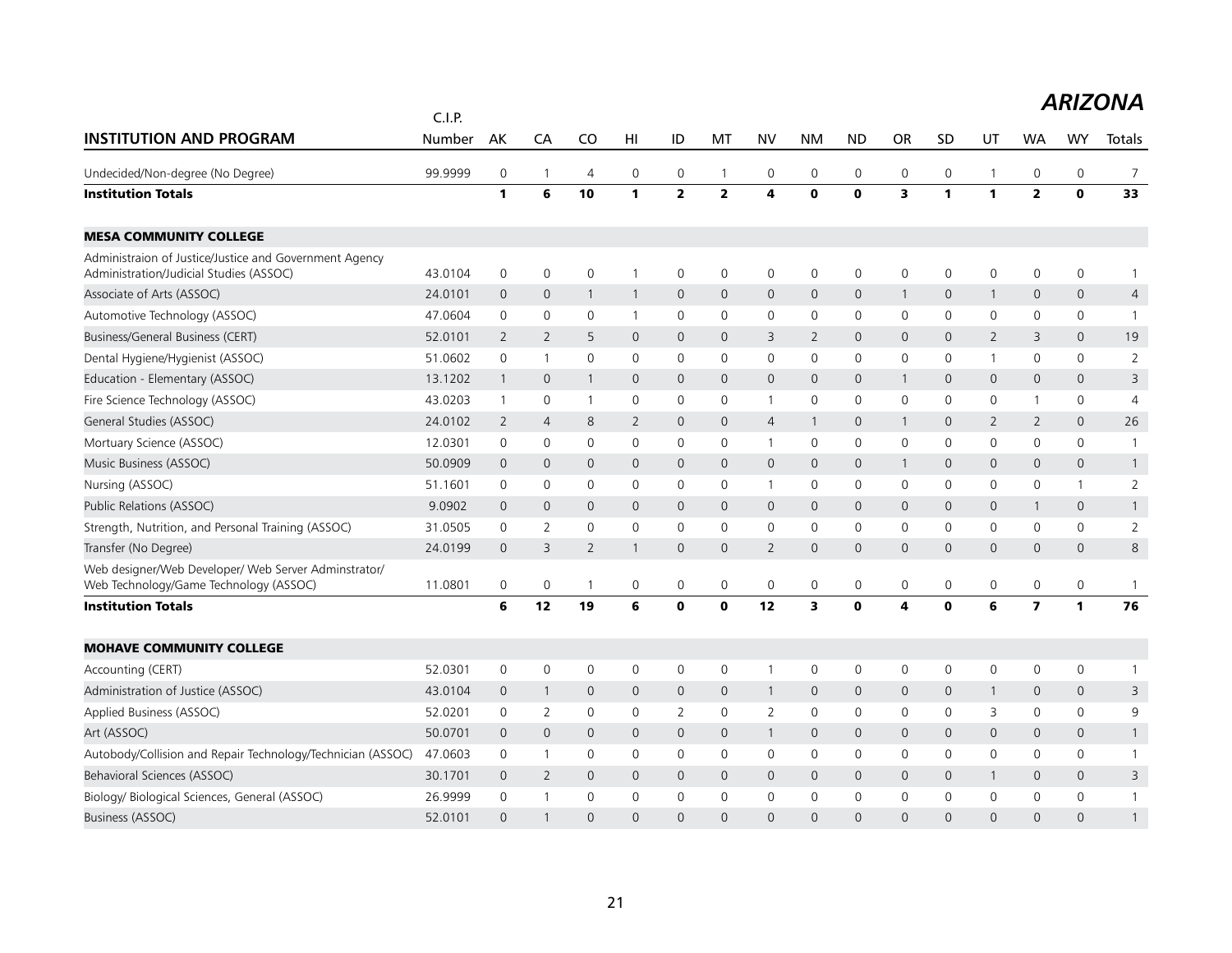|                                                  | C.I.P.  |                |                |                |                 |              |              |                |              |              |              |              |     |                |                |                         |
|--------------------------------------------------|---------|----------------|----------------|----------------|-----------------|--------------|--------------|----------------|--------------|--------------|--------------|--------------|-----|----------------|----------------|-------------------------|
| <b>INSTITUTION AND PROGRAM</b>                   | Number  | AK             | CA             | C <sub>O</sub> | H <sub>II</sub> | ID           | MT           | <b>NV</b>      | <b>NM</b>    | <b>ND</b>    | <b>OR</b>    | SD           | UT  | <b>WA</b>      | <b>WY</b>      | Totals                  |
| Chemical Dependency Therapy (ASSOC)              | 51.1501 | $\mathbf 0$    | 2              | $\mathbf 0$    | 0               | $\mathbf 0$  | $\Omega$     | $\mathbf 0$    | $\mathbf 0$  | $\mathbf 0$  | 0            | 0            | 0   | $\mathbf{0}$   | $\mathbf 0$    | $\overline{2}$          |
| Computer Information Systems (ASSOC)             | 11.0101 | $\overline{0}$ | $\mathbf{0}$   | 1              | $\mathbf{0}$    | $\mathbf{0}$ | $\mathbf 0$  | $\overline{4}$ | $\mathbf{0}$ | $\mathbf{0}$ | $\mathbf 0$  |              | 0   | $\mathbf 0$    | $\mathbf{0}$   | 6                       |
| Culinary Arts (ASSOC)                            | 12.0503 | $\mathbf{1}$   | 0              | $\mathbf 0$    | $\mathbf 0$     | 0            | 0            | $\mathbf{1}$   | $\mathbf 0$  | 0            | 0            | 0            | 0   | 0              | 0              | $\overline{2}$          |
| Dental Hygiene (ASSOC)                           | 51.0602 | $\mathbf{0}$   | $\overline{1}$ | $\mathbf{0}$   | $\mathbf{0}$    | $\mathbf{0}$ | $\mathbf 0$  | $\mathbf{1}$   | $\mathbf{0}$ | $\mathbf{0}$ | $\mathsf{O}$ | $\mathbf{0}$ | 0   | $\mathbf{0}$   | $\overline{0}$ | $\overline{2}$          |
| Early Childhood Education and Teaching (ASSOC)   | 19.0709 | $\mathbf 0$    | $\mathbf 0$    | 0              | 0               | $\mathbf 0$  | $\mathbf 0$  | $\mathbf{1}$   | $\mathsf{O}$ | $\mathbf 0$  | 0            | 0            | 0   | $\mathbf 0$    | 0              | $\mathbf{1}$            |
| Education, General (ASSOC)                       | 13.0101 | $\mathbf 0$    | $\mathbf 0$    | $\mathbf 0$    | $\mathbf 0$     | $\mathbf 0$  | $\mathbf{0}$ | 3              | $\mathbf 0$  | $\mathbf 0$  | 0            | $\mathbf 0$  | 0   | $\mathbf{0}$   | 0              | 3                       |
| Electrical (CERT)                                | 46.0301 | 0              | 2              | $\mathbf 0$    | $\mathbf 0$     | 0            | 0            | 0              | 0            | 0            | 0            | 0            | 0   | 0              | 0              | $\overline{2}$          |
| Fire Science/Fire-fighting (ASSOC)               | 43.0203 | $\overline{0}$ | $\mathbf 0$    | $\mathbf 0$    | 0               | 0            | 0            | $\mathbf{1}$   | $\mathbf 0$  | 0            | 0            | 0            | 0   | 0              | 0              | $\mathbf{1}$            |
| General Studies (ASSOC)                          | 24.0102 | $\mathbf 0$    | 26             | $\mathbf 0$    | $\mathbf 0$     | $\mathbf 0$  | $\mathbf 0$  | 55             | $\mathbf 0$  | $\mathbf 0$  | 0            | 0            | 49  | $\overline{2}$ | 0              | 132                     |
| General Technology (ASSOC)                       | 11.0199 | $\overline{0}$ | 2              | $\mathbf{0}$   | $\mathbf{0}$    | $\mathbf{0}$ | $\mathbf{0}$ | $\overline{4}$ | $\mathbf{0}$ | $\mathbf{0}$ | 0            | $\mathbf 0$  | 8   | $\mathbf{0}$   | $\overline{0}$ | 14                      |
| Liberal Arts (ASSOC)                             | 24.0101 | $\mathbf 0$    | $\overline{1}$ | $\mathbf 0$    | $\mathbf{0}$    | 0            | $\mathbf{0}$ | 3              | $\mathbf 0$  | $\mathbf 0$  | 0            | 0            | 17  | 0              | 0              | 21                      |
| Medical Assisting - Phlebotomy (CERT)            | 51.1009 | $\mathbf 0$    | $\mathbf 0$    | $\mathbf{0}$   | $\mathbf{0}$    | $\mathbf{0}$ | $\mathbf{0}$ | $\mathbf{1}$   | $\mathbf{0}$ | $\mathbf 0$  | $\mathsf{O}$ | $\mathbf 0$  | 0   | $\mathbf{0}$   | $\overline{0}$ | $\mathbf{1}$            |
| Medical Insurance Coding Specialist/Coder (CERT) | 51.0713 | $\mathbf 0$    | $\overline{1}$ | $\mathbf 0$    | $\mathbf 0$     | $\mathbf 0$  | $\mathbf 0$  | $\mathbf{1}$   | $\mathbf 0$  | $\mathbf 0$  | 0            | 0            | 0   | 0              | 0              | $\overline{2}$          |
| Medical/Clinical Assistant (ASSOC)               | 51.0801 | $\overline{0}$ | 2              | $\mathbf{0}$   | $\mathbf{0}$    | $\mathbf{0}$ | $\mathbf{0}$ | $\mathbf{1}$   | $\mathbf 0$  | $\mathbf 0$  | $\mathsf{O}$ | $\mathbf{0}$ | 0   | $\mathbf{0}$   | $\mathbf{0}$   | 3                       |
| Nursing (ASSOC)                                  | 51.1601 | $\mathbf 0$    | $\mathbf 0$    | $\mathbf 0$    | $\mathbf{0}$    | $\mathbf 0$  | $\Omega$     | $\overline{2}$ | $\mathbf 0$  | $\mathbf 0$  | 0            | $\mathbf{0}$ | 24  | $\mathbf{0}$   | 0              | 26                      |
| Office Management and Supervision (CERT)         | 52.0204 | $\mathbf 0$    | $\overline{1}$ | $\mathbf 0$    | $\mathbf 0$     | $\mathbf 0$  | $\mathbf 0$  | $\mathbf 0$    | $\mathbf 0$  | $\mathbf 0$  | 0            | $\mathbf 0$  | 0   | 0              | 0              | $\mathbf{1}$            |
| Paralegal (CERT)                                 | 22.0302 | 0              | $\overline{1}$ | $\mathbf 0$    | 0               | 0            | 0            | 0              | $\mathbf 0$  | 0            | 0            | 0            | 0   | 0              | 0              | $\mathbf{1}$            |
| Paralegal (ASSOC)                                | 22.0302 | $\mathbf 0$    | $\mathbf 0$    | $\mathbf 0$    | $\mathbf 0$     | $\mathbf 0$  | $\mathbf 0$  | $\mathbf{1}$   | $\mathbf 0$  | $\mathbf 0$  | 0            | 0            | 0   | 0              | 0              | $\mathbf{1}$            |
| Pharmacy Technician/Assistant (ASSOC)            | 51.0805 | 0              | $\mathbf 0$    | 0              | 0               | 0            | 0            | $\overline{2}$ | $\mathbf 0$  | $\mathbf 0$  | 0            | 0            | 0   | 0              | $\mathbf 0$    | $\overline{2}$          |
| Surgical Technician (ASSOC)                      | 51.0909 | $\overline{0}$ | $\mathbf 0$    | $\mathbf 0$    | $\mathsf{O}$    | $\mathbf 0$  | $\mathbf{0}$ | $\mathbf{1}$   | $\mathbf{0}$ | $\mathbf 0$  | 0            | $\mathbf{0}$ | 0   | $\mathbf 0$    | $\mathsf{O}$   | $\mathbf{1}$            |
| Undeclared (No Degree)                           | 99.9999 | 0              | 5              | 0              | 0               | 0            | 0            | 7              | 0            | 0            | 0            | 0            | 1   | 0              | 0              | 13                      |
| <b>Institution Totals</b>                        |         | $\mathbf{1}$   | 52             | $\mathbf{1}$   | $\mathbf{0}$    | $\mathbf{z}$ | $\mathbf 0$  | 94             | $\mathbf 0$  | $\mathbf 0$  | $\mathbf 0$  | 1            | 104 | $\overline{2}$ | $\mathbf 0$    | 257                     |
| <b>PARADISE VALLEY COMMUNITY COLLEGE</b>         |         |                |                |                |                 |              |              |                |              |              |              |              |     |                |                |                         |
| Business/Commerce, General (ASSOC)               | 52.0101 | $\mathbf 0$    | $\mathbf 0$    | $\mathbf 1$    | $\mathbf 0$     | 0            | 0            | 0              | $\mathsf{O}$ | $\mathbf 0$  | 0            | 0            | 0   | 0              | $\mathsf 0$    | 1                       |
| Liberal Arts and Sciences/Liberal Studies (CERT) | 24.0101 | $\mathbf 0$    | $\overline{1}$ | $\overline{1}$ | $\mathbf{0}$    | $\mathbf{0}$ | $\mathbf{0}$ | $\mathbf{0}$   | $\mathbf{0}$ | $\mathbf{0}$ | $\mathsf{O}$ | $\Omega$     | 0   | $\mathbf{1}$   | $\mathbf 0$    | 3                       |
| Transfer Only (No Degree)                        | 99.9999 | $\mathbf 0$    | $\mathbf 0$    | 0              | $\mathbf 0$     | 0            | $\mathbf 0$  | $\mathbf{1}$   | $\mathsf{O}$ | $\mathbf 0$  | $\mathbf{1}$ | 0            | 0   | $\mathbf 0$    | 0              | $\overline{2}$          |
| Undeclared Transfer (No Degree)                  | 99.9997 | $\overline{0}$ | $\mathbf{0}$   | $\overline{0}$ | $\mathbf{0}$    | 0            | $\mathbf{0}$ | $\mathbf 0$    | $\mathbf{1}$ | $\mathbf 0$  | $\mathbf 0$  | 0            | 0   | 0              | 0              | $\mathbf{1}$            |
| <b>Institution Totals</b>                        |         | $\bf{0}$       | 1              | $\overline{2}$ | 0               | 0            | $\bf{0}$     | 1              | 1            | $\mathbf{0}$ | 1            | 0            | 0   | 1              | $\bf{0}$       | $\overline{\mathbf{z}}$ |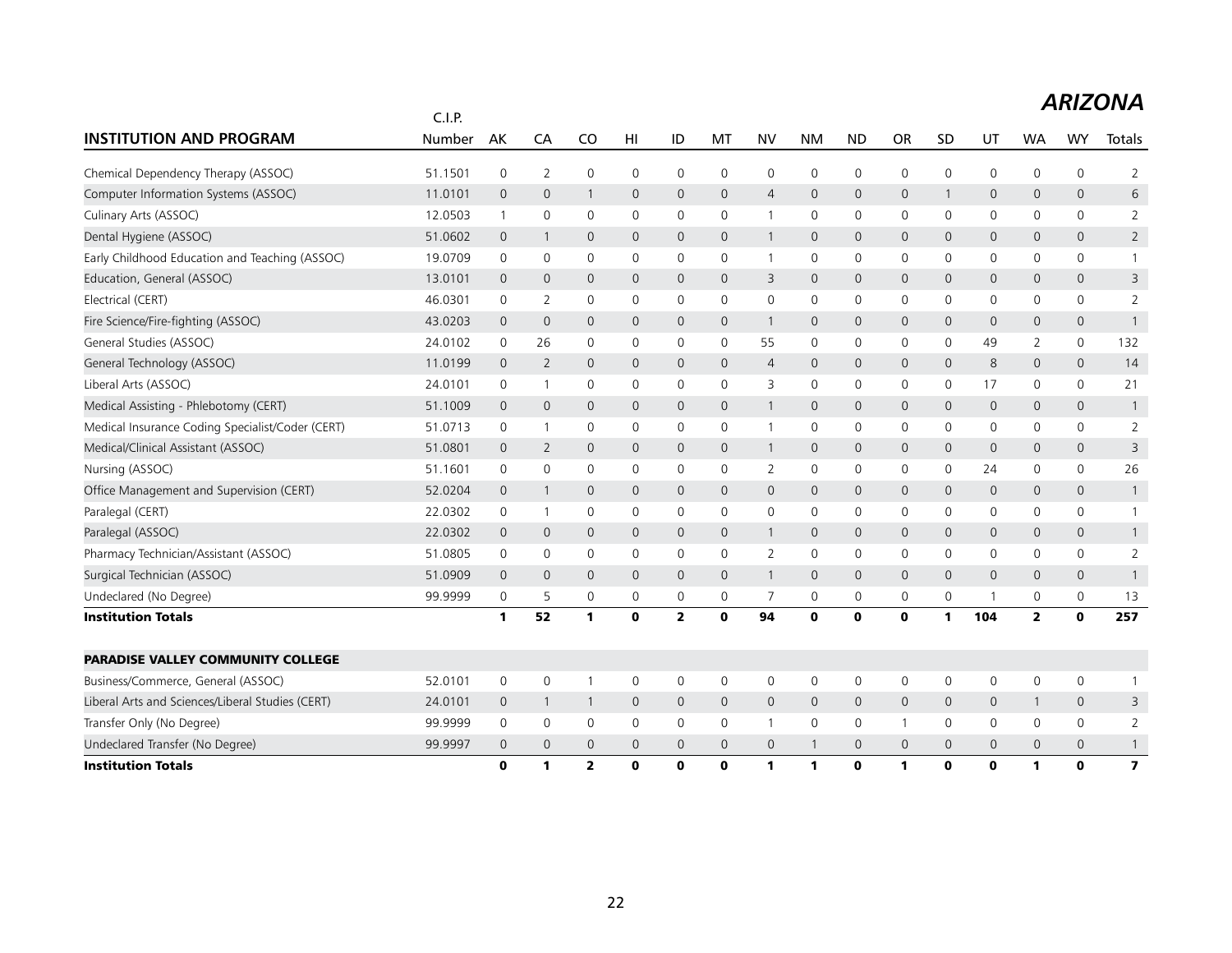|                                                                             | C.I.P.  |                |                |                         |                 |                     |                |              |                |                     |                |                     |                |                |                     |                         |
|-----------------------------------------------------------------------------|---------|----------------|----------------|-------------------------|-----------------|---------------------|----------------|--------------|----------------|---------------------|----------------|---------------------|----------------|----------------|---------------------|-------------------------|
| <b>INSTITUTION AND PROGRAM</b>                                              | Number  | AK             | CA             | CO                      | H <sub>II</sub> | ID                  | MT             | <b>NV</b>    | <b>NM</b>      | <b>ND</b>           | <b>OR</b>      | SD                  | UT             | <b>WA</b>      | <b>WY</b>           | Totals                  |
| <b>PHOENIX COLLEGE</b>                                                      |         |                |                |                         |                 |                     |                |              |                |                     |                |                     |                |                |                     |                         |
| Administration of Justice (ASSOC)                                           | 43.0104 | $\mathsf 0$    | $\mathbf 0$    | $\mathsf{O}\xspace$     | 0               | $\mathbf{1}$        | 0              | 0            | $\mathbf 0$    | $\mathbf 0$         | 0              | $\mathsf{O}\xspace$ | 0              | 0              | $\mathsf{O}\xspace$ | $\overline{1}$          |
| General Business (ASSOC)                                                    | 52.0101 | $\overline{1}$ | $\mathbf 0$    | $\mathbf{0}$            | $\mathsf{O}$    | $\mathsf{O}\xspace$ | $\mathbf{0}$   | $\mathsf{O}$ | $\mathbf 0$    | $\mathbf 0$         | $\mathsf{O}$   | 0                   | 0              | $\mathbf{0}$   | $\mathbf 0$         | $\mathbf{1}$            |
| General Studies (ASSOC)                                                     | 24.0102 | 0              | $\mathbf 0$    | $\mathbf{1}$            | 0               | 0                   | 0              | $\mathbf 0$  | $\mathbf 0$    | $\mathbf 0$         | 0              | 0                   | $\mathsf{O}$   | 0              | $\mathbf 0$         | $\mathbf{1}$            |
| Management (ASSOC)                                                          | 52.0701 | $\mathbf 0$    | $\mathbf{0}$   | $\mathbf{1}$            | $\mathbf{0}$    | $\mathbf{0}$        | $\mathbf{0}$   | $\mathbf{1}$ | $\mathbf{0}$   | $\mathbf{0}$        | $\mathsf{O}$   | $\mathbf{0}$        | $\mathbf{0}$   | $\Omega$       | $\overline{0}$      | $\overline{2}$          |
| Marketing/Fashion Merchandising/Retail Management (ASSOC) 52.1401           |         | 0              | 0              | $\overline{1}$          | 0               | 0                   | $\mathbf{0}$   | 0            | 0              | 0                   | $\mathbf{1}$   | 0                   | 0              | $\mathbf{0}$   | 0                   | $\overline{2}$          |
| <b>Institution Totals</b>                                                   |         | 1              | $\mathbf 0$    | $\overline{\mathbf{3}}$ | $\mathbf 0$     | 1                   | $\mathbf 0$    | $\mathbf{1}$ | $\mathbf{0}$   | $\mathbf 0$         | $\mathbf{1}$   | $\mathbf o$         | $\mathbf 0$    | $\mathbf 0$    | $\mathbf 0$         | $\overline{\mathbf{z}}$ |
| <b>PIMA COMMUNITY COLLEGE</b>                                               |         |                |                |                         |                 |                     |                |              |                |                     |                |                     |                |                |                     |                         |
| Accounting (ASSOC)                                                          | 52.0301 | $\mathbf 0$    | $\mathbf 0$    | $\overline{1}$          | 0               | 0                   | 0              | $\mathbf 0$  | $\mathbf 0$    | $\mathbf 0$         | 0              | $\mathbf 0$         | $\mathsf{O}$   | $\mathbf 0$    | $\mathbf 0$         | 1                       |
| Business (CERT)                                                             | 52.0201 | $\mathbf{1}$   | $\mathbf{0}$   | $\mathbf{0}$            | $\mathbf{0}$    | $\mathbf{0}$        | $\overline{0}$ | $\mathbf{0}$ | $\mathbf{0}$   | $\mathbf{0}$        | $\mathsf{O}$   | $\mathbf{0}$        | $\mathsf{O}$   | $\mathbf{1}$   | $\mathbf{0}$        | $\overline{2}$          |
| Business (ASSOC)                                                            | 52.0201 | 0              | $\mathbf 0$    | $\mathsf{O}\xspace$     | $\mathbf 0$     | $\mathbf 0$         | $\mathbf 0$    | 0            | $\mathbf 0$    | $\mathbf 0$         | 0              | $\mathbf 0$         | 0              | $\mathbf{1}$   | $\mathbf{1}$        | $\overline{2}$          |
| Dental Laboratory Technology (ASSOC)                                        | 51.0603 | $\mathbf 0$    | $\mathbf{0}$   | $\overline{1}$          | $\mathbf 0$     | $\mathbf{0}$        | $\mathbf{0}$   | $\mathbf{0}$ | $\mathbf{0}$   | $\mathbf{0}$        | $\mathsf{O}$   | 0                   | $\mathsf{O}$   | $\mathbf{0}$   | $\mathbf{0}$        | $\mathbf{1}$            |
| General Studies (ASSOC)                                                     | 24.0102 | $\mathbf{1}$   | $\overline{1}$ | $\mathbf 0$             | 0               | 0                   | 0              | 0            | $\mathbf 0$    | 0                   | 0              | $\mathbf 0$         | 0              | $\mathbf{1}$   | $\mathsf{O}$        | 3                       |
| Liberal Arts (ASSOC)                                                        | 24.0101 | $\overline{1}$ | $\overline{1}$ | $\overline{2}$          | $\mathbf{0}$    | $\mathbf{0}$        | $\overline{0}$ | $\mathbf{0}$ | $\mathbf{0}$   | $\overline{0}$      | $\overline{2}$ | $\mathbf{0}$        | 0              | $\overline{2}$ | $\overline{0}$      | 8                       |
| Liberal Arts and Sciences, General Studies and Humanities,<br>Other (ASSOC) | 24.0199 | 0              | $\mathbf 0$    | $\mathbf{1}$            | 0               | $\mathbf 0$         | $\mathbf 0$    | $\mathbf{1}$ | $\mathbf 0$    | $\mathbf 0$         | 0              | 0                   | $\mathsf{O}$   | 0              | $\mathbf 0$         | $\overline{2}$          |
| <b>Institution Totals</b>                                                   |         | 3              | $\mathbf{2}$   | 5                       | $\mathbf 0$     | $\mathbf 0$         | $\mathbf 0$    | $\mathbf{1}$ | $\mathbf{0}$   | $\mathbf 0$         | $\mathbf{2}$   | $\mathbf{0}$        | $\mathbf 0$    | 5              | $\mathbf{1}$        | 19                      |
| <b>RIO SALADO COMMUNITY COLLEGE</b>                                         |         |                |                |                         |                 |                     |                |              |                |                     |                |                     |                |                |                     |                         |
| General Studies (ASSOC)                                                     | 24.0102 | $\overline{1}$ | $\mathbf 0$    | 0                       | 0               | 1                   | 0              | 0            | $\mathbf 0$    | 0                   | 0              | 0                   | 0              | 0              | 0                   | 2                       |
| <b>Institution Totals</b>                                                   |         | $\mathbf{1}$   | $\mathbf 0$    | $\mathbf 0$             | $\mathbf 0$     | 1                   | $\mathbf 0$    | $\mathbf 0$  | $\mathbf{0}$   | $\mathbf 0$         | $\mathbf{0}$   | $\mathbf{0}$        | $\mathbf{0}$   | $\mathbf 0$    | $\mathbf 0$         | $\mathbf{2}$            |
| <b>SCOTTSDALE COMMUNITY COLLEGE</b>                                         |         |                |                |                         |                 |                     |                |              |                |                     |                |                     |                |                |                     |                         |
| Administration of Justice Studies (ASSOC)                                   | 43.0104 | $\mathbf 0$    | $\overline{1}$ | $\mathbf 0$             | 0               | $\mathsf 0$         | $\mathbf 0$    | 0            | $\mathbf 0$    | $\mathbf 0$         | 0              | $\mathbf 0$         | 0              | $\mathbf{1}$   | $\mathsf 0$         | $\overline{2}$          |
| Architectural Drafting and Architectural CAD/CADD (ASSOC)                   | 15.1303 | $\mathbf{0}$   | $\mathbf 0$    | $\overline{1}$          | $\mathbf{0}$    | $\mathbf 0$         | $\mathbf{1}$   | $\mathbf{0}$ | $\mathbf{0}$   | $\mathbf{0}$        | 0              | $\mathbf{0}$        | $\overline{0}$ | $\mathbf{0}$   | $\mathbf{0}$        | $\overline{2}$          |
| Arizona General Education Curriculum (CERT)                                 | 13.9999 | 0              | $\mathbf 0$    | $\mathbf 0$             | 0               | $\mathbf 0$         | $\mathbf{1}$   | $\mathbf 0$  | $\mathbf 0$    | $\mathbf 0$         | 0              | $\mathbf{0}$        | $\mathsf{O}$   | $\mathbf{1}$   | $\mathbf 0$         | 2                       |
| Associate of Arts (ASSOC)                                                   | 24.0101 | $\mathbf{1}$   | 5              | 3                       | 3               | $\overline{2}$      | $\mathbf{1}$   | 3            | $\overline{2}$ | $\mathbf{0}$        | $\overline{4}$ | $\mathbf{0}$        | $\mathbf{1}$   | $\overline{2}$ | $\mathbf{0}$        | 27                      |
| Business/Management (CERT)                                                  | 52.0101 | 0              | 2              | 0                       | $\mathbf 0$     | 0                   | $\mathbf 0$    | 0            | $\mathbf 0$    | 0                   | 0              | $\mathbf 0$         | $\mathsf{O}$   | $\mathbf 0$    | $\mathbf 0$         | $\overline{2}$          |
| Business/Management (ASSOC)                                                 | 52.0101 | $\mathbf{1}$   | $\mathbf 0$    | $\overline{2}$          | $\mathsf{O}$    | $\mathbf 0$         | $\mathbf{1}$   | $\mathsf{O}$ | $\mathbf 0$    | $\mathsf{O}\xspace$ | $\mathbf{1}$   | $\mathbf{0}$        | 0              | $\mathbf{1}$   | $\mathbf 0$         | $6\,$                   |
| Dance Technology (ASSOC)                                                    | 50.0301 | 0              | $\mathbf 0$    | 0                       | $\mathbf{0}$    | 0                   | $\Omega$       | $\mathbf 0$  | $\mathbf 0$    | $\mathbf 0$         | 0              | 0                   | 0              | $\mathbf{0}$   | 1                   | $\mathbf{1}$            |
| Early Learning and Development (ASSOC)                                      | 19.0706 | $\Omega$       | $\Omega$       | $\Omega$                | $\Omega$        | $\Omega$            | $\Omega$       | $\Omega$     | $\Omega$       | $\Omega$            | $\Omega$       | $\Omega$            | $\Omega$       | $\mathbf{1}$   | $\Omega$            | $\mathbf{1}$            |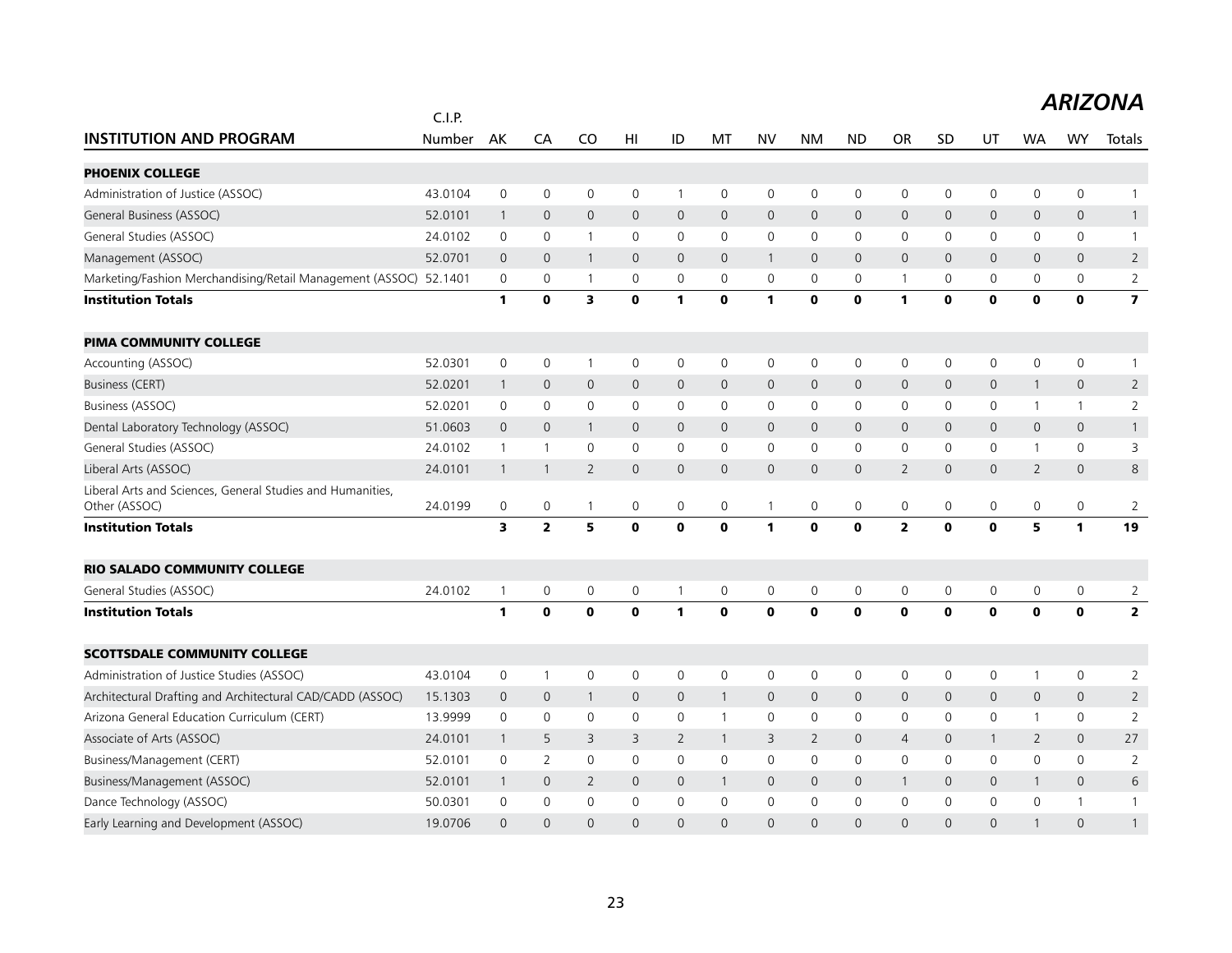|                                                                                 | C.I.P.  |                |                         |                          |                         |                         |                         |              |              |                     |                |                |                |                     |                     |                |
|---------------------------------------------------------------------------------|---------|----------------|-------------------------|--------------------------|-------------------------|-------------------------|-------------------------|--------------|--------------|---------------------|----------------|----------------|----------------|---------------------|---------------------|----------------|
| <b>INSTITUTION AND PROGRAM</b>                                                  | Number  | AK             | CA                      | CO                       | HI                      | ID                      | МT                      | <b>NV</b>    | <b>NM</b>    | <b>ND</b>           | OR             | SD             | UT             | <b>WA</b>           | <b>WY</b>           | Totals         |
| Elementary Education and Teaching (No Degree)                                   | 13.1202 | 0              | $\overline{1}$          | 0                        | 0                       | 0                       | 0                       | 0            | $\mathbf 0$  | $\mathsf 0$         | 0              | 0              | 0              | $\mathsf{O}\xspace$ | $\mathsf{O}\xspace$ | 1              |
| Equine Science (CERT)                                                           | 1.0507  | $\overline{0}$ | $\mathbf 0$             | $\mathbf 0$              | $\mathbf 0$             | $\mathbf 0$             | 0                       | $\mathsf{O}$ | $\mathbf{1}$ | 0                   | $\mathbf 0$    | 0              | 0              | 1                   | $\mathsf{O}$        | $\overline{2}$ |
| Equine Science (ASSOC)                                                          | 1.0507  | 0              | $\mathbf 0$             | $\overline{1}$           | 0                       | $\mathbf 0$             | 0                       | 0            | $\mathbf 0$  | $\mathbf 0$         | $\mathbf 0$    | 0              | 0              | $\mathbf 0$         | $\mathsf{O}$        | $\mathbf{1}$   |
| Forensic Science/Crime Scene Technology (ASSOC)                                 | 43.0106 | $\mathbf{1}$   | $\mathbf 0$             | $\mathbf{0}$             | $\mathbf{1}$            | $\mathbf{0}$            | $\mathbf{0}$            | $\mathbf{0}$ | $\mathbf{0}$ | $\mathbf 0$         | $\mathbf{0}$   | $\mathbf{0}$   | 0              | 0                   | $\mathbf{0}$        | $\overline{2}$ |
| General Studies (ASSOC)                                                         | 24.0102 | 2              | $\overline{1}$          | 2                        | 2                       | 4                       | $\mathbf{1}$            | 3            | $\mathbf{1}$ | 0                   | 0              | $\mathbf{0}$   | $\mathbf{1}$   | $\mathbf{1}$        | 0                   | 18             |
| Graphic Design (CERT)                                                           | 50.0409 | $\overline{0}$ | $\overline{1}$          | $\mathbf{0}$             | $\mathbf{0}$            | $\mathbf{0}$            | $\mathbf{0}$            | $\mathsf{O}$ | $\mathbf{0}$ | $\mathbf 0$         | $\mathbf{0}$   | $\mathbf{0}$   | 0              | 0                   | $\mathsf{O}$        | $\mathbf{1}$   |
| Hospitality and Tourism/Hotel Management (ASSOC)                                | 52.0904 | 0              | 0                       | $\mathbf 0$              | $\mathbf 0$             | 0                       | 0                       | 0            | $\mathbf{1}$ | 0                   | 0              | 0              | 0              | 0                   | 0                   | $\mathbf{1}$   |
| Motion Picture Television Production/Editing (ASSOC)                            | 10.0202 | $\mathbf 0$    | $\mathbf 0$             | $\mathbf{1}$             | $\mathbf 0$             | $\mathbf 0$             | $\mathsf{O}\xspace$     | $\mathsf{O}$ | $\mathsf{O}$ | $\mathsf{O}\xspace$ | $\mathbf{0}$   | $\mathbf{0}$   | 0              | $\mathbf{1}$        | $\mathsf{O}$        | $\overline{2}$ |
| Music Business (ASSOC)                                                          | 50.0909 | 0              | $\mathbf 0$             | $\mathbf 0$              | 0                       | 0                       | 0                       | 0            | $\mathbf{1}$ | $\mathbf 0$         | 1              | 0              | 0              | $\mathbf 0$         | $\mathsf{O}$        | $\overline{2}$ |
| Nursing (ASSOC)                                                                 | 51.1601 | $\overline{0}$ | $\overline{1}$          | $\mathbf{0}$             | $\mathbf{1}$            | $\mathbf{0}$            | $\mathbf{0}$            | $\mathbf{1}$ | $\mathbf{0}$ | $\mathbf 0$         | $\mathbf{1}$   | $\Omega$       | $\mathsf{O}$   | 1                   | $\mathbf{0}$        | 5              |
| Physical Sciences (ASSOC)                                                       | 40.0101 | 0              | $\mathbf{1}$            | 0                        | 0                       | $\mathbf{1}$            | 0                       | $\mathbf{1}$ | 0            | 0                   | $\mathbf{1}$   | 0              | 0              | 0                   | 0                   | 4              |
| Recording Arts Technology/Technician (ASSOC)                                    | 10.0203 | $\mathbf 0$    | $\mathbf 0$             | $\overline{1}$           | $\mathbf 0$             | 0                       | $\mathbf{0}$            | $\mathsf{O}$ | $\mathsf{O}$ | $\mathbf 0$         | $\mathsf{O}$   | $\overline{0}$ | 0              | 0                   | $\mathsf{O}$        | $\mathbf{1}$   |
| Recreation Management (ASSOC)                                                   | 31.0101 | 0              | $\mathbf 0$             | $\mathbf 0$              | $\mathbf{0}$            | $\mathbf 0$             | $\mathbf{1}$            | $\mathbf 0$  | $\mathbf 0$  | $\mathbf 0$         | $\mathbf 0$    | $\mathbf 0$    | 0              | 0                   | $\mathsf{O}$        | $\mathbf{1}$   |
| Strength, Nutrition and Personal Training (ASSOC)                               | 31.0505 | $\overline{0}$ | $\mathbf 0$             | $\mathbf{0}$             | $\mathbf{0}$            | $\mathbf{0}$            | $\mathbf{0}$            | $\mathbf{0}$ | $\mathbf{0}$ | $\mathbf 0$         | $\mathbf{0}$   | 1              | 0              | 0                   | $\mathbf{0}$        | $\mathbf{1}$   |
| Undecided/Transfer (No Degree)                                                  | 99.9999 | 3              | 5                       | 4                        | $\mathbf{0}$            | 0                       | 0                       | $\mathbf{1}$ | 2            | 0                   | 3              | $\mathbf{0}$   | $\mathbf{1}$   | $\mathbf{1}$        | $\mathbf{1}$        | 21             |
| Web Design/Web Development (ASSOC)                                              | 11.0801 | $\mathbf 0$    | $\mathbf 0$             | $\mathbf 0$              | $\mathbf 0$             | $\mathbf 0$             | $\mathbf{1}$            | $\mathbf 0$  | $\mathsf{O}$ | $\mathbf 0$         | $\mathbf 0$    | $\mathbf 0$    | 0              | 0                   | $\mathsf{O}$        | $\mathbf{1}$   |
| Yoga Instruction (CERT)                                                         | 51.3602 | $\mathbf{1}$   | 0                       | $\mathbf 0$              | $\mathbf 0$             | 0                       | $\mathbf 0$             | 0            | $\mathsf{O}$ | $\mathbf 0$         | $\mathbf 0$    | 0              | 0              | 0                   | 0                   | 1              |
| <b>Institution Totals</b>                                                       |         | 9              | 18                      | 15                       | $\overline{\mathbf{z}}$ | $\overline{\mathbf{z}}$ | $\overline{\mathbf{z}}$ | 9            | 8            | $\mathbf 0$         | 11             | 1              | 3              | 11                  | $\mathbf{z}$        | 108            |
| SOUTH MOUNTAIN COMMUNITY COLLEGE                                                |         |                |                         |                          |                         |                         |                         |              |              |                     |                |                |                |                     |                     |                |
| Business Administration and Management, General (ASSOC)                         | 52.0201 | 0              | $\overline{1}$          | $\mathbf 0$              | 0                       | 0                       | $\mathbf 0$             | 0            | $\mathbf 0$  | $\mathsf 0$         | $\mathsf 0$    | 0              | 0              | 0                   | $\mathsf{O}\xspace$ | 1              |
| General Studies (ASSOC)                                                         | 24.0102 | $\overline{0}$ | $\mathbf{0}$            | $\overline{3}$           | $\mathbf{0}$            | $\mathbf{0}$            | $\mathbf{0}$            | $\mathbf{0}$ | $\mathbf{0}$ | $\mathsf{O}\xspace$ | $\mathsf{O}$   | $\mathbf{0}$   | 0              | 0                   | $\mathbf{0}$        | 3              |
| Health and Physical Education, General (ASSOC)                                  | 31.0501 | 0              | $\overline{1}$          | $\overline{\phantom{a}}$ | 0                       | 0                       | 0                       | 0            | 0            | 0                   | $\mathbf 0$    | 0              | 0              | 0                   | 0                   | $\overline{2}$ |
| <b>Institution Totals</b>                                                       |         | $\bf{0}$       | $\overline{\mathbf{2}}$ | 4                        | $\bf{0}$                | $\mathbf{0}$            | O                       | $\mathbf 0$  | $\mathbf{0}$ | $\mathbf{o}$        | $\mathbf 0$    | $\bf{0}$       | $\mathbf 0$    | $\bf{0}$            | $\mathbf 0$         | 6              |
| <b>YAVAPAI COLLEGE</b>                                                          |         |                |                         |                          |                         |                         |                         |              |              |                     |                |                |                |                     |                     |                |
| Agriculture Technology Management (ASSOC)                                       | 1.0301  | 0              | 0                       | $\mathbf 0$              | 0                       | $\mathbf{1}$            | 0                       | 0            | 0            | $\mathsf 0$         | $\mathsf 0$    | 0              | 0              | 0                   | 0                   | 1              |
| Automobile/Automotive Mechanics Technology/Tech (ASSOC)                         | 47.0604 | $\mathbf 0$    | $\mathbf 0$             | $\mathbf 0$              | $\mathbf{1}$            | $\mathsf{O}\xspace$     | $\mathbf{0}$            | $\mathsf{O}$ | $\mathsf{O}$ | 0                   | $\mathsf{O}$   | $\mathbf{0}$   | $\mathbf{1}$   | 0                   | $\mathsf{O}$        | $\overline{2}$ |
| Business Administration and Management, General (ASSOC)                         | 52.0201 | $\mathbf 0$    | $\overline{1}$          | $\mathbf 0$              | 0                       | 0                       | 0                       | 0            | $\mathbf 0$  | 0                   | $\mathbf 0$    | 0              | 0              | $\mathbf 0$         | 0                   | $\mathbf{1}$   |
| Business, Management, Marketing, and Related Support<br>Services, Other (ASSOC) | 52.9999 | $\overline{0}$ | 2                       | $\mathbf{0}$             | $\mathbf{0}$            | $\mathbf{1}$            | $\mathbf 0$             | $\mathbf{1}$ | $\mathbf{0}$ | $\mathbf 0$         | $\overline{0}$ | $\Omega$       | 0              | 0                   | $\mathbf{0}$        | 4              |
| Business/Commerce, General (ASSOC)                                              | 52.0101 | $\Omega$       | 5                       | $\overline{\phantom{0}}$ | $\overline{2}$          | $\mathbf{1}$            | $\Omega$                | $\Omega$     | $\Omega$     | $\Omega$            | $\Omega$       | $\Omega$       | $\overline{2}$ | $\mathbf{1}$        | $\Omega$            | 13             |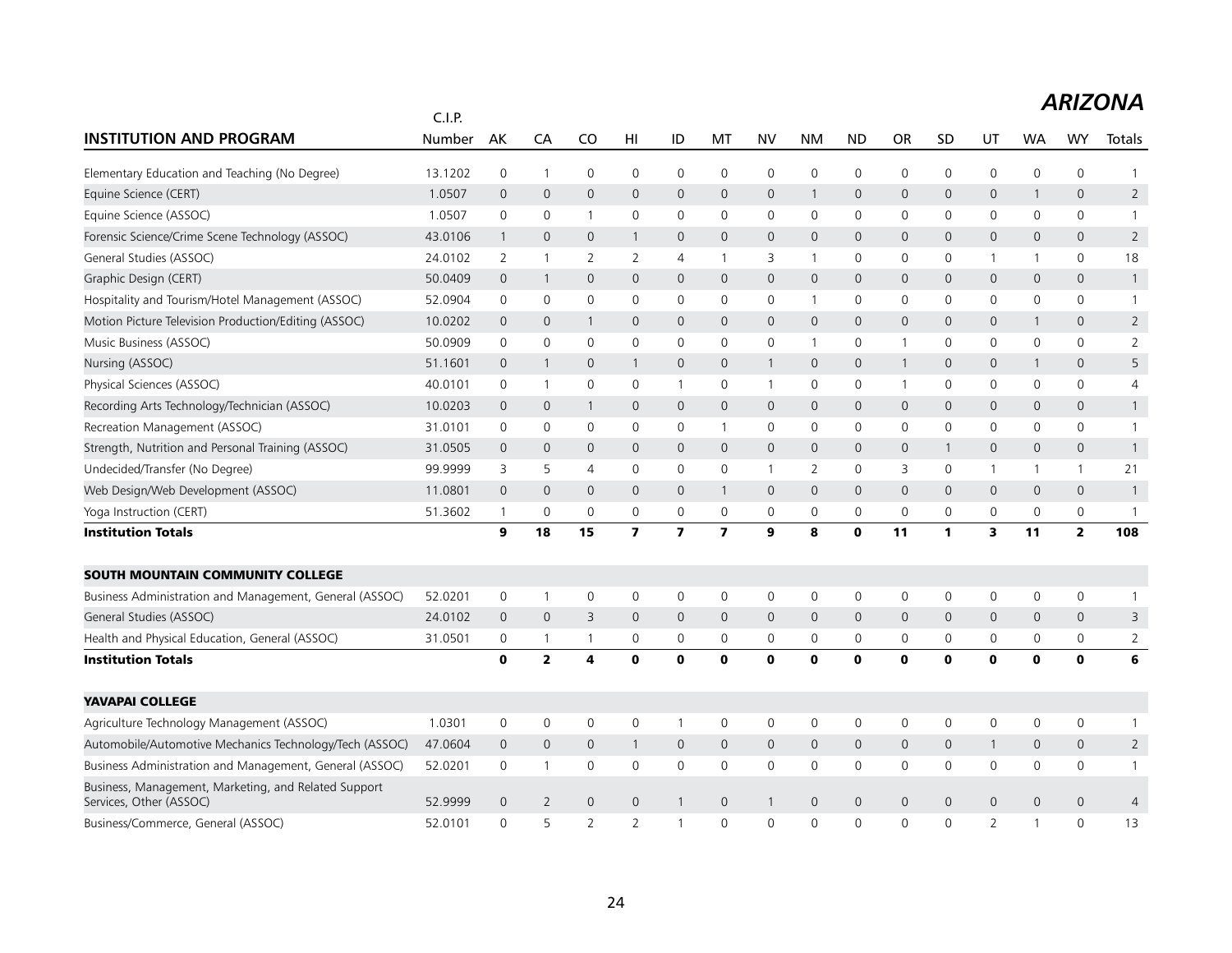|                                                         | C.I.P.  |                         |                |             |              |          |    |                |              |                |                |              |              |           |              |                |
|---------------------------------------------------------|---------|-------------------------|----------------|-------------|--------------|----------|----|----------------|--------------|----------------|----------------|--------------|--------------|-----------|--------------|----------------|
| <b>INSTITUTION AND PROGRAM</b>                          | Number  | AK                      | CA             | CO          | HI           | ID       | M  | <b>NV</b>      | NM           | <b>ND</b>      | OR             | <b>SD</b>    | U1           | <b>WA</b> | WY           | Totals         |
| Cinematography and Film/Video Production (CERT)         | 50.0602 | $\mathbf{0}$            | 0              |             | $\Omega$     | 0        | 0  | $\mathbf{0}$   | $\mathbf{0}$ | $\mathsf{O}$   | $\overline{0}$ | $\Omega$     | 0            | 0         | $\mathbf{0}$ |                |
| Construction Trades, Other (ASSOC)                      | 46.9999 | 0                       |                | $\Omega$    | $\mathbf{0}$ | 0        | 0  | 0              | $\Omega$     | 0              | $\mathbf 0$    | $\mathbf{0}$ | 0            | 0         | 0            |                |
| Criminal Justice/Law Enforcement Administration (ASSOC) | 43.0103 | $\Omega$                |                | $\Omega$    | $\Omega$     | 0        | 0  | $\mathbf{0}$   | $\Omega$     | $\mathbf{0}$   | $\mathbf{0}$   | $\Omega$     | 0            | $\Omega$  | $\mathbf{0}$ |                |
| Early Childhood Education and Teaching (ASSOC)          | 13.1210 | 0                       | $\Omega$       |             | $\mathbf{0}$ | 0        | 0  | 0              | 0            | 0              | $\mathbf{0}$   | $\Omega$     | 0            | 0         | 0            |                |
| Fire Science/Fire-fighting (ASSOC)                      | 43.0203 | $\Omega$                | $\Omega$       | $\Omega$    |              | 0        | 0  | $\mathbf 0$    | $\Omega$     | $\overline{0}$ | $\Omega$       |              | $\Omega$     | 0         | $\mathbf{0}$ |                |
| General Studies (ASSOC)                                 | 24.0102 |                         |                |             |              | 2        | 0  | 4              |              | 0              |                | $\Omega$     |              |           |              | 27             |
| Graphic Design (ASSOC)                                  | 50.0402 | $\Omega$                | $\Omega$       |             | $\Omega$     | $\Omega$ | 0  | $\Omega$       | $\Omega$     | $\mathbf{0}$   | $\Omega$       | $\Omega$     | $\mathbf{0}$ | 0         | $\mathbf{0}$ |                |
| Gunsmithing/Gunsmith (ASSOC)                            | 47.0402 | $\Omega$                | $\overline{4}$ | $\Omega$    | $\mathbf{0}$ | 0        | 0  |                | 0            | 0              | 2              | $\Omega$     | 0            | 0         | 0            |                |
| Nursing/Registered Nurse (RN, ASN, BSN, MSN) (ASSOC)    | 51.1601 | $\mathbf{0}$            | $\overline{2}$ | $\Omega$    | $\Omega$     | 0        | 0  | $\mathbf{0}$   | $\Omega$     | $\mathbf{0}$   | $\mathbf 0$    | $\Omega$     | $\mathbf{0}$ | 0         | $\mathbf{0}$ | $\overline{2}$ |
| Undecided/Non-degree (ASSOC)                            | 99.9999 |                         | 11             |             |              | 0        | 0  | $\overline{2}$ | 3            | 0              |                | $\Omega$     |              |           | 0            | 25             |
| Welding Technology/Welder (CERT)                        | 48.0508 | $\mathbf 0$             | $\mathbf 0$    | $\mathbf 0$ | $\mathbf 0$  |          | 0  | $\mathbf{0}$   | $\mathbf{0}$ | $\mathbf{0}$   | $\mathbf 0$    | $\mathbf{0}$ | 0            | 0         | $\mathbf{0}$ |                |
| <b>Institution Totals</b>                               |         | $\overline{\mathbf{z}}$ | 38             | 8           | 8            | 6        | ŋ  | 8              | 4            | O              | 4              |              | 6            | 4         |              | 90             |
| <b>ARIZONA TWO-YEAR PUBLIC TOTALS</b>                   |         | 48                      | 258            | 115         | 85           | 42       | 14 | 177            | 47           |                | 61             |              | 138          | 60        | 10           | 1,063          |

#### ARIZONA FOUR-YEAR PUBLIC INSTITUTIONS (5)

| <b>Institution Totals</b>                                                   |         | 0            | 4              | 0           | $\mathbf{o}$   | 0 | 0 | $\mathbf 0$    | 0            | 0            | 0            | $\mathbf 0$  | 0              | 0            | $\mathbf{o}$ | 4 |
|-----------------------------------------------------------------------------|---------|--------------|----------------|-------------|----------------|---|---|----------------|--------------|--------------|--------------|--------------|----------------|--------------|--------------|---|
| Manufacturing Engineering Technology (BS)                                   | 15,0000 | $\mathbf 0$  |                | $\Omega$    | $\Omega$       | 0 | 0 | $\mathbf{0}$   | $\mathbf{0}$ | $\mathbf{0}$ | $\mathbf 0$  | $\Omega$     | 0              | 0            | $\mathbf{0}$ |   |
| Engineering (BS)                                                            | 14.0101 | 0            |                | $\Omega$    | 0              | 0 | 0 | 0              | $\mathbf{0}$ | $\mathbf{0}$ | $\mathbf{0}$ | $\mathbf{0}$ | 0              | 0            | $\Omega$     |   |
| Electronic Engineering Technology / Alternative Energy<br>Technologies (BS) | 15.0399 | $\mathsf{O}$ |                | $\mathbf 0$ | $\overline{0}$ | 0 | 0 | $\mathbf{0}$   | $\Omega$     | $\mathbf{0}$ | $\mathbf{0}$ | $\Omega$     | $\mathbf 0$    | $\mathbf{0}$ | $\mathbf{0}$ |   |
| Computer Systems / Computer Hardware Technology (BS)                        | 14.0902 | $\Omega$     |                | $\Omega$    | 0              | 0 | 0 | 0              | $\Omega$     | 0            | 0            | 0            | 0              | 0            | 0            |   |
| <b>ARIZONA STATE UNIVERSITY/POLYTECHNIC CAMPUS</b>                          |         |              |                |             |                |   |   |                |              |              |              |              |                |              |              |   |
| <b>Institution Totals</b>                                                   |         | 0            | 5              | 0           | $\mathbf{o}$   | 0 | 0 | $\mathbf 0$    | 0            | 0            | 0            | $\mathbf{o}$ | 0              |              | 0            | 6 |
| Psychology (BA)                                                             | 42.0101 | 0            | $\overline{2}$ | $\mathbf 0$ | $\mathbf{0}$   | 0 | 0 | $\mathbf{0}$   | $\mathbf{0}$ | $\mathbf{0}$ | $\mathbf 0$  | $\mathbf{0}$ | 0              | 0            | $\mathbf{0}$ |   |
| Life Sciences (BS)                                                          | 26.0101 | 0            |                | $\Omega$    | 0              | 0 | 0 | 0              | $\mathbf{0}$ | 0            | 0            | $\Omega$     | 0              | 0            | 0            |   |
| History (BA)                                                                | 54.0101 | $\mathsf{O}$ |                | $\mathbf 0$ | $\mathbf{0}$   | 0 | 0 | $\overline{0}$ | $\Omega$     | $\mathbf{0}$ | $\mathbf 0$  | $\Omega$     | $\overline{0}$ |              | $\mathbf{0}$ | 2 |
| Communication (BS)                                                          | 9.0101  | $\Omega$     |                | $\Omega$    | 0              | 0 | 0 | 0              | $\mathbf{0}$ | 0            | 0            | 0            | 0              | 0            | 0            |   |
| <b>ARIZONA STATE UNIVERSITY, WEST CAMPUS</b>                                |         |              |                |             |                |   |   |                |              |              |              |              |                |              |              |   |
|                                                                             |         |              |                |             |                |   |   |                |              |              |              |              |                |              |              |   |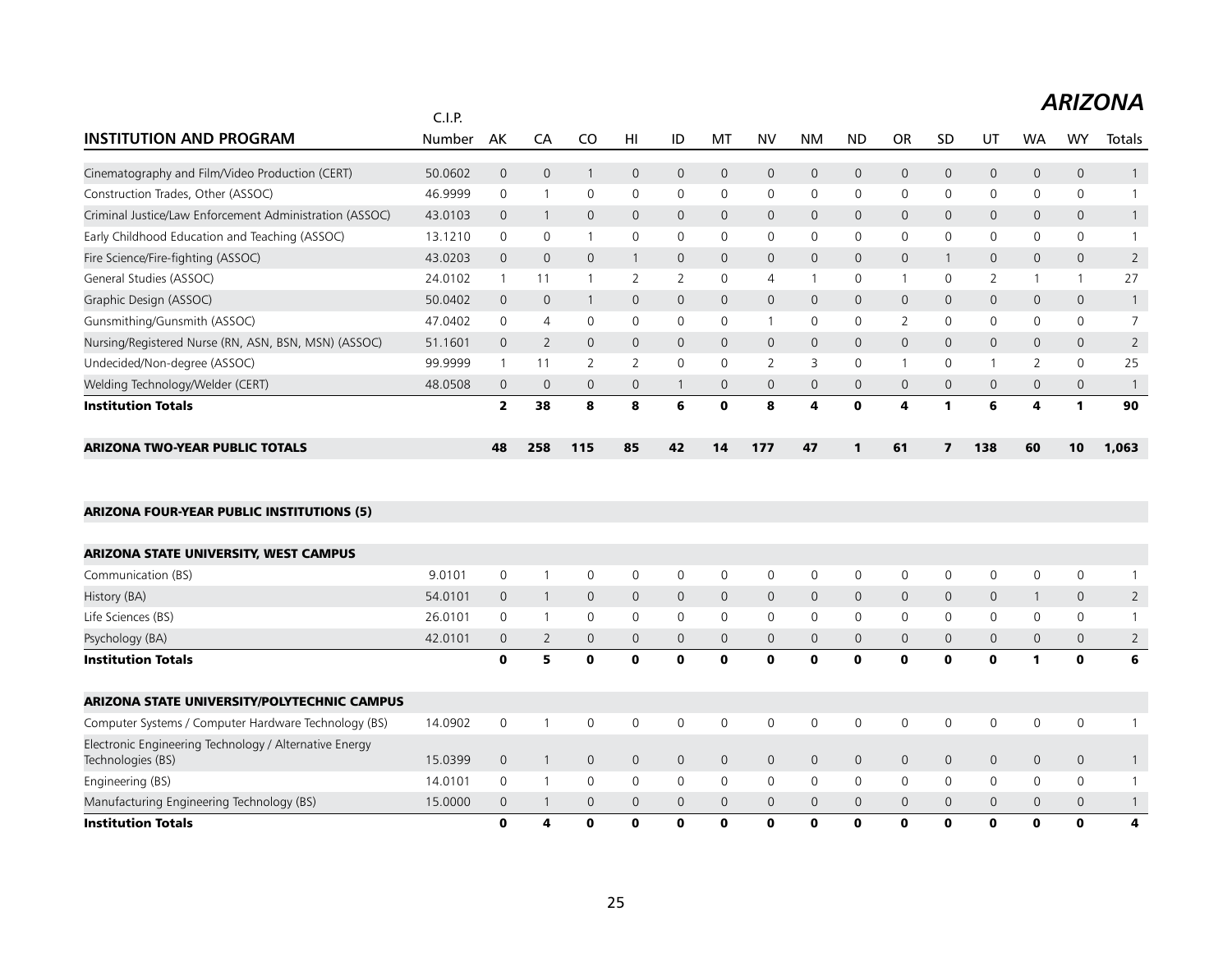|                                                        | C.I.P.  |                |                |                |                     |                |                |                     |                     |                     |                |                |                     | ◡╷╻┌           |                     |                |  |  |  |  |
|--------------------------------------------------------|---------|----------------|----------------|----------------|---------------------|----------------|----------------|---------------------|---------------------|---------------------|----------------|----------------|---------------------|----------------|---------------------|----------------|--|--|--|--|
| <b>INSTITUTION AND PROGRAM</b>                         | Number  | AK             | CA             | CO             | HI                  | ID             | МT             | <b>NV</b>           | <b>NM</b>           | <b>ND</b>           | <b>OR</b>      | <b>SD</b>      | UT                  | <b>WA</b>      | <b>WY</b>           | Totals         |  |  |  |  |
| <b>NORTHERN ARIZONA UNIVERSITY</b>                     |         |                |                |                |                     |                |                |                     |                     |                     |                |                |                     |                |                     |                |  |  |  |  |
| Accountancy (BS)                                       | 52.0301 | 3              | 27             | 9              | 5                   | $\overline{2}$ | 0              | 4                   | 3                   | $\mathsf{O}\xspace$ | $\overline{2}$ | 0              | $\overline{2}$      | $\overline{7}$ | $\overline{2}$      | 66             |  |  |  |  |
| American Indian Studies-Ap Indigenous Studies (BA)     | 5.0202  | $\mathbf 0$    | $\mathbf 0$    | $\mathbf{0}$   | $\mathbf{0}$        | $\mathbf 0$    | $\mathbf{0}$   | $\mathbf{0}$        | $\mathbf{1}$        | $\mathbf 0$         | $\mathbf 0$    | 0              | 0                   | 0              | $\mathsf{O}\xspace$ | $\mathbf{1}$   |  |  |  |  |
| American Political Studies, Social Sciences Other (BS) | 45.9999 | $\mathbf 0$    | 6              | $\mathbf{1}$   | 0                   | 0              | $\mathbf 0$    | $\mathbf 0$         | $\mathbf{1}$        | $\mathbf 0$         | $\mathbf 0$    | 0              | $\mathbf 0$         | 0              | 0                   | 8              |  |  |  |  |
| Anthropology (BA)                                      | 45.0201 | $\mathbf{1}$   | 19             | 8              | $\mathbf{0}$        | $\mathbf{1}$   | $\mathbf{1}$   | $\overline{2}$      | $\overline{4}$      | $\overline{1}$      | $\overline{1}$ | $\mathbf 0$    | 3                   | 5              | $\overline{2}$      | 48             |  |  |  |  |
| Art Education (BS)                                     | 13.1302 | $\mathbf{1}$   | 8              | 5              | $\overline{2}$      | 0              | $\mathbf{1}$   | $\mathbf{1}$        | $\mathsf{O}\xspace$ | $\mathsf{O}$        | $\mathbf 0$    | 0              | $\mathsf{O}$        | 1              | 0                   | 19             |  |  |  |  |
| Art History (BA)                                       | 50.0703 | $\mathbf 0$    | 6              | $\overline{1}$ | $\mathbf{0}$        | $\mathsf{O}$   | $\mathbf{1}$   | $\mathbf{0}$        | $\mathbf{0}$        | $\mathbf{0}$        | $\overline{1}$ | $\mathbf{0}$   | $\mathbf{0}$        | 2              | $\mathbf{0}$        | 11             |  |  |  |  |
| Astronomy (BS)                                         | 40.0201 | 0              | 3              | $\overline{1}$ | $\mathbf 0$         | 0              | 0              | 0                   | $\mathbf 0$         | $\mathsf{O}$        | 0              | $\overline{1}$ | 0                   | $\overline{2}$ | 0                   | $\overline{7}$ |  |  |  |  |
| <b>Biological Sciences (BS)</b>                        | 26.0101 | 15             | 81             | 22             | 11                  | 3              | 2              | 16                  | 14                  | $\overline{1}$      | 7              | 3              | 6                   | 11             | $\mathbf{1}$        | 193            |  |  |  |  |
| Biology Teacher Education (BS)                         | 13.1322 | $\mathsf 0$    | $\overline{2}$ | $\overline{2}$ | $\mathsf{O}\xspace$ | 0              | $\mathbf 0$    | 0                   | 0                   | $\mathsf{O}$        | $\mathbf 0$    | $\mathbf 0$    | $\mathbf 0$         | $\overline{2}$ | 0                   | 6              |  |  |  |  |
| Biomedical Sciences, General (BS)                      | 26.0102 | 6              | 26             | 6              | 3                   | $\mathbf{1}$   | $\mathbf 0$    | 9                   | 3                   | $\mathbf{0}$        | $\mathbf 0$    | $\mathbf{1}$   | $\mathsf{O}$        | $\overline{2}$ | $\mathbf{0}$        | 57             |  |  |  |  |
| <b>Business Economics (BS)</b>                         | 52.0601 | 3              | 31             | 5              | 3                   | $\overline{2}$ | 0              | 5                   | 3                   | $\mathsf{O}$        | $\overline{1}$ | 0              | $\mathbf{1}$        | 1              | 0                   | 55             |  |  |  |  |
| Business Preparation-Undecided (BS)                    | 52.0101 | 10             | 67             | 16             | 10                  | 3              | 3              | 7                   | $\overline{2}$      | $\mathbf{0}$        | 8              | $\mathbf 0$    | $\mathbf{1}$        | 9              | $\mathbf{0}$        | 136            |  |  |  |  |
| Chemistry (BS)                                         | 40.0501 | $\overline{4}$ | 23             | 5              | $\overline{4}$      | $\mathbf{1}$   | 0              | 4                   | 4                   | $\mathsf{O}$        | $\overline{1}$ | $\overline{1}$ | 0                   | 5              | 0                   | 52             |  |  |  |  |
| Chemistry Teacher Education (BS)                       | 13.1323 | $\mathbf{0}$   | $\overline{1}$ | $\mathbf 0$    |                     | 0              | 0              | $\mathbf 0$         | $\mathbf{0}$        | $\mathbf 0$         | $\mathbf{1}$   | $\mathbf 0$    | $\mathbf{0}$        | 0              | $\mathbf{0}$        | $\mathsf{3}$   |  |  |  |  |
| Civil Engineering (BS)                                 | 14.0801 | 9              | 25             | 5              | 3                   | 0              | $\mathbf{1}$   | 8                   | $\overline{2}$      | $\mathsf{O}$        | 7              | $\mathbf 0$    | $\mathbf{1}$        | 5              | $\mathbf{1}$        | 67             |  |  |  |  |
| Computer Information Systems (BS)                      | 52.1201 | $\mathbf 0$    | 10             | $\overline{2}$ | $\overline{2}$      | $\mathbf 0$    | $\mathbf{0}$   | $\mathbf{1}$        | $\mathbf{0}$        | $\mathbf 0$         | $\overline{1}$ | 1              | $\mathbf{1}$        | $\mathbf{1}$   | $\mathbf{0}$        | 19             |  |  |  |  |
| Computer Science (BS)                                  | 11.0701 | 2              | 17             | $\mathbf{1}$   | $\overline{2}$      | 0              | 0              | $\mathbf{1}$        | $\mathsf{O}\xspace$ | $\mathsf{O}$        | 3              | $\overline{1}$ | $\mathsf{O}$        | 1              | 0                   | 28             |  |  |  |  |
| Construction Management (BS)                           | 52.2001 | 12             | 22             | 3              | 6                   | 1              | 0              | $\mathbf 0$         | $\mathbf{1}$        | $\mathbf 0$         | $\overline{1}$ | $\mathbf{0}$   | $\mathbf{1}$        | 5              | $\mathbf{1}$        | 53             |  |  |  |  |
| Economics (BS)                                         | 45.0601 | 0              | 3              | $\overline{1}$ | 1                   | 0              | 0              | $\mathbf{1}$        | 0                   | $\mathsf{O}$        | 0              | $\overline{1}$ | 0                   | 0              | 0                   | $\overline{7}$ |  |  |  |  |
| Electrical Engineering (BS)                            | 14.1001 | $\overline{2}$ | 14             | $\overline{4}$ | $\overline{4}$      | $\mathbf{1}$   | $\mathbf{0}$   | $\overline{2}$      | 3                   | $\mathbf 0$         | $\mathbf 0$    | $\mathbf{0}$   | $\mathsf{O}$        | $\mathbf{1}$   | $\mathsf{O}\xspace$ | 31             |  |  |  |  |
| Engineering - Undeclared (BS)                          | 14.0101 | 0              | $\overline{4}$ | $\overline{1}$ | 0                   | 0              | 0              | $\mathsf{O}\xspace$ | $\mathsf{O}\xspace$ | $\mathsf{O}$        | 0              | 1              | $\mathsf{O}$        | 0              | 0                   | 6              |  |  |  |  |
| Engineering Physics (BS)                               | 14.1201 | $\mathbf 0$    | $\overline{1}$ | $\overline{1}$ | $\mathbf{0}$        | 0              | $\mathbf{0}$   | $\mathbf{1}$        | $\mathbf{0}$        | $\mathbf 0$         | $\mathbf 0$    | $\mathbf{0}$   | $\mathbf 0$         | $\mathsf{O}$   | $\mathsf{O}\xspace$ | 3              |  |  |  |  |
| English (BA)                                           | 23.0101 | $\mathbf{1}$   | 32             | 9              | 5                   | $\mathbf{1}$   | $\overline{2}$ | $\mathbf{1}$        | 3                   | $\mathsf{O}$        | $\overline{1}$ | $\overline{1}$ | $\mathsf{O}$        | 0              | $\mathbf{1}$        | 57             |  |  |  |  |
| English Education (BS)                                 | 13.1305 | $\mathbf 0$    | 19             | $\overline{4}$ | $\mathbf{0}$        | $\mathbf{1}$   | $\mathbf{1}$   | $\mathbf{1}$        | $\mathbf{1}$        | $\mathbf 0$         | $\overline{1}$ | $\mathbf 0$    | $\mathbf{1}$        | $\mathbf{0}$   | $\mathbf{0}$        | 29             |  |  |  |  |
| Environmental Engineering (BS)                         | 14.1401 | 4              | 14             | 3              | 0                   | $\mathbf{1}$   | 0              | 3                   | $\mathbf 0$         | $\mathbf 0$         | $\overline{2}$ | $\Omega$       | $\mathbf 0$         | 5              | $\mathbf{1}$        | 33             |  |  |  |  |
| Environmental Science (BS)                             | 3.0104  | 5              | 22             | $\overline{4}$ | $\mathbf 0$         | 0              | $\mathbf{1}$   | 3                   | $\overline{2}$      | $\mathbf 0$         | $\mathbf{1}$   | $\mathbf 0$    | $\mathbf{1}$        | $\overline{2}$ | $\mathsf{O}\xspace$ | 41             |  |  |  |  |
| Environmental Studies (BA)                             | 3.0103  | 1              | $\overline{4}$ | $\overline{1}$ |                     | 0              | 0              | $\mathbf{1}$        | 0                   | $\overline{1}$      | $\mathbf 0$    | 0              | 0                   | 1              | $\mathbf{1}$        | 11             |  |  |  |  |
| Environmental Studies (BS)                             | 3.0103  | $\mathbf 0$    | $\overline{7}$ | $\overline{2}$ | 6                   | 0              | $\mathbf 0$    | $\mathbf{1}$        | $\mathsf{O}$        | $\mathbf 0$         | $\mathbf 0$    | 0              | $\mathbf 0$         | 0              | $\mathsf{O}\xspace$ | 16             |  |  |  |  |
| Exercise Science (BS)                                  | 31.0505 | 12             | 59             | 10             | 11                  | $\overline{2}$ | 1              | 7                   | $\overline{7}$      | $\mathsf{O}$        | 8              | 1              | 2                   | 5              | $\mathbf{1}$        | 126            |  |  |  |  |
| Finance (BS)                                           | 52.0801 | 3              | 13             | $\overline{1}$ |                     | $\overline{2}$ | $\mathbf 0$    | $\mathbf{1}$        | $\overline{2}$      | $\mathbf 0$         | $\overline{2}$ | 2              | $\mathsf{O}\xspace$ | $\overline{2}$ | 0                   | 29             |  |  |  |  |
| Forestry (BS)                                          | 3.0502  | $\overline{0}$ | 24             | 6              | 3                   | $\mathbf 1$    | 3              | 3                   | 10                  | $\Omega$            | 3              | $\Omega$       | $\mathbf{1}$        | 3              | $\Omega$            | 57             |  |  |  |  |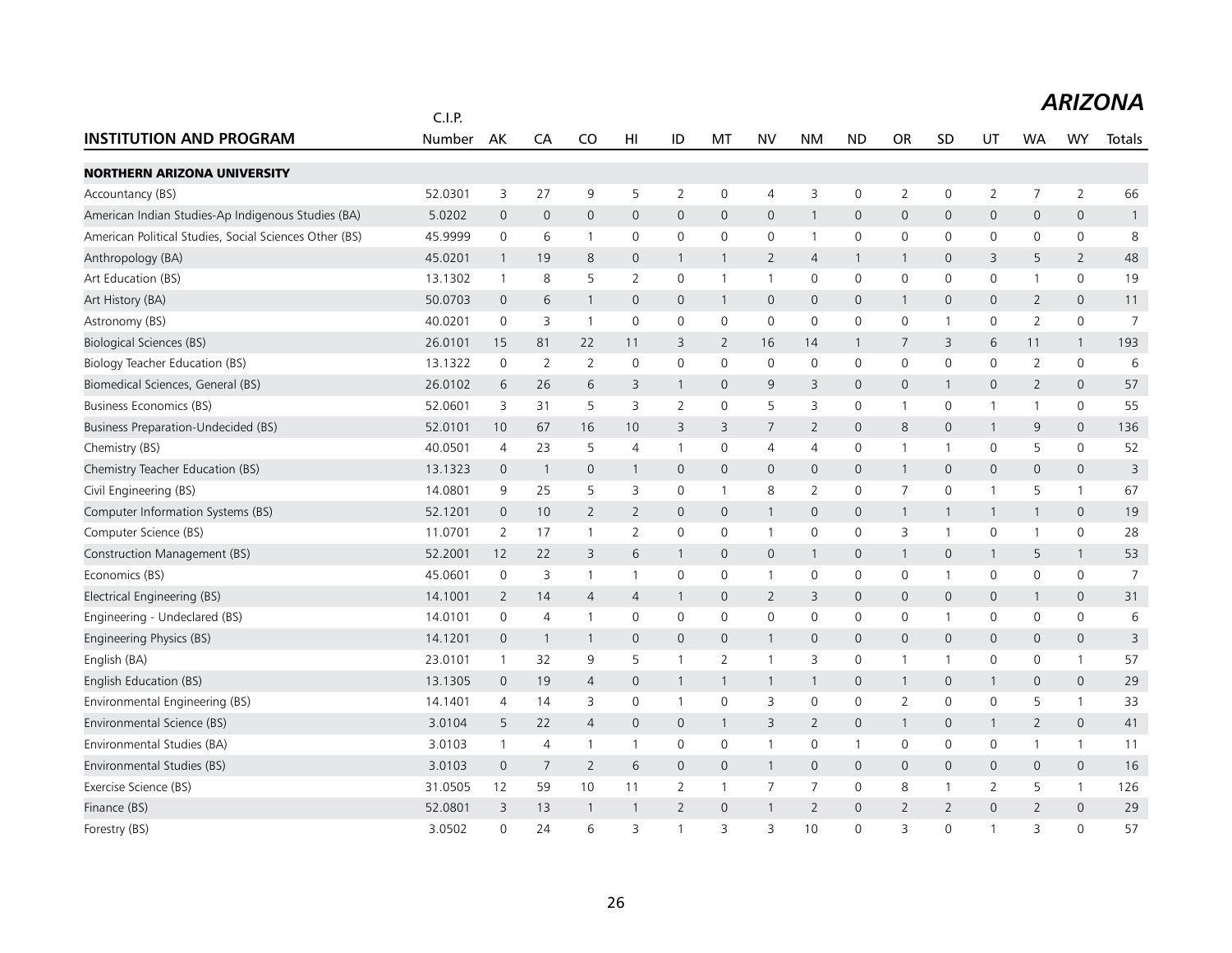|                                                    | C.I.P.  |                |                |                |                |                |                |                |                |                     |                |                |                |                |                     |                |
|----------------------------------------------------|---------|----------------|----------------|----------------|----------------|----------------|----------------|----------------|----------------|---------------------|----------------|----------------|----------------|----------------|---------------------|----------------|
| <b>INSTITUTION AND PROGRAM</b>                     | Number  | AK             | CA             | CO             | HI             | ID             | MT             | <b>NV</b>      | <b>NM</b>      | <b>ND</b>           | <b>OR</b>      | SD             | UT             | <b>WA</b>      | WY                  | Totals         |
| Geography (BS)                                     | 45.0701 | $\mathbf 0$    | 3              | $\mathbf{1}$   | $\overline{2}$ | $\mathbf 0$    | $\mathbf 0$    | $\mathsf{O}$   | $\mathbf 0$    | $\mathbf 0$         | 0              | $\mathbf 0$    | 0              | $\mathbf 0$    | $\mathsf{O}$        | 6              |
| Geology-Earth Science (BS)                         | 40.0601 | $\mathbf{1}$   | 12             | 3              | $\mathbf 0$    | 0              | $\mathbf 0$    | 0              | $\mathbf 0$    | 0                   | $\mathbf 1$    | 0              | 0              | $\overline{2}$ | 0                   | 19             |
| Geology-Geophysics and Seismology (BS)             | 40.0603 | $\mathbf 0$    | $\overline{1}$ | $\mathbf 0$    | $\mathbf 0$    | 0              | $\mathbf 0$    | $\mathsf{O}$   | $\mathbf 0$    | $\pmb{0}$           | 0              | 0              | 0              | 0              | 0                   | $\mathbf{1}$   |
| Geology-Hydrology and Water Resources Science (BS) | 40.0605 | $\mathbf 0$    | $\overline{2}$ | $\mathbf 0$    | $\mathbf 0$    | $\mathbf 0$    | $\mathbf 0$    | $\mathsf{O}$   | $\mathbf 0$    | $\mathbf 0$         | 0              | 0              | 0              | $\mathbf 0$    | $\mathbf 0$         | $\overline{2}$ |
| Geology-Paleontology (BS)                          | 40.0604 | $\mathbf 0$    | $\overline{2}$ | 0              | $\mathsf{O}$   | $\mathbf 0$    | $\mathbf 0$    | $\mathbf{1}$   | $\mathsf{O}$   | $\mathbf 0$         | 0              | 0              | 0              | $\mathbf 0$    | 0                   | 3              |
| History (BA)                                       | 54.0101 | 4              | 14             | 3              | $\mathbf 0$    | $\mathbf{1}$   | $\mathbf 0$    | $\overline{2}$ | $\overline{1}$ | 0                   | $\mathbf 1$    | 0              | 0              | 1              | 0                   | 27             |
| History (BS)                                       | 54.0101 | $\mathbf{1}$   | 13             | $\mathbf{1}$   | $\mathbf{1}$   | $\mathbf 0$    | $\mathbf{0}$   | $\overline{2}$ | $\mathbf 0$    | $\mathbf 0$         | 0              | 1              | 0              | $\mathbf 0$    | $\mathbf{0}$        | 19             |
| History Teacher Education (BS)                     | 13.1328 | 5              | 14             | $\overline{1}$ | $\mathbf 0$    | 0              | 0              | 3              | $\mathbf 0$    | 0                   | -1             | $\mathbf 0$    | 1              | $\overline{2}$ | 1                   | 28             |
| Hotel and Restaurant Management (BS)               | 52.0901 | 10             | 71             | 18             | 18             | $\overline{2}$ | $\overline{2}$ | 3              | 8              | $\pmb{0}$           | 2              | 0              | 0              | 7              | $\mathsf{O}\xspace$ | 141            |
| Humanities (BA)                                    | 24.0103 | $\mathbf 0$    | 5              | $\overline{1}$ | $\mathbf 0$    | $\mathsf 0$    | $\mathbf 0$    | $\mathbf{1}$   | $\mathbf 0$    | $\mathbf 0$         | 0              | $\mathbf 0$    | $\mathsf 0$    | $\mathbf 0$    | $\mathbf 0$         | $\overline{7}$ |
| Interior Design (BS)                               | 50.0408 | $\overline{4}$ | 18             | 11             | $\overline{4}$ | $\mathbf{1}$   | $\mathbf{1}$   | $\mathsf{O}$   | 5              | $\mathbf 0$         | $\overline{2}$ | $\mathbf{0}$   | $\overline{2}$ | 3              | 0                   | 51             |
| International Affairs (BA)                         | 45.0901 | 2              | 16             | 12             | 3              | $\mathbf{1}$   | $\mathbf 0$    | 3              | $\overline{4}$ | $\mathsf 0$         | 0              | 0              | $\mathbf{1}$   | 6              | 0                   | 48             |
| International Hospitality Management (BS)          | 52.0999 | 3              | 8              | 9              | $\mathbf{1}$   | $\mathbf 0$    | $\mathbf{0}$   | $\mathbf{1}$   | $\mathbf{1}$   | $\mathbf 0$         | $\overline{2}$ | -1             | 0              | 6              | $\mathbf{0}$        | 32             |
| Management, Business Administration (BS)           | 52.0201 | $\overline{4}$ | 34             | 5              | 12             | 2              | 1              | 5              | 3              | 0                   | 6              | 0              | 2              | 4              | 0                   | 78             |
| Marketing (BS)                                     | 52.1401 | 9              | 55             | 22             | 8              | $\mathbf{1}$   | 3              | 3              | $\mathbf{1}$   | $\mathbf 0$         | $\overline{7}$ | 0              | $\mathbf{1}$   | 5              | $\mathbf{1}$        | 116            |
| Mathematics Teacher Education (BS)                 | 13.1311 | $\mathbf 0$    | 8              | $\mathbf 0$    | $\mathbf{1}$   | $\mathbf 0$    | $\mathbf 0$    | 0              | $\mathbf 0$    | $\mathbf 0$         | $\mathbf{1}$   | $\mathbf 0$    | $\mathbf 0$    | $\mathbf 0$    | $\mathbf 0$         | 10             |
| Mathematics, General (BS)                          | 27.0101 | $\mathbf 0$    | 3              | $\mathbf 0$    | 1              | 0              | $\mathbf 0$    | $\overline{2}$ | $\mathbf{1}$   | $\mathbf 0$         | $\overline{2}$ |                | 0              | $\mathbf 0$    | 0                   | 10             |
| Mechanical Engineering (BS)                        | 14.1901 | 10             | 48             | 15             | 6              | 1              | 2              | 6              | 10             | 0                   | $\mathbf 1$    | 0              | 0              | $\overline{7}$ | $\mathbf{1}$        | 107            |
| Microbiology (BS)                                  | 26.0502 | $\mathbf 0$    | 7              | $\overline{1}$ | $\mathsf{O}$   | $\mathbf{1}$   | $\mathbf 0$    | 3              | $\overline{2}$ | $\mathsf{O}\xspace$ | 0              | $\mathbf 0$    | 0              | $\mathbf 0$    | $\mathbf{1}$        | 15             |
| Music (BA)                                         | 50.0901 | 0              | 0              | 0              | 0              | 1              | 0              | $\overline{2}$ | 0              | 0                   | 0              | 0              | 0              | 0              | 0                   | 3              |
| Music Education (BS)                               | 13.1312 | $\mathbf 0$    | 8              | $\mathbf{1}$   | $\mathbf{1}$   | $\mathbf 0$    | $\mathbf 0$    | $\mathbf{1}$   | $\mathsf{O}$   | $\mathbf 0$         | $\mathbf{1}$   | $\mathbf 0$    | $\mathbf{1}$   | $\mathbf 0$    | $\mathbf 0$         | 13             |
| Music Performance, General (BS)                    | 50.0903 | 0              | $\overline{4}$ | 0              | 0              | $\mathbf{1}$   | $\mathbf 0$    | 3              | $\mathbf{1}$   | $\mathbf 0$         | 0              | 0              | $\mathbf 0$    | 0              | 0                   | 9              |
| Parks & Recreation Management (BS)                 | 31.0101 | 2              | 11             | 4              | $\mathsf{O}$   | $\overline{2}$ | $\mathbf 0$    | $\overline{2}$ | 2              | $\mathbf 0$         | $\overline{2}$ | $\overline{2}$ | 0              | $\overline{2}$ | 0                   | 29             |
| Performance Voice and Opera (BA)                   | 50.0908 | 0              | $\overline{2}$ | 0              | 0              | 0              | 0              | $\mathbf{1}$   | $\mathbf 0$    | $\mathbf 0$         | 0              | 0              | 0              | 0              | 0                   | 3              |
| Philosophy (BA)                                    | 38.0101 | $\mathbf 0$    | 9              | $\mathbf 0$    | $\mathbf{1}$   | 0              | $\mathbf 0$    | $\mathbf{1}$   | $\mathbf{1}$   | $\mathbf 0$         | 0              | 0              | $\mathbf{1}$   | 0              | $\mathsf{O}\xspace$ | 13             |
| Physical Science (BS)                              | 40.0101 | 0              | $\overline{1}$ | $\overline{1}$ | 0              | 0              | 0              | $\mathbf 0$    | $\mathbf 0$    | $\mathbf 0$         | 0              | $\Omega$       | 0              | 2              | $\mathbf 0$         | $\overline{4}$ |
| Physics, General (BS)                              | 40.0801 | 2              | 5              | $\mathbf{0}$   | $\mathsf{O}$   | $\mathbf{1}$   | $\mathbf 0$    | $\overline{2}$ | $\mathbf{1}$   | $\mathbf 0$         | 0              | 0              | $\mathbf{1}$   | $\mathbf 0$    | 0                   | 12             |
| Physics/Astronomy Merged (BS)                      | 40.9999 | 3              | 10             | 5              | $\mathbf{1}$   | 0              | 0              | $\mathbf{1}$   | $\mathbf 0$    | $\mathbf 0$         | $\mathbf{1}$   | 0              | 0              | 4              | $\mathbf{1}$        | 26             |
| Physics/Mathematics (BS)                           | 40.0899 | $\mathbf 0$    | $\mathbf 0$    | $\mathbf 0$    | $\mathbf{1}$   | $\mathbf 0$    | $\mathbf 0$    | $\mathsf{O}$   | $\mathbf 0$    | $\mathsf{O}\xspace$ | 0              | 0              | 0              | $\mathbf 0$    | $\mathsf{O}$        | $\mathbf{1}$   |
| Political Science (BA)                             | 45.1001 | $\mathbf{1}$   | 19             | 5              | 0              | 0              | $\mathbf{1}$   | 4              | $\mathbf{1}$   | 0                   | 0              | 0              | 0              | 2              | 0                   | 33             |
| Political Science (BS)                             | 45.1001 | 3              | 21             | 5              | 5              | $\mathbf{1}$   | $\mathbf 0$    | 5              | 3              | 0                   | $\overline{2}$ | 0              | $\mathbf{1}$   | 0              | $\mathsf{O}\xspace$ | 46             |
| Public Planning (BS)                               | 44.0501 | $\Omega$       | $\overline{7}$ | $\Omega$       | $\mathbf{1}$   | $\mathbf{1}$   | $\Omega$       | $\Omega$       | $\Omega$       | $\mathbf 0$         | $\mathbf{1}$   | $\Omega$       | $\Omega$       | $\Omega$       | $\Omega$            | 10             |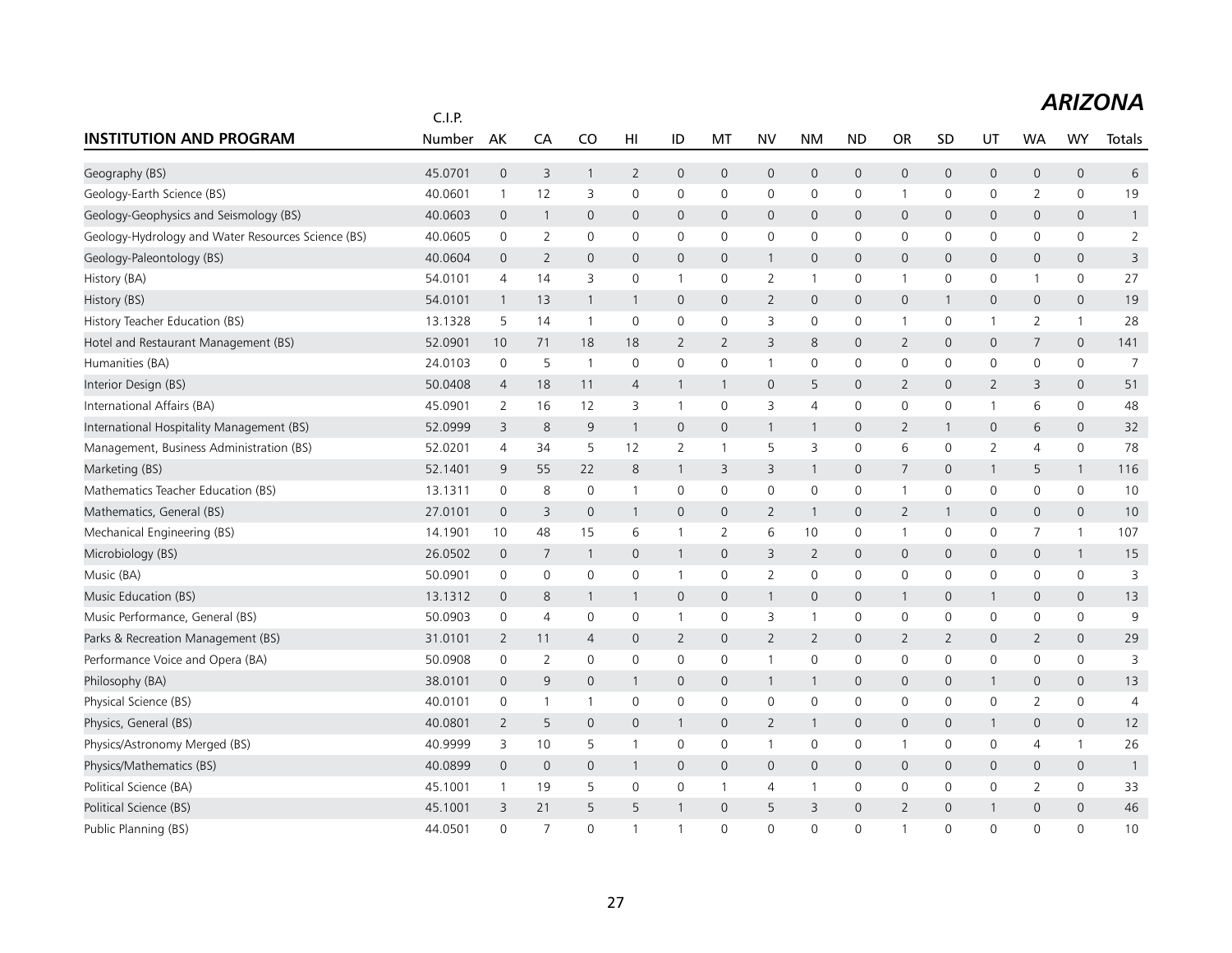|                                          | C.I.P.  |                |                |                |                |              |              |                |                |                         |                |              |                |                |                     | .              |
|------------------------------------------|---------|----------------|----------------|----------------|----------------|--------------|--------------|----------------|----------------|-------------------------|----------------|--------------|----------------|----------------|---------------------|----------------|
| <b>INSTITUTION AND PROGRAM</b>           | Number  | AK             | CA             | C <sub>O</sub> | HI             | ID           | MT           | <b>NV</b>      | <b>NM</b>      | <b>ND</b>               | <b>OR</b>      | <b>SD</b>    | UT             | <b>WA</b>      | <b>WY</b>           | Totals         |
| Science Teacher Education General (BS)   | 13.1316 | $\mathbf 0$    | $\mathbf 0$    | $\mathbf 0$    | $\mathsf{O}$   | $\mathsf{O}$ | $\mathbf 0$  | $\mathbf 0$    | $\mathbf 0$    | $\overline{0}$          | $\overline{2}$ | $\mathbf 0$  | $\mathsf{O}$   | 0              | $\mathsf{O}$        | $\overline{2}$ |
| Social Work (BS)                         | 44.0701 | $\overline{1}$ | 7              | 4              | 3              | 0            | 0            | 6              | $\mathbf{1}$   | $\mathbf 0$             | $\mathbf{1}$   | 0            | 0              | $\mathbf{1}$   | 0                   | 24             |
| Sociology (BA)                           | 45.1101 | $\overline{4}$ | 26             | $\overline{2}$ | 5              | $\mathsf{O}$ | 0            | $\overline{2}$ | $\mathbf 0$    | $\overline{0}$          | $\mathbf 0$    | $\mathbf{0}$ | 0              | $\overline{2}$ | $\mathsf{O}$        | 41             |
| Sociology (BS)                           | 45.1101 | -1             | 36             | 9              | 13             | 2            | 0            | 5              | $\overline{4}$ | 0                       | 3              | 0            |                | 4              | 0                   | 78             |
| Spanish (BA)                             | 16.0905 | $\overline{1}$ | 3              | $\overline{1}$ | $\overline{2}$ | $\mathbf{0}$ | $\mathbf{0}$ | $\mathbf{1}$   | $\overline{1}$ | $\mathbf 0$             | $\mathbf{1}$   | $\mathbf 0$  | $\mathbf 0$    | 2              | $\mathbf{0}$        | 12             |
| Spanish Education (BS)                   | 13.1330 | 0              | 3              | $\overline{1}$ | $\mathbf{0}$   | 0            | 0            | 0              | 0              | 0                       | 0              | $\mathbf{0}$ | 0              | $\mathbf{1}$   | 0                   | 5              |
| Theatre (BA)                             | 50.0501 | $\mathbf 0$    | 6              | 2              | $\mathsf{O}$   | $\mathbf 0$  | $\mathbf{0}$ | $\mathbf{1}$   | 2              | $\overline{0}$          | $\mathbf{0}$   | $\mathbf{0}$ | $\mathbf{1}$   | 0              | $\mathbf 0$         | 12             |
| Theatre (BS)                             | 50.0501 | $\overline{1}$ | 3              | 2              | $\mathbf 0$    | $\mathbf{1}$ | $\mathbf 0$  | 3              | $\overline{2}$ | 0                       | 0              | $\mathbf 0$  | $\overline{1}$ | 0              | 0                   | 13             |
| <b>Institution Totals</b>                |         |                | 166 1,105      | 284            | 174            | 43           | 27           | 158            | 121            | 3                       | 92             | 19           | 35             | 141            | 16                  | 2,384          |
| NORTHERN ARIZONA UNIVERSITY, YUMA CAMPUS |         |                |                |                |                |              |              |                |                |                         |                |              |                |                |                     |                |
| Biology, General (BS)                    | 26.0101 | 0              | -1             | 0              | 0              | 0            | 0            | 0              | 0              | 0                       | 0              | $\mathbf 0$  | 0              | 0              | $\mathsf{O}$        |                |
| Business (BS)                            | 52.0101 | $\mathbf{0}$   | $\overline{1}$ | $\mathbf{0}$   | $\mathbf{0}$   | $\mathbf{0}$ | $\mathbf{0}$ | $\mathbf{0}$   | $\mathbf{0}$   | $\mathbf 0$             | $\mathbf{0}$   | $\mathbf{0}$ | $\overline{0}$ | 0              | $\mathbf{0}$        | $\mathbf{1}$   |
| Elementary Education (BS)                | 13.1202 | 0              | $\overline{1}$ | $\mathbf 0$    | 0              | 0            | $\mathbf 0$  | $\mathsf{O}$   | $\mathbf 0$    | $\mathbf 0$             | 0              | 0            | 0              | 0              | $\mathsf{O}$        | $\mathbf{1}$   |
| Psychology, General (BA)                 | 42.0101 | $\mathbf 0$    | $\overline{1}$ | $\mathbf 0$    | $\mathbf{0}$   | $\mathbf{0}$ | $\mathbf{0}$ | $\mathsf{O}$   | $\mathbf 0$    | $\mathbf 0$             | $\mathbf{0}$   | $\mathbf 0$  | 0              | 0              | $\mathsf{O}$        | $\mathbf{1}$   |
| Psychology, General (BS)                 | 42.0101 | 0              | 0              | $\mathbf 0$    | $\mathbf 0$    | 0            | 0            | $\mathbf 0$    | $\mathbf 0$    | $\mathbf 0$             | $\mathbf{1}$   | 0            | 0              | 0              | $\mathbf 0$         | $\mathbf{1}$   |
| Social Work-BSW (BS)                     | 44.0701 | $\mathbf 0$    | 8              | $\mathbf 0$    | $\mathbf 0$    | 0            | 0            | $\mathsf{O}$   | $\mathbf 0$    | $\mathbf 0$             | $\mathbf 0$    | $\mathbf{0}$ | 0              | 0              | $\mathsf{O}$        | 8              |
| <b>Institution Totals</b>                |         | $\mathbf 0$    | 12             | $\mathbf 0$    | $\mathbf 0$    | $\mathbf{o}$ | $\mathbf 0$  | $\mathbf 0$    | $\mathbf 0$    | $\mathbf 0$             | $\mathbf{1}$   | $\mathbf 0$  | $\mathbf 0$    | $\mathbf 0$    | $\mathbf{0}$        | 13             |
| <b>UNIVERSITY OF ARIZONA</b>             |         |                |                |                |                |              |              |                |                |                         |                |              |                |                |                     |                |
| Mining Engineering (BS)                  | 14.2101 | $\overline{1}$ | $\mathbf 0$    | 4              | 0              | 0            | 0            | $\mathbf{1}$   | $\mathsf{O}$   | $\mathbf 0$             | 0              | $\mathbf{1}$ | 0              | 3              | $\mathsf{O}\xspace$ | 10             |
| <b>Institution Totals</b>                |         | 1              | $\mathbf 0$    | 4              | $\mathbf 0$    | $\mathbf 0$  | $\mathbf 0$  | 1              | $\mathbf 0$    | $\mathbf 0$             | $\mathbf 0$    | $\mathbf{1}$ | $\mathbf 0$    | 3              | $\mathbf 0$         | 10             |
| <b>ARIZONA FOUR-YEAR PUBLIC TOTALS</b>   |         |                | 167 1,126      | 288            | 174            | 43           | 27           | 159            | 121            | $\overline{\mathbf{3}}$ | 93             | 20           | 35             | 145            | 16                  | 2,417          |
| <b>ARIZONA STATEWIDE TOTALS</b>          |         |                | 215 1,384      | 403            | 259            | 85           | 41           | 336            | 168            | 4                       | 154            | 27           | 173            | 205            | 26                  | 3,480          |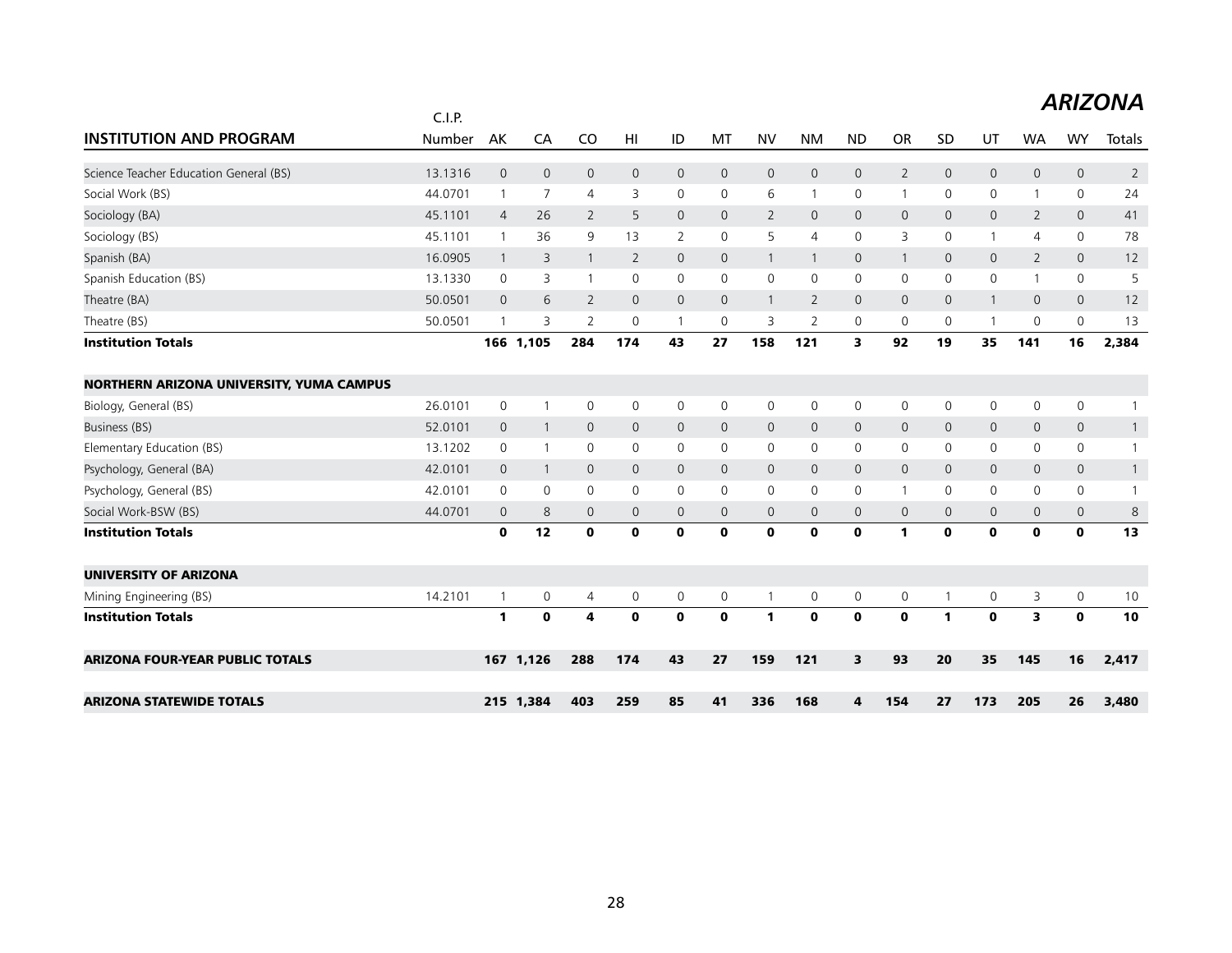## *CALIFORNIA*

|                                                                              | C.I.P.  |                         |                |                |                |              |                     |                     |              |              |                |              |                |                |              |                |
|------------------------------------------------------------------------------|---------|-------------------------|----------------|----------------|----------------|--------------|---------------------|---------------------|--------------|--------------|----------------|--------------|----------------|----------------|--------------|----------------|
| <b>INSTITUTION AND PROGRAM</b>                                               | Number  | AK                      | AZ             | CO             | HI             | ID           | MT                  | <b>NV</b>           | <b>NM</b>    | <b>ND</b>    | <b>OR</b>      | <b>SD</b>    | UT             | <b>WA</b>      | <b>WY</b>    | Totals         |
| <b>CALIFORNIA FOUR-YEAR PUBLIC INSTITUTIONS (9)</b>                          |         |                         |                |                |                |              |                     |                     |              |              |                |              |                |                |              |                |
| <b>CALIFORNIA MARITIME ACADEMY</b>                                           |         |                         |                |                |                |              |                     |                     |              |              |                |              |                |                |              |                |
| <b>Business Administration (BS)</b>                                          | 52.0201 | $\overline{1}$          | $\mathbf 0$    | $\mathbf 0$    | $\mathbf 0$    | 0            | 0                   | $\mathbf{1}$        | $\mathbf 0$  | 0            | 0              | $\mathbf 0$  | $\Omega$       | 2              | 0            | 4              |
| Global Studies and Maritime Affairs (BA)                                     | 49.0309 | $\mathbf 0$             | $\overline{0}$ | $\mathbf{0}$   |                | $\mathbf{1}$ | $\mathbf{0}$        | $\mathbf{0}$        | $\mathbf{0}$ | $\mathbf 0$  | $\overline{1}$ | $\mathbf{0}$ | $\mathbf{0}$   | $\overline{7}$ | $\mathbf{0}$ | 10             |
| Marine Engineering Technology (BS)                                           | 14.2201 | 2                       | $\mathbf 0$    | $\mathbf{1}$   | 6              | 0            | 0                   | 0                   | $\mathbf 0$  | $\mathsf{O}$ | $\mathbf 0$    | $\mathbf 0$  |                | $\mathbf{0}$   | 6            | 16             |
| Marine Transportation (BS)                                                   | 49.9999 | 5                       | $\Omega$       | $\Omega$       | 13             | 0            | $\Omega$            | $\Omega$            | $\Omega$     | $\Omega$     | 7              | $\Omega$     | $\mathbf{1}$   | 33             | $\mathbf{0}$ | 59             |
| Mechanical Engineering (BS)                                                  | 14.1901 | 0                       | $\mathbf 0$    | $\overline{1}$ | 3              | 0            | 1                   | 0                   | 0            | 0            | 2              | $\mathbf 0$  | $\mathbf 0$    | 6              | 0            | 13             |
| <b>Institution Totals</b>                                                    |         | 8                       | $\mathbf o$    | $\overline{2}$ | 23             | $\mathbf{1}$ | 1                   | $\mathbf{1}$        | $\mathbf 0$  | $\mathbf 0$  | 10             | $\mathbf 0$  | $\overline{2}$ | 48             | 6            | 102            |
| <b>CALIFORNIA STATE UNIVERSITY, BAKERSFIELD</b>                              |         |                         |                |                |                |              |                     |                     |              |              |                |              |                |                |              |                |
| Biology/Biological Sciences, General (BS)                                    | 26.0101 | $\mathbf 0$             | $\mathbf 0$    | $\overline{1}$ |                | 0            | 0                   | $\overline{2}$      | $\mathbf 0$  | 0            | $\mathbf 0$    | $\mathbf 0$  | $\mathbf 0$    | $\mathbf 0$    | $\mathbf 0$  | 4              |
| Business, Management, Marketing, and Related Support<br>Services, Other (BA) | 52.9999 | $\mathbf 1$             | 3              | $\overline{2}$ | $\overline{0}$ | $\mathsf{O}$ | $\mathsf{O}\xspace$ | $\mathsf{O}\xspace$ | $\mathbf 0$  | $\mathsf{O}$ | 3              | $\mathbf 0$  | $\mathsf{O}$   | $\overline{4}$ | $\mathsf{O}$ | 13             |
| Cognitive Psychology and Psycholinguistics (BS)                              | 42.0301 | 0                       | -1             | $\mathbf 0$    | $\mathbf 0$    | $\mathsf{O}$ | 0                   | 0                   | 0            | $\mathsf 0$  | $\mathbf 0$    | $\mathbf 0$  | $\mathbf 0$    | 0              | $\mathbf 0$  | $\overline{1}$ |
| Communication Studies/Speech Communication and<br>Rhetoric (BS)              | 9.0101  | $\mathbf 0$             | $\mathbf 0$    | $\overline{1}$ | $\mathbf{0}$   | $\mathsf{O}$ | $\mathbf{0}$        | $\mathsf{O}\xspace$ | $\mathbf 0$  | $\mathbf 0$  | $\mathbf 0$    | $\mathbf 0$  | $\mathbf 0$    | $\mathbf{1}$   | $\mathbf{0}$ | $\overline{2}$ |
| Computer Science (BS)                                                        | 11.0701 | 0                       | $\mathbf{1}$   | $\mathbf 0$    | $\mathbf 0$    | 0            | 0                   | 0                   | 0            | 0            | $\mathbf 0$    | $\mathbf 0$  | 0              | 0              | $\mathbf 0$  | $\overline{1}$ |
| Criminology (BA)                                                             | 45.0401 | $\Omega$                | $\mathbf{0}$   | $\mathbf 0$    | $\mathbf 0$    | 0            | $\mathbf{0}$        | $\mathbf{0}$        | $\mathbf{0}$ | $\mathbf 0$  | $\mathbf 0$    | $\mathbf{0}$ | $\mathbf{0}$   | 1              | $\mathbf{0}$ | $\overline{1}$ |
| English Language and Literature, General (BA)                                | 23.0101 | 0                       | $\mathbf{1}$   | $\mathbf 0$    | 0              | 0            | 0                   | 0                   | 0            | 0            | $\mathbf 0$    | $\mathbf 0$  | $\mathbf 0$    | 0              | $\mathsf{O}$ | $\overline{1}$ |
| Kinesiology and Exercise Science (BS)                                        | 31.0505 | $\mathbf 1$             | 2              | $\mathbf{0}$   | $\mathbf 0$    | 0            | $\mathbf{0}$        | $\mathbf{1}$        | $\mathbf{0}$ | $\mathsf{O}$ | $\mathbf 0$    | $\mathbf{0}$ | $\mathbf{0}$   | $\mathbf{0}$   | $\mathbf{0}$ | 4              |
| Liberal Arts and Sciences/Liberal Studies (BA)                               | 24.0101 | 0                       | $\mathbf{1}$   | $\overline{1}$ | $\mathbf 0$    | 0            | 0                   | $\mathbf 0$         | 0            | $\mathsf{O}$ | $\mathbf 0$    | $\mathbf 0$  | $\mathbf 0$    |                | $\mathsf{O}$ | 3              |
| Mathematics, General (BA)                                                    | 27.0101 | $\mathbf 0$             | $\mathbf{0}$   | $\mathbf 0$    | 0              | 0            | $\mathbf{0}$        | $\mathbf 0$         | $\mathbf{0}$ | $\mathsf{O}$ | $\mathbf 0$    | $\mathbf{0}$ | $\mathbf{0}$   |                | $\mathbf{0}$ | $\mathbf{1}$   |
| Physics, General (BS)                                                        | 40.0801 | 0                       | $\mathbf 0$    | $\mathbf 0$    | 0              | 0            | 0                   | 0                   | 0            | 0            | $\mathbf 0$    | $\mathbf 0$  | $\mathbf 0$    |                | 0            | $\overline{1}$ |
| Political Science and Government, General (BA)                               | 45.1001 | $\mathbf 0$             | $\mathbf 0$    | $\overline{1}$ | $\mathbf{0}$   | $\mathbf{0}$ | $\mathbf{0}$        | $\mathbf{1}$        | $\mathbf{0}$ | $\mathsf{O}$ | $\mathbf 0$    | $\mathbf{0}$ | $\mathbf{0}$   | $\mathbf{0}$   | $\mathsf{O}$ | 2              |
| Undeclared Transfer (BA)                                                     | 99.9997 | 0                       | $\overline{1}$ | $\mathbf 0$    | $\mathbf 0$    | $\mathsf{O}$ | 0                   | $\mathbf 0$         | 0            | $\mathbf 0$  | $\mathbf 0$    | $\mathbf 0$  | $\mathbf 0$    | 0              | $\mathbf 0$  | $\overline{1}$ |
| Undeclared Transfer (BS)                                                     | 99.9997 | $\mathbf 0$             | $\mathbf 0$    | $\mathbf 0$    | 0              | 0            | $\mathbf{0}$        | $\mathbf 0$         | $\mathbf{0}$ | $\mathbf 0$  | $\mathbf 0$    | $\mathbf{0}$ | $\mathbf{0}$   |                | $\mathbf{0}$ | $\overline{1}$ |
| <b>Institution Totals</b>                                                    |         | $\overline{\mathbf{z}}$ | 10             | 6              | 1              | $\mathbf 0$  | 0                   | 4                   | $\mathbf 0$  | $\mathbf 0$  | 3              | $\mathbf 0$  | 0              | 10             | $\mathbf 0$  | 36             |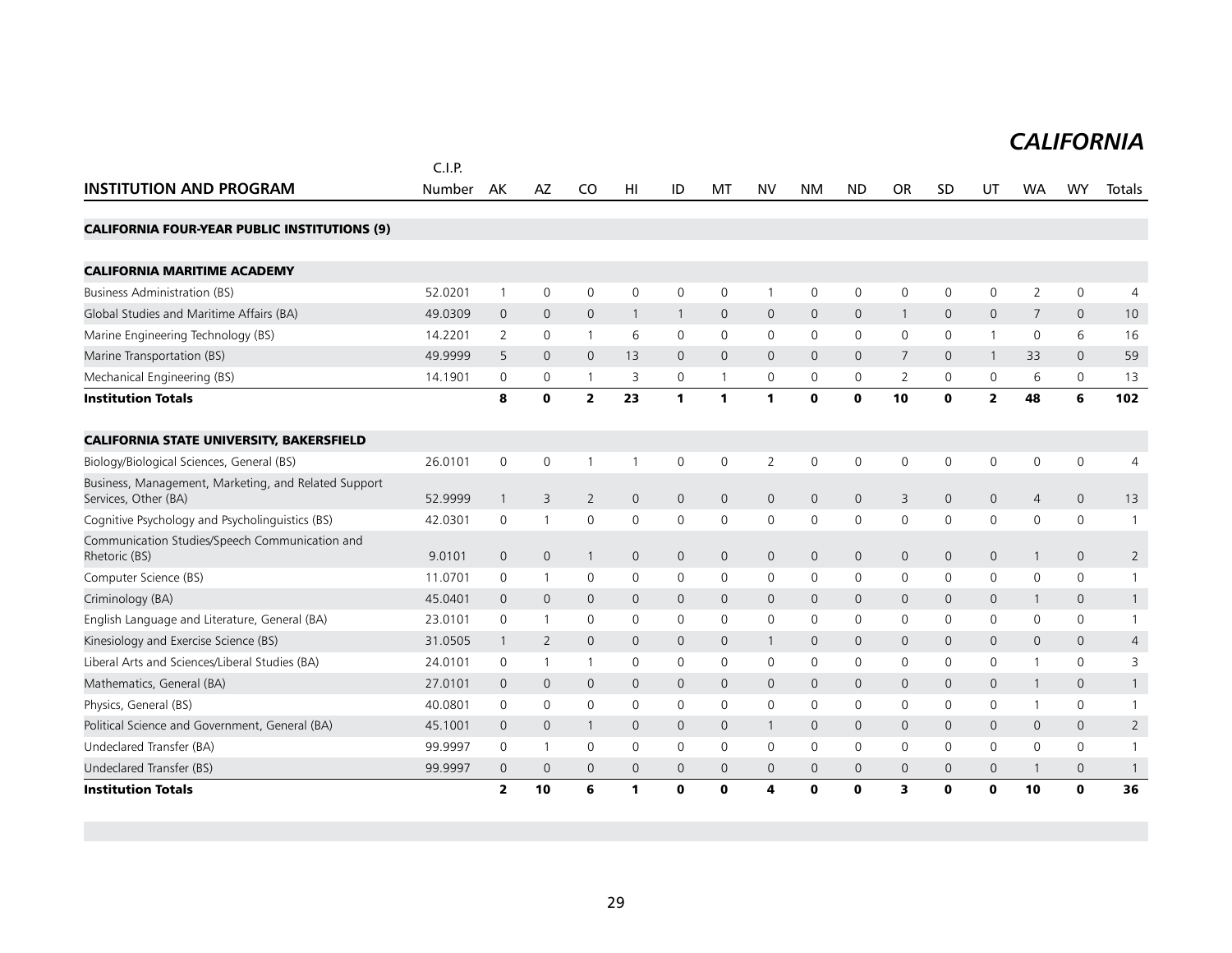|                                                                                                                                                               | C.I.P.  |                         |                         |                     |              |                |              |                |                |                     |                |              |              |                |              |                |
|---------------------------------------------------------------------------------------------------------------------------------------------------------------|---------|-------------------------|-------------------------|---------------------|--------------|----------------|--------------|----------------|----------------|---------------------|----------------|--------------|--------------|----------------|--------------|----------------|
| <b>INSTITUTION AND PROGRAM</b>                                                                                                                                | Number  | AK                      | AZ                      | CO                  | HI           | ID             | MT           | <b>NV</b>      | <b>NM</b>      | <b>ND</b>           | <b>OR</b>      | SD           | UT           | <b>WA</b>      | WY           | Totals         |
| <b>CALIFORNIA STATE UNIVERSITY, CHICO</b>                                                                                                                     |         |                         |                         |                     |              |                |              |                |                |                     |                |              |              |                |              |                |
| Art - Education, History, or Studio (BA)                                                                                                                      | 50.0701 | $\mathbf{1}$            | $\mathbf 0$             | $\mathbf 0$         | 0            | 0              | 0            | $\mathbf 0$    | $\mathbf 0$    | 0                   | 0              | 0            | 0            |                | 0            | $\overline{2}$ |
| Business Administration - Accounting, Finance, Human<br>Resource Mgmt, Management, Marketing (BS)                                                             | 52.0201 | $\overline{2}$          | $\mathbf 0$             | $\overline{1}$      | $\mathbf 0$  | 0              | 0            | 0              | $\mathbf{1}$   | $\mathbf 0$         | $\mathbf 0$    | $\mathbf 0$  | 0            | $\mathbf 0$    | $\mathbf{1}$ | 5              |
| Child Development (BA)                                                                                                                                        | 19.0706 | $\mathbf{1}$            | $\mathbf 0$             | $\mathbf 0$         | $\mathbf 0$  | 0              | 0            | $\mathbf 0$    | $\mathbf 0$    | $\mathbf 0$         | $\mathbf 1$    | $\mathbf 0$  | $\mathbf 0$  | $\mathbf 0$    | 0            | $\overline{2}$ |
| Civil Engineering, General (BS)                                                                                                                               | 14.0801 | $\mathbf 0$             | $\overline{0}$          | $\mathbf{0}$        | $\mathbf{1}$ | $\mathsf{O}$   | 0            | $\mathbf 0$    | $\mathbf{0}$   | $\mathbf{0}$        | $\mathbf{1}$   | $\mathbf 0$  | 0            | 2              | $\mathbf{0}$ | $\overline{4}$ |
| Communication Design - Graphic Design, Mass<br>Communication Design, Media Arts (BA)                                                                          | 10.0301 | $\mathbf 0$             | $\mathbf 0$             | $\mathbf 0$         |              | 0              | 0            | $\mathbf 0$    | $\mathbf 0$    | $\mathbf 0$         | 0              | $\mathbf 0$  | 0            | 0              | 0            | 1              |
| Environmental Science -Applied Ecology, Atmospheric<br>Science, Earth Resource Science, Environmental Chemistry,<br>Hydrologic Science (BS)                   | 3.0104  | $\mathbf{0}$            | $\mathbf{0}$            | $\mathbf 0$         | $\mathbf{1}$ | $\mathsf{O}$   | 0            | $\mathbf 0$    | $\mathsf{O}$   | $\mathbf 0$         | $\mathbf 0$    | $\mathbf{0}$ | 0            | $\mathbf 0$    | 0            | $\mathbf{1}$   |
| International Relations (BS)                                                                                                                                  | 45.0901 | 0                       | $\mathbf 0$             | $\overline{1}$      | $\mathbf 0$  | 0              | $\mathbf 0$  | 0              | $\mathsf{O}$   | $\mathbf 0$         | $\mathbf{1}$   | $\Omega$     | $\mathbf 0$  | $\Omega$       | 0            | 2              |
| Journalism - News-Editorial, Public Relations (BA)                                                                                                            | 9.0401  | $\mathbf 1$             | $\mathbf 0$             | $\mathbf 0$         |              | $\mathsf{O}$   | 0            | $\mathbf 0$    | $\mathbf{0}$   | $\mathbf{0}$        | -1             | $\mathbf{0}$ | 0            | $\mathbf{0}$   | $\mathbf{0}$ | 3              |
| Kinesiology - Movement Studies (Adapted Phys. Activity,<br>Coaching & Administration, Fitness & Wellness, Outdoor<br>Education, Physical Ed. Teacher Ed. (BA) | 31.0505 | $\mathbf 0$             | $\mathbf 0$             | $\mathbf 0$         | 0            | 0              | 0            |                | $\mathbf 0$    | 0                   | 0              | 0            | $\mathbf 0$  | 0              | 0            | 1              |
| Liberal Studies - Bilingual/Cross-Cultural BCLAD, General<br>pre-credential CLAD, non-credential (BA)                                                         | 24.0101 | $\mathbf 0$             | $\mathbf{1}$            | $\overline{0}$      | 0            | 0              | $\mathbf{0}$ | $\mathbf 0$    | $\mathsf{O}$   | $\mathbf 0$         | $\overline{0}$ | $\mathbf{0}$ | $\mathsf{O}$ | $\mathbf{0}$   | $\mathbf 0$  | $\mathbf{1}$   |
| Music Industry and Technology - Music Industry (BA)                                                                                                           | 10.0203 | 0                       | $\mathbf 0$             | $\mathbf 0$         | 0            | 0              | 0            | $\overline{2}$ | $\mathbf 0$    | $\mathbf 0$         | $\overline{1}$ | 0            | 0            | $\mathbf 0$    | 0            | 3              |
| Political Science - General, Legal Studies (Alternative Dispute<br>Resolution, Law and the Environment, Law and Social Interests,<br>Law and Theory) (BA)     | 45.1001 | $\mathbf 0$             | $\mathbf{1}$            | $\mathsf{O}\xspace$ | 0            | 0              | 0            | $\mathbf 0$    | $\mathsf{O}$   | $\mathsf{O}\xspace$ | $\mathsf{O}$   | $\mathbf 0$  | 0            | $\mathbf 0$    | $\mathbf 0$  | $\mathbf{1}$   |
| Psychology, General (BA)                                                                                                                                      | 42.0101 | $\mathbf{1}$            | $\mathbf 0$             | $\mathbf 0$         | 0            | $\overline{2}$ | 0            | 0              | $\mathbf 0$    | $\mathbf 0$         | 2              | 0            | 0            | 0              | 0            | 5              |
| Sociology (BA)                                                                                                                                                | 45.1101 | $\Omega$                | $\mathbf 0$             | $\mathbf 0$         | $\mathbf 0$  | $\mathsf{O}$   | 0            | $\mathbf{0}$   | $\mathbf{1}$   | $\mathbf{0}$        | $\mathbf 0$    | $\mathbf 0$  | $\mathbf{0}$ | $\mathbf{0}$   | $\mathbf{0}$ | $\mathbf{1}$   |
| Undeclared (No Degree)                                                                                                                                        | 99.9999 | $\mathbf{1}$            | $\mathbf 0$             | $\mathbf 0$         | $\mathbf 0$  | $\mathbf{1}$   | 0            | $\mathbf{1}$   | 0              | 0                   | $\overline{1}$ | $\mathbf 0$  | 0            | $\mathbf{1}$   | 0            | 5              |
| <b>Institution Totals</b>                                                                                                                                     |         | $\overline{\mathbf{z}}$ | $\overline{\mathbf{2}}$ | $\overline{2}$      | 4            | 3              | $\mathbf{0}$ | 4              | $\overline{2}$ | $\mathbf 0$         | 8              | $\bf{0}$     | $\mathbf{0}$ | 4              | $\mathbf{1}$ | 37             |
| <b>CALIFORNIA STATE UNIVERSITY, DOMINGUEZ HILLS</b>                                                                                                           |         |                         |                         |                     |              |                |              |                |                |                     |                |              |              |                |              |                |
| Accounting and Business/Management (BA)                                                                                                                       | 52.0305 | 0                       | $\mathbf 0$             | $\mathbf 0$         | $\mathbf{1}$ | 0              | 0            | 0              | 0              | $\mathbf 0$         | $\mathbf 0$    | 0            | $\mathbf 0$  | 0              | 0            | $\mathbf{1}$   |
| Biology/Biological Sciences, General (BS)                                                                                                                     | 26.0101 | $\Omega$                | $\mathbf{1}$            | $\mathbf{0}$        | $\Omega$     | $\mathsf{O}$   | $\Omega$     | $\mathbf{0}$   | $\mathbf{0}$   | $\mathbf{0}$        | $\Omega$       | $\Omega$     | $\mathbf{0}$ | $\Omega$       | $\mathbf{0}$ | $\mathbf{1}$   |
| Business Administration and Management, General (BS)                                                                                                          | 52.0201 | 0                       | 0                       | $\Omega$            | $\mathbf{0}$ | 0              | 0            | 0              | $\mathbf 0$    | 0                   | 0              | 0            | 0            | $\mathbf{1}$   | 0            | $\mathbf{1}$   |
| Foreign Languages and Literatures, General (BA)                                                                                                               | 16.0101 | $\mathbf 0$             | $\mathbf 0$             | -1                  | $\mathbf{0}$ | 0              | 0            | $\mathbf{0}$   | $\mathbf{0}$   | $\mathbf{0}$        | $\mathbf 0$    | $\mathbf 0$  | 0            | $\mathbf{0}$   | 0            | $\mathbf{1}$   |
| Undecided/Non-degree (DIPL)                                                                                                                                   | 99.9999 | 0                       | $\mathbf 0$             | $\mathbf 0$         | 0            | 0              | 0            | 0              | $\mathbf 0$    | 0                   | 0              | 0            | 0            |                | 0            | $\mathbf{1}$   |
| <b>Institution Totals</b>                                                                                                                                     |         | $\Omega$                | 1                       | 1                   | 1            | O              | $\Omega$     | $\Omega$       | $\Omega$       | $\mathbf{0}$        | $\Omega$       | $\Omega$     | $\mathbf{0}$ | $\overline{2}$ | $\bf{0}$     | 5              |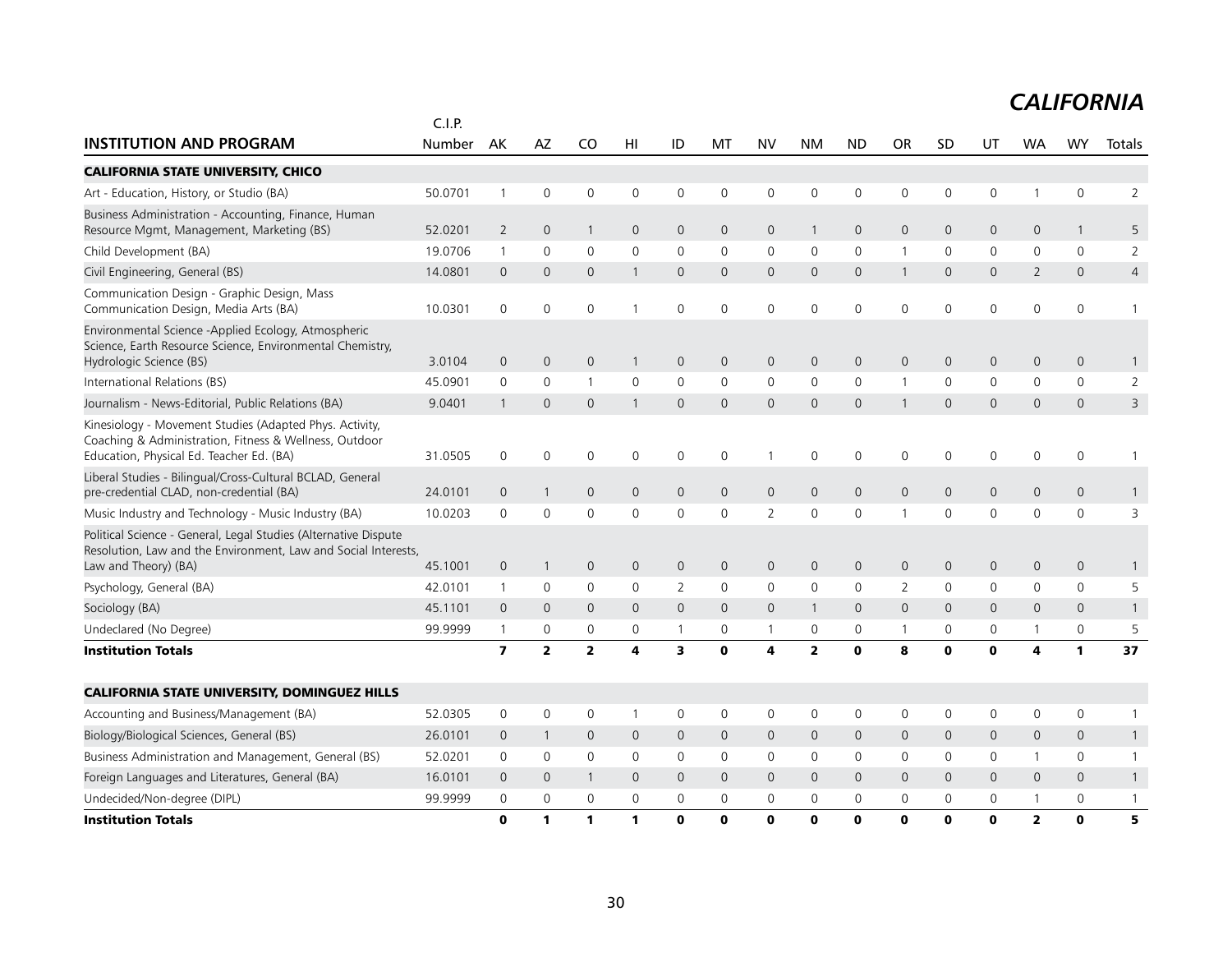|                                                             | C.I.P.  |                         |                |                |                |              |              |                         |              |                |              |              |                     |                |              |                |
|-------------------------------------------------------------|---------|-------------------------|----------------|----------------|----------------|--------------|--------------|-------------------------|--------------|----------------|--------------|--------------|---------------------|----------------|--------------|----------------|
| <b>INSTITUTION AND PROGRAM</b>                              | Number  | AK                      | AZ             | CO             | HI             | ID           | MT           | <b>NV</b>               | <b>NM</b>    | <b>ND</b>      | <b>OR</b>    | SD           | UT                  | <b>WA</b>      | <b>WY</b>    | Totals         |
| <b>CALIFORNIA STATE UNIVERSITY, EAST BAY</b>                |         |                         |                |                |                |              |              |                         |              |                |              |              |                     |                |              |                |
| Art (BA)                                                    | 50.0701 | $\mathbf 0$             | $\overline{1}$ | $\overline{1}$ | $\mathbf{1}$   | 0            | 0            | 0                       | $\mathbf 0$  | 0              | $\mathbf 0$  | $\mathbf 0$  | 0                   | $\overline{2}$ | $\mathsf{O}$ | 5              |
| Biochemistry (BS)                                           | 26.0202 | $\mathbf{0}$            | $\mathbf 0$    | $\mathbf{0}$   | 1              | $\mathbf 0$  | $\mathbf{0}$ | $\mathbf 0$             | $\mathbf{0}$ | $\mathbf{O}$   | $\mathbf{0}$ | $\mathbf{0}$ | $\mathbf{0}$        | $\mathbf{0}$   | $\mathbf 0$  | $\mathbf{1}$   |
| Biology/Biological Sciences, General (BA)                   | 26.0101 | 0                       | $\overline{1}$ | 0              | $\mathbf 0$    | 0            | $\mathbf{1}$ | $\mathbf 0$             | $\mathbf 0$  | $\mathbf 0$    | 0            | 0            | $\mathbf 0$         | $\Omega$       | $\mathbf 0$  | $\overline{2}$ |
| Biology/Biological Sciences, General (BS)                   | 26.0101 | $\mathbf{0}$            | $\mathbf{0}$   | $\mathbf{0}$   | $\mathbf{0}$   | $\mathbf 0$  | $\mathbf{0}$ | $\overline{2}$          | $\mathbf{0}$ | $\mathbf{0}$   | $\mathbf{0}$ | $\mathbf{0}$ | $\mathbf{1}$        | $\mathbf 0$    | $\mathbf{0}$ | 3              |
| Business Administration and Management, General (BS)        | 52.0201 | $\mathbf 0$             | $\mathbf 0$    | 2              | $\mathbf 0$    | $\mathbf 0$  | $\mathbf 0$  | $\mathbf 0$             | $\mathbf 0$  | $\mathbf 0$    | 3            | $\mathbf 0$  | $\mathbf 0$         | 6              | $\mathbf 0$  | 11             |
| Communication Studies (BA)                                  | 9.0101  | $\mathbf{0}$            | $\mathbf{0}$   | 1              | $\mathbf{1}$   | $\mathsf{O}$ | $\mathbf{0}$ | $\overline{1}$          | $\mathbf{0}$ | $\mathbf{0}$   | $\mathbf{0}$ | $\mathbf{0}$ | $\mathbf{0}$        | $\mathbf{1}$   | $\mathbf{0}$ | $\overline{4}$ |
| Computer and Information Sciences, General (BS)             | 11.0101 | 0                       | 0              | $\mathbf 0$    | 1              | 0            | $\mathbf 0$  | $\mathbf 0$             | $\mathbf 0$  | $\mathbf 0$    | 0            | $\mathbf{0}$ | $\mathbf 0$         | $\mathbf{1}$   | $\mathsf{O}$ | 2              |
| Criminal Justice/Law Enforcement Administration (BS)        | 43.0103 | $\mathbf 0$             | $\overline{1}$ | $\overline{1}$ | $\mathbf{1}$   | $\mathbf{1}$ | $\Omega$     | $\mathbf 0$             | $\Omega$     | $\Omega$       | $\Omega$     | $\Omega$     | $\mathbf 0$         | $\Omega$       | $\mathbf{1}$ | 5              |
| Health Sciences (BS)                                        | 51.2201 | 0                       | 0              | $\overline{1}$ | $\overline{1}$ | 0            | 0            | $\mathbf 0$             | $\mathbf 0$  | $\mathbf 0$    | 0            | $\mathbf{0}$ | 0                   | 0              | $\mathbf 0$  | $\overline{2}$ |
| Human Development (BA)                                      | 19.0701 | $\overline{0}$          | $\mathbf 0$    | $\mathbf{0}$   | $\mathbf{0}$   | 0            | $\mathbf 0$  | $\mathbf 0$             | $\mathbf{0}$ | $\mathsf{O}$   |              | $\mathbf 0$  | $\mathbf 0$         | $\mathbf 0$    | $\mathbf 0$  | $\mathbf{1}$   |
| Kinesiology (BS)                                            | 31.0505 | $\overline{1}$          | $\mathbf 0$    | 3              | $\mathbf{1}$   | 0            | $\mathbf{1}$ | $\mathbf 0$             | $\mathbf 0$  | $\mathbf 0$    | 0            | $\mathbf{0}$ | $\mathbf 0$         | $\overline{2}$ | $\mathbf 0$  | 8              |
| Liberal Studies (BA)                                        | 24.0101 | $\mathbf 0$             | $\mathbf 0$    | $\mathbf 0$    | $\mathbf 0$    | 0            | $\mathsf{O}$ | $\mathbf 0$             | $\mathbf 0$  | $\mathsf{O}$   | $\mathbf{1}$ | $\Omega$     | $\mathbf 0$         | 0              | $\mathbf 0$  | $\mathbf{1}$   |
| Music (BA)                                                  | 50.0901 | 0                       | $\mathbf{1}$   | $\mathbf 0$    | $\mathbf 0$    | 0            | $\mathbf 0$  | 0                       | $\mathbf 0$  | $\mathbf 0$    | $\mathbf 0$  | $\mathbf 0$  | $\mathbf 0$         | $\mathbf 0$    | $\mathbf 0$  | $\mathbf{1}$   |
| Philosophy (BA)                                             | 38.0101 | $\mathbf{0}$            | $\overline{1}$ | $\mathbf{0}$   | $\mathbf{0}$   | $\mathsf{O}$ | $\mathbf{0}$ | $\mathbf{0}$            | $\mathbf{0}$ | $\mathbf{0}$   | $\mathbf{0}$ | $\mathbf{0}$ | $\mathbf{0}$        | $\mathbf{0}$   | $\mathbf{0}$ | $\mathbf{1}$   |
| Political Science (BA)                                      | 45.1001 | 0                       | $\overline{1}$ | $\mathbf 0$    | $\mathbf{1}$   | 0            | 0            | $\mathbf{1}$            | $\mathbf 0$  | 0              | $\mathbf 1$  | $\mathbf{0}$ | 0                   | $\mathbf{1}$   | $\mathsf{O}$ | 5              |
| Psychology (BA)                                             | 45.0101 | $\mathbf{0}$            | $\mathbf 0$    | $\mathbf{1}$   | $\overline{2}$ | $\mathsf{O}$ | $\mathbf{0}$ | $\mathbf 0$             | $\mathbf{0}$ | $\mathsf{O}$   | $\mathbf{1}$ | $\mathbf{0}$ | $\mathbf{1}$        | $\mathbf{0}$   | $\mathbf 0$  | 5              |
| Psychology (BS)                                             | 45.0101 | $\overline{1}$          | $\mathbf 0$    | $\mathbf 0$    | $\mathbf 0$    | 0            | $\mathbf 0$  | $\mathbf 0$             | $\mathbf 0$  | $\mathsf{O}$   | $\mathbf{1}$ | $\mathbf{0}$ | $\mathbf 0$         | $\overline{2}$ | $\mathsf{O}$ | 4              |
| Recreation (BS)                                             | 36.0101 | $\mathbf 0$             | $\mathbf{0}$   | $\mathbf{1}$   | $\mathbf{0}$   | $\mathbf{0}$ | $\mathbf{0}$ | $\mathbf{0}$            | $\mathbf{0}$ | $\mathbf 0$    | $\mathbf 0$  | $\mathbf{0}$ | $\mathbf 0$         | 0              | $\mathbf 0$  | $\mathbf{1}$   |
| Theatre Arts (BA)                                           | 50.0502 | $\mathbf 0$             | $\mathbf 0$    | 0              | $\mathbf 0$    | 1            | $\mathbf 0$  | $\mathbf 0$             | $\mathbf 0$  | $\mathbf 0$    |              | 0            | 0                   | $\Omega$       | $\mathbf 0$  | $\overline{2}$ |
| <b>Institution Totals</b>                                   |         | $\overline{\mathbf{2}}$ | 6              | 11             | 10             | 2            | $\mathbf{2}$ | $\overline{\mathbf{4}}$ | $\mathbf 0$  | $\mathbf 0$    | 9            | $\mathbf 0$  | 2                   | 15             | 1            | 64             |
| <b>CALIFORNIA STATE UNIVERSITY, SACRAMENTO</b>              |         |                         |                |                |                |              |              |                         |              |                |              |              |                     |                |              |                |
| Biology/Biological Sciences, General (BS)                   | 26.0101 | $\mathsf 0$             | $\mathbf 0$    | $\mathbf 0$    | $\mathbf 0$    | 0            | 0            | 0                       | $\mathbf 0$  | 0              | $\mathbf 0$  | $\mathbf 0$  | 0                   | $\mathbf{1}$   | $\mathbf 0$  | 1              |
| Business Administration and Management, General (BS)        | 52.0201 | $\mathbf 0$             | $\overline{1}$ | $\mathbf 0$    | $\mathbf 0$    | 0            | $\mathbf 0$  | $\mathbf 0$             | $\mathbf 0$  | $\mathbf 0$    | 3            | $\mathbf{0}$ | $\mathsf{O}\xspace$ | $\mathbf{1}$   | $\mathbf 0$  | 5              |
| Child Development (BA)                                      | 19.0706 | $\mathbf{1}$            | $\mathbf 0$    | $\overline{1}$ | $\mathbf 0$    | 0            | 0            | 0                       | $\mathbf 0$  | $\mathbf 0$    | 0            | 0            | $\mathbf 0$         | 0              | $\mathsf{O}$ | $\overline{2}$ |
| Civil Engineering, General (BS)                             | 14.0801 | $\mathbf 0$             | $\mathbf 0$    | $\mathbf{0}$   | $\mathbf{0}$   | $\mathbf{1}$ | $\mathbf{0}$ | $\mathbf{0}$            | $\mathbf{0}$ | $\mathbf{0}$   | $\mathbf 0$  | $\mathbf{0}$ | $\mathbf{0}$        | 0              | $\mathbf 0$  | $\mathbf{1}$   |
| Communication and Media Studies, Other (BA)                 | 9.0199  | 0                       | $\mathbf 0$    | 0              | $\mathbf{0}$   | 0            | $\mathbf{0}$ | $\mathbf 0$             | $\mathbf 0$  | $\mathbf 0$    | $\mathbf 1$  | $\mathbf{0}$ | 0                   | $\mathbf{1}$   | $\mathbf 0$  | 2              |
| Computer Engineering, General (BS)                          | 14.0901 | $\mathbf 0$             | $\mathbf 0$    | $\mathbf 0$    | $\mathbf 0$    | $\mathbf 0$  | $\mathsf{O}$ | $\overline{1}$          | $\mathbf 0$  | $\mathsf{O}$   | $\mathbf 0$  | $\mathsf{O}$ | $\mathbf 0$         | 0              | $\mathbf 0$  | $\mathbf{1}$   |
| Criminal Justice/Law Enforcement Administration (BA)        | 43.0103 | 0                       | $\mathbf 0$    | 0              | 0              | $\mathbf{1}$ | $\mathbf 0$  | 0                       | $\mathbf 0$  | $\mathsf 0$    | $\mathbf 1$  | 0            | 0                   | $\mathbf 0$    | $\mathsf{O}$ | $\overline{2}$ |
| Environmental Studies (BA)                                  | 3.0103  | $\mathbf 0$             | $\mathbf 0$    | $\mathbf{0}$   | 1              | $\mathbf 0$  | $\mathbf{0}$ | $\mathbf{0}$            | $\mathbf{0}$ | $\overline{0}$ | $\mathbf 0$  | $\Omega$     | 0                   | 0              | $\mathbf{0}$ | $\mathbf{1}$   |
| Health Services/Allied Health/Health Sciences, General (BS) | 51.0000 | $\Omega$                | $\Omega$       | 0              | $\mathbf{1}$   | $\Omega$     | $\Omega$     | $\Omega$                | $\Omega$     | $\Omega$       | $\Omega$     | $\Omega$     | $\Omega$            | $\Omega$       | $\Omega$     | $\mathbf{1}$   |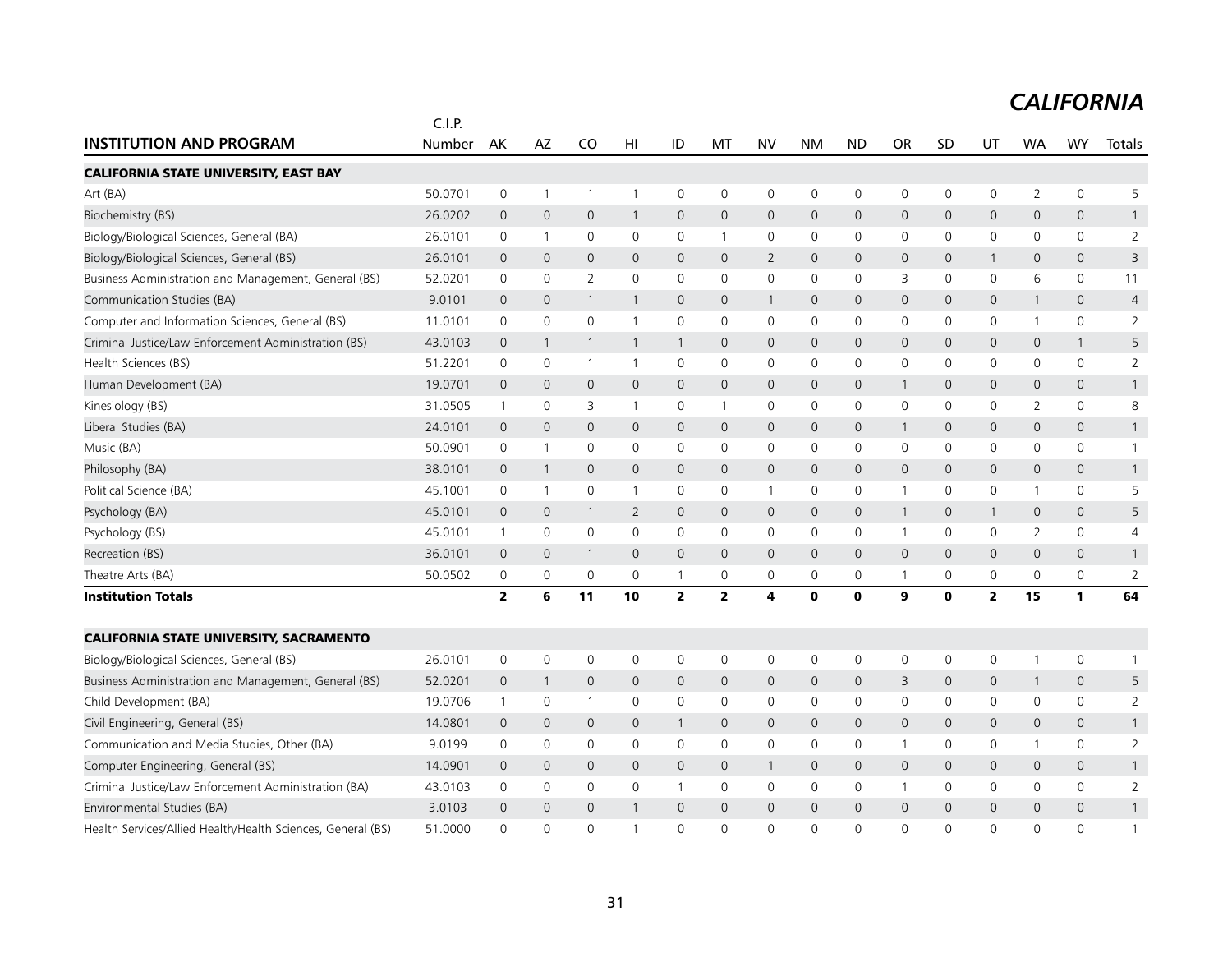|                                                      | C.I.P.  |                     |                     |                         |                     |                     |                |                     |              |                     |              |              |              |                |                     |                |
|------------------------------------------------------|---------|---------------------|---------------------|-------------------------|---------------------|---------------------|----------------|---------------------|--------------|---------------------|--------------|--------------|--------------|----------------|---------------------|----------------|
| <b>INSTITUTION AND PROGRAM</b>                       | Number  | AK                  | AZ                  | CO                      | HI                  | ID                  | МT             | <b>NV</b>           | <b>NM</b>    | <b>ND</b>           | <b>OR</b>    | SD           | UT           | <b>WA</b>      | WY                  | Totals         |
| Interior Design (BA)                                 | 50.0408 | $\overline{0}$      | $\mathbf 0$         | $\mathbf 0$             | $\mathsf{O}\xspace$ | $\mathsf{O}\xspace$ | $\mathbf 0$    | $\mathbf 0$         | $\mathbf 0$  | $\mathbf 0$         | 0            | $\mathbf{0}$ | 0            | $\mathbf{1}$   | $\mathsf{O}\xspace$ | $\mathbf{1}$   |
| Kinesiology and Exercise Science (BS)                | 31.0505 | 0                   | 0                   | $\mathbf 0$             | $\mathbf 0$         | $\mathbf{1}$        | 0              | $\mathbf 0$         | $\mathbf{1}$ | $\mathsf 0$         | 0            | 0            | $\mathbf 0$  | $\mathbf 0$    | 0                   | $\overline{2}$ |
| Liberal Arts and Sciences/Liberal Studies (BA)       | 24.0101 | $\mathbf 0$         | $\mathbf{0}$        | $\overline{0}$          | $\mathbf{1}$        | $\mathbf{0}$        | $\overline{0}$ | $\mathbf{0}$        | $\mathbf{0}$ | $\mathbf 0$         | $\mathbf{0}$ | $\mathbf 0$  | 0            | $\mathbf 0$    | $\mathbf{0}$        | $\mathbf{1}$   |
| Mechanical Engineering (BS)                          | 14.1901 | 0                   | $\mathsf{O}\xspace$ | 0                       | $\mathbf 0$         | $\mathbf 0$         | $\mathbf{1}$   | $\mathbf 0$         | $\mathsf{O}$ | $\mathbf 0$         | 0            | 0            | $\mathbf 0$  | $\mathbf 0$    | 0                   | $\mathbf{1}$   |
| Music Performance, General (BA)                      | 50.0903 | $\mathbf 0$         | $\mathbf 0$         | $\mathbf{0}$            | $\mathsf{O}$        | $\mathbf{0}$        | $\mathbf 0$    | $\mathbf{0}$        | $\mathbf{0}$ | $\mathbf 0$         | $\mathbf{0}$ | $\mathbf 0$  | 0            | 1              | 0                   | $\mathbf{1}$   |
| Music, General (BA)                                  | 50.0901 | 0                   | 0                   | $\mathbf 0$             | $\mathbf{1}$        | 0                   | 0              | $\mathbf 0$         | $\mathbf 0$  | $\mathbf 0$         | 0            | $\mathbf{0}$ | 0            | 0              | 0                   | $\mathbf{1}$   |
| Photography (BA)                                     | 50.0605 | $\overline{0}$      | $\mathbf 0$         | $\mathbf{0}$            | $\mathbf{0}$        | $\mathsf{O}$        | $\overline{0}$ | 0                   | $\mathbf 0$  | $\mathsf{O}\xspace$ | 0            | $\mathbf{0}$ | 0            | $\mathbf{1}$   | $\mathsf{O}\xspace$ | $\mathbf{1}$   |
| Political Science and Government, General (BA)       | 45.1001 | $\mathbf{1}$        | $\mathsf{O}\xspace$ | $\mathbf 0$             | $\mathbf{0}$        | $\mathbf 0$         | $\mathbf 0$    | 0                   | $\mathbf 0$  | $\mathbf 0$         | 0            | $\mathbf 0$  | $\mathbf 0$  | $\mathbf 0$    | $\mathsf{O}$        | $\mathbf{1}$   |
| Psychology, General (BA)                             | 42.0101 | $\mathbf 0$         | $\mathbf{0}$        | $\mathbf{1}$            | $\mathbf{0}$        | $\mathbf{0}$        | $\mathbf{0}$   | $\mathbf{0}$        | $\mathbf{0}$ | $\mathbf 0$         | $\mathbf 0$  | $\mathbf{0}$ | 0            | $\mathbf{1}$   | $\mathbf{0}$        | $\overline{2}$ |
| Social Sciences, General (BA)                        | 45.0101 | $\mathbf 0$         | $\mathbf{1}$        | $\mathbf 0$             | 0                   | 0                   | 0              | 0                   | 0            | 0                   | 0            | 0            | 0            | 0              | 0                   | $\overline{1}$ |
| Undecided/Non-degree (BA)                            | 99.9999 | $\mathbf{1}$        | $\mathbf 0$         | $\overline{0}$          | 1                   | 0                   | $\mathbf 0$    | 0                   | $\mathbf{0}$ | $\mathbf 0$         | 4            | $\mathbf 0$  | $\mathbf{1}$ | $\overline{2}$ | 0                   | 9              |
| <b>Institution Totals</b>                            |         | 3                   | $\overline{2}$      | $\overline{\mathbf{2}}$ | 5                   | 3                   | 1              | $\mathbf{1}$        | $\mathbf{1}$ | $\mathbf 0$         | 9            | 0            | 1            | 9              | $\mathbf 0$         | 37             |
| <b>CALIFORNIA STATE UNIVERSITY, SAN BERNARDINO</b>   |         |                     |                     |                         |                     |                     |                |                     |              |                     |              |              |              |                |                     |                |
| Admin - Accounting (BS)                              | 52.0301 | $\mathsf{O}\xspace$ | $\mathbf{1}$        | $\mathsf{O}$            | 0                   | 0                   | 0              | $\mathbf 0$         | 0            | $\mathbf 0$         | 0            | 0            | 0            | 0              | $\mathsf{O}\xspace$ | $\mathbf{1}$   |
| Admin - Business Econ (BA)                           | 52.0601 | $\mathbf 0$         | $\mathbf 0$         | $\mathbf 0$             | $\mathbf{0}$        | $\mathsf{O}$        | $\overline{0}$ | $\mathsf{O}$        | $\mathbf 0$  | $\mathbf 0$         | $\mathbf{1}$ | $\mathbf 0$  | 0            | $\mathbf 0$    | $\mathsf{O}\xspace$ | $\mathbf{1}$   |
| Admin - International Business (BS)                  | 52.1101 | $\mathbf 0$         | 0                   | $\mathbf 0$             | 0                   | 0                   | 0              | 0                   | $\mathbf 0$  | $\mathbf 0$         | 0            | 0            | $\mathbf{1}$ | $\mathbf{1}$   | 0                   | $\overline{2}$ |
| Admin - Marketing/Marketing Management, General (BA) | 52.1401 | 0                   | $\mathbf{1}$        | $\mathbf 0$             | $\Omega$            | $\mathsf{O}$        | 0              | 0                   | $\mathbf 0$  | $\mathbf 0$         | 0            | 0            | 0            | $\mathbf 0$    | 0                   | $\mathbf{1}$   |
| Admin- Real Estate (BS)                              | 52.1501 | 0                   | $\mathsf{O}\xspace$ | $\mathbf 0$             | $\mathbf 0$         | $\mathbf{1}$        | 0              | 0                   | $\mathsf{O}$ | $\mathbf 0$         | 0            | 0            | 0            | $\mathbf 0$    | 0                   | $\mathbf{1}$   |
| Administration (BA)                                  | 52.0201 | $\mathbf 0$         | $\mathbf{0}$        | $\mathbf{0}$            | $\mathbf{1}$        | $\mathbf{0}$        | $\mathbf 0$    | $\overline{0}$      | $\mathbf{0}$ | $\mathbf 0$         | $\mathbf 0$  | $\mathbf 0$  | 0            | $\mathbf 0$    | $\mathbf{0}$        | $\mathbf{1}$   |
| Arabic Language and Literature (BA)                  | 16.1101 | 0                   | 0                   | -1                      | 0                   | 0                   | 0              | 0                   | 0            | 0                   | 0            | 0            | 0            | 0              | 0                   | $\mathbf{1}$   |
| Art History (BA)                                     | 50.0703 | 0                   | $\mathbf{1}$        | $\mathbf 0$             | 0                   | $\mathsf{O}$        | $\mathbf 0$    | $\mathsf{O}\xspace$ | $\mathbf 0$  | $\mathbf 0$         | 0            | $\mathbf{0}$ | 0            | $\mathbf 0$    | 0                   | $\mathbf{1}$   |
| Biology (BS)                                         | 26.0101 | 0                   | $\mathbf{1}$        | $\mathbf 0$             | 0                   | 0                   | 0              | $\mathbf{1}$        | $\mathbf 0$  | $\mathbf 0$         | 0            | 0            | 0            | $\mathbf{1}$   | $\mathbf 0$         | 3              |
| Computer Science (BS)                                | 11.0701 | $\mathbf 0$         | $\mathbf 0$         | $\mathbf 0$             | 0                   | $\mathsf{O}$        | 0              | $\mathbf{1}$        | $\mathbf 0$  | $\mathbf 0$         | 0            | $\mathbf 0$  | 0            | $\mathbf 0$    | 0                   | $\mathbf{1}$   |
| Health/Health Care Administration/Management (BS)    | 51.0701 | $\mathbf 0$         | $\mathsf{O}\xspace$ | $\mathbf 0$             | $\mathbf 0$         | $\mathbf 0$         | $\mathbf 0$    | $\mathbf{1}$        | $\mathsf{O}$ | $\mathbf 0$         | 0            | 0            | $\mathbf 0$  | $\mathbf 0$    | $\mathsf{O}\xspace$ | $\mathbf{1}$   |
| Kinesiology - Exercise Science (BS)                  | 31.0501 | $\mathbf 0$         | $\mathbf{0}$        | $\mathbf{0}$            | $\mathbf{0}$        | $\mathbf{0}$        | $\overline{0}$ | $\mathsf{O}$        | $\mathbf{0}$ | $\mathbf 0$         | $\mathbf{0}$ | $\mathbf 0$  | $\mathbf{0}$ | 1              | $\mathbf{0}$        | $\mathbf{1}$   |
| Nutrition and Food Sciences (BS)                     | 51.3101 | $\mathbf 0$         | $\mathbf 0$         | $\mathbf 0$             | 0                   | 0                   | 0              | $\overline{1}$      | $\mathbf 0$  | $\mathbf 0$         | 0            | 0            | $\mathbf 0$  | 0              | $\mathbf 0$         | $\mathbf{1}$   |
| Psychology- Pre-Psychology (BA)                      | 42.0101 | $\overline{0}$      | $\mathbf 0$         | $\mathbf{0}$            | $\mathbf{0}$        | $\mathsf{O}$        | $\overline{0}$ | 0                   | $\mathbf{1}$ | $\mathbf 0$         | $\mathbf 0$  | $\mathbf 0$  | 0            | 1              | $\mathbf 0$         | $\overline{2}$ |
| <b>Institution Totals</b>                            |         | $\mathbf o$         | 4                   | $\mathbf{1}$            | 1                   | 1                   | $\mathbf 0$    | 4                   | $\mathbf{1}$ | $\mathbf 0$         | $\mathbf{1}$ | $\mathbf 0$  | $\mathbf{1}$ | 4              | $\mathbf 0$         | 18             |
| <b>CALIFORNIA STATE UNIVERSITY, STANISLAUS</b>       |         |                     |                     |                         |                     |                     |                |                     |              |                     |              |              |              |                |                     |                |
| Accounting (BS)                                      | 52.0301 | 0                   | $\mathbf 0$         | 0                       |                     | 0                   | 0              | $\Omega$            | $\mathbf{0}$ | 0                   | 0            | $\mathbf{0}$ | 0            | 0              | 0                   | 1              |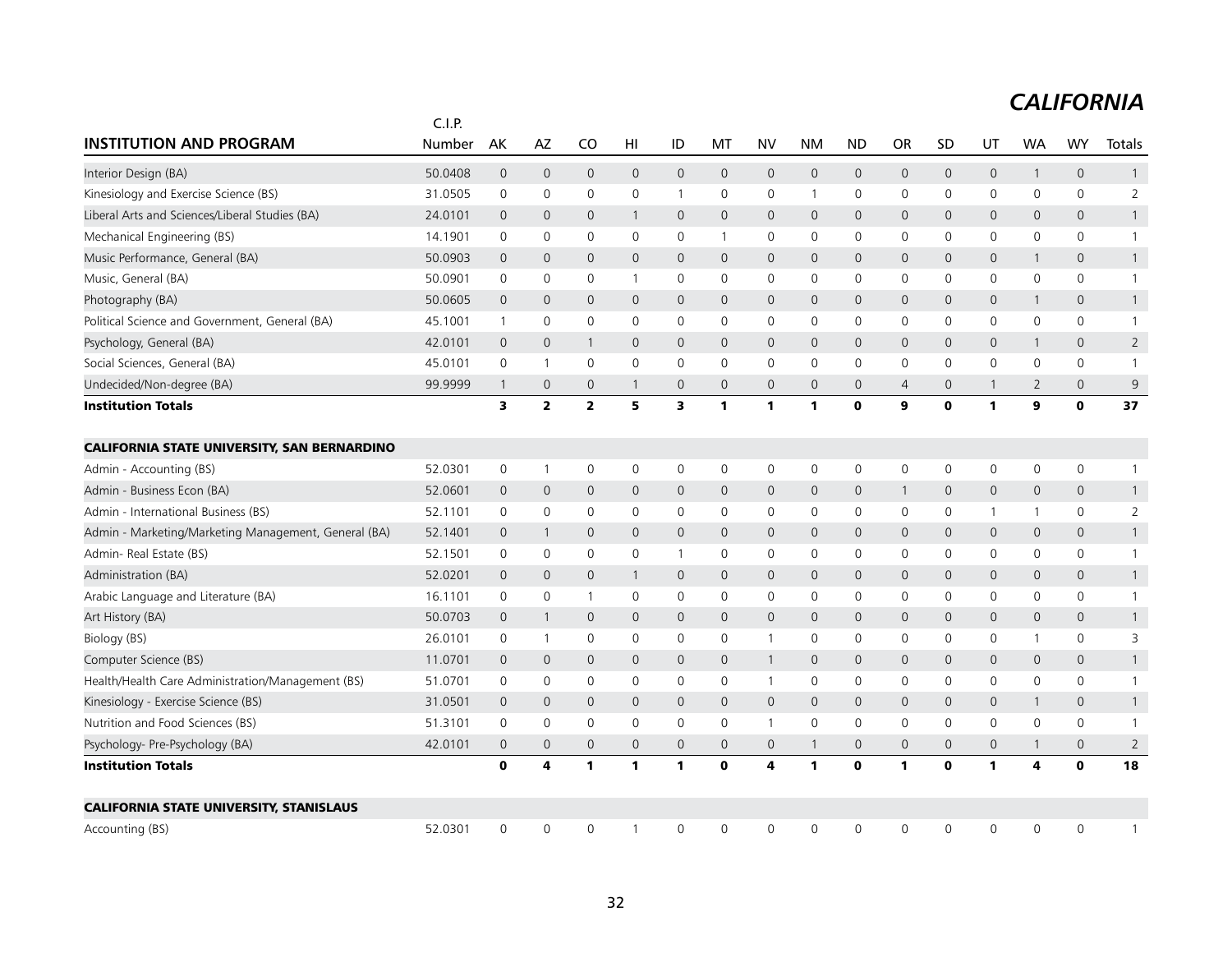|                                                      | C.I.P.  |                         |                     |                |                |                     |                |                     |                |                |                     |              |                     |                     |                |                |
|------------------------------------------------------|---------|-------------------------|---------------------|----------------|----------------|---------------------|----------------|---------------------|----------------|----------------|---------------------|--------------|---------------------|---------------------|----------------|----------------|
| <b>INSTITUTION AND PROGRAM</b>                       | Number  | AK                      | AZ                  | CO             | HI             | ID                  | МT             | <b>NV</b>           | <b>NM</b>      | <b>ND</b>      | <b>OR</b>           | SD           | UT                  | <b>WA</b>           | WY             | Totals         |
| Art/Art Studies, General (BA)                        | 50.0701 | $\overline{0}$          | $\mathbf 0$         | $\mathbf 0$    | $\mathbf{1}$   | 0                   | $\mathbf 0$    | $\mathbf 0$         | $\mathbf 0$    | $\overline{0}$ | $\mathsf{O}$        | $\mathbf 0$  | 0                   | $\mathsf{O}\xspace$ | $\mathbf 0$    | $\overline{1}$ |
| Biology/Biological Sciences, General (BS)            | 26.0101 | 0                       | $\mathbf{1}$        | 0              | $\mathbf 0$    | 0                   | $\mathbf 0$    | $\mathbf 0$         | $\mathsf{O}$   | $\mathbf 0$    | 0                   | 0            | 0                   | $\mathbf 0$         | 0              | $\mathbf{1}$   |
| Business Administration and Management, General (BS) | 52.0201 | $\mathbf 0$             | $\mathbf{1}$        | $\mathbf{0}$   | $\mathbf{0}$   | 0                   | $\mathbf 0$    | $\mathbf{1}$        | $\mathbf{0}$   | $\overline{0}$ | $\mathbf{0}$        | $\mathbf 0$  | 0                   | $\mathbf 0$         | $\mathbf 0$    | $\overline{2}$ |
| Child Development (BA)                               | 19.0706 | 0                       | $\mathbf 0$         | $\mathbf 0$    | -1             | 0                   | 0              | 0                   | $\mathbf 0$    | $\mathbf 0$    | 0                   | 0            | $\mathsf{O}$        | 0                   | 0              | $\mathbf{1}$   |
| Criminal Justice/Law Enforcement Administration (BA) | 43.0103 | 0                       | $\mathbf 0$         | $\mathbf 0$    | 0              | $\mathsf{O}$        | $\mathbf 0$    | $\mathsf{O}$        | $\mathbf 0$    | $\mathbf 0$    | $\mathbf 0$         | $\mathbf 0$  | 0                   | $\mathbf{1}$        | 0              | $\mathbf{1}$   |
| English Language and Literature, General (BA)        | 23.0101 | $\mathbf 0$             | $\mathbf 0$         | $\mathbf 0$    | $\overline{2}$ | $\mathsf{O}$        | $\mathbf 0$    | $\mathbf 0$         | $\mathbf 0$    | $\mathbf 0$    | $\mathbf 0$         | $\mathbf 0$  | $\mathsf{O}$        | $\mathbf 0$         | $\mathsf{O}$   | $\overline{2}$ |
| Liberal Arts and Sciences/Liberal Studies (BA)       | 24.0101 | $\mathbf 0$             | $\mathbf{0}$        | $\mathbf{0}$   | $\mathbf{0}$   | $\mathbf{0}$        | $\mathbf 0$    | $\mathbf{0}$        | $\mathbf{0}$   | $\mathbf 0$    | 0                   | $\mathbf{0}$ | $\mathbf{0}$        | $\mathbf{1}$        | $\mathbf{0}$   | $\mathbf{1}$   |
| Marketing/Marketing Management, General (BS)         | 52.1401 | 0                       | $\mathsf{O}\xspace$ | $\mathbf 0$    | 0              | $\mathbf{1}$        | 0              | 0                   | $\mathsf{O}$   | $\mathbf 0$    | 0                   | 0            | 0                   | $\mathbf{1}$        | 0              | $\overline{2}$ |
| Mathematics, General (BA)                            | 27.0101 | $\overline{0}$          | $\mathbf 0$         | $\overline{0}$ | $\mathbf{0}$   | $\mathsf{O}$        | $\mathbf{0}$   | $\mathbf{1}$        | $\mathbf{0}$   | $\mathbf 0$    | 0                   | $\mathbf{0}$ | $\mathsf{O}$        | $\mathbf{0}$        | $\mathsf{O}$   | $\mathbf{1}$   |
| Physical Education Teaching and Coaching (BA)        | 13.1314 | 0                       | $\mathbf{1}$        | 0              | 0              | 0                   | 0              | 2                   | $\mathbf 0$    | $\mathbf 0$    | 0                   | 0            | 0                   | 0                   | $\mathbf 0$    | 3              |
| Undecided/Non-degree (No Degree)                     | 99.9999 | 2                       | $\mathbf 0$         | $\mathbf{0}$   | $\mathbf{0}$   | $\mathsf{O}$        | $\mathbf 0$    | 0                   | $\mathbf 0$    | $\mathbf 0$    | $\mathbf{0}$        | $\mathbf 0$  | $\mathbf{1}$        | $\mathbf 0$         | 0              | 3              |
| <b>Institution Totals</b>                            |         | $\overline{\mathbf{2}}$ | 3                   | $\mathbf 0$    | 5              | 1                   | $\mathbf 0$    | 4                   | $\mathbf 0$    | $\mathbf 0$    | $\mathbf 0$         | $\mathbf 0$  | $\mathbf{1}$        | 3                   | $\mathbf 0$    | 19             |
| <b>HUMBOLDT STATE UNIVERSITY</b>                     |         |                         |                     |                |                |                     |                |                     |                |                |                     |              |                     |                     |                |                |
| Anthropology (BA)                                    | 45.0201 | $\mathbf{1}$            | $\mathsf{O}\xspace$ | $\mathbf 0$    | -1             | 0                   | -1             | $\mathbf 0$         | 0              | $\mathbf 0$    | 4                   | 0            | 0                   | 3                   | 0              | 10             |
| Art (BA)                                             | 50.0701 | 4                       | $\mathbf 0$         | $\overline{4}$ | $\mathbf{1}$   | 3                   | $\overline{2}$ | $\mathsf{O}\xspace$ | $\mathbf 0$    | $\mathbf 0$    | 4                   | $\mathbf{1}$ | $\mathbf{1}$        | 6                   | $\mathbf 0$    | 26             |
| Biology (BS)                                         | 26.0101 | 6                       | 9                   | 11             | 9              | 9                   | 3              | $\mathbf 0$         | 6              | $\mathbf 0$    | 11                  | $\mathbf{1}$ | $\overline{4}$      | 19                  | $\mathbf{1}$   | 89             |
| Botany (BS)                                          | 26.0301 | $\mathbf{1}$            | $\mathbf{0}$        | 2              | $\overline{2}$ | $\mathbf{0}$        | $\mathbf{1}$   | $\overline{2}$      | $\mathbf{0}$   | $\mathbf 0$    | 3                   | $\mathbf{0}$ | $\mathbf{1}$        | 2                   | $\overline{0}$ | 14             |
| <b>Business Administration (BS)</b>                  | 52.0201 | 0                       | $\overline{2}$      | 3              | 4              | 3                   | 0              | $\mathbf{1}$        | $\overline{2}$ | $\mathbf 0$    | 5                   | 0            | 1                   | 1                   | 0              | 22             |
| Chemistry (BS)                                       | 40.0501 | 0                       | $\mathsf{O}\xspace$ | $\mathbf 0$    | $\overline{2}$ | $\mathbf{O}$        | $\overline{2}$ | $\mathsf{O}$        | $\mathbf 0$    | $\mathbf 0$    | $\overline{2}$      | $\mathbf{0}$ | $\mathsf{O}\xspace$ | $\mathbf{1}$        | $\mathsf{O}$   | $\overline{7}$ |
| Communication (BA)                                   | 23.1001 | 2                       | 0                   | $\mathbf 0$    | -1             | 0                   | 0              | 0                   | $\mathbf 0$    | 0              | $\mathbf{1}$        | 0            | 0                   | 0                   | $\mathbf 0$    | $\overline{4}$ |
| Computer Information Systems (BS)                    | 11.0103 | 0                       | $\mathbf 0$         | $\mathbf 0$    | 0              | $\mathsf{O}$        | $\mathbf 0$    | $\mathsf{O}$        | $\mathbf 0$    | $\overline{0}$ | $\mathbf 0$         | $\mathbf 0$  | $\mathsf{O}$        | 1                   | $\mathbf 0$    | $\mathbf{1}$   |
| Computer Science (BS)                                | 11.0701 | 0                       | 0                   | 0              | $\overline{2}$ | 0                   | $\mathbf 0$    | 0                   | $\mathsf{O}$   | $\mathsf 0$    | 0                   | 0            | 0                   | $\mathbf 0$         | 0              | $\overline{2}$ |
| Economics (BA)                                       | 45.0601 | 0                       | $\mathbf 0$         | $\mathbf 0$    | $\mathsf{O}$   | $\mathsf{O}\xspace$ | $\mathbf{0}$   | $\mathsf{O}$        | $\mathbf 0$    | $\mathbf{1}$   | $\mathsf{O}\xspace$ | $\mathbf{0}$ | $\mathsf{O}$        | $\mathbf{1}$        | $\mathsf{O}$   | $\overline{2}$ |
| English (BA)                                         | 23.0101 | $\overline{4}$          | $\overline{2}$      | 3              | 3              | $\mathbf{1}$        | 0              | 0                   | $\mathbf 0$    | $\mathbf 0$    | $\overline{7}$      | 0            | $\mathsf{O}$        | 5                   | 0              | 25             |
| Environmental Resources Engineering (BS)             | 14.1401 | 2                       | $\mathbf{1}$        | $\overline{4}$ | $\overline{4}$ | $\mathbf{1}$        | $\overline{2}$ | $\mathbf{1}$        | $\mathbf{1}$   | $\mathbf{1}$   | 10                  | $\mathbf 0$  | $\mathbf{1}$        | 9                   | 0              | 37             |
| Environmental Science (BS)                           | 3.0103  | 3                       | $\mathbf{1}$        | $\overline{2}$ | $\overline{2}$ | $\overline{2}$      | $\overline{2}$ | 0                   | $\mathbf{1}$   | $\mathbf 0$    | 3                   | 0            | $\mathbf{1}$        | 1                   | 0              | 18             |
| Fisheries Biology (BS)                               | 3.0301  | $\mathbf{1}$            | $\mathbf 0$         | $\mathbf{1}$   | $\overline{0}$ | $\mathbf{0}$        | 1              | $\mathbf{1}$        | $\overline{1}$ | $\mathbf 0$    | $\overline{2}$      | $\mathbf{0}$ | $\mathsf{O}$        | 3                   | $\mathbf{0}$   | 10             |
| Forestry (BS)                                        | 3.0501  | 2                       | 0                   | $\overline{2}$ | $\mathbf{1}$   | $\overline{2}$      | 0              | 0                   | $\mathbf 0$    | 0              | $\mathbf{1}$        | $\mathbf{0}$ | 0                   | 3                   | 0              | 11             |
| French (BA)                                          | 16.0901 | $\overline{0}$          | $\mathbf 0$         | $\mathbf 0$    | 0              | $\mathsf{O}$        | $\mathbf 0$    | $\mathsf{O}$        | $\mathbf 0$    | $\overline{0}$ | $\mathbf 0$         | $\mathbf 0$  | $\mathsf{O}$        | $\overline{2}$      | $\mathsf{O}$   | $\overline{2}$ |
| Geography (BA)                                       | 45.0701 | -1                      | $\mathbf 0$         | 0              | $\mathbf 0$    | 1                   |                | 1                   | $\mathbf 0$    | $\mathbf 0$    | -1                  | 0            | 0                   | 5                   | $\mathbf{1}$   | 11             |
| Geology (BA)                                         | 40.0601 | $\mathbf{1}$            | $\Omega$            | $\Omega$       | $\Omega$       | $\Omega$            | $\Omega$       | $\Omega$            | $\Omega$       | $\Omega$       | $\Omega$            | $\Omega$     | $\Omega$            | $\mathbf{1}$        | $\Omega$       | $\overline{2}$ |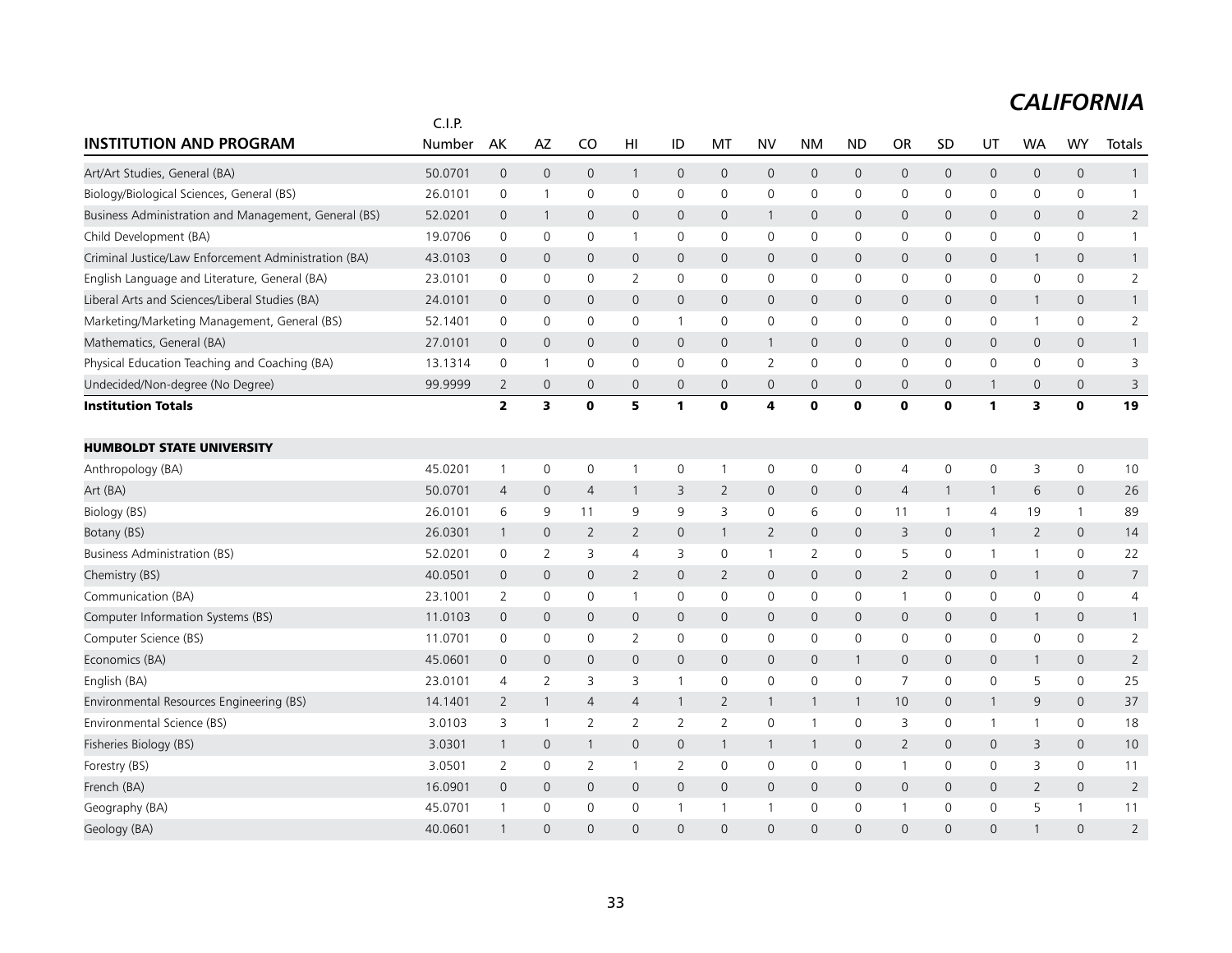|                                                    | C.I.P.  |                |                |                |                |                     |                |                |                     |                     |                |                |              |                |              |                |
|----------------------------------------------------|---------|----------------|----------------|----------------|----------------|---------------------|----------------|----------------|---------------------|---------------------|----------------|----------------|--------------|----------------|--------------|----------------|
| <b>INSTITUTION AND PROGRAM</b>                     | Number  | AK             | AZ             | CO             | HI             | ID                  | МT             | <b>NV</b>      | <b>NM</b>           | <b>ND</b>           | <b>OR</b>      | SD             | UT           | <b>WA</b>      | <b>WY</b>    | Totals         |
| Geology (BS)                                       | 40.0601 | $\overline{1}$ | $\mathbf 0$    | $\mathbf 0$    | 0              | 0                   | $\mathbf 0$    | $\mathbf 0$    | 0                   | 0                   | 0              | 0              | 0            |                | 0            | $\overline{2}$ |
| History (BA)                                       | 54.0101 | $\mathbf 0$    | $\mathbf{1}$   | $\mathbf{0}$   | $\overline{2}$ | $\mathsf{O}$        | $\mathbf 0$    | $\mathbf 0$    | 0                   | $\mathbf 0$         | $\mathbf{0}$   | 0              | $\mathbf{1}$ | 3              | $\mathsf{O}$ | $\overline{7}$ |
| Industrial Technology (BS)                         | 13.1309 | 0              | $\mathbf 0$    | 0              | 0              | $\overline{2}$      | 0              | $\mathbf 0$    | $\mathbf 0$         | $\mathsf 0$         | 0              | 0              | 0            | $\overline{2}$ | 0            | $\overline{4}$ |
| Interdisciplinary Studies (BA)                     | 30.9999 | 5              | $\mathbf{1}$   | 3              | 0              | $\mathsf{O}$        | $\overline{2}$ | $\mathbf 0$    | 2                   | $\mathbf 0$         | $\overline{4}$ | $\mathbf{0}$   | $\mathsf{O}$ | $\overline{2}$ | $\mathsf{O}$ | 19             |
| Journalism (BA)                                    | 9.0401  | $\overline{4}$ | 0              | $\mathbf{1}$   | 1              | $\mathbf 0$         | 2              | $\mathbf{1}$   | 0                   | $\mathbf 0$         | $\overline{1}$ | 0              | $\mathbf 0$  | $\overline{2}$ | $\mathsf{O}$ | 12             |
| Kinesiology (BS)                                   | 31.0501 | 5              | $\mathbf 0$    | $\mathbf{1}$   | 6              | $\mathsf{O}\xspace$ | $\mathbf{1}$   | $\mathbf 0$    | $\mathsf{O}\xspace$ | $\mathbf 0$         | $\overline{2}$ | $\overline{2}$ | $\mathsf{O}$ | 10             | $\mathsf{O}$ | 27             |
| Liberal Studies (BA)                               | 24.0101 | $\overline{4}$ | $\mathbf 0$    | 0              | 5              | 2                   | $\mathbf 0$    | $\mathbf 0$    | $\mathbf{1}$        | $\mathsf 0$         | 6              | $\mathbf{1}$   | $\mathbf 0$  | 5              | $\mathbf{1}$ | 25             |
| Mathematics (BA)                                   | 27.0101 | $\mathbf{0}$   | $\mathbf{1}$   | $\mathbf{0}$   | $\overline{2}$ | $\mathbf{0}$        | $\mathbf{1}$   | $\mathbf{0}$   | $\mathbf{0}$        | $\mathbf{0}$        | -1             | $\mathbf{0}$   | $\mathbf{0}$ | $\overline{2}$ | $\mathbf{0}$ | $\overline{7}$ |
| Music (BA)                                         | 50.0901 | 2              | $\mathbf 0$    | 3              | 2              | 1                   | 0              | $\mathbf{1}$   | $\mathbf{1}$        | 0                   | -1             | 0              | 0            | -1             | 0            | 12             |
| Native American Studies (BA)                       | 5.0202  | $\mathbf{0}$   | $\mathbf 0$    | $\mathbf{0}$   | 1              | $\overline{0}$      | $\mathbf 0$    | $\mathbf 0$    | $\mathbf{0}$        | $\mathbf{0}$        | $\mathbf{0}$   | $\mathbf{0}$   | $\mathsf{O}$ | $\mathbf 0$    | $\mathbf{0}$ | $\mathbf{1}$   |
| Natural Resources Planning and Interpretation (BS) | 3.0299  | $\mathbf 0$    | $\mathbf{1}$   | 1              | 1              | $\mathbf{1}$        | $\mathbf 0$    | 0              | $\mathbf 0$         | 0                   | 2              | 0              | 0            | 4              | $\mathsf{O}$ | 10             |
| Oceanography (BS)                                  | 40.0607 | $\overline{1}$ | $\overline{2}$ | $\overline{2}$ | 0              | $\overline{2}$      | $\mathbf 0$    | $\mathbf 0$    | $\mathbf 0$         | $\mathbf 0$         | 3              | $\mathbf{0}$   | $\mathsf{O}$ | -1             | $\mathsf{O}$ | 11             |
| Philosophy (BA)                                    | 38.0101 | 0              | $\mathbf 0$    | 0              | 1              | $\mathbf{1}$        | $\mathbf 0$    | $\mathbf 0$    | $\mathbf 0$         | $\mathsf 0$         | $\mathbf{1}$   | 0              | 0            | -1             | 0            | 4              |
| Physics (BA)                                       | 40.0801 | $\mathbf 0$    | $\mathbf 0$    | 0              | 1              | $\mathbf{1}$        | $\mathbf 0$    | $\mathbf 0$    | $\mathbf 0$         | $\mathbf 0$         | $\mathbf{1}$   | 0              | $\mathsf{O}$ | $\mathbf{1}$   | $\mathsf{O}$ | $\overline{4}$ |
| Political Science (BA)                             | 45.1001 | 5              | 0              | 1              | 2              | 0                   | 1              | 0              | $\mathbf{1}$        | $\mathbf{1}$        | 0              | 0              | 0            | -1             | 0            | 12             |
| Pre-Nursing (BS)                                   | 51.1105 | $\mathbf 0$    | $\mathbf{1}$   | 0              | $\mathbf 0$    | $\mathsf{O}$        | $\mathbf 0$    | $\mathbf 0$    | $\mathsf{O}\xspace$ | $\mathsf{O}\xspace$ | $\mathbf 0$    | 0              | $\mathsf{O}$ | 1              | $\mathbf{1}$ | 3              |
| Psychology (BA)                                    | 42.0101 | 3              | $\mathbf 0$    | $\overline{2}$ | $\overline{2}$ | 3                   | 2              | $\overline{2}$ | 0                   | $\mathbf{1}$        | 5              | 0              | 0            | 6              | 0            | 26             |
| Rangeland Resource Science (BS)                    | 1.1106  | $\mathbf 0$    | $\mathbf 0$    | $\mathbf{1}$   | 0              | 0                   | $\mathbf 0$    | $\overline{1}$ | $\mathbf 0$         | $\mathbf 0$         | $\overline{2}$ | 0              | $\mathsf{O}$ | $\mathbf 0$    | $\mathsf{O}$ | $\overline{4}$ |
| Religious Studies (BA)                             | 38.0201 | $\mathbf 0$    | $\mathbf 0$    | 0              | $\mathbf 0$    | $\mathsf{O}$        | $\mathbf{1}$   | $\mathbf 0$    | $\mathbf 0$         | $\mathsf 0$         | 0              | $\mathbf 0$    | 0            | $\mathbf 0$    | 0            | $\mathbf{1}$   |
| Social Science Education (BA)                      | 45.0101 | $\mathbf 0$    | $\mathbf 0$    | $\mathbf{1}$   | $\mathbf 0$    | $\mathsf{O}$        | $\mathbf 0$    | $\mathbf 0$    | $\mathsf{O}\xspace$ | $\mathsf{O}\xspace$ | $\mathbf{1}$   | $\mathbf{0}$   | $\mathsf{O}$ | $\mathbf 0$    | $\mathsf{O}$ | $\overline{2}$ |
| Social Work (BA)                                   | 44.0701 | 0              | $\mathbf 0$    | 1              | 0              | 1                   | $\mathbf 0$    | $\mathbf 0$    | $\mathbf 0$         | $\mathbf{1}$        | $\overline{2}$ | 0              | 0            | 0              | $\mathsf{O}$ | 5              |
| Sociology (BA)                                     | 45.1101 | $\mathbf 0$    | $\mathbf 0$    | $\mathbf{1}$   | 0              | $\mathsf{O}$        | $\mathbf{1}$   | $\mathbf 0$    | $\mathbf 0$         | $\mathbf 0$         | $\mathbf{1}$   | $\mathbf{0}$   | $\mathsf{O}$ | 2              | $\mathbf{0}$ | 5              |
| Spanish (BA)                                       | 16.0905 | 0              | 0              | 0              | 0              | 0                   | $\mathbf{1}$   | 0              | 0                   | 0                   | 0              | 0              | 0            | 0              | 0            | $\mathbf{1}$   |
| Theatre Arts (BA)                                  | 50.0501 | 2              | $\mathbf{0}$   | $\mathbf{0}$   | 0              | $\mathbf{0}$        | $\mathbf 0$    | $\mathbf 0$    | 2                   | $\mathbf 0$         | -1             | $\mathbf{0}$   | $\mathsf{O}$ | -1             | $\mathsf{O}$ | 6              |
| Undecided/Non-degree (No Degree)                   | 99.9999 | $\overline{4}$ | $\mathbf 0$    | 5              | 5              | $\overline{4}$      | $\mathbf 0$    | $\mathbf 0$    | $\mathbf 0$         | $\mathbf 0$         | 3              | $\mathbf{1}$   | 2            | 11             | $\mathbf{1}$ | 36             |
| Wildlife (BS)                                      | 3.0601  | 2              | 2              | $\overline{7}$ | 3              | 4                   | $\mathbf 0$    | $\mathbf 0$    | $\mathbf{1}$        | $\mathbf{0}$        | $\overline{7}$ | $\mathbf{0}$   | $\mathsf{O}$ | 6              | $\mathsf{O}$ | 32             |
| Zoology (BS)                                       | 26.0701 | $\overline{4}$ | $\mathbf 0$    | 1              | 3              | 1                   | 2              | $\overline{1}$ | 0                   | $\mathbf 0$         | 4              | 0              | $\mathbf 0$  | 10             | $\mathbf{1}$ | 27             |
| <b>Institution Totals</b>                          |         | 70             | 24             | 63             | 69             | 45                  | 29             | 12             | 19                  | 5                   | 102            | 6              | 12           | 136            | 6            | 598            |
| <b>CALIFORNIA STATEWIDE TOTALS</b>                 |         | 94             | 52             | 88             | 119            | 56                  | 33             | 34             | 23                  | 5                   | 142            | 6              | 19           | 231            | 14           | 916            |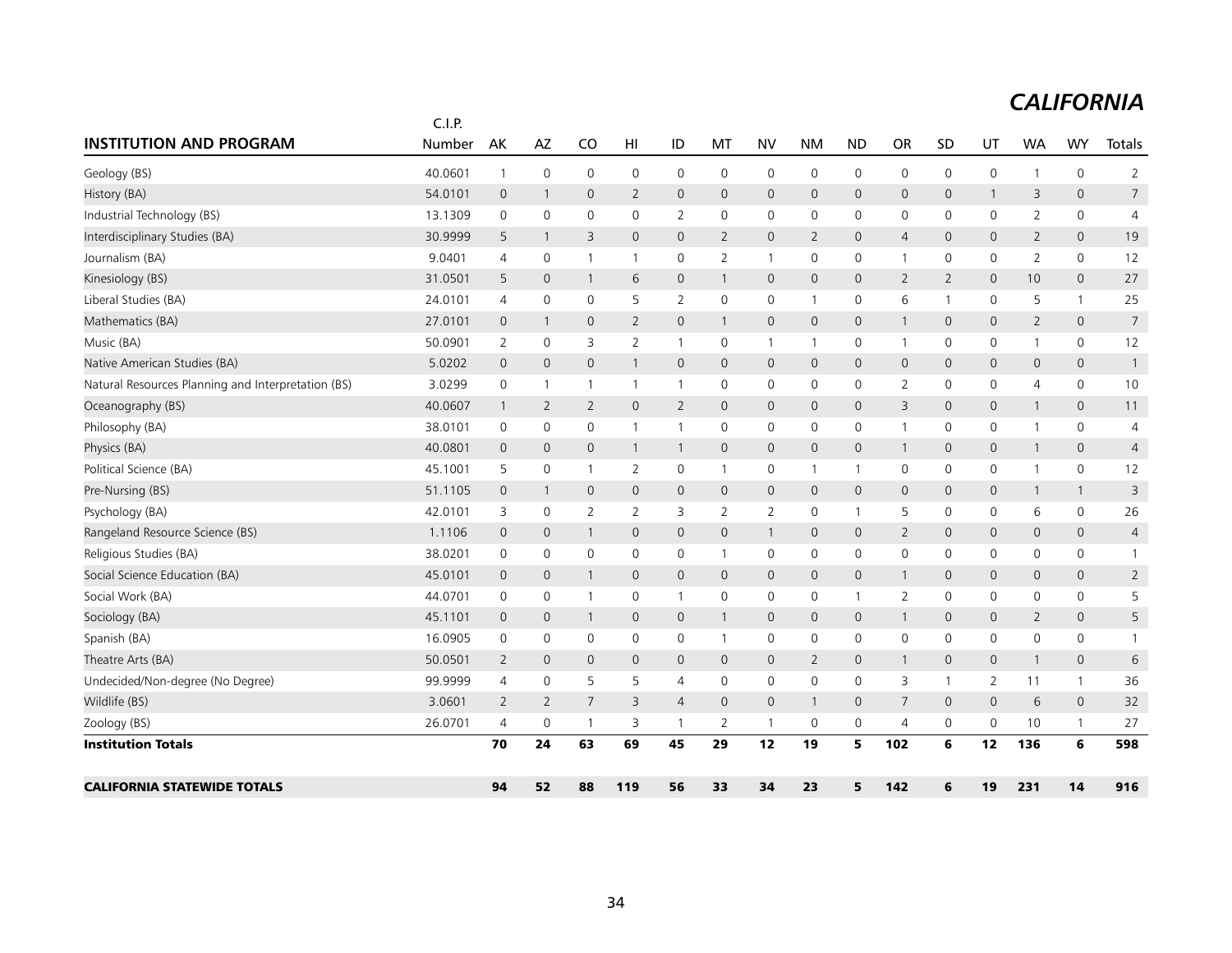|                                                                        | C.I.P.  |                |                         |                     |              |                     |              |                     |                         |                     |                     |                |              |                |                |                |
|------------------------------------------------------------------------|---------|----------------|-------------------------|---------------------|--------------|---------------------|--------------|---------------------|-------------------------|---------------------|---------------------|----------------|--------------|----------------|----------------|----------------|
| <b>INSTITUTION AND PROGRAM</b>                                         | Number  | AK             | AZ                      | CA                  | HI           | ID                  | MT           | <b>NV</b>           | <b>NM</b>               | <b>ND</b>           | <b>OR</b>           | <b>SD</b>      | UT           | <b>WA</b>      | <b>WY</b>      | Totals         |
| <b>COLORADO TWO-YEAR PUBLIC INSTITUTIONS (12)</b>                      |         |                |                         |                     |              |                     |              |                     |                         |                     |                     |                |              |                |                |                |
| <b>AIMS COMMUNITY COLLEGE</b>                                          |         |                |                         |                     |              |                     |              |                     |                         |                     |                     |                |              |                |                |                |
| Accounting (ASSOC)                                                     | 52.0301 | 0              | 0                       | $\overline{1}$      | $\mathbf 0$  | 0                   | $\mathbf 0$  | 0                   | 0                       | 0                   | $\mathsf{O}$        | 0              | 0            | $\mathbf 0$    | $\mathbf 0$    | $\mathbf{1}$   |
| Air Traffic Controller (ASSOC)                                         | 49.0105 | $\overline{0}$ | $\mathbf 0$             | $\mathsf{O}\xspace$ | 0            | $\mathsf{O}\xspace$ | $\mathbf{1}$ | $\mathbf 0$         | $\mathbf 0$             | $\mathsf{O}\xspace$ | $\mathsf{O}$        | 0              | 3            | $\mathbf{1}$   | $\mathbf 0$    | 5              |
| Automobile/Automotive Mechanics Technology/Technician<br>(CERT)        | 47.0604 | $\mathbf 0$    | $\mathbf 0$             | 1                   | $\mathbf 0$  | $\mathbf 0$         | $\mathbf 0$  | $\mathsf{O}\xspace$ | 0                       | 0                   | $\mathsf 0$         | 0              | 0            | 0              | $\mathbf 0$    | 1              |
| Automobile/Automotive Mechanics Technology/Technician<br>(ASSOC)       | 47.0604 | $\overline{1}$ | $\mathbf 0$             | $\mathsf{O}\xspace$ | 0            | $\mathbf 0$         | $\mathbf 0$  | $\mathbf 0$         | $\mathbf 0$             | $\mathbf 0$         | $\mathsf{O}\xspace$ | $\mathbf 0$    | 0            | $\mathbf 0$    | $\mathsf{O}$   | $\mathbf{1}$   |
| <b>Aviation General (CERT)</b>                                         | 49.0102 | $\mathbf 0$    | 0                       | 0                   | 0            | 0                   | $\mathbf 0$  | 0                   | $\mathbf 0$             | 0                   | 0                   |                | 0            | $\mathbf 0$    | $\mathbf{1}$   | $\sqrt{2}$     |
| Building/Construction Site Management/Manager (ASSOC)                  | 46.0412 | $\mathbf 0$    | $\mathbf{1}$            | $\mathbf{0}$        | 0            | 0                   | $\mathbf 0$  | $\mathbf 0$         | $\mathbf 0$             | $\mathbf 0$         | 0                   | $\mathbf 0$    | 0            | 0              | $\mathbf 0$    | $\mathbf{1}$   |
| Child Care and Support Services Management (ASSOC)                     | 19.0708 | 0              | 0                       | $\mathbf 1$         | 0            | 0                   | 0            | 0                   | $\mathbf 0$             | 0                   | 0                   | 0              | 0            | 0              | $\mathbf 0$    | $\mathbf{1}$   |
| Criminal Justice (ASSOC)                                               | 43.0103 | $\mathbf 0$    | $\mathbf 1$             | $\mathbf{0}$        | $\mathbf{0}$ | $\mathsf{O}$        | $\Omega$     | $\mathbf{0}$        | $\mathbf{0}$            | $\mathbf 0$         | $\mathbf{0}$        | $\Omega$       | $\mathbf{0}$ | $\Omega$       | $\mathbf{0}$   | $\mathbf{1}$   |
| Emergency Medical Services (ASSOC)                                     | 51.0904 | $\mathbf{1}$   | $\mathbf 0$             | $\overline{1}$      | 0            | 0                   | $\mathbf{0}$ | 0                   | $\mathbf 0$             | 0                   | 0                   | 0              | 0            | $\mathbf{0}$   | $\mathbf 0$    | 2              |
| Fire Science Technology (ASSOC)                                        | 43.0201 | $\mathbf 0$    | $\mathbf 0$             | $\mathbf{1}$        | $\mathbf{0}$ | 0                   | $\mathbf{0}$ | $\mathbf{0}$        | $\mathbf{0}$            | $\mathbf 0$         | $\mathbf{0}$        | $\Omega$       | 0            | $\mathbf 0$    | $\mathbf{1}$   | $\overline{2}$ |
| General Studies (ASSOC)                                                | 24.0102 | 0              | 0                       | 2                   | 0            | $\mathbf{1}$        | $\mathbf 0$  | 0                   | $\mathbf 0$             | 0                   | $\mathbf 0$         | 2              | -1           | $\mathbf{0}$   | 3              | 9              |
| Liberal Arts and Sciences (ASSOC)                                      | 24.0101 | $\overline{0}$ | $\mathbf{0}$            | 7                   | $\mathbf{0}$ | $\mathbf{1}$        | $\mathbf 0$  | $\mathbf 0$         | 0                       | $\mathbf 0$         | $\mathbf{0}$        | $\overline{0}$ | $\mathbf{1}$ | $\overline{2}$ | $\overline{2}$ | 13             |
| Liberal Arts and Sciences, Other (ASSOC)                               | 24.0199 | 0              | 0                       | 0                   | 0            | 0                   | $\mathbf 0$  | $\mathbf 0$         |                         | 0                   | 0                   |                | 1            | 0              | $\mathbf 0$    | 3              |
| Medical/Health Management and Clinical Assistant/Specialist<br>(ASSOC) | 51.0711 | $\theta$       | $\mathbf{1}$            | $\mathsf{O}\xspace$ | 0            | $\mathbf 0$         | $\mathbf 0$  | $\mathbf 0$         | $\mathbf 0$             | 0                   | $\mathsf{O}\xspace$ | $\mathbf 0$    | 0            | $\mathbf 0$    | $\mathbf 0$    | $\mathbf{1}$   |
| Phlebotomy/Phlebotomist (CERT)                                         | 51.1009 | 0              | 0                       | 0                   | 0            | 0                   | $\mathbf 0$  | $\mathbf 0$         | $\mathbf 0$             | $\mathbf 0$         | 0                   | 0              | 0            | 0              | $\mathbf{1}$   | 1              |
| Radiologic Technology (ASSOC)                                          | 51.0911 | $\mathbf 0$    | $\mathbf{0}$            | $\mathbf{0}$        | $\mathbf{0}$ | 0                   | $\mathbf{0}$ | $\mathbf 0$         | $\mathbf 0$             | $\mathbf 0$         | $\mathbf{0}$        | $\mathbf{0}$   | 0            | $\mathbf 0$    | $\mathbf{1}$   | $\mathbf{1}$   |
| Surgical Technology/Technologist (ASSOC)                               | 51.0909 | $\mathbf{1}$   | 0                       | 0                   | 0            | $\mathbf{1}$        | 0            | 0                   | 0                       | 0                   | 0                   | 0              | 0            | 0              | 0              | $\overline{2}$ |
| Undeclared (ASSOC)                                                     | 99.9999 | $\overline{1}$ | $\mathbf 0$             | $\overline{2}$      | $\mathbf{0}$ | $\mathbf{1}$        | $\mathbf{0}$ | $\mathbf 0$         | 1                       | $\mathbf{0}$        | $\mathbf{0}$        | $\mathbf 0$    | $\mathbf{0}$ | $\mathbf 0$    | $\mathbf{0}$   | 5              |
| Welding Technology (CERT)                                              | 48.0508 | 0              | $\Omega$                | $\Omega$            | $\mathbf{0}$ | $\Omega$            | $\mathbf{0}$ | $\mathbf 0$         | $\mathbf{0}$            | $\Omega$            | $\Omega$            | $\Omega$       | $\Omega$     | $\mathbf{0}$   | $\mathbf{1}$   | $\mathbf{1}$   |
| Welding Technology (ASSOC)                                             | 48.0508 | $\mathbf 0$    | $\mathbf{0}$            | $\mathbf{0}$        | $\mathbf{0}$ | 0                   | $\mathbf{0}$ | $\mathbf 0$         | 0                       | $\mathbf 0$         | $\mathbf{0}$        | $\mathbf{0}$   | 0            | $\mathbf 0$    | $\mathbf{1}$   | $\overline{1}$ |
| <b>Institution Totals</b>                                              |         | 4              | $\overline{\mathbf{3}}$ | 16                  | $\bf{0}$     | 4                   | $\mathbf{1}$ | $\mathbf 0$         | $\overline{\mathbf{2}}$ | $\mathbf{0}$        | $\mathbf 0$         | 4              | 6            | 3              | 11             | 54             |
| <b>ARAPAHOE COMMUNITY COLLEGE</b>                                      |         |                |                         |                     |              |                     |              |                     |                         |                     |                     |                |              |                |                |                |
| Business Transfer (ASSOC)                                              | 24.0101 | $\mathbf 0$    | 0                       | 0                   | $\mathbf 0$  | 0                   | $\mathbf 0$  | $\mathbf 0$         | 0                       | 0                   | $\mathbf 0$         | 0              | -1           | 0              | 1              | $\overline{2}$ |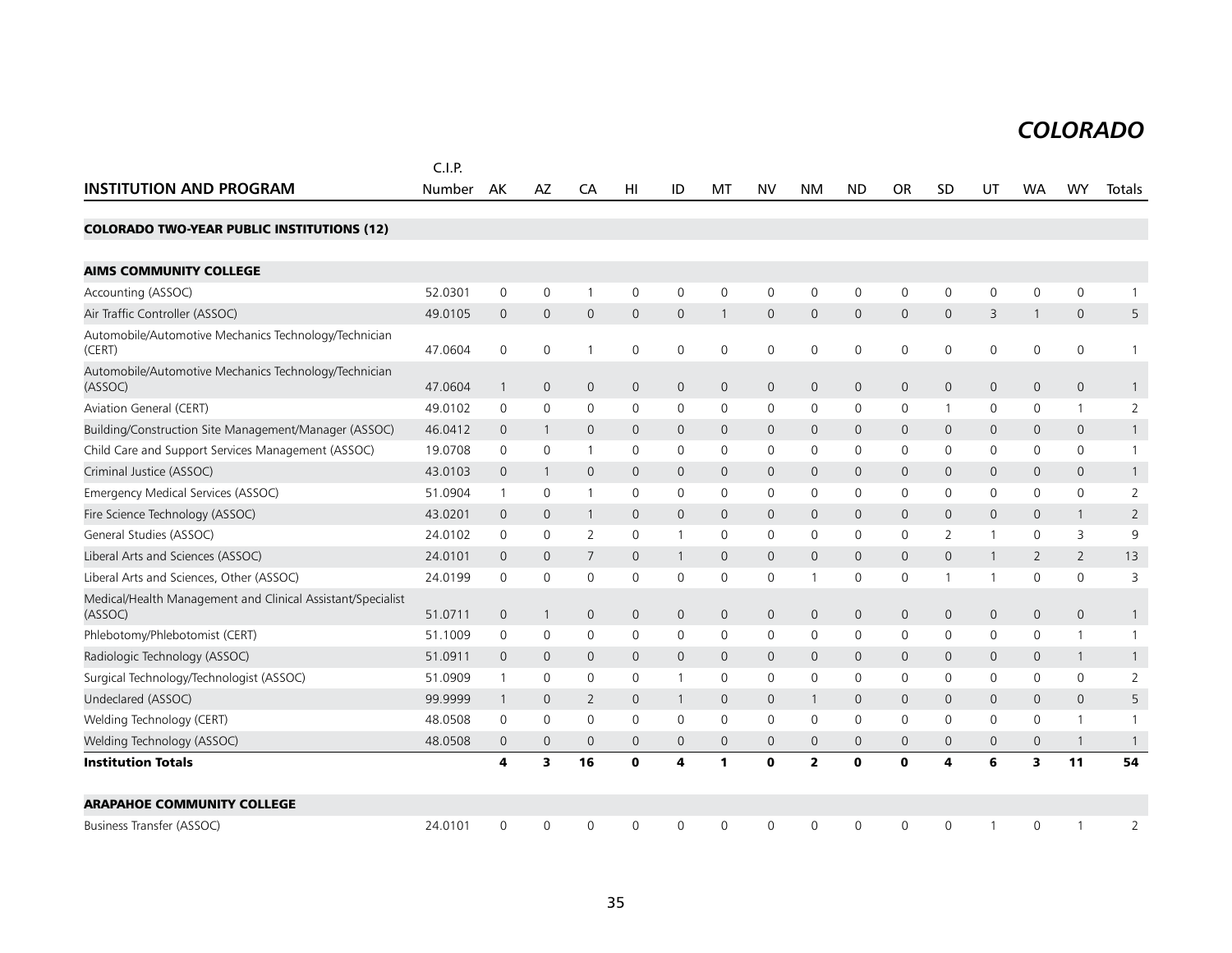|                                                                             | C.I.P.  |                |                     |                     |                     |              |                |                |                         |                |                     |                     |                         |                     |                         |                         |
|-----------------------------------------------------------------------------|---------|----------------|---------------------|---------------------|---------------------|--------------|----------------|----------------|-------------------------|----------------|---------------------|---------------------|-------------------------|---------------------|-------------------------|-------------------------|
| <b>INSTITUTION AND PROGRAM</b>                                              | Number  | AK             | <b>AZ</b>           | CA                  | HI                  | ID           | MT             | <b>NV</b>      | <b>NM</b>               | <b>ND</b>      | <b>OR</b>           | <b>SD</b>           | UT                      | <b>WA</b>           | <b>WY</b>               | Totals                  |
| Paramedicine (ASSOC)                                                        | 51.0904 | $\overline{0}$ | $\mathsf{O}$        | $\mathbf 0$         | $\mathbf 0$         | 0            | $\mathbf 0$    | $\mathbf 0$    | $\mathsf{O}$            | $\mathbf 0$    | $\mathsf{O}$        | $\mathsf{O}\xspace$ | $\mathbf 0$             | $\mathsf{O}\xspace$ | $\mathbf{1}$            | $\mathbf{1}$            |
| Undecided/Non-degree (ASSOC)                                                | 99.9999 | 0              | 0                   | $\mathsf 0$         | $\mathbf 0$         | 0            | $\mathbf 0$    | $\mathbf 0$    | $\mathbf{1}$            | $\mathbf 0$    | $\mathbf 0$         | $\mathbf 0$         | 0                       | $\mathbf 0$         | 0                       | $\mathbf{1}$            |
| <b>Institution Totals</b>                                                   |         | $\mathbf 0$    | $\mathbf 0$         | $\mathbf 0$         | $\mathbf 0$         | $\mathbf 0$  | $\mathbf 0$    | $\mathbf{o}$   | 1                       | $\mathbf 0$    | $\mathbf 0$         | $\mathbf 0$         | $\mathbf{1}$            | $\mathbf o$         | $\overline{2}$          | $\overline{\mathbf{4}}$ |
| <b>COMMUNITY COLLEGE OF AURORA</b>                                          |         |                |                     |                     |                     |              |                |                |                         |                |                     |                     |                         |                     |                         |                         |
| Associate of Arts/Science (ASSOC)                                           | 24.0101 | $\mathbf{1}$   | $\mathbf 0$         | 0                   | -1                  | 0            | $\mathbf 0$    | $\mathbf 0$    | $\mathbf{1}$            | $\mathbf 0$    | $\mathbf 0$         | 1                   | $\mathbf 0$             | 0                   | $\mathbf 0$             | $\overline{4}$          |
| Film Video Technology (CERT)                                                | 50.0602 | $\mathbf 0$    | $\mathbf{1}$        | $\mathbf{0}$        | $\mathbf 0$         | $\mathsf{O}$ | $\mathbf{0}$   | $\mathbf{0}$   | $\overline{1}$          | $\mathbf{1}$   | $\mathbf{0}$        | $\mathbf{0}$        | $\mathbf{0}$            | $\mathbf{0}$        | $\mathbf 0$             | 3                       |
| Film Video Technology (ASSOC)                                               | 50.0602 | 0              | $\mathbf 0$         | $\mathbf 0$         | 0                   | 0            | 0              | 0              | $\overline{2}$          | $\mathbf 0$    | 0                   | $\mathbf{1}$        | 0                       | 0                   | $\mathbf{1}$            | 4                       |
| General Studies (ASSOC)                                                     | 24.0102 | $\mathbf{1}$   | 0                   | $\mathbf{0}$        | $\mathbf{0}$        | $\mathbf{1}$ | 1              | $\mathbf{0}$   | $\mathbf{0}$            | $\mathbf 0$    | $\mathbf{1}$        | $\overline{4}$      | $\mathbf{0}$            | $\mathbf{0}$        | $\overline{2}$          | 10                      |
| Legal Assistant/Paralegal (CERT)                                            | 22.0302 | 0              | $\mathbf 0$         | $\mathbf 0$         | $\mathbf 0$         | 0            | $\mathbf 0$    | 0              | $\mathbf 0$             | $\mathbf 0$    | $\mathbf 0$         | $\mathbf 0$         | 0                       | 0                   | $\mathbf{1}$            | $\overline{1}$          |
| Not seeking a degree (No Degree)                                            | 99.9999 | $\mathbf{1}$   | $\mathbf{0}$        | $\mathbf{0}$        | $\mathbf{0}$        | $\mathsf{O}$ | $\mathbf{0}$   | $\mathbf 0$    | $\mathbf{0}$            | $\mathbf{0}$   | $\mathbf{0}$        | $\mathbf{0}$        | $\mathbf{0}$            | $\mathbf{0}$        | $\mathbf 0$             | $\overline{1}$          |
| <b>Institution Totals</b>                                                   |         | 3              | $\mathbf{1}$        | $\mathbf 0$         | $\mathbf{1}$        | 1            | 1              | $\mathbf 0$    | 4                       | $\mathbf{1}$   | $\mathbf{1}$        | 6                   | $\mathbf{0}$            | $\mathbf{0}$        | 4                       | 23                      |
| <b>COMMUNITY COLLEGE OF DENVER</b>                                          |         |                |                     |                     |                     |              |                |                |                         |                |                     |                     |                         |                     |                         |                         |
| Associate of Arts/Science (ASSOC)                                           | 24.0101 | 0              | $\mathbf 0$         | $\mathbf 0$         | 0                   | 0            | 0              | 0              | $\mathbf{1}$            | 0              | $\mathbf 1$         | 0                   | $\overline{2}$          | 0                   | $\overline{2}$          | 6                       |
| Business Administration and Management, General (ASSOC)                     | 52.0201 | $\mathbf 0$    | $\mathsf{O}\xspace$ | $\mathbf{1}$        | 0                   | 0            | 0              | $\mathbf 0$    | $\mathsf{O}$            | $\mathbf 0$    | $\mathsf{O}\xspace$ | $\mathbf{0}$        | $\mathsf{O}\xspace$     | $\mathbf 0$         | $\mathbf 0$             | $\mathbf{1}$            |
| Dental Hygiene/Hygienist (ASSOC)                                            | 51.0602 | 0              | 0                   | $\mathsf{O}\xspace$ | $\mathbf 0$         | 0            | 0              | 0              | $\mathbf 0$             | $\mathbf 0$    | 0                   | 0                   | 0                       | $\mathbf{1}$        | 0                       | $\mathbf{1}$            |
| General Studies (ASSOC)                                                     | 24.0102 | $\mathbf{0}$   | $\mathbf{0}$        | $\mathbf{0}$        | $\mathbf{1}$        | $\mathsf{O}$ | $\mathbf{0}$   | $\mathbf{1}$   | $\mathbf{0}$            | $\overline{0}$ | $\overline{0}$      | $\mathbf{0}$        | $\mathbf{0}$            | $\mathbf{0}$        | $\mathbf{0}$            | $\overline{2}$          |
| Radiology Technology (ASSOC)                                                | 51.0911 | 0              | 0                   | $\mathbf 0$         | 0                   | 0            | 1              | 0              | $\mathbf 0$             | $\mathbf 0$    | 0                   | 0                   | 0                       | 0                   | 0                       | $\mathbf{1}$            |
| Undecided/Non-degree (No Degree)                                            | 99.9999 | $\mathbf 0$    | $\mathsf{O}\xspace$ | $\mathsf{O}\xspace$ | $\mathsf{O}\xspace$ | 0            | $\mathbf 0$    | $\mathsf{O}$   | $\mathbf{1}$            | $\mathbf 0$    | $\overline{0}$      | $\mathbf{0}$        | $\mathsf{O}$            | $\mathbf{1}$        | $\mathsf{O}\xspace$     | $\overline{2}$          |
| <b>Institution Totals</b>                                                   |         | $\mathbf 0$    | $\mathbf 0$         | 1                   | 1                   | $\mathbf{0}$ | 1              | 1              | $\overline{\mathbf{2}}$ | $\mathbf 0$    | 1                   | $\mathbf 0$         | $\overline{\mathbf{2}}$ | $\overline{2}$      | $\overline{\mathbf{2}}$ | 13                      |
| <b>FRONT RANGE COMMUNITY COLLEGE</b>                                        |         |                |                     |                     |                     |              |                |                |                         |                |                     |                     |                         |                     |                         |                         |
| Business (CERT)                                                             | 52.0204 | 0              | $\mathbf 0$         | $\mathbf 0$         | -1                  | 0            | 0              | $\mathbf 0$    | $\mathbf 0$             | $\mathbf 0$    | 0                   | 0                   | 0                       | 0                   | $\mathsf{O}\xspace$     | 1                       |
| Business Administration and Management, General (ASSOC)                     | 52.0201 | $\mathbf{1}$   | $\mathbf 0$         | $\overline{1}$      | $\mathbf 0$         | $\mathsf{O}$ | 0              | $\mathbf 0$    | $\mathbf 0$             | $\mathbf{1}$   | $\mathbf 0$         | $\mathbf 0$         | $\mathbf{0}$            | $\mathbf 0$         | $\mathbf 0$             | 3                       |
| Computer Information Technology (CERT)                                      | 52.1201 | 0              | $\mathbf 0$         | $\mathbf 0$         | $\mathbf 0$         | $\Omega$     | $\mathbf{0}$   | $\mathbf 0$    | $\mathbf 0$             | $\mathbf 0$    | $\mathbf 0$         | $\Omega$            | $\mathbf 0$             | $\Omega$            | $\mathbf{1}$            | $\mathbf{1}$            |
| General Studies (ASSOC)                                                     | 24.0102 | $\Omega$       | $\mathbf{0}$        | 2                   | 2                   | $\mathsf{O}$ | $\mathbf{1}$   | $\mathbf{0}$   | $\overline{1}$          | $\overline{0}$ | $\mathbf{1}$        | $\mathbf{0}$        | $\mathbf{1}$            | $\Omega$            | 3                       | 11                      |
| Interior Design (ASSOC)                                                     | 50.0408 | $\mathbf 0$    | $\mathbf 0$         | $\mathbf 0$         | 0                   | 0            | 0              | $\mathbf 0$    | $\mathbf 0$             | $\mathbf 0$    | 0                   | 0                   | $\mathbf 0$             | $\mathbf 0$         | $\mathbf{1}$            | $\overline{1}$          |
| Liberal Arts and Sciences, General Studies and Humanities,<br>Other (ASSOC) | 24.0199 | $\mathbf 0$    | $\mathbf 0$         | $\overline{2}$      | $\mathbf 0$         | 0            | $\mathbf 0$    | $\mathbf 0$    | $\mathbf{1}$            | $\mathbf 0$    | $\mathbf 0$         | $\mathbf 0$         | $\mathbf{1}$            | $\mathbf{1}$        | $\overline{1}$          | 6                       |
| Liberal Studies (ASSOC)                                                     | 24.0101 | 0              | $\mathbf 0$         | $\overline{4}$      | $\Omega$            | 0            | $\overline{2}$ | $\overline{2}$ | $\mathbf 0$             | 2              | $\mathbf{1}$        | 0                   | 0                       | $\Omega$            | 3                       | 14                      |
| Nursing - RN (ASSOC)                                                        | 51.1601 | $\mathbf{1}$   | $\Omega$            | $\Omega$            | $\Omega$            | $\Omega$     | $\Omega$       | $\Omega$       | $\Omega$                | $\Omega$       | $\Omega$            | $\Omega$            | $\Omega$                | $\Omega$            | $\Omega$                | $\mathbf{1}$            |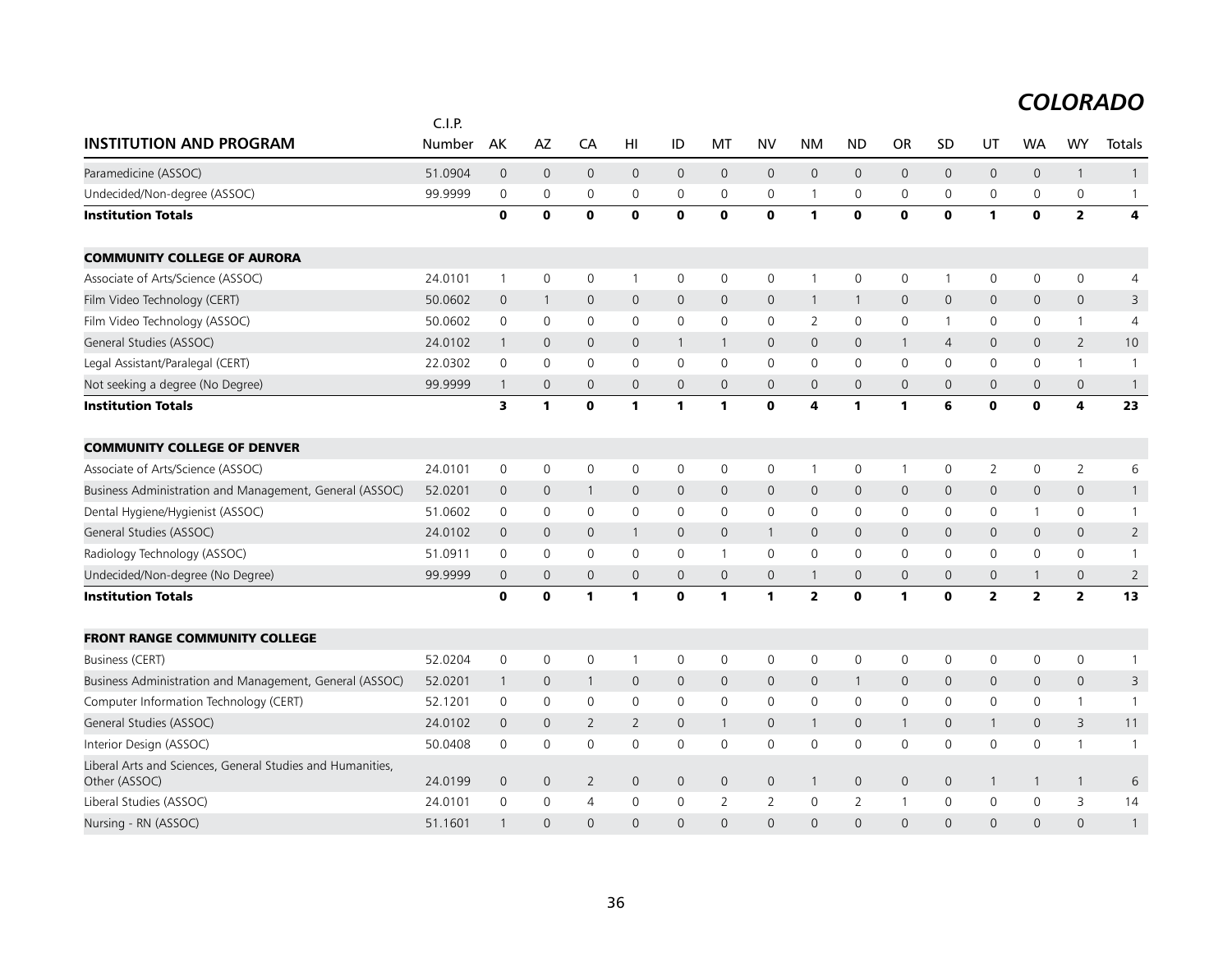|                                                                                     | C.I.P.  |                |                |                         |                     |                |              |                     |                |              |                         |                         |                         |              |                |                |
|-------------------------------------------------------------------------------------|---------|----------------|----------------|-------------------------|---------------------|----------------|--------------|---------------------|----------------|--------------|-------------------------|-------------------------|-------------------------|--------------|----------------|----------------|
| <b>INSTITUTION AND PROGRAM</b>                                                      | Number  | AK             | AZ             | CA                      | H <sub>l</sub>      | ID             | MT           | <b>NV</b>           | <b>NM</b>      | <b>ND</b>    | OR                      | SD                      | UT                      | <b>WA</b>    | <b>WY</b>      | Totals         |
| Undecided/Non-degree (No Degree)                                                    | 99.9999 | $\mathbf{1}$   | $\mathbf{1}$   | $\overline{1}$          | $\mathsf{O}\xspace$ | $\mathsf 0$    | 0            | $\mathsf 0$         | $\mathsf{O}$   | $\mathsf{O}$ | $\mathsf{O}$            | $\mathsf 0$             | $\mathsf{O}$            | 0            | 0              | 3              |
| Veterinary Technology (ASSOC)                                                       | 51.0808 | $\mathbf{1}$   | $\mathbf{0}$   | $\mathbf{0}$            | $\mathbf{0}$        | $\mathsf{O}$   | $\mathbf{0}$ | $\mathbf{0}$        | $\mathbf{0}$   | $\mathbf{0}$ | $\mathbf{0}$            | $\Omega$                | $\mathbf{0}$            | $\mathsf{O}$ | $\mathsf{O}$   | $\overline{1}$ |
| <b>Institution Totals</b>                                                           |         | 4              | 1              | 10                      | 3                   | $\mathbf 0$    | 3            | $\overline{2}$      | $\overline{2}$ | 3            | $\overline{\mathbf{2}}$ | $\mathbf 0$             | $\overline{2}$          | 1            | 9              | 42             |
| <b>LAMAR COMMUNITY COLLEGE</b>                                                      |         |                |                |                         |                     |                |              |                     |                |              |                         |                         |                         |              |                |                |
| Agricultural Business (ASSOC)                                                       | 1.0101  | $\mathbf 0$    | $\mathbf 0$    | $\mathbf 0$             | $\mathbf 0$         | $\mathsf{O}$   | $\mathbf 0$  | $\mathbf 0$         | $\mathsf{O}$   | $\mathsf{O}$ | $\mathbf 0$             | $\mathbf 0$             | $\mathbf{1}$            | 0            | 0              | $\overline{1}$ |
| Associate of Arts/Sciences (ASSOC)                                                  | 24.0101 | $\mathbf{0}$   | 3              | $\overline{2}$          | $\mathbf{1}$        | $\mathbf{1}$   | $\mathbf{0}$ | $\mathbf{1}$        | $\mathbf{0}$   | $\mathsf{O}$ | $\mathbf{0}$            | $\mathbf{0}$            | 5                       | $\mathbf{0}$ | $\mathbf{0}$   | 13             |
| Equestrian Business Management (ASSOC)                                              | 1.0507  | 0              | 0              | $\mathbf 0$             | 0                   | 0              | 0            | 0                   | $\mathbf 0$    | $\mathsf{O}$ | 0                       | 0                       | 0                       | -1           | 0              | -1             |
| General Studies (ASSOC)                                                             | 24.0102 | $\mathbf{0}$   | $\mathbf{1}$   | $\overline{1}$          | $\mathbf{0}$        | $\mathbf{0}$   | $\mathbf{0}$ | $\mathbf{1}$        | $\mathbf{0}$   | $\mathsf{O}$ | $\mathbf{0}$            | $\mathbf{0}$            | $\mathbf{1}$            | $\mathbf{0}$ | $\mathbf{0}$   | $\overline{4}$ |
| Horse Management (ASSOC)                                                            | 1.0307  | 0              | $\mathbf{1}$   | $\mathbf 0$             | $\mathbf 0$         | $\mathsf{O}$   | 0            | $\mathbf{1}$        | $\mathbf 0$    | $\mathbf 0$  | $\mathbf 0$             | 0                       | $\mathbf 0$             | 0            | 0              | $\overline{2}$ |
| Nursing (DIPL)                                                                      | 51.1601 | $\mathbf{0}$   | $\mathbf 0$    | 3                       | $\mathbf{0}$        | 0              | $\mathbf{0}$ | $\mathbf 0$         | $\mathbf{0}$   | $\mathbf{0}$ | $\mathbf 0$             | $\mathbf{0}$            | $\mathsf{O}$            | $\mathbf{0}$ | $\mathbf{0}$   | 3              |
| <b>Institution Totals</b>                                                           |         | $\mathbf 0$    | 5              | 6                       | 1                   | 1              | $\mathbf 0$  | 3                   | $\mathbf 0$    | $\mathbf 0$  | $\mathbf 0$             | $\mathbf 0$             | $\overline{\mathbf{z}}$ | $\mathbf{1}$ | $\mathbf{0}$   | 24             |
| <b>NORTHEASTERN JUNIOR COLLEGE</b>                                                  |         |                |                |                         |                     |                |              |                     |                |              |                         |                         |                         |              |                |                |
| Associate of Science (ASSOC)                                                        | 24.0101 | $\overline{2}$ | $\mathbf 0$    | $\mathbf 0$             | $\mathbf 0$         | $\mathbf{1}$   | 0            | $\mathbf{1}$        | 0              | $\mathsf{O}$ | $\mathbf 0$             | $\mathbf 0$             | $\mathbf{1}$            | $\mathbf 0$  | $\mathbf{1}$   | 6              |
| Business Administration Transfer (ASSOC)                                            | 52.0299 | $\mathbf{1}$   | $\mathbf 0$    | $\mathbf{0}$            | $\mathbf{0}$        | $\mathbf{0}$   | $\mathbf{1}$ | $\mathbf{0}$        | $\mathbf{0}$   | $\mathbf{0}$ | $\mathbf{0}$            | $\overline{1}$          | $\mathbf{0}$            | $\mathbf{0}$ | $\mathbf{1}$   | $\overline{4}$ |
| Child Development (CERT)                                                            | 19.0706 | $\mathbf 0$    | 0              | $\overline{1}$          | 0                   | 0              | 0            | 0                   | 0              | $\mathbf 0$  | $\mathbf 0$             | 0                       | 0                       | 0            | 0              | -1             |
| Equine Studies (ASSOC)                                                              | 1.0507  | $\mathbf 0$    | $\mathbf{1}$   | $\overline{0}$          | $\mathbf 0$         | 0              | $\mathbf{0}$ | 0                   | $\mathbf 0$    | $\mathsf{O}$ | $\mathbf{0}$            | $\mathbf 0$             | $\mathbf 0$             | $\mathbf{0}$ | 0              | $\mathbf{1}$   |
| General Studies (ASSOC)                                                             | 24.0102 | $\mathbf 0$    | $\overline{2}$ | $\mathbf 0$             | $\mathbf 0$         | $\mathbf{1}$   | $\mathbf 0$  | $\mathsf{O}\xspace$ | $\mathbf 0$    | $\mathsf{O}$ | $\mathbf 0$             | $\mathbf 0$             | $\mathbf 0$             | $\mathbf 0$  | $\mathbf{1}$   | 4              |
| Liberal Arts/Sciences (ASSOC)                                                       | 24.0199 | $\mathbf{0}$   | $\mathbf{1}$   | $\overline{2}$          | $\mathbf{0}$        | $\overline{2}$ | $\mathbf{0}$ | $\mathbf{1}$        | $\mathbf{0}$   | $\mathbf{0}$ | $\mathbf{0}$            | $\mathbf{0}$            | $\mathbf{1}$            | $\mathbf{0}$ | $\overline{2}$ | 9              |
| Licensed Practical/Vocational Nurse Training (LPN, LVN, Cert.,<br>Dipl, AAS) (CERT) | 51.1613 | 0              | $\mathbf 0$    | $\mathbf 0$             | 0                   | 0              | 0            | $\mathsf{O}\xspace$ | $\mathbf 0$    | 0            | 0                       | $\overline{1}$          | 0                       | 0            | 0              | $\overline{1}$ |
| <b>Institution Totals</b>                                                           |         | 3              | 4              | $\overline{\mathbf{3}}$ | $\bf{0}$            | 4              | 1            | $\overline{2}$      | $\mathbf{0}$   | $\mathbf{o}$ | $\mathbf{0}$            | $\overline{2}$          | $\overline{2}$          | $\mathbf{0}$ | 5              | 26             |
| <b>OTERO JUNIOR COLLEGE</b>                                                         |         |                |                |                         |                     |                |              |                     |                |              |                         |                         |                         |              |                |                |
| Associate of Arts (ASSOC)                                                           | 24.0101 | $\mathbf 0$    | $\mathbf 0$    | $\mathbf 0$             | 0                   | $\mathsf{O}$   | $\mathbf{1}$ | $\overline{2}$      | 14             | $\mathsf{O}$ | 0                       | 2                       | 2                       | 0            | $\mathbf{1}$   | 22             |
| Business Management (ASSOC)                                                         | 52.1401 | $\mathbf 0$    | $\mathbf{1}$   | $\mathbf 0$             | $\mathbf{0}$        | 0              | $\mathbf 0$  | $\mathbf{0}$        | $\mathbf{1}$   | $\mathsf{O}$ | $\mathbf 0$             | $\mathbf{0}$            | $\mathbf 0$             | $\mathbf{0}$ | 0              | $\overline{2}$ |
| Computer Systems Technologies (CERT)                                                | 11.0101 | $\mathbf 0$    | $\mathbf 0$    | $\mathbf 0$             | $\mathbf 0$         | 0              | $\mathbf 0$  | 0                   | $\mathbf{1}$   | $\mathsf{O}$ | $\overline{1}$          | $\mathbf 0$             | $\mathbf 0$             | 0            | 0              | $\overline{2}$ |
| General Studies (ASSOC)                                                             | 24.0102 | $\Omega$       | $\mathbf{0}$   | $\mathbf{0}$            | $\Omega$            | $\mathsf{O}$   | $\mathbf{0}$ | $\mathbf{1}$        | $\overline{2}$ | $\mathsf{O}$ | $\mathbf{0}$            | $\mathbf{0}$            | $\overline{2}$          | $\mathbf{0}$ | $\mathsf{O}$   | 5              |
| Liberal Arts and Sciences, General Studies and Humanities,<br>Other (ASSOC)         | 24.0199 | $\mathbf 0$    | 0              | $\mathbf 0$             |                     | 0              | 0            | 0                   | $\overline{2}$ | $\mathbf 0$  | $\mathbf 0$             | $\mathsf 0$             | $\mathsf{O}$            | 0            | 0              | 3              |
| <b>Institution Totals</b>                                                           |         | $\bf{0}$       | $\mathbf{1}$   | $\mathbf 0$             | 1                   | $\bf{0}$       | 1            | 3                   | 20             | $\bf{0}$     | $\mathbf{1}$            | $\overline{\mathbf{2}}$ | 4                       | $\mathbf{0}$ | $\mathbf{1}$   | 34             |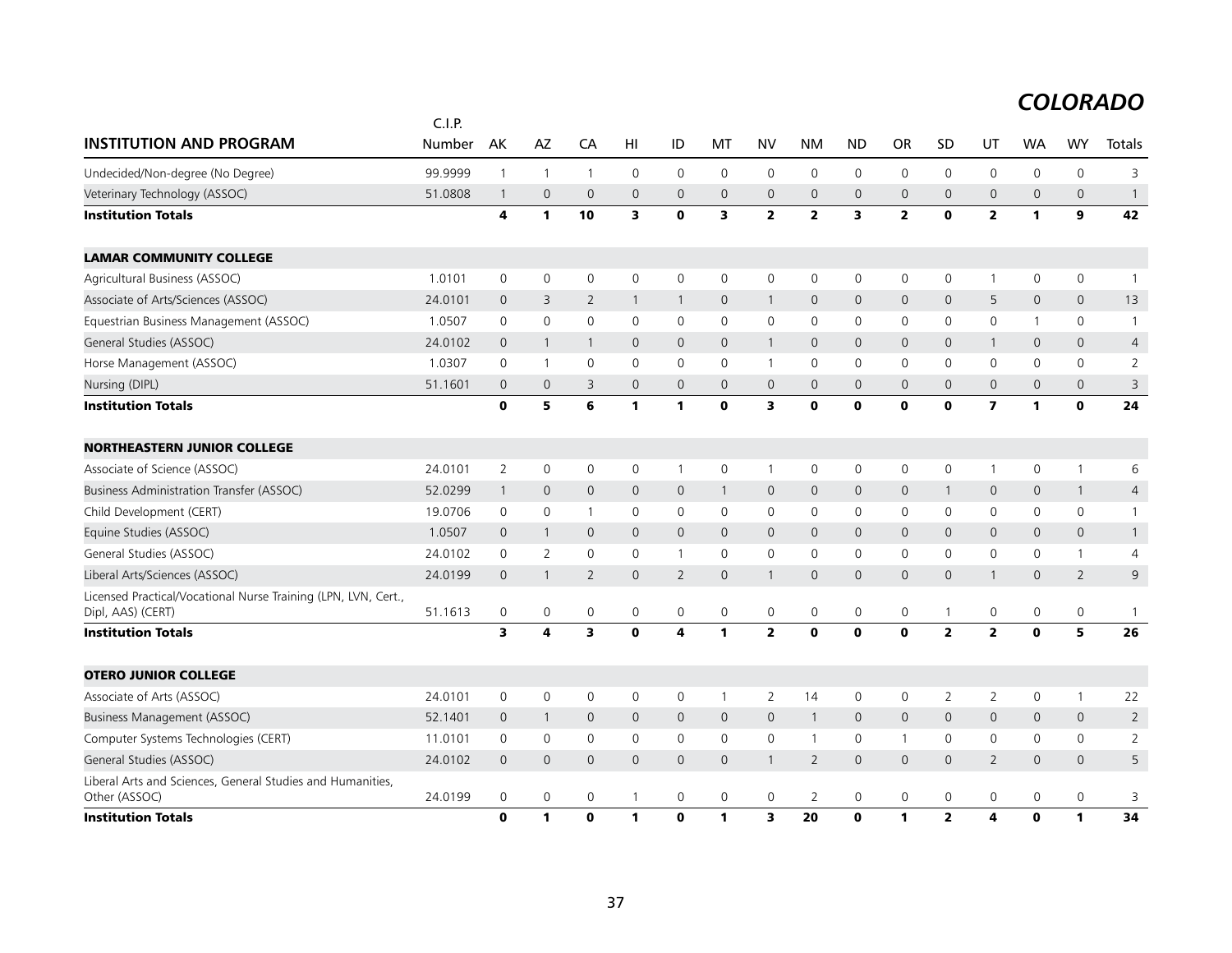|                                                                        | C.I.P.  |              |                         |                |              |                |              |                     |                     |              |              |              |                |              |                     |                |
|------------------------------------------------------------------------|---------|--------------|-------------------------|----------------|--------------|----------------|--------------|---------------------|---------------------|--------------|--------------|--------------|----------------|--------------|---------------------|----------------|
| <b>INSTITUTION AND PROGRAM</b>                                         | Number  | AK           | AZ                      | CA             | HI           | ID             | MT           | <b>NV</b>           | <b>NM</b>           | <b>ND</b>    | <b>OR</b>    | <b>SD</b>    | UT             | <b>WA</b>    | <b>WY</b>           | Totals         |
| PIKES PEAK COMMUNITY COLLEGE                                           |         |              |                         |                |              |                |              |                     |                     |              |              |              |                |              |                     |                |
| 20th Century World History (ASSOC)                                     | 54.0103 | 0            | $\mathbf 0$             | $\mathbf 0$    | $\mathbf 0$  | 0              | 0            | $\mathbf 0$         | 0                   | 0            | $\mathbf 0$  | 0            | 0              | 1            | 0                   |                |
| Algebra and Number Theory (ASSOC)                                      | 27.0102 | $\mathbf{1}$ | $\mathbf{1}$            | $\overline{1}$ | $\mathbf 0$  | 0              | $\mathbf 0$  | $\mathbf 0$         | $\mathsf{O}$        | $\mathbf 0$  | $\mathbf 0$  | 0            | $\mathsf{O}$   | 0            | $\mathsf{O}\xspace$ | 3              |
| Astronomy II: SC1 (ASSOC)                                              | 40.0201 | 0            | $\mathbf 0$             | $\mathbf 0$    | 0            | 0              | 0            | $\mathbf{1}$        | 0                   | $\mathsf{O}$ | 0            | 0            | $\mathbf 0$    | 0            | 0                   |                |
| Biology/Biological Sciences, General (ASSOC)                           | 26.0101 | 4            | $\mathbf 0$             | $\mathbf 0$    | $\mathbf 0$  | $\mathsf{O}$   | 0            | $\mathbf{0}$        | $\mathbf{0}$        | $\mathbf{0}$ | $\mathbf{0}$ | 0            | $\mathbf{0}$   | 0            | $\mathbf{1}$        | 5              |
| Business Administration (ASSOC)                                        | 52.0201 | 0            | $\overline{2}$          | 0              | 0            | 0              | 0            | 0                   | 0                   | $\mathsf{O}$ | 0            | 0            | $\mathsf{O}$   | 0            | 0                   | $\overline{2}$ |
| Chemistry, Other (CERT)                                                | 40.0599 | $\mathbf 0$  | $\mathsf{O}\xspace$     | $\overline{1}$ | $\mathsf{O}$ | 0              | 0            | $\mathsf{O}\xspace$ | $\mathbf{0}$        | $\mathbf{0}$ | $\mathbf 0$  | 0            | $\overline{0}$ | 0            | $\mathbf{0}$        |                |
| Chemistry, Other (ASSOC)                                               | 40.0599 | 0            | $\mathbf{1}$            | $\overline{1}$ | 0            | 0              | $\mathbf{0}$ | 0                   | 0                   | 0            | $\mathbf 0$  | 0            | 0              | 0            | 0                   | 2              |
| Computer and Information Sciences, General (ASSOC)                     | 11.0101 | $\mathbf 0$  | $\mathbf 0$             | $\overline{1}$ | $\mathbf 0$  | $\mathbf{1}$   | 0            | $\mathbf 0$         | $\mathsf{O}$        | $\mathbf 0$  | $\mathbf{0}$ | 0            | $\mathsf{O}$   | 0            | 0                   | $\overline{2}$ |
| Criminology (ASSOC)                                                    | 45.0401 | 0            | -1                      | 0              | 0            | 0              | 0            | $\mathbf 0$         | 0                   | 0            | 0            | 0            | 0              | 0            | 0                   |                |
| Dental Assisting (CERT)                                                | 51.0601 | $\mathbf 0$  | $\mathbf 0$             | $\mathbf 0$    | $\mathbf 0$  | 0              | 0            | $\mathsf{O}$        | $\mathbf{1}$        | $\mathbf 0$  | $\mathbf 0$  | 0            | 0              | 0            | 0                   | $\mathbf{1}$   |
| Dental Assisting (ASSOC)                                               | 51.0601 | $\mathbf 0$  | $\mathbf 0$             | $\mathbf 0$    | $\mathbf 0$  | 0              | $\mathbf 0$  | 0                   | $\mathbf{1}$        | $\mathbf 0$  | $\mathbf 0$  | 0            | $\mathbf 0$    | 0            | 0                   | $\mathbf{1}$   |
| English Language and Literature, General (ASSOC)                       | 23.0101 | 2            | $\mathbf 0$             | $\overline{1}$ | $\mathbf 0$  | 0              | 0            | $\mathbf{1}$        | $\mathbf{0}$        | $\mathbf{0}$ | $\mathbf{0}$ | $\mathbf{0}$ | $\mathbf{0}$   | $\mathbf{0}$ | $\mathbf{0}$        | 4              |
| Environmental Biology (ASSOC)                                          | 26.1305 | 0            | $\mathbf 0$             | $\mathbf 0$    | 0            | 0              | 0            | 0                   | $\mathsf{O}\xspace$ | $\mathsf{O}$ | $\mathbf 0$  | 0            | $\mathsf{O}$   | 0            | $\mathbf{1}$        | $\mathbf{1}$   |
| Forensic Psychology (ASSOC)                                            | 42.2601 | $\mathbf 0$  | $\mathbf{1}$            | $\overline{0}$ | $\mathbf{0}$ | $\mathbf 0$    | 0            | $\mathbf{0}$        | $\mathbf{0}$        | $\mathbf{0}$ | $\mathbf 0$  | 0            | $\mathbf{0}$   | $\mathbf{0}$ | $\mathbf{0}$        |                |
| Health Services/Allied Health/Health Sciences, General (ASSOC) 51.0000 |         | 0            | $\mathbf 0$             | $\mathbf 0$    | 0            | 2              | 0            | 0                   | 0                   | 0            | $\mathbf 0$  | 0            | 0              | 0            | 0                   | 2              |
| Literacy and Communication Skills (ASSOC)                              | 32.0108 | 1            | $\mathbf 0$             | $\overline{1}$ | 0            | $\overline{2}$ | 0            | $\mathbf 0$         | $\overline{2}$      | $\mathbf 0$  | $\mathbf 0$  | 0            | $\mathsf{O}$   | 0            | 0                   | 6              |
| Mathematics, General (ASSOC)                                           | 27.0101 | 0            | 1                       | $\overline{1}$ | $\mathbf 0$  | 0              | $\Omega$     | $\mathbf 0$         | $\mathbf 0$         | $\mathbf 0$  | $\mathbf 0$  | 0            | $\mathbf 0$    | 0            | 0                   | $\overline{2}$ |
| Medical Office Technology (ASSOC)                                      | 51.0705 | $\mathbf 0$  | $\mathbf{0}$            | $\mathbf 0$    | $\mathbf{0}$ | $\overline{2}$ | $\Omega$     | $\Omega$            | $\Omega$            | $\mathbf{0}$ | $\mathbf{0}$ | $\Omega$     | $\mathbf{0}$   | 0            | $\mathbf{0}$        | $\overline{2}$ |
| Numeracy and Computational Skills (ASSOC)                              | 32.0104 | 1            | 0                       | $\overline{1}$ | 0            | $\mathbf{1}$   | 0            | 0                   | $\mathbf{1}$        | 0            | 0            | 0            | 0              | 0            | 0                   | 4              |
| Nutrition/Hospitality Professional (ASSOC)                             | 52.0905 | $\mathbf 0$  | $\mathbf 0$             | $\mathbf 0$    | $\mathbf{0}$ | 0              | 0            | $\mathbf{0}$        | $\mathbf{1}$        | $\mathbf{0}$ | $\mathbf{0}$ | $\mathbf 0$  | $\mathbf{0}$   | 0            | $\mathbf{0}$        | $\mathbf{1}$   |
| Philosophy (ASSOC)                                                     | 38.0101 | 0            | 0                       | $\overline{2}$ | 0            | 0              | 0            | 0                   | 0                   | $\mathsf{O}$ | 0            | 0            | 0              | 1            | 0                   | 3              |
| Principles of Macroeconomics (ASSOC)                                   | 45.0601 | $\mathbf 0$  | $\overline{0}$          | 3              | $\mathbf 0$  | $\mathsf{O}$   | $\mathbf 0$  | $\mathbf{1}$        | $\mathbf{0}$        | $\mathbf{0}$ | $\mathbf{0}$ | 0            | $\mathsf{O}$   | 0            | $\mathbf{0}$        | $\overline{4}$ |
| Psychology, General (ASSOC)                                            | 42.0101 | $\mathbf{1}$ | $\mathbf 0$             | $\overline{1}$ | 0            | 0              | 0            | 0                   | $\mathbf{1}$        | 0            | 0            | 0            | 0              | 0            | 0                   | 3              |
| The World: 1500-Present (ASSOC)                                        | 54.0199 | $\mathbf 0$  | $\mathbf 0$             | $\mathbf 0$    | 0            | 0              | 0            | $\mathbf 0$         | $\mathsf{O}$        | $\mathbf 0$  | $\mathbf 0$  | 0            | $\mathsf{O}$   | $\mathbf{1}$ | 0                   | $\mathbf{1}$   |
| Theatrical Appreciation (ASSOC)                                        | 50.0501 | $\mathbf{1}$ | $\mathbf 0$             | $\mathbf 0$    | 0            | 0              | $\mathbf 0$  | $\mathbf 0$         | $\mathsf{O}$        | $\mathbf 0$  | $\mathbf 0$  | 0            | $\mathbf 0$    | 0            | 0                   | $\mathbf{1}$   |
| World Regional Geography (ASSOC)                                       | 45.0701 | $\mathbf 0$  | $\mathbf{0}$            | $\overline{1}$ | $\mathbf{0}$ | $\mathsf{O}$   | 0            | $\mathbf{1}$        | $\mathbf{0}$        | $\mathbf{0}$ | $\mathbf{0}$ | 0            | $\mathbf{0}$   | 1            | $\mathbf{0}$        | 3              |
| Zoology/Animal Biology, Other (ASSOC)                                  | 26.0799 | 0            | $\mathsf{O}\xspace$     | $\mathbf 0$    | 0            | 0              | 0            | 0                   | $\mathbf{1}$        | $\mathsf{O}$ | $\mathsf 0$  | 0            | $\mathsf{O}$   | 0            | $\overline{4}$      | 5              |
| <b>Institution Totals</b>                                              |         | 11           | $\overline{\mathbf{z}}$ | 15             | $\mathbf 0$  | 8              | $\mathbf o$  | 4                   | 8                   | $\mathbf 0$  | $\mathbf 0$  | $\mathbf 0$  | $\mathbf 0$    | 4            | 6                   | 63             |
| <b>PUEBLO COMMUNITY COLLEGE</b>                                        |         |              |                         |                |              |                |              |                     |                     |              |              |              |                |              |                     |                |
| Associate of Arts (ASSOC)                                              | 24.0101 | $\Omega$     | $\mathbf 0$             | -1             | $\Omega$     | $\mathbf 0$    | $\mathbf{0}$ | $\Omega$            | -1                  | $\Omega$     | $\Omega$     | 0            | $\Omega$       |              | $\Omega$            | 3              |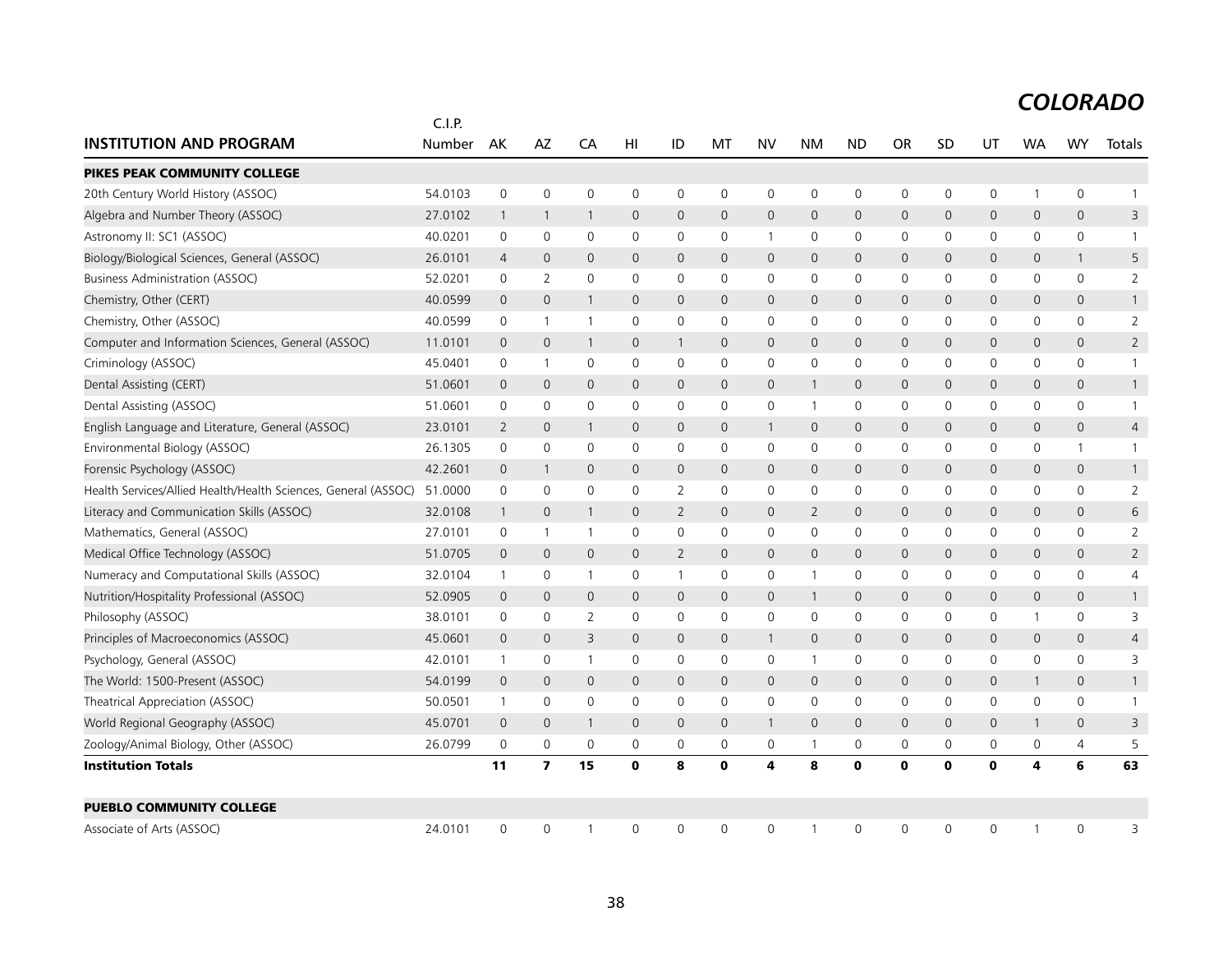| <b>INSTITUTION AND PROGRAM</b>                                                                  | C.I.P.<br>Number | AK             | AZ                  | CA                      | HI           | ID             | MT             | <b>NV</b>    | <b>NM</b>               | <b>ND</b>           | OR                      | SD             | UT                  | <b>WA</b>      | WY                  | Totals       |
|-------------------------------------------------------------------------------------------------|------------------|----------------|---------------------|-------------------------|--------------|----------------|----------------|--------------|-------------------------|---------------------|-------------------------|----------------|---------------------|----------------|---------------------|--------------|
|                                                                                                 |                  |                |                     |                         |              |                |                |              |                         |                     |                         |                |                     |                |                     |              |
| Criminal Justice/Law Enforcement Administration (CERT)                                          | 43.0103          | $\overline{0}$ | $\mathbf{1}$        | $\mathbf{0}$            | $\mathbf{0}$ | $\overline{0}$ | $\mathbf{0}$   | $\mathsf{O}$ | $\overline{2}$          | $\mathbf 0$         | $\mathbf{0}$            | $\mathbf{0}$   | $\overline{0}$      | $\mathbf 0$    | $\mathbf{0}$        | 3            |
| Dental Assisting/Assistant (ASSOC)                                                              | 51.0601          | 0              | $\mathsf{O}\xspace$ | 0                       | 0            | 0              | 0              | 0            | $\mathbf{1}$            | 0                   | 0                       | 0              | 0                   | 0              | $\mathsf{O}$        | $\mathbf{1}$ |
| General Studies (ASSOC)                                                                         | 24.0102          | $\mathbf 0$    | $\mathbf 0$         | 2                       | $\mathbf 0$  | $\mathbf 0$    | $\mathbf{0}$   | $\mathbf{1}$ | $\overline{2}$          | $\overline{0}$      | $\mathbf 0$             | $\mathbf{0}$   | $\mathbf 0$         | $\mathbf{0}$   | $\mathbf 0$         | 5            |
| Occupational Therapist Assistant (ASSOC)                                                        | 51.0803          | $\Omega$       | $\Omega$            | $\Omega$                | $\Omega$     | $\mathbf{0}$   | $\mathbf{1}$   | $\mathbf 0$  | $\mathbf{1}$            | $\mathbf 0$         | $\mathbf 0$             | $\mathbf{0}$   | 0                   | $\Omega$       | $\mathbf{0}$        | 2            |
| Respiratory Care Therapy/Therapist (ASSOC)                                                      | 51.0908          | $\mathbf 0$    | $\mathbf 0$         | $\mathbf 0$             | $\mathbf{0}$ | $\mathbf 0$    | $\overline{0}$ | $\mathbf{0}$ | $\overline{4}$          | $\overline{0}$      | $\overline{0}$          | $\overline{0}$ | 0                   | $\overline{0}$ | $\mathbf{0}$        | 4            |
| <b>Institution Totals</b>                                                                       |                  | $\mathbf o$    | 1                   | 3                       | 0            | O              | 1              | 1            | 11                      | $\mathbf 0$         | $\mathbf{0}$            | $\bf{0}$       | $\mathbf 0$         | 1              | $\mathbf 0$         | 18           |
| <b>RED ROCKS COMMUNITY COLLEGE</b>                                                              |                  |                |                     |                         |              |                |                |              |                         |                     |                         |                |                     |                |                     |              |
| Alternative and Complementary Medicine and Medical Systems,<br>Other (CERT)                     | 51.3399          | $\mathbf 0$    | $\mathsf{O}\xspace$ | $\mathbf 0$             | 0            | $\mathbf 0$    | 0              | 0            | $\mathbf 0$             | 0                   | $\overline{1}$          | 0              | $\mathbf 0$         | 0              | $\mathbf 0$         | 1            |
| Autobody/Collision and Repair Technology/Technician (ASSOC)                                     | 47.0603          | $\mathbf 0$    | $\mathbf 0$         | $\mathbf{0}$            | $\mathbf{0}$ | $\mathbf 0$    | $\mathbf{0}$   | $\mathbf 0$  | $\mathbf{0}$            | $\mathsf{O}$        | $\mathbf 0$             | $\mathbf{1}$   | $\mathbf{0}$        | $\mathbf{0}$   | $\mathbf 0$         | $\mathbf{1}$ |
| Child Care Provider/Assistant (ASSOC)                                                           | 19.0709          | 0              | 0                   | 0                       | 0            | 0              | 0              | 0            | 0                       | 0                   | 0                       | 0              | 0                   | 1              | $\mathsf{O}$        | $\mathbf{1}$ |
| Energy Management and Systems Technology/Technician<br>(ASSOC)                                  | 15.0503          | $\mathbf 0$    | $\overline{1}$      | $\mathbf 0$             | $\mathsf{O}$ | $\mathbf 0$    | $\mathbf 0$    | $\mathsf{O}$ | $\mathbf 0$             | $\mathsf{O}\xspace$ | $\mathbf 0$             | $\mathbf{0}$   | $\mathbf 0$         | $\mathbf{0}$   | $\mathbf 0$         | $\mathbf{1}$ |
| Engineering Graphics Technology (ASSOC)                                                         | 15.1301          | 0              | 0                   | $\mathbf{1}$            | 0            | 0              | 0              | 0            | 0                       | 0                   | 0                       | $\mathbf 0$    | 0                   | 0              | $\mathsf{O}\xspace$ | $\mathbf{1}$ |
| Fine Woodworking (ASSOC)                                                                        | 48.0701          | $\mathbf 0$    | $\mathbf{1}$        | $\mathbf{0}$            | $\mathbf{0}$ | $\mathbf{0}$   | $\mathbf{0}$   | $\mathbf{0}$ | $\mathbf{0}$            | $\mathsf{O}$        | 1                       | $\mathbf{0}$   | $\mathbf{0}$        | $\mathbf{0}$   | $\overline{1}$      | 3            |
| Fire Science/Fire-fighting (ASSOC)                                                              | 43.0203          | 0              | 0                   | -1                      | 0            | 0              | 0              | 0            | 0                       | 0                   | 0                       | 0              | 0                   | 0              | 0                   | 1            |
| General Studies (ASSOC)                                                                         | 24.0102          | $\mathbf 0$    | $\mathbf 0$         | $\mathbf 0$             | $\mathbf 0$  | $\mathbf 0$    | $\mathbf 0$    | $\mathsf{O}$ | $\mathsf{O}\xspace$     | 0                   | $\mathbf 0$             | $\mathbf 0$    | $\mathbf{1}$        | $\mathbf 0$    | 3                   | 4            |
| Liberal Arts/Transfer (ASSOC)                                                                   | 24.0101          | $\Omega$       | 2                   | 3                       | $\mathbf{0}$ | 0              | $\mathbf{0}$   | 0            | $\overline{1}$          | $\mathbf 0$         | 0                       | $\mathbf{0}$   | 0                   | $\Omega$       | $\mathbf{1}$        | 7            |
| Medical Office Management (ASSOC)                                                               | 51.0705          | $\overline{0}$ | $\mathbf 0$         | $\mathbf{0}$            | $\mathbf{0}$ | $\mathbf{0}$   | $\mathbf{0}$   | $\mathsf{O}$ | $\mathbf{0}$            | $\mathsf{O}$        | $\mathbf{0}$            | $\mathbf{0}$   | $\mathsf{O}$        | $\mathbf{1}$   | $\mathbf 0$         | $\mathbf{1}$ |
| Radiologic Tech (ASSOC)                                                                         | 51.0911          | 0              | $\mathbf{1}$        | $\mathbf 0$             | 0            | $\mathsf{O}$   | $\mathbf 0$    | $\mathbf 0$  | $\mathbf 0$             | 0                   | 0                       | $\mathbf{0}$   | 0                   | $\mathbf 0$    | 2                   | 3            |
| Science/Transfer (ASSOC)                                                                        | 24.0199          | $\overline{0}$ | $\mathbf{0}$        | 1                       | $\mathbf{0}$ | $\mathbf{1}$   | $\mathbf 0$    | $\mathbf{1}$ | $\mathbf{1}$            | $\mathbf{0}$        | $\mathbf{0}$            | $\overline{1}$ | $\mathbf{0}$        | $\overline{0}$ | $\overline{1}$      | 6            |
| Small Business Startup (CERT)                                                                   | 52.0703          | 0              | 0                   | -1                      | 0            | 0              | $\mathbf{0}$   | 0            | $\mathbf 0$             | 0                   | 0                       | $\mathbf{0}$   | 0                   | $\Omega$       | $\mathbf 0$         | $\mathbf{1}$ |
| Water Quality and Wastewater Treatment Management and<br>Recycling Technology/Technician (CERT) | 15.0506          | $\mathbf{0}$   | $\mathbf 0$         | $\mathbf{0}$            | $\mathbf 0$  | $\mathbf{0}$   | $\mathbf{1}$   | $\mathsf{O}$ | $\mathbf{0}$            | $\mathsf{O}\xspace$ | $\mathbf{0}$            | $\mathbf 0$    | $\mathsf{O}\xspace$ | $\overline{0}$ | $\mathbf 0$         | $\mathbf{1}$ |
| <b>Institution Totals</b>                                                                       |                  | $\mathbf o$    | 5                   | $\overline{\mathbf{z}}$ | 0            | 1              | 1              | 1            | $\overline{\mathbf{2}}$ | $\mathbf{o}$        | $\overline{\mathbf{z}}$ | $\overline{2}$ | 1                   | $\overline{2}$ | 8                   | 32           |
| <b>TRINIDAD STATE JUNIOR COLLEGE</b>                                                            |                  |                |                     |                         |              |                |                |              |                         |                     |                         |                |                     |                |                     |              |
| Art/Art Studies, General (ASSOC)                                                                | 50.0701          | 0              | 0                   | 0                       | 0            | 0              | 0              | 0            | 3                       | 0                   | 0                       | 0              | 0                   | 0              | $\mathsf{O}$        | 3            |
| Business/Office Automation/Technology/Data Entry (ASSOC)                                        | 52.0407          | $\mathbf 0$    | $\mathbf 0$         | $\mathbf 0$             | $\mathbf 0$  | $\mathbf 0$    | $\mathbf 0$    | $\mathsf{O}$ | $\mathbf{1}$            | 0                   | $\mathbf 0$             | $\mathbf{0}$   | $\mathbf 0$         | $\overline{0}$ | $\mathbf 0$         | $\mathbf{1}$ |
| <b>Institution Totals</b>                                                                       |                  | $\mathbf o$    | $\mathbf 0$         | $\mathbf 0$             | $\mathbf o$  | O              | $\mathbf 0$    | $\mathbf o$  | 4                       | $\mathbf 0$         | $\mathbf 0$             | $\mathbf 0$    | $\mathbf 0$         | $\mathbf 0$    | $\mathbf 0$         | 4            |
| <b>COLORADO TWO-YEAR PUBLIC TOTALS</b>                                                          |                  | 25             | 28                  | 61                      | 7            | 19             | 10             | 17           | 56                      | 4                   | 7                       | 16             | 25                  | 14             | 48                  | 337          |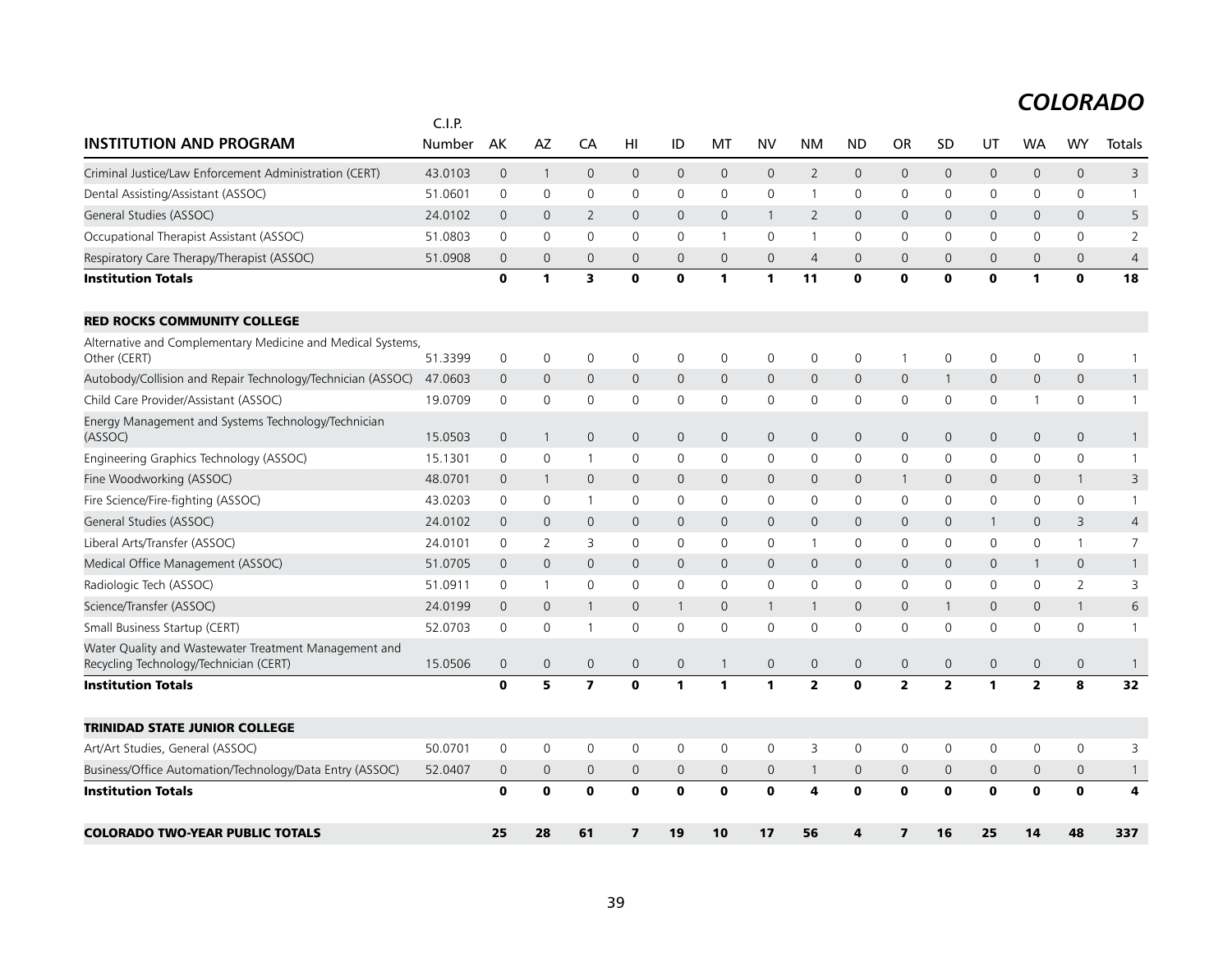|                                                   | C.I.P.  |                |                |                |                |                |              |                |                     |                     |                |                |                |                |                     |                |
|---------------------------------------------------|---------|----------------|----------------|----------------|----------------|----------------|--------------|----------------|---------------------|---------------------|----------------|----------------|----------------|----------------|---------------------|----------------|
| <b>INSTITUTION AND PROGRAM</b>                    | Number  | AK             | AZ             | CA             | HI             | ID             | МT           | NV             | NΜ                  | <b>ND</b>           | <b>OR</b>      | <b>SD</b>      | UT             | <b>WA</b>      | WY                  | Totals         |
| <b>COLORADO FOUR-YEAR PUBLIC INSTITUTIONS (8)</b> |         |                |                |                |                |                |              |                |                     |                     |                |                |                |                |                     |                |
|                                                   |         |                |                |                |                |                |              |                |                     |                     |                |                |                |                |                     |                |
| <b>COLORADO STATE UNIVERSITY</b>                  |         |                |                |                |                |                |              |                |                     |                     |                |                |                |                |                     |                |
| Agricultural Business (BS)                        | 1.0102  | $\mathbf 0$    | $\mathbf 0$    | $\overline{2}$ | $\mathbf 0$    | 0              | 0            | $\mathbf 0$    | 0                   | $\mathbf 0$         | 0              | 0              | 0              | $\mathbf 0$    | $\mathsf{O}\xspace$ | $\overline{2}$ |
| Animal Science (BS)                               | 1.0901  | $\mathbf{0}$   | $\overline{1}$ | $\overline{4}$ | $\mathbf{1}$   | $\mathbf{0}$   | $\mathbf{0}$ | $\mathbf{0}$   | $\mathbf{1}$        | $\overline{0}$      | $\mathsf{O}$   | 0              | $\overline{0}$ | $\mathbf{0}$   | $\mathbf 0$         | $\overline{7}$ |
| Anthropology (BA)                                 | 45.0201 | $\mathbf 0$    | $\mathbf 0$    | $\mathbf{1}$   | $\mathbf 0$    | 0              | 0            | $\mathbf 0$    | $\mathbf 0$         | $\mathbf 0$         | 2              | 1              | $\mathbf{1}$   | 0              | $\mathsf{O}$        | 5              |
| Apparel and Merchandising (BS)                    | 19.0905 | $\mathbf 0$    | $\mathbf{0}$   | $\mathbf{0}$   | 0              | $\mathbf 0$    | $\mathbf{0}$ | $\mathbf{0}$   | $\mathbf{0}$        | $\mathbf 0$         | $\mathsf{O}$   | 0              | $\mathbf 0$    | $\mathbf 0$    | $\mathbf{1}$        | 1              |
| Art(BA)                                           | 50.0702 | $\mathbf 0$    | $\mathbf 0$    | 0              | 0              | $\mathsf{O}$   | 0            | $\mathbf 0$    | $\mathbf{1}$        | $\mathbf 0$         | $\mathbf{1}$   | $\mathbf{0}$   | $\mathsf{O}$   | $\mathbf 0$    | $\mathbf 0$         | $\overline{2}$ |
| Biochemistry (BS)                                 | 26.0202 | $\overline{1}$ | $\mathbf 0$    | 1              | 1              | $\mathsf{O}$   | $\mathbf{1}$ | $\mathbf 0$    | 2                   | $\overline{0}$      | $\overline{2}$ | 0              | $\mathsf{O}$   | $\mathbf{0}$   | $\mathbf{0}$        | $\,8\,$        |
| Biomedical Science (BS)                           | 26.0102 | $\overline{1}$ | 5              | 6              | 2              | 0              | -1           | $\overline{1}$ | $\overline{4}$      | $\mathbf 0$         | 3              | $\overline{2}$ | $\mathsf{O}$   | $\mathbf{1}$   | $\mathbf 0$         | 26             |
| Botany (BS)                                       | 26.0301 | $\mathbf{0}$   | $\overline{4}$ | 3              | 3              | $\overline{4}$ | $\mathbf{0}$ | $\mathbf 0$    | $\overline{4}$      | $\overline{1}$      | 3              | 0              | $\overline{2}$ | $\overline{1}$ | $\mathbf{1}$        | 26             |
| Business Administration (BS)                      | 52.0201 | 3              | $\mathbf 0$    | 6              | $\overline{2}$ | 3              | $\mathbf{1}$ | $\mathbf{1}$   | $\mathbf{1}$        | $\mathbf 0$         | 2              | 5              | $\mathbf{1}$   | $\mathbf{1}$   | $\mathbf 0$         | 26             |
| Chemical Engineering (BS)                         | 14.0701 | $\mathbf{1}$   | $\mathbf{0}$   | $\overline{2}$ | $\mathbf{1}$   | $\mathsf{O}$   | $\mathbf{1}$ | $\mathbf 0$    | $\mathbf{0}$        | $\mathbf 0$         | $\overline{1}$ | $\overline{2}$ | $\mathsf{O}$   | $\overline{2}$ | $\mathbf{0}$        | 10             |
| Chemistry (BS)                                    | 40.0501 | $\mathbf 0$    | $\mathbf 0$    | $\mathbf 0$    | 0              | 0              | $\mathbf 0$  | $\mathbf 0$    | $\mathbf{1}$        | $\mathbf 0$         | $\mathbf 0$    | 0              | $\mathsf{O}$   | $\mathbf 0$    | $\mathsf{O}$        | $\mathbf{1}$   |
| Civil Engineering (BS)                            | 14.0801 | $\overline{1}$ | $\mathbf{1}$   | $\overline{2}$ | 0              | $\mathbf 0$    | $\mathbf{1}$ | $\mathbf{0}$   | $\mathbf{1}$        | $\Omega$            | $\overline{2}$ | 1              | $\mathbf{0}$   | $\mathbf{0}$   | $\mathbf{1}$        | 10             |
| Communication Studies (BA)                        | 9.0101  | 0              | 0              | 0              | 0              | 0              | 0            | $\mathbf{1}$   | 0                   | 0                   | 0              | 1              | 0              | 0              | 0                   | $\overline{2}$ |
| Computer Engineering (BS)                         | 14.0901 | $\mathbf 0$    | $\mathbf 0$    | $\mathbf 0$    | 0              | $\mathbf 0$    | $\mathbf 0$  | $\mathbf 0$    | $\mathbf 0$         | $\overline{0}$      | $\mathsf{O}$   | 0              | $\mathbf{1}$   | $\mathbf 0$    | $\mathbf 0$         | $\mathbf{1}$   |
| Computer Sciences (BS)                            | 11.0101 | $\mathbf 0$    | $\mathbf 0$    | 0              | 0              | $\mathbf{1}$   | 0            | $\mathbf 0$    | 0                   | $\mathbf 0$         | 0              | 0              | 0              | $\mathbf 0$    | $\mathsf{O}$        | 1              |
| Economics (BA)                                    | 45.0601 | $\mathbf 0$    | $\mathbf{1}$   | $\mathbf 0$    | 0              | $\mathsf{O}$   | $\mathbf 0$  | $\mathbf 0$    | $\mathsf{O}\xspace$ | $\mathsf{O}\xspace$ | $\mathbf 0$    | 0              | $\mathsf{O}$   | $\mathbf 0$    | $\mathbf 0$         | $\mathbf{1}$   |
| Electrical Engineering (BS)                       | 14.1001 | $\overline{1}$ | $\mathbf 0$    | 0              | 0              | 0              | $\mathbf 0$  | $\mathbf 0$    | $\mathbf{1}$        | $\mathbf 0$         | 0              | 0              | $\mathbf{1}$   | $\mathbf 0$    | $\mathbf{1}$        | 4              |
| Engineering Open Option (No Degree)               | 14.9999 | $\mathbf 0$    | $\mathbf 0$    | $\mathbf{1}$   | 0              | $\mathbf 0$    | $\mathbf{0}$ | $\overline{1}$ | $\mathbf{1}$        | $\overline{0}$      | $\mathbf{1}$   | 0              | $\mathsf{O}$   | $\mathbf{0}$   | $\mathbf 0$         | 4              |
| Engineering Science (BS)                          | 14.1301 | $\mathbf 0$    | $\mathbf 0$    | $\mathbf 0$    | 0              | 0              | 0            | $\mathbf 0$    | 0                   | $\mathbf 0$         | $\mathbf{1}$   | 0              | 0              | $\mathbf{1}$   | $\mathsf{O}$        | $\overline{2}$ |
| English (BA)                                      | 23.0101 | $\overline{1}$ | $\mathbf{1}$   | $\mathbf{0}$   | 0              | $\mathsf{O}$   | $\mathbf 0$  | $\mathbf{1}$   | 3                   | $\overline{0}$      | $\mathsf{O}$   | 0              | $\mathsf{O}$   | $\mathbf 0$    | $\mathbf{1}$        | $\overline{7}$ |
| Environmental Engineering (BS)                    | 14.1401 | $\mathbf 0$    | $\mathbf 0$    | $\mathbf 0$    | $\mathbf 0$    | 0              | 0            | 2              | $\overline{2}$      | $\mathbf 0$         | $\overline{2}$ | 0              | 0              | $\mathbf{1}$   | $\mathsf 0$         | $\overline{7}$ |
| Environmental Health (BS)                         | 51.2202 | $\overline{1}$ | $\mathbf{0}$   | $\mathbf{0}$   | $\mathbf{0}$   | $\overline{0}$ | $\mathbf{0}$ | $\mathbf{0}$   | $\mathbf{0}$        | $\mathbf 0$         | $\overline{1}$ | 2              | $\mathbf{0}$   | $\overline{1}$ | $\mathbf 0$         | 5              |
| Equine Science (BS)                               | 1.0507  | $\mathbf 0$    | 2              | 8              | 0              | $\mathbf{1}$   | 0            | $\mathbf{1}$   | 2                   | $\mathbf 0$         | 0              | 1              | 0              | 2              | 0                   | 17             |
| Fish, Wildlife, and Conservation Biology (BS)     | 26.0709 | $\mathbf{0}$   | $\mathbf{0}$   | $\overline{2}$ | 0              | $\mathbf 0$    | $\mathbf{0}$ | $\mathbf 0$    | 2                   | $\mathbf{1}$        | $\mathbf{1}$   | 1              | $\mathbf 0$    | $\mathbf 0$    | $\mathbf{0}$        | $\overline{7}$ |
| Health and Exercise Science (BS)                  | 31.0505 | $\overline{1}$ | 2              | $\mathbf 0$    | $\mathbf{1}$   | $\mathbf{1}$   | 3            | $\mathbf 0$    | $\mathbf{1}$        | $\mathbf 0$         | 2              | 0              | $\mathbf{1}$   | $\mathbf 0$    | $\mathbf 0$         | 12             |
| History (BA)                                      | 54.0101 | $\mathbf 0$    | $\mathbf 0$    | $\mathbf{1}$   | 0              | $\mathsf{O}$   | $\mathbf 0$  | $\mathbf{1}$   | $\mathbf{1}$        | $\mathbf 0$         | $\mathsf{O}$   | 0              | $\mathsf{O}$   | $\mathbf 0$    | $\mathbf 0$         | 3              |
| Human Development and Family Studies (BS)         | 19.0701 | $\mathbf 0$    | $\mathbf 0$    | 0              | $\mathbf{0}$   | 0              | -1           | $\mathbf 0$    | $\mathbf{1}$        | 0                   | 0              | 0              | 0              | $\mathbf 0$    | $\mathbf 0$         | $\overline{2}$ |
| Interior Design (BS)                              | 50.0408 | $\mathbf 0$    | 1              | 1              | 0              | $\mathbf{1}$   | $\Omega$     | $\mathbf{0}$   | $\mathbf{0}$        | $\overline{0}$      | $\mathbf{0}$   | 0              | $\mathbf{0}$   | $\mathbf{0}$   | $\mathbf{0}$        | 3              |
| Journalism and Technical Communication (BA)       | 9.0401  | $\Omega$       | $\overline{2}$ | $\Omega$       | $\Omega$       | $\Omega$       | $\Omega$     | $\Omega$       | $\Omega$            | $\Omega$            | $\Omega$       | $\Omega$       | $\Omega$       | $\Omega$       | $\Omega$            | $\overline{2}$ |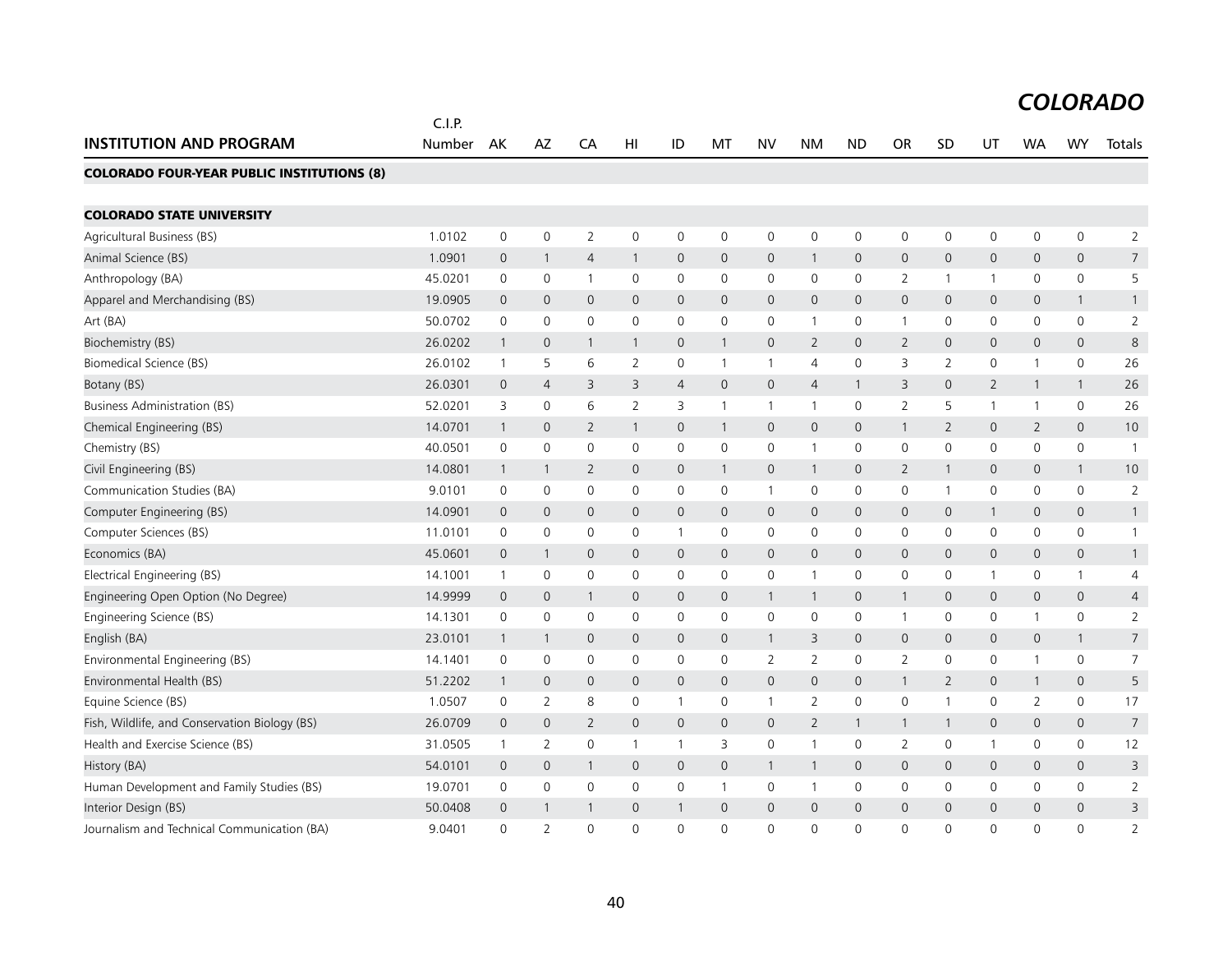|                                                        | C.I.P.  |                |                |                |              |                     |              |              |                     |                     |                |              |                     |                |                     |                |
|--------------------------------------------------------|---------|----------------|----------------|----------------|--------------|---------------------|--------------|--------------|---------------------|---------------------|----------------|--------------|---------------------|----------------|---------------------|----------------|
| <b>INSTITUTION AND PROGRAM</b>                         | Number  | AK             | AZ             | CA             | HI           | ID                  | МT           | <b>NV</b>    | <b>NM</b>           | <b>ND</b>           | <b>OR</b>      | SD           | UT                  | WA             | WY                  | Totals         |
| Landscape Architecture (BS)                            | 4.0601  | $\mathbf 0$    | $\mathbf 0$    | $\mathbf{1}$   | 0            | $\mathsf{O}\xspace$ | $\mathbf 0$  | $\mathbf 0$  | $\mathbf 0$         | $\mathbf 0$         | $\mathsf{O}$   | 1            | $\mathsf{O}\xspace$ | $\mathbf 0$    | $\mathbf{1}$        | 3              |
| Landscape Horticulture (BS)                            | 1.0601  | $\mathbf 0$    | $\mathbf 0$    | $\mathbf 0$    | $\mathbf 0$  | 0                   | 0            | $\mathbf 0$  | $\mathbf 0$         | $\mathbf 0$         | $\mathbf 0$    | $\mathbf 0$  | $\mathsf{O}$        | $\mathbf 0$    | $\mathbf{1}$        | $\mathbf{1}$   |
| Languages, Literatures and Cultures (BA)               | 16.0101 | $\mathbf{0}$   | $\mathbf{0}$   | $\mathbf{0}$   | 0            | $\mathsf{O}$        | $\mathbf{0}$ | $\mathbf{0}$ | $\mathbf{0}$        | $\mathbf 0$         | $\overline{0}$ | 0            | $\mathsf{O}$        | $\overline{1}$ | $\mathbf{1}$        | $\overline{2}$ |
| Liberal Arts (BA)                                      | 24.0101 | $\overline{1}$ | 0              | 0              | 0            | $\mathbf{1}$        | 0            | $\mathbf{1}$ | 0                   | 0                   | 0              | 0            | 0                   | 0              | $\mathsf{O}$        | 3              |
| Mathematics (BS)                                       | 27.0101 | $\overline{1}$ | $\mathbf{1}$   | $\mathbf 0$    | 0            | $\overline{1}$      | $\mathbf{0}$ | $\mathbf{1}$ | $\mathbf{1}$        | $\mathsf{O}\xspace$ | $\mathbf{1}$   | 0            | $\mathsf{O}$        | $\mathbf{0}$   | $\mathbf 0$         | 6              |
| Mechanical Engineering (BS)                            | 14.1901 | 2              | 2              | $\mathbf{1}$   | 0            | 4                   | 2            | $\mathbf 0$  | 6                   | $\mathbf 0$         | 0              | 1            | 2                   | 2              | $\mathsf{O}$        | 22             |
| Microbiology (BS)                                      | 26.0502 | $\overline{1}$ | $\mathbf{0}$   | $\mathbf{0}$   | 0            | $\overline{2}$      | $\mathbf 0$  | $\mathbf{1}$ | $\mathbf{1}$        | $\mathbf 0$         | $\mathbf{1}$   | 0            | $\mathsf{O}$        | $\mathbf 0$    | $\mathsf{O}$        | 6              |
| Music (BA)                                             | 50.0901 | $\mathbf 0$    | $\mathbf 0$    | $\mathbf 0$    | 0            | $\mathsf{O}$        | 0            | $\mathbf{1}$ | 2                   | 0                   | $\mathbf 0$    | 0            | $\mathsf{O}$        | $\mathbf 0$    | $\mathsf{O}$        | 3              |
| Natural Resource Recreation and Tourism (BS)           | 31.0301 | $\mathbf{0}$   | $\mathbf{1}$   | 1              | 0            | $\mathsf{O}$        | $\mathbf{0}$ | $\mathbf 0$  | $\mathbf 0$         | $\overline{0}$      | $\mathbf 0$    | 0            | $\mathsf{O}$        | $\mathbf 0$    | $\mathbf 0$         | $\overline{2}$ |
| Natural Sciences (BS)                                  | 30.1801 | $\mathbf 0$    | $\mathbf 0$    | 0              | 0            | 0                   | 0            | $\mathbf 0$  | $\mathbf 0$         | $\mathbf 0$         | -1             | 0            | 0                   | $\mathbf{1}$   | $\mathsf 0$         | $\overline{2}$ |
| Nutrition & Food Science (BS)                          | 19.0504 | $\overline{1}$ | $\mathbf 0$    | $\mathbf{1}$   | 0            | $\mathbf 0$         | $\mathbf{1}$ | $\mathsf{O}$ | $\mathbf{1}$        | $\mathsf{O}\xspace$ | $\mathsf{O}$   | 0            | $\mathsf{O}$        | $\overline{2}$ | $\mathsf{O}$        | 6              |
| Open Option (No Degree)                                | 99.9999 | 3              | $\mathbf{1}$   | $\overline{4}$ | 0            | $\mathbf{1}$        | $\mathbf{1}$ | $\mathbf{1}$ | 3                   | $\mathbf{1}$        | 3              | $\mathbf{1}$ | 0                   | $\mathbf 0$    | 2                   | 21             |
| Performing Arts (BA)                                   | 50.0501 | $\mathbf 0$    | $\mathbf{1}$   | $\mathsf{O}$   | $\mathbf 0$  | $\mathsf{O}$        | $\mathbf 0$  | $\mathbf 0$  | $\mathsf{O}\xspace$ | $\mathsf{O}\xspace$ | $\mathsf{O}$   | $\mathbf 0$  | $\mathsf{O}$        | $\mathbf 0$    | $\mathbf 0$         | $\mathbf{1}$   |
| Psychology (BS)                                        | 42.0101 | $\mathbf 0$    | $\overline{1}$ | 2              | 0            | 0                   | $\mathbf{1}$ | $\mathbf 0$  | 3                   | $\mathbf 0$         | $\mathbf 0$    | 0            | 0                   | $\mathbf 0$    | $\mathsf{O}$        | $\overline{7}$ |
| Restaurant & Resort Management (BS)                    | 52.0905 | $\mathbf{0}$   | $\mathbf{0}$   | $\mathbf{0}$   | 0            | $\overline{0}$      | $\mathbf{0}$ | $\mathbf{0}$ | $\mathbf{1}$        | $\mathbf{0}$        | $\mathbf 0$    | 0            | $\mathbf{0}$        | $\mathbf{0}$   | $\overline{1}$      | $\overline{2}$ |
| Social Work (BA)                                       | 44.0701 | $\mathbf 0$    | $\mathbf 0$    | $\mathbf{1}$   | 1            | 0                   | $\mathbf 0$  | $\mathbf 0$  | $\overline{2}$      | $\mathbf 0$         | $\mathbf 0$    | 0            | $\mathbf 0$         | $\mathbf 0$    | $\mathsf{O}$        | $\overline{4}$ |
| Sociology (BA)                                         | 45.1101 | $\mathbf 0$    | $\mathbf{0}$   | $\mathbf{0}$   | 1            | $\mathbf 0$         | $\mathbf{0}$ | $\mathbf 0$  | $\mathbf{1}$        | $\overline{0}$      | $\mathsf{O}$   | 0            | $\mathbf{1}$        | $\mathbf{0}$   | $\mathsf{O}\xspace$ | 3              |
| Zoology (BS)                                           | 26.0701 | $\overline{1}$ | 2              | 3              | 1            | $\mathbf 0$         | $\mathbf 0$  | $\mathbf 0$  | $\mathbf{1}$        | 0                   | 2              | 2            | $\mathbf 0$         | 2              | $\mathbf 0$         | 14             |
| <b>Institution Totals</b>                              |         | 21             | 29             | 54             | 14           | 20                  | 14           | 14           | 51                  | 3                   | 32             | 21           | 10                  | 18             | 11                  | 312            |
| <b>COLORADO STATE UNIVERSITY, PUEBLO</b>               |         |                |                |                |              |                     |              |              |                     |                     |                |              |                     |                |                     |                |
| Accounting (BA)                                        | 52.0301 | $\mathbf 0$    | $\mathbf 0$    | $\mathbf 0$    | 0            | 0                   | 0            | $\mathbf 0$  | 0                   | $\mathbf 0$         |                | 0            | $\mathsf{O}$        | $\mathbf 0$    | 0                   | $\mathbf{1}$   |
| Art (BA)                                               | 50.0702 | $\overline{1}$ | $\mathbf 0$    | $\mathbf{0}$   | $\mathbf{1}$ | $\mathbf 0$         | 0            | $\mathbf 0$  | 0                   | $\overline{0}$      | $\mathsf{O}$   | 0            | $\mathsf{O}$        | $\mathbf 0$    | $\mathbf 0$         | $\overline{2}$ |
| Automotive Industry Management (BS)                    | 15.0803 | $\mathbf 0$    | $\mathbf 0$    | 3              | $\mathbf 0$  | $\mathsf{O}$        | $\mathbf 0$  | $\mathbf 0$  | 2                   | $\mathbf 0$         | $\mathbf{1}$   | $\mathbf 0$  | $\mathsf{O}$        | $\mathbf 0$    | $\mathbf 0$         | 6              |
| Biology (BS)                                           | 26.0101 | $\mathbf 0$    | $\mathbf{1}$   | 6              | 2            | $\overline{0}$      | $\mathbf{1}$ | $\mathbf{1}$ | $\overline{2}$      | $\mathbf 0$         | $\mathbf{1}$   | $\mathbf 0$  | 3                   | $\overline{2}$ | $\mathbf 0$         | 19             |
| <b>Business Management (BS)</b>                        | 52.0101 | $\mathbf 0$    | $\mathbf{1}$   | 3              | 0            | 0                   | 0            | $\mathbf{1}$ | 3                   | $\mathbf 0$         | 0              | 0            | $\mathbf{1}$        | $\mathbf{1}$   | 0                   | 10             |
| Chemistry (BS)                                         | 40.0501 | $\mathbf{0}$   | $\mathbf{1}$   | $\mathbf{0}$   | 3            | $\mathbf 0$         | $\mathbf{0}$ | $\mathbf{0}$ | $\mathbf{0}$        | $\overline{0}$      | $\mathbf{1}$   | 0            | $\mathbf{0}$        | $\mathbf{0}$   | $\mathbf{0}$        | 5              |
| Civil Engineering Technology (BS)                      | 15.0201 | $\mathbf 0$    | $\mathbf 0$    | $\overline{2}$ | 2            | 0                   | 0            | $\mathbf 0$  | $\overline{2}$      | $\mathbf 0$         | 0              | 0            | 0                   | $\mathbf 0$    | $\mathsf{O}$        | 6              |
| Computer Information Systems (BS)                      | 11.0401 | $\mathbf{0}$   | $\mathbf{0}$   | 3              | $\mathbf{0}$ | $\mathbf 0$         | $\mathbf{0}$ | $\mathbf{0}$ | $\mathbf{0}$        | $\mathbf 0$         | $\mathbf 0$    | $\mathbf{0}$ | $\overline{0}$      | $\mathbf{0}$   | $\mathbf 0$         | 3              |
| Engineering (BS)                                       | 14.0101 | 0              | $\mathbf{1}$   | 1              | 0            | 0                   | 0            | 0            | 0                   | 0                   | 0              | 0            | 0                   | 0              | 0                   | $\overline{2}$ |
| English (BA)                                           | 23.0101 | $\mathbf 0$    | $\mathbf 0$    | $\mathbf{1}$   | 0            | $\mathbf 0$         | $\mathbf 0$  | $\mathbf{1}$ | $\mathbf{1}$        | $\mathbf 0$         | $\mathbf 0$    | 0            | $\mathsf{O}$        | $\mathbf 0$    | $\mathbf 0$         | 3              |
| Exercise Science, Health Promotion and Recreation (BS) | 31.0505 | $\overline{1}$ | 5              | 12             | 2            | $\mathbf{1}$        | $\mathbf{0}$ | 4            | $\overline{7}$      | $\Omega$            | 3              |              | $\overline{2}$      | $\overline{4}$ | 0                   | 42             |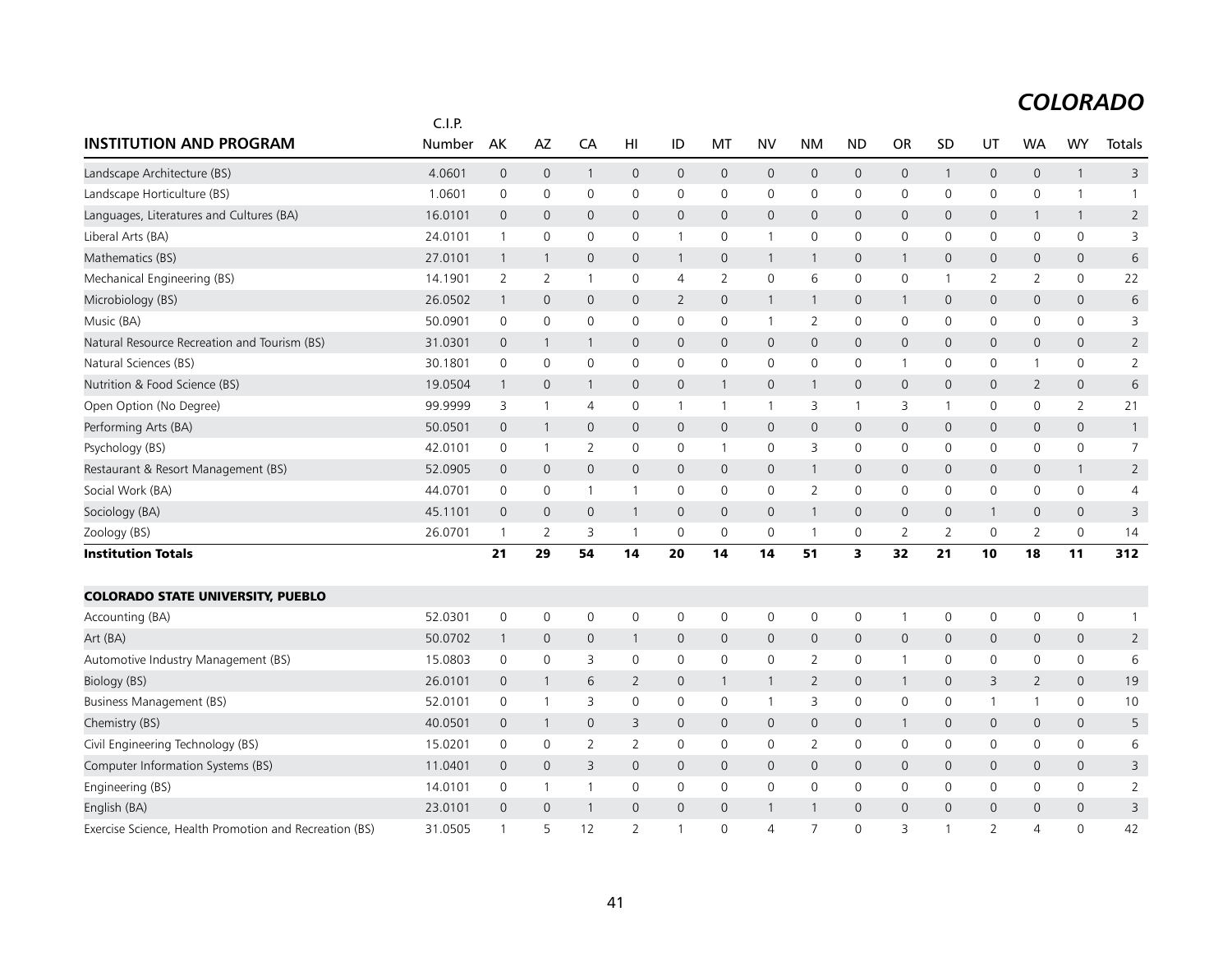|                                                                                  | C.I.P.  |                |                |                |                     |                     |                     |                         |                     |                     |                |              |                     |                     |                |                |
|----------------------------------------------------------------------------------|---------|----------------|----------------|----------------|---------------------|---------------------|---------------------|-------------------------|---------------------|---------------------|----------------|--------------|---------------------|---------------------|----------------|----------------|
| <b>INSTITUTION AND PROGRAM</b>                                                   | Number  | AK             | AZ             | CA             | HI                  | ID                  | МT                  | <b>NV</b>               | <b>NM</b>           | <b>ND</b>           | <b>OR</b>      | <b>SD</b>    | UT                  | <b>WA</b>           | <b>WY</b>      | Totals         |
| History (BA)                                                                     | 54.0101 | $\overline{1}$ | $\mathbf 0$    | 3              | $\mathsf{O}\xspace$ | $\mathbf 0$         | $\mathsf{O}$        | $\mathbf{1}$            | $\mathbf 0$         | $\mathsf{O}\xspace$ | $\mathbf 0$    | $\mathsf{O}$ | $\mathsf{O}\xspace$ | $\mathsf{O}$        | $\mathbf 0$    | 5              |
| Industrial Engineering (BS)                                                      | 14.3501 | $\mathbf{1}$   | $\mathbf 0$    | 0              | 0                   | $\mathsf{O}$        | $\mathbf 0$         | $\mathsf{O}\xspace$     | 0                   | 0                   | $\mathbf 0$    | $\mathbf 0$  | $\mathbf{1}$        | 0                   | $\mathsf{O}$   | $\overline{2}$ |
| Liberal Studies (BS)                                                             | 24.0101 | $\overline{1}$ | $\mathbf 0$    | $\overline{4}$ | $\mathbf{1}$        | $\mathbf 0$         | $\mathbf 0$         | $\overline{1}$          | $\mathbf{1}$        | $\mathbf 0$         | $\mathbf 0$    | $\mathbf{0}$ | $\mathsf{O}\xspace$ | $\mathbf{0}$        | $\mathbf{1}$   | 9              |
| Mass Communication (BA)                                                          | 9.0102  | 0              | 2              | 11             | -1                  | 0                   | 0                   | 0                       | $\mathbf{1}$        | 0                   | 0              | 0            | 1                   | 2                   | 0              | 18             |
| Mathematics (BA)                                                                 | 27.0101 | $\mathbf 0$    | $\mathbf 0$    | -1             | 0                   | $\mathsf{O}$        | 0                   | $\overline{2}$          | $\mathbf 0$         | $\mathbf 0$         | $\mathbf 0$    | $\mathbf{0}$ | 0                   | $\mathbf 0$         | $\mathbf 0$    | 3              |
| Music, General (BA)                                                              | 50.0901 | $\mathbf 0$    | $\mathbf 0$    | 0              | 1                   | $\mathbf 0$         | 0                   | $\mathbf{1}$            | $\mathbf 0$         | $\mathbf 0$         | $\mathbf 0$    | $\mathbf{0}$ | $\mathbf 0$         | $\mathbf 0$         | $\mathsf{O}$   | $\overline{2}$ |
| Nursing (BS)                                                                     | 51.1601 | $\overline{2}$ | $\mathbf 0$    | 3              | $\mathbf{0}$        | $\mathsf{O}$        | $\mathbf{0}$        | $\mathbf 0$             | $\mathbf{0}$        | $\mathbf{0}$        | $\overline{2}$ | $\mathbf{1}$ | $\mathbf 0$         | $\mathbf 0$         | $\mathbf 0$    | 8              |
| Physics (BS)                                                                     | 40.0801 | $\mathbf 0$    | 0              | $\overline{1}$ | $\mathbf 0$         | 0                   | 0                   | $\mathbf 0$             | 0                   | $\mathbf 0$         | 0              | 0            | 0                   | 0                   | $\mathsf{O}$   | $\mathbf{1}$   |
| Political Science (BA)                                                           | 45.1001 | $\mathbf 0$    | $\overline{1}$ | $\overline{1}$ | $\mathbf{1}$        | $\mathbf{0}$        | $\mathbf 0$         | $\mathbf 0$             | $\mathbf{0}$        | $\mathbf 0$         | -1             | $\mathbf{0}$ | $\mathbf{0}$        | $\mathbf{0}$        | $\mathbf 0$    | $\overline{4}$ |
| Pre-Business (BS)                                                                | 52.9999 | $\mathbf 0$    | 10             | 14             | 2                   | 0                   | 0                   | $\overline{4}$          | $\overline{7}$      | $\mathbf 0$         | $\mathbf 0$    | $\mathbf 0$  | 0                   | 3                   | $\mathbf{1}$   | 41             |
| Pre-Engineering (BS)                                                             | 14.9999 | $\mathbf 0$    | $\mathbf 0$    | $\mathbf{1}$   | $\mathbf{0}$        | $\mathsf{O}$        | $\mathbf 0$         | $\mathbf 0$             | $\mathsf{O}\xspace$ | $\mathbf 0$         | $\mathbf{1}$   | $\mathbf{0}$ | $\mathsf{O}\xspace$ | $\mathbf{0}$        | $\mathbf 0$    | $\overline{2}$ |
| Pre-Nursing (BS)                                                                 | 51.1699 | $\mathbf 0$    | $\mathbf 0$    | 3              | $\mathbf{1}$        | 0                   | $\mathbf 0$         | $\mathbf 0$             | 2                   | 0                   | $\mathbf{1}$   | 0            | $\mathbf{1}$        | 0                   | $\mathbf{1}$   | 9              |
| Psychology (BA)                                                                  | 42.0101 | $\mathbf{1}$   | 2              | 6              | $\mathbf{1}$        | $\mathsf{O}$        | $\mathbf 0$         | $\mathbf 0$             | $\mathbf 0$         | $\mathbf 0$         | $\mathbf 0$    | $\mathbf 0$  | $\mathbf 0$         | $\mathbf 0$         | $\mathbf 0$    | 10             |
| Social Work (BS)                                                                 | 44.0701 | 0              | 0              | $\overline{1}$ | $\mathbf 0$         | 0                   | 0                   | $\mathbf 0$             | 0                   | $\mathbf 0$         | 0              | $\mathbf 0$  | 0                   | $\mathbf{1}$        | $\mathsf{O}$   | $\overline{2}$ |
| Sociology (BA)                                                                   | 45.1101 | $\overline{0}$ | $\overline{2}$ | 14             | $\overline{2}$      | $\mathbf{1}$        | $\mathbf 0$         | $\overline{\mathbf{1}}$ | $\mathbf{1}$        | $\mathbf 0$         | $\mathbf 0$    | $\mathbf 0$  | $\mathbf 0$         | 3                   | $\mathbf 0$    | 24             |
| Undecided/Non-degree (No Degree)                                                 | 99.9999 | $\mathbf 0$    | $\mathbf 0$    | 8              | $\mathbf{1}$        | 0                   | $\mathsf{O}\xspace$ | $\overline{2}$          | $\mathbf{1}$        | $\mathbf 0$         |                | $\mathbf 0$  | 0                   | $\mathbf{1}$        | $\mathsf{O}$   | 14             |
| <b>Institution Totals</b>                                                        |         | 8              | 26             | 102            | 21                  | $\mathbf{2}$        | 1                   | 19                      | 30                  | $\mathbf 0$         | 13             | $\mathbf{z}$ | 9                   | 17                  | 3              | 253            |
| <b>MESA STATE COLLEGE</b>                                                        |         |                |                |                |                     |                     |                     |                         |                     |                     |                |              |                     |                     |                |                |
| Accounting (BS)                                                                  | 52.0301 | $\mathbf 0$    | $\mathbf 0$    | $\mathbf{1}$   | $\mathbf 0$         | 0                   | 0                   | $\mathbf 0$             | 0                   | 0                   | 0              | $\mathbf 0$  | 0                   | 0                   | $\mathbf{1}$   | $\overline{2}$ |
| Administrative Office Technology (ASSOC)                                         | 52.0204 | $\mathbf 0$    | $\mathbf 0$    | 1              | 0                   | $\mathsf{O}$        | $\mathsf{O}$        | $\mathbf 0$             | $\mathbf 0$         | $\mathbf 0$         | 0              | $\mathsf{O}$ | $\mathbf 0$         | $\mathsf{O}$        | $\mathbf 0$    | $\mathbf{1}$   |
| Animation, Interactive Technology, Video Graphics and<br>Special Effects (ASSOC) | 10.0304 | $\mathbf 0$    | $\overline{1}$ | 0              | $\mathsf{O}\xspace$ | $\mathbf 0$         | 0                   | $\mathsf{O}\xspace$     | 0                   | $\mathsf 0$         | $\mathbf 0$    | $\mathbf 0$  | 0                   | $\mathbf 0$         | $\mathsf{O}$   | $\overline{1}$ |
| Art (BA)                                                                         | 50.0701 | $\mathbf 0$    | $\overline{1}$ | $\mathsf{O}$   | $\mathbf{1}$        | $\mathbf{1}$        | $\mathsf{O}\xspace$ | $\mathbf{1}$            | $\mathsf{O}\xspace$ | $\mathsf{O}\xspace$ | $\mathbf 0$    | $\mathbf{1}$ | $\mathsf{O}\xspace$ | $\mathsf{O}\xspace$ | 5              | 10             |
| Athletic Training (BS)                                                           | 51.0913 | $\mathbf{1}$   | $\mathbf 0$    | $\overline{1}$ | $\mathbf{1}$        | $\mathsf{O}\xspace$ | 0                   | $\mathbf{1}$            | 0                   | 0                   | $\mathsf 0$    | $\mathbf 0$  | 0                   | 0                   | $\mathbf{1}$   | 5              |
| <b>Biological Sciences (BS)</b>                                                  | 26.0101 | $\mathbf 0$    | $\overline{3}$ | 5              | $\overline{2}$      | $\mathbf{1}$        | $\mathbf{1}$        | $\mathbf 0$             | $\mathbf{1}$        | $\mathbf 0$         | $\mathbf 0$    | $\mathbf{0}$ | $\mathbf{1}$        | $\mathbf 0$         | $\overline{1}$ | 15             |
| Business Administration (BA)                                                     | 52.0299 | 0              | 0              | 0              | 1                   | 0                   | 0                   | $\mathbf 0$             | 0                   | $\mathbf 0$         | 0              | 0            | 0                   | 0                   | 0              | $\overline{1}$ |
| Business Administration (BA)                                                     | 52.0101 | $\mathbf 0$    | 3              | $\overline{2}$ | 1                   | $\mathbf 0$         | $\mathbf{1}$        | 3                       | $\mathbf{1}$        | $\mathbf 0$         | $\mathbf 0$    | $\mathbf{0}$ | $\mathbf{1}$        | 1                   | $\mathbf 0$    | 13             |
| Computer Information Systems (BS)                                                | 52.1201 | 0              | $\mathbf 0$    | $\overline{1}$ | $\mathbf 0$         | $\mathbf 0$         | 0                   | $\mathbf 0$             | $\mathbf 0$         | $\mathbf 0$         | 0              | 0            | $\mathbf 0$         | $\Omega$            | $\mathbf 0$    | $\mathbf{1}$   |
| Computer Science (BS)                                                            | 11.0101 | $\mathbf 0$    | 1              | 0              | 0                   | $\mathsf{O}$        | $\mathsf{O}$        | $\mathbf 0$             | $\mathbf 0$         | $\mathbf 0$         | $\mathbf{0}$   | $\mathbf{0}$ | $\mathbf{1}$        | 0                   | $\mathbf 0$    | $\overline{2}$ |
| Construction Management (BS)                                                     | 15.1001 | $\mathbf 0$    | $\mathbf 0$    | 0              | $\mathbf 0$         | 1                   | 0                   | $\mathbf 0$             | $\mathbf 0$         | $\mathbf 0$         | 0              | $\Omega$     | $\mathbf 0$         | $\mathbf{1}$        | $\mathbf{1}$   | 3              |
| Criminal Justice/Law Enforcement Administration (ASSOC)                          | 43.0103 | $\Omega$       | $\Omega$       | $\Omega$       | $\Omega$            | $\Omega$            | $\Omega$            | $\Omega$                | $\Omega$            | $\Omega$            | $\Omega$       | $\Omega$     | $\Omega$            | $\Omega$            | $\mathbf{1}$   | $\mathbf{1}$   |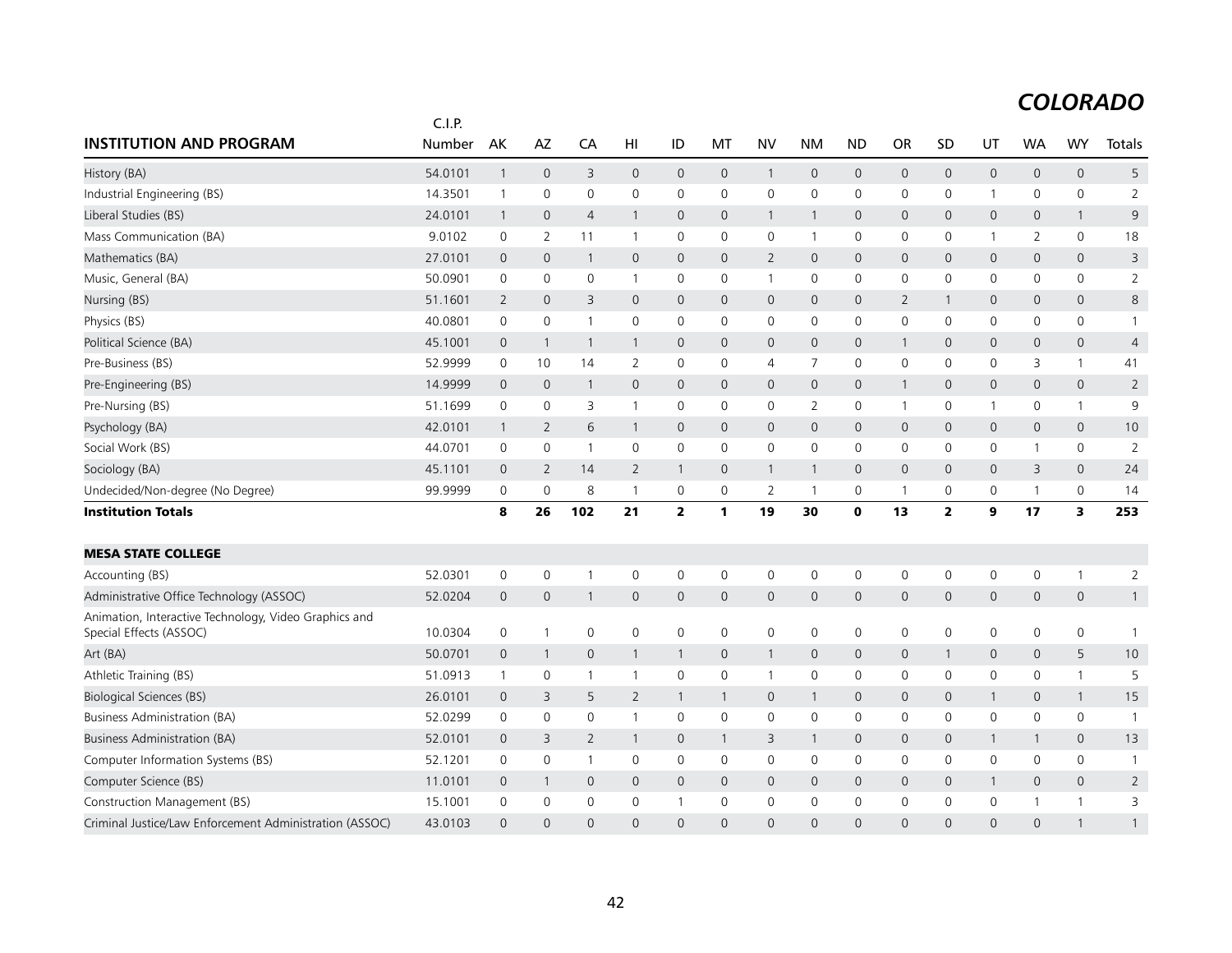| <b>INSTITUTION AND PROGRAM</b>       | C.I.P.<br>Number | AK                       | AZ           | CA             | HI             | ID             | MT             | <b>NV</b>      | <b>NM</b>           | <b>ND</b>      | <b>OR</b>      | SD           | UT                  | <b>WA</b>    | <b>WY</b>      | Totals         |
|--------------------------------------|------------------|--------------------------|--------------|----------------|----------------|----------------|----------------|----------------|---------------------|----------------|----------------|--------------|---------------------|--------------|----------------|----------------|
|                                      |                  |                          |              |                |                |                |                |                |                     |                |                |              |                     |              |                |                |
| Criminal Justice/Safety Studies (BA) | 43.0104          | $\mathbf 0$              | 0            | 5              | 3              | $\mathbf 0$    | 0              | 2              | $\mathbf{1}$        | $\mathbf 0$    | -1             | 0            | $\mathbf{1}$        | $\mathbf 0$  | 3              | 16             |
| Culinary Arts, General (ASSOC)       | 12.0500          | $\mathbf{1}$             | $\mathbf{0}$ | $\mathbf{0}$   | 0              | $\mathbf{0}$   | $\mathbf 0$    | $\mathbf 0$    | $\mathbf{1}$        | $\mathbf 0$    | $\mathbf{0}$   | $\mathbf{0}$ | $\mathbf 0$         | $\mathbf 0$  | $\overline{2}$ | $\overline{4}$ |
| Electric Line Worker (CERT)          | 46.0303          | $\mathbf 0$              | 0            | -1             | 0              | 0              | 0              | $\mathbf 0$    | 0                   | $\mathbf 0$    | 0              | 0            | 0                   | 0            | $\mathbf 0$    | $\mathbf{1}$   |
| English (BA)                         | 23.0101          | $\overline{0}$           | 1            | $\mathbf{0}$   | 0              | $\mathsf{O}$   | $\mathbf{0}$   | $\overline{0}$ | $\overline{2}$      | $\mathbf 0$    | $\mathbf{0}$   | $\mathbf{0}$ | 1                   | $\mathbf{0}$ | $\mathbf 0$    | 4              |
| Environmental Science (BS)           | 3.0104           | $\mathbf 0$              | 0            | 3              | 0              | $\mathbf 0$    | $\mathbf{1}$   | $\mathbf 0$    | 0                   | $\mathbf 0$    | -1             | 0            | $\mathbf{1}$        | $\mathbf{0}$ | $\mathbf 0$    | 6              |
| Graphic Design (BA)                  | 50.0409          | $\mathbf{1}$             | 0            | -1             | $\mathbf{1}$   | $\overline{1}$ | $\mathbf{0}$   | $\mathbf 0$    | 0                   | $\mathbf 0$    | $\mathbf{1}$   | $\mathbf{0}$ | 1                   | 0            | $\mathbf{1}$   | $\overline{7}$ |
| History (BA)                         | 54.0101          | $\mathbf 0$              | 3            | 5              | $\overline{2}$ | $\mathsf{O}$   | 2              | $\mathbf 0$    | 0                   | 0              | 0              | 0            | 0                   | 0            | $\mathbf{1}$   | 13             |
| Kinesiology (BA)                     | 31.0505          | 3                        | 9            | 11             | 12             | $\mathbf{1}$   | $\overline{4}$ | 3              | $\mathbf{1}$        | $\mathbf 0$    | $\overline{2}$ | $\mathbf{0}$ | 5                   | $\mathbf{1}$ | 9              | 61             |
| Liberal Arts (ASSOC)                 | 24.0199          | $\mathbf 0$              | 0            | 0              | 0              | 0              | 0              | 0              | 0                   | 0              | $\mathbf{1}$   | 0            | 0                   | 0            | 2              | 3              |
| Liberal Arts (ASSOC)                 | 24.0101          | 2                        | $\mathbf{0}$ | $\overline{2}$ | 2              | $\mathbf{1}$   | $\mathbf{1}$   | $\overline{0}$ | $\mathbf{1}$        | $\mathbf 0$    | $\mathsf{O}$   | $\mathbf{1}$ | $\mathbf 0$         | $\mathbf{0}$ | $\overline{1}$ | 11             |
| Liberal Arts (BA)                    | 24.0101          | 0                        | $\mathbf 1$  | 2              | 5              | 0              | 0              | 0              | 2                   | 0              | 0              | 1            | 0                   | 0            | 2              | 13             |
| Manufacturing Technology (ASSOC)     | 48.0501          | $\overline{0}$           | 0            | $\mathsf{O}$   | 0              | $\mathbf 0$    | $\mathbf 0$    | $\mathbf 0$    | 0                   | $\mathbf 0$    | $\mathsf{O}$   | 0            | $\mathbf 0$         | 0            | $\overline{2}$ | $\overline{2}$ |
| Mass Communication (BA)              | 9.0102           | $\mathbf 0$              | 3            | 3              | 4              | 2              | $\mathbf{1}$   | $\mathbf{1}$   | 3                   | 0              | 0              | 0            | 2                   | 0            | $\mathbf{1}$   | 20             |
| Math (BS)                            | 27.0101          | $\overline{0}$           | $\mathbf{1}$ | 3              | 0              | $\mathbf{0}$   | $\mathbf{0}$   | $\mathbf 0$    | $\mathbf{1}$        | $\mathbf 0$    | $\mathsf{O}$   | $\mathbf{0}$ | $\mathbf{0}$        | $\mathbf{0}$ | $\mathbf{1}$   | 6              |
| Music (BA)                           | 50.0901          | 0                        | 0            | 0              | 0              | $\mathbf{1}$   | 0              | $\mathbf 0$    | 0                   | $\mathbf 0$    | $\mathbf{1}$   | 0            | 0                   | 0            | $\mathsf{O}$   | $\overline{2}$ |
| Nursing (ASSOC)                      | 51.1601          | $\mathbf{1}$             | $\mathbf{0}$ | $\mathbf{0}$   | 0              | $\mathsf{O}$   | $\mathbf{0}$   | $\mathbf 0$    | $\mathsf{O}\xspace$ | $\overline{0}$ | $\mathsf{O}$   | $\mathbf{0}$ | $\mathsf{O}\xspace$ | $\mathbf{0}$ | $\mathbf 0$    | $\mathbf{1}$   |
| Nursing (BS)                         | 51.1601          | $\overline{1}$           | 0            | 0              | 0              | $\mathsf{O}$   | 0              | 0              | 0                   | 0              | 0              | 0            | $\mathbf{1}$        | 0            | $\mathsf{O}$   | $\overline{2}$ |
| Physical Science (BS)                | 40.0101          | $\mathbf 0$              | 0            | -1             | 0              | $\mathsf{O}$   | $\mathbf 0$    | $\mathbf 0$    | 3                   | $\overline{0}$ | $\mathsf{O}$   | $\mathsf{O}$ | $\mathbf{1}$        | $\mathbf 0$  | $\mathbf 0$    | 5              |
| Political Science (BA)               | 45.1001          | $\mathbf 0$              | 0            | $\overline{2}$ | 0              | $\mathsf{O}$   | 0              | $\mathbf{1}$   | 0                   | $\mathbf 0$    | $\mathbf 0$    | $\mathbf 0$  | $\mathsf 0$         | $\mathbf 0$  | $\mathsf{O}$   | 3              |
| Process SystemsTechnology (ASSOC)    | 15.0613          | $\overline{0}$           | $\mathbf{0}$ | $\mathbf{0}$   | 0              | $\mathsf{O}$   | $\mathbf{0}$   | $\mathbf{0}$   | $\mathbf{0}$        | $\mathbf 0$    | $\mathbf{0}$   | $\mathbf{0}$ | $\mathbf 0$         | $\mathbf{0}$ | $\overline{1}$ | $\mathbf{1}$   |
| Psychology (BA)                      | 42.0101          | $\overline{1}$           | 3            | 5              | 3              | $\mathbf{1}$   | 0              | $\mathbf{1}$   | $\overline{2}$      | 0              | $\mathbf{1}$   | 0            | $\mathbf{1}$        | 0            | $\overline{2}$ | 20             |
| Radiologic Technology (ASSOC)        | 51.0911          | $\mathbf 0$              | $\mathbf{1}$ | $\mathsf{O}$   | 0              | $\mathsf{O}$   | $\mathbf{0}$   | $\mathbf 0$    | $\mathsf{O}\xspace$ | $\overline{0}$ | $\mathsf{O}$   | $\mathsf{O}$ | $\mathbf 0$         | $\mathbf 0$  | $\overline{1}$ | $\overline{2}$ |
| Sociology (BA)                       | 45.1101          | 0                        | 0            | $\overline{1}$ | 1              | 0              | 0              | $\mathbf{1}$   | 0                   | 0              | 0              | 0            | $\overline{2}$      | $\mathbf 0$  | $\mathsf{O}$   | 5              |
| Spanish (BA)                         | 16.0905          | $\mathbf 0$              | 0            | $\mathbf 0$    | 0              | $\mathsf{O}$   | $\mathbf 0$    | $\mathbf 0$    | 0                   | $\overline{0}$ | $\mathsf{O}$   | $\mathsf{O}$ | $\mathbf{1}$        | $\mathbf 0$  | $\mathbf 0$    | $\mathbf{1}$   |
| Sport Management (BS)                | 31.0504          | $\overline{1}$           | 0            | $\overline{7}$ | $\mathbf 0$    | $\mathsf{O}$   | $\mathbf 0$    | $\mathsf{O}$   | $\overline{2}$      | $\mathbf 0$    | $\mathbf 0$    | $\mathbf 0$  | 5                   | 3            | 3              | 21             |
| Theatre Arts, General (BA)           | 50.0501          | $\overline{0}$           | 0            | $\mathbf{1}$   | 0              | $\mathsf{O}$   | $\mathbf{0}$   | $\mathbf{1}$   | 6                   | $\mathbf 0$    | $\mathsf{O}$   | $\mathbf{0}$ | $\mathbf 0$         | $\mathbf{0}$ | $\overline{1}$ | 9              |
| Undeclared (ASSOC)                   | 99.9999          | 0                        | 3            | 0              | 8              | 0              | 0              | 2              | $\overline{2}$      | 0              | 0              | 0            | 5                   | 0            | 5              | 25             |
| Undeclared (BA)                      | 99.9999          | 5                        | 12           | 13             | 12             | $\mathbf{1}$   | $\mathbf 0$    | 5              | 8                   | $\overline{0}$ | $\overline{4}$ | $\mathsf{O}$ | 9                   | 5            | 15             | 89             |
| Undeclared (BS)                      | 99.9999          | $\overline{\phantom{a}}$ | 0            | 5              | $\overline{7}$ | $\mathbf 0$    | $\overline{2}$ | $\overline{2}$ | $\overline{2}$      | 0              | $\mathbf 0$    | 0            | $\mathbf{1}$        | $\mathbf 0$  | 3              | 23             |
| <b>Institution Totals</b>            |                  | 18                       | 46           | 82             | 66             | 11             | 13             | 24             | 39                  | $\mathbf o$    | 12             | 3            | 40                  | 11           | 66             | 431            |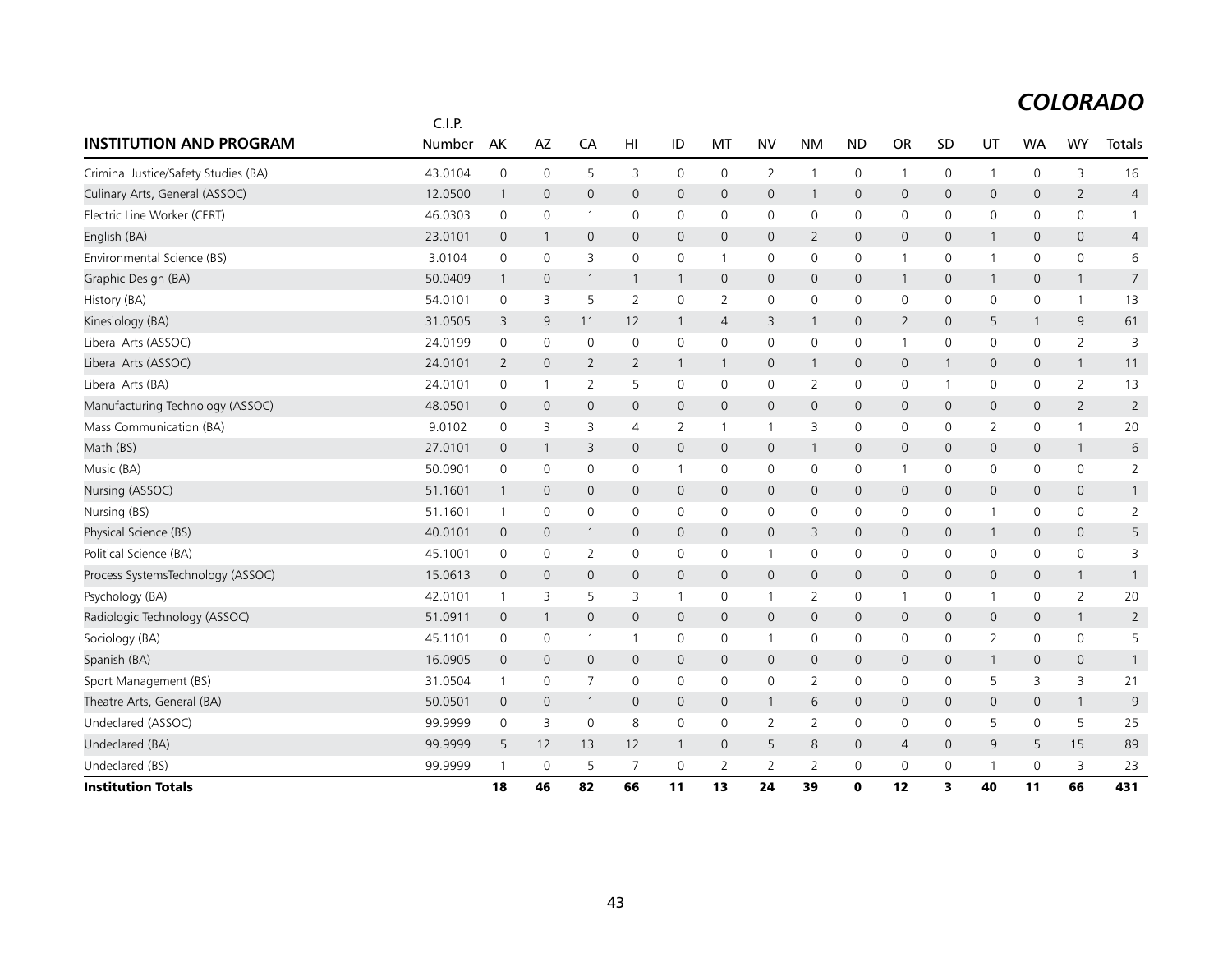|                                                              | C.I.P.  |              |              |                |              |              |              |                         |                |                |                |              |              |                |                     |                |
|--------------------------------------------------------------|---------|--------------|--------------|----------------|--------------|--------------|--------------|-------------------------|----------------|----------------|----------------|--------------|--------------|----------------|---------------------|----------------|
| <b>INSTITUTION AND PROGRAM</b>                               | Number  | AK           | AZ           | CA             | HI           | ID           | MT           | <b>NV</b>               | <b>NM</b>      | <b>ND</b>      | <b>OR</b>      | SD           | UT           | <b>WA</b>      | <b>WY</b>           | Totals         |
| <b>METROPOLITAN STATE COLLEGE OF DENVER</b>                  |         |              |              |                |              |              |              |                         |                |                |                |              |              |                |                     |                |
| Behavioral Sciences (BA)                                     | 30.1701 | 0            | $\mathbf{1}$ | $\overline{1}$ | $\mathbf 0$  | 0            | $\mathbf 0$  | $\mathbf 0$             | $\mathbf 0$    | 0              | 0              | 0            | 0            | 0              | $\mathsf 0$         | $\overline{2}$ |
| Business Administration and Management, General (BS)         | 52.0201 | $\mathbf{0}$ | 2            | $\overline{1}$ | $\mathbf{0}$ | $\mathbf{1}$ | 0            | $\mathbf{1}$            | $\mathbf{0}$   | $\mathbf{0}$   | $\mathbf{0}$   | $\mathbf{0}$ | 0            | $\mathbf{0}$   | 3                   | 8              |
| Civil Engineering Technology/Technician (BS)                 | 15.0201 | 0            | $\mathbf 0$  | $\mathbf 0$    | 0            | 0            | 0            | $\mathbf 0$             | $\mathbf 0$    | $\mathbf 0$    | 0              | 0            | 0            | 1              | 0                   | $\mathbf{1}$   |
| Criminal Justice/Safety Studies (BS)                         | 43.0104 | $\mathbf 0$  | $\mathbf 0$  | $\overline{1}$ | $\mathbf{0}$ | $\mathsf{O}$ | 0            | $\mathbf{0}$            | $\mathbf{0}$   | $\mathbf{0}$   | $\mathbf{0}$   | $\Omega$     | 0            | $\mathbf 0$    | $\mathbf{0}$        | $\mathbf{1}$   |
| Drama and Dramatics/Theatre Arts, General (BA)               | 50.0501 | $\mathbf 0$  | $\mathbf 0$  | $\mathbf 0$    | $\mathbf 0$  | 0            | 0            | $\mathbf 0$             | $\mathbf 0$    | $\mathbf 0$    | $\mathbf{1}$   | $\mathbf 0$  | $\mathsf{O}$ | $\mathbf 0$    | 0                   | $\mathbf{1}$   |
| History, General (BA)                                        | 54.0101 | $\mathbf{0}$ | $\mathbf 0$  | $\mathbf{0}$   | $\mathbf{0}$ | $\mathsf{O}$ | 0            | $\mathbf{0}$            | $\mathbf{0}$   | $\mathbf{0}$   | $\mathbf{0}$   | $\mathbf{0}$ | $\mathbf{0}$ | $\mathbf{1}$   | $\mathbf{0}$        | $\mathbf{1}$   |
| Hospitality Restaurant Management (BA)                       | 52.0901 | 0            | $\mathbf 0$  | $\mathbf 0$    | 0            | 0            | 0            | $\mathbf{1}$            | $\mathbf 0$    | $\mathbf 0$    | 0              | 0            | 0            | 0              | 0                   | $\mathbf{1}$   |
| Human Performance Composite (BA)                             | 31.0501 | $\Omega$     | $\mathbf{1}$ | 3              | $\mathbf{1}$ | 0            | $\Omega$     | $\mathbf{1}$            | $\Omega$       | $\Omega$       | $\mathbf 0$    | $\Omega$     | $\mathsf{O}$ | $\Omega$       | $\Omega$            | 6              |
| Human Services, General (BS)                                 | 44.0000 | $\mathbf{1}$ | $\mathbf 0$  | $\mathbf 0$    | 0            | 0            | 0            | 0                       | $\mathbf 0$    | $\mathbf 0$    | 0              | 0            | 0            | 0              | 0                   | $\overline{1}$ |
| Nursing/Registered Nurse (RN, ASN, BSN, MSN) (BS)            | 51.1601 | $\mathbf{0}$ | $\mathbf 0$  | $\overline{0}$ | $\mathbf{0}$ | $\mathsf{O}$ | 0            | 0                       | $\overline{2}$ | $\overline{0}$ | $\mathbf 0$    | $\mathbf{0}$ | 0            | $\mathbf{0}$   | $\mathbf{1}$        | 3              |
| Political Science and Government, General (BA)               | 45.1001 | 0            | $\mathbf 0$  | $\mathbf 0$    | $\mathbf 0$  | 0            | 0            | $\mathbf 0$             | $\overline{1}$ | $\mathbf 0$    | 0              | 0            | $\mathbf 0$  | $\Omega$       | 0                   | $\mathbf{1}$   |
| Psychology, General (BA)                                     | 42.0101 | $\Omega$     | $\mathbf 0$  | $\Omega$       | $\Omega$     | 0            | $\Omega$     | $\Omega$                | 2              | $\mathbf 0$    | $\Omega$       | $\Omega$     | $\mathsf{O}$ | $\mathbf{1}$   | $\overline{2}$      | 5              |
| Social Work (BS)                                             | 44.0701 | $\mathbf 0$  | $\mathbf 0$  | $\mathbf 0$    | 0            | 0            | 0            | $\mathbf 0$             | $\overline{1}$ | $\mathbf 0$    | 0              | $\mathbf 0$  | $\mathsf{O}$ | $\mathbf 0$    | 0                   | $\mathbf{1}$   |
| <b>Institution Totals</b>                                    |         | 1            | 4            | 6              | 1            | 1            | $\bf{0}$     | $\overline{\mathbf{3}}$ | 6              | $\mathbf 0$    | $\mathbf{1}$   | $\bf{0}$     | $\mathbf 0$  | 3              | 6                   | 32             |
| UNIVERSITY OF COLORADO AT COLORADO SPRINGS                   |         |              |              |                |              |              |              |                         |                |                |                |              |              |                |                     |                |
| Biology (BS)                                                 | 26.0101 | 0            | 0            | 3              | $\mathbf{1}$ | 0            | 0            | $\mathbf 0$             | $\overline{4}$ | 0              | $\overline{2}$ | $\mathbf{1}$ | $\mathsf{O}$ | 0              | $\mathbf{1}$        | 12             |
| Chemistry (BS)                                               | 40.0501 | $\mathbf 0$  | $\mathbf 0$  | $\overline{0}$ | $\mathbf 0$  | 0            | 0            | $\mathbf 0$             | $\mathbf{0}$   | $\mathbf{0}$   | $\mathbf 0$    | $\mathbf 0$  | 0            | 1              | $\mathsf{O}\xspace$ | $\mathbf{1}$   |
| Communication (BA)                                           | 9.0101  | 0            | -1           | 7              | 0            | 0            | 1            | 0                       | $\mathbf 0$    | 0              | 0              | 1            | 0            | 0              | 0                   | 10             |
| Computer Engineering (BS)                                    | 14.0901 | 0            | $\mathbf 0$  | $\mathbf 0$    | $\mathbf 0$  | 0            | 0            | 0                       | $\mathbf{1}$   | $\mathbf 0$    | $\mathbf 0$    | $\mathbf 0$  | 0            | 0              | 0                   | $\mathbf{1}$   |
| Computer Graphics (No Degree)                                | 11.0803 | $\mathbf 0$  | $\mathbf 0$  | $\mathbf 0$    | $\mathbf 0$  | 0            | 0            | $\mathbf 0$             | $\mathbf{1}$   | $\mathbf 0$    | $\mathbf 0$    | $\mathbf 0$  | $\mathbf 0$  | $\mathbf 0$    | 0                   | $\mathbf{1}$   |
| Computer Science (BS)                                        | 11.0101 | $\mathbf 0$  | $\mathbf 0$  | $\overline{1}$ | $\mathbf{0}$ | 0            | 0            | $\mathsf{O}$            | $\mathbf{0}$   | $\mathbf{0}$   | $\mathbf 0$    | $\mathbf{0}$ | $\mathbf{0}$ | $\mathbf{0}$   | $\mathbf{0}$        | $\mathbf{1}$   |
| Criminal Justice/Law Enforcement Administration (BA)         | 43.0103 | 0            | $\mathbf{1}$ | $\overline{1}$ | 0            | 0            | 0            | $\mathbf 0$             | $\mathbf 0$    | $\mathbf 0$    | $\mathbf 1$    | 0            | 0            | 0              | 0                   | 3              |
| Electrical Engineering (BS)                                  | 14.1001 | 0            | $\mathbf 0$  | $\overline{0}$ | $\mathbf{0}$ | 0            | 0            | $\mathbf{0}$            | $\mathbf{0}$   | $\mathbf 0$    | $\mathbf 0$    | $\mathbf 0$  | $\mathbf{1}$ | $\overline{0}$ | $\mathsf{O}\xspace$ | $\mathbf{1}$   |
| English (BA)                                                 | 23.0101 | 0            | $\mathbf 0$  | 3              | 0            | 0            | 1            | $\mathbf 0$             | $\mathbf 0$    | $\mathbf 0$    | 0              | 0            | $\mathbf 0$  | 0              | 0                   | 4              |
| General Business (BS)                                        | 52.0201 | 2            | 10           | 15             | 4            | $\mathbf{1}$ | $\mathbf{1}$ | $\mathbf{1}$            | $\overline{4}$ | $\overline{4}$ | 1              | 2            | $\mathbf{2}$ | 4              | 3                   | 54             |
| Geography - Environmental Studies (BS)                       | 45.0701 | 0            | 2            | $\overline{2}$ | $\Omega$     | $\Omega$     | 1            | $\mathbf 0$             | $\mathbf 0$    | $\mathbf 0$    | 0              | $\mathbf{0}$ | $\mathbf 0$  | $\mathbf{0}$   | 0                   | 5              |
| Health Professions and Related Clinical Sciences, Other (BS) | 51.9999 | 1            | $\mathbf{1}$ | 3              | $\mathbf{1}$ | 0            | 1            | $\mathbf 0$             | $\mathbf{1}$   | $\mathbf 0$    | $\mathbf 0$    | $\mathbf 0$  | $\mathsf{O}$ | $\mathbf 0$    | $\mathsf{O}$        | 8              |
| History (BA)                                                 | 54.0101 | $\mathbf{1}$ | 0            | 3              | $\mathbf 0$  | 0            | 0            | $\mathbf 0$             | $\overline{1}$ | $\mathbf 0$    | 0              | 0            | 0            | $\mathbf 0$    | 0                   | 5              |
| Interdisciplinary Sciences (BA)                              | 30.9999 | 2            | 2            | 7              |              | 1            | 0            | $\mathbf{0}$            | $\overline{4}$ | $\mathbf{1}$   | $\mathbf 0$    | $\mathbf 0$  | 2            | 1              | $\mathbf{0}$        | 21             |
| Math (BS)                                                    | 27.0101 | $\Omega$     | $\Omega$     | $\Omega$       | $\Omega$     | $\Omega$     | $\Omega$     | $\Omega$                | $\overline{1}$ | $\Omega$       | $\Omega$       | $\Omega$     | $\Omega$     | $\Omega$       | $\Omega$            | $\mathbf{1}$   |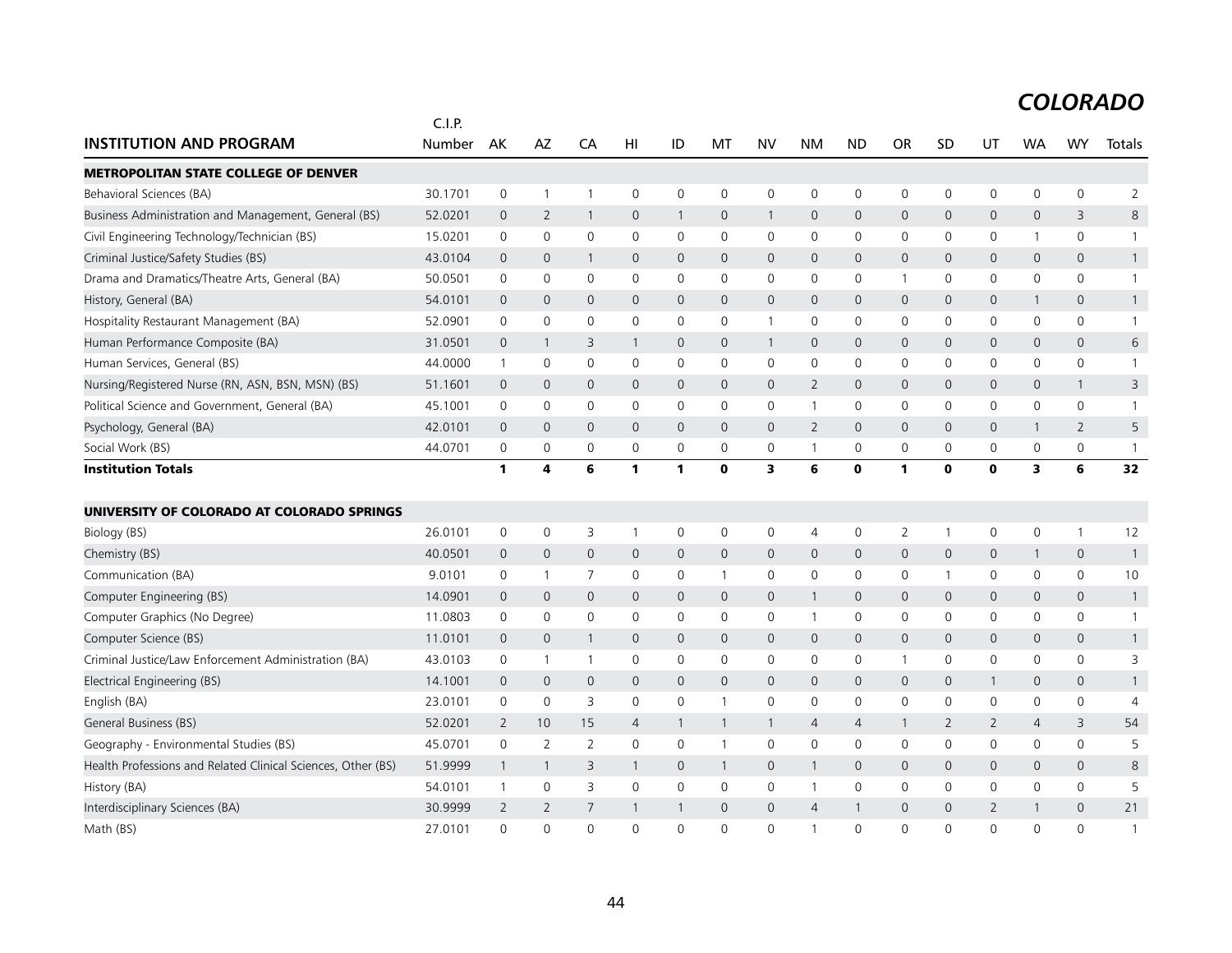|                                                   | C.I.P.  |                |                |                |                     |                     |                         |                     |                     |                     |                |                |              |                     |                         |                |
|---------------------------------------------------|---------|----------------|----------------|----------------|---------------------|---------------------|-------------------------|---------------------|---------------------|---------------------|----------------|----------------|--------------|---------------------|-------------------------|----------------|
| <b>INSTITUTION AND PROGRAM</b>                    | Number  | AK             | AZ             | CA             | HI                  | ID                  | МT                      | <b>NV</b>           | <b>NM</b>           | <b>ND</b>           | <b>OR</b>      | SD             | UT           | <b>WA</b>           | <b>WY</b>               | Totals         |
| Mechanical Engineering (BS)                       | 14.1901 | $\overline{0}$ | $\mathbf{0}$   | $\overline{2}$ | $\mathbf{0}$        | $\overline{0}$      | $\mathbf 0$             | $\mathbf 0$         | $\mathbf{1}$        | $\mathbf{0}$        | $\mathbf 0$    | $\mathbf{0}$   | $\mathbf 0$  | $\mathbf{1}$        | $\mathbf 0$             | $\overline{4}$ |
| Nursing/Registered Nurse (RN, ASN, BSN, MSN) (BS) | 51.1601 | $\mathbf 0$    | $\mathbf 0$    | 0              | $\mathbf 0$         | 0                   | $\mathbf{1}$            | $\mathbf 0$         | $\mathbf 0$         | $\mathbf 0$         | 0              | 0              | 0            | $\mathbf 0$         | $\mathsf{O}$            | $\mathbf{1}$   |
| Political Science (BA)                            | 45.1001 | $\overline{0}$ | $\mathbf{1}$   | $\overline{2}$ | $\mathsf{O}\xspace$ | $\mathbf 0$         | $\mathsf{O}$            | $\mathbf 0$         | $\mathsf{O}\xspace$ | $\mathsf{O}\xspace$ | $\mathbf 0$    | $\mathsf{O}$   | $\mathsf{O}$ | $\mathsf{O}$        | $\mathbf{1}$            | 4              |
| Pre-Engineering (No Degree)                       | 14.0101 | $\mathbf{1}$   | $\mathbf 0$    | $\overline{1}$ | $\mathbf 0$         | $\mathbf 0$         | $\mathbf 0$             | $\mathbf 0$         | $\mathbf 0$         | $\mathbf 0$         | $\mathbf 0$    | 0              | $\mathbf 0$  | $\mathbf{1}$        | $\mathsf{O}$            | 3              |
| Psychology (BA)                                   | 42.0101 | $\overline{1}$ | $\mathbf{1}$   | $\overline{1}$ | $\overline{4}$      | $\mathbf{0}$        | $\mathbf 0$             | $\mathbf{1}$        | $\mathbf{1}$        | $\mathbf{1}$        | $\mathbf 0$    | $\mathbf{1}$   | $\mathbf{0}$ | 1                   | $\overline{1}$          | 13             |
| Sociology (BA)                                    | 45.1101 | $\mathbf 0$    | $\overline{2}$ | $\mathsf{O}$   | $\mathbf 0$         | 0                   | $\mathbf{1}$            | $\mathbf 0$         | $\mathbf 0$         | $\mathbf 0$         | 0              | $\overline{1}$ | $\mathbf{1}$ | 0                   | $\mathbf{1}$            | 6              |
| Visual Arts (BA)                                  | 50.0701 | $\mathbf 0$    | -1             | $\mathbf{0}$   | 0                   | $\mathsf{O}\xspace$ | $\mathbf 0$             | $\mathbf 0$         | $\mathbf 0$         | $\mathbf 0$         | $\mathbf 0$    | $\mathbf 0$    | $\mathbf 0$  | $\mathbf 0$         | $\mathsf{O}\xspace$     | $\mathbf{1}$   |
| <b>Institution Totals</b>                         |         | 8              | 22             | 51             | 11                  | $\overline{2}$      | $\overline{\mathbf{z}}$ | $\overline{2}$      | 19                  | 6                   | 4              | 6              | 6            | 9                   | $\overline{\mathbf{z}}$ | 160            |
| UNIVERSITY OF COLORADO DENVER                     |         |                |                |                |                     |                     |                         |                     |                     |                     |                |                |              |                     |                         |                |
| Accounting and Business/Management (BS)           | 52.0305 | 0              | $\overline{1}$ | $\overline{2}$ | $\mathbf 0$         | $\mathbf{1}$        | 0                       | 0                   | $\mathbf{1}$        | 0                   | 0              | 0              | 0            | 0                   | 0                       | 5              |
| Anthropology (BA)                                 | 45.0201 | $\overline{0}$ | $\mathbf 0$    | $\mathbf{1}$   | 0                   | $\mathbf 0$         | $\mathbf 0$             | $\mathbf 0$         | $\mathsf{O}\xspace$ | $\mathsf{O}\xspace$ | $\mathbf{0}$   | $\mathsf{O}$   | $\mathbf 0$  | $\mathsf{O}\xspace$ | $\mathbf 0$             | $\mathbf{1}$   |
| Applied Mathematics (BS)                          | 27.0301 | 0              | $\mathbf 0$    | 0              | $\mathbf 0$         | $\mathsf{O}$        | 0                       | $\mathbf 0$         | $\mathbf{1}$        | 0                   | 0              | $\mathbf 0$    | 0            | $\mathbf 0$         | $\mathsf{O}$            | $\mathbf{1}$   |
| Art (BA)                                          | 50.0701 | $\mathbf 0$    | $\mathbf{1}$   | $\overline{4}$ | $\mathbf{0}$        | $\mathbf{0}$        | $\mathbf 0$             | $\mathbf{0}$        | $\mathbf{0}$        | $\mathbf{1}$        | $\mathbf 0$    | $\mathbf{0}$   | 0            | $\mathbf 0$         | $\overline{2}$          | 8              |
| Biology (BS)                                      | 26.0101 | $\mathbf 0$    | $\mathbf 0$    | $\overline{1}$ | $\overline{2}$      | 0                   | 0                       | $\mathbf 0$         | $\mathbf 0$         | $\mathsf 0$         | 0              | -1             | 0            | 0                   | $\mathbf{1}$            | 5              |
| Business Administration - Management (BS)         | 52.0201 | $\overline{0}$ | $\mathbf{1}$   | $\overline{4}$ | $\mathbf{1}$        | $\mathsf{O}$        | $\mathbf 0$             | $\mathbf 0$         | $\mathbf 0$         | $\mathbf 0$         | 1              | $\mathbf 0$    | $\mathbf 0$  | $\mathbf 0$         | $\mathbf 0$             | $\overline{7}$ |
| Chemistry, General (BS)                           | 40.0501 | 0              | $\mathbf 0$    | $\mathsf{O}$   | $\mathbf 0$         | 0                   | 0                       | $\mathbf 0$         | $\mathbf 0$         | $\mathbf 0$         | $\mathbf{1}$   | $\mathbf 0$    | 0            | $\mathbf 0$         | $\mathsf{O}$            | $\mathbf{1}$   |
| Civil Engineering, General (BS)                   | 14.0801 | $\mathbf{0}$   | $\mathbf 0$    | $\mathbf{0}$   | $\mathbf{0}$        | $\mathbf{0}$        | $\mathbf{0}$            | $\mathbf{0}$        | $\mathbf{0}$        | $\mathbf{0}$        | $\overline{2}$ | $\mathbf{0}$   | $\mathbf{0}$ | $\mathbf{0}$        | $\mathbf 0$             | $\overline{2}$ |
| Communications (BA)                               | 9.0101  | 0              | $\mathbf 0$    | 0              | 0                   | $\mathsf{O}$        | 0                       | $\mathbf 0$         | $\mathbf{1}$        | 0                   | -1             | 0              | $\mathbf 0$  | $\mathbf 0$         | $\mathsf{O}$            | $\overline{2}$ |
| Creative Writing (BA)                             | 23.0501 | $\mathbf 0$    | $\mathbf 0$    | $\mathbf{1}$   | 0                   | $\mathsf{O}$        | $\mathsf{O}$            | $\mathbf 0$         | $\mathbf 0$         | $\mathbf 0$         | $\mathbf 0$    | $\mathsf{O}$   | $\mathbf 0$  | 0                   | $\mathbf 0$             | $\mathbf{1}$   |
| Criminology (BA)                                  | 45.0401 | $\mathbf 0$    | $\mathbf 0$    | 0              | 0                   | 0                   | 0                       | $\mathbf 0$         | $\mathbf 0$         | $\mathbf 0$         | 0              | 0              | 0            | $\mathbf{1}$        | $\mathsf{O}$            | $\overline{1}$ |
| English Language and Literature, General (BA)     | 23.0101 | $\mathbf 0$    | $\mathbf{1}$   | $\mathbf 0$    | $\mathbf{0}$        | $\mathbf 0$         | 0                       | $\mathbf{1}$        | 0                   | 0                   | $\mathbf 0$    | $\mathbf{0}$   | 0            | $\mathbf 0$         | $\mathbf 0$             | $\overline{2}$ |
| Film (BA)                                         | 50.0601 | 0              | -1             | $\overline{2}$ | $\mathbf 0$         | $\mathbf{1}$        | 0                       | $\mathbf{1}$        | 2                   | $\mathbf 0$         | $\overline{2}$ | 0              | 0            | $\mathbf{1}$        | 2                       | 12             |
| Finance, General (BS)                             | 52.0801 | $\overline{0}$ | $\mathbf 0$    | $\mathbf{1}$   | 0                   | $\mathsf{O}$        | $\mathsf{O}$            | $\mathbf 0$         | $\mathsf{O}\xspace$ | $\mathbf 0$         | $\mathbf 0$    | $\mathsf{O}$   | $\mathsf{O}$ | 0                   | $\mathbf 0$             | $\mathbf{1}$   |
| French Language and Literature (BA)               | 16.0901 | 0              | $\mathbf 0$    | 0              | $\mathbf 0$         | $\mathbf 0$         | $\mathbf 0$             | $\mathsf{O}\xspace$ | 0                   | 0                   | $\mathbf 1$    | 0              | 0            | $\mathbf 0$         | $\mathsf{O}$            | $\mathbf{1}$   |
| Geography (BA)                                    | 45.0701 | $\mathbf 0$    | $\mathbf{0}$   | $\mathbf{0}$   | $\mathbf{0}$        | $\mathsf{O}\xspace$ | $\mathbf{0}$            | $\overline{1}$      | $\mathbf 0$         | $\mathbf{0}$        | $\mathbf 0$    | $\mathbf{0}$   | $\mathbf 0$  | $\mathbf{0}$        | $\mathbf 0$             | $\mathbf{1}$   |
| International Business/Trade/Commerce (BS)        | 52.1101 | 0              | 0              | $\overline{1}$ | $\mathbf 0$         | 1                   | 0                       | $\mathbf 0$         | $\mathbf 0$         | $\mathbf{1}$        | 0              | 0              | 0            | 0                   | $\mathbf{1}$            | 4              |
| Liberal Arts and Sciences (BA)                    | 24.0101 | $\mathbf 0$    | $\mathbf{0}$   | $\mathbf{1}$   | $\mathbf{0}$        | $\mathbf{1}$        | $\mathbf 0$             | $\overline{1}$      | $\mathbf{0}$        | $\mathbf{0}$        | $\mathbf{0}$   | $\mathbf{0}$   | $\mathbf{0}$ | $\mathbf{1}$        | $\mathbf 0$             | $\overline{4}$ |
| Liberal Arts and Sciences (BS)                    | 24.0101 | $\mathbf{1}$   | 0              | 0              | 0                   | 0                   | $\mathbf 0$             | $\mathbf 0$         | 0                   | 0                   | 0              | 0              | 0            | $\mathbf{1}$        | $\mathsf{O}$            | 2              |
| Marketing (BS)                                    | 52.1401 | $\overline{0}$ | $\mathbf 0$    | $\mathbf{1}$   | 0                   | $\mathbf 0$         | $\mathsf{O}$            | $\mathbf 0$         | $\mathbf 0$         | $\mathbf 0$         | $\mathbf 0$    | $\mathbf 0$    | $\mathbf 0$  | $\mathbf 0$         | $\mathbf{1}$            | $\overline{2}$ |
| Mechanical Engineering (BS)                       | 14.1901 | 0              | $\mathbf 0$    | 0              | $\mathbf 0$         | 0                   | 1                       | $\mathbf 0$         | $\mathbf 0$         | $\mathbf 0$         |                | $\mathbf 0$    | 0            | $\mathbf 0$         | $\mathbf 0$             | $\overline{2}$ |
| Music (BS)                                        | 50.0901 | $\Omega$       |                | $\mathbf{1}$   | $\Omega$            | $\Omega$            | $\Omega$                | $\Omega$            | $\mathbf{1}$        | $\Omega$            |                | $\Omega$       | $\mathbf{1}$ | $\Omega$            | $\mathbf{1}$            | 6              |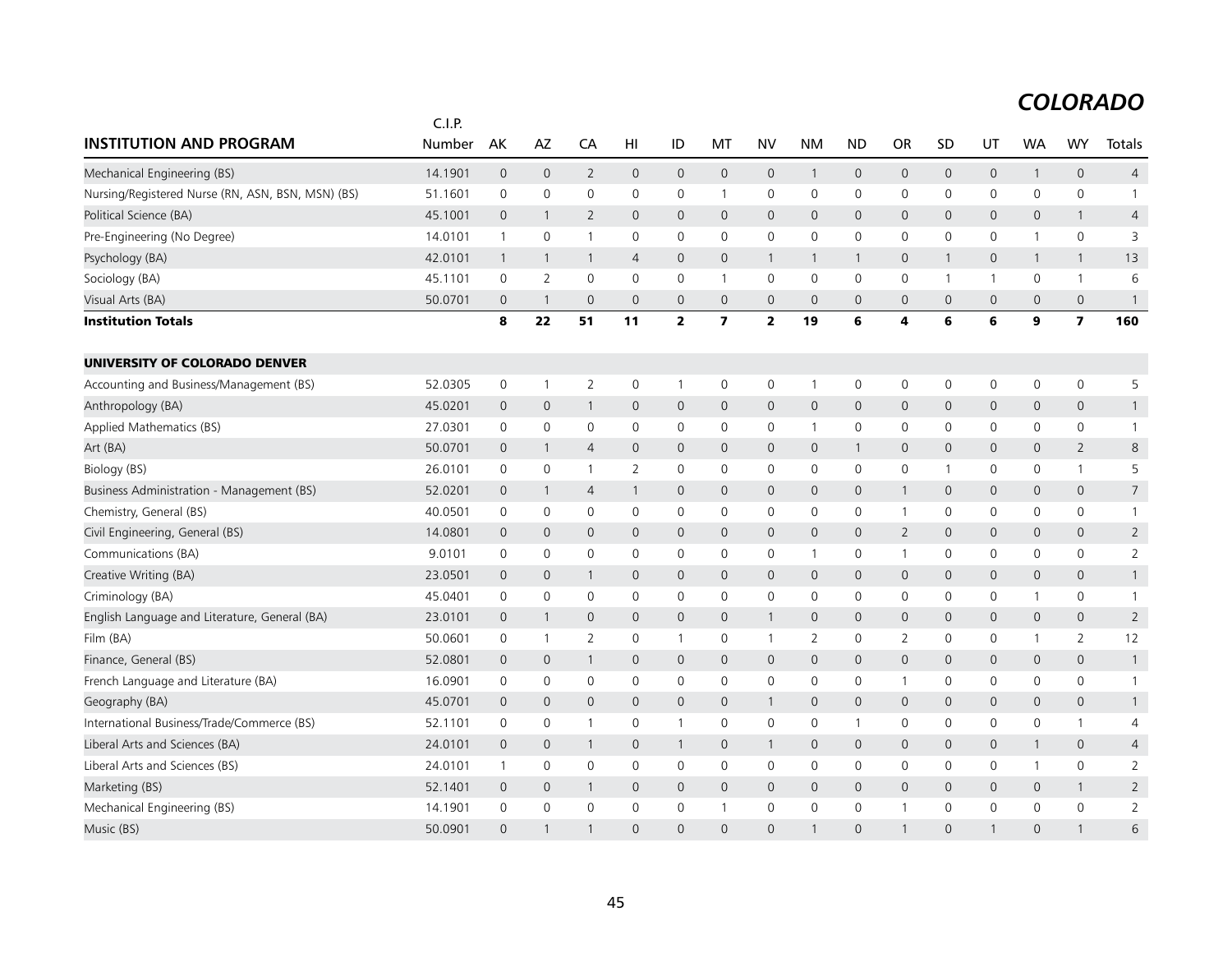|                                                                                                                             | C.I.P.  |                |                |                |                     |                     |                |                     |              |              |                |                |                         |                     |                |                |
|-----------------------------------------------------------------------------------------------------------------------------|---------|----------------|----------------|----------------|---------------------|---------------------|----------------|---------------------|--------------|--------------|----------------|----------------|-------------------------|---------------------|----------------|----------------|
| <b>INSTITUTION AND PROGRAM</b>                                                                                              | Number  | AK             | <b>AZ</b>      | CA             | HI                  | ID                  | МT             | <b>NV</b>           | NM           | <b>ND</b>    | OR             | <b>SD</b>      | UT                      | <b>WA</b>           | <b>WY</b>      | Totals         |
| Music Industry Studies (BS)                                                                                                 | 50.0909 | 0              | $\overline{1}$ | $\overline{1}$ | 0                   | $\mathbf 0$         | 0              | $\mathbf 0$         | 0            | $\mathbf 0$  | 0              | 0              | $\mathbf{1}$            | 2                   | $\mathbf{1}$   | 6              |
| Philosophy (BA)                                                                                                             | 38.0101 | $\mathbf 0$    | $\mathbf 0$    | 0              | $\mathsf{O}\xspace$ | $\mathsf{O}$        | $\mathbf 0$    | $\mathbf 0$         | $\mathbf{1}$ | $\mathbf 0$  | $\mathbf 0$    | $\mathsf{O}$   | $\mathbf 0$             | $\mathsf{O}\xspace$ | $\mathbf 0$    | $\mathbf{1}$   |
| Physical Therapy/Therapist (BS)                                                                                             | 51.2308 | $\mathbf 0$    | $\mathbf 0$    | 0              | $\mathbf 0$         | 0                   | 0              | $\mathsf{O}\xspace$ | $\mathsf 0$  | $\mathsf 0$  | $\overline{2}$ | 0              | 0                       | 0                   | $\mathsf{O}$   | $\overline{2}$ |
| Pre-Dental (BS)                                                                                                             | 51.1101 | $\overline{0}$ | $\mathbf 0$    | 0              | 0                   | $\mathsf{O}\xspace$ | $\mathbf 0$    | $\mathbf 0$         | $\mathbf{1}$ | $\mathbf 0$  |                | $\mathbf 0$    | $\mathbf 0$             | $\mathbf{0}$        | $\mathbf 0$    | $\overline{2}$ |
| Pre-Engineering (BS)                                                                                                        | 24.0199 | 0              | 0              | 0              | 1                   | 0                   | 0              | $\mathbf 0$         | $\mathbf 0$  | $\mathbf 0$  | $\mathbf 0$    | 0              | 0                       | 0                   | $\mathsf{O}$   | $\mathbf{1}$   |
| Pre-Med (BS)                                                                                                                | 51.1102 | $\overline{0}$ | $\overline{2}$ | $\mathbf{1}$   | $\mathbf{0}$        | $\mathsf{O}\xspace$ | $\mathbf 0$    | $\mathbf 0$         | $\mathbf{1}$ | $\mathbf{1}$ | $\mathbf{1}$   | $\mathbf{0}$   | $\mathbf 0$             | $\mathbf{0}$        | $\overline{2}$ | 8              |
| Pre-Nursing (BS)                                                                                                            | 51.1105 | $\mathbf{1}$   | $\mathbf 0$    | $\overline{2}$ | $\mathbf 0$         | $\mathbf{1}$        | $\mathbf 0$    | $\mathbf 0$         | $\mathbf 0$  | 0            | $\mathbf 1$    | $\mathbf 0$    | $\mathbf 0$             | $\mathbf 0$         | $\mathsf{O}$   | 5              |
| Pre-Pharmacy (BS)                                                                                                           | 51.1103 | $\overline{0}$ | $\mathbf{1}$   | $\mathbf 0$    | $\mathbf{1}$        | $\mathsf{O}$        | $\mathsf{O}$   | $\overline{1}$      | $\mathbf{1}$ | $\mathbf 0$  | $\mathbf 0$    | $\mathbf{1}$   | $\mathbf 0$             | $\mathbf 0$         | $\mathbf 0$    | 5              |
| Psychology (BS)                                                                                                             | 42.0101 | $\mathbf 0$    | $\mathbf 0$    | 0              | $\mathbf 0$         | 0                   | $\mathbf 0$    | $\mathbf 0$         | $\mathbf 0$  | $\mathbf{1}$ | $\mathsf 0$    | $\mathbf 0$    | 0                       | $\mathbf 0$         | $\mathsf{O}$   | $\mathbf{1}$   |
| Theatre/Theatre Arts Management (BA)                                                                                        | 50.0508 | $\mathbf 0$    | $\overline{0}$ | $\overline{1}$ | 0                   | 0                   | $\mathbf{1}$   | $\mathbf 0$         | $\mathbf{0}$ | 0            | -1             | 0              | 0                       | 0                   | $\overline{1}$ | $\overline{4}$ |
| <b>Institution Totals</b>                                                                                                   |         | $\overline{2}$ | 10             | 25             | 5                   | 5                   | $\overline{2}$ | 5                   | 10           | 4            | 16             | $\overline{2}$ | $\overline{\mathbf{2}}$ | 6                   | 12             | 106            |
| UNIVERSITY OF NORTHERN COLORADO                                                                                             |         |                |                |                |                     |                     |                |                     |              |              |                |                |                         |                     |                |                |
| Audiology & Speech Language Sciences (BS)                                                                                   | 51.0204 | $\mathbf 0$    | 0              | $\overline{1}$ | 0                   | 0                   | 0              | $\mathbf 0$         | 0            | $\mathbf 0$  | 0              | 0              | 0                       | 0                   | $\mathsf{O}$   | $\mathbf{1}$   |
| Business Administration (BS)                                                                                                | 52.0201 | $\mathbf 0$    | 2              | $\mathbf 0$    | 0                   | $\mathsf{O}$        | 0              | $\mathbf 0$         | $\mathbf{1}$ | $\mathbf 0$  | $\mathbf 0$    | $\overline{2}$ | $\mathbf 0$             | 0                   | $\mathbf 0$    | 5              |
| Communication Studies (BA)                                                                                                  | 9.0101  | 0              | $\overline{1}$ | 0              | $\mathbf 0$         | 0                   | 0              | 0                   | $\mathbf 0$  | $\mathbf 0$  | 0              | 0              | 0                       | 0                   | $\mathbf 0$    | $\mathbf{1}$   |
| Criminal Justice (BA)                                                                                                       | 43.0104 | $\mathbf 0$    | $\mathbf 0$    | $\mathbf{1}$   | $\mathbf{0}$        | $\mathbf{0}$        | $\mathbf 0$    | $\mathbf{0}$        | $\mathbf{0}$ | $\mathbf{0}$ | $\mathbf{0}$   | $\mathbf{0}$   | $\mathbf 0$             | $\mathbf{0}$        | $\mathbf 0$    | $\mathbf{1}$   |
| Dietetics (BS)                                                                                                              | 51.3101 | $\mathbf{1}$   | $\mathbf 0$    | 0              | $\mathbf 0$         | 0                   | 0              | $\mathbf 0$         | 0            | 1            | 0              | 0              | 0                       | 0                   | $\mathsf{O}$   | $\overline{2}$ |
| Earth Sciences (BS)                                                                                                         | 40.0601 | $\overline{0}$ | $\mathbf 0$    | 0              | $\mathbf{0}$        | $\mathbf{1}$        | $\mathbf{0}$   | $\overline{1}$      | $\mathbf{0}$ | $\mathbf 0$  | $\mathbf 0$    | $\mathbf{0}$   | $\mathbf{0}$            | $\mathbf{0}$        | $\mathbf 0$    | $\overline{2}$ |
| English (BA)                                                                                                                | 23.0101 | 0              | 0              | 0              | 0                   | 0                   | 0              | 0                   | $\mathbf 0$  | 0            | 0              | -1             | 0                       | 0                   | 0              | $\mathbf{1}$   |
| Geography (BA)                                                                                                              | 45.0701 | $\mathbf 0$    | $\mathbf{0}$   | $\mathbf{0}$   | $\mathbf{1}$        | $\mathbf 0$         | $\mathbf 0$    | $\mathbf 0$         | $\mathbf 0$  | $\mathbf{0}$ | $\mathbf{0}$   | $\mathbf{0}$   | $\mathbf{0}$            | $\mathbf{0}$        | $\mathbf 0$    | $\mathbf{1}$   |
| History (Liberal Arts) (Secondary Teaching) (BA)                                                                            | 54.0101 | 0              | 0              | $\mathbf{1}$   | 0                   | 0                   | 0              | $\mathbf 0$         | 0            | 0            | 0              | $\mathbf{0}$   | 0                       | 0                   | 0              | 1              |
| Interdisciplinary Studies (Early Childhood Education) (Student<br>Designed Major) (Liberal Arts- Elementary Education) (BA) | 24.0199 | $\mathbf 0$    | $\mathbf 0$    | $\mathsf{O}$   | 1                   | $\mathbf 0$         | $\mathbf 0$    | $\mathbf 0$         | $\mathbf 0$  | $\mathbf 0$  | $\mathbf 0$    | $\mathbf 0$    | $\mathbf 0$             | $\mathbf{1}$        | $\mathbf 0$    | $\overline{2}$ |
| Journalism (BA)                                                                                                             | 9.0401  | 0              | 0              | 0              | $\mathbf{1}$        | 0                   | 0              | 0                   | 0            | 0            | 0              | 0              | 0                       | 0                   | $\mathsf{O}$   | 1              |
| Music (Liberal Arts) (BA)                                                                                                   | 50.0901 | $\mathbf 0$    | $\mathbf 0$    | $\mathbf{0}$   | $\mathbf{0}$        | $\mathbf 0$         | $\mathbf{0}$   | $\mathbf{0}$        | $\mathbf{0}$ | $\mathbf 0$  | $\mathbf 0$    | $\mathbf{0}$   | 0                       | 0                   | $\mathbf{1}$   | $\mathbf{1}$   |
| Music Education (BA)                                                                                                        | 13.1312 | 0              | -1             | 0              | $\mathbf 0$         | 0                   | 0              | $\mathbf 0$         | $\mathbf 0$  | 0            | 0              | $\mathbf 0$    | 0                       | 1                   | $\mathsf{O}$   | 2              |
| Musical Theatre (BA)                                                                                                        | 50.0599 | $\mathbf 0$    | $\mathbf{1}$   | $\mathbf{0}$   | 0                   | $\mathsf{O}$        | 0              | $\mathbf 0$         | $\mathbf 0$  | 0            | $\mathbf{0}$   | $\mathbf{0}$   | 0                       | $\mathbf 0$         | $\mathbf 0$    | $\mathbf{1}$   |
| Philosophy (BA)                                                                                                             | 38.0101 | $\mathbf 0$    | $\mathbf 0$    | 0              | $\mathbf{1}$        | $\mathbf 0$         | 0              | $\mathbf 0$         | $\mathbf 0$  | $\mathbf 0$  | 0              | $\mathbf{0}$   | $\mathbf 0$             | 0                   | $\mathbf 0$    | $\mathbf{1}$   |
| Physics Teacher Education (BA)                                                                                              | 13.1329 | $\overline{1}$ | $\mathbf 0$    | $\mathbf{0}$   | $\mathbf{0}$        | $\mathsf{O}$        | $\mathbf{0}$   | $\mathbf{0}$        | $\mathbf{0}$ | $\mathbf{0}$ | $\mathbf{0}$   | $\mathbf{0}$   | $\mathsf{O}$            | $\mathbf{0}$        | $\mathbf 0$    | $\mathbf{1}$   |
| Pre-Engineering (No Degree)                                                                                                 | 14.0101 | $\mathbf 0$    | $\mathbf 0$    | 0              | 0                   | 1                   | $\mathbf 0$    | $\mathbf 0$         | $\mathbf 0$  | $\mathbf 0$  | 0              | $\Omega$       | $\mathbf 0$             | $\mathbf 0$         | $\mathsf{O}$   | $\mathbf{1}$   |
| Psychology (BA)                                                                                                             | 42.0101 | $\Omega$       | $\Omega$       | $\Omega$       |                     | $\Omega$            | $\Omega$       | $\Omega$            | $\Omega$     | $\Omega$     |                | $\Omega$       | $\Omega$                | $\Omega$            | $\mathbf{0}$   | $\overline{2}$ |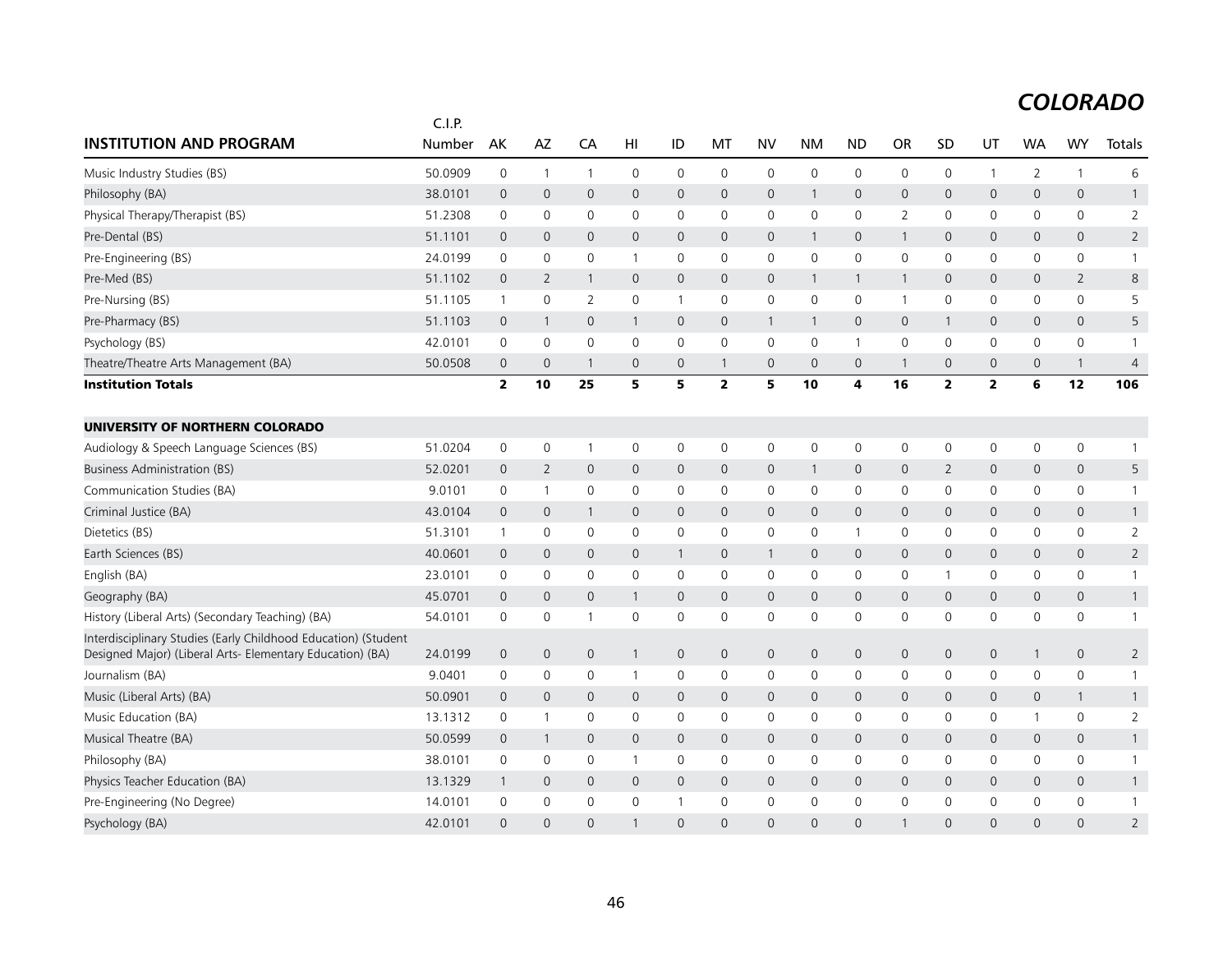|                                               | C.I.P.  |                |                         |                |              |                     |                |                         |              |                         |                     |              |              |                         |                |                |
|-----------------------------------------------|---------|----------------|-------------------------|----------------|--------------|---------------------|----------------|-------------------------|--------------|-------------------------|---------------------|--------------|--------------|-------------------------|----------------|----------------|
| <b>INSTITUTION AND PROGRAM</b>                | Number  | AK             | <b>AZ</b>               | CA             | HI           | ID                  | MT             | <b>NV</b>               | <b>NM</b>    | <b>ND</b>               | <b>OR</b>           | SD           | UT           | <b>WA</b>               | <b>WY</b>      | Totals         |
| Recreation and Tourism (BS)                   | 31.0101 | $\mathbf 0$    | $\mathbf 0$             | $\mathsf{O}$   | $\mathbf 0$  | $\mathbf 0$         | $\mathbf 0$    | $\mathbf 0$             | $\mathbf 0$  | $\mathbf 0$             | 0                   | $\mathbf 0$  | $\mathbf 0$  | $\mathbf 0$             | $\mathbf{1}$   | $\mathbf{1}$   |
| Special Education (Liberal Arts) (BA)         | 13.1001 | $\mathbf 0$    | 3                       | $\mathbf{0}$   | $\mathbf{0}$ | 0                   | 0              | $\mathbf 0$             | $\mathbf 0$  | $\mathbf 0$             | $\mathbf{0}$        | $\mathbf{0}$ | 0            | 0                       | $\mathbf 0$    | 3              |
| Sport and Exercise Science (BS)               | 31.0505 | 0              | 3                       | $\overline{2}$ | 0            | 0                   | $\mathbf{0}$   | $\mathbf 0$             | 0            | 0                       | 0                   | $\mathbf{0}$ | 0            | $\mathbf{1}$            | $\mathbf 0$    | 6              |
| Theatre Arts (BA)                             | 50.0501 | $\mathbf 0$    | $\mathbf{0}$            | $\overline{0}$ | $\mathbf{0}$ | $\mathbf{O}$        | $\mathbf 0$    | $\mathbf{0}$            | $\mathbf{0}$ | $\mathbf{0}$            | $\mathbf{0}$        | $\mathbf{0}$ | $\mathbf{0}$ | $\mathbf{1}$            | $\mathbf{0}$   | $\mathbf{1}$   |
| Undeclared (BA)                               | 99.9999 | $\overline{2}$ | $\overline{2}$          | 3              | 3            | $\mathbf{1}$        | $\Omega$       | 2                       | $\mathbf{0}$ | $\mathbf 0$             | $\mathbf{0}$        | $\mathbf{0}$ | $\mathbf 0$  | $\Omega$                | $\mathbf{1}$   | 14             |
| Visual Arts (BA)                              | 50.0701 | $\overline{0}$ | $\overline{0}$          | $\mathbf{0}$   | $\mathbf{1}$ | $\mathsf{O}\xspace$ | $\mathbf{0}$   | $\mathbf 0$             | $\mathbf{0}$ | $\overline{0}$          | $\mathsf{O}\xspace$ | $\mathbf{0}$ | $\mathbf 0$  | $\mathbf{0}$            | $\mathbf{1}$   | $\overline{2}$ |
| <b>Institution Totals</b>                     |         | 4              | 13                      | 8              | 9            | 3                   | $\mathbf 0$    | $\overline{\mathbf{3}}$ | $\mathbf{1}$ | $\mathbf{1}$            | 1                   | 3            | $\mathbf 0$  | 4                       | 4              | 54             |
| <b>WESTERN STATE COLLEGE OF COLORADO</b>      |         |                |                         |                |              |                     |                |                         |              |                         |                     |              |              |                         |                |                |
| Art (BA)                                      | 50.0701 | 0              | 0                       | 2              | $\mathbf 0$  | 0                   | 0              | 0                       | $\mathbf 0$  | 0                       |                     | 0            | 0            | 0                       | $\mathbf{1}$   | 4              |
| Biology (BA)                                  | 26.0101 | $\mathbf{0}$   | $\mathbf{0}$            | $\mathbf{0}$   | $\mathbf{0}$ | $\mathbf{1}$        | $\mathbf{0}$   | $\mathbf 0$             | 2            | $\mathbf{1}$            | -1                  | $\mathbf{0}$ | $\mathsf{O}$ | $\mathbf{1}$            | $\mathbf 0$    | 6              |
| Business Administration (BA)                  | 52.0201 | 0              | $\mathbf 0$             | $\overline{1}$ | 0            | 0                   | 0              | $\mathbf 0$             | $\mathbf 0$  | $\mathbf 0$             | 0                   | $\mathbf 0$  | 0            | 1                       | $\mathbf 0$    | $\overline{2}$ |
| Economics, General (BA)                       | 45.0601 | $\overline{0}$ | $\mathbf 0$             | $\mathsf{O}$   | $\mathbf{0}$ | $\mathsf{O}$        | $\mathsf{O}$   | $\mathbf 0$             | $\mathbf 0$  | $\mathbf 0$             | $\mathbf{1}$        | $\mathbf{0}$ | $\mathbf 0$  | 0                       | $\mathbf 0$    | $\mathbf{1}$   |
| English Language and Literature, General (BA) | 23.0101 | 0              | 0                       | $\overline{1}$ | 0            | 0                   | 0              | 0                       | 0            | 0                       | 0                   | 0            | 0            | 0                       | $\mathsf{O}$   | $\mathbf{1}$   |
| Environmental Studies (BA)                    | 3.0103  | $\overline{1}$ | $\mathbf 0$             | $\overline{1}$ | 0            | $\mathsf{O}$        | $\mathbf{1}$   | $\mathbf 0$             | $\mathbf 0$  | $\mathbf 0$             | $\mathbf 0$         | $\mathbf{0}$ | $\mathbf{1}$ | $\mathbf{0}$            | $\mathbf 0$    | 4              |
| Exercise and Sport Science (BA)               | 31.0505 | 2              | $\overline{1}$          | $\overline{2}$ | $\mathbf 0$  | $\mathbf 0$         | 0              | $\mathbf 0$             | $\mathbf 0$  | $\mathbf{1}$            | 0                   | $\mathbf{0}$ | 0            | 2                       | $\mathbf{1}$   | 9              |
| General Studies (No Degree)                   | 24.0102 | $\mathbf 0$    | $\mathbf{0}$            | $\mathbf{1}$   | $\mathbf{0}$ | $\overline{2}$      | $\Omega$       | $\mathbf{0}$            | $\mathbf{0}$ | $\Omega$                | $\mathbf{0}$        | $\mathbf{0}$ | $\mathbf{0}$ | $\mathbf{1}$            | $\mathbf 0$    | $\overline{4}$ |
| Geology/Earth Science, General (BA)           | 40.0601 | $\mathbf{0}$   | $\Omega$                | $\overline{1}$ | $\mathbf{0}$ | $\mathbf 0$         | $\mathbf{0}$   | $\mathbf 0$             | $\mathbf{0}$ | $\Omega$                | $\mathbf{0}$        | $\mathbf{0}$ | $\mathbf{0}$ | $\mathbf{1}$            | $\overline{2}$ | 4              |
| Interdisciplinary Studies (BA)                | 24.0101 | $\mathbf{1}$   | $\mathbf 0$             | $\mathbf{0}$   | $\mathbf{0}$ | $\mathsf{O}$        | $\mathbf{1}$   | $\mathbf 0$             | $\mathbf{1}$ | $\mathbf{0}$            | $\mathbf{0}$        | $\mathbf{0}$ | $\mathsf{O}$ | 0                       | $\mathbf 0$    | 3              |
| Mathematics, General (BA)                     | 27.0101 | 0              | 0                       | 0              | 0            | 1                   | 0              | 0                       | 0            | 0                       | 0                   | 0            | 0            | 0                       | $\mathbf{1}$   | 2              |
| Outdoor Leadership and Resort Management (BA) | 36.0199 | $\mathbf 0$    | $\mathbf{1}$            | $\mathbf{1}$   | $\mathbf{0}$ | $\mathsf{O}$        | $\mathbf{0}$   | $\mathbf{1}$            | $\mathbf{1}$ | $\mathbf{0}$            | $\mathsf{O}$        | $\mathbf{0}$ | 0            | $\mathbf{0}$            | $\mathbf 0$    | 4              |
| Politics and Government (BA)                  | 45.1001 | 0              | $\overline{1}$          | 0              | $\mathbf{0}$ | $\mathbf 0$         | $\mathbf{0}$   | $\mathbf 0$             | $\mathbf 0$  | $\mathbf 0$             | 0                   | $\mathbf{0}$ | $\mathbf 0$  | $\mathbf{0}$            | $\mathbf 0$    | $\mathbf{1}$   |
| Psychology, General (BA)                      | 42.0101 | $\mathbf 0$    | $\overline{1}$          | $\mathbf{0}$   | $\mathbf{0}$ | $\mathbf{0}$        | $\mathbf{0}$   | $\mathbf{0}$            | $\mathbf{1}$ | $\mathbf{0}$            | $\mathbf{0}$        | $\mathbf{0}$ | $\mathbf{0}$ | $\mathbf{1}$            | $\mathbf{0}$   | 3              |
| Sociology (BA)                                | 45.1101 | 0              | $\mathbf 0$             | $\overline{1}$ | $\mathbf{0}$ | 0                   | 0              | 0                       | 0            | $\mathbf 0$             | 0                   | $\mathbf{0}$ | 0            | 0                       | $\mathbf 0$    | $\mathbf{1}$   |
| <b>Institution Totals</b>                     |         | 4              | $\overline{\mathbf{4}}$ | 11             | $\mathbf 0$  | 4                   | $\overline{2}$ | $\mathbf{1}$            | 5            | $\overline{\mathbf{2}}$ | 3                   | $\mathbf 0$  | 1            | $\overline{\mathbf{z}}$ | 5              | 49             |
| <b>COLORADO FOUR-YEAR PUBLIC TOTALS</b>       |         | 66             | 154                     | 339            | 127          | 48                  | 39             | 71                      | 161          | 16                      | 82                  | 37           | 68           | 75                      | 114            | 1,397          |
|                                               |         |                |                         |                |              |                     |                |                         |              |                         |                     |              |              |                         |                |                |
| <b>COLORADO STATEWIDE TOTALS</b>              |         | 91             | 182                     | 400            | 134          | 67                  | 49             | 88                      | 217          | 20                      | 89                  | 53           | 93           | 89                      | 162            | 1,734          |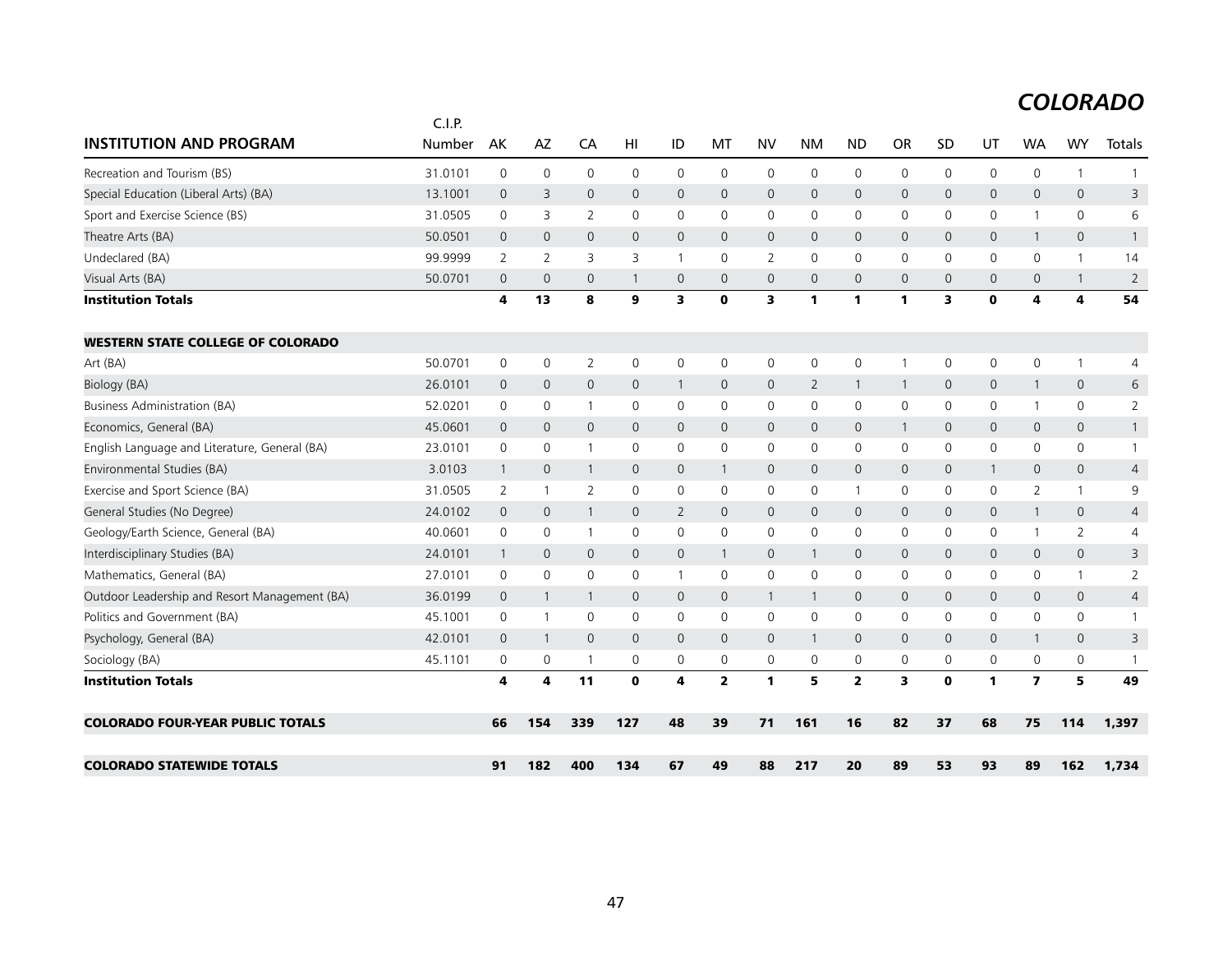|                                                 | C.I.P.    |                          |                |                |                |                |              |                |                |                |                |              |                |                |                     |                |
|-------------------------------------------------|-----------|--------------------------|----------------|----------------|----------------|----------------|--------------|----------------|----------------|----------------|----------------|--------------|----------------|----------------|---------------------|----------------|
| <b>INSTITUTION AND PROGRAM</b>                  | Number AK |                          | AZ             | CA             | CO             | ID             | MT           | <b>NV</b>      | <b>NM</b>      | <b>ND</b>      | <b>OR</b>      | <b>SD</b>    | UT             | <b>WA</b>      | WY                  | Totals         |
| <b>HAWAII FOUR-YEAR PUBLIC INSTITUTIONS (2)</b> |           |                          |                |                |                |                |              |                |                |                |                |              |                |                |                     |                |
| UNIVERSITY OF HAWAII AT HILO                    |           |                          |                |                |                |                |              |                |                |                |                |              |                |                |                     |                |
| Accounting (BA)                                 | 52.0301   | $\mathbf 0$              | $\mathbf 0$    | $\overline{2}$ | $\mathbf{1}$   | 0              | 0            | 0              | $\mathsf{O}$   | $\mathbf 0$    | $\mathbf{1}$   | 0            | 0              | $\mathbf{1}$   | 0                   | 5              |
| Administration of Justice (BA)                  | 43.0104   | $\mathbf 0$              | $\mathbf{1}$   | $\overline{4}$ | $\mathbf{0}$   | $\mathbf 0$    | $\mathbf{0}$ | $\mathsf{O}$   | $\mathbf 0$    | $\mathbf 0$    | $\mathbf 0$    | $\mathbf{0}$ | $\overline{0}$ | 0              | $\mathsf{O}\xspace$ | 5              |
| Agriculture (BS)                                | 1.0000    | $\mathbf 0$              | $\mathbf{1}$   | 6              | $\mathbf 0$    | $\mathbf{1}$   | $\mathbf 0$  | $\mathbf{1}$   | $\mathsf{O}$   | $\mathbf 0$    | 0              | 0            | 0              | 1              | 0                   | 10             |
| Anthropology (BA)                               | 45.0201   | $\overline{1}$           | $\overline{1}$ | 3              | $\mathbf{1}$   | 1              | $\mathbf 0$  | $\mathsf{O}$   | $\mathbf 0$    | $\mathbf 0$    | 4              | $\mathbf 0$  | $\mathsf{O}$   | 0              | $\mathbf{0}$        | 11             |
| Art (BA)                                        | 50.0101   | $\mathbf 0$              | $\mathbf 0$    | 0              | $\mathbf{1}$   | 0              | $\mathbf 0$  | 0              | $\mathsf{O}$   | $\mathbf 0$    | $\mathbf 0$    | $\mathbf 0$  | $\mathsf{O}$   | 1              | 0                   | $\overline{2}$ |
| Astronomy (BS)                                  | 40.0201   | $\mathbf{0}$             | $\mathbf{0}$   | 6              | $\mathbf{1}$   | $\mathbf 0$    | $\mathbf{0}$ | $\overline{0}$ | $\mathbf{0}$   | $\mathbf{0}$   | $\mathbf{0}$   | 1            | $\mathbf{0}$   | 0              | $\mathbf{0}$        | 8              |
| Biology (BA)                                    | 26.0101   | $\overline{2}$           | 3              | 8              | $\overline{2}$ | $\mathbf 0$    | $\mathbf 0$  | $\mathbf{1}$   | $\overline{2}$ | $\mathbf{1}$   | $\mathbf{1}$   | $\mathbf 0$  | $\mathbf 0$    | $\overline{4}$ | 0                   | 24             |
| Business (BS)                                   | 52.0101   | $\mathbf 0$              | $\mathbf{0}$   | 11             | 5              | $\mathbf 0$    | $\mathbf{1}$ | $\mathbf{1}$   | $\mathbf 0$    | $\mathbf 0$    | $\mathbf{0}$   | $\mathbf{0}$ | $\mathsf{O}$   | 3              | $\mathbf{0}$        | 21             |
| Chemistry (BA)                                  | 40.0501   | 0                        | 0              | 0              | $\mathbf 0$    | 0              | 0            | 0              | $\mathbf{1}$   | 0              | 0              | 0            | 0              | 2              | 0                   | 3              |
| Communication (BA)                              | 10.0202   | $\overline{1}$           | $\mathbf 0$    | 11             | 3              | $\mathbf 0$    | $\mathbf{0}$ | $\mathsf{O}$   | $\mathbf 0$    | $\mathbf 0$    | $\overline{2}$ | $\mathbf{0}$ | $\mathbf 0$    | $\overline{4}$ | 0                   | 21             |
| Computer Science (BS)                           | 11.0701   | $\mathbf 0$              | $\mathbf 0$    | $\overline{1}$ | 0              | 0              | 0            | 0              | $\mathsf{O}$   | $\mathbf 0$    | $\mathbf 0$    | 0            | 0              | 0              | 0                   | $\mathbf{1}$   |
| Economics, General (BA)                         | 45.0601   | $\mathbf{0}$             | $\mathbf{0}$   | $\mathbf{0}$   | $\mathbf 0$    | $\mathbf{0}$   | $\mathbf{0}$ | $\mathsf{O}$   | $\mathbf{1}$   | $\mathbf{0}$   | $\mathbf 0$    | $\mathbf{0}$ | $\mathsf{O}$   | $\mathbf{0}$   | $\mathsf{O}\xspace$ | $\mathbf{1}$   |
| Education (CERT)                                | 13.0101   | 0                        | $\mathbf 0$    | $\overline{1}$ | $\mathbf{0}$   | $\mathbf 0$    | $\mathbf 0$  | $\mathbf 0$    | $\mathbf 0$    | $\mathbf 0$    | $\mathbf 0$    | 0            | $\mathbf 0$    | 1              | 0                   | $\overline{2}$ |
| English (BA)                                    | 23.0101   | $\mathbf{0}$             | $\mathbf{0}$   | $\overline{4}$ | $\mathbf 0$    | $\mathbf{0}$   | $\mathbf{0}$ | $\overline{0}$ | $\mathbf{1}$   | $\overline{0}$ | $\mathbf{0}$   | $\mathbf{0}$ | $\mathbf{1}$   | $\mathbf{0}$   | $\mathbf{0}$        | 6              |
| Environmental Science (BS)                      | 3.0104    | 2                        | 0              | 2              | $\mathbf{1}$   | 0              | 0            | 0              | 0              | 0              | 0              | 0            | 0              | 2              | 0                   | $\overline{7}$ |
| Environmental Studies (BA)                      | 3.0103    | $\overline{1}$           | $\mathbf{0}$   | $\mathbf{0}$   | $\mathbf{1}$   | $\mathbf{0}$   | $\mathbf{0}$ | $\overline{0}$ | $\mathbf{0}$   | $\mathbf{0}$   | $\mathbf{0}$   | $\mathbf{0}$ | $\overline{0}$ | $\mathbf{0}$   | $\overline{0}$      | $\overline{2}$ |
| General Undeclared (BA)                         | 99.9999   | $\overline{4}$           | $\overline{1}$ | $\overline{7}$ | $\overline{7}$ | $\mathbf 0$    | $\mathbf{0}$ | $\mathbf 0$    | $\mathbf 0$    | $\mathbf 0$    | $\overline{2}$ | 0            | $\mathbf{1}$   | 1              | $\mathbf{1}$        | 24             |
| Geography (BA)                                  | 45.0701   | 2                        | $\mathbf{0}$   | $\mathbf{1}$   | $\overline{2}$ | $\mathbf 0$    | $\mathbf{0}$ | $\mathbf{1}$   | $\mathbf{0}$   | $\mathbf{0}$   | $\mathbf{0}$   | $\mathbf{0}$ | $\mathbf{0}$   | 2              | $\mathbf{0}$        | 8              |
| Geology (BA)                                    | 40.0601   | 0                        | 0              | 4              | 2              | 0              | 0            | $\mathbf{1}$   | $\mathbf 0$    | 0              | $\mathbf 1$    | 0            | 0              | 3              | $\mathbf{1}$        | 12             |
| History (BA)                                    | 54.0101   | $\overline{\phantom{a}}$ | $\mathbf 0$    | 5              | $\mathbf{1}$   | $\overline{2}$ | $\mathbf 0$  | $\mathsf{O}$   | $\mathbf 0$    | $\mathbf 0$    | $\mathbf 0$    | $\mathbf 0$  | $\mathsf{O}$   | $\mathsf{O}$   | $\mathsf{O}\xspace$ | 9              |
| Japanese Studies (BA)                           | 5.0127    | 0                        | 0              | $\overline{1}$ | 2              | 0              | 0            | 0              | 0              | 0              | $\mathbf 0$    | 0            | 0              | 1              | 0                   | $\overline{4}$ |
| Kinesiology and Exercise Science (BA)           | 31.0505   | $\overline{2}$           | $\mathbf{1}$   | 16             | $\overline{2}$ | $\mathbf 0$    | $\mathbf 0$  | $\overline{2}$ | $\mathbf 0$    | $\mathbf 0$    | $\mathbf 0$    | $\mathbf 0$  | $\mathsf{O}$   | 3              | $\mathsf{O}$        | 26             |
| Linguistics (BA)                                | 16.0102   | 2                        | $\mathbf 0$    | 2              | $\mathbf 0$    | 0              | 0            | $\mathbf 0$    | $\mathbf 0$    | $\mathbf 0$    | $\mathbf 0$    | 0            | 0              | 1              | 0                   | 5              |
| Marine Science (BA)                             | 49.0309   | $\overline{2}$           | 3              | 17             | 12             | $\overline{4}$ | $\mathbf{1}$ | $\overline{2}$ | $\mathbf 0$    | $\mathbf 0$    | $\overline{2}$ | $\mathbf{0}$ | $\mathsf{O}$   | 9              | $\mathbf{1}$        | 53             |
| Math (BA)                                       | 27.0101   | $\mathbf 0$              | 1              | $\overline{1}$ | $\mathbf 0$    | $\mathbf 0$    | $\Omega$     | $\mathbf 0$    | $\mathbf 0$    | $\mathbf 0$    | $\mathbf 0$    | $\Omega$     | $\mathbf{1}$   | 0              | 0                   | 3              |
| Performing Arts (BA)                            | 50.0501   | $\mathbf{0}$             | $\mathbf{0}$   | $\mathbf{1}$   | 1              | $\mathbf 0$    | $\Omega$     | $\Omega$       | $\Omega$       | $\mathbf{O}$   | $\Omega$       | $\mathbf{1}$ | $\mathsf{O}$   | $\Omega$       | $\Omega$            | 3              |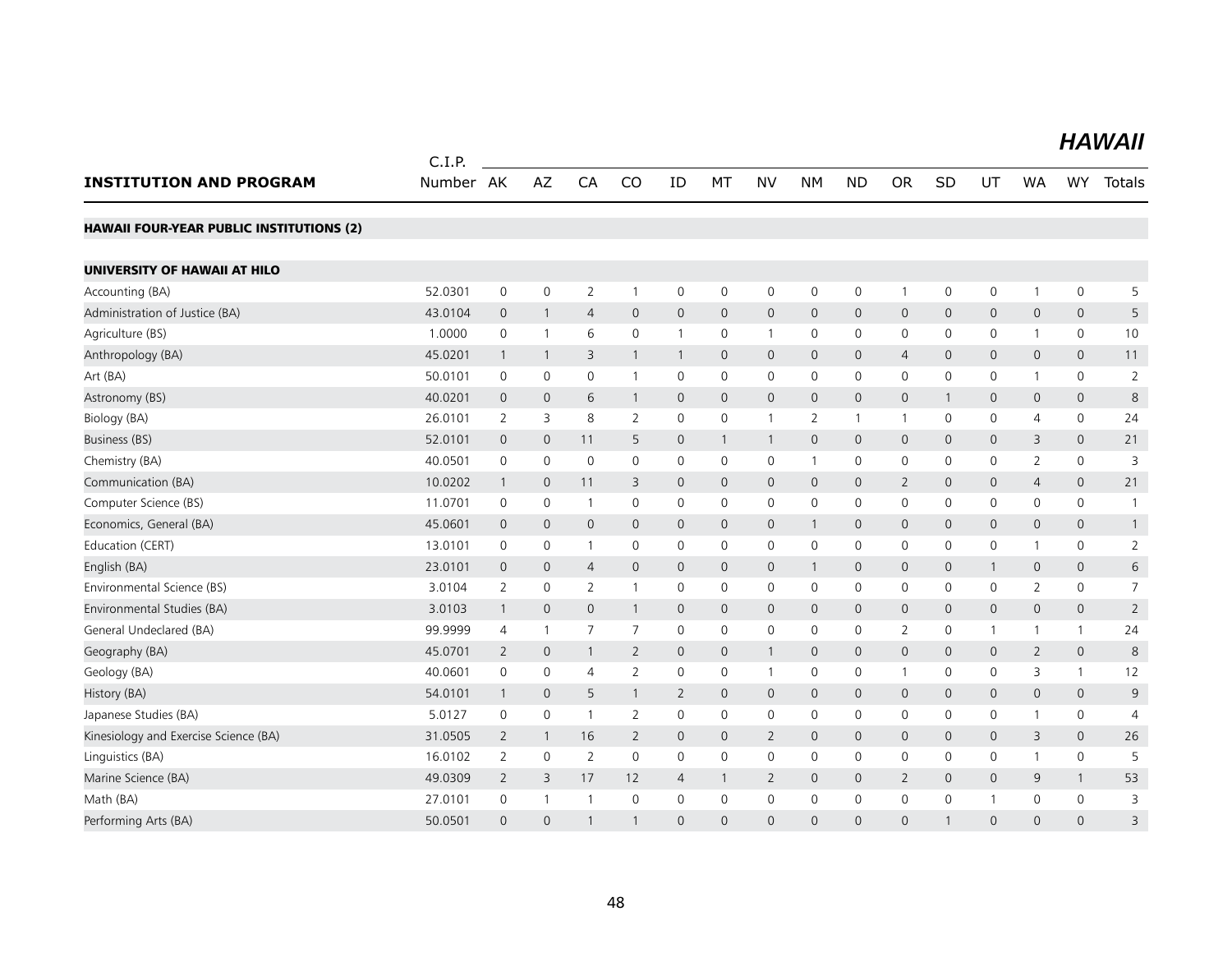|                                               | C.I.P.  |                |                     |                |                |              |                     |                     |                     |              |                          |                |              |                |                         |                |
|-----------------------------------------------|---------|----------------|---------------------|----------------|----------------|--------------|---------------------|---------------------|---------------------|--------------|--------------------------|----------------|--------------|----------------|-------------------------|----------------|
| <b>INSTITUTION AND PROGRAM</b>                | Number  | AK             | AZ                  | CA             | CO             | ID           | MT                  | <b>NV</b>           | NΜ                  | <b>ND</b>    | <b>OR</b>                | SD             | UT           | <b>WA</b>      | <b>WY</b>               | <b>Totals</b>  |
| Philosophy (BS)                               | 38.0101 | $\mathbf{1}$   | $\mathbf{1}$        | $\mathbf 0$    | $\mathsf{O}$   | 0            | $\mathsf{O}\xspace$ | $\mathsf{O}$        | $\mathsf{O}$        | $\mathbf 0$  | $\mathbf{1}$             | $\mathbf 0$    | $\mathbf{1}$ | $\mathbf{1}$   | $\mathsf{O}\xspace$     | 5              |
| Political Science (BA)                        | 45.1001 | $\mathbf 0$    | 0                   | 3              | 3              | $\mathbf{1}$ | $\mathbf 0$         | 0                   | 0                   | 0            | $\overline{2}$           | 0              | $\mathbf 0$  | 1              | 0                       | 10             |
| Pre-Nursing (No Degree)                       | 51.1105 | $\mathbf{0}$   | $\mathbf 0$         | 8              | $\mathbf{1}$   | 0            | $\mathbf{0}$        | $\mathsf{O}$        | $\mathbf 0$         | $\mathbf 0$  | $\mathbf 0$              | 0              | $\mathsf{O}$ | $\mathbf{1}$   | 0                       | 10             |
| Psychology (BA)                               | 42.0101 | $\overline{2}$ | $\mathbf 0$         | 13             | $\overline{2}$ | 1            | 0                   | 1                   | 0                   | $\mathbf 0$  | 0                        | 0              | 0            | 0              | 0                       | 19             |
| Sociology (BA)                                | 45.1101 | $\overline{2}$ | $\mathbf 0$         | $\overline{2}$ | $\mathbf{0}$   | 0            | $\mathbf{0}$        | $\mathbf 0$         | $\mathbf 0$         | $\mathbf 0$  | $\mathbf 0$              | 0              | $\mathbf 0$  | $\overline{2}$ | $\mathsf{O}\xspace$     | $6\,$          |
| <b>Institution Totals</b>                     |         | 25             | 13                  | 140            | 51             | 10           | $\overline{2}$      | 10                  | 5                   | $\mathbf{1}$ | 16                       | $\overline{2}$ | 4            | 44             | $\overline{\mathbf{3}}$ | 326            |
| UNIVERSITY OF HAWAII AT MANOA                 |         |                |                     |                |                |              |                     |                     |                     |              |                          |                |              |                |                         |                |
| Accounting (BA)                               | 52.0301 | $\mathbf{1}$   | $\mathsf{O}\xspace$ | $\overline{4}$ | 0              | 0            | $\mathbf 0$         | $\mathbf{1}$        | 0                   | $\mathbf 0$  | $\mathbf 0$              | 0              | $\mathsf{O}$ | 1              | 0                       | $\overline{7}$ |
| American Studies (BA)                         | 5.0122  | $\mathbf 0$    | $\mathbf 0$         | 3              | 0              | 0            | $\mathbf 0$         | $\mathsf{O}$        | $\mathsf{O}$        | $\mathbf 0$  | $\mathbf 0$              | $\mathbf{1}$   | $\mathbf 0$  | $\mathbf{1}$   | $\mathsf{O}\xspace$     | 5              |
| Animal Science (BS)                           | 1.0901  | $\mathbf{1}$   | $\mathbf{1}$        | 3              | 0              | 0            | 0                   | 0                   | 0                   | $\mathbf 0$  | -1                       | 0              | $\mathsf{O}$ | 1              | 0                       | $\overline{7}$ |
| Anthropology (BA)                             | 45.0201 | $\mathbf{1}$   | $\mathbf 0$         | 14             | $\overline{2}$ | 0            | 1                   | $\mathsf{O}$        | $\mathsf{O}$        | $\mathbf 0$  | 3                        | 0              | $\mathbf{1}$ | 3              | 0                       | 25             |
| Apparel Product Design and Merchandising (BS) | 19.0901 | $\mathbf 0$    | $\mathbf{1}$        | 12             | $\overline{2}$ | 0            | $\mathbf 0$         | 0                   | $\mathbf 0$         | $\mathbf 0$  | $\overline{2}$           | 0              | $\mathbf 0$  | 3              | 0                       | 20             |
| Art (BA)                                      | 50.0701 | 2              | 3                   | 33             | $\overline{7}$ | 0            | $\mathbf 0$         | $\overline{2}$      | $\mathbf{1}$        | $\mathbf 0$  | $\overline{2}$           | 0              | $\mathsf{O}$ | 7              | $\overline{2}$          | 59             |
| Asian Studies (BA)                            | 5.0103  | $\mathbf 0$    | $\mathsf{O}\xspace$ | 10             | $\mathbf 0$    | 0            | 0                   | 0                   | $\mathbf{1}$        | $\mathbf 0$  | $\overline{\phantom{a}}$ | 0              | $\mathbf{1}$ | 5              | 0                       | 18             |
| Bioengineering (BS)                           | 14.0301 | $\overline{0}$ | $\mathbf 0$         | 3              | $\mathbf{0}$   | $\mathsf{O}$ | 0                   | $\mathbf{0}$        | $\mathbf{0}$        | $\mathbf 0$  | $\mathbf 0$              | 0              | $\mathbf{0}$ | 0              | $\mathbf{0}$            | 3              |
| Biology (BA)                                  | 26.0101 | $\mathbf{1}$   | $\mathbf{1}$        | 9              | 1              | $\mathbf{1}$ | 0                   | $\mathbf{1}$        | 0                   | $\mathbf 0$  | 3                        | $\overline{1}$ | $\mathsf{O}$ | 6              | 0                       | 24             |
| Biology (BS)                                  | 26.0101 | $\overline{0}$ | 6                   | 26             | 5              | $\mathbf{1}$ | 0                   | $\overline{2}$      | $\mathbf 0$         | $\mathbf 0$  | $\mathbf 0$              | 1              | $\mathbf{1}$ | 8              | 0                       | 50             |
| Botany (BA)                                   | 26.0301 | 0              | 0                   | $\overline{2}$ | $\mathbf 0$    | 0            | 0                   | 0                   | 0                   | 0            | 0                        | 0              | $\mathsf{O}$ | 1              | 0                       | 3              |
| Botany (BS)                                   | 26.0301 | $\mathbf{1}$   | $\mathbf 0$         | 8              | $\mathbf{1}$   | 0            | $\mathbf{0}$        | $\mathsf{O}$        | $\mathbf 0$         | $\mathbf 0$  | 3                        | $\mathbf{1}$   | $\mathsf{O}$ | 0              | $\mathsf{O}\xspace$     | 14             |
| Chemistry (BA)                                | 40.0501 | 0              | 0                   | 0              | 0              | 0            | 0                   | 0                   | $\mathsf{O}\xspace$ | $\mathbf 0$  | 0                        | 0              | 0            | 1              | 0                       |                |
| Chemistry (BS)                                | 40.0501 | $\overline{0}$ | $\mathbf 0$         | 4              | 0              | 0            | $\mathbf 0$         | $\mathsf{O}$        | $\mathbf{1}$        | $\mathsf{O}$ | $\mathbf 0$              | $\mathbf 0$    | $\mathsf{O}$ | $\overline{2}$ | $\mathsf{O}\xspace$     | $\overline{7}$ |
| Chinese (BA)                                  | 5.0123  | $\mathbf 0$    | 0                   | $\overline{2}$ | 0              | 0            | $\mathbf 0$         | 0                   | 0                   | $\mathbf 0$  | 0                        | 0              | $\mathbf 0$  | 0              | 0                       | $\overline{2}$ |
| Civil Engineering (BS)                        | 14.0801 | $\mathbf{1}$   | $\mathbf 0$         | 8              | $\overline{2}$ | 0            | $\mathbf 0$         | $\mathsf{O}$        | $\mathsf{O}\xspace$ | $\mathbf 0$  | $\mathbf{1}$             | $\mathbf 0$    | $\mathbf 0$  | $\overline{2}$ | $\mathsf{O}\xspace$     | 14             |
| Classics (BA)                                 | 16.1200 | $\mathbf 0$    | $\mathsf{O}\xspace$ | $\overline{1}$ | $\mathbf 0$    | 0            | $\mathbf 0$         | 0                   | $\mathbf 0$         | $\mathbf 0$  | $\mathbf 0$              | 0              | $\mathsf{O}$ | 0              | 0                       | -1             |
| Clinical/Medical Laboratory Technician (BS)   | 51.1004 | $\overline{0}$ | $\mathbf 0$         | $\overline{1}$ | 0              | 0            | $\mathbf{0}$        | $\mathbf{1}$        | $\mathsf{O}$        | $\mathbf 0$  | $\mathbf 0$              | 0              | $\mathsf{O}$ | 0              | 0                       | $\overline{2}$ |
| Communication (BA)                            | 9.0101  | $\mathbf{1}$   | 0                   | 18             | 2              | 0            | $\mathbf 0$         | 0                   | $\mathbf 0$         | $\mathbf 0$  | $\overline{2}$           | 0              | $\mathbf 0$  | 3              | 0                       | 26             |
| Communication Sciences and Disorders (BS)     | 51.0203 | $\overline{0}$ | $\mathbf 0$         | 2              | $\mathbf{0}$   | 0            | $\mathbf{0}$        | $\mathsf{O}\xspace$ | $\mathbf 0$         | $\mathbf 0$  | $\mathbf 0$              | 0              | $\mathsf{O}$ | $\mathbf{0}$   | 0                       | $\overline{2}$ |
| Computer Science (BS)                         | 11.0701 | $\mathbf 0$    | $\mathbf 0$         | 5              | $\mathbf 0$    | 0            | $\mathbf 0$         | $\mathbf{1}$        | $\mathbf 0$         | $\mathbf 0$  | $\mathbf 0$              | 0              | $\mathbf 0$  | $\overline{4}$ | 0                       | 10             |
| Dance (BA)                                    | 50.0301 | $\mathbf 0$    | 0                   | 6              | $\mathbf{1}$   | $\mathbf{1}$ | $\mathbf 0$         | $\mathbf{0}$        | $\mathbf{0}$        | $\mathbf 0$  | 1                        | 0              | $\mathbf{0}$ | $\mathbf{0}$   | 0                       | 9              |
| Drama/Theatre (BA)                            | 50.0501 | $\mathbf 0$    | $\mathsf{O}\xspace$ | $\overline{1}$ | $\overline{2}$ | 0            | 0                   | $\mathbf{1}$        | $\mathbf{1}$        | $\mathsf{O}$ | $\mathbf 0$              | 0              | 0            | 0              | 0                       | 5              |
| Economics (BA)                                | 45.0601 | $\Omega$       | $\overline{1}$      | 13             | $\Omega$       | $\Omega$     | $\overline{0}$      | $\mathbf{1}$        | $\Omega$            | $\Omega$     | -1                       | 1              | $\Omega$     | 6              | $\Omega$                | 23             |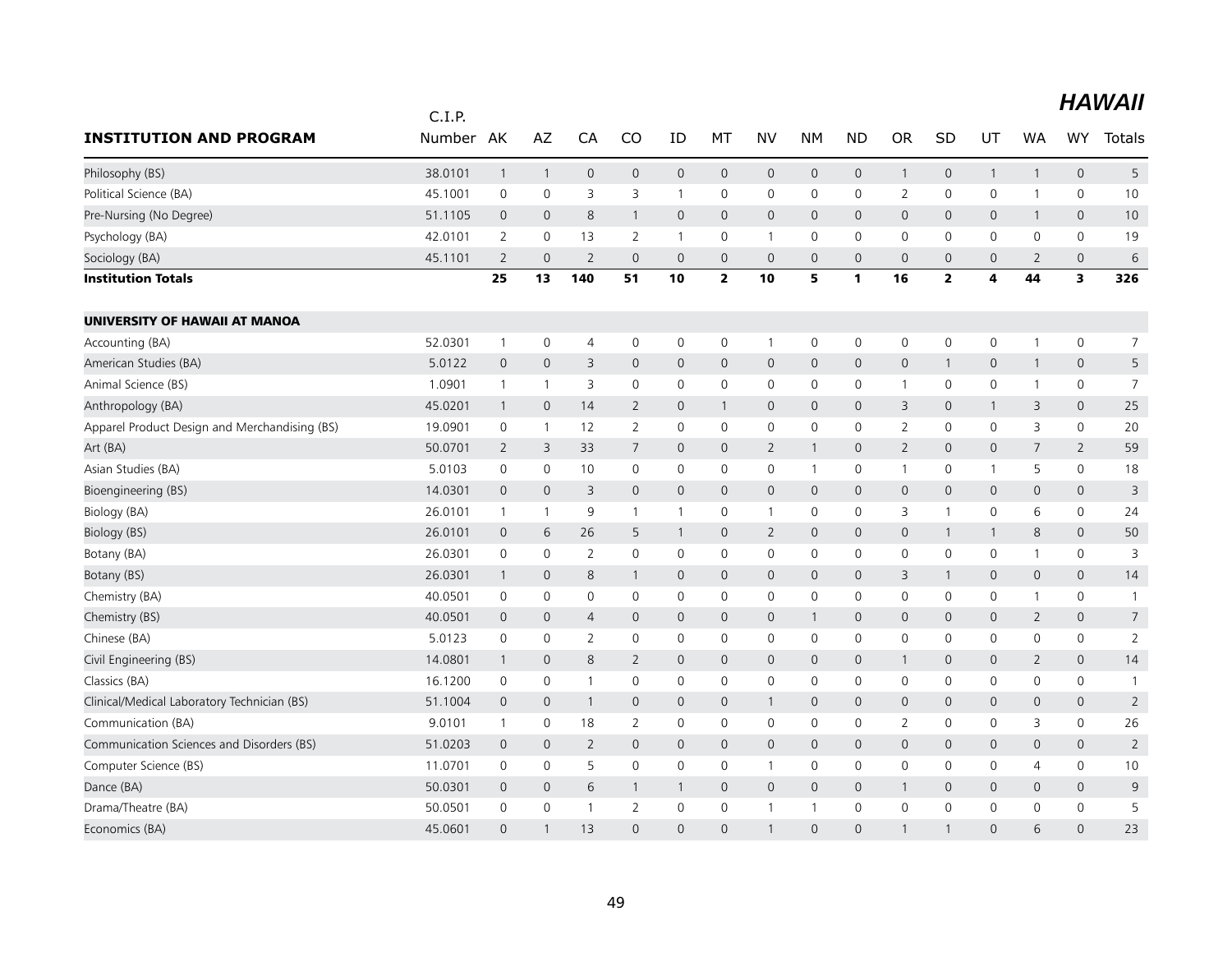|                                               | C.I.P.    |                |              |                |                |                |              |                |              |                     |                     |              |                |              |                     |                |
|-----------------------------------------------|-----------|----------------|--------------|----------------|----------------|----------------|--------------|----------------|--------------|---------------------|---------------------|--------------|----------------|--------------|---------------------|----------------|
| <b>INSTITUTION AND PROGRAM</b>                | Number AK |                | AZ           | CA             | CO             | ID             | MT           | <b>NV</b>      | <b>NM</b>    | <b>ND</b>           | <b>OR</b>           | SD           | UT             | WA           | <b>WY</b>           | Totals         |
| Electrical Engineering (BS)                   | 14.1001   | $\mathbf 0$    | $\mathbf 0$  | 2              | $\mathbf 0$    | $\mathbf 0$    | $\mathbf 0$  | 0              | $\mathsf{O}$ | $\mathbf 0$         | 0                   | $\mathbf 0$  | 0              | $\mathbf{1}$ | $\mathbf 0$         | 3              |
| Elementary Education & Special Education (BS) | 13.1001   | $\mathbf 0$    | $\mathbf{0}$ | 6              | $\mathbf{0}$   | $\mathbf{0}$   | $\mathbf{0}$ | $\mathbf{0}$   | $\mathbf{0}$ | $\mathbf 0$         | $\mathbf{0}$        | $\mathbf 0$  | 0              | 0            | $\mathbf{0}$        | 6              |
| Elementary Teacher Education (BS)             | 13.1202   | $\mathbf{1}$   | 0            | 2              | 0              | 0              | 0            | 0              | $\mathsf{O}$ | $\mathbf 0$         | 0                   | 0            | 0              | 4            | $\mathsf{O}\xspace$ | $\overline{7}$ |
| Engineering, Other (BA)                       | 14.9999   | $\overline{1}$ | 9            | 3              | $\mathbf{0}$   | $\mathbf 0$    | $\mathbf{0}$ | $\mathsf{O}$   | $\mathbf 0$  | $\mathsf{O}\xspace$ | 0                   | $\mathbf{0}$ | 0              | 1            | $\mathbf{0}$        | 14             |
| English (BA)                                  | 23.0101   | 2              | 0            | 20             | $\mathbf{1}$   | 0              | 0            | 0              | $\mathbf 0$  | $\mathbf 0$         | $\mathbf{1}$        | 1            | 1              | 3            | 0                   | 29             |
| Entrepreneurship/Entrepreneurial Studies (BA) | 52.0701   | $\overline{0}$ | $\mathbf 0$  | $\mathbf{0}$   | $\mathbf{1}$   | $\mathbf{0}$   | $\mathbf{0}$ | $\mathsf{O}$   | $\mathbf{0}$ | $\mathbf 0$         | $\mathbf 0$         | $\mathbf{0}$ | 0              | 0            | $\mathbf{0}$        | $\mathbf{1}$   |
| Ethnic Studies (BA)                           | 5.0299    | $\mathbf{1}$   | 0            | 2              | $\mathbf 0$    | $\mathbf 0$    | 0            | $\mathbf 0$    | $\mathbf 0$  | $\mathbf 0$         | 0                   | 0            | 0              | 1            | $\mathbf 0$         | $\overline{4}$ |
| Family Resources (BS)                         | 19.0401   | $\overline{1}$ | $\mathbf 0$  | 6              | $\mathbf 0$    | $\mathbf{0}$   | $\mathbf{0}$ | $\mathbf{0}$   | $\mathbf{1}$ | $\mathbf 0$         | $\mathbf 0$         | $\mathbf{0}$ | 0              | 4            | $\mathbf{0}$        | 12             |
| Finance (BS)                                  | 52.0801   | $\mathbf{1}$   | 0            | 4              | 0              | $\mathbf 0$    | $\mathbf 0$  | 0              | $\mathbf{1}$ | $\mathbf 0$         | $\mathbf 1$         | 0            | 0              | 0            | $\mathbf{1}$        | 8              |
| Food Science & Human Nutrition (BS)           | 19.0501   | $\mathbf 0$    | $\mathbf 0$  | 6              | $\overline{2}$ | $\mathbf 0$    | 1            | $\mathbf{0}$   | $\mathbf 0$  | $\mathbf 0$         | 3                   | $\mathbf{0}$ | 0              | 6            | $\mathbf 0$         | 18             |
| French (BA)                                   | 16.0901   | $\mathbf{1}$   | $\mathbf 0$  | $\overline{1}$ | $\mathbf{1}$   | 0              | $\mathbf 0$  | 0              | $\mathsf{O}$ | $\mathbf 0$         | 0                   | 0            | 1              | 0            | $\mathsf{O}\xspace$ | $\overline{4}$ |
| General Arts and Science (BA)                 | 24.0101   | $\mathbf{1}$   | 7            | 80             | 13             | $\mathbf{1}$   | $\mathbf{1}$ | 3              | $\mathbf 0$  | $\mathbf{1}$        | 9                   | $\mathbf{0}$ | $\overline{4}$ | 16           | $\mathbf{0}$        | 136            |
| General Business (BS)                         | 52.0201   | 0              | 0            | 11             | $\overline{4}$ | 2              | 0            | 2              | $\mathbf 0$  | 0                   | $\mathbf 1$         | 0            | 0              | 4            | 0                   | 24             |
| Geography (BA)                                | 45.0701   | $\overline{0}$ | $\mathbf 0$  | 5              | 1              | $\mathbf 0$    | $\mathbf 0$  | $\mathsf{O}$   | $\mathbf 0$  | $\mathbf 0$         | $\mathbf 0$         | $\mathbf 0$  | 0              | $\mathbf{1}$ | $\mathbf 0$         | $\overline{7}$ |
| Geology (BA)                                  | 40.0601   | $\overline{1}$ | $\mathbf 0$  | 0              | $\mathbf 0$    | $\mathbf 0$    | $\mathbf 0$  | $\mathbf 0$    | $\mathbf 0$  | $\mathbf 0$         | $\mathbf 1$         | 0            | 0              | 0            | $\mathbf 0$         | $\overline{2}$ |
| Geology & Geophysics (BS)                     | 40.0603   | $\overline{1}$ | 2            | $\overline{4}$ | 2              | $\mathbf 0$    | $\mathbf{0}$ | $\mathbf{0}$   | $\mathbf 0$  | $\mathbf 0$         | $\mathbf{0}$        | $\mathbf 0$  | 0              | 0            | $\mathbf{0}$        | 9              |
| German (BA)                                   | 16.0501   | $\mathbf{1}$   | $\mathbf 0$  | $\mathbf 0$    | $\mathbf 0$    | 0              | $\mathbf 0$  | 0              | $\mathbf 0$  | $\mathbf 0$         | $\mathbf 0$         | $\mathbf 0$  | 0              | 0            | $\mathbf 0$         | $\mathbf{1}$   |
| Global Environmental Science (BS)             | 3.0104    | $\mathbf{0}$   | $\mathbf{1}$ | 11             | $\mathbf 0$    | $\mathbf{0}$   | $\mathbf{0}$ | $\mathbf{1}$   | $\mathbf{1}$ | $\mathbf 0$         | $\mathbf{1}$        | $\mathbf 0$  | $\mathbf{1}$   | 2            | $\mathbf{0}$        | 18             |
| Hawaiian Studies (BA)                         | 5.0202    | $\mathbf 0$    | $\mathbf 0$  | $\overline{2}$ | $\mathbf 0$    | $\mathbf 0$    | $\mathbf 0$  | $\mathbf 0$    | $\mathbf 0$  | $\mathbf 0$         | $\mathbf 0$         | 0            | 0              | 0            | $\mathbf 0$         | $\overline{2}$ |
| History (BA)                                  | 54.0101   | $\mathbf{1}$   | $\mathbf 0$  | 26             | $\mathbf{1}$   | $\mathbf{0}$   | $\mathbf{0}$ | $\mathsf{O}$   | $\mathbf 0$  | $\mathbf 0$         | $\overline{2}$      | $\mathbf{0}$ | 0              | 5            | $\mathbf{0}$        | 35             |
| Human Resource Management (BS)                | 52.1001   | 0              | 0            | 0              | 0              | 0              | 0            | 0              | $\mathbf 0$  | $\mathbf 0$         | -1                  | 0            | 0              | 0            | 0                   | $\overline{1}$ |
| Information and Computer Science (BA)         | 11.0101   | $\theta$       | $\mathbf 0$  | $\mathbf{1}$   | $\mathsf{O}$   | $\mathbf 0$    | $\mathbf 0$  | $\mathbf 0$    | $\mathbf 0$  | $\mathbf 0$         | $\mathbf{1}$        | 0            | 0              | 0            | $\mathbf 0$         | $\overline{2}$ |
| Interdisciplinary Studies (BA)                | 30.9999   | $\mathbf 0$    | $\mathbf 0$  | 13             | 5              | $\mathbf 0$    | 0            | 0              | $\mathbf{1}$ | $\mathbf 0$         | $\overline{2}$      | $\mathbf 0$  | 0              | 3            | $\mathbf 0$         | 24             |
| International Business (BA)                   | 52.1101   | $\mathbf 0$    | $\mathbf{0}$ | $\overline{1}$ | $\mathbf{0}$   | $\mathbf{0}$   | $\mathbf{0}$ | $\mathbf{0}$   | $\mathbf{0}$ | $\mathbf 0$         | $\mathbf 0$         | $\mathbf{0}$ | 0              | 0            | $\mathbf{0}$        | $\overline{1}$ |
| Japanese (BA)                                 | 16.0302   | $\mathbf{1}$   | 0            | 14             | 3              | 0              | $\mathbf{1}$ | 3              | $\mathsf{O}$ | 0                   | 3                   | $\mathbf{1}$ | $\mathbf{1}$   | 7            | $\mathsf{O}\xspace$ | 34             |
| Journalism (BA)                               | 9.0401    | $\overline{1}$ | $\mathbf 0$  | $\overline{4}$ | $\mathbf{0}$   | $\overline{0}$ | $\mathbf{0}$ | $\overline{0}$ | $\mathbf{0}$ | $\mathbf{0}$        | $\mathsf{O}\xspace$ | $\mathbf{0}$ | $\mathbf 0$    | $\mathbf{1}$ | $\mathbf{0}$        | 6              |
| Kinesiology (BS)                              | 31.0501   | 0              | 0            | 6              | $\mathbf{0}$   | 0              | 0            | 0              | $\mathbf 0$  | $\mathbf 0$         | 3                   | $\mathbf{0}$ | 0              | 0            | $\mathsf{O}$        | 9              |
| Korean (BA)                                   | 16.0399   | $\overline{0}$ | $\mathbf 0$  | $\overline{2}$ | $\mathbf{0}$   | $\mathbf 0$    | $\mathbf 0$  | $\mathsf{O}$   | $\mathbf 0$  | $\mathbf 0$         | $\mathbf 0$         | $\mathbf{0}$ | 0              | 0            | $\mathbf 0$         | $\overline{2}$ |
| Management (BS)                               | 52.0299   | $\mathbf{1}$   | 0            | $\overline{4}$ | $\mathbf{1}$   | 0              | $\mathbf{0}$ | 0              | $\mathbf 0$  | 0                   | 2                   | 0            | 0              | $\mathbf{1}$ | 0                   | 9              |
| Marine Biology (BS)                           | 26.1302   | $\overline{1}$ | 6            | 59             | 17             | 3              | $\mathbf 0$  | 3              | $\mathbf{1}$ | $\mathbf{1}$        | 7                   | 1            | 0              | 22           | $\mathbf{1}$        | 122            |
| Marketing (BS)                                | 52.1401   | $\mathbf 0$    | $\mathbf 0$  | 4              |                | $\mathbf 0$    | $\mathbf{0}$ | $\mathbf 0$    | $\mathbf 0$  | $\mathbf 0$         | 0                   | $\mathbf 0$  | 0              | 3            | $\mathbf 0$         | $\,8\,$        |
| Mathematics (BA)                              | 27.0101   | $\Omega$       | $\Omega$     | 1              | $\Omega$       | $\Omega$       | $\Omega$     | $\Omega$       | $\Omega$     | $\Omega$            | $\Omega$            | $\Omega$     | $\Omega$       | $\Omega$     | $\Omega$            | $\mathbf{1}$   |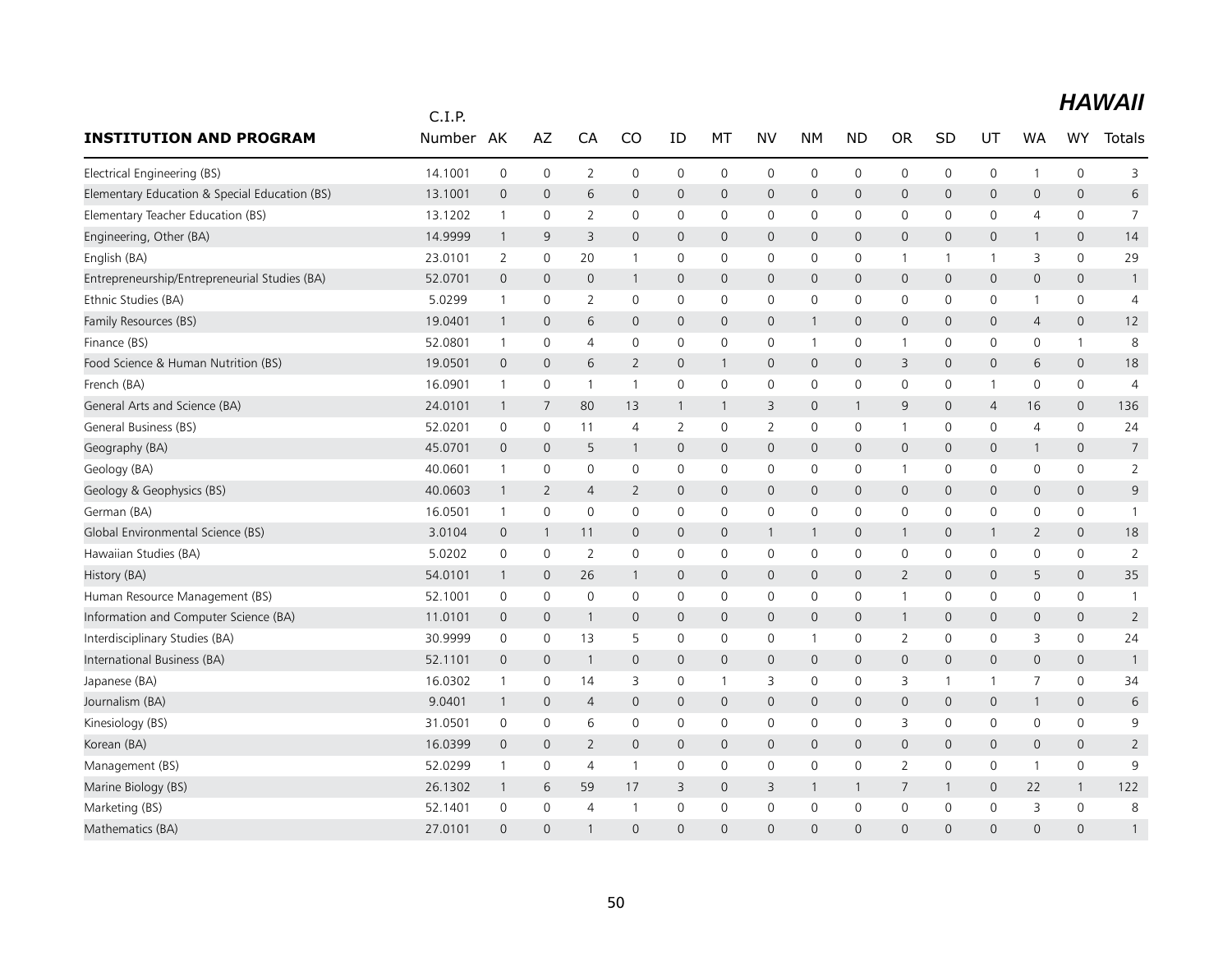|                                               | C.I.P.  |                |                |                |                |                     |                |                |                |                |                |                |              |                     |                     |                |
|-----------------------------------------------|---------|----------------|----------------|----------------|----------------|---------------------|----------------|----------------|----------------|----------------|----------------|----------------|--------------|---------------------|---------------------|----------------|
| <b>INSTITUTION AND PROGRAM</b>                | Number  | AK             | AZ             | CA             | CO             | ID                  | МT             | <b>NV</b>      | NΜ             | <b>ND</b>      | <b>OR</b>      | SD             | UT           | <b>WA</b>           | <b>WY</b>           | Totals         |
| Mathematics (BS)                              | 27.0101 | $\mathbf 0$    | $\mathbf 0$    | $\overline{2}$ | 0              | $\mathbf 0$         | $\mathbf 0$    | $\mathbf{1}$   | $\mathbf 0$    | $\mathsf{O}$   | $\mathbf{1}$   | 0              | $\mathbf 0$  | $\mathbf 0$         | 0                   | $\overline{4}$ |
| Mathematics, Other (BA)                       | 27.0199 | $\mathbf{0}$   | $\mathbf{0}$   | $\overline{2}$ | $\mathbf 0$    | 1                   | $\mathbf{0}$   | $\mathbf{0}$   | $\mathbf{0}$   | $\mathbf 0$    | $\mathbf 0$    | $\mathbf{0}$   | $\mathsf{O}$ | $\mathbf{1}$        | $\mathbf{0}$        | $\overline{4}$ |
| Mechanical Engineering (BS)                   | 14.1901 | $\mathbf{1}$   | 2              | 3              | 3              | 0                   | 0              | 0              | 0              | $\mathbf{1}$   | 3              | 0              | 0            | 1                   | 0                   | 14             |
| Meteorology (BS)                              | 40.0401 | $\mathbf 0$    | $\mathbf{1}$   | 5              | $\mathbf{0}$   | $\mathbf 0$         | $\mathbf 0$    | $\mathsf{O}$   | $\mathbf 0$    | $\mathbf 0$    | $\mathbf{1}$   | $\overline{0}$ | $\mathsf{O}$ | $\mathbf{1}$        | $\mathsf{O}\xspace$ | 8              |
| Microbiology (BA)                             | 26.0502 | $\mathbf 0$    | $\mathbf 0$    | 0              | 1              | 0                   | 0              | 0              | $\mathbf 0$    | $\mathbf 0$    | $\mathbf 0$    | $\mathbf{0}$   | 0            | 0                   | 0                   | $\mathbf{1}$   |
| Microbiology (BS)                             | 26.0502 | $\mathbf 0$    | $\mathbf{0}$   | 0              | $\mathbf{1}$   | $\mathbf 0$         | $\mathbf{0}$   | $\mathsf{O}$   | $\mathbf 0$    | $\mathbf 0$    | $\mathbf{1}$   | $\mathbf{0}$   | $\mathsf{O}$ | 0                   | 0                   | $\overline{2}$ |
| Music (BA)                                    | 50.0901 | $\mathbf 0$    | $\mathbf 0$    | $\overline{2}$ | $\mathbf 0$    | $\mathbf 0$         | $\mathbf 0$    | $\mathbf 0$    | $\mathbf 0$    | $\mathbf 0$    | $\mathbf 0$    | 0              | $\mathbf 0$  | 0                   | $\mathbf{1}$        | 3              |
| Music (BS)                                    | 50.0910 | $\mathbf{0}$   | $\mathbf{0}$   | $\mathbf{1}$   | $\mathbf{0}$   | $\mathbf 0$         | $\mathbf{0}$   | $\mathsf{O}$   | $\mathbf{0}$   | $\mathbf 0$    | $\mathbf{0}$   | $\mathbf{0}$   | $\mathsf{O}$ | 1                   | 0                   | $\overline{2}$ |
| Nat'l Resources Environmental Management (BS) | 31.0301 | $\overline{2}$ | $\overline{1}$ | 5              | $\mathbf 0$    | 0                   | $\mathbf 0$    | 0              | $\mathsf{O}$   | $\mathbf 0$    | 0              | 0              | $\mathsf{O}$ | 2                   | 0                   | 10             |
| Philosophy (BA)                               | 38.0101 | $\mathbf 0$    | $\overline{0}$ | 6              | $\overline{2}$ | 0                   | $\mathbf{0}$   | $\mathbf{1}$   | $\mathbf 0$    | $\overline{0}$ | 0              | $\mathbf{0}$   | $\mathsf{O}$ | $\overline{2}$      | 0                   | 11             |
| Physics (BS)                                  | 40.0801 | $\mathbf 0$    | $\mathbf 0$    | 3              | $\mathbf{1}$   | $\mathsf 0$         | 0              | 0              | $\mathsf{O}$   | $\mathbf 0$    | 0              | 0              | $\mathsf{O}$ | 1                   | 0                   | 5              |
| Plant & Environmental Protection Science (BS) | 26.0307 | $\mathbf 0$    | $\mathbf 0$    | $\mathbf{1}$   | $\mathbf 0$    | $\mathsf{O}\xspace$ | $\mathbf{1}$   | $\mathsf{O}$   | $\mathbf 0$    | $\mathbf 0$    | $\mathbf{1}$   | $\mathbf 0$    | $\mathsf{O}$ | $\mathsf{O}\xspace$ | $\mathsf{O}\xspace$ | 3              |
| Political Science (BA)                        | 45.1001 | $\overline{1}$ | $\mathbf 0$    | 23             | $\mathbf{1}$   | $\mathbf{1}$        | $\mathbf{1}$   | $\mathbf{1}$   | 3              | $\mathbf 0$    | $\overline{1}$ | 0              | 0            | 4                   | $\mathbf{1}$        | 37             |
| Pre-Business (BA)                             | 52.9999 | 5              | $\overline{4}$ | 95             | 29             | $\overline{4}$      | $\overline{4}$ | 8              | $\overline{2}$ | $\mathbf 0$    | 13             | 3              | $\mathbf{1}$ | 33                  | $\mathbf{1}$        | 202            |
| Pre-Dentistry (BA)                            | 51.1101 | $\mathbf 0$    | $\mathbf 0$    | $\overline{1}$ | $\mathbf 0$    | 0                   | $\mathbf 0$    | 0              | $\mathsf{O}$   | $\mathbf 0$    | $\mathbf 0$    | 0              | $\mathbf 0$  | 3                   | 0                   | $\overline{4}$ |
| Pre-Education (No Degree)                     | 13.0101 | $\mathbf 0$    | $\mathbf{0}$   | 22             | 2              | 0                   | $\mathbf{1}$   | $\mathsf{O}$   | $\mathbf 0$    | $\mathbf{1}$   | $\overline{2}$ | $\overline{2}$ | $\mathbf{0}$ | 8                   | $\mathbf{0}$        | 38             |
| Pre-Kinesiology & LS (BA)                     | 31.0505 | 2              | 0              | 47             | $\overline{4}$ | $\overline{2}$      | 0              | $\overline{2}$ | $\overline{2}$ | $\overline{1}$ | $\mathbf{1}$   | 0              | $\mathbf{1}$ | 6                   | $\mathbf{1}$        | 69             |
| Pre-Law (BA)                                  | 22.0001 | $\mathbf{0}$   | $\mathbf{0}$   | 3              | 1              | $\overline{0}$      | $\mathbf{0}$   | $\overline{0}$ | $\mathbf{0}$   | $\overline{0}$ | $\mathbf 0$    | $\mathbf{0}$   | $\mathbf{1}$ | $\overline{4}$      | $\mathbf{0}$        | 9              |
| Pre-Medical Technology (BA)                   | 51.1005 | $\mathbf 0$    | $\mathbf{1}$   | $\overline{1}$ | $\mathbf 0$    | $\mathbf 0$         | $\mathbf 0$    | $\mathbf{1}$   | $\mathsf{O}$   | $\mathbf 0$    | $\mathbf 0$    | 0              | $\mathsf{O}$ | $\mathbf 0$         | 0                   | 3              |
| Pre-Medicine (BA)                             | 51.1102 | 3              | $\overline{1}$ | 15             | $\mathbf{1}$   | $\mathbf{1}$        | $\mathbf{0}$   | $\mathsf{O}$   | $\mathbf 0$    | $\mathbf{0}$   | 2              | $\mathbf{1}$   | $\mathbf 0$  | 7                   | 0                   | 31             |
| Pre-Nursing (BA)                              | 51.1105 | 0              | 0              | 5              | 1              | 0                   | 0              | 0              | $\mathbf 0$    | $\mathbf 0$    | $\overline{1}$ | 0              | 0            | 1                   | 0                   | 8              |
| Pre-Pharmacy (BA)                             | 51.1103 | $\overline{1}$ | $\mathbf{1}$   | $\overline{2}$ | $\mathbf 0$    | $\mathbf 0$         | $\mathbf 0$    | $\mathbf{1}$   | $\mathbf 0$    | $\mathbf 0$    | $\mathbf 0$    | $\mathbf 0$    | $\mathsf{O}$ | 0                   | 0                   | 5              |
| Pre-Social Work (BA)                          | 44.0701 | $\overline{1}$ | $\overline{1}$ | 3              | $\mathbf 0$    | $\mathbf 0$         | $\mathbf 0$    | 0              | $\mathbf 0$    | $\mathbf 0$    | $\mathbf 0$    | $\mathbf 0$    | $\mathbf 0$  | 1                   | 0                   | 6              |
| Pre-Speech & Audiology (BA)                   | 23.1001 | $\mathbf{0}$   | $\mathbf{0}$   | 3              | $\mathbf 0$    | $\mathbf{0}$        | $\mathbf{0}$   | $\overline{0}$ | $\mathbf{0}$   | $\overline{0}$ | $\mathbf{0}$   | 1              | $\mathsf{O}$ | 0                   | $\mathbf{0}$        | $\overline{4}$ |
| Psychology (BA)                               | 42.0101 | 0              | 2              | 17             | $\mathbf{1}$   | $\mathsf 0$         | 0              | $\mathbf{1}$   | $\mathsf{O}$   | 0              | 0              | 0              | $\mathbf{1}$ | 3                   | 0                   | 25             |
| Psychology, Other (BA)                        | 42.9999 | $\overline{4}$ | 2              | 40             | 8              | $\mathbf{1}$        | $\mathbf 0$    | $\mathbf{1}$   | $\mathbf{1}$   | $\mathbf 0$    | $\mathbf{1}$   | $\mathbf{0}$   | 3            | $\overline{4}$      | $\mathbf{0}$        | 65             |
| Religion (BA)                                 | 38.0201 | 0              | $\overline{1}$ | $\mathbf 0$    | 3              | 0                   | 0              | 0              | $\mathbf{1}$   | $\mathbf 0$    | $\mathbf 0$    | $\mathbf{0}$   | 0            | 1                   | 0                   | 6              |
| Russian Language and Literature (BA)          | 16.0402 | $\mathbf 0$    | $\mathbf{1}$   | $\mathbf{0}$   | $\mathbf 0$    | $\mathbf 0$         | $\mathbf 0$    | $\mathsf{O}$   | $\mathbf 0$    | $\mathbf 0$    | $\mathbf{0}$   | $\mathbf{0}$   | $\mathsf{O}$ | 0                   | 0                   | $\mathbf{1}$   |
| Secondary Education (BS)                      | 13.1205 | $\mathbf 0$    | 0              | 0              | 2              | 0                   | 0              | 0              | $\mathbf 0$    | $\mathbf{1}$   | 0              | 0              | 0            | 0                   | 0                   | 3              |
| Social Work (BS)                              | 51.1503 | $\mathbf 0$    | $\overline{0}$ | $\overline{2}$ | 1              | $\mathbf 0$         | $\mathbf 0$    | $\overline{0}$ | $\mathbf 0$    | $\mathbf 0$    | $\mathbf 0$    | 0              | 0            | 0                   | 0                   | 3              |
| Sociology (BA)                                | 45.1101 | $\overline{1}$ | 3              | 34             | $\mathbf{1}$   | 0                   | $\mathbf 0$    | $\mathbf 0$    | $\mathbf 0$    | $\mathbf 0$    | $\overline{2}$ | 0              | $\mathbf{1}$ | $\overline{7}$      | 0                   | 49             |
| Spanish (BA)                                  | 16.0905 | $\mathbf{1}$   | $\Omega$       | $\overline{4}$ |                |                     | $\Omega$       | $\Omega$       | $\Omega$       | $\Omega$       | 1              | $\Omega$       | $\Omega$     | $\overline{2}$      | $\Omega$            | 10             |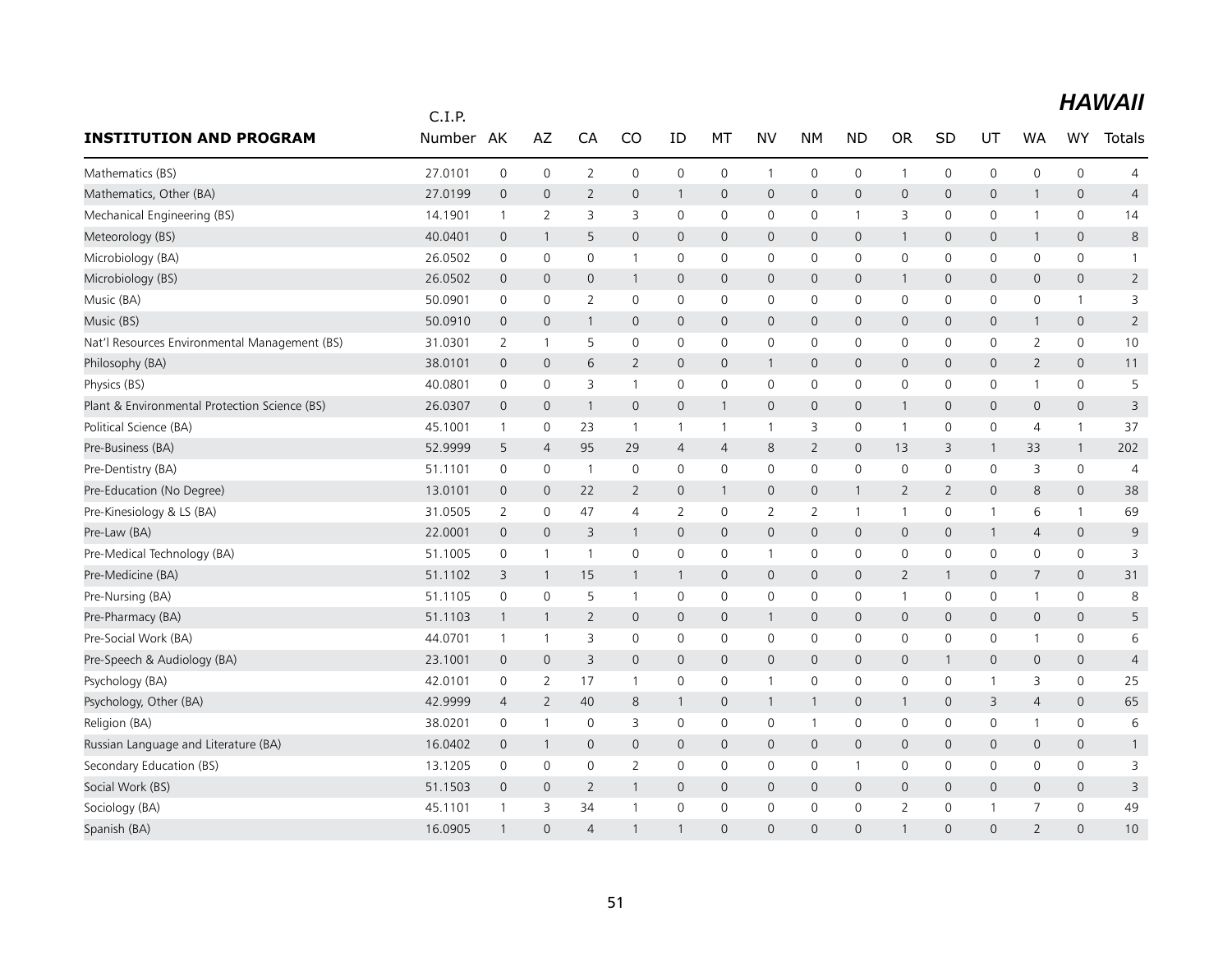|                                     | C.I.P.  |              |              |                |          |              |          |              |              |              |             |              |              |                |                | <b>HAWAII</b> |
|-------------------------------------|---------|--------------|--------------|----------------|----------|--------------|----------|--------------|--------------|--------------|-------------|--------------|--------------|----------------|----------------|---------------|
| <b>INSTITUTION AND PROGRAM</b>      | Number  | AK           | AZ           | CA             | CO       | ID           | MT       | <b>NV</b>    | <b>NM</b>    | <b>ND</b>    | <b>OR</b>   | <b>SD</b>    | UT           | <b>WA</b>      | WY             | <b>Totals</b> |
| Speech (BA)                         | 23.9999 | 0            |              | 6              | 0        | 0            | 0        |              | $\mathbf{0}$ | $\mathbf{0}$ |             | $\mathbf{0}$ | $\Omega$     | 4              | 0              | 13            |
| Theatre (BA)                        | 50.0599 | $\mathbf{0}$ | $\mathbf{0}$ | 6              | $\Omega$ | $\mathbf{0}$ |          |              |              | $\mathbf 0$  |             | $\mathbf{0}$ | 0            | $\mathbf{0}$   | $\overline{0}$ | 10            |
| Travel Industry Management (BS)     | 52.0903 | $\mathbf{0}$ | $\Omega$     | 29             |          | $\Omega$     |          | $\mathbf{0}$ | $\mathbf{0}$ | 0            |             | $\mathbf{0}$ | $\Omega$     | 9              | 0              | 42            |
| Tropical Plant & Soil Sciences (BS) | 1.1201  | $\mathbf{0}$ | $\mathbf{0}$ |                | 3        | 0            | 0        |              | $\mathbf{0}$ | $\mathbf{0}$ | $\mathbf 0$ | $\mathbf{0}$ | $\mathbf{0}$ |                | $\mathbf{0}$   | 6             |
| Women's Studies (BA) (BA)           | 5.0207  |              |              | $\Omega$       | $\Omega$ | $\Omega$     | 0        | 0            | $\mathbf{0}$ | 0            | 0           | $\Omega$     | $\Omega$     | 3              | 0              | 6             |
| Zoology (BA)                        | 26.0701 |              |              | 3              | $\Omega$ | 0            | $\Omega$ | $\mathbf{0}$ |              | $\mathbf 0$  |             | $\mathbf{0}$ | 0            | $\overline{2}$ | $\overline{0}$ | 10            |
| Zoology (BS)                        | 26.0701 | $\Omega$     |              | $\overline{4}$ | 3        | $\Omega$     | $\Omega$ |              |              |              |             | $\mathbf{0}$ | $\Omega$     | 2              | 0              | 14            |
| <b>Institution Totals</b>           |         | 52           | 63           | 884            | 150      | 20           | 13       | 43           | 21           |              | 94          | 15           | 19           | 253            | 8              | 1,642         |
| <b>HAWAII STATEWIDE TOTALS</b>      |         | 77           |              | 76 1,024       | 201      | 30           | 15       | 53           | 26           | 8            | 110         | 17           | 23           | 297            | 11             | 1,968         |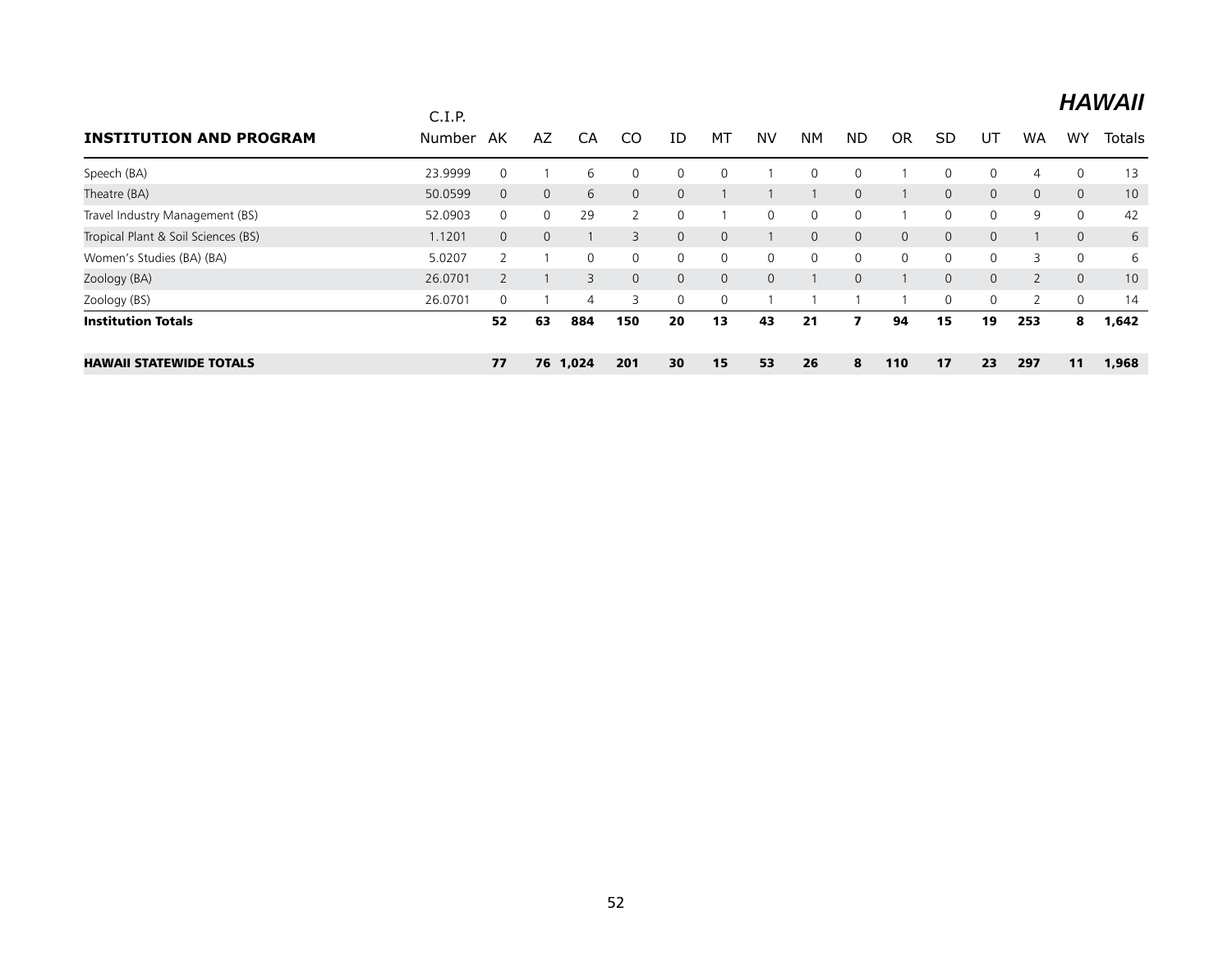#### *IDAHO IDAHO*

|                                                                 | C.I.P.    |                |              |                |              |                |                |                |                     |                     |                |                |                |              |              |                |
|-----------------------------------------------------------------|-----------|----------------|--------------|----------------|--------------|----------------|----------------|----------------|---------------------|---------------------|----------------|----------------|----------------|--------------|--------------|----------------|
| <b>INSTITUTION AND PROGRAM</b>                                  | Number AK |                | AZ           | CA             | CO           | HI             | MT             | NV             | <b>NM</b>           | <b>ND</b>           | <b>OR</b>      | SD             | UT             | <b>WA</b>    | WY.          | Totals         |
| <b>IDAHO TWO-YEAR PUBLIC INSTITUTIONS (2)</b>                   |           |                |              |                |              |                |                |                |                     |                     |                |                |                |              |              |                |
| <b>COLLEGE OF SOUTHERN IDAHO</b>                                |           |                |              |                |              |                |                |                |                     |                     |                |                |                |              |              |                |
| Accounting (ASSOC)                                              | 52.0301   | 0              | $\mathbf{1}$ | $\mathbf 0$    | 0            | 0              | 0              | 0              | $\mathsf{O}\xspace$ | 0                   | $\mathbf 0$    | $\mathbf 0$    | $\mathsf{O}$   | 0            | $\mathsf{O}$ | $\mathbf{1}$   |
| Agriculture, General (ASSOC)                                    | 1.0000    | 0              | $\mathbf 0$  | $\mathbf 0$    | $\mathbf 0$  | 0              | 0              | $\overline{2}$ | $\mathbf 0$         | $\mathsf{O}\xspace$ | $\overline{0}$ | $\overline{0}$ | $\mathsf{O}$   | 0            | 0            | $\overline{2}$ |
| Animal Sciences, General (ASSOC)                                | 1.0901    | 0              | 0            | $\mathbf 0$    | 0            | 0              | 0              | $\mathbf{1}$   | 0                   | 0                   | $\overline{1}$ | 0              | 0              | 0            | 0            | 2              |
| Art - General (ASSOC)                                           | 50.0701   | $\mathbf 0$    | 0            | 2              | $\mathbf 0$  | $\mathbf 0$    | 0              | $\mathbf{0}$   | $\mathbf{0}$        | $\overline{0}$      | $\mathbf 0$    | $\mathbf 0$    | 0              | $\mathbf{0}$ | 0            | $\overline{2}$ |
| Auto Body Technology (ASSOC)                                    | 47.0603   | 0              | $\mathbf 0$  | $\mathbf 0$    | 0            | $\mathbf 0$    | 1              | 0              | $\mathsf{O}$        | 0                   | $\mathbf 0$    | $\mathbf 0$    | $\mathsf{O}$   | $\mathbf{0}$ | $\mathbf 0$  | $\mathbf{1}$   |
| Biology (ASSOC)                                                 | 26.0101   | $\mathbf{1}$   | 0            | $\overline{0}$ | $\mathbf{0}$ | $\mathbf{0}$   | 0              | 3              | $\mathbf{0}$        | $\mathsf{O}$        | $\mathbf{1}$   | $\overline{0}$ | $\mathbf{0}$   | $\mathbf 0$  | $\mathbf{1}$ | 6              |
| Business - General (ASSOC)                                      | 52.0201   | $\mathbf{1}$   | $\mathbf 0$  | $\mathbf 0$    | $\mathbf 0$  | $\mathbf 0$    | 1              | 3              | $\mathbf 0$         | $\mathsf{O}$        | $\mathbf 0$    | $\mathbf 0$    | $\mathsf{O}$   | $\mathbf 0$  | $\mathbf 0$  | 5              |
| Business Management/Entrepreneur (ASSOC)                        | 52.0401   | $\overline{0}$ | $\mathbf{0}$ | $\overline{0}$ | $\mathbf{0}$ | $\mathbf{0}$   | 0              | $\mathbf{1}$   | $\mathbf{0}$        | $\mathbf{O}$        | $\overline{0}$ | $\overline{0}$ | $\overline{0}$ | $\mathbf{0}$ | $\mathbf{0}$ | $\mathbf{1}$   |
| CAD/CADD Drafting and/or Design Technology/Technician<br>(CERT) | 15.1302   | 0              | $\mathbf 0$  | $\mathbf{1}$   | $\mathbf 0$  | $\mathbf 0$    | 0              | 0              | $\mathbf 0$         | $\mathsf{O}$        | $\mathbf 0$    | $\mathbf 0$    | $\mathsf{O}$   | 0            | 0            | $\mathbf{1}$   |
| Child Care and Support Services Management (ASSOC)              | 19.0708   | $\mathsf{O}$   | $\mathbf 0$  | $\mathbf{1}$   | $\mathbf{0}$ | $\mathbf{0}$   | 0              | $\mathbf{1}$   | $\mathbf{0}$        | $\overline{0}$      | $\mathbf 0$    | $\mathbf{0}$   | $\overline{0}$ | $\mathbf{0}$ | $\mathsf{O}$ | 2              |
| Computer Science (ASSOC)                                        | 11.0101   | 0              | 0            | 0              | 0            | 0              | 0              | 0              | 0                   | 0                   | 0              | $\mathbf 0$    | $\mathbf{1}$   | 0            | 0            | 1              |
| Diesel/Heavy Equip. Technology (ASSOC)                          | 47.0605   | $\mathbf 0$    | 0            | 0              | 0            | $\mathbf 0$    | 0              | 3              | $\mathbf{0}$        | $\mathsf{O}$        | $\mathbf 0$    | $\mathbf 0$    | $\mathsf{O}$   | $\mathbf 0$  | 0            | 3              |
| Drama and Dramatics/Theatre Arts, General (ASSOC)               | 50.0501   | 0              | 0            | $\mathbf 0$    | 0            | 0              | 0              | 0              | 0                   | $\mathsf{O}$        | 0              | $\mathbf 0$    | -1             | $\mathbf 0$  | 0            | 1              |
| Education - Elementary (ASSOC)                                  | 13.1202   | 0              | 0            | $\mathbf{0}$   | $\mathbf{0}$ | $\mathbf{0}$   | 0              | $\mathbf{0}$   | $\mathbf{0}$        | $\mathsf{O}$        | $\overline{1}$ | $\mathbf 0$    | $\mathbf{1}$   | $\mathbf{0}$ | 0            | $\overline{2}$ |
| Education - Secondary (ASSOC)                                   | 13.1205   | 0              | 0            | $\mathbf{1}$   | 0            | $\mathbf 0$    | 0              | 0              | 0                   | $\mathsf{O}$        | $\mathbf 0$    | $\mathbf 0$    | $\mathbf 0$    | $\mathbf 0$  | 0            | 1              |
| Equine Business Management (ASSOC)                              | 1.0199    | $\mathbf{0}$   | $\mathbf 0$  | $\mathbf{0}$   | $\mathbf{0}$ | $\overline{0}$ | $\overline{0}$ | $\mathbf{0}$   | $\mathbf{0}$        | $\overline{0}$      | $\overline{0}$ | $\mathbf{0}$   | $\overline{0}$ | $\mathbf{1}$ | $\mathbf{0}$ | $\mathbf{1}$   |
| Equine Studies (ASSOC)                                          | 1.0507    | 0              | 0            | $\mathbf 0$    | 0            | $\mathbf{1}$   | 0              | $\mathbf{1}$   | $\mathsf{O}\xspace$ | 0                   | $\mathbf 0$    | $\mathbf 0$    | $\mathbf{1}$   | $\mathbf 0$  | 0            | 3              |
| Fire Service Technology (ASSOC)                                 | 43.0201   | 0              | $\mathbf 0$  | $\mathbf{0}$   | $\mathbf{0}$ | $\mathbf{1}$   | 0              | 0              | $\mathsf{O}$        | $\mathsf{O}$        | $\overline{0}$ | $\mathbf 0$    | $\mathsf{O}$   | $\mathbf 0$  | 0            | $\mathbf{1}$   |
| Foreign Languages and Literatures, General (ASSOC)              | 16.0101   | 0              | 0            | $\mathbf 0$    | 0            | 0              | 0              | $\mathbf{1}$   | 0                   | 0                   | $\mathbf 0$    | $\mathbf 0$    | 0              | 0            | 0            | 1              |
| Human Services (CERT)                                           | 51.1502   | 0              | 0            | $\mathbf{1}$   | $\mathbf{0}$ | $\mathbf 0$    | 0              | 0              | $\mathbf{0}$        | $\mathsf{O}$        | $\mathbf 0$    | $\mathbf 0$    | $\mathsf{O}$   | $\mathbf{0}$ | 0            | $\mathbf{1}$   |
| Institutional Food Workers (ASSOC)                              | 12.0508   | 0              | 0            | $\mathbf 0$    | $\mathbf 0$  | $\mathbf 0$    | 0              | $\overline{2}$ | 0                   | 0                   | $\overline{1}$ | $\mathbf 0$    | $\mathbf 0$    | $\mathbf{0}$ | 0            | 3              |
| Liberal Arts (ASSOC)                                            | 24.0101   | 0              | $\mathbf{0}$ | $\overline{0}$ | $\mathbf{0}$ | $\mathbf{0}$   | 0              | $\overline{2}$ | $\mathbf{0}$        | $\overline{0}$      | $\overline{0}$ | $\overline{0}$ | $\overline{2}$ | $\mathbf{1}$ | $\mathbf{1}$ | 6              |
| Nursing - Practical (CERT)                                      | 51.1613   | 0              | 0            | $\mathbf 0$    | $\mathbf 0$  | 0              | 0              | 0              |                     | $\mathbf 0$         | $\mathbf 0$    | $\mathbf 0$    | $\mathbf 0$    | $\mathbf 0$  | $\mathbf 0$  | $\mathbf{1}$   |
| Nursing - Registered (ASSOC)                                    | 51.1601   | $\Omega$       | $\Omega$     | $\overline{3}$ | $\Omega$     | 0              |                | $\overline{2}$ |                     | $\Omega$            |                | $\mathbf{0}$   |                | $\Omega$     | $\Omega$     | $\mathsf{Q}$   |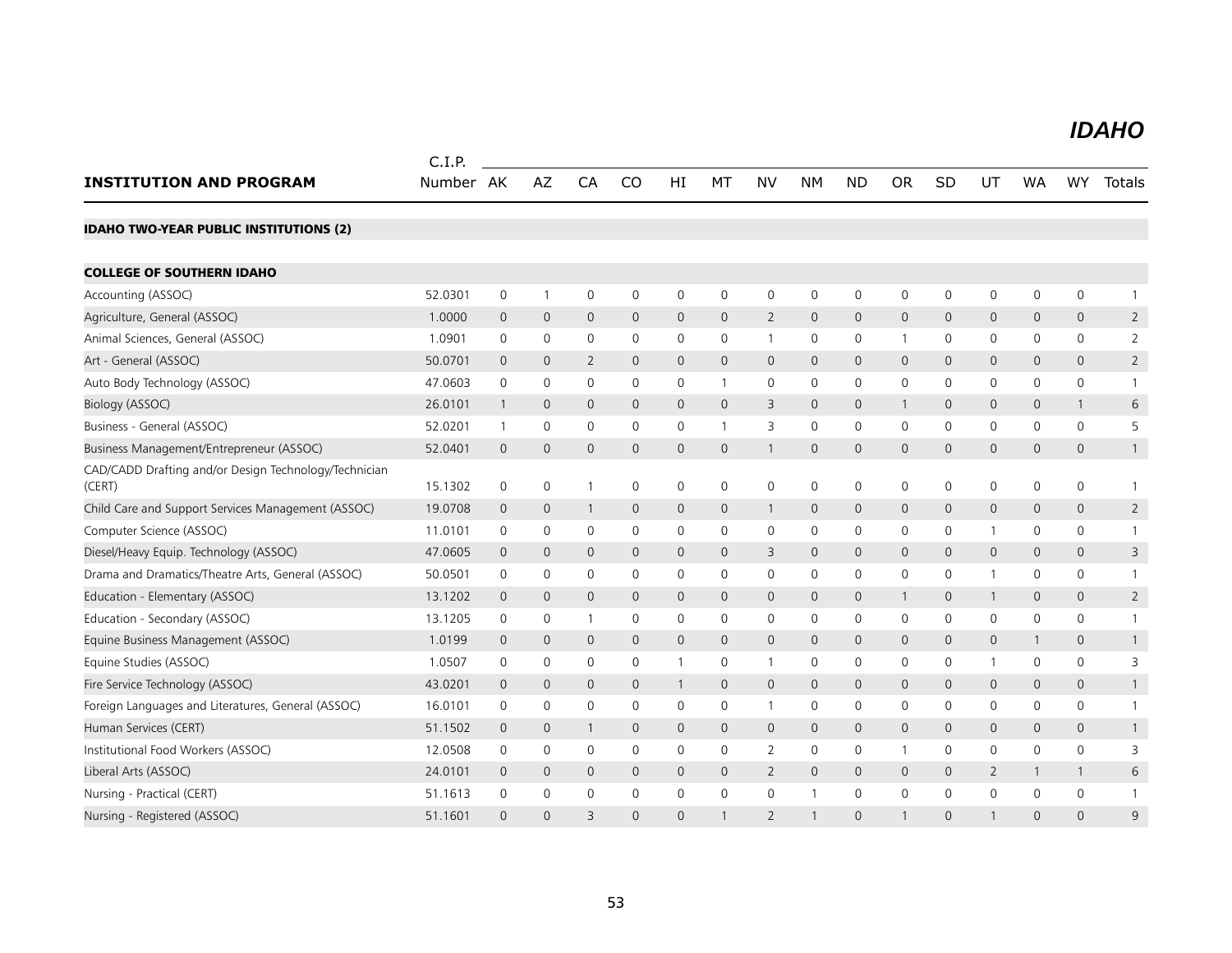|                                            | C.I.P.  |              |                         |                     |                |              |                |                     |                         |                     |                |              |              |                |                         |                |
|--------------------------------------------|---------|--------------|-------------------------|---------------------|----------------|--------------|----------------|---------------------|-------------------------|---------------------|----------------|--------------|--------------|----------------|-------------------------|----------------|
| <b>INSTITUTION AND PROGRAM</b>             | Number  | AK           | AZ                      | CA                  | CO             | HI           | МT             | <b>NV</b>           | NΜ                      | <b>ND</b>           | <b>OR</b>      | SD           | UT           | <b>WA</b>      | <b>WY</b>               | Totals         |
| Photography (ASSOC)                        | 50.0605 | 0            | $\mathbf 0$             | $\mathbf 0$         | 0              | 0            | 0              | $\mathbf{1}$        | $\mathsf{O}$            | $\mathbf 0$         | $\mathbf 0$    | 0            | 0            | 0              | 0                       | $\mathbf{1}$   |
| Psychology, General (ASSOC)                | 42.0101 | $\mathbf 0$  | $\mathbf 0$             | $\mathbf 0$         | $\mathbf{0}$   | 0            | $\mathbf{0}$   | $\mathsf{O}$        | $\mathbf{0}$            | $\mathbf 0$         | $\mathbf 0$    | 0            | $\mathbf 0$  | 1              | 0                       | 1              |
| Radiological Technology (ASSOC)            | 51.0907 | 0            | $\mathbf 0$             | $\mathbf 0$         | $\Omega$       | 0            | $\mathbf{0}$   | 3                   | $\Omega$                | $\mathbf 0$         | $\mathbf 0$    | 0            | $\mathbf 0$  | 0              | 0                       | 3              |
| Social Sciences, General (ASSOC)           | 45.0101 | $\mathbf 0$  | $\mathbf 0$             | $\mathbf 0$         | $\mathbf{0}$   | $\mathbf{1}$ | $\mathbf{0}$   | $\mathbf{0}$        | $\mathbf{0}$            | $\mathbf 0$         | $\mathbf 0$    | 0            | $\mathsf{O}$ | 0              | 0                       | $\mathbf{1}$   |
| Surgical Technology (CERT)                 | 51.0909 | $\mathsf 0$  | $\mathbf{1}$            | $\mathsf 0$         | $\mathbf 0$    | 0            | $\mathbf 0$    | 0                   | $\mathsf{O}$            | $\mathsf{O}$        | $\mathbf 0$    | 0            | $\mathbf 0$  | 0              | 0                       | $\mathbf{1}$   |
| Teacher Education, Multiple Levels (ASSOC) | 13.1206 | $\mathbf 0$  | $\mathsf{O}\xspace$     | $\mathbf{0}$        | $\mathbf{0}$   | $\mathbf 0$  | $\mathbf 0$    | $\mathbf{1}$        | $\mathbf{0}$            | $\mathbf 0$         | $\mathbf{0}$   | 0            | $\mathsf{O}$ | $\mathsf{O}$   | $\mathbf{0}$            | $\mathbf{1}$   |
| Veterinary Technology (ASSOC)              | 51.0808 | $\mathbf 0$  | $\mathbf 0$             | $\mathbf 0$         | 0              | 0            | 5              | 0                   | $\mathbf 0$             | $\mathsf{O}$        | 0              | 0            | $\mathbf{1}$ | 1              | 0                       | 7              |
| Welding Technology (ASSOC)                 | 48.0508 | 1            | $\mathbf 0$             | $\mathbf 0$         | $\mathbf 0$    | $\mathsf{O}$ | $\mathbf 0$    | $\mathbf{0}$        | $\mathbf{0}$            | $\mathbf 0$         | $\mathbf{0}$   | $\mathbf 0$  | $\mathbf{0}$ | $\mathbf{0}$   | $\mathbf{0}$            | $\mathbf{1}$   |
| <b>Institution Totals</b>                  |         | 3            | $\overline{\mathbf{2}}$ | 9                   | $\mathbf 0$    | 3            | 8              | 27                  | $\overline{\mathbf{2}}$ | $\mathbf 0$         | 5              | $\mathbf 0$  | 8            | 4              | $\overline{\mathbf{2}}$ | 73             |
| <b>NORTH IDAHO COLLEGE</b>                 |         |              |                         |                     |                |              |                |                     |                         |                     |                |              |              |                |                         |                |
| Administrative Assistant (ASSOC)           | 52.0402 | 0            | 0                       | 0                   | 0              | 0            | 2              | 0                   | 0                       | 0                   | 0              | 0            | 0            | 0              | 0                       | $\overline{2}$ |
| Anthropology (ASSOC)                       | 45.0201 | $\mathbf 0$  | $\mathsf{O}\xspace$     | $\mathsf{O}\xspace$ | $\mathbf{1}$   | 0            | $\mathbf{0}$   | $\mathbf 0$         | $\mathsf{O}$            | $\mathbf 0$         | $\mathbf 0$    | 0            | $\mathsf{O}$ | $\mathbf{0}$   | $\mathsf{O}\xspace$     | $\mathbf{1}$   |
| Art (ASSOC)                                | 50.0402 | 0            | 0                       | 0                   | -1             | $\mathbf{1}$ | 3              | $\mathbf{1}$        | 0                       | $\mathsf{O}$        | 0              | 0            | $\mathbf{1}$ | 0              | 0                       | $\overline{7}$ |
| Auto Collision Repair/Refinishing (CERT)   | 47.0603 | $\mathbf{1}$ | $\mathsf{O}\xspace$     | $\mathbf{0}$        | $\mathbf{0}$   | $\mathbf 0$  | $\mathbf{0}$   | $\mathbf{0}$        | $\mathbf{0}$            | $\mathbf{0}$        | $\mathbf{0}$   | $\mathbf{0}$ | $\mathbf{0}$ | $\mathbf{0}$   | $\mathbf{1}$            | $\overline{2}$ |
| Automotive Technology (ASSOC)              | 47.0604 | $\mathbf{1}$ | $\mathbf{1}$            | $\mathbf 0$         | 0              | 0            | 2              | 0                   | $\mathbf 0$             | $\mathsf{O}$        | 0              | 0            | 0            | 0              | 0                       | 4              |
| Biology (ASSOC)                            | 26.0101 | 3            | $\mathbf 0$             | $\mathbf{0}$        | $\mathbf 0$    | 0            | $\mathbf{1}$   | $\mathbf 0$         | $\mathbf{1}$            | $\mathbf 0$         | 2              | 0            | $\mathbf{0}$ | $\mathbf{0}$   | $\mathbf{0}$            | $\overline{7}$ |
| <b>Business Administration (ASSOC)</b>     | 52.0299 | 4            | 3                       | $\mathsf{O}\xspace$ | $\overline{2}$ | $\mathbf{1}$ | 14             | $\mathbf{1}$        | $\mathsf{O}\xspace$     | $\mathbf{1}$        | 6              | 0            | $\mathsf{O}$ | 0              | 0                       | 32             |
| Business Teacher Education (ASSOC)         | 13.1303 | $\mathbf{1}$ | $\mathbf{0}$            | $\mathbf{0}$        | $\mathbf{0}$   | $\mathbf 0$  | $\mathbf{0}$   | $\mathbf{1}$        | $\mathbf{0}$            | $\mathbf{0}$        | $\mathbf 0$    | $\mathbf{0}$ | $\mathbf{0}$ | $\mathbf{0}$   | $\mathbf{1}$            | 3              |
| Child Development (ASSOC)                  | 19.0706 | 0            | $\mathbf 0$             | $\mathbf 0$         | 0              | $\mathbf{1}$ | 0              | $\mathbf 0$         | $\mathsf{O}$            | $\mathsf{O}$        | $\overline{1}$ | 0            | $\mathbf 0$  | 0              | 0                       | $\overline{2}$ |
| Communication (ASSOC)                      | 9.0101  | $\mathbf 0$  | $\mathbf{1}$            | $\mathbf 0$         | 0              | 0            | $\mathbf{1}$   | $\mathsf{O}$        | $\mathsf{O}$            | $\mathbf 0$         | $\mathbf 0$    | 0            | $\mathbf{1}$ | 0              | 0                       | 3              |
| Computer Information Technology (ASSOC)    | 11.0202 | 1            | $\mathbf 0$             | $\mathbf 0$         | 0              | 0            | 1              | $\mathsf{O}\xspace$ | $\mathbf 0$             | $\mathsf{O}\xspace$ | $\overline{1}$ | 0            | $\mathbf 0$  | 0              | $\overline{2}$          | 5              |
| Computer Science (ASSOC)                   | 11.0701 | $\mathbf 0$  | $\mathsf{O}\xspace$     | $\mathbf 0$         | $\mathbf 0$    | 0            | $\mathbf{1}$   | $\mathbf 0$         | $\mathsf{O}$            | $\mathbf{1}$        | $\overline{1}$ | $\mathbf 0$  | $\mathsf{O}$ | 0              | $\mathsf{O}\xspace$     | 3              |
| Criminal Justice (ASSOC)                   | 43.0104 | $\mathbf{1}$ | $\mathbf{1}$            | $\mathbf 0$         | 0              | 0            | 7              | $\overline{2}$      | 0                       | $\mathbf{1}$        | $\mathbf 0$    | 0            | 0            | 0              | 0                       | 12             |
| Culinary Arts (CERT)                       | 12.0508 | $\mathbf 0$  | $\mathbf 0$             | $\mathbf 0$         | 0              | 0            | $\mathbf{1}$   | $\mathbf{1}$        | $\mathsf{O}$            | $\mathbf 0$         | $\mathbf 0$    | 0            | $\mathsf{O}$ | 0              | $\mathbf{1}$            | 3              |
| Diesel Technology (CERT)                   | 47.0605 | 3            | 0                       | $\mathbf 0$         | 0              | 0            | 2              | $\mathbf{1}$        | 0                       | $\mathsf{O}$        | $\overline{2}$ | 0            | 0            | 0              | 0                       | 8              |
| Diesel Technology (ASSOC)                  | 47.0605 | $\mathbf 0$  | $\mathbf 0$             | $\mathbf{0}$        | $\mathbf{0}$   | $\mathbf 0$  | $\mathbf{1}$   | $\mathbf{0}$        | $\mathbf{0}$            | $\mathbf{0}$        | $\mathbf 0$    | 0            | $\mathbf{0}$ | 0              | $\mathsf{O}\xspace$     |                |
| Drafting Design Technology (ASSOC)         | 15.1301 | 0            | $\mathbf 0$             | $\mathbf 0$         | -1             | 0            | 2              | 0                   | 0                       | $\mathbf 0$         | $\overline{1}$ | $\mathbf{0}$ | 0            | 0              | 0                       | 4              |
| Education (ASSOC)                          | 13.0101 | 3            | $\mathsf{O}\xspace$     | $\mathbf 0$         | $\mathbf{1}$   | 0            | $\overline{7}$ | $\overline{2}$      | $\mathsf{O}$            | $\mathbf 0$         | $\overline{1}$ | $\mathbf 0$  | $\mathbf 0$  | $\mathbf{0}$   | $\mathsf{O}\xspace$     | 14             |
| Engineering (ASSOC)                        | 14.1301 | 0            | $\overline{2}$          | $\mathbf 0$         | 0              | 0            | 5              | $\mathbf{1}$        | $\mathsf{O}\xspace$     | $\mathsf{O}$        | $\mathbf 0$    | 0            | $\mathbf{1}$ | 0              | 0                       | 9              |
| English (ASSOC)                            | 23.0101 | $\Omega$     | $\Omega$                | $\Omega$            | $\Omega$       | $\Omega$     | $\Omega$       | $\overline{0}$      | $\Omega$                | $\Omega$            | $\Omega$       | $\Omega$     |              | $\overline{0}$ | $\Omega$                |                |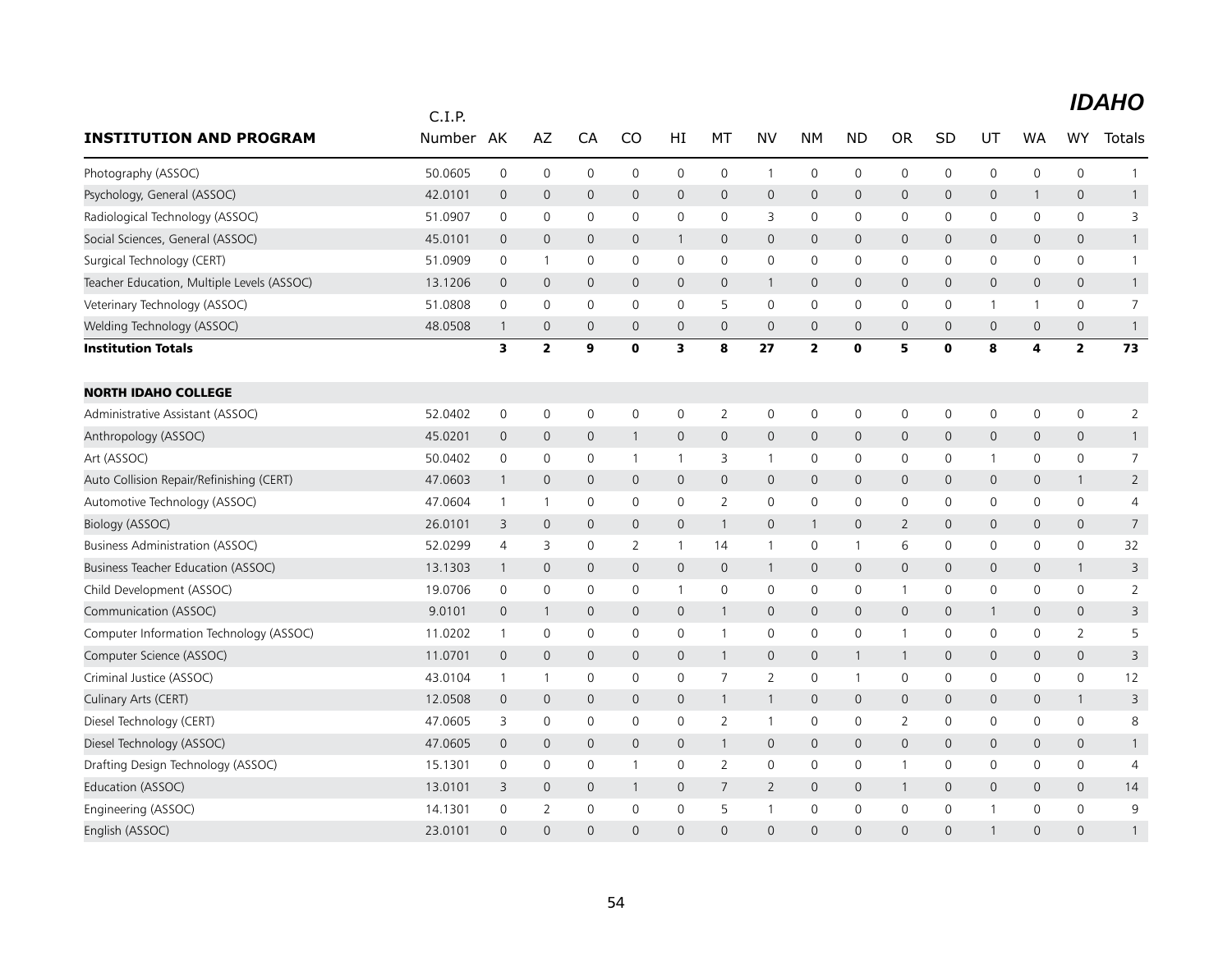| <b>INSTITUTION AND PROGRAM</b>                         | C.I.P.<br>Number | AK             | AZ             | CA             | CO             | HI                      | MT             | <b>NV</b>      | NМ             | <b>ND</b>    | <b>OR</b>      | <b>SD</b>    | UT           | <b>WA</b>    | <b>WY</b>           | <b>Totals</b>  |
|--------------------------------------------------------|------------------|----------------|----------------|----------------|----------------|-------------------------|----------------|----------------|----------------|--------------|----------------|--------------|--------------|--------------|---------------------|----------------|
| Environmental Health (ASSOC)                           | 14.1401          | $\mathbf 0$    | 0              | $\mathbf 0$    | 0              | 0                       | $\mathbf 0$    | $\mathbf 0$    | $\mathbf 0$    | 0            | $\mathbf{1}$   | 0            | 0            | 0            | 0                   |                |
| Environmental Science (ASSOC)                          | 3.0101           | $\overline{2}$ | $\overline{1}$ | $\overline{0}$ | $\mathbf 0$    | $\mathsf{O}$            | $\overline{2}$ | $\mathbf 0$    | $\mathbf{0}$   | $\mathbf 0$  | 1              | 0            | $\mathbf 0$  | $\mathbf 0$  | $\mathsf{O}\xspace$ | 6              |
| Foreign Language/Modern Language (ASSOC)               | 16.0101          | $\overline{1}$ | $\mathbf 0$    | $\mathbf 0$    | $\mathbf 0$    | 0                       | 0              | 1              | $\mathbf 0$    | $\mathbf 0$  | $\mathbf 0$    | $\Omega$     | 0            | 0            | 0                   | 2              |
| General (ASSOC)                                        | 24.0102          | 15             | 5              | $\mathbf{0}$   | 9              | $\overline{4}$          | 72             | $\overline{4}$ | $\mathbf{1}$   | 3            | 24             | $\mathbf{0}$ | 5            | $\mathbf{0}$ | 3                   | 145            |
| Graphic Design (ASSOC)                                 | 50.0409          | 0              | $\overline{1}$ | $\mathbf 0$    | 0              | 0                       | $\overline{2}$ | 0              | $\mathbf 0$    | 0            | -1             | 0            | 0            | 0            | $\mathbf{1}$        | 5              |
| HVAC/R (CERT)                                          | 47.0201          | $\mathbf 0$    | $\mathbf 0$    | $\overline{0}$ | $\mathbf{1}$   | 0                       | $\mathbf 0$    | 0              | $\mathbf 0$    | $\mathbf 0$  | 1              | $\mathbf 0$  | 0            | 0            | 0                   | $\overline{2}$ |
| Journalism (ASSOC)                                     | 9.0401           | 0              | $\overline{1}$ | $\mathbf 0$    | $\mathbf 0$    | $\mathsf{O}$            | $\overline{2}$ | $\mathbf 0$    | $\mathbf 0$    | $\mathbf 0$  | $\overline{1}$ | 0            | $\mathbf 0$  | 0            | 0                   | 4              |
| Machining Technology (CERT)                            | 48.0503          | 0              | $\mathbf 0$    | $\overline{0}$ | 0              | 0                       | $\mathbf{1}$   | $\mathbf 0$    | $\mathbf 0$    | $\mathbf{1}$ | $\mathbf{1}$   | $\mathbf{0}$ | $\mathbf 0$  | 0            | 0                   | 3              |
| Medical Receptionist (CERT)                            | 51.0712          | 0              | $\mathbf 0$    | 0              | $\Omega$       | 0                       | -1             | 0              | $\mathbf 0$    | 0            | -1             | 0            | 0            | 0            | 0                   | 2              |
| Medical Transcriptionist (ASSOC)                       | 51.1005          | $\mathbf 0$    | $\mathbf 0$    | $\mathbf 0$    | 0              | 0                       | -1             | 0              | $\mathbf 0$    | $\mathbf 0$  | $\mathbf 0$    | 0            | 0            | 0            | 0                   |                |
| Music (ASSOC)                                          | 50.0901          | $\mathbf{1}$   | $\mathbf 0$    | $\mathbf 0$    | $\mathbf 0$    | 0                       | 0              | 0              | $\mathbf 0$    | 0            | $\mathbf{1}$   | 0            | $\mathbf{1}$ | 0            | 0                   | 3              |
| Nursing (ASSOC)                                        | 51.1601          | $\mathbf{1}$   | 2              | $\mathbf 0$    | 0              | 0                       | $\overline{7}$ | 0              | $\mathbf 0$    | $\mathbf 0$  | 3              | 0            | 0            | 0            | $\mathbf{1}$        | 14             |
| Paralegal (ASSOC)                                      | 22.0302          | $\mathbf 0$    | $\mathbf 0$    | $\mathbf 0$    | 0              | $\mathsf{O}$            | 0              | $\mathbf{1}$   | $\mathbf 0$    | $\mathbf 0$  | $\mathbf 0$    | 0            | 0            | 0            | 0                   | $\mathbf{1}$   |
| Philosophy (ASSOC)                                     | 38.0101          | 0              | $\mathbf 0$    | $\mathbf 0$    | 0              | $\mathsf{O}$            | 0              | $\mathbf 0$    | $\mathsf{O}$   | $\mathbf 0$  | $\overline{2}$ | $\mathbf 0$  | $\mathsf{O}$ | 0            | 0                   | $\overline{2}$ |
| Physical Education (ASSOC)                             | 13.1314          | 0              | $\mathbf 0$    | 0              | $\Omega$       | 0                       | -1             | $\mathbf 0$    | $\mathbf 0$    | 0            | -1             | 0            | 0            | $\mathbf{0}$ | 0                   | $\overline{2}$ |
| Political Science (ASSOC)                              | 45.1001          | $\mathbf 0$    | $\mathbf 0$    | $\mathbf{0}$   | $\mathbf{0}$   | $\mathbf{0}$            | $\overline{2}$ | 0              | $\mathsf{O}$   | $\mathbf 0$  | $\overline{0}$ | $\mathbf{0}$ | $\mathbf{1}$ | $\mathbf 0$  | $\mathbf{0}$        | 3              |
| Power Equipment/Recreational Vehicle Technology (CERT) | 47.0611          | 0              | 0              | $\mathbf 0$    | -1             | 0                       | -1             | 0              | 0              | $\mathsf{O}$ | 0              | 0            | $\mathbf 0$  | 0            | 0                   | $\overline{2}$ |
| Practical Nursing (CERT)                               | 51.1613          | $\mathbf 0$    | $\mathbf 0$    | $\mathbf 0$    | $\mathbf 0$    | $\mathsf{O}$            | 3              | 0              | $\mathbf 0$    | $\mathbf 0$  | $\mathbf{1}$   | $\mathbf 0$  | $\mathsf{O}$ | 0            | 0                   | $\overline{4}$ |
| Pre-Law (ASSOC)                                        | 22.0001          | $\mathbf{1}$   | $\mathbf 0$    | 0              | 0              | 0                       | 0              | 0              | 0              | 0            | 0              | 0            | 0            | 0            | 0                   | $\mathbf{1}$   |
| Pre-Medical Related Fields (ASSOC)                     | 51.1102          | $\mathbf 0$    | $\mathbf 0$    | $\mathbf 0$    | $\mathbf{1}$   | $\mathsf{O}$            | 2              | $\overline{0}$ | $\mathsf{O}$   | $\mathbf 0$  | 3              | $\mathbf{0}$ | $\mathbf{1}$ | 0            | $\mathbf{1}$        | 8              |
| Pre-Physical Therapy (ASSOC)                           | 51.1199          | 1              | $\mathbf{1}$   | $\mathbf 0$    | $\mathbf 0$    | 0                       | 6              | $\mathbf 0$    | $\mathbf 0$    | $\mathbf 0$  | $\overline{2}$ | 0            | $\mathbf{1}$ | $\mathbf 0$  | 0                   | 11             |
| Pre-Veterinary Studies (ASSOC)                         | 51.1104          | $\mathbf 0$    | $\overline{0}$ | $\mathbf{0}$   | $\mathbf 0$    | $\mathbf{0}$            |                | 0              | $\mathbf 0$    | $\mathbf 0$  | $\mathbf{0}$   | $\mathbf 0$  | $\mathbf{0}$ | 0            | $\mathbf{0}$        | $\mathbf{1}$   |
| Psychology (ASSOC)                                     | 42.0101          | $\mathbf{1}$   | $\overline{1}$ | $\mathbf 0$    | $\mathbf 0$    | 0                       | 6              | $\mathbf 0$    | $\mathbf 0$    | $\mathbf 0$  | $\overline{2}$ | 0            | 1            | 0            | 0                   | 11             |
| Resort/Recreation Management (ASSOC)                   | 52.0906          | $\overline{1}$ | $\overline{1}$ | $\overline{0}$ | $\mathbf{1}$   | $\mathbf{0}$            | $\mathbf{1}$   | $\mathbf{0}$   | $\mathbf{0}$   | $\mathbf 0$  | $\mathbf{0}$   | $\mathbf{0}$ | $\mathbf{0}$ | $\mathbf{0}$ | $\mathbf{0}$        | $\overline{4}$ |
| Social Work (ASSOC)                                    | 44.0701          | 0              | 0              | $\mathbf 0$    | 0              | 0                       | 0              | $\mathbf 0$    | $\mathbf 0$    | $\mathbf{1}$ | -1             | 0            | $\mathsf{O}$ | 0            | 0                   | $\overline{2}$ |
| Sociology (ASSOC)                                      | 45.1101          | $\overline{0}$ | $\mathbf{0}$   | $\mathbf{0}$   | $\overline{0}$ | $\mathsf{O}$            | $\mathbf{1}$   | $\mathbf 0$    | $\mathbf{0}$   | $\mathbf 0$  | $\mathbf{1}$   | $\mathbf{0}$ | $\mathbf{1}$ | $\mathbf{0}$ | $\mathbf{0}$        | 3              |
| Welding Technology (CERT)                              | 48.0508          | 2              | 0              | 0              | $\mathbf 0$    | 0                       | -1             | 0              | $\mathbf 0$    | 0            | 0              | 0            | $\mathbf{1}$ | 0            | 0                   | $\overline{4}$ |
| <b>Institution Totals</b>                              |                  | 44             | 21             | $\mathbf 0$    | 19             | $\overline{\mathbf{z}}$ | 163            | 16             | $\overline{2}$ | 8            | 63             | $\mathbf 0$  | 16           | $\mathbf{0}$ | 11                  | 370            |
| <b>IDAHO TWO-YEAR PUBLIC TOTALS</b>                    |                  | 47             | 23             | 9              | 19             | 10                      | 171            | 43             | 4              | 8            | 68             | $\bf{0}$     | 24           | 4            | 13                  | 443            |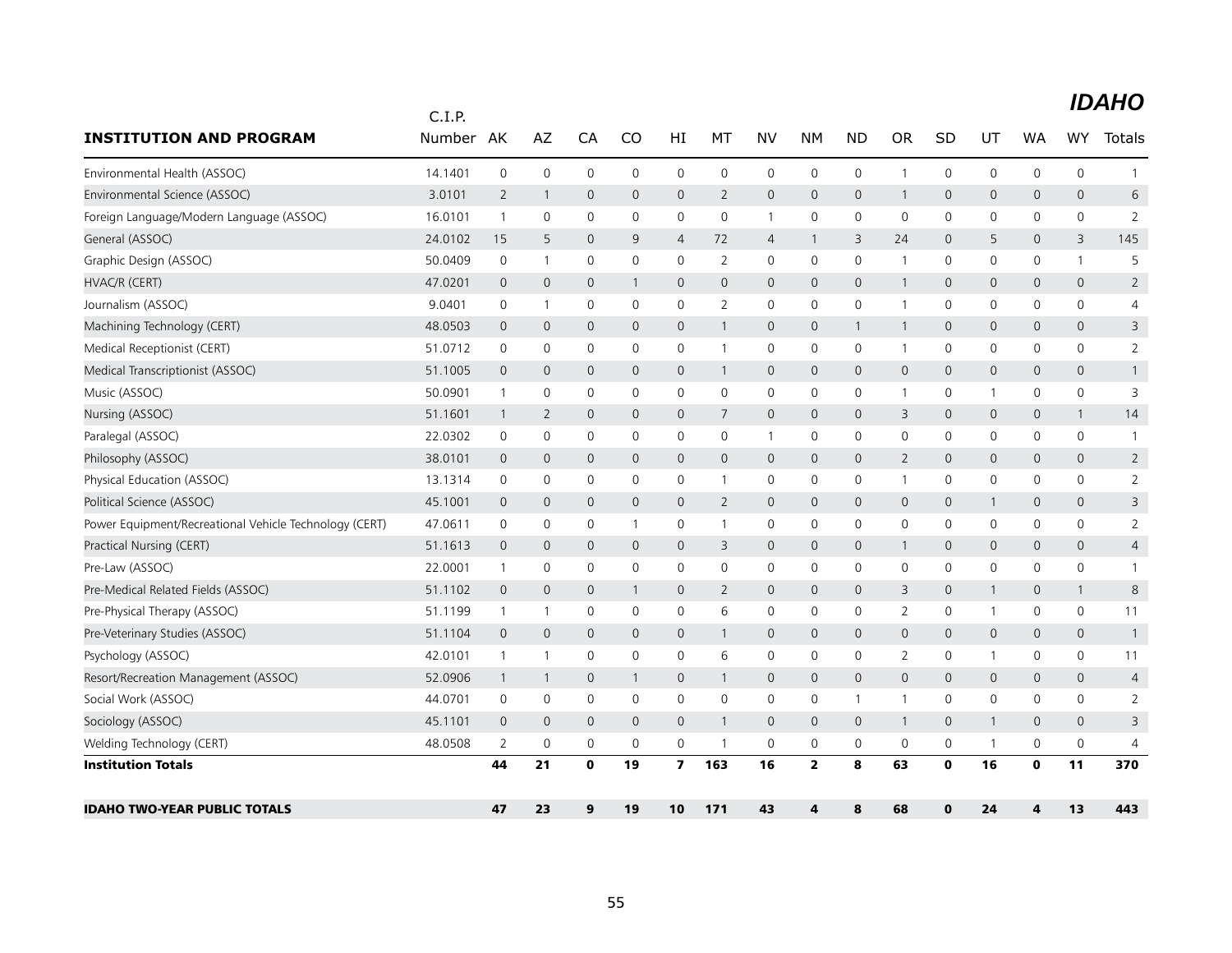|                                                | C.I.P.    |                |                     |                |                |              |              |                |                     |                     |                |                |              |                |                     | <b>IDAHO</b>   |
|------------------------------------------------|-----------|----------------|---------------------|----------------|----------------|--------------|--------------|----------------|---------------------|---------------------|----------------|----------------|--------------|----------------|---------------------|----------------|
| <b>INSTITUTION AND PROGRAM</b>                 | Number AK |                | AZ                  | CA             | CO             | HI           | МT           | <b>NV</b>      | <b>NM</b>           | <b>ND</b>           | <b>OR</b>      | <b>SD</b>      | UT           | WA             | WY.                 | Totals         |
| <b>IDAHO FOUR-YEAR PUBLIC INSTITUTIONS (4)</b> |           |                |                     |                |                |              |              |                |                     |                     |                |                |              |                |                     |                |
| <b>BOISE STATE UNIVERSITY</b>                  |           |                |                     |                |                |              |              |                |                     |                     |                |                |              |                |                     |                |
| Accountancy (BA)                               | 52.0301   | $\mathsf 0$    | $\mathbf{1}$        | $\mathbf 0$    | $\mathbf 0$    | 0            | $\mathbf 0$  | $\mathbf 0$    | $\mathsf{O}$        | $\mathbf 0$         | $\mathbf 0$    | $\mathbf 0$    | $\mathbf 0$  | $\mathbf{1}$   | 0                   | $\overline{2}$ |
| Accountancy (BS)                               | 52.0301   | $\mathbf 0$    | $\mathbf{1}$        | $\overline{1}$ | $\mathbf 0$    | 0            | $\mathbf{1}$ | $\overline{2}$ | $\mathsf{O}$        | $\mathbf 0$         | $\mathbf 0$    | 0              | $\mathsf{O}$ | 0              | $\mathsf{O}\xspace$ | 5              |
| Accountancy - Finance (BA)                     | 52.0304   | $\mathbf 0$    | $\mathbf 0$         | $\mathbf 0$    | $\mathbf 0$    | 0            | $\Omega$     | $\mathbf 0$    | $\mathsf{O}$        | $\mathbf 0$         | $\overline{1}$ | $\mathbf 0$    | $\mathbf 0$  | 1              | 0                   | $\overline{2}$ |
| Anthropology (BA)                              | 45.0201   | $\mathbf 0$    | $\mathbf 0$         | 2              | $\mathbf{0}$   | 0            | $\mathbf 0$  | $\mathbf{0}$   | $\mathbf{0}$        | $\mathbf 0$         | $\overline{1}$ | $\mathbf 0$    | $\mathsf{O}$ | 0              | $\mathsf{O}\xspace$ | 3              |
| Art Teacher Education (BA)                     | 13.1302   | $\mathbf 0$    | $\mathbf 0$         | $\mathbf 0$    | $\mathbf{1}$   | 0            | $\mathbf 0$  | $\mathbf{1}$   | $\mathsf{O}$        | $\mathsf{O}$        | $\overline{1}$ | $\mathbf 0$    | $\mathbf 0$  | 1              | 0                   | $\overline{4}$ |
| Arts and Sciences (BS)                         | 24.0101   | $\mathbf 0$    | $\mathbf 0$         | 5              | $\overline{2}$ | $\mathbf{1}$ | $\mathbf 0$  | $\mathbf 0$    | $\mathbf{0}$        | $\mathbf 0$         | 2              | $\mathbf 0$    | $\mathsf{O}$ | 3              | 0                   | 13             |
| Athletic Training (BS)                         | 51.0913   | 3              | $\mathbf 0$         | 5              | 3              | $\mathbf{1}$ | $\mathbf{1}$ | $\overline{4}$ | $\mathsf{O}\xspace$ | $\mathsf{O}$        | $\overline{4}$ | 0              | 0            | 6              | 0                   | 27             |
| Biology (BS)                                   | 26.0101   | $\mathbf 1$    | $\mathbf 0$         | $\mathbf{1}$   | $\mathbf 0$    | 0            | $\mathbf{1}$ | $\overline{2}$ | $\mathbf{0}$        | $\mathbf 0$         | $\overline{4}$ | 0              | $\mathsf{O}$ | $\overline{4}$ | $\mathsf{O}\xspace$ | 13             |
| Business Economics (BA)                        | 45.0601   | $\mathsf 0$    | $\mathsf{O}\xspace$ | $\mathbf{1}$   | 0              | 0            | $\mathbf{1}$ | 0              | $\mathsf{O}\xspace$ | $\mathsf{O}$        | $\overline{2}$ | 0              | $\mathsf{O}$ | 8              | 0                   | 12             |
| Chemistry (BS)                                 | 40.0501   | $\mathbf 0$    | $\mathbf{1}$        | $\overline{0}$ | $\mathbf{0}$   | 0            | 2            | $\mathbf{1}$   | $\mathsf{O}$        | $\mathbf{0}$        | 3              | $\mathbf{0}$   | $\mathsf{O}$ | 1              | 0                   | 8              |
| Civil Engineering (BS)                         | 14.0801   | 0              | $\mathsf{O}\xspace$ | $\overline{2}$ | 0              | 0            | 0            | 0              | $\mathsf{O}\xspace$ | $\mathsf{O}$        | $\overline{2}$ | 0              | $\mathsf{O}$ | 1              | 0                   | 5              |
| Communication/English (BA)                     | 9.0101    | $\mathbf 0$    | $\mathbf 0$         | 3              | $\mathbf{1}$   | 0            | $\mathbf{1}$ | 5              | $\mathbf{0}$        | $\mathbf 0$         | $\overline{7}$ | $\mathbf{0}$   | $\mathbf{1}$ | 9              | $\mathbf{1}$        | 28             |
| Computer Information Systems (BS)              | 11.0101   | $\mathbf 0$    | $\mathsf{O}\xspace$ | $\mathsf 0$    | $\mathbf 0$    | 0            | $\mathbf 0$  | 0              | 0                   | $\mathsf{O}$        | $\overline{1}$ | $\mathbf 0$    | $\mathsf{O}$ | $\mathbf 0$    | 0                   | $\mathbf{1}$   |
| Computer Science (BS)                          | 11.0701   | $\mathbf 0$    | $\mathbf{1}$        | $\mathbf{0}$   | $\mathbf 0$    | $\mathsf{O}$ | $\mathbf{0}$ | $\mathbf{0}$   | $\mathbf{0}$        | $\mathbf{0}$        | $\mathbf 0$    | $\mathbf{0}$   | $\mathbf 0$  | $\mathbf{1}$   | $\mathbf{0}$        | $\overline{2}$ |
| Construction Management (BS)                   | 52.2001   | 1              | $\mathbf 0$         | $\mathbf{1}$   | 0              | 0            | 0            | $\overline{2}$ | $\mathsf{O}\xspace$ | $\mathsf{O}$        | 0              | 0              | $\mathsf{O}$ | 6              | $\mathbf{1}$        | 11             |
| Criminal Justice Administration (BA)           | 43.0103   | $\overline{1}$ | $\mathbf 0$         | $\overline{1}$ | $\mathbf 0$    | 0            | $\mathbf{1}$ | $\mathbf 0$    | $\mathbf{0}$        | $\mathbf 0$         | $\mathbf 0$    | $\mathbf{0}$   | $\mathbf{0}$ | $\overline{2}$ | $\mathsf{O}\xspace$ | 5              |
| Criminal Justice Administration (BS)           | 43.0103   | $\mathbf{1}$   | $\mathsf{O}\xspace$ | 3              | 0              | 1            | 0            | $\mathbf{1}$   | 0                   | $\mathsf{O}$        | $\mathbf 0$    | $\overline{1}$ | 0            | 3              | $\mathbf{1}$        | 11             |
| Early Childhood Studies (BA)                   | 13.1015   | $\mathbf 0$    | $\overline{0}$      | $\mathbf{0}$   | $\mathbf 0$    | 0            | $\mathbf{0}$ | $\mathbf{1}$   | $\mathsf{O}$        | $\mathbf 0$         | $\mathbf{1}$   | $\mathbf 0$    | $\mathsf{O}$ | $\mathbf{1}$   | $\mathbf{0}$        | 3              |
| Education (BA)                                 | 13.0101   | 0              | 0                   | $\overline{2}$ | 0              | $\mathbf{1}$ | 0            | 0              | $\mathsf{O}\xspace$ | $\mathsf{O}\xspace$ | $\overline{2}$ | 0              | 0            | 1              | 0                   | 6              |
| Electrical Engineering (BS)                    | 14.1001   | $\mathbf 0$    | $\mathsf{O}\xspace$ | $\mathbf 0$    | $\mathbf{0}$   | 0            | $\mathbf 0$  | $\mathbf 0$    | $\mathsf{O}$        | $\mathbf 0$         | $\overline{1}$ | $\mathbf{0}$   | $\mathsf{O}$ | 0              | $\mathsf{O}\xspace$ | $\mathbf{1}$   |
| Elementary Education (BA)                      | 13.1202   | $\mathbf{1}$   | $\mathbf{1}$        | $\overline{2}$ |                | 0            | 2            | 1              | 0                   | $\mathsf{O}$        | 11             | 0              | 0            | 4              | $\overline{2}$      | 25             |
| Elementary Education - Bilingual/ESL (BA)      | 13.0201   | $\mathbf 0$    | $\mathbf 0$         | $\overline{1}$ | $\mathbf{0}$   | 0            | $\mathbf{1}$ | $\mathbf{0}$   | $\mathbf{0}$        | $\mathbf{0}$        | $\mathbf{0}$   | $\mathbf{0}$   | $\mathsf{O}$ | $\mathbf{0}$   | $\mathsf{O}\xspace$ | $\overline{2}$ |
| Engineering, General (No Degree)               | 14.0101   | $\mathbf{1}$   | 0                   | $\mathbf{1}$   | 0              | 0            | 0            | 0              | 0                   | 0                   | $\overline{1}$ | 0              | 0            | 5              | $\mathbf{1}$        | 9              |
| English - Literature Emphasis (BA)             | 23.0101   | $\mathbf 0$    | $\mathbf{0}$        | $\mathbf{0}$   | $\mathbf{1}$   | $\mathsf{O}$ | $\mathbf{0}$ | $\mathbf{0}$   | $\mathbf{0}$        | $\mathbf{0}$        | $\overline{1}$ | $\mathbf{0}$   | $\mathbf{0}$ | $\mathbf 0$    | $\mathbf{0}$        | $\overline{2}$ |
| English Teaching (BA)                          | 13.1305   | 0              | 0                   | $\mathbf{1}$   | 0              | 0            | 0            | 1              | 0                   | $\mathsf{O}$        | $\mathbf 0$    | 0              | $\mathsf{O}$ | 0              | 0                   | $\overline{2}$ |
| English Writing Emphasis (BA)                  | 23.0401   | $\mathbf 0$    | $\overline{0}$      | $\overline{0}$ | $\mathbf{0}$   | $\mathbf 0$  | $\mathbf{0}$ | $\mathbf{0}$   | $\mathbf{0}$        | $\mathbf 0$         | $\mathbf 1$    | $\mathbf{0}$   | $\mathbf{0}$ | $\mathbf{1}$   | $\mathbf{0}$        | $\overline{2}$ |
| English, Technical Communication Emphasis (BA) | 23.1101   | 0              | 0                   | $\mathbf 0$    | 0              | 0            | 0            | 0              | 0                   | 0                   | 0              | 0              | 0            |                | 0                   | -1             |
| Entrepreneurial Management (BA)                | 52.0201   | $\Omega$       | $\Omega$            | $\Omega$       | $\Omega$       | $\Omega$     | $\Omega$     | $\Omega$       | $\Omega$            | $\Omega$            |                | $\Omega$       | $\Omega$     | $\Omega$       | $\Omega$            |                |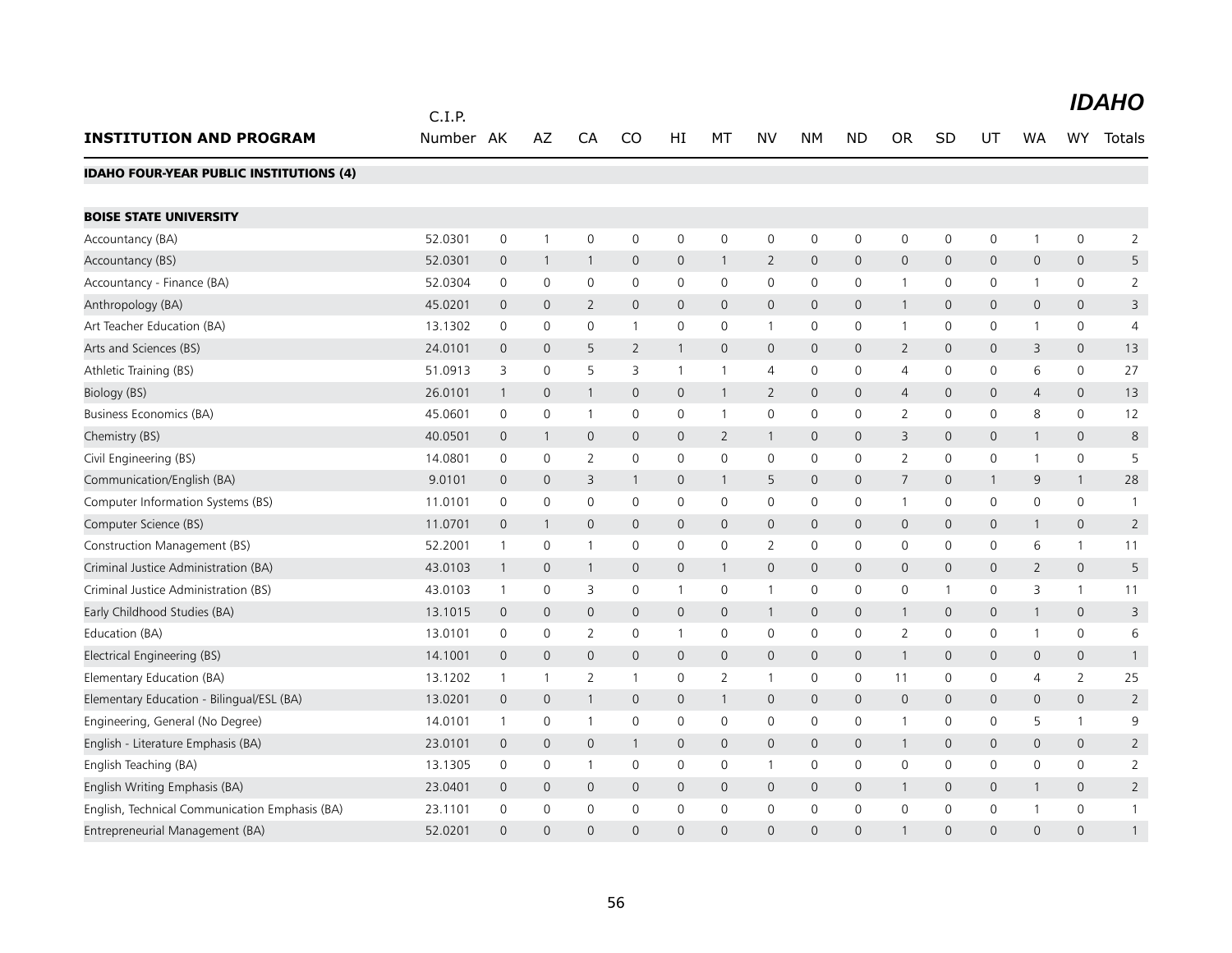|                                     | C.I.P.  |                |              |                |                     |                |              |                         |              |                |                |                |                |              |                |                |
|-------------------------------------|---------|----------------|--------------|----------------|---------------------|----------------|--------------|-------------------------|--------------|----------------|----------------|----------------|----------------|--------------|----------------|----------------|
| <b>INSTITUTION AND PROGRAM</b>      | Number  | AK             | AZ           | CA             | CO                  | HI             | MT           | <b>NV</b>               | <b>NM</b>    | <b>ND</b>      | <b>OR</b>      | SD             | UT             | <b>WA</b>    | <b>WY</b>      | Totals         |
| Entrepreneurial Management (BS)     | 52.0201 | 0              | $\mathbf 0$  | 2              | $\mathbf 0$         | 0              | $\mathbf{0}$ | 0                       | $\mathbf 0$  | $\mathbf 0$    | $\mathbf{1}$   | 0              | 0              | 3            | $\mathbf 0$    | 6              |
| Environmental Studies (BA)          | 3.0103  | $\overline{0}$ | $\mathbf 0$  | $\overline{0}$ | $\mathsf{O}\xspace$ | $\mathbf 0$    | $\mathbf 0$  | $\mathbf 0$             | $\mathbf 0$  | $\mathbf 0$    | $\mathbf{1}$   | $\mathbf{0}$   | $\overline{2}$ | $\mathbf 0$  | $\mathsf{O}$   | 3              |
| Exercise Science (BS)               | 31.0505 | 0              | $\mathbf 0$  | 3              | 1                   | $\overline{2}$ | $\mathbf{1}$ | 2                       | $\mathbf 0$  | 0              | 4              | $\Omega$       | 0              | 4            | $\Omega$       | 17             |
| Finance (BA)                        | 52.0801 | $\overline{0}$ | 1            | $\mathbf{0}$   | $\mathsf{O}$        | 0              | $\mathbf 0$  | $\overline{1}$          | $\mathbf 0$  | 0              | $\mathsf{O}$   |                | 0              | $\mathbf{0}$ | $\mathbf 0$    | 3              |
| Finance (BS)                        | 52.0801 | $\mathbf 0$    | 0            | $\mathbf{1}$   | $\mathbf 0$         | 0              | $\mathbf 0$  | 0                       | $\mathbf 0$  | $\mathsf 0$    | 0              | $\mathbf 0$    | 0              | $\mathbf{1}$ | $\mathbf 0$    | $\overline{2}$ |
| Forestry, General (Pre) (No Degree) | 3.0501  | $\mathbf 0$    | $\mathbf{0}$ | $\mathbf{0}$   | $\mathsf{O}$        | $\mathbf{0}$   | $\mathbf{0}$ | $\mathbf{0}$            | $\mathbf{0}$ | $\overline{0}$ | 1              | $\mathbf{0}$   | 0              | $\mathbf{0}$ | $\mathbf{0}$   | $\mathbf{1}$   |
| French (BA)                         | 16.0901 | $\mathbf 0$    | 0            | $\mathbf 1$    | $\mathbf 0$         | 0              | $\mathbf 0$  | 0                       | $\mathbf 0$  | 0              | 0              | 0              | 0              | 0            | 0              | $\mathbf{1}$   |
| General Business Management (BA)    | 52.0101 | $\mathbf 0$    | -1           | $\overline{2}$ | 1                   | 0              | 0            | $\mathbf{1}$            | $\mathbf 0$  | $\mathbf 0$    | 6              | $\mathbf{0}$   | $\mathbf{1}$   | 2            | $\mathbf{1}$   | 15             |
| General Business Management (BS)    | 52.0101 | $\overline{2}$ | 3            | 10             | $\mathbf 0$         | 0              | $\mathbf 0$  | $\overline{2}$          | $\mathbf 0$  | $\mathsf 0$    | $\overline{4}$ | $\mathbf 0$    | 0              | 8            | $\mathbf 0$    | 29             |
| Geophysics (BS)                     | 40.0603 | $\mathbf 0$    | $\mathbf{0}$ | $\overline{0}$ | $\mathbf{0}$        | $\mathbf 0$    | $\mathbf{0}$ | $\mathbf 0$             | $\mathbf 0$  | $\mathbf 0$    | $\mathbf{0}$   | $\mathbf{0}$   | 0              | $\mathbf{1}$ | $\mathbf{0}$   | $\mathbf{1}$   |
| German (BA)                         | 16.0501 | $\mathbf 0$    | $\mathbf 0$  | 0              | $\mathbf 0$         | 0              | $\mathbf 0$  | $\mathbf{1}$            | $\mathbf 0$  | 0              | $\mathbf 0$    | 0              | 0              | $\mathbf 0$  | $\mathbf 0$    | $\mathbf{1}$   |
| Graphic Design (BA)                 | 50.0402 | $\overline{1}$ | $\mathbf 0$  | $\overline{2}$ | 0                   | 1              | $\mathbf 0$  | $\overline{\mathbf{1}}$ | $\mathbf 0$  | 0              | $\overline{2}$ |                | 0              | 0            | $\mathbf 0$    | 8              |
| Health Promotion (BS)               | 31.0501 | $\mathbf 0$    | $\mathbf 0$  | $\mathbf{1}$   | $\mathbf{0}$        | $\mathbf 0$    | $\mathbf{1}$ | $\mathsf{O}$            | $\mathbf 0$  | $\mathbf 0$    | 3              | $\mathbf 0$    | 0              | $\mathbf{1}$ | $\mathbf 0$    | 6              |
| Health Science Studies (BS)         | 51.9999 | $\overline{2}$ | $\mathbf 0$  | $\mathbf{1}$   | 0                   | 0              | $\mathbf 0$  | $\overline{2}$          | $\mathbf 0$  | 0              | 4              | 0              | $\overline{2}$ | 4            | $\mathbf{1}$   | 16             |
| History (BA)                        | 54.0101 | $\mathbf 0$    | $\mathbf 0$  | $\mathbf{1}$   | $\mathbf 0$         | 0              | $\mathbf 0$  | $\mathbf 0$             | $\mathbf 0$  | 0              | $\mathbf 0$    | 0              | $\mathbf{1}$   | $\mathbf 0$  | $\mathbf 0$    | $\overline{2}$ |
| History Teacher Education (BA)      | 13.1328 | $\overline{0}$ | $\mathbf 0$  | $\mathbf{1}$   | 1                   | 0              | $\mathbf 0$  | $\mathsf{O}$            | $\mathbf 0$  | $\mathbf 0$    | $\overline{2}$ | 0              | $\mathbf{1}$   | $\mathbf 0$  | $\mathbf{1}$   | 6              |
| Illustration (BA)                   | 50.0410 | 0              | $\mathbf 0$  | $\mathbf{1}$   | $\mathbf 0$         | 0              | $\mathbf 0$  | $\mathbf 0$             | $\mathbf 0$  | $\mathbf 0$    | 0              | 0              | $\mathbf 0$    | 0            | $\mathbf 0$    | $\mathbf{1}$   |
| Information Technology (BA)         | 11.0103 | $\mathbf 0$    | $\mathbf 0$  | 0              | 0                   | $\mathbf 0$    | $\mathbf{1}$ | $\overline{1}$          | $\mathbf 0$  | 0              | $\overline{2}$ | $\mathbf{0}$   | 0              | $\mathbf 0$  | $\mathsf{O}$   | $\overline{4}$ |
| International Business (BA)         | 52.1101 | 0              | $\mathbf 0$  | $\overline{1}$ | $\mathbf{0}$        | 0              | $\mathbf{1}$ | $\mathbf 0$             | $\mathbf 0$  | 0              | $\mathbf{1}$   | 0              | 0              | 3            | 0              | 6              |
| International Business (BS)         | 52.1101 | $\overline{0}$ | $\mathbf{0}$ | $\overline{2}$ | $\mathbf{0}$        | 0              | $\mathbf{0}$ | $\mathbf 0$             | $\mathbf 0$  | 0              | $\mathsf{O}$   | $\mathbf{0}$   | 0              | 2            | $\mathbf 0$    | $\overline{4}$ |
| Management - Human Resources (BA)   | 52.1001 | 0              | $\mathbf 0$  | 0              | $\mathbf 0$         | 0              | $\mathbf 0$  | 0                       | $\mathbf 0$  | $\mathsf 0$    | $\mathbf{1}$   | 0              | 0              | $\mathbf 0$  | $\mathbf 0$    | $\mathbf{1}$   |
| Marketing (BA)                      | 52.1401 | $\overline{0}$ | -1           | 1              | $\mathbf{0}$        | 0              | $\mathbf{1}$ | 3                       | $\mathbf 0$  | 0              | 3              | $\mathbf{0}$   | 0              | 1            | $\mathbf{1}$   | 11             |
| Marketing (BS)                      | 52.1401 | 0              | $\mathbf 0$  | 3              | $\mathbf 0$         | 0              | $\mathbf 0$  | $\mathbf{1}$            | $\mathbf 0$  | 0              | $\overline{2}$ | 0              | 0              | 1            | $\mathbf 0$    | $\overline{7}$ |
| Mass Communication (BA)             | 9.0102  | $\mathbf 0$    | $\mathbf 0$  | 4              | 0                   | 0              | $\mathbf 0$  | $\mathbf 0$             | $\mathbf 0$  | $\mathbf 0$    | 3              | $\mathbf{0}$   | 0              | $\mathbf{1}$ | $\overline{2}$ | 10             |
| Math (BS)                           | 27.0101 | $\mathbf 0$    | $\mathbf 0$  | 0              | $\mathbf 0$         | $\mathbf{1}$   | $\mathbf 0$  | 0                       | $\mathbf 0$  | $\mathsf 0$    | 0              | $\mathbf 0$    | 0              | $\mathbf 0$  | $\mathbf 0$    | $\mathbf{1}$   |
| Mathematics Teacher Education (BA)  | 13.1311 | $\mathbf 0$    | $\mathbf 0$  | 1              | $\mathbf{0}$        | 0              | $\mathbf{0}$ | $\mathbf 0$             | $\mathbf 0$  | $\mathbf 0$    | $\mathbf{0}$   | $\mathbf{0}$   | 0              | $\mathbf 0$  | $\mathsf{O}$   | $\mathbf{1}$   |
| Mechanical Engineering (BS)         | 14.1901 | $\mathbf 0$    | 0            | 0              | $\mathbf 0$         | 0              | $\mathbf 0$  | $\mathbf 0$             | $\mathbf 0$  | 0              | $\mathbf 0$    | 0              | 0              | 1            | 0              | $\mathbf{1}$   |
| Music Composition (BA)              | 50.0904 | $\mathbf 0$    | $\mathbf{0}$ | $\overline{0}$ | $\mathbf{0}$        | 0              | $\mathbf{0}$ | $\overline{1}$          | $\mathbf{0}$ | $\mathbf 0$    | $\mathbf{0}$   | $\mathbf{0}$   | $\mathbf 0$    | $\mathbf 0$  | $\mathbf{0}$   | $\mathbf{1}$   |
| Music - Business (BA)               | 50.0909 | $\mathbf 0$    | $\mathbf 0$  | $\mathbf{1}$   | $\mathbf 0$         | 0              | $\mathbf 0$  | $\mathbf{1}$            | $\mathbf 0$  | $\mathbf 0$    | $\mathbf 0$    | 0              | 0              | $\mathbf 0$  | 0              | $\overline{2}$ |
| Music - Education (BA)              | 13.1312 | $\overline{0}$ | $\mathbf 0$  | $\overline{2}$ | 0                   | 0              | $\mathbf 0$  | $\mathbf 0$             | $\mathbf 0$  | 0              | $\mathbf 0$    | $\overline{0}$ | 0              | $\mathbf 0$  | 0              | $\overline{2}$ |
| Music - Performance (BA)            | 50.0903 | $\Omega$       | $\mathbf{0}$ | $\Omega$       | $\Omega$            | $\overline{0}$ | $\Omega$     | $\overline{1}$          | $\Omega$     | $\overline{0}$ | -1             | $\Omega$       | $\overline{0}$ | $\Omega$     | $\overline{0}$ | $\overline{2}$ |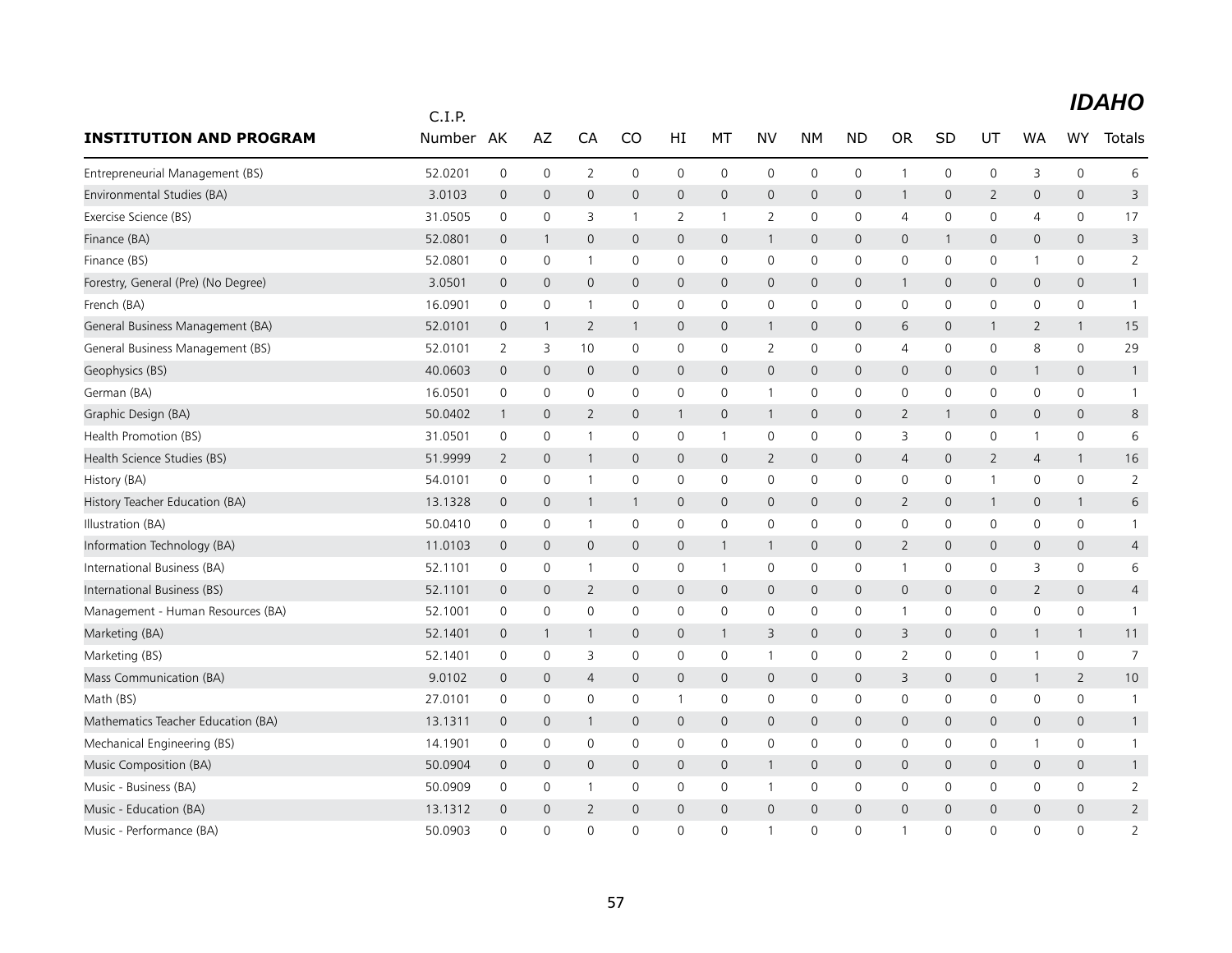|                                                   | C.I.P.  |                |                |                |              |                     |                |                |              |                |                     |                |                |                |                     |                |
|---------------------------------------------------|---------|----------------|----------------|----------------|--------------|---------------------|----------------|----------------|--------------|----------------|---------------------|----------------|----------------|----------------|---------------------|----------------|
| <b>INSTITUTION AND PROGRAM</b>                    | Number  | AK             | AZ             | CA             | CO           | HI                  | MT             | <b>NV</b>      | <b>NM</b>    | <b>ND</b>      | <b>OR</b>           | SD             | UT             | <b>WA</b>      | <b>WY</b>           | Totals         |
| Nursing/Registered Nurse (RN, ASN, BSN, MSN) (BS) | 51.1601 | $\mathbf 0$    | $\mathbf 0$    | $\mathbf{0}$   | $\mathbf{0}$ | $\mathbf 0$         | $\mathbf{0}$   | $\mathbf 0$    | $\mathbf 0$  | $\mathbf 0$    | $\mathbf{1}$        | $\mathbf{0}$   | $\mathbf{0}$   | $\mathbf{1}$   | $\mathbf{0}$        | $\overline{2}$ |
| Philosophy (BA)                                   | 38.0101 | $\mathbf 0$    | $\overline{1}$ | $\mathbf{1}$   | 0            | 0                   | $\mathbf 0$    | 0              | $\mathsf{O}$ | $\mathbf 0$    | 0                   | $\mathbf 0$    | 0              | $\mathbf 0$    | 0                   | $\overline{2}$ |
| Physical Education (BS)                           | 13.1314 | $\overline{1}$ | $\mathbf 0$    | 0              | $\mathbf{1}$ | $\mathbf 0$         | $\mathbf{0}$   | $\mathsf{O}$   | $\mathbf 0$  | $\mathbf 0$    | $\overline{4}$      | $\mathbf 0$    | $\mathsf{O}$   | $\overline{2}$ | $\mathbf{1}$        | 9              |
| Political Science (BA)                            | 45.1001 | $\overline{1}$ | $\mathbf 0$    | $\overline{1}$ | $\mathbf 0$  | $\mathsf 0$         | $\mathbf 0$    | $\mathbf{1}$   | $\mathsf{O}$ | $\mathbf 0$    | $\mathbf 1$         | 0              | $\mathsf{O}$   | $\mathbf 0$    | $\mathbf{1}$        | 5              |
| Political Science (BS)                            | 45.1001 | $\mathbf 0$    | $\mathbf 0$    | $\overline{4}$ | 1            | $\mathsf{O}\xspace$ | $\mathbf 0$    | $\overline{4}$ | $\mathbf 0$  | $\mathbf 0$    | $\overline{2}$      | $\mathbf{0}$   | $\mathsf{O}$   | $\mathbf{1}$   | 0                   | 12             |
| Pre-Architecture (BS)                             | 4.0201  | 0              | 0              | 0              | 0            | $\mathbf{1}$        | 0              | 0              | 0            | 0              | $\mathbf 0$         | 0              | 0              | 0              | 0                   | 1              |
| Pre-Dental (BS)                                   | 51.1101 | $\overline{1}$ | $\mathbf 0$    | 0              | $\mathbf{1}$ | $\mathsf{O}\xspace$ | $\mathbf{0}$   | $\mathsf{O}$   | $\mathbf 0$  | $\mathbf 0$    | 3                   | $\mathbf 0$    | 1              | 0              | $\mathsf{O}\xspace$ | 6              |
| Pre-Dental Hygiene (BS)                           | 51.0602 | 0              | 0              | 0              | 0            | 0                   | 0              | 0              | 0            | 0              | $\mathbf{1}$        | 0              | 0              | 0              | 0                   | 1              |
| Pre-Medical Studies (BS)                          | 51.1102 | $\overline{1}$ | $\mathbf{1}$   | 1              | $\mathbf 0$  | $\mathsf{O}\xspace$ | $\mathbf 0$    | $\mathbf{1}$   | $\mathbf 0$  | $\mathbf 0$    | 3                   | 1              | $\mathbf 0$    | $\mathsf{O}$   | $\mathbf{1}$        | 9              |
| Pre-Optometry (BS)                                | 51.1701 | $\mathbf 0$    | $\mathbf 0$    | 0              | 0            | 0                   | 0              | 0              | $\mathsf{O}$ | $\mathbf 0$    | $\mathbf{1}$        | 0              | 0              | 0              | 0                   | 1              |
| Pre-Pharmacy Studies (No Degree)                  | 51.1103 | $\mathbf{0}$   | $\mathbf{0}$   | $\mathbf{0}$   | $\mathbf{0}$ | $\mathbf 0$         | $\mathbf{0}$   | $\mathbf{1}$   | $\mathbf{0}$ | $\overline{0}$ | $\mathbf{0}$        | $\mathbf 0$    | $\mathbf 0$    | 0              | $\mathbf{0}$        | $\mathbf{1}$   |
| Pre-Physical Therapy (BS)                         | 51.2308 | $\mathbf 0$    | 0              | $\mathbf{1}$   | 0            | $\mathbf{1}$        | $\mathbf{1}$   | $\mathbf{1}$   | $\mathsf{O}$ | $\mathbf 0$    | 4                   | 0              | $\mathbf{1}$   | 1              | 0                   | 10             |
| Pre-Physician Assistant (BS)                      | 51.1199 | $\overline{1}$ | $\mathbf{0}$   | $\mathbf{0}$   | $\mathbf{0}$ | $\mathbf 0$         | $\mathbf{0}$   | $\mathsf{O}$   | $\mathbf{0}$ | $\overline{0}$ | $\mathbf{1}$        | $\mathbf{0}$   | $\mathbf{0}$   | 0              | $\mathbf{0}$        | $\overline{2}$ |
| Pre-Veterinary Medicine (BS)                      | 51.1104 | $\mathbf 0$    | $\mathbf{1}$   | $\mathbf{1}$   | $\mathbf 0$  | $\mathsf 0$         | $\mathbf 0$    | $\mathbf{1}$   | $\mathbf 0$  | $\mathbf 0$    | $\mathbf{1}$        | $\mathbf 0$    | 0              | 0              | 0                   | $\overline{4}$ |
| Psychology (BA)                                   | 42.0101 | $\mathbf 0$    | $\mathbf 0$    | 0              | 0            | $\mathbf{1}$        | $\mathbf{1}$   | $\mathsf{O}$   | $\mathbf 0$  | $\mathbf 0$    | $\mathbf 0$         | $\mathbf 0$    | $\mathsf{O}$   | $\mathbf{1}$   | $\mathbf{1}$        | $\overline{4}$ |
| Psychology (BS)                                   | 42.0101 | 0              | -1             | 2              | 0            | 0                   | 4              | 7              | 0            | $\overline{1}$ | 3                   | 0              | 0              | 3              | $\mathbf{1}$        | 22             |
| Psychology Teacher Education (BA)                 | 13.1335 | $\mathbf 0$    | $\mathbf 0$    | 0              | 1            | $\mathbf 0$         | $\mathbf 0$    | $\mathsf{O}$   | $\mathbf 0$  | $\mathbf 0$    | $\mathsf{O}\xspace$ | $\mathbf 0$    | $\mathsf{O}$   | 0              | $\mathsf{O}\xspace$ | $\mathbf{1}$   |
| Respiratory Care (BS)                             | 51.0908 | 0              | 0              | 0              | $\mathbf 0$  | 0                   | 0              | 0              | $\mathbf 0$  | 0              | $\mathbf 1$         | 0              | $\mathsf{O}$   | 0              | 0                   | $\mathbf{1}$   |
| Social Science (BA)                               | 45.0101 | $\mathbf 0$    | $\mathbf{0}$   | $\mathbf{0}$   | $\mathbf 0$  | $\mathbf{0}$        | $\mathbf{0}$   | $\mathsf{O}$   | $\mathbf{0}$ | $\mathbf{0}$   | $\mathbf{0}$        | $\mathbf{0}$   | $\overline{0}$ | $\mathbf{1}$   | $\mathsf{O}\xspace$ |                |
| Social Work (BA)                                  | 44.0701 | 0              | 0              | 0              | $\mathbf 0$  | 0                   | 0              | 0              | $\mathbf 0$  | 0              | 5                   | 0              | 0              | 1              | 0                   | 6              |
| Sociology (BA)                                    | 45.1101 | $\mathbf 0$    | $\mathbf{0}$   | $\overline{2}$ | $\mathbf{0}$ | $\mathbf{0}$        | $\mathbf{0}$   | $\mathsf{O}$   | $\mathbf{0}$ | $\mathbf 0$    | $\overline{0}$      | $\mathbf 0$    | $\mathsf{O}$   | 0              | $\mathbf{0}$        | $\overline{2}$ |
| Sociology (BS)                                    | 45.1101 | $\mathbf 0$    | 0              | $\mathbf{1}$   | 0            | 0                   | 0              | 0              | $\mathbf{1}$ | $\mathbf 0$    | 0                   | 0              | 0              | 0              | 0                   | $\overline{2}$ |
| Spanish (BA)                                      | 16.0905 | $\overline{1}$ | $\mathbf 0$    | $\mathbf{0}$   | $\mathbf{0}$ | $\mathbf 0$         | $\mathbf{0}$   | $\mathsf{O}$   | $\mathbf{0}$ | $\mathbf 0$    | $\mathbf{1}$        | $\mathbf{0}$   | $\mathbf{0}$   | 0              | $\mathbf{0}$        | 2              |
| Supply Chain Management (BA)                      | 52.0203 | 0              | $\mathbf 0$    | 0              | 0            | 0                   | 0              | 0              | $\mathsf{O}$ | $\mathbf 0$    | $\mathbf 0$         | 0              | $\mathsf{O}$   | 1              | 0                   | $\mathbf{1}$   |
| Theatre Arts (BA)                                 | 50.0501 | $\mathbf 0$    | $\mathbf 0$    | 1              | $\mathbf 0$  | $\mathbf 0$         | $\mathbf 0$    | $\mathbf{1}$   | $\mathbf 0$  | $\mathbf 0$    | $\mathbf 0$         | $\mathbf 0$    | $\mathbf{1}$   | $\overline{2}$ | 0                   | 5              |
| Theatre Arts Teacher Education (BA)               | 13.1324 | $\mathbf 0$    | $\mathbf 0$    | 0              | $\mathbf 0$  | 0                   | $\mathbf{1}$   | 0              | $\mathsf{O}$ | $\mathbf 0$    | $\mathbf 0$         | $\mathbf 0$    | $\mathsf{O}$   | $\mathbf 0$    | 0                   | -1             |
| Visual Art (BA)                                   | 50.0401 | $\overline{0}$ | $\overline{0}$ | $\overline{0}$ | $\mathbf{0}$ | $\mathsf{O}\xspace$ | $\overline{0}$ | $\mathbf{1}$   | $\mathbf{0}$ | $\mathbf 0$    | $\overline{2}$      | $\overline{0}$ | $\overline{0}$ | 0              | $\mathsf{O}\xspace$ | 3              |
| <b>Institution Totals</b>                         |         | 20             | 15             | 88             | 16           | 11                  | 23             | 57             | $\mathbf{1}$ | $\mathbf{1}$   | 122                 | 4              | 11             | 107            | 17                  | 493            |
| <b>IDAHO STATE UNIVERSITY</b>                     |         |                |                |                |              |                     |                |                |              |                |                     |                |                |                |                     |                |
| Accounting (BA)                                   | 52.0301 | $\mathbf 0$    | $\mathbf 0$    | 0              | $\mathbf 0$  | 0                   | $\mathbf{1}$   | $\mathbf 0$    | $\mathbf 0$  | $\mathbf 0$    | $\mathbf 0$         | $\mathbf 0$    | $\mathsf{O}$   | $\mathbf 0$    | $\overline{2}$      | 3              |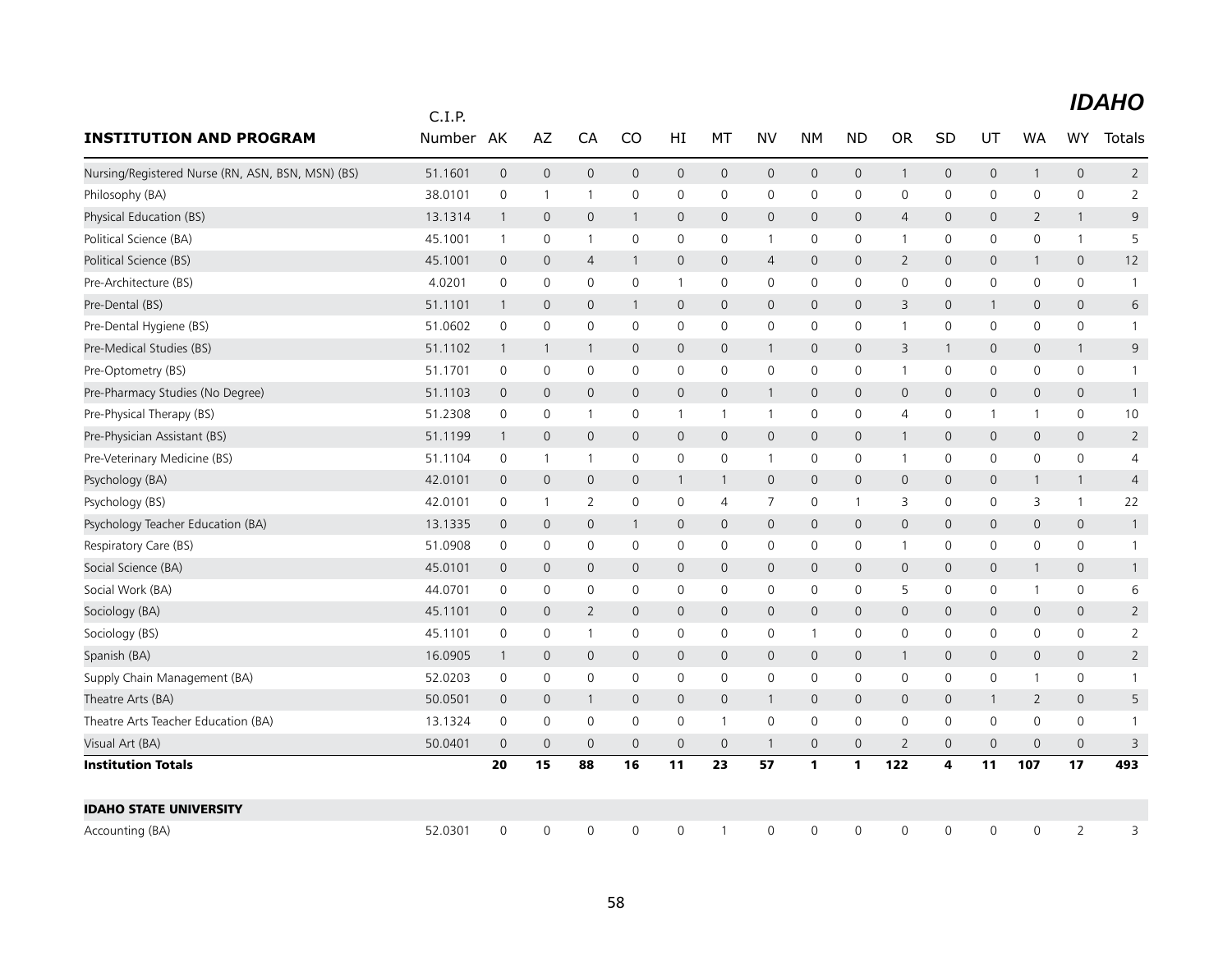|                                                | C.I.P.    |                |              |                |              |                |                     |                |                     |                     |                     |              |              |                |                     |                |
|------------------------------------------------|-----------|----------------|--------------|----------------|--------------|----------------|---------------------|----------------|---------------------|---------------------|---------------------|--------------|--------------|----------------|---------------------|----------------|
| <b>INSTITUTION AND PROGRAM</b>                 | Number AK |                | AZ           | CA             | CO           | HI             | МT                  | <b>NV</b>      | <b>NM</b>           | <b>ND</b>           | <b>OR</b>           | SD           | UT           | <b>WA</b>      | <b>WY</b>           | Totals         |
| Automotive Technology (ASSOC)                  | 47.0604   | $\mathbf{0}$   | $\mathbf 0$  | $\mathsf{O}$   | 1            | $\mathbf{0}$   | $\mathbf{0}$        | $\mathsf{O}$   | $\mathbf 0$         | $\mathbf 0$         | $\mathbf{0}$        | $\mathbf{0}$ | $\mathsf{O}$ | 0              | $\mathbf{0}$        | $\mathbf{1}$   |
| Bachelor of Applied Technology (BS)            | 30.9999   | $\mathbf 0$    | $\mathbf 0$  | 0              | $\mathbf 0$  | 0              | $\mathbf 0$         | 0              | $\mathsf{O}$        | $\mathsf 0$         | 0                   | 0            | 0            | 0              | $\mathbf{1}$        | $\mathbf{1}$   |
| Biology/Biological Sciences (BS)               | 26.0101   | 3              | $\mathbf{0}$ | $\mathbf{0}$   | $\Omega$     | $\Omega$       | $\Omega$            | 6              | $\mathbf{1}$        | $\mathbf 0$         | $\mathbf 0$         | $\Omega$     | $\mathsf{O}$ | 1              | $\mathbf{1}$        | 12             |
| <b>Building Construction Technology (BS)</b>   | 46.0201   | $\mathbf{1}$   | 0            | 0              | $\mathbf{0}$ | 0              | 0                   | $\mathbf 0$    | $\mathbf 0$         | $\mathbf 0$         | $\mathbf 0$         | 0            | 0            | 0              | $\mathbf 0$         | $\overline{1}$ |
| Business, General (ASSOC)                      | 52.0101   | $\overline{0}$ | 1            | 1              | $\mathbf 0$  | $\mathbf 0$    | $\mathbf 0$         | 3              | $\mathbf{1}$        | $\mathbf 0$         | $\mathbf{1}$        | 0            | 0            | 0              | $\mathbf 0$         | $\overline{7}$ |
| Chemistry (BS)                                 | 40.0501   | $\mathbf 0$    | $\mathbf 0$  | $\mathbf{1}$   | $\mathbf 0$  | 0              | $\mathbf 0$         | 0              | $\mathbf 0$         | $\mathsf 0$         | 0                   | 0            | 0            | 1              | $\mathbf 0$         | $\overline{2}$ |
| Civil Engineering (BS)                         | 14.0801   | $\mathbf 0$    | $\mathbf 0$  | $\overline{1}$ | $\mathbf 0$  | $\mathbf 0$    | $\mathbf 0$         | $\mathbf{1}$   | $\mathbf 0$         | $\mathbf 0$         | 0                   | $\mathbf 0$  | 0            | 0              | $\mathbf 0$         | $\overline{2}$ |
| Communication and Rhetorical Studies (BS)      | 9.0101    | 0              | 0            | 0              | 0            | 0              | 2                   | 0              | 0                   | 0                   | 2                   | 0            | 0            | 2              | 2                   | 8              |
| Computer Science (BS)                          | 11.0101   | $\overline{0}$ | $\mathbf 0$  | $\mathbf 0$    | $\mathsf{O}$ | $\mathbf 0$    | $\mathsf{O}\xspace$ | $\mathsf{O}$   | $\mathbf 0$         | $\mathsf{O}\xspace$ | 1                   | $\mathbf 0$  | 0            | 0              | $\mathbf{0}$        | $\mathbf{1}$   |
| Dental Hygiene (BS)                            | 51.0602   | 0              | 0            | 0              | 0            | 0              | $\mathbf{1}$        | 3              | 0                   | $\mathbf{1}$        | $\mathbf 1$         | 0            | 0            | 1              | 0                   | $\overline{7}$ |
| Diesel/Diesel Electric Technology (CERT)       | 47.0605   | $\overline{0}$ | $\mathbf 0$  | $\mathbf{1}$   | $\mathbf 0$  | $\mathbf{0}$   | $\mathbf{0}$        | $\overline{0}$ | $\mathbf{0}$        | $\mathbf{0}$        | $\mathsf{O}\xspace$ | $\mathbf{0}$ | 0            | 0              | $\mathbf{0}$        | $\mathbf{1}$   |
| Dietetics (BS)                                 | 51.3101   | $\overline{1}$ | 0            | 0              | 0            | 0              | 3                   | $\mathbf{1}$   | $\mathbf{1}$        | 0                   | 2                   | 0            | 0            | 0              | 0                   | 8              |
| Early Childhood Education (BA)                 | 13.1210   | $\overline{0}$ | $\mathbf 0$  | $\mathbf{0}$   | $\mathbf{0}$ | $\overline{0}$ | $\mathsf{O}$        | $\mathsf{O}$   | $\mathbf 0$         | $\mathsf{O}\xspace$ | 0                   | $\mathbf{0}$ | $\mathbf{1}$ | 0              | $\mathbf{0}$        | $\mathbf{1}$   |
| Educational Interpreting (BS)                  | 16.1603   | 0              | 0            | 0              | 0            | 0              | $\mathbf{1}$        | 0              | 0                   | $\mathsf{O}\xspace$ | 0                   | 0            | 0            | 0              | $\mathsf{O}\xspace$ | $\mathbf{1}$   |
| Electrical Engineering (BS)                    | 14.1001   | $\mathbf{0}$   | $\mathbf 0$  | $\mathbf{0}$   | $\mathbf{0}$ | $\overline{0}$ | $\mathsf{O}$        | $\mathsf{O}$   | $\mathbf{0}$        | $\mathbf{1}$        | $\mathbf{0}$        | $\mathbf{0}$ | 0            | $\overline{0}$ | $\mathbf{0}$        | $\mathbf{1}$   |
| Elementary Education (BS)                      | 13.1202   | 0              | 0            | 0              | 0            | 0              | 1                   | $\mathbf{1}$   | 0                   | $\mathsf{O}$        | 0                   | 0            | 0            | 0              | 2                   | 4              |
| English (BA)                                   | 23.0101   | $\overline{0}$ | $\mathbf 0$  | 0              | $\mathbf{0}$ | $\mathbf{0}$   | $\mathbf{0}$        | $\mathsf{O}$   | $\mathbf 0$         | $\mathbf 0$         | $\mathbf 1$         | $\mathbf 0$  | 0            | 0              | $\mathbf{0}$        | $\mathbf{1}$   |
| General Studies (BA)                           | 24.0102   | $\mathbf{1}$   | 0            | 0              | $\mathbf{1}$ | 0              | 0                   | 0              | $\mathsf{O}$        | $\mathbf 0$         | 0                   | 0            | 0            | 0              | $\mathsf{O}\xspace$ | $\overline{2}$ |
| Health Care Administration (BS)                | 51.0701   | $\overline{0}$ | $\mathbf{0}$ | $\mathbf{0}$   | $\mathbf{0}$ | $\mathbf{0}$   | $\mathbf{0}$        | $\mathbf{1}$   | $\mathbf{0}$        | $\mathbf 0$         | $\mathbf{0}$        | $\mathbf 0$  | $\mathsf{O}$ | 0              | $\mathbf{0}$        | $\mathbf{1}$   |
| Health Education (BS)                          | 13.1307   | 0              | 0            | 0              | $\mathbf{1}$ | 0              | 0                   | 0              | $\mathsf{O}$        | $\mathbf 0$         | 0                   | 0            | 0            | 1              | 0                   | $\overline{2}$ |
| History (BA)                                   | 54.0101   | $\overline{0}$ | 1            | $\mathbf 0$    | $\mathbf{1}$ | $\mathbf 0$    | 0                   | $\mathbf{1}$   | $\mathbf 0$         | $\mathbf 0$         | 1                   | 0            | 0            | 0              | $\mathbf 0$         | 4              |
| International Studies (BA)                     | 45.0901   | 0              | $\mathbf 0$  | 0              | $\mathbf 0$  | 0              | $\mathbf 0$         | $\mathbf{1}$   | $\mathsf 0$         | $\mathsf 0$         | 0                   | 0            | 0            | 0              | $\mathsf{O}\xspace$ | $\mathbf{1}$   |
| Law Enforcement (CERT)                         | 43.0107   | $\overline{0}$ | $\mathbf 0$  | $\mathbf 0$    | $\mathsf{O}$ | $\mathbf 0$    | 0                   | $\mathsf{O}$   | $\mathbf 0$         | $\mathbf 0$         | 0                   | $\mathbf 0$  | 0            | $\mathbf{1}$   | $\mathsf{O}\xspace$ | $\mathbf{1}$   |
| Management (BA)                                | 52.0201   | 0              | 0            | 0              | 0            | 0              | 0                   | 0              | 0                   | 0                   | 0                   | 0            | 0            | 0              | $\mathbf{1}$        | -1             |
| Marketing or Marketing & Mgmt Occupations (BS) | 52.1401   | $\overline{0}$ | $\mathbf 0$  | 0              | $\mathsf{O}$ | $\mathbf 0$    | $\mathbf{1}$        | $\mathsf{O}$   | $\mathbf 0$         | $\mathbf 0$         | 1                   | $\mathbf 0$  | 0            | 0              | $\mathbf 0$         | $\overline{2}$ |
| Mass Communication (BA)                        | 9.0102    | 0              | 0            | 0              | 0            | $\mathbf{1}$   | $\mathbf{1}$        | 0              | 0                   | $\mathsf 0$         | 0                   | 0            | 0            | 1              | 0                   | 3              |
| Mechanical Engineering (BS)                    | 14.1901   | $\mathbf 0$    | $\mathbf 0$  | $\mathbf{0}$   | $\mathbf{0}$ | $\overline{0}$ | $\mathbf{0}$        | $\mathsf{O}$   | $\mathbf{0}$        | $\mathbf 0$         | 0                   | $\mathbf{0}$ | 0            | $\mathbf{1}$   | $\mathsf{O}\xspace$ | $\mathbf{1}$   |
| Music (BA)                                     | 50.0901   | 0              | 0            | 0              | 0            | 0              | 0                   | $\mathbf 0$    | $\mathbf 0$         | $\mathbf 0$         | $\mathbf{1}$        | 0            | 0            | 0              | $\mathbf 0$         | $\overline{1}$ |
| Nuclear Engineering (BS)                       | 14.2301   | $\mathbf 0$    | $\mathbf 0$  | $\mathbf{1}$   | $\mathbf{0}$ | $\mathbf 0$    | $\mathbf{1}$        | $\mathbf{1}$   | $\mathbf{0}$        | $\mathsf{O}\xspace$ | 0                   | $\mathbf{0}$ | 0            | 3              | $\mathbf{0}$        | 6              |
| Nursing (BS)                                   | 51.1601   | $\overline{1}$ | $\mathbf 0$  | $\overline{4}$ | 0            | 0              | $\overline{2}$      | $\overline{2}$ | $\mathsf{O}\xspace$ | $\mathsf 0$         | 3                   | 0            | 1            | $\overline{2}$ | 3                   | 18             |
| Physical Education (BS)                        | 13.1314   | $\Omega$       | 1            | 3              | $\Omega$     | $\Omega$       | $\Omega$            | $\mathbf{1}$   | $\Omega$            | $\overline{0}$      | $\Omega$            | $\Omega$     | $\Omega$     | 3              | $\overline{2}$      | 10             |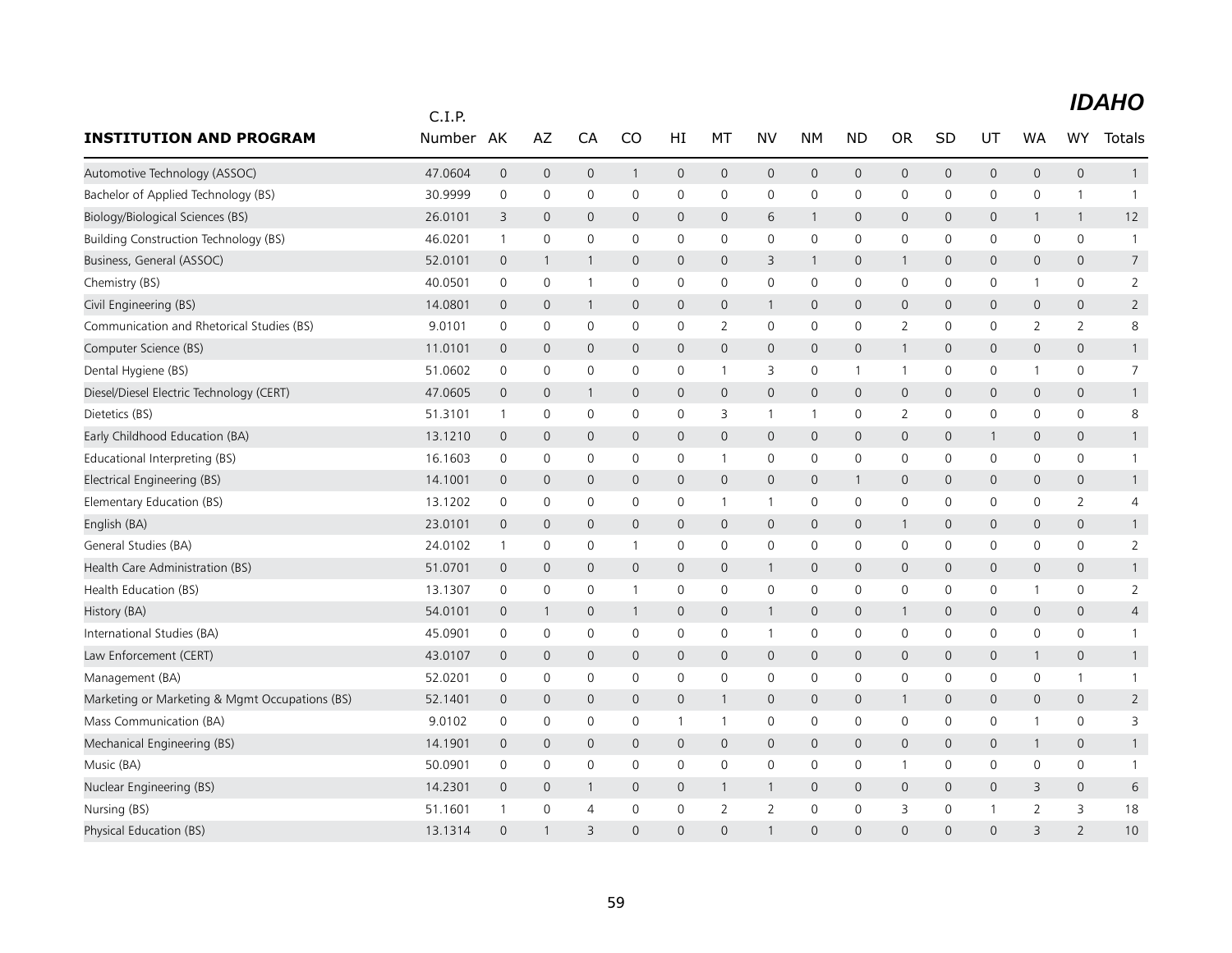|                                                             | C.I.P.  |              |                     |                |              |                         |              |                     |              |                     |                |              |              |              |              |                |
|-------------------------------------------------------------|---------|--------------|---------------------|----------------|--------------|-------------------------|--------------|---------------------|--------------|---------------------|----------------|--------------|--------------|--------------|--------------|----------------|
| <b>INSTITUTION AND PROGRAM</b>                              | Number  | AK           | AZ                  | CA             | CO           | HI                      | МT           | <b>NV</b>           | NΜ           | <b>ND</b>           | <b>OR</b>      | SD           | UT           | <b>WA</b>    | <b>WY</b>    | Totals         |
| Physics (BS)                                                | 40.0801 | $\mathbf 0$  | $\mathbf 0$         | $\mathbf{1}$   | $\mathbf{1}$ | 0                       | $\mathbf 0$  | $\mathsf{O}\xspace$ | $\mathsf{O}$ | $\mathsf{O}\xspace$ | $\mathbf 0$    | 0            | $\mathbf 0$  | 0            | 0            | $\overline{2}$ |
| Pre-Architecture (No Degree)                                | 4.0201  | $\mathbf 0$  | $\mathsf{O}\xspace$ | $\mathbf 0$    | 0            | 0                       | $\mathbf 0$  | $\mathbf 0$         | $\mathsf{O}$ | $\mathbf 0$         | $\mathbf 0$    | 0            | $\mathsf{O}$ | 1            | 0            | 1              |
| Pre-Pharmacy (No Degree)                                    | 51.1103 | $\mathbf 0$  | $\mathbf{1}$        | $\overline{1}$ |              | 1                       | $\mathbf{1}$ | 0                   | $\mathsf{O}$ | $\mathbf 0$         | $\overline{2}$ | 0            | $\mathbf{1}$ | 0            | 0            | 8              |
| Psychology (BS)                                             | 42.0101 | $\mathbf 0$  | $\mathbf 0$         | $\overline{1}$ | $\mathbf 1$  | 0                       | 0            | $\mathbf{0}$        | $\mathbf{0}$ | $\mathbf{0}$        | $\mathbf{0}$   | $\Omega$     | $\mathbf{0}$ | 0            | $\mathbf{1}$ | 3              |
| Radiographic Science (BS)                                   | 51.0907 | $\mathbf 0$  | $\mathbf 0$         | $\overline{1}$ | 0            | 0                       | $\mathbf 0$  | $\mathbf 0$         | $\mathsf{O}$ | $\mathbf 0$         | $\mathbf 0$    | 0            | $\mathbf 0$  | 0            | $\mathbf{1}$ | $\overline{2}$ |
| Secondary Education (BS)                                    | 13.1205 | $\mathbf 0$  | $\mathbf 0$         | $\overline{1}$ | $\mathbf{1}$ | 0                       | $\mathbf 0$  | $\mathbf{0}$        | $\mathbf{0}$ | $\mathbf 0$         | $\mathbf{0}$   | 0            | $\mathbf{0}$ | 2            | 0            | $\overline{4}$ |
| Social Work (BA)                                            | 44.0701 | 0            | $\mathbf 0$         | $\mathbf 0$    | 0            | 0                       | 1            | 1                   | $\mathbf 0$  | $\mathsf{O}$        | -1             | 0            | $\mathbf 0$  | 0            | $\mathbf{1}$ | 4              |
| Sociology (BA)                                              | 45.1101 | $\mathbf{0}$ | $\mathbf 0$         | $\overline{2}$ | $\mathbf{0}$ | 0                       | $\mathbf 0$  | $\mathbf 0$         | $\mathbf{1}$ | $\mathbf 0$         | $\mathbf 0$    | 0            | $\mathsf{O}$ | 1            | 0            | 4              |
| Undecided Arts and Sciences (No Degree)                     | 24.0101 | $\mathbf{1}$ | $\mathbf{1}$        | $\mathbf 0$    | $\mathbf 0$  | 0                       | $\mathbf{1}$ | $\mathsf{O}\xspace$ | $\mathsf{O}$ | $\mathbf 0$         | $\mathbf 0$    | $\mathbf 0$  | $\mathbf 0$  | 0            | 0            | 3              |
| Undecided Health Professions (No Degree)                    | 51.9999 | $\mathbf 0$  | $\mathbf{1}$        | 2              | $\mathbf 0$  | $\mathsf{O}$            | $\mathbf 0$  | $\mathbf{1}$        | $\mathbf{0}$ | $\mathbf{0}$        | $\mathbf{0}$   | $\mathbf 0$  | 1            | 0            | $\mathbf{1}$ | 6              |
| Web Site Design and Management (BS)                         | 11.0801 | $\mathbf{1}$ | $\mathbf 0$         | $\mathbf 0$    | 0            | 0                       | $\mathbf 0$  | $\mathbf 0$         | $\mathbf 0$  | $\mathbf 0$         | $\mathbf 0$    | 0            | $\mathbf 0$  | 0            | 0            |                |
| Zoology (BS)                                                | 26.0701 | $\mathbf 0$  | $\mathbf 0$         | -1             | $\mathbf 0$  | 0                       | $\mathbf 0$  | $\mathbf{1}$        | $\mathbf 0$  | $\mathbf{0}$        | $\mathbf{0}$   | 0            | 0            | 0            | $\mathbf{0}$ | $\overline{2}$ |
| <b>Institution Totals</b>                                   |         | 9            | 6                   | 22             | 8            | $\overline{\mathbf{2}}$ | 17           | 25                  | 4            | $\mathbf{2}$        | 17             | $\mathbf 0$  | 4            | 21           | 18           | 155            |
| <b>LEWIS-CLARK STATE COLLEGE</b>                            |         |              |                     |                |              |                         |              |                     |              |                     |                |              |              |              |              |                |
| Auto Mechanics Technology (ASSOC)                           | 47.0604 | 0            | $\mathbf 0$         | $\mathbf 0$    | 0            | 0                       | 0            | 0                   | 0            | 0                   | $\overline{1}$ | 0            | 0            | 0            | 0            | -1             |
| Auto Mechanics Technology (BS)                              | 47.0604 | $\mathbf 0$  | $\mathbf 0$         | $\mathbf 0$    | 0            | 0                       | $\mathbf 0$  | $\mathbf 0$         | $\mathsf{O}$ | $\mathbf 0$         | $\mathbf 0$    | 0            | $\mathsf{O}$ | $\mathbf{1}$ | 0            |                |
| Autobody/Collision and Repair Technology/Technician (ASSOC) | 47.0603 | 0            | $\mathbf 0$         | $\mathbf 0$    | 0            | 0                       | $\mathbf 0$  | 0                   | $\mathbf 0$  | $\mathsf{O}$        | $\mathbf 0$    | 0            | $\mathsf{O}$ | 1            | 0            | $\mathbf{1}$   |
| Biology (BA)                                                | 26.0101 | $\mathbf 0$  | $\mathbf 0$         | $\mathbf 0$    | $\mathbf{0}$ | 0                       | 0            | $\mathbf 0$         | $\mathsf{O}$ | $\mathbf 0$         | $\mathbf 0$    | 0            | $\mathsf{O}$ | 1            | 0            | $\mathbf{1}$   |
| Biology (BS)                                                | 26.0101 | 0            | $\mathbf 0$         | $\mathbf 0$    | 0            | 0                       | 0            | $\mathbf 0$         | $\mathsf{O}$ | $\mathbf 0$         | $\overline{1}$ | 0            | $\mathbf 0$  | 1            | 0            | $\overline{2}$ |
| Business & Communication (BS)                               | 52.0501 | 0            | $\mathbf 0$         | $\mathbf 0$    | $\mathbf{0}$ | 0                       | $\mathbf 0$  | $\mathbf 0$         | $\mathsf{O}$ | $\mathbf 0$         | $\mathbf 0$    | 0            | $\mathsf{O}$ | $\mathbf{1}$ | 0            | $\mathbf{1}$   |
| <b>Business Administration (ASSOC)</b>                      | 52.0201 | $\mathbf 0$  | $\mathbf 0$         | $\mathbf 0$    | 0            | 0                       | $\mathbf 0$  | $\mathbf 0$         | $\mathsf{O}$ | $\mathbf 0$         | $\overline{1}$ | 0            | 1            | 1            | 0            | 3              |
| Business Administration (BA)                                | 52.0201 | $\mathbf 0$  | $\mathbf 0$         | $\mathbf{0}$   | $\mathbf{0}$ | $\mathsf{O}$            | 0            | $\mathbf{0}$        | $\mathbf{0}$ | $\mathbf 0$         | $\overline{1}$ | $\mathbf{0}$ | $\mathsf{O}$ | 1            | $\mathbf{0}$ | $\overline{2}$ |
| <b>Business Administration (BS)</b>                         | 52.0201 | $\mathbf 0$  | $\mathbf{1}$        | $\overline{1}$ | 0            | 0                       | $\mathbf{1}$ | 0                   | $\mathsf{O}$ | $\mathbf 0$         | 3              | $\mathbf 0$  | $\mathbf 0$  | 3            | 0            | 9              |
| Business Management (ASSOC)                                 | 52.0204 | $\mathbf 0$  | $\mathbf{0}$        | $\mathbf{0}$   | $\mathbf{0}$ | $\mathsf{O}$            | $\mathbf{0}$ | $\mathbf{0}$        | $\mathbf{0}$ | $\mathbf{0}$        | $\mathbf{0}$   | 0            | $\mathbf{0}$ | $\mathbf{1}$ | $\mathbf{0}$ | $\mathbf{1}$   |
| Business Management (BS)                                    | 52.0204 | $\mathbf 0$  | $\mathbf 0$         | $\mathbf 0$    | 0            | 0                       | $\mathbf 0$  | $\mathbf{1}$        | $\mathsf{O}$ | $\mathbf 0$         | $\mathbf 0$    | 0            | $\mathbf 0$  | 0            | 0            | $\mathbf{1}$   |
| Communication Arts (BA)                                     | 9.0101  | $\mathbf 0$  | $\mathbf{0}$        | $\overline{1}$ | $\mathbf 0$  | $\mathsf{O}$            | $\Omega$     | $\mathbf{0}$        | $\mathbf{0}$ | $\mathbf{0}$        | $\mathbf 0$    | 0            | $\mathbf{0}$ | 0            | $\mathbf{0}$ | $\mathbf{1}$   |
| Communication Arts (BS)                                     | 9.0101  | $\mathbf{1}$ | $\mathbf 0$         | $\mathbf 0$    | 0            | 0                       | $\mathbf 0$  | $\mathbf 0$         | $\mathsf{O}$ | $\mathbf 0$         | $\mathbf 0$    | 0            | $\mathbf 0$  | 0            | 0            | $\mathbf{1}$   |
| Diesel Mechanics Technology/Technician (ASSOC)              | 47.0605 | 2            | $\mathbf 0$         | $\mathbf{0}$   | $\mathbf{0}$ | $\mathsf{O}$            | $\mathbf{0}$ | $\mathbf{0}$        | $\mathbf{0}$ | $\mathbf{0}$        | $\mathbf{0}$   | 0            | $\mathbf{0}$ | 0            | $\mathbf{0}$ | $\overline{2}$ |
| Early Childhood Development (ASSOC)                         | 19.0706 | 0            | $\mathbf 0$         | $\mathbf 0$    | 0            | 0                       | $\mathbf 0$  | $\mathbf 0$         | $\mathbf 0$  | $\mathbf 0$         | $\mathbf 0$    | 0            | $\mathbf 0$  |              | 0            | $\mathbf{1}$   |
| Elementary Education and Teaching (BA)                      | 13.1202 | $\Omega$     | $\Omega$            |                | $\Omega$     | $\Omega$                | $\Omega$     | $\Omega$            | $\Omega$     | $\Omega$            |                | $\Omega$     | $\Omega$     |              | $\Omega$     | 3              |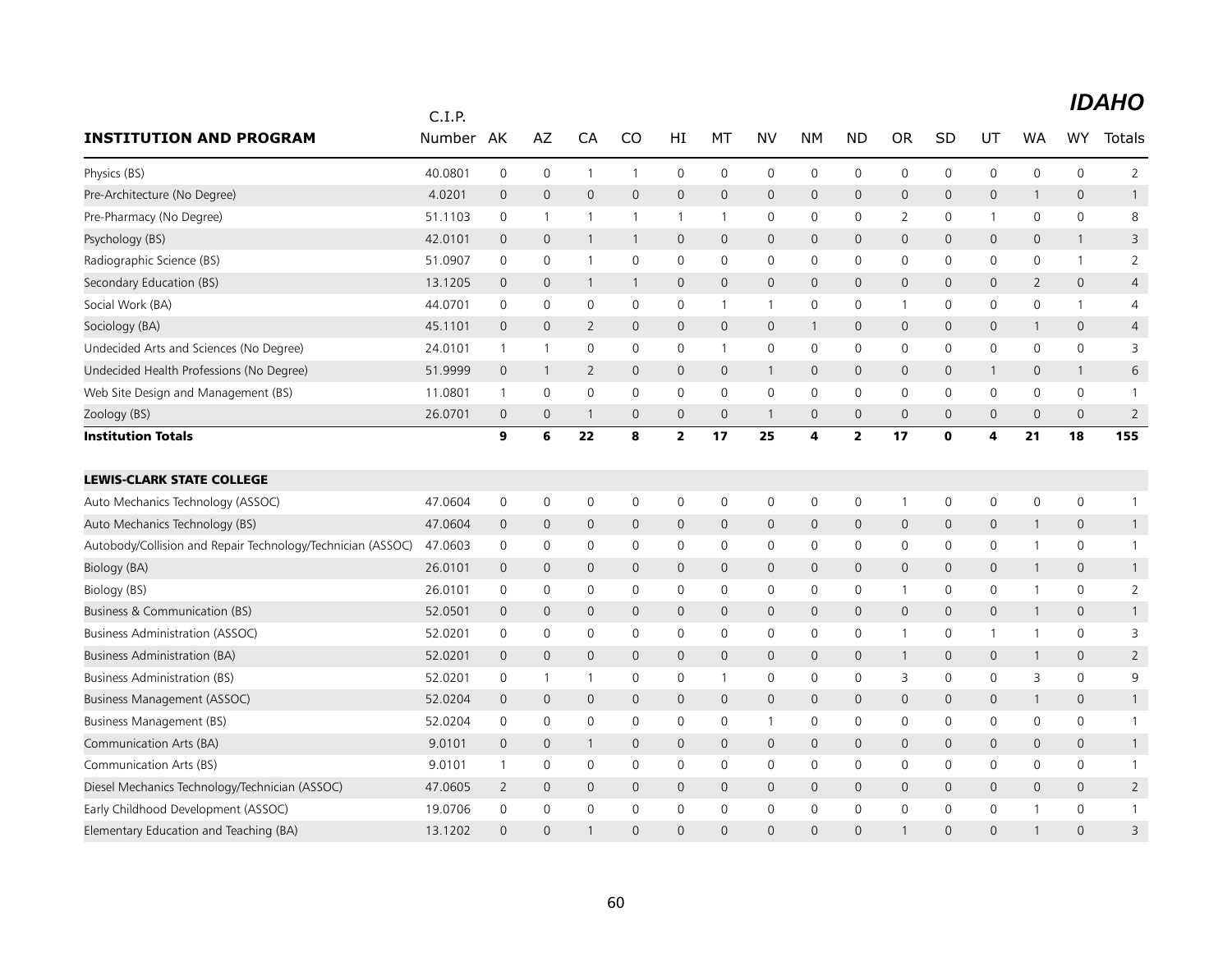|                                                         | C.I.P.  |                |                |                |              |              |                |                     |              |                |                |             |                |                |                     |                |
|---------------------------------------------------------|---------|----------------|----------------|----------------|--------------|--------------|----------------|---------------------|--------------|----------------|----------------|-------------|----------------|----------------|---------------------|----------------|
| <b>INSTITUTION AND PROGRAM</b>                          | Number  | AK             | AZ             | CA             | CO           | HI           | МT             | <b>NV</b>           | <b>NM</b>    | <b>ND</b>      | <b>OR</b>      | <b>SD</b>   | UT             | WA             | <b>WY</b>           | <b>Totals</b>  |
| Elementary Education and Teaching (BS)                  | 13.1202 | $\mathbf 0$    | $\mathbf 0$    | $\overline{2}$ | $\mathbf 0$  | $\mathbf 0$  | $\mathbf 0$    | $\mathbf 0$         | $\mathbf 0$  | $\mathsf{O}$   | $\mathbf 1$    | $\mathbf 0$ | 0              | $\overline{2}$ | $\mathbf{1}$        | 6              |
| Engineering Technology-Mechanical (ASSOC)               | 15.0805 | $\overline{1}$ | $\mathbf 0$    | $\mathbf 0$    | $\mathsf{O}$ | $\mathbf 0$  | $\mathbf 0$    | $\mathsf{O}$        | $\mathbf 0$  | $\mathbf 0$    | $\mathbf 0$    | $\mathbf 0$ | 0              | 0              | $\mathsf{O}$        | $\mathbf{1}$   |
| English - Publishing Arts Emph. (BA)                    | 9.1001  | $\mathbf 0$    | $\mathbf 0$    | $\mathbf 0$    | $\mathbf 0$  | $\mathbf 0$  | 0              | $\mathbf 0$         | $\mathbf 0$  | $\mathbf 0$    | $\mathbf{1}$   | $\mathbf 0$ | 0              | 0              | $\mathbf 0$         | $\mathbf{1}$   |
| English: Creative Writing (BA)                          | 23.0501 | $\mathbf 0$    | $\mathbf 0$    | $\mathbf 0$    | $\mathbf 0$  | $\mathbf 0$  | $\mathbf 0$    | $\mathbf 0$         | $\mathbf 0$  | $\mathbf 0$    | $\mathbf 0$    | $\mathbf 0$ | 0              | 2              | $\mathbf 0$         | $\overline{2}$ |
| Graphic Arts/Printing Technology (BS)                   | 50.0409 | $\mathbf 0$    | $\mathbf 0$    | $\mathbf 0$    | 0            | 0            | 1              | $\mathbf 0$         | $\mathbf 0$  | $\mathbf 0$    | 0              | 0           | $\mathbf 0$    | 0              | $\mathbf 0$         | $\mathbf{1}$   |
| Hospitality Management (BS)                             | 52.0901 | $\mathbf 0$    | $\mathbf 0$    | $\mathbf 0$    | $\mathbf 0$  | $\mathbf 0$  | $\mathbf 0$    | $\mathsf{O}$        | $\mathbf 0$  | $\mathbf 0$    | $\mathbf{1}$   | 0           | 0              | $\mathbf{1}$   | $\mathbf 0$         | $\overline{2}$ |
| Kinesiology (BS)                                        | 31.0501 | $\mathbf 0$    | $\mathbf 0$    | 0              | $\mathbf 0$  | 0            | 0              | 0                   | 0            | 0              | 0              | 0           | 1              | 2              | $\mathbf 0$         | 3              |
| Management (BS)                                         | 52.9999 | $\mathbf 0$    | $\mathbf 0$    | $\mathbf 0$    | $\mathbf 0$  | $\pmb{0}$    | $\mathbf 0$    | $\mathsf{O}\xspace$ | $\mathbf 0$  | $\mathbf 0$    | $\mathbf{1}$   | 0           | $\mathsf{O}$   | 0              | $\mathbf 0$         | $\mathbf{1}$   |
| Nursing (BS)                                            | 51.1601 | 0              | 0              | $\mathbf{1}$   | 0            | $\mathbf 0$  | 0              | $\mathbf 0$         | $\mathbf 0$  | $\mathbf 0$    | $\mathbf{1}$   | 0           | 0              | $\overline{2}$ | $\mathsf{O}$        | 4              |
| Paralegal/Legal Assistant (BS)                          | 22.0302 | $\mathbf 0$    | $\mathbf 0$    | $\mathbf 0$    | $\mathbf 0$  | $\mathbf 0$  | $\mathbf 0$    | $\mathbf 0$         | $\mathbf 0$  | $\mathbf 0$    | $\mathbf{1}$   | $\mathbf 0$ | 0              | 0              | $\mathbf 0$         | $\mathbf{1}$   |
| Pre-Nursing Studies (BS)                                | 51.1105 | $\overline{2}$ | $\mathbf 0$    | $\mathbf 0$    | $\mathbf 0$  | 0            | 0              | $\mathbf 0$         | $\mathbf 0$  | $\mathbf 0$    | $\overline{2}$ | 0           | 0              | 0              | $\mathbf 0$         | 4              |
| Psychology (BS)                                         | 42.0101 | $\mathbf{1}$   | $\overline{0}$ | $\mathbf{1}$   | $\mathbf 0$  | $\mathbf 0$  | $\mathbf 0$    | $\mathbf 0$         | $\mathbf 0$  | $\mathbf 0$    | $\mathbf{1}$   | $\mathbf 0$ | 0              | 0              | $\mathbf 0$         | 3              |
| Radiographic Science (ASSOC)                            | 51.0907 | $\mathbf 0$    | $\mathbf 0$    | $\mathbf{1}$   | 0            | $\mathbf 0$  | 0              | $\mathbf 0$         | $\mathbf 0$  | $\mathbf 0$    | 4              | 0           | $\mathbf 0$    | $\overline{2}$ | $\mathbf 0$         | $\overline{7}$ |
| Social Work (BS)                                        | 44.0701 | $\mathbf 0$    | $\mathbf 0$    | $\mathbf 0$    | $\mathbf 0$  | $\mathbf 0$  | $\mathbf 0$    | $\mathbf 0$         | $\mathbf 0$  | $\mathbf 0$    | 3              | $\mathbf 0$ | 0              | $\mathbf{1}$   | $\mathbf 0$         | 4              |
| Web Development (BS)                                    | 11.0101 | $\mathbf{1}$   | $\mathbf 0$    | 0              | $\mathbf 0$  | 0            | 0              | $\mathbf 0$         | $\mathbf 0$  | $\mathbf 0$    | 0              | 0           | 0              | 0              | $\mathbf 0$         | -1             |
| Welding Technology (ASSOC)                              | 48.0508 | $\mathbf{1}$   | $\mathbf 0$    | $\mathbf 0$    | $\mathbf 0$  | $\mathbf 0$  | $\mathbf 0$    | $\mathbf 0$         | $\mathbf 0$  | $\mathbf 0$    | 0              | 0           | 0              | $\mathbf{1}$   | $\mathbf 0$         | $\overline{2}$ |
| <b>Institution Totals</b>                               |         | 9              | 1              | 8              | 0            | 0            | $\overline{2}$ | $\mathbf{1}$        | 0            | $\mathbf 0$    | 24             | 0           | $\mathbf{2}$   | 26             | 1                   | 74             |
| UNIVERSITY OF IDAHO                                     |         |                |                |                |              |              |                |                     |              |                |                |             |                |                |                     |                |
| Accounting (BS)                                         | 52.0301 | 5              | 0              | 3              | 2            | 0            | 2              | $\mathbf{1}$        | 0            | 0              | 2              | 0           | 0              | 16             | 0                   | 31             |
| Advertising (BA)                                        | 9.0903  | $\mathbf{1}$   | $\mathbf 0$    | $\mathbf{0}$   | $\mathbf{0}$ | $\mathbf{0}$ | $\mathbf 0$    | $\mathbf 0$         | $\mathbf{0}$ | $\overline{0}$ | $\mathbf{0}$   | $\mathbf 0$ | 0              | $\mathbf{1}$   | $\mathbf{0}$        | $\overline{2}$ |
| Advertising (BS)                                        | 9.0903  | 2              | 0              | 0              | 0            | 0            | $\overline{2}$ | 0                   | 0            | 0              | 6              | 0           | 0              | 7              | $\mathsf{O}\xspace$ | 17             |
| Agribusiness (BS)                                       | 1.0101  | $\mathbf 0$    | $\mathbf 0$    | 3              | $\mathbf{0}$ | 0            | $\mathbf{1}$   | $\mathbf 0$         | $\mathbf{0}$ | $\mathbf 0$    | 9              | $\mathbf 0$ | 0              | $\overline{7}$ | $\mathbf{1}$        | 21             |
| Agricultural Economics (BS)                             | 1.0103  | 0              | 0              | $\overline{2}$ | 0            | 0            | 0              | $\mathbf 0$         | 0            | 0              | 0              | 0           | 0              | 0              | $\mathsf{O}\xspace$ | $\overline{2}$ |
| Agricultural Education (BS)                             | 13.1301 | $\mathbf 0$    | $\mathbf 0$    | $\mathbf{0}$   | $\mathbf{0}$ | $\mathbf{0}$ | $\mathbf 0$    | $\mathbf{0}$        | $\mathbf{0}$ | $\overline{0}$ | 3              | $\mathbf 0$ | 0              | 12             | $\mathbf{0}$        | 15             |
| Agricultural Science, Communication and Leadership (BS) | 1.0201  | 0              | 0              | 0              | 0            | 0            | 0              | 0                   | 0            | 0              | $\mathbf{1}$   | 0           | 0              | 1              | $\mathsf{O}\xspace$ | $\overline{2}$ |
| Agricultural Systems Management (BS)                    | 1.0199  | $\mathbf 0$    | $\mathbf 0$    | 1              | $\mathbf{0}$ | 0            | $\mathbf{1}$   | $\mathbf{1}$        | $\mathbf{0}$ | $\mathbf{0}$   | $\overline{4}$ | $\mathbf 0$ | $\mathsf{O}$   | 3              | $\mathbf{0}$        | 10             |
| American Studies (BS)                                   | 5.0102  | $\mathbf{1}$   | 0              | 0              | 0            | 0            | $\mathbf 0$    | $\mathbf 0$         | 0            | 0              | $\mathbf 0$    | 0           | 0              | 0              | $\mathsf{O}\xspace$ | $\overline{1}$ |
| Animal and Veterinary Science (BS)                      | 1.0901  | $\mathbf{1}$   | $\mathbf 0$    | 3              | $\mathbf{0}$ | $\mathbf{0}$ | $\mathbf{1}$   | $\overline{0}$      | $\mathbf{0}$ | $\overline{0}$ | 8              | $\mathbf 0$ | $\overline{0}$ | 18             | $\mathbf{0}$        | 31             |
| Anthropology (BA)                                       | 45.0201 | 0              | $\mathbf 0$    | $\mathbf 0$    | $\mathbf 0$  | 0            | 0              | 0                   | $\mathbf 0$  | 0              | $\mathbf 1$    | 0           | 0              | 1              | $\mathsf{O}\xspace$ | $\overline{2}$ |
| Anthropology (BS)                                       | 45.0201 | $\mathbf{1}$   | $\Omega$       | $\Omega$       | $\Omega$     | $\Omega$     | $\Omega$       | $\Omega$            | $\Omega$     | $\Omega$       | $\Omega$       | $\Omega$    | $\Omega$       | 5              | $\Omega$            | 6              |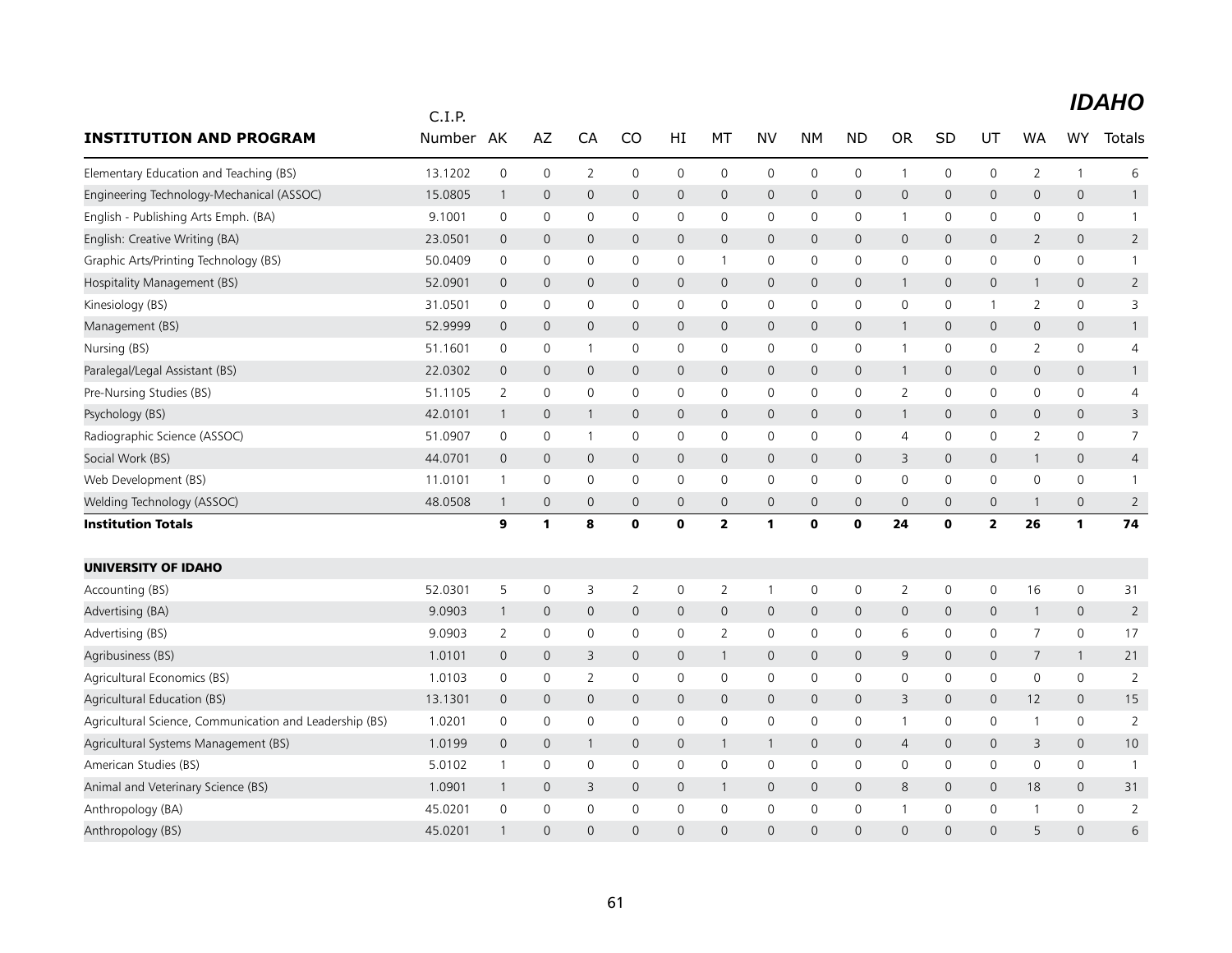|                                                                           | C.I.P.  |                |              |                |              |                |                     |                     |                |                     |                |              |              |                |                     |                |
|---------------------------------------------------------------------------|---------|----------------|--------------|----------------|--------------|----------------|---------------------|---------------------|----------------|---------------------|----------------|--------------|--------------|----------------|---------------------|----------------|
| <b>INSTITUTION AND PROGRAM</b>                                            | Number  | AK             | AZ           | CA             | CO           | HI             | МT                  | <b>NV</b>           | NΜ             | <b>ND</b>           | <b>OR</b>      | <b>SD</b>    | UT           | WA             | <b>WY</b>           | Totals         |
| Architecture (BS)                                                         | 4.0201  | 11             | $\mathbf 0$  | 5              | 1            | 0              | $\overline{2}$      | 6                   | $\mathbf 0$    | $\mathbf 0$         | 18             | 0            | 2            | 45             | $\mathbf 0$         | 90             |
| Art (BA)                                                                  | 50.0701 | $\mathbf{1}$   | $\mathbf 0$  | $\mathbf{1}$   | $\mathbf 0$  | $\overline{0}$ | 2                   | $\mathbf 0$         | $\mathbf 0$    | $\mathbf 0$         | $\mathbf{1}$   | $\mathbf 0$  | 0            | 4              | $\mathbf 0$         | 9              |
| Art Teacher Education (BS)                                                | 13.1302 | $\mathbf 0$    | 0            | 0              | $\mathbf 0$  | 0              | $\mathbf{1}$        | $\mathbf 0$         | $\mathbf 0$    | $\mathsf 0$         | 0              | 0            | 0            | 3              | 0                   | $\overline{4}$ |
| Athletic Training (BS)                                                    | 51.0913 | $\mathbf 0$    | $\mathbf 0$  | 1              | $\mathbf 0$  | 0              | $\mathbf 0$         | $\mathbf 0$         | $\mathbf 0$    | $\mathbf 0$         | 2              | 0            | 0            | 14             | $\mathbf{0}$        | 17             |
| Biochemistry (BS)                                                         | 26.0202 | 0              | 0            | 0              | $\mathbf{0}$ | 0              | 0                   | $\mathbf 0$         | $\mathbf 0$    | 0                   | $\mathbf 0$    | $\Omega$     | 0            | 1              | $\mathbf 0$         | $\mathbf{1}$   |
| Biological & Agricultural Engineering (BS)                                | 14.0501 | 3              | 0            | 0              | 0            | 0              | $\mathbf{1}$        | $\mathbf 0$         | 0              | 0                   | 3              | $\mathbf 0$  | 0            | $\overline{4}$ | 0                   | 11             |
| Biological & Agricultural Engineering - Environmental<br>Engineering (BS) | 14.1401 | $\mathbf 0$    | 0            | $\overline{1}$ | 0            | 0              | $\mathsf{O}\xspace$ | 0                   | 0              | 0                   | $\mathbf{1}$   | 0            | 0            | $\overline{2}$ | $\mathbf 0$         | $\overline{4}$ |
| Biology (BA)                                                              | 26.0101 | $\mathbf 0$    | $\mathbf 0$  | 0              | 0            | 0              | $\mathbf{1}$        | $\mathbf 0$         | $\mathbf 0$    | 0                   | $\mathsf{O}$   | $\mathbf 0$  | 0            | $\overline{2}$ | 0                   | 3              |
| Biology (BS)                                                              | 26.0101 | 11             | $\mathbf 0$  | 0              | $\mathbf 0$  | 0              | $\mathbf{1}$        | 0                   | $\overline{2}$ | 0                   | 6              | -1           | 0            | 24             | 0                   | 45             |
| Broadcasting & Digital Media Production (BA)                              | 9.0701  | $\overline{1}$ | $\mathbf{0}$ | $\mathbf{0}$   | $\mathbf{0}$ | $\mathbf{0}$   | $\mathbf{0}$        | $\mathbf{0}$        | $\mathbf{0}$   | $\mathbf 0$         | $\mathbf{1}$   | $\mathbf{0}$ | 0            | $\overline{2}$ | $\mathbf{0}$        | $\overline{4}$ |
| Broadcasting & Digital Media Production (BS)                              | 9.0701  | $\mathbf 0$    | 0            | 0              | $\mathbf 0$  | 0              | 0                   | 0                   | $\mathbf 0$    | $\mathsf 0$         | $\overline{2}$ | 0            | 0            | 6              | $\mathbf 0$         | 8              |
| Business Economics (BS)                                                   | 52.0601 | 6              | 1            | $\overline{2}$ | 1            | $\mathbf{1}$   | $\mathbf 0$         | $\mathbf 0$         | $\mathbf{1}$   | $\mathbf 0$         | $\overline{4}$ | $\mathbf{0}$ | 0            | 24             | $\mathbf{1}$        | 41             |
| Chemical Engineering (BS)                                                 | 14.0701 | 6              | $\mathbf 0$  | $\mathbf{1}$   | $\mathbf 0$  | $\mathbf 0$    | $\mathbf{1}$        | $\overline{1}$      | $\mathbf 0$    | 0                   | $\mathbf{1}$   | 0            | 0            | 19             | $\mathbf 0$         | 29             |
| Chemistry General (BS)                                                    | 40.0501 | 3              | $\mathbf 0$  | $\mathbf{0}$   | $\mathbf{0}$ | 0              | 4                   | $\overline{2}$      | $\mathbf 0$    | $\mathbf 0$         | $\mathbf{1}$   | $\mathbf{0}$ | 0            | 5              | $\overline{0}$      | 15             |
| Child, Family, Consumer (BS)                                              | 19.0701 | $\overline{2}$ | $\mathbf 0$  | 0              | 0            | 0              | $\mathbf{1}$        | $\mathsf{O}\xspace$ | $\mathbf 0$    | 0                   | 1              | 0            | 0            | 6              | 0                   | 10             |
| Civil Engineering (BS)                                                    | 14.0801 | 11             | $\mathbf 0$  | $\mathbf{1}$   | 1            | 0              | $\mathbf 0$         | $\mathbf{1}$        | $\mathbf 0$    | $\mathbf 0$         | 5              | 0            | 0            | 36             | $\mathsf{O}\xspace$ | 55             |
| Clothing Design (BS)                                                      | 19.0901 | $\overline{1}$ | $\mathbf{1}$ | 0              | $\mathbf 0$  | 0              | 0                   | 0                   | $\overline{1}$ | 0                   | $\overline{2}$ | $\mathbf 0$  | 0            | 6              | 0                   | 11             |
| Communication Arts (BA)                                                   | 9.0101  | $\mathbf 0$    | $\mathbf 0$  | $\mathbf{0}$   | $\mathbf{0}$ | $\mathbf{0}$   | $\mathbf{0}$        | $\mathbf{0}$        | $\mathbf{0}$   | $\mathbf 0$         | $\mathbf{0}$   | 0            | $\mathbf{0}$ | $\overline{2}$ | $\mathbf{0}$        | $\overline{2}$ |
| Communication Arts (BS)                                                   | 9.0101  | $\mathbf{1}$   | 0            | 0              | 0            | 0              | 0                   | 0                   | 0              | 0                   | 0              | 0            | 0            | 7              | 0                   | 8              |
| Computer Engineering (BS)                                                 | 14.0901 | $\overline{0}$ | $\mathbf{0}$ | $\mathbf{0}$   | $\mathbf{0}$ | $\mathbf 0$    | $\mathbf{1}$        | $\mathbf 0$         | $\mathbf 0$    | $\mathbf 0$         | 2              | 0            | 0            | 5              | $\mathbf 0$         | 8              |
| Computer Science (BS)                                                     | 11.0101 | $\mathbf{1}$   | 0            | 0              | 0            | 0              | 0                   | 0                   | $\mathbf 0$    | 0                   | 0              | 0            | 0            | 11             | $\mathbf 0$         | 12             |
| Dance (BS)                                                                | 50.0301 | $\mathbf{1}$   | $\mathbf 1$  | $\mathbf{1}$   | $\mathbf{0}$ | $\overline{0}$ | $\mathbf{0}$        | $\mathbf{0}$        | $\mathbf{0}$   | $\mathbf 0$         | $\overline{2}$ | $\mathbf{0}$ | $\mathbf{1}$ | 7              | $\mathbf{0}$        | 13             |
| Early Childhood Development & Education (BS)                              | 19.0799 | $\overline{2}$ | 0            | $\overline{1}$ | 0            | 0              | 0                   | 0                   | 0              | 0                   | 7              | 0            | 0            | 2              | 0                   | 12             |
| Ecology & Conservation Biology (BS)                                       | 26.1301 | $\overline{0}$ | $\mathbf 0$  | $\mathbf{1}$   | $\mathbf 0$  | $\mathbf 0$    | $\mathbf 0$         | $\mathbf{1}$        | 1              | $\mathsf{O}\xspace$ | $\overline{2}$ | 0            | 0            | $\mathbf{1}$   | $\mathsf{O}$        | 6              |
| Economics (BS)                                                            | 45.0601 | 0              | $\mathbf 0$  | 0              | $\mathbf 0$  | 0              | $\mathbf{1}$        | 0                   | $\mathbf 0$    | 0                   | 0              | 0            | 0            | 1              | $\mathbf 0$         | $\overline{2}$ |
| Electrical Engineering (BS)                                               | 14.1001 | 3              | $\mathbf 1$  | $\mathbf{0}$   | $\mathbf{0}$ | $\mathsf{O}$   | $\overline{2}$      | $\mathbf{0}$        | $\mathbf{0}$   | $\mathbf{1}$        | 3              | $\mathbf{0}$ | $\mathbf{0}$ | 21             | $\mathbf{0}$        | 31             |
| Elementary Education (BS)                                                 | 13.1202 | 4              | $\mathbf 0$  | 2              | $\mathbf{1}$ | 0              | 2                   | 0                   | 0              | 0                   | 7              | 0            | 0            | 41             | 0                   | 57             |
| English (BA)                                                              | 23.0101 | 3              | 1            | $\overline{2}$ | $\mathbf 0$  | 0              | $\mathbf 0$         | $\mathbf 0$         | $\mathbf 0$    | $\mathbf 0$         | 4              | $\mathbf 0$  | $\mathbf{1}$ | 5              | $\mathsf{O}\xspace$ | 16             |
| English/Language Arts Teacher Education (BA)                              | 13.1305 | 3              | 0            | $\mathbf 1$    | $\mathbf 0$  | 0              | $\mathbf 0$         | $\mathbf 0$         | 0              | 0                   | 4              | 0            | 0            | $\mathbf 0$    | $\mathbf 0$         | 8              |
| Entomology (No Degree)                                                    | 26.0702 | $\Omega$       | $\Omega$     | $\Omega$       |              | $\Omega$       | $\Omega$            | $\Omega$            | $\Omega$       | $\Omega$            | $\Omega$       | $\Omega$     | $\Omega$     | $\Omega$       | $\Omega$            | $\mathbf{1}$   |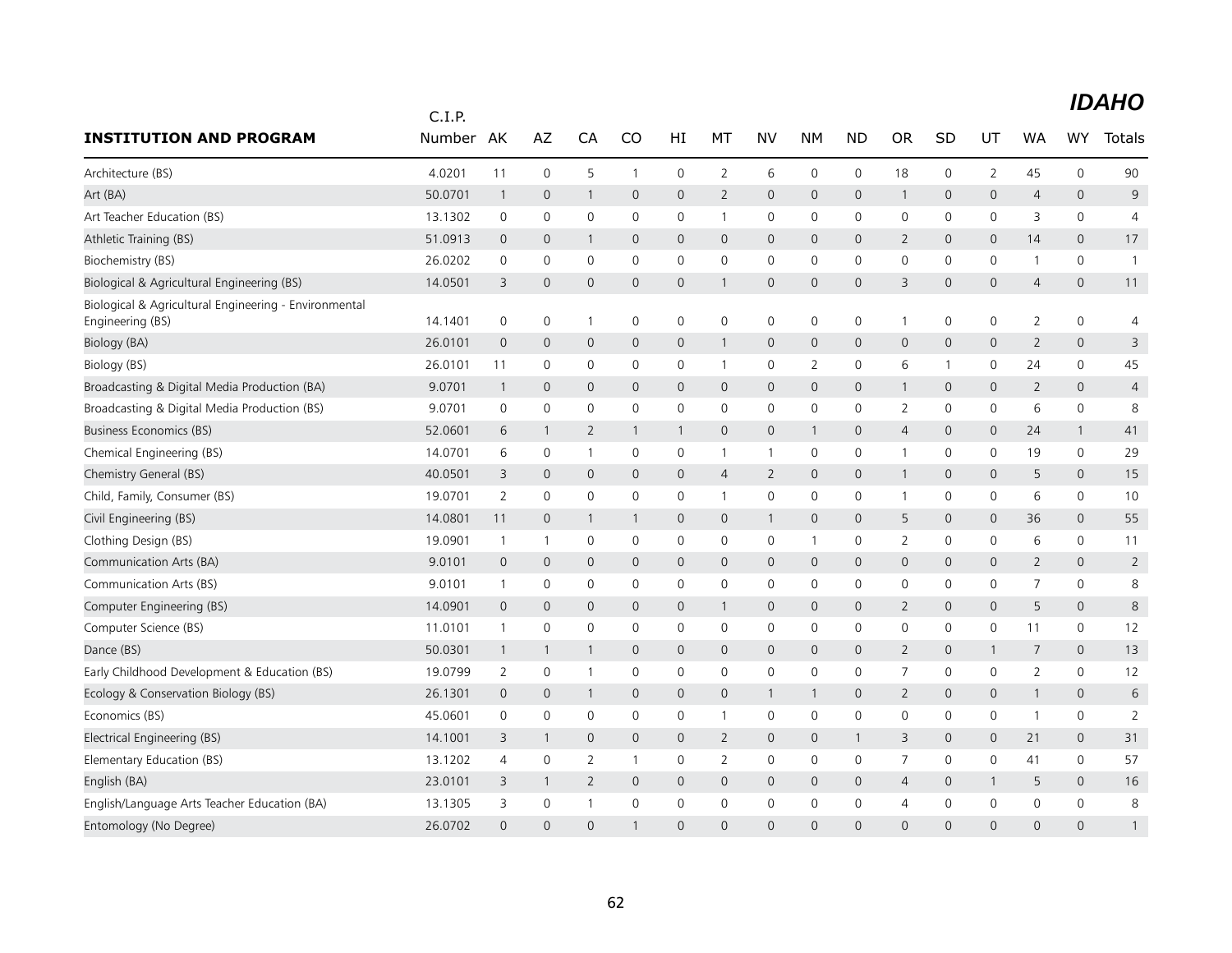|                                         | C.I.P.  |                |                     |                     |                |                |                |                     |                     |                     |                     |              |              |                |                |                |
|-----------------------------------------|---------|----------------|---------------------|---------------------|----------------|----------------|----------------|---------------------|---------------------|---------------------|---------------------|--------------|--------------|----------------|----------------|----------------|
| <b>INSTITUTION AND PROGRAM</b>          | Number  | AK             | AZ                  | CA                  | CO             | HI             | МT             | <b>NV</b>           | <b>NM</b>           | <b>ND</b>           | <b>OR</b>           | SD           | UT           | <b>WA</b>      | <b>WY</b>      | Totals         |
| Environmental Science (BS)              | 3.0104  | 2              | 0                   | $\mathbf{1}$        | 0              | $\mathsf{O}$   | 3              | $\mathbf 0$         | $\mathbf 0$         | $\mathsf{O}$        | $\overline{2}$      | 0            | 0            | $\overline{4}$ | $\mathbf 0$    | 12             |
| Exercise Science and Health (BS)        | 31.0505 | $\overline{4}$ | $\mathbf{0}$        | $\mathbf{1}$        | 0              | $\mathsf{O}$   | $\mathbf{1}$   | $\mathbf 0$         | $\mathsf{O}\xspace$ | $\mathsf{O}\xspace$ | $\overline{4}$      | $\mathbf 0$  | 0            | 17             | $\mathbf{1}$   | 28             |
| Finance (BS)                            | 52.0801 | $\overline{1}$ | 0                   | 0                   | 0              | $\mathsf{O}$   | $\mathbf{1}$   | $\mathbf 0$         | $\mathbf{1}$        | 0                   | $\overline{2}$      | 0            | 0            | $\overline{7}$ | $\mathbf 0$    | 12             |
| Fire Ecology and Management (BS)        | 3.0506  | $\mathbf 0$    | $\overline{0}$      | 3                   | 0              | $\overline{0}$ | 3              | $\overline{2}$      | $\mathbf{0}$        | $\mathbf{O}$        | $\overline{0}$      | $\mathbf{0}$ | 0            | $\overline{4}$ | 0              | 12             |
| Fishery Resources (BS)                  | 3.0301  | $\mathbf 0$    | $\mathbf{1}$        | $\mathbf 0$         | 1              | $\mathsf{O}$   | 0              | $\mathbf{1}$        | $\mathbf 0$         | $\mathsf{O}$        | $\mathbf{1}$        | $\mathbf 0$  | 0            | 5              | $\mathbf 0$    | 9              |
| Food & Nutrition (BS)                   | 19.0501 | 7              | $\mathbf{0}$        | $\overline{2}$      | 0              | $\overline{0}$ | $\overline{2}$ | $\mathbf{0}$        | $\mathbf{1}$        | $\mathbf{1}$        | 3                   | $\mathbf 0$  | $\mathsf{O}$ | 14             | $\mathbf{0}$   | 30             |
| Food Science (BS)                       | 1.1001  | $\overline{1}$ | 0                   | 0                   | 0              | $\mathsf{O}$   | $\mathbf 0$    | $\mathbf 0$         | $\mathbf 0$         | $\mathsf{O}\xspace$ | $\mathbf{1}$        | 0            | 0            | 5              | 0              | $\overline{7}$ |
| Foreign Languages (BA)                  | 16.0101 | $\mathbf 0$    | 0                   | $\mathbf 0$         | 0              | 0              | $\mathbf 0$    | $\mathbf 0$         | $\mathsf{O}$        | 0                   | $\mathbf 0$         | 0            | 0            | 6              | 0              | 6              |
| Forest Products (BS)                    | 3.0509  | $\mathbf 0$    | $\mathbf 0$         | 2                   | $\mathbf 0$    | $\mathsf{O}$   | $\mathbf 0$    | $\mathsf{O}\xspace$ | $\mathbf 0$         | $\mathbf 0$         | $\overline{2}$      | $\mathbf 0$  | 0            | $\overline{4}$ | $\mathbf 0$    | 8              |
| Forest Resources (BS)                   | 3.0502  | $\mathbf 0$    | 0                   | $\mathbf 0$         | 0              | $\mathsf{O}$   | $\mathbf{1}$   | $\mathbf 0$         | $\mathbf 0$         | $\mathsf{O}$        | $\mathsf{O}\xspace$ | 0            | 0            | 11             | $\mathbf 0$    | 12             |
| General Studies (BS)                    | 24.0102 | 5              | 0                   | 2                   | 0              | $\mathsf{O}$   | 3              | $\mathbf 0$         | $\mathbf 0$         | $\mathbf 0$         | 7                   | $\mathbf 0$  | 1            | 21             | $\mathbf{1}$   | 40             |
| Geography (BS)                          | 45.0701 | $\mathbf 0$    | 0                   | $\mathbf{1}$        | 0              | $\mathsf{O}$   | $\mathbf 0$    | $\mathbf 0$         | $\mathbf 0$         | $\mathsf{O}$        | $\mathsf{O}\xspace$ | $\mathbf{0}$ | 0            | $\mathbf{1}$   | $\mathbf 0$    | $\overline{2}$ |
| Geology (BS)                            | 40.0601 | 2              | 0                   | $\mathbf 0$         | 0              | $\mathsf{O}$   | $\mathbf{0}$   | $\mathbf 0$         | $\Omega$            | $\mathsf{O}$        | $\mathbf{1}$        | $\mathbf{0}$ | 0            | $\overline{4}$ | $\mathbf{0}$   | $\overline{7}$ |
| History (BA)                            | 54.0101 | 5              | 0                   | $\overline{2}$      | 0              | $\mathsf{O}$   | $\overline{1}$ | $\overline{1}$      | $\mathbf 0$         | $\mathbf{0}$        | $\overline{2}$      | $\mathbf 0$  | 0            | $\overline{4}$ | $\mathbf{0}$   | 15             |
| History (BS)                            | 54.0101 | 0              | 0                   | $\mathbf 0$         | 0              | 0              | 2              | $\mathbf 0$         | $\mathbf 0$         | 0                   | $\mathbf{1}$        | 0            | 0            | 4              | 0              | $\overline{7}$ |
| Horticulture & Crop Science (No Degree) | 1.1101  | $\mathbf 1$    | $\mathbf{0}$        | $\mathbf{0}$        | 0              | $\mathsf{O}$   | $\mathbf 0$    | $\mathbf 0$         | $\mathbf 0$         | $\mathbf 0$         | $\mathbf{0}$        | $\mathbf{0}$ | 0            | $\mathbf 0$    | $\mathbf 0$    | $\mathbf{1}$   |
| Industrial Technology (No Degree)       | 13.1320 | $\overline{1}$ | $\mathsf{O}\xspace$ | $\mathsf{O}\xspace$ | 0              | 0              | 0              | $\mathbf 0$         | $\mathbf 0$         | 0                   | 0                   | $\mathbf 0$  | 0            | $\mathbf 0$    | $\mathsf{O}$   | $\mathbf{1}$   |
| Information Systems (BS)                | 52.1201 | $\mathbf 0$    | 0                   | $\mathbf{0}$        | 0              | $\overline{0}$ | $\mathbf{0}$   | $\mathbf{0}$        | $\mathbf{0}$        | $\mathbf{0}$        | $\mathbf{0}$        | $\mathbf{0}$ | 0            | 5              | $\mathbf{0}$   | 5              |
| Interdisciplinary Sciences (BS)         | 30.9999 | $\mathbf 0$    | 0                   | $\mathbf 0$         | 0              | $\mathsf{O}$   | $\mathbf 0$    | $\mathbf 0$         | $\mathbf 0$         | $\mathbf 0$         | 0                   | 0            | 0            | 1              | $\mathbf 0$    | $\mathbf{1}$   |
| Interior Design (BA)                    | 50.0408 | 3              | 0                   | $\mathbf 0$         | 1              | 0              | $\overline{4}$ | $\overline{1}$      | $\mathbf 0$         | $\mathsf{O}$        | $\mathbf 0$         | $\mathbf{0}$ | 0            | 12             | $\mathbf{1}$   | 22             |
| International Studies (BA)              | 45.0901 | $\overline{4}$ | 1                   | $\mathbf 0$         | $\overline{2}$ | $\mathbf{1}$   | $\mathbf 0$    | $\mathbf 0$         | $\mathbf 0$         | $\mathbf 0$         | 1                   | $\mathbf 0$  | 0            | 8              | $\mathbf 0$    | 17             |
| Journalism (BA)                         | 9.0401  | $\mathbf{1}$   | $\mathbf 0$         | $\mathbf{1}$        | $\mathbf{1}$   | $\mathsf{O}$   | $\mathbf 0$    | $\mathbf 0$         | $\mathbf 0$         | $\mathsf{O}$        | $\overline{2}$      | 0            | 0            | $\overline{2}$ | $\mathsf{O}$   | $\overline{7}$ |
| Journalism (BS)                         | 9.0401  | -1             | 0                   | 4                   | 1              | 0              | 0              | 0                   | $\mathbf 0$         | $\mathbf 0$         | 0                   | 0            | 0            | $\overline{7}$ | $\mathbf 0$    | 13             |
| Justice Studies (BA)                    | 43.0199 | $\mathbf 0$    | $\mathbf 0$         | $\mathsf{O}\xspace$ | 0              | $\mathsf{O}$   | $\mathbf 0$    | $\mathsf{O}$        | $\mathbf 0$         | $\mathsf{O}$        | $\mathbf 0$         | 0            | 0            | $\overline{4}$ | 0              | $\overline{4}$ |
| Justice Studies (BS)                    | 43.0199 | 0              | 0                   | 3                   | 0              | 0              | $\mathbf{1}$   | $\mathbf 0$         | $\mathbf 0$         | 0                   | 0                   | $\mathbf 0$  | 0            | 7              | $\mathsf{O}$   | 11             |
| Landscape Architecture (BS)             | 4.0601  | $\overline{2}$ | $\mathbf 0$         | 1                   | $\overline{2}$ | $\mathsf{O}$   | $\overline{7}$ | $\mathbf 0$         | $\mathbf 0$         | $\mathbf{O}$        | 3                   | $\mathbf 0$  | 0            | 5              | $\mathbf{0}$   | 20             |
| Management & Human Resources (BS)       | 52.1001 | $\overline{4}$ | 0                   | $\mathbf{1}$        | 1              | 0              | $\mathbf 0$    | $\mathbf{1}$        | $\mathbf 0$         | $\mathsf 0$         | 5                   | $\mathbf 0$  | 0            | 16             | 0              | 28             |
| Marketing (BS)                          | 52.1401 | 5              | 0                   | $\mathbf{0}$        | $\mathbf{1}$   | $\mathsf{O}$   | 7              | $\overline{1}$      | $\mathbf 0$         | $\mathbf{0}$        | 10                  | $\mathbf{0}$ | $\mathbf{1}$ | 47             | $\mathbf{0}$   | 72             |
| Materials Science & Engineering (BS)    | 14.1801 | $\mathbf 0$    | 0                   | $\mathbf 0$         | $\mathbf 0$    | $\mathsf{O}$   | $\mathbf 0$    | $\mathbf 0$         | $\mathbf 0$         | $\mathbf 0$         | $\mathbf{1}$        | $\mathbf 0$  | 0            | 3              | $\mathbf 0$    | $\overline{4}$ |
| Mathematics (BS)                        | 27.0101 | $\mathbf 0$    | $\Omega$            | $\Omega$            | 0              | $\mathsf{O}$   | $\mathbf{1}$   | $\mathbf 0$         | $\mathbf 0$         | $\mathsf{O}$        | $\overline{2}$      | $\Omega$     | 0            | 6              | 0              | 9              |
| Mathematics Applied (BS)                | 27.0301 | $\mathbf{0}$   | 0                   | $\Omega$            | 0              | $\Omega$       | $\Omega$       | $\mathbf{0}$        | $\Omega$            | $\mathbf{0}$        | $\Omega$            | $\Omega$     | $\mathbf 0$  | $\overline{4}$ | $\overline{0}$ | $\overline{4}$ |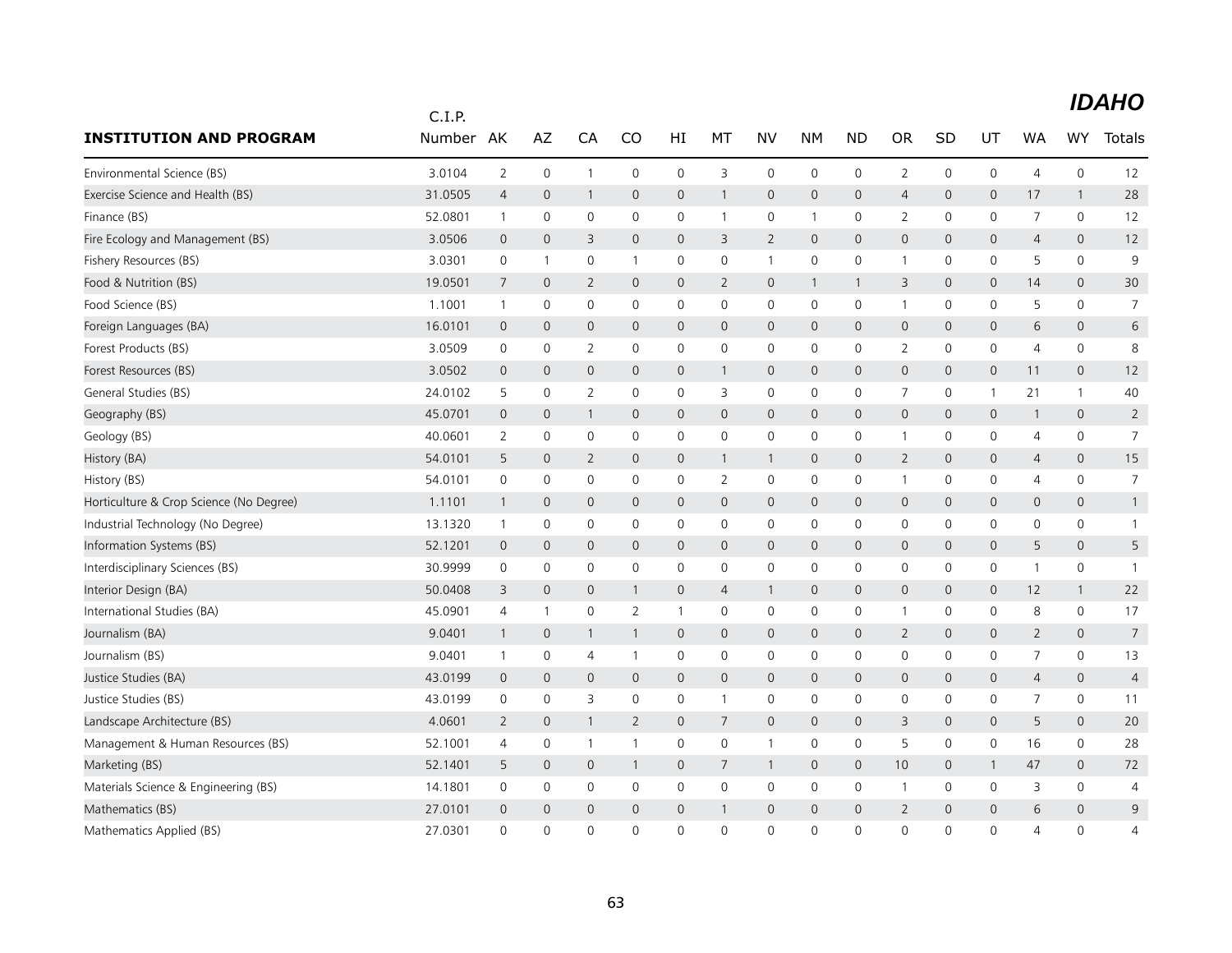|                                                      | C.I.P.  |                |                     |                |                |                |                |                |              |                     |                |                |                |                |                |                |
|------------------------------------------------------|---------|----------------|---------------------|----------------|----------------|----------------|----------------|----------------|--------------|---------------------|----------------|----------------|----------------|----------------|----------------|----------------|
| <b>INSTITUTION AND PROGRAM</b>                       | Number  | AK             | AZ                  | CA             | CO             | HI             | МT             | <b>NV</b>      | NΜ           | <b>ND</b>           | <b>OR</b>      | SD             | UT             | <b>WA</b>      | <b>WY</b>      | Totals         |
| Mechanical Engineering (BS)                          | 14.1901 | 18             | $\mathbf{0}$        | 4              | $\overline{2}$ | $\mathbf{1}$   | $\mathbf{0}$   | 3              | $\mathbf{1}$ | $\mathbf 0$         | 9              | $\Omega$       | $\mathbf{0}$   | 62             | $\mathbf{0}$   | 100            |
| Microbiology (BS)                                    | 26.0502 | $\mathbf{1}$   | 0                   | 0              | 0              | 0              | $\mathbf 0$    | $\mathbf 0$    | $\mathbf 0$  | 0                   | $\overline{2}$ | 0              | 0              | $\overline{4}$ | $\mathbf 0$    | $\overline{7}$ |
| Molecular Biology & Biotechnology (BS)               | 26.0204 | $\mathbf 0$    | $\mathbf 0$         | $\mathbf{0}$   | $\Omega$       | $\Omega$       | $\mathbf{1}$   | $\mathbf{0}$   | $\Omega$     | $\Omega$            | $\mathbf{0}$   | $\Omega$       | $\mathbf{0}$   | 3              | $\Omega$       | $\overline{4}$ |
| Music Education (BA)                                 | 13.1312 | $\overline{4}$ | $\mathbf 0$         | 0              | $\mathbf 0$    | 0              | $\overline{2}$ | 0              | $\mathbf 0$  | 0                   | 5              | 0              | $\mathbf{1}$   | 14             | 0              | 26             |
| Music History, Literature, and Theory (BS)           | 50.0902 | $\overline{2}$ | $\mathbf 0$         | 0              | 0              | 0              | $\mathbf{1}$   | $\mathbf 0$    | $\mathbf 0$  | $\mathbf 0$         | $\mathsf{O}$   | $\mathbf{0}$   | 0              | 5              | $\overline{0}$ | 8              |
| Music: Applied (BA)                                  | 50.0903 | $\overline{2}$ | $\mathsf{O}\xspace$ | 0              | $\mathbf 0$    | 0              | 2              | $\mathbf{1}$   | $\mathbf 0$  | 0                   | $\mathbf 0$    | 0              | 0              | 1              | $\mathbf 0$    | 6              |
| Music: Business (BA)                                 | 50.0909 | $\mathbf 0$    | $\mathbf 0$         | 0              | 0              | 0              | $\mathbf{0}$   | $\mathbf 0$    | $\mathbf 0$  | $\mathbf{1}$        | 0              | 0              | 0              | $\mathbf{0}$   | $\mathsf{O}$   | $\mathbf{1}$   |
| Music: Composition (BA)                              | 50.0904 | $\mathbf{1}$   | 0                   | 0              | $\mathbf 0$    | 0              | 0              | 0              | 0            | 0                   | 0              | 0              | 1              | 0              | $\mathbf 0$    | $\overline{2}$ |
| Music: Instrument Performance (BA)                   | 50.0999 | $\mathbf{1}$   | $\mathbf 0$         | 0              | 0              | 0              | $\overline{2}$ | $\overline{1}$ | $\mathbf 0$  | $\mathsf{O}\xspace$ | $\overline{2}$ | $\mathbf{0}$   | 0              | 6              | $\mathsf{O}$   | 12             |
| Music: Voice Performance (BA)                        | 50.0908 | 0              | 0                   | 0              | $\mathbf 0$    | 0              | 0              | 0              | $\mathbf 0$  | 0                   | $\mathbf 0$    | 0              | 0              | 1              | $\mathbf 0$    | $\mathbf{1}$   |
| Musical Theatre (BA)                                 | 50.0901 | $\mathbf{0}$   | $\mathbf 0$         | 0              | $\mathbf{0}$   | $\mathsf{O}$   | $\overline{2}$ | $\mathbf{0}$   | $\mathbf{0}$ | $\mathbf{0}$        | $\mathbf{0}$   | $\mathbf{0}$   | 0              | $\mathbf{1}$   | $\mathbf{0}$   | 3              |
| Physical Education (BS)                              | 13.1314 | $\overline{2}$ | 0                   | $\Omega$       | 0              | 0              | 0              | 0              | 0            | 0                   | 0              | 0              | 0              | 6              | $\mathbf 0$    | 8              |
| Physics (BS)                                         | 40.0801 | $\mathbf{1}$   | $\mathbf{0}$        | $\mathbf{0}$   | $\mathbf{0}$   | $\mathbf 0$    | $\mathbf{0}$   | $\overline{1}$ | $\mathbf 0$  | $\mathbf{0}$        | $\mathbf{1}$   | $\mathbf{0}$   | 0              | $\overline{2}$ | $\mathbf{0}$   | 5              |
| Political Science (BA)                               | 45.1001 | 3              | 0                   | $\mathbf{1}$   | 0              | 0              | 0              | $\mathbf 0$    | $\mathbf 0$  | 0                   | $\mathbf{1}$   | 0              | 0              | 9              | 0              | 14             |
| Political Science (BS)                               | 45.1001 | $\overline{2}$ | $\mathbf 0$         | $\overline{2}$ | $\mathsf{O}$   | $\mathbf 0$    | $\mathbf{0}$   | $\mathbf{0}$   | $\mathbf{0}$ | $\mathsf{O}\xspace$ | 1              | $\mathbf{0}$   | $\overline{0}$ | 7              | $\overline{0}$ | 12             |
| Pre-Veterinary (BS)                                  | 51.1104 | 0              | 0                   | 0              | 0              | 0              | $\mathbf{1}$   | 0              | 0            | $\mathsf 0$         | 0              | 0              | 0              | 0              | $\mathbf 0$    | $\overline{1}$ |
| Production/Operational Management (BS)               | 52.0205 | $\mathbf{1}$   | $\mathbf 0$         | $\mathbf{0}$   | $\mathbf{0}$   | 0              | $\mathbf{0}$   | $\mathbf 0$    | $\mathbf 0$  | $\mathbf 0$         | 2              | $\mathbf{0}$   | 0              | $\overline{4}$ | $\overline{0}$ | $\overline{7}$ |
| Professional/Technical and Technology Education (BS) | 13.1319 | $\mathbf{1}$   | 0                   | 0              | 0              | 0              | 0              | 0              | $\mathbf 0$  | 0                   | $\overline{2}$ | 0              | 0              | 3              | $\mathbf 0$    | 6              |
| Psychology (BA)                                      | 42.0101 | 3              | $\mathbf{0}$        | $\mathbf{0}$   | $\mathbf{0}$   | $\mathsf{O}$   | $\mathbf{1}$   | $\mathbf{0}$   | $\mathbf{0}$ | $\mathbf 0$         | $\mathbf{0}$   | $\mathbf{0}$   | $\mathbf 0$    | 9              | $\Omega$       | 13             |
| Psychology (BS)                                      | 42.0101 | $\overline{4}$ | 0                   | $\overline{1}$ | $\mathbf{1}$   | 0              | 0              | $\mathbf{1}$   | $\mathbf{1}$ | 0                   | $\overline{2}$ | 0              | $\mathbf{1}$   | 24             | $\mathbf 0$    | 35             |
| Public Relations (BA)                                | 9.0902  | 3              | 1                   | 0              | 0              | 0              | $\mathbf 0$    | $\mathbf 0$    | $\mathbf 0$  | $\mathbf 0$         | $\mathsf{O}$   | 0              | 0              | $\mathbf{1}$   | $\mathsf{O}$   | 5              |
| Public Relations (BS)                                | 9.0902  | 3              | $\mathsf{O}\xspace$ | 0              | 0              | 0              | $\mathbf 0$    | $\overline{1}$ | $\mathbf 0$  | 0                   | 1              | 0              | 0              | 11             | 0              | 16             |
| Range Livestock Management (BS)                      | 1.0999  | $\overline{0}$ | $\mathbf 0$         | $\mathbf{1}$   | 0              | 0              | $\mathbf 0$    | $\mathbf 0$    | $\mathbf 0$  | $\mathbf 0$         | $\mathsf{O}$   | 0              | 0              | $\mathbf 0$    | $\mathsf{O}$   | $\overline{1}$ |
| Range Science (BS)                                   | 1.1106  | 0              | $\mathbf 0$         | 2              | $\mathbf 0$    | 0              | 0              | $\mathbf{1}$   | 0            | 0                   | 3              | 0              | 0              | 7              | 0              | 13             |
| Recreation (BS)                                      | 31.0301 | $\overline{0}$ | $\mathbf 0$         | 0              | 0              | 0              | $\mathbf 0$    | $\mathbf 0$    | $\mathbf 0$  | $\mathbf 0$         | 1              | 0              | 0              | 3              | $\mathsf{O}$   | $\overline{4}$ |
| Resource Recreation & Tourism (BS)                   | 3.0201  | $\mathbf 0$    | 0                   | 0              | $\mathbf 0$    | 0              | $\mathbf{1}$   | 0              | $\mathbf 0$  | 0                   | 2              | 0              | 0              | 1              | $\mathbf 0$    | 4              |
| School & Community Health Education (No Degree)      | 13.1307 | $\mathbf 0$    | $\mathbf{0}$        | $\overline{0}$ | $\mathbf{0}$   | $\overline{0}$ | $\mathbf{1}$   | $\mathbf 0$    | $\mathbf 0$  | $\mathbf 0$         | $\mathsf{O}$   | $\overline{0}$ | $\overline{0}$ | $\overline{2}$ | $\mathbf{0}$   | 3              |
| Secondary Education (BS)                             | 13.1205 | $\mathbf{1}$   | $\mathbf 0$         | $\overline{1}$ | $\mathbf 0$    | 0              | $\mathbf{1}$   | 0              | $\mathbf 0$  | 0                   | 3              | $\Omega$       | 0              | 21             | 0              | 27             |
| Sociology (BA)                                       | 45.1101 | $\mathbf{1}$   | $\mathbf 0$         | $\mathbf{0}$   | 0              | $\mathbf{1}$   | $\mathbf 0$    | $\mathbf 0$    | $\mathbf 0$  | $\mathbf 0$         | $\mathbf{1}$   | $\mathbf{0}$   | 0              | 3              | $\overline{0}$ | 6              |
| Sociology (BS)                                       | 45.1101 | $\overline{1}$ | 0                   | $\mathbf{1}$   | 0              | 0              | $\mathbf 0$    | $\mathbf 0$    | $\mathbf 0$  | 0                   | 1              | 0              | 0              | $\overline{7}$ | $\mathbf 0$    | 10             |
| Special Education (BS)                               | 13.1001 | $\Omega$       | $\Omega$            | 1              | $\Omega$       | $\Omega$       | $\Omega$       | $\Omega$       | $\Omega$     | $\overline{0}$      | $\Omega$       | $\Omega$       | $\Omega$       | 3              | $\Omega$       | $\overline{4}$ |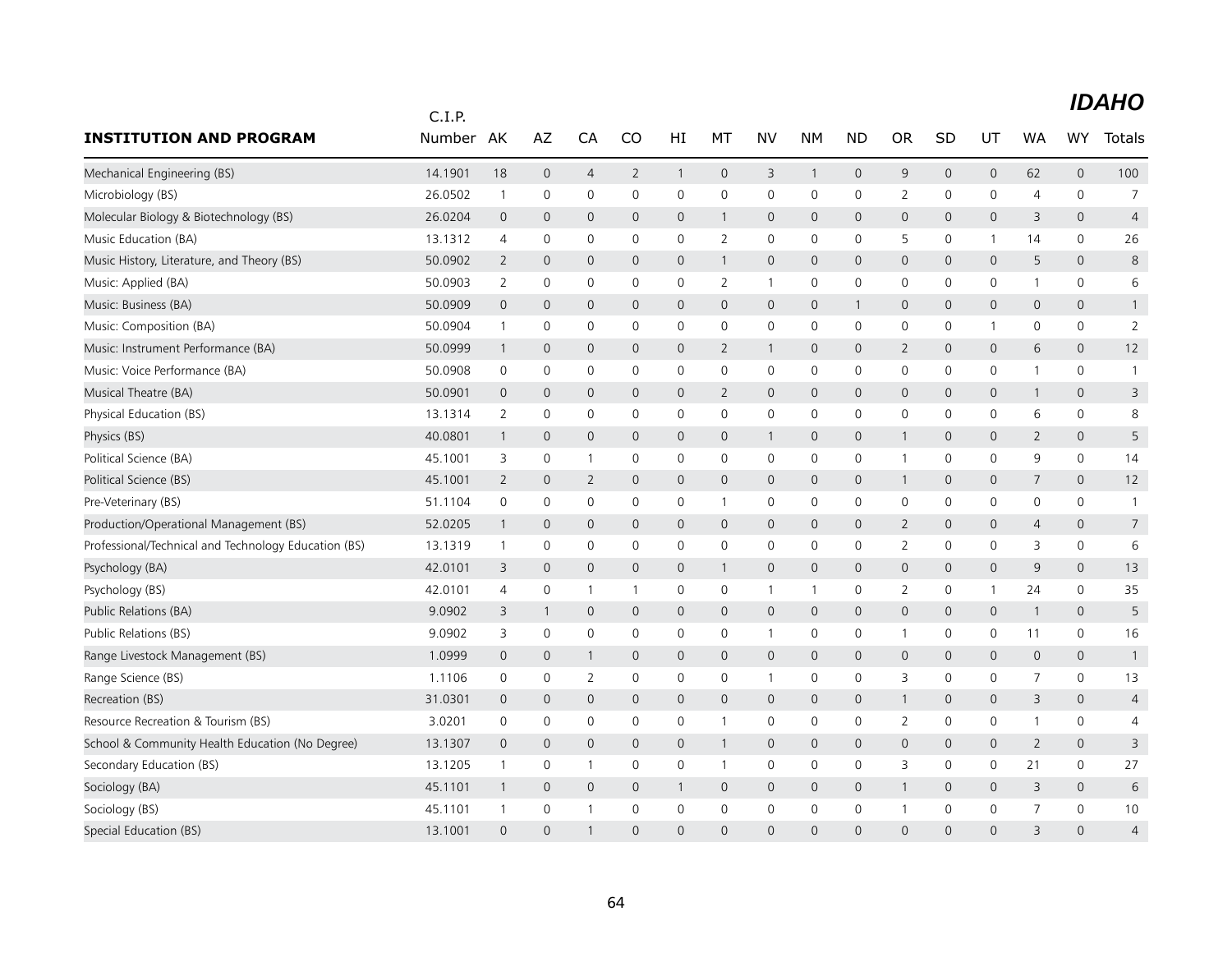|                                             | C.I.P.  |              |              |                |              |              |                |              |                |              |                |           |                |                |                | <b>IDAHO</b>  |
|---------------------------------------------|---------|--------------|--------------|----------------|--------------|--------------|----------------|--------------|----------------|--------------|----------------|-----------|----------------|----------------|----------------|---------------|
| <b>INSTITUTION AND PROGRAM</b>              | Number  | AK           | AZ           | CA             | CO           | HI           | MT             | <b>NV</b>    | <b>NM</b>      | <b>ND</b>    | <b>OR</b>      | <b>SD</b> | UT             | <b>WA</b>      | WY             | <b>Totals</b> |
| Sport Science (No Degree)                   | 31.0504 |              | 0            | 0              | 0            | 0            |                | 0            | 0              | 0            |                | $\Omega$  | 0              | 4              | $\mathbf 0$    |               |
| Studio Art (BA)                             | 50.0702 | $\mathbf{0}$ | $\mathbf{0}$ | $\mathbf{0}$   | $\mathbf{0}$ | $\mathbf{0}$ | $\overline{4}$ | $\mathbf 0$  | $\mathbf{0}$   | $\mathbf{0}$ | $\mathbf{0}$   | $\Omega$  |                | 8              | $\mathbf{0}$   | 13            |
| Sustainable Crop and Landscape Systems (BS) | 1.1103  | 0            | $\mathbf 0$  |                | 0            | 0            | $\mathbf{0}$   | $\mathbf 0$  | $\mathbf 0$    | 0            | 0              | 0         | 0              |                | $\mathbf 0$    | 3             |
| Theatre Arts (BA)                           | 50.0501 |              | $\mathbf 0$  | $\overline{0}$ |              | $\mathbf{0}$ | $\overline{2}$ | $\mathbf 0$  | $\overline{0}$ | $\mathbf{0}$ | 3              | $\Omega$  | $\mathbf{0}$   | 18             |                | 26            |
| Theatre Arts (BS)                           | 50.0501 | $\mathbf{0}$ | 0            | 0              | 0            |              | $\mathbf{0}$   | 0            |                | 0            |                | $\Omega$  | 0              | $\overline{2}$ | $\mathbf 0$    | 5             |
| Undeclared (No Degree)                      | 99.9999 | 3            | $\mathbf{0}$ |                | $\mathbf 0$  |              |                | $\mathbf{0}$ | $\mathbf{0}$   | $\mathbf{0}$ | $\overline{2}$ | $\Omega$  | $\mathbf{0}$   | 20             | $\overline{0}$ | 28            |
| Virtual Technology & Design (BS)            | 4.9999  |              | $\Omega$     | $\mathbf{0}$   |              | $\Omega$     | $\overline{2}$ |              | $\mathbf 0$    | 0            | $\mathbf{0}$   | $\Omega$  | $\overline{2}$ | 15             | $\mathbf{0}$   | 22            |
| Wildlife Resources (BS)                     | 3.0601  |              | $\mathbf 0$  | 2              | $\Omega$     | $\mathsf{O}$ |                | $\mathbf{0}$ | $\mathbf{0}$   | $\mathsf{O}$ | 3              | $\Omega$  | $\Omega$       | 15             | $\overline{2}$ | 24            |
| <b>Institution Totals</b>                   |         | 196          | 8            | 74             | 22           | 6            | 90             | 30           | 10             | 3            | 212            |           | 12             | 919            | 8              | 1,591         |
| <b>IDAHO FOUR-YEAR PUBLIC TOTALS</b>        |         | 234          | 30           | 192            | 46           | 19           | 132            | 113          | 15             | 6            | 375            | 5         | 29             | 1,073          | 44             | 2,313         |
|                                             |         |              |              |                |              |              |                |              |                |              |                |           |                |                |                |               |
| <b>IDAHO STATEWIDE TOTALS</b>               |         | 281          | 53           | 201            | 65           | 29           | 303            | 156          | 19             | 14           | 443            | 5         | 53             | 1,077          | 57             | 2,756         |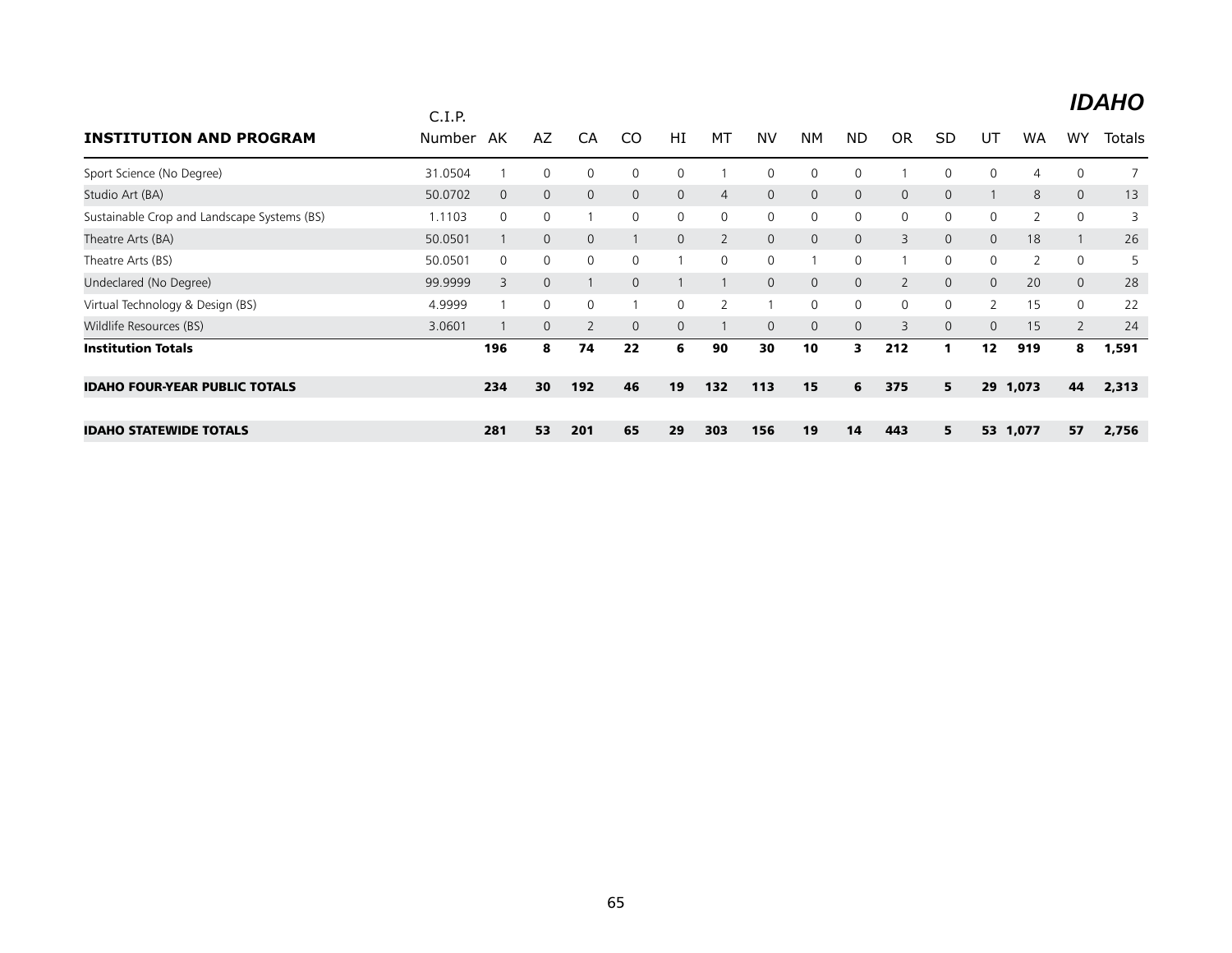#### *MONTANA MONTANA*

|                                                                             | C.I.P.    |              |                |                |              |              |              |              |              |                |                |                |                         |              |                         |                         |
|-----------------------------------------------------------------------------|-----------|--------------|----------------|----------------|--------------|--------------|--------------|--------------|--------------|----------------|----------------|----------------|-------------------------|--------------|-------------------------|-------------------------|
| <b>INSTITUTION AND PROGRAM</b>                                              | Number AK |              | AZ             | CA             | <b>CO</b>    | HI           | ID           | <b>NV</b>    | <b>NM</b>    | <b>ND</b>      | <b>OR</b>      | <b>SD</b>      | UT                      | WA           | WY                      | Totals                  |
| <b>MONTANA TWO-YEAR PUBLIC INSTITUTIONS (6)</b>                             |           |              |                |                |              |              |              |              |              |                |                |                |                         |              |                         |                         |
| <b>DAWSON COMMUNITY COLLEGE</b>                                             |           |              |                |                |              |              |              |              |              |                |                |                |                         |              |                         |                         |
| Agri-Business Technology (ASSOC)                                            | 1.0101    | $\mathbf 0$  | $\mathbf 0$    | $\mathbf 0$    | 0            | 0            | 0            | 0            | 0            | $\mathbf{1}$   | 0              | $\mathbf 0$    | 0                       | $\mathbf{0}$ | $\mathbf 0$             | 1                       |
| Business Management (ASSOC)                                                 | 52.0101   | $\mathbf 0$  | $\mathbf{0}$   | $\mathbf 0$    | $\mathbf{0}$ | 0            | $\mathbf{0}$ | $\mathbf 0$  | $\mathbf{0}$ | $\mathsf{O}$   | $\overline{1}$ | $\mathbf{0}$   | 3                       | $\mathbf{0}$ | $\mathbf{1}$            | 5                       |
| Engineering Technology (ASSOC)                                              | 14.0101   | $\mathbf{0}$ | $\mathbf{1}$   | $\mathbf 0$    | 0            | 0            | $\mathbf{0}$ | $\mathbf 0$  | $\mathbf 0$  | 0              | 0              | $\mathbf 0$    | 0                       | $\mathbf{0}$ | $\mathbf 0$             | $\mathbf{1}$            |
| General Studies (ASSOC)                                                     | 24.0102   | $\mathbf{1}$ | $\overline{1}$ | 2              | $\mathbf{1}$ | $\mathbf{0}$ | $\mathbf{1}$ | $\mathbf{0}$ | $\mathbf{0}$ | $\overline{4}$ | $\overline{1}$ | $\mathbf{0}$   | $\overline{4}$          | $\mathbf{0}$ | $\overline{2}$          | 17                      |
| Welding Technology (CERT)                                                   | 48.0508   | 0            | $\mathbf 0$    | 0              | 0            | 0            | 0            | 0            | 0            | $\mathbf{1}$   | 0              | 0              | 0                       | 0            | 0                       | $\mathbf{1}$            |
| <b>Institution Totals</b>                                                   |           | 1            | $\overline{2}$ | $\overline{2}$ | 1            | $\mathbf{0}$ | 1            | $\mathbf 0$  | $\mathbf 0$  | 6              | $\overline{2}$ | $\mathbf{0}$   | $\overline{\mathbf{z}}$ | $\mathbf 0$  | $\overline{\mathbf{3}}$ | 25                      |
| <b>FLATHEAD VALLEY COMMUNITY COLLEGE</b>                                    |           |              |                |                |              |              |              |              |              |                |                |                |                         |              |                         |                         |
| Culinary Arts/Chef Training (ASSOC)                                         | 12.0503   | 0            | $\mathbf 0$    | $\mathbf 0$    | 0            | 0            | 0            | 0            | $\mathbf 0$  | 0              | 0              | $\mathbf 0$    | 0                       | $\mathbf 0$  | $\mathbf{1}$            | 1                       |
| Radiologic Technology/Science - Radiographer (ASSOC)                        | 51.0911   | 0            | $\mathbf 0$    | $\mathbf 0$    | $\mathbf{0}$ | $\mathbf{0}$ | $\mathbf{0}$ | $\mathbf 0$  | $\mathbf{0}$ | $\mathbf 0$    | $\mathbf 0$    | $\overline{0}$ | $\mathbf{0}$            | $\mathbf{1}$ | $\mathbf 0$             | $\mathbf{1}$            |
| <b>Institution Totals</b>                                                   |           | $\mathbf 0$  | $\mathbf 0$    | $\mathbf 0$    | $\mathbf 0$  | $\mathbf 0$  | $\mathbf 0$  | $\mathbf{o}$ | $\mathbf 0$  | $\pmb{0}$      | $\mathbf 0$    | $\mathbf 0$    | $\mathbf{0}$            | $\mathbf{1}$ | $\mathbf{1}$            | $\overline{\mathbf{2}}$ |
| <b>MILES COMMUNITY COLLEGE</b>                                              |           |              |                |                |              |              |              |              |              |                |                |                |                         |              |                         |                         |
| Business/Commerce, General (ASSOC)                                          | 52.0101   | $\mathbf 0$  | $\mathbf 0$    | $\mathbf 0$    | $\mathbf 0$  | $\mathbf 0$  | $\mathbf 0$  | $\mathbf 0$  | $\mathbf 0$  | $\mathsf{O}$   | $\mathsf 0$    | $\mathbf 0$    | $\overline{2}$          | $\mathbf 0$  | $\mathbf 0$             | $\overline{2}$          |
| Education, General (ASSOC)                                                  | 13.0101   | $\mathbf 0$  | $\mathbf{0}$   | $\mathbf{0}$   | $\mathbf{0}$ | $\mathbf{0}$ | $\mathbf{1}$ | $\mathsf{O}$ | $\mathbf{0}$ | $\mathbf 0$    | $\mathbf{0}$   | $\mathbf{0}$   | $\overline{0}$          | $\mathbf{0}$ | $\mathbf{0}$            | $\mathbf{1}$            |
| Liberal Arts and Sciences, General Studies and Humanities,<br>Other (ASSOC) | 24.0199   | 0            | 0              | $\overline{1}$ |              | 0            | 0            | $\mathbf 0$  | 0            | $\mathbf 0$    | 0              | $\overline{1}$ | 8                       | 0            | 0                       | 11                      |
| <b>Institution Totals</b>                                                   |           | $\bf{0}$     | $\mathbf 0$    | $\mathbf{1}$   | 1            | $\mathbf{0}$ | 1            | $\mathbf 0$  | $\mathbf{0}$ | $\mathbf{0}$   | $\mathbf{0}$   | $\mathbf{1}$   | 10                      | $\mathbf{0}$ | $\mathbf 0$             | 14                      |
| MONTANA TECH OF THE UNIVERSITY OF MONTANA COLLEGE OF TECHNOLOGY             |           |              |                |                |              |              |              |              |              |                |                |                |                         |              |                         |                         |
| Metals Fabrication (ASSOC)                                                  | 48.0599   | 0            | $\mathbf 0$    | $\mathbf 0$    | -1           | 0            | 0            | $\mathbf 0$  | $\mathbf 0$  | 0              | 0              | $\mathbf 0$    | 0                       | $\mathbf 0$  | $\mathbf 0$             | 1                       |
| Network Technology (ASSOC)                                                  | 11.0901   | $\mathbf{0}$ | $\mathbf 0$    | $\mathbf 0$    | $\mathbf 0$  | $\mathsf{O}$ | $\mathbf{0}$ | $\mathbf 0$  | $\mathbf 0$  | $\mathbf 0$    | $\mathbf 0$    | $\mathbf 0$    | $\mathsf{O}$            | $\mathbf 0$  | $\mathbf{1}$            | $\mathbf{1}$            |
| PreApprentice Line Program (CERT)                                           | 47.0199   | 0            | 0              | $\mathbf 0$    | 0            | 0            | 0            | 0            | $\mathbf 0$  | 0              | 0              | 0              | 0                       | 2            | $\mathbf{1}$            | 3                       |
| Undecided/Non-degree (No Degree)                                            | 99.9999   | $\mathbf 0$  | $\mathbf 0$    | $\mathbf 0$    | $\mathbf{0}$ | 0            | $\mathbf 0$  | $\mathbf{0}$ | $\mathbf{0}$ | $\mathbf{0}$   | $\mathbf 0$    | $\mathbf 0$    | $\overline{0}$          | $\mathbf{1}$ | 0                       | $\mathbf{1}$            |
| <b>Institution Totals</b>                                                   |           | O            | $\mathbf o$    | $\mathbf o$    | 1            | $\mathbf 0$  | $\mathbf{0}$ | $\mathbf 0$  | $\mathbf o$  | $\mathbf 0$    | $\mathbf o$    | $\mathbf 0$    | 0                       | 3            | $\overline{2}$          | 6                       |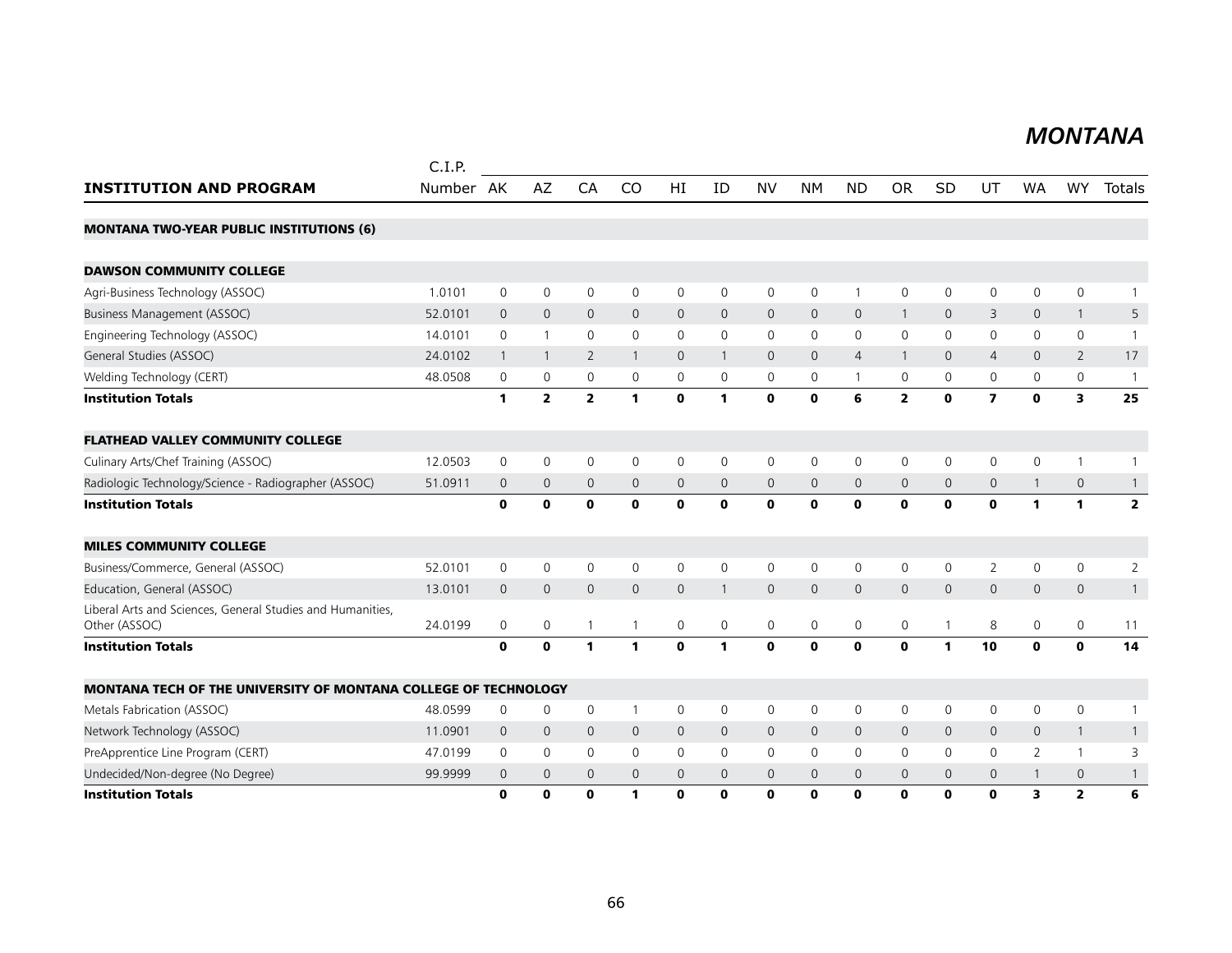|                                                                       | C.I.P.    |                |                     |                |                         |                |                |                |              |                |                         |                |                     |                |                |                |
|-----------------------------------------------------------------------|-----------|----------------|---------------------|----------------|-------------------------|----------------|----------------|----------------|--------------|----------------|-------------------------|----------------|---------------------|----------------|----------------|----------------|
| <b>INSTITUTION AND PROGRAM</b>                                        | Number AK |                | AZ                  | CA             | CO                      | HI             | ID             | <b>NV</b>      | NM.          | <b>ND</b>      | <b>OR</b>               | <b>SD</b>      | UT                  | WA             | <b>WY</b>      | Totals         |
| UNIVERSITY OF MONTANA, HELENA COLLEGE OF TECHNOLOGY                   |           |                |                     |                |                         |                |                |                |              |                |                         |                |                     |                |                |                |
| Accounting & Business Technology (ASSOC)                              | 52.0302   | $\mathbf{1}$   | $\mathsf{O}\xspace$ | $\mathbf 0$    | 0                       | 0              | $\mathbf 0$    | 0              | $\mathsf{O}$ | $\mathbf 0$    | 0                       | 0              | 0                   | 0              | $\mathbf 0$    | $\mathbf{1}$   |
| Aviation Maintenance Technology (ASSOC)                               | 47.0607   | $\mathbf{0}$   | $\mathbf{0}$        | $\mathbf{0}$   | $\mathbf{0}$            | $\overline{0}$ | $\overline{2}$ | $\overline{0}$ | $\mathbf{0}$ | $\mathbf{0}$   | $\overline{0}$          | $\Omega$       | 0                   | $\mathbf{0}$   | $\mathbf{0}$   | $\overline{2}$ |
| Fire & Rescue (ASSOC)                                                 | 43.0203   | $\mathbf 0$    | $\mathbf 0$         | $\mathbf 0$    | 0                       | 0              | $\mathbf 0$    | 0              | $\mathbf 0$  | $\mathbf 0$    | 0                       | 0              | 0                   | 1              | 0              | $\overline{1}$ |
| General Studies (Associate of Arts & Associate of Science)<br>(ASSOC) | 24.0102   | $\mathbf{1}$   | $\mathbf 0$         | $\mathbf{1}$   | $\mathbf 0$             | $\overline{0}$ | $\mathbf{0}$   | $\mathsf{O}$   | $\mathbf 0$  | $\mathbf 0$    | 0                       | $\mathbf 0$    | $\mathsf{O}\xspace$ | $\mathbf{1}$   | $\mathbf 0$    | 3              |
| Metals Fabrication (ASSOC)                                            | 48.0599   | $\overline{1}$ | 0                   | $\mathbf 0$    | 0                       | 0              | 1              | $\mathsf{O}$   | $\mathbf 0$  | $\mathbf 0$    | 0                       | 0              | 0                   | 0              | $\mathbf{1}$   | 3              |
| Nursing Practical (CERT)                                              | 51.1613   | $\overline{0}$ | $\mathbf{0}$        | $\mathbf{0}$   | $\mathbf{0}$            | $\mathbf{0}$   | $\mathbf{0}$   | $\mathsf{O}$   | $\mathbf{0}$ | $\mathbf{0}$   | $\mathsf{O}$            | $\mathbf 0$    | $\mathsf{O}$        | $\mathbf{1}$   | $\mathbf 0$    | $\mathbf{1}$   |
| Welding Technology/Welder (ASSOC)                                     | 48.0508   | 0              | 0                   | $\mathbf 0$    | 0                       | 0              | 0              | 0              | $\mathbf 0$  | 0              | $\overline{1}$          | 0              | 0                   | 0              | 0              | $\mathbf{1}$   |
| <b>Institution Totals</b>                                             |           | 3              | $\mathbf 0$         | $\mathbf{1}$   | $\mathbf 0$             | $\mathbf 0$    | 3              | $\mathbf 0$    | $\mathbf{0}$ | $\mathbf 0$    | $\mathbf{1}$            | $\mathbf o$    | $\mathbf 0$         | 3              | $\mathbf{1}$   | 12             |
| UNIVERSITY OF MONTANA, MISSOULA COLLEGE OF TECHNOLOGY                 |           |                |                     |                |                         |                |                |                |              |                |                         |                |                     |                |                |                |
| General Studies (ASSOC)                                               | 30.9999   | $\mathbf 0$    | $\mathbf 0$         | 0              | 0                       | 0              | $\mathbf 0$    | $\mathbf 0$    | $\mathsf{O}$ | $\mathbf 0$    | 0                       | 0              | $\mathsf{O}$        | $\overline{2}$ | 0              | $\overline{2}$ |
| <b>Institution Totals</b>                                             |           | $\mathbf 0$    | $\mathbf 0$         | $\mathbf 0$    | $\mathbf{0}$            | $\mathbf 0$    | $\mathbf{0}$   | $\mathbf 0$    | $\mathbf 0$  | $\mathbf 0$    | $\mathbf 0$             | $\mathbf{0}$   | $\mathbf 0$         | $\overline{2}$ | $\mathbf 0$    | $\overline{2}$ |
| <b>MONTANA TWO-YEAR PUBLIC TOTALS</b>                                 |           | 4              | $\overline{2}$      | 4              | $\overline{\mathbf{3}}$ | $\mathbf{0}$   | 5              | $\mathbf{0}$   | $\mathbf{0}$ | 6              | $\overline{\mathbf{3}}$ | 1              | 17                  | $\mathbf{9}$   | $\overline{ }$ | 61             |
| <b>MONTANA FOUR-YEAR PUBLIC INSTITUTIONS (6)</b>                      |           |                |                     |                |                         |                |                |                |              |                |                         |                |                     |                |                |                |
| <b>MONTANA STATE UNIVERSITY, BILLINGS</b>                             |           |                |                     |                |                         |                |                |                |              |                |                         |                |                     |                |                |                |
| Accounting (BS)                                                       | 52.0101   | 0              | 0                   | $\mathbf{1}$   | -1                      | 0              | $\mathbf{1}$   | 0              | 0            | $\overline{1}$ | 0                       | $\overline{1}$ | 0                   | 0              | 2              | 7              |
| Applied Psychology (ASSOC)                                            | 42.9999   | $\mathbf 0$    | $\mathbf 0$         | $\mathbf{0}$   | $\mathbf{0}$            | $\mathbf{0}$   | $\mathbf{1}$   | $\mathsf{O}$   | $\mathbf{0}$ | $\mathbf 0$    | $\mathsf{O}$            | $\mathbf 0$    | 0                   | $\mathbf{0}$   | $\mathbf{0}$   | $\mathbf{1}$   |
| Art/Art Studies, General (BA)                                         | 50.0701   | $\mathbf 0$    | $\mathbf 0$         | $\mathbf 0$    | $\mathbf{0}$            | 0              | $\mathbf 0$    | 0              | $\mathbf 0$  | $\mathbf 0$    | 0                       | 0              | 0                   | $\mathbf{1}$   | 0              | $\mathbf{1}$   |
| Auto. Collision Repair/Refinish (ASSOC)                               | 47.0603   | $\mathbf{1}$   | $\mathbf{0}$        | $\mathbf{0}$   | $\mathbf{0}$            | $\mathbf{0}$   | $\mathbf 0$    | $\mathbf{0}$   | $\mathbf{0}$ | $\mathbf{0}$   | $\mathsf{O}$            | $\mathbf 0$    | 0                   | $\mathbf 0$    | $\mathbf{0}$   | $\mathbf{1}$   |
| Automotive Technology (ASSOC)                                         | 47.0604   | $\mathbf 0$    | 0                   | $\mathbf 0$    | $\Omega$                | $\mathbf{0}$   | $\mathbf{0}$   | $\mathbf 0$    | $\mathbf 0$  | $\mathbf 0$    | $\overline{1}$          | $\mathbf{0}$   | 0                   | $\mathbf{0}$   | $\mathbf{1}$   | 2              |
| Bachelor of Applied Science (BA)                                      | 30.9999   | $\mathbf 0$    | $\mathbf{0}$        | $\mathbf{0}$   | $\mathbf{1}$            | $\mathbf 0$    | $\mathbf{0}$   | $\mathbf{0}$   | $\mathbf{0}$ | $\mathbf{0}$   | $\mathbf{0}$            | $\Omega$       | 0                   | $\mathbf 0$    | $\mathbf{1}$   | $\overline{2}$ |
| Biology (BS)                                                          | 26.0101   | $\mathbf 0$    | $\mathbf 0$         | $\overline{1}$ | $\mathbf{1}$            | $\Omega$       | $\overline{2}$ | $\mathsf{O}$   | $\mathbf{0}$ | 2              | 0                       | 1              | $\mathbf 0$         | $\mathbf{1}$   | $\overline{4}$ | 12             |
| Biology, Medical Lab Science (BS)                                     | 26.0502   | $\mathbf{0}$   | $\mathbf{0}$        | $\mathbf{0}$   | $\mathbf{0}$            | $\mathbf{0}$   | $\mathbf{0}$   | $\mathbf{0}$   | $\mathbf{0}$ | $\mathbf{0}$   | $\mathsf{O}$            | $\mathbf 0$    | 0                   | $\mathbf{0}$   | $\mathbf{1}$   | $\mathbf{1}$   |
| Business Administration (BS)                                          | 52.0201   | $\mathbf 0$    | 0                   | $\mathbf{1}$   | 0                       | 0              | 2              | $\mathbf 0$    | $\mathbf 0$  | 2              | 0                       | 0              | 0                   | 0              | 5              | 10             |
| Carpentry/Carpenter (ASSOC)                                           | 46.0201   | $\Omega$       | $\Omega$            | $\Omega$       | $\Omega$                | $\mathbf{0}$   | $\Omega$       | $\mathbf{0}$   | $\Omega$     | $\mathbf{0}$   | 0                       | $\Omega$       | 0                   | $\mathbf{1}$   | $\mathbf{0}$   | $\mathbf{1}$   |
| Chemistry (BS)                                                        | 40.0501   | $\Omega$       | $\Omega$            | $\Omega$       | $\Omega$                | $\Omega$       | $\Omega$       | $\Omega$       | $\Omega$     | $\Omega$       | $\Omega$                | $\Omega$       | 1                   | $\Omega$       | $\Omega$       | $\mathbf{1}$   |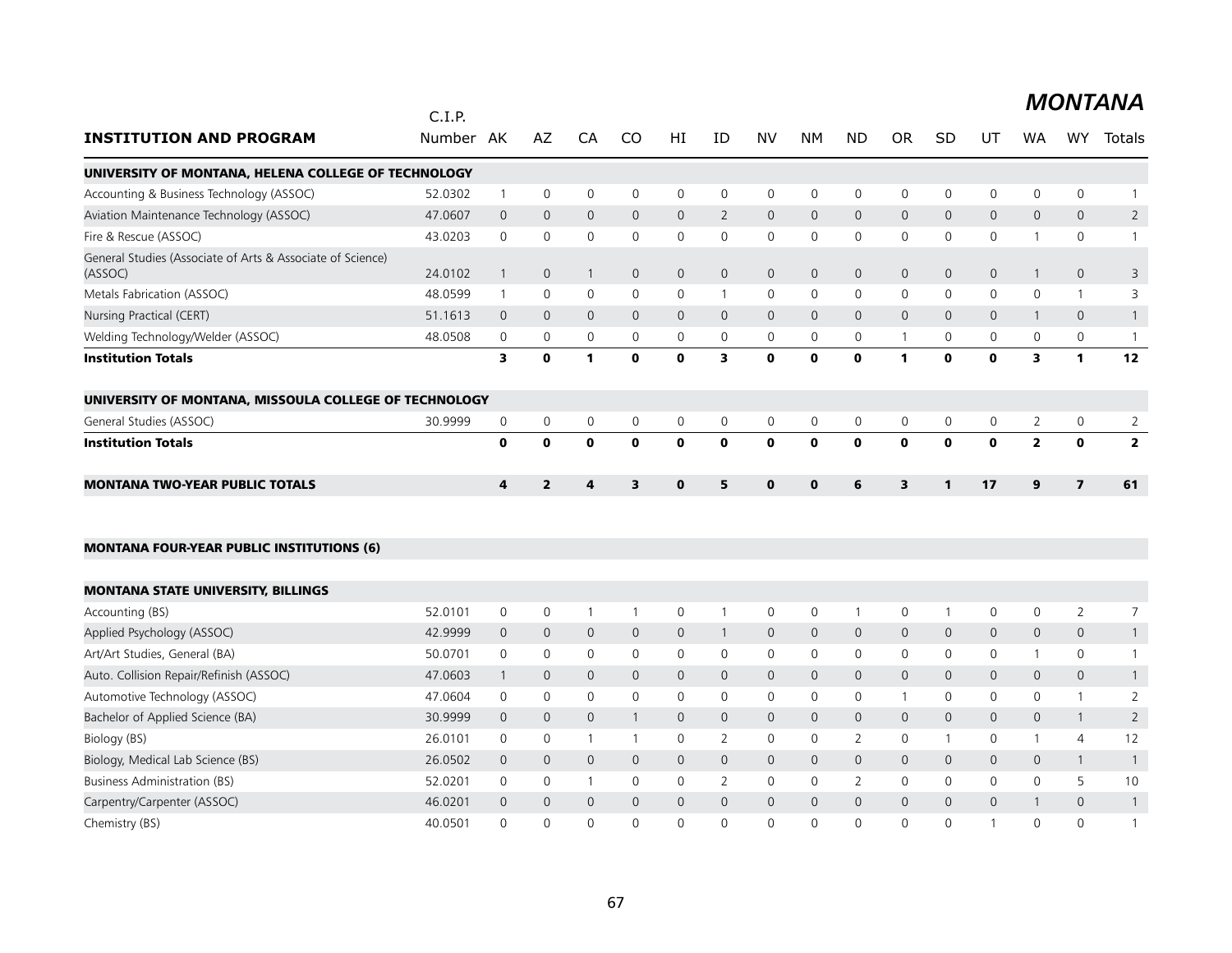|                                                                   | C.I.P.  |                     |                     |              |                |                |              |              |                     |                     |                |              |              |                     |                |                |
|-------------------------------------------------------------------|---------|---------------------|---------------------|--------------|----------------|----------------|--------------|--------------|---------------------|---------------------|----------------|--------------|--------------|---------------------|----------------|----------------|
| <b>INSTITUTION AND PROGRAM</b>                                    | Number  | AK                  | AZ                  | CA           | <b>CO</b>      | HI             | ID           | <b>NV</b>    | <b>NM</b>           | <b>ND</b>           | <b>OR</b>      | <b>SD</b>    | UT           | <b>WA</b>           | WY             | Totals         |
| Communication Arts Mass (BA)                                      | 9.0102  | $\overline{0}$      | $\mathbf 0$         | $\mathbf{1}$ | $\overline{2}$ | $\mathbf{0}$   | $\mathbf{0}$ | $\mathsf{O}$ | $\mathbf 0$         | $\mathsf{O}\xspace$ | $\mathsf{O}$   | $\mathbf{0}$ | 0            | $\mathbf{0}$        | $\mathbf{1}$   | $\overline{4}$ |
| Communication Arts Organizational (BA)                            | 9.0901  | 0                   | 0                   | 0            | $\mathbf{0}$   | 0              | 0            | 0            | 0                   | 0                   | 0              | $\mathbf{0}$ | 0            | 0                   | $\mathbf{1}$   | $\mathbf{1}$   |
| Computer Programming/Programmer, General (ASSOC)                  | 11.0201 | $\overline{0}$      | $\mathbf{0}$        | $\mathbf{0}$ | $\mathbf{0}$   | $\mathbf{0}$   | $\mathbf{0}$ | $\mathbf{0}$ | $\mathbf{0}$        | $\mathbf{0}$        | $\mathbf{1}$   | $\mathbf 0$  | 0            | $\mathbf{0}$        | $\mathbf{1}$   | $\overline{2}$ |
| Computer Systems Networking and Telecommunications (CERT) 11.0901 |         | $\mathbf 0$         | 0                   | $\mathbf 0$  | $\mathbf 0$    | 0              | 0            | 0            | $\mathbf 0$         | $\mathbf 0$         | 0              | 0            | 0            | 0                   | $\mathbf{1}$   | $\mathbf{1}$   |
| Computer Systems Networking and Telecommunications<br>(ASSOC)     | 11.0901 | $\mathbf 0$         | $\mathsf{O}\xspace$ | $\mathbf{0}$ | $\mathbf{0}$   | $\overline{0}$ | $\mathbf{0}$ | $\mathsf{O}$ | $\mathbf{0}$        | $\overline{0}$      | $\mathbf 0$    | -1           | 0            | $\mathbf{0}$        | $\mathbf{0}$   | $\mathbf{1}$   |
| Criminal Justice/Safety Studies (BS)                              | 43.0104 | 0                   | 0                   | 0            | 0              | 0              | 0            | 0            | $\mathbf 0$         | $\mathbf 0$         | -1             | -1           | 0            | 4                   | $\overline{2}$ | 8              |
| Drafting and Design Technology (ASSOC)                            | 15.1301 | $\mathbf 0$         | $\mathbf{0}$        | $\mathbf{0}$ | $\mathbf{0}$   | 0              | $\mathbf 0$  | $\mathbf{0}$ | $\mathbf 0$         | $\mathbf 0$         | $\mathbf{1}$   | $\mathbf 0$  | 0            | $\mathbf{0}$        | $\overline{2}$ | 3              |
| Elementary Education (BS)                                         | 13.1202 | $\overline{1}$      | $\overline{1}$      | 2            | 2              | $\mathbf 0$    | $\mathbf 0$  | 0            | $\mathbf 0$         | $\overline{2}$      | $\overline{1}$ | -1           | $\mathbf 0$  | 3                   | 12             | 25             |
| English (BA)                                                      | 23.0101 | $\overline{0}$      | $\mathbf 0$         | $\mathbf{0}$ | $\mathbf{1}$   | $\mathbf{0}$   | $\mathbf{0}$ | $\mathbf{0}$ | $\mathbf{0}$        | $\mathbf 0$         | $\mathsf{O}$   | $\mathbf 0$  | 0            | $\mathbf{0}$        | $\mathbf{0}$   | $\mathbf{1}$   |
| English/Language Arts Teacher Education (BA)                      | 13.1305 | $\mathbf 0$         | $\mathbf 0$         | $\mathbf 0$  | $\mathbf 0$    | $\mathbf 0$    | 0            | 0            | $\mathbf 0$         | $\mathbf 0$         | 0              | 0            | 0            | $\mathbf 0$         | $\mathbf{1}$   | $\mathbf{1}$   |
| Environmental Studies (BA)                                        | 3.0103  | $\mathbf{1}$        | $\overline{1}$      | $\mathbf{0}$ | $\mathbf{0}$   | $\mathbf{0}$   | $\mathbf 0$  | $\mathbf{0}$ | $\mathbf{0}$        | $\mathbf 0$         | 0              | $\mathbf 0$  | $\mathbf{1}$ | $\mathbf{1}$        | 1              | 5              |
| Finance (BS)                                                      | 52.0801 | $\mathbf 0$         | 0                   | $\mathbf 0$  | 0              | 0              | 0            | $\mathbf 0$  | $\mathbf 0$         | $\mathbf 0$         | 0              | 0            | $\mathbf 0$  | 0                   | 3              | 3              |
| Fire Science (ASSOC)                                              | 43.0201 | $\mathbf 0$         | $\mathbf 0$         | $\mathbf 0$  | $\mathbf 0$    | $\mathbf 0$    | $\mathbf 0$  | $\mathsf{O}$ | $\mathbf 0$         | $\mathbf{1}$        | 0              | 3            | 0            | $\mathbf{0}$        | $\mathbf{1}$   | 5              |
| General Studies (ASSOC)                                           | 24.0102 | $\mathbf 0$         | 0                   | $\mathbf 0$  | $\mathbf 0$    | 0              | $\mathbf{1}$ | 0            | $\mathbf 0$         | $\mathbf 0$         | 0              | 0            | 0            | $\mathbf 0$         | $\overline{2}$ | 3              |
| General Studies (BA)                                              | 24.0102 | $\mathbf{1}$        | $\overline{1}$      | 3            | 1              | $\mathbf{0}$   | 3            | $\mathbf 0$  | $\mathbf{0}$        | $\overline{2}$      | 1              | $\mathbf{0}$ | 0            | $\mathbf{1}$        | $\overline{2}$ | 15             |
| Health Care Administration (BS)                                   | 51.0701 | $\mathbf 0$         | 0                   | $\mathbf 0$  | $\mathbf 0$    | 0              | 1            | 0            | $\mathbf 0$         | $\mathbf 0$         | 0              | 0            | 0            | 0                   | $\mathbf{1}$   | $\overline{2}$ |
| Health Promotion (BS)                                             | 31.0504 | $\mathbf 0$         | $\mathbf 0$         | $\mathbf{0}$ | $\mathbf{1}$   | $\mathbf{0}$   | $\mathbf{0}$ | $\mathbf{0}$ | $\mathbf{0}$        | $\mathbf{0}$        | $\overline{2}$ | $\Omega$     | 0            | $\mathbf{0}$        | $\mathbf{0}$   | 3              |
| HHP Human Performance Option (BS)                                 | 31.0501 | 0                   | 0                   | $\mathbf 0$  | 0              | 0              | 0            | $\mathbf{1}$ | 0                   | $\mathbf 0$         | 0              | 0            | 1            | $\overline{2}$      | 9              | 13             |
| HHP Teaching Cert HPE K-12 (BS)                                   | 13.1314 | $\overline{0}$      | $\mathbf 0$         | 1            | $\mathbf{1}$   | $\mathbf{0}$   | $\mathbf{0}$ | $\mathbf 0$  | $\mathbf{0}$        | $\mathbf{0}$        | $\mathsf{O}$   | $\mathbf{0}$ | 0            | $\overline{2}$      | 5              | 9              |
| Hist Ext Teacher Certificate Option (BA)                          | 13.1328 | $\mathsf{O}\xspace$ | $\mathbf 0$         | $\mathbf 0$  | $\mathbf 0$    | 0              | $\mathbf{1}$ | 0            | $\mathsf{O}$        | 0                   | 0              | 0            | 0            | 0                   | $\overline{2}$ | 3              |
| History (BA)                                                      | 54.0101 | $\overline{0}$      | $\mathbf 0$         | 1            | $\mathbf{0}$   | $\mathbf{0}$   | $\mathbf{1}$ | $\mathsf{O}$ | $\mathbf{0}$        | $\mathbf{1}$        | $\mathbf{0}$   | $\mathbf 0$  | 0            | $\mathbf{0}$        | $\overline{4}$ | $\overline{7}$ |
| Human Services (BS)                                               | 42.0401 | 0                   | $\overline{1}$      | 0            | 0              | 0              | 0            | 0            | $\mathbf 0$         | $\mathbf 0$         | $\mathbf 1$    | 0            | 0            | 3                   | $\overline{4}$ | 9              |
| Liberal Studies (BS)                                              | 24.0101 | $\mathbf 0$         | $\mathbf 0$         | 2            | $\mathbf 0$    | $\mathbf 0$    | $\mathbf 0$  | $\mathbf 0$  | $\mathbf 0$         | $\mathbf 0$         | 0              | $\mathbf{0}$ | 0            | $\mathbf 0$         | $\mathbf{1}$   | 3              |
| Management (BS)                                                   | 52.1301 | $\mathbf 0$         | 2                   | $\mathbf 0$  | 3              | $\mathbf 0$    | 0            | 0            | $\mathsf{O}\xspace$ | $\mathbf{1}$        | 0              | 0            | $\mathbf{1}$ | $\overline{2}$      | $\overline{7}$ | 16             |
| Marketing (BS)                                                    | 52.1401 | $\mathbf{1}$        | $\mathbf 0$         | $\mathbf 0$  | $\mathbf{1}$   | $\mathbf 0$    | $\mathbf{1}$ | $\mathsf{O}$ | $\mathbf 0$         | $\mathsf{O}\xspace$ | 0              | $\mathbf{0}$ | 0            | $\mathsf{O}\xspace$ | $\mathbf{1}$   | $\overline{4}$ |
| Math Teaching Certificate Option (BS)                             | 13.1311 | $\mathbf 0$         | 0                   | $\mathbf 0$  | 0              | 0              | 0            | 0            | $\mathbf 0$         | 1                   | $\mathbf 1$    | 0            | 0            | 0                   | 0              | $\overline{2}$ |
| Music Teaching Certificate Option (BA)                            | 13.1312 | $\mathbf 0$         | $\mathbf 0$         | $\mathbf{0}$ | $\mathbf{1}$   | $\mathbf{0}$   | $\mathbf 0$  | $\mathbf 0$  | $\mathbf{0}$        | $\mathbf{0}$        | $\mathsf{O}$   | 0            | 0            | 0                   | 2              | 3              |
| Non-Degree (No Degree)                                            | 99.9998 | 0                   | 0                   | 0            | 0              | 0              | 1            | 0            | 0                   | $\mathbf 0$         | 0              | 2            | 0            | 0                   | 0              | 3              |
| Nursing Practical (CERT)                                          | 51.1613 | $\overline{0}$      | $\mathbf 0$         | 1            | $\mathbf 0$    | $\mathbf 0$    | $\mathbf 0$  | $\mathbf 0$  | $\mathbf 0$         | $\mathsf{O}\xspace$ | 0              | 0            | 0            | $\mathbf{0}$        | 0              | $\mathbf{1}$   |
| Nursing/Registered Nurse - ASN (ASSOC)                            | 51.1601 | $\mathbf{1}$        | $\mathbf 0$         | $\mathbf 0$  | 0              | $\mathbf 0$    | 0            | $\mathbf{1}$ | $\mathbf 0$         | $\mathbf 0$         | 0              | 0            | 0            | 0                   | $\overline{4}$ | 6              |
| Office Management and Supervision (ASSOC)                         | 52.0204 | $\Omega$            | $\Omega$            | $\Omega$     | $\Omega$       | $\Omega$       | $\mathbf{1}$ | $\Omega$     | $\Omega$            | $\Omega$            | $\Omega$       | $\Omega$     | $\Omega$     | $\Omega$            | $\Omega$       | 1              |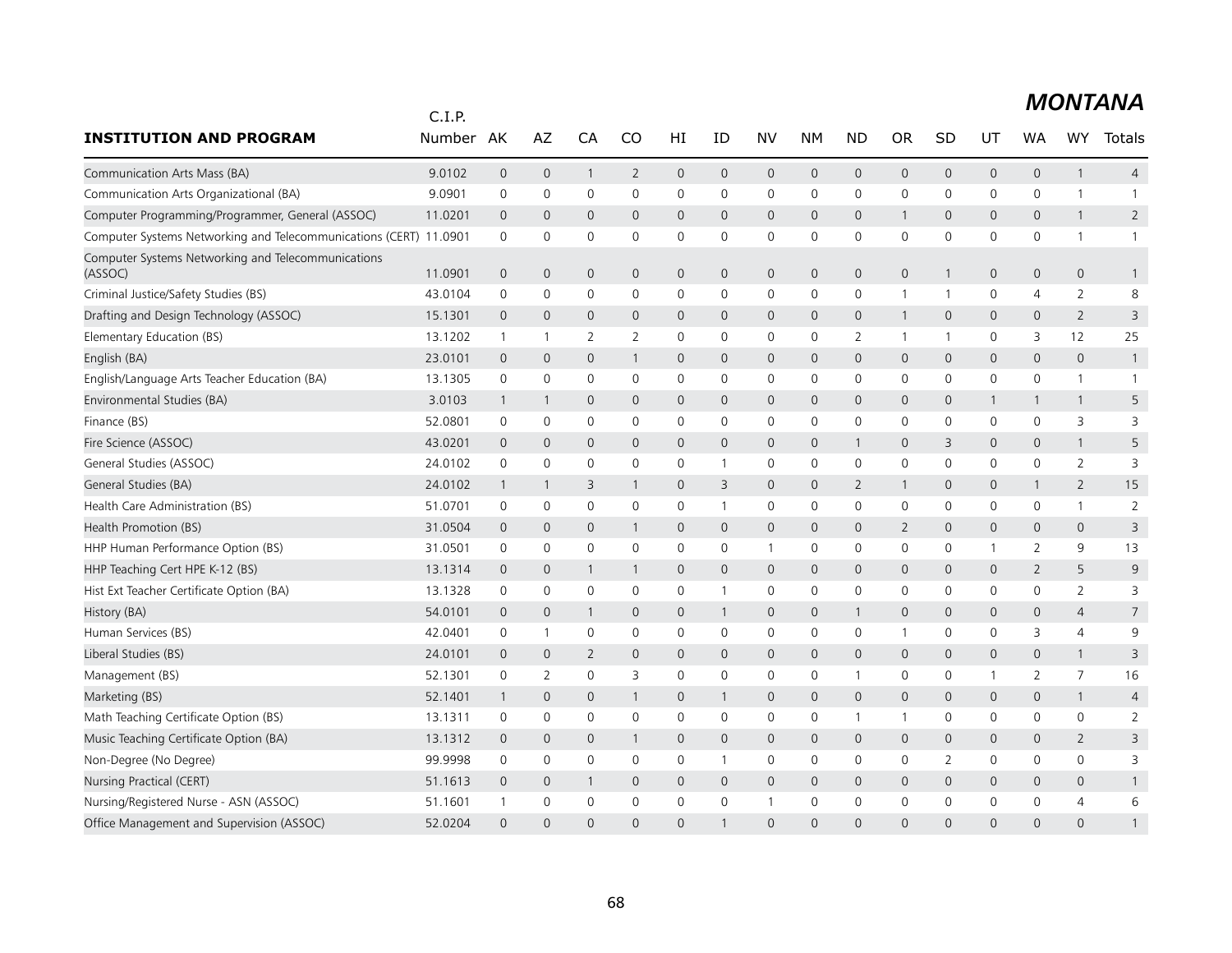|                                                | C.I.P.  |                |                |                     |                |                     |                |              |                     |                     |                |                     |                |                |                |                |
|------------------------------------------------|---------|----------------|----------------|---------------------|----------------|---------------------|----------------|--------------|---------------------|---------------------|----------------|---------------------|----------------|----------------|----------------|----------------|
| <b>INSTITUTION AND PROGRAM</b>                 | Number  | AK             | AZ             | CA                  | CO             | HI                  | ID             | <b>NV</b>    | NΜ                  | <b>ND</b>           | <b>OR</b>      | SD                  | UT             | WA             | <b>WY</b>      | Totals         |
| Paramedic (ASSOC)                              | 51.0904 | $\mathsf 0$    | $\mathbf 0$    | $\mathsf{O}\xspace$ | $\mathbf{1}$   | $\mathsf 0$         | $\mathbf 0$    | 0            | $\mathbf 0$         | $\mathsf 0$         | 0              | $\mathsf{O}\xspace$ | 0              | $\mathbf 0$    | 3              | $\overline{4}$ |
| Parks, Recreation and Leisure Studies (BS)     | 31.0101 | $\mathbf 0$    | $\mathbf 0$    | $\mathbf{1}$        | $\mathsf{O}$   | $\mathbf 0$         | $\mathbf{0}$   | $\mathsf{O}$ | $\mathbf{0}$        | $\mathsf{O}\xspace$ | $\mathsf{O}$   | -1                  | 0              | $\mathbf{0}$   | $\mathbf{1}$   | 3              |
| Political Science and Government, General (BS) | 45.1001 | $\mathbf{1}$   | $\mathbf 0$    | 0                   | 0              | 0                   | 0              | 0            | 0                   | 0                   | 0              | $\mathbf 0$         | 0              | 0              | $\mathbf 0$    | $\mathbf{1}$   |
| Pre-Professional Nursing (BS)                  | 51.0699 | $\mathbf 0$    | $\mathbf{0}$   | $\mathbf 0$         | 1              | $\mathbf 0$         | $\mathbf 0$    | $\mathbf{0}$ | $\mathbf{0}$        | $\mathbf{0}$        | 0              | 0                   | $\mathbf 0$    | $\overline{2}$ | $\mathbf{1}$   | $\overline{4}$ |
| Process Plant Technology (ASSOC)               | 15.0613 | $\mathsf 0$    | $\mathbf 0$    | $\mathbf 0$         | $\mathbf 0$    | 0                   | $\mathbf{1}$   | 0            | $\mathbf 0$         | $\mathbf 0$         | 0              | $\mathbf 0$         | 0              | 1              | $\mathbf{1}$   | 3              |
| Psychology (BA)                                | 42.0101 | $\mathbf{0}$   | $\mathbf 0$    | $\mathbf{0}$        | $\overline{0}$ | $\mathbf{0}$        | $\mathbf{1}$   | $\mathsf{O}$ | $\mathbf 0$         | $\mathsf{O}\xspace$ | 0              |                     | 0              | $\mathbf{0}$   | $\mathbf{1}$   | 3              |
| Psychology (BS)                                | 42.0101 | $\mathbf{1}$   | $\mathbf 0$    | 0                   | $\mathbf{1}$   | 0                   | $\mathbf{1}$   | 0            | 0                   | 0                   | $\mathbf 1$    | $\mathbf 0$         | 0              | 0              | $\mathbf{1}$   | 5              |
| Public Relations (BS)                          | 9.0902  | $\mathbf 0$    | $\overline{0}$ | $\mathbf{1}$        | 2              | $\mathbf 0$         | $\mathbf 0$    | $\mathbf{1}$ | $\mathbf 0$         | $\mathbf 0$         | 0              | $\mathbf 0$         | 0              | 0              | $\mathbf{1}$   | 5              |
| Radiologic Technology (ASSOC)                  | 51.0911 | $\mathbf 0$    | 0              | $\overline{1}$      | $\mathbf 0$    | 0                   | $\mathbf 0$    | $\mathbf{1}$ | $\mathbf 0$         | 0                   | 0              | 0                   | 0              | $\mathbf 0$    | $\overline{2}$ | 4              |
| Sheet Metal Technology/Sheetworking (CERT)     | 48.0506 | $\mathbf 0$    | $\mathbf 0$    | $\mathbf 0$         | $\mathbf 0$    | 0                   | $\mathbf{0}$   | $\mathsf{O}$ | $\mathbf 0$         | $\mathbf 0$         | 0              | 0                   | 0              | $\mathbf 0$    | $\mathbf{1}$   | $\mathbf{1}$   |
| Sociology (BA)                                 | 45.1101 | $\mathbf 0$    | $\mathbf 0$    | 0                   | 0              | $\mathbf 0$         | 0              | $\mathbf 0$  | 0                   | $\mathbf 0$         | 0              | $\mathbf 0$         | 0              | $\mathbf{1}$   | $\mathbf 0$    | $\mathbf{1}$   |
| Sociology (BS)                                 | 45.1101 | $\mathbf 0$    | $\mathbf 0$    | $\mathbf 0$         | $\mathsf{O}$   | $\mathsf{O}\xspace$ | $\mathbf 0$    | $\mathsf{O}$ | $\mathsf{O}$        | $\mathbf 0$         | 0              | $\mathbf 0$         | 0              | $\mathbf 0$    | 3              | 3              |
| Spanish Language and Literature (BA)           | 16.0905 | $\mathsf 0$    | $\mathbf 0$    | $\mathbf 0$         | $\mathbf{1}$   | $\mathsf 0$         | $\mathbf 0$    | 0            | $\mathbf 0$         | 0                   | 0              | 0                   | 0              | $\mathbf 0$    | $\mathbf 0$    | $\mathbf{1}$   |
| Special Education P-12 (BS)                    | 13.1001 | $\mathbf 0$    | $\overline{0}$ | $\mathbf{0}$        | $\mathbf 0$    | $\mathbf 0$         | $\mathbf{1}$   | $\mathbf{0}$ | $\mathbf{0}$        | $\mathbf{0}$        | $\mathbf{1}$   |                     | 0              | 1              | $\overline{4}$ | 8              |
| <b>Institution Totals</b>                      |         | 8              | 6              | 17                  | 22             | $\mathbf 0$         | 20             | 4            | $\mathbf 0$         | 13                  | 12             | 13                  | 4              | 26             | 103            | 248            |
| <b>MONTANA STATE UNIVERSITY, BOZEMAN</b>       |         |                |                |                     |                |                     |                |              |                     |                     |                |                     |                |                |                |                |
| Agricultural Business (BS)                     | 1.0101  | $\mathsf 0$    | $\mathbf 0$    | $\mathbf 0$         | $\mathbf 0$    | 0                   | $\mathbf{1}$   | $\mathbf 0$  | $\mathbf 0$         | 0                   | 0              | $\mathbf 0$         | 0              | $\mathbf 0$    | $\mathbf 0$    | $\mathbf{1}$   |
| Agricultural Education (BA)                    | 13.1301 | $\mathbf 0$    | $\mathbf 0$    | $\mathbf{1}$        | $\mathbf 0$    | $\mathbf 0$         | $\mathbf 0$    | $\mathsf{O}$ | $\mathsf{O}$        | 0                   | 0              | $\mathbf 0$         | 0              | $\mathbf 0$    | $\mathbf 0$    | $\mathbf{1}$   |
| Animal Science (BS)                            | 1.0901  | $\overline{1}$ | $\mathbf 0$    | $\overline{1}$      | 1              | 0                   | $\mathbf 0$    | 0            | $\mathbf 0$         | 0                   | 0              |                     | 0              | 4              | 0              | 8              |
| Anthropology (BS)                              | 45.0201 | $\overline{1}$ | $\mathbf 0$    | $\mathbf{0}$        | $\overline{0}$ | 0                   | $\mathbf 0$    | $\mathsf{O}$ | $\mathbf 0$         | $\mathbf{1}$        | $\mathbf 0$    | $\mathbf{0}$        | 0              | 0              | 0              | $\overline{2}$ |
| Art (BA)                                       | 50.0701 | $\mathsf 0$    | $\mathbf 0$    | $\mathbf 0$         | 0              | $\mathsf 0$         | $\mathbf 0$    | 0            | $\mathbf 0$         | $\mathbf{1}$        | 0              | $\mathbf 0$         | 0              | $\mathbf 0$    | $\mathbf 0$    | $\mathbf{1}$   |
| <b>Biological Sciences (BS)</b>                | 26.0101 | $\mathbf{1}$   | $\mathbf 0$    | $\mathbf{1}$        | $\overline{4}$ | $\mathbf 0$         | $\mathbf{0}$   | $\mathsf{O}$ | $\mathsf{O}$        | $\mathbf 0$         | $\mathbf{1}$   |                     | 0              | 3              | $\mathbf{1}$   | 12             |
| Biotechnology (BS)                             | 26.1201 | 0              | 0              | 0                   | 0              | $\mathsf 0$         | 0              | $\mathsf{O}$ | $\mathsf{O}\xspace$ | $\mathsf 0$         | 0              | 0                   | $\mathbf{1}$   | 0              | 0              | $\mathbf{1}$   |
| Business (BS)                                  | 52.0101 | $\mathbf 0$    | $\mathbf{0}$   | $\mathbf{0}$        | $\mathbf{0}$   | $\mathbf 0$         | $\mathbf 0$    | $\mathbf{0}$ | $\mathbf{0}$        | $\mathbf{0}$        | $\mathsf{O}$   | 0                   | $\overline{0}$ | $\overline{2}$ | $\mathbf{0}$   | $\overline{2}$ |
| Cell Biology and Neuroscience (BS)             | 26.0401 | 3              | 0              | $\overline{1}$      | 5              | 0                   | $\overline{4}$ | 0            | $\overline{1}$      | 0                   | 3              | $\mathbf 1$         | 0              | $\overline{7}$ | $\mathbf 0$    | 25             |
| Chemical and Biological Engineering (BS)       | 14.0701 | 2              | $\mathbf{0}$   | $\mathbf{0}$        | 6              | $\mathbf 0$         | 2              | $\mathsf{O}$ | $\mathbf 0$         | $\mathbf 0$         | $\mathbf{1}$   | $\mathbf{0}$        | 0              | $\overline{4}$ | $\mathbf{1}$   | 16             |
| Chemistry (BS)                                 | 40.0501 | $\mathbf 0$    | $\mathbf 0$    | 0                   | 4              | $\mathbf 0$         | $\mathbf 0$    | 0            | $\mathbf 0$         | $\mathbf 0$         | 0              | 0                   | $\overline{2}$ | $\overline{2}$ | 0              | 8              |
| Civil Engineering (BS)                         | 14.0801 | $\overline{4}$ | $\mathbf 0$    | 3                   | 5              | $\mathbf 0$         | 3              | $\mathsf{O}$ | $\mathbf 0$         | $\mathbf 0$         | $\overline{2}$ | $\mathbf 0$         | 0              | 5              | $\mathbf{1}$   | 23             |
| Computer Engineering (BS)                      | 14.0901 | $\overline{2}$ | $\mathbf 0$    | 0                   | 1              | $\mathsf 0$         | $\mathbf 0$    | 0            | $\mathbf 0$         | 0                   | 0              | 0                   | 0              | 1              | 0              | 4              |
| Computer Science (BS)                          | 11.0701 | 2              | $\mathbf 0$    | 4                   | $\mathbf{0}$   | $\overline{0}$      | $\mathbf{1}$   | $\mathbf{0}$ | $\mathbf{0}$        | $\mathbf{0}$        | $\mathbf 0$    | 0                   | $\overline{0}$ | 3              | $\mathbf 0$    | 10             |
| Construction Engineering Technology (BS)       | 15.1001 | $\Omega$       | $\Omega$       | $\Omega$            | $\overline{2}$ | $\Omega$            | $\Omega$       | $\Omega$     | $\Omega$            | $\Omega$            | $\Omega$       | $\Omega$            | $\Omega$       | $\Omega$       | $\Omega$       | $\overline{2}$ |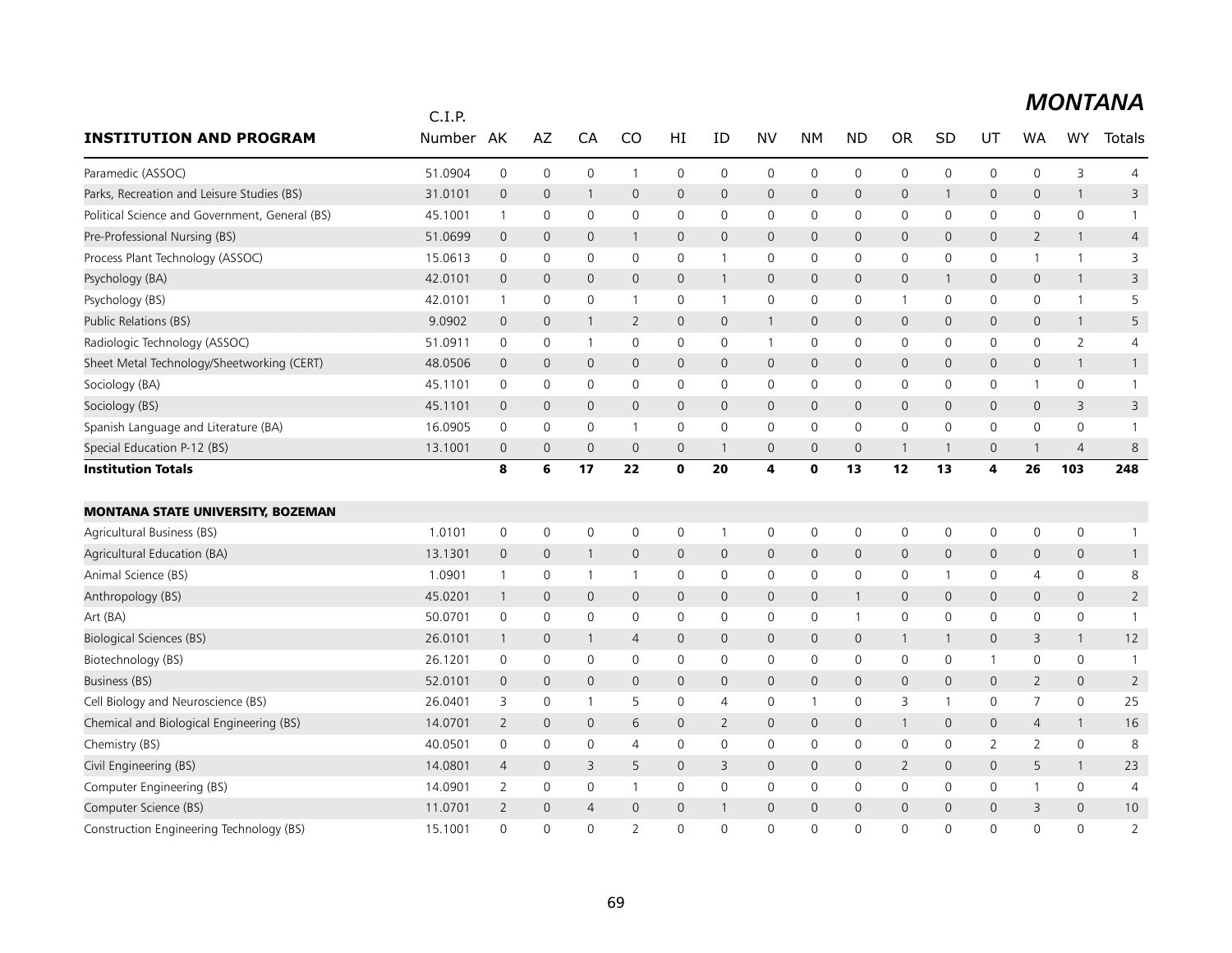|                                          | C.I.P.    |                |                |                     |                |                     |                |                |                     |                     |                |                |                |                |                     |                |
|------------------------------------------|-----------|----------------|----------------|---------------------|----------------|---------------------|----------------|----------------|---------------------|---------------------|----------------|----------------|----------------|----------------|---------------------|----------------|
| <b>INSTITUTION AND PROGRAM</b>           | Number AK |                | AZ             | CA                  | CO             | HI                  | ID             | <b>NV</b>      | NΜ                  | <b>ND</b>           | <b>OR</b>      | SD             | UT             | WA             | <b>WY</b>           | Totals         |
| Earth Sciences (BS)                      | 40.0601   | $\overline{1}$ | $\mathbf 0$    | $\mathsf{O}\xspace$ | 3              | $\mathsf{O}\xspace$ | $\overline{2}$ | $\mathsf{O}$   | $\mathbf 0$         | $\mathsf{O}$        | 0              | $\mathbf 0$    | 0              | $\overline{2}$ | $\mathbf 0$         | 8              |
| Economics, General (BA)                  | 45.0601   | 0              | $\overline{1}$ | 0                   | 2              | $\mathsf 0$         | $\mathbf 0$    | 0              | $\mathbf 0$         | 0                   | 0              | $\mathbf 0$    | 0              | 1              | $\mathbf 0$         | 4              |
| Electrical Engineering (BS)              | 14.1001   | $\mathbf 0$    | $\mathbf{0}$   | $\mathbf{1}$        | 1              | $\mathbf 0$         | $\mathbf{0}$   | $\mathbf{0}$   | $\mathbf{0}$        | $\mathbf{0}$        | $\overline{2}$ | $\mathbf 0$    | $\mathbf{1}$   | $\overline{4}$ | $\mathbf{0}$        | 9              |
| Elementary Education (BS)                | 13.1202   | $\overline{1}$ | 0              | -1                  | 1              | 0                   | 0              | 0              | $\mathbf 0$         | 0                   | 0              | 0              | 0              | 0              | 0                   | 3              |
| English (BA)                             | 23.0101   | $\overline{1}$ | $\mathbf 0$    | $\mathbf 0$         | $\overline{2}$ | $\mathsf{O}\xspace$ | $\overline{2}$ | $\mathsf{O}$   | $\mathbf 0$         | $\mathbf{1}$        | 0              | 0              | 0              | $\mathbf{1}$   | $\overline{2}$      | 9              |
| Environmental Design (BS)                | 4.0401    | $\overline{2}$ | $\overline{1}$ | 3                   | 13             | $\mathbf{1}$        | $\mathbf{1}$   | $\overline{2}$ | $\mathbf 0$         | $\overline{1}$      | 0              | 1              | $\mathbf 0$    | $\overline{2}$ | $\mathbf{1}$        | 28             |
| Environmental Science (BS)               | 3.0104    | $\overline{1}$ | $\mathbf{0}$   | 0                   | $\mathbf{0}$   | $\mathbf{0}$        | $\mathbf{0}$   | $\mathbf{0}$   | $\mathbf{0}$        | $\mathbf{0}$        | $\mathsf{O}$   | $\mathbf 0$    | $\mathbf{0}$   | $\overline{2}$ | $\overline{0}$      | 3              |
| Food and Nutrition (BS)                  | 19.0501   | 0              | $\mathbf 0$    | 0                   | 0              | 0                   | $\mathbf{1}$   | 0              | $\mathbf 0$         | 0                   | 0              | 0              | 0              | $\overline{2}$ | $\mathsf 0$         | 3              |
| General Engineering (BS)                 | 14.0101   | $\overline{2}$ | $\mathbf 0$    | $\mathbf 0$         | $\overline{2}$ | $\mathbf 0$         | $\mathbf{0}$   | $\mathsf{O}$   | $\mathbf 0$         | $\mathsf{O}\xspace$ | $\mathbf{1}$   |                | 0              | $\overline{2}$ | $\mathbf 0$         | 8              |
| Health & Human Development (BS)          | 19.0101   | 0              | 0              | $\overline{1}$      | 2              | 0                   | 2              | 0              | $\mathbf 0$         | $\overline{1}$      | 0              | $\mathbf 0$    | 0              | 1              | $\mathbf{1}$        | 8              |
| Health Promotion (BS)                    | 31.0504   | $\mathbf 0$    | $\mathbf{0}$   | $\mathbf{0}$        | $\mathbf{0}$   | $\mathbf 0$         | $\mathbf{0}$   | $\mathbf{0}$   | $\mathbf{0}$        | $\mathbf{0}$        | $\mathsf{O}$   |                | $\mathbf{0}$   | $\mathbf{0}$   | $\mathbf{0}$        | $\mathbf{1}$   |
| History (BA)                             | 54.0101   | 0              | 0              | $\mathbf 0$         | $\mathbf 0$    | $\mathbf 0$         | $\mathbf 0$    | $\mathbf{1}$   | $\mathbf 0$         | $\mathbf{1}$        | $\overline{2}$ | $\mathbf 0$    | 0              | 1              | 0                   | 5              |
| Horticulture (BS)                        | 1.1103    | $\mathbf 0$    | $\mathbf 0$    | $\mathbf{1}$        | $\mathbf{1}$   | $\mathbf 0$         | $\mathbf{0}$   | $\mathsf{O}$   | $\mathbf 0$         | $\mathbf 0$         | 0              | $\mathbf{0}$   | 0              | $\mathbf 0$    | $\mathsf{O}$        | $\overline{2}$ |
| Industrial Engineering (BS)              | 14.3501   | $\mathbf{1}$   | $\mathbf 0$    | 0                   | 0              | 0                   | $\mathbf{0}$   | 0              | $\mathbf 0$         | 0                   | 0              | 1              | 0              | 0              | $\mathbf 0$         | 2              |
| Land Rehabilitation (BS)                 | 3.0101    | $\mathbf 0$    | $\mathbf 0$    | 0                   | 1              | 0                   | $\mathbf 0$    | $\mathsf{O}$   | $\mathbf 0$         | $\mathbf 0$         | 0              | $\mathbf 0$    | 0              | 0              | 0                   | $\mathbf{1}$   |
| Land Resource Sciences (BS)              | 3.0206    | $\mathbf{1}$   | $\mathbf 0$    | $\mathbf 0$         | $\mathbf 0$    | 0                   | $\mathbf{1}$   | 0              | $\mathbf 0$         | $\mathbf 0$         | 0              | $\mathbf 0$    | 0              | 0              | $\mathbf 0$         | $\overline{2}$ |
| Liberal Studies (BA)                     | 24.0101   | $\overline{1}$ | $\mathbf 0$    | $\mathbf{0}$        | 1              | $\mathbf 0$         | 2              | $\mathsf{O}$   | $\mathbf 0$         | $\mathbf{0}$        | 0              | 0              | 0              | $\mathbf{1}$   | $\mathbf{0}$        | 5              |
| Math (BS)                                | 27.0101   | $\mathbf{1}$   | $\mathbf 0$    | 0                   | $\mathbf{1}$   | 0                   | 0              | 0              | $\mathbf 0$         | 0                   | 0              | 0              | 0              | 2              | $\mathbf 0$         | 4              |
| Mechanical Engineering (BS)              | 14.1901   | 5              | $\overline{0}$ | $\mathbf{0}$        | 9              | $\mathbf 0$         | 3              | $\mathsf{O}$   | $\mathbf 0$         | $\mathbf{1}$        | $\mathbf{1}$   | $\mathbf 0$    | 0              | 12             | $\mathbf 0$         | 31             |
| Mechanical Engineering Technology (BS)   | 15.0805   | $\overline{1}$ | $\mathbf 0$    | 0                   | 1              | 0                   | $\mathbf 0$    | 0              | $\mathbf 0$         | $\mathsf 0$         | 0              | 0              | 0              | 0              | 0                   | $\overline{2}$ |
| Media & Theatre Arts (BA)                | 50.0602   | 2              | $\mathbf 0$    | 0                   | 3              | $\mathbf 0$         | 5              | $\mathsf{O}$   | $\mathbf 0$         | $\mathbf{1}$        | 3              | 0              | $\mathbf{2}$   | 3              | 5                   | 24             |
| Microbiology (BS)                        | 26.0502   | $\mathsf 0$    | 0              | 0                   | 3              | $\mathsf 0$         | $\mathbf{1}$   | 0              | 0                   | $\mathbf 0$         | 0              | $\mathbf 0$    | 0              | 0              | $\mathbf 0$         | $\overline{4}$ |
| Modern Languages & Literatures (BA)      | 16.0101   | $\overline{1}$ | $\mathbf 0$    | $\mathbf 0$         | $\mathsf{O}$   | $\mathbf 0$         | $\mathbf{1}$   | $\mathsf{O}$   | $\mathbf 0$         | $\mathbf 0$         | 0              | $\mathbf{0}$   | 0              | $\overline{2}$ | $\mathsf{O}$        | $\overline{4}$ |
| Music (BA)                               | 50.0901   | 0              | 0              | 0                   | 0              | 0                   | 0              | $\mathsf{O}$   | $\mathsf{O}\xspace$ | 0                   | 0              | 0              | 0              | 1              | $\mathsf{O}\xspace$ | $\mathbf{1}$   |
| Music (BS)                               | 50.0901   | $\mathbf 0$    | $\mathbf{0}$   | $\mathbf{0}$        | $\mathbf 0$    | $\mathbf 0$         | $\mathbf 0$    | $\mathbf{0}$   | $\mathbf{0}$        | $\mathbf{0}$        | 1              | 0              | $\mathbf 0$    | $\mathbf 0$    | $\mathbf{1}$        | $\overline{2}$ |
| Natural Resources/Rangeland Ecology (BS) | 3.0601    | 0              | 0              | $\overline{1}$      | 0              | 0                   | 0              | 0              | 0                   | 0                   | 0              | $\mathbf 0$    | 0              | 0              | 0                   | $\overline{1}$ |
| Nursing Science (BS)                     | 51.1601   | 2              | $\mathbf{0}$   | $\mathbf{0}$        | $\mathsf{O}$   | $\mathbf{1}$        | $\mathbf{1}$   | $\mathsf{O}$   | $\mathbf 0$         | $\mathbf 0$         | $\overline{2}$ | 0              | 0              | $\mathbf{0}$   | $\mathbf 0$         | 6              |
| Philosophy (BS)                          | 38.0101   | 0              | $\mathbf 0$    | $\mathbf 1$         | $\mathbf{0}$   | 0                   | $\mathbf 0$    | 0              | $\mathbf 0$         | $\mathbf 0$         | 0              | $\mathbf 0$    | 0              | $\mathbf{0}$   | $\mathbf 0$         | 1              |
| Physics (BS)                             | 40.0801   | 2              | $\mathbf 0$    | $\mathbf 0$         | $\mathsf{O}$   | $\mathbf 0$         | $\mathbf{1}$   | $\mathsf{O}$   | $\mathbf 0$         | $\mathbf 0$         | $\mathbf{1}$   | $\mathbf 0$    | 0              | $\mathbf 0$    | $\mathbf{1}$        | 5              |
| Political Science (BA)                   | 45.1001   | 0              | $\mathbf 0$    | 0                   | $\mathbf{1}$   | 0                   | 2              | 0              | 0                   | 0                   | 0              | 1              | 0              | 1              | 0                   | 5              |
| Pre- Graphic Design (BA)                 | 50.0409   | $\mathbf 0$    | $\mathbf 0$    | $\mathbf 0$         | $\mathbf{0}$   | $\mathbf{0}$        | 2              | $\mathbf{0}$   | $\mathbf{0}$        | $\mathbf{0}$        | 2              | $\mathbf 0$    | $\overline{0}$ | 3              | $\mathbf 0$         | $\overline{7}$ |
| Pre-Business (BS)                        | 52.1401   | $\overline{1}$ | $\overline{1}$ | $\Omega$            | $\mathcal{P}$  | $\Omega$            | $\Omega$       | $\Omega$       | $\Omega$            | $\Omega$            | $\mathbf{1}$   | $\overline{2}$ | $\overline{0}$ | 3              | $\overline{2}$      | 12             |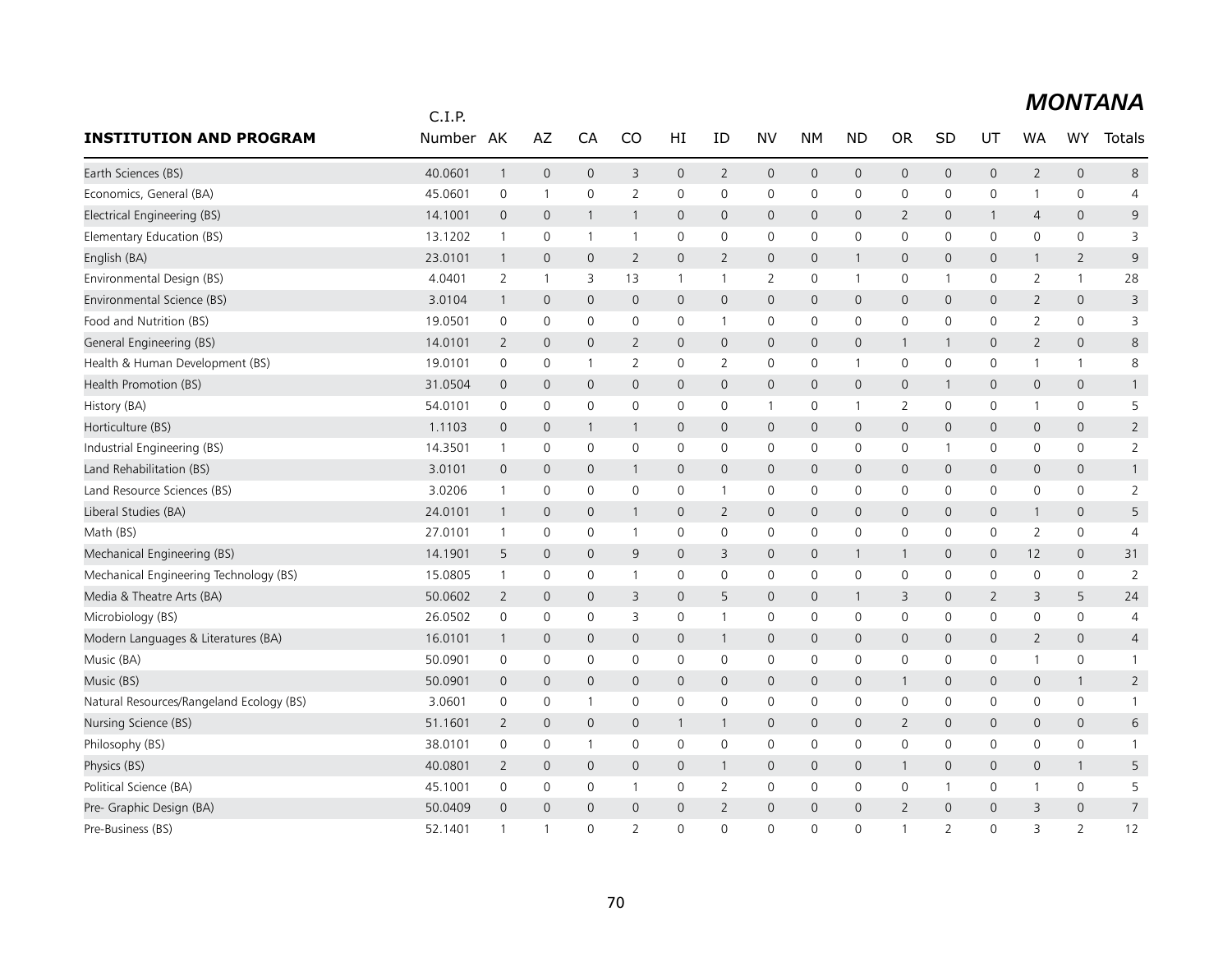|                                                                          | C.I.P.  |                |                         |                |                |                         |                |                         |                         |                |                |              |                         |                |                |                |
|--------------------------------------------------------------------------|---------|----------------|-------------------------|----------------|----------------|-------------------------|----------------|-------------------------|-------------------------|----------------|----------------|--------------|-------------------------|----------------|----------------|----------------|
| <b>INSTITUTION AND PROGRAM</b>                                           | Number  | AK             | AZ                      | CA             | CO             | HI                      | ID             | <b>NV</b>               | <b>NM</b>               | <b>ND</b>      | <b>OR</b>      | SD           | UT                      | WA             | <b>WY</b>      | Totals         |
| Pre-Nursing (BS)                                                         | 51.1105 | $\mathbf{1}$   | $\mathbf{0}$            | $\mathbf{0}$   | 0              | $\mathbf{1}$            | $\mathbf 0$    | $\mathbf 0$             | $\mathbf{1}$            | $\mathbf{0}$   |                | $\mathsf{O}$ | $\mathbf{1}$            | $\mathbf{1}$   | $\mathbf 0$    | 6              |
| Pre-Studio Arts (BA)                                                     | 50.0702 | $\mathbf{1}$   | $\mathbf 0$             | 0              | $\mathbf 0$    | $\mathbf 0$             | $\mathbf 0$    | $\mathbf 0$             | $\mathbf 0$             | $\mathbf 0$    | 0              | $\mathbf{1}$ | $\mathbf 0$             | $\mathbf 0$    | $\mathbf 0$    | $\overline{2}$ |
| Pre-Veterinary Medicine (BS)                                             | 51.1104 | $\mathbf 0$    | $\mathbf{0}$            | $\mathbf{1}$   | 0              | $\mathbf{0}$            | $\mathbf{0}$   | $\mathbf{0}$            | $\mathbf 0$             | $\mathbf{0}$   | $\mathsf{O}$   | $\mathbf{0}$ | $\mathbf{0}$            | $\mathbf{0}$   | $\mathbf{0}$   | $\mathbf{1}$   |
| Psychology (BS)                                                          | 42.0101 | $\mathbf 0$    | $\mathbf 0$             | 0              | 0              | $\mathsf{O}$            | $\mathbf 0$    | $\mathbf 0$             | 0                       | $\mathbf 0$    | $\mathbf 1$    | 0            | $\mathbf 0$             | $\mathbf 0$    | $\overline{2}$ | 3              |
| Secondary Education (BS)                                                 | 13.1205 | $\mathbf 0$    | $\mathbf{0}$            | $\mathbf{0}$   | 1              | $\mathbf{0}$            | $\mathbf{0}$   | $\mathbf{0}$            | $\mathbf 0$             | $\overline{0}$ | $\mathbf 0$    | $\mathbf{0}$ | $\mathbf{0}$            | $\mathbf{0}$   | $\mathbf{0}$   | $\overline{1}$ |
| University Studies (BS)                                                  | 24.0102 | 3              | $\mathbf 0$             | 2              | 9              | 0                       | $\overline{4}$ | $\mathbf 0$             | 0                       | 0              |                | $\mathbf 0$  | 0                       | 7              | 3              | 29             |
| <b>Institution Totals</b>                                                |         | 47             | $\overline{\mathbf{3}}$ | 23             | 87             | $\overline{\mathbf{3}}$ | 42             | $\overline{\mathbf{3}}$ | $\overline{\mathbf{2}}$ | 8              | 26             | 11           | $\overline{\mathbf{z}}$ | 85             | 21             | 368            |
| <b>MONTANA STATE UNIVERSITY, NORTHERN</b>                                |         |                |                         |                |                |                         |                |                         |                         |                |                |              |                         |                |                |                |
| Agricultural Operations Technology (BS)                                  | 1.0201  | 0              | 0                       | 2              | 0              | 0                       | 0              | 0                       | 0                       | 0              | 0              | 0            | 0                       | 0              | $\mathsf{O}$   | 2              |
| Applied Science (BS)                                                     | 30.9999 | $\overline{0}$ | $\mathbf 0$             | 0              | 0              | $\mathbf 0$             | $\mathbf 0$    | $\mathbf 0$             | 0                       | $\mathbf 0$    | 0              | $\mathbf 0$  | $\mathbf 0$             | $\mathbf{1}$   | $\mathbf{1}$   | $\overline{2}$ |
| Auto Body (ASSOC)                                                        | 47.0603 | 0              | 0                       | 0              | 0              | 0                       | 0              | 0                       | 0                       | 0              | 0              | 0            | 0                       | $\mathbf{1}$   | $\mathbf 0$    | $\mathbf{1}$   |
| Automotive Technology (BS)                                               | 15.0803 | $\overline{1}$ | $\mathbf 0$             | $\overline{2}$ | 1              | $\mathsf{O}$            | $\mathbf{1}$   | $\mathbf 0$             | 0                       | $\mathbf 0$    |                | $\mathbf{0}$ | $\mathbf 0$             | $\overline{4}$ | $\mathbf 0$    | 10             |
| Biology (BS)                                                             | 26.0101 | 0              | 0                       | 0              | 0              | 0                       | $\overline{1}$ | 0                       | 0                       | 0              | 0              | 0            | 0                       | 0              | 0              | $\overline{1}$ |
| Business Technology (BS)                                                 | 52.0299 | $\overline{1}$ | $\overline{0}$          | 0              | 0              | $\mathbf 0$             | 2              | $\mathbf 0$             | 0                       | $\mathbf 0$    |                | 0            | $\mathbf 0$             | $\mathbf{1}$   | $\mathbf 0$    | 5              |
| Community Organization and Advocacy (BA)                                 | 44.0201 | 0              | $\mathbf 0$             | 0              | 0              | 0                       | $\mathbf{1}$   | $\mathbf 0$             | $\mathbf 0$             | $\mathbf 0$    | 0              | 0            | 0                       | $\mathbf{1}$   | $\mathsf{O}$   | $\overline{2}$ |
| Design Drafting Technology (BS)                                          | 15.1301 | $\mathbf 0$    | $\mathbf 0$             | 0              | 0              | $\mathsf{O}$            | $\mathbf 0$    | $\mathbf{1}$            | 0                       | $\mathbf 0$    | 0              | $\mathbf{0}$ | $\mathbf 0$             | $\mathbf 0$    | $\mathbf 0$    | $\mathbf{1}$   |
| Diesel Technology (BS)                                                   | 47.0605 | 0              | $\mathbf{1}$            | $\mathbf{1}$   | 0              | 0                       | $\mathbf{1}$   | $\mathbf 0$             | 0                       | 0              | 6              | $\mathbf{0}$ | 0                       | 18             | $\mathsf{O}$   | 27             |
| Electrical Technology (ASSOC)                                            | 15.0399 | $\mathbf 0$    | $\mathbf{0}$            | $\mathbf{0}$   | 0              | $\mathsf{O}$            | $\mathbf{1}$   | $\mathbf{0}$            | 0                       | $\mathbf{1}$   | $\mathbf{0}$   | $\mathbf{0}$ | $\mathbf 0$             | $\mathbf{1}$   | $\mathbf 0$    | 3              |
| Elementary Education (BS)                                                | 13.1202 | $\mathbf 0$    | $\mathbf 0$             | 0              | 0              | $\mathbf 0$             | $\mathbf 0$    | $\mathbf 0$             | 0                       | $\mathbf 0$    | 0              | $\mathbf 0$  | $\mathbf{1}$            | -1             | $\mathsf{O}$   | $\overline{2}$ |
| Graphic Design (BA)                                                      | 50.0402 | $\mathbf 0$    | $\mathbf 0$             | $\mathbf{0}$   | 1              | $\mathbf{0}$            | $\mathbf 0$    | $\mathbf{0}$            | $\overline{0}$          | $\mathbf{0}$   | $\mathsf{O}$   | $\mathbf{0}$ | $\mathbf{0}$            | $\mathbf{0}$   | $\mathbf{0}$   | $\mathbf{1}$   |
| Health & Physical Education (K-12) (BS)                                  | 13.1314 | $\mathbf 0$    | $\mathbf 0$             | 0              | 0              | $\mathbf 0$             | 2              | $\mathbf 0$             | $\mathbf 0$             | $\mathbf 0$    | 3              | 0            | $\mathbf{1}$            | 3              | $\mathsf{O}$   | 9              |
| Health Promotion (BS)                                                    | 31.0599 | $\mathbf{1}$   | $\mathbf{1}$            | $\mathbf{1}$   | 0              | $\overline{0}$          | $\mathbf{0}$   | $\mathbf{0}$            | $\mathbf 0$             | $\mathbf{0}$   |                | $\mathbf{0}$ | $\overline{0}$          | $\overline{2}$ | $\mathbf{0}$   | 6              |
| Industrial Technology (BS)                                               | 15.0612 | $\mathbf{1}$   | $\mathbf 0$             | 0              | 0              | $\mathbf 0$             | $\mathbf 0$    | $\mathbf 0$             | 0                       | $\mathbf 0$    | 0              | $\mathbf{0}$ | $\mathbf 0$             | 1              | $\mathbf 0$    | 2              |
| Liberal Arts and Sciences, General Studies and Humanities,<br>Other (BA) | 24.0199 | $\theta$       | $\overline{0}$          | 0              | 0              | $\mathsf{O}\xspace$     | $\mathbf 0$    | $\mathbf 0$             | 0                       | $\mathbf 0$    | 0              | $\mathbf 0$  | $\mathbf{1}$            | $\mathbf 0$    | $\mathbf 0$    | $\mathbf{1}$   |
| Mathematics, General (BA)                                                | 27.0101 | 0              | $\mathbf 0$             | 0              | 0              | $\mathbf 0$             | $\mathbf{1}$   | $\mathbf 0$             | $\mathbf 0$             | $\mathbf 0$    | 0              | 0            | $\mathbf 0$             | $\mathbf 0$    | $\mathbf 0$    | $\mathbf{1}$   |
| Nursing (ASSOC)                                                          | 51.1601 | $\mathbf 0$    | $\mathbf 0$             | $\mathbf{0}$   | 0              | $\mathsf{O}$            | $\mathbf 0$    | 2                       | $\overline{0}$          | $\mathbf{0}$   | 0              | $\mathbf{0}$ | $\mathbf 0$             | $\mathbf{0}$   | $\mathbf 0$    | $\overline{2}$ |
| Nursing (BS)                                                             | 51.1601 | 0              | $\mathbf{1}$            | $\overline{2}$ | 0              | $\mathsf{O}$            | $\mathbf 0$    | $\mathbf 0$             | 0                       | 0              | 1              | 0            | $\mathbf{1}$            | 0              | $\mathbf 0$    | 5              |
| Plumbing (ASSOC)                                                         | 46.0503 | $\overline{0}$ | $\mathbf 0$             | 0              | 0              | $\mathsf{O}$            | $\mathbf{1}$   | $\mathbf 0$             | 0                       | $\mathbf 0$    | $\overline{0}$ | $\mathbf 0$  | $\mathbf 0$             | $\mathbf 0$    | $\mathbf 0$    | $\mathbf{1}$   |
| Secondary Education and Teaching (BS)                                    | 13.1205 | 0              | $\mathbf 0$             | 0              | $\mathbf 0$    | $\mathbf 0$             | 1              | $\mathbf{1}$            | 0                       | $\mathbf 0$    | 0              | $\mathbf 0$  | $\mathbf 0$             | $\overline{2}$ | $\mathsf{O}$   | 4              |
| Undecided (BS)                                                           | 99.9999 | $\mathbf 0$    | $\mathbf{0}$            | $\overline{0}$ | 0              | $\overline{0}$          | $\mathbf{1}$   | $\mathbf{0}$            | $\mathbf{0}$            | $\overline{0}$ | $\mathbf{0}$   | $\mathbf{0}$ | $\mathbf 0$             | $\mathbf{1}$   | $\mathbf{0}$   | $\overline{2}$ |
| <b>Institution Totals</b>                                                |         | 4              | 3                       | 8              | $\overline{2}$ | $\mathbf 0$             | 13             | 4                       | $\mathbf{0}$            | 1              | 13             | $\bf{0}$     | 4                       | 37             | $\mathbf{1}$   | 90             |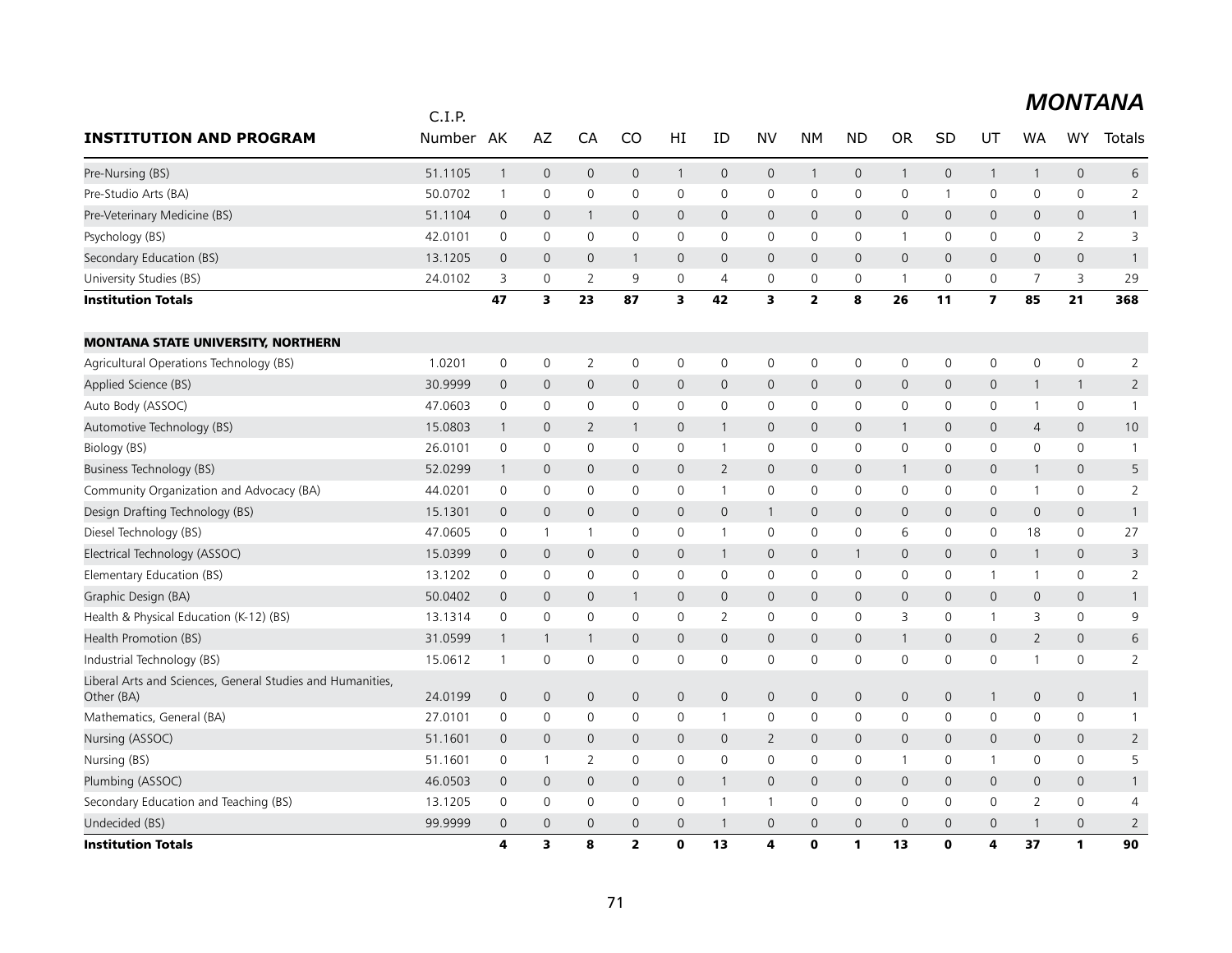|                                                  | C.I.P.    |                         |                     |                         |                |                     |                |                         |                |                     |                |                |                     |                |                     | <b>MONTANA</b> |
|--------------------------------------------------|-----------|-------------------------|---------------------|-------------------------|----------------|---------------------|----------------|-------------------------|----------------|---------------------|----------------|----------------|---------------------|----------------|---------------------|----------------|
| <b>INSTITUTION AND PROGRAM</b>                   | Number AK |                         | AZ                  | CA                      | <b>CO</b>      | HI                  | ID             | <b>NV</b>               | <b>NM</b>      | <b>ND</b>           | <b>OR</b>      | <b>SD</b>      | UT                  | WA             | WY                  | Totals         |
| <b>MONTANA TECH OF THE UNIVERSITY OF MONTANA</b> |           |                         |                     |                         |                |                     |                |                         |                |                     |                |                |                     |                |                     |                |
| <b>Biological Sciences (BS)</b>                  | 26.0101   | $\mathbf 0$             | $\mathbf{1}$        | $\mathbf 0$             | $\mathbf 0$    | $\mathbf 0$         | $\mathbf{1}$   | $\mathbf 0$             | $\mathbf 0$    | 0                   | $\mathbf 0$    | $\mathbf 0$    | $\mathbf 0$         | 0              | $\mathbf 0$         | $\overline{2}$ |
| Business & Information Technology (BS)           | 52.1299   | $\overline{0}$          | $\mathsf{O}\xspace$ | $\mathbf 0$             | $\mathsf{O}$   | $\mathbf 0$         | $\mathbf 0$    | $\mathsf{O}$            | $\mathbf 0$    | 0                   | $\mathbf 0$    | $\mathbf{0}$   | $\mathbf 0$         | $\overline{2}$ | $\mathbf 0$         | $\overline{2}$ |
| Chemistry (BS)                                   | 40.0501   | $\mathbf 0$             | $\mathsf{O}\xspace$ | $\mathbf 0$             | 0              | $\mathbf 0$         | $\mathbf 0$    | 0                       | $\overline{1}$ | 0                   | 0              | $\mathbf 0$    | 0                   | $\mathbf{1}$   | $\mathsf{O}\xspace$ | $\overline{2}$ |
| Computer Science (BS)                            | 11.0701   | $\mathbf 0$             | $\overline{0}$      | $\mathbf{0}$            | $\Omega$       | $\Omega$            | $\Omega$       | $\mathbf{0}$            | $\mathbf{0}$   | $\overline{0}$      | $\mathbf{1}$   | $\Omega$       | $\mathbf{0}$        | $\Omega$       | $\mathbf{0}$        | $\mathbf{1}$   |
| Electrical Engineering (BS)                      | 14.1001   | 0                       | 0                   | $\mathbf 0$             | 0              | 0                   | $\mathbf{1}$   | 0                       | 0              | $\mathbf{1}$        | 0              | 0              | 0                   | 2              | 0                   | 4              |
| Environmental Engineering (BS)                   | 14.1401   | $\mathbf 0$             | $\mathbf 0$         | $\mathbf 0$             | $\mathbf{1}$   | $\mathbf 0$         | 2              | $\mathsf{O}$            | $\mathbf 0$    | $\overline{0}$      | $\mathbf 0$    | $\mathbf{0}$   | $\mathbf{1}$        | $\mathbf{1}$   | $\mathbf 0$         | 5              |
| General Engineering (BS)                         | 14.0101   | $\overline{2}$          | $\mathsf{O}\xspace$ | $\overline{2}$          | $\overline{7}$ | $\mathbf 0$         | 5              | 3                       | $\mathbf 0$    | $\mathbf 0$         | $\mathbf 0$    | 0              | $\mathbf 0$         | $\overline{7}$ | $\mathbf{1}$        | 27             |
| Geological/Geophysical Engineering (BS)          | 14.3901   | $\Omega$                | $\mathsf{O}\xspace$ | $\mathbf 0$             | $\mathsf{O}$   | $\mathsf{O}\xspace$ | $\mathbf{1}$   | $\mathsf{O}$            | $\mathbf 0$    | 0                   | $\Omega$       | $\Omega$       | $\mathsf{O}\xspace$ | $\Omega$       | $\mathbf 0$         | $\mathbf{1}$   |
| Health Care Informatics (BS)                     | 51.2706   | 0                       | 0                   | $\mathbf 0$             | 0              | $\mathbf{1}$        | 0              | 0                       | $\mathbf 0$    | 0                   | 0              | $\mathbf{0}$   | 0                   | 0              | 0                   | $\mathbf{1}$   |
| Liberal Studies (BS)                             | 24.0101   | $\overline{0}$          | $\mathbf 0$         | $\mathbf{0}$            | $\mathbf{0}$   | $\mathbf{0}$        | $\mathbf{1}$   | $\mathbf{0}$            | $\mathbf{0}$   | $\mathsf{O}$        | $\mathbf{1}$   | $\mathbf{0}$   | $\mathbf{1}$        | $\overline{2}$ | $\mathbf 0$         | 5              |
| Mathematical Sciences (BS)                       | 27.0101   | $\mathbf 0$             | $\mathbf 0$         | $\mathbf 0$             | $\mathbf 0$    | $\mathbf 0$         | $\mathbf 0$    | $\mathbf 0$             | $\mathbf 0$    | $\mathbf 0$         | $\mathbf 0$    | $\mathbf 0$    | $\mathbf 0$         | $\mathbf{1}$   | $\mathsf{O}$        | $\mathbf{1}$   |
| Metallurgical and Materials Engineering (BS)     | 14.2001   | $\mathbf 0$             | $\mathbf 0$         | 1                       | $\mathbf{1}$   | $\mathbf{0}$        | 2              | $\mathbf{1}$            | $\mathbf{0}$   | $\mathbf 0$         | $\mathbf{0}$   | $\mathbf{0}$   | $\mathbf 0$         | $\mathbf{1}$   | $\overline{2}$      | 8              |
| Mining Engineering (BS)                          | 14.2101   | 0                       | 0                   | $\mathbf{1}$            | -1             | 0                   | 0              | 2                       | $\mathbf 0$    | 0                   | 0              | $\mathbf 0$    | 0                   | 2              | 2                   | 8              |
| Nursing (BS)                                     | 51.1601   | $\overline{0}$          | $\mathbf 0$         | $\overline{1}$          | $\mathbf{1}$   | $\mathsf{O}\xspace$ | $\mathbf{1}$   | $\mathsf{O}$            | $\mathbf{0}$   | $\mathbf{0}$        | $\overline{2}$ | $\mathbf{0}$   | $\mathbf{0}$        | $\mathbf 0$    | $\mathbf 0$         | 5              |
| Occupational Safety & Health (BS)                | 51.2206   | $\mathbf 0$             | $\mathsf{O}\xspace$ | $\mathbf 0$             | $\mathbf{1}$   | 0                   | $\mathbf{1}$   | $\mathsf{O}$            | $\mathbf 0$    | $\mathsf{O}\xspace$ | 0              | 0              | $\mathsf 0$         | 3              | $\mathsf{O}$        | 5              |
| Petroleum Engineering (BS)                       | 14.2501   | $\overline{4}$          | $\mathbf 0$         | $\mathbf{1}$            | $\overline{2}$ | $\overline{0}$      | 3              | $\mathsf{O}$            | 3              | 14                  | $\mathbf{0}$   | $\mathbf{0}$   | $\mathbf{1}$        | 5              | 5                   | 38             |
| Pre-Nursing (No Degree)                          | 51.1699   | 0                       | 0                   | $\mathbf{1}$            | $\mathbf{1}$   | $\mathbf 0$         | $\mathbf{1}$   | $\mathbf 0$             | 0              | 0                   | 0              | $\mathbf{0}$   | $\mathbf 0$         | 0              | $\mathbf 0$         | 3              |
| Software Engineering (BS)                        | 14.0903   | $\mathbf{1}$            | $\mathsf{O}\xspace$ | $\mathbf{0}$            | $\mathbf{0}$   | $\overline{0}$      | $\mathbf{0}$   | $\mathbf{1}$            | $\mathbf{0}$   | $\overline{0}$      | $\overline{0}$ | $\mathbf{0}$   | $\overline{0}$      | $\mathbf{0}$   | $\mathbf{0}$        | $\overline{2}$ |
| <b>Institution Totals</b>                        |           | $\overline{\mathbf{z}}$ | 1                   | $\overline{\mathbf{z}}$ | 15             | 1                   | 19             | $\overline{\mathbf{z}}$ | 4              | 15                  | 4              | $\mathbf 0$    | 3                   | 27             | 10                  | 120            |
| UNIVERSITY OF MONTANA, MISSOULA                  |           |                         |                     |                         |                |                     |                |                         |                |                     |                |                |                     |                |                     |                |
| Anthropology (BA)                                | 45.0201   | 0                       | 0                   | 4                       | $\overline{1}$ | 0                   | 5              | $\mathbf{1}$            | $\overline{1}$ | 0                   | $\overline{2}$ | $\overline{1}$ | 0                   | $\mathbf{1}$   | $\mathbf{1}$        | 17             |
| Biology (BA)                                     | 26.0101   | 6                       | $\mathbf 0$         | 3                       | 5              | $\mathbf{1}$        | 14             | $\mathsf{O}$            | $\mathbf 0$    | 3                   | 5              | $\overline{2}$ | $\mathbf{1}$        | 5              | $\overline{2}$      | 47             |
| <b>Business Administration (BS)</b>              | 52.0201   | 3                       | $\mathbf{1}$        | 5                       | 3              | $\mathbf 0$         | 15             | $\mathbf 0$             | $\mathbf 0$    | $\mathbf{1}$        | 3              | $\overline{2}$ | $\mathbf{1}$        | 43             | $\mathbf{1}$        | 78             |
| Chemistry (BS)                                   | 40.0501   | $\overline{0}$          | 0                   | $\mathbf 0$             | $\mathbf{1}$   | 0                   | 4              | $\mathsf{O}$            | $\mathbf 0$    | $\overline{2}$      | $\overline{2}$ | 1              | $\mathbf{1}$        | 5              | $\mathbf 0$         | 16             |
| Classical Languages (BA)                         | 16.1200   | 0                       | 0                   | $\mathbf 0$             | $\mathbf{1}$   | 0                   | 0              | 0                       | $\mathbf 0$    | 0                   | 0              | 0              | 0                   | $\mathbf 0$    | $\mathsf{O}$        | $\mathbf{1}$   |
| Communication (BA)                               | 9.0101    | $\overline{0}$          | $\mathbf 0$         | $\mathbf 0$             | $\mathbf 0$    | $\mathbf 0$         | 3              | $\mathsf{O}$            | $\mathbf 0$    | 0                   | $\overline{2}$ | $\mathbf 0$    | $\mathbf 0$         | $\mathbf{1}$   | $\mathbf 0$         | 6              |
| Communication Disorders, General (BA)            | 51.0201   | $\mathbf{1}$            | $\mathsf{O}\xspace$ | $\mathbf{1}$            | $\mathbf 0$    | $\mathbf 0$         | $\mathbf{1}$   | $\mathbf 0$             | $\mathbf 0$    | $\mathbf 0$         | $\mathbf 0$    | $\mathbf 0$    | $\mathbf 0$         | $\Omega$       | $\mathbf 0$         | 3              |
| Computer Information Systems (BS)                | 11.0101   | $\overline{0}$          | $\mathbf 0$         | $\mathbf 0$             | $\mathbf 0$    | 1                   | 0              | $\mathsf{O}$            | $\mathbf 0$    | 0                   | $\mathbf 0$    | $\mathbf 0$    | $\mathbf 0$         | $\mathbf{1}$   | $\mathbf 0$         | 2              |
| Economics (BA)                                   | 45.0601   | $\mathbf{1}$            | $\mathbf 0$         | $\mathbf 0$             | $\overline{1}$ | 0                   | 3              | $\mathbf 0$             | $\mathbf 0$    | $\mathbf 0$         | 0              | $\mathbf{0}$   | $\mathbf 0$         | 0              | $\mathbf 0$         | 5              |
| Education (BA)                                   | 13.0101   | 3                       | $\overline{0}$      |                         |                | $\Omega$            | $\overline{3}$ | $\Omega$                |                | $\Omega$            | $\mathcal{R}$  | $\Omega$       | $\Omega$            | $\Delta$       | $\Omega$            | 16             |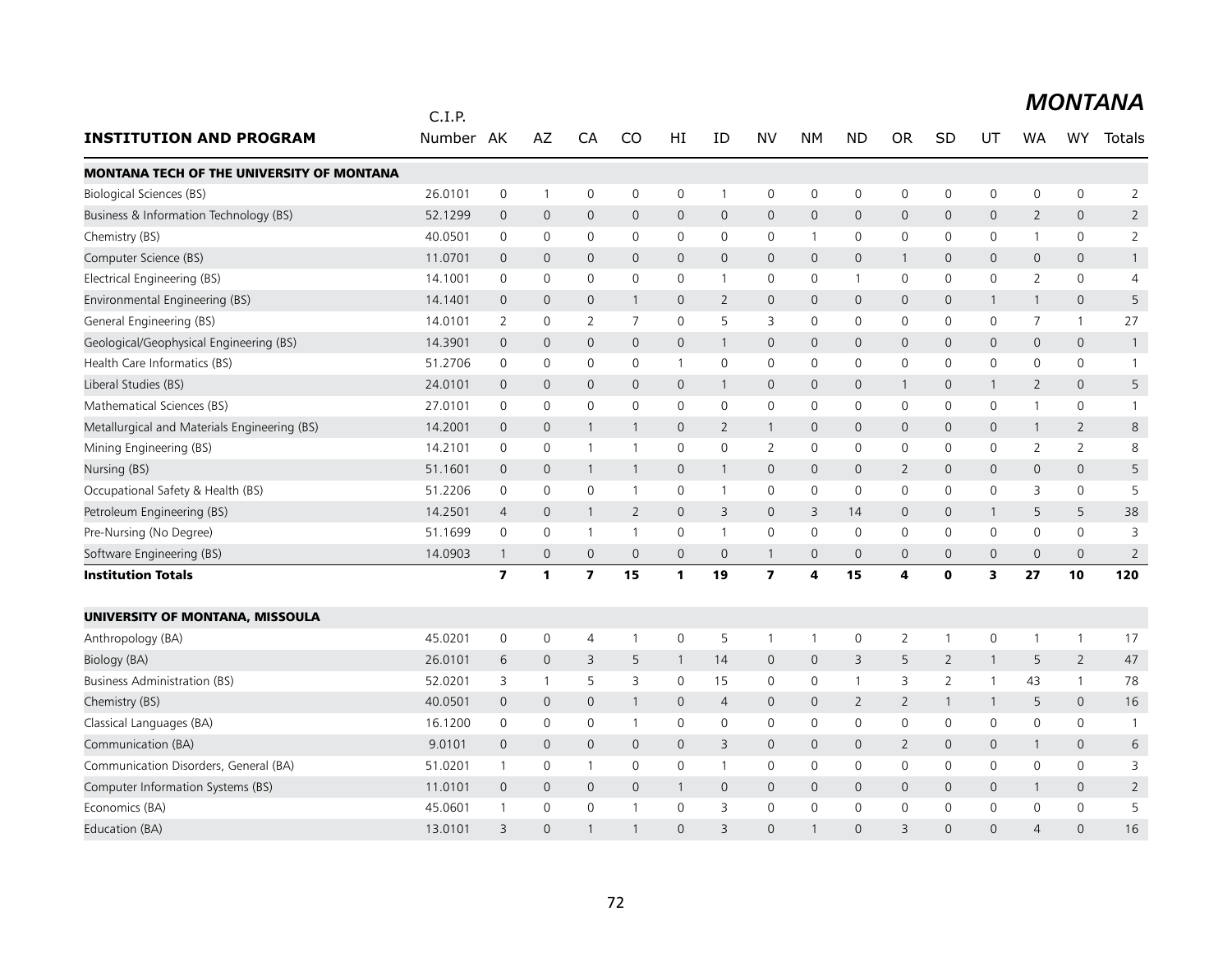|                                                            | C.I.P.    |                |                     |                     |                |                |                |                     |              |                     |                |                |                |                |                |                |
|------------------------------------------------------------|-----------|----------------|---------------------|---------------------|----------------|----------------|----------------|---------------------|--------------|---------------------|----------------|----------------|----------------|----------------|----------------|----------------|
| <b>INSTITUTION AND PROGRAM</b>                             | Number AK |                | AZ                  | CA                  | CO             | HI             | ID             | <b>NV</b>           | NΜ           | <b>ND</b>           | <b>OR</b>      | SD             | UT             | <b>WA</b>      | WY             | <b>Totals</b>  |
| English - Liberal Arts (BA)                                | 23.0101   | $\mathbf 0$    | $\mathsf{O}\xspace$ | $\mathsf{O}\xspace$ | $\overline{2}$ | $\mathbf 0$    | $\overline{4}$ | $\mathsf{O}\xspace$ | $\mathbf{1}$ | $\overline{2}$      | 0              | $\mathbf{1}$   | $\mathbf{1}$   | 3              | $\mathbf{1}$   | 15             |
| Environmental Studies (BA)                                 | 3.0103    | $\overline{1}$ | $\mathbf{0}$        | $\mathbf{1}$        | 1              | $\mathbf 0$    | $\overline{2}$ | $\mathbf{0}$        | $\mathbf{1}$ | $\mathbf{1}$        | 5              | 3              | 0              | 7              | $\mathbf{1}$   | 23             |
| Fine Arts (BA)                                             | 50.0701   | $\overline{4}$ | $\mathbf 0$         | 2                   | 1              | $\mathbf{1}$   | $\overline{4}$ | 0                   | $\mathbf 0$  | 0                   | $\mathbf{1}$   | $\overline{2}$ | $\mathbf{1}$   | 6              | 5              | 27             |
| Forestry (BS)                                              | 3.0501    | $\mathbf 0$    | $\mathbf 0$         | 2                   | 2              | $\mathbf 0$    | $\mathbf{1}$   | $\mathbf{1}$        | $\mathbf{0}$ | $\mathbf{0}$        | 3              | 0              | $\overline{0}$ | 5              | $\overline{2}$ | 16             |
| General Studies (No Degree)                                | 30.9999   | 2              | $\mathbf 0$         | 3                   | 5              | $\mathsf 0$    | 12             | 0                   | $\mathbf 0$  | 2                   | 8              | $\mathbf 0$    | $\overline{2}$ | 16             | 0              | 50             |
| Geography (BA)                                             | 45.0701   | $\overline{0}$ | $\mathbf{0}$        | $\mathbf{0}$        | $\mathbf 0$    | $\mathbf 0$    | $\overline{4}$ | $\mathbf 0$         | $\mathbf{0}$ | $\mathbf 0$         | 0              | $\Omega$       | $\mathbf{0}$   | $\overline{2}$ | $\mathbf{0}$   | 6              |
| Geology (BS)                                               | 40.0601   | $\mathbf{1}$   | 0                   | 1                   | 0              | 0              | 2              | 0                   | $\mathbf 0$  | 0                   | $\mathbf 1$    | $\mathbf 0$    | 0              | $\overline{2}$ | 0              | $\overline{7}$ |
| Health & Physical Education (K-8) (BS)                     | 13.1314   | 5              | $\mathbf{1}$        | 3                   | 3              | $\mathbf 0$    | $\overline{7}$ | $\mathsf{O}$        | $\mathbf 0$  | $\mathbf{1}$        | 6              | 1              | 0              | 15             | 3              | 45             |
| History (BA)                                               | 54.0101   | $\overline{1}$ | $\mathbf 0$         | 0                   | 1              | 0              | $\overline{4}$ | 0                   | $\mathbf 0$  | $\overline{1}$      | $\overline{2}$ | $\mathbf 0$    | 0              | 5              | $\mathbf{1}$   | 15             |
| Japanese Studies (BA)                                      | 5.0127    | $\overline{1}$ | $\mathbf 0$         | $\mathbf{0}$        | $\mathbf 0$    | $\overline{2}$ | $\mathbf{0}$   | $\mathsf{O}$        | $\mathbf 0$  | $\mathbf 0$         | 0              | 0              | 0              | $\overline{2}$ | $\mathbf{1}$   | 6              |
| Journalism (BA)                                            | 9.0401    | 3              | $\mathbf 0$         | $\overline{1}$      | $\mathbf{1}$   | 0              | 5              | 0                   | 0            | 0                   | 2              | $\mathbf 0$    | 0              | 4              | $\mathbf{1}$   | 17             |
| Liberal Arts (BA)                                          | 24.0101   | $\mathbf{1}$   | $\mathbf 0$         | $\mathbf{1}$        | $\overline{2}$ | $\mathbf 0$    | $\mathbf 0$    | $\mathsf{O}$        | $\mathbf 0$  | $\mathsf{O}\xspace$ | 0              | $\mathbf{0}$   | 0              | $\mathbf 0$    | $\mathbf 0$    | $\overline{4}$ |
| Mathematics (BA)                                           | 27.0101   | $\mathsf 0$    | $\mathbf 0$         | $\mathbf 0$         | 2              | $\mathbf 0$    | 2              | 0                   | $\mathbf 0$  | 0                   | $\overline{2}$ | $\mathbf 0$    | 0              | $\overline{2}$ | $\mathbf 0$    | 8              |
| Media Arts - Cinematography and Film/Video Production (BA) | 50.0602   | $\mathbf 0$    | $\mathbf 0$         | $\mathbf{1}$        | $\mathsf{O}$   | $\mathbf 0$    | 3              | $\mathsf{O}$        | $\mathbf 0$  | $\mathbf 0$         | $\mathbf{1}$   | $\mathbf 0$    | 0              | $\mathbf 0$    | $\mathbf 0$    | 5              |
| Microbiology, General (DIPL)                               | 26.0502   | $\mathsf 0$    | 0                   | $\mathsf{O}\xspace$ | $\mathbf{1}$   | $\mathbf 0$    | $\mathbf 0$    | 0                   | $\mathbf 0$  | 0                   | 0              | 0              | 0              | $\mathbf 0$    | 0              | $\mathbf{1}$   |
| Music (BA)                                                 | 50.0901   | $\mathbf{1}$   | $\mathbf 0$         | $\mathbf 0$         | $\mathbf{0}$   | $\mathbf 0$    | 3              | $\mathbf{0}$        | $\mathbf{0}$ | $\mathbf{0}$        | 0              | 0              | $\mathbf{0}$   | 3              | 3              | 10             |
| Native American Studies (BA)                               | 5.0202    | $\mathsf 0$    | $\mathbf 0$         | $\mathsf{O}\xspace$ | 0              | $\mathsf 0$    | $\mathbf{1}$   | 0                   | $\mathbf 0$  | $\mathbf 0$         | 0              | $\mathbf 0$    | 0              | 0              | $\mathbf 0$    | $\mathbf{1}$   |
| Pharmacy (BS)                                              | 51.2001   | 2              | $\mathbf 0$         | $\mathbf 0$         | $\mathbf{1}$   | 1              | 3              | $\mathsf{O}$        | $\mathbf{0}$ | $\mathbf{1}$        | 0              |                | 0              | 3              | $\mathbf{0}$   | 12             |
| Philosophy (BA)                                            | 38.0101   | 0              | 0                   | 0                   | 0              | 0              | $\mathbf{1}$   | 0                   | 0            | 0                   | 0              | 1              | $\mathbf{1}$   | 1              | 0              | $\overline{4}$ |
| Physics (BS)                                               | 40.0801   | $\mathbf 0$    | $\overline{0}$      | $\mathbf{0}$        | $\mathbf{0}$   | $\mathbf 0$    | 3              | $\mathsf{O}$        | $\mathbf{0}$ | $\mathbf 0$         | $\mathbf{1}$   | $\mathbf{0}$   | 0              | $\mathbf{1}$   | $\mathbf 0$    | 5              |
| Political Science (BA)                                     | 45.1001   | 0              | 0                   | 3                   | 0              | 0              | 7              | 0                   | 0            | 0                   | 6              |                | 0              | 5              | 0              | 22             |
| Pre-Communication (No Degree)                              | 9.9999    | $\mathbf 0$    | $\mathsf{O}$        | $\mathsf{O}\xspace$ | $\mathsf{O}$   | $\mathbf 0$    | $\mathbf 0$    | $\mathsf{O}$        | $\mathbf 0$  | $\mathsf{O}$        | 0              | $\mathbf 0$    | 0              | $\mathbf{1}$   | $\mathbf{1}$   | $\overline{2}$ |
| Pre-Education (No Degree)                                  | 13.9999   | 3              | 2                   | $\overline{1}$      | 3              | 0              | $\overline{2}$ | $\mathbf 0$         | $\mathbf 0$  | $\mathbf 0$         | 0              | $\mathbf 0$    | 0              | 9              | $\mathbf{1}$   | 21             |
| Pre-Engineering (No Degree)                                | 14.9999   | $\mathbf 0$    | $\mathbf 0$         | $\mathbf{1}$        | $\mathsf{O}$   | $\mathbf 0$    | $\mathbf 0$    | $\mathsf{O}$        | $\mathsf{O}$ | $\mathbf 0$         | 0              | $\mathbf 0$    | 0              | $\mathbf 0$    | $\mathsf{O}$   | $\mathbf{1}$   |
| Pre-English (No Degree)                                    | 23.0401   | $\overline{1}$ | 0                   | $\overline{1}$      | 5              | $\mathbf 0$    | $\mathbf{1}$   | 0                   | $\mathbf 0$  | 0                   | $\mathbf{1}$   | 0              | 0              | 0              | $\mathbf{1}$   | 10             |
| Pre-Journalism (No Degree)                                 | 9.0499    | $\mathbf{1}$   | $\overline{2}$      | $\overline{2}$      | 1              | $\mathbf 0$    | 6              | $\mathsf{O}$        | $\mathbf 0$  | $\mathbf{1}$        | 3              | $\mathbf{0}$   | $\mathbf{1}$   | 8              | 3              | 28             |
| Pre-Law Studies (No Degree)                                | 22.0001   | 0              | $\mathbf 0$         | 0                   | $\mathbf 0$    | 0              | $\mathbf{1}$   | $\mathsf{O}\xspace$ | $\mathbf 0$  | $\mathbf 0$         | $\overline{2}$ | $\mathbf 0$    | 0              | $\overline{2}$ | $\mathbf 0$    | 5              |
| Pre-Nursing (ASSOC)                                        | 51.1105   | $\mathbf 0$    | $\mathbf{0}$        | $\mathbf{0}$        | $\mathbf{0}$   | $\mathbf 0$    | $\mathbf 0$    | $\mathbf{1}$        | $\mathsf{O}$ | $\mathbf{0}$        | $\mathsf{O}$   | 0              | 0              | $\mathbf{1}$   | 0              | $\overline{2}$ |
| Pre-Pharmacy (No Degree)                                   | 51.1103   | $\overline{4}$ | $\overline{1}$      | $\overline{1}$      | 2              | $\mathbf{1}$   | $\overline{7}$ | 0                   | $\mathbf 0$  | $\mathbf 0$         | 0              | $\mathbf 0$    | $\mathbf 0$    | 5              | $\mathbf 0$    | 21             |
| Pre-Physical Therapy (No Degree)                           | 51.2308   | $\overline{1}$ | $\mathbf{0}$        | $\mathbf{0}$        | $\mathbf{0}$   | $\mathbf{0}$   | $\mathbf{0}$   | $\mathsf{O}$        | $\mathbf{0}$ | $\mathbf 0$         | $\mathsf{O}$   | $\mathbf{0}$   | $\mathbf{0}$   | $\mathbf{0}$   | $\mathbf{0}$   | $\mathbf{1}$   |
| Pre-Psychology (No Degree)                                 | 42.9999   | $\mathbf 0$    | $\mathbf 0$         | 2                   | $\mathbf 0$    | $\mathsf 0$    | $\mathbf{1}$   | $\mathbf{1}$        | 0            | 0                   | 0              | $\overline{2}$ | $\mathbf{1}$   | 1              | $\mathsf 0$    | 8              |
| Psychology (BA)                                            | 42.0101   | $\overline{1}$ | $\Omega$            | 1                   | $\Omega$       | -1             | 5              | $\Omega$            | $\Omega$     | 3                   | $\Omega$       |                | $\Omega$       | 1              | $\mathbf{1}$   | 14             |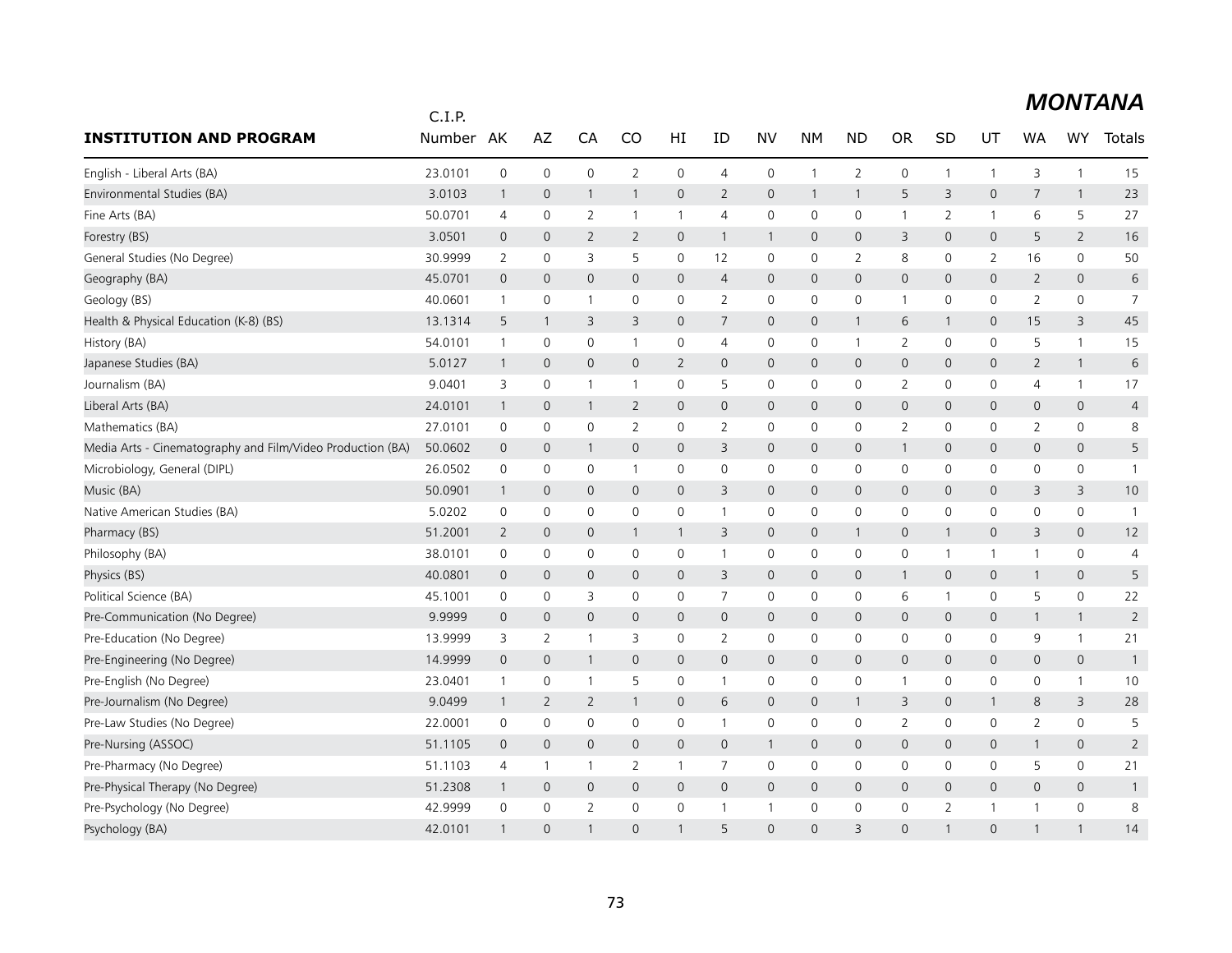|                                           | C.I.P.  |                |              |                |                |                |                |                |                         |                |                |              |                     |                     |                     |                |
|-------------------------------------------|---------|----------------|--------------|----------------|----------------|----------------|----------------|----------------|-------------------------|----------------|----------------|--------------|---------------------|---------------------|---------------------|----------------|
| <b>INSTITUTION AND PROGRAM</b>            | Number  | AK             | AZ           | CA             | CO             | HI             | ID             | <b>NV</b>      | NΜ                      | <b>ND</b>      | <b>OR</b>      | SD           | UT                  | WA                  | <b>WY</b>           | Totals         |
| Recreation Management (BS)                | 31.0301 | 0              | 0            | $\mathbf 1$    | 2              | 0              | 0              | $\mathbf 0$    | $\mathbf{1}$            | $\mathbf 0$    | $\mathbf{1}$   | 0            | $\mathsf 0$         | $\mathbf{1}$        | $\mathsf{O}\xspace$ | 6              |
| Resource Conservation (BS)                | 3.0201  | $\mathbf{1}$   | $\mathbf{0}$ | $\mathbf{0}$   | $\mathbf{1}$   | $\mathsf{O}$   | $\overline{2}$ | $\mathbf 0$    | $\mathbf{0}$            | $\mathbf{1}$   | 3              | $\mathbf{1}$ | $\mathbf 0$         | $\overline{4}$      | $\mathbf{1}$        | 14             |
| Russian (BA)                              | 5.0110  | $\mathbf 0$    | 0            | 0              | 0              | $\mathbf 0$    | 0              | $\mathbf 0$    | 0                       | 0              | 0              | 0            | 0                   | $\mathbf 0$         | $\mathbf{1}$        | $\overline{1}$ |
| Social Work (BS)                          | 44.0701 | $\overline{1}$ | 0            | $\mathbf 0$    | 1              | $\mathbf 0$    | $\overline{2}$ | $\mathbf 0$    | 0                       | $\overline{0}$ | $\mathsf{O}$   | $\mathbf 0$  | 0                   | $\mathbf{1}$        | $\overline{1}$      | 6              |
| Sociology (BA)                            | 45.1101 | $\overline{1}$ | 0            | $\mathbf{1}$   | 0              | $\mathsf{O}$   | $\mathbf{1}$   | $\mathbf 0$    | $\mathbf{1}$            | $\mathbf 0$    | $\overline{2}$ | $\mathbf 0$  | $\mathbf 0$         | 2                   | $\mathsf{O}\xspace$ | 8              |
| Spanish (BA)                              | 16.0905 | $\overline{1}$ | $\mathbf{0}$ | -1             | $\mathbf{1}$   | $\mathbf{0}$   | 2              | $\mathbf{0}$   | $\mathbf{0}$            | $\Omega$       | $\overline{2}$ | $\Omega$     | $\mathbf 0$         | $\mathbf{1}$        | $\overline{2}$      | 10             |
| Wildlife Biology (BS)                     | 3.0601  | 3              | $\mathbf 1$  | 6              | 4              | 0              | -1             | 0              | $\mathbf{1}$            | -1             | 2              | 0            | 2                   | 7                   | 2                   | 30             |
| <b>Institution Totals</b>                 |         | 54             | 8            | 50             | 55             | 8              | 147            | $\overline{4}$ | $\overline{\mathbf{z}}$ | 20             | 71             | 20           | 12                  | 186                 | 36                  | 678            |
| UNIVERSITY OF MONTANA, WESTERN            |         |                |              |                |                |                |                |                |                         |                |                |              |                     |                     |                     |                |
| AA General (ASSOC)                        | 24.0102 | 0              | 0            | 0              | 0              | 2              | 2              | 0              | 0                       | 0              | 0              | 0            | $\mathbf{1}$        | 0                   | $\mathsf{O}$        | 5              |
| Art K-12 (BS)                             | 13.1302 | $\mathbf 0$    | 0            | $\mathsf{O}$   | $\mathbf{1}$   | $\mathsf{O}$   | $\mathbf 0$    | $\mathbf 0$    | 0                       | $\overline{0}$ | $\overline{0}$ | $\mathbf{0}$ | $\mathbf 0$         | $\mathsf{O}\xspace$ | $\mathbf 0$         | $\mathbf{1}$   |
| AS (General) (ASSOC)                      | 40.0101 | $\mathbf 0$    | 0            | 0              | 0              | 6              | $\overline{7}$ | 0              | 0                       | 0              | 0              | 0            | $\mathbf{1}$        | $\mathbf{1}$        | $\mathsf{O}$        | 15             |
| <b>Biology (BA)</b>                       | 26.0101 | $\overline{0}$ | $\mathbf{0}$ | -1             | $\overline{2}$ | 3              | 8              | 2              | $\mathbf{0}$            | $\mathbf 0$    | 3              | $\mathbf{0}$ | $\mathbf 0$         | 3                   | $\mathbf{0}$        | 22             |
| <b>Biology Teacher Education (BS)</b>     | 13.1322 | $\mathbf 0$    | 0            | 0              | 0              | 0              | $\overline{2}$ | $\mathbf 0$    | 0                       | 0              | $\mathbf 0$    | 0            | 0                   | 0                   | $\mathbf 0$         | 2              |
| Business (ASSOC)                          | 52.0101 | $\mathbf{0}$   | $\mathbf 0$  | $\mathbf{0}$   | 0              | 3              | $\overline{2}$ | $\mathbf{1}$   | 0                       | $\mathbf 0$    | $\mathbf{0}$   | $\mathbf{0}$ | $\mathbf 0$         | $\mathbf 0$         | $\mathbf 0$         | 6              |
| Business Administration - Management (BS) | 52.0201 | $\overline{2}$ | 0            | 5              | $\overline{2}$ | $\overline{7}$ | 13             | 2              | $\mathbf 0$             | $\mathbf{1}$   | 0              | 0            | 3                   | $\overline{7}$      | 2                   | 44             |
| Business Education (BS)                   | 13.1303 | $\mathbf{0}$   | $\mathbf{0}$ | $\mathbf{0}$   | 0              | $\overline{2}$ | $\mathbf{1}$   | $\mathbf 0$    | $\mathbf{0}$            | $\mathbf 0$    | $\overline{0}$ | $\mathbf{0}$ | $\mathbf 0$         | $\mathbf{0}$        | $\mathbf 0$         | 3              |
| Early Childhood Education (BS)            | 13.1210 | 0              | 0            | 0              | 0              | $\mathsf{O}$   | 0              | $\mathbf{1}$   | 0                       | 0              | $\mathbf 0$    | 0            | 0                   | 0                   | $\overline{2}$      | 3              |
| Elementary Education (BS)                 | 13.1202 | $\mathbf 0$    | 0            | $\mathsf{O}$   | 0              | $\mathbf{1}$   | $\overline{2}$ | $\overline{1}$ | 0                       | $\overline{0}$ | $\mathsf{O}$   | $\mathsf{O}$ | $\mathsf{O}\xspace$ | $\overline{2}$      | $\mathbf{1}$        | $\overline{7}$ |
| English Education (BS)                    | 13.1305 | 0              | 0            | 0              | 0              | 0              | 0              | $\mathbf 0$    | 0                       | $\mathbf 0$    | $\mathbf{1}$   | 0            | $\mathbf{1}$        | 0                   | $\mathsf{O}$        | $\overline{2}$ |
| Environmental Studies (BA)                | 3.0103  | $\mathbf{0}$   | $\mathbf{0}$ | 3              | 0              | $\mathsf{O}$   | $\overline{4}$ | 2              | $\mathbf{0}$            | $\mathbf 0$    | $\mathbf{0}$   | $\mathbf{0}$ | $\mathbf 0$         | $\mathbf{0}$        | $\mathbf{0}$        | 9              |
| Equine Science (BS)                       | 1.0307  | 0              | 1            | $\mathbf 1$    | 1              | 0              | $\mathbf{1}$   | 0              | 0                       | $\mathbf 0$    | $\overline{2}$ | 0            | $\mathbf{1}$        | 8                   | $\mathsf{O}$        | 15             |
| Equine Studies (ASSOC)                    | 1.0507  | $\mathbf 0$    | 0            | 1              | 0              | $\mathsf{O}$   | $\mathbf 0$    | $\mathbf 0$    | $\mathsf{O}\xspace$     | $\mathbf{1}$   | $\mathbf{1}$   | $\mathsf{O}$ | $\mathbf 0$         | 3                   | $\mathbf{1}$        | $\overline{7}$ |
| History Education (BS)                    | 13.1328 | 0              | 1            | 0              | 0              | $\mathbf 0$    | $\mathbf{1}$   | 0              | 0                       | 0              | 0              | 0            | 0                   | $\mathbf{1}$        | $\mathsf{O}$        | 3              |
| Literature & Writing Option (BA)          | 23.0101 | $\mathbf{0}$   | $\mathbf{0}$ | $\mathbf{0}$   | $\mathbf{1}$   | $\mathbf{1}$   | $\mathbf{1}$   | $\overline{1}$ | $\mathbf{0}$            | $\mathbf 0$    | $\mathbf{0}$   | $\mathbf 0$  | $\mathbf 0$         | $\mathbf{1}$        | $\mathbf{0}$        | 5              |
| Mathematics Education (BS)                | 13.1311 | 0              | 0            | $\mathsf{O}$   | 0              | $\mathsf{O}$   | $\mathbf{1}$   | 2              | 0                       | $\mathbf 0$    | 0              | 0            | $\mathsf 0$         | $\mathbf{1}$        | $\mathsf{O}$        | 4              |
| Music K-12 (BS)                           | 13.1312 | $\overline{0}$ | 1            | $\mathbf{0}$   | $\overline{0}$ | $\mathbf{0}$   | $\mathbf{0}$   | $\mathbf 0$    | $\mathbf{0}$            | $\overline{0}$ | $\overline{0}$ | $\mathbf{0}$ | $\mathbf{0}$        | $\mathbf{0}$        | $\mathbf 0$         | $\mathbf{1}$   |
| Physical Education & Health K-12 (BS)     | 13.1314 | $\mathbf 0$    | 0            | $\mathbf{1}$   | 0              | 5              | $\overline{7}$ | $\overline{2}$ | 0                       | 0              | 1              | $\mathbf{0}$ | 0                   | 7                   | $\mathbf 0$         | 23             |
| Social Science (BA)                       | 45.0101 | $\overline{0}$ | $\mathbf{1}$ | $\overline{2}$ | 0              | $\mathbf{1}$   | $\mathbf{1}$   | $\mathbf{1}$   | 0                       | $\overline{0}$ | $\mathsf{O}$   | $\mathsf{O}$ | $\mathbf 0$         | $\mathbf 0$         | $\mathbf 0$         | 6              |
| Tourism & Recreation (ASSOC)              | 52.0903 | $\mathbf 0$    | 0            | 0              | 0              | 0              | $\mathbf{1}$   | $\mathbf 0$    | 0                       | $\mathbf 0$    | $\mathbf 0$    | $\mathbf 0$  | 0                   | $\mathbf 0$         | $\mathbf 0$         | $\mathbf{1}$   |
| Undeclared (BA)                           | 99.9999 | $\Omega$       | $\Omega$     | $\Omega$       | $\Omega$       | $\Omega$       | $\overline{2}$ | $\Omega$       | $\Omega$                | $\Omega$       | $\Omega$       | $\Omega$     | $\Omega$            | $\Omega$            | $\Omega$            | $\overline{2}$ |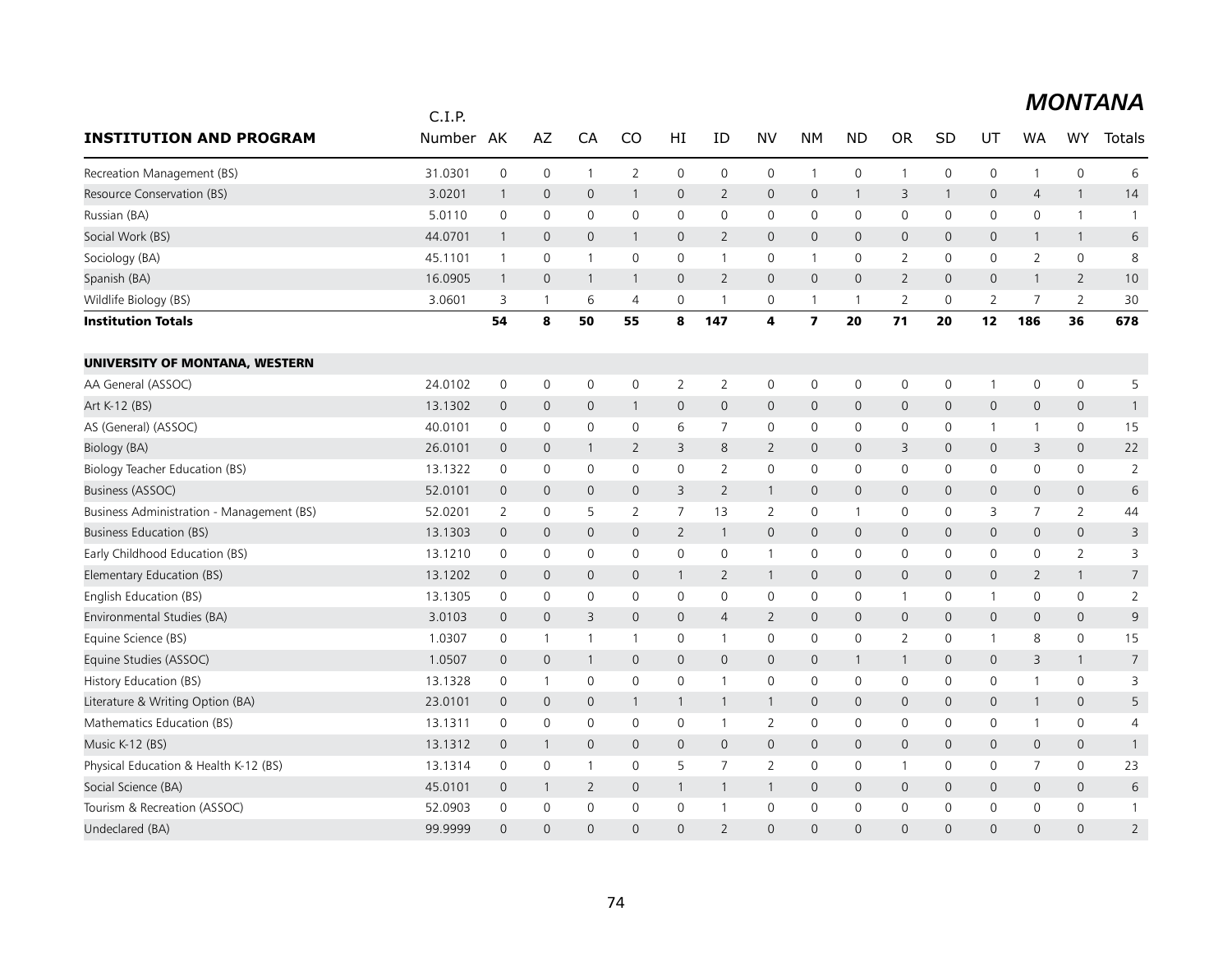|                                        | C.I.P.  |          |          |     |          |    |          |                |             |                |     |              |          |          |          | <b>MONTANA</b> |
|----------------------------------------|---------|----------|----------|-----|----------|----|----------|----------------|-------------|----------------|-----|--------------|----------|----------|----------|----------------|
| <b>INSTITUTION AND PROGRAM</b>         | Number  | AK       | AZ       | CA  | CO.      | HI | ID       | NV             | NM.         | ND.            | OR  | SD           | UT       | WA       | WY       | Totals         |
| Visual Arts (BA)                       | 50.0101 | $\Omega$ | $\Omega$ |     | $\Omega$ |    | $\Omega$ | $\overline{0}$ | $\Omega$    | $\overline{0}$ | 0   | $\Omega$     | $\Omega$ | $\Omega$ | $\Omega$ | 3              |
| <b>Institution Totals</b>              |         | 2        | 4        | 15  | 7        | 33 | 56       | 15             | $\mathbf 0$ | $\mathbf{2}$   | 8   | $\mathbf{o}$ | 7        | 34       | 6        | 189            |
| <b>MONTANA FOUR-YEAR PUBLIC TOTALS</b> |         | $122$    | 25       | 120 | 188      | 45 | 297      | 37             | 13          | 59             | 134 | 44           | 37       | 395      | 177      | 1,693          |
|                                        |         |          |          |     |          |    |          |                |             |                |     |              |          |          |          |                |
| <b>MONTANA STATEWIDE TOTALS</b>        |         | 126      | 27       | 124 | 191      | 45 | 302      | 37             | 13          | 65             | 137 | 45           | 54       | 404      | 184      | 1,754          |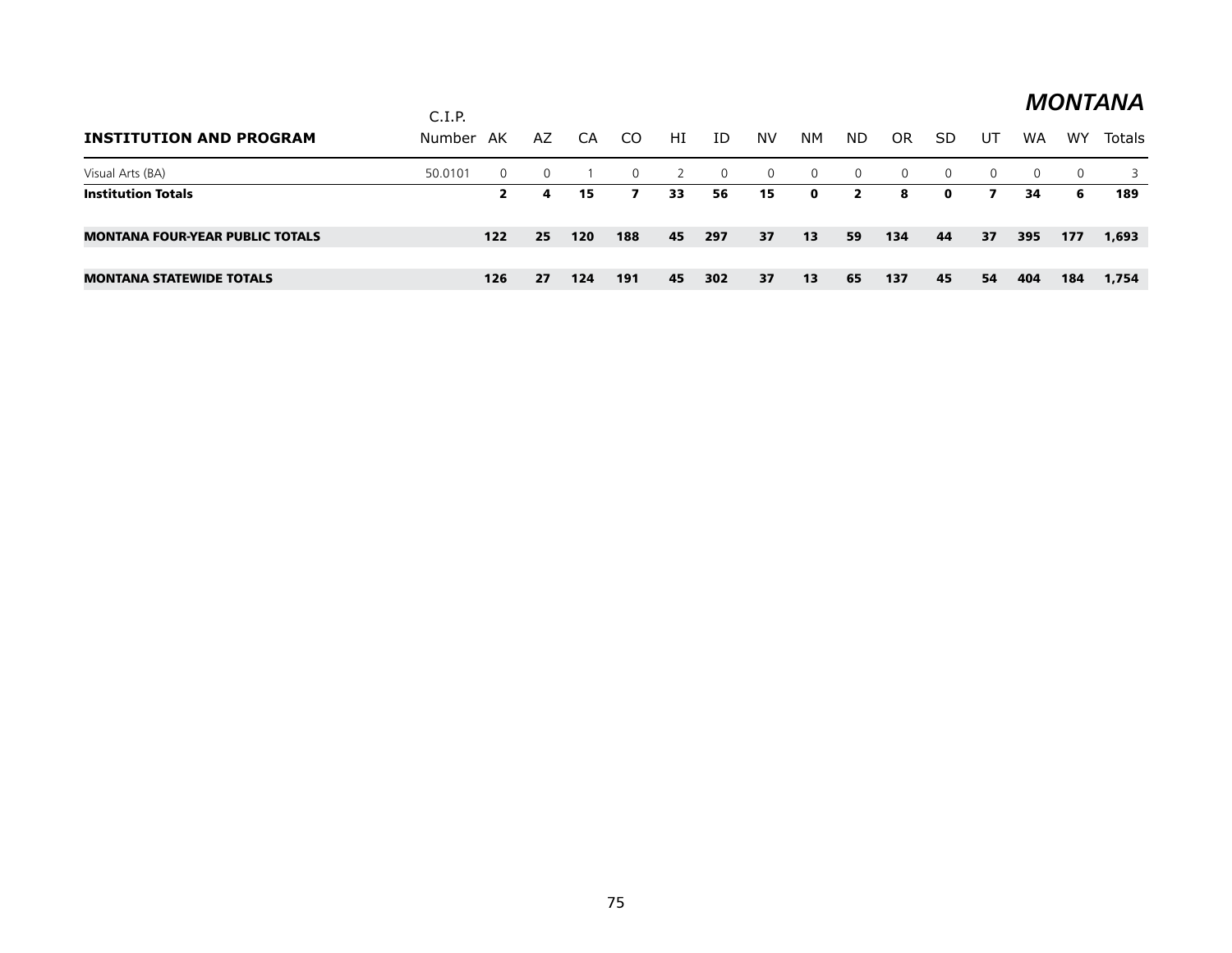#### *NEVADA NEVADA*

|                                                                                        | C.I.P.    |                |              |                |              |                |                |              |              |              |              |              |                |              |                     |                |
|----------------------------------------------------------------------------------------|-----------|----------------|--------------|----------------|--------------|----------------|----------------|--------------|--------------|--------------|--------------|--------------|----------------|--------------|---------------------|----------------|
| <b>INSTITUTION AND PROGRAM</b>                                                         | Number AK |                | <b>AZ</b>    | CA             | CO           | HI             | ID             | MT           | NΜ           | <b>ND</b>    | <b>OR</b>    | SD           | UT             | <b>WA</b>    | <b>WY</b>           | <b>Totals</b>  |
| <b>NEVADA TWO-YEAR PUBLIC INSTITUTIONS (4)</b>                                         |           |                |              |                |              |                |                |              |              |              |              |              |                |              |                     |                |
| <b>COLLEGE OF SOUTHERN NEVADA</b>                                                      |           |                |              |                |              |                |                |              |              |              |              |              |                |              |                     |                |
| Airline/Commercial/Professional Pilot and Flight Crew (ASSOC)                          | 49.0102   | 0              | 0            | 0              | $\mathbf 0$  |                | 0              | $\mathbf 0$  | $\mathbf 0$  | 0            | $\mathbf 0$  | 0            | 0              | $\mathbf 0$  | $\mathbf 0$         | 1              |
| Architectural Drafting and Architectural CAD/CADD (ASSOC)                              | 15.1303   | $\mathbf{0}$   | $\mathbf{0}$ | $\mathbf{0}$   | $\mathbf{0}$ | 1              | $\mathbf{0}$   | $\mathbf 0$  | $\mathbf{0}$ | $\mathbf{0}$ | $\mathbf{0}$ | $\mathbf{0}$ | $\mathbf{0}$   | $\mathbf{0}$ | $\mathbf{0}$        | $\mathbf{1}$   |
| Art/Art Studies, General (ASSOC)                                                       | 50.0701   | 0              | 0            | 0              | $\mathbf 0$  | 0              | 0              | 0            | 0            | 0            | 0            | 0            | 1              | 0            | 0                   | $\mathbf{1}$   |
| Associate of Arts/Science (ASSOC)                                                      | 24.0101   | $\mathbf 0$    | 5            | $\overline{4}$ | $\mathbf{1}$ | 6              | $\mathbf 0$    | $\mathbf 0$  | $\mathbf 0$  | $\mathbf 0$  | $\mathbf{0}$ | $\mathbf{0}$ | 6              | $\mathbf{1}$ | $\mathbf 0$         | 23             |
| Associate of General Studies (ASSOC)                                                   | 24.0102   | $\mathbf{1}$   | 0            | $\overline{1}$ | $\mathbf{0}$ | 0              | $\mathbf{0}$   | $\mathbf 0$  | $\mathbf 0$  | 0            | $\mathbf 0$  | 0            | $\overline{4}$ | $\mathbf{0}$ | $\mathbf 0$         | 6              |
| Automobile/Automotive Mechanics Technology/Technician<br>(ASSOC)                       | 47.0604   | $\mathbf 0$    | -1           | $\mathbf{0}$   | 0            | 0              | $\mathbf 0$    | $\mathbf 0$  | $\mathbf 0$  | $\mathbf 0$  | $\mathsf{O}$ | $\mathbf{0}$ | 0              | $\mathbf 0$  | $\overline{0}$      | 1              |
| Biology/Biological Sciences, General (ASSOC)                                           | 26.0101   | 0              | 0            | $\overline{1}$ | $\mathbf 0$  | 0              | 0              | $\mathbf{1}$ | $\mathbf 0$  | 0            | $\mathbf{1}$ | 0            | 0              | 0            | $\mathbf{1}$        | 4              |
| Building/Construction Site Management/Manager (ASSOC)                                  | 46.0412   | $\mathbf 0$    | $\mathbf 0$  | $\mathbf 0$    | 0            | 1              | $\mathbf 0$    | $\mathbf 0$  | $\mathbf 0$  | 0            | $\mathsf{O}$ | 0            | 0              | $\mathbf 0$  | 0                   | $\mathbf{1}$   |
| <b>Business Administration (ASSOC)</b>                                                 | 52.0201   | 3              | $\mathbf{1}$ | $\overline{1}$ | $\mathbf{1}$ | $\mathbf{1}$   | 0              | 0            | 0            | 0            | 0            | 0            | 3              | 0            | $\mathbf{1}$        | 11             |
| Chemistry, General (ASSOC)                                                             | 40.0501   | $\mathbf 0$    | $\mathbf 0$  | -1             | $\mathbf{0}$ | $\overline{0}$ | $\mathbf{0}$   | $\mathbf 0$  | $\mathbf{0}$ | $\mathbf 0$  | $\mathbf{0}$ | $\mathbf 0$  | 0              | $\mathbf{1}$ | 0                   | $\overline{2}$ |
| Civil Engineering, General (ASSOC)                                                     | 14.0801   | 0              |              | 0              | $\mathbf 0$  | 0              | $\mathbf 0$    | $\mathbf 0$  | $\mathbf 0$  | 0            | 0            | 0            | 0              | $\mathbf 0$  | 0                   | $\mathbf{1}$   |
| Clinical/Medical Laboratory Science and Allied Professions,<br>Other (ASSOC)           | 51.1099   | $\mathbf 0$    | $\mathbf 0$  | $\mathbf{1}$   | $\mathbf{0}$ | $\mathsf{O}$   | $\mathbf{0}$   | $\mathbf 0$  | $\mathbf 0$  | $\mathbf 0$  | $\mathbf{O}$ | $\mathbf{0}$ | $\mathbf{0}$   | $\mathbf{0}$ | $\mathbf 0$         | $\mathbf{1}$   |
| Computer Information Systems (CERT)                                                    | 11.0401   | 0              | $\mathbf 0$  | 4              | $\mathbf 0$  | 0              | $\mathbf 0$    | 0            | $\mathbf 0$  | 0            | $\mathbf 0$  | 0            | 0              | 0            | 0                   | 4              |
| Criminal Justice/Safety Studies (ASSOC)                                                | 43.0104   | $\mathbf 0$    | $\mathbf 0$  | $\mathbf{1}$   | 0            | $\mathbf{1}$   | $\mathbf 0$    | $\mathbf 0$  | $\mathbf 0$  | $\mathbf 0$  | $\mathsf{O}$ | 0            | 0              | $\mathbf 0$  | $\mathsf{O}$        | $\overline{2}$ |
| Dental Hygiene/Hygienist (ASSOC)                                                       | 51.0602   | 0              | -1           | -1             | 0            | 0              | 0              | 0            | 0            | 0            | 0            | 0            | 0              | 0            | 0                   | 2              |
| Dental Hygiene/Hygienist (BS)                                                          | 51.0602   | 2              | $\mathbf 0$  | $\mathbf{0}$   | 0            | 1              | $\mathbf{0}$   | $\mathbf 0$  | $\mathbf{0}$ | $\mathbf 0$  | $\mathbf{0}$ | $\mathbf{0}$ | 0              | $\mathbf{1}$ | 0                   | 4              |
| Diagnostic Medical Sonography (ASSOC)                                                  | 51.0910   | 0              | 0            | 0              | $\mathbf 0$  | 0              | 0              | 0            | -1           | 0            | $\mathbf 0$  | 0            | 0              | 0            | 0                   | $\mathbf{1}$   |
| Drama and Dramatics/Theatre Arts, General (ASSOC)                                      | 50.0501   | $\mathbf 0$    | $\mathbf{0}$ | $\mathbf{0}$   | $\mathbf{0}$ | $\overline{0}$ | $\mathbf{0}$   | $\mathbf{0}$ | $\mathbf{0}$ | $\mathbf 0$  | $\mathbf{0}$ | $\mathbf{0}$ | $\mathbf{0}$   | $\mathbf{1}$ | $\mathbf{0}$        | $\mathbf{1}$   |
| Electrical, Electronic and Communications Engineering<br>Technology/Technician (ASSOC) | 15.0303   | 0              | $\mathbf 0$  | 0              | $\mathbf{0}$ | $\mathbf{1}$   | $\Omega$       | $\mathbf 0$  | $\mathbf 0$  | $\mathbf 0$  | 0            | $\Omega$     | 0              | $\mathbf{0}$ | $\mathbf 0$         | $\mathbf{1}$   |
| Electrician (CERT)                                                                     | 46.0302   | $\mathbf 0$    | 0            | $\mathbf{0}$   | $\mathbf{0}$ | $\mathbf{1}$   | $\mathbf 0$    | $\mathbf 0$  | $\mathbf 0$  | $\mathbf 0$  | $\mathbf{0}$ | $\mathbf 0$  | 0              | $\mathbf{0}$ | $\mathsf{O}\xspace$ | $\mathbf{1}$   |
| Elementary Education and Teaching (CERT)                                               | 13.1202   | 0              | $\mathbf 0$  | 0              | 0            |                | 0              | $\mathbf 0$  | $\mathbf 0$  | 0            | $\mathbf 0$  | 0            | 1              | 1            | $\mathbf 0$         | 3              |
| Emergency Medical Technology/Technician (EMT Paramedic)<br>(ASSOC)                     | 51.0904   | $\overline{0}$ | $\mathbf 0$  | $\Omega$       | 0            |                | $\overline{0}$ | $\mathbf{0}$ | 0            | $\mathbf 0$  | $\Omega$     | $\Omega$     | $\mathbf 0$    | $\Omega$     |                     | $\overline{2}$ |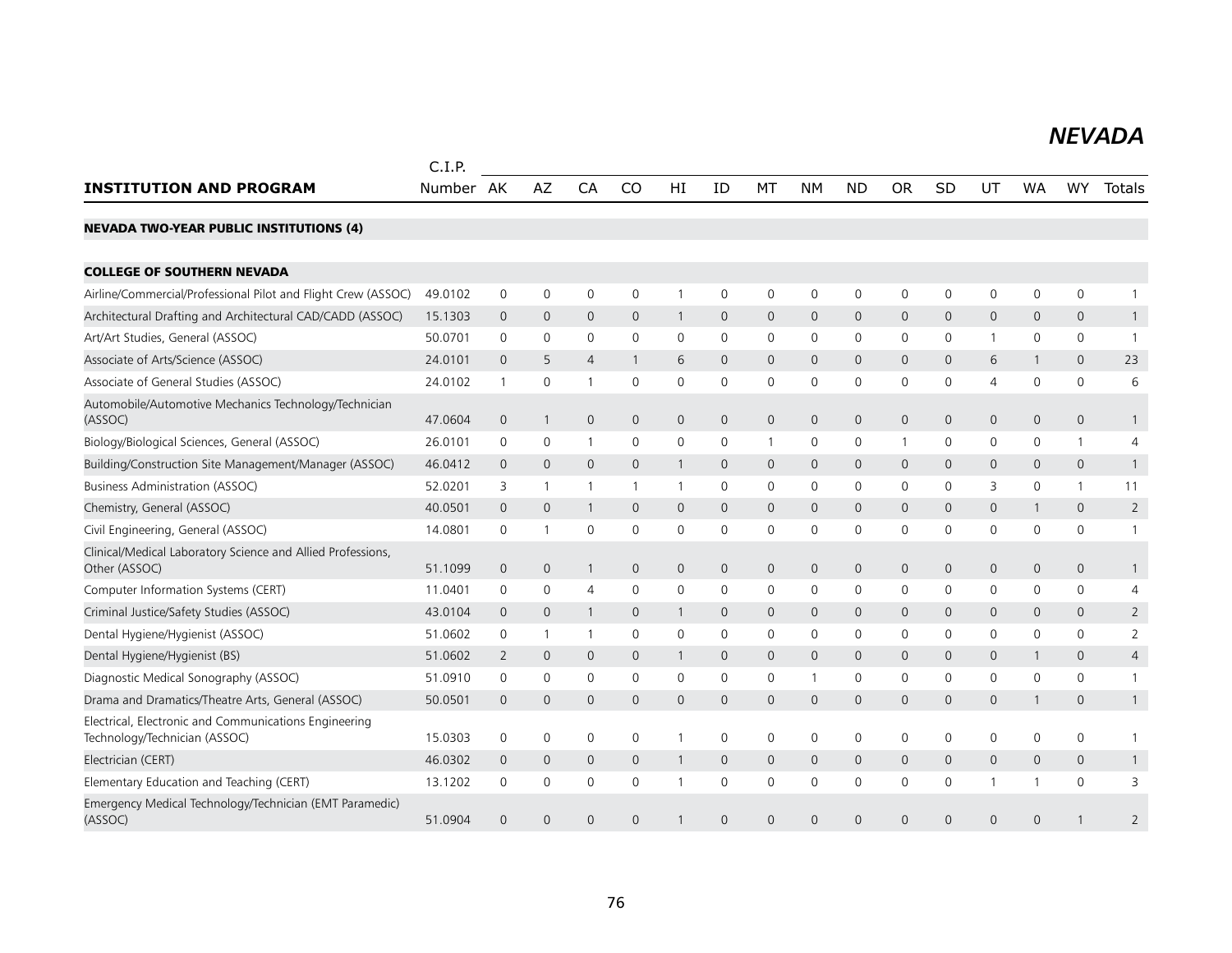|                                                                          | C.I.P.  |                     |                |                |              |                |                |                |              |                     |              |              |              |              |                         |                |
|--------------------------------------------------------------------------|---------|---------------------|----------------|----------------|--------------|----------------|----------------|----------------|--------------|---------------------|--------------|--------------|--------------|--------------|-------------------------|----------------|
| <b>INSTITUTION AND PROGRAM</b>                                           | Number  | AK                  | AZ             | CA             | CO           | HI             | ID             | МT             | NΜ           | <b>ND</b>           | <b>OR</b>    | <b>SD</b>    | UT           | WA           | WY                      | Totals         |
| Fire Science Technology - Urban Fire Fighting (ASSOC)                    | 43.0203 | $\mathsf{O}\xspace$ | $\mathbf 0$    | $\mathbf{1}$   | 0            | $\mathbf{1}$   | 0              | 0              | $\mathsf{O}$ | $\mathbf 0$         | 0            | 0            | 0            | $\mathbf{1}$ | 0                       | 3              |
| Hospitality Administration/Management, General (ASSOC)                   | 52.0901 | $\mathbf{1}$        | $\mathbf{0}$   | $\mathbf{0}$   | $\Omega$     | $\overline{2}$ | $\mathbf{0}$   | $\mathbf{0}$   | $\mathbf{0}$ | $\mathbf{0}$        | $\Omega$     | $\Omega$     | 0            | $\mathbf{0}$ | $\mathbf{0}$            | 3              |
| Hotel/Motel Administration/Management (ASSOC)                            | 52.0904 | $\mathbf 0$         | $\mathbf 0$    | 1              | $\mathbf 0$  | $\mathbf 0$    | 0              | 0              | $\mathbf 0$  | 0                   | 0            | 0            | 0            | 0            | 0                       | $\mathbf{1}$   |
| Human Resources Management/Personnel Administration,<br>General (ASSOC)  | 52.1001 | $\mathbf 0$         | $\mathbf 0$    | $\mathbf 1$    | 0            | $\mathbf 0$    | $\mathbf 0$    | $\mathbf 0$    | $\mathbf 0$  | $\mathbf 0$         | 0            | $\mathbf{0}$ | 0            | $\mathbf 0$  | $\mathbf 0$             | $\mathbf{1}$   |
| Kindergarten/Preschool Education and Teaching (CERT)                     | 13.1209 | 0                   | 0              | 0              | $\Omega$     | 1              | 0              | 0              | $\mathbf 0$  | 0                   | 0            | $\mathbf{0}$ | 0            | 0            | 0                       | 1              |
| Massage Therapy/Therapeutic Massage (CERT)                               | 51.3501 | $\overline{0}$      | $\mathbf{1}$   | $\mathbf{0}$   | $\mathbf{0}$ | $\mathbf 0$    | $\overline{0}$ | $\mathbf 0$    | $\mathbf{0}$ | $\mathbf{0}$        | $\mathbf 0$  | 0            | 0            | $\mathbf{0}$ | 0                       | $\mathbf{1}$   |
| Medical Radiologic Technology/Science - Radiation Therapist<br>(CERT)    | 51.0907 | 0                   | $\mathbf 0$    | $\mathbf 0$    | 0            | $\mathbf{1}$   | 0              | $\mathbf 0$    | $\mathbf 0$  | $\mathbf 0$         | 0            | 0            | 0            | 0            | 0                       | $\overline{1}$ |
| Nursing (ASSOC)                                                          | 51.1601 | $\mathbf{1}$        | 1              | $\overline{2}$ | $\mathbf 0$  | 2              | $\mathbf 0$    | $\mathbf 0$    | $\mathbf 0$  | $\mathbf 0$         | 1            | 0            | 3            | 2            | $\overline{2}$          | 14             |
| Ophthalmic Technician/Technologist (ASSOC)                               | 51.1803 | $\mathbf 0$         | $\mathbf 0$    | $\mathbf{1}$   | $\mathbf 0$  | $\mathbf 0$    | 0              | $\mathbf 0$    | $\mathbf 0$  | $\mathbf 0$         | 0            | 0            | 0            | 0            | 0                       | 1              |
| Pharmacy Technician/Assistant (CERT)                                     | 51.0805 | $\overline{0}$      | $\mathbf 0$    | $\mathbf 0$    | $\mathbf 0$  | $\mathbf{1}$   | $\mathbf{0}$   | $\mathbf 0$    | $\mathbf 0$  | $\mathbf 0$         | 0            | $\mathbf 0$  | 0            | $\mathbf{0}$ | $\mathsf{O}\xspace$     | $\mathbf{1}$   |
| Photography - Commercial (CERT)                                          | 50.0406 | 0                   | $\mathbf{1}$   | $\mathbf 0$    | 0            | 0              | 0              | 0              | 0            | 0                   | 0            | 0            | 0            | 0            | 0                       | $\mathbf{1}$   |
| Physical Therapy/Therapist (ASSOC)                                       | 51.2308 | $\mathbf 0$         | $\mathbf{0}$   | $\mathbf{0}$   | $\mathbf{0}$ | $\overline{0}$ | $\mathbf 0$    | $\mathbf 0$    | $\mathbf{0}$ | $\mathsf{O}\xspace$ | $\mathsf{O}$ | $\mathbf 0$  | $\mathbf{1}$ | $\mathbf{0}$ | $\mathbf{0}$            | $\mathbf{1}$   |
| Psychology, General (ASSOC)                                              | 42.0101 | $\mathbf{1}$        | 0              | 1              | $\mathbf 0$  | 0              | $\mathbf 0$    | 0              | $\mathsf 0$  | 0                   | $\mathbf 1$  | 0            | 0            | 1            | 0                       | 4              |
| Sales, Distribution, and Marketing Operations,<br>General (ASSOC)        | 52.1801 | $\mathbf 0$         | $\mathbf 0$    | $\mathbf{1}$   | $\mathsf{O}$ | $\mathbf 0$    | $\mathbf 0$    | $\mathbf 0$    | $\mathbf 0$  | $\mathsf{O}\xspace$ | $\mathbf 0$  | $\mathbf 0$  | 0            | $\mathbf 0$  | 0                       | $\mathbf{1}$   |
| Science Technologies/Technicians, Other (ASSOC)                          | 41.9999 | $\mathbf 0$         | 0              | $\mathbf 0$    | 2            | 0              | 0              | 0              | $\mathbf 0$  | $\mathbf 0$         | 0            | 0            | 0            | 0            | 0                       | 2              |
| Secondary Education and Teaching (ASSOC)                                 | 13.1205 | $\mathbf 0$         | $\mathbf{0}$   | $\mathbf{0}$   | $\mathbf{0}$ | $\mathbf{0}$   | $\mathbf{0}$   | $\overline{0}$ | $\mathbf{0}$ | $\mathbf{0}$        | $\mathsf{O}$ | $\mathbf 0$  | 0            | $\mathbf{1}$ | 0                       | $\mathbf{1}$   |
| Special Education and Teaching, General (ASSOC)                          | 13.1001 | $\mathbf 0$         | 0              | $\mathbf{1}$   | 0            | 0              | 0              | 0              | $\mathbf 0$  | $\mathbf 0$         | 0            | 0            | 0            | 0            | $\overline{2}$          | 3              |
| Undeclared (No Degree)                                                   | 24.0199 | $\mathbf 0$         | $\mathbf 0$    | $\mathbf{0}$   | $\mathbf{0}$ | 1              | $\mathbf{0}$   | $\mathbf{0}$   | $\mathbf{0}$ | $\mathbf 0$         | $\mathbf{0}$ | 0            | 0            | $\mathbf{0}$ | $\overline{0}$          | $\mathbf{1}$   |
| Web Page, Digital/Multimedia and Information Resources<br>Design (ASSOC) | 11.0801 | $\mathbf 0$         | $\mathbf 0$    | $\mathbf 0$    | $\mathbf 0$  | $\mathbf{1}$   | 0              | $\mathbf 0$    | $\mathbf 0$  | $\mathbf 0$         | 0            | $\mathbf 0$  | $\mathbf 0$  | $\mathbf 0$  | 0                       | 1              |
| Welding Technology/Welder (ASSOC)                                        | 48.0508 | $\mathbf 0$         | -1             | $\mathbf 0$    | $\mathbf 0$  | $\mathbf 0$    | $\mathbf 0$    | $\mathbf 0$    | $\mathsf{O}$ | $\mathbf 0$         | 0            | $\mathbf 0$  | 0            | $\mathbf 0$  | $\mathsf{O}\xspace$     | $\mathbf{1}$   |
| <b>Institution Totals</b>                                                |         | 9                   | 13             | 24             | 4            | 26             | 0              | 1              | $\mathbf{1}$ | $\mathbf 0$         | 3            | 0            | 19           | 10           | $\overline{\mathbf{z}}$ | 117            |
| <b>GREAT BASIN COLLEGE</b>                                               |         |                     |                |                |              |                |                |                |              |                     |              |              |              |              |                         |                |
| Accounting (ASSOC)                                                       | 52.0302 | $\mathbf 0$         | $\mathbf 0$    | 1              | $\mathbf 0$  | 0              | 0              | $\mathbf 0$    | $\mathbf 0$  | $\mathbf 0$         | 0            | 0            | 0            | 0            | 0                       | 1              |
| Agriculture, General (ASSOC)                                             | 1.0000  | $\overline{0}$      | $\overline{1}$ | $\mathbf{1}$   | $\mathbf{0}$ | $\overline{0}$ | $\overline{0}$ | $\mathbf{0}$   | $\mathbf 0$  | $\overline{0}$      | 0            | 0            | 0            | $\Omega$     | $\mathbf 0$             | 2              |
| Applied Science - Land Surveying/Geomatics (BS)                          | 15.1102 | 0                   | 0              | $\overline{1}$ | 0            | 0              | 1              | $\mathbf{1}$   | 0            | 0                   | 0            | 2            | 0            | 0            | 0                       | 5              |
| Arts (ASSOC)                                                             | 24.0101 | $\overline{0}$      | $\Omega$       | $\mathbf{0}$   | $\mathbf{0}$ | $\mathbf{0}$   | $\mathbf{1}$   | $\mathbf 0$    | $\mathbf{0}$ | $\mathbf{0}$        | 0            | $\Omega$     | 3            | $\Omega$     | $\mathbf{0}$            | $\overline{4}$ |
| Computer Office Technology - Office Technology (ASSOC)                   | 11.9999 | $\mathbf 0$         | $\mathbf{1}$   | $\mathbf 0$    | $\mathbf{0}$ | $\mathbf 0$    | $\overline{0}$ | $\Omega$       | $\mathbf 0$  | 0                   | 0            | 0            | 0            | $\mathbf 0$  | 0                       | $\mathbf{1}$   |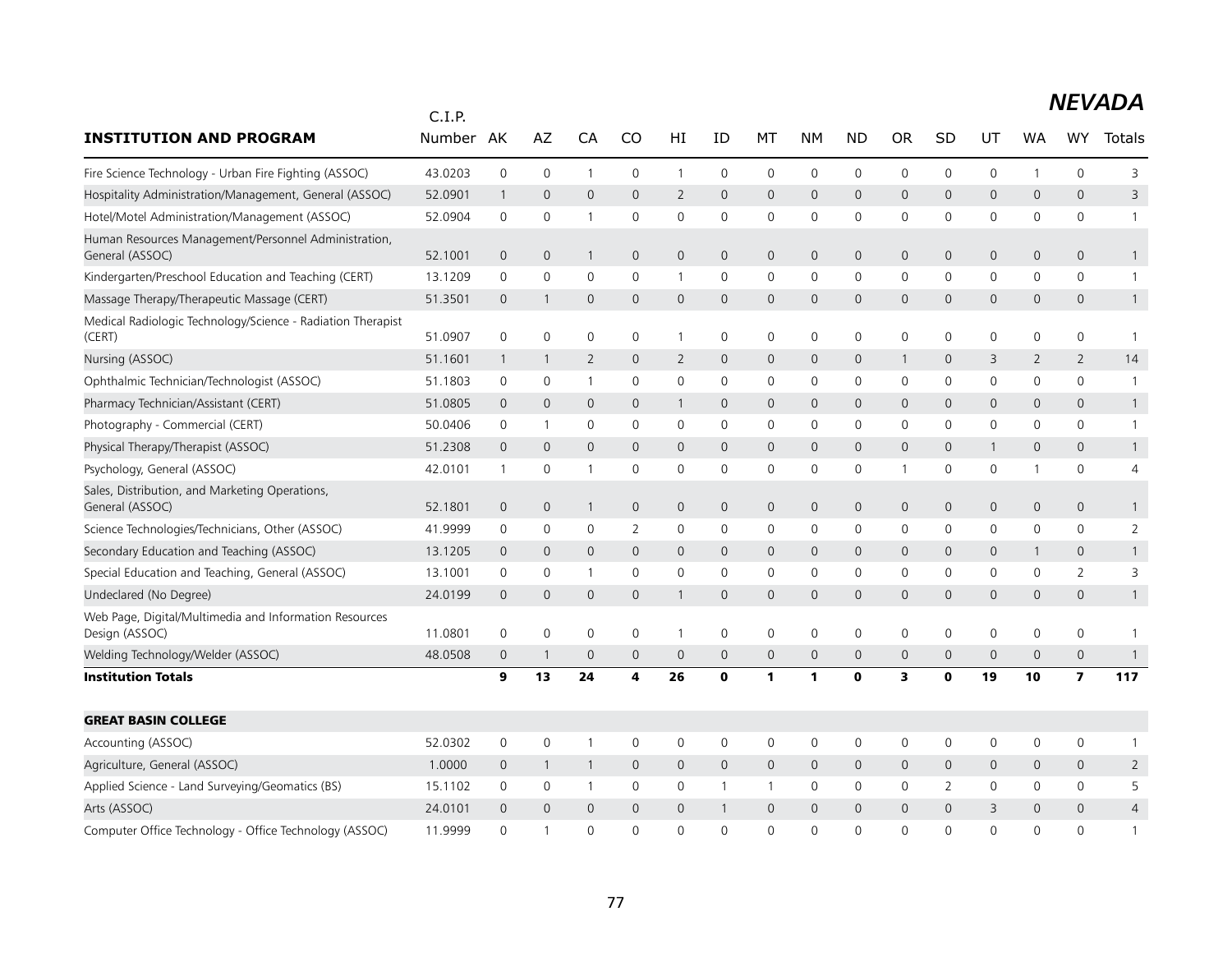|                                                                          | C.I.P.  |                |                     |                     |              |              |                |                     |              |              |                |                         |              |              |                     |                |
|--------------------------------------------------------------------------|---------|----------------|---------------------|---------------------|--------------|--------------|----------------|---------------------|--------------|--------------|----------------|-------------------------|--------------|--------------|---------------------|----------------|
| <b>INSTITUTION AND PROGRAM</b>                                           | Number  | AK             | AZ                  | CA                  | CO           | HI           | ΙD             | МT                  | NΜ           | <b>ND</b>    | <b>OR</b>      | <b>SD</b>               | UT           | <b>WA</b>    | <b>WY</b>           | Totals         |
| Diesel Technology (CERT)                                                 | 47.0605 | $\mathbf{0}$   | $\mathsf{O}\xspace$ | $\mathbf{0}$        | $\mathbf{0}$ | $\mathbf 0$  | $\mathbf{1}$   | $\mathbf{0}$        | $\mathsf{O}$ | $\mathbf 0$  | $\mathbf 0$    | 0                       | $\mathbf{0}$ | $\mathsf{O}$ | $\mathbf{0}$        | $\mathbf{1}$   |
| Early Childhood Education (ASSOC)                                        | 13.1210 | 0              | $\mathbf 0$         | $\mathbf 0$         | 0            | 0            | 0              | 0                   | 0            | 0            | 0              | 0                       | 1            | $\mathbf{0}$ | 0                   |                |
| Elementary Education (BA)                                                | 13.1202 | $\overline{0}$ | $\mathbf 0$         | $\overline{0}$      | $\mathbf{0}$ | 0            | 0              | $\mathbf 0$         | $\mathbf 0$  | $\mathbf 0$  | $\overline{0}$ | 0                       | $\mathbf{1}$ | $\mathbf 0$  | 0                   | 1              |
| General Studies (ASSOC)                                                  | 50.0701 | 0              | $\mathbf 0$         | $\mathbf 0$         | $\Omega$     | 0            | 0              | $\mathbf 0$         | $\mathbf 0$  | $\mathbf 0$  | 0              | 0                       | 2            | $\mathbf{0}$ | 0                   | $\overline{2}$ |
| Industrial Millwright Technology (ASSOC)                                 | 47.0303 | $\mathbf 0$    | $\mathbf 0$         | $\mathbf{0}$        | $\mathbf 0$  | $\mathsf{O}$ | 0              | $\mathbf{1}$        | $\mathbf{0}$ | $\mathbf 0$  | $\mathbf 0$    | 0                       | $\mathbf{0}$ | 0            | $\mathbf{0}$        | $\mathbf{1}$   |
| Integrative Studies-Arts and Humanities Management (BA)                  | 50.0704 | 0              | 0                   | 0                   | 0            | 0            | 1              | 0                   | 0            | 0            | 0              | 0                       | 0            | 0            | 0                   | -1             |
| Nursing (ASSOC)                                                          | 51.1601 | $\overline{0}$ | $\mathbf 0$         | -1                  | $\mathbf{0}$ | 0            | 1              | $\mathbf 0$         | $\mathbf 0$  | $\mathbf 0$  | $\mathbf 0$    | 0                       | $\mathsf{O}$ | $\mathbf{0}$ | $\mathbf{0}$        | $\overline{2}$ |
| Nursing (BS)                                                             | 51.1601 | $\mathbf 0$    | $\mathsf{O}\xspace$ | $\mathsf{O}\xspace$ | $\mathbf 0$  | 0            | 1              | 0                   | 0            | $\mathbf 0$  | $\mathbf 0$    | 0                       | $\mathsf{O}$ | 0            | 0                   | $\mathbf{1}$   |
| Science (ASSOC)                                                          | 24.0199 | $\mathbf 0$    | $\mathbf 0$         | -1                  | $\mathbf{0}$ | $\mathsf{O}$ | $\Omega$       | $\mathbf{0}$        | $\mathbf{0}$ | $\mathbf 0$  | $\mathbf{0}$   | 0                       | 1            | 0            | $\mathbf{0}$        | $\overline{2}$ |
| Social Work (BA)                                                         | 44.0701 | $\mathbf 0$    | $\mathbf 0$         | $\mathbf 0$         | 0            | 0            | $\mathbf 0$    | 0                   | 0            | 0            | 0              | 0                       | $\mathbf{1}$ | 0            | 0                   |                |
| Welding Technology (CERT)                                                | 48.0508 | $\overline{0}$ | $\overline{1}$      | $\overline{0}$      | 0            | 0            | $\mathbf 0$    | $\mathbf 0$         | $\mathbf 0$  | $\mathbf 0$  | $\overline{0}$ | 0                       | $\mathsf{O}$ | $\mathbf 0$  | 0                   | $\mathbf{1}$   |
| <b>Institution Totals</b>                                                |         | $\mathbf 0$    | 3                   | 5                   | $\bf{0}$     | 0            | 6              | $\overline{2}$      | $\bf{0}$     | $\mathbf{0}$ | $\mathbf 0$    | $\overline{\mathbf{2}}$ | 9            | $\mathbf 0$  | 0                   | 27             |
| <b>TRUCKEE MEADOWS COMMUNITY COLLEGE</b>                                 |         |                |                     |                     |              |              |                |                     |              |              |                |                         |              |              |                     |                |
| Architectural Technology (ASSOC)                                         | 4.0201  | $\mathbf{1}$   | $\mathbf 0$         | 0                   | 0            | 0            | $\mathbf 0$    | $\mathbf{1}$        | $\mathbf 0$  | $\mathbf 0$  | 0              | 0                       | $\mathbf 0$  | $\mathbf 0$  | 0                   | 2              |
| Automobile/Automotive Mechanics Technology/Technician<br>(ASSOC)         | 47.0604 | $\mathbf 0$    | $\mathsf{O}\xspace$ | $\mathbf 0$         | $\mathbf{1}$ | 0            | 0              | $\mathsf{O}\xspace$ | $\mathbf 0$  | $\mathbf 0$  | $\mathbf 0$    | 0                       | $\mathsf{O}$ | $\mathbf 0$  | $\mathsf{O}\xspace$ |                |
| <b>Business (CERT)</b>                                                   | 52.0101 | 0              | 0                   | 0                   | 0            | 0            | $\mathbf 0$    | 0                   | 0            | 0            | $\mathbf 1$    | 0                       | 0            | 0            | 0                   | $\mathbf{1}$   |
| Business (ASSOC)                                                         | 52.0101 | 3              | $\mathbf{0}$        | 5                   | $\mathbf{0}$ | $\mathbf{1}$ | $\overline{2}$ | $\mathbf{0}$        | $\mathbf{0}$ | $\mathbf 0$  | 3              | $\overline{2}$          | $\mathbf{0}$ | 0            | $\mathbf{0}$        | 16             |
| Computer and Information Sciences and Support Services,<br>Other (ASSOC) | 11.9999 | $\mathbf 0$    | 0                   |                     | 0            | 3            | 0              | $\mathbf 0$         | $\mathbf 0$  | 0            | $\mathbf 0$    | 0                       | $\mathsf 0$  | 0            | 0                   | 4              |
| Computer Systems Networking and Telecommunications<br>(ASSOC)            | 11.0901 | $\theta$       | $\mathsf{O}\xspace$ | $\mathbf 0$         | 0            | 0            | $\mathbf{0}$   | $\mathsf{O}$        | $\mathsf{O}$ | $\mathsf{O}$ | $\mathsf{O}$   | 0                       | $\mathsf{O}$ | $\mathbf{1}$ | 0                   | $\mathbf{1}$   |
| Construction Technology (ASSOC)                                          | 46.0000 | 1              | 0                   | 0                   | 0            | 0            | 0              | 0                   | 0            | $\mathbf 0$  | 0              | 0                       | 0            | 0            | 0                   |                |
| Construction Trades, Other (CERT)                                        | 46.9999 | $\overline{0}$ | $\mathbf 0$         | 1                   | $\mathbf 0$  | 0            | 0              | $\mathbf 0$         | $\mathbf 0$  | $\mathbf 0$  | $\mathbf 0$    | 0                       | $\mathsf{O}$ | 0            | 0                   |                |
| Criminal Justice/Law Enforcement Administration (ASSOC)                  | 43.0103 | 2              | $\mathbf 0$         | 3                   | $\mathbf{0}$ | 0            | $\mathbf 0$    | $\mathbf 0$         | $\mathbf 0$  | $\mathbf 0$  | 0              | 0                       | $\mathbf 0$  | 0            | 0                   | 5              |
| Dental Hygiene/Hygienist (ASSOC)                                         | 51.0602 | $\mathbf{1}$   | $\mathbf{0}$        | $\overline{0}$      | $\mathbf{0}$ | $\mathsf{O}$ | 0              | $\mathbf{0}$        | $\mathbf{0}$ | $\mathbf 0$  | $\mathbf 0$    | 0                       | $\mathbf{0}$ | $\mathbf{0}$ | $\mathbf{0}$        |                |
| Early Childhood Education and Teaching (CERT)                            | 13.1210 | 0              | 0                   | $\overline{1}$      | 0            | 0            | 0              | 0                   | 0            | $\mathbf 0$  | 0              | 0                       | 0            | 0            | 0                   | -1             |
| Electrician (ASSOC)                                                      | 46.0302 | $\mathbf 0$    | $\mathbf{0}$        | -1                  | $\mathbf{0}$ | $\mathsf{O}$ | 0              | $\mathbf{0}$        | $\mathbf{0}$ | $\mathbf 0$  | $\mathbf{0}$   | 0                       | $\mathbf{0}$ | $\mathbf 0$  | $\mathbf{0}$        |                |
| Elementary Education (ASSOC)                                             | 13.1202 | 0              | 0                   |                     | 0            | 1            | 0              | 0                   | 0            | 0            | 0              | 0                       | 0            | 0            | 0                   | $\overline{2}$ |
| Engineering Technologies/Technicians, Other (ASSOC)                      | 15.9999 | $\Omega$       | $\Omega$            | $\overline{2}$      |              | $\Omega$     | $\Omega$       | $\Omega$            | $\Omega$     | $\Omega$     | $\Omega$       | $\Omega$                | $\Omega$     | $\Omega$     | $\Omega$            | 3              |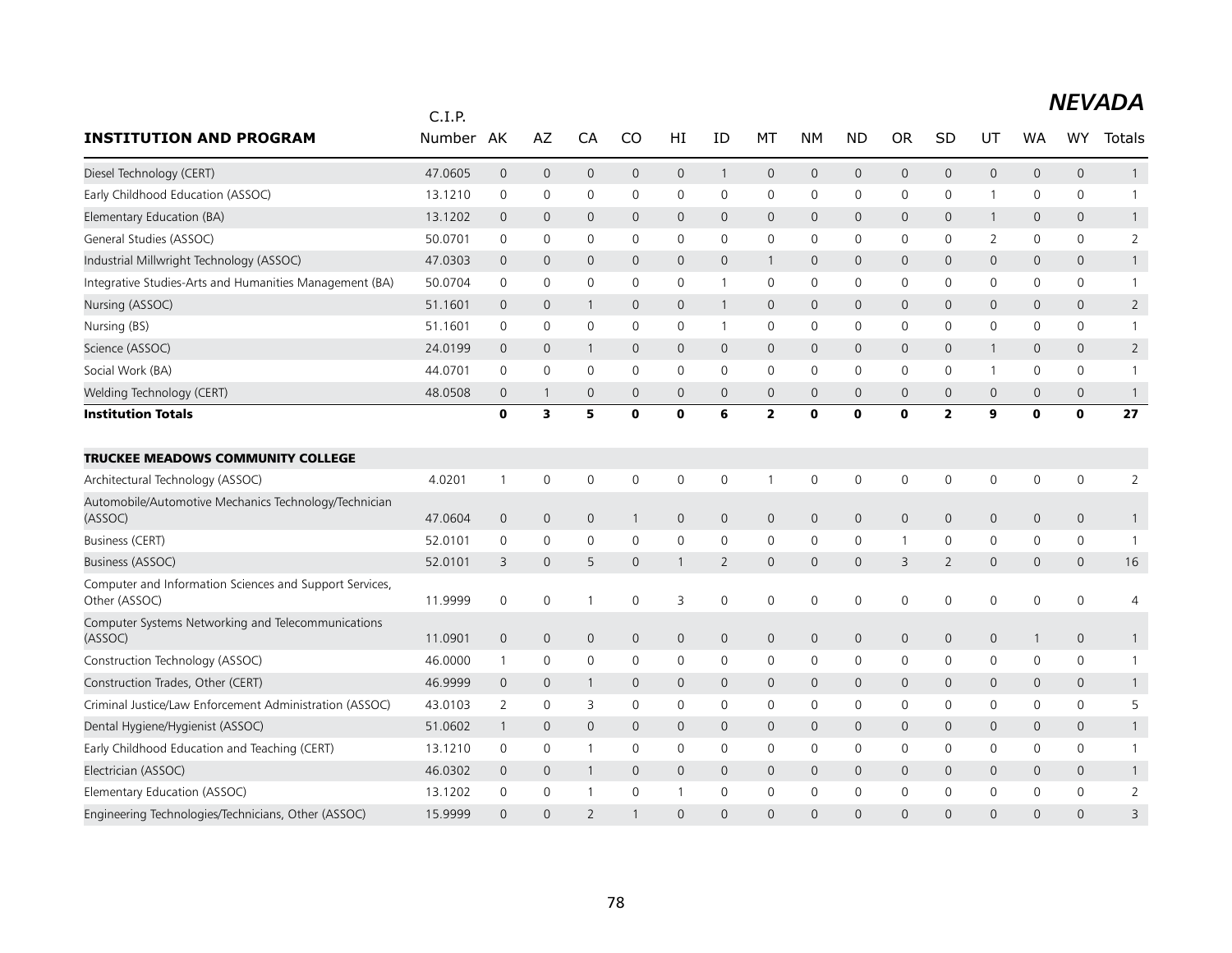|                                                                                    | C.I.P.  |                |                     |                         |                         |                |                |              |                     |              |                         |                |                     |                |                     |                |
|------------------------------------------------------------------------------------|---------|----------------|---------------------|-------------------------|-------------------------|----------------|----------------|--------------|---------------------|--------------|-------------------------|----------------|---------------------|----------------|---------------------|----------------|
| <b>INSTITUTION AND PROGRAM</b>                                                     | Number  | AK             | AZ                  | CA                      | CO                      | HI             | ID             | МT           | NΜ                  | <b>ND</b>    | <b>OR</b>               | SD             | UT                  | <b>WA</b>      | <b>WY</b>           | Totals         |
| Fire Science Technology (ASSOC)                                                    | 43.0201 | $\mathbf 0$    | 0                   | $\overline{1}$          | $\mathbf 0$             | $\mathbf 0$    | $\mathbf 0$    | $\mathbf 0$  | $\mathbf 0$         | $\mathbf 0$  | $\mathbf 0$             | $\mathbf 0$    | $\mathbf 0$         | $\mathbf{1}$   | $\mathbf 0$         | $\overline{2}$ |
| General Studies (CERT)                                                             | 24.0102 | 3              | $\mathbf{0}$        | 3                       | 1                       | $\mathbf{1}$   | -1             | $\mathbf 0$  | $\mathbf{0}$        | $\mathbf 0$  | 1                       | $\mathbf{0}$   | $\mathsf{O}$        | 0              | $\mathbf{0}$        | 10             |
| General Studies (ASSOC)                                                            | 24.0102 | $\mathbf{1}$   | $\mathsf{O}\xspace$ | $\overline{2}$          | $\mathbf 0$             | $\mathbf 0$    | 0              | $\mathbf 0$  | $\mathsf{O}\xspace$ | 0            | 0                       | 0              | 0                   | 1              | $\mathbf 0$         | 4              |
| Geological and Earth Sciences/Geosciences, Other (ASSOC)                           | 40.0699 | $\overline{0}$ | $\overline{0}$      | $\overline{2}$          | $\mathbf{0}$            | $\mathbf{0}$   | $\overline{0}$ | $\mathsf{O}$ | $\mathbf{0}$        | $\mathbf 0$  | $\mathbf{0}$            | $\mathbf{0}$   | $\mathbf 0$         | 0              | $\mathbf{0}$        | $\overline{2}$ |
| Graphic Design (ASSOC)                                                             | 50.0402 | $\mathbf 0$    | $\mathbf 0$         | -1                      | $\mathbf{1}$            | $\mathbf 0$    | $\Omega$       | $\mathbf 0$  | $\mathbf 0$         | $\mathbf 0$  | $\mathbf 0$             | $\Omega$       | $\mathbf 0$         | 0              | $\mathbf 0$         | $\overline{2}$ |
| Legal Assistant/Paralegal-Law (ASSOC)                                              | 22.0302 | $\mathbf 0$    | $\mathbf 0$         | -1                      | $\mathbf{0}$            | 0              | $\overline{0}$ | $\mathbf{0}$ | $\mathbf{0}$        | $\mathsf{O}$ | $\mathbf{0}$            | 0              | $\mathsf{O}$        | 0              | 0                   | $\mathbf{1}$   |
| Liberal Arts and Sciences, General Studies and Humanities,<br>Other (ASSOC)        | 24.0199 | $\mathbf{1}$   | 0                   | 0                       | 0                       | 0              | 0              | 0            | $\mathbf 0$         | 0            | 0                       | 0              | 0                   | 0              | 0                   | $\overline{1}$ |
| Liberal Arts and Sciences/Liberal Studies (ASSOC)                                  | 24.0101 | -1             | $\mathbf 0$         | 4                       | $\mathbf 0$             | $\mathbf{1}$   | $\overline{2}$ | 0            | $\mathbf 0$         | $\mathbf 0$  | $\mathbf 0$             | $\mathbf 0$    | 0                   | 2              | $\mathbf 0$         | 10             |
| Multi-/Interdisciplinary Studies, Other (No Degree)                                | 30.9999 | 3              | 0                   | $\overline{4}$          | 1                       | $\mathbf{1}$   | 0              | $\mathbf 0$  | $\mathbf 0$         | $\mathbf 0$  | 2                       | 1              | $\mathsf{O}\xspace$ | 1              | $\mathbf 0$         | 13             |
| Nursing (ASSOC)                                                                    | 51.1601 | 3              | $\mathbf{0}$        | 6                       | $\Omega$                | $\mathbf{0}$   | $\overline{0}$ | $\mathbf{0}$ | $\mathbf{0}$        | $\mathbf{0}$ | $\overline{2}$          | $\Omega$       | $\mathbf{0}$        | $\mathbf{1}$   | $\Omega$            | 12             |
| Physical Sciences, Other (ASSOC)                                                   | 40.9999 | 0              | 0                   | 3                       | $\Omega$                | 0              | -1             | $\mathbf 0$  | $\mathbf 0$         | 0            | 0                       | 0              | 0                   | 0              | 0                   | 4              |
| Radiological Technology (ASSOC)                                                    | 51.0907 | $\overline{0}$ | $\mathbf 0$         | $\mathbf 0$             | 0                       | 0              | $\mathbf{1}$   | 0            | $\mathbf 0$         | $\mathbf 0$  | $\mathbf 0$             | $\mathbf 0$    | 0                   | 0              | $\mathbf 0$         | $\mathbf{1}$   |
| Science (ASSOC)                                                                    | 40.0101 | 0              | 0                   | 3                       | $\mathbf 0$             | 0              | 0              | 0            | $\mathbf 0$         | $\mathbf 0$  | 0                       | 0              | 0                   | 1              | 0                   | 4              |
| Undecided (No Degree)                                                              | 99.9999 | 7              | $\mathbf 0$         | 23                      | 2                       | 5              | $\overline{2}$ | $\mathbf{1}$ | $\mathbf{0}$        | $\mathbf{0}$ | $\mathbf{0}$            | $\overline{0}$ | $\mathsf{O}$        | $\overline{2}$ | $\mathbf{1}$        | 43             |
| Veterinary/Animal Health Technology/Technician and<br>Veterinary Assistant (ASSOC) | 51.0808 | $\mathbf{1}$   | 0                   | $\overline{1}$          | 0                       | 0              | 0              | $\mathbf 0$  | $\mathbf 0$         | 0            | 0                       | 0              | 0                   | 0              | $\mathbf 0$         | 2              |
| Welding Technology/Welder (ASSOC)                                                  | 48.0508 | $\mathbf 0$    | $\mathbf 0$         | -1                      | $\mathbf{0}$            | $\overline{0}$ | 0              | $\mathbf 0$  | $\mathbf{0}$        | $\mathbf{0}$ | $\mathbf 0$             | 0              | $\mathsf{O}$        | 0              | $\mathbf{0}$        | $\mathbf{1}$   |
| <b>Institution Totals</b>                                                          |         | 28             | 0                   | 70                      | $\overline{\mathbf{z}}$ | 13             | 9              | $\mathbf{2}$ | 0                   | $\mathbf 0$  | 9                       | 3              | 0                   | 10             | 1                   | 152            |
| <b>WESTERN NEVADA COMMUNITY COLLEGE</b>                                            |         |                |                     |                         |                         |                |                |              |                     |              |                         |                |                     |                |                     |                |
| Biology/Biological Sciences, General (ASSOC)                                       | 26.0101 | 0              | $\mathbf{1}$        | $\overline{2}$          | 0                       | 0              | 0              | $\mathbf 0$  | $\mathbf 0$         | $\mathbf 0$  | $\mathsf 0$             | 0              | 0                   | $\mathbf{1}$   | 0                   | 4              |
| Business/Commerce, General (ASSOC)                                                 | 52.0101 | $\mathbf 0$    | $\mathsf{O}\xspace$ | $\mathbf 0$             | 0                       | 0              | $\mathbf 0$    | $\mathbf 0$  | $\mathbf 0$         | $\mathbf 0$  | 1                       | $\mathbf 0$    | $\mathbf 0$         | 2              | $\mathsf{O}\xspace$ | 3              |
| Child Care Provider/Assistant (ASSOC)                                              | 19.0709 | $\Omega$       | $\mathbf 0$         | $\mathbf 0$             | $\Omega$                | $\mathbf 0$    | $\Omega$       | $\mathbf 0$  | $\mathbf 0$         | $\mathbf 0$  | $\mathbf{1}$            | 0              | $\mathbf{0}$        | 0              | $\Omega$            | $\mathbf{1}$   |
| Corrections and Criminal Justice, Other (ASSOC)                                    | 43.0199 | $\overline{1}$ | $\mathbf 0$         | $\mathbf 0$             | $\mathbf{0}$            | $\mathbf{0}$   | 0              | $\mathbf{0}$ | $\mathbf{0}$        | $\mathbf{0}$ | $\mathbf 0$             | 0              | $\mathsf{O}$        | 2              | $\mathbf{0}$        | 3              |
| Engineering, General (ASSOC)                                                       | 14.0101 | 0              | 0                   | 0                       | 0                       | 0              | 0              | 1            | 0                   | 0            | 0                       | 0              | 0                   | 0              | 0                   | $\mathbf{1}$   |
| General Studies (ASSOC)                                                            | 24.0102 | $\overline{0}$ | $\mathbf{0}$        | $\mathbf{0}$            | $\mathbf{0}$            | $\mathbf{0}$   | $\overline{2}$ | $\mathbf 0$  | $\mathbf{0}$        | $\mathbf 0$  | $\mathbf{1}$            | $\Omega$       | $\mathbf{0}$        | 3              | $\mathbf{0}$        | 6              |
| Liberal Arts and Sciences/Liberal Studies (ASSOC)                                  | 24.0101 | 0              | $\mathbf 0$         | $\mathbf 0$             | 0                       | $\mathsf{O}$   | 0              | $\mathbf 0$  | $\mathbf 0$         | 0            | $\overline{1}$          | 0              | 0                   | $\overline{2}$ | $\mathbf 0$         | 3              |
| Machine Tool Technology/Machinist (ASSOC)                                          | 48.0501 | $\overline{0}$ | $\mathbf{0}$        | $\mathbf{0}$            | $\mathbf{0}$            | $\mathbf{0}$   | $\mathbf{1}$   | 0            | $\mathbf{0}$        | $\mathbf{0}$ | $\mathbf{0}$            | $\mathbf 0$    | 0                   | 0              | $\mathbf{0}$        | $\mathbf{1}$   |
| Non-degree (No Degree)                                                             | 99.9999 | 0              | 0                   | -1                      | 0                       | 0              | 0              | 0            | 0                   | 0            | 0                       | 0              | 0                   | 0              | 0                   | $\mathbf{1}$   |
| <b>Institution Totals</b>                                                          |         | 1              | 1                   | $\overline{\mathbf{3}}$ | O                       | $\mathbf{0}$   | 3              | $\mathbf{1}$ | $\mathbf 0$         | $\mathbf{0}$ | $\overline{\mathbf{4}}$ | $\mathbf 0$    | $\mathbf 0$         | 10             | $\mathbf{o}$        | 23             |
| <b>NEVADA TWO-YEAR PUBLIC TOTALS</b>                                               |         | 38             | 17                  | 102                     | 11                      | 39             | 18             | 6            | $\mathbf{1}$        | $\mathbf{0}$ | 16                      | 5              | 28                  | 30             | 8                   | 319            |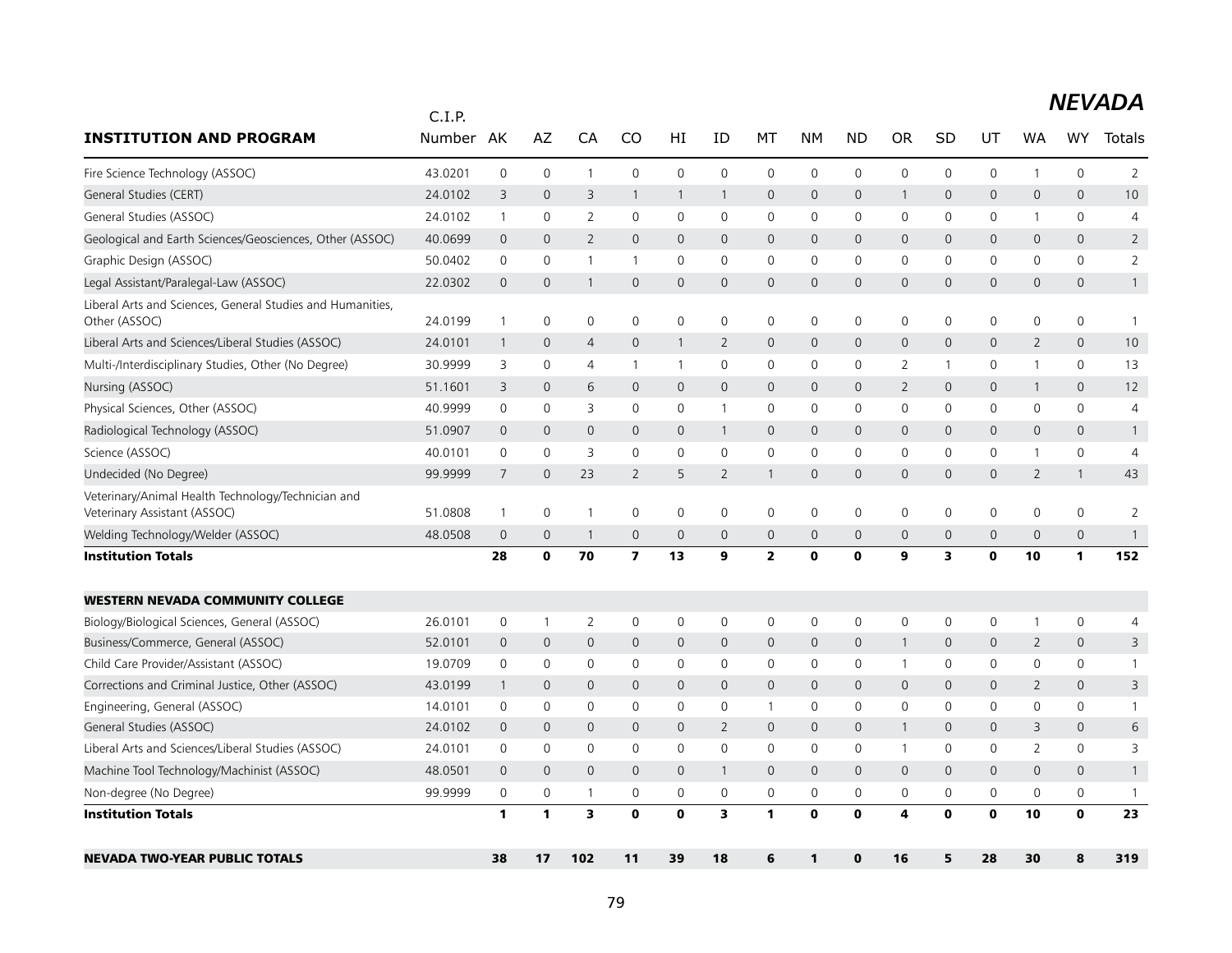|                                                  | C.I.P.    |                     |                |                     |                |                     |              |              |                     |                     |                |                |                |                     |              | <b>NEVADA</b>  |
|--------------------------------------------------|-----------|---------------------|----------------|---------------------|----------------|---------------------|--------------|--------------|---------------------|---------------------|----------------|----------------|----------------|---------------------|--------------|----------------|
| <b>INSTITUTION AND PROGRAM</b>                   | Number AK |                     | AZ             | CA                  | CO             | HI                  | ID           | MT           | NΜ                  | <b>ND</b>           | <b>OR</b>      | <b>SD</b>      | UT             | <b>WA</b>           | WY .         | Totals         |
| <b>NEVADA FOUR-YEAR PUBLIC INSTITUTIONS (3)</b>  |           |                     |                |                     |                |                     |              |              |                     |                     |                |                |                |                     |              |                |
| <b>NEVADA STATE COLLEGE</b>                      |           |                     |                |                     |                |                     |              |              |                     |                     |                |                |                |                     |              |                |
| Biology (BS)                                     | 26.0101   | $\mathsf 0$         | $\mathbf 0$    | $\overline{2}$      | $\mathbf 0$    | $\overline{2}$      | $\mathbf 0$  | $\mathbf 0$  | $\mathsf{O}$        | $\mathbf 0$         | 0              | $\mathbf 0$    | $\mathbf 0$    | 0                   | $\mathsf{O}$ | 4              |
| Biology Teacher Education (BA)                   | 13.1322   | $\overline{0}$      | $\mathbf{0}$   | $\mathbf{0}$        | 0              | $\mathsf{O}\xspace$ | $\mathbf 0$  | $\mathbf{1}$ | $\mathsf{O}$        | $\mathbf 0$         | 0              | $\mathbf 0$    | $\mathbf 0$    | $\mathbf 0$         | $\mathbf 0$  | $\mathbf{1}$   |
| Business Administration and Management (BS)      | 52.0201   | $\mathbf 0$         | $\mathbf 0$    | 0                   | $\mathbf{0}$   | $\mathbf{1}$        | $\mathbf{1}$ | $\mathbf 0$  | $\mathbf 0$         | $\mathbf 0$         | $\mathbf 0$    | $\mathbf{0}$   | $\mathbf 0$    | $\mathbf{0}$        | $\mathbf 0$  | $\overline{2}$ |
| Elementary Education (BA)                        | 13.1202   | $\mathbf 0$         | $\mathbf 0$    | $\mathbf{1}$        | 0              | $\mathsf{O}$        | $\mathbf{0}$ | $\mathbf 0$  | $\overline{0}$      | $\mathbf{0}$        | $\mathbf{0}$   | $\mathbf{0}$   | $\mathbf 0$    | $\mathbf{0}$        | $\mathbf 0$  | $\mathbf{1}$   |
| English/Language Arts Teacher Education (BA)     | 13.1305   | $\mathbf 0$         | $\mathbf{1}$   | 0                   | 0              | $\mathsf{O}$        | $\mathbf 0$  | $\mathbf 0$  | 0                   | $\mathbf 0$         | 0              | 0              | $\mathbf 0$    | $\mathbf{0}$        | $\mathbf 0$  | $\mathbf{1}$   |
| Management Science (BS)                          | 52.1301   | $\mathbf 0$         | $\overline{1}$ | $\mathbf{0}$        | 0              | $\mathsf{O}$        | $\mathbf{0}$ | $\mathbf 0$  | 0                   | $\mathbf 0$         | $\mathsf{O}$   | $\mathbf{0}$   | $\mathbf{0}$   | $\mathbf{0}$        | $\mathbf 0$  | $\mathbf{1}$   |
| Non-degree (No Degree)                           | 99.9999   | $\mathbf 0$         | $\mathbf 0$    | $\overline{2}$      | 0              | $\mathbf{1}$        | $\mathbf 0$  | $\mathbf 0$  | 0                   | $\mathbf 0$         | 0              | 0              | 0              | $\mathbf 0$         | $\mathsf{O}$ | 3              |
| Nursing (BS)                                     | 51.1601   | $\mathbf 0$         | 2              | 11                  | $\overline{2}$ | 3                   | $\mathbf{0}$ | $\mathbf 0$  | $\mathbf{0}$        | $\overline{0}$      | $\mathbf{1}$   | $\mathbf{0}$   | $\overline{0}$ | $\mathbf{1}$        | $\mathbf 0$  | 20             |
| Psychology (BA)                                  | 42.0101   | $\mathsf 0$         | $\mathbf 0$    | $\mathbf{1}$        | 0              | 0                   | 0            | $\mathbf 0$  | $\Omega$            | 0                   | 0              | $\mathbf{0}$   | 0              | 0                   | $\mathsf{O}$ | $\mathbf{1}$   |
| Speech-Language Pathology/Pathologist (BS)       | 51.0203   | $\overline{0}$      | $\mathbf{1}$   | 6                   | 0              | $\mathbf{1}$        | $\mathbf{0}$ | $\mathbf{0}$ | $\overline{0}$      | $\mathbf{0}$        | $\overline{0}$ | $\mathbf{0}$   | $\mathbf{0}$   | $\overline{0}$      | $\mathbf 0$  | $\,8\,$        |
| <b>Institution Totals</b>                        |           | $\mathbf{0}$        | 5              | 23                  | $\overline{2}$ | 8                   | $\mathbf{1}$ | $\mathbf{1}$ | $\mathbf{0}$        | $\mathbf{o}$        | 1              | $\bf{0}$       | $\mathbf o$    | $\mathbf{1}$        | $\mathbf{0}$ | 42             |
| UNIVERSITY OF NEVADA, LAS VEGAS                  |           |                     |                |                     |                |                     |              |              |                     |                     |                |                |                |                     |              |                |
| Accounting (BS)                                  | 52.0301   | 3                   | $\overline{4}$ | $\overline{2}$      | $\mathbf 0$    | 6                   | $\mathbf 0$  | $\mathbf 0$  | 0                   | $\mathbf{1}$        | $\overline{2}$ | $\mathbf 0$    | 2              | $\mathbf{1}$        | $\mathbf{1}$ | 22             |
| Anthropology (BA)                                | 45.0201   | $\mathbf 0$         | $\overline{0}$ | $\mathsf{O}\xspace$ | $\mathbf{1}$   | $\mathsf{O}\xspace$ | $\mathbf 0$  | $\mathbf 0$  | $\mathsf{O}\xspace$ | $\mathsf{O}\xspace$ |                | 0              | $\mathbf{1}$   | $\mathsf{O}\xspace$ | $\mathbf{1}$ | 4              |
| Architecture (BS)                                | 4.0201    | $\mathbf{1}$        | 3              | 10                  | 1              | 10                  | $\mathbf 0$  | $\mathbf 0$  | $\mathsf{O}\xspace$ | $\mathbf 0$         | 0              | $\mathbf 0$    | 1              | 3                   | $\mathbf{1}$ | 30             |
| Architecture- Landscape (BA)                     | 4.0601    | $\mathsf{O}\xspace$ | $\mathbf 0$    | $\mathbf{1}$        | 1              | $\mathbf{1}$        | $\mathbf 0$  | $\mathbf{1}$ | $\mathsf{O}\xspace$ | $\mathsf{O}\xspace$ |                | $\mathsf{O}$   | 1              | $\mathsf{O}\xspace$ | $\mathbf{1}$ | $\overline{7}$ |
| Architecture-Interior Architecture & Design (BS) | 4.9999    | $\mathbf 0$         | $\mathbf 0$    | 0                   | $\mathbf 0$    | $\mathbf{1}$        | $\mathbf 0$  | $\mathbf 0$  | $\mathbf 0$         | $\mathbf{1}$        | $\mathbf{1}$   | $\mathbf 0$    | $\mathbf 0$    | $\mathbf{1}$        | $\mathbf 0$  | $\overline{4}$ |
| Art - General (BA)                               | 50.0701   | $\mathbf 0$         | $\mathbf 0$    | $\mathbf{1}$        | 3              | 3                   | $\mathbf 0$  | $\mathbf 0$  | 0                   | $\mathbf 0$         | $\mathsf{O}$   | $\overline{2}$ | $\mathsf{O}$   | 0                   | $\mathbf 0$  | 9              |
| Art - Graphic Design (BA)                        | 50.0409   | $\mathbf{1}$        | $\mathbf 0$    | $\mathbf{1}$        | 0              | 0                   | $\mathbf 0$  | $\mathbf 0$  | 0                   | 0                   | 0              | $\mathbf 0$    | 0              | $\mathbf 0$         | $\mathsf{O}$ | $\overline{2}$ |
| Art History (BA)                                 | 50.0703   | $\mathbf 0$         | $\mathbf 0$    | $\mathbf{1}$        | $\mathbf{0}$   | $\mathsf{O}$        | $\mathbf 0$  | $\mathbf 0$  | $\mathbf 0$         | $\mathbf{0}$        | 0              | $\mathbf{0}$   | $\mathbf{0}$   | $\mathbf{0}$        | $\mathbf 0$  | $\mathbf{1}$   |
| Athletic Training (BS)                           | 51.0913   | 0                   | $\overline{1}$ | $\mathbf{1}$        | 0              | $\mathbf{1}$        | $\mathbf 0$  | $\mathbf 0$  | 0                   | $\mathbf 0$         | 0              | 0              | 0              | 0                   | $\mathbf 0$  | 3              |
| Biochemistry (BS)                                | 26.0202   | $\mathbf 0$         | $\mathbf{0}$   | $\overline{2}$      | 0              | $\mathbf 0$         | $\mathbf{0}$ | $\mathbf 0$  | 0                   | $\mathbf 0$         | 0              | $\mathbf{0}$   | $\mathbf 0$    | $\mathbf 0$         | $\mathbf 0$  | $\overline{2}$ |
| Biology-Comprehensive (BS)                       | 26.0101   | 2                   | $\overline{7}$ | 5                   | $\overline{2}$ | 14                  | $\mathbf 0$  | 2            | $\overline{4}$      | $\mathbf 0$         | $\mathbf 0$    | $\mathbf{1}$   | $\mathbf 0$    | 6                   | 3            | 46             |
| Chemistry (BS)                                   | 40.0501   | $\mathbf 0$         | $\mathbf 0$    | $\mathbf{1}$        | 0              | $\mathbf{1}$        | $\mathbf 0$  | $\mathbf 0$  | 0                   | $\mathbf 0$         | 0              | $\mathsf{O}$   | $\mathbf 0$    | 0                   | $\mathbf 0$  | $\overline{2}$ |
| Civil Engineering (BS)                           | 14.0801   | $\mathbf 0$         | $\overline{1}$ | 3                   | 0              | 4                   | $\mathbf{1}$ | $\mathbf 0$  | 0                   | $\mathbf 0$         | $\mathbf 0$    | $\mathbf{0}$   | $\mathbf 0$    | $\overline{2}$      | $\mathbf 0$  | 11             |
| Clinical Laboratory Science (BS)                 | 51.1005   | $\mathbf 0$         | $\mathbf{0}$   | $\overline{0}$      | 0              | $\mathsf{O}$        | $\mathbf{0}$ | $\mathbf 0$  | 0                   | $\mathbf 0$         |                | $\mathbf{0}$   | $\mathbf 0$    | $\mathbf{0}$        | $\mathbf 0$  | $\mathbf{1}$   |
| Communication Studies (BA)                       | 9.0101    | $\mathbf{1}$        | 3              | 11                  | $\overline{2}$ | 5                   | $\mathbf{1}$ | $\Omega$     | $\Omega$            | $\Omega$            |                | $\Omega$       | $\overline{4}$ | $\overline{7}$      | $\Omega$     | 35             |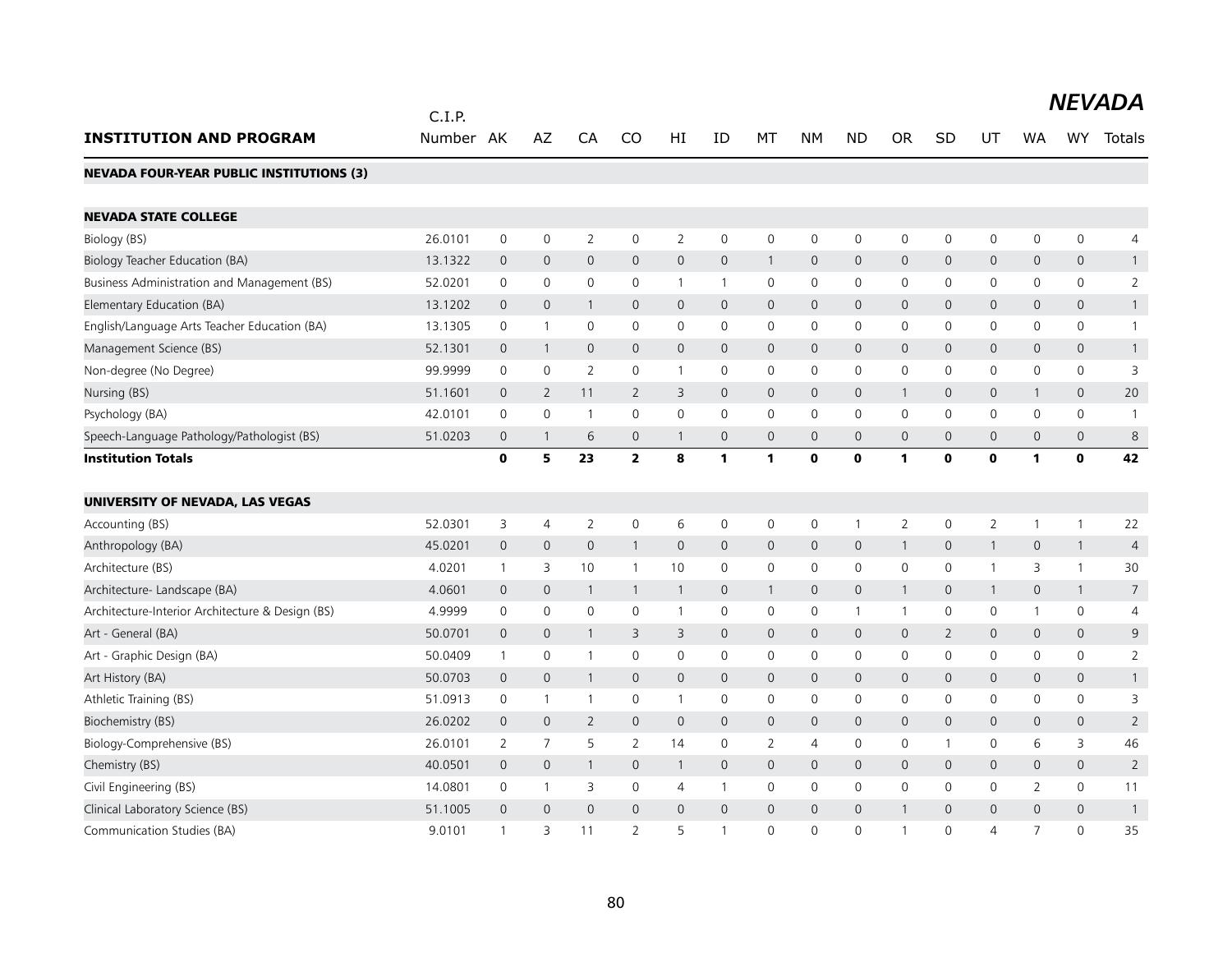|                                                   | C.I.P.    |                     |                     |                          |                 |                |              |                     |                |                     |                |                |              |                |                     |                |
|---------------------------------------------------|-----------|---------------------|---------------------|--------------------------|-----------------|----------------|--------------|---------------------|----------------|---------------------|----------------|----------------|--------------|----------------|---------------------|----------------|
| <b>INSTITUTION AND PROGRAM</b>                    | Number AK |                     | AZ                  | CA                       | CO              | HI             | ID           | МT                  | <b>NM</b>      | <b>ND</b>           | <b>OR</b>      | SD             | UT           | WA             | <b>WY</b>           | Totals         |
| Comprehensive Medical Imaging (BS)                | 51.0907   | $\overline{1}$      | $\mathbf 0$         | $\mathsf{O}$             | $\mathbf{1}$    | 5              | $\mathbf 0$  | $\mathsf{O}$        | $\mathbf{1}$   | $\mathsf{O}\xspace$ | $\overline{0}$ | $\mathbf{0}$   | $\mathsf{O}$ | $\mathbf{1}$   | $\mathbf{0}$        | 9              |
| Computer Engineering (BS)                         | 14.0901   | $\mathsf{O}\xspace$ | $\mathsf{O}\xspace$ | $\mathsf{O}\xspace$      | 0               | 5              | 0            | 0                   | $\mathsf{O}$   | $\mathbf{1}$        | 0              | 0              | 0            | 0              | $\mathsf{O}\xspace$ | 6              |
| Computer Science (BA)                             | 11.0701   | $\mathbf 0$         | $\mathbf{1}$        | $\overline{2}$           | $\mathbf{0}$    | $\overline{2}$ | $\mathsf{O}$ | $\overline{0}$      | $\mathbf{0}$   | $\mathbf{1}$        | $\mathbf{1}$   | $\mathbf{0}$   | 0            | 0              | $\mathbf{0}$        | $\overline{7}$ |
| Construction Management (BS)                      | 52.2001   | $\mathbf{1}$        | 0                   | $\mathbf 0$              | 0               | 0              | 0            | $\mathbf 0$         | $\mathbf 0$    | $\mathbf 0$         | 0              | $\mathbf{0}$   | 0            | 0              | 0                   | $\overline{1}$ |
| Criminal Justice (BA)                             | 43.0104   | 6                   | $\mathbf 0$         | 10                       | 3               | 12             | $\mathbf{0}$ | $\mathbf 0$         | $\mathbf{1}$   | $\mathsf{O}\xspace$ | 3              | $\mathbf{0}$   | 0            | 9              | $\mathsf{O}\xspace$ | 44             |
| Dance (BA)                                        | 50.0301   | $\mathbf{1}$        | 3                   | $\overline{1}$           | 2               | 0              | $\mathbf{1}$ | 0                   | $\mathbf 0$    | $\mathsf 0$         | 0              | 1              | 0            | 2              | 3                   | 14             |
| Early Childhood Education (BS)                    | 13.1210   | $\overline{0}$      | $\mathbf 0$         | $\overline{1}$           | $\mathbf{1}$    | $\mathbf{1}$   | $\mathbf 0$  | $\mathsf{O}$        | $\mathbf 0$    | $\mathbf{1}$        | $\mathbf 0$    | $\mathbf 0$    | 0            | 0              | $\mathsf{O}\xspace$ | $\overline{4}$ |
| Earth Sciences (BS)                               | 40.0601   | 0                   | 0                   | 0                        | 0               | $\mathbf{1}$   | 0            | 0                   | $\mathsf{O}$   | $\mathbf 0$         | 0              | 0              | 0            | 0              | 0                   | $\mathbf{1}$   |
| Economics (BA)                                    | 45.0601   | $\mathbf{1}$        | $\mathbf 0$         | $\mathbf 0$              | $\mathsf{O}$    | $\mathbf 0$    | 0            | $\mathsf{O}$        | $\mathbf 0$    | $\mathsf{O}\xspace$ | 0              | $\mathbf 0$    | 0            | 0              | $\mathsf{O}$        | $\mathbf{1}$   |
| Economics (BS)                                    | 45.0601   | 0                   | $\overline{1}$      | $\overline{1}$           | $\mathbf{1}$    | 0              | 0            | 0                   | 0              | $\mathbf 0$         | 0              | 0              | 0            | 0              | $\mathbf 0$         | 3              |
| ELE Probationary (BS)                             | 13.0101   | $\overline{0}$      | $\mathbf 0$         | 2                        | $\mathbf{1}$    | 6              | $\mathbf 0$  | $\mathsf{O}$        | $\mathbf 0$    | $\mathbf 0$         | $\mathbf 0$    | 0              | $\mathbf{1}$ | $\overline{2}$ | $\mathbf 0$         | 12             |
| Electrical Engineering (BS)                       | 14.1001   | $\mathbf{1}$        | $\overline{1}$      | $\overline{1}$           | 0               | 7              | 0            | $\mathbf{1}$        | $\mathbf 0$    | $\mathbf 0$         | 0              | 0              | 0            | 0              | $\mathbf 0$         | 11             |
| Elementary Education (BA)                         | 13.1202   | $\overline{2}$      | $\mathbf 0$         | $\mathbf 0$              | $\mathsf{O}$    | $\mathbf 0$    | 0            | $\mathbf 0$         | $\mathbf 0$    | $\mathbf 0$         | 0              | $\mathbf 0$    | 0            | 0              | $\mathsf{O}\xspace$ | $\overline{2}$ |
| Elementary Education (BS)                         | 13.1202   | 0                   | $\overline{1}$      | 5                        | 1               | 8              | 2            | 0                   | 0              | 0                   | 2              | 0              | 0            | 3              | $\mathbf{1}$        | 23             |
| Engineering Probation (No Degree)                 | 14.0101   | $\overline{0}$      | $\mathbf 0$         | $\mathbf{1}$             | 1               | $\mathbf{1}$   | $\mathbf 0$  | $\mathsf{O}$        | $\mathbf 0$    | $\mathbf 0$         | 0              | $\mathbf 0$    | 0            | 0              | $\mathsf{O}\xspace$ | 3              |
| English (BA)                                      | 23.0101   | 2                   | 2                   | 2                        | 0               | $\overline{2}$ | 0            | 0                   | 0              | 0                   | $\mathbf 1$    | $\mathbf{1}$   | $\mathbf{1}$ | 4              | $\mathbf{1}$        | 16             |
| Environmental Studies (BA)                        | 3.0103    | $\overline{0}$      | $\mathbf 0$         | $\mathsf{O}$             | $\mathsf{O}$    | $\mathbf{1}$   | 0            | $\mathsf{O}$        | $\mathbf 0$    | $\mathbf 0$         | $\mathsf{O}$   | $\mathbf 0$    | 0            | 0              | $\mathsf{O}$        | $\overline{1}$ |
| Film (BA)                                         | 50.0601   | 3                   | $\overline{2}$      | 5                        | $\mathbf{1}$    | 9              | $\mathbf 0$  | 0                   | $\mathsf{O}$   | $\mathbf 0$         | $\mathbf{1}$   | 0              | $\mathbf{1}$ | 9              | $\mathbf{1}$        | 32             |
| Finance (BS)                                      | 52.0801   | 0                   | $\mathbf{1}$        | $\mathbf{1}$             | 1               | 7              | $\mathbf{1}$ | $\overline{0}$      | $\mathbf{1}$   | $\mathbf{1}$        | $\mathbf{1}$   | 0              | 0            | 4              | $\mathbf 0$         | 18             |
| Finance Management (BS)                           | 52.0899   | 0                   | 0                   | $\mathbf 0$              | $\mathbf 0$     | 0              | 0            | 0                   | $\mathbf{1}$   | $\mathbf 0$         | $\mathbf 0$    | 0              | 0            | 0              | $\mathbf 0$         | $\mathbf{1}$   |
| Fitness Management (BS)                           | 31.0504   | $\mathbf 0$         | $\mathbf 0$         | $\mathbf 0$              | $\mathbf{1}$    | $\mathbf{1}$   | 0            | $\mathsf{O}$        | $\mathbf 0$    | $\mathbf 0$         | 0              | $\mathbf 0$    | 0            | $\mathbf{1}$   | $\mathsf{O}$        | 3              |
| Food Service Management (BS)                      | 52.0905   | $\mathbf 0$         | $\overline{1}$      | $\overline{1}$           | 2               | $\overline{2}$ | $\mathbf 0$  | $\mathbf{1}$        | $\mathsf{O}$   | $\mathbf 0$         | 0              | 0              | 0            | $\mathbf{1}$   | $\mathbf 0$         | 8              |
| Forensic Science (BA)                             | 43.0106   | $\overline{1}$      | $\mathbf 0$         | $\mathbf{0}$             | $\mathsf{O}$    | 1              | $\mathbf{0}$ | $\overline{0}$      | $\mathbf{0}$   | $\mathbf 0$         | $\mathbf 0$    | $\mathbf 0$    | 0            | 0              | $\mathsf{O}\xspace$ | $\overline{2}$ |
| French (BA)                                       | 16.0901   | $\mathbf 0$         | $\mathbf{1}$        | $\mathbf 0$              | $\mathbf 0$     | 0              | $\mathbf 0$  | $\mathsf{O}\xspace$ | $\mathbf 0$    | $\mathbf 0$         | 0              | $\mathbf 0$    | 0            | 0              | $\mathbf 0$         | $\mathbf{1}$   |
| Gaming Management (BS)                            | 52.0999   | $\overline{4}$      | 3                   | 12                       | 10 <sup>°</sup> | 12             | $\mathbf{0}$ | $\mathbf{1}$        | $\overline{4}$ | $\mathbf 0$         | 5              | $\mathbf 0$    | $\mathbf{1}$ | 9              | $\overline{2}$      | 63             |
| Geology (BS)                                      | 40.0699   | $\mathbf{1}$        | $\mathbf 0$         | $\mathbf 0$              | $\mathbf 0$     | $\mathbf 0$    | $\mathbf 0$  | 0                   | $\mathbf 0$    | $\mathbf 0$         | 0              | $\mathbf 0$    | 0            | 0              | $\mathbf 0$         | $\overline{1}$ |
| Grad Non-Degree (No Degree)                       | 99.9998   | $\overline{1}$      | $\mathbf{1}$        | $\mathbf{0}$             | 3               | 4              | $\mathbf{0}$ | $\mathbf{0}$        | $\mathbf{1}$   | $\mathbf 0$         | $\mathbf{0}$   | $\mathbf 0$    | 1            | 2              | $\mathbf{1}$        | 14             |
| Health Physics (BS)                               | 51.2205   | $\mathbf 0$         | $\mathbf 0$         | $\mathbf 0$              | $\mathbf 0$     | $\mathbf 0$    | $\mathbf 0$  | 0                   | $\mathbf{1}$   | $\mathbf 0$         | $\mathbf 0$    | $\mathbf 0$    | $\mathbf 0$  | 0              | $\mathbf 0$         | $\overline{1}$ |
| History (BA)                                      | 54.0101   | $\overline{1}$      | $\mathbf 0$         | $\overline{1}$           | $\mathbf{1}$    | $\mathbf{0}$   | $\mathbf{0}$ | $\mathbf{1}$        | $\mathbf{0}$   | $\mathbf 0$         | $\overline{2}$ | $\mathbf{0}$   | $\mathbf{1}$ | $\overline{2}$ | $\mathbf{0}$        | 9              |
| Hospitality Management (BS)                       | 52.0901   | 5                   | 14                  | 61                       | 20              | 34             | $\mathbf 0$  | 3                   | $\overline{2}$ | $\mathbf 0$         | 11             | $\overline{2}$ | 2            | 34             | 3                   | 191            |
| Hotel Administration and Beverage Management (BS) | 52.0904   | 2                   | -1                  | $\overline{\phantom{0}}$ | $\Delta$        | $\Omega$       | $\Omega$     | $\Omega$            | $\mathbf{1}$   | $\Omega$            | $\overline{1}$ | $\Omega$       |              | 3              | $\Omega$            | 15             |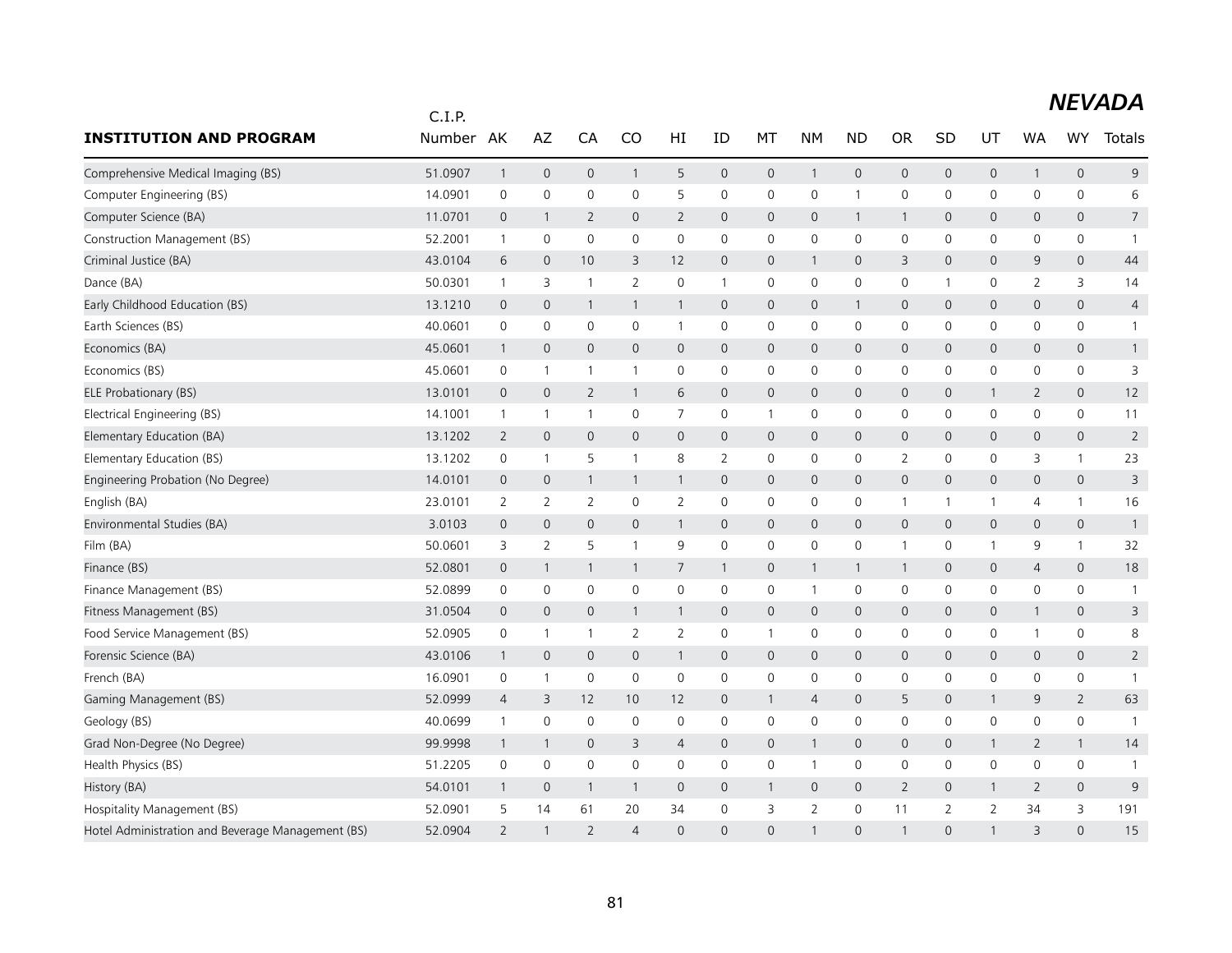|                                               | C.I.P.  |                |                     |                |                |                |              |              |                |                |                |              |                |                |                |                |
|-----------------------------------------------|---------|----------------|---------------------|----------------|----------------|----------------|--------------|--------------|----------------|----------------|----------------|--------------|----------------|----------------|----------------|----------------|
| <b>INSTITUTION AND PROGRAM</b>                | Number  | AK             | AZ                  | CA             | CO             | HI             | ID           | МT           | NΜ             | <b>ND</b>      | <b>OR</b>      | SD           | UT             | <b>WA</b>      | WY             | Totals         |
| Human Resource Management (BS)                | 52.1001 | $\mathbf 0$    | $\mathsf{O}\xspace$ | $\mathbf 0$    | $\mathbf 0$    | 3              | $\mathbf 0$  | $\mathbf 0$  | $\mathbf 0$    | $\mathbf 0$    | 0              | $\mathbf 0$  | 0              | 0              | $\mathbf 0$    | 3              |
| Human Services (BS)                           | 44.0000 | $\mathbf{1}$   | $\mathbf 0$         | $\mathbf{1}$   | $\mathsf{O}$   | 1              | $\mathbf 0$  | $\mathbf{1}$ | $\mathbf{1}$   | $\mathbf 0$    | 0              | -1           | 0              | $\mathbf 0$    | $\mathbf 0$    | 6              |
| Informatics (BS)                              | 11.0401 | $\mathsf 0$    | $\mathbf 0$         | $\mathbf 0$    | $\mathbf 0$    | $\mathbf{1}$   | $\mathbf 0$  | 0            | $\mathbf 0$    | $\mathbf 0$    | 0              | 0            | 0              | $\mathbf 0$    | 0              | $\mathbf{1}$   |
| Interdisciplinary Asian Studies (BA)          | 5.0103  | $\mathbf 0$    | $\mathbf 0$         | $\mathbf 0$    | $\mathbf 0$    | $\mathbf 0$    | $\mathbf 0$  | $\mathbf 0$  | $\mathbf 0$    | $\mathbf 0$    | 1              | 0            | 0              | 0              | 0              | $\mathbf{1}$   |
| Interdisciplinary Social Science Studies (BA) | 45.0101 | $\mathbf 0$    | $\overline{1}$      | 0              | $\mathbf{0}$   | $\mathbf 0$    | $\Omega$     | $\mathbf 0$  | $\mathbf 0$    | $\mathbf 0$    | 0              | $\Omega$     | 0              | $\mathbf{0}$   | 0              | $\mathbf{1}$   |
| Interdisciplinary-Multidisciplinary (BA)      | 30.9999 | $\mathbf{1}$   | $\overline{1}$      | 5              | 1              | $\mathbf 0$    | $\mathbf 0$  | $\mathbf{1}$ | $\mathbf 0$    | $\mathbf 0$    | $\mathbf{1}$   | 0            | $\overline{2}$ | $\mathbf 0$    | $\mathbf 0$    | 12             |
| Interior Architecture & Design (BS)           | 4.0501  | 0              | $\mathbf 0$         | 0              | 0              | 2              | $\mathbf 0$  | 0            | $\mathbf 0$    | $\mathbf 0$    | 0              | 0            | 0              | 0              | 0              | $\overline{2}$ |
| International Business (BS)                   | 52.1101 | $\mathbf 0$    | -1                  | $\mathbf{1}$   | 3              | 2              | $\mathbf{1}$ | $\mathbf{1}$ | $\mathsf{O}$   | $\pmb{0}$      | $\mathbf{1}$   | 0            | $\mathbf{1}$   | $\mathbf{1}$   | 0              | 12             |
| Journalism Media Studies (BA)                 | 9.0102  | $\mathbf{1}$   | 3                   | $\overline{4}$ | 3              | 11             | $\mathbf 0$  | $\mathsf{O}$ | $\mathbf{1}$   | $\mathbf 0$    | 3              | $\mathbf 0$  | $\mathbf{1}$   | 6              | 0              | 33             |
| Kinesiological Sciences (BS)                  | 31.0505 | 4              | 2                   | 15             | 5              | 21             | $\mathbf{1}$ | $\mathsf{O}$ | $\overline{2}$ | $\mathbf 0$    | 3              | $\mathbf 0$  | $\overline{2}$ | $\overline{7}$ | $\mathbf 0$    | 62             |
| Management (BS)                               | 52.0201 | 3              | $\overline{1}$      | 3              | 3              | 12             | 0            | $\mathbf{1}$ | $\overline{2}$ | $\overline{1}$ | 3              | 0            | $\overline{2}$ | $\overline{2}$ | 0              | 33             |
| Management Information Systems (BS)           | 52.1201 | $\mathbf 0$    | $\mathbf{1}$        | 3              | 3              | 5              | $\mathbf 0$  | $\mathbf 0$  | $\mathbf{1}$   | $\mathbf 0$    | 0              | 0            | 0              | $\mathbf{1}$   | 0              | 14             |
| Marketing (BS)                                | 52.1401 | 3              | $\overline{1}$      | $\overline{2}$ | 6              | 14             | 1            | 0            | $\mathbf 0$    | $\overline{1}$ | 4              | 2            | 0              | 6              | $\overline{2}$ | 42             |
| Mathematics (BA)                              | 27.0101 | $\mathbf 0$    | $\mathbf 0$         | $\mathbf{1}$   | $\mathsf{O}$   | $\mathbf 0$    | $\mathbf 0$  | $\mathsf{O}$ | $\mathbf 0$    | $\mathbf 0$    | 0              | $\mathbf 0$  | 0              | $\mathbf 0$    | $\mathbf 0$    | $\mathbf{1}$   |
| Mathematics (BS)                              | 27.0101 | 0              | 0                   | -1             | 0              | 0              | 0            | 0            | 0              | 0              | 0              | 0            | 0              | 0              | 0              | $\overline{1}$ |
| Mechanical Engineering (BS)                   | 14.1901 | $\mathbf 0$    | $\mathbf 0$         | 3              | $\mathsf{O}$   | 5              | $\mathbf{1}$ | $\mathsf{O}$ | $\mathbf 0$    | $\mathbf{1}$   | $\mathbf{1}$   | 0            | 0              | $\mathbf 0$    | $\mathbf 0$    | 11             |
| Music (BA)                                    | 50.0901 | $\mathbf{1}$   | $\overline{1}$      | $\overline{1}$ | $\mathbf 0$    | 5              | 2            | $\mathbf 0$  | $\mathbf 0$    | $\mathbf 0$    | 0              | $\mathbf 0$  | $\mathbf{1}$   | $\overline{2}$ | $\overline{2}$ | 15             |
| Music Education (BA)                          | 13.1312 | $\mathbf 0$    | $\mathbf{1}$        | $\mathbf 0$    | $\mathsf{O}$   | $\mathbf 0$    | $\mathbf 0$  | $\mathsf{O}$ | $\mathbf 0$    | $\mathbf 0$    | 0              | $\mathbf 0$  | 0              | $\mathbf 0$    | $\mathbf 0$    | $\mathbf{1}$   |
| Nuclear Medicine (BS)                         | 51.0905 | 0              | 0                   | $\overline{1}$ | 0              | 0              | 0            | $\mathbf 0$  | $\mathbf 0$    | 0              | 0              | 0            | 0              | 2              | $\mathbf{1}$   | $\overline{4}$ |
| Nursing (BS)                                  | 51.1601 | 8              | 2                   | 11             | 1              | 32             | $\mathbf 0$  | $\mathbf{1}$ | $\mathsf{O}$   | $\mathbf{1}$   | 1              |              | $\overline{2}$ | 3              | $\mathbf{1}$   | 64             |
| Nutrition (BS)                                | 30.1901 | 2              | $\overline{1}$      | $\overline{1}$ | 0              | $\overline{2}$ | $\mathbf{1}$ | 0            | $\mathbf 0$    | 0              | 0              | 0            | 0              | 1              | $\mathbf 0$    | 8              |
| Other Liberal Arts (No Degree)                | 24.0101 | $\mathbf 0$    | $\mathbf 0$         | $\mathbf 0$    | $\mathsf{O}$   | $\mathbf{1}$   | $\mathbf 0$  | $\mathsf{O}$ | $\mathbf 0$    | $\mathbf 0$    | 0              | $\mathbf{0}$ | 0              | $\mathbf 0$    | $\mathbf 0$    | $\mathbf{1}$   |
| Philosophy (BA)                               | 38.0101 | 0              | 0                   | -1             | 0              | 0              | 0            | 0            | 0              | 0              | 0              | 0            | 0              | 0              | 0              | $\mathbf{1}$   |
| Physical Education - K12 (BS)                 | 13.1314 | $\overline{1}$ | $\mathbf 0$         | $\overline{2}$ | 1              | 3              | $\mathbf 0$  | $\mathsf{O}$ | $\mathbf 0$    | $\mathbf 0$    | 0              | $\mathbf{0}$ | 0              | $\mathbf{1}$   | $\mathbf{1}$   | 9              |
| Political Science (BA)                        | 45.1001 | 3              | 2                   | 4              | 6              | 3              | 0            | 0            | $\mathbf 0$    | 0              | $\overline{2}$ |              | $\mathbf{1}$   | 1              | $\mathbf 0$    | 23             |
| Pre-Business (BS)                             | 52.0101 | 3              | 3                   | 10             | $\overline{2}$ | 9              | $\mathbf 0$  | $\mathbf{1}$ | $\mathsf{O}$   | 0              | $\mathbf{1}$   | $\mathbf 1$  | $\mathbf{1}$   | 3              | $\mathbf 0$    | 34             |
| Pre-Construction Management (BS)              | 15.1001 | 0              | $\mathbf 0$         | 0              | 0              | 1              | 1            | 0            | 2              | 0              | 0              | 0            | 0              | 1              | $\mathbf{1}$   | 6              |
| Pre-Culinary Arts (BS)                        | 12.0599 | $\mathbf 0$    | 5                   | $\overline{7}$ | $\mathbf 0$    | $\overline{2}$ | 2            | $\mathsf{O}$ | $\mathsf{O}$   | $\mathbf 0$    | $\overline{2}$ | 0            | 0              | $\mathbf 0$    | $\mathbf 0$    | 18             |
| Pre-Engineering (BS)                          | 14.9999 | 0              | $\mathbf 0$         | $\overline{1}$ | 0              | 2              | 0            | 0            | 0              | 0              | 0              | 0            | 0              | 2              | $\mathbf 0$    | 5              |
| Pre-Entrepreneurship (BA)                     | 52.0701 | $\mathbf 0$    | $\overline{0}$      | $\mathbf{1}$   | $\mathbf 0$    | $\mathbf{1}$   | $\mathbf 0$  | $\mathbf 0$  | $\mathbf{0}$   | 0              | $\mathbf{1}$   | 0            | 0              | $\mathbf{0}$   | 0              | 3              |
| Pre-Health Care (BS)                          | 51.0701 | $\overline{1}$ | 2                   | $\Omega$       | $\Omega$       | 4              | $\Omega$     | $\mathbf{0}$ | 0              | $\Omega$       | 0              |              | -1             | $\Omega$       | $\Omega$       | 9              |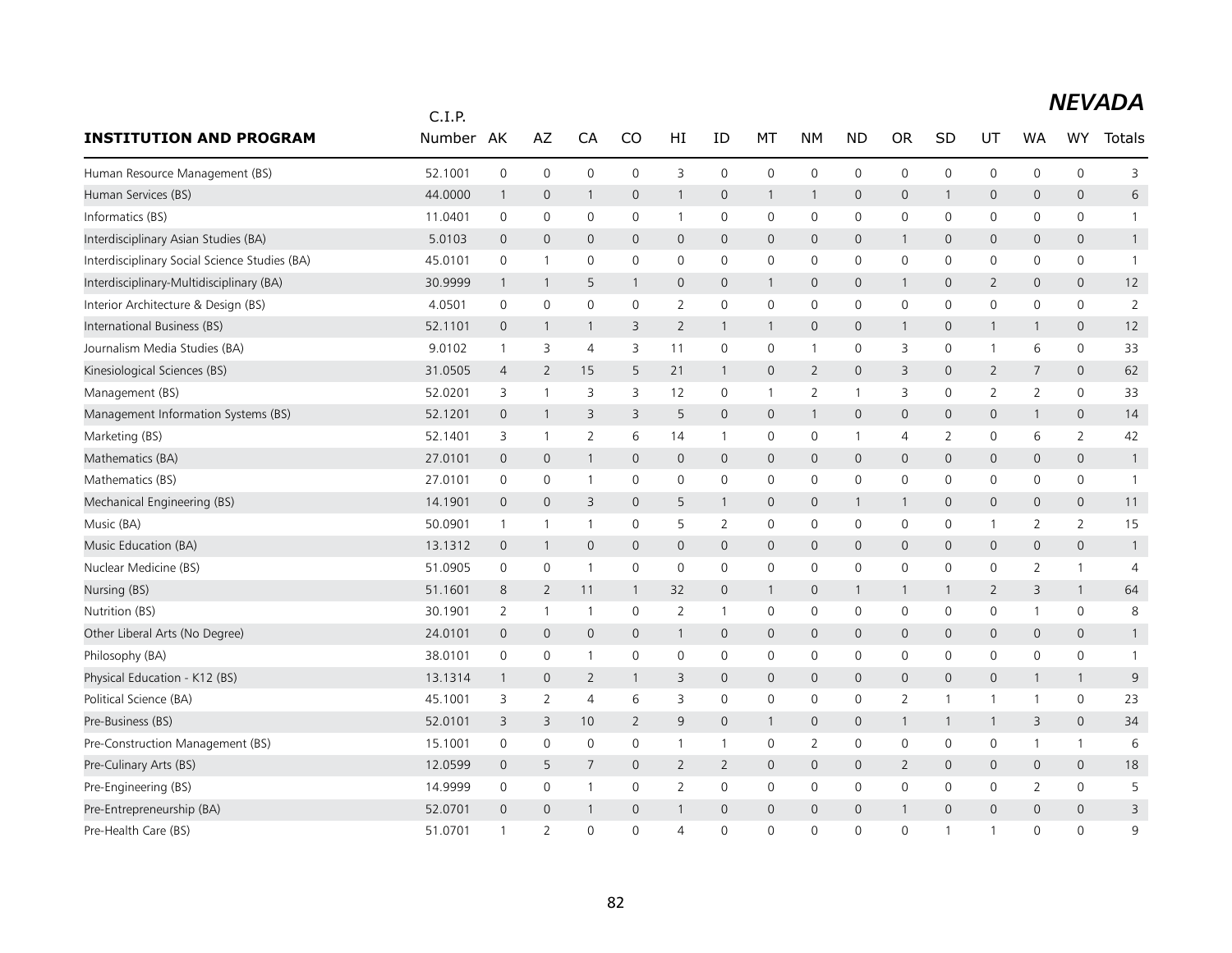|                                                            | C.I.P.  |                |                     |                |                |                |                |                |                     |                     |                |                |                |                |                |                |
|------------------------------------------------------------|---------|----------------|---------------------|----------------|----------------|----------------|----------------|----------------|---------------------|---------------------|----------------|----------------|----------------|----------------|----------------|----------------|
| <b>INSTITUTION AND PROGRAM</b>                             | Number  | AK             | AZ                  | CA             | CO             | HI             | ID             | МT             | NΜ                  | <b>ND</b>           | <b>OR</b>      | SD             | UT             | <b>WA</b>      | <b>WY</b>      | <b>Totals</b>  |
| Pre-Health Education (BS)                                  | 13.1307 | $\mathbf{0}$   | $\mathbf 0$         | $\mathbf{0}$   | $\mathbf{1}$   | $\mathbf{0}$   | $\mathbf{0}$   | $\mathbf 0$    | $\mathbf 0$         | $\mathsf{O}\xspace$ | $\mathbf{0}$   | $\mathbf{0}$   | $\mathbf{0}$   | $\mathbf{0}$   | $\mathbf{0}$   | $\mathbf{1}$   |
| Psychology (BA)                                            | 42.0101 | 5              | $\overline{2}$      | 9              | 5              | 12             | $\mathbf{1}$   | 0              | $\mathbf{1}$        | $\overline{2}$      | 4              | 0              | $\mathbf{1}$   | 6              | $\mathbf 0$    | 48             |
| Public Administration (BS)                                 | 44.0401 | $\mathbf{0}$   | 1                   | $\mathbf{1}$   | $\Omega$       | $\mathbf{0}$   | $\Omega$       | $\mathbf{0}$   | $\mathbf{0}$        | $\mathbf 0$         | $\mathbf{0}$   | $\Omega$       | $\mathbf{0}$   | $\Omega$       | $\mathbf{0}$   | $\overline{2}$ |
| Radiography (CERT)                                         | 51.0911 | 0              | $\overline{2}$      | $\overline{1}$ | 0              | 12             | 0              | 0              | $\mathbf 0$         | $\mathsf 0$         | 0              | 0              | 0              | 0              | $\mathbf 0$    | 15             |
| Recreation (BS)                                            | 31.0101 | $\mathbf{1}$   | 3                   | $\overline{2}$ | $\overline{4}$ | 1              | $\mathbf{0}$   | $\overline{2}$ | 1                   | $\mathbf 0$         | $\overline{4}$ |                | $\mathbf{1}$   | 6              | $\overline{2}$ | 28             |
| Romance Languages (BA)                                     | 16.0999 | $\mathbf 0$    | $\mathsf{O}\xspace$ | 0              | $\mathbf{1}$   | 0              | $\mathbf 0$    | $\mathbf{1}$   | $\mathbf 0$         | 0                   | $\mathbf 0$    | 0              | $\mathbf{1}$   | 1              | $\mathbf 0$    | 4              |
| Secondary Education (BS)                                   | 13.1205 | $\mathbf{0}$   | $\mathbf{0}$        | $\overline{0}$ | $\mathbf{0}$   | $\overline{2}$ | $\mathbf{0}$   | $\mathbf{1}$   | $\mathbf{0}$        | $\mathbf 0$         | $\mathbf{0}$   | $\mathbf{0}$   | $\mathbf 0$    | $\mathbf{0}$   | $\mathbf{1}$   | $\overline{4}$ |
| Social Work (BS)                                           | 44.0701 | 0              | $\mathbf{1}$        | 0              | $\mathbf{1}$   | 3              | 0              | 0              | $\mathbf 0$         | $\mathsf 0$         | $\mathbf{1}$   | 0              | $\mathbf{1}$   | 0              | $\mathbf 0$    | $\overline{7}$ |
| Sociology (BA)                                             | 45.1101 | $\mathbf 0$    | $\mathbf 0$         | $\mathbf{1}$   | $\mathbf{1}$   | 3              | $\mathbf 0$    | $\overline{1}$ | $\mathbf 0$         | $\mathsf{O}\xspace$ | $\mathbf{1}$   | 0              | $\mathbf{1}$   | $\mathbf 0$    | $\mathsf{O}$   | 8              |
| Spanish (BA)                                               | 16.0905 | $\mathbf 0$    | 0                   | 0              | $\mathbf{1}$   | 0              | $\mathbf 0$    | 0              | $\mathsf{O}\xspace$ | 0                   | 0              | 0              | 0              | 1              | $\mathbf 0$    | $\overline{2}$ |
| Special Education (BS)                                     | 13.1001 | $\overline{0}$ | $\mathbf 0$         | 3              | 0              | 0              | $\mathbf 0$    | $\mathbf 0$    | $\mathbf{1}$        | $\mathbf 0$         | $\mathsf{O}$   | $\mathbf{0}$   | 0              | $\mathbf 0$    | $\mathsf{O}$   | $\overline{4}$ |
| Technical Theatre/Entertainment Design and Technology (BS) | 50.0502 | 0              | $\mathbf{1}$        | $\overline{1}$ | 0              | 0              | $\mathbf 0$    | 0              | $\mathbf 0$         | $\mathbf 0$         | $\mathbf 0$    | 0              | 0              | 0              | $\mathbf 0$    | $\overline{2}$ |
| Theatre Arts (BA)                                          | 50.0501 | $\mathbf{1}$   | 1                   | 4              | $\overline{4}$ | $\overline{2}$ | $\mathbf 0$    | $\mathbf{1}$   | $\mathbf{1}$        | $\mathsf{O}\xspace$ | $\mathsf{O}$   | $\mathbf 0$    | 0              | 3              | $\mathsf{O}$   | 17             |
| Undeclared Major (No Degree)                               | 99.9999 | $\mathbf 0$    | $\overline{2}$      | 11             | $\overline{2}$ | 14             | $\mathbf 0$    | 0              | $\mathbf 0$         | 0                   | $\overline{2}$ | 0              | $\overline{2}$ | 5              | 0              | 38             |
| University Studies (BA)                                    | 24.0102 | $\overline{2}$ | $\overline{4}$      | $\overline{0}$ | $\overline{4}$ | 13             | $\mathbf{1}$   | $\mathbf 0$    | $\mathbf{0}$        | 0                   | $\overline{2}$ | $\overline{0}$ | 0              | $\overline{4}$ | $\overline{4}$ | 34             |
| <b>Institution Totals</b>                                  |         | 82             | 97                  | 260            | 122            | 371            | 18             | 22             | 30                  | 12                  | 73             | 15             | 39             | 171            | 34             | 1,346          |
|                                                            |         |                |                     |                |                |                |                |                |                     |                     |                |                |                |                |                |                |
| UNIVERSITY OF NEVADA, RENO                                 |         |                |                     |                |                |                |                |                |                     |                     |                |                |                |                |                |                |
| Accounting (BS)                                            | 52.0301 | $\mathbf 0$    | $\mathbf 0$         | 5              | $\mathbf 0$    | 4              | $\mathbf{1}$   | 0              | $\overline{1}$      | 0                   | $\mathsf 0$    | 0              | 0              | $\overline{2}$ | $\mathbf 0$    | 13             |
| Accounting / Information Systems (BS)                      | 11.0101 | $\mathbf{1}$   | 0                   | $\overline{7}$ | 0              | $\mathbf{1}$   | $\mathbf 0$    | $\mathbf 0$    | $\mathbf 0$         | $\mathbf 0$         | $\mathbf{0}$   | $\mathbf{0}$   | $\mathbf{0}$   | $\mathbf 0$    | $\mathbf{0}$   | 9              |
| Agricultural and Applied Economics (BS)                    | 1.0103  | 0              | $\mathbf 0$         | $\overline{2}$ | $\mathsf{O}$   | 0              | $\mathbf 0$    | 0              | $\mathbf 0$         | $\mathsf 0$         | 0              | 0              | 0              | $\mathbf 0$    | 0              | $\overline{2}$ |
| Animal Biotechnology (BS)                                  | 1.0902  | $\mathbf 0$    | $\mathbf 0$         | 3              | $\mathbf{0}$   | $\overline{0}$ | $\mathbf{0}$   | $\mathbf{0}$   | $\mathbf{0}$        | $\mathbf 0$         | $\mathbf{0}$   | $\mathbf 0$    | $\mathbf{0}$   | $\mathbf{0}$   | $\mathbf{0}$   | 3              |
| Animal Science (BS)                                        | 1.0901  | $\mathbf 0$    | -1                  | 9              | 1              | 0              | 2              | 0              | $\mathbf 0$         | 0                   | 1              |                | 0              | 1              | 0              | 16             |
| Anthropology (BA)                                          | 45.0201 | $\mathbf 0$    | $\mathbf 0$         | $\overline{4}$ | $\mathbf{1}$   | 0              | $\mathbf{0}$   | $\mathsf{O}$   | $\mathbf{0}$        | $\mathbf{0}$        | $\overline{2}$ |                | 0              | $\mathbf 0$    | $\mathbf{0}$   | 8              |
| Applied Music (BA)                                         | 50.0903 | 0              | $\mathbf 0$         | 3              | $\mathbf 0$    | $\mathbf 0$    | $\mathbf{1}$   | $\mathsf{O}$   | $\mathbf 0$         | $\mathbf 0$         | $\mathbf 0$    | $\mathbf 0$    | 0              | $\mathbf 0$    | 0              | $\overline{4}$ |
| Art (BA)                                                   | 50.0701 | $\mathbf 0$    | $\mathbf 0$         | 6              | 1              | $\overline{2}$ | $\mathbf 0$    | $\mathbf 0$    | $\mathbf 0$         | $\mathbf 0$         | $\mathsf{O}$   | -1             | 0              | 4              | $\mathbf 0$    | 14             |
| Art History (BA)                                           | 50.0703 | $\mathbf 0$    | $\mathbf 0$         | $\overline{1}$ | $\mathbf 0$    | 0              | 0              | 0              | $\mathbf 0$         | 0                   | $\mathbf{1}$   | 0              | 0              | 0              | $\mathbf 0$    | $\overline{2}$ |
| Atmospheric Science (BS)                                   | 40.0401 | $\mathbf{1}$   | $\mathbf 0$         | 3              | 0              | 0              | $\mathbf 0$    | $\mathbf 0$    | $\mathbf 0$         | $\mathbf 0$         | $\mathsf{O}$   | $\mathbf 0$    | 0              | $\mathbf 0$    | 0              | $\overline{4}$ |
| Biochemistry (BS)                                          | 26.0202 | 2              | $\mathbf 0$         | 8              | $\mathbf 0$    | $\mathbf{1}$   | $\mathbf 0$    | $\mathbf 0$    | $\mathbf 0$         | $\mathbf 0$         | $\mathbf 0$    | 0              | 0              | $\mathbf 0$    | $\mathbf{1}$   | 12             |
| Biological Sciences (Education) (BS)                       | 13.1316 | $\mathbf{1}$   | $\mathbf 0$         | 0              | 0              | 0              | $\mathbf 0$    | $\mathbf 0$    | 0                   | 0                   | $\mathsf{O}$   | $\overline{0}$ | 0              | $\mathbf{1}$   | $\mathbf 0$    | $\overline{2}$ |
| Biology (BS)                                               | 26.0101 | 5              | 31                  | 0              | 6              | 2              | $\overline{2}$ | $\Omega$       | $\Omega$            | $\overline{0}$      | $\overline{2}$ |                | $\Omega$       | -1             | $\overline{0}$ | 50             |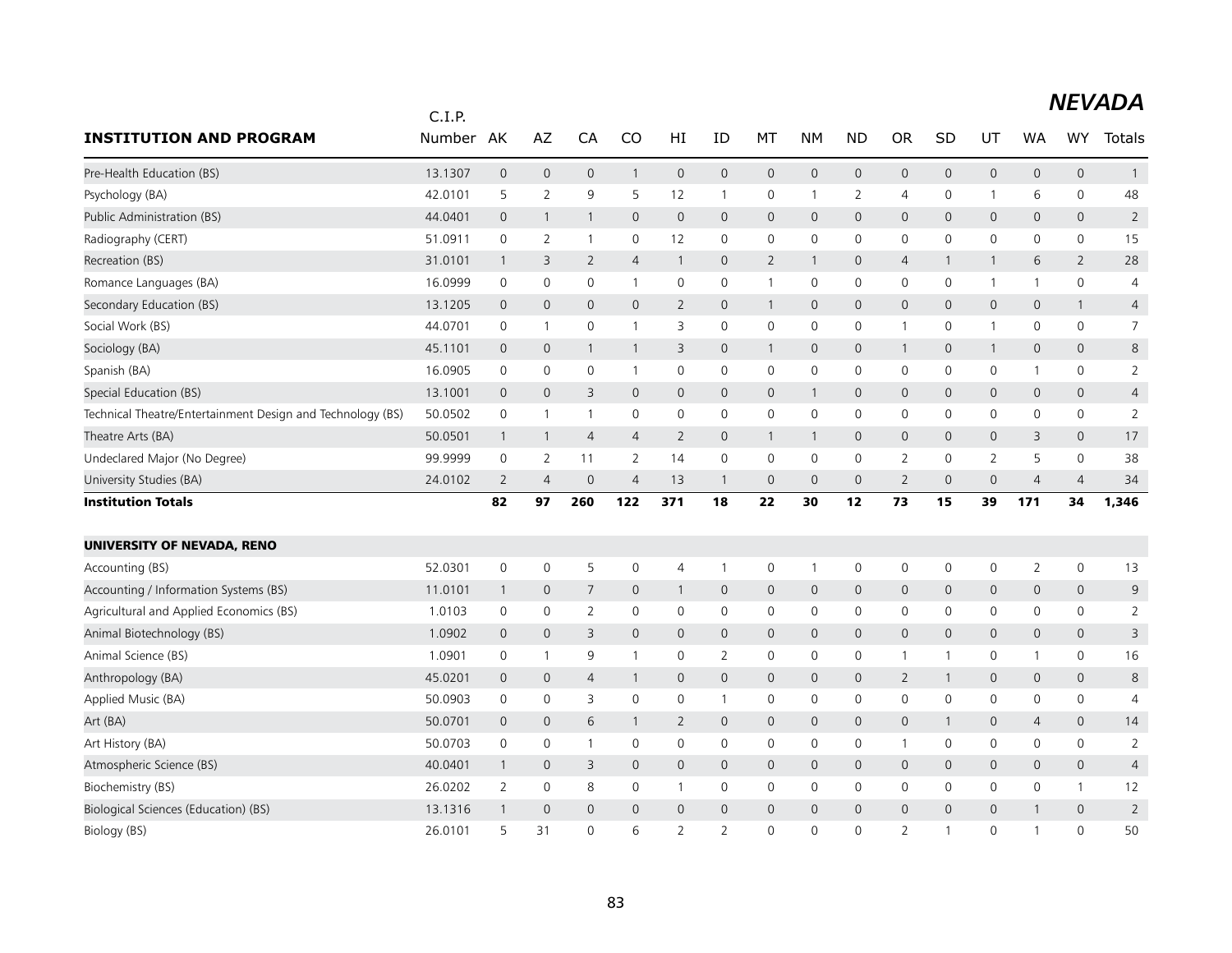|                                               | C.I.P.  |                |              |                |              |                |              |              |                |                |                     |              |              |                         |                |                 |
|-----------------------------------------------|---------|----------------|--------------|----------------|--------------|----------------|--------------|--------------|----------------|----------------|---------------------|--------------|--------------|-------------------------|----------------|-----------------|
| <b>INSTITUTION AND PROGRAM</b>                | Number  | AK             | AZ           | CA             | CO           | HI             | ID           | МT           | <b>NM</b>      | <b>ND</b>      | <b>OR</b>           | SD           | UT           | <b>WA</b>               | <b>WY</b>      | Totals          |
| Chemical Engineering (BS)                     | 14.0701 | 3              | $\mathbf 0$  | $\overline{2}$ | $\mathbf{1}$ | $\mathbf{1}$   | $\mathbf 0$  | $\mathbf 0$  | $\mathbf 0$    | $\mathbf 0$    | $\mathsf{O}\xspace$ | $\mathbf{1}$ | 0            | $\mathbf{1}$            | $\mathbf{0}$   | 9               |
| Chemistry (BS)                                | 40.0501 | $\mathbf{1}$   | 0            | 3              | $\mathbf 0$  | 0              | $\mathbf{1}$ | 0            | $\mathbf 0$    | 0              | 0                   | 0            | 0            | 0                       | $\mathbf 0$    | 5               |
| Civil Engineering (BS)                        | 14.0801 | $\overline{4}$ | -1           | 44             | 1            | 1              | $\mathbf{1}$ | $\mathbf{1}$ | $\mathbf{0}$   | $\mathbf{0}$   | $\mathbf{O}$        | $\mathbf{0}$ | $\mathbf{1}$ | $\overline{2}$          | $\mathbf{0}$   | 56              |
| Computer & Information Engineering (BS)       | 14.0901 | 0              | 0            | 5              | $\mathbf 0$  | 0              | $\mathbf 0$  | 0            | 0              | $\mathsf 0$    | 0                   | 0            | 0            | 0                       | $\mathbf 0$    | 5               |
| Computer Science (BS)                         | 11.0701 | $\overline{0}$ | $\mathbf{0}$ | 5              | 1            | $\overline{2}$ | $\mathbf{0}$ | $\mathbf 0$  | $\mathbf 0$    | $\mathbf 0$    | $\mathbf{0}$        | $\mathbf{0}$ | 0            | $\mathbf{0}$            | $\overline{0}$ | 8               |
| Criminal Justice (BA)                         | 45.0401 | $\overline{4}$ | 0            | 27             | 1            | 3              | $\mathbf{1}$ | 0            | $\mathbf{1}$   | 0              | 3                   | 0            | $\mathbf{1}$ | 1                       | $\mathbf 0$    | 42              |
| Early Childhood Education (BS)                | 19.0706 | $\overline{1}$ | -1           | 3              | $\mathbf{0}$ | 1              | 0            | $\mathbf 0$  | $\mathbf 0$    | $\mathbf 0$    | 0                   | $\mathbf{0}$ | 0            | $\mathbf{0}$            | 0              | 6               |
| Ecohydrology (BS)                             | 14.0805 | 0              | 0            | 3              | $\mathbf 0$  | 0              | 0            | 0            | $\mathbf 0$    | $\mathsf 0$    | 0                   | 0            | 0            | 0                       | $\mathbf 0$    | 3               |
| Economics (BS)                                | 52.0601 | $\mathbf{1}$   | $\mathbf 0$  | 0              | $\mathbf{0}$ | 0              | $\mathbf{1}$ | $\mathbf 0$  | $\mathbf 0$    | $\mathbf 0$    | 0                   | $\mathbf{0}$ | 0            | $\mathbf 0$             | 0              | $\overline{2}$  |
| Electrical Engineering (BS)                   | 14.1001 | $\mathbf 0$    | 0            | 4              | 0            | $\mathbf{1}$   | 0            | 0            | $\mathbf 0$    | 0              | 0                   | 0            | 0            | 0                       | $\mathbf 0$    | 5               |
| Elementary Education (BS)                     | 13.1202 | $\mathbf{1}$   | $\mathbf 0$  | 8              | $\mathbf{0}$ | $\overline{2}$ | $\mathbf{0}$ | $\mathbf{0}$ | $\mathbf{0}$   | $\mathbf 0$    | 0                   | $\mathbf 0$  | 0            | $\mathbf{1}$            | $\mathbf{0}$   | 12              |
| Elementary Education & Special Education (BS) | 13.1001 | $\mathbf{1}$   | 0            | $\overline{1}$ | $\mathbf{1}$ | 0              | 0            | 0            | 0              | 0              | 0                   | 0            | 0            | 0                       | $\mathbf 0$    | 3               |
| Engineering (BS)                              | 14.9999 | $\overline{1}$ | $\mathbf 0$  | $\overline{7}$ | $\mathbf{0}$ | 0              | $\mathbf 0$  | $\mathbf 0$  | $\mathbf 0$    | $\mathbf 0$    | 1                   | $\mathbf{0}$ | 0            | $\mathbf 0$             | $\mathbf{0}$   | 9               |
| English (BA)                                  | 23.0101 | 4              | $\mathbf 0$  | 13             | 0            | 0              | 3            | 0            | 0              | 0              | $\mathbf{1}$        | 0            | $\mathbf{1}$ | 0                       | 0              | 22              |
| English (Education) (BA)                      | 13.1305 | $\overline{0}$ | $\mathbf 0$  | $\mathbf 0$    | $\mathbf{0}$ | 0              | $\mathbf{0}$ | $\mathbf 0$  | $\mathbf 0$    | $\mathbf 0$    | $\mathsf{O}$        | 0            | 0            | $\mathbf{1}$            | 0              | $\mathbf{1}$    |
| English Language & Linguistics (BA)           | 23.9999 | 0              | 0            | 4              | 0            | $\mathbf{1}$   | 0            | 0            | 0              | 0              | 0                   | 0            | 0            | 0                       | $\mathbf 0$    | 5               |
| Environmental Engineering (BS)                | 14.1401 | $\mathbf 0$    | $\mathbf 0$  | $\overline{4}$ | $\mathbf{0}$ | 0              | $\mathbf{0}$ | $\mathbf 0$  | $\mathbf{0}$   | $\mathbf{0}$   | $\mathbf{0}$        | $\mathbf{0}$ | 0            | $\mathbf{0}$            | $\mathbf{0}$   | $\overline{4}$  |
| Environmental Policy Analysis (BS)            | 3.0201  | 0              | 0            | 4              | 0            | 0              | 0            | 0            | $\mathbf 0$    | 0              | 0                   | 0            | 0            | 0                       | $\mathbf 0$    | 4               |
| Environmental Science (BS)                    | 3.0104  | $\mathbf{0}$   | $\mathbf 0$  | 5              | $\mathbf{0}$ | 0              | $\mathbf{0}$ | $\mathbf{0}$ | $\mathbf{0}$   | $\mathbf{0}$   | $\mathbf{0}$        | $\mathbf 0$  | $\mathbf{1}$ | 1                       | $\overline{0}$ | $7\overline{ }$ |
| Finance (BS)                                  | 52.0801 | $\mathbf{1}$   | 0            | $\overline{7}$ | 0            | 0              | 3            | $\mathbf{1}$ | 0              | 0              | 2                   | 0            | 0            | 4                       | $\mathbf 0$    | 18              |
| Forest & Rangeland Management (BS)            | 3.0501  | $\overline{1}$ | 1            | $\overline{7}$ | $\mathbf{0}$ | 0              | $\mathbf{0}$ | $\mathbf 0$  | $\mathbf{0}$   | $\mathbf{0}$   | 1                   | $\mathbf{0}$ | 0            | $\mathbf{0}$            | $\overline{0}$ | 10              |
| French (BA)                                   | 16.0101 | 0              | 0            | 0              | 0            | 0              | $\mathbf{1}$ | 0            | 0              | 0              | 0                   | 0            | 0            | 0                       | $\mathbf 0$    | $\mathbf{1}$    |
| General Studies (BA)                          | 24.0102 | $\mathbf 0$    | 3            | 21             | 1            | 0              | $\mathbf{1}$ | $\mathbf 0$  | $\mathbf{0}$   | $\mathbf 0$    | $\mathbf{0}$        | $\mathbf{0}$ | 0            | $\overline{2}$          | $\overline{0}$ | 28              |
| Geography (BA)                                | 45.0701 | 0              | 0            | $\overline{1}$ | 0            | 0              | 0            | 0            | 0              | 0              | 0                   | 0            | 0            | 0                       | $\mathbf 0$    | $\overline{1}$  |
| Geography (BS)                                | 45.0701 | $\overline{1}$ | $\mathbf 0$  | 3              | $\mathbf{0}$ | $\mathbf 0$    | $\mathbf{0}$ | $\mathbf 0$  | $\mathbf{0}$   | $\mathbf{0}$   | $\mathbf{0}$        | $\mathbf{0}$ | 0            | $\mathbf 0$             | $\mathbf{0}$   | 4               |
| Geological Engineering (BS)                   | 14.3901 | $\mathbf 0$    | 0            | 5              | 0            | 0              | 2            | 0            | $\overline{1}$ | 0              | 0                   | 0            | 0            | 0                       | 0              | 8               |
| Geology (BS)                                  | 40.0601 | $\overline{1}$ | $\mathbf 0$  | 6              | $\mathbf{0}$ | 0              | $\mathbf{1}$ | $\mathbf 0$  | $\mathbf{0}$   | $\mathbf 0$    | $\mathbf{0}$        | $\mathbf{0}$ | 0            | $\mathbf 0$             | $\overline{0}$ | 8               |
| Geophysics (BS)                               | 40.0603 | 0              | 0            | $\overline{2}$ | $\mathbf{1}$ | 0              | 0            | 0            | 0              | $\overline{1}$ | 0                   | 0            | 0            | 0                       | 0              | $\overline{4}$  |
| German (BA)                                   | 16.0501 | $\mathbf 0$    | $\mathbf 0$  | $\mathbf{1}$   | $\mathbf{0}$ | $\mathbf 0$    | $\mathbf{0}$ | $\mathbf 0$  | $\mathbf{0}$   | $\mathsf{O}$   | $\mathbf{0}$        | $\mathbf{0}$ | 0            | $\mathbf 0$             | $\mathbf{0}$   | $\mathbf{1}$    |
| Health Ecology (BS)                           | 51.9999 | $\overline{4}$ | 5            | 24             | 3            | 3              | 1            | $\mathbf{1}$ | 0              | 0              | $\overline{4}$      | 0            | 0            | 1                       | $\mathbf 0$    | 46              |
| History (BA)                                  | 54.0101 | $\mathbf{1}$   | $\Omega$     | 10             | $\Omega$     | $\Omega$       | $\Omega$     | $\Omega$     | $\Omega$       | $\Omega$       | $\Omega$            | $\Omega$     | $\Omega$     | $\overline{\mathsf{B}}$ | $\Omega$       | 14              |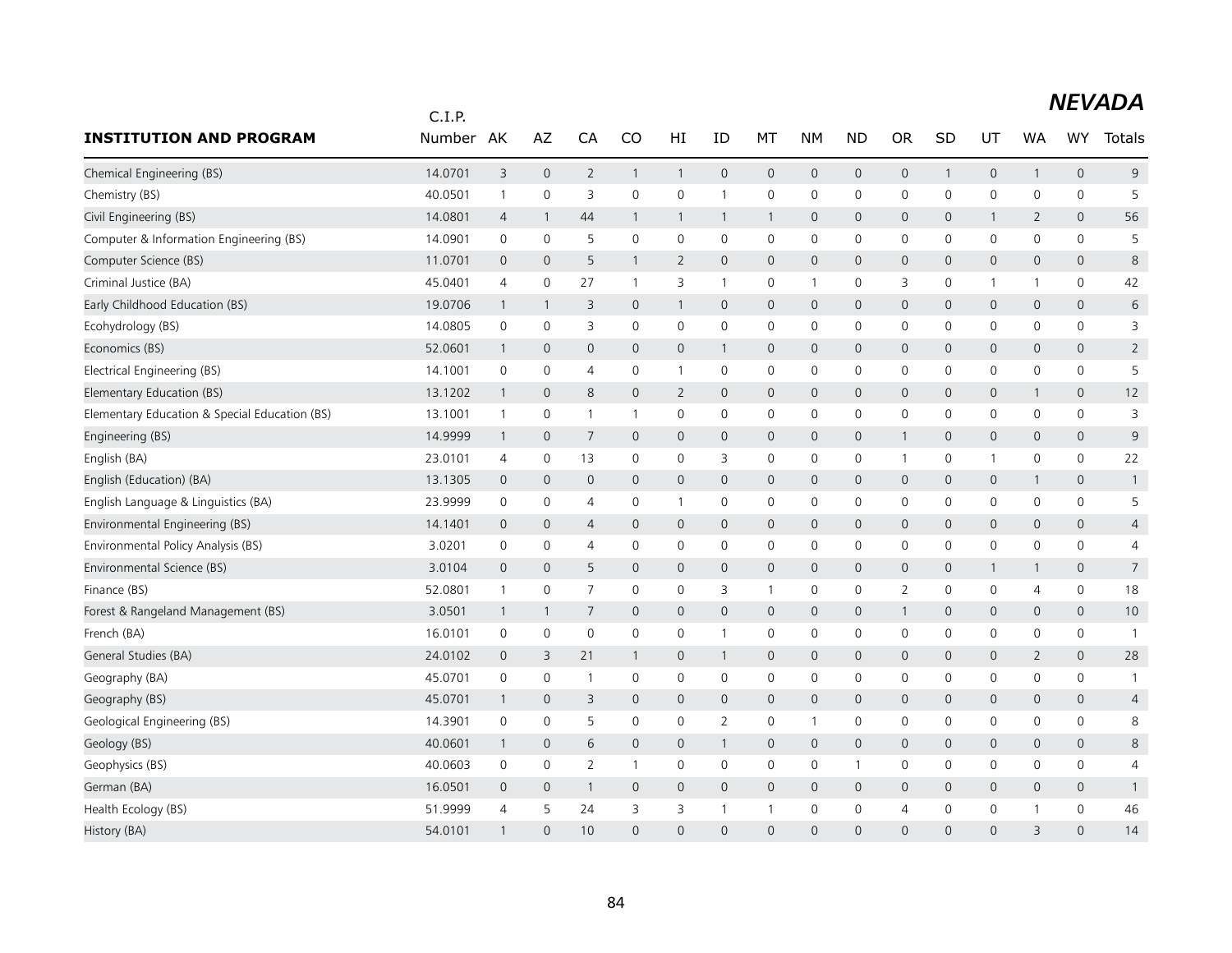|                                         | C.I.P.  |                |                |                |                |                |                |                          |              |                |                |                |              |                |              |                |
|-----------------------------------------|---------|----------------|----------------|----------------|----------------|----------------|----------------|--------------------------|--------------|----------------|----------------|----------------|--------------|----------------|--------------|----------------|
| <b>INSTITUTION AND PROGRAM</b>          | Number  | AK             | AZ             | CA             | CO             | HI             | ΙD             | МT                       | NΜ           | <b>ND</b>      | <b>OR</b>      | SD             | UT           | <b>WA</b>      | WY           | Totals         |
| Human Development & Family Studies (BS) | 19.0701 | $\mathbf{1}$   | $\mathbf 0$    | 10             | $\mathbf 0$    | $\mathbf{1}$   | $\mathbf 0$    | $\mathsf{O}$             | $\mathbf 0$  | 0              | $\mathsf{O}$   | $\mathbf 0$    | 0            | $\overline{2}$ | $\mathbf 0$  | 14             |
| Interior Design (BS)                    | 19.0699 | $\mathbf{1}$   | $\mathbf 0$    | 4              | 0              | $\mathbf 0$    | $\mathbf{1}$   | $\mathbf 0$              | $\mathbf 0$  | $\mathbf 0$    | $\mathsf{O}$   | $\mathbf{0}$   | 0            | $\mathbf 0$    | $\mathsf{O}$ | 6              |
| International Affairs (BA)              | 45.0901 | $\overline{2}$ | $\mathbf 0$    | 6              | $\mathbf{0}$   | 0              | $\mathbf 0$    | $\mathbf 0$              | $\mathbf 0$  | 0              | 1              | 0              | 0            | $\mathbf 0$    | $\mathbf{1}$ | 10             |
| International Business (BS)             | 52.1101 | $\overline{2}$ | $\mathbf 0$    | 6              | 0              | 0              | $\mathbf{1}$   | $\mathbf 0$              | $\mathbf 0$  | 0              | $\mathbf{1}$   | 0              | 0            | $\mathbf{1}$   | $\mathbf 0$  | 11             |
| Journalism (BA)                         | 9.0401  | 6              | $\mathbf 0$    | 37             | $\overline{2}$ | 5              | $\overline{2}$ | $\mathbf{1}$             | $\mathbf 0$  | $\overline{1}$ | 3              | 0              | $\mathbf{1}$ | 4              | $\mathbf{1}$ | 63             |
| Management (BS)                         | 52.0101 | $\overline{1}$ | $\overline{2}$ | 9              | 1              | 3              | $\mathbf 0$    | $\mathsf{O}$             | $\mathbf{1}$ | $\mathbf 0$    | $\mathbf{1}$   | $\mathbf 0$    | 0            | 0              | $\mathsf{O}$ | 18             |
| Marketing (BA)                          | 52.1401 | 3              | 0              | 3              | $\mathbf 0$    | 0              | 0              | $\mathbf{1}$             | 0            | 0              | -1             |                | 1            | 0              | 0            | 10             |
| Materials Science and Engineering (BS)  | 14.2001 | $\overline{1}$ | $\mathbf 0$    | $\mathbf{1}$   | 0              | $\theta$       | $\mathbf 0$    | $\mathsf{O}$             | $\mathsf{O}$ | $\mathbf 0$    | $\mathsf{O}$   | $\mathbf 0$    | 0            | $\mathbf 0$    | $\mathsf{O}$ | $\overline{2}$ |
| Mathematics (BA)                        | 27.0101 | 0              | 0              | $\overline{2}$ | $\mathbf 0$    | $\mathbf{1}$   | 0              | $\mathsf{O}$             | $\mathbf 0$  | $\mathbf 0$    | 0              | $\mathbf 0$    | 0            | 0              | $\mathbf 0$  | 3              |
| Mathematics (BS)                        | 27.0101 | $\overline{0}$ | $\mathbf 0$    | $\overline{7}$ | 0              | $\mathbf 0$    | $\mathbf 0$    | $\mathbf 0$              | $\mathbf 0$  | $\mathbf 0$    | $\mathsf{O}$   | $\mathbf 0$    | 0            | $\mathbf 0$    | $\mathbf 0$  | $\overline{7}$ |
| Mechanical Engineering (BS)             | 14.1901 | 4              | -1             | 23             | 1              | -1             | $\mathbf 0$    | 0                        | 0            | 0              | 1              | 0              | 0            | 1              | 0            | 32             |
| Mining Engineering (BS)                 | 14.2101 | $\overline{0}$ | $\overline{0}$ | 6              | 1              | 0              | $\mathbf 0$    | $\mathbf 0$              | $\mathbf 0$  | $\mathbf 0$    | $\overline{2}$ | $\mathbf 0$    | 0            | 0              | $\mathbf 0$  | 9              |
| Music (BA)                              | 50.0901 | $\mathbf{1}$   | $\mathbf 0$    | 6              | $\mathbf{0}$   | $\mathbf 0$    | 0              | 0                        | $\mathbf 0$  | $\mathbf 0$    | $\overline{2}$ | 0              | 0            | $\mathbf{0}$   | $\mathbf 0$  | 9              |
| Music Education (BS)                    | 13.1312 | $\mathbf 0$    | $\overline{2}$ | $\overline{2}$ | 0              | $\overline{0}$ | $\mathbf 0$    | $\mathbf 0$              | $\mathbf 0$  | 0              | $\mathsf{O}$   | $\mathbf 0$    | 0            | 0              | $\mathbf 0$  | $\overline{4}$ |
| Neuroscience (BS)                       | 30.2401 | 0              | 0              | 2              | 1              | 0              | $\mathbf 0$    | 0                        | 0            | 0              | 0              | 0              | 0            | 0              | 0            | 3              |
| Nursing (BS)                            | 51.1601 | $\mathbf{1}$   | $\mathbf 0$    | 34             | 1              | $\theta$       | $\mathbf 0$    | $\overline{\phantom{a}}$ | $\mathbf 0$  | $\mathbf 0$    | $\mathbf{1}$   | $\mathbf 0$    | $\mathbf{1}$ | 1              | $\mathbf 0$  | 40             |
| Philosophy (BS)                         | 38.0101 | 0              | $\mathbf 0$    | 2              | $\mathbf 0$    | 0              | 0              | 0                        | $\mathbf 0$  | 0              | 0              | 0              | 0            | 0              | 0            | $\overline{2}$ |
| Physics (BS)                            | 40.0801 | $\mathbf 0$    | $\overline{1}$ | 6              | 0              | $\mathbf 0$    | $\mathbf 0$    | $\mathbf 0$              | $\mathbf 0$  | $\mathbf 0$    | $\mathsf{O}$   | $\mathbf 0$    | 0            | $\mathbf 0$    | $\mathbf 0$  | $\overline{7}$ |
| Political Science (BA)                  | 45.1001 | 0              | 0              | 17             | 0              | 1              | 0              | 0                        | $\mathbf 0$  | 0              | 0              | 0              | 0            | 2              | 0            | 20             |
| Pre-Business Administration (No Degree) | 52.9999 | 9              | $\mathbf{1}$   | 90             | 7              | 4              | $\overline{4}$ | $\mathbf{1}$             | $\mathbf{1}$ | $\mathbf{1}$   | 6              | $\mathbf 0$    | 0            | 8              | 0            | 132            |
| Pre-Education (No Degree)               | 13.9999 | $\overline{4}$ | 0              | 37             | 1              | 3              | 3              | 0                        | $\mathbf 0$  | 0              | 3              | 0              | 0            | 3              | $\mathbf 0$  | 54             |
| Psychology (BA)                         | 42.0101 | $\overline{2}$ | $\overline{0}$ | 30             | 3              | $\overline{2}$ | $\overline{2}$ | $\overline{2}$           | $\mathbf 0$  | 0              | $\overline{2}$ | $\mathbf 0$    | 0            | $\mathbf{1}$   | $\mathbf 0$  | 44             |
| Social Studies (Education) (BA)         | 13.1318 | 0              | -1             | 0              | 0              | 0              | 0              | 0                        | 0            | 0              | 0              | 0              | 0            | 0              | 0            | $\overline{1}$ |
| Social Work (BA)                        | 44.0701 | $\mathbf{1}$   | 2              | 0              | 0              | $\overline{0}$ | $\mathbf{1}$   | $\mathbf 0$              | $\mathbf 0$  | $\mathbf 0$    | $\mathsf{O}$   | 0              | $\mathbf{1}$ | $\mathbf 0$    | $\mathbf 0$  | 5              |
| Sociology (BA)                          | 45.1101 | $\mathbf{1}$   | 0              | 4              | $\mathbf 0$    | 0              | 0              | 0                        | $\mathbf 0$  | 0              | 0              | 0              | 0            | 0              | $\mathbf 0$  | 5              |
| Spanish (BA)                            | 16.0905 | $\overline{1}$ | $\mathbf 0$    | 6              | 0              | $\mathbf 0$    | $\overline{2}$ | $\mathbf 0$              | $\mathbf 0$  | 0              | $\mathsf{O}$   | $\mathbf 0$    | 0            | $\mathbf 0$    | $\mathsf{O}$ | 9              |
| Speech Communications (BA)              | 9.0101  | $\mathbf{1}$   | $\overline{1}$ | 11             | 0              | 1              | 0              | 0                        | $\mathbf 0$  | 0              | 0              | 0              | 0            | 0              | $\mathbf 0$  | 14             |
| Speech Pathology (BS)                   | 51.0203 | $\overline{2}$ | $\mathbf 0$    | 11             | 0              | $\overline{4}$ | $\mathbf{1}$   | $\mathbf 0$              | $\mathbf 0$  | 0              | $\mathsf{O}$   | $\mathbf 0$    | 0            | $\mathbf 0$    | $\mathbf 0$  | 18             |
| Supply Chain Management (BS)            | 52.0203 | $\mathbf{1}$   | 0              | 2              | 0              | $\mathbf{1}$   | 0              | 0                        | $\mathbf 0$  | 0              | $\mathbf{1}$   | 0              | 0            | 0              | $\mathbf 0$  | 5              |
| Theatre (BA)                            | 50.0501 | $\overline{2}$ | $\mathbf 0$    | $\mathbf{1}$   | $\mathbf 0$    | 1              | $\mathbf 0$    | $\mathbf 0$              | 0            | 0              | $\mathbf 0$    | $\overline{0}$ | 0            | $\mathbf{0}$   | $\mathbf 0$  | $\overline{4}$ |
| Undeclared (No Degree)                  | 99.9999 | 10             |                | 126            | 2              | 12             | 5              | $\Omega$                 | 0            | $\Omega$       | 13             |                | 2            | 4              | 2            | 178            |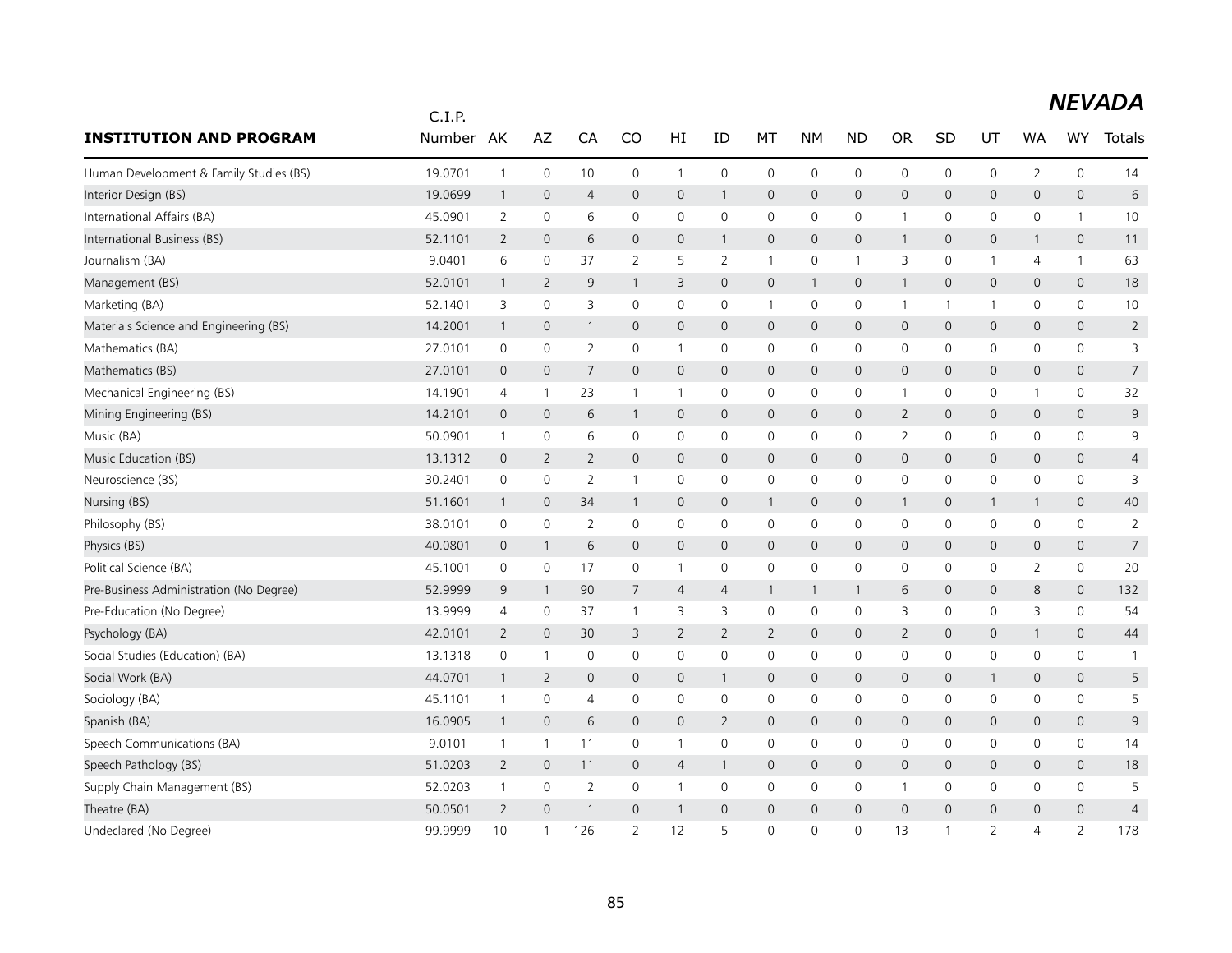| <b>INSTITUTION AND PROGRAM</b>        | C.I.P.<br>Number | AK       | AZ           | CA   | CO.            | HI             | ID           | МT             | <b>NM</b> | ND.      | OR       | SD             | UT       | <b>WA</b> | W٢             | Totals |
|---------------------------------------|------------------|----------|--------------|------|----------------|----------------|--------------|----------------|-----------|----------|----------|----------------|----------|-----------|----------------|--------|
| Veterinary Science (BS)               | 51.1104          |          | $\mathbf{0}$ |      | $\Omega$       | $\overline{0}$ | $\Omega$     | $\overline{0}$ | $\Omega$  | $\Omega$ |          |                | $\Omega$ | $\Omega$  | $\mathbf{0}$   | 10     |
| Wildlife Ecology & Conservation (BS)  | 3.0601           |          | 0            |      | $\overline{0}$ | $\overline{0}$ | $\mathbf{0}$ | $\overline{0}$ | $\Omega$  | $\Omega$ | $\Omega$ | $\Omega$       | $\Omega$ | $\Omega$  | $\overline{0}$ | 8      |
| Women's Studies (BA)                  | 5.0207           | $\Omega$ | $\Omega$     |      | $\Omega$       | $\Omega$       | 0            | $\Omega$       | $\Omega$  | $\Omega$ | $\Omega$ | $\overline{0}$ | $\Omega$ | $\Omega$  | $\Omega$       |        |
| <b>Institution Totals</b>             |                  | 99       | 55           | 796  | 39             | 65             | 44           | 9              | 5.        | 3        | 57       | 8              | 10       | 53        | 5.             | 1,248  |
| <b>NEVADA FOUR-YEAR PUBLIC TOTALS</b> |                  | 181      | 157          | 1079 | 163            | 444            | 63           | 32             | 35        | 15       | 131      | 23             | 49       | 225       | 39             | 2,636  |
|                                       |                  |          |              |      |                |                |              |                |           |          |          |                |          |           |                |        |
| <b>NEVADA STATEWIDE TOTALS</b>        |                  | 219      | 174          | 1181 | 174            | 483            | 81           | 38             | 36        | 15       | 147      | 28             | 77       | 255       | 47             | 2,955  |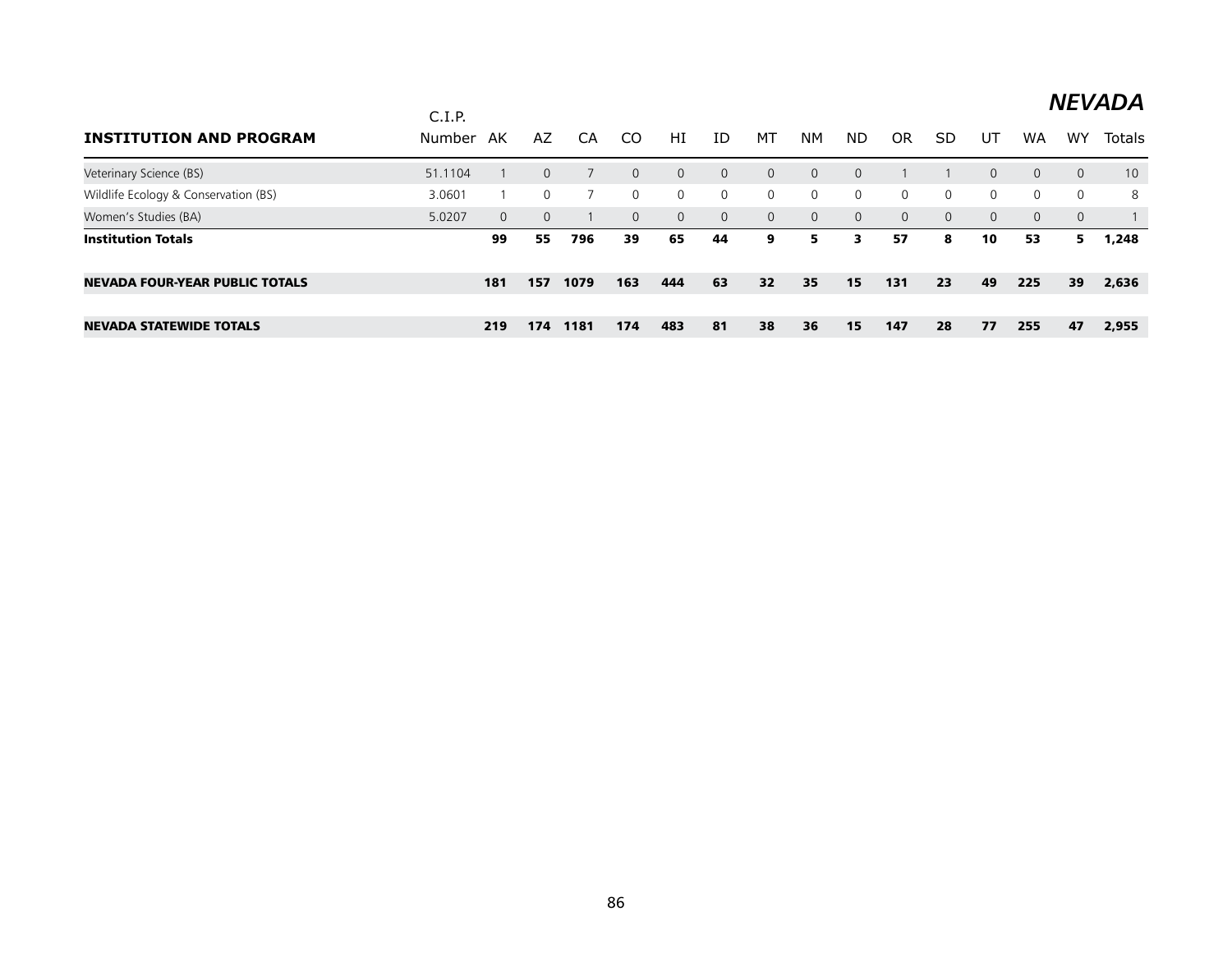#### *NEW MEXICO NEW MEXICO*

|                                                                                   | C.I.P.    |              |                |                |                |              |                     |              |                |              |              |                |              |              |              |                |
|-----------------------------------------------------------------------------------|-----------|--------------|----------------|----------------|----------------|--------------|---------------------|--------------|----------------|--------------|--------------|----------------|--------------|--------------|--------------|----------------|
| <b>INSTITUTION AND PROGRAM</b>                                                    | Number AK |              | AZ             | CA             | CO             | HI           | ID                  | MT           | <b>NV</b>      | <b>ND</b>    | <b>OR</b>    | <b>SD</b>      | UT           | <b>WA</b>    | WY.          | Totals         |
| <b>NEW MEXICO TWO-YEAR PUBLIC INSTITUTIONS (2)</b>                                |           |              |                |                |                |              |                     |              |                |              |              |                |              |              |              |                |
| <b>EASTERN NEW MEXICO UNIVERSITY - ROSWELL</b>                                    |           |              |                |                |                |              |                     |              |                |              |              |                |              |              |              |                |
| Automobile/Automotive Mechanics Technology/Technician<br>(CERT)                   | 47.0604   | $\mathbf 0$  | $\mathbf 0$    | $\overline{1}$ | $\overline{2}$ | 0            | 0                   | $\mathbf 0$  | $\mathsf{O}$   | $\mathsf{O}$ | $\mathbf 0$  | $\mathbf 0$    | $\mathbf 0$  | 0            | 0            | 3              |
| Child Care and Support Services Management (CERT)                                 | 19.0708   | $\mathbf{0}$ | $\overline{1}$ | $\mathbf 0$    | 3              | $\mathsf{O}$ | $\mathbf 0$         | $\mathsf{O}$ | $\mathsf{O}$   | $\mathbf 0$  | $\mathbf 0$  | $\mathbf 0$    | $\mathsf{O}$ | $\mathsf{O}$ | 0            | $\overline{4}$ |
| Food Preparation/Professional Cooking/Kitchen Assistant (CERT)                    | 12.0505   | $\mathbf 0$  | 2              | $\mathbf 0$    | 4              | 0            | 0                   | 0            | 0              | $\mathsf{O}$ | $\mathbf 0$  | $\overline{1}$ | $\mathsf{O}$ | 0            | 0            | 7              |
| General Office Occupations and Clerical Services (CERT)                           | 52.0408   | $\mathbf 0$  | $\mathbf{0}$   | $\overline{0}$ |                | $\mathbf{0}$ | $\mathbf{0}$        | $\mathbf{0}$ | $\mathbf{0}$   | $\mathbf{0}$ | $\mathbf 0$  | $\mathbf 0$    | $\mathbf{0}$ | $\mathbf{0}$ | 0            |                |
| Non-degree (No Degree)                                                            | 99.9999   | $\Omega$     | 0              | $\mathbf 0$    |                | $\Omega$     | $\mathbf{0}$        | 0            | 0              | 0            | $\mathbf 0$  | $\mathbf{0}$   | 0            | $\mathbf{0}$ | 0            |                |
| Sanitation Technician/Grounds Keeping (CERT)                                      | 46.0401   | $\mathbf 0$  | $\mathbf{1}$   | $\mathbf{0}$   | 4              | $\mathbf{0}$ | $\mathbf{0}$        | $\mathbf{0}$ | $\mathbf{0}$   | $\mathbf{0}$ | $\mathbf{0}$ | $\Omega$       | $\mathbf{0}$ | $\mathbf{0}$ | $\mathbf{0}$ | 5              |
| Special Topics (Basic Skills, Other) (CERT)                                       | 32.0199   | 0            | 0              | $\mathbf 0$    |                | 0            | 0                   | $\mathbf 0$  | $\Omega$       | $\mathbf 0$  | $\mathbf 0$  | 0              | 0            | 0            | 0            |                |
| Veterinary/Animal Health Technology/Technician and<br>Veterinary Assistant (CERT) | 51.0808   | $\mathbf 0$  | $\overline{1}$ | $\mathbf 0$    | $\overline{2}$ | 0            | $\mathsf{O}\xspace$ | $\mathbf 0$  | $\mathsf{O}$   | $\mathsf{O}$ | $\mathbf 0$  | $\mathbf 0$    | $\mathbf 0$  | 0            | 0            | 3              |
| Welding Technology/Welder (CERT)                                                  | 48.0508   | 0            | 0              | 0              | $\mathbf{1}$   | 0            | 0                   | $\mathbf 0$  | 0              | 0            | 0            | $\mathbf 0$    | 0            | 0            | 0            | $\overline{1}$ |
| <b>Institution Totals</b>                                                         |           | $\mathbf 0$  | 5              | $\mathbf{1}$   | 19             | $\mathbf 0$  | $\mathbf 0$         | $\mathbf 0$  | $\mathbf{0}$   | $\mathbf 0$  | $\mathbf{0}$ | $\mathbf{1}$   | $\mathbf 0$  | $\mathbf 0$  | $\mathbf 0$  | 26             |
| <b>NORTHERN NEW MEXICO COLLEGE</b>                                                |           |              |                |                |                |              |                     |              |                |              |              |                |              |              |              |                |
| Radiologic Technician (ASSOC)                                                     | 51.0907   | $\mathbf 0$  | $\mathbf 0$    | $\mathbf{1}$   | $\mathbf 0$    | 0            | $\mathbf 0$         | $\mathbf 0$  | $\mathbf 0$    | $\mathsf{O}$ | $\mathbf 0$  | $\mathbf 0$    | $\mathsf{O}$ | 0            | 0            |                |
| <b>Institution Totals</b>                                                         |           | $\mathbf 0$  | $\mathbf 0$    | $\mathbf{1}$   | $\mathbf 0$    | $\mathbf 0$  | $\mathbf 0$         | $\mathbf 0$  | $\mathbf 0$    | $\mathbf 0$  | $\mathbf 0$  | $\mathbf 0$    | $\mathbf 0$  | $\mathbf 0$  | $\mathbf 0$  | $\mathbf{1}$   |
| <b>NEW MEXICO TWO-YEAR PUBLIC TOTALS</b>                                          |           | $\mathbf 0$  | 5              | $\overline{2}$ | 19             | $\mathbf{0}$ | $\mathbf{0}$        | $\mathbf 0$  | $\mathbf{0}$   | $\mathbf 0$  | $\mathbf 0$  | $\mathbf{1}$   | $\mathbf{0}$ | $\mathbf 0$  | $\mathbf 0$  | 27             |
| <b>NEW MEXICO FOUR-YEAR PUBLIC INSTITUTIONS (5)</b>                               |           |              |                |                |                |              |                     |              |                |              |              |                |              |              |              |                |
| <b>NEW MEXICO HIGHLANDS UNIVERSITY</b>                                            |           |              |                |                |                |              |                     |              |                |              |              |                |              |              |              |                |
| Biology (BS)                                                                      | 26.0101   | $\mathbf 0$  | $\mathbf{1}$   | $\overline{1}$ | 0              | 0            | 0                   | 0            | $\mathbf 0$    | 0            | 0            | 0              | 0            | 0            | 0            | $\overline{2}$ |
| Business Administration (BBA) (BA)                                                | 52.0201   | $\mathbf{0}$ | $\overline{1}$ | 5              | $\mathbf{0}$   | $\mathsf{O}$ | $\mathbf{0}$        | $\mathsf{O}$ | $\overline{2}$ | $\mathsf{O}$ | $\mathbf 0$  | $\mathbf 0$    | $\mathsf{O}$ | $\mathbf 0$  | 0            | 8              |
| Criminal Justice Studies (BA)                                                     | 43.0104   | 0            | $\mathbf 0$    | $\mathbf{1}$   | 0              | 0            | 0                   | 0            | $\mathsf{O}$   | $\mathsf{O}$ | 0            | 0              | 0            | 0            | 0            | $\mathbf{1}$   |
| Human Performance & Sport (BA)                                                    | 13.1314   | $\mathbf{0}$ | $\overline{0}$ | $\mathbf{1}$   | $\Omega$       | $\mathbf{0}$ | $\mathbf{0}$        | $\mathbf 0$  | 2              | $\mathbf{0}$ | $\mathbf{0}$ | $\mathbf 0$    | $\mathbf{0}$ | 0            | $\mathbf{0}$ | 3              |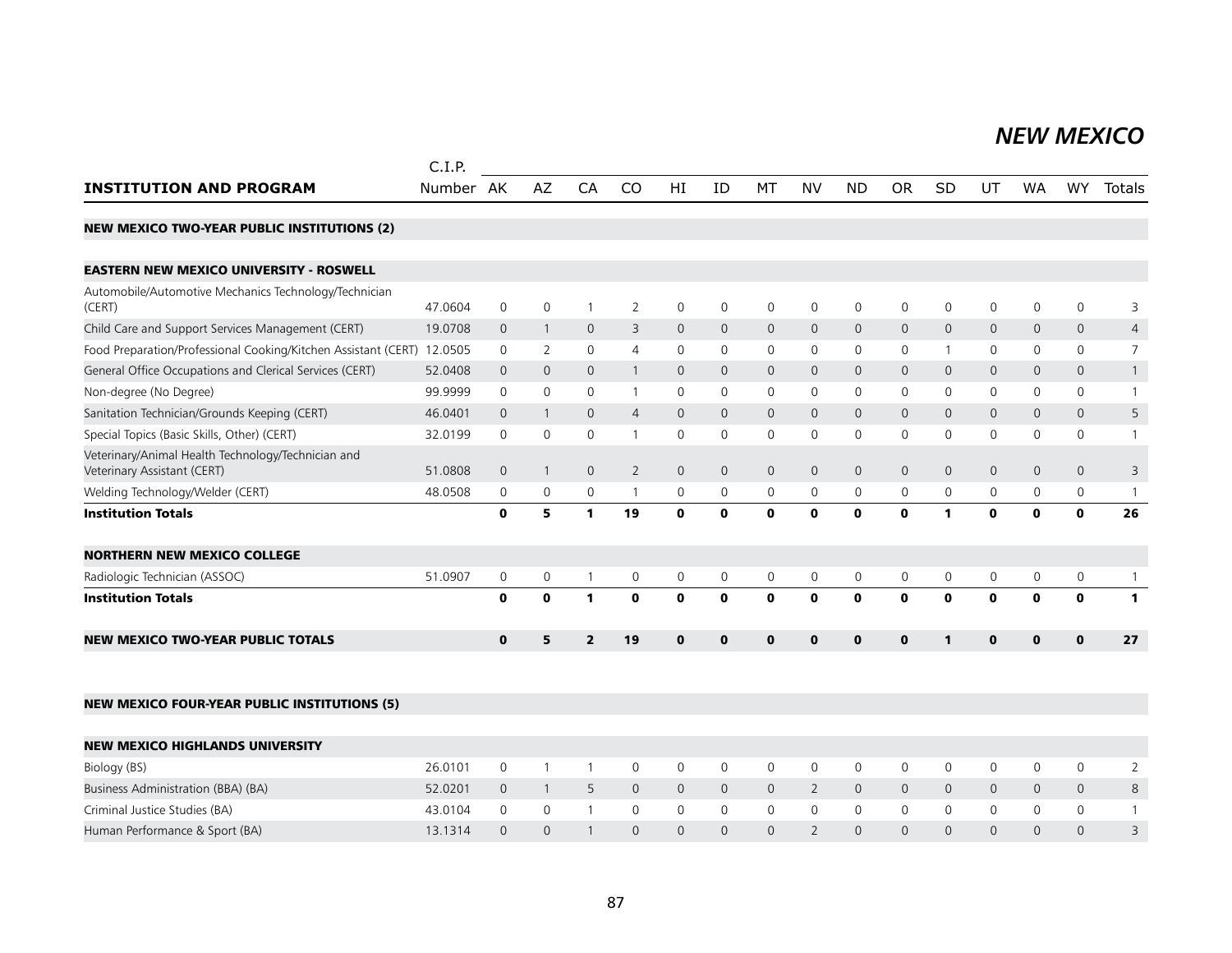|                                                                               | C.I.P.        |                |                     |                |                |                         |                     |              |                     |                     |                     |              |                     |                         |                     |                |
|-------------------------------------------------------------------------------|---------------|----------------|---------------------|----------------|----------------|-------------------------|---------------------|--------------|---------------------|---------------------|---------------------|--------------|---------------------|-------------------------|---------------------|----------------|
| <b>INSTITUTION AND PROGRAM</b>                                                | <b>Number</b> | AK             | AZ                  | CA             | CO             | HI                      | ID                  | MT           | <b>NV</b>           | <b>ND</b>           | <b>OR</b>           | SD           | UT                  | <b>WA</b>               | <b>WY</b>           | Totals         |
| Media Arts (BFA, BA) (BA)                                                     | 50.0602       | $\mathbf 0$    | $\mathsf 0$         | $\overline{1}$ | 0              | 0                       | $\mathsf 0$         | 0            | $\mathbf 0$         | 0                   | 0                   | $\mathbf 0$  | $\mathsf 0$         | $\mathsf 0$             | $\mathsf{O}\xspace$ | 1              |
| Psychology (BA)                                                               | 42.0101       | $\overline{0}$ | $\mathsf{O}\xspace$ | $\mathbf{1}$   | $\mathbf 0$    | $\mathsf{O}\xspace$     | $\mathbf 0$         | $\mathsf{O}$ | $\mathbf 0$         | 0                   | $\mathsf{O}\xspace$ | $\mathbf 0$  | $\mathsf{O}\xspace$ | $\mathsf{O}\xspace$     | $\mathbf 0$         | $\mathbf{1}$   |
| Sociology/Anthropology (BA)                                                   | 45.9999       | $\mathbf 0$    | $\mathsf{O}\xspace$ | -1             | $\mathbf 0$    | 0                       | $\mathbf 0$         | 0            | $\mathbf 0$         | 0                   | 0                   | $\mathbf 0$  | 0                   | 0                       | $\mathsf{O}\xspace$ | $\mathbf{1}$   |
| Undeclared (No Degree)                                                        | 99.9999       | $\mathbf 0$    | $\mathbf{1}$        | $\overline{1}$ | $\mathbf 0$    | 2                       | $\mathbf 0$         | $\mathbf 0$  | $\mathbf{0}$        | 0                   | -1                  | $\mathbf 0$  | $\mathbf 0$         | $\mathbf 0$             | $\mathbf 0$         | 5              |
| <b>Institution Totals</b>                                                     |               | $\mathbf 0$    | 3                   | 12             | $\mathbf 0$    | $\overline{\mathbf{2}}$ | $\mathbf 0$         | $\mathbf 0$  | 4                   | $\mathbf 0$         | 1                   | $\mathbf 0$  | $\mathbf 0$         | $\mathbf 0$             | $\mathbf{o}$        | 22             |
| <b>NEW MEXICO INSTITUTE OF MINING AND TECHNOLOGY</b>                          |               |                |                     |                |                |                         |                     |              |                     |                     |                     |              |                     |                         |                     |                |
| Biology (BS)                                                                  | 26.0101       | $\mathbf{1}$   | $\mathsf{O}\xspace$ | $\mathsf 0$    | 0              | 0                       | 0                   | 0            | $\mathbf{1}$        | 0                   | 0                   | 0            | 0                   | 0                       | $\mathsf{O}\xspace$ | $\overline{2}$ |
| Chemistry (BS)                                                                | 40.0501       | $\mathbf{1}$   | $\mathbf 0$         | $\mathbf 0$    | $\mathbf 0$    | $\mathbf 0$             | $\mathbf 0$         | $\mathsf{O}$ | $\mathbf 0$         | 0                   | $\mathbf 0$         | $\mathbf 0$  | $\pmb{0}$           | $\mathbf 0$             | $\mathbf 0$         | $\mathbf{1}$   |
| Civil Engineering (BS)                                                        | 14.0801       | $\mathbf{1}$   | $\mathsf 0$         | $\overline{1}$ | 0              | 0                       | $\mathbf 0$         | 0            | $\mathbf 0$         | 0                   | $\mathbf 0$         | $\mathbf 0$  | 0                   | $\mathbf 0$             | $\mathsf{O}$        | $\overline{2}$ |
| Computer Science (BS)                                                         | 11.0701       | $\mathbf 0$    | $\mathbf 0$         | $\mathbf{1}$   | $\mathsf{O}$   | $\mathsf{O}$            | $\mathbf 0$         | $\mathsf{O}$ | $\mathbf 0$         | 0                   | $\mathbf 0$         | $\mathbf{0}$ | $\mathbf 0$         | $\mathbf 0$             | $\mathbf 0$         | $\mathbf{1}$   |
| Electrical Engineering (BS)                                                   | 14.1001       | $\mathbf 0$    | $\mathbf{1}$        | $\overline{1}$ | 0              | 0                       | $\mathbf 0$         | 0            | $\mathbf 0$         | 0                   | 0                   | $\mathbf 0$  | $\mathsf 0$         | 0                       | $\mathsf{O}$        | $\overline{2}$ |
| Information Technology (BS)                                                   | 11.0401       | $\overline{0}$ | $\mathsf{O}\xspace$ | $\mathbf 0$    | $\mathbf{0}$   | $\mathsf{O}\xspace$     | $\mathbf{0}$        | $\mathsf{O}$ | $\mathbf 0$         | $\mathbf 0$         | $\mathbf 0$         | $\mathbf{0}$ | $\mathsf{O}\xspace$ | $\mathbf{1}$            | $\mathbf 0$         | $\mathbf{1}$   |
| Materials Engineering (BS)                                                    | 14.1801       | $\mathbf{1}$   | $\mathsf{O}\xspace$ | $\overline{1}$ | 0              | 0                       | $\mathbf 0$         | 0            | $\mathbf 0$         | 0                   | 0                   | $\mathbf 0$  | 0                   | 0                       | $\mathsf{O}$        | $\overline{2}$ |
| Mechanical Engineering (BS)                                                   | 14.1901       | $\overline{0}$ | $\mathbf{1}$        | $\mathbf 0$    | $\mathbf 0$    | $\mathsf{O}\xspace$     | $\mathbf{0}$        | $\mathsf{O}$ | $\mathbf 0$         | 0                   | $\mathsf{O}\xspace$ | $\mathbf{0}$ | $\mathsf{O}\xspace$ | $\mathbf{1}$            | $\mathbf 0$         | $\overline{2}$ |
| Mineral Engineering (BS)                                                      | 14.2101       | 0              | 0                   | 0              | $\mathbf 0$    | 0                       | $\mathbf 0$         | 0            | $\mathbf 0$         | 0                   | $\mathbf 1$         | 0            | 0                   | 0                       | $\mathsf{O}$        | $\mathbf{1}$   |
| Petroleum and Natural Gas Engineering (BS)                                    | 14.2501       | $\mathbf 0$    | $\mathbf 0$         | $\mathbf{1}$   | $\mathbf 0$    | $\mathsf{O}\xspace$     | $\mathsf{O}\xspace$ | $\mathsf{O}$ | $\mathsf{O}\xspace$ | $\mathsf{O}\xspace$ | $\mathbf 0$         | $\mathbf 0$  | $\mathbf 0$         | $\mathsf{O}\xspace$     | $\mathbf 0$         | $\mathbf{1}$   |
| <b>Institution Totals</b>                                                     |               | 4              | $\mathbf{2}$        | 5              | $\mathbf o$    | 0                       | $\mathbf 0$         | $\mathbf 0$  | 1                   | $\mathbf 0$         | 1                   | $\mathbf o$  | $\mathbf 0$         | $\overline{\mathbf{2}}$ | $\mathbf 0$         | 15             |
| <b>NEW MEXICO STATE UNIVERSITY</b>                                            |               |                |                     |                |                |                         |                     |              |                     |                     |                     |              |                     |                         |                     |                |
| Accounting (BS)                                                               | 52.0301       | $\mathbf{1}$   | $\mathsf{O}\xspace$ | $\overline{1}$ | $\mathbf{1}$   | 0                       | $\mathbf 0$         | 0            | $\mathbf 0$         | 0                   | 0                   | 0            | 0                   | $\mathbf 0$             | $\mathsf{O}\xspace$ | 3              |
| Aerospace, Aeronautical and Astronautical Engineering (BS)                    | 14.0201       | $\overline{0}$ | $\overline{2}$      | $\mathbf{1}$   | $\mathbf 0$    | $\mathbf{1}$            | $\mathbf 0$         | $\mathbf{1}$ | $\mathbf 0$         | 0                   | $\mathbf 0$         | $\mathbf 0$  | $\mathbf 0$         | $\mathbf 0$             | $\mathbf{1}$        | 6              |
| Agribusiness (BS)                                                             | 1.0102        | $\mathbf 0$    | 6                   | -1             | 2              | 0                       | $\mathbf{1}$        | 0            | $\mathbf{1}$        | 0                   | $\mathbf 1$         | $\mathbf 0$  | 0                   | 1                       | $\mathsf{O}$        | 13             |
| Agricultural Biology (BS)                                                     | 26.0305       | $\overline{0}$ | $\mathbf 0$         | $\overline{1}$ | $\mathbf 0$    | $\mathsf{O}\xspace$     | $\mathbf 0$         | $\mathsf{O}$ | $\mathbf 0$         | 0                   | $\mathbf 0$         | $\mathbf{0}$ | $\mathbf 0$         | $\mathbf 0$             | $\mathbf 0$         | $\mathbf{1}$   |
| Agricultural Extension Education (BS)                                         | 13.1301       | $\mathbf 0$    | $\overline{2}$      | $\mathbf 0$    | $\mathbf 0$    | $\mathbf 0$             | $\mathbf 0$         | $\mathsf{O}$ | $\mathsf{O}\xspace$ | 0                   | $\mathbf 0$         | $\mathbf 0$  | $\mathbf 0$         | 0                       | $\mathsf{O}$        | $\sqrt{2}$     |
| Animal Science (BS)                                                           | 1.0901        | $\mathbf 0$    | $\overline{7}$      | $\overline{4}$ | $\mathsf{O}$   | $\mathsf{O}\xspace$     | $\mathbf 0$         | $\mathsf{O}$ | $\mathbf{1}$        | 0                   | $\mathsf{O}\xspace$ | $\mathbf 0$  | $\mathsf{O}\xspace$ | $\mathbf{1}$            | $\mathbf 0$         | 13             |
| Animation, Interactive Technology, Video Graphics and<br>Special Effects (BA) | 10.0304       | $\mathbf 0$    | $\mathbf 0$         | $\mathbf 0$    | $\overline{1}$ | $\mathbf 0$             | $\mathbf 0$         | 0            | $\mathbf 0$         | 0                   | $\mathbf 0$         | $\mathbf 0$  | $\mathbf 0$         | $\mathbf{1}$            | $\mathbf 0$         | 2              |
| Anthropology (BA)                                                             | 45.0201       | $\overline{0}$ | $\overline{1}$      | 3              | $\mathbf{0}$   | $\mathbf{0}$            | $\mathbf{0}$        | $\mathbf{0}$ | $\mathbf{0}$        | $\mathsf{O}$        | $\mathbf{1}$        | $\mathbf{0}$ | $\mathbf 0$         | $\mathbf{1}$            | $\mathbf 0$         | 6              |
| Art (BA)                                                                      | 50.0101       | $\mathbf 0$    | $\mathbf{1}$        | $\mathbf{1}$   | 0              | $\mathbf 0$             | $\mathbf 0$         | 0            | $\mathbf 0$         | 0                   | 0                   | 0            | $\mathbf 0$         | 0                       | $\mathsf{O}\xspace$ | 2              |
| Athletic Training (BS)                                                        | 51.0913       | $\overline{0}$ | $\mathbf{0}$        | $\mathbf 1$    | $\mathbf{0}$   | $\mathbf 0$             | $\Omega$            | $\mathbf{0}$ | $\mathbf{0}$        | $\overline{0}$      | $\mathbf{0}$        | $\mathbf{1}$ | $\mathbf{0}$        | $\mathbf{1}$            | $\mathbf{0}$        | 3              |
| Biochemistry (BS)                                                             | 26.0202       | $\Omega$       | $\mathbf{1}$        | $\Omega$       | $\Omega$       | $\Omega$                | $\Omega$            | $\Omega$     | $\Omega$            | $\Omega$            | $\Omega$            | $\Omega$     | $\Omega$            | $\Omega$                | $\Omega$            | $\mathbf{1}$   |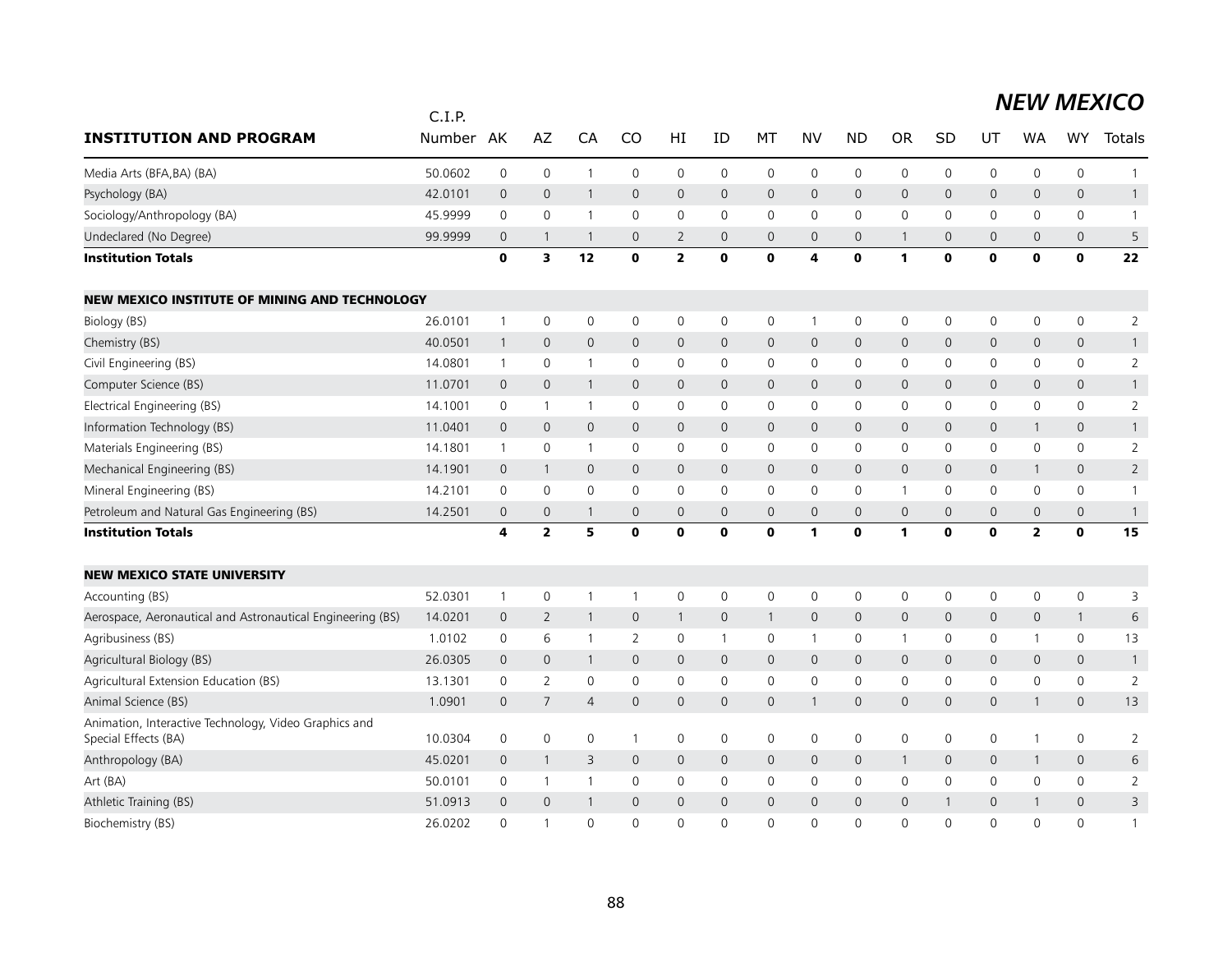|                                                                               | C.I.P.  |                     |                |                |                |                     |                     |                     |                |                |              |              |                     |                |                     |                |
|-------------------------------------------------------------------------------|---------|---------------------|----------------|----------------|----------------|---------------------|---------------------|---------------------|----------------|----------------|--------------|--------------|---------------------|----------------|---------------------|----------------|
| <b>INSTITUTION AND PROGRAM</b>                                                | Number  | AK                  | AZ             | CA             | CO             | HI                  | ID                  | МT                  | <b>NV</b>      | <b>ND</b>      | <b>OR</b>    | SD           | UT                  | <b>WA</b>      | <b>WY</b>           | Totals         |
| Biology (BS)                                                                  | 26.0101 | $\mathsf{O}\xspace$ | $\overline{2}$ | $\mathbf{1}$   | $\mathbf{1}$   | $\mathsf{O}\xspace$ | $\mathsf{O}\xspace$ | $\mathsf{O}\xspace$ | $\overline{2}$ | $\mathbf 0$    | $\mathbf{1}$ | $\mathbf 0$  | $\mathsf{O}$        | $\mathbf{1}$   | $\mathsf{O}\xspace$ | 8              |
| <b>Business Administration (BA)</b>                                           | 52.0201 | $\overline{2}$      | 3              | 8              | $\mathbf{1}$   | 0                   | 0                   | 0                   | $\mathbf{1}$   | $\mathbf 0$    | 0            | 0            | 0                   | 0              | 0                   | 15             |
| Chemical Engineering (BS)                                                     | 14.0701 | $\mathbf 1$         | 3              | $\mathbf{0}$   | $\mathbf{1}$   | $\mathbf{0}$        | $\overline{0}$      | $\mathbf{0}$        | $\mathbf{0}$   | $\mathbf{0}$   | 0            | $\mathbf{0}$ | $\mathsf{O}$        | 1              | 0                   | 6              |
| Chemistry, General (BS)                                                       | 40.0501 | 0                   | $\mathbf{1}$   | $\mathbf 0$    | $\Omega$       | 0                   | 0                   | 0                   | $\mathbf 0$    | $\mathbf 0$    | 0            | 0            | 0                   | 0              | 0                   | $\overline{1}$ |
| Cinematography and Film/Video Production (BA)                                 | 50.0602 | 0                   | $\overline{4}$ | $\overline{4}$ | $\mathbf{1}$   | $\mathsf{O}$        | $\mathbf 0$         | 0                   | $\mathbf{1}$   | $\mathbf 0$    | $\mathbf 0$  | 0            | 0                   | 1              | 0                   | 11             |
| Civil Engineering, General (BS)                                               | 14.0801 | 0                   | 2              | 3              | 2              | $\mathbf 0$         | 0                   | 0                   | $\mathbf 0$    | 0              | 0            | 0            | 0                   | 0              | 0                   | $\overline{7}$ |
| Clothing/Apparel and Textile Studies (BS)                                     | 19.0901 | 1                   | $\mathbf{1}$   | $\overline{0}$ | $\mathbf{0}$   | $\mathsf{O}$        | $\mathbf 0$         | 0                   | $\mathbf 0$    | $\mathbf 0$    | 0            | $\mathbf 0$  | 0                   | $\mathbf 0$    | $\mathsf{O}\xspace$ | $\overline{2}$ |
| Computer and Information Sciences, General (BS)                               | 11.0101 | 0                   | 0              | 0              | 0              | $\mathbf{1}$        | 0                   | 0                   | $\mathbf 0$    | $\mathbf 0$    | 0            | 0            | 0                   | 1              | 0                   | $\overline{2}$ |
| Crime and Justice (BA)                                                        | 43.0104 | 3                   | 6              | $\overline{4}$ | $\mathbf{1}$   | $\mathsf{O}$        | $\mathbf 0$         | 0                   | $\mathbf 0$    | $\mathbf 0$    | 2            | $\mathbf{0}$ | 0                   | 2              | 0                   | 18             |
| Dance, General (BA)                                                           | 50.0301 | 0                   | $\mathbf 0$    | $\overline{2}$ | $\mathbf{1}$   | 0                   | 0                   | 0                   | $\mathbf 0$    | $\mathbf 0$    | 0            | $\mathbf 0$  | $\mathsf{O}$        | $\mathbf 0$    | 0                   | 3              |
| Early Childhood Education and Teaching (BS)                                   | 13.1210 | $\overline{0}$      | 3              | $\mathbf{0}$   | $\mathbf{0}$   | $\mathsf{O}$        | $\mathbf{0}$        | 0                   | $\mathbf{0}$   | $\mathbf 0$    | $\mathsf{O}$ | $\mathbf 0$  | 0                   | $\mathbf{0}$   | $\overline{0}$      | 3              |
| Ecology (BS)                                                                  | 26.1301 | 0                   | $\mathbf{1}$   | $\mathbf 0$    | 1              | 0                   | 0                   | 0                   | $\mathbf 0$    | $\mathbf 0$    | 0            | 0            | 0                   | 0              | 0                   | $\overline{2}$ |
| Economics (BS)                                                                | 45.0601 | $\mathbf 1$         | $\overline{0}$ | $\overline{0}$ | $\mathbf{0}$   | $\mathsf{O}$        | $\overline{0}$      | $\mathbf{0}$        | $\mathbf{0}$   | $\mathbf{0}$   | $\mathbf 0$  | $\mathbf 0$  | $\mathsf{O}\xspace$ | $\mathbf{0}$   | $\mathbf{0}$        | $\mathbf{1}$   |
| Education - Elementary (BA)                                                   | 13.1202 | 0                   | $\mathbf{1}$   | -1             | $\Omega$       | 0                   | 0                   | 0                   | $\mathbf 0$    | $\mathbf 0$    | 0            | $\mathbf 1$  | 1                   | 1              | 0                   | 5              |
| Education/Teaching of Individuals with Speech or Language<br>Impairments (BS) | 13.1012 | $\overline{0}$      | 2              | $\overline{0}$ | $\mathbf{0}$   | $\mathbf{0}$        | $\overline{0}$      | $\mathbf{0}$        | $\mathbf{0}$   | $\mathbf{0}$   | $\mathbf 0$  | $\mathbf 0$  | 0                   | $\mathbf{0}$   | $\mathbf{0}$        | $\overline{2}$ |
| Electrical, Electronics and Communications Engineering (BS)                   | 14.1001 | 0                   | $\mathbf 0$    | $\mathbf 0$    | $\mathbf{0}$   | 0                   | 0                   | 0                   | $\mathbf 0$    | $\mathbf 0$    | $\mathbf 1$  | $\mathbf{0}$ | 0                   | 0              | $\mathbf 0$         | $\mathbf{1}$   |
| Engineering Technology, General (BS)                                          | 15.0000 | $\Omega$            | 3              | 2              | $\mathbf{1}$   | $\mathbf{0}$        | $\overline{0}$      | $\mathbf{0}$        | $\mathbf{1}$   | $\mathbf 0$    | $\mathbf 0$  | $\Omega$     | $\mathbf{0}$        | 1              | $\mathbf{0}$        | 8              |
| English Language and Literature, General (BA)                                 | 23.0101 | 1                   | 2              | $\mathbf 0$    | $\mathbf{1}$   | 0                   | 1                   | 0                   | $\mathbf 0$    | 0              | $\Omega$     | $\mathbf{0}$ | 0                   | 1              | 0                   | 6              |
| Environmental Studies (BS)                                                    | 3.0103  | $\overline{0}$      | $\overline{0}$ | -1             | $\mathbf 0$    | $\mathbf{0}$        | $\overline{0}$      | $\mathbf{0}$        | $\mathbf{0}$   | $\mathbf 0$    | $\mathbf 0$  | $\mathbf 0$  | 0                   | 1              | $\overline{0}$      | $\overline{2}$ |
| Finance, General (BS)                                                         | 52.0801 | 1                   | $\mathbf 0$    | $\overline{2}$ | $\overline{2}$ | 0                   | $\Omega$            | 0                   | $\mathbf 0$    | 0              | -1           | 0            | 2                   | 1              | 0                   | 9              |
| Foreign Languages and Literatures, General (BA)                               | 16.0101 | $\mathbf 0$         | $\mathbf 0$    | -1             | -1             | $\mathsf{O}$        | $\overline{0}$      | 0                   | $\mathbf 0$    | $\overline{0}$ | $\mathbf 0$  | $\mathbf 0$  | 0                   | $\mathbf 0$    | $\mathbf{1}$        | 3              |
| General Business Management (BA)                                              | 52.0101 | 0                   | $\overline{4}$ | $\overline{1}$ | $\mathbf{1}$   | $\mathbf{1}$        | $\Omega$            | 0                   | $\mathbf{0}$   | $\Omega$       | $\Omega$     | $\mathbf{0}$ | $\mathbf 0$         | $\overline{2}$ | $\Omega$            | 9              |
| General Studies (BA)                                                          | 24.0102 | $\mathbf{1}$        | $\overline{4}$ | 15             | $\mathbf{1}$   | $\mathbf{1}$        | $\overline{0}$      | $\overline{0}$      | $\mathbf{1}$   | $\mathbf 0$    | $\mathbf 0$  | $\Omega$     | 0                   | 2              | $\mathbf{0}$        | 25             |
| Genetics, General (BS)                                                        | 26.0801 | 0                   | $\mathbf 0$    | $\mathbf 0$    | $\mathbf{0}$   | $\mathbf 0$         | 0                   | 0                   | $\mathbf 0$    | $\mathbf 0$    | 0            | 0            | 0                   | 1              | 0                   | $\overline{1}$ |
| Geography (BS)                                                                | 45.0701 | 2                   | $\mathbf{0}$   | 2              | $\Omega$       | $\mathbf{0}$        | $\mathbf 0$         | $\mathbf{0}$        | 2              | $\mathbf 0$    | $\mathbf{0}$ | $\mathbf 0$  | 0                   | $\mathbf{0}$   | $\mathbf{0}$        | 6              |
| Geology/Earth Science, General (BS)                                           | 40.0601 | 0                   | $\mathbf 0$    | $\mathbf 0$    | $\mathbf{0}$   | 0                   | 0                   | 0                   | $\mathbf 0$    | $\mathbf 0$    | 0            | $\mathbf{0}$ | 0                   | 1              | 0                   | 1              |
| Government (BA)                                                               | 45.1001 | -1                  | $\overline{2}$ | $\mathbf{0}$   | 1              | $\mathbf{1}$        | $\overline{0}$      | $\mathbf{0}$        | $\mathbf{0}$   | $\mathbf 0$    | $\mathbf 0$  | $\mathbf{0}$ | $\mathbf{0}$        | 1              | $\mathbf{0}$        | 6              |
| History (BA)                                                                  | 54.0101 | 0                   | $\mathbf{1}$   | $\overline{4}$ | $\mathbf{0}$   | 0                   | $\Omega$            | 0                   | $\mathbf 0$    | 0              | $\mathbf 1$  | $\mathbf{0}$ | 0                   | 1              | 0                   | $\overline{7}$ |
| Hospitality Administration/Management, General (BS)                           | 52.0901 | $\mathbf{1}$        | $\overline{1}$ | 2              | 1              | $\mathbf{0}$        | 0                   | $\mathbf{0}$        | $\mathbf{0}$   | $\mathbf 0$    | 3            | $\mathbf{0}$ | 0                   | 1              | $\mathbf{0}$        | 9              |
| Human Development and Family Studies, General (BS)                            | 19.0701 | 0                   |                | $\overline{2}$ | $\Omega$       | 0                   | $\Omega$            | 0                   | $\mathbf{0}$   | $\mathbf{0}$   | 0            | $\Omega$     | 0                   | 0              | 0                   | 3              |
| Industrial Engineering (BS)                                                   | 14.3501 | $\Omega$            | $\Omega$       |                | $\Omega$       | $\Omega$            | $\Omega$            | $\Omega$            | $\Omega$       | $\Omega$       | U            | $\Omega$     | $\Omega$            | $\Omega$       | $\Omega$            |                |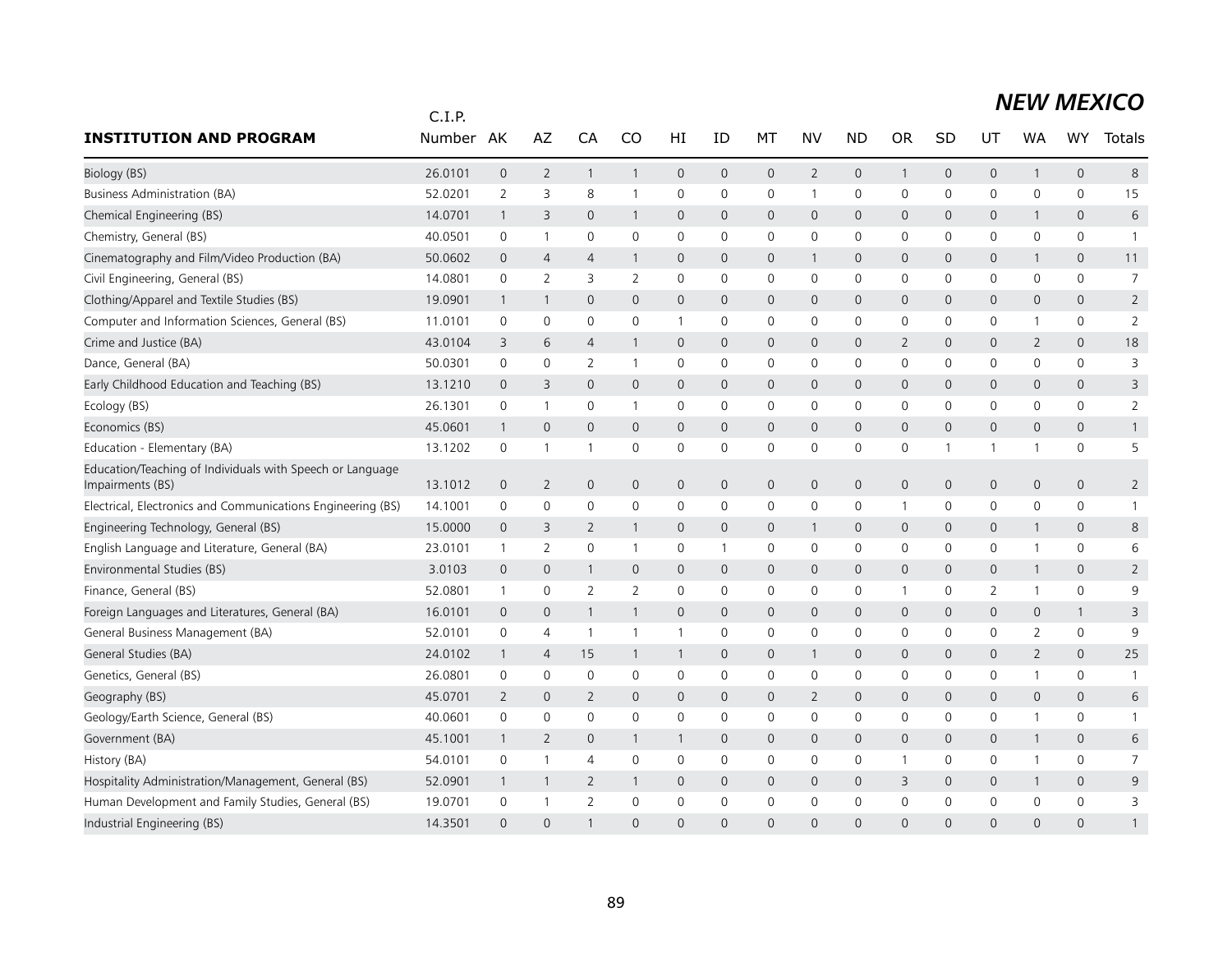|                                                    | C.I.P.  |                |                |                |                |                     |                         |              |                |                |                |              |              |              |                     |                |
|----------------------------------------------------|---------|----------------|----------------|----------------|----------------|---------------------|-------------------------|--------------|----------------|----------------|----------------|--------------|--------------|--------------|---------------------|----------------|
| <b>INSTITUTION AND PROGRAM</b>                     | Number  | AK             | AZ             | CA             | CO             | HI                  | ID                      | МT           | NV             | <b>ND</b>      | <b>OR</b>      | SD           | UT           | WA           | <b>WY</b>           | <b>Totals</b>  |
| Information Technology (BS)                        | 11.0103 | $\mathbf{1}$   | $\overline{1}$ | $\mathbf 0$    | 0              | 0                   | 0                       | 0            | $\mathbf 0$    | $\mathbf 0$    | 0              | 0            | 0            | $\mathbf{1}$ | $\mathsf{O}\xspace$ | 3              |
| International Business/Trade/Commerce (BA)         | 52.1101 | $\mathbf{1}$   | $\overline{1}$ | $\overline{3}$ | $\mathbf{1}$   | $\mathbf 0$         | $\mathbf{0}$            | $\mathsf{O}$ | $\mathbf 0$    | $\mathbf 0$    | $\mathbf 0$    | $\mathbf{0}$ | 0            | $\mathbf{1}$ | $\mathsf{O}\xspace$ | $\overline{7}$ |
| Journalism (BA)                                    | 9.0401  | 1              | 3              | $\mathbf 0$    | $\mathbf 0$    | 2                   | 0                       | 0            | $\overline{1}$ | $\mathbf 0$    | 0              | 0            | 0            | 0            | $\mathbf 0$         | $\overline{7}$ |
| Marketing (BS)                                     | 52.1401 | 2              | $\overline{4}$ | 10             | 8              | $\mathbf{1}$        | $\mathbf{1}$            | 3            | 3              | $\mathbf{0}$   | 3              | 1            | 1            | 11           | $\mathbf{1}$        | 49             |
| Mathematics, General (BS)                          | 27.0101 | $\overline{1}$ | $\mathbf 0$    | $\overline{1}$ | $\mathbf{0}$   | $\mathbf 0$         | 0                       | $\mathbf 0$  | $\mathbf 0$    | $\mathbf 0$    | $\mathbf 0$    | $\mathbf 0$  | 0            | $\mathbf{1}$ | $\mathbf 0$         | 3              |
| Mechanical Engineering (BS)                        | 14.1901 | $\overline{0}$ | 1              | 2              | $\mathbf{1}$   | $\mathbf{0}$        | $\mathbf{1}$            | $\mathbf 0$  | $\mathbf{0}$   | $\mathbf 0$    | -1             | $\mathbf{0}$ | $\mathbf{1}$ | 0            | $\mathbf{0}$        | $\overline{7}$ |
| Medical Microbiology and Bacteriology (BS)         | 26.0503 | $\mathbf 0$    | $\mathbf 0$    | $\mathbf{1}$   | $\Omega$       | 0                   | $\mathbf{0}$            | 0            | $\mathbf 0$    | 0              | 0              | 0            | 0            | 1            | 0                   | $\overline{2}$ |
| Music - Applied (BA)                               | 50.0903 | $\overline{0}$ | $\overline{0}$ | $\overline{0}$ | $\mathbf 0$    | $\mathbf 0$         | $\mathbf 0$             | $\mathbf 0$  | $\mathbf{1}$   | $\mathbf 0$    | 0              | $\mathbf 0$  | 0            | 0            | $\mathbf 0$         | $\mathbf{1}$   |
| Music Teacher Education (BA)                       | 13.1312 | $\mathbf 0$    | $\overline{2}$ | $\mathbf 0$    | $\mathbf 0$    | $\mathbf 0$         | 0                       | 0            | $\mathbf 0$    | $\mathbf 0$    | 0              | 0            | 0            | 0            | $\mathbf 0$         | $\overline{2}$ |
| Nutrition and Food Science (BS)                    | 19.0501 | $\mathbf 0$    | $\mathbf 0$    | 1              | $\mathbf{0}$   | 0                   | $\mathbf 0$             | $\mathbf 0$  | $\mathbf 0$    | $\mathbf 0$    | $\mathbf 0$    | $\mathbf 0$  | 0            | 1            | $\mathbf{0}$        | 2              |
| Philosophy (BA)                                    | 38.0101 | $\mathbf 0$    | 2              | $\mathbf 0$    | $\mathbf 0$    | $\mathbf 0$         | 0                       | $\mathbf 0$  | $\mathbf 0$    | $\mathbf 0$    | $\mathbf 0$    | 0            | $\mathbf 0$  | 0            | $\mathbf 0$         | $\overline{2}$ |
| Physical Education Teaching and Coaching (BS)      | 13.1314 | $\mathbf{1}$   | $\mathbf{1}$   | $\overline{2}$ | $\mathsf{O}$   | $\mathsf{O}\xspace$ | $\mathbf{0}$            | $\mathbf 0$  | $\overline{2}$ | $\mathbf 0$    | 0              | $\mathbf 0$  | 0            | 0            | $\mathsf{O}\xspace$ | 6              |
| Physics, General (BS)                              | 40.0801 | 0              | 2              | $\mathbf{1}$   | $\mathbf 0$    | 0                   | $\mathbf 0$             | 0            | $\mathbf 0$    | $\mathbf 0$    | $\mathbf 0$    | $\mathbf 0$  | 0            | 0            | 0                   | 3              |
| Pre-Nursing (BS)                                   | 51.1601 | $\overline{2}$ | 2              | 14             | 8              | 3                   | 2                       | $\mathbf{1}$ | 3              | $\Omega$       | 9              | 1            | $\mathsf{O}$ | 3            | $\mathbf{1}$        | 49             |
| Psychology (BA)                                    | 42.0101 | 0              | 6              | -1             | $\mathbf 0$    | 0                   | 0                       | 0            | 0              | 0              | 0              | 0            | 0            | $\mathbf 1$  | 0                   | 8              |
| Public Health Education and Promotion (BA)         | 51.2207 | $\mathbf 0$    | $\overline{0}$ | 3              | $\mathbf{0}$   | $\mathbf 0$         | $\mathbf 0$             | $\mathbf 0$  | $\mathbf 0$    | $\mathbf 0$    | $\mathbf{1}$   | 0            | 0            | $\mathbf{1}$ | $\mathbf 0$         | 5              |
| Range Science and Management (BS)                  | 1.1106  | 0              | $\mathbf 0$    | $\mathbf 0$    | $\mathbf{0}$   | 0                   | $\mathbf{0}$            | $\mathbf{1}$ | $\mathbf 0$    | $\mathbf 0$    | $\mathbf 0$    | 0            | 0            | 0            | 0                   | $\mathbf{1}$   |
| Secondary Education and Teaching (BS)              | 13.1205 | $\mathbf{0}$   | 2              | $\overline{2}$ | $\overline{2}$ | $\mathbf{0}$        | $\Omega$                | $\mathbf{0}$ | $\overline{1}$ | $\overline{0}$ | $\mathbf{0}$   | $\Omega$     | $\mathsf{O}$ | $\Omega$     | $\mathbf{0}$        | $\overline{7}$ |
| Social Work (BS)                                   | 44.0701 | 0              | $\mathbf 0$    | $\overline{2}$ | $\mathbf 0$    | 0                   | 0                       | 0            | $\mathbf 0$    | 0              | 0              | 0            | 0            | 0            | $\mathsf{O}\xspace$ | $\overline{2}$ |
| Sociology (BA)                                     | 45.1101 | $\mathbf 0$    | $\overline{1}$ | 5              | $\mathbf{1}$   | 0                   | $\mathbf{0}$            | $\mathbf{0}$ | $\mathbf{0}$   | $\mathbf 0$    | $\mathbf{1}$   | $\mathbf{0}$ | 0            | 3            | $\mathbf{0}$        | 11             |
| Soil Science and Agronomy, General (BS)            | 1.1201  | $\mathbf 0$    | $\mathbf 0$    | $\mathbf{1}$   | $\mathbf 0$    | 0                   | 0                       | 0            | $\mathbf 0$    | 0              | 0              | 0            | 0            | 0            | 0                   | $\overline{1}$ |
| Special Education and Teaching, General (BS)       | 13.1001 | $\mathbf{1}$   | $\mathbf 0$    | $\mathbf 0$    | $\mathsf{O}$   | $\mathbf 0$         | $\mathbf 0$             | $\mathsf{O}$ | $\mathbf 0$    | $\mathbf 0$    | 0              | $\mathbf{0}$ | 0            | 0            | $\mathbf 0$         | $\mathbf{1}$   |
| Speech and Rhetorical Studies (BA)                 | 23.1001 | 0              | $\overline{1}$ | $\overline{4}$ | 1              | $\mathbf 0$         | 0                       | $\mathbf 0$  | $\mathbf 0$    | $\mathbf 0$    | 0              | 0            | 0            | 0            | $\mathbf 0$         | 6              |
| Surveying Technology/Surveying (BS)                | 15.1102 | $\mathbf 0$    | $\mathbf{1}$   | $\mathbf 0$    | 1              | 0                   | $\overline{0}$          | $\mathbf{0}$ | $\mathbf{1}$   | $\mathbf 0$    | $\mathbf{0}$   | $\mathbf 0$  | 0            | 0            | $\mathbf 0$         | 3              |
| Turf and Turfgrass Management (BS)                 | 1.0607  | $\mathbf 0$    | $\mathbf 0$    | $\mathbf 0$    | $\Omega$       | $\Omega$            | $\Omega$                | $\mathbf 0$  | $\mathbf 0$    | $\mathbf 0$    | $\mathbf 0$    | 0            | 1            | 0            | $\mathbf 0$         | $\overline{1}$ |
| Undeclared (BA)                                    | 99.9999 | $\overline{2}$ | $\overline{4}$ | 16             | $\mathbf{1}$   | $\mathbf{1}$        | $\mathbf{1}$            | $\mathbf 0$  | $\overline{1}$ | $\mathbf 0$    | $\overline{2}$ | $\mathbf{1}$ | 0            | 3            | $\mathbf{1}$        | 33             |
| Wildlife and Wildlands Science and Management (BS) | 3.0601  | $\mathbf 0$    | 5              | $\mathbf 0$    | $\mathbf{1}$   | $\mathbf 0$         | $\mathbf 0$             | 0            | $\mathbf 0$    | $\mathbf 0$    | $\mathbf 0$    | $\mathbf 0$  | 0            | 0            | $\mathsf{O}\xspace$ | 6              |
| <b>Institution Totals</b>                          |         | 28             | 106            | 138            | 47             | 12                  | $\overline{\mathbf{z}}$ | 6            | 23             | $\mathbf 0$    | 28             | 5            | 6            | 52           | 5.                  | 463            |
| <b>UNIVERSITY OF NEW MEXICO</b>                    |         |                |                |                |                |                     |                         |              |                |                |                |              |              |              |                     |                |
| Anthropology (BA)                                  | 45.0201 | $\mathbf 0$    | $\mathbf 0$    | $\mathbf 0$    | $\mathbf 0$    | $\mathbf 0$         | 0                       | $\mathbf 0$  | $\mathbf 0$    | $\mathbf 0$    | -1             | 0            | 0            | 0            | $\mathbf 0$         | -1             |
| Archictecture (BA)                                 | 4.0201  | $\Omega$       | $\Omega$       | $\overline{2}$ |                | $\Omega$            | $\Omega$                | $\Omega$     | $\Omega$       | $\Omega$       | $\Omega$       | $\Omega$     | $\Omega$     | $\Omega$     | $\Omega$            | 3              |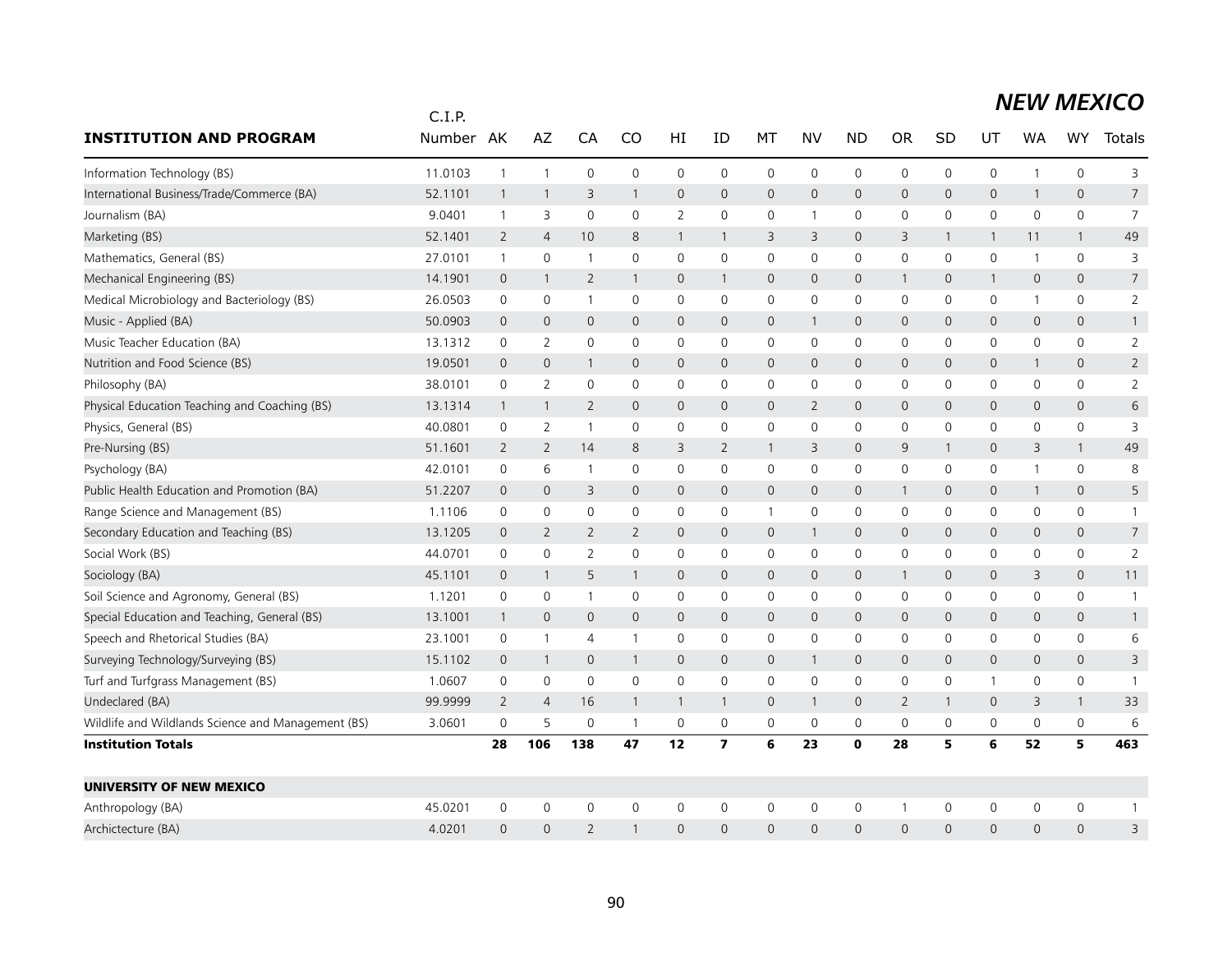|                                                                          | C.I.P.  |                         |                         |                          |                |              |              |              |              |                |              |              |             |              |                     |                |
|--------------------------------------------------------------------------|---------|-------------------------|-------------------------|--------------------------|----------------|--------------|--------------|--------------|--------------|----------------|--------------|--------------|-------------|--------------|---------------------|----------------|
| <b>INSTITUTION AND PROGRAM</b>                                           | Number  | AK                      | AZ                      | CA                       | CO             | HI           | ID           | MT           | NV           | <b>ND</b>      | <b>OR</b>    | SD           | UT          | <b>WA</b>    | <b>WY</b>           | <b>Totals</b>  |
| Athletic Training/Trainer (BS)                                           | 51.0913 | $\mathsf{O}\xspace$     | $\overline{1}$          | $\mathbf{1}$             | $\mathbf 0$    | $\mathbf 0$  | 0            | 0            | $\mathsf{O}$ | $\mathsf 0$    | 0            | $\mathbf 0$  | 0           | $\mathbf 0$  | 0                   | $\overline{2}$ |
| Biology/Biological Sciences, General (BA)                                | 26.0101 | $\mathbf 0$             | $\mathbf 0$             | 1                        | $\mathbf 0$    | $\mathbf 0$  | $\mathbf 0$  | $\mathsf{O}$ | $\mathbf 0$  | $\mathbf 0$    | 0            | $\mathbf{0}$ | 0           | $\mathbf 0$  | $\mathbf{1}$        | $\overline{2}$ |
| Business Administration and Management, General (BA)                     | 52.0201 | $\overline{2}$          | $\mathbf 0$             | $\mathbf{1}$             | 0              | $\mathbf 0$  | $\mathbf 0$  | $\mathbf 0$  | $\mathbf 0$  | $\mathbf 0$    | 0            | 0            | $\mathbf 0$ | $\mathbf 0$  | 0                   | 3              |
| Chemical Engineering (BS)                                                | 14.0701 | $\mathbf 0$             | $\mathbf 0$             | $\mathbf{0}$             | $\mathbf{0}$   | $\mathbf 0$  | $\mathbf 0$  | $\mathbf{1}$ | $\mathbf 0$  | $\mathbf 0$    | $\mathbf 0$  | 0            | 0           | 0            | 0                   | $\mathbf{1}$   |
| Chemistry, General (BS)                                                  | 40.0501 | $\mathbf 0$             | $\mathbf 0$             | $\mathbf{1}$             | 0              | $\mathbf 0$  | $\mathbf 0$  | $\mathbf 0$  | $\mathbf 0$  | $\mathbf 0$    | 0            | 0            | $\mathbf 0$ | $\mathbf 0$  | 0                   | $\mathbf{1}$   |
| Communication, Journalism, and Related Programs, Other (BA)              | 9.9999  | $\mathbf 0$             | $\mathbf{1}$            | $\mathbf{0}$             | $\mathbf{0}$   | $\mathbf{1}$ | $\mathbf{0}$ | $\mathbf 0$  | $\mathbf{0}$ | $\mathbf{0}$   | $\mathsf{O}$ | 0            | 0           | $\mathbf{0}$ | 0                   | $\overline{2}$ |
| Economics, Other (BA)                                                    | 45.0699 | $\mathbf 0$             | $\mathbf 0$             | $\mathbf 0$              | $\mathbf 0$    | $\mathbf 0$  | $\mathbf 0$  | 0            | $\mathsf{O}$ | $\mathbf 0$    | 0            | 0            | 0           | 0            | $\mathbf{1}$        | $\mathbf{1}$   |
| Engineering, General (BS)                                                | 14.0101 | $\overline{0}$          | $\overline{2}$          | 1                        | $\mathbf{0}$   | $\mathbf 0$  | $\mathbf{0}$ | $\mathbf 0$  | $\mathbf 0$  | $\mathbf 0$    | 0            | $\mathbf{0}$ | 0           | $\mathbf{0}$ | $\mathsf{O}\xspace$ | 3              |
| English Language and Literature, General (BA)                            | 23.0101 | 0                       | 0                       | $\mathbf{1}$             | 0              | 0            | 0            | 0            | $\mathbf 0$  | $\mathbf 0$    | 0            | 0            | 0           | 0            | 0                   | $\overline{1}$ |
| Fine Arts and Art Studies, Other (BA)                                    | 50.0799 | $\overline{0}$          | $\mathbf 0$             | $\mathbf{1}$             | $\mathbf 0$    | $\mathbf 0$  | $\mathbf{0}$ | $\mathsf{O}$ | $\mathbf 0$  | $\mathbf 0$    | $\mathbf{1}$ | $\mathbf{0}$ | 0           | $\mathbf{0}$ | $\mathbf{0}$        | $\overline{2}$ |
| Human Development and Family Studies, General (BA)                       | 19.0701 | $\mathbf 0$             | 0                       | $\mathbf 0$              | $\mathbf 0$    | $\mathbf 0$  | $\mathbf 0$  | $\mathbf 0$  | $\mathbf 0$  | $\mathbf 0$    | 0            | 0            | 0           | 1            | 0                   | $\mathbf{1}$   |
| Nuclear Engineering (BS)                                                 | 14.2301 | $\mathbf 0$             | $\mathbf 0$             | $\mathbf 0$              | $\mathbf 0$    | $\mathbf 0$  | $\mathbf{1}$ | $\mathbf 0$  | $\mathbf 0$  | $\mathbf 0$    | 0            | $\mathbf 0$  | 0           | 0            | $\mathsf{O}\xspace$ | $\mathbf{1}$   |
| Nursing, Other (BS)                                                      | 51.1699 | $\mathbf 0$             | $\mathbf 0$             | $\mathbf 0$              |                | $\mathbf 0$  | 0            | $\mathbf 0$  | $\mathbf 0$  | $\mathbf 0$    | 0            | 0            | 0           | 0            | 0                   | $\mathbf{1}$   |
| Psychology, General (BA)                                                 | 42.0101 | $\mathbf 0$             | $\overline{1}$          | $\mathbf 0$              | $\mathbf 0$    | $\mathbf 0$  | $\mathbf 0$  | $\mathbf 0$  | $\mathbf 0$  | $\mathbf 0$    | 0            | 0            | 0           | 0            | 0                   | $\mathbf{1}$   |
| Spanish Language and Literature (BA)                                     | 16.0905 | $\mathbf 0$             | $\mathbf 0$             | $\mathbf 0$              | $\mathbf 0$    | $\mathbf 0$  | $\mathbf{1}$ | $\mathbf 0$  | $\mathbf 0$  | $\mathbf 0$    | 0            | 0            | $\mathbf 0$ | $\mathbf 0$  | 0                   | $\mathbf{1}$   |
| Theatre/Theater (BA)                                                     | 36.0117 | $\mathbf{0}$            | $\mathbf{1}$            | $\mathbf{0}$             | $\mathbf{0}$   | $\mathbf 0$  | $\mathbf 0$  | $\mathbf 0$  | $\mathbf{0}$ | $\mathbf{0}$   | $\mathsf{O}$ | $\mathbf{0}$ | 0           | $\mathbf{0}$ | 0                   | $\mathbf{1}$   |
| Undecided/Non-degree (No Degree)                                         | 99.9999 | 0                       | 1                       | $\overline{\phantom{0}}$ | $\overline{1}$ | 0            | $\mathbf 0$  | $\mathbf{1}$ | $\mathbf 0$  | $\mathbf 0$    | 0            | 0            | 0           | $\mathbf 0$  | 0                   | 4              |
| <b>Institution Totals</b>                                                |         | $\overline{\mathbf{2}}$ | $\overline{\mathbf{z}}$ | 10                       | 3              | 1            | $\mathbf{z}$ | $\mathbf{2}$ | $\mathbf 0$  | $\mathbf 0$    | $\mathbf{2}$ | $\mathbf 0$  | $\mathbf 0$ | 1            | $\mathbf{2}$        | 32             |
| <b>WESTERN NEW MEXICO UNIVERSITY</b>                                     |         |                         |                         |                          |                |              |              |              |              |                |              |              |             |              |                     |                |
| Accounting (BS)                                                          | 52.0301 | $\mathbf 0$             | $\mathsf{O}\xspace$     | $\overline{1}$           | $\mathbf 0$    | 0            | 0            | 0            | $\mathsf{O}$ | $\mathbf 0$    | 0            | 0            | 0           | 0            | 0                   | $\mathbf{1}$   |
| Art/Art Studies, General (BA)                                            | 50.0701 | $\mathbf 0$             | $\mathbf 0$             | $\mathbf{1}$             | $\mathbf 0$    | $\mathbf 0$  | $\mathbf 0$  | $\mathbf 0$  | $\mathbf 0$  | $\mathbf 0$    | 0            | $\mathbf{0}$ | 0           | $\mathbf 0$  | 0                   | $\mathbf{1}$   |
| Business Administration and Management, General (ASSOC)                  | 52.0201 | 0                       | 0                       | -1                       | $\mathbf 0$    | 0            | 0            | 0            | 0            | $\mathbf 0$    | 0            | 0            | 0           | 0            | 0                   | $\mathbf{1}$   |
| Business Administration and Management, General (BS)                     | 52.0201 | $\mathbf 0$             | $\mathbf 0$             | $\mathbf{1}$             | $\mathbf 0$    | $\mathbf 0$  | $\mathbf 0$  | $\mathbf 0$  | $\mathbf 0$  | $\mathbf 0$    | 0            | 0            | 0           | 0            | 0                   | $\mathbf{1}$   |
| Computer and Information Sciences, General (BS)                          | 11.0101 | $\mathbf 0$             | $\mathbf 0$             | $\mathbf 0$              | $\mathbf 0$    | $\mathbf{1}$ | $\mathbf 0$  | 0            | $\mathbf 0$  | $\mathbf 0$    | 0            | 0            | $\mathbf 0$ | $\mathbf 0$  | 0                   | $\mathbf{1}$   |
| Criminal Justice/Pre-Law (BS)                                            | 43.0104 | $\mathbf 0$             | $\mathbf 0$             | $\mathbf{1}$             | $\mathbf{0}$   | $\mathbf{1}$ | $\mathbf{0}$ | $\mathbf{0}$ | $\mathbf{0}$ | $\mathbf{0}$   | $\mathsf{O}$ | $\mathbf{0}$ | 0           | $\mathbf{0}$ | $\overline{0}$      | $\overline{2}$ |
| Digital Communication and Media/Multimedia (ASSOC)                       | 9.0702  | 0                       | 0                       | $\mathbf{1}$             | $\mathbf 0$    | 0            | 0            | 0            | 0            | 0              | 0            | 0            | 0           | 0            | 0                   | $\mathbf{1}$   |
| Electrical Technology/Technician (ASSOC)                                 | 15.0303 | $\mathbf 0$             | $\mathbf 0$             | $\mathbf 0$              | $\mathbf 0$    | $\mathbf{1}$ | $\mathbf{0}$ | $\mathsf{O}$ | $\mathbf 0$  | $\mathbf 0$    | 0            | $\mathbf 0$  | 0           | 0            | $\mathsf{O}\xspace$ | $\mathbf{1}$   |
| English Language and Literature, General (BA)                            | 23.0101 | 0                       | 0                       | $\overline{1}$           | 0              | 0            | 0            | 0            | $\mathsf{O}$ | $\mathbf 0$    | 0            | 0            | 0           | 0            | 0                   | $\mathbf{1}$   |
| General Studies (BA)                                                     | 24.0102 | $\mathbf 0$             | $\mathbf 0$             | $\mathbf{0}$             | $\mathbf{0}$   | $\mathbf{1}$ | $\mathbf{0}$ | $\mathbf 0$  | $\mathbf{0}$ | $\overline{0}$ | $\mathbf 0$  | 0            | 0           | $\mathbf{0}$ | $\mathsf{O}\xspace$ | $\mathbf{1}$   |
| Liberal Arts and Sciences, General Studies and Humanities,<br>Other (BA) | 24.0199 | $\Omega$                | $\Omega$                | $\Omega$                 | 0              | $\Omega$     | $\Omega$     | $\Omega$     | $\Omega$     | $\Omega$       | $\Omega$     | ∩            | 0           |              | 0                   |                |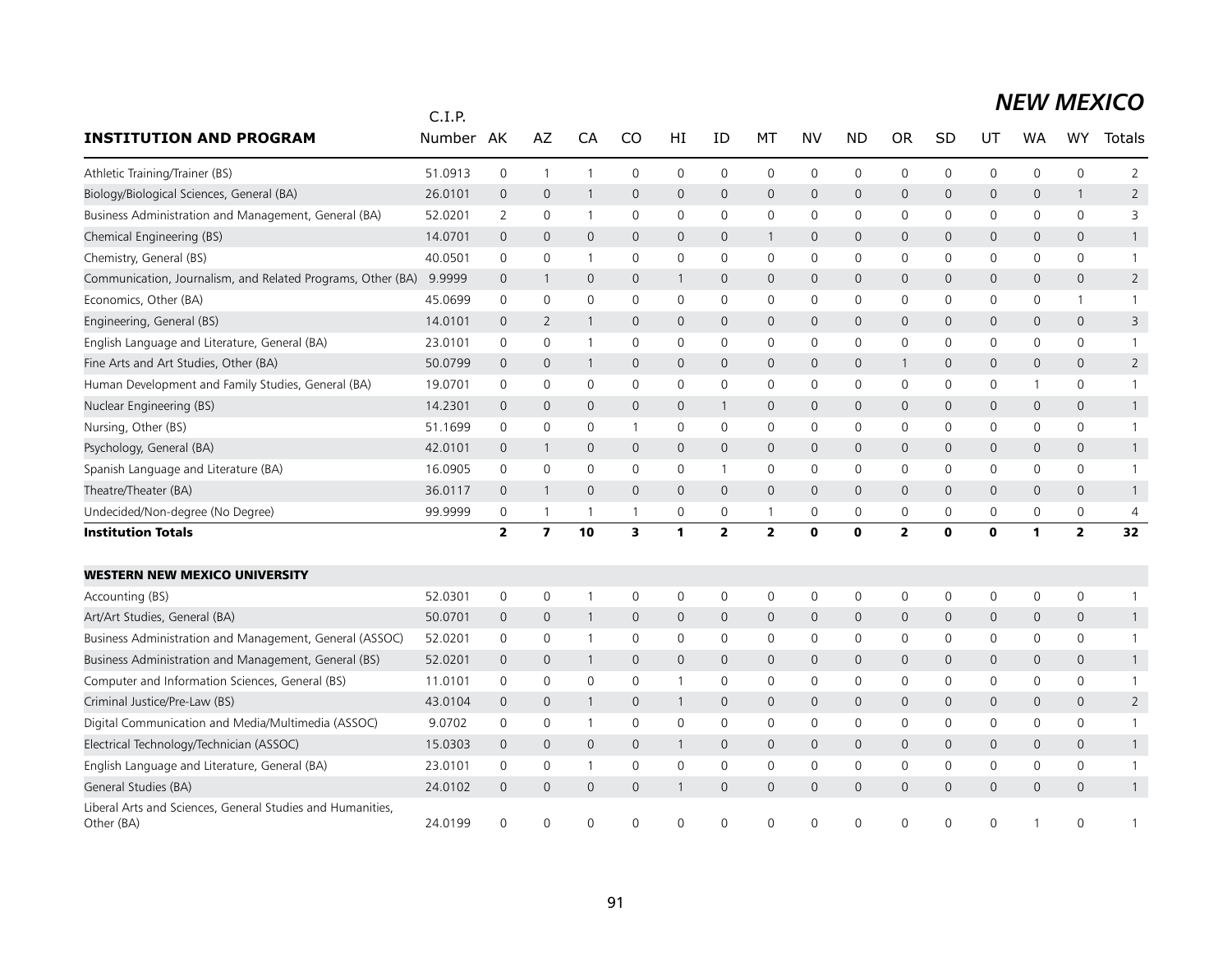| <b>INSTITUTION AND PROGRAM</b>                         | C.I.P.<br>Number | AK       | AZ.          | CA            | .CO          | HI             | ID           | МT             | NV       | <b>ND</b>    | 0R             | <b>SD</b>    | UT             | WA           | WY             | Totals |
|--------------------------------------------------------|------------------|----------|--------------|---------------|--------------|----------------|--------------|----------------|----------|--------------|----------------|--------------|----------------|--------------|----------------|--------|
| Movement Science- Kinesiology (BS)                     | 31.0501          | $\Omega$ | 0            |               |              | 0              | $\Omega$     | $\Omega$       |          | $\Omega$     | $\Omega$       |              | 0              | 0            | 0              |        |
| Nursing/Registered Nurse (RN, ASN, BSN, MSN) (ASSOC)   | 51.1601          | $\Omega$ | $\mathbf{0}$ | $\mathbf{0}$  |              | $\overline{0}$ | $\Omega$     | $\overline{0}$ | $\Omega$ | $\mathbf{0}$ | $\overline{0}$ | $\mathbf{0}$ | $\overline{0}$ | $\mathbf{0}$ | $\overline{0}$ |        |
| Occupational Therapy/Therapist (ASSOC)                 | 51.2306          | $\Omega$ | $\Omega$     | $\mathcal{P}$ | $\Omega$     | 0              | $\Omega$     | $\mathbf{0}$   | $\Omega$ | $\Omega$     | $\mathbf{0}$   |              | $\Omega$       | 0            | $\Omega$       | 2      |
| Rehabilitation and Therapeutic Professions, Other (BA) | 51.2399          | $\Omega$ | $\Omega$     | $\Omega$      | $\Omega$     | 0              |              | $\Omega$       | $\Omega$ | $\mathbf{0}$ | $\Omega$       | $\mathbf{0}$ | $\Omega$       | $\Omega$     | $\mathbf{0}$   |        |
| Social Work (BS)                                       | 44.0701          | $\Omega$ | $\mathbf{0}$ | $\Omega$      | $\Omega$     | 0              | $\Omega$     | $\mathbf{0}$   | $\Omega$ | $\mathbf 0$  | $\mathbf{0}$   | $\Omega$     |                | 0            | 0              |        |
| Sociology (BS)                                         | 45.1101          | $\Omega$ | $\mathbf{0}$ | $\Omega$      | $\Omega$     | $\overline{0}$ | $\Omega$     | $\mathbf{0}$   | $\Omega$ | $\mathbf{0}$ | $\mathbf 0$    | $\Omega$     |                | 0            | $\mathbf{0}$   |        |
| Undecided/Non-degree (BA)                              | 99.9999          | 0        | 0            |               | $\mathbf{0}$ | 0              | $\mathbf{0}$ | 0              | 0        | $\mathbf 0$  | 0              | $\Omega$     | 0              | 0            | 0              |        |
| <b>Institution Totals</b>                              |                  | 0        | 0            | 13            |              | 4              |              | $\mathbf{0}$   | ŋ        | 0            | $\mathbf{o}$   | $\mathbf{o}$ | $\overline{2}$ |              | 0              | 22     |
| <b>NEW MEXICO FOUR-YEAR PUBLIC TOTALS</b>              |                  | 34       | 118          | 178           | 51           | 19             | 10           | 8              | 28       | $\mathbf{0}$ | 32             | 5.           | 8              | 56           | 7              | 554    |
| <b>NEW MEXICO STATEWIDE TOTALS</b>                     |                  | 34       | 123          | 180           | 70           | 19             | 10           | 8              | 28       | $\bf{0}$     | 32             | 6            | 8              | 56           | 7              | 581    |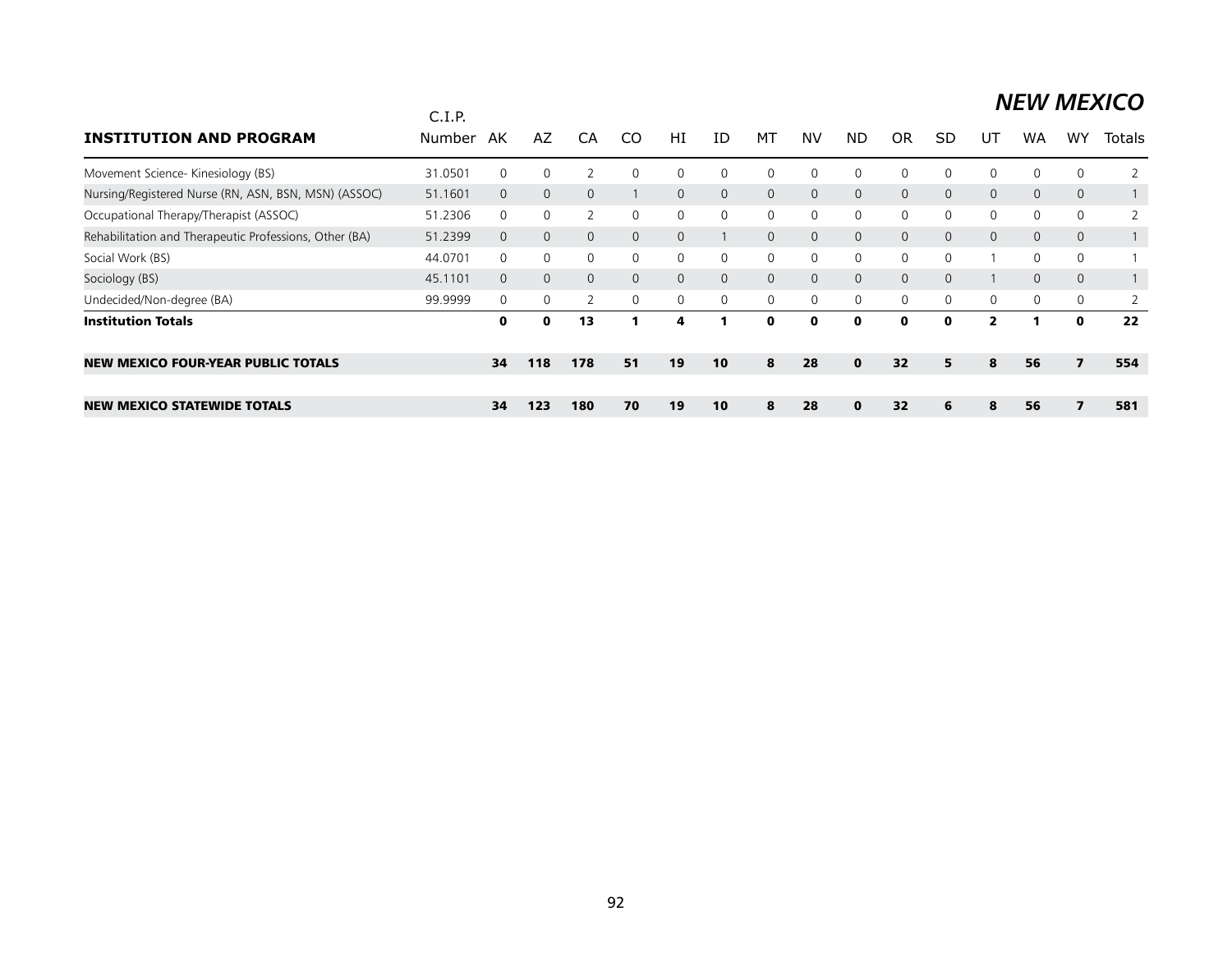#### *NORTH DAKOTA NORTH DAKOTA*

|                                                                                      | C.I.P.    |                         |                     |                     |              |              |                |                     |                |              |                |              |              |              |                     |                |
|--------------------------------------------------------------------------------------|-----------|-------------------------|---------------------|---------------------|--------------|--------------|----------------|---------------------|----------------|--------------|----------------|--------------|--------------|--------------|---------------------|----------------|
| <b>INSTITUTION AND PROGRAM</b>                                                       | Number AK |                         | AZ                  | CA                  | CO           | HI           | ID             | MT                  | <b>NV</b>      | <b>NM</b>    | <b>OR</b>      | <b>SD</b>    | UT           | <b>WA</b>    | <b>WY</b>           | Totals         |
| <b>NORTH DAKOTA TWO-YEAR PUBLIC INSTITUTIONS (5)</b>                                 |           |                         |                     |                     |              |              |                |                     |                |              |                |              |              |              |                     |                |
| <b>BISMARCK STATE COLLEGE</b>                                                        |           |                         |                     |                     |              |              |                |                     |                |              |                |              |              |              |                     |                |
| Electronic Power Technology/Electrical Transmission Sys.<br>Technology (CERT)        | 15.0303   | $\mathbf 0$             | $\mathbf 0$         | $\mathbf 0$         | 5            | 0            | $\mathbf 0$    | 0                   | $\mathbf 0$    | $\mathbf 0$  | $\mathbf 0$    | $\mathbf 0$  | $\mathsf{O}$ |              | $\mathbf 0$         | 6              |
| Electronic Power Technology/Electrical Transmission Sys.<br>Technology (ASSOC)       | 15.0303   | 1                       | $\overline{7}$      | 6                   | 5            | 0            | $\mathbf{1}$   | $\mathsf{O}\xspace$ | $\overline{2}$ | $\mathsf{O}$ | $\mathbf{1}$   | $\mathbf 0$  | $\mathbf{1}$ | 5            | 3                   | 32             |
| Energy Management - Bachelor of Applied Science (BS)                                 | 52.0205   | $\mathbf{0}$            | 2                   | 5                   | $\mathbf{1}$ | 0            | $\mathbf{0}$   | 0                   | $\mathbf{1}$   | 0            | $\mathbf 0$    | 0            | $\mathbf{1}$ | 4            | $\mathbf 0$         | 14             |
| Human Services, General (ASSOC)                                                      | 44.0000   | 1                       | $\mathbf 0$         | $\mathbf 0$         | 0            | 0            | 0              | 0                   | $\mathbf 0$    | $\mathbf 0$  | $\mathbf 0$    | $\mathbf{0}$ | $\mathsf{O}$ | 0            | $\mathbf 0$         | $\mathbf{1}$   |
| Industrial Technology/Technician (CERT)                                              | 15.0612   | 3                       | $\mathbf 0$         | $\mathbf 0$         | $\Omega$     | 0            | 0              | 0                   | $\mathbf 0$    | $\mathbf 0$  | 0              | 0            | 0            | 0            | $\mathbf 0$         | 3              |
| Industrial Technology/Technician (ASSOC)                                             | 15.0612   | 2                       | $\mathbf 0$         | $\overline{1}$      | $\mathbf 0$  | 0            | 0              | 0                   | $\mathbf{0}$   | $\mathbf 0$  | $\mathbf 0$    | $\mathbf{0}$ | $\mathsf{O}$ | 0            | $\mathbf{1}$        | $\overline{4}$ |
| Liberal Arts and Sciences (ASSOC)                                                    | 24.0101   | 0                       | 2                   | 5                   | 5            | 0            | 0              | 0                   | $\mathbf{1}$   | 0            | 0              | 0            | 0            | 3            | 3                   | 19             |
| Licensed Practical/Vocational Nurse Training (LPN, LVN, Cert.,<br>Dipl, AAS) (ASSOC) | 51.1613   | $\mathbf 0$             | $\mathbf 0$         | $\mathbf 0$         | $\mathbf{1}$ | 0            | $\mathbf{0}$   | $\mathbf 0$         | $\mathbf 0$    | $\mathbf 0$  | $\mathbf 0$    | 0            | $\mathsf{O}$ | 0            | $\mathsf{O}\xspace$ | $\mathbf{1}$   |
| Lineworker (CERT)                                                                    | 46.0303   | 0                       | $\mathbf{1}$        | $\mathbf 0$         | 0            | 0            | 0              | 0                   | 0              | 0            | 0              | 0            | 0            | 0            | $\mathbf{1}$        | 2              |
| Management (ASSOC)                                                                   | 52.0101   | $\mathbf 0$             | $\mathbf 0$         | $\overline{1}$      | $\mathbf{0}$ | $\mathsf{O}$ | $\Omega$       | $\mathbf{0}$        | $\mathbf{0}$   | $\mathbf 0$  | $\mathbf 0$    | $\Omega$     | $\mathbf{0}$ | 0            | $\mathbf{0}$        | $\mathbf{1}$   |
| Nuclear Power Technology (ASSOC)                                                     | 15.1401   | 0                       | $\mathbf{1}$        | $\overline{1}$      | 0            | 0            | 0              | 0                   | $\mathbf 0$    | $\mathbf 0$  | 0              | 0            | $\mathbf 0$  | 0            | $\mathbf 0$         | $\overline{2}$ |
| Nursing/Registered Nurse (RN, ASN, BSN, MSN) (ASSOC)                                 | 51.1601   | $\mathbf 0$             | $\mathbf 0$         | $\mathbf{0}$        | $\mathbf{0}$ | $\mathsf{O}$ | $\Omega$       | $\mathbf{0}$        | $\mathbf{0}$   | $\mathbf 0$  | $\mathbf{0}$   | $\Omega$     | $\mathbf{0}$ | $\mathbf{1}$ | $\mathbf{0}$        | $\mathbf{1}$   |
| Power Plant Technology (CERT)                                                        | 15.0699   | 0                       | 0                   | $\overline{1}$      | 0            | 0            | 0              | 0                   | 0              | $\mathbf 0$  | $\mathbf 0$    | 0            | 0            | 0            | 0                   | $\overline{1}$ |
| Power Plant Technology (ASSOC)                                                       | 15.0699   | $\mathbf 0$             | $\mathbf{1}$        | 6                   | 6            | 0            | 2              | $\mathbf{0}$        | $\mathbf{0}$   | $\mathbf 0$  | 1              | $\mathbf{0}$ | 0            | $\mathbf{1}$ | $\mathbf{1}$        | 18             |
| Undecided/Non-degree (No Degree)                                                     | 99.9999   | 0                       | 0                   | -1                  | 2            | 0            | 0              | 0                   | 2              | $\mathbf 0$  | 0              | 0            | $\mathbf 0$  | 0            | 0                   | 5              |
| <b>Institution Totals</b>                                                            |           | $\overline{\mathbf{z}}$ | 14                  | 27                  | 25           | 0            | 3              | $\mathbf{0}$        | 6              | $\mathbf 0$  | $\overline{2}$ | $\mathbf 0$  | $\mathbf{2}$ | 15           | 9                   | 110            |
| <b>DAKOTA COLLEGE AT BOTTINEAU</b>                                                   |           |                         |                     |                     |              |              |                |                     |                |              |                |              |              |              |                     |                |
| Arboriculture and Urban Forestry Technology (DIPL)                                   | 3.0508    | 0                       | 0                   | 0                   | $\mathbf 0$  | 0            | 0              | 0                   | 0              | $\mathbf 0$  | $\mathbf{1}$   | 0            | 0            | 0            | $\mathbf 0$         | $\overline{1}$ |
| Bookkeeping (DIPL)                                                                   | 52.0399   | $\mathbf 0$             | $\mathbf{0}$        | $\mathbf{0}$        | $\mathbf{0}$ | 0            | $\mathbf{1}$   | $\mathsf{O}$        | $\mathsf{O}$   | $\mathbf 0$  | $\mathbf{0}$   | $\mathbf{0}$ | 0            | 0            | $\mathbf 0$         | $\mathbf{1}$   |
| Information Management - Administrative Assistant (ASSOC)                            | 52.0401   | 0                       | $\mathbf{1}$        | 2                   | 0            | 0            | $\mathbf{0}$   | $\mathbf{1}$        | $\mathbf{0}$   | 0            | 0              | 0            | $\Omega$     | 0            | $\mathbf{0}$        | 4              |
| Information Technology (ASSOC)                                                       | 11.0901   | $\mathbf 0$             | $\mathsf{O}\xspace$ | $\mathsf{O}\xspace$ |              | 0            | $\mathbf{0}$   | $\mathsf{O}$        | $\mathbf 0$    | $\mathbf 0$  | $\mathbf{0}$   | $\mathbf{0}$ | $\mathsf{O}$ | 0            | $\mathsf{O}$        | $\mathbf{1}$   |
| Liberal Arts and Sciences (ASSOC)                                                    | 24.0101   | $\Omega$                | $\Omega$            |                     |              | 0            |                | 0                   | $\mathbf{0}$   | $\mathbf{0}$ | $\Omega$       | $\Omega$     | $\Omega$     | 0            | $\Omega$            | 3              |
| Medical Transcription (DIPL)                                                         | 51.0708   | $\Omega$                | $\Omega$            |                     |              | $\Omega$     | $\overline{2}$ | $\Omega$            | $\Omega$       | $\Omega$     | $\Omega$       | $\Omega$     | 0            | $\Omega$     | $\Omega$            | 4              |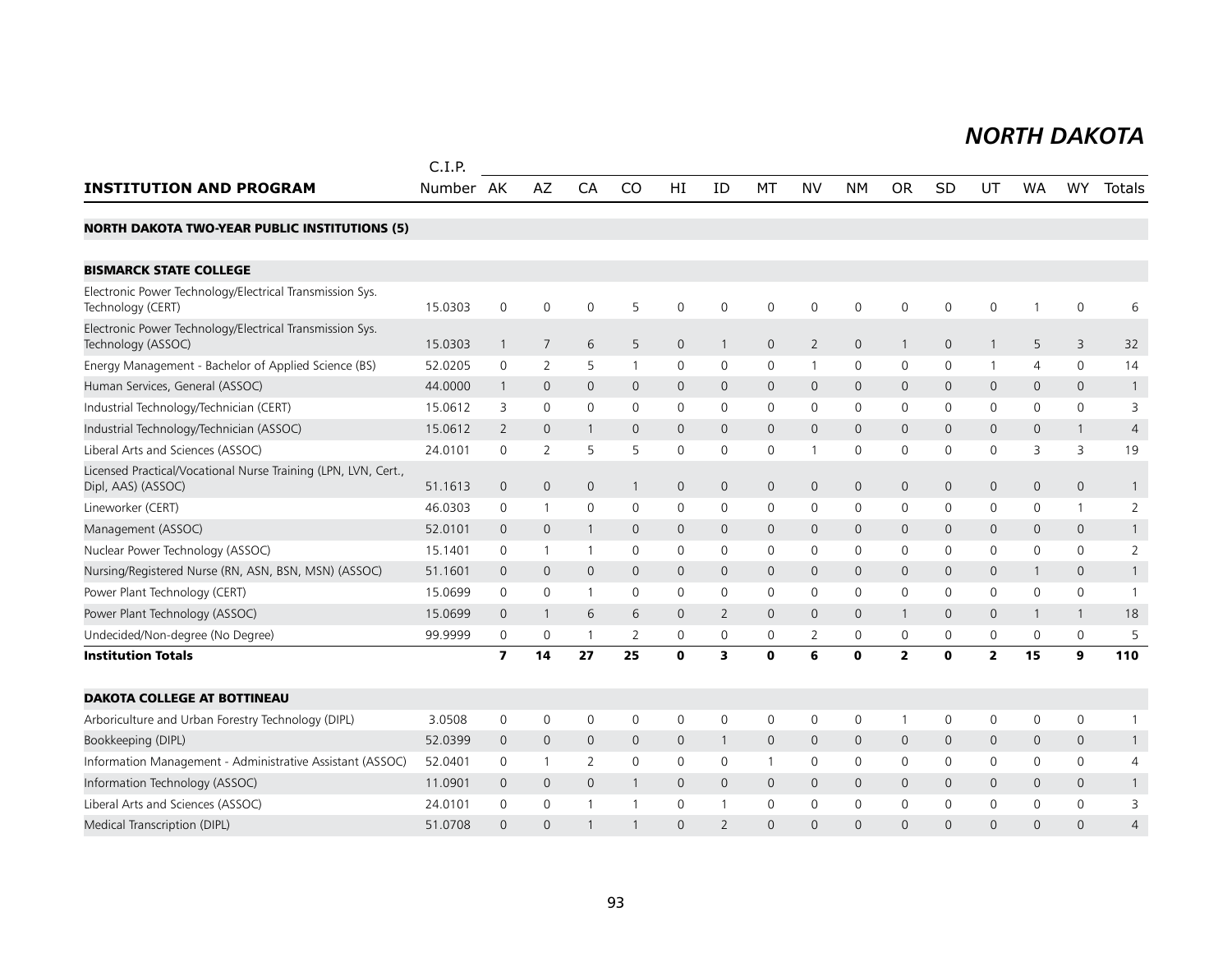|                                                                                      | C.I.P.  |              |                     |                     |                |              |              |                     |                     |                |              |              |                |              |                     |                         |
|--------------------------------------------------------------------------------------|---------|--------------|---------------------|---------------------|----------------|--------------|--------------|---------------------|---------------------|----------------|--------------|--------------|----------------|--------------|---------------------|-------------------------|
| <b>INSTITUTION AND PROGRAM</b>                                                       | Number  | AK           | AZ                  | CA                  | CO             | HI           | ID           | МT                  | NV                  | NΜ             | <b>OR</b>    | SD           | UT             | WA           | WY                  | <b>Totals</b>           |
| Recreation Management (ASSOC)                                                        | 31.0101 | $\mathbf 0$  | $\mathsf{O}\xspace$ | $\mathsf{O}\xspace$ | 0              | 0            | 0            | $\mathbf{1}$        | $\mathsf{O}\xspace$ | $\mathsf{O}$   | $\mathbf 0$  | 0            | $\mathsf{O}$   | 0            | 0                   |                         |
| <b>Institution Totals</b>                                                            |         | $\mathbf 0$  | $\mathbf{1}$        | 4                   | 3              | $\mathbf{o}$ | 4            | $\mathbf{2}$        | $\mathbf{0}$        | $\mathbf{0}$   | $\mathbf{1}$ | $\mathbf{0}$ | $\mathbf{0}$   | $\mathbf{0}$ | $\mathbf o$         | 15                      |
| <b>LAKE REGION STATE COLLEGE</b>                                                     |         |              |                     |                     |                |              |              |                     |                     |                |              |              |                |              |                     |                         |
| Law Enforcement/Peace Officer (CERT)                                                 | 43.0107 | $\mathsf 0$  | $\mathbf 0$         | $\mathsf 0$         | 0              | 0            | $\mathbf 0$  | $\mathbf{1}$        | $\mathbf 0$         | $\mathsf{O}$   | $\mathbf 0$  | 0            | $\mathsf{O}$   | 0            | 0                   |                         |
| Undecided/Non-degree (No Degree)                                                     | 99.9999 | $\mathbf 0$  | $\mathbf{0}$        | $\overline{1}$      | $\mathbf{0}$   | 0            | $\mathbf{1}$ | $\mathbf{0}$        | $\mathbf{1}$        | $\overline{1}$ | $\mathbf{0}$ | $\mathbf 0$  | $\mathbf{0}$   | 1            | $\mathsf{O}\xspace$ | 5                       |
| Wind Energy Technician (ASSOC)                                                       | 15.0399 | 0            | $\mathbf 0$         | 0                   | 0              | 0            | 0            | $\mathbf{1}$        | $\mathbf 0$         | 0              | 0            | 0            | 0              | 0            | 0                   |                         |
| <b>Institution Totals</b>                                                            |         | $\mathbf 0$  | $\mathbf 0$         | 1                   | $\mathbf o$    | $\mathbf 0$  | 1            | $\overline{2}$      | $\mathbf{1}$        | $\mathbf{1}$   | $\mathbf 0$  | $\mathbf 0$  | $\mathbf 0$    | 1            | $\mathbf 0$         | $\overline{\mathbf{z}}$ |
| <b>NORTH DAKOTA STATE COLLEGE OF SCIENCE</b>                                         |         |              |                     |                     |                |              |              |                     |                     |                |              |              |                |              |                     |                         |
| Architectural Drafting/Estimating Technology (ASSOC)                                 | 15.0101 | 0            | $\mathbf 0$         | 0                   | 0              | 0            | 0            | $\mathsf{O}\xspace$ | $\mathbf 0$         | $\mathsf{O}$   |              | 0            | $\mathsf{O}$   | 0            | 0                   |                         |
| Building/Construction Finishing, Management, and Inspection,<br>Other (ASSOC)        | 46.0499 | $\mathbf 0$  | $\mathbf 0$         | $\overline{1}$      | $\mathbf{1}$   | 0            | $\mathbf 0$  | $\mathbf 0$         | $\mathsf{O}$        | $\mathbf 0$    | $\mathbf 0$  | $\mathbf 0$  | $\mathsf{O}$   | 0            | 0                   | $\overline{2}$          |
| Diesel Technology (ASSOC)                                                            | 47.0605 | 0            | $\mathbf 0$         | $\overline{2}$      | 0              | 0            | 0            | $\mathbf{1}$        | 0                   | $\mathbf 0$    | $\mathbf 0$  | 0            | 0              | 0            | 0                   | 3                       |
| Electrical Tech (ASSOC)                                                              | 47.0101 | $\mathbf 0$  | $\mathbf 0$         | $\mathbf 0$         | $\mathbf 0$    | 0            | $\mathbf 0$  | $\mathbf{1}$        | $\mathsf{O}$        | $\mathbf 0$    | $\mathbf 0$  | 0            | $\mathsf{O}$   | 0            | $\mathsf{O}\xspace$ |                         |
| Health Information Technician (ASSOC)                                                | 51.0707 | 0            | $\mathbf 0$         | $\mathbf 0$         | $\mathbf{1}$   | 0            | $\mathbf{1}$ | 0                   | $\mathsf{O}$        | 0              | $\mathbf 0$  | $\mathbf{0}$ | 0              | 0            | $\mathbf{1}$        | 3                       |
| Liberal Arts and Sciences/Liberal Studies (ASSOC)                                    | 24.0101 | $\mathbf{0}$ | $\mathbf{1}$        | $\mathbf{0}$        | $\mathbf{0}$   | 0            | $\mathbf{0}$ | $\mathbf{0}$        | $\mathbf{0}$        | $\mathbf{0}$   | $\mathbf{0}$ | 0            | $\mathsf{O}$   | $\mathbf 0$  | 0                   |                         |
| Licensed Practical/Vocational Nurse Training (LPN, LVN, Cert.,<br>Dipl, AAS) (ASSOC) | 51.1613 | 0            | $\mathbf 0$         | $\mathbf 0$         | 0              | $\mathbf{1}$ | 0            | $\mathbf 0$         | 0                   | $\mathsf{O}$   | $\mathbf 0$  | $\mathbf 0$  | $\mathbf 0$    | 0            | 0                   |                         |
| Non-degree (No Degree)                                                               | 99.9999 | $\mathbf{0}$ | $\mathbf{0}$        | $\mathbf{0}$        | $\mathbf 0$    | $\mathsf{O}$ | $\mathbf{0}$ | $\mathbf{0}$        | $\mathbf{0}$        | $\mathbf{0}$   | $\mathbf 0$  | $\mathbf{0}$ | $\mathsf{O}$   | $\mathbf{1}$ | 0                   | $\mathbf{1}$            |
| Welding Technology/Welder (ASSOC)                                                    | 48.0508 | $\mathbf{1}$ | 0                   | $\mathbf 0$         | 0              | 0            | 0            | 0                   | 0                   | 0              | 0            | 0            | $\mathsf{O}$   | 0            | 0                   |                         |
| <b>Institution Totals</b>                                                            |         | 1            | $\mathbf{1}$        | 3                   | $\overline{2}$ | $\mathbf{1}$ | 1            | $\overline{2}$      | $\mathbf 0$         | $\mathbf 0$    | 1            | $\mathbf 0$  | $\mathbf 0$    | 1            | $\mathbf{1}$        | 14                      |
| <b>WILLISTON STATE COLLEGE</b>                                                       |         |              |                     |                     |                |              |              |                     |                     |                |              |              |                |              |                     |                         |
| Business Management (ASSOC)                                                          | 52.0299 | $\mathsf 0$  | $\mathsf{O}\xspace$ | $\mathbf 0$         | $\mathbf{1}$   | 0            | $\mathbf 0$  | 0                   | $\mathbf 0$         | $\mathsf{O}$   | $\mathbf 0$  | $\mathbf 0$  | $\mathsf{O}$   | 0            | 0                   |                         |
| Liberal Arts/Transfer (ASSOC)                                                        | 24.0101 | $\mathbf 0$  | 3                   | $\overline{1}$      | $\mathbf{0}$   | $\mathsf{O}$ | $\mathbf{1}$ | $\mathbf 0$         | 1                   | $\mathbf 0$    | $\mathbf 0$  | $\mathbf{0}$ | $\overline{2}$ | 1            | 5                   | 14                      |
| Massage Therapy/Therapeutic Massage (ASSOC)                                          | 51.3501 | 0            | $\mathbf 0$         | $\mathbf 0$         | 0              | 0            | 0            | 0                   | 0                   | 0              | $\mathbf 0$  | 0            | $\mathbf{1}$   | 0            | 0                   | -1                      |
| Not seeking a degree (No Degree)                                                     | 99.9999 | 1            | $\mathbf 0$         | $\mathbf{0}$        | $\mathbf{0}$   | 0            | $\mathbf{0}$ | $\mathbf 0$         | $\mathsf{O}$        | $\mathbf 0$    | $\mathbf 0$  | $\mathbf{0}$ | $\mathsf{O}$   | $\mathbf{1}$ | 0                   | $\overline{2}$          |
| Nursing Practical (CERT)                                                             | 51.1613 | 0            | 2                   | $\mathbf 0$         | $\mathbf{1}$   | 0            | $\mathbf{0}$ | 0                   | $\mathbf 0$         | 0              | 0            | 0            | $\mathbf 0$    | 0            | 0                   | 3                       |
| Physical Therapist Assistant (ASSOC)                                                 | 51.0806 | $\mathbf 0$  | $\overline{0}$      | $\mathbf{0}$        | $\mathbf{0}$   | $\mathsf{O}$ | $\mathbf{0}$ | $\mathbf{0}$        | $\mathbf{0}$        | $\mathbf{0}$   | $\mathbf{0}$ | $\mathbf{0}$ | $\mathbf{0}$   | 1            | $\mathbf{0}$        |                         |
| System, Networking, & LAN/WAN Mgmt./Manager (ASSOC)                                  | 11.1002 | 0            | 0                   | $\mathbf 0$         | 0              | 0            | 0            | 0                   |                     | $\mathbf 0$    | 0            | 0            | 0              | 0            | 0                   |                         |
| <b>Institution Totals</b>                                                            |         | 1            | 5                   | 1                   | $\overline{2}$ | $\mathbf{0}$ | 1            | $\Omega$            | $\overline{2}$      | $\Omega$       | $\Omega$     | $\Omega$     | 3              | 3            | 5                   | 23                      |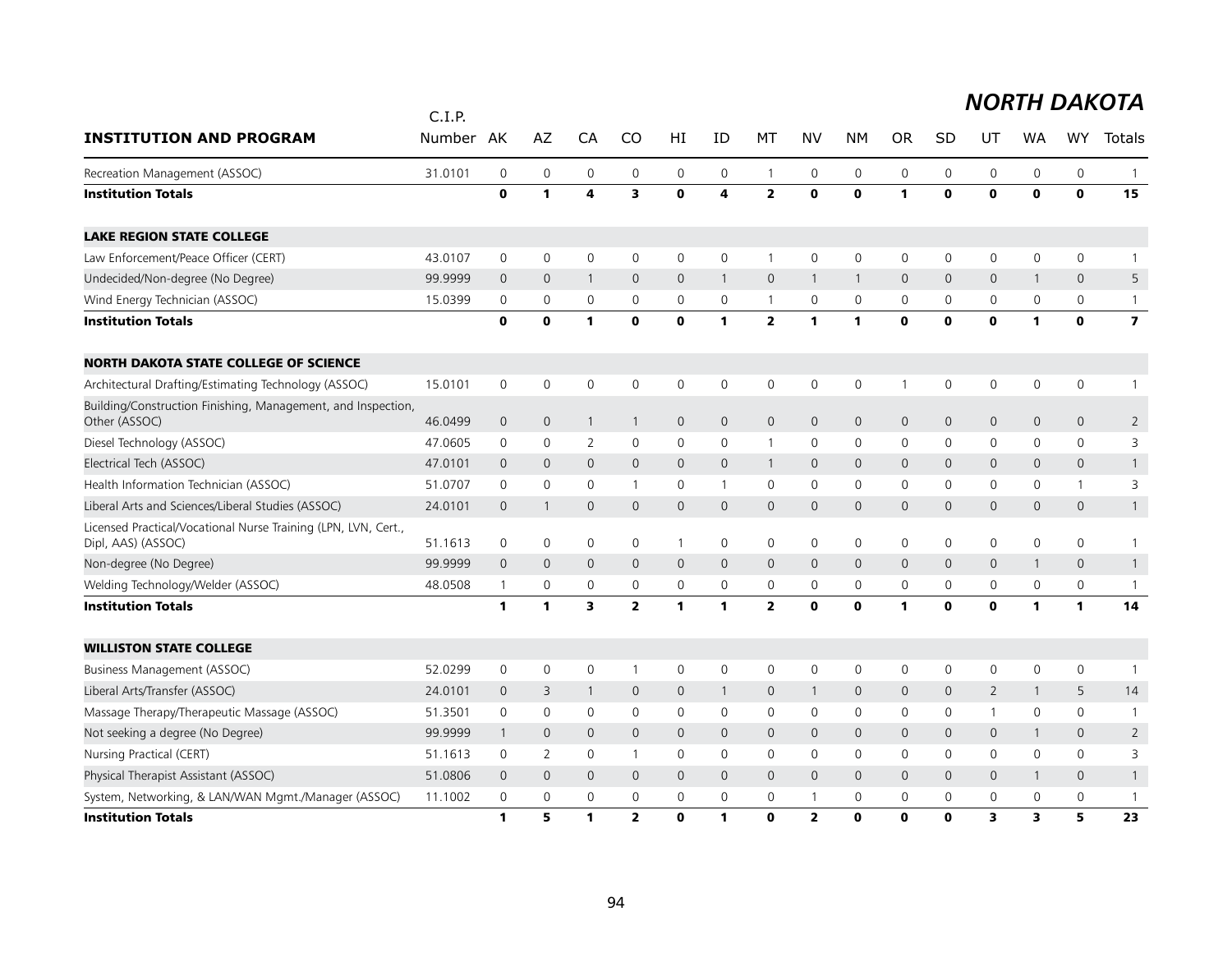|                                                                      | C.I.P.  |                |              |                |                |                |                |                     |                     |                |                |                |                |                |                     | <b>NORTH DAKOTA</b> |
|----------------------------------------------------------------------|---------|----------------|--------------|----------------|----------------|----------------|----------------|---------------------|---------------------|----------------|----------------|----------------|----------------|----------------|---------------------|---------------------|
| <b>INSTITUTION AND PROGRAM</b>                                       | Number  | AK             | AZ           | CA             | <b>CO</b>      | HI             | ID             | MT                  | <b>NV</b>           | <b>NM</b>      | <b>OR</b>      | <b>SD</b>      | UT             | <b>WA</b>      | WY                  | Totals              |
| <b>NORTH DAKOTA TWO-YEAR PUBLIC TOTALS</b>                           |         | 9              | 21           | 36             | 32             | $\mathbf{1}$   | 10             | 6                   | 9                   | $\mathbf{1}$   | 4              | $\mathbf 0$    | 5              | 20             | 15                  | 169                 |
| <b>NORTH DAKOTA FOUR-YEAR PUBLIC INSTITUTIONS (6)</b>                |         |                |              |                |                |                |                |                     |                     |                |                |                |                |                |                     |                     |
| <b>DICKINSON STATE UNIVERSITY</b>                                    |         |                |              |                |                |                |                |                     |                     |                |                |                |                |                |                     |                     |
| Accounting (BS)                                                      | 52.0301 | 0              | $\mathbf{1}$ | $\mathbf{1}$   | 0              | $\mathbf 0$    | 0              | 0                   | $\mathsf{O}\xspace$ | $\mathbf 0$    | 0              | 0              | $\mathbf 0$    | $\overline{2}$ | $\mathbf{1}$        | 5                   |
| Agriculture, General (BS)                                            | 1.0000  | $\mathsf{O}$   | $\mathbf 0$  | $\mathbf{1}$   | $\mathbf{0}$   | $\mathsf{O}$   | 0              | 0                   | $\mathbf{0}$        | $\mathsf{O}$   | $\overline{0}$ | $\mathbf{0}$   | $\mathbf{0}$   | $\mathbf{0}$   | $\overline{2}$      | 3                   |
| Art (BA)                                                             | 50.0701 | 0              | 0            | $\mathbf{1}$   | $\mathbf{1}$   | 0              | 0              | 0                   | $\mathbf{1}$        | 0              | 0              | 0              | $\mathbf 0$    | 0              | 0                   | 3                   |
| Biological Science Education (BS)                                    | 13.1322 | $\mathbf{1}$   | $\mathbf 0$  | $\overline{0}$ | $\mathbf{0}$   | $\mathbf{0}$   | $\mathbf{1}$   | $\mathbf{0}$        | $\mathbf{0}$        | $\overline{0}$ | $\overline{0}$ | $\overline{0}$ | $\mathbf{0}$   | $\overline{0}$ | $\mathbf{0}$        | 2                   |
| Biology (BS)                                                         | 26.0101 | $\overline{1}$ | 0            | 6              | 0              | 0              | 0              | 0                   | $\mathbf 1$         | 0              | $\mathbf 0$    | $\mathbf 0$    | $\mathbf{1}$   | $\mathbf 0$    | $\overline{2}$      | 11                  |
| Business Administration (BS)                                         | 52.0201 | $\mathsf{O}$   | $\mathbf{1}$ | 9              | $\overline{2}$ | $\mathsf{O}$   | $\overline{2}$ | $\mathbf{0}$        | 3                   | $\overline{0}$ | $\overline{1}$ | $\overline{0}$ | $\overline{0}$ | 3              | $\overline{4}$      | 25                  |
| Business Teacher Education (BS)                                      | 13.1303 | 0              | $\mathbf{1}$ | $\mathbf 0$    | $\mathbf 0$    | $\mathbf 0$    | 0              | 0                   | $\mathbf 0$         | 0              | $\mathbf 0$    | $\mathbf 0$    | $\mathbf 0$    | $\mathbf 0$    | $\mathbf{1}$        | $\overline{2}$      |
| Chemistry, General (BS)                                              | 40.0501 | $\mathbf{0}$   | $\mathbf{0}$ | $\Omega$       | $\Omega$       | $\mathbf{0}$   | $\overline{0}$ | $\mathbf{0}$        | $\Omega$            | $\overline{0}$ | $\overline{0}$ | $\mathbf{0}$   | $\overline{0}$ | $\mathbf{0}$   | $\mathbf{1}$        | $\mathbf{1}$        |
| Communication (BA)                                                   | 9.0101  | 0              | 0            | 4              | 0              | 0              | 0              | 0                   | $\overline{2}$      | 1              | 0              | $\Omega$       | $\mathbf{0}$   | 2              | $\mathsf{O}\xspace$ | 9                   |
| Elementary Education (BS)                                            | 13.1202 | 0              | $\mathbf 0$  | 7              | $\mathbf 0$    | $\mathbf 0$    | 0              | $\mathbf 0$         | $\mathbf{0}$        | $\mathsf{O}$   | $\overline{0}$ | $\mathbf{0}$   | $\mathsf{O}$   | $\mathbf 0$    | $\mathbf{1}$        | 8                   |
| English (BA)                                                         | 23.0101 | 0              | 0            | $\mathbf 0$    | 0              | 0              | 0              | 0                   | $\mathbf{1}$        | 0              | $\mathbf 0$    | $\mathbf 0$    | 0              | $\mathbf 0$    | 0                   | $\mathbf{1}$        |
| English/Language Arts Teacher Education (BS)                         | 13.1305 | $\mathbf 0$    | $\mathbf 0$  | $\overline{0}$ | $\mathbf{0}$   | $\mathsf{O}$   | 0              | 0                   | $\mathbf 1$         | $\mathsf{O}$   | $\mathbf 0$    | $\overline{0}$ | $\mathbf{0}$   | $\mathbf{0}$   | $\mathsf{O}\xspace$ | $\mathbf{1}$        |
| History (BS)                                                         | 54.0101 | 0              | 0            | $\mathbf 0$    | 2              | 0              | 0              | 0                   | $\mathbf{1}$        | 0              | 0              | $\mathbf 0$    | $\mathbf 0$    | $\mathbf 0$    | 1                   | 4                   |
| History Education (BS)                                               | 13.1328 | $\mathbf 0$    | $\mathbf 0$  | $\overline{2}$ | $\mathbf{0}$   | $\mathbf 0$    | 0              | $\mathsf{O}\xspace$ | $\mathbf{0}$        | $\mathbf{O}$   | $\mathbf 0$    | $\mathbf{0}$   | $\overline{0}$ | $\mathbf{1}$   | $\mathsf{O}$        | 3                   |
| Human Resources Management/Personnel Administration,<br>General (BS) | 52.1001 | 0              | 0            | $\mathbf{1}$   | 0              | 0              | 0              | 0                   | 0                   | 0              | 0              | $\mathbf 0$    | 0              | 0              | 0                   | $\mathbf{1}$        |
| Kinesiology and Exercise Science (BS)                                | 31.0505 | 0              | 0            | 9              | 0              | 0              | 0              | 0                   | 3                   | $\mathsf{O}$   | $\mathbf 0$    | $\overline{0}$ | $\mathsf{O}$   | 1              | $\overline{2}$      | 15                  |
| Liberal Studies (ASSOC)                                              | 24.0101 | 0              | 0            | $\mathbf 0$    | 0              | 0              | 0              | 0                   | 0                   | 0              | 0              | $\mathbf 0$    | 0              | $\mathbf{1}$   | 0                   | $\overline{1}$      |
| Mathematics, General (BS)                                            | 27.0101 | 0              | $\mathbf 0$  | $\mathbf{1}$   | $\mathbf 0$    | $\mathbf 0$    | 0              | 0                   | $\mathbf 0$         | $\mathsf{O}$   | $\overline{0}$ | $\mathbf 0$    | $\mathsf{O}$   | $\mathbf 0$    | $\mathbf{1}$        | $\overline{2}$      |
| Multi-/Interdisciplinary Studies, Other (BS)                         | 30.9999 | $\mathbf{1}$   | $\mathbf{1}$ | 17             | 5              | 0              | $\mathbf{1}$   | 0                   | $\overline{2}$      | 0              | 0              | $\mathbf 0$    | 1              | $\overline{4}$ | 5                   | 37                  |
| Music, General (BA)                                                  | 50.0901 | $\mathsf{O}$   | $\mathbf 0$  | $\overline{0}$ | $\mathbf{0}$   | $\overline{0}$ | 0              | $\mathbf{0}$        | $\mathbf{0}$        | $\overline{0}$ | $\mathbf{0}$   | $\mathbf{0}$   | $\overline{0}$ | $\mathbf{0}$   | $\mathbf{1}$        | $\overline{1}$      |
| Nursing (BS)                                                         | 51.1601 | 0              | 0            | 3              | 0              | 0              | 0              | 0                   | 0                   | 0              | $\mathbf 0$    | $\mathbf 0$    | $\mathbf 0$    | 1              | $\mathbf{1}$        | 5                   |
| Physical Education & Health K-12 (BS)                                | 13.1314 | $\mathsf{O}$   | $\mathbf 0$  | 13             | $\overline{2}$ | $\mathsf{O}$   | 0              | $\mathbf{0}$        | $\mathbf{1}$        | $\overline{0}$ | $\overline{0}$ | $\overline{0}$ | $\mathbf{0}$   | $\mathbf{1}$   | $\overline{7}$      | 24                  |
| Political Science (BA)                                               | 45.1001 | 0              | 0            | $\overline{1}$ | 0              | 0              | 0              | 0                   | -1                  | 0              | 0              | $\mathbf 0$    | 0              | $\mathbf 0$    | 1                   | 3                   |
| Practical Nurse (ASSOC)                                              | 51.1613 | $\mathbf 0$    | $\Omega$     | $\overline{2}$ | $\Omega$       | $\mathbf 0$    | $\Omega$       | $\mathbf{0}$        | $\Omega$            | $\Omega$       | $\overline{0}$ | $\Omega$       | $\overline{0}$ | $\Omega$       | $\mathbf{1}$        | 3                   |
| Psychology (BS)                                                      | 42.0101 | $\Omega$       | $\Omega$     | $\overline{7}$ | 1              | $\Omega$       | $\mathbf{1}$   | $\Omega$            | $\overline{2}$      | $\Omega$       | $\Omega$       | $\Omega$       | $\Omega$       | $\Omega$       | $\Omega$            | 11                  |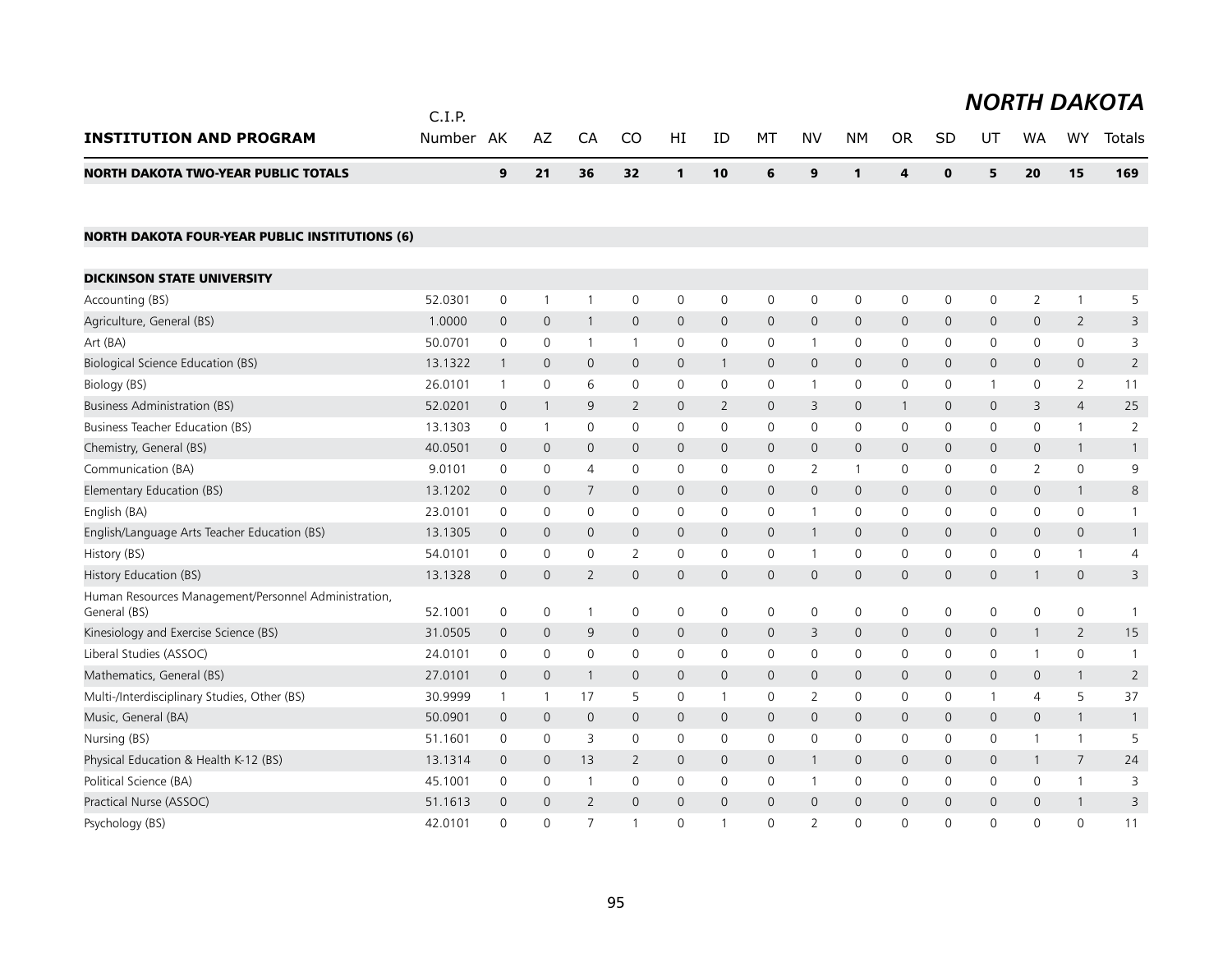|                                                  | C.I.P.  |                     |                |                |              |              |                          |              |                |                     |                |                     |                         |                          |                     |                |
|--------------------------------------------------|---------|---------------------|----------------|----------------|--------------|--------------|--------------------------|--------------|----------------|---------------------|----------------|---------------------|-------------------------|--------------------------|---------------------|----------------|
| <b>INSTITUTION AND PROGRAM</b>                   | Number  | AK                  | AZ             | CA             | CO           | HI           | ID                       | MT           | <b>NV</b>      | <b>NM</b>           | <b>OR</b>      | SD                  | UT                      | <b>WA</b>                | <b>WY</b>           | <b>Totals</b>  |
| Social Science (BA)                              | 45.0101 | $\mathbf{0}$        | $\overline{1}$ | $\overline{2}$ | $\mathsf{O}$ | $\mathbf{0}$ | $\mathbf{0}$             | $\mathbf{0}$ | $\overline{1}$ | $\mathbf{O}$        | $\mathbf 0$    | $\mathbf{0}$        | 0                       | $\mathbf{0}$             | $\mathbf{0}$        | $\overline{4}$ |
| Social Science Education (BS)                    | 13.1317 | 0                   | 0              | 0              | 1            | 0            | 0                        | 0            | 0              | 0                   | 0              | 0                   | 0                       | 0                        | $\overline{2}$      | 3              |
| Spanish Language and Literature (BA)             | 16.0905 | $\mathbf 0$         | $\mathbf{0}$   | $\mathbf{0}$   | $\mathbf{0}$ | 0            | $\mathbf 0$              | $\mathbf{0}$ | $\mathsf{O}$   | $\mathbf 0$         | $\mathbf{1}$   | 0                   | 0                       | $\mathbf{0}$             | 0                   | $\mathbf{1}$   |
| Spanish Language Teacher Education (BS)          | 13.1330 | $\mathbf 0$         | $\overline{1}$ | $\overline{1}$ | $\Omega$     | $\mathbf 0$  | $\mathbf{0}$             | $\mathbf 0$  | $\mathbf{0}$   | $\mathbf 0$         | 0              | $\Omega$            | 0                       | $\Omega$                 | $\mathbf 0$         | $\overline{2}$ |
| Theatre (BA)                                     | 50.0501 | $\mathbf 0$         | $\mathbf{0}$   | $\overline{1}$ | $\mathbf{0}$ | $\mathbf 0$  | $\mathbf{0}$             | $\mathbf{0}$ | -1             | $\mathbf 0$         | $\overline{0}$ | $\Omega$            | 0                       | $\mathbf{0}$             | $\mathbf{1}$        | 3              |
| <b>Institution Totals</b>                        |         | 3                   | 6              | 89             | 14           | $\mathbf 0$  | 5                        | $\mathbf 0$  | 21             | $\mathbf{1}$        | 2              | 0                   | $\overline{\mathbf{2}}$ | 16                       | 35                  | 194            |
| <b>MAYVILLE STATE UNIVERSITY</b>                 |         |                     |                |                |              |              |                          |              |                |                     |                |                     |                         |                          |                     |                |
| Applied Psychology (BA)                          | 42.9999 | $\mathsf 0$         | $\mathbf 0$    | $\overline{2}$ | 0            | $\mathsf 0$  | 0                        | 0            | $\mathbf{1}$   | 0                   | 0              | $\mathsf{O}\xspace$ | 0                       | 0                        | $\mathsf{O}\xspace$ | 3              |
| Biology (BS)                                     | 26.0101 | $\mathbf 0$         | $\mathbf 0$    | $\mathbf{1}$   | $\mathbf{0}$ | $\mathbf 0$  | $\mathbf{0}$             | $\mathbf{0}$ | $\mathbf 0$    | $\mathbf 0$         | 0              | $\mathbf 0$         | $\mathbf 0$             | $\mathbf{0}$             | $\mathbf 0$         | $\mathbf{1}$   |
| Business - General (ASSOC)                       | 52.0101 | $\overline{1}$      | $\mathbf 0$    | 0              | $\mathbf{1}$ | 0            | 0                        | 0            | 0              | 0                   | $\mathbf 1$    | 0                   | 0                       | 1                        | 0                   | 4              |
| <b>Business Administration (BS)</b>              | 52.0201 | $\mathbf 0$         | $\mathbf{0}$   | $\overline{2}$ | $\mathbf{0}$ | $\mathbf 0$  | $\mathbf{0}$             | $\mathbf{0}$ | $\mathbf{0}$   | $\overline{0}$      | $\overline{2}$ | $\Omega$            | $\mathbf{0}$            | $\mathbf{1}$             | $\mathbf{0}$        | 5              |
| Chemistry (BS)                                   | 40.0501 | 0                   | $\overline{1}$ | 0              | 0            | 0            | $\mathbf 0$              | 0            | $\mathsf{O}$   | 0                   | 0              | 0                   | 0                       | $\mathbf 0$              | 0                   | $\mathbf{1}$   |
| Composite in Biology Education (BS)              | 13.1322 | $\mathbf 0$         | $\mathbf 0$    | $\mathbf{0}$   | $\mathbf{0}$ | $\mathbf 0$  | $\mathbf{0}$             | $\mathbf{0}$ | $\mathbf{0}$   | $\mathbf{0}$        | $\mathsf{O}$   | $\mathbf 0$         | $\mathbf 0$             | $\mathbf{1}$             | $\mathbf 0$         | $\mathbf{1}$   |
| Composite in Social Science Education (BS)       | 13.1317 | 0                   | 0              | 0              | 0            | 0            | 0                        | 0            | 0              | 0                   | $\mathbf 1$    | 0                   | 0                       | 0                        | 0                   | $\mathbf{1}$   |
| Computer Information Systems (BS)                | 11.0101 | $\mathbf 0$         | $\mathbf{1}$   | $\mathbf{0}$   | $\mathbf{0}$ | $\mathbf 0$  | $\mathbf{0}$             | $\mathbf{0}$ | $\mathbf{0}$   | $\overline{0}$      | $\mathsf{O}$   | $\Omega$            | $\mathbf{0}$            | $\mathbf{0}$             | $\mathbf{0}$        | $\mathbf{1}$   |
| Early Childhood (BS)                             | 19.0708 | 0                   | 0              | 2              | 0            | 0            | 0                        | 0            | 0              | 0                   | 0              | 0                   | 0                       | 0                        | 0                   | $\overline{2}$ |
| Early Childhood Education and Teaching (BS)      | 13.1210 | $\mathbf 0$         | $\mathbf{0}$   | $\mathbf{0}$   | $\mathbf{0}$ | $\mathbf 0$  | $\mathbf{0}$             | $\mathbf{0}$ | $\mathbf{0}$   | $\mathbf{0}$        | $\mathsf{O}$   | $\mathbf 0$         | $\mathbf{0}$            | $\mathbf{0}$             | $\mathbf{1}$        | $\mathbf{1}$   |
| Elementary Education (BS)                        | 13.1202 | 0                   | $\overline{1}$ | $\overline{1}$ | $\mathbf{0}$ | 0            | 0                        | $\mathbf{1}$ | $\overline{1}$ | 0                   | 0              | 0                   | 0                       | 0                        | $\mathbf 0$         | 4              |
| English Education (BS)                           | 13.1305 | $\mathbf{1}$        | $\mathbf{0}$   | $\mathbf{0}$   | $\mathbf 0$  | $\mathbf{0}$ | $\Omega$                 | $\mathbf{0}$ | $\mathbf{0}$   | $\overline{0}$      | $\mathsf{O}$   | $\Omega$            | $\mathsf{O}$            | $\Omega$                 | $\mathbf{0}$        | $\mathbf{1}$   |
| Exercise Science/Sports Management (BS)          | 31.0501 | $\mathbf{1}$        | 0              | 3              | $\mathbf{1}$ | 0            | 0                        | 0            | 0              | 0                   | $\overline{2}$ | 0                   | 0                       | 3                        | $\mathbf 0$         | 10             |
| Health (BS)                                      | 31.0599 | $\overline{1}$      | $\mathbf 0$    | $\mathbf{1}$   | $\mathbf{0}$ | $\mathbf 0$  | $\mathbf{0}$             | $\mathbf{0}$ | $\mathbf{0}$   | $\mathbf{0}$        | $\mathsf{O}$   | $\mathbf{0}$        | $\mathbf 0$             | $\mathbf{0}$             | $\mathbf{0}$        | $\overline{2}$ |
| Health Education (BS)                            | 13.1307 | 0                   | 0              | 0              | 0            | 0            | 0                        | $\mathbf 0$  | 0              | $\mathbf 0$         | $\mathbf 1$    | 0                   | 0                       | 0                        | 0                   | $\mathbf{1}$   |
| History Education (BS)                           | 13.1328 | $\mathsf{O}\xspace$ | $\mathbf 0$    | $\mathbf{1}$   | $\mathsf{O}$ | $\mathbf 0$  | $\mathbf 0$              | $\mathsf{O}$ | $\mathbf 0$    | $\mathsf{O}\xspace$ | 0              | $\mathbf{0}$        | 0                       | $\mathsf{O}\xspace$      | $\mathsf{O}$        | $\mathbf{1}$   |
| Mathematics (BS)                                 | 27.0101 | 0                   | $\overline{1}$ | 0              | 0            | 0            | 0                        | 0            | 0              | 0                   | 0              | 0                   | 0                       | 1                        | 0                   | $\overline{2}$ |
| Mathematics Education (BS)                       | 13.1311 | $\mathbf 0$         | $\mathbf 0$    | $\mathbf{1}$   | $\mathbf 0$  | $\mathbf 0$  | $\Omega$                 | $\mathbf{0}$ | $\mathbf{0}$   | $\mathbf{0}$        | $\mathsf{O}$   | $\Omega$            | $\mathbf{0}$            | $\mathbf{0}$             | $\mathbf{0}$        | $\overline{1}$ |
| Non-Degree (No Degree)                           | 99.9998 | 2                   | $\mathbf{0}$   | $\overline{4}$ | $\mathbf{0}$ | 0            | $\mathbf{1}$             | $\mathbf{1}$ | 2              | $\mathbf 0$         | $\overline{1}$ | 0                   | 1                       | 0                        | $\mathbf{1}$        | 13             |
| Physical Education (BS)                          | 13.1314 | $\overline{1}$      | $\mathbf 0$    | $\overline{2}$ | 1            | $\mathbf 0$  | $\mathbf{0}$             | $\mathsf{O}$ | $\mathsf{O}$   | $\mathbf 0$         | $\mathbf{1}$   | $\mathbf{0}$        | 0                       | 3                        | $\mathbf{0}$        | 8              |
| Social Science (BA)                              | 45.0101 | 0                   | 0              | 2              | 0            | 0            | 0                        | 0            | 0              | 0                   | 0              | 0                   | 0                       | 0                        | 0                   | 2              |
| Sport and Fitness Administration/Management (BS) | 31.0504 | $\mathbf 0$         | $\overline{0}$ | $\overline{2}$ | 1            | $\mathbf{1}$ | $\Omega$                 | $\mathbf{0}$ | $\mathbf{1}$   | $\Omega$            | $\mathsf{O}$   | $\Omega$            | $\mathbf 0$             | $\Omega$                 | $\overline{0}$      | 5              |
| Undecided (No Degree)                            | 99.9999 | $\overline{4}$      | $\overline{1}$ | $\overline{7}$ | $\Omega$     | $\Omega$     | $\overline{\phantom{0}}$ | $\Omega$     | $\Omega$       | $\Omega$            | $\mathbf 1$    | $\Omega$            | 1                       | $\overline{\phantom{0}}$ | $\Omega$            | 18             |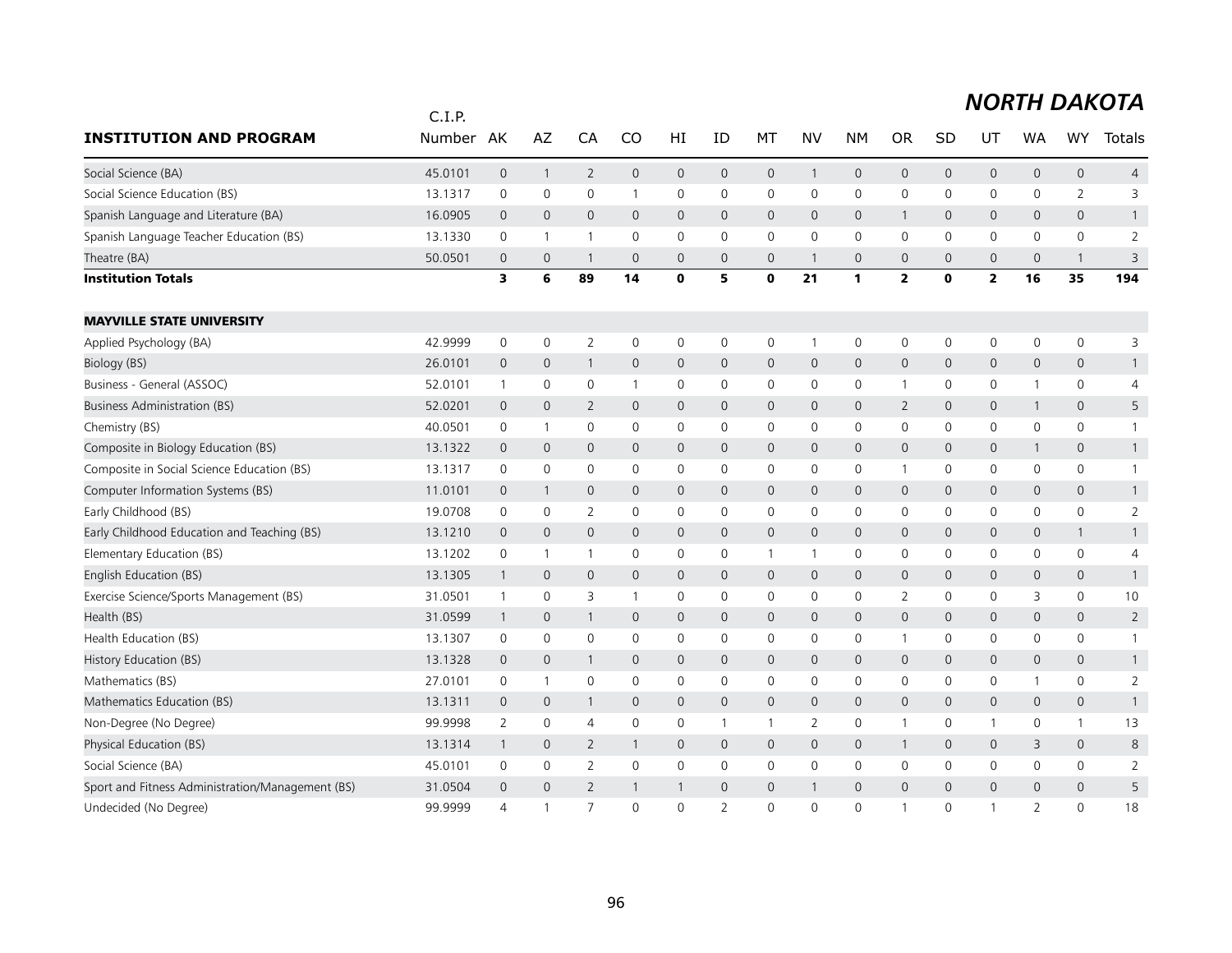|                                                   | C.I.P.  |                |                |                |                     |    |                     |                     |              |              |              |                     |                     |                     |                     | <b>NORTH DAKOTA</b> |
|---------------------------------------------------|---------|----------------|----------------|----------------|---------------------|----|---------------------|---------------------|--------------|--------------|--------------|---------------------|---------------------|---------------------|---------------------|---------------------|
| <b>INSTITUTION AND PROGRAM</b>                    | Number  | AK             | AZ             | CA             | CO                  | HI | ID                  | MT                  | <b>NV</b>    | <b>NM</b>    | <b>OR</b>    | <b>SD</b>           | UT                  | <b>WA</b>           | <b>WY</b>           | <b>Totals</b>       |
| University Studies (BS)                           | 24.0102 | $\overline{0}$ | $\mathbf 0$    | $\overline{1}$ | $\mathbf 0$         | 0  | $\mathsf{O}\xspace$ | $\mathbf 0$         | $\mathsf{O}$ | $\mathbf 0$  | $\mathbf 0$  | $\mathsf{O}\xspace$ | $\mathsf{O}\xspace$ | $\mathsf{O}\xspace$ | $\mathsf{O}\xspace$ | $\mathbf{1}$        |
| <b>Institution Totals</b>                         |         | 11             | 5              | 32             | 4                   | 1  | 3                   | $\overline{2}$      | 5            | $\mathbf 0$  | 10           | $\mathbf 0$         | $\overline{2}$      | 12                  | $\overline{2}$      | 89                  |
| <b>MINOT STATE UNIVERSITY</b>                     |         |                |                |                |                     |    |                     |                     |              |              |              |                     |                     |                     |                     |                     |
| Accounting (BS)                                   | 52.0301 | $\mathbf 0$    | $\mathbf 0$    | $\mathbf 0$    | $\mathbf 0$         | 0  | 0                   | 0                   | $\mathbf 0$  | $\mathbf 0$  | $\mathbf 0$  | $\mathbf 0$         | $\mathbf 0$         | $\mathbf 0$         | $\overline{2}$      | $\overline{2}$      |
| Art/Art Studies, General (BA)                     | 50.0701 | 0              | $\overline{0}$ | $\overline{0}$ | $\mathbf 0$         | 0  | 0                   | $\mathbf 0$         | $\mathbf 0$  | $\mathbf 0$  | 0            | 0                   | 0                   | 1                   | $\mathbf 0$         | $\mathbf{1}$        |
| Athletic Training/Trainer (BS)                    | 51.0913 | 0              | $\mathbf 0$    | $\mathbf 0$    | $\mathbf 0$         | 0  | $\mathbf 0$         | $\mathbf 0$         | $\mathbf{1}$ | $\mathbf 0$  | $\mathbf 0$  | 0                   | $\mathbf{1}$        | $\mathbf 0$         | 0                   | $\overline{2}$      |
| Biology (BA)                                      | 26.0101 | $\mathbf 0$    | $\mathbf 0$    | $\overline{1}$ | $\mathbf{0}$        | 0  | $\mathbf{0}$        | $\mathbf{0}$        | $\mathbf{0}$ | $\mathbf 0$  | $\mathbf{0}$ | $\mathbf{0}$        | $\mathsf{O}$        | $\mathbf{0}$        | $\mathsf{O}$        | $\mathbf{1}$        |
| <b>Biology Teacher Education (BS)</b>             | 13.1322 | $\mathbf 0$    | $\mathbf 0$    | $\overline{1}$ | 0                   | 0  | 0                   | $\mathbf 0$         | $\mathbf 0$  | $\mathbf 0$  | $\mathbf 0$  | $\mathbf{0}$        | $\mathsf{O}$        | $\Omega$            | 0                   | $\mathbf{1}$        |
| Broadcasting (BA)                                 | 9.0701  | 0              | $\mathbf 0$    | $\overline{1}$ | $\mathbf 0$         | 0  | 0                   | 0                   | $\mathsf{O}$ | $\mathbf 0$  | 0            | $\mathbf 0$         | 0                   | 0                   | 0                   | $\mathbf{1}$        |
| Communication Arts (BA)                           | 23.1001 | $\mathbf 0$    | $\mathbf 0$    | $\mathbf{1}$   | $\mathbf 0$         | 0  | 0                   | $\mathbf 0$         | $\mathbf 0$  | $\mathbf 0$  | $\mathbf 0$  | 0                   | $\mathsf{O}$        | $\mathbf 0$         | 0                   | $\mathbf{1}$        |
| Communication Disorders (BS)                      | 51.0201 | 1              | $\mathbf 0$    | $\mathbf 0$    | $\mathbf{1}$        | 0  | 0                   | $\mathbf 0$         | $\mathbf{0}$ | $\mathbf 0$  | $\mathbf{0}$ | $\mathbf{0}$        | 0                   | $\mathbf{0}$        | $\mathsf{O}$        | $\overline{2}$      |
| Computer and Information Sciences, General (BS)   | 11.0101 | $\mathbf{1}$   | $\mathbf 0$    | $\mathbf 0$    | 0                   | 0  | 0                   | $\mathbf 0$         | $\mathbf 0$  | $\mathbf 0$  | $\mathbf 0$  | 0                   | $\mathsf{O}$        | 1                   | 0                   | $\overline{2}$      |
| Corporate Fitness (BS)                            | 31.0504 | 0              | $\mathbf 0$    | $\overline{4}$ | 0                   | 0  | 0                   | 0                   | $\mathsf{O}$ | $\mathbf 0$  | 0            | 0                   | $\mathbf{1}$        | $\mathbf{1}$        | $\mathbf 0$         | 6                   |
| Criminal Justice (BS)                             | 43.0103 | $\mathbf{1}$   | $\mathbf{1}$   | 3              | $\mathbf 0$         | 0  | $\mathbf 0$         | $\mathbf 0$         | $\mathbf 0$  | $\mathbf 0$  | 0            | 0                   | 0                   | $\overline{2}$      | 0                   | $\overline{7}$      |
| Elementary Education (BS)                         | 13.1202 | $\mathbf{0}$   | $\mathbf 0$    | $\overline{1}$ | $\mathbf{0}$        | 0  | $\mathbf{0}$        | $\mathbf 0$         | $\mathsf{O}$ | $\mathbf 0$  | $\mathbf{0}$ | $\mathbf{0}$        | $\mathsf{O}\xspace$ | $\mathbf 0$         | $\mathsf{O}$        | $\mathbf{1}$        |
| English Language and Literature, General (BA)     | 23.0101 | 0              | $\mathbf 0$    | $\mathbf 0$    | 0                   | 0  | 0                   | $\mathbf 0$         | $\mathbf 0$  | $\mathbf 0$  | $\mathbf 0$  | $\mathbf{0}$        | $\mathsf{O}$        | 1                   | 0                   | $\mathbf{1}$        |
| General College (BS)                              | 24.0101 | $\mathbf 0$    | $\mathbf 0$    | $\overline{1}$ | $\mathbf{0}$        | 0  | 2                   | $\mathsf{O}\xspace$ | $\mathsf{O}$ | $\mathbf 0$  | 0            | 0                   | $\overline{2}$      | 1                   | $\mathsf{O}\xspace$ | 6                   |
| History (BA)                                      | 54.0101 | 0              | $\mathbf 0$    | $\mathbf 0$    | $\mathbf 0$         | 0  | $\mathbf 0$         | $\mathbf 0$         | $\mathbf 0$  | $\mathbf 0$  | 0            | 0                   | $\mathbf 0$         | 1                   | 0                   | $\mathbf{1}$        |
| History Education (BS)                            | 13.1328 | $\mathbf 0$    | $\mathbf 0$    | $\overline{1}$ | $\mathbf{0}$        | 0  | $\mathbf 0$         | $\mathbf 0$         | $\mathsf{O}$ | $\mathbf 0$  | $\mathbf{0}$ | $\mathbf{0}$        | 0                   | $\mathbf 0$         | $\mathsf{O}$        | $\mathbf{1}$        |
| Management (BS)                                   | 52.0201 | 0              | $\mathbf 0$    | $\overline{4}$ | 0                   | 0  | 1                   | $\mathbf 0$         | $\mathbf 0$  | $\mathbf 0$  | 0            | 0                   | 2                   | 5                   | 0                   | 12                  |
| Management Information Systems (BS)               | 52.1201 | $\mathbf 0$    | $\mathbf 0$    | $\mathbf 0$    | $\mathsf{O}\xspace$ | 0  | 0                   | $\mathsf{O}\xspace$ | $\mathsf{O}$ | $\mathbf 0$  | 0            | $\mathbf 0$         | 0                   | $\mathbf 0$         | $\mathbf{1}$        | $\mathbf{1}$        |
| Marketing (BS)                                    | 52.1401 | 0              | $\mathbf 0$    | $\mathbf 0$    | $\mathbf 0$         | 0  | $\mathbf 0$         | $\mathbf 0$         | $\mathbf 0$  | $\mathbf 0$  | 0            | 0                   | 0                   | 0                   | $\mathbf{1}$        | $\mathbf{1}$        |
| Nursing/Registered Nurse (RN, ASN, BSN, MSN) (BS) | 51.1601 | $\mathbf 0$    | 2              | $\overline{1}$ | $\mathbf{1}$        | 0  | $\mathbf{0}$        | $\mathbf 0$         | $\mathsf{O}$ | $\mathbf 0$  | $\mathbf 0$  | $\mathbf 0$         | $\mathsf{O}$        | 1                   | $\mathbf 0$         | 5                   |
| Physical Education (BS)                           | 13.1314 | 0              | $\mathbf 0$    | 3              | 0                   | 0  | 0                   | $\mathbf 0$         | $\mathbf 0$  | $\mathbf 0$  | 0            | 0                   | $\mathbf 0$         | 1                   | 0                   | 4                   |
| Physics (BA)                                      | 40.0801 | $\mathbf 0$    | $\mathbf{1}$   | $\mathbf 0$    | $\mathbf 0$         | 0  | 0                   | $\mathsf{O}\xspace$ | $\mathsf{O}$ | $\mathbf 0$  | 0            | $\mathbf 0$         | 0                   | $\mathbf 0$         | $\mathsf{O}\xspace$ | $\mathbf{1}$        |
| Radiologic Technology (BS)                        | 51.0907 | $\mathbf{1}$   | 0              | $\mathbf{1}$   | $\mathbf 0$         | 0  | $\mathbf 0$         | $\mathbf 0$         | $\mathbf 0$  | $\mathbf 0$  | 0            | 0                   | $\mathbf 0$         | 0                   | $\mathbf 0$         | $\overline{2}$      |
| Social Work (BS)                                  | 44.0701 | $\mathbf 0$    | $\mathbf 0$    | $\overline{0}$ | $\mathbf{0}$        | 0  | 1                   | $\mathbf 0$         | $\mathbf{0}$ | $\mathbf 0$  | $\mathbf 0$  | $\mathbf 0$         | 0                   | $\mathbf 0$         | $\mathbf{1}$        | $\overline{2}$      |
| Sociology (BA)                                    | 45.1101 | 0              | $\mathbf 0$    | 3              |                     | 0  | 0                   | 0                   | $\mathbf 0$  | $\mathbf 0$  | 0            | 0                   | 0                   | 1                   | 0                   | 5                   |
| <b>Institution Totals</b>                         |         | 4              | 4              | 26             | 3                   | O  | 4                   | $\mathbf 0$         | 1            | $\mathbf{0}$ | $\Omega$     | O                   | 6                   | 16                  | 5                   | 69                  |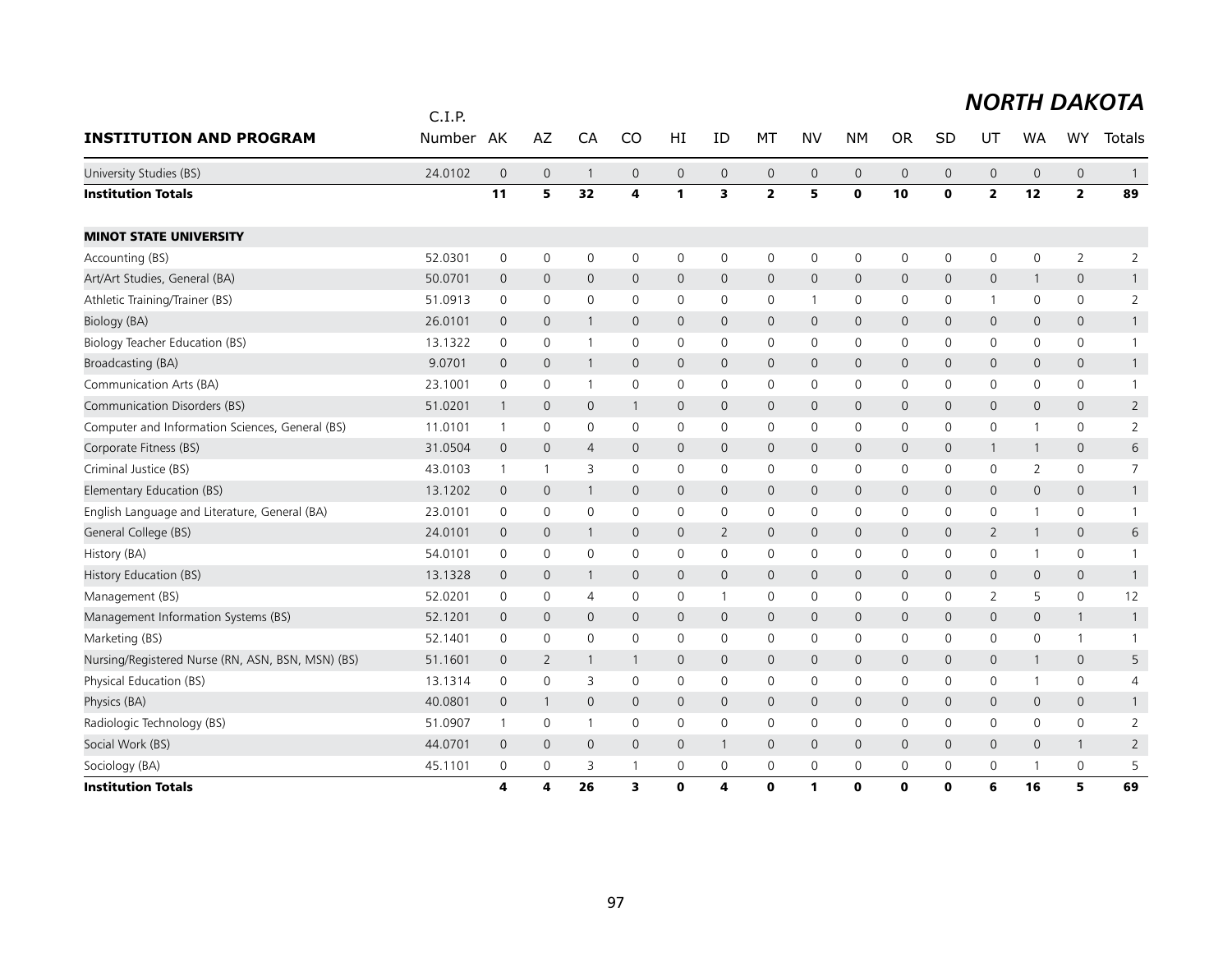|                                               | C.I.P.    |                |                     |                |                     |                     |                |                     |              |                     |                |                |                     |                |                     | <b>NORTH DAKOTA</b> |
|-----------------------------------------------|-----------|----------------|---------------------|----------------|---------------------|---------------------|----------------|---------------------|--------------|---------------------|----------------|----------------|---------------------|----------------|---------------------|---------------------|
| <b>INSTITUTION AND PROGRAM</b>                | Number AK |                | AZ                  | CA             | <b>CO</b>           | HI                  | ID             | MT                  | <b>NV</b>    | <b>NM</b>           | <b>OR</b>      | <b>SD</b>      | UT                  | WA             | WY                  | Totals              |
| <b>NORTH DAKOTA STATE UNIVERSITY</b>          |           |                |                     |                |                     |                     |                |                     |              |                     |                |                |                     |                |                     |                     |
| Accountancy (BS)                              | 52.0399   | $\mathbf 0$    | $\mathbf 0$         | -1             | $\mathbf 0$         | $\mathbf 0$         | 0              | 0                   | $\mathbf 0$  | $\mathbf 0$         | 0              | $\mathbf 0$    | $\mathbf 0$         | $\mathbf 0$    | 0                   | $\mathbf{1}$        |
| Accounting (BS)                               | 52.0301   | $\overline{0}$ | $\mathsf{O}\xspace$ | $\mathbf 0$    | $\mathsf{O}\xspace$ | $\mathsf{O}$        | $\mathbf 0$    | $\mathbf{1}$        | $\mathbf 0$  | $\mathsf{O}\xspace$ | 0              | 3              | 0                   | $\mathbf 0$    | $\mathbf 0$         | $\overline{4}$      |
| Agribusiness (BS)                             | 1.0102    | 0              | $\mathsf{O}\xspace$ | $\mathbf 0$    | 0                   | 0                   | 0              | $\mathbf 0$         | $\mathsf{O}$ | $\mathbf 0$         | $\mathbf{1}$   | $\mathbf{1}$   | 0                   | 0              | $\mathbf 0$         | $\overline{2}$      |
| Agricultural Communication/Journalism (BS)    | 1.0802    | $\overline{0}$ | $\overline{0}$      | $\mathbf{0}$   | $\mathbf{0}$        | $\mathbf{0}$        | $\Omega$       | $\overline{0}$      | $\mathbf{0}$ | $\overline{0}$      | $\overline{0}$ | 1              | $\mathbf{0}$        | $\Omega$       | $\mathbf{0}$        | $\mathbf{1}$        |
| Agricultural Economics (BS)                   | 1.0103    | 0              | 0                   | 0              | 0                   | 0                   | 0              | 1                   | 0            | 0                   | 0              | $\overline{1}$ | 0                   | 0              | 0                   | $\overline{2}$      |
| Agricultural Education - Teaching Option (BS) | 13.1301   | 0              | $\mathbf 0$         | $\mathbf 0$    | $\mathbf{0}$        | $\mathsf{O}$        | $\mathbf 0$    | $\mathsf{O}\xspace$ | $\mathbf 0$  | $\overline{0}$      | $\mathbf 0$    | 1              | 0                   | $\mathbf 0$    | 0                   | $\mathbf{1}$        |
| Agricultural Systems Management (BS)          | 1.0201    | 0              | $\mathbf 0$         | $\mathbf 0$    | 0                   | $\mathbf 0$         | 0              | $\mathbf{1}$        | $\mathbf 0$  | $\mathbf 0$         | $\mathbf 0$    | $\mathbf{1}$   | $\mathbf 0$         | 0              | $\mathbf 0$         | $\overline{2}$      |
| Agricultural/Biosystems Engineering (BS)      | 14.0301   | 0              | $\mathsf{O}\xspace$ | $\mathbf 0$    | $\mathsf{O}\xspace$ | $\mathsf{O}\xspace$ | $\mathbf 0$    | $\mathbf{1}$        | $\mathbf 0$  | $\mathsf{O}\xspace$ | 0              | $\mathbf{1}$   | $\mathsf{O}\xspace$ | $\mathbf 0$    | $\mathsf{O}\xspace$ | $\overline{2}$      |
| Agriculture, General (BS)                     | 1.0000    | 0              | 0                   | $\mathbf 0$    | 0                   | 0                   | 0              | 0                   | $\mathbf 0$  | 0                   | 0              | 2              | 0                   | 0              | 0                   | $\overline{2}$      |
| Animal Science (BS)                           | 1.0901    | $\overline{0}$ | $\mathbf{0}$        | $\mathbf{0}$   | $\mathbf{1}$        | $\mathbf{0}$        | $\overline{0}$ | $\overline{2}$      | $\mathbf{0}$ | $\mathbf 0$         | $\mathbf 0$    | 4              | 0                   | $\mathbf{0}$   | $\mathbf{0}$        | $\overline{7}$      |
| Anthropology (BS)                             | 45.0201   | $\mathbf 0$    | $\mathsf{O}\xspace$ | $\mathbf 0$    | 0                   | $\mathbf 0$         | 0              | $\overline{2}$      | $\mathbf 0$  | $\mathbf 0$         | 0              | 0              | $\mathbf 0$         | $\mathbf 0$    | 0                   | $\overline{2}$      |
| Apparel and Textiles (BS)                     | 19.0901   | $\mathbf 0$    | $\mathbf 0$         | $\mathbf 0$    | 0                   | $\mathsf{O}$        | 0              | 5                   | $\mathbf 0$  | $\overline{0}$      | 0              | 3              | $\mathsf{O}$        | $\mathbf{0}$   | $\mathbf{0}$        | 8                   |
| Art (BS)                                      | 50.0701   | 0              | 0                   | $\mathbf 0$    | 0                   | 0                   | 0              | $\mathbf{1}$        | 0            | 0                   | 0              | 2              | 0                   | 0              | 0                   | 3                   |
| Athletic Training (BS)                        | 51.0913   | 0              | $\mathbf 0$         | $\mathbf{0}$   | $\mathsf{O}$        | $\mathbf{0}$        | $\overline{0}$ | $\mathbf{1}$        | $\mathbf{0}$ | $\mathbf 0$         | $\mathbf 0$    | $\mathbf{0}$   | 0                   | $\mathbf{0}$   | $\mathsf{O}\xspace$ | $\mathbf{1}$        |
| <b>Biological Sciences (BS)</b>               | 26.0101   | $\mathbf 0$    | $\mathsf{O}\xspace$ | $\mathbf 0$    | 0                   | 0                   | 0              | $\mathbf{1}$        | $\mathbf 0$  | $\mathbf 0$         | 0              | 9              | 0                   | 0              | $\mathsf{O}\xspace$ | 10                  |
| <b>Business Administration (BA)</b>           | 52.0201   | $\overline{0}$ | $\mathbf 0$         | 2              | $\mathbf{0}$        | $\mathsf{O}$        | $\mathbf{1}$   | $\mathbf{1}$        | $\mathbf 0$  | $\overline{0}$      | $\mathbf 0$    | 9              | 0                   | $\overline{2}$ | $\mathbf{0}$        | 15                  |
| <b>Business Administration (BS)</b>           | 52.0201   | 0              | $\mathbf 0$         | 0              | $\mathbf{0}$        | $\mathbf 0$         | 0              | $\mathbf{1}$        | $\mathbf 0$  | $\mathbf 0$         | 0              | $\overline{2}$ | 0                   | 0              | 0                   | 3                   |
| Chemistry (BS)                                | 40.0501   | $\overline{0}$ | $\overline{0}$      | $\mathbf{0}$   | $\Omega$            | $\mathbf{O}$        | $\mathbf{0}$   | $\mathbf{1}$        | $\mathbf{0}$ | $\mathbf{0}$        | $\mathbf 0$    | -1             | 0                   | $\overline{2}$ | $\mathbf{0}$        | $\overline{4}$      |
| Child Development and Family Science (BA)     | 19.0701   | 0              | $\mathsf{O}\xspace$ | $\mathbf{1}$   | 0                   | 0                   | 0              | 0                   | $\mathbf 0$  | $\mathbf 0$         | 0              | 0              | 0                   | 0              | 0                   | $\mathbf{1}$        |
| Child Development and Family Science (BS)     | 19.0701   | $\overline{0}$ | $\mathbf{1}$        | $\mathbf 0$    | $\mathbf{0}$        | $\mathbf{0}$        | $\overline{0}$ | $\mathbf{1}$        | $\mathbf{0}$ | $\overline{0}$      | $\mathbf 0$    | 5              | $\mathbf{O}$        | $\mathbf{0}$   | $\mathbf{0}$        | $\overline{7}$      |
| Civil Engineering (BS)                        | 14.0801   | 0              | $\mathbf 0$         | $\mathbf 0$    | 0                   | 0                   | 0              | 0                   | $\mathbf 0$  | $\mathbf 0$         | 0              | 9              | 0                   | 0              | $\mathbf{1}$        | 10                  |
| Computer Engineering (BS)                     | 14.0901   | 0              | $\mathbf 0$         | $\overline{0}$ | $\mathbf{0}$        | $\mathsf{O}$        | $\mathbf 0$    | 0                   | $\mathbf 0$  | $\overline{0}$      | $\mathbf 0$    | $\mathbf{1}$   | $\mathsf{O}$        | $\mathbf 0$    | 0                   | $\mathbf{1}$        |
| Computer Science (BS)                         | 11.0701   | 0              | 0                   | $\mathbf 0$    | 1                   | 0                   | 0              | $\mathbf{1}$        | $\mathsf{O}$ | $\mathbf 0$         | 0              | $\mathbf{1}$   | 0                   | 0              | 0                   | 3                   |
| Construction Engineering (BS)                 | 14.3301   | $\overline{0}$ | $\mathbf{0}$        | $\mathbf{0}$   | $\mathbf{0}$        | $\mathbf{0}$        | $\overline{0}$ | $\mathsf{O}\xspace$ | $\mathbf{0}$ | $\mathbf{0}$        | $\mathbf 0$    | $\overline{2}$ | $\mathbf{0}$        | $\mathbf{0}$   | $\mathbf{0}$        | $\overline{2}$      |
| Construction Management (BS)                  | 52.2001   | 0              | 0                   | 0              | $\Omega$            | 0                   | 0              | 3                   | $\mathbf 0$  | $\mathsf 0$         | -1             | 4              | 0                   | 0              | 0                   | 8                   |
| Criminal Justice Studies (BS)                 | 43.0104   | $\overline{0}$ | $\mathbf 0$         | 2              | $\mathbf{1}$        | $\mathbf{0}$        | $\mathbf{0}$   | 0                   | $\mathbf{0}$ | $\mathbf{1}$        | $\mathbf{0}$   | $\overline{4}$ | 0                   | $\mathbf{0}$   | $\mathbf{0}$        | 8                   |
| Crop and Weed Sciences (BS)                   | 1.0304    | 0              | $\mathsf{O}\xspace$ | $\mathbf 0$    | $\mathbf 0$         | 0                   | 0              | 0                   | $\mathbf 0$  | $\mathbf 0$         | 0              | 1              | 0                   | 0              | 0                   | $\mathbf{1}$        |
| Dietetics (BS)                                | 51.3101   | $\mathbf 0$    | $\overline{0}$      | $\overline{0}$ | $\mathsf{O}$        | $\mathbf{O}$        | $\mathbf{0}$   | $\mathbf{1}$        | $\mathbf{0}$ | $\overline{0}$      | $\overline{0}$ | $\mathbf{1}$   | $\mathbf{O}$        | $\Omega$       | $\mathbf{0}$        | $\overline{2}$      |
| Economics (BS)                                | 45.0601   | 0              | 0                   | 0              | 0                   | 0                   | 0              | 0                   | 0            | 0                   | 0              | -1             | 0                   | 0              | 0                   | $\mathbf{1}$        |
| Electrical Engineering (BS)                   | 14.1001   | $\overline{0}$ | $\overline{0}$      | $\overline{0}$ | $\mathbf{0}$        | $\mathbf{0}$        | $\overline{0}$ | $\mathbf{1}$        | $\mathbf{0}$ | $\mathbf{0}$        | $\mathbf 0$    | 3              | 0                   | $\mathbf{0}$   | $\overline{0}$      | $\overline{4}$      |
| Emergency Management (BS)                     | 43.9999   | $\Omega$       | $\Omega$            | $\overline{1}$ | $\Omega$            | $\Omega$            | $\Omega$       | $\Omega$            | $\Omega$     | $\Omega$            | $\Omega$       | $\Omega$       | $\Omega$            | 1              | $\overline{0}$      | 2                   |

#### 98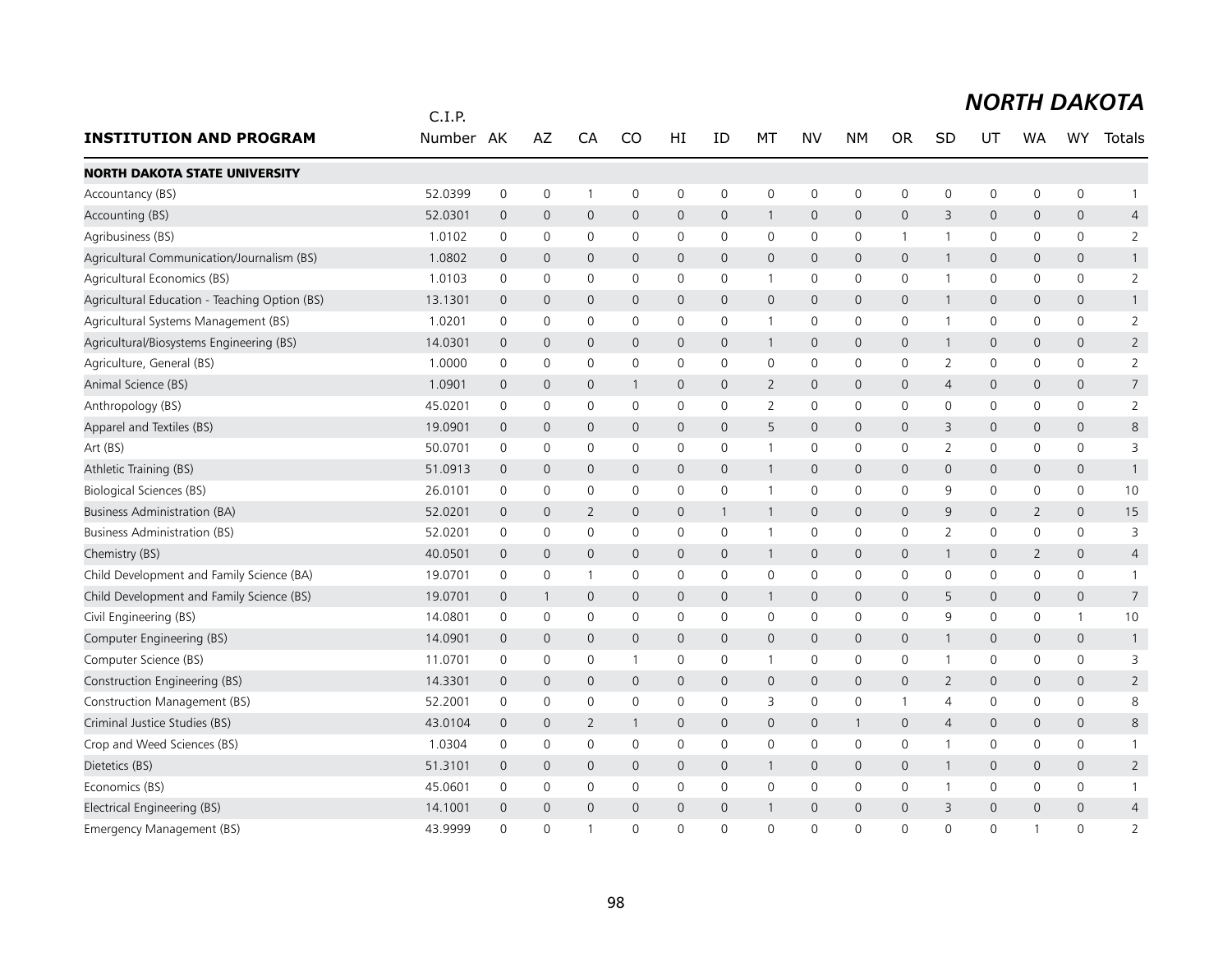|                                          | C.I.P.  |                     |                     |                |                     |              |                     |                |                     |              |                |                |                     |                     |                     |                |
|------------------------------------------|---------|---------------------|---------------------|----------------|---------------------|--------------|---------------------|----------------|---------------------|--------------|----------------|----------------|---------------------|---------------------|---------------------|----------------|
| <b>INSTITUTION AND PROGRAM</b>           | Number  | AK                  | AZ                  | CA             | CO                  | HI           | ID                  | МT             | NV                  | <b>NM</b>    | <b>OR</b>      | SD             | UT                  | <b>WA</b>           | <b>WY</b>           | Totals         |
| English (BA)                             | 23.0101 | $\mathsf{O}\xspace$ | $\mathsf{O}\xspace$ | $\mathbf 0$    | $\mathsf{O}\xspace$ | 0            | $\mathsf{O}\xspace$ | $\mathbf{1}$   | $\mathsf{O}$        | $\mathbf 0$  | $\mathbf 0$    | 0              | $\mathbf 0$         | $\mathsf{O}\xspace$ | $\mathsf{O}\xspace$ | $\mathbf{1}$   |
| Environmental Design/Architecture (BS)   | 4.0401  | 0                   | 0                   | 0              | 0                   | 0            | 0                   | $\overline{2}$ | 0                   | $\mathbf 0$  | 0              | 10             | $\mathsf{O}$        | 0                   | 0                   | 12             |
| Equestrian/Equine Science (BS)           | 1.0507  | $\mathbf{1}$        | $\mathbf 0$         | $\mathbf{0}$   | $\mathbf 0$         | $\mathsf{O}$ | 0                   | $\mathbf{0}$   | $\mathbf{0}$        | $\mathbf 0$  | $\mathbf 0$    | $\mathbf{1}$   | $\mathbf{0}$        | 0                   | $\mathbf{0}$        | $\overline{2}$ |
| Exercise Science (BA)                    | 31.0504 | 0                   | 0                   | -1             | 0                   | 0            | 0                   | $\overline{2}$ | $\mathbf 0$         | $\mathbf 0$  | 0              | 5              | 0                   | 0                   | 0                   | 8              |
| Exercise Science (BS)                    | 31.0504 | $\mathbf{1}$        | $\mathbf 0$         | -1             | $\mathbf 0$         | 0            | 1                   | $\mathbf 0$    | $\mathbf 0$         | $\mathbf 0$  | $\overline{0}$ | 9              | $\mathsf{O}$        | $\mathbf 0$         | 0                   | 12             |
| Finance (BS)                             | 52.0801 | $\mathbf 0$         | $\mathbf 0$         | $\mathbf 0$    | $\mathbf 0$         | 0            | $\mathbf 0$         | $\mathbf 0$    | $\mathbf 0$         | $\mathbf 0$  | $\mathbf 0$    | $\mathbf{1}$   | $\mathbf 0$         | $\mathbf 0$         | 0                   | $\mathbf{1}$   |
| Geology/Earth Science, General (BS)      | 40.0601 | $\mathbf 0$         | $\mathbf 0$         | $\mathbf{0}$   | $\Omega$            | $\mathsf{O}$ | 0                   | $\mathbf{1}$   | $\mathbf{0}$        | $\mathbf 0$  | $\mathbf{0}$   | 0              | $\mathbf{0}$        | 0                   | $\mathbf{0}$        | $\mathbf{1}$   |
| History (BS)                             | 54.0101 | 0                   | $\mathbf 0$         | $\mathbf 0$    | 0                   | 0            | 0                   | 0              | 0                   | $\mathbf 0$  | $\mathbf 0$    | 0              | $\mathsf{O}$        | 0                   | $\mathbf{1}$        | $\mathbf{1}$   |
| Hospitality Restaurant Management (BS)   | 52.0901 | $\mathbf{1}$        | $\mathbf 0$         | -1             | $\mathbf{0}$        | 0            | 0                   | 0              | $\mathbf 0$         | $\mathbf 0$  | $\mathbf 0$    | $\overline{2}$ | $\mathsf{O}$        | $\mathbf 0$         | $\mathsf{O}\xspace$ | $\overline{4}$ |
| Industrial Engineering & Management (BS) | 14.3501 | 0                   | 0                   | 0              | 0                   | 0            | 0                   | 1              | 0                   | 0            | 0              | 0              | 0                   | 0                   | 0                   | 1              |
| Interior Design (BA)                     | 50.0408 | $\overline{0}$      | $\mathbf{0}$        | $\mathbf{0}$   | $\mathbf{0}$        | $\mathsf{O}$ | $\mathbf{0}$        | 3              | $\mathbf{0}$        | $\mathbf 0$  | $\mathbf{0}$   | $\mathbf{1}$   | $\mathsf{O}$        | $\mathbf{1}$        | $\mathbf{0}$        | 5              |
| Interior Design (BS)                     | 50.0408 | 0                   | 0                   | 0              | $\mathbf 0$         | 0            | 0                   | 0              | 0                   | $\mathbf 0$  | 0              | 3              | $\mathsf{O}$        | 0                   | 0                   | 3              |
| Landscape Architecture (BS)              | 4.0601  | $\mathbf 0$         | $\mathbf 0$         | $\overline{0}$ | $\mathbf{0}$        | 0            | $\mathbf{0}$        | $\mathsf{O}$   | $\mathbf{0}$        | $\mathbf 0$  | $\mathbf 0$    | $\overline{2}$ | $\mathsf{O}$        | 0                   | $\mathsf{O}\xspace$ | $\overline{2}$ |
| Management Communication (BS)            | 52.0501 | $\mathbf 0$         | $\mathbf 0$         | $\mathbf 0$    | $\mathbf{0}$        | 0            | 0                   | 0              | 0                   | 0            | -1             | 0              | 0                   | $\mathbf{0}$        | 0                   | $\mathbf{1}$   |
| Management Information Systems (BS)      | 52.1201 | $\overline{0}$      | $\mathbf 0$         | $\overline{0}$ | $\mathbf{0}$        | 0            | 0                   | $\overline{2}$ | $\mathbf 0$         | $\mathbf 0$  | $\mathbf 0$    | $\mathbf{1}$   | $\mathsf{O}$        | 0                   | 0                   | 3              |
| Manufacturing Engineering (BS)           | 14.3601 | $\mathbf{1}$        | $\mathsf{O}\xspace$ | $\mathbf 0$    | 0                   | 0            | 0                   | 0              | 0                   | $\mathbf 0$  | 0              | $\mathbf 0$    | $\mathsf{O}$        | 0                   | 0                   | $\mathbf{1}$   |
| Marketing (BS)                           | 52.1401 | $\overline{0}$      | $\mathbf{0}$        | $\mathbf{0}$   | $\mathbf{0}$        | $\mathsf{O}$ | 0                   | $\mathbf{0}$   | $\mathbf{0}$        | $\mathbf 0$  | $\mathbf 0$    | 3              | $\mathbf{0}$        | $\mathbf 0$         | $\mathbf{0}$        | 3              |
| Mathematics (BS)                         | 27.0101 | 0                   | $\mathbf 0$         | $\mathbf 0$    | $\mathbf{0}$        | 0            | 0                   | $\mathbf{1}$   | 0                   | 0            | 0              | 2              | 0                   | 0                   | 0                   | 3              |
| Mathematics Teacher Education (BS)       | 13.1311 | $\overline{0}$      | $\mathbf 0$         | $\overline{0}$ | $\mathbf 0$         | 0            | 0                   | $\mathsf{O}$   | $\mathsf{O}$        | $\mathbf 0$  | $\mathbf 0$    | $\mathbf{1}$   | $\mathsf{O}$        | 0                   | 0                   | $\mathbf{1}$   |
| Mechanical Engineering (BS)              | 14.1901 | 0                   | 0                   | 0              | 0                   | 0            | 0                   | 1              | $\mathsf{O}\xspace$ | $\mathbf 0$  | 0              | $\mathbf 1$    | $\mathsf 0$         | 0                   | 0                   | $\overline{2}$ |
| Microbiology (BS)                        | 26.0502 | $\mathbf 0$         | $\mathbf 0$         | -1             | $\mathbf{0}$        | 0            | 0                   | $\overline{2}$ | $\mathbf 0$         | $\mathbf 0$  | $\mathbf 0$    | $\overline{2}$ | $\mathsf{O}$        | 0                   | 0                   | 5              |
| Music Teacher Education (BA)             | 13.1312 | $\mathbf 0$         | $\mathbf{1}$        | $\mathbf 0$    | 0                   | 0            | $\mathbf 0$         | 0              | $\mathbf 0$         | $\mathbf 0$  | $\mathbf 0$    | 0              | $\mathsf{O}$        | $\mathbf 0$         | 0                   | $\mathbf{1}$   |
| Natural Resources Management (BS)        | 3.0201  | $\overline{0}$      | $\mathbf 0$         | $\mathbf{0}$   | $\mathbf{0}$        | 0            | 0                   | $\mathbf 0$    | $\mathbf 0$         | $\mathbf 0$  | $\mathbf 0$    | $\mathbf{1}$   | $\mathsf{O}$        | 0                   | 0                   | $\mathbf{1}$   |
| Nursing (BS)                             | 51.1601 | 0                   | 0                   | 0              | 0                   | 0            | 0                   | 0              | 0                   | $\mathsf{O}$ | 0              | 1              | $\mathsf{O}$        | 0                   | 0                   | 1              |
| Pharmacy (BS)                            | 51.2001 | $\overline{0}$      | $\mathbf 0$         | -1             | $\mathbf{0}$        | $\mathsf{O}$ | 0                   | $\mathbf{0}$   | $\mathbf{0}$        | $\mathbf 0$  | $\mathbf 0$    | 4              | $\mathbf{0}$        | $\overline{2}$      | $\mathbf{0}$        | $\overline{7}$ |
| Philosophy/Humanities (BA)               | 38.0101 | 0                   | 0                   | $\mathbf 0$    | 0                   | 0            | 0                   | 0              | 0                   | 0            | 0              | 4              | 0                   | 0                   | 0                   | 4              |
| Philosophy/Humanities (BS)               | 38.0101 | $\mathbf{1}$        | $\mathbf 0$         | $\mathbf{0}$   | $\mathbf{0}$        | 0            | 0                   | $\mathbf 0$    | $\mathbf 0$         | $\mathbf 0$  | $\mathbf{0}$   | $\mathbf{1}$   | $\mathsf{O}$        | 0                   | 0                   | $\overline{2}$ |
| Physical Education (BA)                  | 13.1314 | 0                   | $\mathbf 0$         | $\mathbf 0$    | $\mathbf{0}$        | 0            | 0                   | $\overline{2}$ | 0                   | $\mathbf 0$  | 0              | $\mathbf{1}$   | 0                   | $\mathbf{0}$        | 0                   | 3              |
| Physical Education (BS)                  | 13.1314 | $\overline{0}$      | $\mathbf 0$         | -1             | 0                   | 0            | 0                   | $\mathbf 0$    | $\mathbf 0$         | $\mathbf 0$  | $\mathbf 0$    | 0              | $\mathsf{O}$        | 0                   | 0                   | $\mathbf{1}$   |
| Physics (BS)                             | 40.0801 | 0                   | 0                   | 0              | 0                   | 0            | 0                   | 0              | 0                   | $\mathbf 0$  | 0              | 1              | 0                   | 0                   | 0                   | $\mathbf{1}$   |
| Political Science (BS)                   | 45.1001 | $\mathbf 0$         | $\mathbf 0$         |                |                     | 0            | 0                   | $\mathbf{1}$   | $\mathbf{0}$        | $\mathbf 0$  | $\mathbf 0$    | $\overline{4}$ | $\mathsf{O}\xspace$ |                     | $\mathbf{0}$        | 8              |
| Pre-Accounting (BS)                      | 52.0302 | $\Omega$            | $\Omega$            | -1             | $\Omega$            | $\Omega$     | $\Omega$            | $\Omega$       | $\Omega$            | $\Omega$     | $\Omega$       | $\overline{2}$ | $\Omega$            | 1                   | $\mathbf{1}$        | 5              |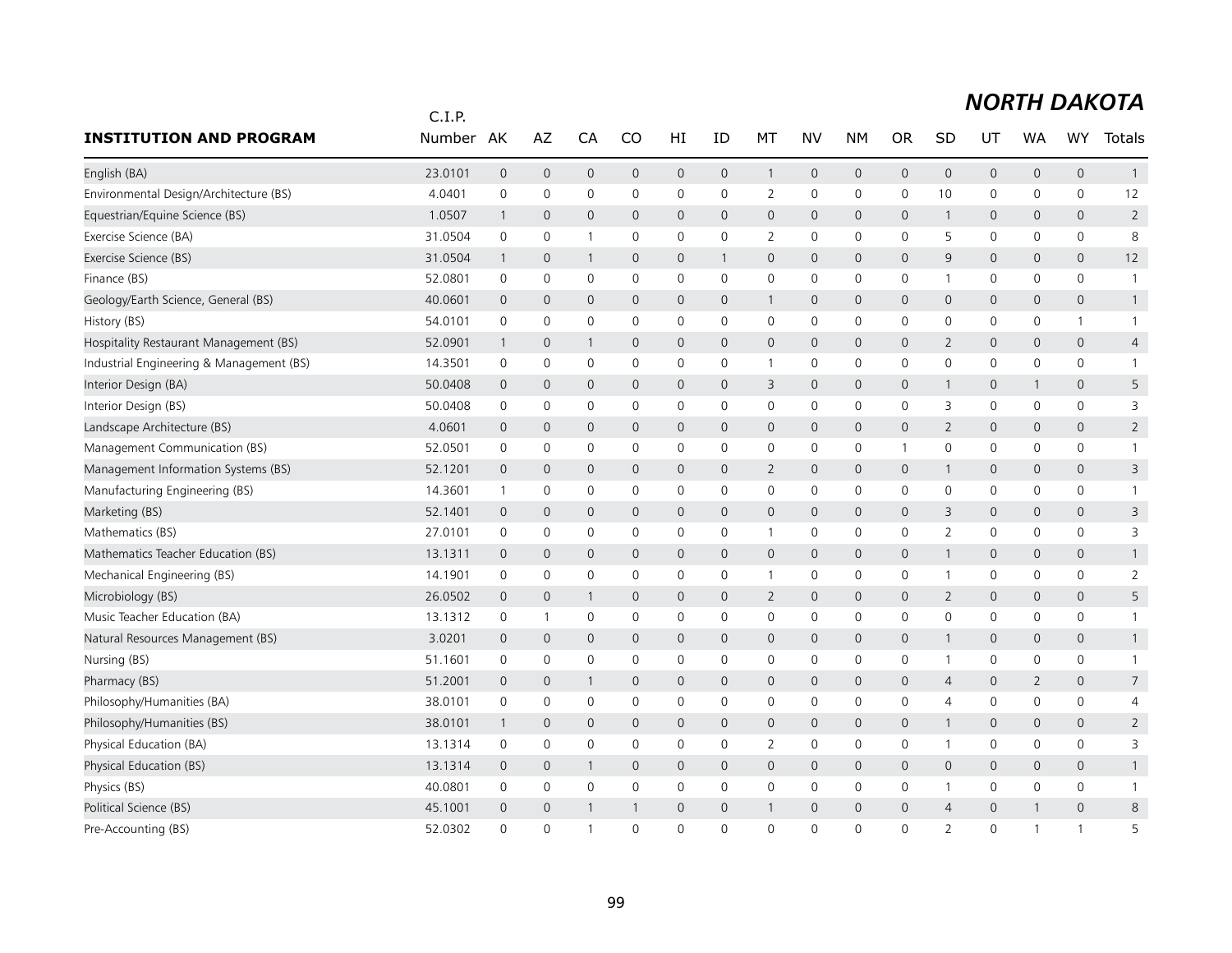|                                                  | C.I.P.  |                         |                         |                |                         |              |                     |                     |              |              |                |                |              |                     |                     |                |
|--------------------------------------------------|---------|-------------------------|-------------------------|----------------|-------------------------|--------------|---------------------|---------------------|--------------|--------------|----------------|----------------|--------------|---------------------|---------------------|----------------|
| <b>INSTITUTION AND PROGRAM</b>                   | Number  | AK                      | AZ                      | CA             | CO                      | HI           | ID                  | МT                  | NV           | <b>NM</b>    | <b>OR</b>      | SD             | UT           | <b>WA</b>           | <b>WY</b>           | Totals         |
| Pre-Agricultural Communication (BS)              | 1.0899  | $\mathsf{O}\xspace$     | $\mathsf{O}\xspace$     | $\mathbf 0$    | $\mathsf{O}$            | 0            | $\mathsf{O}\xspace$ | $\mathbf{1}$        | $\mathsf{O}$ | $\mathbf 0$  | $\mathbf 0$    | 0              | $\mathsf{O}$ | $\mathsf{O}\xspace$ | $\mathsf{O}\xspace$ | $\mathbf{1}$   |
| Pre-Architecture/Pre-Landscape Architecture (BS) | 4.9999  | $\mathbf{1}$            | $\mathsf{O}\xspace$     | $\mathbf 0$    | -1                      | 0            | 0                   | 0                   | $\mathbf 0$  | $\mathbf 0$  | $\mathbf 0$    | $\overline{2}$ | $\mathbf 0$  | 0                   | 0                   | $\overline{4}$ |
| Pre-Clinical Laboratory Science (BS)             | 51.1099 | $\mathbf 0$             | $\mathbf{0}$            | $\mathbf{0}$   | $\mathbf{0}$            | $\mathsf{O}$ | 0                   | $\mathbf{1}$        | $\mathbf{0}$ | $\mathbf 0$  | 1              | $\mathbf{1}$   | $\mathbf{0}$ | 0                   | $\mathbf{0}$        | 3              |
| Pre-Computer Engineering (BS)                    | 14.0999 | $\mathbf 0$             | $\mathbf 0$             | 0              | 0                       | 0            | 0                   | 0                   | $\mathbf 0$  | $\mathbf 0$  | $\mathbf 0$    | $\mathbf{1}$   | $\mathbf 0$  | 0                   | 0                   |                |
| Pre-Dietetics (BS)                               | 51.3104 | $\overline{0}$          | $\mathbf 0$             | $\mathbf{0}$   | $\mathbf 0$             | 0            | 0                   | $\mathbf{0}$        | $\mathbf{0}$ | $\mathbf 0$  | $\mathbf 0$    | $\mathbf{1}$   | $\mathsf{O}$ | 0                   | 0                   | $\mathbf{1}$   |
| Pre-English Education (BS)                       | 13.1205 | $\Omega$                | 0                       | $\Omega$       | $\mathbf{0}$            | 0            | $\Omega$            | 0                   | $\Omega$     | $\mathbf{0}$ | $\mathbf{0}$   | 3              | $\mathbf{0}$ | $\mathbf{0}$        | $\Omega$            | 3              |
| Pre-Management (BS)                              | 52.1301 | $\overline{0}$          | $\mathbf 0$             | $\mathbf{0}$   | $\mathbf{0}$            | 0            | 0                   | $\mathbf 0$         | $\mathbf{0}$ | $\mathbf 0$  | $\mathbf{0}$   | $\mathbf{1}$   | $\mathsf{O}$ | 0                   | 0                   | $\mathbf{1}$   |
| Pre-Marketing (BS)                               | 52.1499 | $\mathbf 0$             | 0                       | 0              | $\mathbf{0}$            | 0            | 0                   | 0                   | 0            | $\mathsf{O}$ | 0              | $\overline{2}$ | $\mathbf 0$  | 0                   | 0                   | $\overline{2}$ |
| Pre-Mechanical Engineering (BS)                  | 14.1101 | $\overline{0}$          | $\mathbf{0}$            | -1             | $\mathbf{0}$            | $\mathsf{O}$ | $\Omega$            | $\mathbf{0}$        | $\mathbf{0}$ | $\mathbf 0$  | $\mathbf 0$    | 3              | $\mathbf{0}$ | $\mathbf{0}$        | $\mathbf{0}$        | $\overline{4}$ |
| Pre-Nursing (BS)                                 | 51.1699 | 0                       | 0                       | $\overline{2}$ | 1                       | 0            | 0                   | 1                   | $\mathbf{1}$ | 0            | -1             | 2              | 0            | 2                   | 0                   | 10             |
| Pre-Veterinary Technology (BS)                   | 51.1104 | $\mathbf{1}$            | $\mathbf 0$             | 1              | $\mathbf 0$             | 0            | 0                   | $\mathbf 0$         | $\mathbf 0$  | $\mathbf 0$  | $\mathbf 0$    | 2              | $\mathsf{O}$ | 0                   | $\mathbf{0}$        | 4              |
| Psychology (BS)                                  | 42.0101 | $\mathbf 0$             | 0                       | 2              | 0                       | 0            | $\mathsf{O}\xspace$ | 0                   | 0            | $\mathbf 0$  | 0              | 6              | $\mathsf{O}$ | 0                   | 0                   | 8              |
| Public History (BS)                              | 54.0105 | $\mathbf 0$             | $\mathbf 0$             | $\mathbf 0$    | $\mathbf{0}$            | 0            | $\mathbf{0}$        | $\mathbf{1}$        | $\mathbf{0}$ | $\mathbf 0$  | $\mathbf 0$    | $\mathbf{1}$   | $\mathsf{O}$ | 0                   | $\mathsf{O}\xspace$ | $\overline{2}$ |
| Public Relations and Advertising (BA)            | 9.0902  | $\mathbf 0$             | $\mathbf 0$             | 0              | 0                       | 0            | 0                   | 0                   | 0            | 0            | $\mathbf 0$    | $\overline{1}$ | 0            | 0                   | 0                   | $\mathbf{1}$   |
| Public Relations and Advertising (BS)            | 9.0902  | $\mathbf 0$             | $\mathbf 0$             | -1             | 0                       | 0            | 0                   | 0                   | $\mathbf 0$  | $\mathbf 0$  | $\mathbf 0$    | $\overline{2}$ | $\mathsf{O}$ | 0                   | $\mathsf{O}\xspace$ | 3              |
| Radiological Sciences (BA)                       | 51.0911 | $\mathbf 0$             | $\mathsf{O}\xspace$     | $\mathbf 0$    | $\mathbf 0$             | 0            | 1                   | 3                   | $\mathbf 0$  | $\mathbf 0$  | $\mathbf 0$    | 10             | $\mathsf{O}$ | 0                   | 0                   | 14             |
| Radiological Sciences (BS)                       | 51.0911 | $\mathbf 0$             | $\mathbf 0$             | $\mathbf{0}$   | $\mathbf{0}$            | $\mathsf{O}$ | 0                   | $\mathbf{0}$        | $\mathbf{0}$ | $\mathbf 0$  | $\mathbf{0}$   | $\overline{2}$ | $\mathbf{0}$ | 0                   | $\mathbf{0}$        | $\overline{2}$ |
| Respiratory Care (BS)                            | 51.0908 | 0                       | 0                       | 0              | 0                       | 0            | 0                   | 0                   | 0            | 0            | 0              | $\mathbf{1}$   | 0            | 0                   | 0                   | -1             |
| Social Science Education (BA)                    | 13.1318 | $\mathbf 0$             | $\mathbf 0$             | $\overline{0}$ | $\mathbf 0$             | 0            | 0                   | $\mathbf 0$         | $\mathbf 0$  | $\mathbf 0$  | $\overline{0}$ | 2              | $\mathsf{O}$ | 0                   | 0                   | $\overline{2}$ |
| Sociology (BS)                                   | 45.1101 | $\mathbf 0$             | 0                       | -1             | -1                      | 0            | 0                   | 0                   | 0            | 0            | $\mathbf 0$    | 1              | 0            | 0                   | 0                   | 3              |
| Spanish (BA)                                     | 16.0905 | $\mathbf 0$             | $\mathbf 0$             | $\overline{0}$ | 0                       | 0            | 0                   | 0                   | $\mathbf 0$  | $\mathsf{O}$ | $\mathbf 0$    | $\mathbf{1}$   | 0            | 0                   | 0                   | $\mathbf{1}$   |
| Sports and Recreation Studies (BA)               | 31.0101 | $\mathbf 0$             | 0                       | $\mathbf{1}$   | 0                       | 0            | $\mathbf 0$         | $\overline{2}$      | 0            | $\mathbf 0$  | $\mathbf 0$    | $\overline{2}$ | $\mathsf{O}$ | 0                   | 0                   | 5              |
| Sports and Recreation Studies (BS)               | 31.0101 | $\overline{0}$          | $\mathbf 0$             | $\mathbf 0$    | $\mathbf{0}$            | 0            | 0                   | $\mathbf{1}$        | $\mathbf{0}$ | $\mathbf 0$  | $\mathbf{0}$   | 0              | $\mathsf{O}$ | $\mathbf{0}$        | 0                   |                |
| Undecided (No Degree)                            | 24.0102 | 0                       | 0                       | 3              | 0                       | 0            | 0                   | $\overline{2}$      | 0            | 0            | $\mathbf 1$    | 11             | 0            | 1                   | $\mathbf{1}$        | 19             |
| University Studies (BS)                          | 30.9999 | $\overline{0}$          | $\overline{0}$          | $\overline{0}$ | $\mathbf{0}$            | $\mathsf{O}$ | 0                   | $\mathbf{0}$        | $\mathbf{0}$ | $\mathbf{0}$ | $\mathbf 0$    | $\overline{2}$ | $\mathbf{0}$ | 0                   | $\mathbf{0}$        | $\overline{2}$ |
| Veterinary Technology (BS)                       | 51.0808 | 0                       | $\mathbf 0$             | -1             | 0                       | 0            | 0                   | 0                   | 0            | 0            | 0              | 4              | 0            | 0                   | 0                   | 5              |
| Zoology (BS)                                     | 26.0701 | $\mathbf 0$             | $\mathbf 0$             | $\overline{0}$ | $\mathbf{0}$            | 0            | 0                   | $\mathsf{O}\xspace$ | $\mathbf{0}$ | $\mathbf 0$  | $\mathbf 0$    | 10             | $\mathsf{O}$ | 2                   | 0                   | 12             |
| <b>Institution Totals</b>                        |         | $\overline{\mathbf{z}}$ | $\overline{\mathbf{z}}$ | 28             | $\overline{\mathbf{z}}$ | $\mathbf 0$  | 3                   | 57                  | 1            | $\mathbf{1}$ | 6              | 210            | $\mathbf 0$  | 15                  | 4                   | 341            |
| UNIVERSITY OF NORTH DAKOTA                       |         |                         |                         |                |                         |              |                     |                     |              |              |                |                |              |                     |                     |                |
| Accountancy (BS)                                 | 52.0301 | $\mathbf 0$             | $\mathbf 0$             |                |                         |              | 0                   | $\mathsf{O}\xspace$ | $\mathbf 0$  | $\mathbf 0$  | $\mathbf 0$    | 0              | $\mathbf 0$  | $\mathbf 0$         | 0                   | 3              |
| Air Traffic Control (BS)                         | 49.0105 | $\mathbf{1}$            | $\mathbf{1}$            | $\overline{2}$ | 5                       |              | $\Omega$            | $\Omega$            | $\Omega$     | $\Omega$     | $\overline{2}$ | $\Omega$       |              | 7                   | $\mathbf{1}$        | 21             |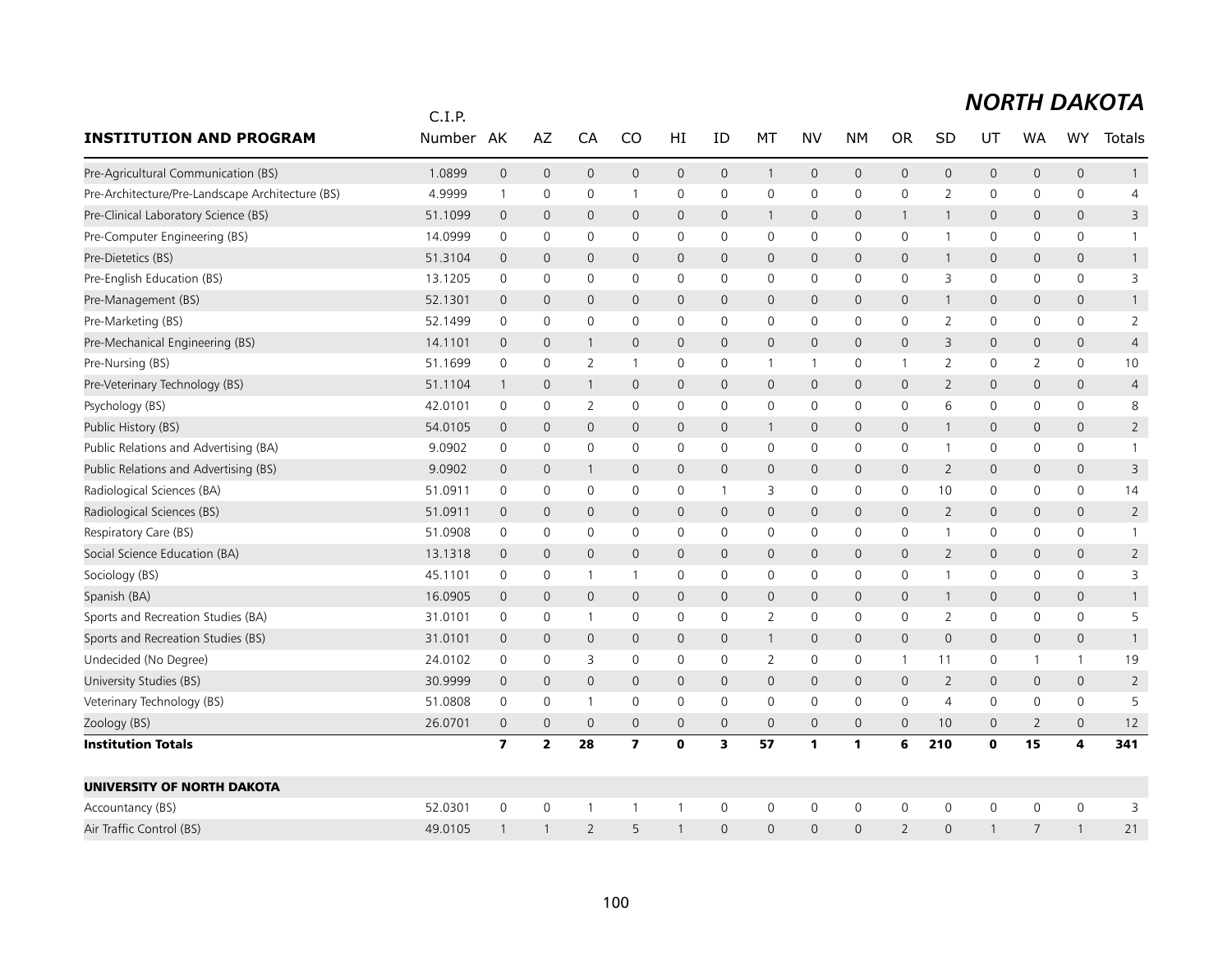|                                                                                        | C.I.P.  |                |                |                |                |                     |              |              |                |                     |                |              |              |                     |                     |                |
|----------------------------------------------------------------------------------------|---------|----------------|----------------|----------------|----------------|---------------------|--------------|--------------|----------------|---------------------|----------------|--------------|--------------|---------------------|---------------------|----------------|
| <b>INSTITUTION AND PROGRAM</b>                                                         | Number  | AK             | AZ             | CA             | CO             | HI                  | ID           | MT           | NV             | <b>NM</b>           | <b>OR</b>      | SD           | UT           | WA                  | <b>WY</b>           | Totals         |
| Airline/Commercial/Prof. Pilot & Flight Crew (No Degree)                               | 49.0102 | $\overline{4}$ | 5              | 6              | 5              | 3                   | 2            | 0            | $\overline{2}$ | $\mathbf{1}$        | 6              | $\mathbf 0$  | 1            | 13                  | $\overline{2}$      | 50             |
| Anthropology (BA)                                                                      | 45.0201 | $\mathbf 0$    | $\mathbf{1}$   | $\mathbf 0$    | $\mathsf{O}$   | $\mathsf{O}\xspace$ | $\mathbf 0$  | $\mathsf{O}$ | $\mathbf 0$    | $\mathsf{O}\xspace$ | 0              | $\mathbf{0}$ | 0            | $\mathsf{O}\xspace$ | $\mathbf 0$         | $\mathbf{1}$   |
| Atmospheric Sciences (BS)                                                              | 40.0401 | 0              | $\overline{1}$ | 0              | -1             | 0                   | 0            | 0            | $\mathbf 0$    | $\overline{2}$      | $\mathbf 1$    | 0            | 0            | 1                   | 0                   | 6              |
| Aviation Technology Management (BS)                                                    | 49.9999 | $\mathbf{1}$   | $\mathbf 0$    | 3              | 3              | $\mathbf{0}$        | $\mathbf 0$  | $\mathbf 0$  | $\mathbf{0}$   | $\mathbf 0$         | 0              | 0            | 0            | 8                   | $\mathbf{0}$        | 15             |
| Biology (BS)                                                                           | 26.0101 | 0              | 2              | $\mathbf 0$    | 0              | 0                   | 0            | 0            | $\mathbf 0$    | $\mathbf 0$         | $\mathbf{1}$   | 0            | 0            | 1                   | $\mathbf 0$         | 4              |
| Business/Commerce, General (No Degree)                                                 | 52.0101 | $\overline{1}$ | $\mathbf{0}$   | 1              | $\mathbf{0}$   | $\mathbf 0$         | $\mathbf{0}$ | $\mathbf{0}$ | $\mathbf{0}$   | $\mathbf 0$         | $\mathsf{O}$   | 0            | $\mathbf{0}$ | $\mathbf 0$         | $\mathbf{0}$        | $\overline{2}$ |
| Chemical Engineering (BS)                                                              | 14.0701 | 0              | $\mathbf 0$    | 2              | 3              | $\mathbf 0$         | 0            | 0            | $\mathbf 0$    | $\mathbf 0$         | 0              | 0            | 0            | $\overline{2}$      | $\mathbf 0$         | $\overline{7}$ |
| Chemistry (BS)                                                                         | 40.0501 | $\overline{0}$ | $\mathbf 0$    | $\mathbf{0}$   | $\mathbf 0$    | $\mathbf 0$         | $\mathbf{0}$ | $\mathbf{0}$ | $\mathbf{0}$   | $\mathbf{0}$        | $\mathsf{O}$   | $\mathbf 0$  | $\mathbf 0$  | $\mathbf{0}$        | $\mathbf{1}$        | $\overline{1}$ |
| Civil Engineering (BS)                                                                 | 14.0801 | 2              | 3              | 8              | 5              | 0                   | 2            | 0            | 2              | $\overline{1}$      | 0              | 0            | 0            | 10                  | $\mathbf{1}$        | 34             |
| Clinical Laboratory Science (BS)                                                       | 51.1005 | $\overline{0}$ | 6              | 8              | 1              | $\mathbf 0$         | $\mathbf 0$  | $\mathbf{1}$ | $\mathbf{0}$   | $\mathbf{0}$        | $\overline{2}$ | $\mathbf 0$  | $\mathbf{0}$ | $\mathbf{1}$        | $\mathbf{0}$        | 19             |
| Communication (BA)                                                                     | 9.0101  | 0              | $\mathbf 0$    | 0              | 2              | $\mathbf 0$         | $\mathbf 0$  | $\mathbf 0$  | $\mathbf 0$    | $\mathbf 0$         | 0              | $\mathbf 0$  | 0            | $\mathbf 0$         | 0                   | $\overline{2}$ |
| Computer Science (BS)                                                                  | 11.0101 | $\mathbf 0$    | $\mathbf 0$    | $\mathbf 0$    | $\mathbf 0$    | $\mathbf 0$         | $\mathbf 0$  | $\mathsf{O}$ | $\mathbf{1}$   | $\mathbf 0$         | 0              | $\mathbf 0$  | 0            | $\mathbf{1}$        | $\mathsf{O}\xspace$ | $\overline{2}$ |
| Criminal Justice Studies (BS)                                                          | 43.0104 | 0              | $\mathbf 0$    | 4              | 2              | $\mathbf 0$         | $\mathbf 0$  | 0            | $\mathbf 0$    | 0                   | 0              | 0            | 0            | 1                   | $\mathbf{1}$        | 8              |
| Dietetics (BS)                                                                         | 51.3101 | $\mathbf 0$    | $\mathbf 0$    | $\mathbf{1}$   | $\mathbf{0}$   | 0                   | $\mathbf 0$  | $\mathsf{O}$ | $\mathbf 0$    | $\mathbf 0$         | 0              | 0            | 0            | $\mathbf{0}$        | 0                   | $\mathbf{1}$   |
| Early Childhood Education (BS)                                                         | 13.1210 | 0              | 0              | $\mathbf 0$    | 0              | $\mathsf 0$         | $\mathbf 0$  | 0            | $\mathbf 0$    | $\mathbf 0$         | $\overline{1}$ | $\mathbf 0$  | 0            | 0                   | $\mathbf 0$         | $\mathbf{1}$   |
| Electrical Engineering (BS)                                                            | 14.1001 | $\mathbf 0$    | $\overline{4}$ | $\overline{4}$ | 1              | 0                   | $\mathbf 0$  | $\mathbf{1}$ | 1              | $\overline{2}$      | $\mathbf 1$    | 0            | $\mathbf{1}$ | 7                   | $\overline{2}$      | 24             |
| Electroneurodiagnostic/Electroencephalographic Technology/<br>Technologist (No Degree) | 51.0903 | 0              | 0              | 0              | 0              | 0                   | 0            | 0            | 0              | 0                   | 0              | 0            | 0            | 1                   | 0                   | $\mathbf{1}$   |
| Elementary Education (BS)                                                              | 13.1202 | $\mathbf 0$    | $\mathbf 0$    | $\mathbf 0$    | $\mathsf{O}$   | $\mathbf 0$         | $\mathbf 0$  | $\mathbf 0$  | $\mathsf{O}$   | $\mathbf 0$         | 0              | $\mathbf 0$  | 0            | $\mathbf{1}$        | $\mathsf{O}\xspace$ | $\mathbf{1}$   |
| English (BA)                                                                           | 23.0101 | 0              | $\mathbf 0$    | 0              |                | 0                   | $\mathbf 0$  | 0            | $\mathbf 0$    | 0                   | 0              | 0            | 0            | 1                   | $\mathbf{1}$        | 3              |
| Entrepreneurship (BS)                                                                  | 52.0701 | $\mathbf 0$    | $\mathbf 0$    | $\mathbf{1}$   | $\mathbf 0$    | $\mathsf{O}\xspace$ | $\mathbf{0}$ | $\mathsf{O}$ | $\mathbf 0$    | $\mathsf{O}\xspace$ | 0              | $\mathbf 0$  | 0            | $\mathbf{1}$        | $\mathbf 0$         | $\overline{2}$ |
| Flight Education (BS)                                                                  | 49.0108 | 0              | 0              | $\overline{2}$ | 0              | 0                   | 0            | 0            | 0              | 0                   | 0              | 0            | 0            | 1                   | $\mathsf 0$         | 3              |
| Forensic Science (BS)                                                                  | 43.0106 | $\overline{1}$ | $\mathbf 0$    | $\mathbf{0}$   | $\overline{4}$ | $\mathbf 0$         | $\mathbf 0$  | $\mathsf{O}$ | $\mathbf{1}$   | $\mathbf 0$         | $\mathbf{1}$   | $\mathbf{0}$ | 0            | $\overline{2}$      | $\mathbf{1}$        | 10             |
| General Studies (BA)                                                                   | 24.0199 | $\mathsf 0$    | $\overline{1}$ | 3              | $\mathbf 0$    | $\mathbf 0$         | $\mathbf{1}$ | $\mathbf 0$  | $\mathbf 0$    | $\mathbf 0$         | $\overline{2}$ | $\mathbf 0$  | $\mathbf{1}$ | $\mathbf{1}$        | $\mathbf 0$         | 9              |
| Geography (BS)                                                                         | 45.0701 | $\mathbf 0$    | $\mathbf 0$    | 1              | $\mathsf{O}$   | $\mathsf{O}\xspace$ | $\mathbf{1}$ | $\mathsf{O}$ | $\mathsf{O}$   | $\mathsf{O}\xspace$ | 0              | $\mathbf{0}$ | 0            | $\mathbf 0$         | $\mathbf 0$         | $\overline{2}$ |
| German (BA)                                                                            | 16.0501 | 0              | 0              | 0              | -1             | 0                   | 0            | 0            | $\mathbf 0$    | 0                   | 0              | 0            | 0            | 0                   | 0                   | $\mathbf{1}$   |
| Graphic Design and New Art Media (BA)                                                  | 50.0409 | $\mathbf 0$    | $\mathbf 0$    | $\mathbf 0$    | 1              | 0                   | $\mathbf 0$  | $\mathsf{O}$ | $\mathbf 0$    | $\mathbf 0$         | 0              | 0            | 0            | $\mathbf 0$         | 0                   | $\mathbf{1}$   |
| Histologic Technology/Histotechnologist (CERT)                                         | 51.1007 | 0              | $\mathbf 0$    | 0              | 0              | $\mathbf 0$         | 0            | $\mathbf 0$  | $\mathbf 0$    | $\mathbf 0$         | 0              | $\Omega$     | 0            | 1                   | $\mathbf 0$         | $\mathbf{1}$   |
| History (BA)                                                                           | 54.0101 | $\overline{1}$ | $\mathbf{0}$   | 2              | $\mathbf{0}$   | $\mathbf 0$         | $\mathbf{0}$ | $\mathbf{0}$ | $\mathbf{0}$   | $\mathbf 0$         | 1              | $\mathbf 0$  | 0            | $\mathbf{1}$        | $\mathbf{0}$        | 5              |
| Indian Studies (BA)                                                                    | 5.0202  | 0              | $\mathbf 0$    | $\mathbf{1}$   | 0              | $\mathbf 0$         | 0            | 0            | 0              | $\mathbf{1}$        | 0              | 0            | 0            | 0                   | 0                   | $\overline{2}$ |
| Interdisciplinary Studies (BS)                                                         | 30.9999 | $\overline{0}$ | $\overline{0}$ | 1              | $\mathbf{0}$   | $\mathbf 0$         | $\Omega$     | $\mathbf{0}$ | $\mathbf{0}$   | $\mathbf 0$         | $\mathbf 0$    | 0            | $\mathbf 0$  | $\Omega$            | $\mathbf{0}$        | $\mathbf{1}$   |
| Investments (BS)                                                                       | 52.0801 | $\Omega$       | $\Omega$       | $\Omega$       | $\mathbf{1}$   | $\Omega$            | $\Omega$     | $\Omega$     | $\Omega$       | $\Omega$            | $\Omega$       | $\Omega$     | $\Omega$     | $\Omega$            | $\Omega$            | $\mathbf{1}$   |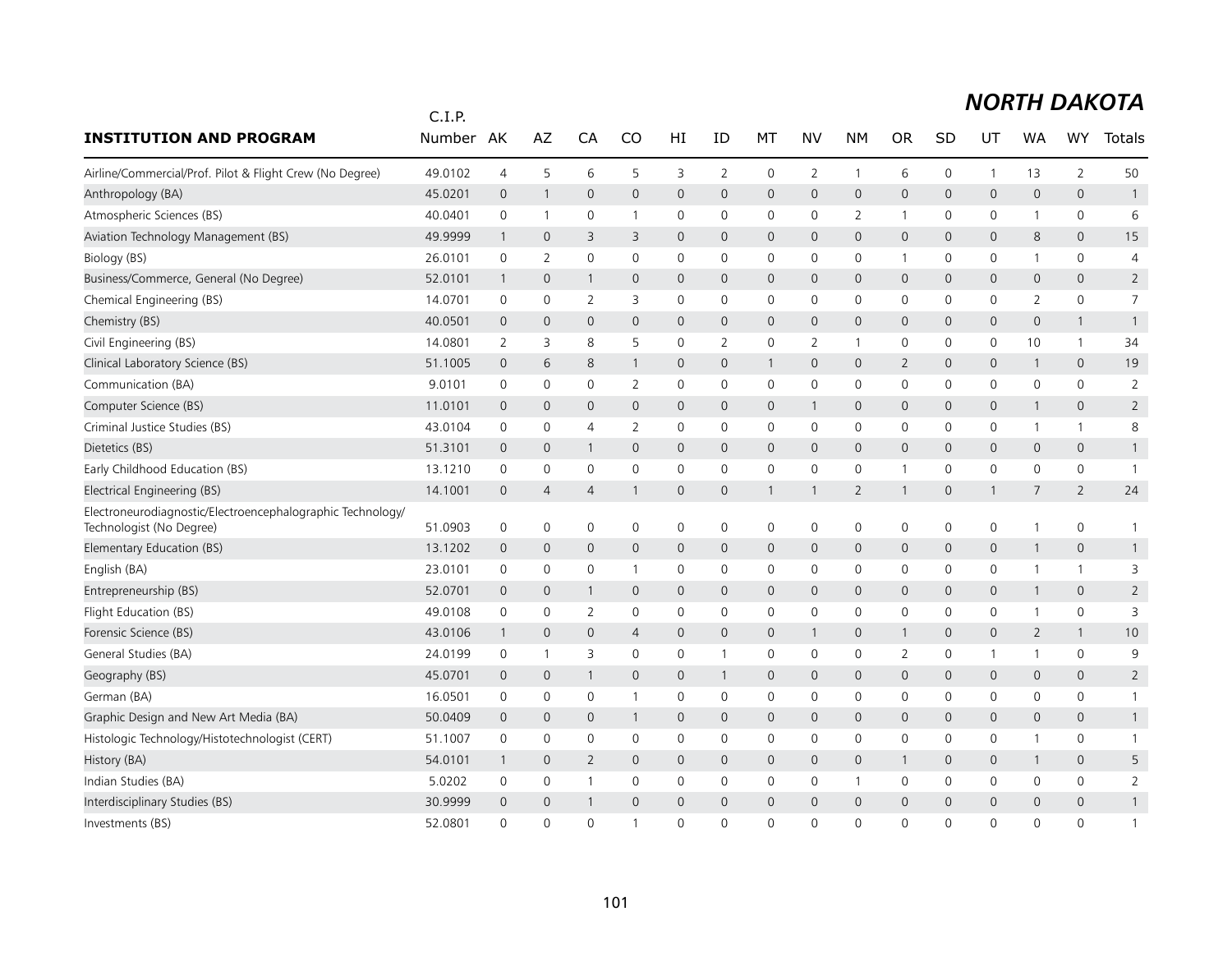# *NORTH DAKOTA*

|                                                             | C.I.P.  |                     |                     |                |                |                     |                     |                |                |                     |                |              |              |                     |                |                |
|-------------------------------------------------------------|---------|---------------------|---------------------|----------------|----------------|---------------------|---------------------|----------------|----------------|---------------------|----------------|--------------|--------------|---------------------|----------------|----------------|
| <b>INSTITUTION AND PROGRAM</b>                              | Number  | AK                  | AZ                  | CA             | CO             | HI                  | ID                  | МT             | NV             | <b>NM</b>           | <b>OR</b>      | <b>SD</b>    | UT           | WA                  | <b>WY</b>      | <b>Totals</b>  |
| Management (BS)                                             | 52.0201 | $\overline{2}$      | $\mathbf 0$         | $\mathbf 0$    | $\mathbf{1}$   | $\mathsf{O}\xspace$ | $\mathsf{O}\xspace$ | $\mathsf{O}$   | $\mathbf 0$    | $\mathbf 0$         | $\mathbf{1}$   | $\mathbf 0$  | 0            | $\mathsf{O}\xspace$ | $\mathbf 0$    | $\overline{4}$ |
| Marketing (BS)                                              | 52.1401 | $\mathsf{O}\xspace$ | $\mathbf 0$         | $\mathbf 0$    | $\mathbf 0$    | $\mathbf 0$         | $\mathbf{1}$        | 0              | $\mathbf 0$    | 0                   | 0              | 0            | 0            | 1                   | $\mathbf{1}$   | 3              |
| Mathematics, General (BS)                                   | 27.0101 | $\mathbf 0$         | $\mathbf{0}$        | $\mathbf{0}$   | $\mathbf{1}$   | $\mathbf{0}$        | $\mathbf{0}$        | $\overline{0}$ | $\mathbf{0}$   | $\mathbf{0}$        | $\mathbf 0$    | $\mathbf 0$  | 0            | $\mathbf{0}$        | $\mathbf{0}$   | $\mathbf{1}$   |
| Mechanical Engineering (BS)                                 | 14.1901 | $\overline{1}$      | 3                   | -1             |                | 0                   | 1                   | $\mathbf 0$    | $\mathbf 0$    | 2                   | 3              | 0            | 5            | 9                   | $\overline{2}$ | 28             |
| Middle Level Education (BS)                                 | 13.1203 | $\mathbf 0$         | $\mathsf{O}\xspace$ | $\mathbf 0$    | $\mathbf 0$    | $\mathbf 0$         | $\mathbf 0$         | $\mathbf 0$    | $\mathbf 0$    | $\mathsf{O}\xspace$ | $\mathbf{1}$   | 0            | 0            | $\mathbf 0$         | 0              | $\overline{1}$ |
| Nursing (BS)                                                | 51.1601 | $\overline{1}$      | 2                   | 3              | 3              | $\mathbf 0$         | $\mathbf{1}$        | $\mathbf 0$    | $\mathbf 0$    | $\mathbf 0$         | 3              | $\mathbf 0$  | $\mathbf 0$  | 5                   | $\mathsf{O}$   | 18             |
| Physical Education, Exercise Science and Wellness (BS)      | 13.1314 | $\mathbf 0$         | $\mathbf{0}$        | $\mathbf{0}$   | $\mathbf{1}$   | $\mathbf{0}$        | $\mathbf{0}$        | $\overline{0}$ | $\mathbf{0}$   | $\mathbf{0}$        | $\mathsf{O}$   | $\Omega$     | 0            | $\mathbf{0}$        | $\overline{0}$ | $\mathbf{1}$   |
| Political Science (BA)                                      | 45.1001 | 0                   | $\mathbf 0$         | 0              | $\overline{1}$ | $\mathbf{1}$        | 0                   | 0              | $\mathsf{O}$   | 0                   | 0              | 0            | 0            | 0                   | 0              | $\overline{2}$ |
| Pre-Occupational Therapy (No Degree)                        | 51.2306 | $\overline{0}$      | $\mathbf 0$         | $\mathbf{1}$   | $\overline{2}$ | $\overline{0}$      | $\mathbf{0}$        | $\overline{0}$ | $\mathbf{0}$   | $\mathbf{0}$        | 0              | $\mathbf 0$  | $\mathbf{1}$ | $\mathbf{0}$        | 11             | 15             |
| Pre-Physical Therapy (No Degree)                            | 51.2308 | 0                   | 0                   | $\mathbf 0$    | -1             | 0                   | 0                   | 0              | $\mathbf 0$    | $\mathbf 0$         | 0              | 0            | 0            | 0                   | 0              | $\overline{1}$ |
| Psychology (BS)                                             | 42.0101 | $\overline{0}$      | 2                   | $\mathbf{1}$   | $\overline{2}$ | $\mathbf{0}$        | $\mathbf{0}$        | $\overline{0}$ | $\mathbf{0}$   | $\mathbf{0}$        | $\mathsf{O}$   | $\Omega$     | 0            | $\mathbf{0}$        | $\mathbf{0}$   | 5              |
| Public Administration (BS)                                  | 44.0401 | $\mathsf 0$         | $\mathbf 0$         | $\mathbf{1}$   | $\mathbf 0$    | $\mathbf 0$         | 0                   | 0              | $\mathbf 0$    | $\mathbf 0$         | 0              | 0            | 0            | $\mathbf 0$         | 0              | $\mathbf{1}$   |
| Recreation and Tourism Studies (BS)                         | 31.0301 | $\mathbf{1}$        | $\mathbf 0$         | $\mathbf 0$    | $\mathbf{0}$   | $\mathsf{O}$        | $\mathbf{0}$        | $\overline{0}$ | $\mathbf 0$    | $\mathbf 0$         | $\mathsf{O}$   | $\mathbf 0$  | 0            | $\mathbf{0}$        | $\mathbf{0}$   | $\mathbf{1}$   |
| Sales, Distribution, and Marketing Operations, General (BS) | 52.1801 | $\mathbf 0$         | 0                   | 4              | 4              | 0                   | $\mathbf{0}$        | $\mathbf 0$    | $\mathbf 0$    | $\mathbf 0$         | $\mathbf 1$    | 0            | 0            | $\overline{2}$      | 0              | 11             |
| Social Science (BA)                                         | 45.0101 | 0                   | $\mathbf 0$         | $\mathbf{1}$   | $\mathbf 0$    | $\mathbf 0$         | $\mathbf 0$         | $\mathsf{O}$   | $\mathbf 0$    | $\mathbf 0$         | 0              | 0            | 0            | 0                   | 0              | $\mathbf{1}$   |
| Social Work (BS)                                            | 44.0701 | $\overline{2}$      | $\mathbf 0$         | $\mathbf 0$    | $\overline{1}$ | 0                   | 1                   | 0              | $\mathbf 0$    | $\mathbf 0$         | 0              | 0            | 0            | $\mathbf 0$         | $\mathbf{1}$   | 5              |
| Sociology (BA)                                              | 45.1101 | $\overline{0}$      | $\mathbf 0$         | $\mathbf{0}$   | $\mathbf{0}$   | $\mathbf{0}$        | $\mathbf{0}$        | $\overline{0}$ | $\mathbf{0}$   | $\mathbf{0}$        | $\mathsf{O}$   | $\mathbf{0}$ | 0            | $\mathbf{1}$        | $\mathbf{0}$   | $\mathbf{1}$   |
| Spanish (BS)                                                | 16.0905 | $\mathbf 0$         | 0                   | $\mathbf{0}$   | $\mathbf{0}$   | 0                   | $\mathbf{0}$        | 0              | $\mathbf{0}$   | $\mathbf 0$         | 0              | $\mathbf{0}$ | 0            | 1                   | 0              | $\mathbf{1}$   |
| Theatre Arts (BA)                                           | 50.0501 | $\mathbf 0$         | $\mathbf 0$         | $\mathbf{0}$   | $\mathbf 0$    | $\mathbf 0$         | $\mathbf 0$         | $\mathbf 0$    | $\mathbf{0}$   | $\mathbf 0$         | $\mathbf 0$    | $\mathbf 0$  | $\mathbf{1}$ | $\mathbf 0$         | $\mathbf 0$    | $\mathbf{1}$   |
| Undecided (No Degree)                                       | 99.9999 | 10                  | 19                  | 10             | 6              | $\mathbf 0$         | $\overline{2}$      | $\mathbf{1}$   | $\mathbf{1}$   | $\mathbf 0$         | $\overline{2}$ | 0            | 3            | 5                   | $\mathbf{1}$   | 60             |
| Unmanned Aircraft Systems Operations (BS)                   | 49.0101 | 3                   | 8                   | 26             | 24             | 5                   | $\overline{2}$      | $\mathbf 0$    | $\overline{4}$ | $\mathbf{0}$        | 13             | $\mathbf 0$  | 0            | 25                  | $\mathbf{1}$   | 111            |
| <b>Institution Totals</b>                                   |         | 31                  | 58                  | 99             | 85             | 11                  | 14                  | 3              | 12             | 9                   | 42             | $\mathbf{0}$ | 14           | 111                 | 27             | 516            |
| <b>VALLEY CITY STATE UNIVERSITY</b>                         |         |                     |                     |                |                |                     |                     |                |                |                     |                |              |              |                     |                |                |
| Art/Art Studies, General (BS)                               | 50.0701 | $\mathbf 0$         | $\mathbf 0$         | $\mathbf 0$    | 0              | $\mathbf 0$         | $\mathbf 0$         | $\mathbf 0$    | $\mathsf{O}$   | $\mathbf 0$         | 0              | 0            | 1            | $\mathbf 0$         | 0              | 1              |
| Biology (BS)                                                | 26.0101 | $\mathbf{1}$        | $\mathbf 0$         | $\mathbf 0$    | $\mathbf{0}$   | $\mathbf 0$         | $\mathbf 0$         | $\mathsf{O}$   | $\mathbf 0$    | $\mathbf 0$         | 0              | $\mathbf 0$  | 0            | $\mathbf 0$         | 0              | $\mathbf{1}$   |
| <b>Business Administration (BS)</b>                         | 52.0201 | $\overline{4}$      | 2                   | $\overline{1}$ | $\mathbf 0$    | $\mathbf 0$         | $\mathbf 0$         | $\mathbf 0$    | $\mathbf{1}$   | $\mathbf 0$         | 0              | 0            | $\mathbf 0$  | $\mathbf 0$         | $\mathbf 0$    | 8              |
| Business Teacher Education (BS)                             | 13.1303 | $\overline{0}$      | $\mathbf{0}$        | $\mathbf{0}$   | $\mathbf{1}$   | $\mathbf{0}$        | $\mathbf{0}$        | $\overline{0}$ | $\mathbf{0}$   | $\mathbf{0}$        | $\mathsf{O}$   | 0            | 0            | $\mathbf{0}$        | $\overline{0}$ | $\mathbf{1}$   |
| Career and Technical Education (BS)                         | 13.1319 | $\mathsf 0$         | $\mathbf 0$         | $\mathbf 0$    | $\mathbf 0$    | 0                   | $\mathbf 0$         | 0              | $\mathsf{O}$   | $\mathbf 0$         | $\mathbf{1}$   | 0            | 0            | 0                   | $\mathbf 0$    | $\mathbf{1}$   |
| Computer and Information Systems (BS)                       | 11.0101 | $\mathbf{1}$        | $\mathbf 0$         | $\mathbf{1}$   | $\mathbf{1}$   | $\mathbf 0$         | $\mathbf{0}$        | $\mathsf{O}$   | $\mathbf{0}$   | $\mathbf{0}$        | $\mathbf 0$    | $\mathbf 0$  | 0            | $\mathbf{0}$        | $\mathbf{0}$   | 3              |
| Elementary Education (BS)                                   | 13.1202 | 3                   | $\mathbf 0$         | $\overline{2}$ | $\Omega$       | 1                   | 0                   | $\mathbf 0$    | $\mathbf 0$    | $\mathbf 0$         | 0              | 0            | 1            | $\overline{2}$      | 22             | 31             |
| Exercise Science and Leisure Studies (BS)                   | 31.0501 | $\Omega$            | $\Omega$            | $\Omega$       |                | $\Omega$            | $\Omega$            | $\Omega$       | $\Omega$       | $\Omega$            | $\Omega$       | $\Omega$     | $\Omega$     |                     | $\Omega$       | $\overline{2}$ |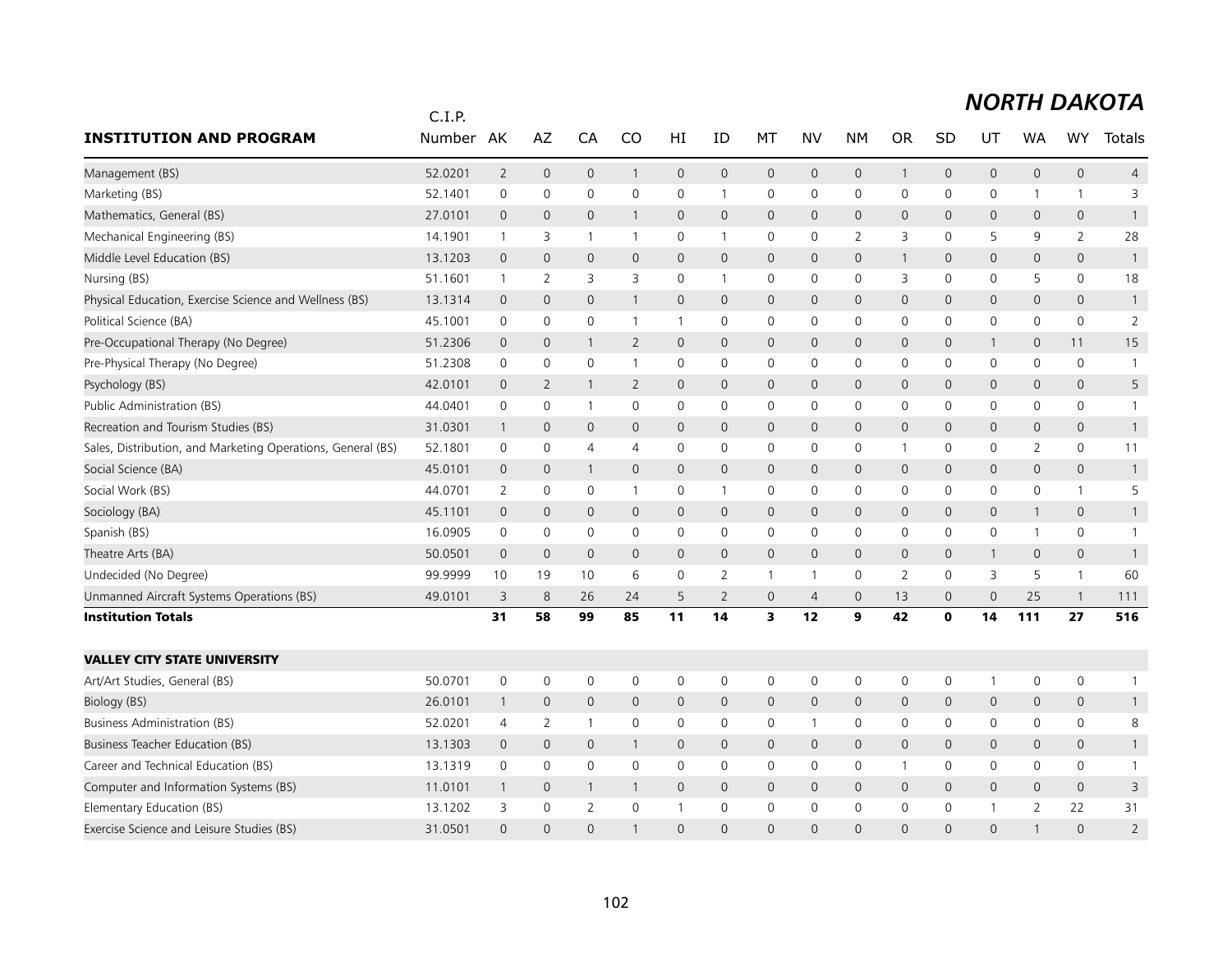# *NORTH DAKOTA*

|                                             | C.I.P.  |                |              |                |              |              |              |              |              |              |              |              |                |              |              |                |
|---------------------------------------------|---------|----------------|--------------|----------------|--------------|--------------|--------------|--------------|--------------|--------------|--------------|--------------|----------------|--------------|--------------|----------------|
| <b>INSTITUTION AND PROGRAM</b>              | Number  | AK             | AZ           | CA             | CO           | HI           | ID           | MT           | <b>NV</b>    | <b>NM</b>    | <b>OR</b>    | <b>SD</b>    | UT             | <b>WA</b>    | <b>WY</b>    | Totals         |
| Fisheries & Wildlife (BS)                   | 3.0601  | 3              | $\mathbf 0$  | $\mathbf 0$    | $\mathbf{0}$ | 0            | 0            | $\mathbf 0$  | $\Omega$     | $\mathbf 0$  | $\mathbf 0$  | 0            | 0              | 0            | 0            | 3              |
| Health Science (BS)                         | 51.1199 | $\overline{4}$ | $\mathbf{0}$ | $\mathbf{0}$   |              | 0            | $\mathbf 0$  | $\mathbf{0}$ |              | $\mathbf{0}$ | $\mathbf{0}$ | $\mathbf 0$  | $\mathbf{0}$   | 0            | $\mathbf{0}$ | 6              |
| Health Teacher Education (BS)               | 13.1307 |                | 0            | $\mathbf 0$    | 0            | 0            | 0            | 0            | $\mathbf 0$  | 0            | $\mathbf 0$  | 0            | 0              | 0            | 0            |                |
| History Education (BS)                      | 13.1328 | $\overline{2}$ | $\mathbf{0}$ | $\mathbf{0}$   | $\mathbf{0}$ | 0            | 0            | $\mathsf{O}$ | $\mathbf{0}$ | $\mathbf 0$  | $\mathbf 0$  | $\Omega$     | $\mathsf{O}$   | 0            | 1            | 3              |
| History, General (BS)                       | 54.0101 | 0              | $\mathbf 0$  |                | 0            | 0            | 0            | 0            | 0            | 0            | $\mathbf 0$  | 0            | 0              | 0            | 0            |                |
| Human Services, General (BS)                | 44.0000 |                | $\mathbf{0}$ | $\mathbf{0}$   | $\mathbf 0$  | $\mathsf{O}$ | $\Omega$     | $\mathbf{0}$ | $\mathbf{0}$ | $\mathbf{0}$ | $\mathbf 0$  | $\Omega$     | $\mathbf{0}$   | $\mathbf{0}$ | $\mathsf{O}$ |                |
| Mathematics Teacher Education (BS)          | 13.1311 |                | $\mathbf 0$  | $\mathbf 0$    | 0            | 0            | $\mathbf{0}$ | 0            | 0            | 0            | 0            | 0            | 0              | 0            | 0            |                |
| Mathematics, General (BS)                   | 27.0101 | $\mathbf 0$    | $\mathbf 0$  | $\mathbf{0}$   |              | 0            | $\Omega$     | $\mathbf{0}$ | $\mathbf{0}$ | $\mathbf{0}$ | $\mathbf{0}$ | $\Omega$     | $\mathbf{0}$   | 0            | $\mathbf{0}$ |                |
| Music, General (BS)                         | 50.0901 | 0              | $\mathbf 0$  |                | 0            | 0            | 0            | 0            | 0            | 0            | 0            | 0            | 0              | 0            | 0            |                |
| Physical Education (BS)                     | 13.1314 | 4              | $\mathbf 0$  | $\mathbf{0}$   | $\mathbf{0}$ | 0            | $\mathbf 0$  | $\mathbf 0$  | $\mathbf{0}$ | $\mathbf 0$  | $\mathbf{0}$ | $\mathbf{0}$ | $\mathsf{O}$   | $\mathbf{0}$ | 0            | 4              |
| Psychology, General (BS)                    | 42.0101 | 0              | 0            | $\mathbf 0$    | $\mathbf{0}$ |              | 0            | 0            | 0            | 0            | 0            | 0            | 0              | 0            | 0            |                |
| Science Composite (BS)                      | 13.1316 |                | $\mathbf{0}$ | $\mathbf{0}$   | $\mathbf{0}$ | 0            | 0            | $\mathbf{0}$ | $\mathbf{0}$ | $\mathbf{0}$ | $\mathbf 0$  | $\mathbf{0}$ | $\mathbf{0}$   | 0            | $\mathbf{0}$ |                |
| Social Science Teacher Education (BS)       | 13.1317 |                | $\mathbf 0$  | $\mathbf 0$    | 0            | 0            | 0            | 0            | 0            | 0            | 0            | 0            | 0              | 0            | 0            |                |
| Technology Education (BS)                   | 13.1309 |                | $\mathbf{0}$ | $\mathbf{0}$   | $\mathbf{0}$ | $\mathsf{O}$ | 0            | $\mathbf{0}$ | $\mathbf{0}$ | $\mathbf{0}$ | $\mathbf{0}$ | $\mathbf 0$  | $\mathbf{0}$   | 0            | $\mathbf{0}$ |                |
| Undecided (No Degree)                       | 99.9999 | 2              | 3            | $\mathbf 0$    | 3            | 3            | $\mathbf{0}$ | 0            |              | 0            | $\mathbf 0$  | 0            | 0              | 0            | 0            | 12             |
| University Studies (BS)                     | 30.9999 | $\mathbf 0$    | $\mathbf{1}$ |                | $\Omega$     | $\mathsf{O}$ | $\Omega$     | $\mathbf{0}$ | $\mathbf{0}$ | $\mathbf{0}$ | $\mathbf 0$  | $\Omega$     | $\mathbf{0}$   | $\Omega$     | $\mathbf{0}$ | $\overline{2}$ |
| <b>Institution Totals</b>                   |         | 30             | 6            | $\overline{ }$ | 8            | 5            | 0            | $\mathbf 0$  | 3            | $\mathbf 0$  | 1            | $\bf{0}$     | $\overline{2}$ | 3.           | 23           | 88             |
| <b>NORTH DAKOTA FOUR-YEAR PUBLIC TOTALS</b> |         | 86             | 81           | 281            | 121          | 17           | 29           | 62           | 43           | 11           | 61           | 210          | 26             | 173          | 96           | 1,297          |
| <b>NORTH DAKOTA STATEWIDE TOTALS</b>        |         | 95             | 102          | 317            | 153          | 18           | 39           | 68           | 52           | 12           | 65           | 210          | 31             | 193          | 111          | 1,466          |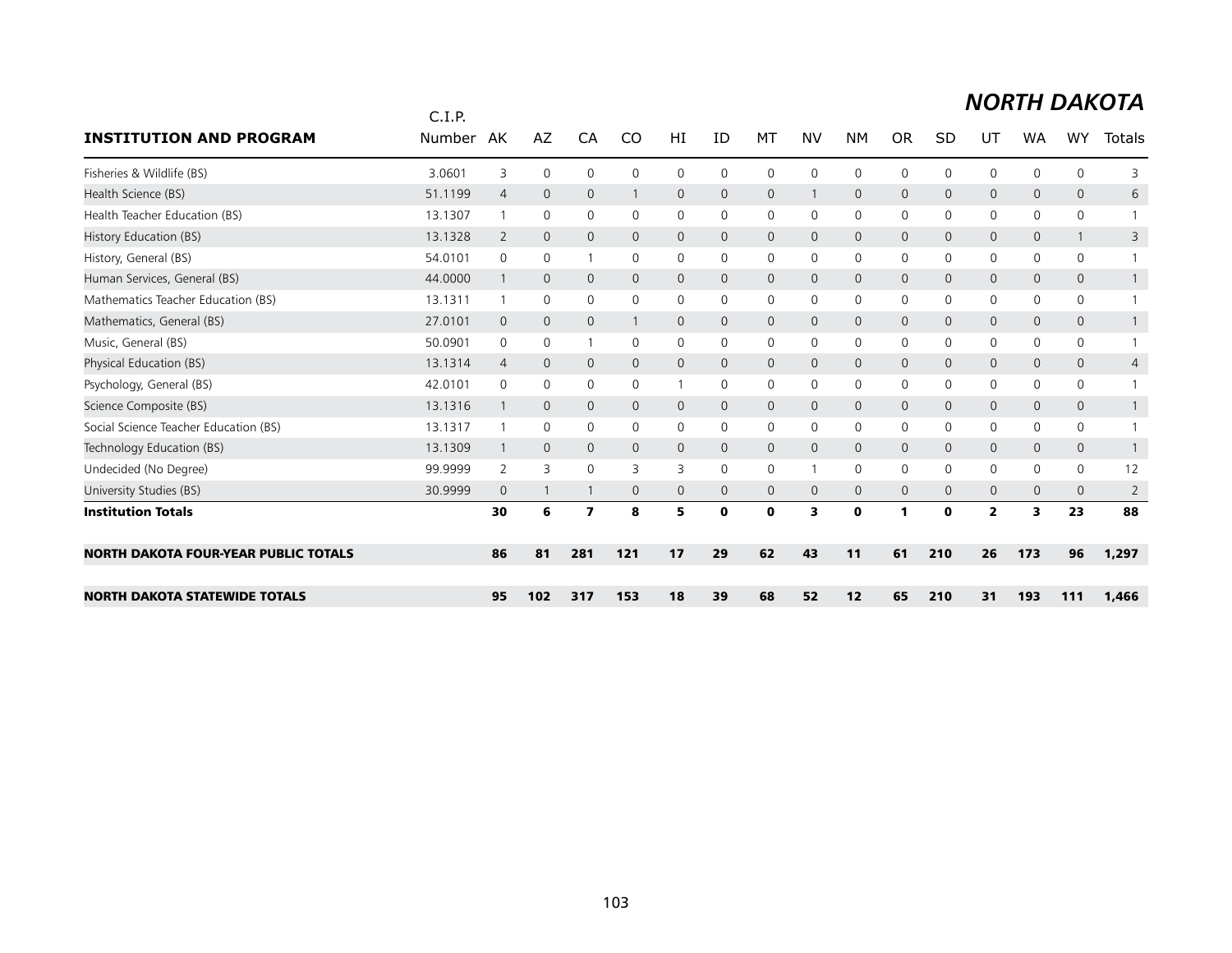#### *OREGON OREGON*

|                                                                                     | C.I.P.    |                |                     |                |              |              |                |                |                          |                |              |              |              |                |                |                |
|-------------------------------------------------------------------------------------|-----------|----------------|---------------------|----------------|--------------|--------------|----------------|----------------|--------------------------|----------------|--------------|--------------|--------------|----------------|----------------|----------------|
| <b>INSTITUTION AND PROGRAM</b>                                                      | Number AK |                | <b>AZ</b>           | CA             | CO           | HI           | ID             | MT             | <b>NV</b>                | <b>NM</b>      | <b>ND</b>    | SD           | UT           | <b>WA</b>      | WY             | Totals         |
| <b>OREGON FOUR-YEAR PUBLIC INSTITUTIONS (5)</b>                                     |           |                |                     |                |              |              |                |                |                          |                |              |              |              |                |                |                |
| <b>OREGON INSTITUTE OF TECHNOLOGY</b>                                               |           |                |                     |                |              |              |                |                |                          |                |              |              |              |                |                |                |
| Applied Psychology (BS)                                                             | 42.0101   | $\mathbf 0$    | $\mathsf{O}\xspace$ |                | $\mathbf 0$  | $\mathsf{O}$ | 0              | 0              | $\mathbf 0$              | $\mathbf 0$    | 0            | $\mathbf 0$  | $\mathsf{O}$ | $\mathbf 0$    | 0              | $\mathbf{1}$   |
| Biology (BS)                                                                        | 26.0101   | $\overline{0}$ | $\mathbf 0$         | $\mathbf{1}$   | $\mathbf{0}$ | $\mathsf{O}$ | $\mathbf{0}$   | 0              | $\mathbf 0$              | $\mathbf 0$    | $\mathbf 0$  | $\mathbf{0}$ | 0            | $\mathbf{1}$   | $\overline{0}$ | $\overline{2}$ |
| Civil Engineering (BS)                                                              | 14.0801   | 0              | 0                   | 4              | 0            | $\mathbf{1}$ | 0              | 0              | $\mathbf{1}$             | 0              | 0            | 0            | 0            | 7              | 0              | 13             |
| Clinical Laboratory Science (BS)                                                    | 51.1005   | 0              | $\mathbf 0$         | $\mathbf 0$    | 0            | $\mathsf{O}$ | $\mathbf 0$    | 0              | $\mathbf 0$              | $\mathbf 0$    | $\mathbf{0}$ | $\mathbf 0$  | 0            | $\overline{4}$ | 0              | $\overline{4}$ |
| Communication Studies (BS)                                                          | 9.0101    | 0              | $\mathbf{1}$        | $\mathbf 0$    | $\Omega$     | $\mathbf 0$  | 0              | 0              | $\mathbf{1}$             | $\mathbf 0$    | 0            | 0            | $\mathbf 0$  | $\overline{2}$ | 0              | 4              |
| Computer Engineering Technology (BS)                                                | 15.1201   | $\mathbf 0$    | $\mathbf 0$         | -1             | $\mathbf{0}$ | 3            | $\overline{0}$ | $\overline{0}$ | $\mathbf{0}$             | $\mathbf 0$    | $\mathbf 0$  | $\mathbf 0$  | $\mathsf{O}$ | 7              | $\mathbf{0}$   | 11             |
| Dental Hygiene/Pre-Dental Hygiene (BS)                                              | 51.0602   | 1              | $\mathbf 0$         | 3              | $\mathbf{0}$ | $\mathbf{1}$ | -1             | 0              | $\mathbf 0$              | $\mathbf 0$    | 0            | $\mathbf{0}$ | 0            | 1              | 0              | $\overline{7}$ |
| Dental Hygiene/Pre-Dental Hygiene (No Degree)                                       | 51.0602   | $\mathbf 0$    | $\mathbf 0$         | -1             | $\mathbf{0}$ | 5            | $\mathbf{1}$   | 0              | $\mathbf{0}$             | $\mathbf 0$    | $\mathbf 0$  | $\mathbf 0$  | 0            | 1              | 0              | 8              |
| Echocardiography & Diagnostic Medical Sonography (BS)                               | 51.0910   | 0              | 0                   | 2              | 0            | 2            | 0              | 2              | 0                        | 0              | 0            | 0            | 0            | 11             | 0              | 17             |
| Electrical Engineering (BS)                                                         | 14.1001   | 0              | $\mathbf 0$         | 2              | 0            | $\mathsf{O}$ | 1              | 0              | $\mathbf 0$              | $\overline{0}$ | 0            | $\mathbf 0$  | $\mathsf{O}$ | 3              | 0              | 6              |
| Electronics Engineering Technology (BS)                                             | 15.0303   | 0              | 0                   | $\mathbf 0$    | 0            | 0            | 0              | 0              | 0                        | 0              | 0            | 0            | 0            | 3              | 0              | 3              |
| Environmental Science (BS)                                                          | 3.0104    | $\mathbf 0$    | $\mathbf 0$         | $\mathbf{1}$   | $\mathbf{0}$ | $\mathbf{0}$ | 0              | 0              | $\mathbf 0$              | $\mathbf 0$    | $\mathbf{0}$ | $\mathbf 0$  | 0            | $\mathbf 0$    | $\mathbf{0}$   | $\mathbf{1}$   |
| General Studies (No Degree)                                                         | 24.0102   | 0              | 0                   | 2              | 0            | $\mathbf{1}$ | 0              | 0              | 0                        | 0              | 0            | 0            | 0            | 0              | 0              | 3              |
| Geomatics (BS)                                                                      | 15.1102   | 3              | $\overline{2}$      | 6              | 1            | $\mathbf{1}$ | $\mathbf 0$    | 0              | $\mathbf 0$              | $\mathbf 0$    | 0            | $\mathbf 0$  | 0            | 10             | 0              | 23             |
| Health Science (BS)                                                                 | 51.1199   | $\mathbf{1}$   | 0                   | $\mathbf 0$    | $\mathbf 0$  | $\mathbf{1}$ | -1             | 0              | $\mathbf 0$              | $\mathsf 0$    | 0            | $\mathbf 1$  | 0            | 0              | 0              | 4              |
| Information Technology/Application Development or<br>Business/Systems Analysis (BS) | 11.0103   | $\overline{0}$ | $\mathbf 0$         | $\mathbf 0$    | 0            | 2            | $\mathbf 0$    | $\mathbf 0$    | $\mathbf 0$              | $\overline{0}$ | $\mathbf 0$  | $\mathbf 0$  | $\mathsf{O}$ | 3              | $\mathsf{O}$   | 5              |
| Information Technology/Health Informatics Option (BS)                               | 51.0706   | 0              | 0                   | -1             | 0            | 0            | 0              | 0              | $\mathbf 0$              | $\mathbf 0$    | 0            | 0            | 0            | 1              | 0              | $\overline{2}$ |
| Management - Marketing Option (BS)                                                  | 52.1401   | 0              | $\mathbf 0$         | 2              | $\mathbf{0}$ | $\mathsf{O}$ | $\mathbf{0}$   | $\mathsf{O}$   | $\mathbf 0$              | $\overline{0}$ | $\mathbf{0}$ | $\mathbf 0$  | $\mathsf{O}$ | $\overline{2}$ | $\mathbf{0}$   | 4              |
| Management - Small Business Option (BS)                                             | 52.0701   | 0              | 0                   | $\overline{1}$ | 0            | $\mathbf{1}$ | 0              | 0              | $\mathbf{1}$             | 0              | 0            | 0            | 0            | 0              | 0              | 3              |
| Manufacturing Engineering Technology (BS)                                           | 15.0613   | 0              | $\mathbf 0$         | -1             | 0            | 2            | $\mathbf 0$    | 0              | $\mathbf 0$              | $\mathbf 0$    | $\mathbf 0$  | $\mathbf 0$  | 0            | 1              | 0              | 4              |
| Mechanical Engineering (BS)                                                         | 14.1901   | 0              | 0                   | 5              | 0            | 4            | -1             | 0              | $\mathbf 0$              | 0              | 0            | 0            | 0            | 3              | 0              | 13             |
| Mechanical Engineering Technology (BS)                                              | 15.0805   | 1              | $\mathbf 0$         | 2              | $\mathbf{0}$ | $\mathsf{O}$ | -1             | 0              | $\mathbf{0}$             | $\mathbf 0$    | $\mathbf 0$  | $\mathbf 0$  | 0            | 3              | $\mathbf{0}$   | 7              |
| Nuclear Medicine (BS)                                                               | 51.0905   | 0              | $\mathbf{1}$        | $\overline{2}$ | 0            | $\mathsf{O}$ | 0              | 0              | $\mathbf 0$              | $\mathbf 0$    | 0            | $\mathbf{0}$ | 0            | 3              | 0              | 6              |
| Operations Management (BS)                                                          | 52.0205   | $\mathbf 0$    | $\mathbf 0$         | $\mathbf{0}$   | $\mathbf{0}$ | $\mathbf{0}$ | 0              | $\mathbf{0}$   | $\mathbf{0}$             | $\mathbf 0$    | $\mathbf{0}$ | $\Omega$     | 0            |                | $\mathbf{0}$   | $\mathbf{1}$   |
| Pre-Medical Imaging Tech (No Degree)                                                | 51.0907   | 3              | 2                   | 3              | $\Omega$     | 3            |                | $\overline{3}$ | $\overline{\phantom{0}}$ | $\mathbf{0}$   | 0            | 0            | 0            | q              | $\Omega$       | 26             |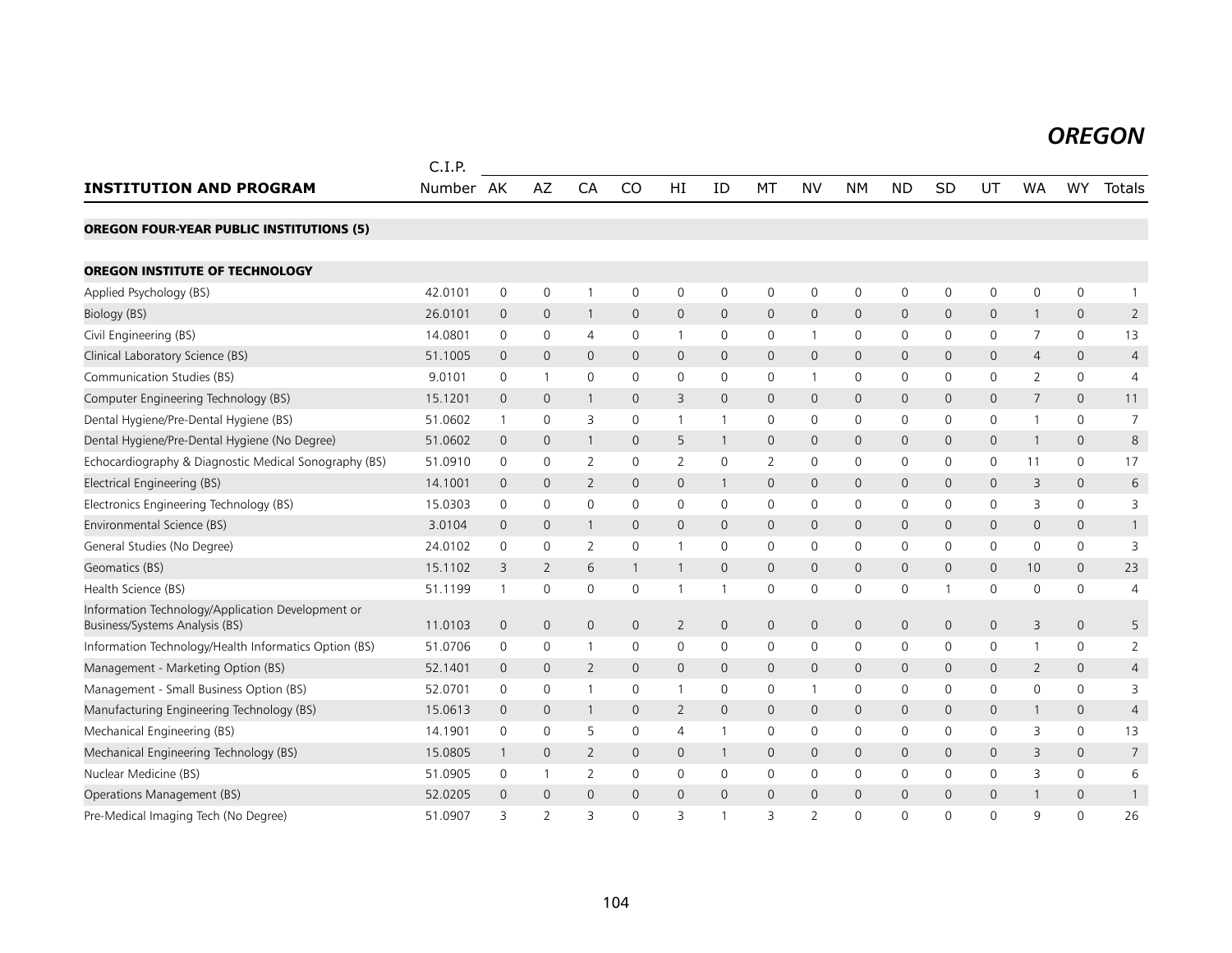|                                         | C.I.P.      |                |                     |                |                |                     |                     |                |                         |                |                     |                |              |                |                     |                |
|-----------------------------------------|-------------|----------------|---------------------|----------------|----------------|---------------------|---------------------|----------------|-------------------------|----------------|---------------------|----------------|--------------|----------------|---------------------|----------------|
| <b>INSTITUTION AND PROGRAM</b>          | Number      | AK             | AZ                  | CA             | CO             | HI                  | ID                  | MT             | <b>NV</b>               | <b>NM</b>      | <b>ND</b>           | <b>SD</b>      | UT           | <b>WA</b>      | <b>WY</b>           | Totals         |
| Pre-Nursing (No Degree)                 | 51.1105     | $\mathbf 0$    | $\mathbf 0$         | $\overline{2}$ | $\mathsf{O}$   | $\mathsf{O}\xspace$ | $\mathsf{O}\xspace$ | $\mathbf 0$    | $\mathbf 0$             | $\mathbf 0$    | $\mathsf{O}\xspace$ | $\mathbf 0$    | 0            | 3              | $\mathsf{O}$        | 5              |
| Radiologic Science (BS)                 | 51.0911     | 3              | $\mathbf{1}$        | 4              | 0              | 0                   | 0                   | $\mathbf{1}$   | $\mathbf 0$             | $\mathbf 0$    | 0                   | 0              | 1            | 1              | 0                   | 11             |
| Renewable Energy Engineering (BS)       | 14.9999     | 4              | $\mathbf{1}$        | $\overline{4}$ | 5              | 2                   | $\mathbf{1}$        | 0              | $\overline{1}$          | $\mathbf{1}$   | $\mathbf{0}$        | $\mathbf{0}$   | $\mathsf{O}$ | 10             | $\mathbf{1}$        | 30             |
| Respiratory Care Therapy/Therapist (BS) | 51.0908     | $\mathbf 0$    | $\mathsf{O}\xspace$ | $\mathbf 0$    | $\mathbf 0$    | 0                   | $\mathbf{1}$        | $\mathbf 0$    | $\mathsf{O}$            | $\mathbf 0$    | $\mathbf 0$         | $\mathbf 0$    | 0            | 1              | $\mathbf 0$         | $\overline{2}$ |
| Software Engineering Technology (BS)    | 15.9999     | $\mathbf 0$    | 0                   | -1             | $\mathbf{0}$   | $\overline{4}$      | $\mathbf{0}$        | $\mathbf{0}$   | $\mathbf{0}$            | $\mathbf 0$    | $\mathbf 0$         | $\mathbf{0}$   | 0            | $\overline{7}$ | 0                   | 12             |
| Vascular Technology (BS)                | 51.0999     | $\mathbf 0$    | $\mathbf 0$         | $\mathbf 0$    | 0              | $\mathbf 0$         | 0                   | 0              | $\mathbf{1}$            | 0              | 0                   | 1              | 0            | 3              | 0                   | 5              |
| <b>Institution Totals</b>               |             | 16             | 8                   | 52             | 6              | 33                  | 9                   | 6              | $\overline{\mathbf{z}}$ | $\mathbf{1}$   | $\mathbf 0$         | $\overline{2}$ | 1            | 101            | 1                   | 243            |
| <b>PORTLAND STATE UNIVERSITY</b>        |             |                |                     |                |                |                     |                     |                |                         |                |                     |                |              |                |                     |                |
| Applied Linguistics (BA)                | 16.0102     | $\mathbf{2}$   | $\mathbf{1}$        | $\overline{4}$ | 0              | 0                   | 4                   | $\mathbf 0$    | $\mathsf{O}\xspace$     | $\mathbf 0$    | 0                   | 1              | 0            | 6              | $\mathsf{O}\xspace$ | 18             |
| Biology (BS)                            | 26.0101     | 0              | $\mathbf 0$         | -1             | 1              | 1                   | 0                   | $\mathsf{O}$   | $\mathbf 0$             | $\mathbf 0$    | 0                   | $\mathbf 0$    | 0            | $\overline{4}$ | $\mathbf 0$         | $\overline{7}$ |
| Biomedical Informatics (BS)             | 26.1103     | 0              | 0                   | $\overline{1}$ | 0              | $\mathbf 0$         | 0                   | $\mathbf 0$    | $\mathbf 0$             | $\mathbf 0$    | 0                   | 0              | $\mathbf 0$  | $\mathbf 0$    | $\mathbf 0$         | $\mathbf{1}$   |
| <b>Black Studies (BA)</b>               | 5.0201      | 0              | $\mathbf 0$         | $\mathbf 0$    | $\Omega$       | $\mathsf{O}$        | $\mathbf{1}$        | 0              | $\mathbf 0$             | $\mathbf 0$    | 0                   | $\mathbf 0$    | $\mathbf{1}$ | 1              | $\mathbf 0$         | 3              |
| Chemistry (BS)                          | 40.0501     | 1              | 0                   | $\mathbf 0$    | 0              | 0                   | $\mathbf{1}$        | 0              | 0                       | 0              | 0                   | 0              | 0            | 1              | 0                   | 3              |
| Child and Family Studies (BA)           | 199999.0000 | 2              | 3                   | 13             | $\mathbf{0}$   | 3                   | 3                   | $\mathsf{O}$   | $\mathbf{0}$            | $\mathbf 0$    | $\mathbf{0}$        | $\mathbf{0}$   | $\mathsf{O}$ | 16             | $\mathbf{1}$        | 41             |
| Civil Engineering (BS)                  | 14.0801     | $\overline{4}$ | $\mathbf 0$         | $\overline{2}$ | $\mathbf{1}$   | $\mathbf{1}$        | 0                   | $\mathbf 0$    | $\mathbf{1}$            | $\mathbf 0$    | $\mathbf 0$         | $\mathbf 0$    | $\mathbf{1}$ | 20             | 0                   | 30             |
| Community Development (BA)              | 45.1201     | 7              | $\mathbf 0$         | $\overline{7}$ | $\mathbf{0}$   | $\overline{2}$      | $\mathbf{1}$        | $\mathsf{O}$   | $\mathbf{1}$            | $\mathbf{1}$   | 0                   | $\mathbf 0$    | $\mathsf{O}$ | 8              | 0                   | 27             |
| Community Development (No Degree)       | 45.1201     | $\mathbf 0$    | $\mathsf{O}\xspace$ | $\mathbf 0$    | 0              | $\mathbf 0$         | 0                   | $\overline{2}$ | $\mathsf{O}$            | $\mathbf{1}$   | 0                   | 0              | $\mathbf 0$  | 3              | $\mathbf 0$         | $\,$ 6 $\,$    |
| Computer Engineering (BS)               | 14.0901     | $\overline{1}$ | $\mathbf 0$         | $\mathbf{1}$   | $\mathbf{0}$   | $\mathbf{1}$        | $\overline{0}$      | $\mathbf{0}$   | $\mathbf{0}$            | $\mathbf 0$    | $\mathbf{0}$        | $\mathbf{0}$   | 0            | 3              | $\mathbf{0}$        | 6              |
| Computer Science (BS)                   | 11.0701     | 0              | 0                   | $\overline{1}$ | $\mathbf{1}$   | $\mathbf{1}$        | $\overline{2}$      | 3              | $\mathsf{O}$            | $\overline{1}$ | 0                   | 0              | 1            | 6              | $\mathbf 0$         | 16             |
| Criminology and Criminal Justice (BA)   | 45.0401     | 3              | 2                   | $\overline{4}$ | $\mathbf{1}$   | 2                   | $\mathbf{1}$        | $\overline{2}$ | $\mathbf{1}$            | $\overline{0}$ | $\mathbf 0$         | $\mathbf{0}$   | $\mathbf{1}$ | 8              | $\overline{0}$      | 25             |
| Economics (BS)                          | 45.0601     | $\overline{2}$ | $\mathsf{O}\xspace$ | 3              | 1              | $\overline{4}$      | $\overline{2}$      | $\overline{2}$ | $\overline{1}$          | $\mathbf 0$    | 0                   | 0              | 2            | 12             | 0                   | 29             |
| Electrical Engineering (BS)             | 14.1001     | 3              | $\mathbf{1}$        | -1             | 0              | $\mathbf{1}$        | -1                  | 0              | $\mathbf 0$             | $\mathbf 0$    | 0                   | 0              | $\mathsf{O}$ | 10             | 0                   | 17             |
| Environmental Engineering (BS)          | 14.1401     | $\mathbf 0$    | 0                   | $\mathbf 0$    | $\mathbf 0$    | 0                   | 0                   | $\mathbf 0$    | $\mathbf 0$             | $\overline{1}$ | 0                   | 0              | $\mathbf 0$  | $\overline{4}$ | 0                   | 5              |
| Environmental Science (BS)              | 3.0104      | $\overline{0}$ | $\mathbf{1}$        | 3              | $\overline{2}$ | $\mathbf{1}$        | $\mathbf{1}$        | $\mathbf{1}$   | $\mathbf{1}$            | $\overline{0}$ | $\mathsf{O}$        | $\mathbf{0}$   | $\mathsf{O}$ | $\overline{4}$ | $\overline{0}$      | 14             |
| Environmental Studies (BS)              | 3.0103      | 1              | $\mathbf{1}$        | 5              | 3              | $\mathbf{1}$        | $\overline{2}$      | $\mathbf{1}$   | $\mathbf{1}$            | $\mathbf{1}$   | 0                   | 0              | 3            | 8              | $\mathbf 0$         | 27             |
| Film (BA)                               | 50.0601     | 3              | $\mathbf 0$         | 7              | $\overline{2}$ | $\mathbf{1}$        | 3                   | $\mathbf{1}$   | $\overline{2}$          | $\mathbf 0$    | $\mathbf{0}$        | $\mathbf 0$    | $\mathbf{0}$ | 16             | $\mathbf{1}$        | 36             |
| Geography (BS)                          | 45.0701     | $\mathbf{1}$   | $\overline{2}$      | $\overline{7}$ | $\mathbf 0$    | $\mathbf{1}$        | $\mathbf{1}$        | $\mathbf 0$    | $\mathbf 0$             | $\mathbf 0$    | $\mathbf 0$         | $\mathbf{0}$   | $\mathbf 0$  | $\overline{2}$ | 0                   | 14             |
| Geology (BS)                            | 24.0199     | 0              | $\mathbf{1}$        | -1             | $\mathbf{0}$   | $\mathsf{O}$        | 0                   | 0              | $\mathbf 0$             | $\overline{0}$ | 0                   | $\mathbf{0}$   | $\mathsf{O}$ | 1              | 0                   | 3              |
| Health Studies (BS)                     | 51.0000     | 9              | 5                   | 12             | $\overline{7}$ | 17                  | 8                   | $\overline{2}$ | $\overline{2}$          | $\overline{2}$ | $\overline{1}$      | 0              | 1            | 38             | 0                   | 104            |
| History (BA)                            | 54.0101     | 6              | $\Omega$            | 8              | 3              | 3                   | 3                   | $\Omega$       | $\Omega$                | $\mathbf{1}$   | $\Omega$            | $\Omega$       | $\Omega$     | 13             | $\Omega$            | 37             |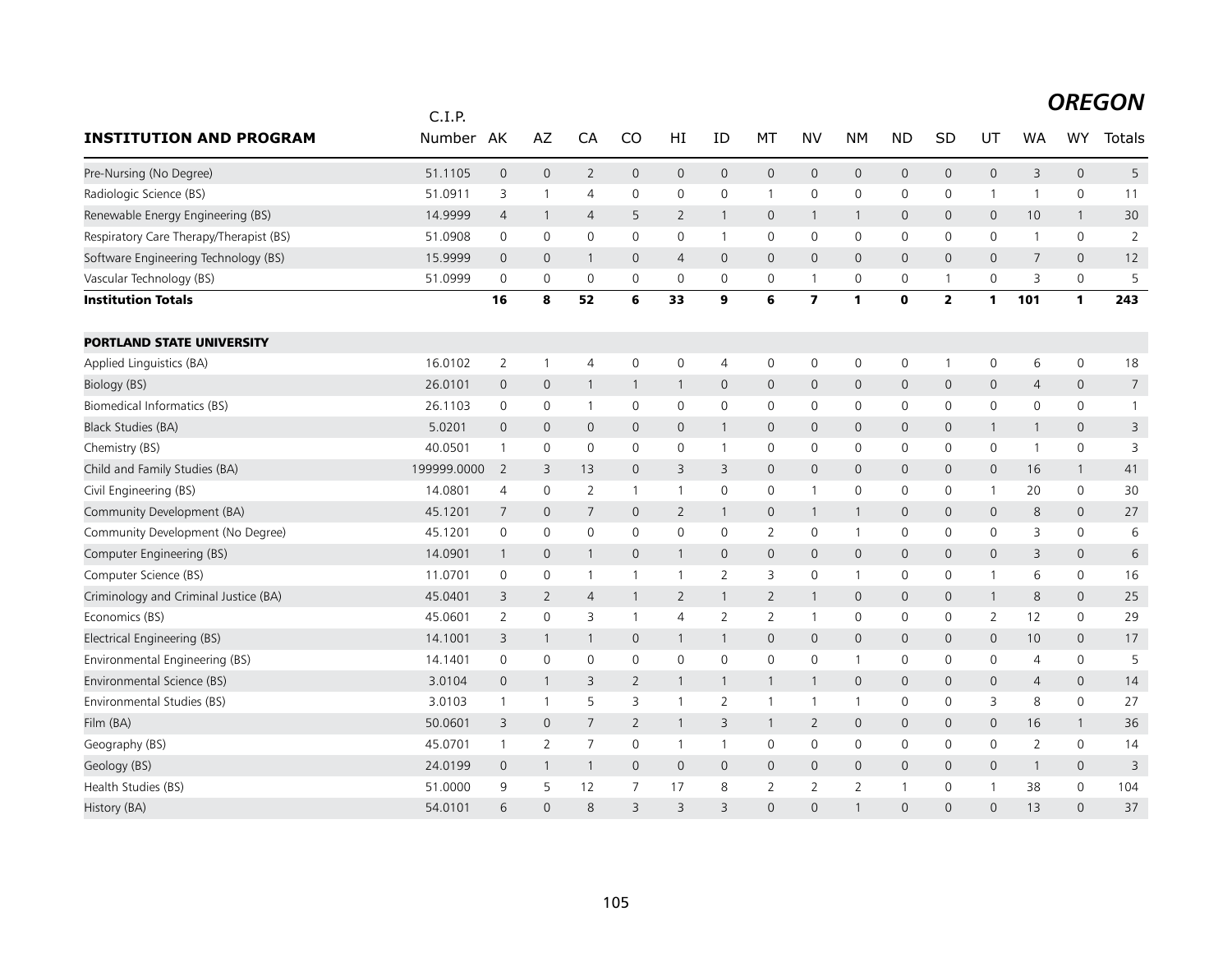|                                          | C.I.P.        |                |                     |                |                     |                |                |                     |                     |                |                |                |                     |                |                     |                 |
|------------------------------------------|---------------|----------------|---------------------|----------------|---------------------|----------------|----------------|---------------------|---------------------|----------------|----------------|----------------|---------------------|----------------|---------------------|-----------------|
| <b>INSTITUTION AND PROGRAM</b>           | <b>Number</b> | AK             | AZ                  | CA             | CO                  | HI             | ID             | MT                  | <b>NV</b>           | <b>NM</b>      | <b>ND</b>      | SD             | UT                  | <b>WA</b>      | <b>WY</b>           | <b>Totals</b>   |
| International Studies (BA)               | 5.0299        | $\overline{4}$ | 6                   | 20             | 12                  | 3              | $\overline{4}$ | $\mathbf 0$         | $\overline{2}$      | $\mathbf 0$    | $\mathbf 0$    | $\overline{1}$ | $\mathbf 0$         | 30             | $\overline{2}$      | 84              |
| Math (BS)                                | 27.0101       | $\mathbf{1}$   | 3                   | 3              | $\overline{2}$      | $\mathbf{1}$   | $\mathbf{0}$   | $\mathsf{O}$        | $\mathbf{1}$        | $\overline{2}$ | $\mathbf 0$    | 0              | $\mathsf{O}$        | 7              | $\mathbf{1}$        | 21              |
| Mechanical Engineering (BS)              | 14.1901       | $\overline{4}$ | 0                   | 3              | 0                   | 8              | 2              | 1                   | 0                   | $\mathbf{1}$   | 0              | 0              | $\mathbf{1}$        | 9              | 0                   | 29              |
| Music (BA)                               | 50.0901       | $\mathbf{1}$   | $\overline{4}$      | $\overline{2}$ | $\mathbf{0}$        | $\mathbf{1}$   | 3              | $\mathbf{1}$        | $\mathbf{0}$        | $\overline{2}$ | $\overline{0}$ | 0              | $\mathsf{O}$        | $\overline{4}$ | 0                   | 18              |
| Philosophy (BA)                          | 38.0101       | $\mathbf{1}$   | $\overline{4}$      | 3              | $\overline{2}$      | $\overline{2}$ | 4              | $\mathbf{1}$        | $\mathbf{1}$        | $\mathbf{1}$   | 0              | 0              | $\mathsf{O}$        | 4              | 0                   | 23              |
| Physics (BS)                             | 40.0801       | $\overline{0}$ | $\mathbf{0}$        | $\mathbf{0}$   | $\mathbf{0}$        | $\overline{2}$ | $\mathbf{1}$   | $\mathbf{0}$        | $\mathbf{0}$        | $\overline{1}$ | $\mathbf 0$    | 0              | $\mathbf{0}$        | 3              | $\mathbf{0}$        | $7\overline{ }$ |
| Psychology (BS)                          | 42.0101       | 2              | 0                   | -1             | 0                   | 2              | 0              | $\mathbf{1}$        | 0                   | 0              | 0              | 0              | 0                   | 2              | $\mathbf{1}$        | 9               |
| Social Work (BA)                         | 44.0701       | $\mathbf{1}$   | 3                   | 1              | 0                   | 0              | $\mathbf{0}$   | $\mathsf{O}$        | $\overline{2}$      | $\overline{2}$ | $\mathbf 0$    | 0              | $\mathsf{O}$        | 5              | 0                   | 14              |
| Speech & Hearing Science (BA)            | 51.0202       | 0              | $\mathbf{1}$        | $\mathbf 0$    | 0                   | $\mathbf{1}$   | 0              | $\mathbf{1}$        | $\mathbf 0$         | $\mathbf{1}$   | 0              | 0              | 0                   | 10             | 0                   | 14              |
| Theatre/Theatre Arts Management (BA)     | 50.0508       | 3              | $\mathbf{1}$        | 7              | $\mathbf{1}$        | $\mathbf{1}$   | $\mathbf{1}$   | $\mathbf{1}$        | $\mathbf{0}$        | $\overline{1}$ | $\mathbf 0$    | 0              | $\mathbf{0}$        | 8              | $\mathbf{0}$        | 24              |
| University Honors Program (No Degree)    | 30.9999       | $\mathbf{1}$   | 0                   | 0              | 0                   | 0              | 0              | 0                   | $\mathbf{1}$        | 0              | 0              | 0              | 0                   | 2              | 0                   | 4               |
| Women's Studies (BA)                     | 5.0207        | 3              | $\overline{0}$      | $\overline{2}$ | $\mathbf{0}$        | 0              | 2              | $\mathbf 0$         | $\mathbf{0}$        | $\mathbf 0$    | $\mathbf 0$    | $\mathbf{1}$   | $\mathbf 0$         | 6              | 0                   | 14              |
| <b>Institution Totals</b>                |               | 66             | 39                  | 123            | 39                  | 61             | 51             | 20                  | 17                  | 19             | $\mathbf{1}$   | 3              | 11                  | 274            | 6                   | 730             |
| <b>SOUTHERN OREGON UNIVERSITY</b>        |               |                |                     |                |                     |                |                |                     |                     |                |                |                |                     |                |                     |                 |
| Anthropology (BA)                        | 45.0201       | 0              | 0                   | $\overline{2}$ | 0                   | 0              | 0              | 0                   | 0                   | $\mathbf 0$    | 0              | 0              | 0                   | 1              | 0                   | 3               |
| Art (BA)                                 | 50.0701       | $\mathbf 0$    | $\mathbf 0$         | 1              | 0                   | 0              | $\mathbf{0}$   | $\mathsf{O}$        | $\mathsf{O}$        | $\mathbf 0$    | $\mathbf 0$    | 0              | $\mathsf{O}$        | $\mathbf 0$    | 0                   | 1               |
| Biology (BA)                             | 26.0101       | $\mathbf 0$    | $\mathsf{O}\xspace$ | 0              | $\mathbf 0$         | $\mathbf{1}$   | 0              | 0                   | $\mathbf 0$         | $\mathbf 0$    | 0              | 0              | $\mathbf 0$         | 0              | 0                   |                 |
| <b>Business Administration (BA)</b>      | 52.0101       | $\mathbf 0$    | $\mathbf 0$         | 4              | 0                   | 0              | 0              | $\mathbf 0$         | $\overline{2}$      | $\mathsf{O}$   | $\overline{0}$ | 0              | $\mathsf{O}\xspace$ | 1              | $\mathsf{O}\xspace$ | $\overline{7}$  |
| Chemistry (BS)                           | 40.0501       | 0              | 0                   | -1             | 0                   | 0              | $\mathbf 0$    | 0                   | $\mathbf 0$         | $\mathbf 0$    | 0              | 0              | 0                   | 0              | 0                   | $\mathbf{1}$    |
| Communication (BA)                       | 9.0101        | $\overline{0}$ | $\mathbf 0$         | 8              | 0                   | 0              | $\mathbf 0$    | $\mathsf{O}$        | $\mathbf{1}$        | $\mathbf 0$    | $\mathbf 0$    | 0              | $\mathsf{O}$        | 3              | 0                   | 12              |
| Computer Science (BS)                    | 11.0101       | 0              | 0                   |                | 0                   | 0              | 0              | 0                   | 0                   | $\mathbf 0$    | 0              | 0              | $\mathbf 0$         | $\mathbf 0$    | 0                   |                 |
| Criminal Justice - Forensic Science (BA) | 43.0106       | $\theta$       | $\mathbf 0$         | $\overline{4}$ | $\mathsf{O}\xspace$ | 0              | $\mathbf 0$    | $\mathsf{O}\xspace$ | $\mathsf{O}\xspace$ | $\mathsf{O}$   | $\mathsf{O}$   | $\mathbf 0$    | $\mathsf{O}$        | $\mathbf{1}$   | $\mathsf{O}\xspace$ | 5               |
| Economics (BA)                           | 45.0601       | $\mathbf 0$    | 0                   | -1             | $\mathbf 0$         | 0              | $\mathbf 0$    | 0                   | 0                   | 0              | 0              | $\mathbf 0$    | 0                   | 0              | 0                   | $\mathbf{1}$    |
| Elementary Education and Teaching (BA)   | 13.1202       | $\mathbf{1}$   | $\mathbf 0$         | $\overline{4}$ | 0                   | 0              | $\mathbf{0}$   | $\mathsf{O}$        | $\mathbf{1}$        | $\mathbf 0$    | $\mathbf 0$    | 0              | $\mathsf{O}$        | 1              | 0                   | $\overline{7}$  |
| Engineering - Physics (BS)               | 14.0101       | $\mathbf 0$    | $\mathbf 0$         | 2              | $\Omega$            | 0              | 0              | $\mathbf 0$         | $\mathbf 0$         | $\mathbf 0$    | 0              | 0              | $\mathbf 0$         | $\mathbf 0$    | 0                   | $\overline{2}$  |
| English (BA)                             | 23.0101       | $\mathbf{1}$   | $\mathbf 0$         | 3              | $\mathbf 0$         | 0              | $\mathbf{1}$   | $\mathsf{O}$        | $\mathbf 0$         | $\mathbf 0$    | $\mathbf 0$    | 0              | 0                   | 1              | 0                   | 6               |
| Environmental Studies (BA)               | 3.0103        | $\mathbf{1}$   | 0                   | $\mathbf 0$    | 0                   | 0              | $\mathbf 0$    | 0                   | 0                   | 0              | 0              | 0              | $\mathbf 0$         | 0              | 0                   | $\mathbf{1}$    |
| Health, Physical Education (BA)          | 31.0501       | $\mathbf 0$    | $\mathbf 0$         | 6              | 0                   | 0              | $\mathbf 0$    | $\mathsf{O}$        | $\mathbf 0$         | $\mathbf 0$    | $\mathbf 0$    | 0              | $\mathsf{O}$        | 3              | 0                   | 9               |
| History (BA)                             | 54.0101       | $\mathbf 0$    | $\mathbf 0$         |                | $\mathbf{0}$        | 0              | 0              | 0                   | $\mathbf 0$         | $\mathbf 0$    | 0              | 0              | $\mathbf 0$         | $\Omega$       | 0                   |                 |
| Human Services, General (BA)             | 44.0000       | $\Omega$       | $\overline{0}$      |                | $\Omega$            | $\Omega$       | $\Omega$       | $\Omega$            | $\Omega$            | $\Omega$       | $\Omega$       | $\Omega$       | $\Omega$            | $\Omega$       | $\Omega$            |                 |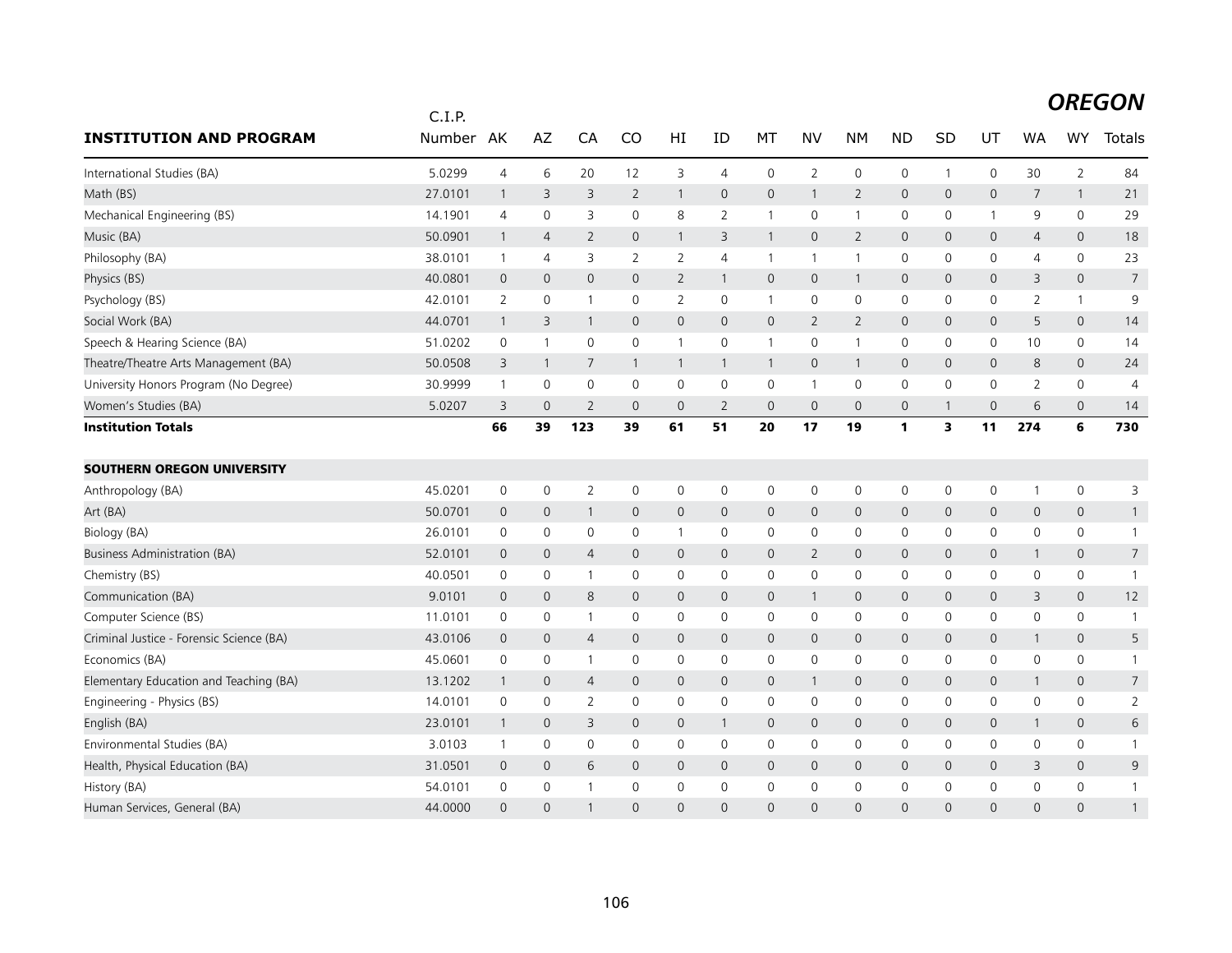|                                                   | C.I.P.    |                         |                |                |                |                         |                |                     |                |                |              |              |              |                |                     |                |
|---------------------------------------------------|-----------|-------------------------|----------------|----------------|----------------|-------------------------|----------------|---------------------|----------------|----------------|--------------|--------------|--------------|----------------|---------------------|----------------|
| <b>INSTITUTION AND PROGRAM</b>                    | Number AK |                         | AZ             | CA             | CO             | HI                      | ID             | МT                  | <b>NV</b>      | <b>NM</b>      | <b>ND</b>    | SD           | UT           | <b>WA</b>      | <b>WY</b>           | Totals         |
| International Studies (BA)                        | 30.2001   | $\mathbf 0$             | $\mathbf 0$    | $\overline{1}$ | 0              | 0                       | $\mathbf 0$    | $\mathbf 0$         | $\mathbf 0$    | $\mathbf 0$    | $\mathbf 0$  | 0            | $\mathbf 0$  | 0              | 0                   | $\mathbf{1}$   |
| Language/Cultural (BA)                            | 16.9999   | $\mathbf 0$             | $\mathbf 0$    | $\mathbf{1}$   | $\mathbf{1}$   | $\mathsf{O}\xspace$     | $\mathbf{0}$   | $\mathsf{O}$        | $\mathbf 0$    | $\mathbf 0$    | $\mathsf{O}$ | $\mathbf{0}$ | $\mathsf{O}$ | 0              | $\mathsf{O}\xspace$ | $\overline{2}$ |
| Music (BA)                                        | 50.0901   | 0                       | $\mathbf 0$    | 2              | 0              | $\mathbf{1}$            | $\mathbf 0$    | 0                   | $\mathbf 0$    | $\mathbf 0$    | 0            | 0            | 0            | $\overline{2}$ | 0                   | 5              |
| Nursing/Registered Nurse (RN, ASN, BSN, MSN) (BS) | 51.1601   | $\mathbf{1}$            | $\mathbf 0$    | $\mathbf 0$    | $\mathsf{O}$   | $\mathbf 0$             | $\mathbf 0$    | $\mathbf 0$         | $\mathbf 0$    | $\mathbf 0$    | $\mathbf 0$  | $\mathbf 0$  | $\mathsf{O}$ | 0              | $\mathsf{O}\xspace$ |                |
| Political Science (BA)                            | 45.1001   | 0                       | $\mathbf 0$    | $\overline{1}$ | $\mathbf 0$    | 0                       | $\mathbf 0$    | $\mathbf 0$         | $\mathsf{O}$   | $\mathbf 0$    | $\mathbf 0$  | 0            | $\mathsf{O}$ | $\mathbf 0$    | 0                   | $\mathbf{1}$   |
| Pre-Dental (BS)                                   | 51.1101   | $\mathbf 0$             | $\mathbf{0}$   | $\mathbf{1}$   | $\mathbf{0}$   | $\mathbf{0}$            | $\mathbf{0}$   | $\mathsf{O}$        | $\mathbf{0}$   | $\overline{0}$ | $\mathbf{0}$ | $\mathbf{0}$ | $\mathbf{0}$ | $\mathbf{0}$   | $\mathbf{0}$        | $\mathbf{1}$   |
| Pre-Law Studies (No Degree)                       | 22.0001   | 0                       | 0              | 0              | 0              | 0                       | 0              | 0                   | 0              | 0              | 0            | 0            | 0            | 1              | 0                   | $\mathbf{1}$   |
| Pre-Medicine (BS)                                 | 51.1102   | 3                       | $\overline{0}$ | $\mathbf 0$    | $\mathsf{O}$   | $\mathbf 0$             | $\mathbf 0$    | $\mathbf 0$         | $\mathbf 0$    | $\mathbf 0$    | $\mathbf 0$  | 0            | $\mathsf{O}$ | 0              | $\mathsf{O}\xspace$ | $\mathsf 3$    |
| Pre-Physical Therapy (BS)                         | 51.1199   | 0                       | $\mathbf 0$    | -1             | 0              | $\mathbf{1}$            | 0              | 0                   | 0              | 0              | 0            | 0            | 0            | 0              | 0                   | $\overline{2}$ |
| Psychology (BS)                                   | 42.0101   | $\theta$                | $\mathbf 0$    | $\overline{4}$ | $\mathsf{O}$   | 3                       | $\mathbf 0$    | $\overline{0}$      | $\mathbf{1}$   | $\mathbf 0$    | $\mathsf{O}$ | 0            | 0            | 2              | 0                   | 10             |
| Sciences (BS)                                     | 30.0101   | $\mathbf 0$             | $\mathbf 0$    | $\mathbf 0$    | 0              | 0                       | $\mathbf 0$    | $\mathsf{O}\xspace$ | $\mathsf{O}$   | $\mathbf 0$    | $\mathbf 0$  | 0            | $\mathsf{O}$ | 1              | 0                   | $\overline{1}$ |
| Sociology (BA)                                    | 45.1101   | $\mathbf 0$             | $\mathbf 0$    | $\overline{2}$ | $\mathbf{0}$   | $\mathsf{O}$            | $\mathbf 0$    | $\mathsf{O}$        | $\mathbf{0}$   | $\mathbf 0$    | $\mathbf 0$  | $\mathbf{0}$ | $\mathsf{O}$ | $\mathbf{1}$   | 0                   | 3              |
| Theatre (BA)                                      | 50.0501   | 0                       | 0              | $\overline{1}$ | $\mathbf 0$    | $\mathbf{1}$            | $\mathbf 0$    | $\mathbf 0$         | $\mathsf{O}$   | 0              | 0            | 0            | $\mathsf{O}$ | $\mathbf 0$    | 0                   | $\overline{2}$ |
| <b>Institution Totals</b>                         |           | $\overline{\mathbf{z}}$ | $\mathbf 0$    | 53             | 1              | $\overline{\mathbf{z}}$ | $\mathbf{1}$   | $\mathbf 0$         | 5              | $\mathbf 0$    | $\mathbf 0$  | $\mathbf o$  | $\mathbf 0$  | 18             | $\mathbf 0$         | 92             |
| <b>UNIVERSITY OF OREGON</b>                       |           |                         |                |                |                |                         |                |                     |                |                |              |              |              |                |                     |                |
| Anthropology (BA)                                 | 45.0201   | $\mathbf 0$             | 0              | $\mathbf 0$    | 0              | 0                       | $\mathbf{1}$   | $\mathsf{O}$        | $\mathbf{1}$   | $\mathbf 0$    | 0            | 0            | $\mathsf{O}$ | 1              | 0                   | 3              |
| Art History (BA)                                  | 50.0703   | $\overline{1}$          | $\mathbf 0$    | $\mathbf{0}$   | $\mathbf{1}$   | $\overline{0}$          | $\mathbf{1}$   | $\mathsf{O}$        | $\mathbf 0$    | $\mathbf 0$    | $\mathbf{0}$ | $\mathbf{0}$ | $\mathsf{O}$ | $\mathbf{0}$   | $\mathsf{O}\xspace$ | 3              |
| Chinese (BS)                                      | 16.0301   | $\mathbf{1}$            | $\mathbf 0$    | 0              | $\mathbf{1}$   | 0                       | 0              | $\mathbf 0$         | $\mathbf 0$    | 0              | 0            | 0            | 0            | 0              | 0                   | $\overline{2}$ |
| Comparative Literature (BA)                       | 23.0101   | $\overline{0}$          | $\mathbf{1}$   | $\mathbf 0$    | $\mathbf{1}$   | $\mathbf 0$             | $\mathbf{1}$   | $\mathsf{O}$        | $\mathbf{1}$   | $\mathbf 0$    | $\mathbf 0$  | 0            | $\mathsf{O}$ | $\mathbf 0$    | $\mathsf{O}\xspace$ | $\overline{4}$ |
| Economics (BA)                                    | 45.0601   | $\mathbf 0$             | $\mathbf 0$    | $\mathbf 0$    | 3              | 0                       | $\mathbf 0$    | $\overline{1}$      | $\mathbf 0$    | $\mathbf 0$    | $\mathbf 0$  | 0            | $\mathsf{O}$ | $\mathbf 0$    | 0                   | 4              |
| French (BA)                                       | 16.0901   | $\overline{0}$          | $\mathbf 0$    | $\mathbf{0}$   | 1              | $\mathbf{1}$            | $\mathbf{1}$   | $\mathsf{O}$        | $\mathbf 0$    | $\mathbf 0$    | $\mathbf{0}$ | $\mathbf{0}$ | $\mathbf 0$  | $\mathbf{1}$   | $\mathbf{0}$        | $\overline{4}$ |
| Geological Sciences (BA)                          | 24.0199   | 0                       | $\mathbf 0$    | 0              | $\overline{2}$ | 0                       | $\mathbf 0$    | $\mathbf 0$         | $\mathbf 0$    | $\mathbf 0$    | 0            | 0            | $\mathbf 0$  | 0              | 0                   | $\overline{2}$ |
| History (BS)                                      | 54.0101   | $\mathbf 0$             | $\mathbf{1}$   | $\mathbf 0$    | $\mathbf{1}$   | $\mathsf{O}\xspace$     | $\mathbf 0$    | $\mathsf{O}$        | $\overline{2}$ | $\mathbf 0$    | $\mathbf 0$  | $\mathbf{0}$ | $\mathsf{O}$ | $\mathbf{1}$   | $\mathsf{O}\xspace$ | 5              |
| Honors College (Limited) (BA)                     | 99.9999   | 2                       | $\overline{1}$ | 0              | 5              | $\mathbf{1}$            | $\overline{2}$ | $\overline{1}$      | 0              | $\overline{1}$ | 0            | 0            | 0            | 6              | 0                   | 19             |
| Humanities (BA)                                   | 24.0103   | $\mathbf 0$             | $\mathbf{0}$   | $\mathbf{0}$   | $\mathbf{0}$   | $\mathbf{0}$            | $\mathbf{1}$   | $\mathbf{0}$        | $\mathbf{0}$   | $\overline{0}$ | $\mathbf{0}$ | $\mathbf{0}$ | $\mathbf{0}$ | 0              | $\mathbf{0}$        | -1             |
| Japanese (BA)                                     | 16.0302   | $\mathbf{1}$            | $\mathbf 0$    | $\mathbf 0$    | 0              | 0                       | $\mathbf 0$    | 0                   | $\mathsf{O}$   | $\mathbf 0$    | 0            | 0            | $\mathsf{O}$ | 0              | 0                   | $\mathbf{1}$   |
| Linguistics (BA)                                  | 16.0102   | $\mathbf{0}$            | 1              | $\mathbf{0}$   | $\mathbf{1}$   | $\overline{0}$          | $\mathbf{1}$   | $\mathbf{1}$        | $\mathbf{0}$   | $\mathbf 0$    | $\mathbf{0}$ | $\mathsf{O}$ | $\mathbf 0$  | $\mathbf{1}$   | $\mathsf{O}\xspace$ | 5              |
| Math (BS)                                         | 27.0101   | $\mathbf{1}$            | 2              | 0              | $\overline{2}$ | 0                       | 0              | 0                   | $\mathbf 0$    | $\mathbf 0$    | $\mathbf 0$  | $\mathbf{1}$ | $\mathbf{1}$ | 1              | 0                   | 8              |
| Medieval Studies (BA)                             | 24.0102   | $\overline{0}$          | $\mathbf 0$    | $\mathbf 0$    | $\mathsf{O}$   | $\mathbf 0$             | $\mathbf 0$    | $\mathbf 0$         | $\mathbf 0$    | $\mathbf 0$    | $\mathbf 0$  | 0            | $\mathbf 0$  | 0              | $\mathbf{1}$        | $\mathbf{1}$   |
| Music (BA)                                        | 50.0901   | $\mathbf 0$             | $\mathbf 0$    | 0              |                | 0                       | -1             | 0                   | $\mathbf 0$    | $\mathbf 0$    | 0            | 0            | 0            | 5              | 0                   | $\overline{7}$ |
| Philosophy (BS)                                   | 38.0101   | $\Omega$                | $\Omega$       | $\Omega$       | $\mathbf{1}$   | $\Omega$                | $\overline{2}$ | $\Omega$            | $\Omega$       | $\mathbf{1}$   | $\Omega$     | $\Omega$     | $\Omega$     | $\Omega$       | $\Omega$            | $\overline{4}$ |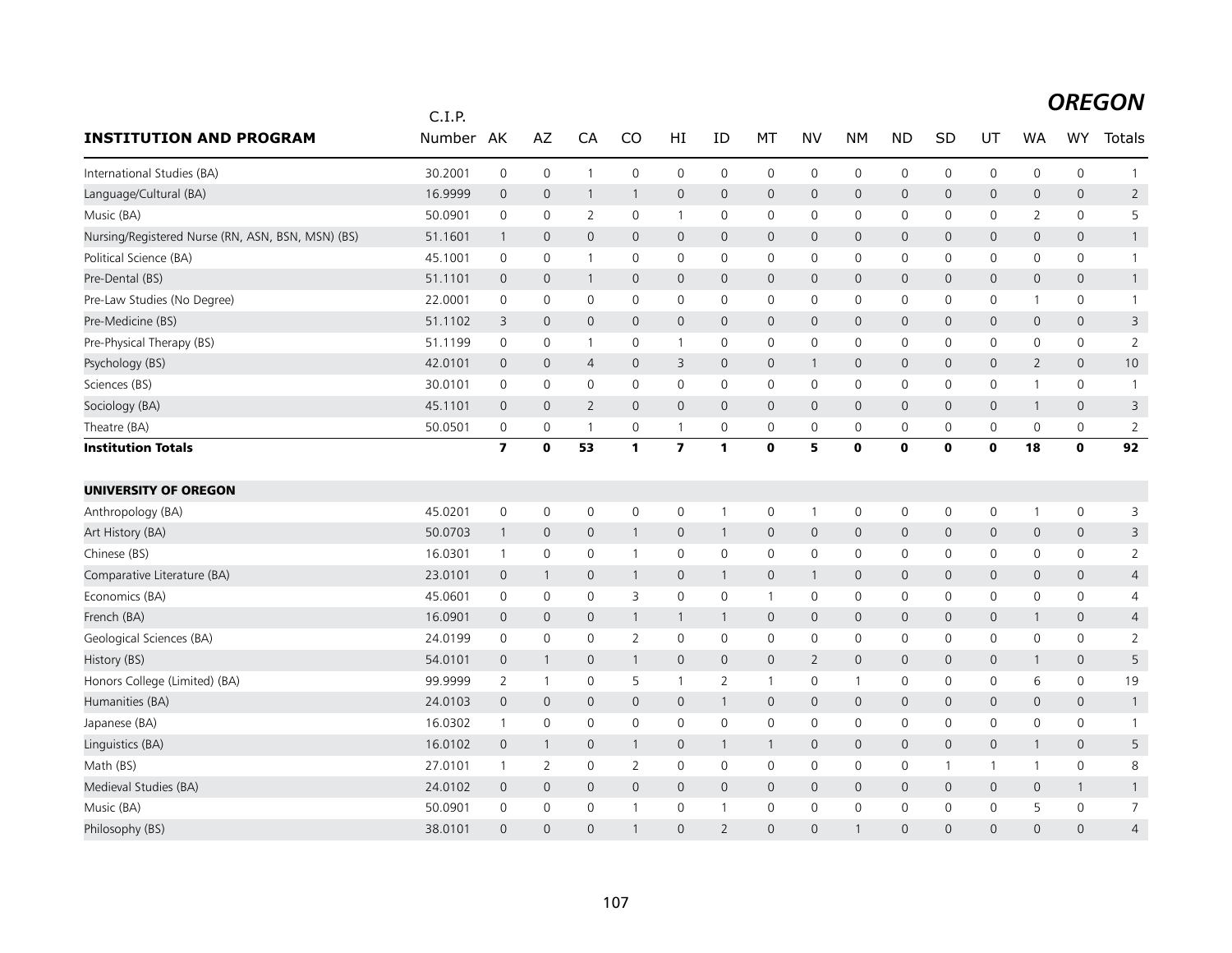|                                                  | C.I.P.  |                         |                     |                          |                     |                     |                |                         |                |                         |              |              |                |                |                     |                |
|--------------------------------------------------|---------|-------------------------|---------------------|--------------------------|---------------------|---------------------|----------------|-------------------------|----------------|-------------------------|--------------|--------------|----------------|----------------|---------------------|----------------|
| <b>INSTITUTION AND PROGRAM</b>                   | Number  | AK                      | AZ                  | CA                       | CO                  | HI                  | ID             | MT                      | <b>NV</b>      | <b>NM</b>               | <b>ND</b>    | <b>SD</b>    | UT             | <b>WA</b>      | <b>WY</b>           | Totals         |
| Physics (BS)                                     | 40.0801 | $\mathbf{1}$            | $\mathsf{O}\xspace$ | $\mathbf 0$              | 0                   | 0                   | $\mathbf 0$    | $\mathbf 0$             | $\mathbf 0$    | 0                       | $\mathbf 0$  | 0            | $\overline{1}$ | 0              | $\mathsf 0$         | $\overline{2}$ |
| Religious Studies (BA)                           | 38.0201 | $\mathbf 0$             | $\mathbf{0}$        | $\overline{0}$           | $\mathbf{1}$        | $\mathbf{0}$        | $\mathbf{0}$   | $\mathbf{0}$            | $\mathbf{0}$   | $\mathbf{0}$            | $\mathbf 0$  | $\mathbf{0}$ | $\mathbf{0}$   | 0              | $\mathbf{0}$        | $\mathbf{1}$   |
| Religious Studies (BS)                           | 38.0201 | $\mathbf 0$             | 0                   | $\mathbf 0$              | $\mathbf{1}$        | 0                   | $\Omega$       | $\mathbf 0$             | $\Omega$       | $\mathbf 0$             | $\mathbf{0}$ | $\mathbf{0}$ | 0              | 0              | $\mathsf{O}$        | $\overline{1}$ |
| Theatre (BA)                                     | 50.0501 | $\overline{0}$          | $\mathbf 0$         | $\mathbf 0$              | $\mathbf 0$         | $\mathsf{O}$        | $\mathbf 0$    | 0                       | $\mathbf 0$    | $\mathbf 0$             | $\mathbf 0$  | $\mathbf{0}$ | 0              | $\mathbf{1}$   | $\mathbf 0$         | $\overline{1}$ |
| <b>Institution Totals</b>                        |         | $\overline{\mathbf{z}}$ | 6                   | $\mathbf 0$              | 22                  | $\overline{2}$      | 11             | $\overline{\mathbf{3}}$ | 4              | $\overline{\mathbf{2}}$ | $\mathbf{0}$ | $\mathbf{1}$ | $\overline{2}$ | 17             | 1                   | 78             |
| <b>WESTERN OREGON UNIVERSITY</b>                 |         |                         |                     |                          |                     |                     |                |                         |                |                         |              |              |                |                |                     |                |
| American Sign Lang./English Interpreting (BA)    | 16.1603 | 0                       | 0                   | 5                        | $\mathbf 0$         | 0                   | 0              | 0                       | 0              | 0                       | 0            | 0            | $\mathbf 0$    | 20             | 0                   | 25             |
| American Sign Lang./English Interpreting (BS)    | 16.1603 | $\mathsf{O}$            | $\mathbf 0$         | $\mathbf 0$              | $\mathbf{1}$        | $\mathsf{O}\xspace$ | 0              | $\mathbf 0$             | $\mathsf{O}$   | $\mathbf 0$             | $\mathbf 0$  | $\mathbf 0$  | $\mathsf{O}$   | 20             | $\mathsf{O}$        | 21             |
| American Sign Language (ASL) Studies (BA)        | 16.1601 | 0                       | 0                   | $\overline{2}$           | 1                   | 0                   | 0              | 0                       | 0              | $\overline{1}$          | 0            | 0            | 0              | 4              | $\mathbf 0$         | 8              |
| Anthropology (BA)                                | 45.0201 | $\mathbf 0$             | $\mathbf{0}$        | $\mathbf{0}$             | $\mathbf{0}$        | $\mathbf{0}$        | 0              | $\mathbf{1}$            | $\mathbf{0}$   | $\mathbf 0$             | $\mathbf 0$  | $\mathbf 0$  | $\mathsf{O}$   | 0              | $\mathbf{0}$        | $\mathbf{1}$   |
| Art (BA)                                         | 50.0701 | $\mathbf{1}$            | 0                   | $\overline{1}$           | $\mathbf{1}$        | 0                   | 0              | $\mathbf 0$             | 0              | $\mathbf 0$             | $\mathbf 0$  | $\mathbf 0$  | 0              | 0              | $\mathsf 0$         | 3              |
| Art (BS)                                         | 50.0701 | $\overline{0}$          | $\mathbf 0$         | $\mathbf{0}$             | $\mathbf{0}$        | $\mathbf{1}$        | 2              | 0                       | $\mathbf{0}$   | $\mathbf 0$             | $\mathbf 0$  | $\mathbf 0$  | 0              | 4              | $\mathsf{O}$        | $\overline{7}$ |
| Biology (BA)                                     | 26.0101 | 5                       | $\mathbf 0$         | $\overline{2}$           | 0                   | 3                   | 0              | $\mathbf{1}$            | $\mathbf 0$    | $\mathbf 0$             | 0            | 0            | 1              | 4              | $\mathbf 0$         | 16             |
| Biology (BS)                                     | 26.0101 | $\mathbf{1}$            | 0                   | -1                       | 0                   | $\mathsf{O}$        | $\mathbf 0$    | 0                       | $\mathbf 0$    | $\mathbf 0$             | $\mathbf 0$  | 0            | $\mathbf 0$    | $\mathbf{1}$   | $\mathsf{O}$        | 3              |
| Business (BA)                                    | 52.0101 | 9                       | 0                   | 2                        | $\mathbf{1}$        | $\overline{4}$      | $\mathbf{1}$   | $\mathbf 0$             | $\mathbf 0$    | $\mathbf 0$             | 0            | $\mathbf 0$  | $\mathbf 0$    | 10             | $\mathbf 0$         | 27             |
| <b>Business (BS)</b>                             | 52.0101 | 5                       | $\mathbf 0$         | 3                        | $\mathbf{1}$        | $\overline{7}$      | $\overline{2}$ | $\mathbf 0$             | $\mathbf{1}$   | $\mathbf{0}$            | $\mathbf{0}$ | $\mathbf{0}$ | $\mathbf{1}$   | 27             | $\mathbf{1}$        | 48             |
| Chemistry, General (BS)                          | 40.0501 | 0                       | 0                   | $\mathbf{1}$             | $\mathbf{1}$        | $\mathbf{1}$        | 0              | $\mathbf{1}$            | 0              | 0                       | 0            | 0            | 0              | 2              | 0                   | 6              |
| Communication Studies (BA)                       | 23.1001 | $\overline{1}$          | $\mathbf 0$         | $\overline{1}$           | $\mathbf{0}$        | $\mathbf{1}$        | $\mathbf{1}$   | $\mathbf{0}$            | $\mathbf{0}$   | $\mathbf 0$             | $\mathbf 0$  | $\mathbf 0$  | $\mathsf{O}$   | 3              | $\mathbf{0}$        | $\overline{7}$ |
| Communication Studies (BS)                       | 23.1001 | $\mathbf 0$             | $\mathbf 0$         | 3                        | $\mathbf 0$         | $\mathbf{1}$        | $\mathbf{1}$   | $\mathbf{1}$            | $\mathbf 0$    | $\mathbf 0$             | $\mathbf 0$  | $\Omega$     | $\mathbf 0$    | $\overline{2}$ | $\mathsf{O}$        | 8              |
| Computer Science (BS)                            | 11.0101 | $\mathbf{1}$            | 0                   | $\mathbf{0}$             | $\mathbf{0}$        | $\overline{4}$      | 0              | $\mathbf 0$             | $\mathbf{0}$   | $\mathbf 0$             | $\mathbf 0$  | $\mathbf{0}$ | $\mathsf{O}$   | $\mathbf{1}$   | $\mathbf{0}$        | 6              |
| Computer Science/Mathematics (BS)                | 11.0199 | $\mathbf 0$             | $\mathsf{O}\xspace$ | $\overline{1}$           | 0                   | $\mathbf 0$         | 0              | $\mathbf 0$             | $\mathbf 0$    | $\mathbf 0$             | 0            | 0            | $\mathbf 0$    | 0              | $\mathbf 0$         | $\mathbf{1}$   |
| Criminal Justice (BA)                            | 43.0104 | $\overline{1}$          | $\mathsf{O}\xspace$ | $\overline{2}$           | $\mathsf{O}\xspace$ | $\mathbf{1}$        | $\mathbf 0$    | $\mathsf{O}$            | $\mathsf{O}$   | $\mathbf 0$             | $\mathbf 0$  | $\mathbf 0$  | 0              | 3              | $\mathsf{O}\xspace$ | $\overline{7}$ |
| Criminal Justice (BS)                            | 43.0104 | 0                       | 0                   | $\overline{\phantom{a}}$ | 0                   | 2                   | -1             | $\mathbf 0$             | 0              | $\mathbf 0$             | 0            | 0            | 0              | $\overline{2}$ | $\mathbf{1}$        | $\overline{7}$ |
| Dance (BA)                                       | 50.0301 | $\overline{2}$          | $\mathbf 0$         | 2                        | $\overline{0}$      | $\mathbf{1}$        | $\mathbf{1}$   | $\mathbf 0$             | $\mathbf{0}$   | $\mathbf{0}$            | $\mathbf{0}$ | $\mathbf{0}$ | $\mathsf{O}$   | 0              | $\mathbf{0}$        | 6              |
| Earth Science (BS)                               | 30.0101 | $\mathbf 0$             | $\mathsf{O}\xspace$ | $\mathbf 0$              | 0                   | 0                   | 0              | $\mathsf{O}\xspace$     | $\mathbf 0$    | $\mathbf 0$             | $\mathsf 0$  | 0            | 0              | $\mathbf{1}$   | 0                   | $\mathbf{1}$   |
| Economics (BS)                                   | 45.0601 | $\overline{0}$          | $\mathbf 0$         | $\mathbf 0$              | $\mathbf{0}$        | $\mathbf{1}$        | $\overline{0}$ | $\mathbf 0$             | $\mathbf{0}$   | $\mathbf 0$             | $\mathbf 0$  | $\mathbf{0}$ | $\mathbf{0}$   | 0              | $\mathsf{O}\xspace$ | $\overline{1}$ |
| Education: Multiple Teaching Authorizations (BA) | 13.0101 | $\mathbf{1}$            | 0                   | 3                        | $\mathbf 0$         | 5                   | -1             | 0                       | $\mathbf 0$    | $\mathbf{1}$            | 0            | 0            | $\mathsf{O}$   | 13             | $\mathsf{O}$        | 24             |
| Education: Multiple Teaching Authorizations (BS) | 13.0101 | 5                       | $\mathbf 0$         | $\overline{4}$           | 1                   | 10                  | 2              | 0                       | $\overline{2}$ | $\mathbf{1}$            | 0            | 0            | $\mathbf{1}$   | 9              | $\mathsf{O}$        | 35             |
| English - Linguistics (BA)                       | 23.9999 | $\mathsf 0$             | $\mathbf{1}$        | $\mathsf{O}\xspace$      | $\mathbf 0$         | 0                   | 0              | $\mathbf 0$             | $\mathbf 0$    | 0                       | $\mathbf 0$  | 0            | 0              | 0              | 0                   | $\mathbf{1}$   |
| English - Literature (BA)                        | 23.0101 | $\Omega$                | $\Omega$            |                          | $\Omega$            | $\mathbf{1}$        | $\Omega$       | $\Omega$                | $\Omega$       | $\Omega$                | $\Omega$     | $\Omega$     | $\Omega$       | $\mathbf{1}$   | $\Omega$            | 3              |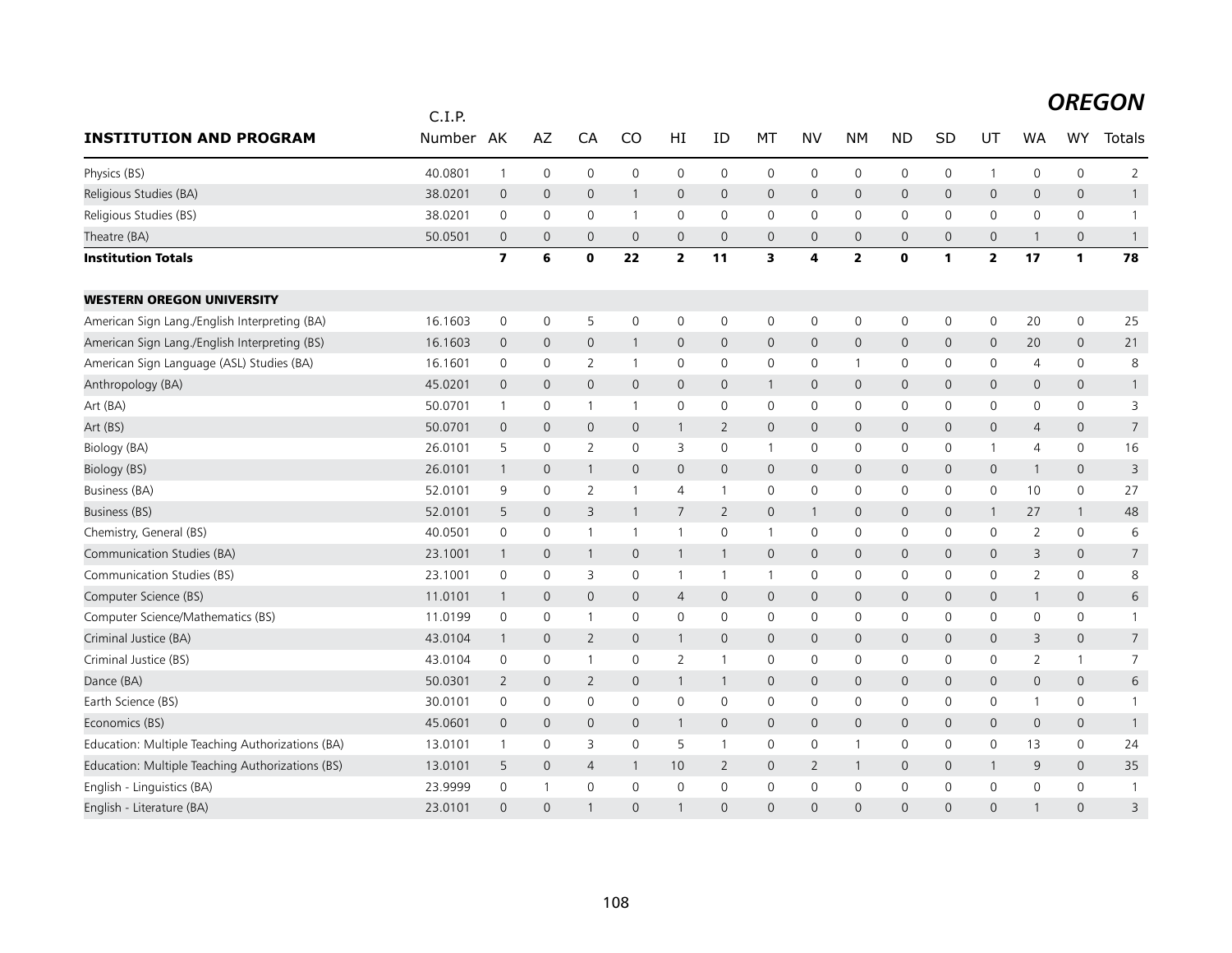|                                           | C.I.P.  |                |                |                |              |                |              |                |              |                |                |                |              |                |                     |                |
|-------------------------------------------|---------|----------------|----------------|----------------|--------------|----------------|--------------|----------------|--------------|----------------|----------------|----------------|--------------|----------------|---------------------|----------------|
| <b>INSTITUTION AND PROGRAM</b>            | Number  | AK             | AZ             | CA             | CO           | HI             | ID           | MT             | <b>NV</b>    | <b>NM</b>      | <b>ND</b>      | <b>SD</b>      | UT           | <b>WA</b>      | WY                  | Totals         |
| English - Writing (BA)                    | 23.0401 | $\mathbf 0$    | $\mathbf 0$    | $\mathbf 0$    | $\mathbf 0$  | $\mathbf{1}$   | $\mathbf 0$  | $\mathbf 0$    | $\mathbf 0$  | $\mathbf 0$    | $\mathbf 0$    | 0              | $\mathbf 0$  | 1              | 0                   | $\overline{2}$ |
| Fire Services Administration (BS)         | 43.0202 | $\overline{1}$ | $\mathbf 0$    | 1              | $\mathbf 0$  | 3              | $\mathbf{0}$ | $\mathbf 0$    | $\mathbf 0$  | $\mathbf{0}$   | $\mathbf{0}$   | $\mathbf{0}$   | $\mathsf{O}$ | 2              | $\mathbf{1}$        | 8              |
| Geography (BA)                            | 45.0701 | $\mathbf{1}$   | 0              | 0              | $\mathbf{1}$ | 0              | 0            | 0              | $\mathbf 0$  | 0              | $\mathbf 0$    | 0              | 0            | 0              | 0                   | $\overline{2}$ |
| Geography (BS)                            | 45.0701 | $\mathbf 0$    | $\overline{0}$ | 0              | $\mathbf{0}$ | $\mathbf{0}$   | $\mathbf{1}$ | $\mathbf 0$    | $\mathbf{1}$ | $\mathbf{0}$   | $\mathbf{0}$   | $\Omega$       | $\mathbf{0}$ | 0              | $\mathbf{0}$        | $\overline{2}$ |
| Health Promotion (BA)                     | 13.1307 | 0              | 0              | 0              | 0            | 3              | 0            | 0              | 0            | 0              | 0              | 0              | 0            | 1              | 0                   | 4              |
| Health Promotion (BS)                     | 13.1307 | $\overline{1}$ | $\overline{0}$ | $\mathbf{1}$   | $\mathbf{0}$ | 5              | $\mathbf{0}$ | $\overline{0}$ | $\mathbf 0$  | $\mathbf 0$    | $\overline{0}$ | $\mathbf{0}$   | $\mathbf{0}$ | 3              | $\mathbf{0}$        | 10             |
| History (BA)                              | 54.0101 | $\mathbf{1}$   | $\mathbf 0$    | $\overline{2}$ | 0            | 0              | 0            | 0              | $\mathbf 0$  | 0              | 0              | 0              | 0            | 3              | 0                   | 6              |
| History (BS)                              | 54.0101 | $\overline{1}$ | $\mathbf 0$    | $\mathbf{1}$   | $\mathbf{1}$ | $\mathbf 0$    | $\mathbf 0$  | $\overline{0}$ | $\mathbf 0$  | $\mathbf 0$    | $\mathbf 0$    | 0              | $\mathsf{O}$ | 3              | $\mathsf{O}\xspace$ | 6              |
| Humanities (BA)                           | 24.0103 | 0              | 0              | 0              | 0            | 0              | 0            | 0              | 0            | 0              | 0              | 0              | 0            | 1              | 0                   | -1             |
| Information Systems (BS)                  | 11.1003 | $\mathbf 0$    | $\overline{0}$ | $\mathbf{0}$   | $\mathbf{0}$ | $\mathbf{1}$   | $\mathbf{0}$ | $\overline{0}$ | $\mathbf{0}$ | $\mathbf{0}$   | $\mathbf{0}$   | $\mathbf{0}$   | $\mathbf{0}$ | $\mathbf{1}$   | $\mathbf{0}$        | $\overline{2}$ |
| Interdisciplinary Studies (BA)            | 24.0199 | 0              | $\mathbf 0$    | 2              | $\mathbf{0}$ | 0              | $\Omega$     | $\mathbf 0$    | $\mathbf 0$  | $\mathbf 0$    | 0              | 0              | $\mathbf 0$  | $\mathbf{0}$   | 0                   | $\overline{2}$ |
| Interdisciplinary Studies (BS)            | 24.0199 | $\mathbf 0$    | $\mathbf 0$    | 3              | $\mathbf{0}$ | $\mathbf 0$    | $\mathbf{1}$ | $\mathbf 0$    | $\mathbf 0$  | $\mathbf 0$    | $\mathbf 0$    | $\mathbf{0}$   | $\mathsf{O}$ | 0              | 0                   | 4              |
| International Studies (BA)                | 24.0101 | $\mathbf{1}$   | $\mathbf 0$    | 2              | 0            | 0              | 0            | 0              | $\mathbf 0$  | 0              | 0              | 0              | 0            | 0              | 0                   | 3              |
| Mathematics (BS)                          | 27.0101 | $\mathbf 0$    | $\mathbf{0}$   | $\mathbf{0}$   | $\mathbf{0}$ | $\mathbf{0}$   | $\mathbf{1}$ | $\mathbf{0}$   | $\mathbf{0}$ | $\mathbf{0}$   | $\mathbf{0}$   | $\mathbf{0}$   | $\mathbf{0}$ | $\overline{2}$ | $\mathbf{0}$        | 3              |
| Music - Contemporary (BS)                 | 50.0999 | 0              | 0              | -1             | 0            | 0              | 0            | 0              | 0            | 0              | 0              | 0              | 0            | 1              | 0                   | 2              |
| Nursing, Other (BS)                       | 51.1699 | $\overline{2}$ | $\mathbf 0$    | $\overline{2}$ | $\mathbf{0}$ | $\overline{2}$ | $\mathbf{1}$ | $\mathbf 0$    | $\mathbf 0$  | $\mathbf 0$    | $\mathbf{0}$   | $\mathbf{0}$   | $\mathsf{O}$ | $\overline{4}$ | $\mathbf{0}$        | 11             |
| Philosophy (BA)                           | 38.0101 | 0              | $\mathbf 0$    | 0              | 0            | 0              | 0            | $\mathbf 0$    | $\mathbf 0$  | 0              | 0              | 0              | 0            | 1              | 0                   | $\mathbf{1}$   |
| Physical Education-Teacher Education (BS) | 13.1314 | $\overline{1}$ | $\overline{0}$ | $\mathbf 0$    | $\mathbf{0}$ | $\overline{0}$ | $\mathbf{0}$ | $\mathsf{O}$   | $\mathbf 0$  | $\mathbf{0}$   | $\mathbf 0$    | $\mathbf{0}$   | $\mathsf{O}$ | 0              | $\mathsf{O}\xspace$ | $\mathbf{1}$   |
| Physical Education: Exercise Science (BA) | 31.0505 | $\overline{2}$ | $\mathbf 0$    | $\overline{1}$ | 0            | 2              | -1           | 0              | $\mathbf 0$  | $\mathbf 0$    | 0              | 0              | 0            | 3              | 0                   | 9              |
| Physical Education: Exercise Science (BS) | 31.0505 | $\overline{2}$ | $\mathbf{1}$   | 2              | $\mathbf{0}$ | 3              | $\mathbf{1}$ | $\mathbf 0$    | $\mathbf{0}$ | $\mathbf{0}$   | $\mathbf{0}$   | $\mathbf{0}$   | $\mathbf{0}$ | 9              | $\mathbf{0}$        | 18             |
| Political Science (BA)                    | 45.1001 | $\mathbf 0$    | $\mathbf 0$    | 0              | $\Omega$     | $\mathbf 0$    | $\Omega$     | $\mathbf 0$    | $\mathbf 0$  | $\mathbf 0$    | 0              | 0              | $\mathsf{O}$ | $\mathbf{1}$   | 0                   | $\mathbf{1}$   |
| Political Science (BS)                    | 45.1001 | $\mathbf 0$    | $\overline{0}$ | $\mathbf{0}$   | $\mathbf{0}$ | $\mathbf{1}$   | $\mathbf 0$  | $\mathsf{O}$   | $\mathbf 0$  | $\mathbf 0$    | $\mathbf 0$    | 0              | $\mathsf{O}$ | 1              | 0                   | $\overline{2}$ |
| Pre-Professional (BS)                     | 30.9999 | 3              | -1             | $\overline{1}$ | 0            | 3              | 0            | 0              | $\mathbf 0$  | $\mathbf 0$    | 0              | 0              | 0            | 4              | 0                   | 12             |
| Psychology (BA)                           | 42.0101 | $\mathbf 0$    | $\mathbf{0}$   | $\mathbf{1}$   | $\mathbf{0}$ | $\mathbf{1}$   | $\mathbf{0}$ | $\mathbf 0$    | $\mathbf{0}$ | $\overline{0}$ | $\mathbf{0}$   | $\mathbf{0}$   | $\mathsf{O}$ | $\overline{4}$ | $\mathbf{0}$        | 6              |
| Psychology (BS)                           | 42.0101 | 0              | 0              | 2              | 0            | 3              | 0            | 0              | 2            | 0              | 0              | 0              | 1            | 8              | 0                   | 16             |
| Public Policy and Administration (BS)     | 44.0401 | $\mathbf 0$    | $\overline{0}$ | $\mathbf{0}$   | $\mathbf{0}$ | $\mathbf{0}$   | $\mathbf 0$  | $\overline{0}$ | $\mathbf{0}$ | $\mathbf{0}$   | $\mathbf{0}$   | $\mathbf{0}$   | $\mathbf{0}$ | $\overline{2}$ | $\mathbf{0}$        | $\overline{2}$ |
| Social Science (BA)                       | 45.0101 | 0              | $\mathbf 0$    | $\overline{1}$ | 0            | 0              | 0            | 0              | $\mathbf 0$  | $\mathbf 0$    | 0              | 0              | 0            | 1              | 0                   | 2              |
| Social Science (BS)                       | 45.0101 | $\overline{0}$ | $\overline{0}$ | $\mathbf{1}$   | $\mathbf{0}$ | $\mathbf 0$    | $\mathbf 0$  | $\mathbf 0$    | $\mathbf 0$  | $\mathbf 0$    | $\mathbf 0$    | $\mathbf{0}$   | $\mathsf{O}$ | $\overline{2}$ | 0                   | 3              |
| Sociology (BA)                            | 45.1101 | $\mathbf{1}$   | 0              | 0              | 0            | 2              | 0            | 0              | 0            | 0              | 0              | 0              | 0            | 0              | 0                   | 3              |
| Sociology (BS)                            | 45.1101 | $\mathbf 0$    | $\overline{0}$ | $\mathbf{1}$   | $\mathbf{0}$ | $\mathbf{1}$   | $\mathbf{0}$ | $\mathbf{0}$   | $\mathbf{0}$ | $\mathsf{O}$   | $\mathbf{0}$   | $\overline{0}$ |              | 0              | $\mathbf{0}$        | 3              |
| Spanish (BA)                              | 16.0905 | $\Omega$       | $\Omega$       | $\Omega$       | $\Omega$     | $\mathbf{0}$   | $\Omega$     | $\Omega$       | $\Omega$     | $\Omega$       | $\Omega$       | O              | $\mathbf{0}$ | 1              | $\Omega$            |                |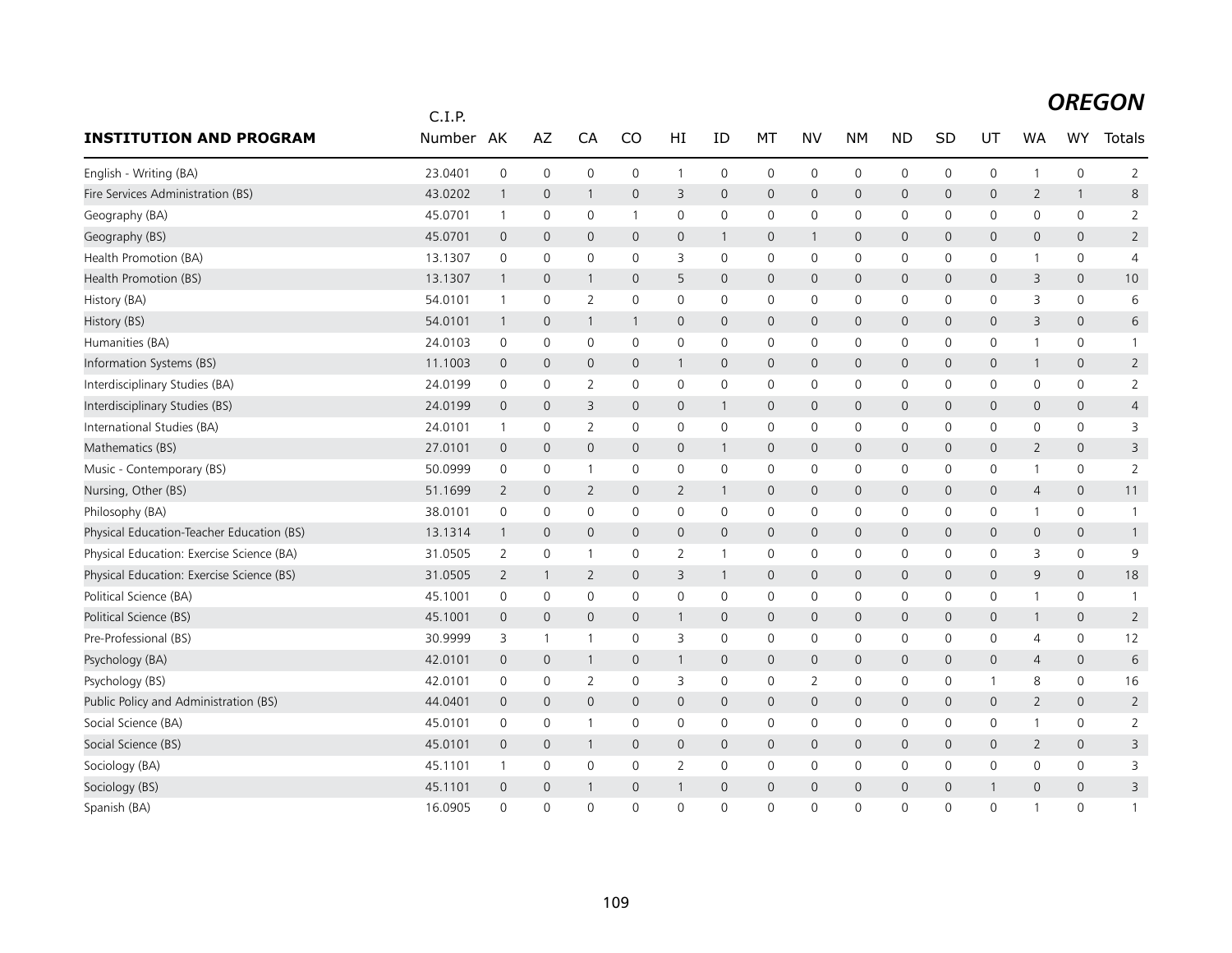|                                | C.I.P.  |          |              |              |          |          |          |              |                |             |              |                |          |           |              | <b>OREGON</b> |
|--------------------------------|---------|----------|--------------|--------------|----------|----------|----------|--------------|----------------|-------------|--------------|----------------|----------|-----------|--------------|---------------|
| <b>INSTITUTION AND PROGRAM</b> | Number  | AK       | AZ           | CA           | CO       | HI       | ID       | МT           | NV             | NΜ          | <b>ND</b>    | SD             | UT       | <b>WA</b> | <b>WY</b>    | <b>Totals</b> |
| Theatre Arts (BA)              | 50.0501 |          | $\mathbf{0}$ | $\mathbf{0}$ | $\Omega$ |          | $\Omega$ | $\mathbf{0}$ | $\Omega$       | $\Omega$    | $\Omega$     | $\Omega$       | $\Omega$ |           | $\Omega$     | 3             |
| Theatre Arts (BS)              | 50.0501 | $\Omega$ | $\mathbf 0$  |              |          | $\Omega$ | 0        | $\mathbf 0$  | $\overline{0}$ | $\mathbf 0$ | $\Omega$     | $\overline{0}$ | $\Omega$ |           | $\Omega$     | 3             |
| Theatre Arts (BA)              | 50.0508 | $\Omega$ | $\mathbf{0}$ | $\Omega$     |          | $\Omega$ | $\Omega$ | $\mathbf{0}$ | $\Omega$       | $\Omega$    | $\Omega$     | $\Omega$       | $\Omega$ | $\Omega$  | $\mathbf{0}$ |               |
| Undeclared (No Degree)         | 99.9999 |          | 0            |              | 3        | 14       | 0        | $\mathbf 0$  | $\overline{0}$ | 0           | $\mathbf{0}$ | $\overline{0}$ | $\Omega$ | 25        |              | 56            |
| Institution Totals             |         | 61       | 3            | 63           | 14       | 89       | 18       | 4            | 6              | 3           | $\mathbf{o}$ | $\mathbf{o}$   | 5.       | 213       | 4            | 483           |
| <b>OREGON STATEWIDE TOTALS</b> |         | 157      | 56           | 291          | 82       | 192      | 90       | 33           | 39             | 25          | 1            | 6              | 19       | 623       | 12           | 1,626         |

 $\sim$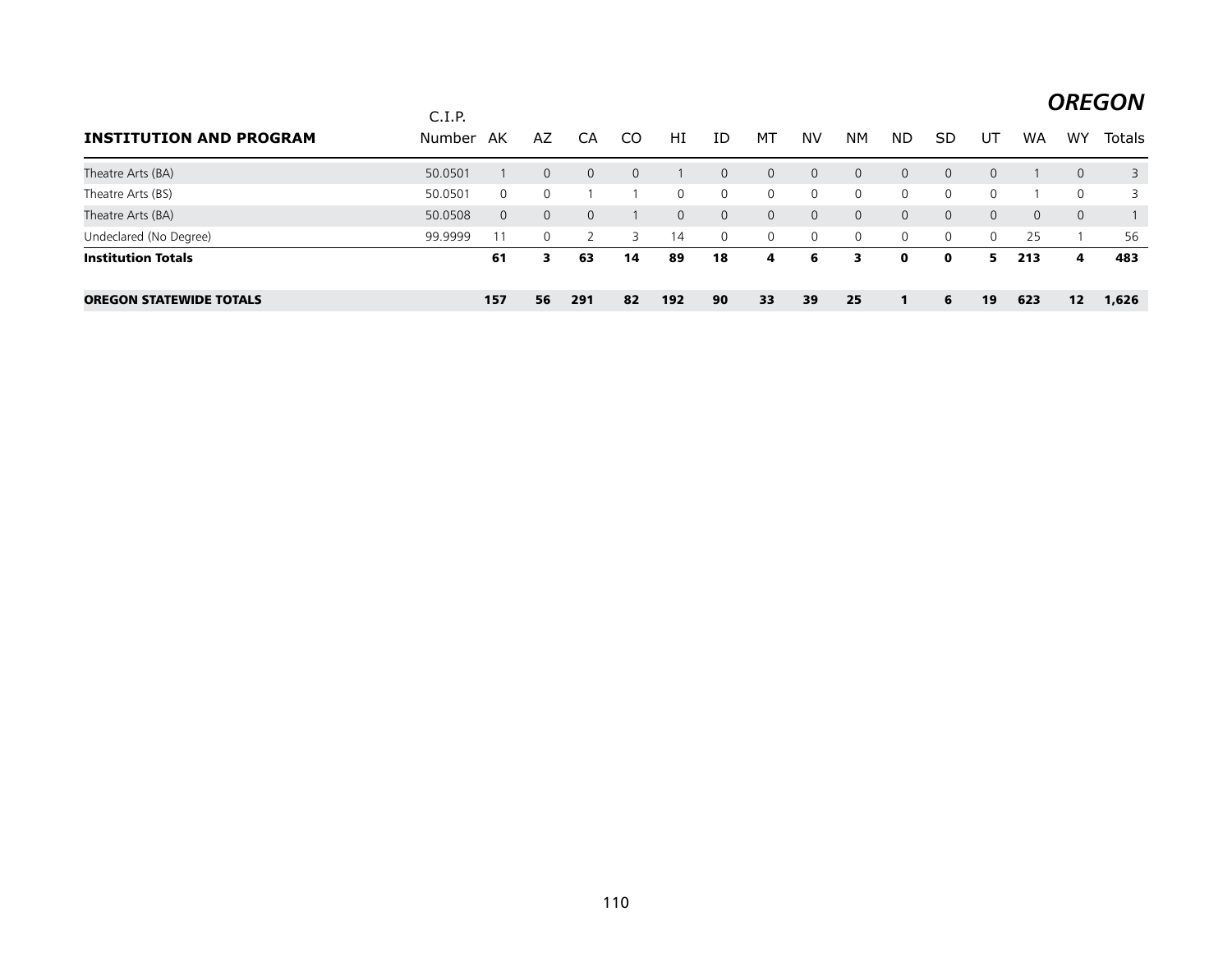#### *SOUTH DAKOTA SOUTH DAKOTA*

|                                                                                 | C.I.P.    |                |                     |                     |                         |              |              |                     |              |                |                |              |              |              |                |                |
|---------------------------------------------------------------------------------|-----------|----------------|---------------------|---------------------|-------------------------|--------------|--------------|---------------------|--------------|----------------|----------------|--------------|--------------|--------------|----------------|----------------|
| <b>INSTITUTION AND PROGRAM</b>                                                  | Number AK |                | AZ                  | CA                  | CO                      | HI           | ID           | MT                  | <b>NV</b>    | <b>NM</b>      | <b>ND</b>      | <b>OR</b>    | UT           | <b>WA</b>    | WY             | Totals         |
| <b>SOUTH DAKOTA FOUR-YEAR PUBLIC INSTITUTIONS (6)</b>                           |           |                |                     |                     |                         |              |              |                     |              |                |                |              |              |              |                |                |
| <b>BLACK HILLS STATE UNIVERSITY</b>                                             |           |                |                     |                     |                         |              |              |                     |              |                |                |              |              |              |                |                |
| Art (BA)                                                                        | 50.0701   | 0              | $\mathsf{O}\xspace$ | $\mathbf{1}$        | 1                       | 0            | 0            | $\overline{2}$      | $\mathbf 0$  | 0              | $\mathbf{1}$   | 1            | 0            | 0            | 11             | 17             |
| Biology (BS)                                                                    | 26.0101   | $\mathbf{1}$   | $\overline{0}$      | 3                   | 5                       | 0            | $\mathbf{0}$ | 10                  | $\mathbf{0}$ | $\overline{2}$ | 5              | $\mathbf{0}$ | 0            | $\mathbf{0}$ | 21             | 47             |
| <b>Business Administration (BS)</b>                                             | 52.0201   | 2              | $\mathbf 0$         | 3                   | 6                       | $\mathsf{O}$ | $\Omega$     | 10                  | $\mathbf{1}$ | $\mathbf 0$    | 6              | $\mathbf{0}$ | $\mathbf{0}$ | 0            | 44             | 72             |
| Business Education/Composite Business Education (BS)                            | 13.1303   | $\mathbf{0}$   | $\mathbf 0$         | $\overline{0}$      | $\mathbf 0$             | 0            | $\mathbf{0}$ | $\mathbf{0}$        | $\mathbf{0}$ | $\mathbf{0}$   | $\mathbf{0}$   | $\mathbf{0}$ | $\mathbf{0}$ | $\mathbf{0}$ | $\overline{2}$ | $\overline{2}$ |
| Communication Arts (BA)                                                         | 50.0402   | 0              | 0                   | 0                   | 0                       | 0            | 0            | 0                   | 0            | 0              | $\mathbf 0$    | 0            | 0            | 0            | $\mathbf{1}$   |                |
| Communication Arts (BS)                                                         | 50.0402   | $\mathbf 0$    | $\mathbf 0$         | $\mathbf 0$         | 0                       | $\mathsf{O}$ | 0            | $\mathbf{1}$        | 0            | $\mathbf 0$    | $\overline{2}$ | $\mathbf 0$  | $\mathbf 0$  | 0            | 4              | 7              |
| Composite Chemistry/Chemistry/Chemistry Teaching (BS)                           | 40.0501   | $\mathbf 0$    | $\mathbf 0$         | 0                   | $\mathbf{1}$            | 0            | 0            | $\mathbf 0$         | 0            | $\mathbf 0$    | $\mathbf 0$    | $\mathbf{0}$ | 0            | 0            | $\mathbf{1}$   | $\overline{2}$ |
| Composite Communication/English (BA)                                            | 23.0101   | $\mathbf{0}$   | $\mathbf 0$         | $\mathbf 0$         | $\mathbf 0$             | $\mathsf{O}$ | $\mathbf{0}$ | $\mathbf 0$         | 0            | $\mathbf 0$    | $\mathbf 0$    | $\mathbf{0}$ | $\mathbf 0$  | 0            | $\mathbf{1}$   | $\mathbf{1}$   |
| Composite Communication/English (BS)                                            | 23.0101   | 0              | 0                   | $\mathbf 0$         | $\mathbf{1}$            | $\mathsf{O}$ | $\Omega$     | $\mathbf{1}$        | 0            | $\mathbf 0$    | 3              | $\mathbf{0}$ | $\mathbf 0$  |              | 9              | 15             |
| Composite Early Childhood Special Ed. (BS)                                      | 13.1209   | $\overline{0}$ | $\overline{0}$      | $\overline{0}$      | $\mathbf{1}$            | 0            | $\mathsf{O}$ | $\mathbf{0}$        | $\mathbf{0}$ | $\mathsf{O}$   | $\overline{1}$ | $\mathbf{0}$ | $\mathbf{0}$ | 0            | 6              | 8              |
| Composite Instr Music/Composite Music - Non-Tchq/<br>Composite Vocal Music (BA) | 50.0901   | 0              | 0                   | $\mathbf 0$         | 0                       | 0            | 0            | 0                   | $\mathbf 0$  | 0              | $\mathbf 0$    | $\mathbf 0$  | 0            | 0            | $\overline{2}$ | 2              |
| Composite Instr Music/Composite Music - Non-Tchq/<br>Composite Vocal Music (BS) | 50.0901   | $\mathsf{O}$   | $\mathbf 0$         | $\mathbf 0$         | $\mathbf 0$             | 0            | 0            | $\mathsf{O}\xspace$ | 0            | $\mathsf{O}$   | $\mathbf{1}$   | $\mathbf 0$  | $\mathsf{O}$ | 0            | 3              | 4              |
| Composite Math & Science Tchg (BS)                                              | 13.1311   | $\mathsf{O}$   | $\mathbf 0$         | $\mathbf 0$         | $\mathbf 0$             | 0            | 0            | $\mathbf{1}$        | $\mathbf 0$  | $\mathbf 0$    | $\mathbf 0$    | $\mathbf 0$  | $\mathbf 0$  | 0            | $\mathbf{1}$   | $\overline{2}$ |
| Composite Outdoor Education (BS)                                                | 31.0101   | $\Omega$       | $\Omega$            | $\mathbf{0}$        | $\mathbf{1}$            | 0            | $\Omega$     | $\mathbf{1}$        | $\Omega$     | $\mathbf{0}$   | $\mathbf 0$    | $\Omega$     | $\mathbf{0}$ | 0            | 3              | 5              |
| Composite Social Science/Social Science (BS)                                    | 45.0101   | $\mathsf{O}$   | 0                   | $\mathbf 0$         | $\mathbf 0$             | $\mathsf{O}$ | 0            | $\mathbf{1}$        | $\mathbf 0$  | 0              | $\mathbf 0$    | $\mathbf 0$  | $\mathbf 0$  | 0            | 5              | 6              |
| Composite Technology/Tech/Applied Tech Sci/Industrial<br>Tech Educ (BS)         | 15.0612   | $\mathbf{0}$   | $\mathbf{0}$        | $\mathbf{0}$        | $\mathbf 0$             | 0            | $\mathbf{0}$ | $\mathbf{1}$        | $\mathbf 0$  | $\mathsf{O}$   | $\mathbf 0$    | $\mathbf{0}$ | $\mathsf{O}$ | 0            | $\overline{2}$ | 3              |
| Composite Wellness Management/Exercise Science (BS)                             | 31.0504   | $\mathbf 0$    | 1                   | 0                   | 11                      | 0            | 0            | $\overline{2}$      | $\mathbf{1}$ | 0              | $\mathbf 1$    | $\mathbf 0$  | 0            | 0            | 14             | 30             |
| Elementary Education (BS)                                                       | 13.1202   | $\mathbf{1}$   | $\mathbf 0$         | -1                  | 3                       | 0            | 0            | 10                  | $\mathbf{0}$ | $\mathsf{O}$   | $\overline{1}$ | 0            | $\mathsf{O}$ | 0            | 57             | 73             |
| Environmental Physical Sciences (BS)                                            | 40.9999   | 0              | $\mathbf 0$         | $\mathbf 0$         | $\overline{2}$          | $\mathsf{O}$ | $\Omega$     | $\mathbf 0$         | $\mathbf 0$  | $\mathbf 0$    | $\mathbf 0$    | $\mathbf{0}$ | $\mathbf 0$  | 0            | $\mathbf{1}$   | 3              |
| General Studies (ASSOC)                                                         | 24.0102   | $\mathbf{0}$   | $\mathbf{0}$        | $\mathbf{0}$        | $\mathbf{1}$            | 0            | $\mathbf{0}$ | 3                   | $\mathbf{0}$ | $\mathsf{O}$   | $\overline{1}$ | $\mathbf{0}$ | $\mathsf{O}$ | 0            | $\overline{4}$ | 9              |
| History (BS)                                                                    | 54.0101   | 0              | 0                   | 0                   | $\mathbf{1}$            | 0            | 0            | 2                   | $\mathbf{1}$ | 0              | $\overline{1}$ | 0            | $\mathbf{0}$ | 0            | $\overline{7}$ | 12             |
| Human Services (BS)                                                             | 44.0201   | $\mathbf{0}$   | $\mathbf 0$         | $\mathsf{O}\xspace$ | $\overline{2}$          | $\mathsf{O}$ | 0            | $\overline{2}$      | $\mathbf{1}$ | $\mathbf 0$    | $\overline{1}$ | $\mathbf{0}$ | $\mathbf 0$  | $\mathbf{0}$ | $\overline{2}$ | $\,8\,$        |
| Mass Communications (BS)                                                        | 9.0102    | $\mathbf 0$    | $\Omega$            |                     |                         | 0            | 0            | $\overline{2}$      | $\Omega$     | $\mathbf 0$    | 5              | $\Omega$     | 0            | 0            | $\overline{7}$ | 16             |
| Mathematics (BS)                                                                | 27.0101   | $\Omega$       |                     |                     | $\overline{\mathsf{B}}$ | $\Omega$     | $\Omega$     | $\Omega$            | $\Omega$     | $\Omega$       |                | $\Omega$     | $\Omega$     | $\Omega$     | 12             | 18             |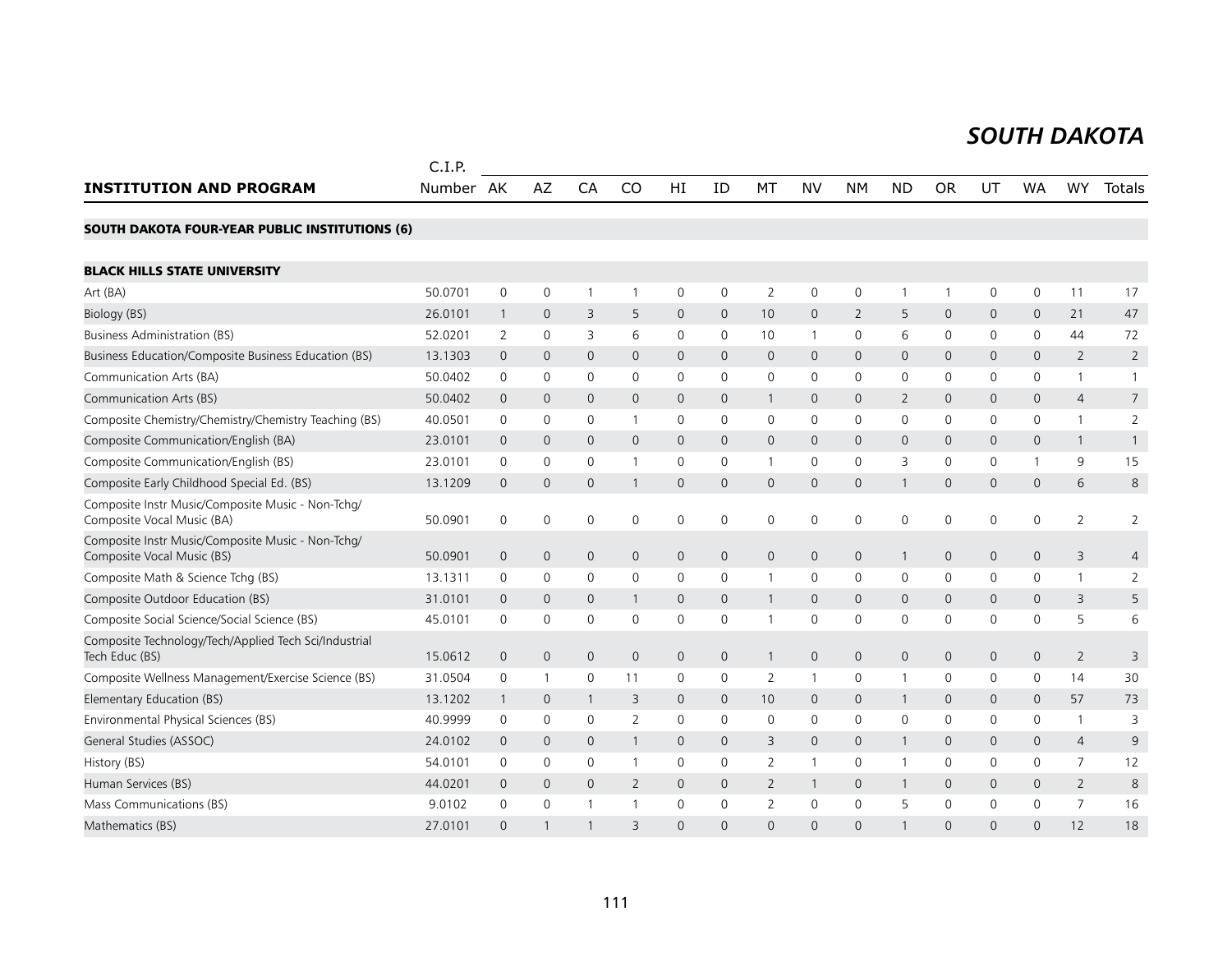|                                                                                                         | C.I.P.  |                     |                         |              |                     |                     |                     |                |                         |                |              |                |             |              |                     |                |
|---------------------------------------------------------------------------------------------------------|---------|---------------------|-------------------------|--------------|---------------------|---------------------|---------------------|----------------|-------------------------|----------------|--------------|----------------|-------------|--------------|---------------------|----------------|
| <b>INSTITUTION AND PROGRAM</b>                                                                          | Number  | AK                  | AZ                      | CA           | CO                  | HI                  | ID                  | МT             | NV                      | <b>NM</b>      | <b>ND</b>    | <b>OR</b>      | UT          | WA           | WY                  | Totals         |
| Paraprofessional Education (ASSOC)                                                                      | 13.1501 | $\mathbf 0$         | $\mathsf 0$             | $\mathbf 0$  | $\mathbf 0$         | $\mathbf 0$         | 0                   | $\mathbf 0$    | $\mathbf 0$             | 0              | 0            | $\mathbf 0$    | 0           | 0            | $\mathbf{1}$        | $\mathbf{1}$   |
| Physical Education (BS)                                                                                 | 31.0501 | $\mathbf{1}$        | $\mathbf 0$             | $\mathbf{1}$ | 5                   | $\mathbf{0}$        | $\overline{0}$      | $\overline{4}$ | $\mathbf{0}$            | $\mathbf{0}$   | $\mathbf 0$  | $\mathbf 0$    | 0           | $\mathbf{1}$ | 21                  | 33             |
| Political Science (BS)                                                                                  | 45.1001 | $\mathbf 0$         | 0                       | -1           | $\mathbf 0$         | 0                   | 0                   | $\mathbf 0$    | $\mathbf 0$             | $\mathbf 0$    | $\mathbf 1$  | 0              | 0           | 1            | $\mathbf{1}$        | $\overline{4}$ |
| Professional Accountancy/Composite Accounting (BS)                                                      | 52.0301 | $\overline{0}$      | $\mathbf 0$             | $\mathbf 1$  | 0                   | 0                   | $\mathbf 0$         | $\mathbf{1}$   | $\mathbf 0$             | $\mathbf 0$    | $\mathbf{0}$ | 0              | 0           | 0            | $\mathbf{1}$        | 3              |
| Psychology (BS)                                                                                         | 42.0101 | $\mathbf 0$         | $\mathbf 0$             | $\mathbf 0$  | $\overline{4}$      | 0                   | $\mathbf 0$         | $\overline{2}$ | $\mathbf 0$             | $\mathsf{O}$   | 3            | $\mathbf 0$    | 0           | $\mathbf 0$  | 9                   | 18             |
| Science Teacher Education/General Science Teacher<br>Education (BS)                                     | 13.1316 | $\overline{0}$      | $\mathbf 0$             | $\mathbf{0}$ | 0                   | $\mathbf 0$         | $\mathbf 0$         | $\mathbf 0$    | $\mathbf 0$             | $\mathbf 0$    | 0            | $\mathbf 0$    | 0           | 0            | $\mathbf{1}$        | $\mathbf{1}$   |
| Sociology (BS)                                                                                          | 45.1101 | 0                   | 0                       | 0            |                     | $\mathbf 0$         | 1                   | 0              | $\mathsf{O}\xspace$     | $\mathbf 0$    | 0            |                | 0           | $\mathbf 0$  | 3                   | 6              |
| Spanish (BA)                                                                                            | 16.0905 | $\mathbf 0$         | $\mathbf 0$             | $\mathbf{0}$ | 2                   | $\mathbf{0}$        | $\mathbf{0}$        | $\mathbf{0}$   | $\mathbf{0}$            | $\mathbf{0}$   | 0            | $\mathbf 0$    | 0           | $\mathbf 0$  | $\mathbf{0}$        | $\overline{2}$ |
| Special Education (CERT)                                                                                | 13.1001 | $\mathbf 0$         | 0                       | $\mathbf 0$  |                     | 0                   | 0                   | 0              | $\mathbf 0$             | 0              | 0            | 0              | 0           | 0            | 0                   | $\overline{1}$ |
| Special Education (BS)                                                                                  | 13.1001 | $\mathbf 0$         | $\mathbf 0$             | $\mathbf{1}$ | $\overline{1}$      | $\mathbf 0$         | $\mathbf 0$         | $\mathbf{1}$   | $\mathbf 0$             | $\mathsf{O}$   | $\mathbf{1}$ | $\mathbf 0$    | 0           | $\mathbf 0$  | 10                  | 14             |
| Speech/Speech Communications/Composite Comm (BS)                                                        | 23.1001 | $\mathbf 0$         | $\mathbf 0$             | $\mathbf 0$  | $\Omega$            | $\mathbf 0$         | $\Omega$            | $\mathbf{1}$   | $\mathbf 0$             | $\mathbf 0$    | 2            | $\Omega$       | $\mathbf 0$ | $\Omega$     | 2                   | 5              |
| Tourism & Hospitality Mgmt (ASSOC)                                                                      | 52.0903 | $\overline{0}$      | $\mathbf{0}$            | $\mathbf{0}$ | $\mathbf{0}$        | $\mathbf{0}$        | $\mathbf{0}$        | $\mathbf{0}$   | $\mathbf{0}$            | $\mathbf{0}$   | $\mathsf{O}$ | $\Omega$       | 0           | $\mathbf{0}$ | $\mathbf{1}$        | $\mathbf{1}$   |
| Undeclared/Non-degree (No Degree)                                                                       | 99.9999 | $\mathbf{1}$        | 2                       | -1           | 3                   | 0                   | 0                   | 3              | $\mathbf 0$             | 0              | 2            | 0              | 0           | 0            | 11                  | 23             |
| <b>Institution Totals</b>                                                                               |         | 6                   | $\overline{\mathbf{4}}$ | 15           | 57                  | O                   | 1                   | 61             | $\overline{\mathbf{4}}$ | $\overline{2}$ | 39           | $\overline{2}$ | $\mathbf 0$ | 3            | 281                 | 475            |
| <b>DAKOTA STATE UNIVERSITY</b>                                                                          |         |                     |                         |              |                     |                     |                     |                |                         |                |              |                |             |              |                     |                |
| Accounting/Professional Accountancy (BS)                                                                | 52.0301 | $\mathsf 0$         | $\mathbf 0$             | $\mathbf 0$  | $\mathsf{O}\xspace$ | 0                   | 0                   | 0              | $\mathsf{O}$            | 0              | 0            | 0              | 0           | 0            | $\mathbf{1}$        | $\mathbf{1}$   |
| Biology Information Systems (BS)                                                                        | 26.9999 | $\overline{0}$      | $\overline{1}$          | $\mathbf{0}$ | $\mathbf{0}$        | $\mathbf{0}$        | $\mathbf{0}$        | $\mathbf{0}$   | $\mathbf{0}$            | $\overline{0}$ | $\mathbf 0$  | $\mathbf{0}$   | 0           | $\mathbf{0}$ | $\mathbf 0$         | $\mathbf{1}$   |
| Business Education (BS)                                                                                 | 13.1303 | 0                   | $\overline{1}$          | $\mathbf 0$  | $\mathbf 0$         | 0                   | 0                   | 0              | 0                       | $\mathbf 0$    | 0            | 0              | 0           | 0            | $\mathbf{1}$        | $\overline{2}$ |
| Business Management/Management (ASSOC)                                                                  | 52.0201 | $\mathsf{O}\xspace$ | $\overline{1}$          | 1            | $\mathsf{O}$        | $\mathsf{O}\xspace$ | $\mathsf{O}\xspace$ | $\mathsf{O}$   | $\mathbf 0$             | $\mathbf{1}$   | 0            | $\mathbf 0$    | 0           | 3            | 1                   | $\overline{7}$ |
| Computer and Network Security (BS)                                                                      | 11.1003 | $\mathbf{1}$        | $\mathsf{O}\xspace$     | $\mathbf 0$  | 2                   | 0                   | $\mathbf 0$         | 0              | $\mathsf{O}$            | $\mathbf{1}$   | 4            | 0              | 0           | $\mathbf 0$  | 0                   | 8              |
| Computer Game Design (BS)                                                                               | 11.0899 | $\Omega$            | $\mathbf 0$             | $\Omega$     | $\mathbf{0}$        | $\mathbf{0}$        | $\Omega$            | $\mathbf{0}$   | $\Omega$                | $\mathbf 0$    | $\mathbf{1}$ | $\Omega$       | 0           | $\mathbf{0}$ | $\mathbf{0}$        | $\mathbf{1}$   |
| Computer Sci/Information Tech Entrep/Object Oriented<br>Prog/Tech DB Mgt Syst/High Perf & Res Comp (BS) | 11.0101 | $\mathsf 0$         | $\mathbf 0$             | $\mathbf 0$  | -1                  | 0                   | 0                   | $\mathbf 0$    | $\mathsf{O}$            | $\mathbf 0$    | $\mathbf{1}$ | 0              | 0           | $\mathbf 0$  | $\mathsf{O}\xspace$ | $\overline{2}$ |
| Digital Arts and Design (BS)                                                                            | 11.0803 | $\overline{0}$      | $\mathbf 0$             | 1            | $\mathbf{0}$        | $\mathbf{0}$        | $\mathbf{0}$        | $\mathbf{0}$   | $\mathbf{0}$            | $\mathbf{0}$   | $\mathbf{1}$ | $\mathbf 0$    | 0           | 2            | $\mathsf{O}\xspace$ | 4              |
| Elementary Ed. & Special Learning Behavior/Special Educ (BS)                                            | 13.1099 | $\mathbf 0$         | 0                       | $\mathbf{1}$ | $\mathbf 0$         | 0                   | 0                   | 0              | $\mathbf 0$             | $\mathbf 0$    | 2            | 0              | 0           | 0            | $\mathbf 0$         | 3              |
| Elementary Education (BS)                                                                               | 13.1202 | $\mathbf{0}$        | $\mathbf 0$             | $\mathbf 0$  | $\mathbf{0}$        | $\mathbf 0$         | $\mathbf{0}$        | $\mathsf{O}$   | $\mathbf 0$             | $\mathbf 0$    | $\mathbf{1}$ | $\mathbf{0}$   | 0           | $\mathbf{1}$ | $\mathbf{1}$        | 3              |
| English (BS)                                                                                            | 13.1305 | $\mathbf 0$         | $\overline{1}$          | $\mathbf{1}$ | $\Omega$            | 0                   | 0                   | 0              | $\mathbf 0$             | 0              | 0            | 0              | 0           | 2            | 0                   | 4              |
| English Information Systems (BS)                                                                        | 23.9999 | $\overline{0}$      | $\mathbf 0$             | $\mathbf{0}$ | $\mathbf{0}$        | $\mathbf{0}$        | $\mathbf{0}$        | $\mathbf{0}$   | $\mathbf{0}$            | $\mathbf{0}$   | $\mathbf{0}$ | $\mathbf 0$    | 0           | $\mathbf{1}$ | $\overline{0}$      | $\mathbf{1}$   |
| Exercise Science (BS)                                                                                   | 31.0505 | $\mathbf 0$         | 2                       | 6            |                     | 0                   | 0                   | $\mathbf 0$    | $\mathbf 0$             | $\mathbf 0$    | 0            | $\mathbf 0$    | 0           | 6            | $\mathbf{1}$        | 16             |
| General Studies (ASSOC)                                                                                 | 24.0102 | $\Omega$            | $\Omega$                | $\Omega$     | $\Omega$            | $\Omega$            | $\Omega$            | $\Omega$       | $\Omega$                | $\Omega$       | $\Omega$     | $\Omega$       | $\Omega$    | $\Omega$     |                     | $\mathbf{1}$   |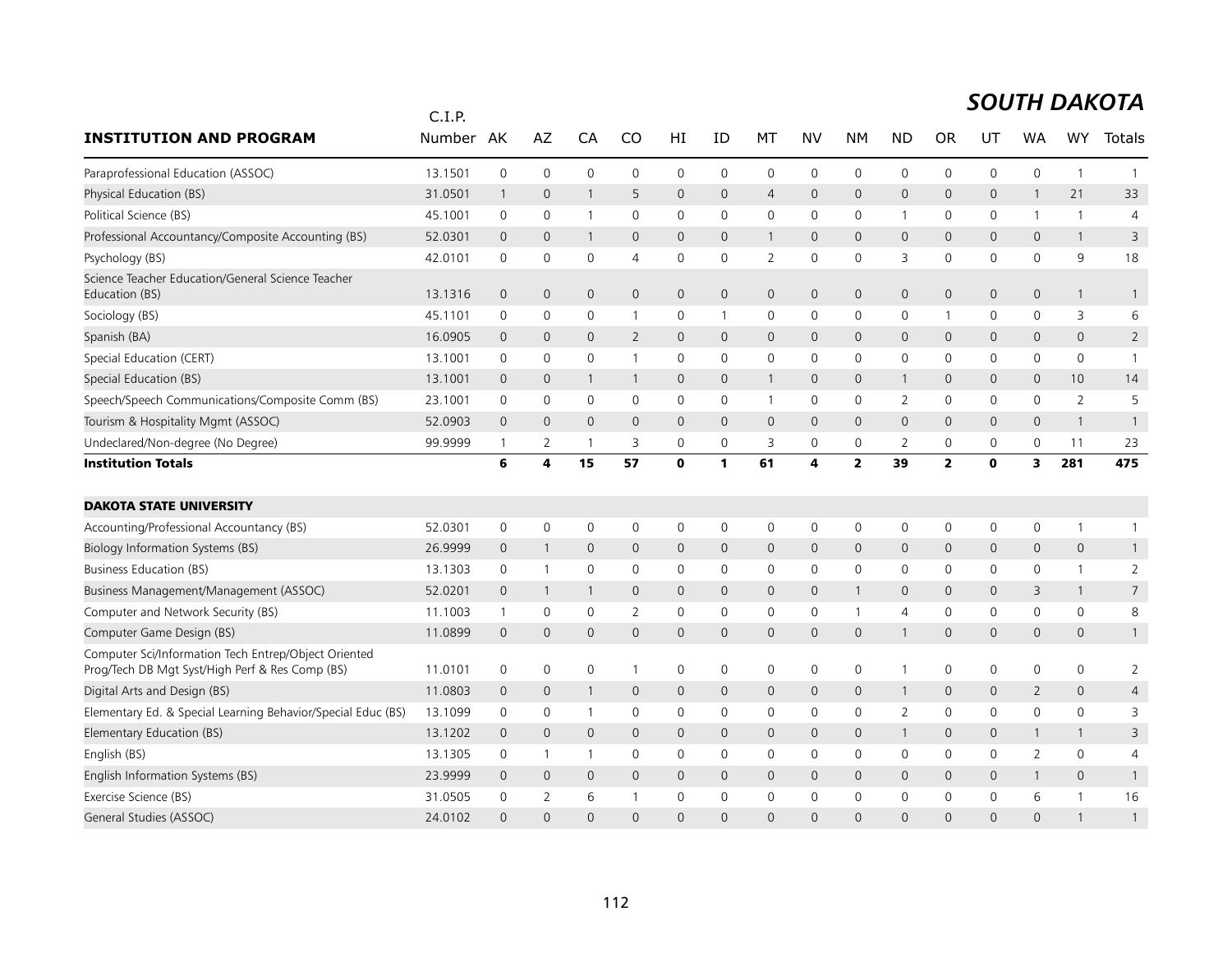|                                                                     | C.I.P.  |                |                |                          |                |                |                |                |                |                |                |              |              |                |                     |                |
|---------------------------------------------------------------------|---------|----------------|----------------|--------------------------|----------------|----------------|----------------|----------------|----------------|----------------|----------------|--------------|--------------|----------------|---------------------|----------------|
| <b>INSTITUTION AND PROGRAM</b>                                      | Number  | AK             | AZ             | CA                       | CO             | HI             | ID             | МT             | NV             | <b>NM</b>      | <b>ND</b>      | <b>OR</b>    | UT           | WA             | <b>WY</b>           | Totals         |
| Health Information Administration (BS)                              | 51.0706 | $\mathsf 0$    | $\mathbf{1}$   | $\mathbf 0$              | $\mathbf 0$    | $\mathbf 0$    | 0              | $\mathbf 0$    | $\mathbf 0$    | $\mathbf 0$    | $\mathbf 0$    | $\mathbf 0$  | 0            | 0              | $\mathbf 0$         | $\mathbf{1}$   |
| Management Information Systems/Computer Information<br>Systems (BS) | 11.0401 | $\overline{0}$ | $\overline{0}$ | $\mathbf 0$              | $\mathbf{0}$   | $\mathbf{0}$   | $\mathbf 0$    | $\mathbf 0$    | $\mathbf 0$    | $\mathbf 0$    | $\mathbf{0}$   | $\mathbf 0$  | 0            | $\mathbf{1}$   | $\mathbf{0}$        | $\mathbf{1}$   |
| Marketing (BA)                                                      | 52.1401 | $\mathbf 0$    | 0              | $\mathbf 0$              | $\Omega$       | 0              | 0              | 0              | $\overline{1}$ | 0              | 0              | 0            | 0            | $\mathbf{1}$   | 0                   | $\overline{2}$ |
| Physical Education (BS)                                             | 13.1314 | $\mathbf 0$    | $\overline{1}$ | 1                        | $\mathbf{0}$   | $\overline{0}$ | $\mathbf{0}$   | $\overline{0}$ | $\mathbf{0}$   | $\mathbf{1}$   | $\mathbf 0$    | $\mathbf{0}$ | $\mathbf 0$  | 5              | $\mathbf{1}$        | 9              |
| Physical Sciences (BS)                                              | 40.0101 | 0              | 0              | 0                        | $\mathbf 0$    | 0              | 0              | 0              | 0              | 0              | 0              | 0            | 0            | 1              | $\mathsf{O}\xspace$ | $\mathbf{1}$   |
| Respiratory Care (BS)                                               | 51.0908 | $\overline{0}$ | $\overline{0}$ | $\mathbf{0}$             | $\mathbf{0}$   | $\mathbf{0}$   | $\overline{0}$ | $\mathbf{0}$   | $\mathbf{0}$   | $\mathbf{0}$   | $\mathbf{0}$   | $\mathbf 0$  | $\mathsf{O}$ | 0              | $\mathbf{1}$        | $\overline{1}$ |
| Undeclared (No Degree)                                              | 99.9999 | $\mathbf 0$    | 2              | 2                        | 0              | 0              | 0              | 0              | $\mathbf 0$    | 0              | $\mathbf 0$    | 0            | 0            | 3              | $\mathbf 0$         | 7              |
| <b>Institution Totals</b>                                           |         | $\mathbf{1}$   | 10             | 13                       | 4              | $\mathbf 0$    | $\mathbf 0$    | $\mathbf 0$    | $\mathbf{1}$   | 3              | 10             | $\mathbf 0$  | $\mathbf 0$  | 26             | 8                   | 76             |
| <b>NORTHERN STATE UNIVERSITY</b>                                    |         |                |                |                          |                |                |                |                |                |                |                |              |              |                |                     |                |
| Administrative Systems (BS)                                         | 52.1201 | 0              | 0              | $\mathbf{1}$             | 0              | $\mathbf 0$    | $\mathbf 0$    | $\mathbf 0$    | $\mathsf{O}$   | $\mathbf 0$    | $\mathbf 0$    | 0            | 0            | 0              | $\mathsf{O}\xspace$ | $\mathbf{1}$   |
| Art/Art Education (BA)                                              | 50.0701 | $\mathbf{0}$   | $\mathbf{0}$   | $\mathbf{0}$             | $\mathbf{1}$   | $\mathbf{0}$   | $\mathbf{0}$   | $\mathbf{1}$   | $\mathbf{0}$   | $\mathbf{0}$   | $\mathbf 0$    | $\mathbf{0}$ | 0            | 0              | $\mathbf{1}$        | 3              |
| Biology (BS)                                                        | 26.0101 | $\mathbf 0$    | $\mathbf 0$    | $\mathbf 0$              | $\mathbf 0$    | $\mathsf 0$    | $\mathbf 0$    | $\mathsf 0$    | $\mathbf 0$    | 0              | 0              | 0            | 0            | 0              | 3                   | 3              |
| Business/Management/Business Education/Administration<br>(ASSOC)    | 52.0201 | $\overline{1}$ | $\mathbf 0$    | 3                        | $\mathbf 0$    | $\mathbf 0$    | $\mathbf 0$    | $\mathbf{1}$   | $\mathbf 0$    | $\mathbf 0$    | $\mathbf 0$    | $\mathbf 0$  | 0            | 0              | $\mathbf 0$         | 5              |
| Business/Management/Business Education/Administration (BS)          | 52.0201 | $\mathbf 0$    | $\overline{2}$ | $\mathbf 0$              | -1             | $\mathbf 0$    | 0              | 0              | $\mathbf{1}$   | $\mathbf 0$    | $\mathbf 0$    | 0            | 0            | 0              | $\mathbf{1}$        | 5              |
| Chemistry (BS)                                                      | 40.0501 | $\mathbf 0$    | $\overline{0}$ | $\mathbf{1}$             | $\mathbf{0}$   | $\mathbf 0$    | $\overline{0}$ | $\mathbf 0$    | $\mathbf 0$    | $\mathbf 0$    | $\mathbf 0$    | $\mathbf{0}$ | 0            | 0              | $\mathsf{O}\xspace$ | $\mathbf{1}$   |
| Elementary Education (BS)                                           | 13.1202 | $\mathbf 0$    | $\mathbf 0$    | $\mathbf{1}$             | $\overline{1}$ | $\mathbf 0$    | $\mathbf{1}$   | $\mathbf 0$    | $\mathbf 0$    | $\mathbf 0$    | $\Omega$       | $\mathbf{0}$ | 0            | 2              | $\mathbf{1}$        | 6              |
| Environmental Science (BS)                                          | 26.1301 | $\mathbf 0$    | $\mathbf{0}$   | $\mathbf{0}$             | $\mathbf{0}$   | $\mathbf{0}$   | $\mathbf{1}$   | $\mathbf{0}$   | $\mathbf{0}$   | $\mathbf{0}$   | $\mathbf 0$    | $\mathbf 0$  | $\mathsf{O}$ | 0              | $\mathbf{0}$        | $\mathbf{1}$   |
| General Studies (ASSOC)                                             | 24.0102 | 0              | $\mathbf 0$    | $\mathbf 0$              | 0              | 0              | 0              | 0              | $\overline{1}$ | $\mathbf 0$    | 0              | 0            | 0            | 0              | $\mathsf{O}\xspace$ | $\mathbf{1}$   |
| German (BA)                                                         | 16.0501 | $\mathbf 0$    | $\mathbf 0$    | $\mathbf 0$              | $\mathbf{1}$   | $\mathbf 0$    | $\mathbf{0}$   | $\mathbf 0$    | $\mathbf 0$    | $\mathbf 0$    | $\mathbf 0$    | $\mathbf 0$  | 0            | 0              | $\mathsf{O}\xspace$ | $\mathbf{1}$   |
| History (BS)                                                        | 54.0101 | $\mathbf 0$    | 0              | $\mathbf 0$              | $\overline{1}$ | 0              | 0              | $\mathbf{1}$   | $\mathbf 0$    | $\mathbf 0$    | 0              | 0            | 0            | 1              | $\mathbf 0$         | 3              |
| Mathematics (BS)                                                    | 27.0101 | $\overline{0}$ | $\mathbf 0$    | $\mathbf{0}$             | $\mathbf{0}$   | $\mathbf{0}$   | $\mathbf{0}$   | $\mathbf 0$    | $\mathbf{1}$   | $\overline{0}$ | $\mathbf{0}$   | $\mathbf{0}$ | 0            | 0              | $\mathbf{1}$        | $\overline{2}$ |
| Music/Music - Instrumental/Music - Vocal (BS)                       | 50.0901 | $\mathbf 0$    | 0              | $\mathbf 0$              | 0              | $\mathbf{1}$   | 0              | $\mathbf{1}$   | $\mathbf 0$    | 0              | $\mathbf{1}$   | 0            | 0            | 0              | 2                   | 5              |
| Physical Education/Human Performance & Fitness (BS)                 | 31.0501 | $\overline{0}$ | $\overline{0}$ | 6                        | $\mathbf{0}$   | $\overline{0}$ | $\mathbf{0}$   | $\mathbf{0}$   | $\mathbf{0}$   | $\mathbf{0}$   | $\overline{0}$ | $\mathbf{0}$ | $\mathbf 0$  | $\mathbf{1}$   | 3                   | 10             |
| Political Science (BA)                                              | 45.1001 | 0              | 0              | $\mathbf 0$              | $\mathbf 0$    | 0              | 0              | $\mathbf{1}$   | 0              | 0              | 0              | 0            | 0            | 0              | $\mathsf{O}\xspace$ | $\overline{1}$ |
| Psychology (BS)                                                     | 42.0101 | $\overline{0}$ | $\overline{0}$ | $\mathbf{1}$             | $\mathbf{0}$   | $\mathbf{0}$   | $\overline{0}$ | $\mathbf{1}$   | $\mathbf{0}$   | $\mathbf{0}$   | $\mathbf{0}$   | $\mathbf 0$  | $\mathbf{1}$ | 0              | $\mathbf{0}$        | 3              |
| Sociology (BA)                                                      | 45.1101 | $\mathbf 0$    | $\mathbf 0$    | 2                        | -1             | $\overline{2}$ | 0              | $\mathbf{1}$   | $\mathbf{1}$   | $\mathbf 0$    | 0              | 0            | 1            | $\overline{2}$ | $\mathsf{O}$        | 10             |
| Special Education (BS)                                              | 13.1001 | $\overline{0}$ | $\mathbf 0$    | $\mathbf 0$              | 0              | $\mathbf 0$    | 0              | $\mathbf 0$    | $\mathbf 0$    | $\mathbf 0$    | 0              | 0            | 0            | $\mathbf{1}$   | 0                   | $\overline{1}$ |
| Speech (BA)                                                         | 23.1001 | $\mathbf 0$    | $\overline{1}$ | $\overline{2}$           | $\mathbf 0$    | $\mathbf 0$    | 0              | 0              | $\mathbf 0$    | 0              | 0              | 0            | 0            |                | $\mathsf{O}\xspace$ | 4              |
| Sport Marketing & Administration (BS)                               | 31.0504 | $\Omega$       | $\Omega$       | $\overline{\phantom{0}}$ | $\Omega$       | $\Omega$       | $\Omega$       | $\Omega$       | $\Omega$       | $\Omega$       | $\Omega$       | $\Omega$     | $\Omega$     | 4              | $\Omega$            | 6              |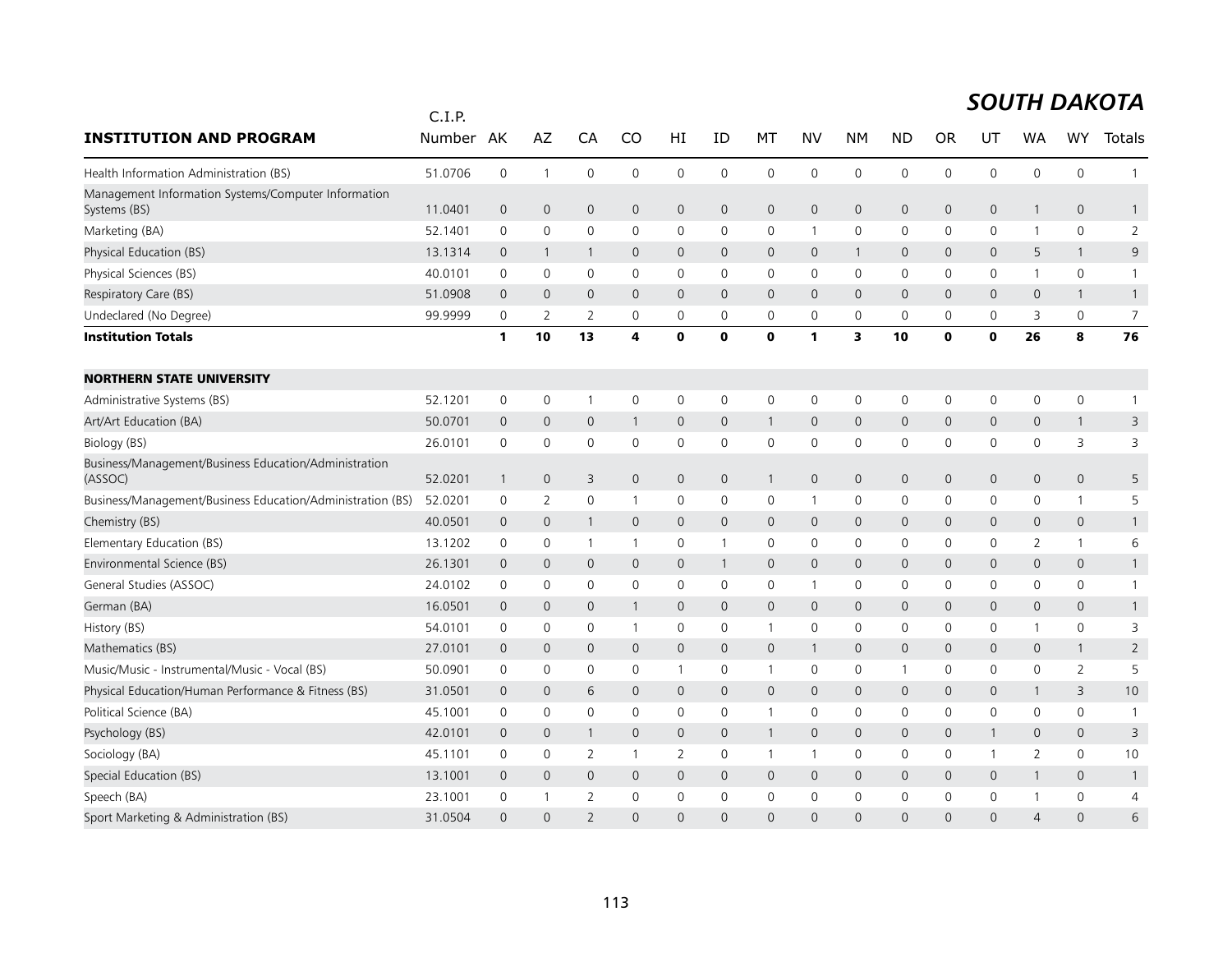|                                                                           | C.I.P.  |                |                |                |                         |                     |                          |                         |                     |                         |                |                |                     |                     |                 |                |
|---------------------------------------------------------------------------|---------|----------------|----------------|----------------|-------------------------|---------------------|--------------------------|-------------------------|---------------------|-------------------------|----------------|----------------|---------------------|---------------------|-----------------|----------------|
| <b>INSTITUTION AND PROGRAM</b>                                            | Number  | AK             | AZ             | CA             | CO                      | ΗI                  | ID                       | MT                      | <b>NV</b>           | <b>NM</b>               | <b>ND</b>      | <b>OR</b>      | UT                  | WA                  | WY              | Totals         |
| Undeclared (No Degree)                                                    | 99.9999 | $\overline{1}$ | $\mathbf 0$    | $\overline{1}$ | $\mathbf{1}$            | 0                   | 0                        | $\mathsf{O}\xspace$     | 0                   | 0                       | $\mathsf 0$    | 0              | $\mathsf 0$         | 1                   | $\overline{1}$  | 5              |
| <b>Institution Totals</b>                                                 |         | $\mathbf{2}$   | 3              | 20             | $\overline{\mathbf{z}}$ | 3                   | $\overline{2}$           | $\overline{\mathbf{z}}$ | 4                   | $\mathbf 0$             | 1              | $\mathbf{0}$   | $\overline{2}$      | 13                  | 13              | 77             |
| SOUTH DAKOTA SCHOOL OF MINES AND TECHNOLOGY                               |         |                |                |                |                         |                     |                          |                         |                     |                         |                |                |                     |                     |                 |                |
| Chemical Engineering (BS)                                                 | 14.0701 | 0              | 0              | 3              | $\overline{4}$          | 0                   | $\mathbf{1}$             | $\mathbf{1}$            | 0                   | 0                       | 7              | $\overline{1}$ | 0                   | 0                   | 5               | 22             |
| Chemistry (BS)                                                            | 40.0501 | $\mathbf 0$    | $\mathbf 0$    | 0              | $\mathbf{0}$            | $\mathsf{O}$        | $\mathbf 0$              | $\mathbf 0$             | $\mathbf 0$         | $\mathbf 0$             | $\mathbf 0$    | $\mathbf{0}$   | $\mathbf 0$         | 0                   | $\mathbf{1}$    | $\mathbf{1}$   |
| Civil Engineering (BS)                                                    | 14.0801 | $\overline{2}$ | $\overline{1}$ | 3              | 5                       | 0                   | $\mathbf{1}$             | $\overline{4}$          | $\mathbf{1}$        | $\mathbf 0$             | 5              |                | 0                   | $\mathbf{1}$        | 12              | 36             |
| Computer Engineering (BS)                                                 | 14.0901 | $\overline{0}$ | $\mathbf{1}$   | 0              | $\overline{2}$          | $\mathsf{O}\xspace$ | $\mathbf 0$              | $\mathbf{1}$            | $\mathbf 0$         | $\mathbf 0$             | $\overline{2}$ | $\mathbf 0$    | $\mathsf{O}\xspace$ | $\mathbf{1}$        | 3               | 10             |
| Computer Science (BS)                                                     | 11.0101 | 0              | $\overline{1}$ | 0              | 3                       | 0                   | 0                        | $\mathbf{1}$            | 0                   | $\mathbf 0$             | 2              | 0              | 0                   | 1                   | 3               | 11             |
| Electrical Engineering (BS)                                               | 14.1001 | $\mathbf{1}$   | $\mathbf 0$    | $\mathbf{1}$   | 0                       | $\mathsf{O}$        | $\mathbf 0$              | $\overline{2}$          | $\mathsf{O}\xspace$ | $\mathsf{O}\xspace$     | 9              | $\mathbf{0}$   | $\mathsf{O}\xspace$ | $\mathbf{1}$        | 9               | 23             |
| Environmental Engineering (BS)                                            | 14.1401 | $\mathbf 0$    | $\mathbf 0$    | 0              | $\overline{2}$          | $\mathsf{O}$        | $\mathbf 0$              | $\mathsf{O}\xspace$     | $\mathbf 0$         | 0                       | 3              | $\mathbf 0$    | 0                   | $\mathbf{1}$        | $\mathbf{1}$    | $\overline{7}$ |
| Geological Engineering (BS)                                               | 14.3901 | $\overline{0}$ | $\mathbf{1}$   | 0              | 1                       | $\mathsf{O}\xspace$ | $\mathsf{O}$             | $\mathbf{1}$            | $\mathsf{O}\xspace$ | $\mathsf{O}\xspace$     | $\overline{4}$ | $\mathbf 0$    | $\mathsf{O}\xspace$ | $\mathsf{O}\xspace$ | $\mathbf{1}$    | 8              |
| Geology (BS)                                                              | 40.0601 | $\mathbf 0$    | 0              | $\mathbf 1$    |                         | $\mathbf 0$         | $\mathbf 0$              | $\mathbf 0$             | $\mathbf 0$         | $\mathsf 0$             |                |                | 1                   | -1                  | $\mathbf 0$     | 6              |
| Industrial Engineering/Six Sigma Greenbelt/Engr Mgmt &<br>Leadership (BS) | 14.3501 | $\mathbf 0$    | $\overline{4}$ | $\mathbf{0}$   | 9                       | $\mathbf 0$         | $\overline{2}$           | 5                       | $\mathbf{0}$        | $\mathsf{O}\xspace$     | $\overline{2}$ | $\mathbf{0}$   | $\mathbf{0}$        | $\mathbf{1}$        | 6               | 29             |
| Interdisciplinary Sciences (BS)                                           | 30.9999 | $\mathbf{1}$   | $\mathbf 0$    | 4              | $\overline{2}$          | $\mathsf{O}$        | $\mathbf{1}$             | 2                       | $\mathbf{1}$        | $\mathbf 0$             | $\overline{2}$ | $\Omega$       | $\mathbf 0$         | $\overline{2}$      | $\overline{4}$  | 19             |
| Mathematics/Applied & Computational Math (BS)                             | 27.0101 | $\mathbf 0$    | $\mathbf{0}$   | $\mathbf{0}$   | 1                       | $\mathsf{O}$        | $\mathbf 0$              | $\mathbf 0$             | $\mathbf 0$         | $\mathbf 0$             | -1             | $\mathbf{0}$   | $\mathbf 0$         | $\mathbf{0}$        | $\overline{1}$  | 3              |
| Mechanical Engineering (BS)                                               | 14.1901 | 3              | 4              | 4              | 8                       | $\Omega$            | 2                        | 5                       | $\mathbf{0}$        | $\mathbf{1}$            | 24             | $\mathbf{0}$   | $\mathbf 0$         | $\mathbf{1}$        | 17              | 69             |
| Metallurgical Engineering (BS)                                            | 14.2001 | $\mathbf 0$    | $\mathbf{0}$   | $\overline{2}$ | $\overline{4}$          | $\mathbf{0}$        | $\mathbf 0$              | $\mathbf{1}$            | $\mathbf{0}$        | $\mathbf{0}$            | $\mathbf 0$    | $\Omega$       | $\mathbf{0}$        | $\mathbf 0$         | $\overline{2}$  | 9              |
| Mining Engineering (BS)                                                   | 14.2101 | 0              | $\overline{2}$ | $\overline{2}$ | 6                       | $\mathsf{O}$        | $\mathbf 0$              | 5                       | $\mathbf{1}$        | $\mathbf{1}$            | 5              | $\Omega$       | $\mathbf 0$         | $\mathbf{1}$        | 10 <sup>°</sup> | 33             |
| Non-degree Special (No Degree)                                            | 99.9999 | 2              | 2              | $\overline{2}$ | 3                       | $\mathbf{0}$        | $\mathbf 0$              | $\mathbf{0}$            | $\mathbf{0}$        | $\mathbf{0}$            |                | $\mathbf{0}$   | $\mathbf{0}$        | $\mathbf{0}$        | 3               | 13             |
| Physics (BS)                                                              | 40.0801 | $\mathbf 0$    | $\mathbf 0$    | 0              | $\mathbf 0$             | 0                   | 0                        | $\mathbf 0$             | $\mathbf{1}$        | $\mathbf 0$             | 3              | 0              | 0                   | 1                   | $\mathbf{1}$    | 6              |
| <b>Institution Totals</b>                                                 |         | 9              | 16             | 22             | 51                      | $\mathbf 0$         | $\overline{\phantom{a}}$ | 28                      | 4                   | $\overline{\mathbf{2}}$ | 71             | 3              | 1                   | 12                  | 79              | 305            |
| <b>SOUTH DAKOTA STATE UNIVERSITY</b>                                      |         |                |                |                |                         |                     |                          |                         |                     |                         |                |                |                     |                     |                 |                |
| Agricultural & Biosystems Engineering (BS)                                | 14.0301 | $\mathbf 0$    | $\mathbf 0$    | 0              | $\mathbf 0$             | $\mathbf 0$         | 0                        | $\mathbf 0$             | $\mathbf 0$         | $\mathbf 0$             |                | 0              | $\mathbf 0$         | 0                   | $\mathsf{O}$    | $\mathbf{1}$   |
| Agricultural Business (BS)                                                | 1.0102  | $\mathbf 0$    | $\mathbf{1}$   | $\mathbf{0}$   | 0                       | $\mathbf 0$         | $\mathbf 0$              | $\mathbf 0$             | $\mathbf{0}$        | $\mathbf{0}$            |                | $\mathbf 0$    | $\mathbf 0$         | $\overline{0}$      | $\mathbf 0$     | $\overline{2}$ |
| Agricultural Systems Tech (BS)                                            | 1.0201  | 0              | $\mathbf{1}$   | 0              | $\mathbf{0}$            | $\mathbf 0$         | $\mathbf 0$              | $\mathbf 0$             | $\mathbf 0$         | $\mathbf 0$             | $\mathbf 0$    | $\mathbf{0}$   | $\mathbf 0$         | $\mathbf{0}$        | $\mathbf 0$     | $\mathbf{1}$   |
| Agriculture, General (BS)                                                 | 1.0000  | $\mathbf{0}$   | $\mathbf{0}$   | $\mathbf{0}$   | $\mathbf{0}$            | $\mathbf{0}$        | $\mathbf{0}$             | $\mathbf{0}$            | $\mathbf{0}$        | $\mathbf{0}$            | $\mathbf{1}$   | $\mathbf{0}$   | $\mathbf{0}$        | $\mathbf{1}$        | $\mathbf{0}$    | $\overline{2}$ |
| Agronomy (BS)                                                             | 1.1102  | 0              | $\mathbf 0$    | $\mathbf{1}$   | $\mathbf 0$             | 0                   | 0                        | $\mathbf 0$             | 0                   | $\mathbf 0$             | 0              | $\mathbf 0$    | $\mathbf 0$         | 0                   | $\mathsf{O}$    | $\mathbf{1}$   |
| Animal Sciences (BS)                                                      | 1.0901  | $\mathbf{0}$   |                | $\overline{4}$ | $\Omega$                | $\mathbf{0}$        | $\Omega$                 | 3                       | 0                   | $\overline{0}$          | 5              | $\Omega$       | $\mathbf 0$         | $\Omega$            | $\overline{1}$  | 14             |
| Apparel Merchandising (BS)                                                | 19.0905 | $\Omega$       | $\Omega$       | $\overline{1}$ | $\Omega$                | $\Omega$            | $\Omega$                 | $\Omega$                | $\Omega$            | $\Omega$                |                | $\Omega$       | $\Omega$            | $\Omega$            | $\Omega$        | $\overline{2}$ |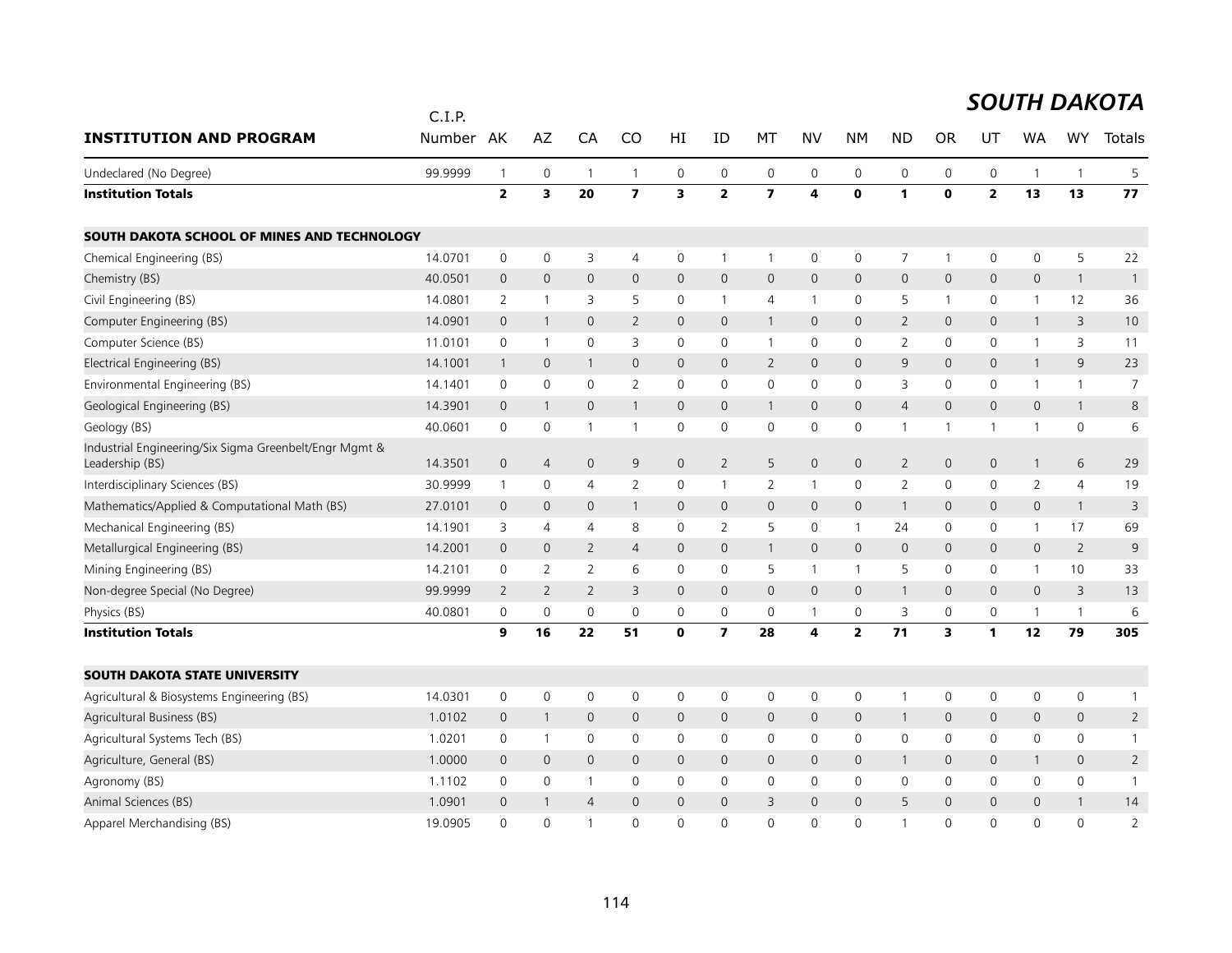|                                                                      | C.I.P.  |                |                     |                |                |              |                     |                     |                     |              |                |              |              |                     |                     |                |
|----------------------------------------------------------------------|---------|----------------|---------------------|----------------|----------------|--------------|---------------------|---------------------|---------------------|--------------|----------------|--------------|--------------|---------------------|---------------------|----------------|
| <b>INSTITUTION AND PROGRAM</b>                                       | Number  | AK             | AZ                  | CA             | CO             | HI           | ID                  | МT                  | NV                  | <b>NM</b>    | <b>ND</b>      | <b>OR</b>    | UT           | <b>WA</b>           | <b>WY</b>           | Totals         |
| Applied Technical Science/Manufacturing Engr Technology (BS) 15.0613 |         | $\mathbf{1}$   | $\mathsf{O}\xspace$ | $\mathbf 0$    | $\mathbf{1}$   | 0            | $\mathsf{O}\xspace$ | $\mathsf{O}\xspace$ | $\mathsf{O}$        | $\mathbf 0$  | 1              | 0            | $\mathbf 0$  | $\mathsf{O}\xspace$ | $\mathsf{O}\xspace$ | 3              |
| Art (BA)                                                             | 50.0101 | 0              | 0                   | $\mathbf 0$    | $\mathbf 0$    | 0            | $\mathbf 0$         | $\mathbf{1}$        | $\mathbf 0$         | $\mathbf 0$  | 0              | 0            | 0            | 0                   | 0                   | 1              |
| Athletic Training (BS)                                               | 51.0913 | $\mathbf 0$    | $\mathbf{0}$        | $\mathbf{0}$   | 1              | 0            | $\mathbf 0$         | $\mathbf{0}$        | $\mathbf{1}$        | $\mathbf 0$  | $\mathbf 1$    | 0            | $\mathbf{0}$ | 1                   | $\mathbf{0}$        | 4              |
| Aviation Maintenance Mgmt (BS)                                       | 49.0101 | $\mathbf 0$    | $\mathbf 0$         | -1             | 0              | 0            | 0                   | 0                   | 0                   | $\mathbf 0$  | $\mathbf 0$    | 0            | 0            | 0                   | 0                   |                |
| Biology (BS)                                                         | 26.0101 | 2              | $\mathbf 0$         | -1             | $\mathbf{0}$   | 0            | 0                   | $\mathbf 0$         | $\mathbf 0$         | $\mathbf 0$  | $\overline{2}$ | 0            | $\mathsf{O}$ | $\mathbf 0$         | $\mathbf{1}$        | 6              |
| Chemistry (BS)                                                       | 40.0501 | $\mathbf 0$    | $\mathbf 0$         | $\mathbf 0$    | $\Omega$       | 0            | $\mathbf 0$         | $\mathbf 0$         | $\mathbf 0$         | $\mathbf 0$  | -1             | $\mathbf{1}$ | $\mathbf 0$  | $\mathbf 0$         | $\mathbf{1}$        | 3              |
| Civil Engineering (BS)                                               | 14.0801 | $\mathbf 0$    | $\mathbf 0$         | -1             | 1              | $\mathsf{O}$ | 0                   | $\overline{2}$      | $\mathbf{0}$        | $\mathbf 0$  | 2              | 0            | $\mathbf{0}$ | 0                   | $\mathbf{0}$        | 6              |
| Clinical & Laboratory Sciences (BS)                                  | 51.1005 | 0              | $\mathbf 0$         | $\mathbf 0$    | $\mathbf{1}$   | 0            | 0                   | 0                   | 0                   | $\mathbf 0$  | $\mathbf 0$    | 0            | $\mathsf{O}$ | 0                   | 0                   | -1             |
| Communication Studies & Theatre (BA)                                 | 23.1001 | $\overline{0}$ | $\mathbf 0$         | $\overline{0}$ | $\mathbf{0}$   | 0            | 0                   | 0                   | $\mathbf 0$         | $\mathbf 0$  | 1              | $\mathbf 0$  | $\mathsf{O}$ | $\mathbf 0$         | $\mathsf{O}\xspace$ |                |
| Communication Studies & Theatre (BS)                                 | 23.1001 | 0              | $\mathbf{1}$        | 0              | -1             | 0            | 0                   | 0                   | 0                   | 0            | 2              | 0            | 0            | 0                   | $\mathbf{1}$        | 5              |
| Computer Science/Computer Applications (BS)                          | 11.0101 | $\overline{0}$ | $\mathbf{0}$        | 1              | $\mathbf{1}$   | $\mathsf{O}$ | $\mathbf{0}$        | $\mathbf{0}$        | $\mathbf{0}$        | $\mathbf 0$  | $\mathbf 0$    | 0            | $\mathbf{0}$ | 0                   | $\mathbf{0}$        | $\overline{2}$ |
| Construction Management (BS)                                         | 15.1001 | $\mathbf{1}$   | $\mathbf{1}$        | $\overline{1}$ | $\overline{2}$ | 0            | 0                   | 0                   | 0                   | $\mathbf 0$  | $\mathbf 0$    | 0            | $\mathbf 0$  | 1                   | 4                   | 10             |
| Consumer Affairs (BS)                                                | 19.0402 | $\overline{0}$ | $\mathsf{O}\xspace$ | $\overline{2}$ | $\mathsf{O}$   | 0            | $\mathbf 0$         | $\mathsf{O}$        | $\mathbf{0}$        | $\mathbf 0$  | 1              | 0            | $\mathsf{O}$ | $\mathbf 0$         | $\mathsf{O}\xspace$ | 3              |
| Dairy Production/Dairy Manufacturing (BS)                            | 1.0905  | $\mathbf 0$    | $\mathbf 0$         | -1             | 0              | 0            | 2                   | 0                   | 0                   | 0            | -1             | 0            | 0            | $\mathbf{0}$        | 0                   | 4              |
| Early Childhood Education (BS)                                       | 13.1210 | $\overline{0}$ | $\mathbf 0$         | -1             | $\mathbf{0}$   | 0            | 0                   | 0                   | $\mathbf 0$         | $\mathbf 0$  | $\overline{1}$ | 0            | $\mathsf{O}$ | 0                   | 0                   | $\overline{2}$ |
| Economics (BS)                                                       | 45.0601 | 0              | $\mathbf{1}$        | $\mathbf 0$    | 0              | 0            | 0                   | 0                   | 0                   | $\mathbf 0$  | 3              | 0            | $\mathsf{O}$ | 0                   | 0                   | 4              |
| Electrical Engineering (BS)                                          | 14.1001 | $\overline{0}$ | $\mathbf{0}$        | $\mathbf 0$    | $\mathbf{0}$   | $\mathsf{O}$ | 0                   | $\mathbf{0}$        | $\mathbf{0}$        | $\mathbf 0$  | $\mathbf{0}$   | 1            | 1            | 3                   | $\mathbf{0}$        | 5              |
| Electronics Engineering Technology (BS)                              | 15.0303 | 0              | $\mathbf 0$         | $\mathbf 0$    | $\mathbf{0}$   | 0            | 0                   | 0                   | 0                   | 0            | $\overline{2}$ | 0            | 0            | 0                   | 0                   | 2              |
| Engineering Physics (BS)                                             | 14.1201 | $\overline{0}$ | $\mathbf 0$         | $\overline{0}$ | $\mathbf{1}$   | 0            | 0                   | $\mathbf 0$         | $\mathbf 0$         | $\mathbf 0$  | $\overline{0}$ | 0            | $\mathsf{O}$ | 0                   | 0                   | $\mathbf{1}$   |
| English (BA)                                                         | 23.0101 | 0              | 0                   | -1             | 0              | 0            | 0                   | 0                   | $\mathsf{O}\xspace$ | $\mathbf 0$  |                | 0            | $\mathbf 0$  | 0                   | 0                   | $\overline{2}$ |
| Geography (BS)                                                       | 45.0701 | $\overline{0}$ | $\mathbf 0$         | $\overline{0}$ | $\mathbf{0}$   | 0            | 0                   | $\mathbf 0$         | $\mathbf 0$         | $\mathbf 0$  | $\mathbf 0$    | 0            | 1            | 0                   | 0                   | $\mathbf{1}$   |
| Global Studies (BA)                                                  | 30.2001 | $\mathbf 0$    | $\mathsf{O}\xspace$ | $\mathbf 0$    | 0              | 0            | $\mathbf 0$         | 0                   | $\mathbf 0$         | $\mathbf 0$  | $\overline{1}$ | 0            | $\mathsf{O}$ | 0                   | 0                   | $\mathbf{1}$   |
| Global Studies (BS)                                                  | 30.2001 | $\mathbf 0$    | $\mathbf 0$         | 1              | $\mathbf{0}$   | 0            | 0                   | $\mathbf 0$         | $\mathbf 0$         | $\mathbf 0$  | $\mathbf 0$    | 0            | $\mathsf{O}$ | 0                   | 0                   | $\mathbf{1}$   |
| Graphic Design (BA)                                                  | 50.0409 | $\mathbf 0$    | 0                   | 0              | 0              | 0            | 0                   | 0                   | 0                   | $\mathsf{O}$ | 0              | 1            | 0            | 0                   | 0                   | 1              |
| Graphic Design (BS)                                                  | 50.0409 | $\mathbf{1}$   | $\mathbf 0$         | -1             | $\mathbf{0}$   | $\mathsf{O}$ | 0                   | $\mathbf{0}$        | $\mathbf{1}$        | $\mathbf 0$  | $\mathbf 0$    | 0            | $\mathbf{0}$ | 0                   | $\mathbf{1}$        | 4              |
| Health Promotion (BS)                                                | 31.0599 | $\mathbf{1}$   | 0                   | 0              | 1              | 0            | 0                   | $\mathbf{1}$        | 0                   | $\mathbf 0$  | $\mathbf 0$    | 0            | 0            | 0                   | 0                   | 3              |
| Health, Physical Education & Recreation (BS)                         | 31.0501 | $\mathbf 0$    | $\mathbf 0$         | $\overline{2}$ | $\mathbf{0}$   | 0            | 0                   | $\mathbf 0$         | $\mathbf 0$         | $\mathbf 0$  | $\mathbf 0$    | 0            | $\mathsf{O}$ | $\mathbf 0$         | $\mathbf{1}$        | 3              |
| History (BS)                                                         | 54.0101 | $\mathbf 0$    | $\mathbf 0$         | $\overline{2}$ | $\mathbf{0}$   | 0            | 0                   | 0                   | 0                   | $\mathbf 0$  | $\mathbf 0$    | 0            | $\mathbf{0}$ | $\mathbf{0}$        | 0                   | $\overline{2}$ |
| Horticulture (BS)                                                    | 1.0601  | $\overline{0}$ | $\mathbf 0$         | $\overline{0}$ | 0              | 0            | 0                   | $\mathbf 0$         | $\mathbf 0$         | $\mathbf 0$  | 1              | 0            | $\mathsf{O}$ | 0                   | 0                   | $\mathbf{1}$   |
| Human Development and Family Studies (BS)                            | 19.0701 | $\mathbf 0$    | 0                   | -1             | -1             | 0            | 0                   | 0                   | 0                   | $\mathbf 0$  | 0              | 0            | 0            | 0                   | $\mathbf{1}$        | 3              |
| Interdisciplinary Studies (BS)                                       | 24.0101 | $\mathbf 0$    | 2                   |                | 1              | $\mathbf 0$  | 0                   | $\mathbf 0$         | $\mathbf{0}$        | $\mathbf 0$  | $\mathbf 0$    | 0            | $\mathbf 0$  | 0                   | $\mathbf{0}$        | 4              |
| Interior Design (BS)                                                 | 50.0408 | $\mathbf{1}$   | $\overline{2}$      | $\Omega$       | $\Omega$       | $\Omega$     | $\Omega$            | $\Omega$            | $\Omega$            | $\Omega$     | $\Omega$       | $\Omega$     | $\Omega$     | $\Omega$            | $\Omega$            | 3              |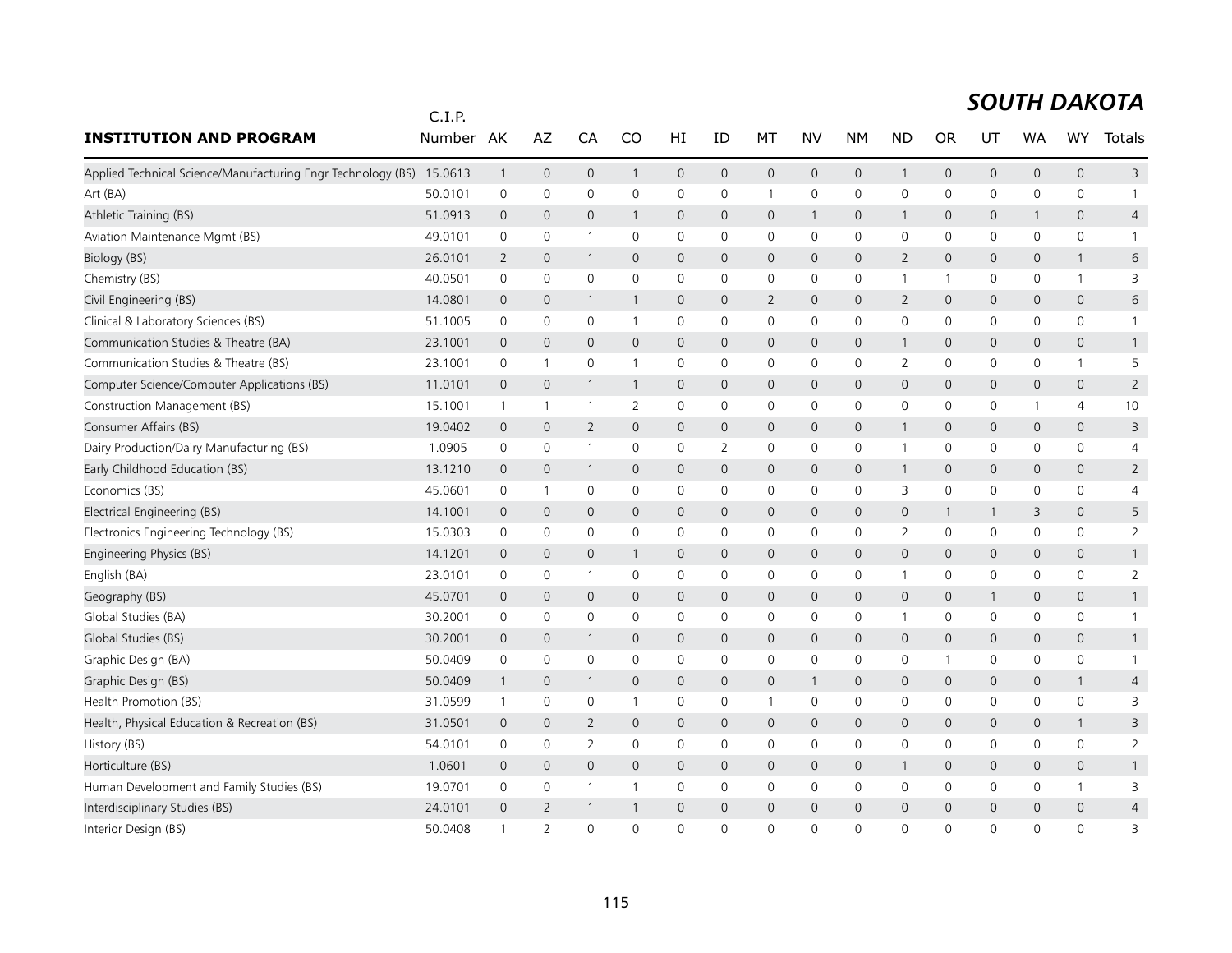|                                                     | C.I.P.  |                     |                |                         |                     |                     |                     |                     |              |                |                |                |              |              |                |                |
|-----------------------------------------------------|---------|---------------------|----------------|-------------------------|---------------------|---------------------|---------------------|---------------------|--------------|----------------|----------------|----------------|--------------|--------------|----------------|----------------|
| <b>INSTITUTION AND PROGRAM</b>                      | Number  | AK                  | AZ             | CA                      | CO                  | HI                  | ID                  | МT                  | <b>NV</b>    | <b>NM</b>      | <b>ND</b>      | <b>OR</b>      | UT           | <b>WA</b>    | <b>WY</b>      | Totals         |
| Journalism/Agricultural Journalism (BA)             | 9.0401  | $\mathsf{O}\xspace$ | $\overline{2}$ | $\mathbf 0$             | $\mathsf{O}$        | $\mathsf{O}\xspace$ | $\mathsf{O}\xspace$ | $\mathsf{O}$        | $\mathbf 0$  | $\mathbf 0$    | 0              | $\mathbf 0$    | 0            | $\mathbf{1}$ | $\mathbf 0$    | 3              |
| Journalism/Agricultural Journalism (BS)             | 9.0401  | $\mathbf 0$         | $\mathbf 0$    | $\mathbf 0$             | $\overline{1}$      | 0                   | $\mathbf 0$         | 0                   | $\mathbf 0$  | 0              | $\mathbf{1}$   | 0              | 0            | $\mathbf 0$  | $\mathbf 0$    | $\overline{2}$ |
| Landscape Architecture (BS)                         | 1.0605  | $\mathbf{0}$        | $\mathbf 0$    | $\mathbf{0}$            | $\mathbf{0}$        | $\mathbf{0}$        | $\mathbf{0}$        | $\mathbf{0}$        | $\mathbf{0}$ | $\mathbf{0}$   | $\mathsf{O}$   | $\mathbf 0$    | 0            | $\mathbf{0}$ | $\mathbf{1}$   | $\mathbf{1}$   |
| Mathematics (BS)                                    | 27.0101 | $\mathbf 0$         | 0              | 0                       |                     | 0                   | 0                   | $\mathbf 0$         | $\mathbf 0$  | $\mathbf 0$    | 0              | $\mathbf{0}$   | 0            | 0            | 0              | $\mathbf{1}$   |
| Mechanical Engineering (BS)                         | 14.1901 | $\mathbf 0$         | $\mathbf 0$    | $\mathbf 0$             | $\mathbf 0$         | $\mathbf 0$         | $\mathbf 0$         | $\mathbf 0$         | $\mathbf 0$  | $\mathbf 0$    | $\mathbf{1}$   | $\mathbf 0$    | 0            | $\mathbf{1}$ | $\mathbf 0$    | $\overline{2}$ |
| Microbiology (BS)                                   | 26.0502 | $\mathbf 0$         | $\mathbf 0$    | $\mathbf{1}$            | $\mathbf 0$         | $\mathbf 0$         | $\mathbf 0$         | $\mathbf 0$         | $\mathbf 0$  | $\mathbf 0$    | 0              | $\mathbf 0$    | $\mathbf 0$  | $\Omega$     | $\mathbf 0$    | $\mathbf{1}$   |
| Music Education (BS)                                | 13.1312 | $\mathbf{0}$        | $\mathbf{0}$   | $\mathbf{0}$            | $\mathbf{0}$        | $\mathbf{0}$        | $\mathbf{0}$        | $\mathbf{1}$        | $\mathbf{0}$ | $\mathbf{0}$   | $\mathsf{O}$   | $\mathbf 0$    | 0            | $\mathbf{0}$ | $\overline{0}$ | $\mathbf{1}$   |
| Not seeking a degree (No Degree)                    | 99.9999 | $\mathbf{1}$        | 1              | 13                      | 9                   | 0                   | 0                   | $\mathbf{1}$        | $\mathsf{O}$ | $\mathbf 0$    | 9              | 3              | 1            | 5            | 4              | 47             |
| Nursing/Accelerated Nursing/RN Upward Mobility (BS) | 51.1601 | $\overline{2}$      | $\overline{1}$ | $\overline{\mathbf{3}}$ | $\overline{2}$      | $\overline{0}$      | $\mathbf 0$         | $\mathbf{1}$        | $\mathbf 0$  | $\mathbf 0$    | 3              |                | $\mathbf{1}$ | $\mathbf{0}$ | 3              | 17             |
| Pharmaceutical Science (BS)                         | 51.2003 | $\overline{1}$      | 0              | $\mathbf 0$             | 0                   | 0                   | 0                   | 0                   | $\mathbf 0$  | 0              | 0              | $\overline{1}$ | 0            | 0            | $\mathbf 0$    | 2              |
| Political Science (BA)                              | 45.1001 | $\overline{0}$      | $\mathbf{0}$   | $\mathbf{0}$            | $\mathbf{0}$        | $\mathbf{0}$        | $\mathbf{0}$        | $\mathbf{0}$        | $\mathbf{0}$ | $\mathbf{0}$   | $\mathbf{1}$   | $\mathbf{0}$   | 0            | $\mathbf{0}$ | $\mathbf{0}$   | $\mathbf{1}$   |
| Political Science (BS)                              | 45.1001 | $\mathsf 0$         | $\overline{1}$ | $\mathbf{1}$            | $\mathbf 0$         | $\mathbf 0$         | $\mathbf 0$         | 0                   | $\mathbf{1}$ | $\mathbf 0$    | $\mathbf{1}$   | 0              | 0            | $\mathbf 0$  | 0              | $\overline{4}$ |
| Psychology (BS)                                     | 42.0101 | $\mathbf 0$         | $\overline{1}$ | $\mathbf{1}$            | $\mathbf{0}$        | $\mathsf{O}\xspace$ | $\mathsf{O}\xspace$ | $\mathsf{O}$        | $\mathbf 0$  | $\mathbf 0$    | $\mathbf{1}$   | $\mathbf{0}$   | 0            | $\mathbf{0}$ | $\mathsf{O}$   | 3              |
| Range Science (BS)                                  | 1.1106  | $\mathbf 0$         | 0              | $\mathbf 0$             | $\mathbf{0}$        | 0                   | $\mathbf{0}$        | $\mathbf 0$         | $\mathbf 0$  | $\mathbf 0$    | $\mathbf 1$    | 0              | 0            | $\mathbf{0}$ | 0              | $\mathbf{1}$   |
| RN Upward Mobility (BS)                             | 51.1602 | $\mathbf 0$         | $\mathbf 0$    | $\overline{1}$          | $\mathbf 0$         | $\mathbf 0$         | $\mathbf 0$         | $\mathsf{O}$        | $\mathbf 0$  | $\mathbf 0$    | 0              | $\mathbf{0}$   | 0            | 0            | 0              | $\mathbf{1}$   |
| Sociology (BA)                                      | 45.1101 | $\mathbf 0$         | $\mathbf 0$    | $\mathbf 0$             | $\overline{1}$      | 0                   | $\mathbf 0$         | 0                   | $\mathbf 0$  | $\mathbf 0$    | 0              | $\mathbf 0$    | 0            | $\mathbf 0$  | 0              | $\mathbf{1}$   |
| Sociology (BS)                                      | 45.1101 | $\mathbf{0}$        | $\mathbf{0}$   | 3                       | $\mathbf{0}$        | $\mathbf{0}$        | $\mathbf 0$         | $\mathsf{O}$        | $\mathbf{0}$ | $\mathbf 0$    | $\mathbf{1}$   | $\mathbf{0}$   | 0            | $\mathbf{0}$ | $\overline{2}$ | 6              |
| Software Engineering (BS)                           | 14.0903 | $\mathbf 0$         | $\overline{1}$ | $\mathbf 0$             | $\mathbf{0}$        | 0                   | $\mathbf{0}$        | 0                   | $\mathbf 0$  | $\mathbf 0$    | 0              | $\mathbf{0}$   | 0            | $\mathbf{0}$ | $\mathbf{1}$   | $\overline{2}$ |
| Spanish (BA)                                        | 16.0905 | $\overline{0}$      | $\mathbf 0$    | $\mathbf{1}$            | $\mathbf 0$         | $\mathbf 0$         | $\mathbf{0}$        | $\mathbf 0$         | $\mathbf{0}$ | $\mathbf 0$    | $\mathbf 0$    | $\mathbf{0}$   | 0            | $\mathbf{0}$ | $\mathbf 0$    | $\mathbf{1}$   |
| Wildlife & Fisheries Sciences (BS)                  | 3.0601  | $\mathbf 0$         | $\mathbf 0$    | -1                      |                     | 0                   | 0                   | $\mathbf 0$         | $\mathbf 0$  | $\mathbf 0$    | 3              | 0              | 0            | 0            | 0              | 5              |
| <b>Institution Totals</b>                           |         | 11                  | 17             | 49                      | 27                  | 0                   | $\overline{2}$      | 10                  | 3            | $\mathbf 0$    | 52             | 8              | 4            | 13           | 22             | 218            |
| UNIVERSITY OF SOUTH DAKOTA                          |         |                     |                |                         |                     |                     |                     |                     |              |                |                |                |              |              |                |                |
| Accounting (BS)                                     | 52.0301 | $\mathbf 0$         | $\mathsf 0$    | $\mathsf{O}\xspace$     | $\mathsf{O}\xspace$ | $\mathsf 0$         | 0                   | $\mathsf{O}\xspace$ | $\mathsf{O}$ | $\mathsf{O}$   | 0              | 0              | 0            | 1            | $\mathsf 0$    | 1              |
| Alcohol & Drug Studies (BS)                         | 51.1501 | $\overline{0}$      | $\mathbf 0$    | $\mathbf{1}$            | $\mathbf{0}$        | $\mathbf{0}$        | $\mathbf{0}$        | $\overline{0}$      | $\mathbf{0}$ | $\overline{0}$ | $\mathbf 0$    | $\mathbf{0}$   | 0            | $\mathbf{0}$ | $\mathbf{0}$   | $\mathbf{1}$   |
| American Indian Studies (BA)                        | 5.0202  | 0                   | 0              | 0                       | 0                   | 0                   | 0                   | $\mathbf{1}$        | 0            | $\mathbf 0$    | $\overline{1}$ | 0              | 0            | 0            | $\mathbf 0$    | $\overline{2}$ |
| Art (BA)                                            | 50.0701 | $\mathbf 0$         | $\mathbf 0$    | $\mathbf{1}$            | $\overline{2}$      | $\mathbf{1}$        | $\mathbf 0$         | $\mathbf 0$         | $\mathbf{0}$ | $\mathbf{0}$   | $\mathsf{O}$   | 0              | 0            | $\mathbf{0}$ | $\mathbf{1}$   | 5              |
| Biology (BS)                                        | 26.0101 | $\mathbf 0$         | 0              | $\mathbf 0$             | 0                   | $\mathbf{1}$        | 0                   | $\mathbf{1}$        | $\mathbf 0$  | $\mathbf 0$    | 0              | 0              | $\mathbf 0$  | $\mathbf{0}$ | $\mathbf 0$    | $\overline{2}$ |
| Business - Management (BS)                          | 52.0201 | $\mathbf{1}$        | $\mathbf 0$    | $\mathbf{1}$            | $\mathbf 0$         | $\mathbf 0$         | $\mathbf 0$         | $\mathsf{O}$        | $\mathbf 0$  | $\mathbf 0$    | 0              | $\mathbf 0$    | 0            | $\mathbf 0$  | $\mathbf{1}$   | 3              |
| Chemistry (BS)                                      | 40.0501 | 0                   | $\mathbf 0$    | $\mathbf 0$             | 0                   | $\mathbf 0$         | 0                   | 0                   | $\mathsf{O}$ | $\mathbf 0$    | 0              | 0              | 0            | $\mathbf 0$  | $\mathbf{1}$   | $\mathbf{1}$   |
| Clinical Laboratory Science (BS)                    | 51.1005 | $\mathbf 0$         | $\mathbf 0$    | -1                      | $\mathbf{0}$        | $\overline{0}$      | $\mathbf 0$         | $\mathbf{0}$        | $\mathbf{0}$ | $\overline{0}$ | $\mathbf{0}$   | 0              | 0            | $\mathbf{0}$ | 1              | $\overline{2}$ |
| Communication Sciences & Disorders (BA)             | 51.0201 | $\Omega$            | $\overline{1}$ | $\Omega$                | $\Omega$            | $\Omega$            | $\Omega$            | $\Omega$            | $\Omega$     | $\Omega$       | $\Omega$       | $\Omega$       | $\Omega$     | $\Omega$     | $\Omega$       | $\mathbf{1}$   |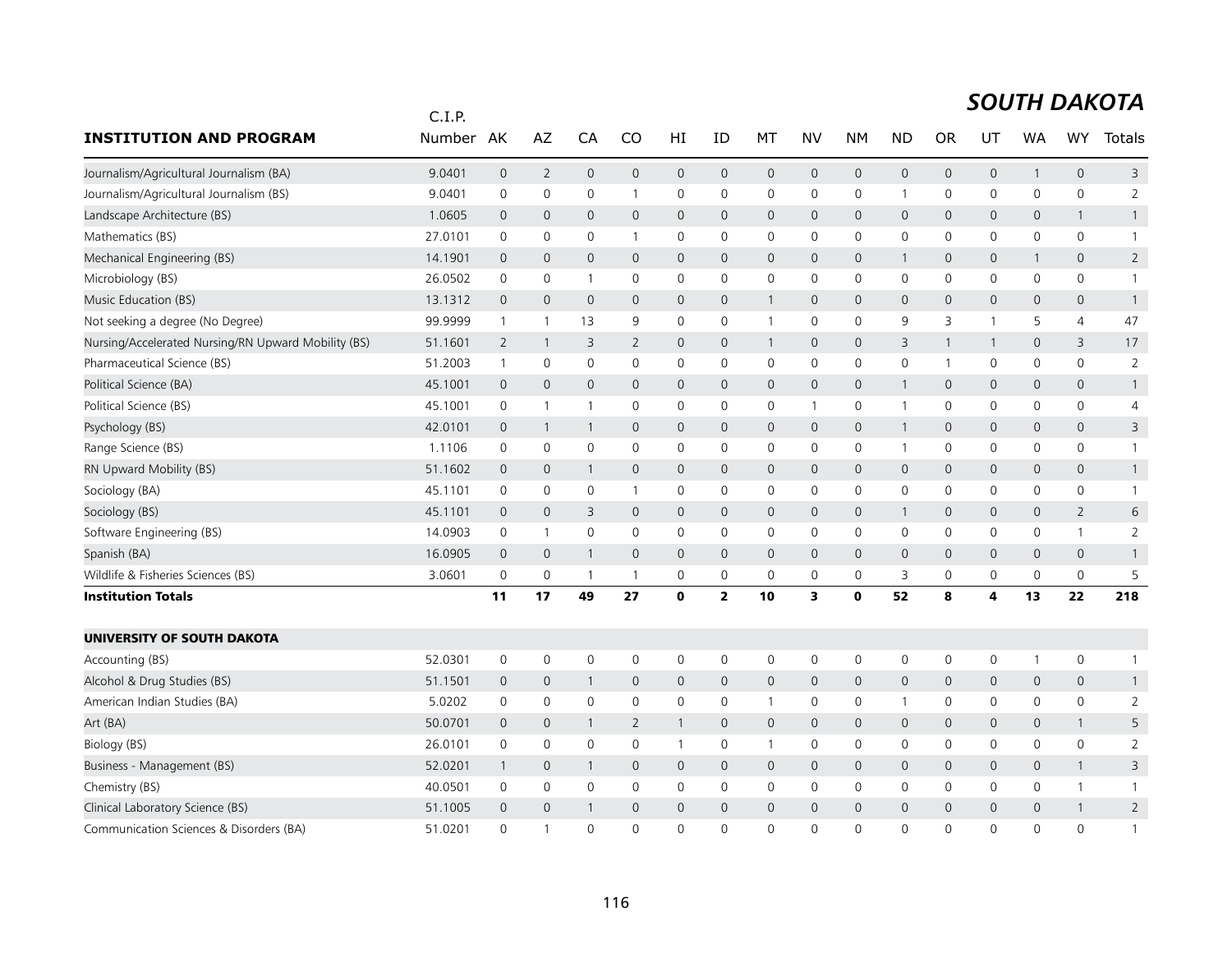|                                                              | C.I.P.  |                |                     |                     |                |                |                |                     |              |                |                |                |              |                |                     |                |
|--------------------------------------------------------------|---------|----------------|---------------------|---------------------|----------------|----------------|----------------|---------------------|--------------|----------------|----------------|----------------|--------------|----------------|---------------------|----------------|
| <b>INSTITUTION AND PROGRAM</b>                               | Number  | AK             | AZ                  | CA                  | <b>CO</b>      | ΗI             | ID             | МT                  | NV           | <b>NM</b>      | <b>ND</b>      | <b>OR</b>      | UT           | <b>WA</b>      | <b>WY</b>           | <b>Totals</b>  |
| Communication Sciences & Disorders (BS)                      | 51.0201 | $\mathbf 0$    | $\mathsf{O}\xspace$ | $\mathbf 0$         | $\mathbf{1}$   | $\mathbf 0$    | $\overline{0}$ | $\mathsf{O}$        | $\mathsf{O}$ | $\mathbf 0$    | $\mathbf 0$    | $\overline{0}$ | $\mathbf{0}$ | $\mathbf{0}$   | $\mathbf{0}$        | $\mathbf{1}$   |
| Computer Science (BS)                                        | 11.0101 | 0              | 0                   | $\mathsf{O}\xspace$ | $\mathbf 0$    | 0              | 0              | 0                   | $\mathbf{1}$ | 0              | 0              | 0              | 0            | 0              | 0                   | $\mathbf{1}$   |
| Contemporary Media & Journalism (BA)                         | 9.0102  | $\mathbf 0$    | 2                   | $\mathbf{1}$        | $\overline{2}$ | $\mathsf{O}$   | $\mathbf{1}$   | $\mathbf{0}$        | $\mathbf{0}$ | $\mathbf 0$    | $\mathbf 0$    | 0              | $\mathsf{O}$ | 0              | $\mathbf{0}$        | 6              |
| Contemporary Media & Journalism (BS)                         | 9.0102  | 0              | 0                   | -1                  | 2              | 0              | 0              | 0                   | 0            | 0              | 0              | 0              | 0            | 0              | 0                   | 3              |
| Criminal Justice Studies (BA)                                | 43.0104 | $\mathbf 0$    | $\mathbf 0$         | -1                  | $\mathbf{0}$   | 0              | 0              | $\mathbf{1}$        | 0            | $\mathbf 0$    | $\mathbf{0}$   | 0              | $\mathsf{O}$ | 0              | $\mathbf{0}$        | $\overline{2}$ |
| Criminal Justice Studies (BS)                                | 43.0104 | $\mathbf 0$    | $\mathbf{1}$        | 0                   | $\mathbf 0$    | 0              | $\mathbf 0$    | 0                   | $\mathbf 0$  | $\mathbf 0$    | $\mathbf 0$    | 0              | $\mathbf 0$  | $\mathbf 0$    | 0                   | $\mathbf{1}$   |
| Economics (BS)                                               | 45.0601 | $\overline{0}$ | $\mathbf 0$         | $\mathbf{0}$        | $\mathbf{0}$   | 0              | 0              | $\mathbf 0$         | $\mathbf{0}$ | $\mathbf 0$    | $\mathbf{1}$   | 0              | $\mathsf{O}$ | 0              | 0                   | $\mathbf{1}$   |
| Elementary Education/Special Education (BS)                  | 13.1202 | $\overline{2}$ | $\mathsf{O}\xspace$ | $\mathbf 0$         | 0              | 0              | 0              | 0                   | $\mathbf 0$  | $\mathsf{O}$   | $\mathbf 0$    | 0              | $\mathbf 0$  | 0              | $\mathbf{1}$        | 3              |
| English (BA)                                                 | 23.0101 | $\overline{0}$ | $\mathbf 0$         | -1                  | $\mathbf{0}$   | $\mathsf{O}$   | 0              | 0                   | $\mathbf{1}$ | $\mathbf 0$    | $\overline{1}$ | 0              | $\mathbf{0}$ | $\mathbf{0}$   | 0                   | 3              |
| English Education (BS)                                       | 13.1305 | 0              | 0                   | $\mathbf 0$         | $\mathbf{0}$   | 0              | 0              | 0                   | 0            | $\mathsf{O}$   | 0              | 0              | 0            | 0              | $\mathbf{1}$        | $\mathbf{1}$   |
| Finance (BS)                                                 | 52.0801 | $\mathbf 0$    | $\mathbf 0$         | 1                   | 0              | 0              | $\mathbf{0}$   | $\mathsf{O}$        | $\mathbf 0$  | $\mathbf 0$    | $\mathbf 0$    | 0              | $\mathsf{O}$ | $\mathbf 0$    | 0                   | $\mathbf{1}$   |
| Health Sciences (BS)                                         | 51.0000 | 0              | 0                   | 0                   | $\mathbf 0$    | 0              | $\mathbf 0$    | $\mathbf 0$         | $\mathbf 0$  | $\mathbf 0$    | 0              | 0              | $\mathbf 0$  | 0              | $\mathbf{1}$        | 1              |
| Health Services Admin (BS)                                   | 51.0702 | $\overline{0}$ | $\mathbf 0$         | $\mathbf 0$         | $\mathbf{0}$   | 0              | $\mathbf 0$    | $\mathbf{1}$        | 0            | $\mathbf 0$    | $\mathbf 0$    | 0              | $\mathsf{O}$ | 0              | 0                   | $\mathbf{1}$   |
| History (BA)                                                 | 54.0101 | 0              | $\mathbf 0$         | $\mathbf 0$         | $\mathbf{0}$   | 0              | 0              | 1                   | 0            | $\mathbf 0$    | 0              | 0              | $\mathbf 0$  | 0              | $\mathbf{1}$        | $\overline{2}$ |
| History (BS)                                                 | 54.0101 | $\mathbf 0$    | $\mathbf 0$         | -1                  | $\mathbf{1}$   | 0              | 0              | 0                   | $\mathsf{O}$ | $\mathbf 0$    | $\mathbf 0$    | 0              | $\mathsf{O}$ | $\mathbf{1}$   | 0                   | 3              |
| International Studies (BA)                                   | 30.2001 | 0              | 0                   | $\mathbf 0$         | 0              | 0              | $\mathbf 0$    | 0                   | 0            | $\mathbf 0$    | 0              | 0              | $\mathsf{O}$ | 1              | 0                   | $\mathbf{1}$   |
| Marketing (BS)                                               | 52.1401 | $\mathbf 0$    | $\mathbf 0$         | 1                   | $\mathsf{O}$   | 0              | 0              | $\mathsf{O}$        | $\mathbf{0}$ | $\mathbf 0$    | $\mathbf 0$    | 0              | $\mathsf{O}$ | $\mathbf{0}$   | $\mathsf{O}\xspace$ |                |
| Music Performance (BS)                                       | 50.0903 | $\mathbf 0$    | 0                   | $\mathbf 0$         | 0              | 0              | 0              | $\mathbf 0$         | 0            | $\mathbf 0$    | 0              | 0              | 0            | 0              | $\mathbf{1}$        | -1             |
| Nursing (ASSOC)                                              | 51.1601 | $\mathbf{1}$   | $\mathbf 0$         | 3                   | $\overline{2}$ | 0              | $\Omega$       | $\mathbf{1}$        | $\mathbf{1}$ | $\overline{1}$ | 5              | $\overline{2}$ | $\mathsf{O}$ | $\overline{2}$ | 7                   | 25             |
| Philosophy (BA)                                              | 38.0101 | 0              | 0                   | 2                   | 0              | 0              | 0              | 0                   | 0            | 0              | 0              | 0              | 0            | 0              | 0                   | $\overline{2}$ |
| Physical Education (BS)                                      | 13.1314 | $\mathbf 0$    | $\mathbf 0$         | 1                   | $\mathbf 0$    | 0              | 0              | $\mathbf 0$         | $\mathbf 0$  | $\mathbf 0$    | $\mathbf 0$    | 0              | $\mathsf{O}$ | $\mathbf{1}$   | 0                   | $\overline{2}$ |
| Physics/Education (BS)                                       | 40.0801 | 0              | 0                   | $\mathbf 0$         | 0              | 0              | 0              | $\mathbf 0$         | 0            | $\mathbf 0$    | 0              | 0              | $\mathbf 0$  | 0              | $\mathbf{1}$        | -1             |
| Political Science (BA)                                       | 45.1001 | $\overline{0}$ | $\mathbf 0$         | $\mathbf{0}$        | $\mathbf{0}$   | $\mathsf{O}$   | $\mathbf{0}$   | $\mathbf{0}$        | $\mathbf{0}$ | $\mathbf 0$    | $\mathbf{0}$   | 0              | $\mathbf{1}$ | $\mathbf{0}$   | $\overline{0}$      | $\mathbf{1}$   |
| Political Science (BS)                                       | 45.1001 | 0              | $\mathsf{O}\xspace$ | 3                   | 0              | 0              | 0              | 0                   | 0            | $\mathbf 0$    | 0              | 0              | $\mathsf{O}$ | 0              | 0                   | 3              |
| Psychology (BA)                                              | 42.0101 | $\mathbf 0$    | $\mathbf 0$         | $\mathbf{1}$        | $\mathbf{1}$   | 0              | 0              | $\mathbf{0}$        | $\mathsf{O}$ | $\mathbf 0$    | $\mathbf 0$    | 0              | $\mathsf{O}$ | 1              | 0                   | 3              |
| Psychology (BS)                                              | 42.0101 | $\mathbf{1}$   | 0                   | $\overline{2}$      | 4              | 0              | 0              | 1                   | 0            | $\mathsf{O}$   | 0              | 0              | $\mathbf 0$  | 0              | 3                   | 11             |
| Recreation/Recreation Management (BS)                        | 31.0101 | $\overline{0}$ | $\mathbf{0}$        | $\mathbf{0}$        | $\mathbf{1}$   | $\mathsf{O}$   | 0              | $\mathbf{0}$        | $\mathbf{0}$ | $\mathbf 0$    | $\mathbf{0}$   | 0              | $\mathbf{0}$ | $\mathbf{1}$   | $\mathbf{1}$        | 3              |
| Social Work (BS)                                             | 51.1503 | 0              | 0                   | $\mathbf{0}$        | $\Omega$       | 0              | 0              | 0                   | 0            | 0              | $\mathbf 1$    | 0              | 0            | $\mathbf{0}$   | 0                   | $\mathbf{1}$   |
| Sociology (BA)                                               | 45.1101 | $\overline{0}$ | $\mathbf 0$         | -1                  | $\mathbf 0$    | 0              | $\mathbf 0$    | $\mathbf 0$         | $\mathbf 0$  | $\mathsf{O}$   | $\mathbf 0$    | 0              | $\mathsf{O}$ | 0              | $\mathbf{1}$        | $\overline{2}$ |
| Speech Communication/Communication Studies/Education<br>(BA) | 13.1331 | $\mathbf 0$    | $\mathsf{O}\xspace$ | $\mathbf 0$         | $\mathbf 0$    | 0              | $\mathbf 0$    | $\mathsf{O}\xspace$ | $\mathbf 0$  | $\mathbf 0$    | $\mathbf 0$    | 0              | $\mathsf 0$  |                | 0                   | $\mathbf{1}$   |
| Theatre (BA)                                                 | 50.0501 | $\Omega$       | $\overline{0}$      | $\Omega$            | $\Omega$       | $\overline{0}$ | 0              | $\overline{2}$      |              | $\mathbf 0$    |                | $\Omega$       | 0            | 0              | $\overline{0}$      | $\overline{4}$ |
|                                                              |         |                |                     |                     |                |                |                |                     |              |                |                |                |              |                |                     |                |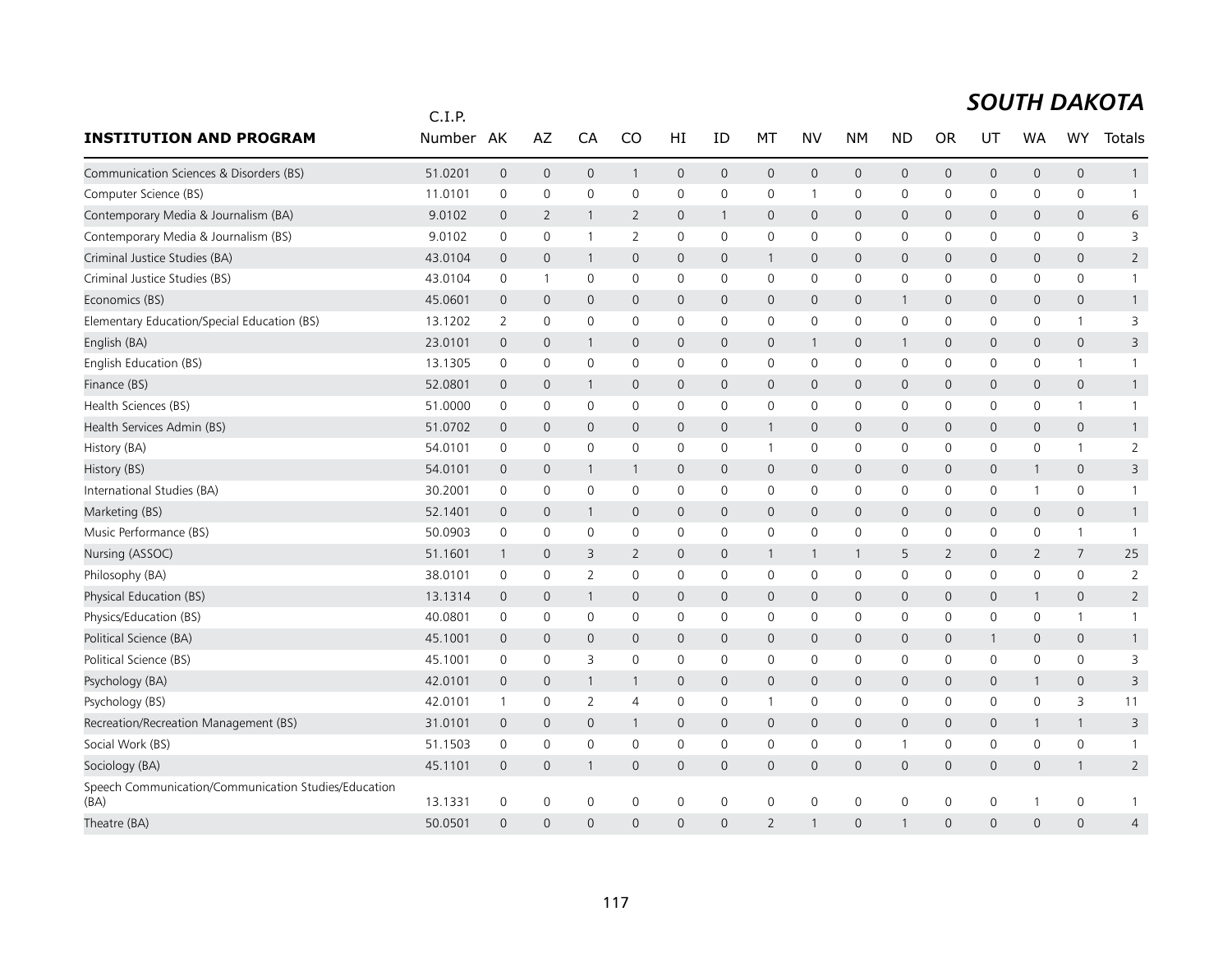|                                      | C.I.P.    |    |    |     |      |                |                |                          |           |                |     |           |          |    |     | <b>SOUTH DAKOTA</b> |
|--------------------------------------|-----------|----|----|-----|------|----------------|----------------|--------------------------|-----------|----------------|-----|-----------|----------|----|-----|---------------------|
| <b>INSTITUTION AND PROGRAM</b>       | Number AK |    | AZ | CA  | CO.  | HI             | ID             | MT                       | <b>NV</b> | NM             | ND. | <b>OR</b> | UT       | WA | WY  | Totals              |
| Undeclared (No Degree)               | 99.9999   |    |    | 8   | 9    | $\overline{0}$ | $\overline{2}$ | $\overline{\phantom{0}}$ |           | $\overline{0}$ | 3   |           | $\Omega$ |    | 10  | 42                  |
| <b>Institution Totals</b>            |           | 8  | 6  | 32  | - 25 | $\mathbf{2}$   | 3.             | 11                       | 5.        |                | 13  | з.        |          | 10 | 32  | 152                 |
| <b>SOUTH DAKOTA STATEWIDE TOTALS</b> |           | 37 | 56 | 151 | 171  | 5.             | 15             | 117                      | 21        | 8              | 186 | 16        | 8        | 77 | 435 | 1,303               |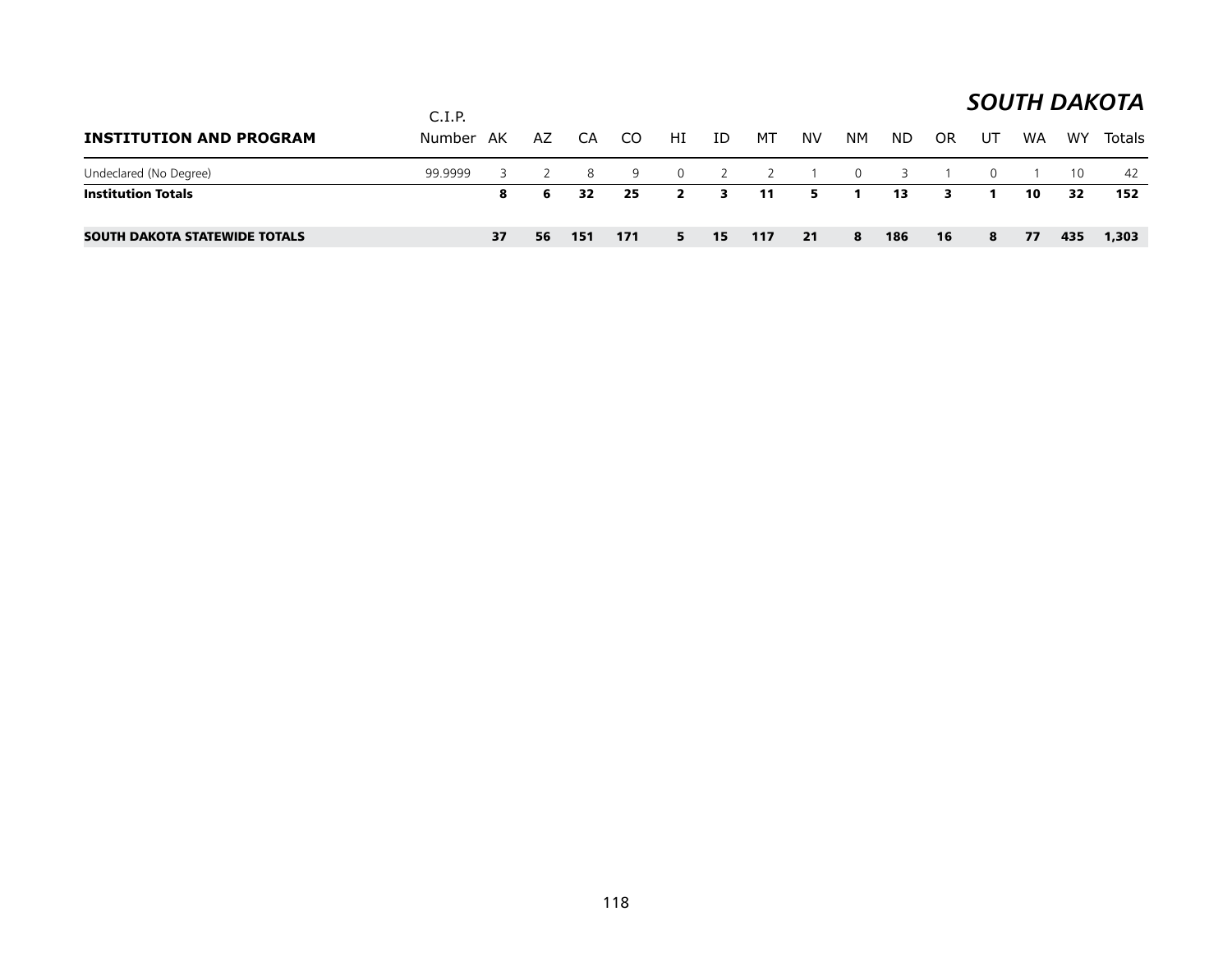#### *UTAH UTAH*

|                                                                                            | C.I.P.    |                |                     |              |              |                     |              |                     |                |              |              |              |              |              |                     |                |
|--------------------------------------------------------------------------------------------|-----------|----------------|---------------------|--------------|--------------|---------------------|--------------|---------------------|----------------|--------------|--------------|--------------|--------------|--------------|---------------------|----------------|
| <b>INSTITUTION AND PROGRAM</b>                                                             | Number AK |                | AZ                  | CA           | CO           | HI                  | ID           | MT                  | <b>NV</b>      | <b>NM</b>    | <b>ND</b>    | <b>OR</b>    | SD           | <b>WA</b>    | WY                  | Totals         |
| <b>UTAH TWO-YEAR PUBLIC INSTITUTIONS (3)</b>                                               |           |                |                     |              |              |                     |              |                     |                |              |              |              |              |              |                     |                |
| <b>COLLEGE OF EASTERN UTAH</b>                                                             |           |                |                     |              |              |                     |              |                     |                |              |              |              |              |              |                     |                |
| Anthropology, Other (ASSOC)                                                                | 45.0299   | $\mathbf 0$    | $\mathsf{O}\xspace$ | $\mathbf 0$  | 0            | 0                   | $\mathbf{1}$ | $\mathbf 0$         | $\mathsf{O}$   | $\mathbf 0$  | 0            | 0            | $\mathsf{O}$ | 0            | $\mathbf 0$         | 1              |
| <b>Business Administration (ASSOC)</b>                                                     | 52.0201   | $\Omega$       | $\mathbf{0}$        | $\mathbf{0}$ | $\mathbf{0}$ | $\Omega$            | $\mathbf{1}$ | $\Omega$            | $\Omega$       | $\Omega$     | $\mathsf{O}$ | $\Omega$     | 0            | $\Omega$     | $\Omega$            | $\mathbf{1}$   |
| Criminal Justice (ASSOC)                                                                   | 43.0104   | $\mathbf 0$    | $\mathbf 0$         | $\mathbf 0$  | $\mathbf{0}$ | 0                   | $\mathbf{1}$ | 0                   | $\mathbf{1}$   | $\mathbf 0$  | 0            | $\mathbf{0}$ | 0            | $\mathbf{0}$ | $\mathbf 0$         | $\overline{2}$ |
| General Education (ASSOC)                                                                  | 24.0102   | $\mathbf{1}$   | $\mathbf 0$         | 3            | $\mathbf{0}$ | $\mathbf{0}$        | $\mathbf{2}$ | $\mathbf{0}$        | 2              | $\mathbf{0}$ | 0            | $\mathbf 0$  | 0            | $\mathbf{0}$ | $\mathbf{1}$        | 9              |
| Pre-Medicine (ASSOC)                                                                       | 51.1102   | $\mathbf 0$    | $\mathbf 0$         | $\mathbf 0$  | $\mathbf 0$  | $\mathbf 0$         | $\mathbf{1}$ | $\mathsf{O}\xspace$ | $\mathbf{1}$   | $\mathbf 0$  | 0            | 0            | $\mathbf 0$  | $\Omega$     | 0                   | $\overline{2}$ |
| Pre-Nursing Studies (ASSOC)                                                                | 51.1105   | $\mathbf 0$    | $\mathbf 0$         | 1            | $\mathbf 0$  | $\mathbf 0$         | $\mathbf 0$  | $\mathsf{O}$        | $\mathbf{1}$   | $\mathbf 0$  | $\mathbf 0$  | $\mathbf 0$  | 0            | $\mathbf{0}$ | $\mathbf 0$         | $\overline{2}$ |
| <b>Institution Totals</b>                                                                  |           | $\mathbf{1}$   | $\mathbf 0$         | 4            | 0            | O                   | 6            | $\mathbf 0$         | 5              | $\mathbf 0$  | 0            | 0            | $\mathbf{0}$ | $\mathbf 0$  | $\mathbf{1}$        | 17             |
| <b>SALT LAKE COMMUNITY COLLEGE</b>                                                         |           |                |                     |              |              |                     |              |                     |                |              |              |              |              |              |                     |                |
| Animation, Interactive Technology, Video Graphics and<br>Special Effects (ASSOC)           | 10.0304   | 0              | $\mathbf 0$         | $\mathbf 0$  | $\mathbf 0$  | $\mathbf 0$         | $\mathbf 0$  | 0                   | $\mathbf{1}$   | $\mathbf 0$  | 0            | 0            | 0            | $\mathbf 0$  | $\mathsf 0$         | $\mathbf{1}$   |
| Aviation Maintenance Technology (ASSOC)                                                    | 47.0607   | $\mathbf 0$    | $\mathbf 0$         | $\mathbf 0$  | $\mathsf{O}$ | $\mathbf 0$         | $\mathbf{1}$ | $\mathsf{O}$        | $\mathbf{1}$   | $\mathbf 0$  | 0            | $\mathbf 0$  | 0            | $\mathbf 0$  | $\mathbf{1}$        | 3              |
| Biology (ASSOC)                                                                            | 26.0101   | 0              | 0                   | 2            |              | 0                   | 0            | $\mathbf 0$         | $\mathbf 0$    | $\mathbf 0$  | 0            | 0            | 0            | 0            | 0                   | 3              |
| Business/General Studies (ASSOC)                                                           | 24.0101   | $\mathbf{0}$   | $\mathbf{0}$        | $\mathbf{1}$ | $\mathbf{0}$ | $\mathbf{0}$        | $\mathbf{0}$ | $\mathsf{O}$        | $\mathbf{1}$   | $\mathbf{0}$ | $\mathsf{O}$ | $\mathbf{0}$ | 0            | $\mathbf{0}$ | $\mathbf{0}$        | $\overline{2}$ |
| Chemistry, General (ASSOC)                                                                 | 40.0501   | $\mathbf 0$    | $\mathbf 0$         | $\mathbf 0$  | $\mathbf 0$  | 0                   | 0            | 0                   | $\mathsf{O}$   | $\mathbf 0$  | 0            | $\mathbf{1}$ | 0            | $\mathbf 0$  | 0                   | $\mathbf{1}$   |
| Communications (ASSOC)                                                                     | 9.0101    | $\mathbf{0}$   | $\mathbf{0}$        | $\mathbf{0}$ | $\mathbf{0}$ | $\mathbf{0}$        | $\mathbf{0}$ | $\mathsf{O}$        | $\overline{1}$ | $\mathbf{0}$ | $\mathsf{O}$ | $\mathbf 0$  | 0            | $\mathbf{0}$ | $\mathsf{O}\xspace$ | $\mathbf{1}$   |
| Computer and Information Sciences, General (ASSOC)                                         | 11.0101   | $\Omega$       | $\mathbf{0}$        | $\mathbf{0}$ | $\mathbf{0}$ | $\Omega$            | $\Omega$     | $\mathbf 0$         | $\mathbf{0}$   | $\mathbf 0$  | $\Omega$     | $\mathbf{0}$ | $\Omega$     | $\mathbf{1}$ | $\mathbf{0}$        | $\mathbf{1}$   |
| Cosmetology (ASSOC)                                                                        | 12.0401   | $\mathbf 0$    | $\mathbf{0}$        | $\Omega$     | $\mathbf{0}$ | $\mathbf{0}$        | $\mathbf{0}$ | $\mathbf{0}$        | $\mathbf{0}$   | $\mathbf{0}$ | $\mathsf{O}$ | $\mathbf{0}$ | 0            | $\mathbf 0$  | $\mathbf{1}$        | $\mathbf{1}$   |
| Culinary Arts/Chef Training (ASSOC)                                                        | 12.0503   | 0              | 0                   | 0            | 0            | 0                   | 1            | 0                   | $\mathbf 0$    | $\mathbf 0$  | 0            | 0            | 0            | 0            | 0                   | 1              |
| Design and Visual Communications, General (ASSOC)                                          | 50.0401   | $\mathbf{0}$   | $\mathbf 0$         | $\mathbf{1}$ | $\mathbf{0}$ | $\mathsf{O}\xspace$ | $\mathbf{0}$ | $\mathsf{O}$        | $\mathbf{0}$   | $\mathbf{1}$ | $\mathbf 0$  | $\mathbf{0}$ | 0            | $\mathbf{0}$ | $\mathsf{O}$        | $\overline{2}$ |
| Economics, General (ASSOC)                                                                 | 45.0601   | $\mathbf 0$    | $\mathbf 0$         | $\mathbf 0$  | $\mathbf 0$  | $\mathbf 0$         | $\mathbf 0$  | $\mathbf 0$         | $\mathbf 0$    | $\mathbf{1}$ | 0            | 0            | 0            | $\mathbf 0$  | 0                   | $\mathbf{1}$   |
| Education/Teaching of Individuals in Early Childhood Special<br>Education Programs (ASSOC) | 13.1015   | $\overline{0}$ | $\mathbf{0}$        | $\mathbf{1}$ | $\mathbf{0}$ | $\mathbf{0}$        | $\mathbf{0}$ | $\overline{0}$      | $\mathbf{0}$   | $\mathbf{0}$ | $\mathbf{0}$ | $\mathbf{0}$ | 0            | $\mathbf{0}$ | $\mathbf{0}$        | $\mathbf{1}$   |
| General Studies (ASSOC)                                                                    | 24.0102   | 0              | 0                   | -1           | 0            | 0                   | 2            | 0                   | $\mathbf 0$    | $\mathbf 0$  | 0            | $\mathbf{0}$ | 0            | 0            | $\mathbf{1}$        | 4              |
| Geography (ASSOC)                                                                          | 45.0701   | $\mathbf 0$    | $\mathbf 0$         | $\mathbf{0}$ | $\mathbf{0}$ | $\mathbf{0}$        | $\mathbf 0$  | $\mathsf{O}$        | $\mathbf{0}$   | $\mathbf{0}$ | 0            | $\mathbf{0}$ | 0            | $\mathbf{1}$ | $\mathbf{0}$        | $\mathbf{1}$   |
| Health Science (ASSOC)                                                                     | 34.0199   | $\mathbf 0$    | $\mathbf 0$         | $\mathbf 0$  | $\mathbf{0}$ | $\mathbf 0$         | $\mathbf{1}$ | $\mathbf 0$         | $\mathbf{0}$   | $\mathbf 0$  | 0            | 0            | 0            | $\Omega$     | 0                   | $\mathbf{1}$   |
| Marketing/Marketing Management, General (ASSOC)                                            | 52.1401   | $\Omega$       | $\Omega$            | $\Omega$     | $\Omega$     | $\Omega$            |              | $\Omega$            | $\overline{0}$ | $\Omega$     | $\Omega$     | $\Omega$     | $\Omega$     | $\Omega$     | $\Omega$            | $\mathbf{1}$   |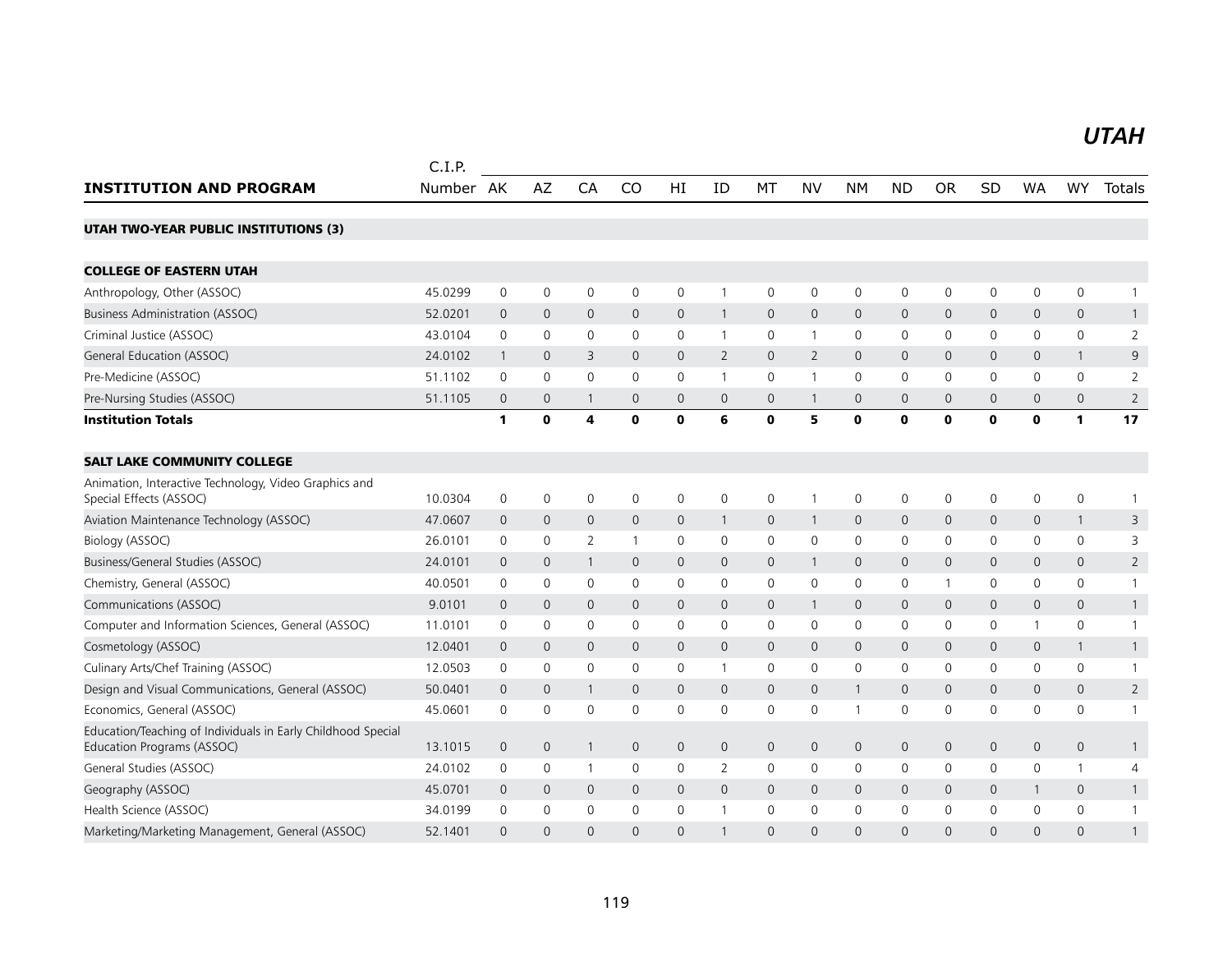|                                                       | C.I.P.  | AK             | AZ             | CA             | CO                  |              |                         |              | <b>NV</b>      |                         |                | <b>OR</b>               | SD             |              | <b>WY</b>               |                |
|-------------------------------------------------------|---------|----------------|----------------|----------------|---------------------|--------------|-------------------------|--------------|----------------|-------------------------|----------------|-------------------------|----------------|--------------|-------------------------|----------------|
| <b>INSTITUTION AND PROGRAM</b>                        | Number  |                |                |                |                     | HI           | ID                      | МT           |                | <b>NM</b>               | <b>ND</b>      |                         |                | WA           |                         | Totals         |
| Paralegal (ASSOC)                                     | 22.0302 | $\mathsf 0$    | $\mathbf 0$    | $\mathbf 0$    | $\mathsf{O}\xspace$ | $\mathbf 0$  | $\mathbf{1}$            | 0            | $\mathbf 0$    | 0                       | $\mathbf 0$    | $\mathbf 0$             | $\mathbf 0$    | $\mathbf 0$  | $\mathbf 0$             | $\overline{1}$ |
| Social Work (ASSOC)                                   | 44.0701 | $\mathbf 0$    | $\mathbf 0$    | $\mathbf 0$    | $\mathbf 0$         | 0            | 0                       | $\mathbf 0$  | $\mathbf 0$    | $\mathsf{O}$            | $\overline{0}$ | $\mathbf{1}$            | $\mathbf 0$    | $\mathbf 0$  | $\mathsf{O}$            | $\mathbf{1}$   |
| Sociology (ASSOC)                                     | 45.1101 | 0              | $\mathbf 0$    | $\mathbf 0$    | 0                   | 0            | 0                       | 0            | 0              | 0                       | 0              | $\mathbf 0$             | 0              |              | $\mathbf 0$             | $\overline{1}$ |
| Sport and Fitness Administration/Management (ASSOC)   | 31.0504 | $\mathbf 0$    | $\mathbf 0$    | $\overline{0}$ | $\mathbf{0}$        | $\mathsf{O}$ | 0                       | $\mathbf 0$  | $\mathbf 0$    | $\mathbf 0$             | $\overline{0}$ | $\mathbf 0$             | $\mathsf{O}$   | 0            | $\mathbf{1}$            | $\overline{1}$ |
| Surveying Technology/Surveying (ASSOC)                | 15.1102 | 0              | $\mathbf{1}$   | $\mathbf 0$    | $\mathbf 0$         | 0            | 0                       | $\mathbf 0$  | $\mathbf 0$    | $\mathbf 0$             | 0              | 0                       | 0              | 0            | $\mathbf 0$             | $\overline{1}$ |
| <b>Institution Totals</b>                             |         | $\mathbf 0$    | $\mathbf{1}$   | 6              | 1                   | $\mathbf 0$  | $\overline{\mathbf{z}}$ | $\mathbf 0$  | 4              | $\overline{2}$          | $\mathbf 0$    | $\overline{2}$          | $\mathbf{0}$   | 3            | $\overline{\mathbf{4}}$ | 30             |
| <b>SNOW COLLEGE</b>                                   |         |                |                |                |                     |              |                         |              |                |                         |                |                         |                |              |                         |                |
| Agribusiness/Agricultural Business Operations (ASSOC) | 1.0102  | 0              | $\mathbf 0$    | $\mathbf 0$    | 0                   | 0            | 0                       | 0            | 0              | $\overline{1}$          | 0              | 0                       | 0              | 0            | 0                       | -1             |
| Agriculture, General (ASSOC)                          | 1.0000  | $\mathbf 0$    | $\overline{1}$ | $\mathbf 0$    | $\mathbf 0$         | $\mathsf{O}$ | 0                       | 0            | $\mathbf 0$    | $\mathbf 0$             | $\mathbf 0$    | $\mathbf 0$             | $\overline{0}$ | $\mathsf{O}$ | $\mathbf 0$             | $\mathbf{1}$   |
| Business (ASSOC)                                      | 52.0101 | 0              | $\mathbf{1}$   | $\mathbf 0$    | $\mathbf{1}$        | 0            | 0                       | $\mathbf 0$  | $\mathbf 0$    | $\mathsf{O}$            | $\mathbf 0$    | $\mathbf 0$             | 0              | $\mathbf{0}$ | $\mathbf 0$             | $\overline{2}$ |
| Elementary Education (ASSOC)                          | 13.1202 | $\mathbf 0$    | $\mathbf{0}$   | $\mathbf{0}$   | $\mathbf{0}$        | $\mathbf{0}$ | 1                       | $\mathbf{0}$ | $\mathbf{0}$   | $\mathsf{O}$            | $\overline{0}$ | $\mathbf{0}$            | $\mathbf{0}$   | $\mathbf{0}$ | $\mathbf{0}$            | $\overline{1}$ |
| English (ASSOC)                                       | 23.0101 | $\mathbf{1}$   | $\mathbf 0$    | $\mathbf 0$    | $\mathbf 0$         | 0            | 0                       | 0            | $\mathbf 0$    | 0                       | $\mathbf 0$    | 0                       | 0              | 0            | 0                       | $\overline{1}$ |
| Family Life (ASSOC)                                   | 19.0707 | $\mathbf 0$    | $\mathbf 0$    | $\overline{0}$ | $\mathbf 0$         | 0            | $\mathbf{1}$            | $\mathbf 0$  | 0              | $\mathbf 0$             | $\theta$       | $\mathbf 0$             | $\mathsf{O}$   | $\mathbf 0$  | $\mathsf{O}$            | $\overline{1}$ |
| General Studies (ASSOC)                               | 24.0102 | $\mathbf{1}$   | 2              | $\overline{4}$ | $\mathbf{1}$        | $\mathbf{1}$ | 6                       | 0            | $\overline{7}$ | $\mathbf{1}$            | 0              | $\overline{7}$          | 0              | 0            | 3                       | 33             |
| History, General (ASSOC)                              | 54.0101 | $\mathbf 0$    | $\mathbf 0$    | $\mathbf 0$    | $\mathbf{0}$        | $\mathsf{O}$ | $\mathbf{0}$            | 0            | $\mathbf{1}$   | $\mathsf{O}$            | $\overline{0}$ | $\mathbf{0}$            | $\mathbf{0}$   | $\mathbf{0}$ | $\mathsf{O}$            | $\overline{1}$ |
| Medical Technology (ASSOC)                            | 51.1005 | 0              | $\mathbf 0$    | $\overline{1}$ | 0                   | 0            | 0                       | 0            | $\mathbf 0$    | $\mathbf 0$             | 0              | $\mathbf 0$             | 0              | 0            | 0                       | $\overline{1}$ |
| Music (ASSOC)                                         | 50.0901 | $\overline{1}$ | $\mathbf{1}$   | $\mathbf{0}$   | $\mathbf{0}$        | $\mathbf{0}$ | $\mathbf{0}$            | $\mathbf{0}$ | $\mathbf{0}$   | $\mathbf{1}$            | $\overline{0}$ | $\mathbf 0$             | $\mathbf{0}$   | $\mathbf{0}$ | $\mathbf{0}$            | 3              |
| Physical Education Teaching and Coaching (ASSOC)      | 13.1314 | 0              | $\mathbf 0$    | $\mathbf 0$    | $\mathbf 1$         | $\mathsf{O}$ | 0                       | 0            | 0              | 0                       | $\mathbf 0$    | 0                       | $\mathbf 0$    | 0            | $\mathbf 0$             | $\overline{1}$ |
| Pre-Medical (ASSOC)                                   | 51.1102 | $\mathbf 0$    | $\mathbf 0$    | $\mathbf 0$    | $\mathbf 0$         | $\mathsf{O}$ | $\mathbf{1}$            | $\mathbf 0$  | 0              | $\mathsf{O}$            | $\overline{0}$ | $\mathbf 0$             | $\mathsf{O}$   | $\mathsf{O}$ | $\mathbf{1}$            | $\overline{2}$ |
| Social Sciences, General (ASSOC)                      | 45.0101 | 0              | 0              | 0              | 1                   | 0            | 0                       | 0            | 0              | 0                       | 0              | 0                       | 0              | 0            | 0                       | $\overline{1}$ |
| <b>Institution Totals</b>                             |         | 3              | 5              | 5              | 4                   | $\mathbf{1}$ | 9                       | $\mathbf 0$  | 8              | $\overline{\mathbf{3}}$ | $\mathbf 0$    | $\overline{\mathbf{z}}$ | $\mathbf 0$    | $\mathbf{0}$ | $\overline{\mathbf{4}}$ | 49             |
| <b>UTAH TWO-YEAR PUBLIC TOTALS</b>                    |         | 4              | 6              | 15             | 5                   | $\mathbf{1}$ | 22                      | $\mathbf{0}$ | 17             | 5                       | $\mathbf 0$    | 9                       | $\mathbf{0}$   | 3            | $\mathbf{9}$            | 96             |
|                                                       |         |                |                |                |                     |              |                         |              |                |                         |                |                         |                |              |                         |                |
| <b>UTAH FOUR-YEAR PUBLIC INSTITUTIONS (6)</b>         |         |                |                |                |                     |              |                         |              |                |                         |                |                         |                |              |                         |                |
| <b>DIXIE STATE COLLEGE OF UTAH</b>                    |         |                |                |                |                     |              |                         |              |                |                         |                |                         |                |              |                         |                |

| DIXIE STATE COLLEGE OF UTAH |                     |                |                |              |                                                                |                                             |                |                |          |          |          |  |
|-----------------------------|---------------------|----------------|----------------|--------------|----------------------------------------------------------------|---------------------------------------------|----------------|----------------|----------|----------|----------|--|
| Accounting (BS)             | 52.0301             | $\overline{0}$ | $\overline{0}$ |              | 0 1 1 0 1                                                      | 1 0 0 0                                     |                |                | $\Omega$ |          |          |  |
| Art (ASSOC)                 | 50.0101 0 0 0 0 0 1 |                |                |              | $1 \quad 0 \quad 0 \quad 0$                                    |                                             | $\overline{0}$ | $\overline{0}$ | $\Omega$ | $\Omega$ | $\Omega$ |  |
| Biology (ASSOC)             | 26.0101             |                |                | $0 \qquad 1$ | $\begin{array}{ccc} \circ & \circ & \circ & \circ \end{array}$ | $\begin{array}{cccc} 0 & 0 & 0 \end{array}$ |                |                | $\Omega$ |          |          |  |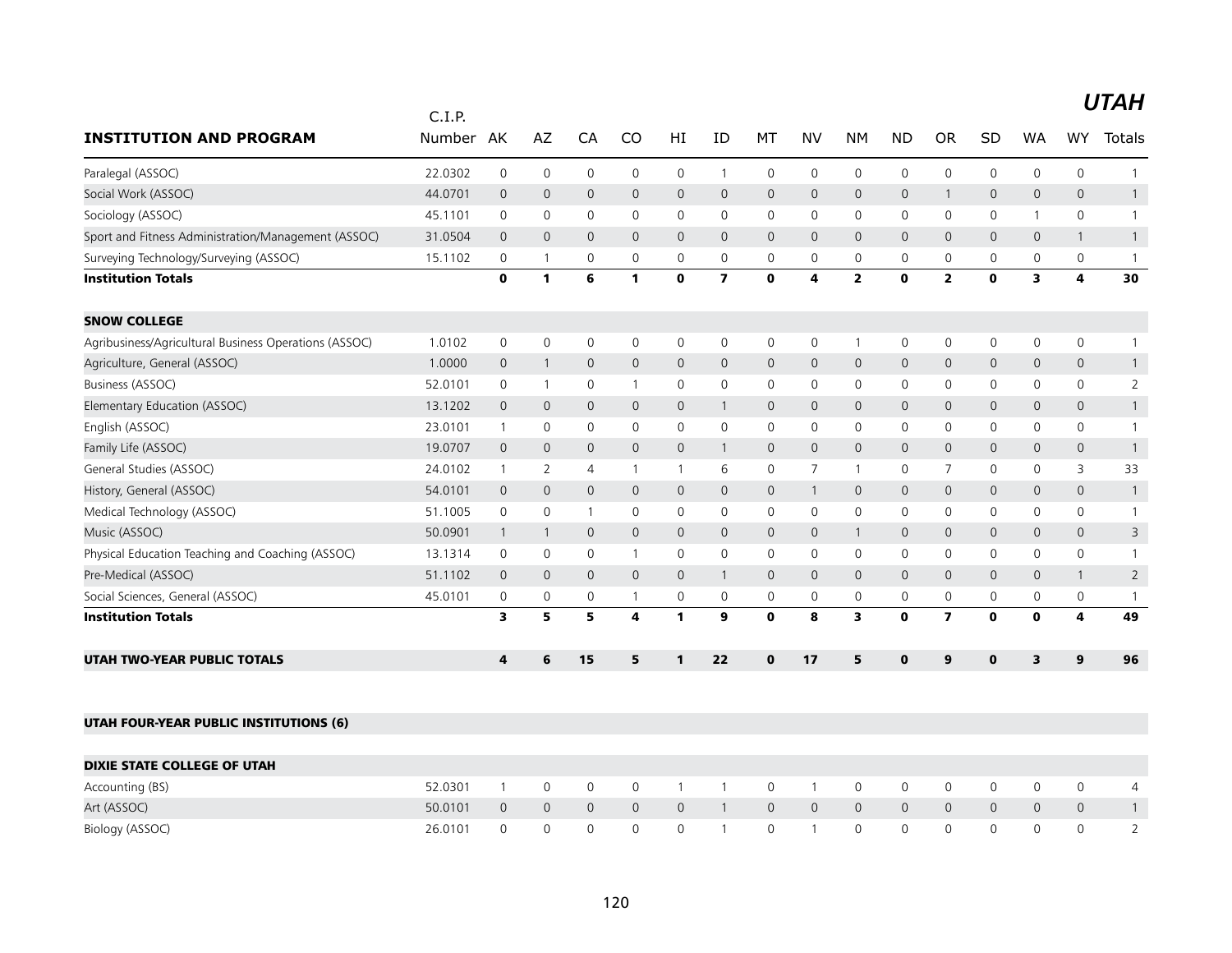|                                                          | C.I.P.  |                         |                     |                |              |                     |                |                     |                |                     |                     |              |                     |                     |                     |                |
|----------------------------------------------------------|---------|-------------------------|---------------------|----------------|--------------|---------------------|----------------|---------------------|----------------|---------------------|---------------------|--------------|---------------------|---------------------|---------------------|----------------|
| <b>INSTITUTION AND PROGRAM</b>                           | Number  | AK                      | AZ                  | CA             | CO           | HI                  | ID             | МT                  | NV             | <b>NM</b>           | <b>ND</b>           | <b>OR</b>    | SD                  | <b>WA</b>           | <b>WY</b>           | Totals         |
| Biology (BS)                                             | 26.0101 | $\mathsf{O}\xspace$     | $\mathsf{O}\xspace$ | $\mathbf 0$    | $\mathsf{O}$ | $\mathsf{O}\xspace$ | $\mathbf{1}$   | $\mathsf{O}\xspace$ | $\mathbf{1}$   | $\mathsf{O}\xspace$ | 0                   | $\mathbf 0$  | 0                   | $\mathsf{O}\xspace$ | $\overline{2}$      | $\overline{4}$ |
| <b>Business Administration (BS)</b>                      | 52.0201 | 0                       | $\mathsf{O}\xspace$ | $\overline{1}$ | $\mathbf 0$  | $\mathbf 0$         | $\mathbf{1}$   | $\overline{2}$      | $\mathbf 0$    | $\mathsf 0$         | 0                   | 0            | 0                   | 1                   | $\overline{2}$      | $\overline{7}$ |
| Communication and New Media (BS)                         | 9.0702  | $\mathbf 0$             | $\mathbf{1}$        | $\mathbf{0}$   | $\mathbf{0}$ | $\mathbf{0}$        | 2              | $\mathbf{0}$        | $\mathbf{0}$   | $\mathbf 0$         | $\mathbf 0$         | $\mathbf 0$  | 0                   | $\mathbf{0}$        | $\mathbf{1}$        | 4              |
| Computer Information Technology (BS)                     | 11.0101 | 0                       | $\mathbf 0$         | $\mathbf 0$    | $\Omega$     | 0                   | 0              | 0                   | $\mathbf 0$    | 0                   | 0                   | 0            | 0                   | $\mathbf{0}$        | $\overline{2}$      | 2              |
| Early Childhood Education (ASSOC)                        | 13.1210 | 0                       | $\mathbf 0$         | $\mathbf 0$    | $\mathbf{1}$ | $\mathsf{O}$        | $\mathbf 0$    | 0                   | $\mathbf 0$    | $\mathsf{O}\xspace$ | 0                   | $\mathbf{0}$ | 0                   | $\mathbf 0$         | $\mathsf{O}\xspace$ | $\mathbf{1}$   |
| Elementary Education (BS)                                | 13.1202 | $\mathbf 0$             | $\mathbf{1}$        | $\mathbf 0$    | $\mathbf 0$  | $\mathbf 0$         | $\mathbf 0$    | 0                   | $\mathbf{1}$   | $\mathbf 0$         | 0                   | $\mathbf 0$  | $\mathbf 0$         | $\mathbf{1}$        | $\mathbf 0$         | 3              |
| English Language and Literature, General (BS)            | 23.0101 | $\mathbf 0$             | $\mathbf{0}$        | $\mathbf{0}$   | $\mathbf{1}$ | $\mathbf{0}$        | $\mathbf{0}$   | $\mathbf{1}$        | $\mathbf{0}$   | $\mathbf 0$         | $\mathbf 0$         | $\mathbf 0$  | 0                   | $\mathbf{0}$        | $\mathbf{0}$        | $\overline{2}$ |
| General Education (ASSOC)                                | 24.0102 | 3                       | 2                   | 5              | $\mathbf{1}$ | 0                   | 7              | 0                   | 6              | $\overline{2}$      | $\mathbf 1$         | 1            | 0                   | 2                   | $\mathbf{1}$        | 31             |
| Graphic Design (ASSOC)                                   | 50.0402 | $\overline{0}$          | $\mathbf 0$         | $\mathbf 0$    | $\mathbf{0}$ | $\mathsf{O}\xspace$ | $\mathbf{0}$   | 0                   | $\mathbf{1}$   | $\mathbf 0$         | $\mathsf{O}\xspace$ | $\mathbf 0$  | $\mathsf{O}\xspace$ | $\mathbf{0}$        | $\mathsf{O}\xspace$ | $\overline{1}$ |
| Health Occupations - General (ASSOC)                     | 51.1199 | 2                       | 0                   | $\mathbf 0$    | 0            | 0                   | 2              | 0                   | 2              | 0                   | 0                   | 0            | 0                   | 1                   | $\mathbf{1}$        | 8              |
| Multi-/Interdisciplinary Studies, Other (BS)             | 30.9999 | $\overline{0}$          | $\mathbf{1}$        | $\overline{0}$ | $\mathbf{0}$ | $\mathbf{0}$        | $\mathbf{1}$   | $\mathbf{0}$        | $\mathbf{0}$   | $\mathbf 0$         | $\mathbf 0$         | $\mathbf 0$  | 0                   | $\mathbf{0}$        | $\mathbf{0}$        | $\overline{2}$ |
| Music (BA)                                               | 50.0901 | 0                       | 0                   | 0              | $\mathbf 0$  | 0                   | 1              | $\mathbf 0$         | $\mathbf 0$    | $\mathbf 0$         | 0                   | 0            | 0                   | $\mathbf 0$         | 0                   | $\mathbf{1}$   |
| Physical Education (ASSOC)                               | 36.0108 | $\overline{0}$          | $\mathsf{O}\xspace$ | $\mathbf 0$    | $\mathsf{O}$ | $\mathsf{O}$        | $\mathbf{0}$   | $\mathsf{O}$        | $\mathbf{1}$   | $\mathbf 0$         | $\mathbf 0$         | $\mathbf{0}$ | 0                   | $\mathbf{0}$        | $\mathbf{0}$        | $\mathbf{1}$   |
| Pre-Engineering (ASSOC)                                  | 14.9999 | 1                       | $\mathbf 0$         | $\mathbf 0$    | $\mathbf{0}$ | 0                   | $\Omega$       | 0                   | $\mathbf 0$    | $\mathbf 0$         | 0                   | 0            | 0                   | $\mathbf{0}$        | 0                   | $\mathbf{1}$   |
| Psychology (ASSOC)                                       | 42.0101 | $\mathbf 0$             | $\mathbf 0$         | 2              | $\mathbf{0}$ | $\mathsf{O}$        | $\mathbf 0$    | 0                   | $\mathbf{0}$   | $\mathbf 0$         | 0                   | $\mathbf{0}$ | 0                   | $\mathbf 0$         | $\mathbf{1}$        | 3              |
| Sports Medicine (ASSOC)                                  | 24.0199 | 0                       | $\mathsf{O}\xspace$ | $\mathbf 0$    | 0            | 0                   | $\mathbf{1}$   | 0                   | $\mathbf{1}$   | $\mathbf 0$         | 0                   | 0            | 0                   | 0                   | $\mathbf{1}$        | 3              |
| <b>Institution Totals</b>                                |         | $\overline{\mathbf{z}}$ | 5                   | 8              | 3            | 1                   | 19             | 3                   | 15             | $\overline{2}$      | $\mathbf{1}$        | 1            | $\mathbf{0}$        | 5                   | 11                  | 81             |
| <b>SOUTHERN UTAH UNIVERSITY</b>                          |         |                         |                     |                |              |                     |                |                     |                |                     |                     |              |                     |                     |                     |                |
| Accounting (BA)                                          | 52.0301 | $\mathbf 0$             | $\mathbf 0$         | $\mathbf 0$    | $\mathbf 0$  | $\mathbf 0$         | 0              | 0                   | $\mathbf{1}$   | $\mathbf 0$         | 0                   | 0            | 0                   | 0                   | 0                   | $\mathbf{1}$   |
| Allied Health and Medical Assisting Services, Other (BS) | 51.0899 | 0                       | $\mathbf 0$         | $\overline{0}$ | $\mathbf{0}$ | $\mathsf{O}$        | $\mathbf 0$    | 0                   | $\mathbf{1}$   | $\mathbf 0$         | $\mathbf 0$         | $\mathbf 0$  | 0                   | $\mathbf 0$         | $\mathbf 0$         | $\mathbf{1}$   |
| Art Teacher Education (BA)                               | 13.1302 | 0                       | 0                   | $\overline{1}$ | $\mathbf 0$  | 0                   | 0              | $\mathbf 0$         | $\mathsf{O}$   | $\mathbf 0$         | 0                   | 0            | 0                   | 0                   | $\mathbf{1}$        | $\overline{2}$ |
| Art/Art Studies, General (BA)                            | 50.0701 | $\overline{0}$          | $\mathbf 0$         | $\mathbf{0}$   | $\mathbf{0}$ | $\mathbf{1}$        | $\mathbf{0}$   | $\mathbf{0}$        | $\mathbf{0}$   | $\mathbf 0$         | $\mathsf{O}$        | $\mathbf{0}$ | 0                   | $\mathbf{0}$        | $\mathbf{0}$        | $\mathbf{1}$   |
| Biology/Zoology (BS)                                     | 26.0101 | 0                       | $\mathbf{1}$        | $\overline{1}$ | 0            | 0                   | 0              | 0                   | $\overline{7}$ | $\mathbf 0$         | 0                   | 0            | 0                   | 0                   | 0                   | 9              |
| Chemistry (BS)                                           | 40.0501 | $\overline{0}$          | $\mathbf{1}$        | $\overline{0}$ | $\mathbf{0}$ | $\mathbf{0}$        | $\overline{0}$ | $\mathbf{0}$        | $\mathbf{1}$   | $\mathbf 0$         | $\mathbf{0}$        | $\mathbf 0$  | 0                   | $\mathbf{0}$        | $\mathbf{0}$        | $\overline{2}$ |
| Communication (BA)                                       | 9.0101  | 0                       | $\mathsf{O}\xspace$ | $\mathbf 0$    | 0            | 0                   | 0              | 0                   | 2              | $\mathbf 0$         | 0                   | 0            | 0                   | 0                   | 0                   | $\overline{2}$ |
| Communication (BS)                                       | 9.0101  | $\overline{0}$          | $\mathbf{1}$        | $\overline{0}$ | $\mathbf{0}$ | $\mathsf{O}$        | $\mathbf{1}$   | 0                   | 11             | $\mathbf 0$         | $\mathbf 0$         | $\mathbf{1}$ | $\mathsf{O}$        | $\mathbf{0}$        | $\mathbf{0}$        | 14             |
| Computer Engineering, General (ASSOC)                    | 14.0901 | 0                       | $\mathbf 0$         | $\mathbf 0$    | $\mathbf{0}$ | 0                   | 0              | 0                   | $\mathbf{1}$   | $\mathbf 0$         | 0                   | 0            | 0                   | $\mathbf{0}$        | 0                   | $\mathbf{1}$   |
| Computer Science (BS)                                    | 11.0701 | 0                       | $\mathbf 0$         | $\mathbf 0$    | 0            | $\mathsf{O}$        | $\mathbf 0$    | $\mathsf{O}$        | $\mathbf{1}$   | $\overline{0}$      | 0                   | $\mathbf 0$  | 0                   | $\mathbf 0$         | $\mathsf{O}$        | $\mathbf{1}$   |
| Construction Management (BS)                             | 46.0412 | 0                       | $\mathsf{O}\xspace$ | $\overline{1}$ | 0            | 0                   | 0              | 0                   | $\mathbf{1}$   | $\mathbf 0$         | 0                   | 0            | 0                   | 0                   | 0                   | $\overline{2}$ |
| Criminal Justice (BA)                                    | 43.0104 | -1                      | $\mathbf{1}$        | -1             | $\mathbf{0}$ | 0                   | $\overline{2}$ | $\mathbf{0}$        | $\mathbf{1}$   | $\mathbf 0$         | $\mathbf{0}$        | $\mathbf 0$  | 0                   | 0                   | $\mathbf 0$         | 6              |
| Criminal Justice (BS)                                    | 43.0104 | $\Omega$                | $\Omega$            | $\Omega$       | $\Omega$     | $\Omega$            | $\Omega$       | $\Omega$            | 3              | $\Omega$            | $\Omega$            | $\Omega$     | $\Omega$            | $\Omega$            | $\Omega$            | 3              |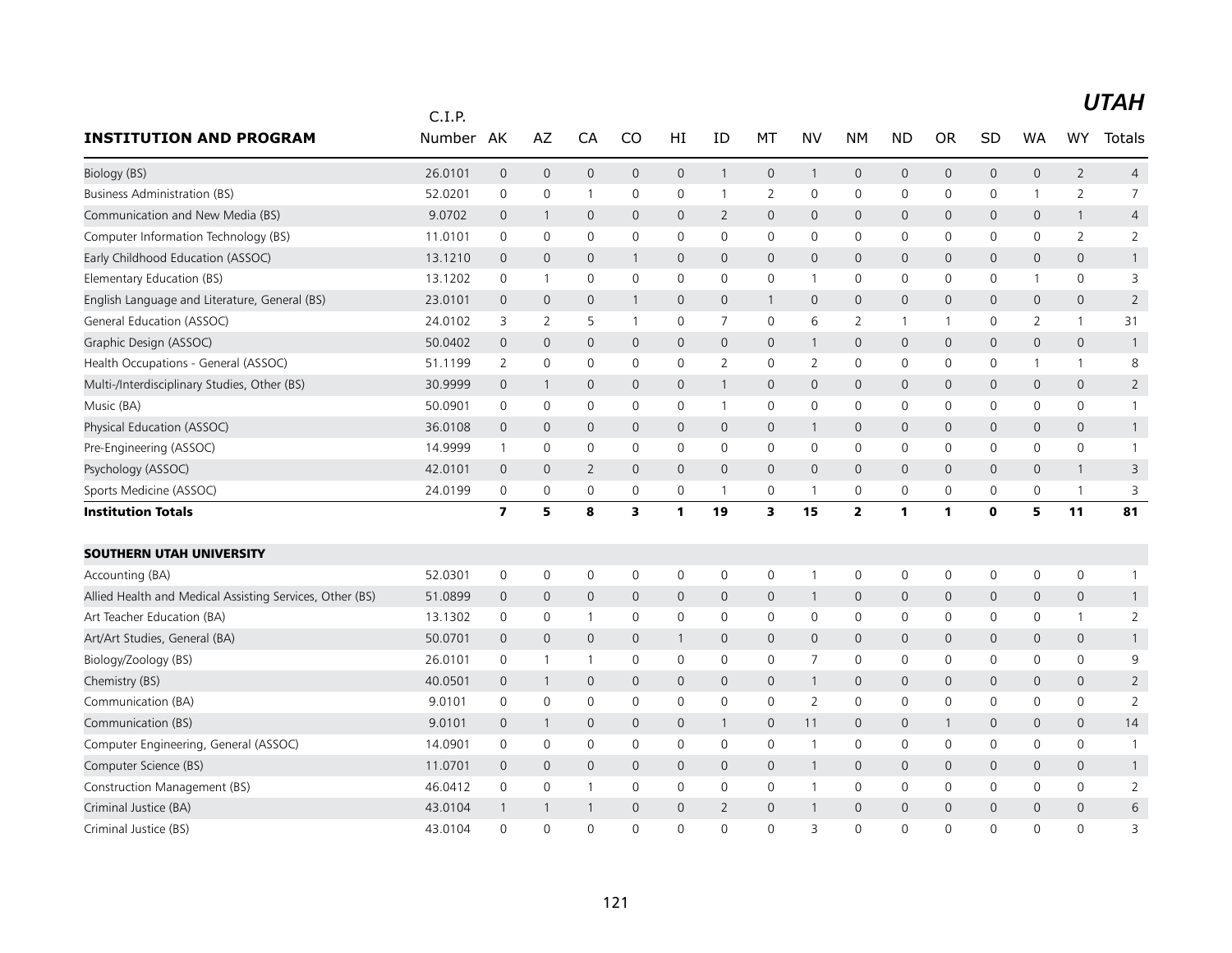|                                                   | C.I.P.  |                     |                     |                |              |              |                     |                     |                |              |                |                |                |                     |                     |                |
|---------------------------------------------------|---------|---------------------|---------------------|----------------|--------------|--------------|---------------------|---------------------|----------------|--------------|----------------|----------------|----------------|---------------------|---------------------|----------------|
| <b>INSTITUTION AND PROGRAM</b>                    | Number  | AK                  | AZ                  | CA             | CO           | HI           | ID                  | МT                  | NV             | <b>NM</b>    | <b>ND</b>      | <b>OR</b>      | SD             | <b>WA</b>           | <b>WY</b>           | Totals         |
| Dance Education/Theatre Arts Education (BS)       | 13.1324 | $\mathsf{O}\xspace$ | $\mathsf{O}\xspace$ | $\mathbf 0$    | $\mathsf{O}$ | 0            | $\mathsf{O}\xspace$ | $\mathsf{O}$        | $\mathbf{1}$   | $\mathbf 0$  | $\mathbf 0$    | 0              | $\mathbf 0$    | $\mathsf{O}\xspace$ | $\mathsf{O}\xspace$ | $\mathbf{1}$   |
| Economics, General (BS)                           | 45.0601 | 0                   | 0                   | $\mathbf 0$    | $\mathbf 0$  | 0            | $\mathbf 0$         | 0                   | $\mathbf{1}$   | $\mathbf 0$  | $\mathbf 0$    | 0              | $\mathbf 0$    | 0                   | 0                   | $\mathbf{1}$   |
| Engineering Technology (BS)                       | 15,0000 | $\mathbf 0$         | $\mathbf{0}$        | $\mathbf{0}$   | $\mathbf{0}$ | $\mathsf{O}$ | $\mathbf 0$         | $\mathbf{0}$        | $\mathbf{1}$   | $\mathbf 0$  | $\mathbf 0$    | 0              | $\mathbf{0}$   | 0                   | $\mathbf{0}$        | $\mathbf{1}$   |
| English (BA)                                      | 23.0101 | 0                   | 0                   | -1             | 0            | 0            | 0                   | 0                   | $\overline{2}$ | $\mathbf{1}$ | 0              | 0              | 0              | 0                   | 0                   | 4              |
| English Education (BA)                            | 13.1305 | $\mathbf 0$         | $\mathbf 0$         | $\overline{1}$ | 0            | 0            | 0                   | 0                   | $\mathbf{1}$   | $\mathbf 0$  | $\mathbf 0$    | 0              | $\mathsf{O}$   | $\mathbf 0$         | 0                   | $\overline{2}$ |
| Family Life & Human Development (BS)              | 19.0101 | $\mathbf 0$         | 0                   | -1             | 0            | 0            | $\Omega$            | 0                   | $\mathbf{1}$   | $\mathbf 0$  | 0              | 0              | $\mathbf 0$    | $\mathbf{0}$        | 0                   | $\overline{2}$ |
| Family Life & Human Development Education (BA)    | 13.1308 | $\overline{0}$      | $\mathbf 0$         | $\mathbf 0$    | $\mathbf{0}$ | 0            | 0                   | 0                   | $\mathbf 0$    | $\mathbf 0$  | $\mathbf 0$    | 0              | $\mathsf{O}$   | $\mathbf{1}$        | 0                   | $\mathbf{1}$   |
| Finance (BS)                                      | 52.0801 | $\mathsf 0$         | $\mathsf{O}\xspace$ | $\mathbf 0$    | $\mathbf 0$  | 0            | 0                   | 0                   | 3              | $\mathbf 0$  | $\mathbf 0$    | 0              | $\mathsf{O}$   | 0                   | 0                   | 3              |
| General Studies (BS)                              | 24.0102 | $\mathbf 0$         | $\mathbf{1}$        | 3              | 1            | $\mathbf{1}$ | 1                   | $\mathbf{1}$        | 12             | $\mathbf 0$  | $\mathbf 0$    | 0              | $\mathbf{0}$   | $\mathbf{0}$        | $\mathbf{0}$        | 20             |
| Geology (BS)                                      | 40.0601 | 0                   | 0                   | 0              | 0            | 0            | 0                   | 0                   | 0              | 0            | 0              | $\overline{1}$ | 0              | 0                   | 0                   | -1             |
| Graphic Design (BA)                               | 50.0409 | $\mathbf 0$         | $\mathbf 0$         | $\mathbf 0$    | 0            | 0            | $\mathbf 0$         | $\mathbf 0$         | $\overline{2}$ | $\mathbf 0$  | $\mathbf 0$    | $\mathbf 0$    | $\mathsf{O}$   | $\mathbf 0$         | 0                   | $\overline{2}$ |
| Graphic Design (BS)                               | 50.0409 | $\mathbf 0$         | 0                   | $\mathbf 0$    | 0            | 0            | 0                   | $\mathsf 0$         | $\mathbf{1}$   | $\mathbf 0$  | $\mathbf 0$    | 0              | 0              | 0                   | 0                   | -1             |
| History (BA)                                      | 54.0101 | $\overline{0}$      | $\mathbf{0}$        | $\mathbf{0}$   | $\mathbf{0}$ | $\mathsf{O}$ | $\mathbf{0}$        | $\mathbf{0}$        | $\mathbf{1}$   | $\mathbf 0$  | $\mathbf{0}$   | 0              | $\mathsf{O}$   | 0                   | $\mathbf{0}$        | $\mathbf{1}$   |
| History (BS)                                      | 54.0101 | 0                   | 0                   | $\mathbf 0$    | 0            | 0            | 0                   | 0                   | $\mathbf{1}$   | $\mathbf 0$  | 0              | 0              | $\mathsf{O}$   | 0                   | 0                   | $\mathbf{1}$   |
| History Teacher Education (BS)                    | 13.1328 | $\overline{0}$      | $\mathbf 0$         | -1             | $\mathbf{0}$ | $\mathsf{O}$ | 0                   | $\mathbf{0}$        | $\mathbf 0$    | $\mathbf 0$  | $\mathbf 0$    | 0              | $\mathsf{O}$   | 0                   | $\mathsf{O}\xspace$ |                |
| Hotel, Resort & Hospitality Management (BS)       | 52.0904 | 0                   | $\mathbf 0$         | $\mathbf 0$    | 0            | 0            | $\mathbf 0$         | 0                   | $\mathbf{1}$   | $\mathbf 0$  | 0              | 0              | 0              | 0                   | 0                   | $\mathbf{1}$   |
| Human Nutrition (BS)                              | 19.0504 | $\mathbf 0$         | $\mathbf{1}$        | $\overline{0}$ | $\mathbf{0}$ | 0            | 0                   | 0                   | $\mathsf{O}$   | $\mathbf 0$  | $\mathbf 0$    | 0              | $\mathsf{O}$   | $\mathbf{0}$        | 0                   | $\mathbf{1}$   |
| Information Systems (BS)                          | 11.0401 | $\mathbf 0$         | 0                   | $\overline{1}$ | $\mathbf 0$  | 0            | 0                   | 0                   | 0              | 0            | 0              | 0              | $\mathbf 0$    | 0                   | 0                   | $\mathbf{1}$   |
| Integrated Engineering (BS)                       | 14.1301 | $\mathbf 0$         | $\mathbf 0$         | $\mathbf{0}$   | 1            | $\mathbf{1}$ | $\mathbf 0$         | $\mathbf{0}$        | $\mathbf{1}$   | $\mathbf 0$  | $\mathbf 0$    | 0              | $\mathbf{0}$   | 0                   | $\mathbf{0}$        | 3              |
| Management (BS)                                   | 52.0201 | 0                   | 0                   | 0              | 0            | 0            | 0                   | $\mathsf{O}\xspace$ | $\overline{4}$ | $\mathsf{O}$ | 0              | 0              | 0              |                     | 0                   | 5              |
| Marketing (BS)                                    | 52.1401 | $\mathbf 0$         | $\mathbf 0$         | $\overline{1}$ | 0            | 0            | 0                   | $\mathsf{O}$        | $\mathbf{1}$   | $\mathsf{O}$ | $\mathbf 0$    | $\mathbf 0$    | $\mathbf 0$    | $\mathbf 0$         | 0                   | $\overline{2}$ |
| Mathematics Education (BS)                        | 13.1311 | 0                   | 0                   | $\mathbf 0$    | $\mathbf{1}$ | 0            | $\mathbf 0$         | 0                   | 0              | $\mathbf 0$  | 0              | 0              | 0              | 1                   | 0                   | $\overline{2}$ |
| Music (BA)                                        | 50.0901 | $\mathbf 0$         | $\mathbf 0$         | 2              | 0            | 0            | 0                   | $\mathsf{O}$        | $\overline{4}$ | $\mathbf 0$  | $\mathbf 0$    | 0              | $\mathsf{O}$   | $\mathbf 0$         | 0                   | 6              |
| Music Education (BS)                              | 13.1312 | 0                   | $\mathbf{1}$        | $\mathbf 0$    | $\mathbf 0$  | 0            | 0                   | 0                   | $\overline{2}$ | $\mathbf 0$  | $\mathbf 0$    | 0              | $\mathsf{O}$   | 0                   | 0                   | 3              |
| Nursing/Registered Nurse (RN, ASN, BSN, MSN) (BS) | 51.1601 | $\mathbf 0$         | $\mathbf{0}$        | $\overline{0}$ | $\mathbf{0}$ | $\mathsf{O}$ | 0                   | $\mathbf{0}$        | 2              | $\mathbf 0$  | $\mathbf 0$    | 0              | $\mathbf{0}$   | $\mathbf{0}$        | $\mathbf{0}$        | $\overline{2}$ |
| Physical Education (BS)                           | 13.1314 | $\mathbf{1}$        | 2                   | 3              | $\Omega$     | 0            | 0                   | 0                   | 3              | 0            | 0              | 0              | 0              | $\mathbf{0}$        | 0                   | 9              |
| Political Science (BA)                            | 45.1001 | $\mathbf 0$         | $\mathbf 0$         | $\mathbf 0$    | $\mathbf 0$  | 0            | 0                   | $\mathbf 0$         | $\overline{2}$ | $\mathbf 0$  | $\overline{0}$ | 0              | $\mathsf{O}$   | 0                   | 0                   | $\overline{2}$ |
| Political Science (BS)                            | 45.1001 | $\mathbf 0$         | $\mathbf 0$         | $\mathbf 0$    | $\mathbf 0$  | 0            | $\mathbf 0$         | $\mathbf 0$         | $\overline{2}$ | $\mathbf 0$  | $\mathbf 0$    | 0              | $\mathbf 0$    | $\Omega$            | 0                   | $\overline{2}$ |
| Pre- Physical Therapy (BS)                        | 51.0806 | $\overline{0}$      | $\mathbf{0}$        | $\overline{0}$ | $\mathbf{0}$ | $\mathsf{O}$ | $\mathbf{0}$        | $\mathbf{0}$        | 2              | $\mathbf 0$  | $\mathbf 0$    | 0              | $\mathbf{0}$   | $\mathbf{0}$        | $\mathbf{0}$        | $\overline{2}$ |
| Pre-Chemistry (BS)                                | 40.0599 | 0                   | $\mathbf{1}$        | 0              | 0            | 0            | 0                   | 0                   | $\mathbf{1}$   | $\mathbf 0$  | 0              | 0              | 0              | 0                   | 0                   | $\overline{2}$ |
| Pre-Dental (DIPL)                                 | 51.1101 | $\overline{0}$      | $\overline{0}$      | $\mathbf{0}$   | $\mathbf{0}$ | $\mathbf 0$  | 0                   | $\mathbf{0}$        | $\overline{1}$ | $\mathbf 0$  | $\mathbf 0$    | 0              | $\overline{0}$ | 0                   | $\mathsf{O}\xspace$ |                |
| Pre-Medicine (DIPL)                               | 51.1102 | $\Omega$            | $\mathbf{1}$        | $\Omega$       | $\Omega$     | $\mathbf{1}$ | 0                   | $\Omega$            | $\overline{1}$ | $\Omega$     | $\Omega$       | $\Omega$       | $\Omega$       | 0                   | $\Omega$            | 3              |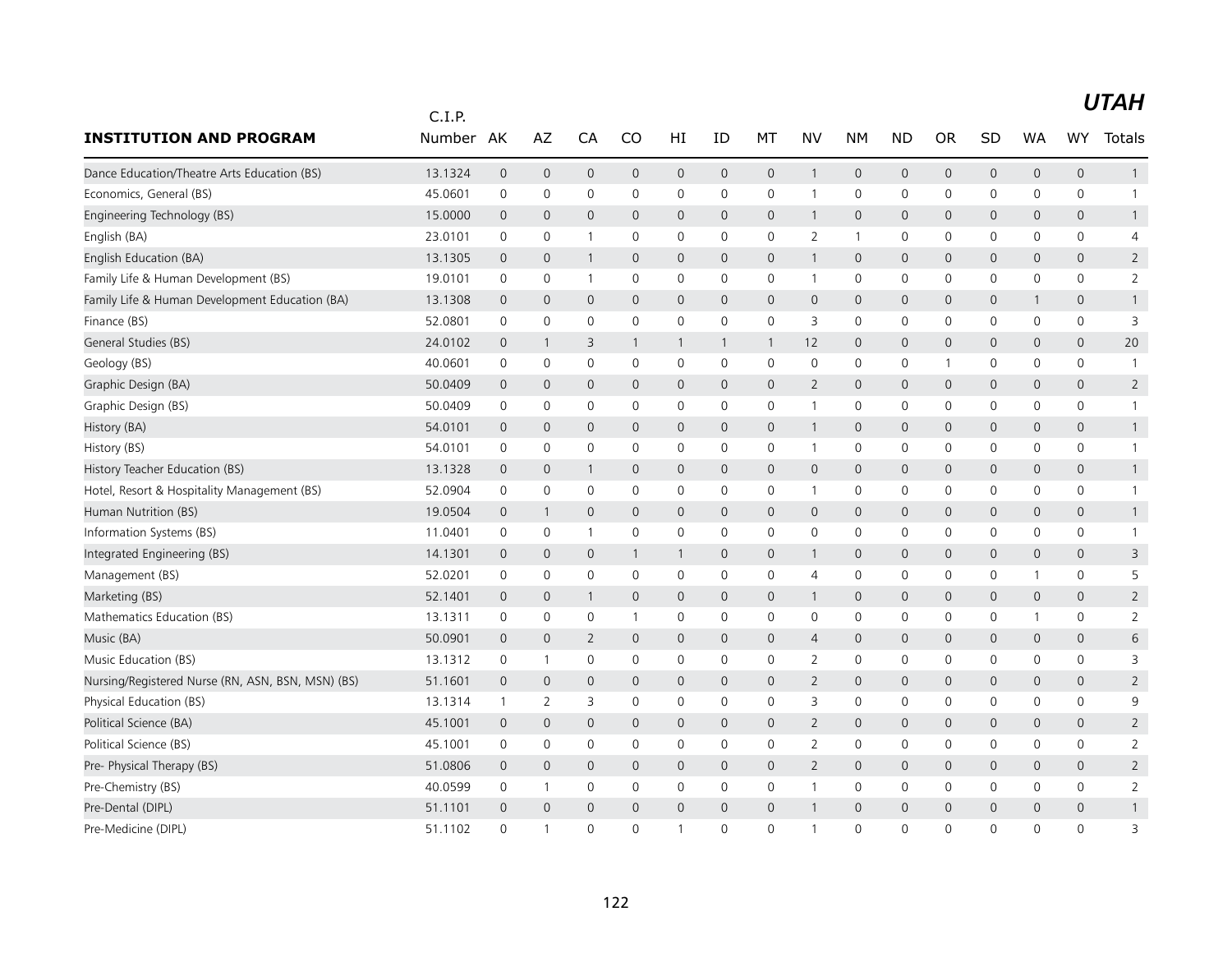|                                              | C.I.P.  |                     |                     |                          |                     |                |                     |                     |                     |              |              |                         |              |                     |                     |                 |
|----------------------------------------------|---------|---------------------|---------------------|--------------------------|---------------------|----------------|---------------------|---------------------|---------------------|--------------|--------------|-------------------------|--------------|---------------------|---------------------|-----------------|
| <b>INSTITUTION AND PROGRAM</b>               | Number  | AK                  | AZ                  | CA                       | CO                  | HI             | ID                  | МT                  | NV                  | <b>NM</b>    | <b>ND</b>    | <b>OR</b>               | SD           | <b>WA</b>           | <b>WY</b>           | Totals          |
| Pre-Pharmacy Studies (BS)                    | 51.1103 | $\mathsf{O}\xspace$ | $\mathsf{O}\xspace$ | $\mathbf 0$              | $\mathsf{O}$        | 0              | $\mathsf{O}\xspace$ | $\mathsf{O}$        | $\mathbf{1}$        | $\mathbf 0$  | $\mathbf 0$  | 0                       | $\mathsf{O}$ | $\mathsf{O}\xspace$ | $\mathsf{O}\xspace$ | $\mathbf{1}$    |
| Pre-Veterinary Studies (BS)                  | 51.1104 | 0                   | 0                   | $\mathbf 0$              | $\mathbf 0$         | 0              | $\mathbf 0$         | 0                   | $\mathbf{1}$        | $\mathbf 0$  | 0            | 0                       | $\mathbf 0$  | 0                   | 0                   | $\mathbf{1}$    |
| Psychology (BS)                              | 42.0101 | $\mathbf 0$         | $\mathbf{0}$        | $\overline{4}$           | $\mathbf 0$         | $\mathsf{O}$   | $\mathbf 0$         | $\mathbf{0}$        | $\overline{4}$      | $\mathbf 0$  | $\mathbf 0$  | 0                       | $\mathbf{0}$ | 1                   | $\mathbf{0}$        | 9               |
| Social Science Teacher Education (BS)        | 13.1317 | 0                   | 0                   | 0                        | 0                   | 0              | 0                   | 0                   | $\overline{2}$      | $\mathbf 0$  | 0            | 0                       | 0            | 0                   | 0                   | $\overline{2}$  |
| Sociology (BS)                               | 45.1101 | $\mathbf 0$         | $\mathbf 0$         | -1                       | $\mathbf{0}$        | 0              | 0                   | 0                   | $\mathbf{0}$        | $\mathbf 0$  | $\mathbf 0$  | 0                       | $\mathsf{O}$ | $\mathbf 0$         | 0                   | $\mathbf{1}$    |
| Spanish Language and Literature (BA)         | 16.0905 | $\mathbf{1}$        | 0                   | $\mathbf 0$              | $\mathbf{0}$        | 0              | $\Omega$            | 0                   | $\mathbf 0$         | $\mathbf{0}$ | 0            | 0                       | 0            | $\mathbf{0}$        | 0                   | $\mathbf{1}$    |
| Studio Arts, General (BA)                    | 50.0702 | $\mathbf 0$         | $\mathbf 0$         | $\mathbf 0$              | $\mathbf{1}$        | 0              | 0                   | $\mathsf{O}$        | $\overline{1}$      | $\mathbf 0$  | $\mathbf 0$  | 0                       | $\mathsf{O}$ | 0                   | 0                   | $\overline{2}$  |
| Theatre Arts (BA)                            | 50.0501 | $\mathbf 0$         | $\mathsf{O}\xspace$ | $\mathbf 0$              | $\mathbf 0$         | 0              | 0                   | 0                   | $\mathbf{1}$        | $\mathsf{O}$ | $\mathbf 0$  | 0                       | $\mathsf{O}$ | 0                   | 0                   | $\mathbf{1}$    |
| Theatre Arts (BS)                            | 50.0501 | $\mathbf 0$         | $\overline{0}$      | $\mathbf 0$              | $\mathbf 0$         | $\overline{0}$ | 0                   | $\mathbf 0$         | 2                   | $\mathbf 0$  | $\mathbf 0$  | 0                       | $\mathbf 0$  | $\mathbf 0$         | $\mathbf{0}$        | $\overline{2}$  |
| <b>Institution Totals</b>                    |         | 3                   | 11                  | 23                       | 4                   | 4              | 4                   | 1                   | 96                  | 1            | $\mathbf 0$  | $\overline{\mathbf{2}}$ | $\mathbf 0$  | 4                   | 1                   | 154             |
| <b>UNIVERSITY OF UTAH</b>                    |         |                     |                     |                          |                     |                |                     |                     |                     |              |              |                         |              |                     |                     |                 |
| Anthropology (BS)                            | 45.0201 | $\mathbf 0$         | $\mathbf{1}$        | $\mathbf 0$              | $\mathbf 0$         | $\mathbf{1}$   | 1                   | 0                   | $\mathbf 0$         | $\mathbf 0$  | $\mathbf 0$  | 0                       | $\mathsf{O}$ | 0                   | 0                   | 3               |
| Architectural Studies (BS)                   | 4.0201  | $\mathbf 0$         | $\mathsf{O}\xspace$ | -1                       | $\overline{2}$      | $\mathsf{O}$   | $\mathbf{0}$        | $\mathbf{0}$        | $\mathbf{1}$        | $\mathbf 0$  | $\mathbf 0$  | 0                       | $\mathsf{O}$ | 0                   | $\mathsf{O}\xspace$ | $\overline{4}$  |
| Art History, Criticism and Conservation (BA) | 50.0703 | 0                   | $\mathsf{O}\xspace$ | -1                       | 0                   | 0              | 0                   | $\mathbf 0$         | $\mathbf 0$         | $\mathbf 0$  | 0            | 0                       | 0            | 0                   | 0                   |                 |
| Ballet (BA)                                  | 50.0302 | $\mathbf{1}$        | $\mathbf 0$         | $\mathbf 0$              | $\mathbf{1}$        | 0              | 1                   | $\mathbf{1}$        | $\mathbf 0$         | 2            | $\mathbf 0$  | 2                       | $\mathsf{O}$ | 0                   | $\mathbf{0}$        | 8               |
| Behavioral Sciences (BS)                     | 30.1701 | $\mathbf 0$         | $\mathbf 0$         | $\mathbf 0$              | $\mathbf 0$         | 0              | $\mathbf{1}$        | 0                   | $\mathbf{1}$        | $\mathbf 0$  | 0            | 0                       | $\mathbf 0$  | 1                   | 0                   | 3               |
| Biology (BS)                                 | 26.0101 | $\overline{0}$      | $\mathbf 0$         | $\mathbf{1}$             | $\mathbf{0}$        | $\mathsf{O}$   | 3                   | $\mathbf{0}$        | $\mathbf{0}$        | $\mathbf 0$  | $\mathbf{0}$ | 0                       | $\mathbf 0$  | $\mathbf{1}$        | $\mathbf{1}$        | 6               |
| Biomedical/Medical Engineering (BS)          | 14.0501 | $\mathbf 0$         | $\mathsf{O}\xspace$ | 0                        | 0                   | 0              | 1                   | 0                   | 0                   | $\mathbf 0$  | $\mathbf 0$  | 0                       | $\mathbf 0$  | 0                   | 0                   | -1              |
| Chemistry, General (BS)                      | 40.0501 | $\mathbf 0$         | $\mathbf 0$         | -1                       | 0                   | $\overline{2}$ | 0                   | $\mathsf{O}$        | $\mathbf 0$         | $\mathbf 0$  | $\mathbf 0$  | $\mathbf{1}$            | $\mathsf{O}$ | 1                   | $\mathbf{1}$        | 6               |
| Civil Engineering, General (BS)              | 14.0801 | 0                   | 0                   | $\overline{\phantom{a}}$ | 1                   | 0              | 0                   | $\mathbf{1}$        | 0                   | $\mathbf 0$  | $\mathbf 0$  | $\overline{1}$          | $\mathsf{O}$ | 0                   | 0                   | 4               |
| Computer Engineering, General (BS)           | 14.0901 | $\overline{0}$      | $\mathbf{0}$        | $\mathbf{0}$             | $\mathbf{0}$        | $\mathbf{1}$   | $\mathbf{0}$        | $\mathbf{0}$        | $\mathbf{0}$        | $\mathbf 0$  | $\mathbf 0$  | $\mathbf{0}$            | $\mathsf{O}$ | $\mathbf{0}$        | $\mathbf{0}$        | $\mathbf{1}$    |
| Economics, General (BS)                      | 45.0601 | 0                   | 0                   | 0                        | 0                   | $\mathbf{1}$   | $\mathbf 0$         | $\mathbf{1}$        | 0                   | $\mathbf 0$  | 0            | 0                       | $\mathsf{O}$ | 0                   | $\mathbf{1}$        | 3               |
| Electrical Engineering (BS)                  | 14.1001 | $\overline{0}$      | $\mathbf 0$         | $\mathbf 0$              | $\mathsf{O}\xspace$ | $\mathbf{1}$   | $\mathbf 0$         | $\mathsf{O}$        | $\mathsf{O}\xspace$ | $\mathbf 0$  | $\mathbf 0$  | 0                       | $\mathsf{O}$ | $\mathbf 0$         | $\mathsf{O}\xspace$ | $\mathbf{1}$    |
| English (BA)                                 | 23.0101 | 0                   | $\mathbf{1}$        | 0                        | -1                  | 0              | 0                   | 0                   | 0                   | 0            | 0            | 1                       | 0            | 0                   | 0                   | 3               |
| Environmental Studies (BS)                   | 3.0103  | $\mathbf 0$         | $\mathbf{0}$        | $\mathbf{0}$             | $\mathbf{0}$        | $\mathsf{O}$   | 0                   | $\mathbf{0}$        | $\mathbf{0}$        | $\mathbf 0$  | $\mathbf 0$  | 0                       | $\mathbf{0}$ | 0                   | $\mathbf{1}$        | $\mathbf{1}$    |
| Exercise & Sports Sciences (BS)              | 31.0505 | 0                   | 0                   | 2                        | 4                   | 0              | 1                   | 0                   | 2                   | $\mathbf 0$  | $\mathbf 0$  | $\mathbf 0$             | $\mathsf{O}$ | 0                   | 0                   | 9               |
| Film Studies (BA)                            | 50.0601 | $\mathbf 0$         | $\overline{2}$      | $\mathbf{0}$             | $\overline{2}$      | 0              | 0                   | $\mathsf{O}$        | $\overline{1}$      | $\mathbf{0}$ | $\mathbf 0$  | 0                       | $\mathbf 0$  | $\mathbf{1}$        | $\mathbf{1}$        | $7\overline{ }$ |
| French Language and Literature (BA)          | 16.0901 | 0                   | $\mathbf 0$         | $\mathbf 0$              | $\mathbf{1}$        | 0              | 0                   | 0                   | $\mathbf{0}$        | 0            | 0            | 0                       | 0            | $\mathbf{0}$        | 0                   | $\mathbf{1}$    |
| Geography (BS)                               | 45.0701 | $\overline{0}$      | $\mathbf 0$         | $\overline{0}$           | 0                   | 0              | 1                   | $\mathsf{O}$        | $\mathbf 0$         | $\mathbf 0$  | $\mathbf 0$  | 0                       | $\mathsf{O}$ | 1                   | 0                   | $\overline{2}$  |
| Health Promotions (BS)                       | 51.2207 | $\mathbf 0$         | $\mathbf{1}$        | 0                        | $\mathbf 0$         | 0              | 0                   | $\mathsf{O}\xspace$ |                     | $\mathbf 0$  | 0            | 1                       | $\mathbf 0$  |                     | $\overline{2}$      | 6               |
| History, General (BA)                        | 54.0101 | $\Omega$            | $\Omega$            | $\overline{2}$           | $\overline{3}$      | $\Omega$       | -1                  | $\Omega$            | $\Omega$            | $\Omega$     | $\Omega$     | $\Omega$                | $\Omega$     |                     | $\Omega$            | $\overline{7}$  |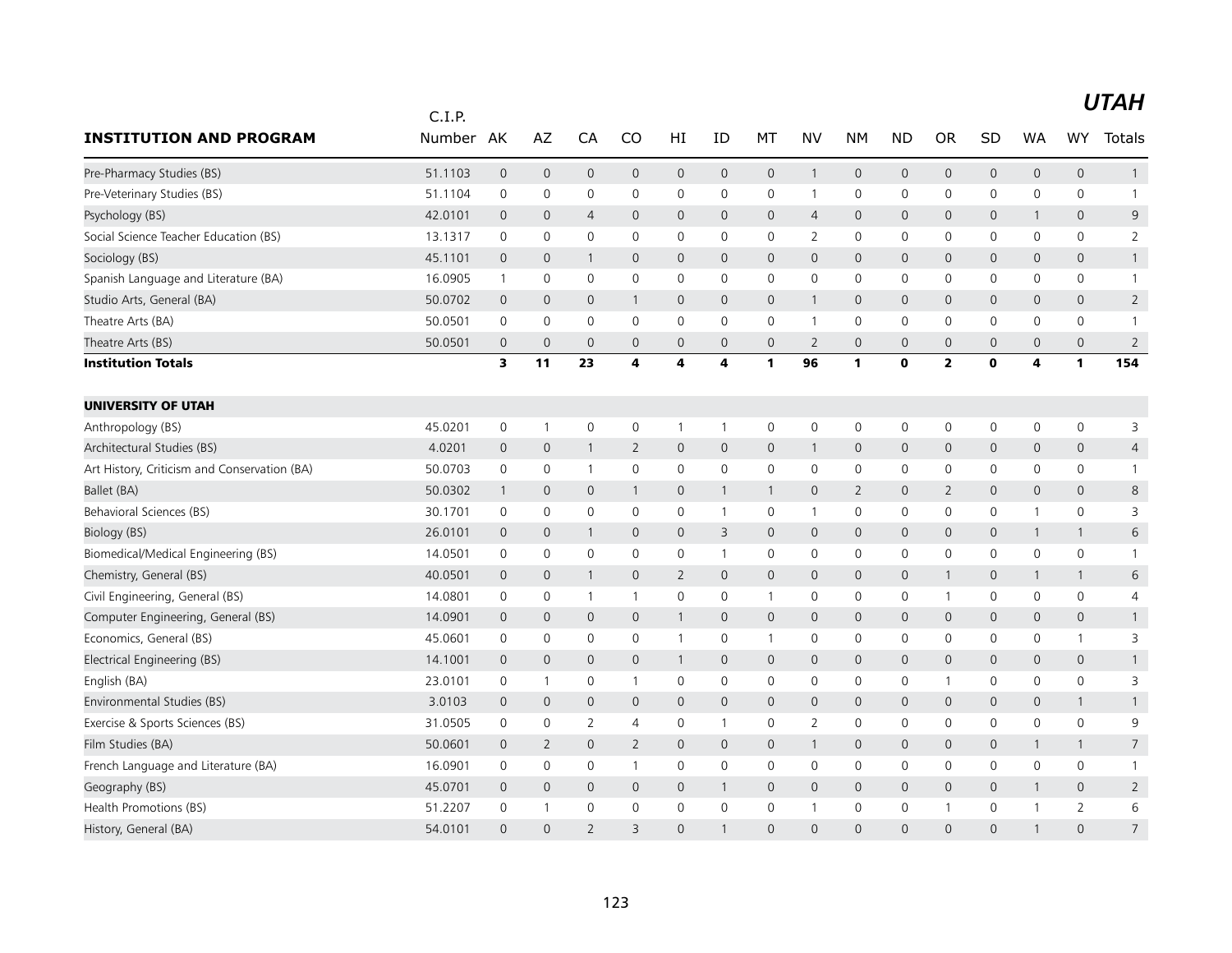|                                               | C.I.P.    |                         |                |                     |              |                     |                |              |                          |                     |              |                     |              |                          |                     |                |
|-----------------------------------------------|-----------|-------------------------|----------------|---------------------|--------------|---------------------|----------------|--------------|--------------------------|---------------------|--------------|---------------------|--------------|--------------------------|---------------------|----------------|
| <b>INSTITUTION AND PROGRAM</b>                | Number AK |                         | AZ             | CA                  | CO           | HI                  | ID             | МT           | NV                       | <b>NM</b>           | <b>ND</b>    | <b>OR</b>           | SD           | <b>WA</b>                | <b>WY</b>           | Totals         |
| Human Development/Family Studies (BS)         | 19.0701   | $\mathsf 0$             | $\mathbf 0$    | $\mathsf{O}\xspace$ | $\mathbf{1}$ | $\mathsf 0$         | $\mathbf 0$    | 0            | $\mathbf 0$              | $\mathsf 0$         | 0            | $\mathsf{O}\xspace$ | 0            | 0                        | $\mathsf{O}\xspace$ | $\mathbf{1}$   |
| International Studies (BA)                    | 30.2001   | $\mathbf 0$             | $\mathbf 0$    | $\mathbf{1}$        | $\mathsf{O}$ | $\mathbf 0$         | $\mathbf{1}$   | $\mathsf{O}$ | $\mathsf{O}$             | $\mathsf{O}\xspace$ | $\mathsf{O}$ | $\mathbf{0}$        | 0            | $\mathbf{1}$             | $\mathbf{0}$        | 3              |
| International Studies (BS)                    | 30.2001   | 0                       | $\mathbf 0$    | 0                   | $\mathbf{1}$ | 0                   | 0              | $\mathbf 0$  | $\mathbf 0$              | 0                   | 0            | $\mathbf 0$         | 0            | 0                        | $\mathbf 0$         | $\mathbf{1}$   |
| Materials Engineering (BS)                    | 14.1801   | $\mathbf 0$             | $\mathbf{0}$   | $\mathbf{0}$        | $\mathbf{0}$ | $\mathbf 0$         | $\mathbf 0$    | $\mathbf{0}$ | $\mathbf{1}$             | $\mathbf 0$         | 0            | 0                   | $\mathbf{0}$ | $\mathbf{0}$             | $\mathbf{0}$        | $\mathbf{1}$   |
| Mathematics, General (BS)                     | 27.0101   | $\overline{1}$          | $\mathbf 0$    | $\mathbf 0$         | $\mathbf{1}$ | 0                   | $\mathbf 0$    | 0            | $\mathbf 0$              | $\mathbf 0$         | 0            | $\mathbf 0$         | 0            | 0                        | $\mathbf 0$         | $\overline{2}$ |
| Mechanical Engineering (BS)                   | 14.1901   | $\overline{1}$          | $\mathbf 0$    | $\mathbf{0}$        | $\mathbf{0}$ | $\mathsf{O}\xspace$ | $\mathbf{1}$   | $\mathsf{O}$ | $\mathbf 0$              | $\mathsf{O}\xspace$ | $\mathsf{O}$ | 0                   | 0            | $\mathbf{1}$             | $\mathbf{0}$        | 3              |
| Middle Eastern Studies (BA)                   | 5.0108    | 0                       | $\mathbf 0$    | 0                   | 0            | $\mathbf{1}$        | 0              | 0            | 0                        | 0                   | 0            | $\Omega$            | 0            | 0                        | $\mathbf 0$         | $\mathbf{1}$   |
| Mining Engineering (BS)                       | 14.2101   | $\mathbf 0$             | $\overline{0}$ | $\mathbf 0$         | $\mathsf{O}$ | $\mathbf 0$         | $\mathbf 0$    | $\mathsf{O}$ | $\mathbf{1}$             | $\mathbf 0$         | 0            | $\mathbf 1$         | 0            | $\mathbf{1}$             | $\mathbf 0$         | 3              |
| Modern Dance (BA)                             | 50.0301   | $\mathsf 0$             | 0              | 0                   | 2            | $\mathbf 0$         | $\mathbf 0$    | 0            | $\mathbf{1}$             | $\mathbf{1}$        | $\mathbf{1}$ | 0                   | 0            | $\mathbf 0$              | $\mathbf{1}$        | 6              |
| Music, General (BA)                           | 50.0901   | $\mathbf 0$             | $\mathbf 0$    | $\mathbf{0}$        | $\mathbf{0}$ | $\mathbf 0$         | $\mathbf{0}$   | $\mathsf{O}$ | $\mathbf{1}$             | $\mathbf 0$         | 0            | $\mathbf{0}$        | 0            | 0                        | $\mathbf{1}$        | $\overline{2}$ |
| Parks, Recreation and Tourism (BA)            | 31.0101   | 0                       | $\mathbf 0$    | $\mathbf 0$         | 0            | 0                   | 0              | $\mathbf 0$  | $\mathbf 0$              | $\mathbf 0$         | 0            | $\mathbf 0$         | 0            | $\mathbf 0$              | $\mathbf{1}$        | $\mathbf{1}$   |
| Parks, Recreation and Tourism (BS)            | 31.0101   | $\mathbf 0$             | $\mathbf 0$    | $\mathbf{1}$        | $\mathsf{O}$ | $\mathbf 0$         | $\mathbf 0$    | $\mathsf{O}$ | $\mathbf 0$              | $\mathbf 0$         | 0            | $\mathbf 0$         | 0            | $\mathbf 0$              | $\mathbf{1}$        | $\overline{2}$ |
| Physics, General (BS)                         | 40.0801   | $\mathsf 0$             | $\mathbf 0$    | $\mathsf{O}\xspace$ | $\mathbf 0$  | 0                   | $\mathbf 0$    | 0            | $\mathbf 0$              | 0                   | 0            | $\mathbf 0$         | 0            | $\mathbf 0$              | $\mathbf{1}$        | $\mathbf{1}$   |
| Political Science (BA)                        | 45.1001   | $\mathbf{1}$            | $\mathbf{0}$   | $\mathbf{0}$        | $\mathbf{0}$ | $\mathbf 0$         | $\Omega$       | $\mathbf{0}$ | $\mathbf{0}$             | $\mathbf{0}$        | $\mathsf{O}$ | $\Omega$            | $\mathbf{0}$ | $\mathbf{0}$             | $\mathbf{0}$        | $\mathbf{1}$   |
| Political Science (BS)                        | 45.1001   | 0                       | 0              | 0                   | 0            | 1                   | 0              | 0            | 0                        | 0                   | 0            | 0                   | 0            | 1                        | 0                   | 2              |
| Pre-Medicine (BS)                             | 51.1102   | $\overline{1}$          | $\mathbf 0$    | $\mathbf 0$         | 1            | $\mathbf 0$         | $\mathbf{1}$   | $\mathbf{1}$ | $\mathbf 0$              | $\mathsf{O}\xspace$ | 0            |                     | 0            | $\mathbf 0$              | $\mathsf{O}\xspace$ | 5              |
| Social Sciences, General (BS)                 | 45.0101   | 0                       | $\mathbf 0$    | $\mathbf 0$         | $\mathbf{0}$ | 0                   | 0              | $\mathbf{1}$ | $\mathbf 0$              | $\overline{1}$      | 0            | $\mathbf 0$         | 0            | $\mathbf{0}$             | $\mathbf 0$         | 2              |
| Sociology (BS)                                | 45.1101   | $\mathbf 0$             | $\mathbf{0}$   | $\mathbf{0}$        | $\mathbf{0}$ | $\mathbf{0}$        | $\Omega$       | $\mathbf{0}$ | $\mathbf{0}$             | $\mathbf{0}$        | $\mathsf{O}$ | $\Omega$            | $\mathbf{0}$ | $\mathbf{0}$             | $\mathbf{1}$        | $\mathbf{1}$   |
| Theater (BA)                                  | 50.0501   | 0                       | 0              | $\overline{1}$      | 1            | 0                   | $\mathbf 0$    | 0            | $\mathbf{1}$             | 0                   | 0            | 0                   | 0            | 0                        | $\mathbf 0$         | 3              |
| Undeclared (BA)                               | 24.0102   | 2                       | $\mathbf 0$    | $\mathbf 0$         | $\mathsf{O}$ | 0                   | $\overline{2}$ | $\mathsf{O}$ | $\mathbf{1}$             | $\mathbf 0$         | 0            | 0                   | 0            | $\mathbf{1}$             | $\mathsf{O}\xspace$ | 6              |
| Urban Planning (BS)                           | 45.1201   | 0                       | 0              | 0                   | 0            | 0                   | $\mathbf{1}$   | 0            | $\mathbf 0$              | 0                   | 0            | $\mathbf 0$         | 0            | 0                        | $\mathsf{O}\xspace$ | $\mathbf{1}$   |
| <b>Institution Totals</b>                     |           | $\overline{\mathbf{z}}$ | 5              | 12                  | 22           | 8                   | 16             | 5            | 12                       | 4                   | 1            | 8                   | $\mathbf 0$  | 12                       | 13                  | 125            |
| <b>UTAH STATE UNIVERSITY</b>                  |           |                         |                |                     |              |                     |                |              |                          |                     |              |                     |              |                          |                     |                |
| Agricultural Communication/Journalism (BS)    | 1.0802    | $\overline{1}$          | $\mathbf 0$    | $\mathbf 0$         | $\mathbf 0$  | $\mathbf 0$         | $\mathbf 0$    | 0            | $\mathbf 0$              | $\mathbf 0$         | 0            | $\mathbf 0$         | 0            | $\mathbf 0$              | $\mathsf{O}\xspace$ | $\mathbf{1}$   |
| Agricultural Education (BS)                   | 13.1301   | $\mathbf 0$             | $\mathbf 0$    | $\mathbf 0$         | $\mathsf{O}$ | $\mathbf 0$         | $\mathbf 0$    | $\mathsf{O}$ | $\mathbf{1}$             | $\mathbf 0$         | 0            | $\mathbf{0}$        | 0            | $\mathbf 0$              | $\mathbf 0$         | $\mathbf{1}$   |
| Agricultural Systems Technology (BS)          | 1.0301    | $\mathbf 0$             | $\mathbf 0$    | $\mathbf 0$         | $\mathbf 0$  | $\mathbf 0$         | $\mathbf 0$    | 0            | $\overline{1}$           | $\mathbf 0$         | 0            | $\mathbf 0$         | $\mathsf{O}$ | $\mathbf 0$              | $\mathbf 0$         | $\mathbf{1}$   |
| Animal Sciences (BS)                          | 26.0701   | $\mathbf 0$             | $\mathbf{0}$   | $\mathbf{0}$        | $\mathbf{0}$ | $\mathbf{0}$        | $\mathbf{0}$   | $\mathsf{O}$ | 1                        | $\mathbf{0}$        | 0            | 0                   | 0            | $\mathbf{0}$             | $\overline{0}$      | $\mathbf{1}$   |
| Art (BS)                                      | 50.0701   | $\overline{1}$          | 0              | 0                   | $\mathbf{1}$ | 0                   | $\mathbf{1}$   | 0            | $\mathbf 0$              | 0                   | 0            | 0                   | 0            | $\mathbf{1}$             | $\mathbf 0$         | 4              |
| Aviation Technology - Professional Pilot (BS) | 49.0102   | $\mathbf 0$             | $\mathbf 0$    | $\mathbf 0$         | $\mathsf{O}$ | $\mathbf 0$         | 2              | $\mathbf{1}$ | $\mathbf{1}$             | $\mathbf 0$         | 0            | $\mathbf{0}$        | 0            | $\mathbf{0}$             | $\mathbf{0}$        | $\overline{4}$ |
| Biology (BS)                                  | 26.0101   | $\mathbf 0$             | 0              | 0                   | $\mathbf 0$  | 0                   | 2              | $\mathbf{1}$ | $\mathsf{O}$             | $\overline{1}$      | 0            |                     | 0            | 0                        | 1                   | 6              |
| Business Administration (BS)                  | 52.0101   | $\Omega$                | $\Omega$       | $\Omega$            | $\Omega$     | $\Omega$            | $\overline{1}$ | $\Omega$     | $\overline{\phantom{0}}$ | $\Omega$            | $\Omega$     | $\Omega$            | $\Omega$     | $\overline{\phantom{0}}$ | $\Omega$            | 5              |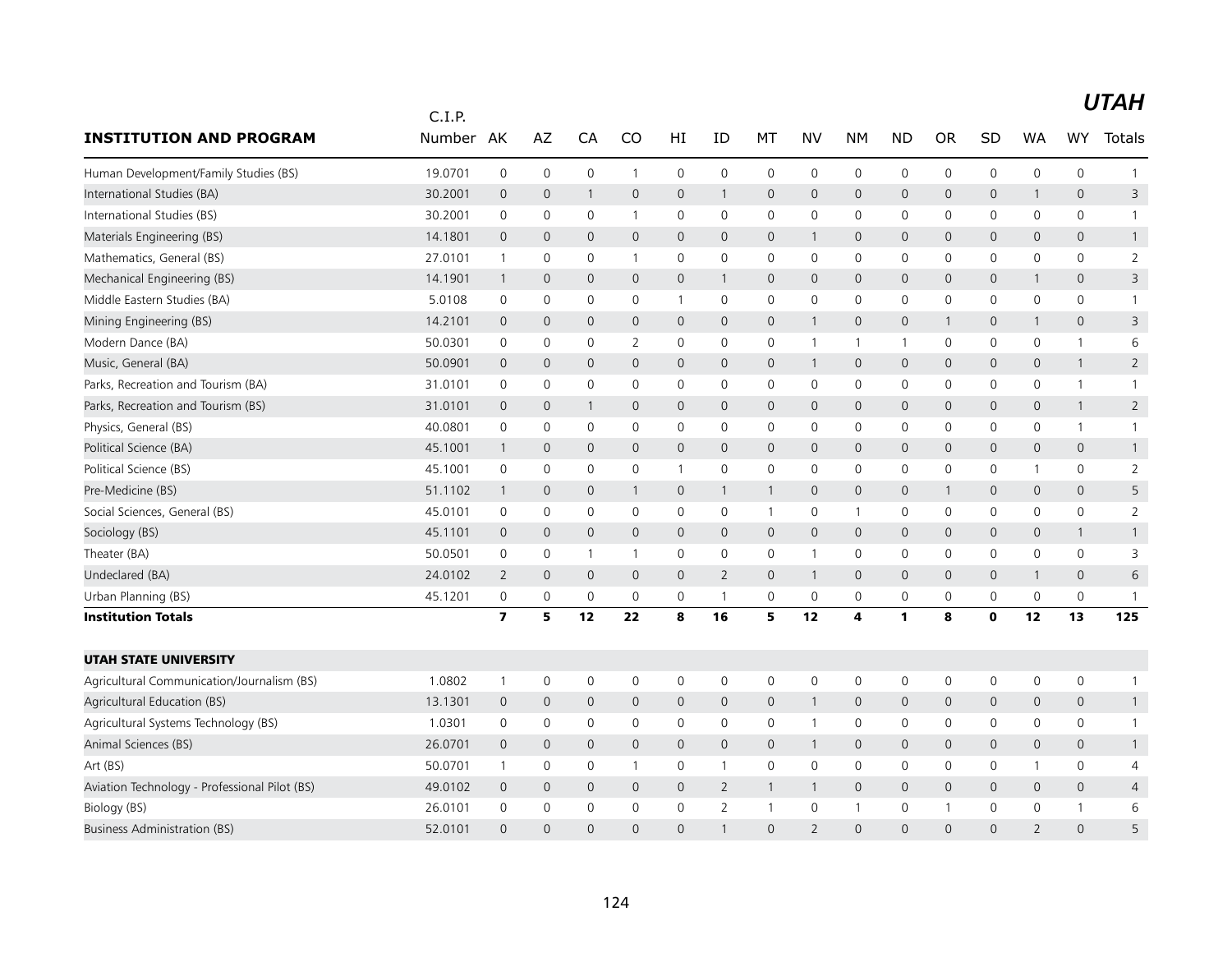|                                                                                       | C.I.P.  |                |                |                |                |              |                |              |                     |              |              |              |              |                     |                     |                |
|---------------------------------------------------------------------------------------|---------|----------------|----------------|----------------|----------------|--------------|----------------|--------------|---------------------|--------------|--------------|--------------|--------------|---------------------|---------------------|----------------|
| <b>INSTITUTION AND PROGRAM</b>                                                        | Number  | AK             | AZ             | CA             | CO             | HI           | ID             | MT           | NV                  | <b>NM</b>    | <b>ND</b>    | <b>OR</b>    | SD           | <b>WA</b>           | <b>WY</b>           | Totals         |
| Chemistry (BS)                                                                        | 40.0501 | $\mathbf{1}$   | $\mathbf 0$    | 0              | $\mathbf 0$    | $\mathbf 0$  | $\mathbf 0$    | $\mathbf 0$  | 0                   | $\mathbf 0$  | 0            | $\mathbf 0$  | $\mathbf 0$  | 0                   | $\mathsf{O}\xspace$ | $\mathbf{1}$   |
| Civil Engineering (BS)                                                                | 14.0801 | $\mathbf 0$    | $\overline{0}$ | $\mathbf{0}$   | 0              | $\mathsf{O}$ | $\mathbf{1}$   | $\mathbf 0$  | $\mathbf{1}$        | $\mathbf 0$  | $\mathsf{O}$ | $\mathbf{0}$ | $\mathbf 0$  | $\mathbf{0}$        | $\overline{1}$      | 3              |
| Communication Disorders (BA)                                                          | 51.0201 | $\mathbf{1}$   | $\mathbf 0$    | 0              | 1              | 0            | $\mathbf 0$    | $\mathbf 0$  | 0                   | 0            | 0            | -1           | 0            | $\mathbf{0}$        | $\mathbf 0$         | 3              |
| Computer Engineering, General (BS)                                                    | 14.0901 | $\mathbf 0$    | $\mathbf 0$    | $\mathbf{0}$   | 0              | $\mathbf{0}$ | $\mathbf{1}$   | $\mathbf{0}$ | $\mathbf{0}$        | $\mathbf 0$  | $\mathsf{O}$ | $\mathbf{0}$ | $\mathbf{0}$ | $\mathbf 0$         | $\mathbf{0}$        | $\mathbf{1}$   |
| Earth Science Education (BS)                                                          | 13.1316 | 0              | $\mathbf 0$    | 0              | 0              | $\mathbf 0$  | 1              | $\mathbf 0$  | $\mathbf 0$         | $\mathbf 0$  | 0            | $\mathbf{0}$ | $\mathbf 0$  | $\mathbf 0$         | $\mathbf 0$         | $\mathbf{1}$   |
| Education/Teaching of Individuals with Hearing Impairments<br>Including Deafness (BS) | 13.1003 | $\overline{0}$ | $\mathbf{0}$   | $\mathbf{0}$   | 0              | $\mathsf{O}$ | $\mathbf{0}$   | $\mathbf 0$  | $\mathbf{0}$        | $\mathbf 0$  | $\mathsf{O}$ | $\mathbf{0}$ | $\mathbf 0$  | 1                   | $\mathbf 0$         | $\mathbf{1}$   |
| Electrical Engineering (BS)                                                           | 14.1001 | 0              | 0              | $\mathbf{1}$   | 0              | 0            | $\mathbf{1}$   | $\mathbf 0$  | 0                   | 0            | 0            | 0            | 0            | 0                   | $\mathbf 0$         | 2              |
| English (BS)                                                                          | 23.0101 | $\mathbf 0$    | $\mathbf 0$    | $\mathbf{0}$   | 0              | $\mathbf{0}$ | $\mathbf 0$    | $\mathbf{0}$ | $\mathbf{1}$        | $\mathbf 0$  | $\mathsf{O}$ | $\mathbf{0}$ | 1            | $\mathbf 0$         | $\mathbf{0}$        | $\overline{2}$ |
| Environmental Studies (BA)                                                            | 3.0103  | 0              | $\mathbf 0$    | 0              | 1              | $\mathsf{O}$ | $\mathbf 0$    | $\mathbf 0$  | 0                   | 0            | 0            | $\mathbf{0}$ | 0            | $\Omega$            | $\mathbf 0$         | $\mathbf{1}$   |
| Family, Consumer & Human Development (BS)                                             | 19.0701 | $\overline{0}$ | $\mathbf 0$    | 0              | 0              | $\mathsf{O}$ | $\mathbf{1}$   | $\mathbf 0$  | $\mathbf 0$         | $\Omega$     | $\Omega$     | $\Omega$     | $\Omega$     | $\Omega$            | $\mathbf 0$         | $\mathbf{1}$   |
| Finance (BS)                                                                          | 52.0801 | 0              | 0              | 0              | 0              | 0            | $\mathbf{1}$   | $\mathbf{1}$ | 0                   | 0            | 0            | 0            | 0            | 0                   | 0                   | $\overline{2}$ |
| General Business (BS)                                                                 | 52.0201 | $\overline{0}$ | $\mathbf 0$    | 3              | 0              | $\mathbf 0$  | 2              | $\mathbf 0$  | $\overline{2}$      | $\mathbf 0$  | 0            | 1            | $\mathbf 0$  | $\mathbf 0$         | $\mathbf 0$         | 8              |
| General Engineering (BS)                                                              | 14.0101 | $\mathbf 0$    | $\mathbf 0$    | 0              | $\mathbf 0$    | $\mathsf{O}$ | $\mathbf{1}$   | $\mathbf 0$  | 0                   | 0            | 0            | $\mathbf 0$  | 0            | $\mathbf{1}$        | $\mathsf{O}$        | $\overline{2}$ |
| History (BS)                                                                          | 54.0101 | $\overline{1}$ | $\mathbf 0$    | $\mathbf{1}$   | 1              | $\mathsf{O}$ | $\mathbf{1}$   | $\mathbf 0$  | $\mathsf{O}\xspace$ | $\mathbf 0$  | 0            | $\mathbf{0}$ | $\mathbf 0$  | $\mathsf{O}\xspace$ | $\mathbf 0$         | $\overline{4}$ |
| Interdisciplinary Studies - Agriculture (BS)                                          | 30.0101 | $\mathbf 0$    | $\mathbf 0$    | 0              |                | $\mathsf{O}$ | $\mathbf 0$    | $\mathbf 0$  | $\mathbf 0$         | $\mathbf 0$  | 0            | 0            | $\mathbf 0$  | 1                   | $\mathsf{O}$        | $\overline{2}$ |
| Interior Design (BS)                                                                  | 50.0408 | $\mathbf 0$    | $\mathbf 0$    | $\mathbf{0}$   | 1              | 0            | $\mathbf{1}$   | $\mathbf{0}$ | $\mathbf{0}$        | $\mathbf 0$  | 0            | $\mathbf{0}$ | $\mathbf 0$  | $\mathbf{0}$        | $\mathbf 0$         | $\overline{2}$ |
| International Studies - Business (BA)                                                 | 52.1101 | 0              | $\mathbf{1}$   | 0              | 1              | 0            | $\mathbf 0$    | $\mathbf 0$  | 0                   | $\mathbf{1}$ | 0            | 0            | 0            | 0                   | $\mathbf 0$         | 3              |
| Journalism/Communications (BS)                                                        | 9.0401  | $\mathbf 0$    | $\mathbf 0$    | 1              | 2              | $\mathbf{0}$ | $\mathbf 0$    | $\mathbf{0}$ | $\mathbf{0}$        | $\mathbf{0}$ | $\mathbf{0}$ | $\mathbf{0}$ | $\mathbf{0}$ | $\mathbf{0}$        | $\overline{2}$      | 5              |
| Landscape Architecture (BA)                                                           | 4.0601  | 0              | $\mathbf 0$    | 0              | 0              | $\mathsf{O}$ | $\mathbf 0$    | $\mathbf 0$  | 0                   | 0            | 0            | $\Omega$     | 0            | 0                   | 2                   | $\overline{2}$ |
| Law and Constitutional Studies (BS)                                                   | 22.0001 | $\mathbf 0$    | $\mathbf{0}$   | $\Omega$       | 0              | $\mathbf{0}$ | $\mathbf{1}$   | $\mathbf{0}$ | $\mathbf{0}$        | $\Omega$     | $\Omega$     | $\Omega$     | $\Omega$     | $\Omega$            | $\mathbf{0}$        | $\mathbf{1}$   |
| Mechanical Engineering (BS)                                                           | 14.1901 | $\mathbf{1}$   | 0              | 0              | 2              | 0            | $\mathbf 0$    | 2            | 0                   | $\mathbf{1}$ |              |              | 0            | 1                   | $\mathbf 0$         | 9              |
| Music (BS)                                                                            | 50.0901 | $\mathbf{1}$   | $\mathbf{1}$   | 0              | 0              | $\mathbf 0$  | $\mathbf{1}$   | $\mathbf 0$  | $\mathsf{O}$        | $\mathbf 0$  | 0            |              | $\mathbf 0$  | $\mathbf 0$         | $\mathbf 0$         | 4              |
| Music Therapy (BS)                                                                    | 51.2305 | $\mathsf 0$    | $\mathbf 0$    | 0              | $\mathbf 0$    | $\mathsf{O}$ | $\mathbf 0$    | $\mathbf{1}$ | 0                   | 0            | 0            |              | 0            | $\mathbf 0$         | $\mathsf{O}$        | $\overline{2}$ |
| Nutrition & Food Science (BS)                                                         | 19.0501 | $\mathbf 0$    | $\mathbf{1}$   | 0              | 0              | $\mathsf{O}$ | $\overline{2}$ | $\mathbf 0$  | $\mathsf{O}\xspace$ | $\mathbf 0$  | 0            | $\mathbf 0$  | $\mathbf 0$  | $\mathbf 0$         | $\mathbf 0$         | 3              |
| Parks, Recreation and Tourism (BS)                                                    | 31.0101 | 0              | 0              | $\mathbf{1}$   | 0              | 0            | $\mathbf 0$    | $\mathbf 0$  | $\mathbf 0$         | $\mathbf 0$  | 0            | 0            | 0            | 0                   | $\mathsf{O}$        | $\mathbf{1}$   |
| Physical Education (BS)                                                               | 13.1314 | $\overline{0}$ | $\mathbf{0}$   | $\mathbf{0}$   | 0              | $\mathsf{O}$ | $\overline{2}$ | $\mathbf{0}$ | $\overline{0}$      | $\mathbf{0}$ | $\mathsf{O}$ | $\mathbf{0}$ | $\mathbf{0}$ | $\mathbf{0}$        | $\mathbf 0$         | $\overline{2}$ |
| Political Science (BS)                                                                | 45.1099 | $\mathbf{1}$   | 0              | 0              | $\mathbf 0$    | $\mathbf 0$  | 1              | $\mathbf 0$  | $\mathbf 0$         | $\mathbf 0$  | 0            |              | $\mathbf 0$  | $\mathbf 0$         | $\mathsf{O}$        | 3              |
| Psychology (BS)                                                                       | 42.0101 | $\mathbf 0$    | $\mathbf{0}$   | 1              | $\overline{2}$ | $\mathbf{0}$ | $\mathbf{1}$   | $\mathbf{0}$ | 1                   | $\mathbf{0}$ | $\mathbf{0}$ | $\mathbf{0}$ | $\mathbf{0}$ | 1                   | $\mathbf{0}$        | 6              |
| Psychology Teacher Education (BS)                                                     | 13.1335 | 0              | $\mathbf 0$    | 0              | 0              | 0            | $\mathbf 0$    | 0            | $\overline{1}$      | 0            | 0            | 0            | 0            | 0                   | 0                   | 1              |
| Public Health (BS)                                                                    | 51.2299 | $\mathbf{0}$   | $\Omega$       | $\overline{2}$ | $\Omega$       | $\mathbf{0}$ | $\mathbf{1}$   | $\mathbf{0}$ | $\Omega$            | $\Omega$     | $\Omega$     | $\Omega$     | $\Omega$     | $\Omega$            | $\mathbf{0}$        | 3              |
| Science - Undecided (BS)                                                              | 40.9999 | $\overline{1}$ | $\Omega$       | $\Omega$       | 0              | $\Omega$     | $\Omega$       | $\mathbf{0}$ | $\Omega$            | $\mathbf 1$  | $\Omega$     | $\Omega$     | $\Omega$     | $\Omega$            | $\mathbf{0}$        | $\overline{2}$ |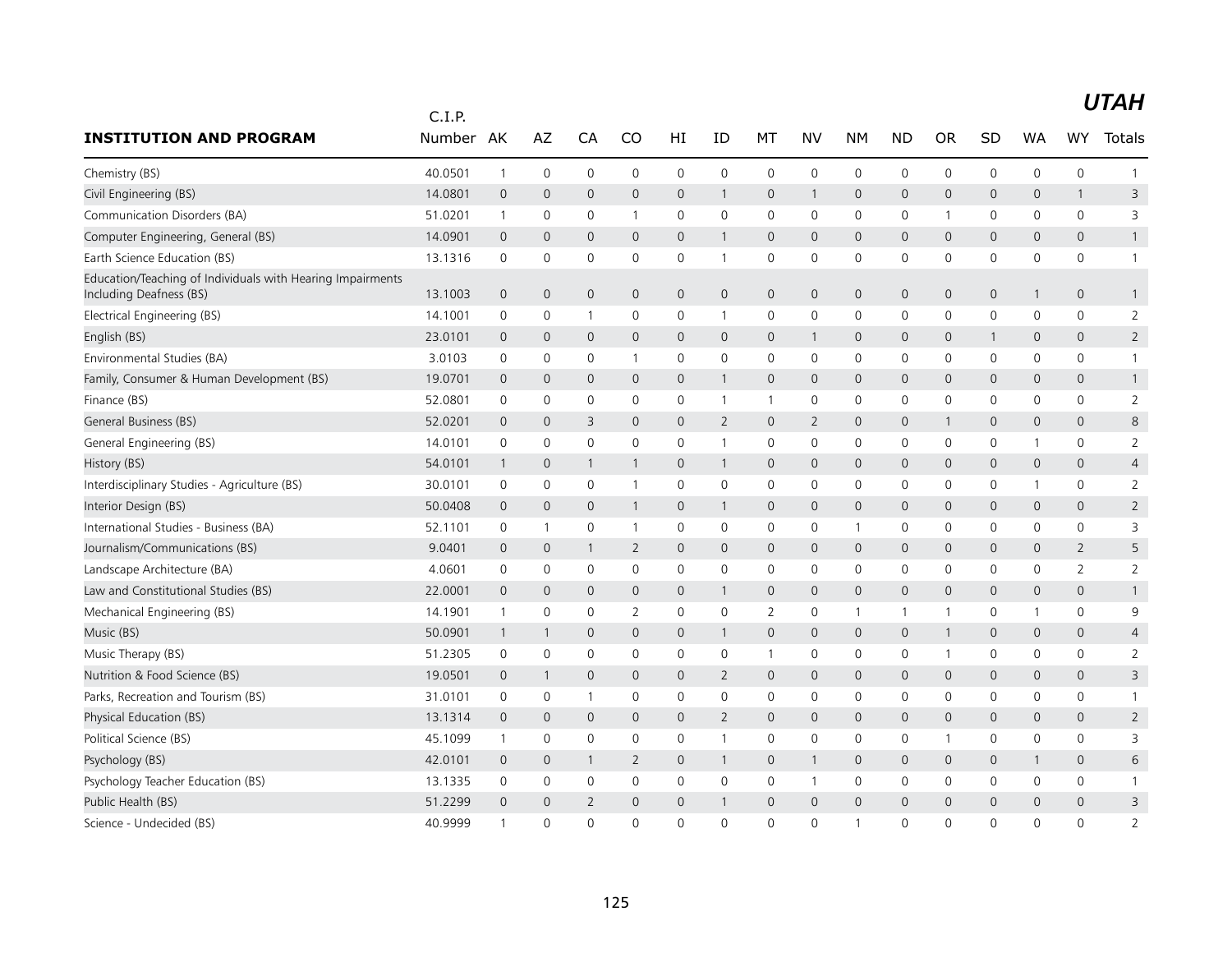|                                                                               | C.I.P.  |                |                |                |                         |                |                |                |                         |                |                |                |              |                |                |                |
|-------------------------------------------------------------------------------|---------|----------------|----------------|----------------|-------------------------|----------------|----------------|----------------|-------------------------|----------------|----------------|----------------|--------------|----------------|----------------|----------------|
| <b>INSTITUTION AND PROGRAM</b>                                                | Number  | AK             | AZ             | CA             | CO                      | ΗI             | ID             | MT             | <b>NV</b>               | NΜ             | <b>ND</b>      | <b>OR</b>      | <b>SD</b>    | WA             | WY.            | Totals         |
| Social Work (BS)                                                              | 44.0701 | $\mathbf 0$    | $\mathbf{1}$   | $\mathbf{1}$   | 0                       | $\mathsf{O}$   | $\mathbf{1}$   | $\mathbf 0$    | $\mathsf{O}$            | $\mathbf{0}$   | $\mathbf{0}$   | $\mathbf{0}$   | $\mathbf{0}$ | $\mathsf{O}$   | $\mathbf{0}$   | 3              |
| Sociology (BS)                                                                | 45.1101 | 0              | 0              | 0              | $\overline{2}$          | 0              | 0              | $\mathbf 0$    | 0                       | 0              | 0              | 0              | 0            | $\mathbf 0$    | $\mathsf{O}$   | $\overline{2}$ |
| Spanish Language and Literature (BA)                                          | 16.0905 | $\overline{0}$ | $\mathbf{1}$   | $\mathbf{0}$   | 0                       | $\overline{0}$ | $\mathbf{0}$   | $\mathbf{0}$   | $\overline{0}$          | $\overline{0}$ | $\mathbf 0$    | $\mathbf{0}$   | $\mathbf 0$  | $\overline{0}$ | $\mathbf 0$    | $\mathbf{1}$   |
| Special Education (BS)                                                        | 13.1001 | 0              | $\mathbf 0$    | $\mathbf{1}$   | 0                       | 0              | $\overline{1}$ | $\mathbf 0$    | 0                       | 0              | 0              | 0              | 0            | 1              | $\mathsf{O}$   | 3              |
| Undeclared (BA)                                                               | 99.9999 | $\overline{1}$ | $\mathbf{1}$   | $\mathbf{1}$   | 3                       | $\mathbf{0}$   | 12             | 2              | $\overline{4}$          | $\mathbf{1}$   | $\Omega$       | $\overline{2}$ | $\Omega$     | $\Omega$       | $\overline{1}$ | 28             |
| Wildlife Science (BS)                                                         | 26.0709 | $\mathbf 0$    | $\mathbf 0$    | 0              | 0                       | 0              | $\mathbf 0$    | $\mathbf 0$    | $\Omega$                | 0              | 0              | $\mathbf{0}$   | 0            | $\mathbf{1}$   | $\mathbf 0$    | $\mathbf{1}$   |
| <b>Institution Totals</b>                                                     |         | 10             | 6              | 13             | 18                      | $\mathbf 0$    | 40             | 8              | 16                      | 5              | 1              | 9              | 1            | 10             | $\overline{ }$ | 144            |
| <b>UTAH VALLEY UNIVERSITY</b>                                                 |         |                |                |                |                         |                |                |                |                         |                |                |                |              |                |                |                |
| Art and Visual Communications (BS)                                            | 50.0401 | $\mathbf 0$    | $\mathbf 0$    | 0              | 0                       | 0              | $\mathbf 0$    | $\mathbf 0$    | $\mathsf{O}\xspace$     | $\mathbf{1}$   | 0              | $\mathbf 0$    | 0            | 0              | $\mathsf{O}$   | $\mathbf{1}$   |
| Behavioral Science - Psychology (BS)                                          | 42.0101 | $\mathbf 0$    | $\mathbf{0}$   | $\overline{2}$ | 0                       | $\overline{0}$ | $\mathbf{0}$   | $\mathbf{0}$   | $\mathbf{0}$            | $\mathbf{1}$   | $\mathsf{O}$   | $\mathbf{0}$   | $\mathbf{0}$ | $\mathbf{0}$   | $\mathbf 0$    | 3              |
| Biology (BS)                                                                  | 26.0101 | 0              | $\overline{1}$ | 0              | 0                       | 0              | $\mathbf 0$    | $\mathbf 0$    | $\mathbf 0$             | 0              | 0              |                | 0            | 2              | $\mathbf 0$    | 4              |
| Business Management-Entrepreneurship (BS)                                     | 52.0701 | $\mathbf 0$    | $\mathbf{0}$   | 1              | 0                       | $\mathbf 0$    | $\mathbf{0}$   | $\mathbf{0}$   | $\mathbf{0}$            | $\mathbf 0$    | 0              | $\mathbf{0}$   | $\mathbf{0}$ | $\mathbf 0$    | $\mathbf{0}$   | $\mathbf{1}$   |
| Business Management-Finance and Banking (BS)                                  | 52.0803 | 0              | $\mathbf{1}$   | 0              | 0                       | 0              | $\mathbf 0$    | $\overline{1}$ | 0                       | 0              | 0              | 0              | 0            | 0              | $\mathbf 0$    | $\overline{2}$ |
| Business Management-General Business/Entrepreneurship (BS)                    | 52.0201 | $\overline{1}$ | $\mathbf{1}$   | $\mathbf{0}$   | 3                       | $\mathsf{O}$   | $\mathbf{0}$   | $\mathbf 0$    | $\mathbf{1}$            | $\mathbf{0}$   | $\mathsf{O}$   | $\mathbf{1}$   | $\mathbf 0$  | $\mathbf{0}$   | $\mathbf 0$    | $\overline{7}$ |
| Business Management-International Business (BS)                               | 52.1101 | 0              | 0              | 0              | 1                       | 0              | $\mathbf 0$    | $\mathbf{1}$   | 0                       | $\mathbf 0$    | 0              | 0              | 0            | 0              | $\mathsf{O}$   | 2              |
| Business Management-Marketing (BS)                                            | 52.1401 | $\mathbf{0}$   | 1              | $\mathbf{0}$   | $\mathbf{0}$            | $\mathbf{0}$   | $\mathbf{1}$   | $\mathbf{0}$   | $\mathbf 0$             | $\overline{0}$ | $\mathsf{O}$   | $\mathbf{0}$   | $\mathbf 0$  | $\mathbf{1}$   | $\mathbf{0}$   | 3              |
| Communication-Public Relations (BS)                                           | 9.0999  | 0              | $\overline{1}$ | 0              | 0                       | $\mathbf 0$    | $\mathbf 0$    | 0              | $\overline{1}$          | 0              | 0              | $\mathbf 0$    | 0            | 0              | $\mathbf 0$    | $\overline{2}$ |
| Community Health-Health Services Administration (BS)                          | 51.2208 | $\mathbf 0$    | $\mathbf{0}$   | $\mathbf{0}$   | 0                       | $\mathbf{0}$   | $\mathbf{1}$   | $\mathbf 0$    | $\mathbf{0}$            | $\mathbf{0}$   | 0              | $\mathbf{0}$   | $\mathbf{0}$ | $\mathbf{0}$   | $\mathbf 0$    | $\mathbf{1}$   |
| Criminal Justice (BS)                                                         | 43.0103 | 0              | $\mathbf 0$    | $\mathbf{1}$   | 0                       | 0              | $\mathbf 0$    | $\mathbf 0$    | 0                       | $\mathbf 0$    | 0              | $\Omega$       | $\mathbf 0$  | $\mathbf 0$    | $\mathsf{O}$   | $\mathbf{1}$   |
| Digital Communication/Digital Media (BS)                                      | 11.0801 | $\overline{0}$ | $\mathbf{0}$   | $\mathbf{1}$   | 0                       | $\mathbf{0}$   | $\mathbf{0}$   | $\mathbf{0}$   | $\overline{0}$          | $\overline{0}$ | $\overline{0}$ | $\mathbf{0}$   | $\mathbf{0}$ | $\mathbf{0}$   | $\mathbf 0$    | $\mathbf{1}$   |
| Drafting Technology (ASSOC)                                                   | 15.1301 | 0              | $\mathbf{0}$   | $\Omega$       | 0                       | 0              | $\mathbf{0}$   | $\mathbf{0}$   | $\Omega$                | 0              | 0              | $\Omega$       | 0            | 1              | $\mathsf{O}$   | $\mathbf{1}$   |
| Earth Science-Environmental Management (BS)                                   | 15.0599 | $\mathbf 0$    | $\mathbf 0$    |                | 0                       | $\mathbf{0}$   | $\overline{0}$ | $\mathbf{0}$   | $\overline{0}$          | $\overline{0}$ | $\mathbf 0$    | $\Omega$       | $\mathbf 0$  | $\mathbf 0$    | $\mathbf{0}$   | $\mathbf{1}$   |
| Economics (BS)                                                                | 45.0601 | $\mathbf 0$    | $\mathbf 0$    | 0              |                         | $\mathbf 0$    | $\mathbf 0$    | $\mathbf 0$    | 0                       | $\mathbf 0$    | 0              | $\mathbf{0}$   | $\mathbf 0$  | $\mathbf 0$    | $\mathbf 0$    | $\mathbf{1}$   |
| Emergency Services Administration - Emegency Care/<br>Management (BS)         | 43.0201 | $\overline{1}$ | $\mathbf 0$    | $\overline{2}$ | 0                       | $\mathbf 0$    | $\mathbf 0$    | $\mathbf 0$    | 0                       | $\mathbf 0$    | 0              | $\overline{2}$ | $\mathbf 0$  | $\mathbf 0$    | $\mathbf 0$    | 5              |
| Engineering-Civil and Mechanical Engineering (ASSOC)                          | 14.0899 | 0              | $\mathbf 0$    | 0              | 1                       | 1              | $\mathbf 0$    | $\mathbf 0$    | 0                       | 0              | $\Omega$       | $\Omega$       | 0            | $\Omega$       | $\mathbf 0$    | 2              |
| Hospitality Management (BS)                                                   | 52.0901 | $\mathbf 0$    | $\mathbf{0}$   | $\overline{0}$ |                         | $\mathbf{0}$   | $\mathbf{0}$   | $\mathbf{0}$   | $\mathbf{1}$            | $\mathbf 0$    | $\mathbf{0}$   | $\mathbf{0}$   | $\mathbf{0}$ | $\mathbf{1}$   | $\mathbf 0$    | 3              |
| Philosophy (BS)                                                               | 38.0101 | $\mathbf 0$    | 0              | -1             | 0                       | $\mathbf 0$    | $\mathbf 0$    | $\mathbf 0$    | 0                       | 0              | 0              | $\Omega$       | 0            | $\Omega$       | $\mathbf 0$    | 1              |
| Physical Education and Recreation - Exercise Science/Outdoor<br>Rec Mgmt (BS) | 31.0501 | $\overline{0}$ | $\mathbf 0$    | $\mathbf 0$    | 0                       | $\mathbf 0$    | $\mathbf{1}$   | $\mathbf 0$    | 0                       | $\mathbf 0$    | 0              | $\mathbf 0$    | $\mathbf 0$  | $\mathbf{1}$   | $\mathbf 0$    | 2              |
| <b>Institution Totals</b>                                                     |         | $\overline{2}$ | 5              | 9              | $\overline{\mathbf{z}}$ | 1              | 3              | $\overline{2}$ | $\overline{\mathbf{3}}$ | $\overline{2}$ | 0              | 4              | $\mathbf{0}$ | 6              | $\mathbf 0$    | 44             |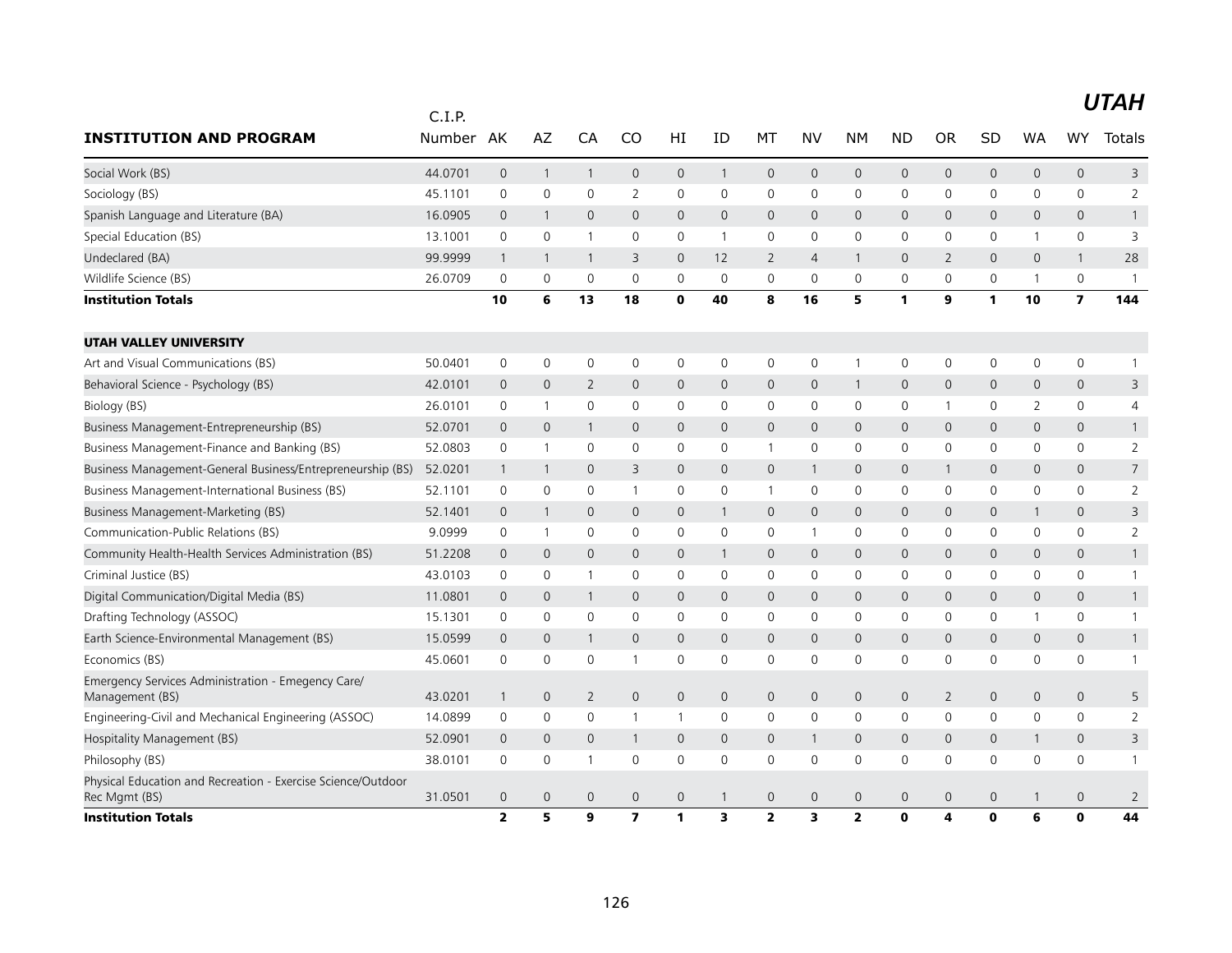| <b>INSTITUTION AND PROGRAM</b>                                                    | C.I.P.<br>Number | AK             | AZ                  | CA             | CO           | HI           | ΙD             | МT           | NV           | <b>NM</b>    | <b>ND</b>    | <b>OR</b>      | SD           | WA           | WY                  | Totals         |
|-----------------------------------------------------------------------------------|------------------|----------------|---------------------|----------------|--------------|--------------|----------------|--------------|--------------|--------------|--------------|----------------|--------------|--------------|---------------------|----------------|
|                                                                                   |                  |                |                     |                |              |              |                |              |              |              |              |                |              |              |                     |                |
| <b>WEBER STATE UNIVERSITY</b>                                                     |                  |                |                     |                |              |              |                |              |              |              |              |                |              |              |                     |                |
| Accounting (BS)                                                                   | 52.0301          | $\mathbf 0$    | $\mathsf{O}\xspace$ | $\mathbf 0$    | $\mathbf 0$  | 0            | 0              | $\mathbf 0$  | $\mathbf 0$  | 0            | $\mathsf 0$  | $\mathbf{1}$   | 0            | $\mathbf{1}$ | $\mathbf{1}$        | 3              |
| Administrative Assistant and Secretarial Science, General<br>(ASSOC)              | 52.0401          | $\overline{0}$ | $\mathbf 0$         | $\overline{0}$ | 0            | $\mathbf{0}$ | $\overline{0}$ | $\mathbf 0$  | $\mathbf{1}$ | $\mathbf 0$  | $\mathbf 0$  | $\mathbf{0}$   | 0            | 0            | $\mathbf{0}$        | $\mathbf{1}$   |
| Art (BA)                                                                          | 36.0110          | 0              | $\mathsf{O}\xspace$ | $\mathbf 0$    | 1            | 0            | 0              | $\mathbf 0$  | $\mathbf 0$  | 0            | 0            | 0              | 0            | 0            | 0                   | $\overline{1}$ |
| Athletic Training (BS)                                                            | 51.0913          | $\mathbf{1}$   | $\mathbf 0$         | 2              | $\mathbf{0}$ | $\mathbf{0}$ | $\overline{4}$ | $\mathbf 0$  | $\mathbf{1}$ | $\mathbf 0$  | $\mathbf 0$  | $\mathbf{1}$   | $\mathbf 0$  | 0            | $\overline{2}$      | 11             |
| Automotive Mechanics (CERT)                                                       | 47.0604          | 0              | -1                  | $\mathbf 0$    | $\Omega$     | 0            | 2              | $\mathbf 0$  | $\mathbf{1}$ | 0            | 0            | 0              | 0            | 1            | 1                   | 6              |
| Botany/Plant Biology (BS)                                                         | 26.0301          | $\Omega$       | $\mathbf 0$         | $\Omega$       | $\Omega$     | $\mathsf{O}$ | $\Omega$       | 0            | $\Omega$     | $\mathbf 0$  | $\Omega$     | $\Omega$       | 0            | 0            | $\mathbf{1}$        | $\mathbf{1}$   |
| Building/Construction Finishing, Management, and Inspection,<br>Other (No Degree) | 46.0499          | $\mathbf 0$    | $\mathbf 0$         | -1             | -1           | $\mathsf{O}$ | 0              | $\mathbf 0$  | $\mathbf 0$  | $\mathbf 0$  | $\mathbf 0$  | 0              | $\mathbf 0$  | 0            | $\mathbf 0$         | $\overline{2}$ |
| <b>Business Administration (BA)</b>                                               | 52.0201          | 0              | $\mathbf{1}$        | $\mathbf 0$    | $\mathbf{0}$ | 2            |                | $\mathbf{0}$ | $\mathbf{0}$ | $\mathbf 0$  | $\mathbf 0$  | 1              | 0            | 0            | $\mathbf{1}$        | 6              |
| Child Development (BS)                                                            | 19.0706          | 0              | $\mathbf 0$         | $\mathbf 0$    | $\mathbf{0}$ | $\mathbf{1}$ | $\mathbf{1}$   | $\mathbf 0$  | $\mathbf 0$  | 0            | $\mathbf{0}$ | $\Omega$       | 0            | 0            | $\mathbf 0$         | $\overline{2}$ |
| Communication (BA)                                                                | 10.0202          | $\overline{0}$ | $\mathbf 0$         | 0              | $\mathbf{0}$ | $\mathsf{O}$ | -1             | $\mathbf 0$  | $\mathbf 0$  | $\mathbf 0$  | 0            | $\mathbf 0$    | 0            | 0            | $\mathbf 0$         | $\mathbf{1}$   |
| Computer and Information Sciences, General (No Degree)                            | 11.0101          | 0              | $\mathbf 0$         | $\mathbf 0$    | $\mathbf{0}$ | $\mathsf{O}$ | 0              | 0            | $\mathbf 0$  | $\mathbf 0$  | $\mathbf 0$  | $\Omega$       | 0            | 0            | $\mathbf{1}$        | $\mathbf{1}$   |
| Computer Science (BA)                                                             | 11.0701          | $\Omega$       | $\mathbf 0$         | $\mathbf{0}$   | $\Omega$     | $\mathbf{0}$ | $\Omega$       | $\mathbf{0}$ | $\Omega$     | $\mathbf{0}$ | $\Omega$     | $\Omega$       | $\mathsf{O}$ | 0            | $\overline{2}$      | $\overline{2}$ |
| Computer Systems Networking and Telecommunications<br>(No Degree)                 | 11.0901          | $\overline{2}$ | $\mathsf{O}\xspace$ | $\mathbf 0$    | 0            | 0            | 0              | $\mathbf 0$  | $\mathbf 0$  | $\mathsf{O}$ | 0            | 0              | 0            | 0            | 1                   | 3              |
| Corrections (No Degree)                                                           | 43.0102          | $\overline{0}$ | $\mathbf{0}$        | -1             | $\mathbf{0}$ | $\mathbf{0}$ | $\overline{0}$ | $\mathbf{0}$ | $\mathbf{0}$ | $\mathbf{0}$ | $\mathbf{0}$ | $\overline{0}$ | $\mathsf{O}$ | 0            | $\mathbf{0}$        | $\mathbf{1}$   |
| Criminal Justice (BS)                                                             | 43.0104          | 0              | 0                   | 0              | 0            | 0            |                | $\mathbf 0$  | $\mathbf 0$  | 0            | 0            | 0              | 0            | 0            | 2                   | 3              |
| Criminal Justice/Police Science (BS)                                              | 43.0107          | $\overline{0}$ | $\mathbf 0$         | $\overline{0}$ | $\mathbf 0$  | 0            |                | 0            | $\mathbf{1}$ | $\mathsf{O}$ | $\mathbf 0$  | $\mathbf 0$    | $\mathsf{O}$ | 0            | $\mathbf 0$         | $\overline{2}$ |
| Design and Visual Communications, General (No Degree)                             | 50.0401          | 0              | $\mathbf 0$         | $\mathbf 0$    | $\mathbf 0$  | $\mathbf 0$  | 0              | $\mathbf 0$  | $\mathbf 0$  | $\mathbf 0$  | $\mathbf 0$  | $\mathbf 0$    | $\mathbf 0$  | 1            | $\mathbf 0$         | $\mathbf{1}$   |
| Design Drafting Technology (BS)                                                   | 15.1201          | $\mathbf 0$    | $\mathbf 0$         | $\mathbf{0}$   | $\mathbf{0}$ | $\mathbf{0}$ | $\overline{0}$ | $\mathbf{0}$ | $\mathbf{0}$ | $\mathbf 0$  | 1            | $\mathbf 0$    | $\mathbf{0}$ | $\mathbf{1}$ | $\mathbf{1}$        | 3              |
| Drafting and Design Technology/Technician, General (BS)                           | 15.1301          | $\mathbf 0$    | $\mathbf 0$         | $\mathbf 0$    | $\mathbf{1}$ | 0            | 0              | $\mathbf{1}$ | $\mathbf 0$  | $\mathbf 0$  | 0            | 0              | $\mathbf 0$  | 0            | $\mathbf{1}$        | 3              |
| Drama and Dramatics/Theatre Arts, General (BA)                                    | 50.0501          | $\overline{0}$ | $\overline{0}$      | $\overline{0}$ | 1            | $\mathbf{0}$ | $\overline{0}$ | $\mathbf{0}$ | $\mathbf{0}$ | $\mathbf 0$  | $\mathbf{0}$ | 0              | 0            | 0            | $\mathsf{O}\xspace$ | $\mathbf{1}$   |
| Electronic Engineering (BS)                                                       | 15.0303          | $\mathbf{1}$   | $\mathbf 0$         | $\mathbf 0$    | $\Omega$     | 0            | 0              | 0            | $\mathbf 0$  | 0            | 0            | $\Omega$       | 0            | 0            | 0                   | $\overline{1}$ |
| Emergency Medical Technology/Technician (EMT Paramedic)<br>(CERT)                 | 51.0904          | $\mathbf 0$    | $\mathbf 0$         | $\overline{0}$ | $\mathbf{0}$ | $\mathbf{0}$ | $\overline{2}$ | $\mathbf{0}$ | $\mathbf{0}$ | $\mathbf 0$  | $\mathbf 0$  | $\overline{0}$ | $\mathsf{O}$ | 0            | $\mathbf{0}$        | 2              |
| Engineering, General (No Degree)                                                  | 14.0101          | 0              | $\mathbf 0$         | $\mathbf 0$    | 0            | 0            | 0              | $\mathbf 0$  | $\mathbf 0$  | 0            | 0            | $\mathbf{1}$   | 0            | 0            | $\mathbf 0$         | $\mathbf{1}$   |
| English (BA)                                                                      | 23.0101          | -1             | $\mathbf 0$         | -1             | $\mathbf{0}$ | $\mathbf{0}$ |                | $\mathbf 0$  | $\mathbf{0}$ | $\mathbf{0}$ | $\mathbf{0}$ | $\mathbf{0}$   | $\mathbf{0}$ | 0            | $\mathbf{1}$        | 4              |
| Finance, General (No Degree)                                                      | 52.0801          | 0              | $\mathbf 0$         | $\mathbf 0$    | $\mathbf{0}$ | 0            | $\Omega$       | $\mathbf{1}$ | $\mathbf 0$  | 0            | 0            | $\Omega$       | $\mathbf{0}$ | 0            | $\mathbf{0}$        | -1             |
| Forensic Science and Technology (No Degree)                                       | 43.0106          | $\overline{0}$ | $\mathbf 0$         | $\mathbf 0$    | 0            | $\mathsf{O}$ | $\mathbf{1}$   | 0            | $\mathbf 0$  | $\mathbf 0$  | $\mathbf 0$  | 1              | 0            | 0            | $\mathbf 0$         | $\overline{2}$ |
| General Studies (No Degree)                                                       | 24.0102          | $\mathbf 0$    | $\mathbf 0$         | 0              | $\Omega$     | $\mathbf 0$  | $\Omega$       | 0            | $\mathbf 0$  | $\mathbf 0$  | $\mathbf 0$  | 0              | 0            | 0            | $\overline{2}$      | $\overline{2}$ |
| Geography - Environmental Studies (BS)                                            | 45.0701          | $\Omega$       | $\Omega$            | $\Omega$       | $\Omega$     | $\Omega$     | $\Omega$       | $\Omega$     | $\Omega$     | $\Omega$     | $\Omega$     |                | $\Omega$     | $\Omega$     | $\Omega$            | $\mathbf{1}$   |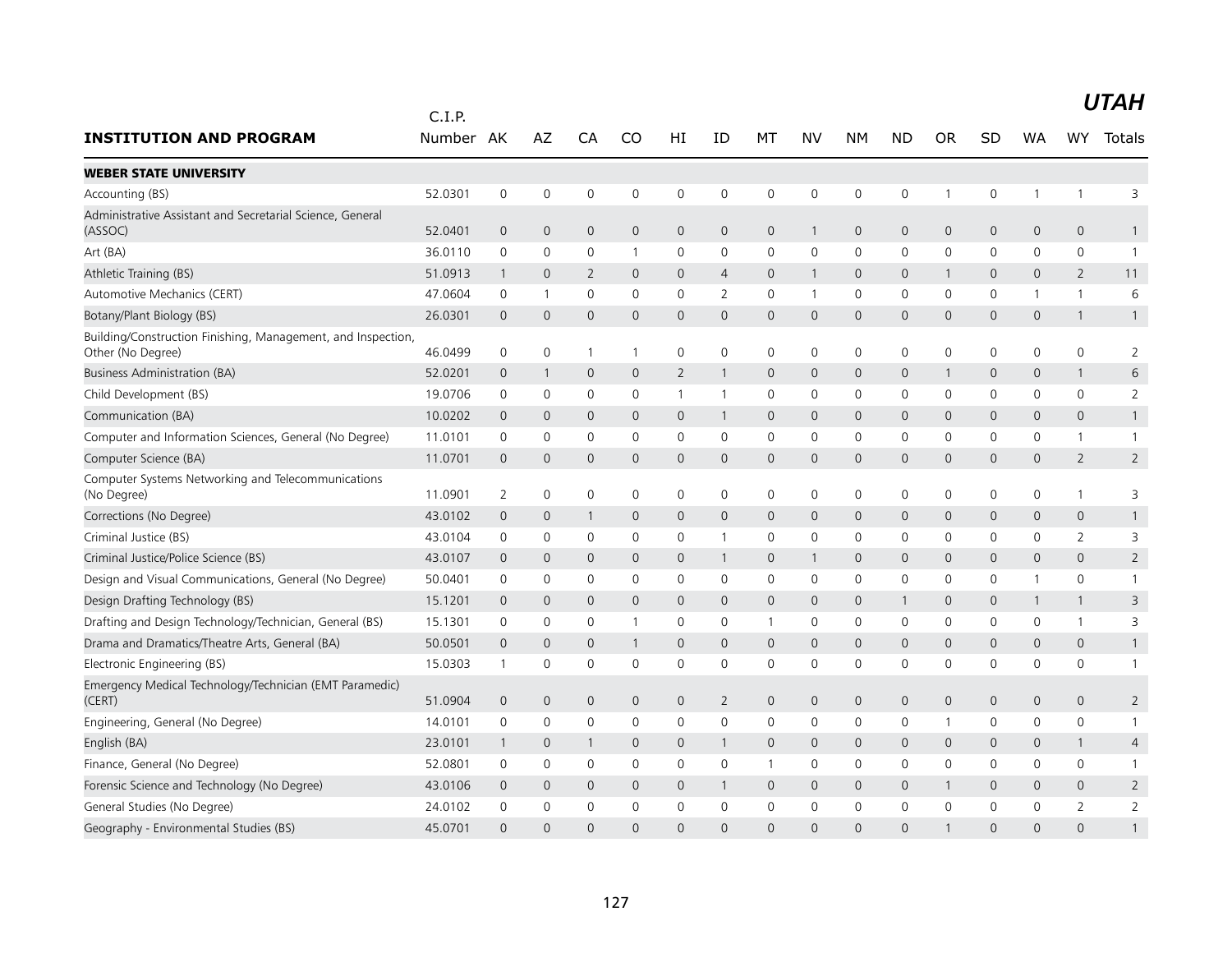| <b>INSTITUTION AND PROGRAM</b>                                          | C.I.P.<br><b>Number</b> | AK                      | AZ             | CA             | CO           | HI             | ID           | MT           | <b>NV</b>      | <b>NM</b>   | <b>ND</b>    | <b>OR</b>    | <b>SD</b>    | WA                      | <b>WY</b>      | Totals         |
|-------------------------------------------------------------------------|-------------------------|-------------------------|----------------|----------------|--------------|----------------|--------------|--------------|----------------|-------------|--------------|--------------|--------------|-------------------------|----------------|----------------|
|                                                                         |                         |                         |                |                |              |                |              |              |                |             |              |              |              |                         |                |                |
| Health Services/Allied Health/Health Sciences, General (CERT)           | 51.0000                 | $\mathbf{1}$            | $\mathbf 0$    | 0              | $\mathbf 0$  | 0              | $\mathbf 0$  | 0            | $\mathbf 0$    | 0           | 0            | $\mathbf{1}$ | 0            | 0                       | $\mathbf 0$    | $\overline{2}$ |
| History, General (ASSOC)                                                | 54.0101                 | $\overline{0}$          | 0              | -1             | 0            | 0              | $\mathbf 0$  | $\mathbf 0$  | $\mathbf 0$    | 0           | 0            | $\mathbf 0$  | 0            | 0                       | $\mathbf 0$    | $\mathbf{1}$   |
| Integrated Studies (BS)                                                 | 24.0101                 | 0                       | 0              | 0              | $\mathbf 0$  | 0              | 0            | 0            | $\overline{1}$ | 0           | 0            | 0            | 0            | 0                       | 0              | $\mathbf{1}$   |
| Intermedia/Multimedia (CERT)                                            | 50.0706                 | $\mathbf 0$             | $\mathbf{0}$   | $\overline{0}$ | $\mathbf{0}$ | $\mathsf{O}$   | $\mathbf{0}$ | $\mathbf{0}$ | $\mathbf{0}$   | $\mathbf 0$ | $\mathbf{0}$ | $\Omega$     | $\mathbf{0}$ | $\mathbf{0}$            | $\mathbf{1}$   | $\mathbf{1}$   |
| Mathematics, General (BS)                                               | 27.0101                 | 0                       | $\mathbf 0$    | 0              | $\mathbf 0$  | 0              | $\mathbf 0$  | $\mathbf 0$  | 0              | 0           | $\mathbf 0$  | 0            | 0            | 1                       | $\mathbf 0$    | $\mathbf{1}$   |
| Mechanical Engineering/Mechanical Technology/Technician<br>(No Degree)  | 15.0805                 | $\overline{0}$          | $\mathbf 0$    | $\mathbf 0$    | $\mathbf{1}$ | 0              | $\mathbf 0$  | $\mathbf 0$  | $\mathbf 0$    | $\mathbf 0$ | $\mathbf{0}$ | $\mathbf{0}$ | 0            | $\mathbf 0$             | $\mathbf 0$    | $\mathbf{1}$   |
| Microbiology, General (BS)                                              | 26.0502                 | 0                       | 0              | 0              | 0            | 0              | 0            | 0            | -1             | 0           | 0            | 2            | 0            | 0                       | $\mathbf 0$    | 3              |
| Music, General (BA)                                                     | 50.0901                 | $\mathbf 0$             | $\mathbf 0$    | 0              | 0            | $\mathbf 0$    | 0            | $\mathbf 0$  | $\mathbf 0$    | $\mathbf 0$ | 0            | $\mathbf{0}$ | 0            | 0                       | $\mathbf{1}$   | $\mathbf{1}$   |
| Organizational Communication, General (BA)                              | 9.0901                  | $\mathbf 0$             | $\mathbf 0$    | 0              | $\mathbf{1}$ | 0              | $\mathbf 0$  | $\mathbf 0$  | $\mathbf 0$    | 0           | $\mathbf 0$  | $\Omega$     | 0            | 0                       | $\mathbf 0$    | $\mathbf{1}$   |
| Physics, General (BS)                                                   | 40.0801                 | $\mathbf 0$             | $\overline{0}$ | $\mathbf{0}$   | $\mathbf{0}$ | $\overline{0}$ | $\Omega$     | $\mathbf{1}$ | $\mathbf{0}$   | $\mathbf 0$ | $\mathbf{0}$ | $\Omega$     | $\mathbf{0}$ | $\Omega$                | $\mathbf{0}$   | $\mathbf{1}$   |
| Political Science (BA)                                                  | 45.1001                 | 0                       | $\mathbf 0$    | 0              | 1            | 0              | $\mathbf 0$  | 0            | $\mathbf{1}$   | 0           | $\mathbf 0$  | -1           | 0            | 0                       | $\mathbf 0$    | 3              |
| Psychology, General (BS)                                                | 42.0101                 | $\overline{0}$          |                | 3              | 0            | 0              | $\mathbf 0$  | $\mathbf 0$  | 1              | 0           | $\mathsf{O}$ | $\mathbf 0$  | 0            | $\mathbf{1}$            | 0              | 6              |
| Public Relations, Advertising, and Applied Communication,<br>Other (BA) | 9.0999                  | $\mathbf 0$             | $\mathbf 0$    | 0              | $\mathbf 0$  | 0              | $\mathbf{1}$ | 0            | $\mathbf 0$    | 0           | 0            | 0            | 0            | $\mathbf{0}$            | $\mathbf 0$    | 1              |
| Public Relations/Image Management (No Degree)                           | 9.0902                  | $\mathbf 0$             | $\mathbf 0$    | $\overline{0}$ | 1            | 0              | $\mathbf 0$  | $\mathbf 0$  | $\mathbf 0$    | $\mathbf 0$ | $\mathbf{0}$ | $\mathbf{0}$ | 0            | $\mathbf{0}$            | $\mathbf{1}$   | $\overline{2}$ |
| Radio and Television (CERT)                                             | 9.0701                  | $\mathbf{1}$            | 0              | 0              | $\mathbf 0$  | 0              | $\mathbf 0$  | $\mathbf 0$  | 0              | $\mathsf 0$ | $\mathbf 0$  | 0            | 0            | 0                       | $\mathbf 0$    | $\mathbf{1}$   |
| Radiology (ASSOC)                                                       | 51.0907                 | $\mathbf 0$             | $\mathbf 0$    | $\mathbf{0}$   | $\mathbf{0}$ | $\overline{0}$ | $\mathbf 0$  | $\mathbf 0$  | $\mathbf 0$    | $\mathbf 0$ | $\mathbf{0}$ | $\mathbf 0$  | 0            | $\mathbf{1}$            | $\mathbf{1}$   | $\overline{2}$ |
| Social Work (BS)                                                        | 44.0701                 | 0                       | 0              | 0              | $\mathbf 0$  | $\mathbf{1}$   | 0            | 0            | $\mathbf 0$    | 0           | 0            | 0            | 0            | 0                       | $\mathbf{1}$   | $\overline{2}$ |
| Sociology (BS)                                                          | 45.1101                 | $\mathbf 0$             | $\mathbf 0$    | 0              | 0            | $\mathbf 0$    | $\mathbf 0$  | $\mathbf 0$  | $\mathbf 0$    | 0           | 0            |              | 0            | $\mathbf{0}$            | $\mathbf 0$    | $\mathbf{1}$   |
| Spanish Language and Literature (BA)                                    | 16.0905                 | $\mathbf 0$             | 0              | 0              | $\mathbf{0}$ | 0              | $\mathbf{1}$ | $\mathbf 0$  | $\mathbf 0$    | 0           | $\mathbf 0$  | 0            | 0            | 0                       | $\mathbf{1}$   | 2              |
| Sports Medicine (CERT)                                                  | 60.0261                 | $\mathbf 0$             | $\mathbf{0}$   | $\mathbf{0}$   | $\mathbf{0}$ | $\overline{0}$ | $\mathbf{1}$ | $\mathbf 0$  | $\mathbf{0}$   | $\mathbf 0$ | $\mathbf{0}$ | $\Omega$     | $\mathbf{0}$ | $\mathbf{0}$            | $\mathbf{1}$   | $\overline{2}$ |
| Technical and Business Writing (BA)                                     | 23.1101                 | 0                       | 0              | 0              | 0            | 0              | 0            | 0            | 0              | 0           | 0            | $\Omega$     | 0            | 0                       | $\mathbf{1}$   | $\mathbf{1}$   |
| Technical Sales (BA)                                                    | 52.1804                 | $\mathbf 0$             | -1             | 1              | 0            | -1             | $\mathbf{1}$ | $\mathbf 0$  | $\mathbf 0$    | $\mathbf 0$ | $\mathsf{O}$ | $\mathbf{0}$ | 0            | $\mathbf{0}$            | $\mathbf 0$    | $\overline{4}$ |
| Welding Technology/Welder (No Degree)                                   | 48.0508                 | 0                       | 0              | 0              | 0            | 0              | 3            | 0            | 0              | 0           | 0            | 0            | 0            | 0                       | 0              | 3              |
| Zoology (BS)                                                            | 26.0701                 | $\mathbf 0$             | $\mathbf 0$    | $\mathbf 0$    | $\mathbf{0}$ | $\mathbf 0$    | $\mathbf{0}$ | $\mathbf 0$  | $\mathbf{0}$   | $\mathbf 0$ | $\mathbf{0}$ | $\mathbf{0}$ | $\mathbf{0}$ | $\mathbf 0$             | $\overline{2}$ | $\overline{2}$ |
| <b>Institution Totals</b>                                               |                         | $\overline{\mathbf{z}}$ | 4              | 10             | 8            | 5              | 22           | 3            | 8              | $\mathbf 0$ | $\mathbf{1}$ | 11           | $\mathbf 0$  | $\overline{\mathbf{z}}$ | 27             | 113            |
| <b>UTAH FOUR-YEAR PUBLIC TOTALS</b>                                     |                         | 36                      | 36             | 75             | 62           | 19             | 104          | 22           | 150            | 14          | 4            | 35           | 1            | 44                      | 59             | 661            |
| <b>UTAH STATEWIDE TOTALS</b>                                            |                         | 40                      | 42             | 90             | 67           | 20             | 126          | 22           | 167            | 19          | 4            | 44           | 1            | 47                      | 68             | 757            |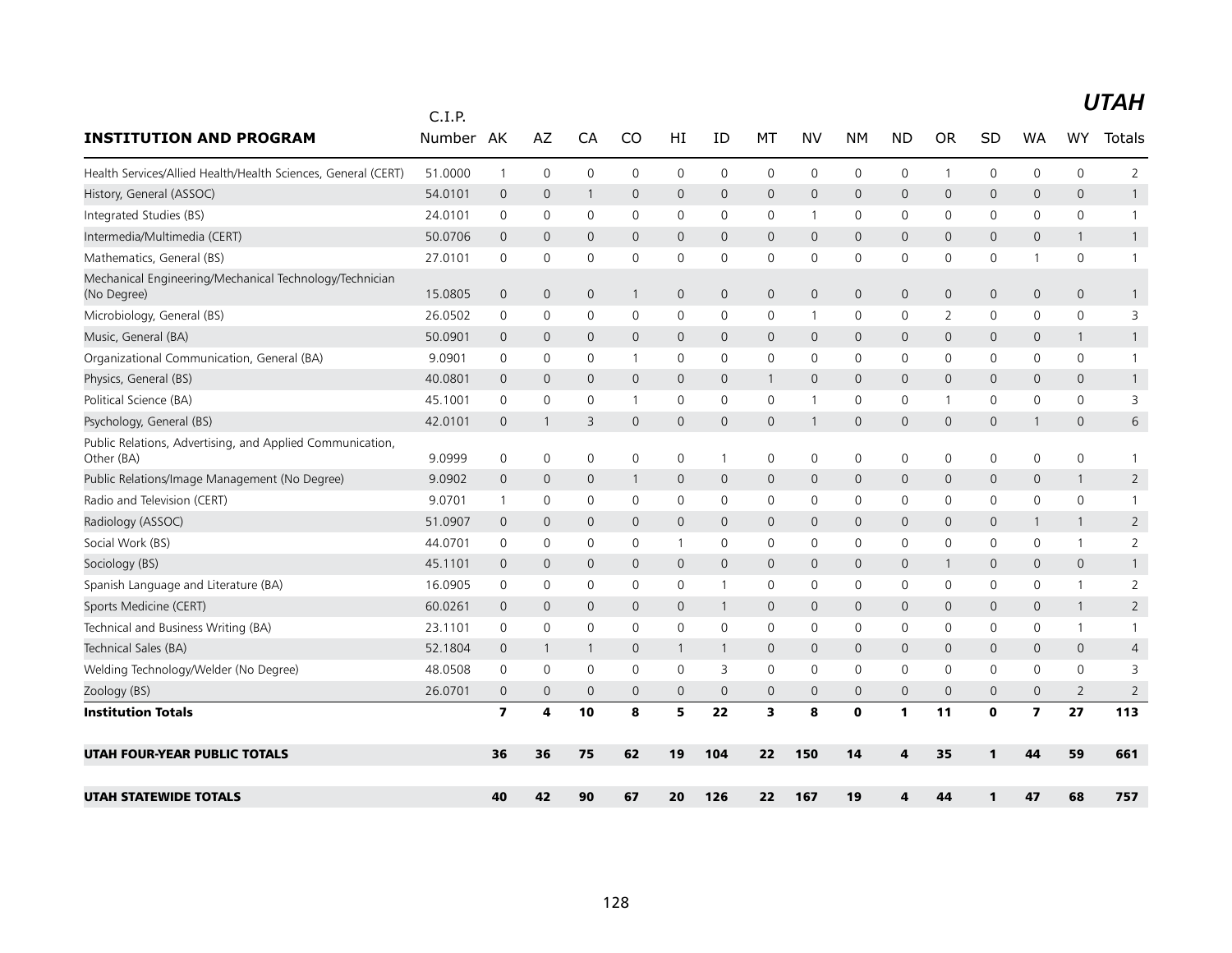#### *WASHINGTON WASHINGTON*

|                                                             | C.I.P.    |              |                     |                |              |              |              |              |                     |                |              |                |              |                |                     |                |
|-------------------------------------------------------------|-----------|--------------|---------------------|----------------|--------------|--------------|--------------|--------------|---------------------|----------------|--------------|----------------|--------------|----------------|---------------------|----------------|
| <b>INSTITUTION AND PROGRAM</b>                              | Number AK |              | AZ                  | CA             | CO           | HI           | ID           | MT           | <b>NV</b>           | <b>NM</b>      | <b>ND</b>    | <b>OR</b>      | SD           | UT             | <b>WY</b>           | Totals         |
| <b>WASHINGTON FOUR-YEAR PUBLIC INSTITUTIONS (4)</b>         |           |              |                     |                |              |              |              |              |                     |                |              |                |              |                |                     |                |
| <b>CENTRAL WASHINGTON UNIVERSITY</b>                        |           |              |                     |                |              |              |              |              |                     |                |              |                |              |                |                     |                |
| Accounting (BS)                                             | 52.0301   | $\mathbf{1}$ | $\mathsf{O}\xspace$ | $\mathbf 0$    | 0            | 0            | $\mathbf 0$  | 0            | $\mathsf{O}\xspace$ | $\mathsf{O}$   | $\mathbf 0$  | $\overline{1}$ | $\mathsf{O}$ | 0              | 0                   | 2              |
| Anthropology (BA)                                           | 45.0201   | $\mathbf 0$  | $\mathbf 0$         | $\overline{1}$ | $\mathbf{0}$ | 0            | $\mathbf 0$  | $\mathbf{0}$ | $\mathbf{0}$        | $\mathbf 0$    | $\mathbf 0$  | $\overline{1}$ | $\mathsf{O}$ | 0              | 0                   | $\overline{2}$ |
| Art (BA)                                                    | 36.0110   | $\mathbf{1}$ | $\mathbf 0$         | $\mathbf 0$    |              | 1            | 1            | $\mathbf 0$  | $\mathsf{O}$        | $\mathbf 0$    | $\mathbf 0$  | $\overline{1}$ | $\mathbf 0$  | 0              | 0                   | 5              |
| Biology (BS)                                                | 26.0101   | $\mathbf 0$  | $\mathbf 0$         | $\overline{1}$ | $\mathbf 0$  | 0            | $\mathbf 0$  | $\mathbf 0$  | $\mathsf{O}$        | $\mathbf 0$    | $\mathbf 0$  | $\mathbf 0$    | $\mathsf{O}$ | 0              | 0                   |                |
| <b>Business Administration (BS)</b>                         | 52.0201   | 0            | $\mathbf 0$         | $\mathbf 0$    | 0            | 1            | 0            | 0            | 0                   | 0              | $\mathbf 0$  | $\overline{1}$ | 0            | 0              | 0                   | 2              |
| Communication, Journalism, and Related Programs, Other (BA) | 9.9999    | $\mathbf 0$  | $\mathbf{0}$        | 2              | $\mathbf{0}$ | 0            | $\mathbf 0$  | $\mathbf{0}$ | $\mathbf{0}$        | $\mathbf 0$    | $\mathbf 0$  | $\mathbf 0$    | $\mathsf{O}$ | $\mathbf{0}$   | 0                   | $\overline{2}$ |
| Construction Management (BS)                                | 52.2001   | 0            | $\mathbf 0$         | $\mathbf 0$    | $\mathbf{0}$ | 0            | $\mathbf{0}$ | 0            | 0                   | $\mathbf 0$    | 0            | 2              | $\mathbf 0$  | 0              | 0                   | $\overline{2}$ |
| Early Childhood Education and Teaching (BA)                 | 13.1210   | $\mathbf{1}$ | $\mathbf 0$         | $\mathbf 0$    | 0            | 0            | $\mathbf{0}$ | $\mathsf{O}$ | $\mathsf{O}$        | $\mathbf 0$    | $\mathbf 0$  | $\mathbf 0$    | $\mathsf{O}$ | 0              | $\mathsf{O}\xspace$ |                |
| Economics (BA)                                              | 45.0601   | 1            | 0                   | $\mathbf 0$    | 0            | 0            | 0            | 0            | 0                   | 0              | $\mathbf 0$  | 0              | 0            | 0              | 0                   | -1             |
| Elementary Education (BS)                                   | 13.1202   | $\mathbf 0$  | $\mathbf 0$         | $\overline{1}$ | 0            | $\mathbf{1}$ | 0            | 0            | $\mathbf{1}$        | $\overline{0}$ | $\mathbf 0$  | 3              | $\mathsf{O}$ | 0              | 0                   | 6              |
| English Language and Literature, General (BA)               | 23.0101   | 0            | 0                   | $\overline{1}$ | $\mathbf 0$  | 0            | 0            | $\mathbf 0$  | $\mathbf 0$         | $\mathbf 0$    | $\mathbf 0$  | $\mathbf 0$    | $\mathbf 0$  | 0              | 0                   |                |
| Environmental Studies (No Degree)                           | 3.0103    | $\mathbf 0$  | $\mathbf 0$         | $\overline{1}$ | $\mathbf 0$  | 0            | $\mathbf{1}$ | $\mathsf{O}$ | $\mathsf{O}$        | $\mathbf 0$    | $\mathbf 0$  | $\mathbf{0}$   | $\mathsf{O}$ | 0              | $\mathsf{O}\xspace$ | $\overline{2}$ |
| Exercise Science (BS)                                       | 31.0505   | 0            | $\mathbf 0$         | 0              | 0            | 0            | 0            | 0            | 0                   | 0              | 0            | 1              | 0            | 0              | 0                   |                |
| Family and Consumer Sciences/Human Sciences, General (BA)   | 19.0101   | $\mathbf 0$  | $\mathbf 0$         | $\mathbf{0}$   | $\mathbf{0}$ | 0            | $\mathbf 0$  | 0            | $\mathbf{0}$        | $\mathbf 0$    | $\mathbf 0$  | 1              | $\mathsf{O}$ | 0              | 0                   |                |
| Fashion Merchandising (BS)                                  | 52.1902   | 0            | 0                   | -1             | 0            | 0            | 0            | 0            | $\mathbf 0$         | 0              | 0            | 0              | 0            | 0              | 0                   |                |
| Flight Technology (BS)                                      | 49.0101   | $\mathbf 0$  | $\mathbf{0}$        | $\overline{2}$ | $\mathbf{0}$ | 0            | $\mathbf{0}$ | $\mathbf 0$  | $\mathbf{0}$        | $\mathbf 0$    | $\mathbf 0$  | $\mathbf{1}$   | $\mathbf{0}$ | $\mathbf{0}$   | $\mathbf{0}$        | 3              |
| Foreign Languages and Literatures, General (BA)             | 16.0101   | 0            | $\mathsf{O}\xspace$ | $\mathbf 0$    | 0            | 0            | 0            | 0            | $\mathsf{O}\xspace$ | $\mathsf{O}$   | $\mathbf 0$  | $\mathbf 0$    | $\mathsf{O}$ | 0              | $\overline{2}$      | $\overline{2}$ |
| Geography (BA)                                              | 45.0701   | 1            | $\mathbf 0$         | $\mathbf 0$    | $\mathbf 0$  | 0            | 0            | 0            | 0                   | $\mathbf 0$    | $\mathbf 0$  | $\mathbf 0$    | $\mathbf 0$  | 0              | 0                   | -1             |
| Industrial Education (BS)                                   | 13.1309   | 0            | $\mathbf 0$         | $\mathbf 0$    | 0            | 0            | 0            | $\mathbf 0$  | $\mathbf 0$         | $\mathbf 0$    | 0            | $\overline{1}$ | $\mathbf 0$  | 0              | 0                   |                |
| Information Technology (BA)                                 | 11.0103   | $\mathbf 0$  | $\mathbf 0$         | $\overline{1}$ | $\mathbf{0}$ | $\mathsf{O}$ | $\mathbf 0$  | $\mathbf{0}$ | $\mathbf{0}$        | $\mathbf 0$    | $\mathbf{0}$ | $\mathbf 0$    | $\mathbf{0}$ | $\mathbf{0}$   | $\mathbf{0}$        |                |
| Legal Professions and Studies, Other (BA)                   | 22.9999   | 0            | 0                   | $\overline{2}$ | 0            | 0            | 1            | 0            | $\mathsf{O}\xspace$ | $\mathsf{O}$   | $\mathbf 0$  | $\mathbf 0$    | $\mathsf{O}$ | 0              | 0                   | 3              |
| Mathematics, General (BA)                                   | 27.0101   | $\mathbf 0$  | $\mathbf 0$         | $\mathbf 0$    | 0            | 0            | $\mathbf{1}$ | 0            | 0                   | $\mathbf 0$    | $\mathbf 0$  | $\mathbf 0$    | $\mathsf{O}$ | 0              | 0                   |                |
| Mechanical Engineering (BS)                                 | 14.1901   | 0            | $\mathbf 0$         | $\mathbf 0$    | 0            | 0            | $\mathbf{0}$ | 0            | $\mathbf 0$         | 0              | 0            | -1             | 0            | 0              | 0                   |                |
| Music (BA)                                                  | 36.0115   | $\mathbf 0$  | $\mathbf 0$         | $\mathbf 0$    | $\mathbf{0}$ | $\mathbf{1}$ | $\mathbf 0$  | $\mathbf 0$  | $\mathsf{O}$        | $\mathbf 0$    | $\mathbf 0$  | 2              | $\mathsf{O}$ | $\mathbf{0}$   | 0                   | 3              |
| Music Education (BA)                                        | 13.1312   |              | $\mathbf 0$         | $\mathbf 0$    | 0            | 0            | 1            | $\mathbf 0$  | $\mathbf 0$         | $\mathbf 0$    | $\mathbf 0$  | 3              | $\mathsf{O}$ | 0              | 0                   | 5              |
| Paramedic (BS)                                              | 51.0904   | $\Omega$     | $\Omega$            | $\Omega$       | $\Omega$     |              | $\Omega$     | $\Omega$     | $\Omega$            | $\Omega$       | $\Omega$     | $\Omega$       | $\Omega$     | $\overline{0}$ | $\Omega$            |                |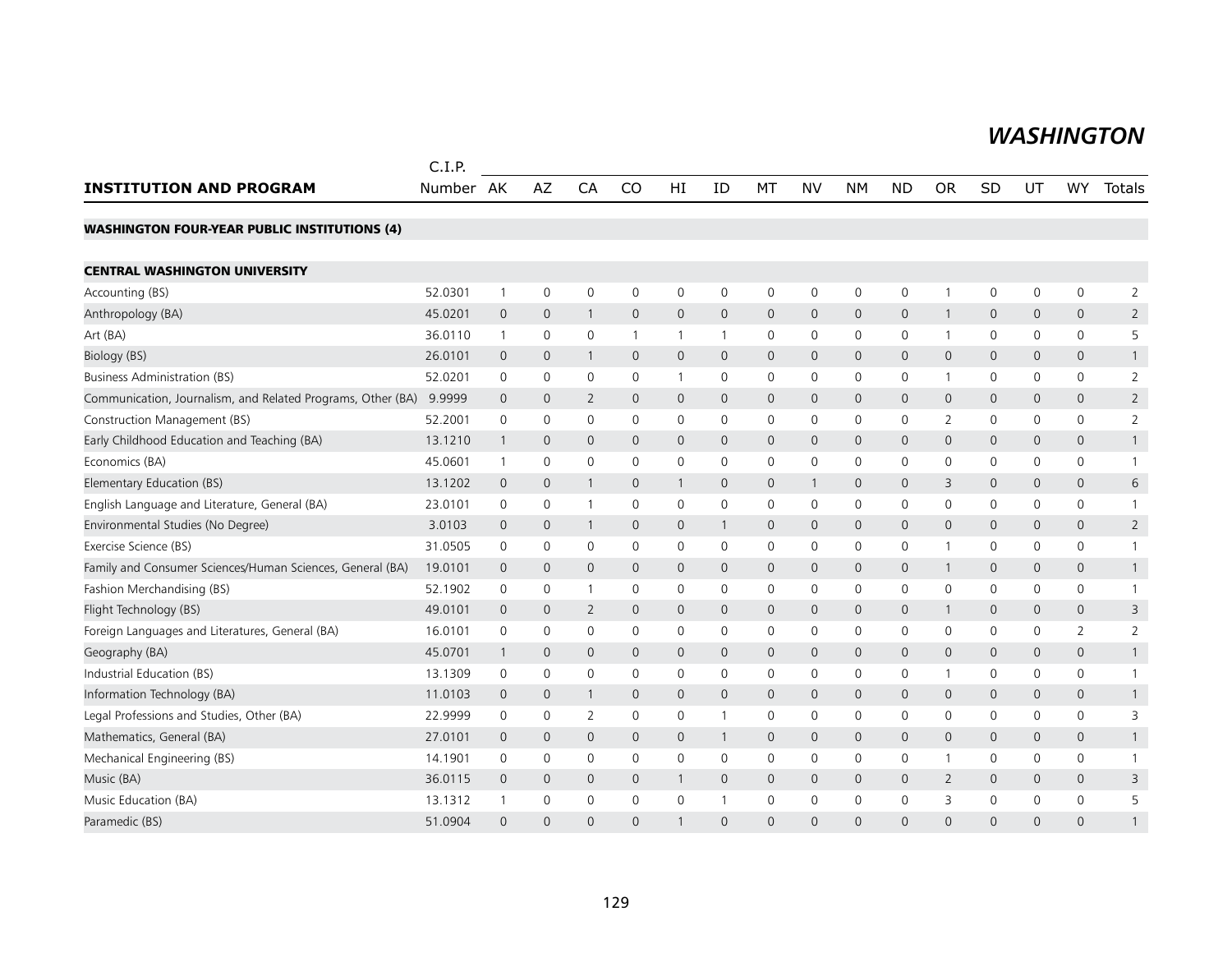|                                                                 | C.I.P.  |                     |                |                |                |                     |                |                     |              |                     |              |                |             |                         |                     |                |
|-----------------------------------------------------------------|---------|---------------------|----------------|----------------|----------------|---------------------|----------------|---------------------|--------------|---------------------|--------------|----------------|-------------|-------------------------|---------------------|----------------|
| <b>INSTITUTION AND PROGRAM</b>                                  | Number  | AK                  | AZ             | CA             | CO             | HI                  | ID             | МT                  | NV           | <b>NM</b>           | <b>ND</b>    | <b>OR</b>      | <b>SD</b>   | UT                      | <b>WY</b>           | Totals         |
| Physical Education Teaching and Coaching (BS)                   | 13.1314 | $\mathbf 0$         | $\overline{1}$ | $\mathbf 0$    | $\mathbf 0$    | $\mathbf 0$         | $\mathbf 0$    | $\mathbf 0$         | $\mathbf 0$  | $\mathsf 0$         | 0            | 1              | 0           | $\mathbf 0$             | 0                   | $\overline{2}$ |
| Pre-Pharmacy Studies (No Degree)                                | 51.1103 | $\mathbf 0$         | $\mathbf 0$    | $\mathbf 0$    | $\mathbf{0}$   | $\mathbf{1}$        | $\mathbf 0$    | $\mathsf{O}$        | $\mathbf 0$  | $\mathbf 0$         | $\mathsf{O}$ | $\mathbf 0$    | 0           | $\mathbf{0}$            | $\mathbf 0$         | $\mathbf{1}$   |
| Primate Behavior & Ecology (No Degree)                          | 1.0999  | $\mathbf 0$         | 0              | $\mathbf 0$    | $\Omega$       | $\mathbf 0$         | $\Omega$       | 0                   | $\mathbf 0$  | $\mathbf 0$         | 0            | 1              | 0           | $\mathbf{0}$            | 0                   | $\mathbf{1}$   |
| Psychology (BA)                                                 | 42.0101 | $\mathbf 0$         | $\mathbf 0$    | 1              | $\mathbf{0}$   | 1                   | $\mathbf{1}$   | $\mathbf{0}$        | $\mathbf{0}$ | $\mathbf 0$         | 0            | $\overline{2}$ | 0           | 0                       | $\mathbf{0}$        | 5              |
| Public Health (No Degree)                                       | 51.1611 | $\mathbf 0$         | 0              | $\mathbf{1}$   | 0              | 0                   | 0              | 0                   | $\mathbf 0$  | $\mathbf 0$         | 0            | 0              | 0           | 0                       | 0                   | $\mathbf{1}$   |
| Safety and Health Management (No Degree)                        | 15.0701 | $\mathbf 0$         | $\mathbf{0}$   | $\mathbf{0}$   | $\mathbf{0}$   | $\mathbf{0}$        | $\mathbf 0$    | $\mathbf{0}$        | $\mathbf{0}$ | $\mathbf{1}$        | 0            | $\mathbf 0$    | 0           | $\mathbf 0$             | $\mathbf{0}$        | $\mathbf{1}$   |
| Social Sciences, General (BA)                                   | 45.0101 | $\mathbf 0$         | 0              | $\mathbf{1}$   | 0              | 0                   | 0              | $\mathbf{1}$        | $\mathbf{1}$ | $\mathbf 0$         | 0            | $\mathbf{0}$   | 0           | 0                       | 0                   | 3              |
| Spanish Language and Literature (BA)                            | 16.0905 | $\overline{0}$      | $\mathbf{0}$   | $\mathbf{0}$   | $\mathbf{0}$   | $\mathbf{0}$        | $\Omega$       | $\mathbf{0}$        | $\mathbf{0}$ | $\mathbf{0}$        | $\mathbf{1}$ | $\mathbf 0$    | 0           | $\mathbf{1}$            | $\mathbf{0}$        | $\overline{2}$ |
| Theatre/Theater (BA)                                            | 36.0117 | 2                   | 0              | 0              | $\mathbf 0$    | 0                   | 0              | $\mathbf{1}$        | $\mathbf 0$  | $\mathbf 0$         | 0            | 1              | 0           | 1                       | $\mathbf{1}$        | 6              |
| Tourism and Travel Services Management (BA)                     | 52.0903 | $\mathbf{1}$        | $\mathbf{0}$   | $\mathbf{0}$   | $\mathbf{0}$   | $\mathbf{0}$        | $\mathbf{0}$   | $\mathbf{0}$        | $\mathbf{1}$ | $\mathbf{0}$        | $\mathbf 0$  | $\mathbf 0$    | 0           | $\mathbf{0}$            | $\mathbf{0}$        | $\overline{2}$ |
| Undecided (No Degree)                                           | 99.9999 | 17                  | 3              | 16             | $\overline{4}$ | $\overline{4}$      | 9              | $\overline{2}$      | $\mathbf{1}$ | $\mathbf 0$         | 0            | 18             | $\mathbf 0$ | 5                       | $\overline{2}$      | 81             |
| Visual and Performing Arts, Other (No Degree)                   | 50.9999 | $\mathbf 0$         | $\mathbf 0$    | $\overline{2}$ | $\overline{1}$ | $\mathbf 0$         | $\mathbf 0$    | $\mathbf 0$         | $\mathbf{1}$ | $\mathsf{O}\xspace$ | 0            | $\mathbf 0$    | 0           | $\mathbf 0$             | $\mathsf{O}\xspace$ | $\overline{4}$ |
| <b>Institution Totals</b>                                       |         | 26                  | 4              | 34             | 6              | 11                  | 15             | 4                   | 5            | $\mathbf{1}$        | $\mathbf{1}$ | 42             | $\mathbf 0$ | $\overline{\mathbf{z}}$ | 5                   | 161            |
| <b>EASTERN WASHINGTON UNIVERSITY</b>                            |         |                     |                |                |                |                     |                |                     |              |                     |              |                |             |                         |                     |                |
| Accounting (BA)                                                 | 52.0301 | $\mathbf 0$         | $\mathbf 0$    | $\mathbf 0$    | $\mathbf 0$    | $\mathbf{1}$        | 0              | $\mathbf{1}$        | $\mathsf{O}$ | $\mathbf 0$         | 0            | $\mathbf 1$    | 0           | $\mathbf 0$             | 0                   | 3              |
| Athletic Training/Trainer (BS)                                  | 51.0913 | $\mathbf{1}$        | $\mathbf 0$    | $\mathbf 0$    | $\mathbf 0$    | $\mathbf 0$         | $\mathbf 0$    | $\mathbf 0$         | $\mathbf 0$  | $\mathsf{O}\xspace$ | 0            | $\mathbf 0$    | 0           | $\mathbf 0$             | $\mathbf 0$         | $\mathbf{1}$   |
| Biology (BS)                                                    | 26.0101 | 3                   | $\overline{1}$ | $\mathbf{1}$   | $\mathbf 0$    | $\mathbf 0$         | 3              | $\overline{2}$      | $\mathbf 0$  | $\mathbf 0$         | 0            | 0              | $\mathbf 0$ | $\mathbf 0$             | 0                   | 10             |
| <b>Business Administration (BA)</b>                             | 52.0201 | $\mathbf 0$         | $\overline{1}$ | $\overline{1}$ | $\mathbf 0$    | $\mathbf 0$         | $\mathbf 0$    | $\mathbf{1}$        | $\mathbf 0$  | $\mathbf 0$         | 0            | 1              | 0           | $\mathbf 0$             | $\mathbf{1}$        | 5              |
| Chemistry (BS)                                                  | 40.0501 | $\mathbf 0$         | $\mathbf 0$    | $\mathbf 0$    | $\mathbf 0$    | 0                   | $\overline{2}$ | $\mathbf{1}$        | $\mathbf 0$  | $\mathbf 0$         | 0            | $\mathbf{1}$   | 0           | $\mathbf 0$             | 0                   | $\overline{4}$ |
| Children's Studies (BA)                                         | 13.9999 | $\mathbf 0$         | $\mathbf 0$    | $\mathbf{0}$   | $\mathbf{0}$   | $\mathbf{1}$        | $\mathbf{0}$   | $\mathbf 0$         | $\mathbf{0}$ | $\mathbf{0}$        | 0            | $\mathbf 0$    | 0           | $\mathbf{0}$            | $\overline{0}$      | $\mathbf{1}$   |
| Communication Disorders (BA)                                    | 51.0201 | $\mathbf{1}$        | 0              | $\mathbf 0$    | 0              | $\mathbf 0$         | $\overline{2}$ | $\mathbf 0$         | $\mathbf 0$  | $\mathbf 0$         | 0            | 0              | 0           | 0                       | 0                   | 3              |
| Communication Studies/Speech Communication and<br>Rhetoric (BA) | 9.0101  | $\mathsf{O}\xspace$ | $\mathbf 0$    | $\mathbf 0$    | $\mathbf 0$    | $\mathsf{O}\xspace$ | $\mathbf{1}$   | $\mathbf 0$         | $\mathbf 0$  | $\mathbf 0$         | 0            | $\overline{2}$ | 0           | $\mathsf{O}\xspace$     | $\mathbf 0$         | 3              |
| Community Health Services/Liaison/Counseling (BS)               | 51.1504 | $\mathsf 0$         | $\mathbf 0$    | $\mathbf 0$    | $\mathbf 0$    | 0                   | $\mathbf{1}$   | $\mathsf{O}\xspace$ | $\mathsf{O}$ | $\mathsf{O}$        | 0            | $\mathbf 0$    | 0           | $\mathbf 0$             | 0                   | $\mathbf{1}$   |
| Computer Science (BA)                                           | 11.0701 | $\mathbf{1}$        | $\mathbf 0$    | $\mathbf{0}$   | $\mathbf{0}$   | $\mathbf{0}$        | $\overline{2}$ | $\overline{0}$      | $\mathbf{0}$ | $\mathbf{0}$        | 0            | $\mathbf 0$    | 0           | $\mathbf{0}$            | $\mathbf{0}$        | 3              |
| Dental Hygiene (BS)                                             | 51.0602 | $\mathbf 0$         | 0              | $\mathbf 0$    | $\Omega$       | 0                   | 3              | 2                   | $\mathbf 0$  | $\mathbf 0$         | 0            | 2              | 0           | 0                       | 0                   | 7              |
| Early Childhood Education and Teaching (BA)                     | 13.1210 | $\mathbf 0$         | $\mathbf 0$    | $\mathbf{0}$   | $\mathbf{0}$   | $\mathbf{0}$        | $\mathbf{0}$   | $\mathbf{1}$        | $\mathbf{0}$ | $\mathbf{0}$        | $\mathsf{O}$ | $\Omega$       | 0           | $\mathbf{0}$            | $\mathbf{0}$        | $\mathbf{1}$   |
| Electrical, Electronics and Communications Engineering (BS)     | 14.1001 | 0                   | 0              | 0              | $\mathbf{0}$   | 0                   | 1              | 0                   | $\mathbf 0$  | $\mathbf 0$         | 0            |                | 0           | 0                       | 0                   | $\overline{2}$ |
| Electronic Media Film (BA)                                      | 50.0602 | $\overline{0}$      | $\mathbf 0$    | $\mathbf{0}$   | $\mathbf{0}$   | 0                   | $\mathbf{0}$   | $\mathbf 0$         | $\mathbf{0}$ | $\mathbf 0$         | $\mathbf{0}$ | 1              | 0           | $\mathbf 0$             | 0                   | $\mathbf{1}$   |
| English (BA)                                                    | 23.0101 | $\Omega$            | $\mathbf 0$    | $\mathbf 0$    | $\Omega$       | $\mathbf{0}$        | $\Omega$       | $\mathbf{1}$        | $\mathbf 0$  | $\mathbf 0$         | 0            | $\mathbf{0}$   | 0           | $\Omega$                | 0                   | $\mathbf{1}$   |
| English/Language Arts Teacher Education (BA)                    | 13.1305 | $\mathbf{1}$        | $\Omega$       | $\Omega$       |                | $\Omega$            | $\Omega$       | $\Omega$            | $\Omega$     | $\Omega$            | $\Omega$     | $\Omega$       | $\Omega$    | $\Omega$                | $\Omega$            | $\overline{2}$ |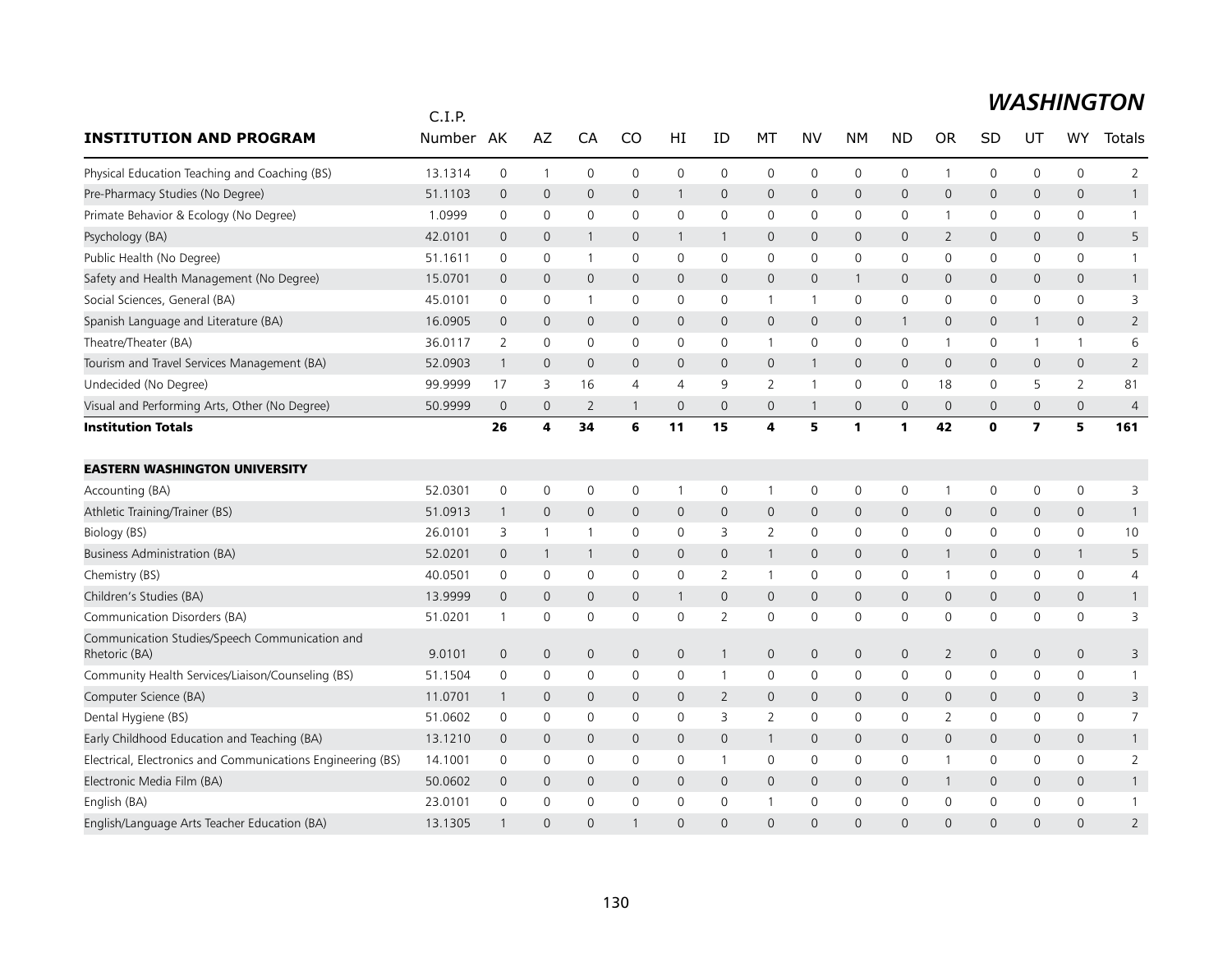|                                                          | C.I.P.  |                |                         |                |                |                     |                |                |                         |                         |              |                     |              |              |                     |                |
|----------------------------------------------------------|---------|----------------|-------------------------|----------------|----------------|---------------------|----------------|----------------|-------------------------|-------------------------|--------------|---------------------|--------------|--------------|---------------------|----------------|
| <b>INSTITUTION AND PROGRAM</b>                           | Number  | AK             | AZ                      | CA             | CO             | HI                  | ID             | МT             | NV                      | <b>NM</b>               | <b>ND</b>    | <b>OR</b>           | SD           | UT           | WY                  | Totals         |
| Exercise Science (BS)                                    | 31.0504 | $\overline{1}$ | $\mathbf 0$             | 0              | 0              | $\mathsf 0$         | $\mathbf{1}$   | $\mathbf{1}$   | $\mathbf{1}$            | 0                       | 0            | $\mathbf{1}$        | 0            | 0            | $\mathbf 0$         | 5              |
| Finance (BS)                                             | 52.0801 | $\mathbf 0$    | $\mathbf 0$             | $\mathbf{1}$   | 0              | $\mathsf{O}$        | $\mathbf{0}$   | $\mathbf 0$    | $\mathbf 0$             | 0                       | $\mathbf{0}$ | $\mathbf{0}$        | 0            | $\mathbf{0}$ | $\mathbf{0}$        | $\mathbf{1}$   |
| Graphic Communications, General (BA)                     | 10.0301 | $\mathbf 0$    | $\mathbf 0$             | $\mathbf{1}$   | 0              | 0                   | 0              | $\mathbf{1}$   | $\mathbf 0$             | 0                       | $\mathbf 0$  | 0                   | 0            | 0            | $\mathbf 0$         | $\overline{2}$ |
| Health Care Administration (BS)                          | 51.0701 | $\mathbf{0}$   | $\mathbf 0$             | $\mathbf{0}$   | 0              | $\mathbf{0}$        | $\mathbf{1}$   | $\mathbf{0}$   | $\mathbf{0}$            | $\overline{0}$          | $\mathbf{0}$ | 0                   | $\mathbf{0}$ | 0            | $\mathbf{0}$        | $\mathbf{1}$   |
| Health Teacher Education (BA)                            | 13.1307 | $\mathbf 0$    | $\mathbf 0$             | 0              | $\mathbf 0$    | $\mathsf 0$         | $\mathbf{1}$   | 0              | $\mathbf 0$             | 0                       | 0            | -1                  | 0            | 0            | $\mathsf{O}$        | $\overline{2}$ |
| History (BA)                                             | 45.9999 | $\mathbf{1}$   | $\mathbf{0}$            | $\mathbf{0}$   | $\mathbf{0}$   | $\overline{0}$      | $\mathbf{0}$   | $\mathbf 0$    | $\mathbf{0}$            | $\mathbf 0$             | $\mathbf{0}$ | $\mathbf{0}$        | 0            | $\mathbf{0}$ | $\mathbf{0}$        | $\mathbf{1}$   |
| Interdisciplinary (BA)                                   | 30.9999 | $\overline{1}$ | $\mathbf 0$             | $\mathbf{1}$   | 0              | 0                   | $\mathbf{1}$   | 0              | $\mathbf{1}$            | 0                       | 0            | -1                  | 0            | 0            | $\mathbf{1}$        | 6              |
| International Affairs (BA)                               | 45.0901 | $\overline{1}$ | $\mathbf 0$             | 0              | 0              | $\mathsf{O}\xspace$ | $\mathbf{1}$   | $\mathbf 0$    | $\mathbf 0$             | 0                       | $\mathsf{O}$ | $\mathbf 0$         | 0            | $\mathbf 0$  | $\mathbf 0$         | $\overline{2}$ |
| Marketing/Marketing Management, General (BA)             | 52.1401 | $\mathbf 0$    | 0                       | 0              | $\mathbf 0$    | $\mathbf{1}$        | 0              | $\mathbf{1}$   | $\mathbf 0$             | $\mathbf 0$             | 0            |                     | 0            | 0            | 0                   | 3              |
| Math Education (BS)                                      | 13.1311 | $\overline{1}$ | $\overline{0}$          | $\mathbf{1}$   | $\mathbf 0$    | $\mathbf{1}$        | $\mathbf 0$    | $\mathbf 0$    | $\mathbf 0$             | $\mathbf 0$             | $\mathbf{0}$ | $\mathbf 0$         | 0            | $\mathbf 0$  | 0                   | 3              |
| Mathematics, General (BS)                                | 27.0101 | $\mathbf 0$    | $\mathbf 0$             | 0              | $\mathbf 0$    | $\mathbf 0$         | $\mathbf{1}$   | $\mathbf 0$    | $\mathbf 0$             | $\mathbf 0$             | $\mathsf{O}$ | $\Omega$            | 0            | $\mathbf 0$  | $\mathbf 0$         | $\mathbf{1}$   |
| Mechanical Engineering Technology (BS)                   | 15.0805 | $\mathbf 0$    | $\mathbf 0$             | 0              | $\mathbf 0$    | $\mathbf{1}$        | $\overline{1}$ | $\mathbf 0$    | $\mathbf 0$             | $\mathbf 0$             | $\mathsf{O}$ | $\mathbf{0}$        | 0            | $\mathbf 0$  | 0                   | $\overline{2}$ |
| Music (BA)                                               | 50.0901 | $\mathbf 0$    | $\mathbf 0$             | 0              | $\mathbf 0$    | 0                   | $\mathbf{1}$   | $\mathbf{1}$   | $\mathbf 0$             | 0                       | 0            | 0                   | 0            | $\mathbf 0$  | $\mathsf{O}$        | $\overline{2}$ |
| Music Teacher Education (BA)                             | 13.1312 | $\mathbf{0}$   | $\mathbf{0}$            | $\mathbf{0}$   | 0              | $\mathbf{0}$        | $\mathbf{1}$   | $\overline{1}$ | $\mathbf{0}$            | $\mathbf 0$             | $\mathbf{0}$ | $\Omega$            | $\mathbf{0}$ | $\Omega$     | $\mathbf{0}$        | $\overline{2}$ |
| Nursing (BS)                                             | 51.1601 | $\mathbf{1}$   | $\mathbf 0$             | 0              | 0              | 0                   | 0              | 0              | $\mathbf 0$             | 0                       | 0            | 0                   | 0            | 0            | $\mathbf 0$         | $\overline{1}$ |
| Parks, Recreation and Leisure Facilities Management (BA) | 31.0301 | $\overline{0}$ | $\mathbf{0}$            | 0              | 1              | $\mathbf 0$         | $\mathbf 0$    | $\mathbf{1}$   | $\mathbf 0$             | 0                       | $\mathsf{O}$ |                     | 0            | 0            | $\mathsf{O}\xspace$ | 3              |
| Political Science and Government, General (BA)           | 45.1001 | $\mathbf 0$    | $\mathbf{0}$            | 0              | $\mathbf{0}$   | $\mathbf 0$         | $\mathbf{0}$   | $\mathbf 0$    | $\mathbf 0$             | $\mathbf 0$             | 0            | -1                  | 0            | $\mathbf{0}$ | $\mathbf 0$         | $\mathbf{1}$   |
| Psychology (BS)                                          | 42.0101 | $\mathbf{0}$   | $\mathbf{0}$            | $\Omega$       | 0              | $\mathbf{0}$        | $\mathbf{1}$   | $\overline{1}$ | $\mathbf{0}$            | $\mathbf{0}$            | $\mathbf{0}$ | -1                  | $\mathbf{0}$ | $\Omega$     | $\mathbf{0}$        | 3              |
| Reading Teacher Education (BA)                           | 13.1315 | $\overline{1}$ | 0                       | 0              | 0              | 0                   | 0              | $\mathbf{1}$   | 0                       | 0                       | 0            | $\mathbf{1}$        | 0            | 0            | $\mathbf 0$         | 3              |
| Social Work (BS)                                         | 44.0701 | $\overline{1}$ | $\mathbf{1}$            | $\mathbf{0}$   | 0              | $\mathsf{O}\xspace$ | $\mathbf{1}$   | $\mathbf 0$    | $\mathbf 0$             | $\mathbf 0$             | $\mathsf{O}$ | $\mathsf{O}\xspace$ | 0            | $\mathbf{1}$ | $\mathsf{O}\xspace$ | $\overline{4}$ |
| Studio Art (BA)                                          | 50.0702 | 0              | $\mathbf 0$             | 0              | 0              | $\mathsf 0$         | $\mathbf{1}$   | 0              | 0                       | 0                       | $\mathbf 0$  | 0                   | 0            | 0            | $\mathbf 0$         | $\mathbf{1}$   |
| Technology (BS)                                          | 15.0612 | $\mathbf{0}$   | $\mathbf{0}$            | $\mathbf{1}$   | $\mathbf{0}$   | $\mathbf{1}$        | $\mathbf 0$    | $\mathbf 0$    | $\mathbf{0}$            | $\mathbf{0}$            | $\mathbf{0}$ | $\mathbf{0}$        | 0            | $\mathbf{0}$ | $\mathbf 0$         | $\overline{2}$ |
| Undecided (BA)                                           | 99.9999 | 11             | 0                       | 4              | $\overline{4}$ | 10                  | 12             | 11             | 0                       | $\overline{2}$          | 0            | 8                   | 0            | 0            | $\mathsf{O}$        | 62             |
| <b>Institution Totals</b>                                |         | 26             | $\overline{\mathbf{3}}$ | 11             | 6              | 16                  | 39             | 28             | $\overline{\mathbf{2}}$ | $\overline{\mathbf{2}}$ | $\mathbf 0$  | 25                  | $\mathbf{0}$ | 1            | $\overline{2}$      | 161            |
| <b>WASHINGTON STATE UNIVERSITY</b>                       |         |                |                         |                |                |                     |                |                |                         |                         |              |                     |              |              |                     |                |
| Accounting (BA)                                          | 52.0301 | $\mathbf 0$    | $\mathbf 0$             | 0              | 0              | $\mathsf 0$         | $\mathbf{1}$   | $\mathbf{1}$   | 0                       | 0                       | 0            | $\mathbf{1}$        | 0            | 0            | $\mathbf 0$         | 3              |
| Animal Science (BS)                                      | 1.0901  | $\overline{1}$ | 1                       | $\overline{4}$ | $\mathbf{0}$   | $\overline{2}$      | 2              | $\mathbf 0$    | 2                       | $\mathbf{0}$            | $\mathbf{0}$ | 3                   | $\mathbf{0}$ | $\mathbf{1}$ | $\mathbf{0}$        | 16             |
| Anthropology (BA)                                        | 45.0201 | $\mathbf 0$    | $\mathbf 0$             | 0              | 0              | 0                   | $\mathbf{1}$   | 0              | $\mathbf 0$             | $\mathbf{1}$            | 0            | 0                   | 0            | 0            | $\mathbf 0$         | $\overline{2}$ |
| Apparel and Textiles, General (BS)                       | 19.0901 | $\mathbf{0}$   | $\mathbf 0$             | $\mathbf{1}$   | $\mathbf 0$    | $\mathbf{1}$        | $\mathbf{1}$   | $\overline{1}$ | $\mathbf{0}$            | $\mathbf 0$             | $\mathbf{0}$ | $\mathbf{0}$        | 0            | $\mathbf{0}$ | $\mathbf{0}$        | $\overline{4}$ |
| Architecture (BS)                                        | 4.0201  | 2              | -1                      | 4              |                | $\mathbf 0$         | $\overline{2}$ | $\mathbf 0$    | $\mathbf{1}$            | 0                       | 0            | 2                   | 0            | 1            | 1                   | 15             |
| Astronomy (No Degree)                                    | 40.0201 | $\Omega$       | $\Omega$                | $\Omega$       | $\Omega$       | $\Omega$            | $\Omega$       | $\Omega$       | $\Omega$                | $\Omega$                | $\Omega$     |                     | $\Omega$     | $\Omega$     | $\Omega$            | $\mathbf{1}$   |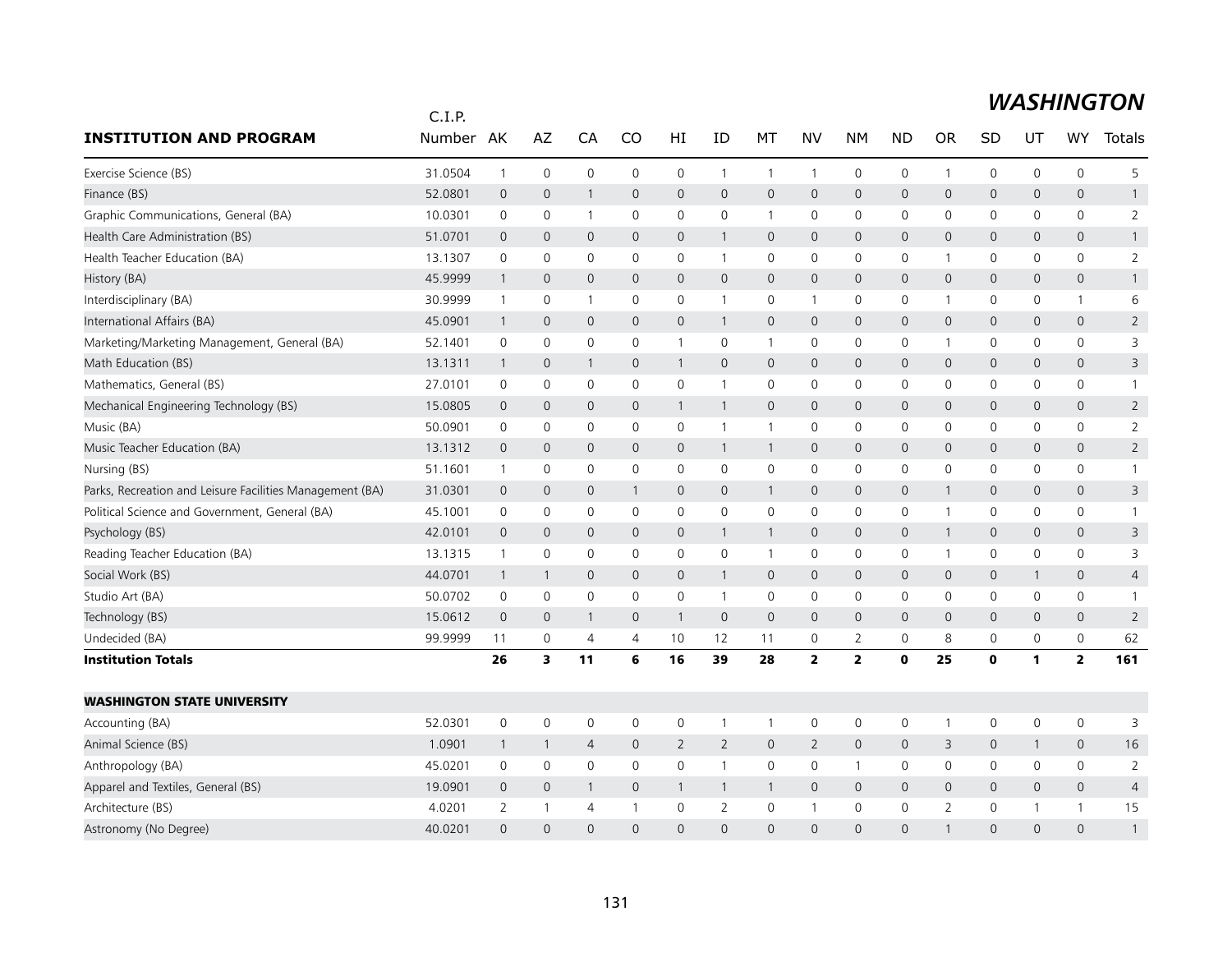|                                         | C.I.P.  |                     |                     |                          |                     |                |                     |                     |                     |                |                |                |              |              |                     |                |
|-----------------------------------------|---------|---------------------|---------------------|--------------------------|---------------------|----------------|---------------------|---------------------|---------------------|----------------|----------------|----------------|--------------|--------------|---------------------|----------------|
| <b>INSTITUTION AND PROGRAM</b>          | Number  | AK                  | AZ                  | CA                       | CO                  | HI             | ID                  | МT                  | NV                  | <b>NM</b>      | <b>ND</b>      | <b>OR</b>      | SD           | UT           | <b>WY</b>           | Totals         |
| Athletic Training (BS)                  | 51.0913 | $\mathsf{O}\xspace$ | $\mathsf{O}\xspace$ | 3                        | 0                   | 0              | 1                   | $\mathsf{O}\xspace$ | 0                   | $\mathbf 0$    | $\mathbf 0$    | 0              | $\mathsf{O}$ | 0            | 0                   | $\overline{4}$ |
| Biochemistry (BS)                       | 26.0202 | $\mathbf{1}$        | $\mathbf 0$         | $\mathbf 0$              | $\mathbf{0}$        | $\overline{2}$ | $\mathbf 0$         | $\mathsf{O}$        | $\mathsf{O}$        | $\mathbf 0$    | $\mathbf 0$    | 0              | $\mathsf{O}$ | 0            | $\mathsf{O}\xspace$ | 3              |
| Bioengineering (BS)                     | 14.0501 | 2                   | $\mathbf{1}$        | $\overline{2}$           | 0                   | 0              | 3                   | 0                   | 2                   | 0              | 0              | 1              | 0            | 0            | 0                   | 11             |
| Biology (BS)                            | 26.0101 | $\mathbf{1}$        | $\mathbf{0}$        | 2                        | $\Omega$            | $\overline{2}$ | 7                   | 2                   | $\mathbf{0}$        | $\mathbf 0$    | $\mathbf 0$    | $\overline{4}$ | $\mathbf{0}$ | 0            | $\mathbf{0}$        | 18             |
| Biotechnology (BS)                      | 26.1201 | $\mathbf 0$         | 0                   | $\overline{\phantom{a}}$ | $\mathbf{1}$        | $\mathbf{1}$   | $\mathsf{O}\xspace$ | 0                   | $\mathbf 0$         | $\mathbf 0$    | $\mathbf 0$    | 0              | $\mathsf{O}$ | 0            | 0                   | 3              |
| Broadcast Journalism (BA)               | 9.0402  | $\mathbf 0$         | $\overline{0}$      | $\mathbf{0}$             | $\mathbf{0}$        | 0              | 1                   | $\mathsf{O}\xspace$ | $\mathbf{0}$        | $\mathbf 0$    | $\mathbf{0}$   | $\overline{2}$ | $\mathsf{O}$ | $\mathbf{0}$ | $\mathbf{1}$        | $\overline{4}$ |
| <b>Business Administration (BA)</b>     | 52.0201 | 7                   | 3                   | 7                        | 2                   | 2              | 7                   | 2                   | $\mathbf{1}$        | $\overline{1}$ | 0              | 3              | 0            | 0            | 0                   | 35             |
| Chemical Engineering (BS)               | 14.0701 | 4                   | $\mathbf 0$         | $\overline{1}$           | 0                   | 0              | 3                   | $\mathbf 0$         | $\mathbf 0$         | $\mathbf 0$    | $\overline{0}$ | 2              | $\mathsf{O}$ | 0            | 0                   | 10             |
| Chemistry, General (BS)                 | 40.0501 | $\mathbf 0$         | 0                   | 0                        | 0                   | $\overline{2}$ | 0                   | 0                   | 0                   | $\mathbf 0$    | 0              | 0              | $\mathsf{O}$ | 0            | 0                   | 2              |
| Civil Engineering, General (BS)         | 14.0801 | 4                   | $\mathbf 0$         | $\mathbf 0$              | $\mathbf{1}$        | 6              | 3                   | 0                   | $\mathbf 0$         | $\mathbf 0$    | $\mathbf 0$    | 1              | $\mathbf 0$  | 1            | 0                   | 16             |
| Communication (BA)                      | 9.0102  | 3                   | 2                   | 3                        | 3                   | $\overline{2}$ | 9                   | 6                   | 2                   | $\overline{1}$ | 0              | 5              | $\mathbf 0$  | 0            | $\overline{2}$      | 38             |
| Computer Engineering, General (BS)      | 14.0901 | 4                   | $\mathbf 0$         | $\mathbf 0$              | $\mathsf{O}$        | 3              | $\overline{2}$      | $\overline{2}$      | $\mathbf 0$         | $\mathbf 0$    | $\mathbf 0$    | 0              | $\mathsf{O}$ | 0            | $\mathsf{O}\xspace$ | 11             |
| Computer Science (BS)                   | 11.0701 | $\mathbf 0$         | $\mathsf{O}\xspace$ | $\mathbf{1}$             | 1                   | $\mathbf{1}$   | 3                   | 0                   | 0                   | $\mathbf 0$    | $\mathbf 0$    | 0              | $\mathsf{O}$ | 0            | 0                   | 6              |
| Construction Management (BS)            | 52.2001 | $\mathbf 0$         | $\mathbf{0}$        | $\overline{0}$           | $\mathbf{0}$        | $\mathsf{O}$   | $\mathbf{0}$        | $\mathbf{0}$        | $\mathbf{0}$        | $\mathbf 0$    | $\mathbf 0$    | 1              | $\mathbf{0}$ | $\mathbf{0}$ | $\mathbf{0}$        | $\mathbf{1}$   |
| Criminal Justice (BA)                   | 43.0107 | 0                   | 0                   | -1                       | 0                   | 0              | 1                   | $\mathbf{1}$        | 0                   | 0              | 0              | 0              | 0            | 0            | 0                   | 3              |
| Digital Technology and Culture (BA)     | 9.0702  | $\mathbf 0$         | $\mathbf{1}$        | $\mathbf 0$              | $\mathbf 0$         | $\mathbf{1}$   | 0                   | $\mathbf 0$         | $\mathbf 0$         | $\mathbf 0$    | $\overline{0}$ | 0              | $\mathsf{O}$ | 0            | 0                   | $\overline{2}$ |
| Drama (BA)                              | 50.0501 | $\mathbf 0$         | $\mathbf 0$         | -1                       | $\mathbf{0}$        | 0              | $\Omega$            | 0                   | 0                   | 0              | 0              | 0              | 0            | $\mathbf{0}$ | 0                   | $\mathbf{1}$   |
| Economics, General (BA)                 | 45.0601 | $\overline{0}$      | $\mathbf{0}$        | $\mathbf{0}$             | $\overline{0}$      | $\mathbf{1}$   | 2                   | $\mathbf{1}$        | $\mathbf{0}$        | $\mathbf 0$    | $\mathbf{0}$   | $\Omega$       | $\mathbf{0}$ | 0            | $\mathbf{0}$        | $\overline{4}$ |
| Education, General (BA)                 | 13.0101 | 0                   | 0                   | $\overline{1}$           | 0                   | 0              | 0                   | $\mathbf{1}$        | 0                   | $\mathbf 0$    | 0              | 0              | 0            | 0            | 0                   | $\overline{2}$ |
| Electrical Engineering (BS)             | 14.1001 | $\overline{0}$      | $\mathbf 0$         | $\overline{1}$           | $\mathsf{O}\xspace$ | 0              | 0                   | $\mathsf{O}$        | $\mathsf{O}\xspace$ | $\mathbf 0$    | $\mathbf 0$    | $\mathbf{1}$   | $\mathsf{O}$ | 0            | $\mathsf{O}\xspace$ | $\overline{2}$ |
| Engineering, General (BS)               | 14.0101 | $\mathbf{1}$        | 0                   | 0                        | 0                   | 0              | 1                   | 0                   | 0                   | $\mathbf 0$    | 0              | 0              | 0            | 0            | 0                   | 2              |
| English (BA)                            | 23.0101 | $\mathbf{1}$        | $\mathbf 0$         | 3                        | $\overline{2}$      | 0              | $\mathbf 0$         | $\mathsf{O}$        | $\overline{2}$      | $\mathbf 0$    | $\mathbf 0$    | $\mathbf{1}$   | $\mathsf{O}$ | $\mathbf 0$  | 0                   | 9              |
| Entrepreneurship (BA)                   | 52.0701 | 0                   | 0                   | 0                        | 1                   | 0              | 0                   | 0                   | 0                   | 0              | 0              | 0              | $\mathsf{O}$ | 0            | 0                   |                |
| Environmental Science (BS)              | 3.0104  | $\mathbf 0$         | $\mathbf 0$         | $\mathbf 0$              | 0                   | 0              | $\mathbf 0$         | $\mathsf{O}$        | $\mathbf 0$         | $\mathbf 0$    | $\mathbf 0$    | 2              | $\mathsf{O}$ | 0            | 0                   | $\overline{2}$ |
| Exercise Physiology (BS)                | 26.0908 | 0                   | 1                   | $\mathbf 0$              | $\mathbf{0}$        | 0              | 0                   | 0                   | 0                   | $\mathbf 0$    | 0              | 0              | $\mathbf 0$  | 0            | 0                   |                |
| Exercise Science and Kinesiology (BA)   | 31.0505 | $\mathbf 0$         | 3                   | $\mathbf 0$              | $\overline{2}$      | 0              | 0                   | 0                   | $\mathbf 0$         | $\mathbf 0$    | $\mathbf 0$    | $\overline{4}$ | $\mathsf{O}$ | 0            | 0                   | 9              |
| Finance (BA)                            | 52.0801 | $\mathbf 0$         | 0                   | $\overline{2}$           | $\mathbf 0$         | 0              | $\mathbf 0$         | 0                   | $\mathbf{1}$        | $\mathbf 0$    | $\mathbf 0$    | 0              | $\mathbf 0$  | 0            | 0                   | 3              |
| Fine Arts (BA)                          | 50.0702 | $\overline{0}$      | $\mathbf{0}$        | $\mathbf{0}$             | $\mathbf{0}$        | $\mathbf{1}$   | 0                   | $\mathbf{1}$        | $\mathbf{0}$        | $\mathbf 0$    | $\mathbf{0}$   | 1              | $\mathbf{0}$ | $\mathbf{0}$ | $\mathbf{0}$        | 3              |
| Food Science (BS)                       | 1.1001  | 0                   | 0                   | $\overline{1}$           | $\mathbf 0$         | $\mathbf{1}$   | 0                   | 0                   | 0                   | $\mathbf 0$    | 0              | 0              | $\mathsf{O}$ | 0            | 0                   | $\overline{2}$ |
| General Biological (BS)                 | 30.0101 | $\overline{0}$      | $\mathbf 0$         | -1                       | 0                   | $\mathbf{1}$   | $\mathbf{0}$        | $\mathsf{O}$        | $\mathbf{1}$        | $\mathbf 0$    | $\mathbf 0$    | 0              | $\mathsf{O}$ | 0            | 0                   | 3              |
| General Clasical Studies (BA)           | 16.1200 | 0                   | $\mathbf 0$         |                          | 0                   | 0              | 0                   | $\mathbf 0$         | $\mathbf 0$         | $\mathbf 0$    | 0              | 0              | 0            | 0            | 0                   |                |
| General International Area Studies (BA) | 30.2001 | $\Omega$            | $\Omega$            |                          | $\Omega$            | $\Omega$       | $\Omega$            | $\Omega$            | $\Omega$            | $\Omega$       | $\Omega$       | $\Omega$       | $\Omega$     | $\Omega$     | $\Omega$            |                |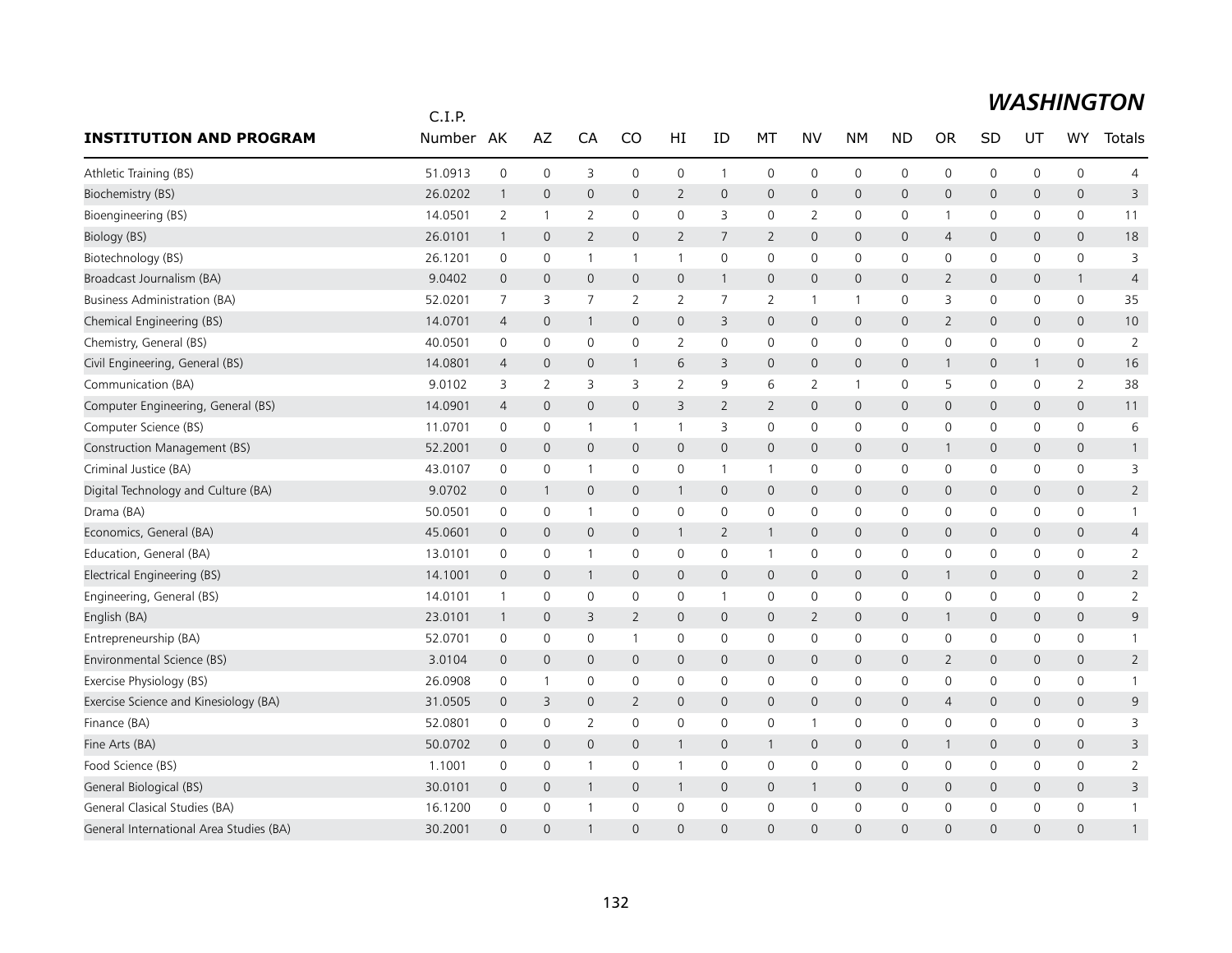|                                              | C.I.P.    |                |                |                |                |                |                |                |              |                |                |                          |              |              |                     |                 |
|----------------------------------------------|-----------|----------------|----------------|----------------|----------------|----------------|----------------|----------------|--------------|----------------|----------------|--------------------------|--------------|--------------|---------------------|-----------------|
| <b>INSTITUTION AND PROGRAM</b>               | Number AK |                | AZ             | CA             | CO             | HI             | ID             | МT             | NV           | <b>NM</b>      | ND             | <b>OR</b>                | SD           | UT           | WY                  | Totals          |
| General Linguistics (BA)                     | 16.0102   | $\mathbf 0$    | $\mathbf 0$    | $\mathbf 0$    | $\mathbf 0$    | 0              | 0              | $\mathbf{1}$   | $\mathbf 0$  | $\mathbf 0$    | $\mathbf 0$    | 0                        | $\mathsf{O}$ | 0            | 0                   | $\mathbf{1}$    |
| General Mathematics (BS)                     | 27.0101   | $\mathbf 0$    | $\mathbf 0$    | $\mathbf{0}$   | $\overline{0}$ | $\mathsf{O}$   | $\overline{0}$ | $\mathbf 0$    | $\mathbf 0$  | $\mathbf 0$    | $\mathbf 0$    | $\mathbf{1}$             | $\mathsf{O}$ | $\mathbf{0}$ | $\mathsf{O}\xspace$ | $\mathbf{1}$    |
| General Studies - Basic Medical Science (BS) | 51.1199   | $\overline{1}$ | $\mathbf 0$    | $\mathbf 0$    |                | 0              | 0              | $\mathbf 0$    | 0            | 0              | 0              | 0                        | 0            | 0            | 0                   | $\overline{2}$  |
| Genetics, General (BS)                       | 26.0801   | $\mathbf 0$    | $\overline{0}$ | $\mathbf{1}$   | $\mathbf{1}$   | $\mathsf{O}$   | 3              | $\mathbf{1}$   | $\mathbf 0$  | $\mathbf 0$    | $\mathbf 0$    | $\mathbf{1}$             | $\mathsf{O}$ | 0            | $\mathsf{O}\xspace$ | $\overline{7}$  |
| Geology (BS)                                 | 40.0601   | 0              | 0              | $\overline{1}$ | $\overline{1}$ | 0              | 0              | $\mathbf 0$    | $\mathbf 0$  | $\mathbf 0$    | $\mathbf 0$    | 0                        | $\mathsf{O}$ | $\mathbf 0$  | 0                   | $\overline{2}$  |
| German (BA)                                  | 16.0501   | $\mathbf{0}$   | $\mathbf{0}$   | $\overline{0}$ | $\mathbf{0}$   | $\mathbf{0}$   | 0              | $\mathbf{1}$   | $\mathbf{0}$ | $\mathbf 0$    | $\mathbf{0}$   | $\mathbf{0}$             | $\mathbf{0}$ | $\mathbf{0}$ | $\mathbf{0}$        | $\mathbf{1}$    |
| History (BA)                                 | 54.0101   | $\mathbf{1}$   | 0              | $\mathbf{1}$   | $\mathbf 0$    | 0              | 1              | 0              | 0            | $\overline{1}$ | 0              | 0                        | 0            | 0            | 0                   | 4               |
| Hospitality Business Management (BA)         | 52.0901   | $\mathbf{1}$   | $\overline{0}$ | 3              | $\mathbf{1}$   | $\mathsf{O}$   | $\overline{2}$ | $\mathbf 0$    | $\mathbf{1}$ | $\overline{1}$ | $\overline{0}$ | 3                        | $\mathsf{O}$ | 0            | 0                   | 12              |
| Human Development (BA)                       | 19.0701   | 0              | $\mathbf 0$    | $\mathbf 0$    | $\mathbf 0$    | 1              | 0              | 0              | 0            | 0              | 0              | 2                        | 0            | 0            | 0                   | 3               |
| Human Nutrition & Foods (BS)                 | 19.0504   | $\pmb{0}$      | $\mathbf 0$    | $\mathbf{1}$   | $\mathbf 0$    | 0              | $\mathbf 0$    | 0              | $\mathsf{O}$ | $\mathsf{O}$   | $\mathbf 0$    | $\mathbf{1}$             | 0            | 0            | 0                   | $\overline{2}$  |
| Interior Design (BA)                         | 50.0408   | $\mathbf 0$    | $\mathbf 0$    | $\mathbf 0$    | $\mathbf 0$    | 0              | $\overline{4}$ | $\mathbf 0$    | $\mathbf 0$  | $\mathbf 0$    | 0              | 0                        | $\mathsf{O}$ | $\mathbf 0$  | 0                   | $\overline{4}$  |
| International Business (BA)                  | 52.1101   | $\mathbf 0$    | $\mathbf 0$    | $\mathbf 0$    | $\mathsf{O}$   | $\mathsf{O}$   | 3              | 0              | $\mathsf{O}$ | $\mathbf 0$    | $\mathbf 0$    | $\mathbf{0}$             | $\mathsf{O}$ | 0            | $\mathbf{1}$        | 4               |
| Journalism (BA)                              | 9.0401    | 0              | $\mathbf 0$    | $\mathbf 0$    | $\Omega$       | $\mathbf{1}$   | 0              | 0              | $\mathbf 0$  | 0              | 0              | $\mathbf{1}$             | 0            | 0            | 0                   | $\overline{2}$  |
| Landscape Architecture (BA)                  | 4.0601    | $\mathbf{1}$   | $\overline{0}$ | $\overline{0}$ | $\mathbf{0}$   | $\mathbf{1}$   | $\overline{0}$ | $\mathbf{1}$   | $\mathsf{O}$ | $\mathbf 0$    | $\mathbf 0$    | $\overline{0}$           | $\mathbf 0$  | 0            | $\mathbf{0}$        | 3               |
| Management and Operations (BA)               | 52.0205   | $\overline{1}$ | 0              | $\mathbf 0$    | $\mathbf 0$    | 1              | 0              | $\mathbf 0$    | $\mathbf 0$  | $\mathbf 0$    | 0              | 0                        | 0            | 0            | 0                   | 2               |
| Marketing (BA)                               | 52.1401   | $\mathbf 0$    | $\overline{0}$ | $\mathbf{0}$   | $\mathbf{0}$   | $\mathbf{1}$   | $\mathbf 0$    | 0              | $\mathbf 0$  | $\mathbf 0$    | $\mathbf 0$    | $\mathbf 0$              | $\mathsf{O}$ | 0            | 0                   | $\mathbf{1}$    |
| Materials Science Engineering (BS)           | 14.1801   | 0              | $\mathbf 0$    | $\mathbf 0$    | 0              | 0              | 3              | $\mathbf 0$    | $\mathbf 0$  | $\mathbf 0$    | $\mathbf 0$    | 0                        | $\mathbf 0$  | $\mathbf 0$  | 0                   | 3               |
| Mathematics (BS)                             | 27.0301   | $\mathbf{0}$   | $\mathbf{0}$   | $\mathbf{0}$   | $\mathbf{0}$   | $\overline{2}$ | $\overline{2}$ | $\overline{2}$ | $\mathbf{0}$ | $\mathbf 0$    | $\mathbf{0}$   | $\mathbf{0}$             | $\mathbf{0}$ | 0            | $\mathbf{1}$        | $7\overline{ }$ |
| Mechanical Engineering (BS)                  | 14.1901   | 5              | $\overline{1}$ | $\mathbf{1}$   | $\mathbf 0$    | 0              | $\overline{2}$ | $\mathbf 0$    | 0            | $\mathbf 0$    | 0              | 4                        | 0            | 0            | 0                   | 13              |
| Microbiology (BS)                            | 26.0502   | $\mathbf{1}$   | $\mathbf 0$    | $\overline{0}$ | $\mathbf 0$    | $\mathsf{O}$   | $\mathbf 0$    | 0              | $\mathsf{O}$ | $\mathbf 0$    | $\mathbf 0$    | $\mathbf{1}$             | $\mathbf 0$  | $\mathbf 0$  | $\mathsf{O}\xspace$ | $\overline{2}$  |
| Music (BA)                                   | 50.0901   | $\mathbf 0$    | $\mathbf 0$    | $\mathbf 0$    | $\mathbf 0$    | 0              | $\overline{2}$ | $\mathbf 0$    | $\mathbf 0$  | $\mathbf 0$    | $\mathbf 0$    | $\overline{1}$           | $\mathsf{O}$ | 0            | 0                   | 3               |
| Natural Resource Sciences (BS)               | 3.0101    | $\overline{0}$ | $\mathbf 0$    | $\mathbf{0}$   | $\mathbf{0}$   | $\mathbf{0}$   | $\overline{0}$ | 0              | $\mathbf{0}$ | $\mathbf 0$    | $\mathbf{0}$   | $\overline{0}$           | $\mathsf{O}$ | $\mathbf{1}$ | $\mathbf{0}$        | $\mathbf{1}$    |
| Neuroscience (BS)                            | 30.2401   | $\overline{2}$ | 2              | $\overline{2}$ | 2              | 3              | 5              | $\mathbf{1}$   | $\mathbf{1}$ | $\mathbf 0$    | 0              | 0                        | $\mathsf{O}$ | 0            | 0                   | 18              |
| Nursing (BS)                                 | 51.1601   | 7              | $\mathbf 0$    | $\mathbf{1}$   | $\mathbf 0$    | 4              | $\mathbf{1}$   | $\mathbf{1}$   | $\mathsf{O}$ | $\mathbf 0$    | $\mathbf 0$    | $\mathbf{1}$             | $\mathsf{O}$ | $\mathbf 0$  | $\mathsf{O}\xspace$ | 15              |
| Pharmacy (BS)                                | 51.2001   | $\mathbf{1}$   | 0              | 3              | 0              | 12             | 5              | $\mathbf{1}$   | 0            | 0              | 0              | 3                        | 0            | 0            | 0                   | 25              |
| Philosophy (BA)                              | 38.0101   | $\mathbf{0}$   | $\mathbf{0}$   | $\mathbf{0}$   | $\mathbf{0}$   | $\mathbf{1}$   | $\overline{0}$ | $\mathbf{1}$   | $\mathbf{0}$ | $\mathbf 0$    | $\mathbf{0}$   | $\mathbf 0$              | $\mathbf{0}$ | 0            | $\mathbf{0}$        | $\overline{2}$  |
| Physics (BS)                                 | 40.0801   | $\overline{2}$ | $\mathbf 0$    | $\mathbf 0$    | 0              | $\mathbf{1}$   | $\mathbf{1}$   | $\mathbf 0$    | $\mathbf 0$  | $\mathbf 0$    | 0              | $\overline{2}$           | $\mathsf{O}$ | 0            | 0                   | 6               |
| Political Science (BA)                       | 45.1001   | $\overline{2}$ | $\mathbf{0}$   | $\overline{2}$ | $\overline{0}$ | $\overline{2}$ | $\mathbf 0$    | $\overline{2}$ | $\mathbf{0}$ | $\mathbf 0$    | $\mathbf{0}$   | $\mathbf{0}$             | $\mathsf{O}$ | $\mathbf 0$  | $\mathbf{0}$        | 8               |
| Pre-Dentistry (BS)                           | 51.1101   | $\mathbf{1}$   | 0              | $\mathbf 0$    | $\Omega$       | $\mathbf{1}$   | 1              | 0              | $\mathbf 0$  | 0              | 0              | $\Omega$                 | 0            | $\mathbf{0}$ | 0                   | 3               |
| Pre-Medicine (BS)                            | 51.1102   | $\overline{2}$ | $\mathbf{1}$   | $\mathbf{1}$   | $\mathbf 0$    | 4              | 9              | $\mathbf{1}$   | $\mathsf{O}$ | $\mathbf 0$    | $\mathbf 0$    | $\overline{4}$           | $\mathsf{O}$ | $\mathbf 0$  | 0                   | 22              |
| Pre-Nursing Studies (No Degree)              | 51.1105   | $\mathbf 0$    | $\mathbf 0$    | $\mathbf 0$    | $\mathbf 0$    | 0              | 0              | 0              | $\mathbf 0$  | $\mathbf 0$    | 0              | $\overline{\phantom{a}}$ | 0            | $\mathbf 0$  | 0                   |                 |
| Pre-Veterinary Studies (No Degree)           | 51.1104   | $\mathbf{1}$   | $\mathbf{1}$   | $\mathbf 1$    | $\Omega$       | $\Omega$       |                | $\mathbf{1}$   | $\Omega$     | $\Omega$       | $\Omega$       | $\Omega$                 | $\Omega$     | $\Omega$     | $\Omega$            | 5               |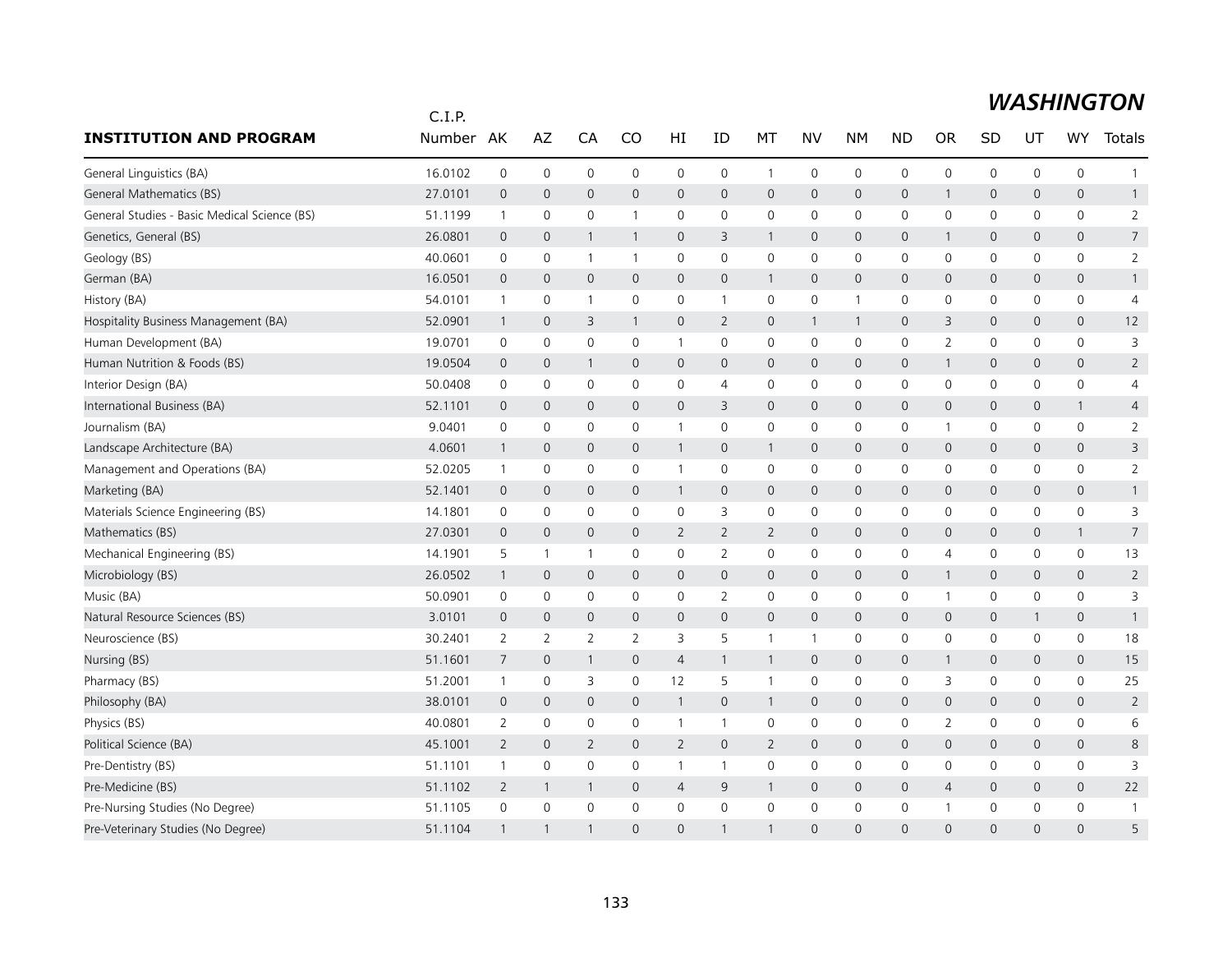|                                                             | C.I.P.  |                |                |                |                |                     |                |                |              |                     |              |                |              |              |                |                |
|-------------------------------------------------------------|---------|----------------|----------------|----------------|----------------|---------------------|----------------|----------------|--------------|---------------------|--------------|----------------|--------------|--------------|----------------|----------------|
| <b>INSTITUTION AND PROGRAM</b>                              | Number  | AK             | AZ             | CA             | CO             | HI                  | ID             | MT             | <b>NV</b>    | <b>NM</b>           | <b>ND</b>    | <b>OR</b>      | SD           | UT           | WY             | Totals         |
| Psychology (BA)                                             | 42.0101 | 3              | $\overline{2}$ | 0              | 3              | $\mathbf{1}$        | $\mathbf{1}$   | $\overline{2}$ | $\mathbf{1}$ | $\mathsf{O}\xspace$ | 0            | 3              | 0            | $\mathbf 0$  | $\mathbf{1}$   | 17             |
| Psychology (BS)                                             | 42.0101 | $\overline{0}$ | $\mathbf 0$    | $\mathbf{0}$   | $\mathsf{O}$   | $\mathbf 0$         | $\mathbf{1}$   | $\mathbf 0$    | $\mathbf 0$  | 0                   | $\mathsf{O}$ | -1             | 0            | $\mathbf{0}$ | $\mathbf{0}$   | $\overline{2}$ |
| Sociology (BA)                                              | 45.1101 | $\mathbf{1}$   | 0              | $\mathbf 1$    | $\mathbf 0$    | 0                   | $\mathbf{1}$   | $\mathbf 0$    | $\mathbf 0$  | 0                   | $\mathbf 0$  | 0              | 0            | 0            | $\mathbf 0$    | 3              |
| Spanish (BA)                                                | 16.0905 | $\mathbf{1}$   | $\overline{1}$ | $\mathbf{1}$   | 0              | 0                   | $\mathbf 0$    | $\mathbf 0$    | $\mathbf 0$  | $\mathbf 0$         | $\mathsf{O}$ | $\mathbf 0$    | 0            | 0            | 0              | 3              |
| Speech and Hearing Sciences (BA)                            | 51.0204 | 0              | $\mathbf 0$    | $\mathbf 0$    | $\mathbf 0$    | $\mathbf{1}$        | 3              | 2              | $\mathbf 0$  | $\mathbf 0$         | $\mathsf{O}$ | 0              | 0            | 0            | $\mathbf 0$    | 6              |
| Sport Management (BA)                                       | 31.0504 | $\mathbf 0$    | 1              | 6              | $\mathbf{0}$   | $\mathbf{0}$        | $\mathbf{1}$   | $\mathbf{1}$   | 2            | $\mathbf 0$         | $\mathbf{0}$ | 4              | $\mathbf{0}$ | $\mathbf{1}$ | $\mathbf{0}$   | 16             |
| Undecided (No Degree)                                       | 99.9999 | 6              | 0              | 4              | 1              | 6                   | 4              | $\mathbf{1}$   | 0            | 0                   | 0            | 4              | 0            | 0            | $\mathbf{1}$   | 27             |
| Wildlife Ecology (BS)                                       | 3.0601  | $\overline{0}$ | $\mathbf 0$    | 3              | 0              | $\mathsf{O}\xspace$ | $\mathbf 0$    | $\mathbf 0$    | $\mathbf 0$  | $\mathbf{1}$        | $\mathbf 0$  | $\mathbf 0$    | 0            | $\mathbf 0$  | $\mathbf 0$    | $\overline{4}$ |
| Zoology (BS)                                                | 26.0701 | $\mathbf 0$    | 0              | -1             | $\mathbf 0$    | 3                   | $\overline{4}$ | 0              | -1           | 0                   | 0            | 0              | 0            | 0            | 0              | 9              |
| <b>Institution Totals</b>                                   |         | 71             | 22             | 76             | 24             | 75                  | 110            | 38             | 18           | 6                   | $\mathbf o$  | 73             | $\mathbf{0}$ | 5            | 8              | 526            |
| <b>WESTERN WASHINGTON UNIVERSITY</b>                        |         |                |                |                |                |                     |                |                |              |                     |              |                |              |              |                |                |
| Accounting (BA)                                             | 52.0301 | $\mathbf 0$    | 0              | $\mathbf{1}$   | 0              | $\mathbf 0$         | $\mathbf 0$    | 0              | $\mathbf 0$  | 0                   | 0            | $\mathbf 0$    | 0            | 0            | $\mathbf 0$    | $\mathbf{1}$   |
| Anthropology (BA)                                           | 45.0201 | $\overline{0}$ | $\mathbf 0$    | 0              | $\mathbf{0}$   | $\mathbf 0$         | $\mathbf{0}$   | $\mathbf 0$    | $\mathbf{0}$ | 0                   | $\mathsf{O}$ | -1             | 0            | $\mathbf{0}$ | $\mathbf 0$    | $\mathbf{1}$   |
| Art - General (BA)                                          | 50.0701 | $\mathbf{1}$   | $\mathbf 0$    | 0              | $\mathbf 0$    | 0                   | 0              | $\mathbf 0$    | $\mathbf 0$  | 0                   | 0            | 0              | 0            | 0            | $\mathbf 0$    | $\mathbf{1}$   |
| Biology (BS)                                                | 26.0101 | $\overline{1}$ | $\mathbf 0$    | $\mathbf{0}$   | $\mathbf{0}$   | 0                   | $\mathbf 0$    | $\overline{1}$ | $\mathbf 0$  | $\mathbf{1}$        | $\mathbf{0}$ | 2              | 0            | $\mathbf{0}$ | $\mathbf 0$    | 5              |
| Communication, Journalism, and Related Programs, Other (BA) | 9.9999  | $\mathbf 0$    | $\mathbf 0$    | 0              | $\mathbf{1}$   | $\mathbf 0$         | $\mathbf 0$    | 0              | $\mathbf 0$  | $\mathbf 0$         | $\mathsf{O}$ | 0              | 0            | $\mathbf 0$  | $\mathbf 0$    | $\mathbf{1}$   |
| Computer Science (BS)                                       | 11.0701 | $\mathbf 0$    | $\mathbf{0}$   | $\mathbf{0}$   | $\mathbf{0}$   | $\mathsf{O}$        | $\mathbf{0}$   | $\mathbf 0$    | $\mathbf{0}$ | $\mathbf 0$         | $\mathbf{0}$ | -1             | 0            | $\mathbf{0}$ | $\mathbf{0}$   | $\mathbf{1}$   |
| Engineering Technology (BS)                                 | 15.0000 | $\mathbf 0$    | $\mathbf 0$    | 0              | 0              | 0                   | 0              | $\mathbf 0$    | $\mathbf 0$  | 0                   | $\mathbf 0$  | -1             | 0            | 0            | $\mathbf 0$    | $\mathbf{1}$   |
| English (BA)                                                | 23.0101 | $\mathbf{1}$   | $\mathbf 0$    | 0              | $\mathbf 0$    | 0                   | $\mathbf 0$    | $\mathsf{O}$   | $\mathbf 0$  | $\mathbf 0$         | $\mathsf{O}$ | $\overline{2}$ | 0            | $\mathbf 0$  | $\mathsf{O}$   | 3              |
| Environmental Science (BS)                                  | 3.0104  | 0              | 0              | $\overline{1}$ | $\mathbf{1}$   | 0                   | $\overline{2}$ | 0              | $\mathbf 0$  | $\mathbf 0$         | 0            | -1             | 0            | 1            | $\mathbf 0$    | 6              |
| Geography (BA)                                              | 45.0701 | $\mathbf 0$    | $\mathbf 0$    | $\mathbf{0}$   | $\mathbf{0}$   | $\mathbf{0}$        | $\mathbf{0}$   | $\mathbf 0$    | $\mathbf{1}$ | $\mathbf{0}$        | $\mathbf{0}$ | $\mathbf{0}$   | 0            | $\mathbf{0}$ | $\mathbf{0}$   | $\mathbf{1}$   |
| Geology/Earth Science, General (BS)                         | 40.0601 | 2              | 0              | 0              | $\mathbf 0$    | 0                   | 0              | 0              | $\mathbf 0$  | 0                   | 0            | 0              | 0            | 0            | 0              | $\overline{2}$ |
| Linguistics (BA)                                            | 16.0102 | $\overline{0}$ | $\mathbf 0$    | 0              | 1              | $\mathbf 0$         | $\mathbf 0$    | $\mathbf 0$    | $\mathbf 0$  | $\mathsf{O}\xspace$ | $\mathsf{O}$ | -1             | 0            | $\mathbf 0$  | $\mathsf{O}$   | $\overline{2}$ |
| Mathematics, General (BS)                                   | 27.0101 | $\mathbf 0$    | 0              | 0              | -1             | 0                   | 0              | 0              | 0            | 0                   | 0            | 0              | 0            | 0            | $\mathbf 0$    | $\mathbf{1}$   |
| Music, General (BA)                                         | 50.0901 | $\overline{2}$ | $\mathbf 0$    | $\mathbf{0}$   | $\mathbf{0}$   | $\mathsf{O}$        | $\mathbf{0}$   | $\mathbf{0}$   | $\mathbf{0}$ | $\mathbf{0}$        | $\mathbf{0}$ | 0              | $\mathbf{0}$ | $\mathbf{0}$ | $\overline{0}$ | $\overline{2}$ |
| Physical Therapy/Therapist (No Degree)                      | 51.2308 | $\mathbf{1}$   | $\mathbf 0$    | 0              | 0              | 0                   | 0              | 0              | 0            | $\mathbf 0$         | 0            | $\mathbf{1}$   | 0            | 0            | $\mathbf 0$    | $\overline{2}$ |
| Political Science (BA)                                      | 45.1001 | $\overline{0}$ | $\mathbf 0$    | $\mathbf{0}$   | $\overline{2}$ | $\mathbf 0$         | $\mathbf{0}$   | $\mathbf 0$    | $\mathbf{0}$ | $\mathbf{0}$        | $\mathbf{O}$ | $\mathbf{0}$   | 0            | $\mathbf{0}$ | $\mathbf{0}$   | $\overline{2}$ |
| Pre-Dentistry Studies (BS)                                  | 51.1101 | $\mathbf 0$    | 0              | 0              | $\mathbf{1}$   | 0                   | 0              | 0              | $\mathbf 0$  | 0                   | 0            | $\Omega$       | 0            | $\mathbf{0}$ | $\mathbf 0$    | $\mathbf{1}$   |
| Pre-Medicine (BS)                                           | 51.1102 | $\overline{1}$ | $\mathbf 0$    | 0              | 1              | $\mathbf 0$         | $\mathbf 0$    | $\mathbf 0$    | $\mathbf 0$  | $\mathbf 0$         | $\mathsf{O}$ | $\mathbf 0$    | 0            | $\mathbf 0$  | $\mathbf 0$    | $\overline{2}$ |
| Psychology, General (BA)                                    | 42.0101 | $\mathbf 0$    | $\mathbf 0$    | 0              | $\mathbf 0$    | 0                   | $\mathbf 0$    | $\mathbf 0$    | $\mathbf 0$  | 0                   | $\mathbf 0$  |                | 0            | 0            | $\mathbf{1}$   | $\overline{2}$ |
| Recreation (BA)                                             | 36.0199 | $\Omega$       | $\Omega$       | $\Omega$       | $\Omega$       | $\Omega$            | $\Omega$       | $\mathbf{1}$   | $\Omega$     | $\Omega$            | $\Omega$     | $\Omega$       | $\Omega$     | $\Omega$     | $\Omega$       | $\mathbf{1}$   |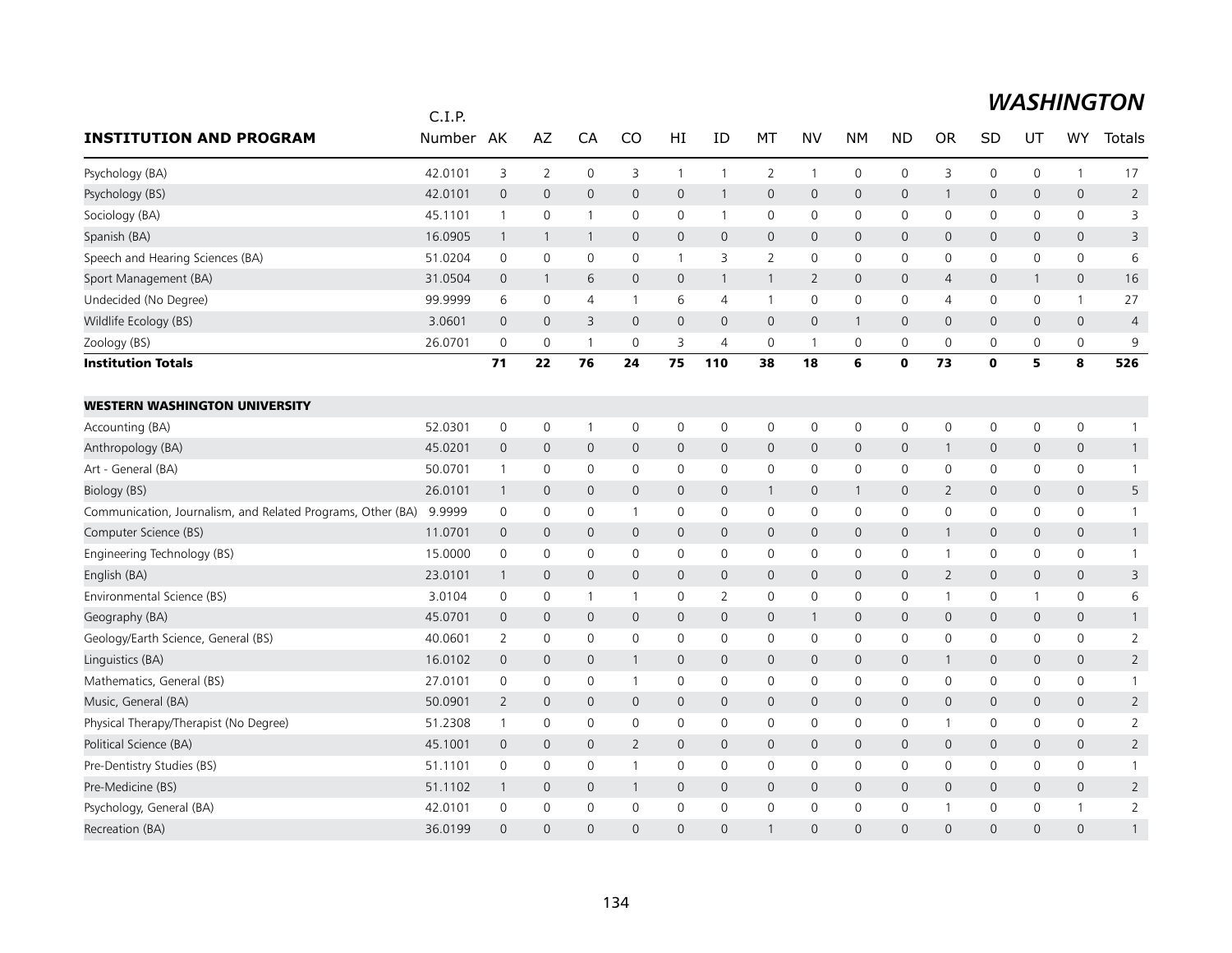#### *WASHINGTON*  $C.I.P.$ **INSTITUTION AND PROGRAM** BUMber AK **AZ**CA
CO
HI
ID
MT
NV
NM
ND
OR
SD
UT
WY
Totals <u> 1989 - Johann Stoff, deutscher Stoffen und der Stoffen und der Stoffen und der Stoffen und der Stoffen und de</u> Sociology (BA) 45.1101 0 1 0 0 0 0 0 0 0 0 0 0 0 0 1 Spanish (BA) 16.0905 0 0 0 0 0 0 1 0 0 0 0 0 0 0 1 Teacher Education (BA) 13.0101 1 0 0 0 0 1 0 0 0 0 0 0 0 0 2 Institution Totals 10 1 2 8 0 3 3 1 1 0 11 0 1 1 42 Washington Statewide Totals 133 30 123 44 102 167 73 26 10 1 151 0 14 16 890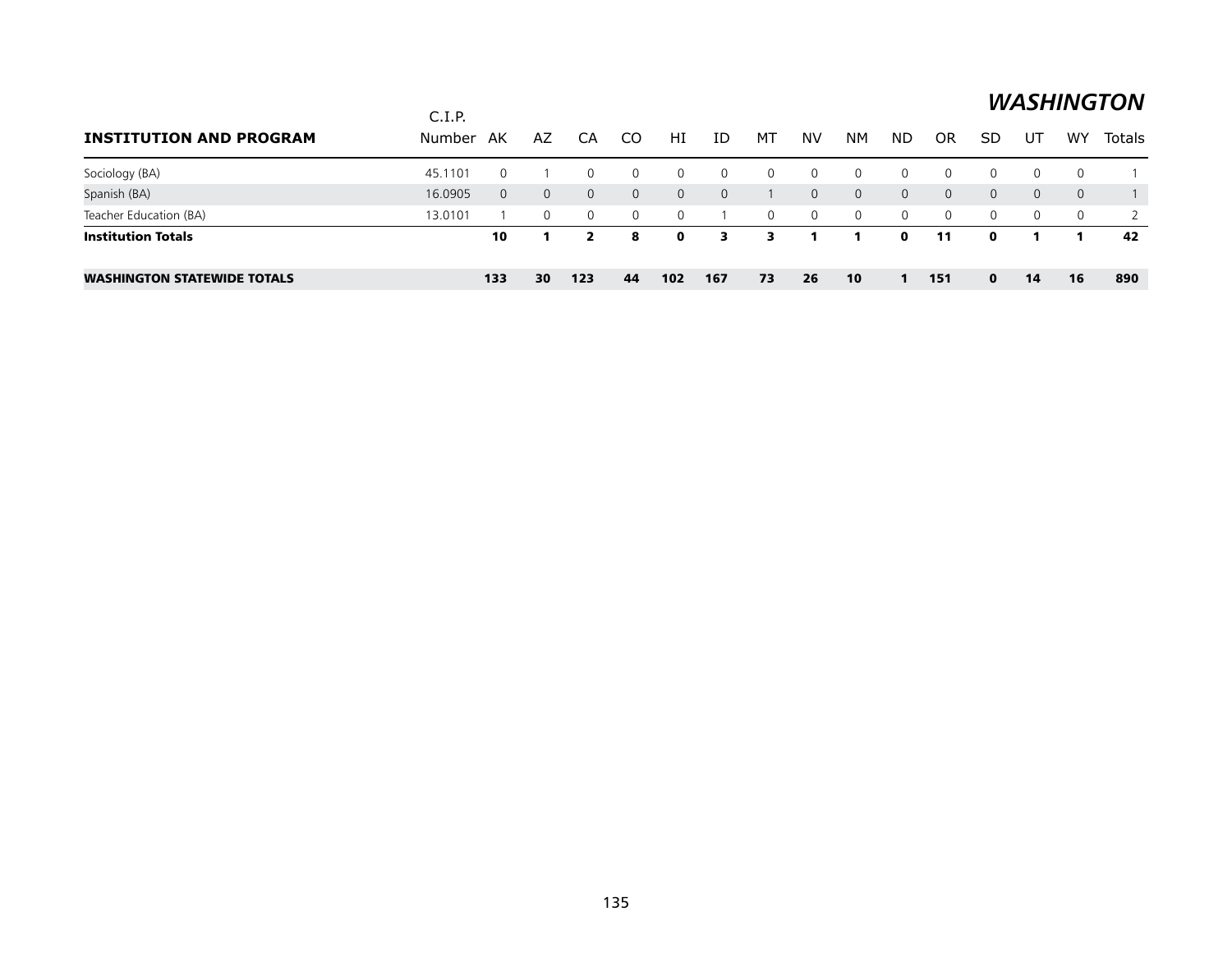|                                                                    | C.I.P.    |                |                     |                |                |              |                |                |                |                |                |              |                     |                |                     | <b>WYOMING</b>  |
|--------------------------------------------------------------------|-----------|----------------|---------------------|----------------|----------------|--------------|----------------|----------------|----------------|----------------|----------------|--------------|---------------------|----------------|---------------------|-----------------|
| <b>INSTITUTION AND PROGRAM</b>                                     | Number AK |                | <b>AZ</b>           | CA             | CO             | НI           | ID             | МT             | NV             | <b>NM</b>      | <b>ND</b>      | <b>OR</b>    | SD                  | UT             | WA.                 | Totals          |
| <b>WYOMING TWO-YEAR PUBLIC INSTITUTIONS (7)</b>                    |           |                |                     |                |                |              |                |                |                |                |                |              |                     |                |                     |                 |
| <b>CASPER COLLEGE</b>                                              |           |                |                     |                |                |              |                |                |                |                |                |              |                     |                |                     |                 |
| Acting (ASSOC)                                                     | 50.0506   | $\mathbf 0$    | $\mathsf{O}\xspace$ | $\mathbf 0$    | $\overline{2}$ | $\mathbf 0$  | 0              | $\mathbf{1}$   | $\mathsf{O}$   | $\mathbf 0$    | 0              | $\mathbf 0$  | 1                   | 1              | 0                   | 5               |
| Agri-Business (ASSOC)                                              | 1.0101    | $\mathbf{0}$   | $\mathbf 0$         | $\mathbf{0}$   | $\mathbf{1}$   | $\mathbf{0}$ | $\overline{0}$ | $\overline{2}$ | $\mathbf{0}$   | $\mathbf 0$    | $\mathbf{1}$   | $\mathbf{0}$ | $\mathbf{1}$        | $\mathbf{0}$   | $\mathbf{0}$        | 5               |
| Agriculture, General (ASSOC)                                       | 1.0000    | 0              | $\mathsf{O}\xspace$ | $\overline{1}$ | $\overline{1}$ | 0            | $\mathbf{1}$   | $\mathbf 0$    | $\mathbf 0$    | $\mathbf 0$    | $\mathbf 0$    | 0            | 0                   | 1              | $\mathbf{1}$        | 5               |
| Animal Science Technology (ASSOC)                                  | 1.0302    | $\overline{0}$ | $\mathbf{0}$        | $\overline{0}$ | $\mathbf{0}$   | $\mathbf{O}$ | $\mathbf{1}$   | $\overline{2}$ | $\mathbf{1}$   | $\mathbf 0$    | $\mathbf 0$    | $\Omega$     | 0                   | 3              | $\mathbf{0}$        | $7\overline{ }$ |
| Art (ASSOC)                                                        | 50.0701   | 1              | $\mathbf 0$         | $\mathbf 0$    | $\mathbf{0}$   | $\mathbf 0$  | $\Omega$       | 0              | $\mathbf 0$    | $\mathbf 0$    | 0              | $\mathbf{0}$ | $\mathbf 0$         | $\mathbf{0}$   | 0                   | $\mathbf{1}$    |
| Automotive Technician (ASSOC)                                      | 47.0604   | $\overline{0}$ | $\mathbf{0}$        | $\mathbf{0}$   | $\Omega$       | $\mathbf{0}$ | $\mathbf{1}$   | $\mathbf{0}$   | $\mathbf{0}$   | $\mathbf 0$    | $\mathbf 0$    | $\mathbf{0}$ | 0                   | $\mathbf{0}$   | $\overline{0}$      | $\mathbf{1}$    |
| Aviation Technology Professional Pilot (ASSOC)                     | 49.0102   | 0              | $\mathbf 0$         | $\mathbf 0$    | $\mathbf{1}$   | $\mathbf 0$  | 0              | $\mathbf 0$    | $\mathbf 0$    | $\mathbf 0$    | 0              | 0            | $\mathbf 0$         | $\mathbf 0$    | 0                   | $\mathbf{1}$    |
| Biology (ASSOC)                                                    | 26.0101   | $\mathbf{0}$   | $\overline{0}$      | -1             | $\mathbf{1}$   | $\mathbf{0}$ | $\Omega$       | $\mathsf{O}$   | $\mathbf{0}$   | $\overline{0}$ | $\mathbf 0$    | $\Omega$     | $\mathbf{O}$        | $\Omega$       | $\mathbf{0}$        | $\overline{2}$  |
| <b>Business Administration (ASSOC)</b>                             | 52.0201   | $\mathbf 0$    | 0                   | $\overline{1}$ | 1              | $\mathsf{O}$ | 0              | $\mathbf 0$    | $\mathbf 0$    | $\mathbf 0$    | 0              | 0            | 1                   | 0              | 0                   | 3               |
| Clinical/Medical Laboratory Technician (ASSOC)                     | 51.1004   | $\overline{0}$ | $\mathbf 0$         | $\mathbf{0}$   | $\mathsf{O}$   | $\mathbf{0}$ | $\overline{0}$ | $\mathsf{O}$   | $\mathbf 0$    | $\mathbf 0$    | $\overline{0}$ | $\mathbf{0}$ | $\mathsf{O}\xspace$ | 1              | $\mathsf{O}\xspace$ | $\mathbf{1}$    |
| Communications (ASSOC)                                             | 9.0101    | $\mathbf 0$    | $\mathbf 0$         | $\mathbf 0$    | $\overline{2}$ | $\mathsf{O}$ | 0              | $\mathbf 0$    | $\mathbf 0$    | $\mathbf 0$    | $\mathbf{1}$   | $\mathbf 0$  | $\mathbf{1}$        | $\mathbf 0$    | $\mathbf 0$         | $\overline{4}$  |
| Computer Programming/Programmer, General (ASSOC)                   | 11.0201   | $\overline{0}$ | $\mathbf{0}$        | $\mathbf{0}$   | $\mathsf{O}$   | $\mathbf{O}$ | $\mathbf 0$    | $\mathsf{O}$   | $\mathbf{0}$   | $\mathbf{0}$   | $\overline{0}$ | $\mathbf{0}$ | $\mathsf{O}\xspace$ | 1              | $\mathbf{0}$        | $\mathbf{1}$    |
| Construction Trades, General (ASSOC)                               | 46.0000   | 0              | $\mathbf 0$         | $\mathbf 0$    | $\Omega$       | $\mathsf{O}$ | $\mathbf 0$    | $\overline{2}$ | $\mathbf 0$    | $\mathbf 0$    | 0              | $\Omega$     | $\mathsf{O}$        | $\Omega$       | 0                   | $\overline{2}$  |
| Criminal Justice (ASSOC)                                           | 43.0104   | $\mathbf 0$    | $\mathsf{O}\xspace$ | -1             | $\mathbf{1}$   | $\mathbf{0}$ | $\mathbf{1}$   | $\mathbf{1}$   | $\mathbf{0}$   | $\mathbf{0}$   | $\mathbf{0}$   | $\mathbf 0$  | $\mathbf{1}$        | $\mathbf 0$    | $\mathbf{0}$        | 5               |
| Dance (ASSOC)                                                      | 50.0301   | 0              | 0                   | 0              | 3              | 0            | $\Omega$       | $\mathbf 0$    | $\mathbf{0}$   | $\Omega$       | 0              | $\mathbf{0}$ | 1                   | $\mathbf{0}$   | $\Omega$            | $\overline{4}$  |
| Diesel Power (ASSOC)                                               | 47.0605   | 0              | $\mathbf 0$         | $\overline{0}$ | 1              | 0            | -1             | 2              | $\mathbf{1}$   | $\mathbf 0$    | 0              | 0            | $\mathbf{1}$        | $\Omega$       | 0                   | 6               |
| Early Childhood Education (ASSOC)                                  | 13.1209   | 0              | 0                   | $\mathbf{0}$   | $\overline{1}$ | $\Omega$     | $\mathbf{0}$   | $\mathbf{0}$   | $\mathbf{0}$   | $\Omega$       | $\mathbf{0}$   | $\mathbf{0}$ | 0                   | $\mathbf{0}$   | $\Omega$            | $\mathbf{1}$    |
| Electric Power Technology (ASSOC)                                  | 47.0303   | 0              | $\mathbf 0$         | $\overline{0}$ | $\mathbf{1}$   | $\mathsf{O}$ | $\mathbf 0$    | $\mathbf{1}$   | $\mathbf 0$    | $\mathbf 0$    | $\mathbf 0$    | $\mathbf 0$  | 0                   | 0              | 0                   | $\overline{2}$  |
| Electronics Technology (ASSOC)                                     | 15.0303   | 0              | 0                   | $\mathbf 0$    | $\mathbf 0$    | $\mathsf{O}$ | 0              | 0              | $\overline{1}$ | $\mathbf 0$    | 0              | 0            | 0                   | 0              | 0                   | $\mathbf{1}$    |
| Elementary Education (ASSOC)                                       | 13.0101   | 0              | $\mathbf 0$         | $\mathbf{0}$   | $\mathbf{1}$   | $\mathsf{O}$ | $\mathbf 0$    | 0              | $\mathbf 0$    | $\mathbf 0$    | $\mathbf 0$    | $\mathbf{0}$ | 0                   | $\mathbf 0$    | 0                   | $\mathbf{1}$    |
| Emergency Medical Technology/Technician (EMT Paramedic)<br>(ASSOC) | 51.0904   | 0              | 0                   | $\overline{1}$ | 0              | $\mathbf 0$  | 0              | $\mathbf{1}$   | $\mathbf 0$    | $\mathbf 0$    | 0              | 0            | 0                   | 0              | $\mathbf 0$         | 2               |
| Engineering, General (ASSOC)                                       | 14.0101   | $\overline{0}$ | $\overline{0}$      | $\mathbf{0}$   | $\mathsf{O}$   | $\mathbf{O}$ | $\mathbf{0}$   | $\mathbf{1}$   | $\mathbf{0}$   | $\overline{0}$ | $\mathbf 0$    | $\mathbf{0}$ | $\mathsf{O}\xspace$ | $\mathbf{0}$   | $\mathbf{0}$        | $\mathbf{1}$    |
| English (ASSOC)                                                    | 23.0101   | 0              | 0                   | $\mathbf{1}$   | $\mathbf{1}$   | $\mathbf 0$  | 0              | 0              | $\mathbf 0$    | $\mathbf 0$    | 0              | 0            | $\mathbf 0$         | $\mathbf{0}$   | 0                   | 2               |
| Fine/Studio Arts, General (ASSOC)                                  | 50.0702   | $\overline{0}$ | $\mathsf{O}\xspace$ | $\overline{0}$ | $\mathbf{1}$   | $\mathbf{0}$ | $\overline{0}$ | $\mathsf{O}$   | $\mathbf{0}$   | $\mathbf 0$    | $\mathbf 0$    | $\mathbf{0}$ | 0                   | $\mathbf{0}$   | $\mathbf{0}$        | $\mathbf{1}$    |
| Fire Science (ASSOC)                                               | 43.0203   | 0              | $\mathbf{1}$        | 0              | $\overline{2}$ | $\mathbf 0$  | $\mathbf{1}$   | 0              | $\mathbf 0$    | $\mathbf 0$    | 0              | $\mathbf 0$  | 10                  | 1              | 0                   | 15              |
| General Studies (ASSOC)                                            | 24.0102   | $\overline{0}$ | $\mathbf 0$         | $\overline{1}$ | $\mathbf{1}$   | $\mathbf{O}$ | $\mathbf{1}$   | $\mathsf{O}$   | $\mathbf{0}$   | $\mathbf{0}$   | $\mathbf 0$    | $\mathbf{0}$ | $\overline{4}$      | $\overline{4}$ | $\mathbf{0}$        | 11              |
| Graphic Design (ASSOC)                                             | 50.0409   | $\mathbf 0$    | $\mathbf{1}$        | $\mathbf 0$    | $\mathbf{1}$   | $\mathbf 0$  | $\Omega$       | $\mathbf 0$    | $\mathbf 0$    | $\mathbf 0$    | $\overline{1}$ | $\Omega$     | $\mathbf 0$         | $\Omega$       | $\mathbf 0$         | 3               |
| Health Services/Allied Health/Health Sciences, General (ASSOC)     | 51.0000   | $\Omega$       | $\Omega$            | $\Omega$       |                | $\Omega$     | $\Omega$       | $\Omega$       | $\Omega$       | $\Omega$       | $\Omega$       | $\Omega$     | $\Omega$            | $\Omega$       | $\Omega$            | 1               |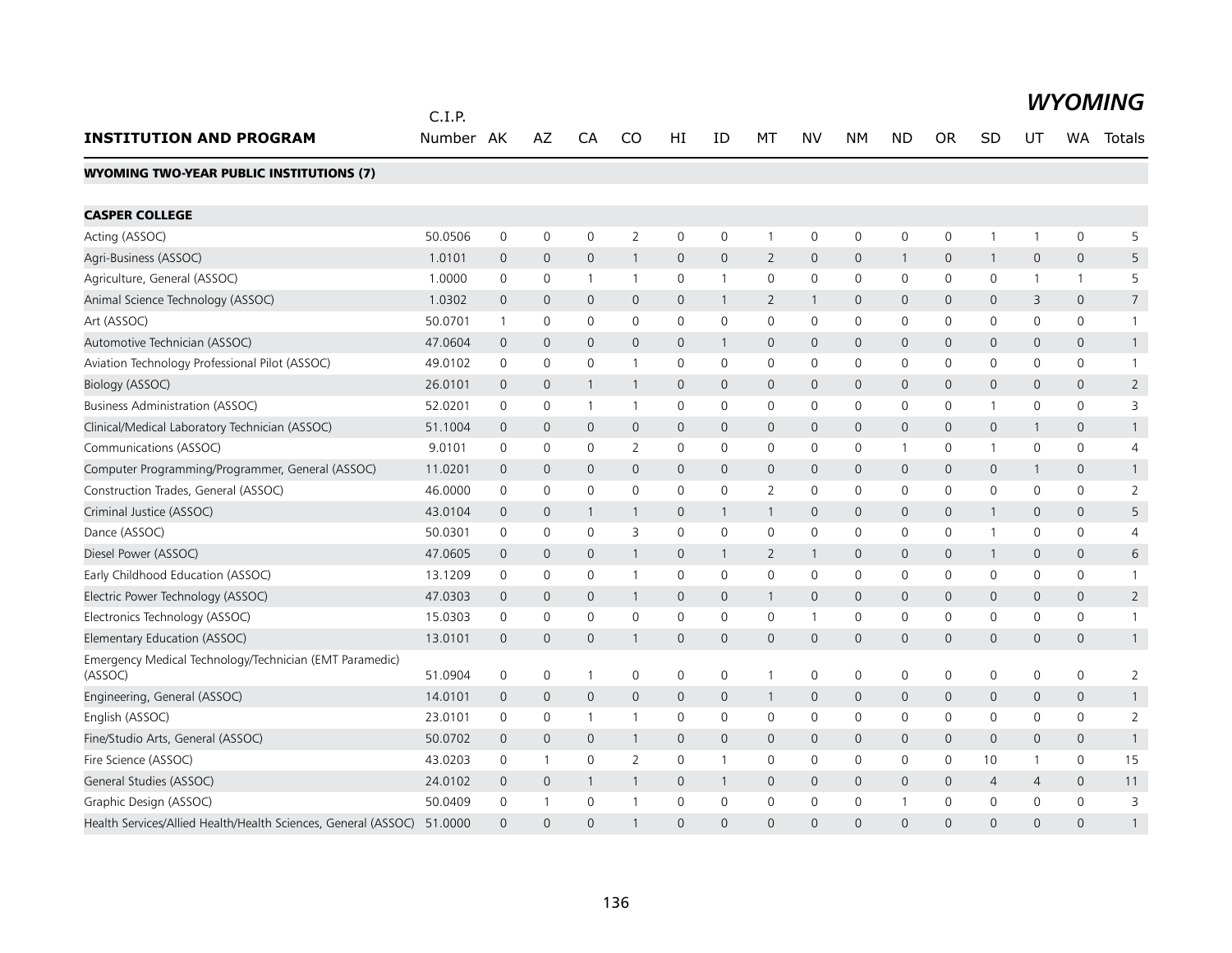#### *WYOMING*

|                                                         | C.I.P.  |                |                         |                |                |                |              |                |                         |                     |              |                |              |              |                     |                |
|---------------------------------------------------------|---------|----------------|-------------------------|----------------|----------------|----------------|--------------|----------------|-------------------------|---------------------|--------------|----------------|--------------|--------------|---------------------|----------------|
| <b>INSTITUTION AND PROGRAM</b>                          | Number  | AK             | AZ                      | CA             | CO             | HI             | ID           | МT             | NV                      | <b>NM</b>           | <b>ND</b>    | <b>OR</b>      | SD           | UT           | WA                  | Totals         |
| Health/Medical Preparatory Programs, Other (ASSOC)      | 51.1199 | $\mathbf 0$    | $\mathbf 0$             | $\mathbf{1}$   | 0              | $\mathsf 0$    | $\mathbf{1}$ | $\mathbf{1}$   | $\mathbf 0$             | 0                   | 0            | 0              | 0            | $\mathbf{1}$ | $\mathsf{O}\xspace$ | $\overline{4}$ |
| Mathematics, General (ASSOC)                            | 27.0101 | $\mathbf 0$    | $\mathbf 0$             | $\mathbf{0}$   | $\mathsf{O}$   | $\mathbf 0$    | $\mathbf{0}$ | $\mathsf{O}$   | $\mathbf{1}$            | $\overline{0}$      | $\mathbf{0}$ | $\mathbf{0}$   | 0            | 0            | $\mathsf{O}$        | $\mathbf{1}$   |
| Mining Technology/Technician (ASSOC)                    | 15.0901 | 0              | $\mathbf 0$             | $\overline{1}$ | $\mathbf{1}$   | 0              | 0            | $\mathbf 0$    | $\mathbf 0$             | 0                   | $\mathbf 0$  | 0              | 0            | 0            | $\mathsf{O}$        | $\overline{2}$ |
| Museology/Museum Studies (ASSOC)                        | 30.1401 | $\mathbf 0$    | $\mathbf{0}$            | $\mathbf 0$    | 1              | $\mathbf 0$    | $\mathbf{0}$ | $\mathbf{0}$   | $\mathbf{0}$            | $\overline{0}$      | $\mathbf 0$  | $\Omega$       | $\mathsf{O}$ | 0            | $\mathbf{0}$        | $\mathbf{1}$   |
| Music Teacher Education (ASSOC)                         | 13.1312 | 0              | 0                       | $\mathbf 0$    | $\mathbf{1}$   | $\mathsf 0$    | $\mathbf 0$  | 0              | $\mathbf 0$             | $\mathbf{1}$        | 0            | 0              | 0            | 0            | 0                   | $\overline{2}$ |
| Musical Theatre Performance (ASSOC)                     | 50.0599 | $\overline{0}$ | $\mathbf{0}$            | $\mathbf{0}$   | 6              | $\mathbf 0$    | $\mathbf{0}$ | $\mathbf{1}$   | $\mathbf{0}$            | $\overline{0}$      | $\mathbf{0}$ | $\mathbf{0}$   | 0            | 1            | $\mathbf{0}$        | 8              |
| Nursing (ASSOC)                                         | 51.1601 | 0              | 2                       | $\overline{1}$ | 7              | 0              | $\mathbf{0}$ | 3              | $\mathbf{1}$            | 0                   | 0            | -1             | 3            | 1            | $\mathbf{1}$        | 20             |
| Pharmacy Technology (ASSOC)                             | 51.0805 | $\mathbf 0$    | $\mathbf 0$             | 0              | $\mathsf{O}$   | 0              | $\mathbf 0$  | $\mathsf{O}$   | $\mathbf 0$             | 0                   | 0            | 0              | $\mathbf{1}$ | 0            | $\mathsf{O}$        | $\mathbf{1}$   |
| Phlebotomy/Phlebotomist (CERT)                          | 51.1009 | $\mathbf 0$    | $\mathbf 0$             | 0              | 1              | 0              | $\mathbf 0$  | 0              | $\mathbf 0$             | 0                   | $\mathbf 0$  | 0              | 0            | 0            | $\mathsf{O}$        | $\mathbf{1}$   |
| Physical Education (ASSOC)                              | 13.1314 | $\mathbf 0$    | $\mathbf 0$             | $\mathbf 0$    | $\mathbf 0$    | 0              | 2            | $\mathsf{O}$   | $\mathbf 0$             | $\mathbf 0$         | $\mathbf 0$  | 0              | $\mathbf{1}$ | 0            | $\mathsf{O}$        | 3              |
| Political Science and Government, General (ASSOC)       | 45.1001 | 0              | $\mathbf 0$             | $\Omega$       | 0              | $\mathbf 0$    | $\mathbf 0$  | $\mathbf 0$    | $\mathbf 0$             | $\mathbf 0$         | 0            | $\mathbf{0}$   | $\mathbf{1}$ | 0            | $\mathsf{O}$        | $\mathbf{1}$   |
| Pre-Law Studies (ASSOC)                                 | 22.0001 | $\mathbf 0$    | $\mathbf 0$             | $\mathbf 0$    | $\mathsf{O}$   | 0              | $\mathbf 0$  | $\mathsf{O}$   | $\mathbf 0$             | $\mathbf 0$         | $\mathbf{1}$ | 0              | 0            | 0            | $\mathsf{O}$        | $\mathbf{1}$   |
| Pre-Medicine (ASSOC)                                    | 51.1102 | 0              | $\overline{1}$          | $\mathbf{1}$   | $\mathbf 0$    | 0              | $\mathbf 0$  | 0              | $\mathbf 0$             | 0                   | 0            | $\mathbf{1}$   | 0            | 0            | 0                   | 3              |
| Psychology (ASSOC)                                      | 42.0101 | $\mathbf{0}$   | $\mathbf{0}$            | $\overline{1}$ | $\mathbf 0$    | $\Omega$       | $\Omega$     | $\overline{1}$ | $\mathbf{0}$            | $\mathbf 0$         | $\mathbf{0}$ | $\mathbf 0$    | $\mathbf{1}$ | 0            | $\mathbf{1}$        | $\overline{4}$ |
| Radiographer (ASSOC)                                    | 51.0911 | 0              | 2                       | 0              | 1              | 0              | 2            | $\mathbf{1}$   | 0                       | 0                   | 0            | 0              | $\mathbf{1}$ | 1            | $\mathbf{1}$        | 9              |
| Range Science and Management (ASSOC)                    | 1.1106  | $\mathbf 0$    | $\overline{0}$          | $\mathbf 0$    | 1              | 0              | $\mathbf 0$  | $\mathsf{O}$   | $\mathbf 0$             | 0                   | 0            | $\mathbf{0}$   | 0            | 0            | $\mathsf{O}$        | $\mathbf{1}$   |
| Respiratory Care Therapy/Therapist (ASSOC)              | 51.0908 | 0              | $\mathbf 0$             | $\Omega$       | $\mathbf{0}$   | 0              | $\mathbf{1}$ | 0              | $\mathbf 0$             | 0                   | 0            | $\Omega$       | 0            | 0            | $\mathsf{O}$        | 1              |
| Robotics Technology/Technician (ASSOC)                  | 15.0405 | $\mathbf{0}$   | $\mathbf{0}$            | $\Omega$       | $\mathbf{0}$   | $\mathbf 0$    | $\Omega$     | $\mathbf{0}$   | $\mathbf{0}$            | $\overline{0}$      | $\mathbf{0}$ | $\Omega$       | $\mathsf{O}$ | $\Omega$     | $\mathbf{1}$        | $\mathbf{1}$   |
| Social Work (ASSOC)                                     | 44.0701 | 0              | 0                       | 0              | 0              | 0              | $\mathbf 0$  | 0              | $\mathbf{1}$            | 0                   | $\mathbf 0$  | 0              | 0            | 0            | $\mathsf{O}\xspace$ | $\mathbf{1}$   |
| Technical Theatre/Theatre Design and Technology (ASSOC) | 50.0502 | $\mathbf 0$    | $\mathbf 0$             | $\mathbf{0}$   | $\overline{4}$ | $\overline{0}$ | $\mathbf{0}$ | $\mathsf{O}$   | $\mathbf 0$             | $\mathsf{O}\xspace$ | $\mathbf{0}$ | $\mathbf{0}$   | $\mathsf{O}$ | 5            | $\mathsf{O}$        | 9              |
| Undeclared (No Degree)                                  | 99.9999 | 0              | 0                       | 2              | $\overline{4}$ | 0              | 3            | 4              | $\mathbf 0$             | 0                   | 1            | 0              | 0            | 0            | $\mathsf{O}$        | 14             |
| Welding (ASSOC)                                         | 48.0508 | $\mathbf 0$    | $\mathbf 0$             | $\mathbf{0}$   | $\overline{2}$ | 0              | $\mathbf{0}$ | $\overline{2}$ | $\mathbf{0}$            | $\mathbf 0$         | $\mathbf 0$  | 0              | $\mathbf{1}$ | $\mathbf{0}$ | $\mathsf{O}$        | 5              |
| Wildlife Management (ASSOC)                             | 3.0601  | 0              | 0                       | 0              | $\mathbf 0$    | 0              | $\mathbf 0$  | 0              | $\mathbf{1}$            | 0                   | 0            | $\mathbf 0$    | 0            | $\mathbf 0$  | 0                   | $\mathbf{1}$   |
| <b>Institution Totals</b>                               |         | 1              | $\overline{\mathbf{z}}$ | 14             | 53             | 0              | 16           | 26             | $\overline{\mathbf{z}}$ | $\mathbf{1}$        | 5            | $\overline{2}$ | 30           | 21           | 5                   | 188            |
| <b>CENTRAL WYOMING COLLEGE</b>                          |         |                |                         |                |                |                |              |                |                         |                     |              |                |              |              |                     |                |
| Accounting - Bookkeeping (ASSOC)                        | 52.0302 | 0              | 0                       | $\mathbf 0$    | 0              | 0              | 0            | $\mathbf{1}$   | 0                       | 0                   | 0            | 0              | 0            | 0            | 0                   | $\mathbf{1}$   |
| Ag/Range Management (ASSOC)                             | 1.1106  | $\mathbf{0}$   | $\mathbf 0$             | $\mathbf{0}$   | $\mathbf 0$    | $\mathbf 0$    | $\mathbf{0}$ | $\mathsf{O}$   | $\mathbf 0$             | 0                   | 1            | $\mathbf 0$    | $\mathsf{O}$ | 0            | $\mathbf{0}$        | $\mathbf{1}$   |
| Agri-business (ASSOC)                                   | 1.0102  | 0              | 0                       | 0              | $\mathbf 0$    | 0              | 0            | 0              | 0                       | 0                   | 1            | 0              | 0            | 0            | 0                   | $\mathbf{1}$   |
| Auto Technology (ASSOC)                                 | 47.0604 | $\mathbf{1}$   | $\overline{0}$          | $\mathbf{0}$   | $\mathsf{O}$   | $\mathbf 0$    | $\mathbf{0}$ | $\mathsf{O}$   | $\mathbf{0}$            | 0                   | $\mathbf{0}$ | $\mathbf{0}$   | 0            | 0            | $\mathsf{O}$        | $\mathbf{1}$   |
| <b>Business Administration (ASSOC)</b>                  | 52.0201 | 0              | 0                       | 0              |                | 0              | $\Omega$     | $\mathbf 0$    | 0                       | 0                   | 0            | 0              | 0            | 0            | $\mathbf 0$         | 1              |
| Business Management (ASSOC)                             | 52.0101 | $\Omega$       | $\Omega$                | $\Omega$       | $\Omega$       | $\Omega$       | $\Omega$     | $\Omega$       | $\Omega$                | $\Omega$            | $\Omega$     | $\Omega$       | $\Omega$     |              | $\Omega$            | 1              |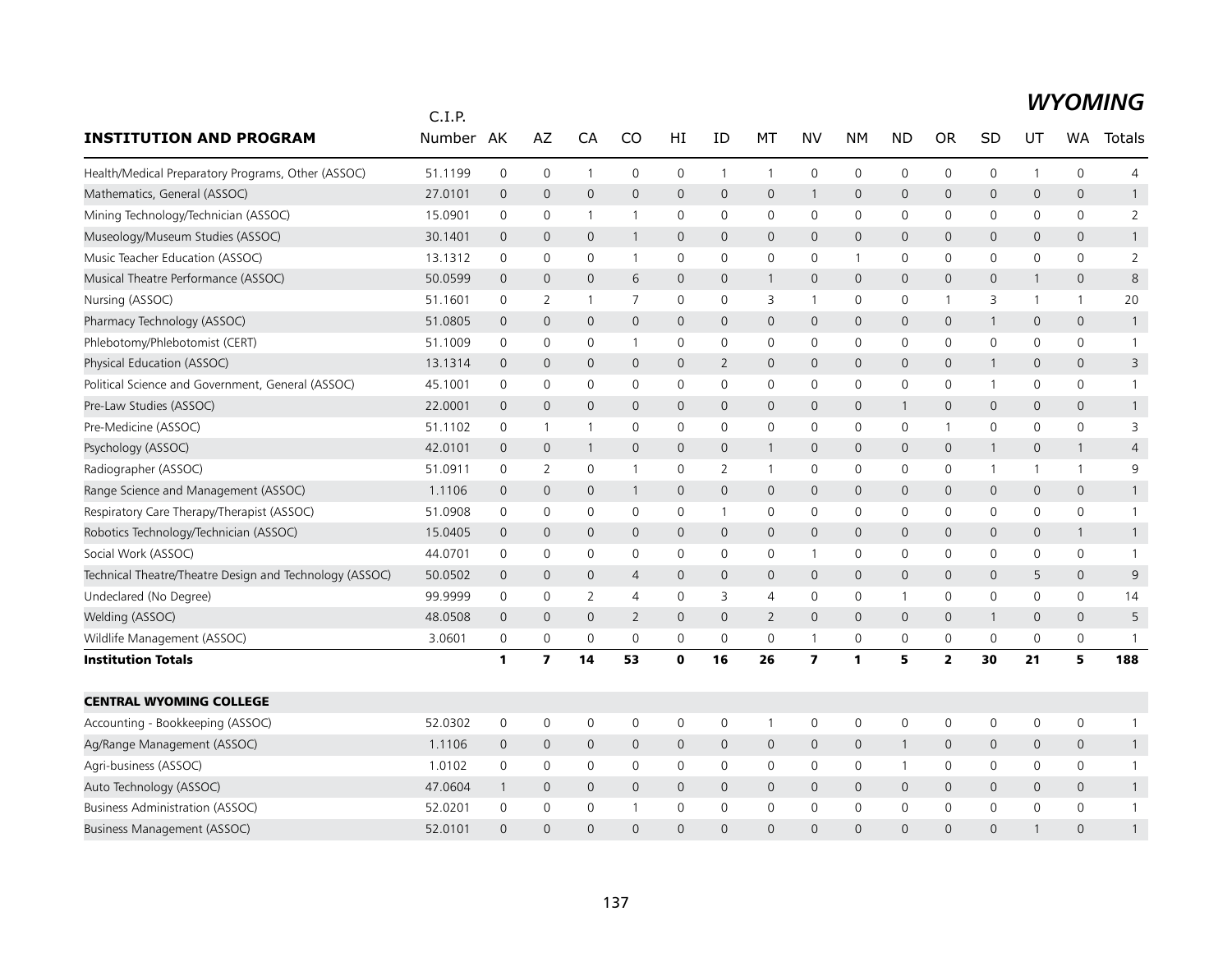|                                              | C.I.P.  |                |                |                |                |                     |                |                |                |                     |                     |                |                |              |                     |                |
|----------------------------------------------|---------|----------------|----------------|----------------|----------------|---------------------|----------------|----------------|----------------|---------------------|---------------------|----------------|----------------|--------------|---------------------|----------------|
| <b>INSTITUTION AND PROGRAM</b>               | Number  | AK             | AZ             | CA             | CO             | HI                  | ID             | MT             | <b>NV</b>      | <b>NM</b>           | <b>ND</b>           | <b>OR</b>      | SD             | UT           | <b>WA</b>           | Totals         |
| Construction Trades (CERT)                   | 46.0201 | $\mathbf 0$    | 0              | 0              | $\mathbf 0$    | 0                   | $\mathbf 0$    | $\mathbf 0$    | $\mathbf{1}$   | 0                   | $\mathbf 0$         | 0              | 0              | $\mathbf 0$  | $\mathbf 0$         | $\mathbf{1}$   |
| Construction Trades (ASSOC)                  | 46.0201 | $\mathbf 0$    | $\mathbf{0}$   | $\mathbf{0}$   | 2              | $\overline{0}$      | $\Omega$       | $\mathbf{0}$   | $\mathbf{0}$   | $\mathbf 0$         | $\mathbf{0}$        | $\Omega$       | $\mathbf 0$    | $\Omega$     | $\Omega$            | $\overline{2}$ |
| Criminal Justice (ASSOC)                     | 43.0103 | 0              | 0              | 0              | 0              | 0                   | 0              | 0              | 0              | $\mathsf 0$         | 0                   | 0              | 1              | 0            | 0                   | $\mathbf{1}$   |
| Culinary Arts (ASSOC)                        | 12.0503 | $\mathbf 0$    | 0              | $\mathbf{0}$   | $\mathbf{0}$   | 0                   | $\mathbf{1}$   | $\mathbf 0$    | $\mathbf 0$    | 0                   | $\mathbf{0}$        | $\mathbf{0}$   | 0              | $\mathbf 0$  | $\mathbf{0}$        | $\mathbf{1}$   |
| Drama and Theater General Emphasis (ASSOC)   | 50.0501 | 0              | $\mathbf 0$    | 0              | 1              | 0                   | 0              | $\mathbf 0$    | $\mathbf 0$    | 0                   | 0                   | 0              | 0              | 0            | 0                   | $\mathbf{1}$   |
| Elementary Education (ASSOC)                 | 13.1202 | $\overline{0}$ | $\mathbf 0$    | $\mathbf{0}$   | $\mathbf{0}$   | $\overline{0}$      | $\mathbf{1}$   | $\overline{1}$ | $\mathbf{0}$   | $\mathbf 0$         | 1                   | $\overline{0}$ | $\mathbf 0$    | 0            | $\mathbf{0}$        | 3              |
| Environmental Science and Leadership (ASSOC) | 3.0104  | $\mathbf{1}$   | $\mathbf 0$    | 0              | 1              | 0                   | 0              | 0              | $\mathbf 0$    | $\mathbf 0$         | $\mathbf 0$         | 0              | 0              | 0            | 0                   | 2              |
| Farrier Science (DIPL)                       | 1.0599  | $\mathbf 0$    | $\mathbf 0$    | 0              | 0              | 0                   | $\mathbf 0$    | $\mathbf 0$    | $\mathbf 0$    | $\mathbf 0$         | 0                   | 0              | $\mathbf{1}$   | 0            | 0                   | $\mathbf{1}$   |
| Fire Science/Fire-fighting (ASSOC)           | 43.0203 | 0              | 0              | 0              | $\mathbf 0$    | 0                   | 0              | 2              | 0              | 0                   | 0                   | 0              | 0              | 0            | 0                   | $\overline{2}$ |
| General Studies (ASSOC)                      | 24.0102 | $\overline{0}$ | -1             | $\overline{4}$ | $\overline{4}$ | $\overline{0}$      | 3              | 3              | $\mathbf{0}$   | $\mathbf 0$         | $\mathbf{0}$        | $\mathbf 0$    | $\overline{2}$ | 10           | $\mathbf{0}$        | 27             |
| Horse Management (CERT)                      | 1.0507  | $\mathbf 0$    | $\mathbf 0$    | 0              | 1              | 0                   | $\mathbf 0$    | $\mathbf 0$    | $\mathbf 0$    | $\mathbf 0$         | $\mathbf 0$         | $\Omega$       | 0              | 0            | 0                   | $\overline{1}$ |
| Horse Management (ASSOC)                     | 1.0507  | $\mathbf 0$    | $\mathbf{0}$   | $\mathbf{0}$   | $\mathbf{0}$   | $\mathsf{O}$        | $\mathbf{0}$   | $\mathbf{0}$   | $\mathbf{0}$   | $\mathbf{0}$        | $\mathbf{0}$        | $\mathbf{0}$   | $\overline{0}$ | $\mathbf{1}$ | $\mathbf{0}$        | $\mathbf{1}$   |
| Horse Science (ASSOC)                        | 1.0307  | 0              | 0              | 0              | 0              | 0                   | 0              | 0              | 0              | 0                   | 0                   | 0              | 1              | 0            | 0                   | $\mathbf{1}$   |
| Hotel and Restaurant Management (ASSOC)      | 52.0904 | $\mathbf 0$    | 0              | 0              | 1              | $\mathsf{O}$        | $\mathbf{1}$   | $\mathbf 0$    | $\mathbf 0$    | 0                   | 0                   | $\mathbf{0}$   | 0              | 0            | 0                   | $\overline{2}$ |
| Medical Office Assistant/Specialist (CERT)   | 51.0710 | 0              | $\mathbf 0$    | 0              | $\mathbf{1}$   | 0                   | $\mathbf 0$    | 0              | $\mathbf 0$    | 0                   | $\mathbf 0$         | 0              | 0              | 0            | 0                   | $\mathbf{1}$   |
| Music (ASSOC)                                | 50.0901 | $\mathbf 0$    | $\mathbf 0$    | $\mathbf{0}$   | $\overline{2}$ | $\mathsf{O}$        | $\mathbf{0}$   | $\mathbf{0}$   | $\mathbf{0}$   | $\mathbf 0$         | $\mathbf{0}$        | $\mathbf{0}$   | 0              | $\mathbf{0}$ | $\overline{0}$      | $\overline{2}$ |
| Native American Studies (ASSOC)              | 5.0202  | $\mathbf 0$    | $\mathbf{1}$   | 0              | 0              | 0                   | 0              | $\mathbf 0$    | $\mathbf 0$    | 0                   | $\mathsf{O}\xspace$ | 0              | 0              | 0            | 0                   | $\mathbf{1}$   |
| Non-degree Seeking (No Degree)               | 99.9999 | $\overline{2}$ | $\overline{0}$ | $\mathbf 1$    | 1              | $\overline{0}$      | 8              | 3              | 1              | 0                   | 0                   | $\mathbf 0$    | $\mathbf 0$    | 2            | $\mathbf{0}$        | 18             |
| Nursing (ASSOC)                              | 51.1601 | 0              | -1             | 4              | $\mathbf{1}$   | 1                   | 7              | $\overline{1}$ | $\overline{1}$ | $\overline{1}$      | 0                   | -1             | 0              | 1            | $\mathbf{1}$        | 20             |
| Outdoor Education and Leadership (ASSOC)     | 31.0301 | $\mathbf 0$    | 0              | 1              | $\overline{2}$ | $\mathsf{O}$        | $\mathbf{1}$   | $\mathbf{1}$   | $\mathbf{0}$   | $\mathsf{O}\xspace$ | $\mathbf{0}$        | $\overline{2}$ | 0              | $\mathbf{0}$ | $\mathbf{1}$        | 8              |
| Outdoor Education and Recreation (ASSOC)     | 31.0101 | $\mathbf 0$    | $\mathbf 0$    | 0              | 0              | 0                   | 0              | $\overline{1}$ | $\mathbf 0$    | 0                   | $\mathbf 0$         | 0              | 0              | 0            | $\mathbf{1}$        | $\overline{2}$ |
| Pre-Health Professional (ASSOC)              | 51.0000 | $\overline{0}$ | $\mathbf 0$    | 0              | 0              | $\mathsf{O}\xspace$ | $\mathbf 0$    | $\mathbf 0$    | $\mathbf 0$    | 0                   | 1                   | $\mathbf 0$    | 0              | 0            | $\mathsf{O}\xspace$ | $\mathbf{1}$   |
| Psychology (ASSOC)                           | 42.0101 | 0              | 0              | 0              | $\mathbf 0$    | 0                   | 0              | $\mathbf{1}$   | 0              | 0                   | 0                   | 0              | 0              | 0            | 0                   | $\mathbf{1}$   |
| Radio and TV Broadcasting (ASSOC)            | 9.0701  | $\overline{0}$ | 0              | 0              | 1              | 0                   | $\mathbf 0$    | $\overline{1}$ | $\mathbf 0$    | $\mathbf 0$         | 0                   | $\mathbf{0}$   | 0              | $\mathbf{1}$ | $\mathbf{0}$        | 3              |
| Secondary Education (ASSOC)                  | 13.1205 | 0              | $\mathbf 0$    | 0              | $\overline{2}$ | 0                   | 0              | $\mathbf{1}$   | $\overline{1}$ | 0                   | $\mathbf 0$         | 0              | 0              | 1            | $\mathbf 0$         | 5              |
| Social Science (ASSOC)                       | 45.0101 | $\mathbf 0$    | $\mathbf{0}$   | $\mathbf{0}$   | $\mathbf{0}$   | $\mathbf{1}$        | $\mathbf{0}$   | $\mathbf{0}$   | $\mathbf{0}$   | $\mathbf 0$         | $\mathbf{0}$        | $\overline{0}$ | $\overline{0}$ | $\Omega$     | $\mathbf{0}$        | $\mathbf{1}$   |
| Theatre - Acting Emphasis (ASSOC)            | 50.0506 | 0              | 0              | 0              | $\mathbf{1}$   | 0                   | 0              | $\mathbf{1}$   | 0              | 0                   | 0                   | 0              | 0              | 0            | 0                   | 2              |
| Theatre - Technical Emphasis (ASSOC)         | 50.0502 | $\overline{0}$ | 0              | $\mathbf{0}$   | $\overline{2}$ | 0                   | $\mathbf{0}$   | $\mathbf 0$    | $\mathbf 0$    | $\mathbf 0$         | $\mathbf{0}$        | $\mathbf{0}$   | 0              | $\mathbf{0}$ | 0                   | $\overline{2}$ |
| Welding (CERT)                               | 48.0508 | $\mathbf 0$    | $\mathbf 0$    | 0              | 0              | 0                   | $\mathbf 0$    | $\mathbf 0$    | $\mathbf 0$    | 0                   | 1                   | 0              | 0              | 0            | $\mathbf 0$         | $\mathbf{1}$   |
| Welding (ASSOC)                              | 48.0508 | $\mathbf 0$    | $\Omega$       | $\Omega$       | $\Omega$       | $\overline{0}$      | $\overline{0}$ | $\mathbf{0}$   | $\mathbf{0}$   | $\mathbf 0$         |                     | $\Omega$       | $\mathbf 0$    | $\Omega$     | $\overline{0}$      | $\mathbf{1}$   |
| <b>Institution Totals</b>                    |         | 4              | 3              | 10             | 24             | $\overline{2}$      | 22             | 17             | 4              | 1                   | 6                   | 3.             | 5              | 17           | 3                   | 121            |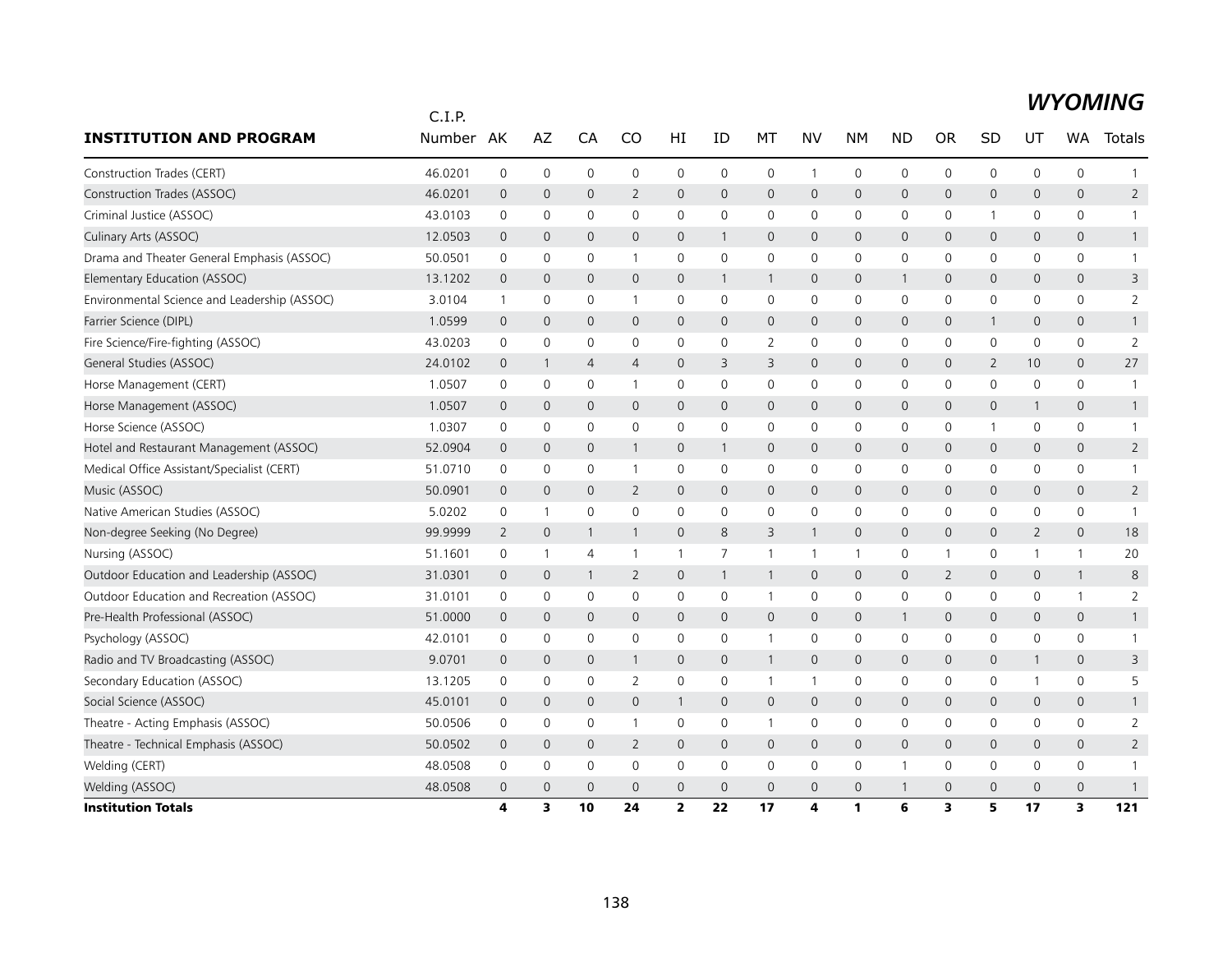|                                                           | C.I.P.    |                |                     |                |                |              |                |              |                |              |              |                |                     |              |                     |                |
|-----------------------------------------------------------|-----------|----------------|---------------------|----------------|----------------|--------------|----------------|--------------|----------------|--------------|--------------|----------------|---------------------|--------------|---------------------|----------------|
| <b>INSTITUTION AND PROGRAM</b>                            | Number AK |                | AZ                  | CA             | CO             | HI           | ID             | МT           | NV             | <b>NM</b>    | <b>ND</b>    | <b>OR</b>      | SD                  | UT           | <b>WA</b>           | Totals         |
| <b>EASTERN WYOMING COLLEGE</b>                            |           |                |                     |                |                |              |                |              |                |              |              |                |                     |              |                     |                |
| Accounting (ASSOC)                                        | 52.0301   | 0              | $\mathsf{O}\xspace$ | $\mathbf 0$    | $\mathbf 0$    | 0            | 0              | $\mathbf{1}$ | $\mathbf 0$    | $\mathbf 0$  | 0            | 0              | $\mathsf{O}$        | 0            | 0                   | 1              |
| Agricultural Business (ASSOC)                             | 1.0102    | $\mathbf{0}$   | $\mathbf 0$         | $\mathbf{0}$   | 2              | $\mathbf{0}$ | 0              | $\mathbf 0$  | $\mathbf{0}$   | $\mathbf{0}$ | $\mathbf{0}$ | $\mathbf{0}$   | $\mathbf{0}$        | 0            | $\mathbf{0}$        | $\overline{2}$ |
| Agriculture-Vocational Education (ASSOC)                  | 13.1301   | 0              | $\mathbf 0$         | $\mathbf 0$    | $\mathbf 0$    | 0            | 0              | $\mathbf 0$  | $\mathbf 0$    | $\mathbf 0$  | 0            | 0              | 1                   | 0            | 0                   |                |
| Animal Science (ASSOC)                                    | 1.0901    | $\mathbf 0$    | $\mathbf 0$         | $\overline{0}$ | 1              | 0            | $\mathbf{1}$   | $\mathbf{1}$ | $\mathbf 0$    | $\mathbf 0$  | $\mathbf 0$  | 0              | $\overline{2}$      | 0            | 0                   | 5              |
| Art (ASSOC)                                               | 50.0701   | $\mathbf 0$    | $\mathbf 0$         | $\mathbf 0$    | $\Omega$       | $\mathsf{O}$ | 0              | $\mathbf{1}$ | $\mathbf 0$    | $\mathbf 0$  | $\mathbf 0$  | 0              | $\mathbf 0$         | $\mathbf 0$  | 0                   | $\mathbf{1}$   |
| <b>Business Administration (ASSOC)</b>                    | 52.0204   | $\mathbf 0$    | $\mathbf{0}$        | $\mathbf{0}$   | $\mathbf{0}$   | $\mathbf{0}$ | 0              | $\mathbf{0}$ | $\mathbf{0}$   | $\mathbf{0}$ | $\mathbf{0}$ | $\mathbf{0}$   | $\mathbf{1}$        | $\mathbf{1}$ | $\mathbf{0}$        | $\overline{2}$ |
| Business Administration - General (ASSOC)                 | 52.0201   | 0              | $\mathbf 0$         | 0              | $\overline{1}$ | 0            | 0              | 0            | $\mathbf 0$    | $\mathbf 0$  | 0            | 0              | $\mathbf{1}$        | 0            | 0                   | $\overline{2}$ |
| Communication (ASSOC)                                     | 9.0101    | $\mathbf{0}$   | $\mathbf 0$         | $\overline{0}$ | $\overline{2}$ | $\mathsf{O}$ | $\mathbf{1}$   | 0            | $\mathbf 0$    | $\mathbf 0$  | $\mathbf 0$  | $\mathbf{0}$   | $\mathsf{O}$        | $\mathbf{0}$ | $\mathsf{O}\xspace$ | 3              |
| Construction Technology (CERT)                            | 46.0000   | 0              | 0                   | $\mathbf 0$    | 3              | 0            | 0              | 0            | $\mathbf 0$    | 0            | 0            | 0              | 0                   | 0            | $\mathbf{1}$        | 4              |
| Construction Technology (ASSOC)                           | 46.0000   | $\overline{0}$ | $\mathbf{0}$        | $\mathbf{0}$   | $\mathbf{0}$   | $\mathbf{0}$ | $\overline{0}$ | $\mathbf{0}$ | $\mathbf{0}$   | $\mathbf 0$  | $\mathbf{0}$ | $\mathbf{0}$   | $\mathbf{1}$        | $\mathbf{0}$ | $\mathbf{0}$        | $\mathbf{1}$   |
| Cosmetology - General (ASSOC)                             | 12.0401   | 0              | 0                   | $\mathbf 0$    | 2              | $\mathbf 0$  | 0              | $\mathbf{1}$ | $\mathbf 0$    | $\mathbf 0$  | 0            | 0              | $\mathsf{O}$        | 1            | 0                   | 4              |
| Criminal Justice (ASSOC)                                  | 43.0107   | $\mathbf 0$    | $\mathbf 0$         | $\mathbf{0}$   | $\mathbf{0}$   | $\mathsf{O}$ | $\mathbf{0}$   | $\mathsf{O}$ | $\mathbf{0}$   | $\mathbf 0$  | $\mathbf 0$  | $\mathbf{0}$   | 1                   | $\mathbf 0$  | $\mathsf{O}\xspace$ | $\mathbf{1}$   |
| Criminal Justice - Law Enforcement Administration (ASSOC) | 43.0103   | 0              | $\mathbf 0$         | $\mathbf 0$    | 2              | 0            | 0              | $\mathbf{1}$ | $\mathbf 0$    | 0            | 0            | 0              | 2                   | $\mathbf{0}$ | 0                   | 5              |
| Early Childhood Education (ASSOC)                         | 13.1210   | 0              | $\mathbf 0$         | $\mathbf 0$    | $\mathbf{1}$   | $\mathsf{O}$ | 0              | 0            | $\mathbf 0$    | $\mathbf 0$  | $\mathbf 0$  | 0              | $\mathsf{O}$        | 0            | 0                   |                |
| Elementary Education (ASSOC)                              | 13.1202   | 0              | 0                   | $\overline{1}$ | $\overline{4}$ | 0            | 0              | 0            | 0              | $\mathbf 0$  | 0            | 0              | $\mathbf{1}$        | 0            | 0                   | 6              |
| English (ASSOC)                                           | 23.0101   | $\mathbf{0}$   | $\mathbf 0$         | $\overline{0}$ | $\mathbf{1}$   | $\mathbf{0}$ | $\mathbf{0}$   | $\mathbf{0}$ | $\mathbf{0}$   | $\mathbf 0$  | $\mathbf{0}$ | $\mathbf{0}$   | $\mathbf{0}$        | $\mathbf 0$  | $\mathbf{0}$        |                |
| Farm/Ranch Management (CERT)                              | 1.0104    | 0              | $\mathbf 0$         | $\mathbf{0}$   | 2              | 0            | 0              | 0            | $\overline{1}$ | 0            | 0            | $\Omega$       | 2                   | 0            | 0                   | 5              |
| Interdisciplinary Studies (ASSOC)                         | 24.0101   | $\mathbf 0$    | $\overline{0}$      | $\mathbf{0}$   | 6              | $\mathsf{O}$ | $\mathbf{1}$   | $\mathbf{1}$ | $\mathsf{O}$   | $\mathbf 0$  | $\mathbf{0}$ | $\overline{0}$ | $\overline{2}$      | 0            | 0                   | 10             |
| Physical Education, Health & Recreation (ASSOC)           | 13.1314   | 0              | $\mathbf{1}$        | $\mathbf 0$    | $\mathbf 0$    | 0            | 0              | 0            | $\mathbf 0$    | $\mathbf 0$  | 0            | 0              | $\mathbf 0$         | 0            | 0                   |                |
| Pre-Dentistry (ASSOC)                                     | 51.1101   | $\mathbf 0$    | $\mathbf 0$         | $\mathbf{0}$   | $\mathbf 0$    | 0            | $\mathbf 0$    | 0            | $\mathbf 0$    | $\mathbf 0$  | $\mathbf 0$  | 0              | 1                   | 0            | 0                   | $\mathbf{1}$   |
| Pre-Medicine (ASSOC)                                      | 51.1102   | 0              | $\mathbf 0$         | $\mathbf 0$    | 2              | 0            | 0              | $\mathbf 0$  | $\mathbf 0$    | $\mathbf 0$  | 0            | 0              | $\mathbf 0$         | 0            | 0                   | $\overline{2}$ |
| Psychology - General (ASSOC)                              | 42.0101   | $\mathbf 0$    | $\mathbf 0$         | $\mathbf{0}$   | $\mathbf{0}$   | $\mathsf{O}$ | $\mathbf{1}$   | $\mathbf{1}$ | $\mathbf 0$    | $\mathbf 0$  | $\mathbf{0}$ | $\mathbf{0}$   | $\mathbf{1}$        | $\mathbf{0}$ | 0                   | 3              |
| Secondary Education (ASSOC)                               | 13.1205   | 0              | 0                   | $\mathbf{1}$   | 0              | 0            | 0              | $\mathbf{1}$ | 0              | $\mathsf{O}$ | 0            | 0              | $\mathsf{O}\xspace$ | 0            | 0                   | $\overline{2}$ |
| Sociology (ASSOC)                                         | 45.1101   | $\mathbf{0}$   | $\mathbf{0}$        | $\overline{0}$ | $\mathbf{1}$   | $\mathbf{0}$ | $\overline{0}$ | $\mathbf{0}$ | $\mathbf{0}$   | $\mathbf 0$  | $\mathbf{0}$ | 0              | $\mathbf{0}$        | 0            | $\mathbf{0}$        |                |
| Undeclared (No Degree)                                    | 24.0102   | 0              | $\mathbf 0$         | $\mathbf 0$    | 0              | 0            | 2              | 0            | 0              | 0            | 0            | 0              | $\mathbf{1}$        | 0            | 0                   | 3              |
| Veterinary Technology (ASSOC)                             | 51.0808   | $\mathbf{1}$   | $\mathbf{1}$        | $\mathbf{1}$   | $\overline{4}$ | $\mathsf{O}$ | $\overline{0}$ | 8            | $\mathbf 0$    | $\mathbf 0$  | $\mathbf{1}$ | $\overline{2}$ | 5                   | 1            | 0                   | 24             |
| Welding & Joining Technology (ASSOC)                      | 48.0508   | 0              | 3                   | -1             | $\overline{7}$ | 0            | 0              | 0            | $\mathbf 0$    | $\mathbf 0$  | 0            | 0              | 2                   | $\mathbf 0$  | 0                   | 13             |
| <b>Institution Totals</b>                                 |           | 1              | 5                   | 4              | 41             | 0            | 6              | 16           | $\mathbf{1}$   | $\mathbf 0$  | $\mathbf{1}$ | $\overline{2}$ | 24                  | 3            | $\mathbf{1}$        | 105            |
| <b>LARAMIE COUNTY COMMUNITY COLLEGE</b>                   |           |                |                     |                |                |              |                |              |                |              |              |                |                     |              |                     |                |
| Accounting (ASSOC)                                        | 52.0301   | $\mathbf{0}$   | $\mathbf{0}$        | $\Omega$       | -1             | 0            | 0              | $\mathbf{0}$ | $\mathbf{0}$   | $\mathbf{0}$ | $\Omega$     | 0              | $\Omega$            | $\mathbf{1}$ | $\Omega$            | 2              |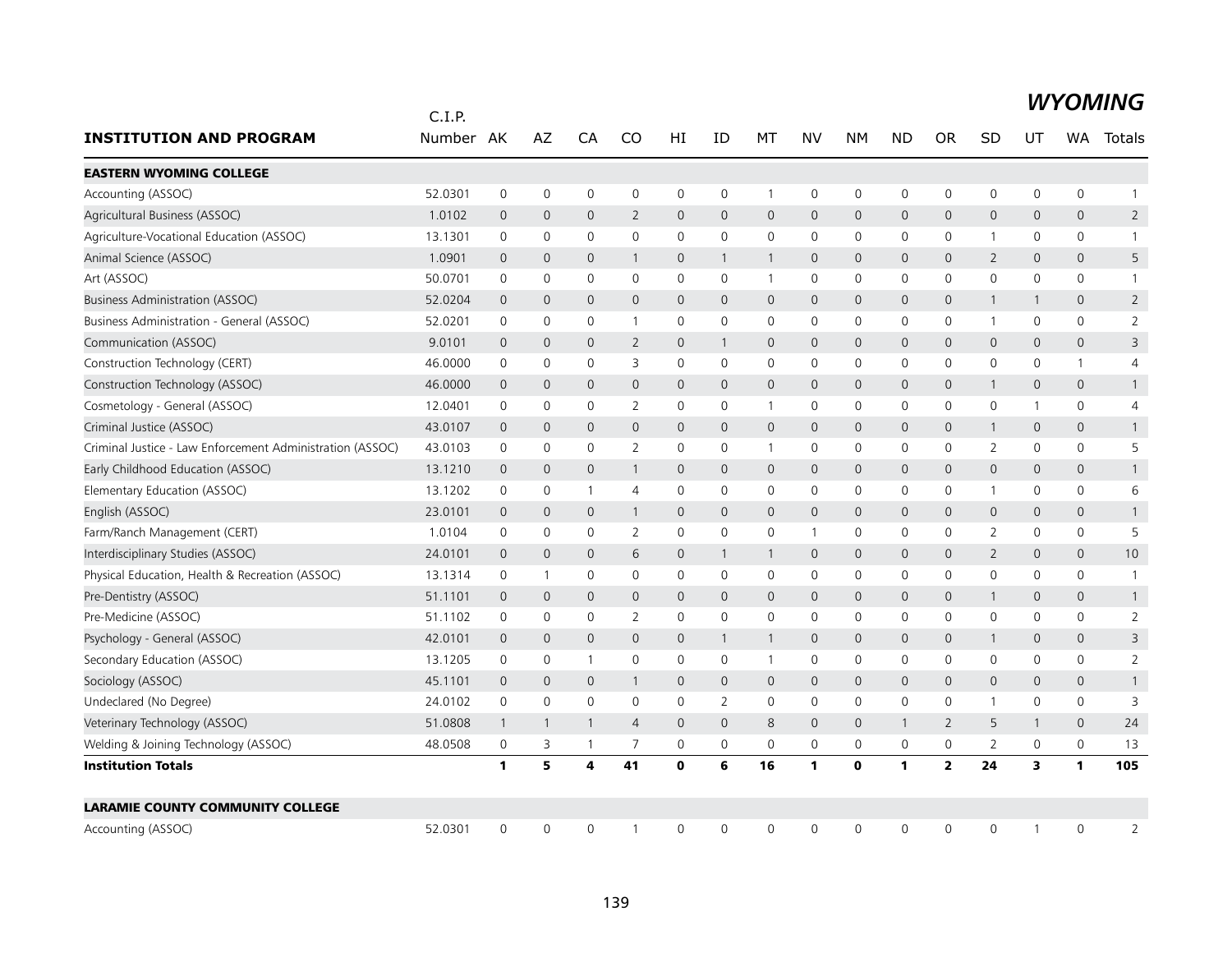|                                                                    | C.I.P.  |                     |                |                |                |              |              |                |                     |                     |              |              |                |                |                     |                |
|--------------------------------------------------------------------|---------|---------------------|----------------|----------------|----------------|--------------|--------------|----------------|---------------------|---------------------|--------------|--------------|----------------|----------------|---------------------|----------------|
| <b>INSTITUTION AND PROGRAM</b>                                     | Number  | AK                  | AZ             | CA             | CO             | HI           | ID           | МT             | NV                  | <b>NM</b>           | <b>ND</b>    | <b>OR</b>    | SD             | UT             | WA                  | Totals         |
| Agribusiness Technology (ASSOC)                                    | 1.0106  | $\overline{0}$      | $\mathbf 0$    | $\mathbf{0}$   | $\overline{4}$ | $\mathbf{0}$ | $\mathbf 0$  | $\mathbf{0}$   | $\mathbf{0}$        | $\mathbf 0$         | $\mathsf{O}$ | $\mathbf{0}$ | 0              | $\mathbf{0}$   | $\mathbf{0}$        | $\overline{4}$ |
| Agricultural Production Technology (ASSOC)                         | 1.0301  | $\mathsf{O}\xspace$ | $\mathbf 0$    | $\mathbf 0$    | 3              | 0            | 1            | $\mathbf{1}$   | $\mathsf{O}$        | 0                   | 0            | 0            | 0              | 0              | 0                   | 5              |
| Agriculture, General (ASSOC)                                       | 1.0000  | $\mathbf 0$         | $\mathbf 0$    | $\mathbf 0$    | 6              | $\mathbf 0$  | $\mathbf{0}$ | $\mathbf{1}$   | $\mathbf 0$         | $\mathbf 0$         | 0            | 0            | 0              | 0              | 1                   | 8              |
| Art/Art Studies, General (ASSOC)                                   | 50.0701 | $\mathbf 0$         | 0              | $\mathbf 0$    |                | 0            | $\Omega$     | 0              | $\mathbf 0$         | $\mathbf 0$         | $\mathbf 1$  | $\mathbf{0}$ | 0              | 0              | 0                   | 2              |
| Auto Body Repair (ASSOC)                                           | 47.0603 | $\overline{0}$      | $\mathbf{0}$   | $\mathbf{0}$   | $\mathbf{1}$   | $\mathbf{0}$ | $\mathbf{0}$ | $\mathbf{0}$   | $\mathbf{0}$        | $\mathbf{0}$        | $\mathbf 0$  | $\Omega$     | 0              | $\mathbf{0}$   | $\mathbf{0}$        | $\mathbf{1}$   |
| Automotive Technology (ASSOC)                                      | 47.0604 | $\mathbf 0$         | 0              | $\mathbf 0$    | -1             | 0            | 0            | 0              | $\mathbf 0$         | 0                   | 0            | 0            | 0              | 1              | 0                   | 2              |
| Biology (ASSOC)                                                    | 26.0101 | $\overline{0}$      | $\mathbf{0}$   | $\mathbf{0}$   | 1              | $\mathbf{0}$ | $\mathbf{0}$ | $\overline{0}$ | $\mathbf{0}$        | $\mathbf{0}$        | $\mathbf 0$  | $\mathbf 0$  | 0              | $\mathbf{0}$   | $\mathbf{0}$        | $\mathbf{1}$   |
| Business (ASSOC)                                                   | 52.0201 | 0                   | 0              | -1             | $\overline{4}$ | 0            | 2            | 0              | 0                   | 0                   | 0            | 0            | 0              | 2              | 0                   | 9              |
| Chemistry (ASSOC)                                                  | 40.0501 | $\overline{0}$      | $\mathbf{0}$   | $\mathbf{0}$   | 2              | $\mathbf{0}$ | $\mathbf{1}$ | $\mathbf{0}$   | $\mathbf{0}$        | $\mathbf{0}$        | $\mathbf 0$  | 0            | 0              | $\mathbf{0}$   | $\mathbf{0}$        | 3              |
| Communication Studies/Speech Communication and<br>Rhetoric (ASSOC) | 9.0101  | 0                   | $\mathbf 0$    | $\mathbf 0$    | $\overline{1}$ | $\mathbf 0$  | 0            | $\mathbf 0$    | $\mathbf 0$         | $\mathbf 0$         | 0            | 0            | 0              | 0              | 0                   | $\mathbf{1}$   |
| Corrections (ASSOC)                                                | 43.0102 | $\overline{0}$      | $\mathbf 0$    | $\mathbf 0$    | $\mathbf{1}$   | $\mathbf 0$  | $\mathbf 0$  | $\mathsf{O}$   | $\mathbf 0$         | $\mathbf 0$         | 0            | $\mathbf{0}$ | 0              | $\mathbf 0$    | 0                   | $\mathbf{1}$   |
| Criminal Justice - Law Enforcement (ASSOC)                         | 43.0103 | $\mathbf 0$         | $\mathbf 0$    | $\mathbf 0$    | $\overline{4}$ | 0            | 0            | $\mathbf 0$    | $\mathbf 0$         | $\mathbf 0$         | 0            | $\mathbf{0}$ | 0              | $\mathbf{0}$   | 0                   | $\overline{4}$ |
| Dental Hygiene (ASSOC)                                             | 51.0602 | $\mathbf 0$         | $\mathbf 0$    | $\mathbf 0$    | 15             | $\mathbf{0}$ | $\mathbf{1}$ | $\mathbf{0}$   | $\mathbf{1}$        | $\mathbf{0}$        | $\mathbf{0}$ | $\mathbf 0$  | 0              | $\mathbf 0$    | $\mathbf{0}$        | 17             |
| Diesel Technology (ASSOC)                                          | 47.0605 | $\mathbf 0$         | $\mathbf 0$    | 0              | 2              | 0            | $\Omega$     | $\mathbf 0$    | $\mathbf 0$         | $\mathbf 0$         | 0            | 0            | 1              | $\Omega$       | 0                   | 3              |
| Drama and Dramatics/Theatre Arts, General (ASSOC)                  | 50.0501 | $\mathbf 0$         | $\mathbf 0$    | $\mathbf 0$    |                | 0            | $\mathbf 0$  | $\mathbf 0$    | $\mathbf 0$         | $\mathbf 0$         | $\mathbf 0$  | 0            | 0              | $\mathbf 0$    | 0                   | $\mathbf{1}$   |
| Early Childhood Education (ASSOC)                                  | 13.1210 | $\mathbf 0$         | 0              | $\mathbf 0$    | $\overline{1}$ | $\mathbf 0$  | $\mathbf 0$  | 0              | $\mathbf 0$         | $\mathbf 0$         | $\mathbf{1}$ | 0            | $\mathbf 0$    | $\mathbf 0$    | 0                   | $\overline{2}$ |
| Education (ASSOC)                                                  | 13.0101 | $\mathbf 0$         | $\mathbf 0$    | $\Omega$       | 2              | $\mathbf{0}$ | $\Omega$     | $\mathbf{0}$   | $\mathbf{0}$        | $\mathbf 0$         | $\Omega$     | $\Omega$     | 0              | $\Omega$       | $\mathbf{0}$        | $\overline{2}$ |
| Energy Management and Systems Technology/Technician (CERT) 15.0503 |         | $\mathbf 0$         | 0              | 0              |                | 0            | 0            | $\mathbf 0$    | $\mathbf 0$         | 0                   | 0            | 0            | 0              | 0              | 0                   | $\mathbf{1}$   |
| Energy Management and Systems Technology/Technician<br>(ASSOC)     | 15.0503 | $\mathbf 0$         | $\mathbf 0$    | $\mathbf 0$    | $\overline{4}$ | $\pmb{0}$    | $\mathbf{1}$ | $\overline{2}$ | $\mathbf{1}$        | $\mathsf{O}\xspace$ | $\mathbf 0$  | $\mathbf 0$  | $\mathbf{1}$   | 0              | $\mathsf{O}\xspace$ | 9              |
| Engineering (ASSOC)                                                | 14.0101 | $\mathbf 0$         | 0              | $\mathbf 0$    | 3              | 0            | 0            | $\mathbf 0$    | 0                   | $\mathbf 0$         | 0            | 0            | 1              | 0              | 0                   | $\overline{4}$ |
| English Language and Literature, General (ASSOC)                   | 23.0101 | $\overline{0}$      | $\mathbf 0$    | 1              | $\mathbf{1}$   | $\mathbf{0}$ | 0            | $\mathbf{0}$   | $\mathbf 0$         | $\mathbf 0$         | $\mathbf{0}$ | $\mathbf 0$  | 0              | $\mathbf 0$    | 0                   | $\overline{2}$ |
| Entrepreneurship/Entrepreneurial Studies (ASSOC)                   | 52.0701 | $\mathbf 0$         | $\mathbf 0$    | 0              | $\overline{1}$ | 0            | 0            | 0              | $\mathbf 0$         | $\mathbf 0$         | 0            | 0            | 0              | 0              | 0                   | $\overline{1}$ |
| Equine Studies - Equine Science (ASSOC)                            | 1.0507  | $\mathbf 0$         | $\mathbf 0$    | $\mathbf{0}$   | 19             | $\mathsf{O}$ | $\mathbf{1}$ | $\mathbf 0$    | $\mathbf{0}$        | $\mathbf 0$         | 0            |              | $\mathbf{1}$   | $\mathbf 0$    | $\mathbf{0}$        | 22             |
| General Studies (ASSOC)                                            | 30.9999 | 0                   | 0              | $\overline{2}$ | 23             | 0            | 0            | 0              | 0                   | $\mathbf{1}$        | 0            | 0            | $\overline{2}$ | $\overline{4}$ | 0                   | 32             |
| General Studies - Science (ASSOC)                                  | 30.0101 | $\mathbf 0$         | $\mathbf 0$    | $\mathbf{0}$   | $\mathbf{1}$   | $\mathbf 0$  | $\Omega$     | $\mathbf{0}$   | $\mathbf{0}$        | $\mathbf{0}$        | 0            | 0            | 0              | 0              | $\mathbf{0}$        | $\mathbf{1}$   |
| General Studies - Social Sciences (ASSOC)                          | 45.0101 | $\mathbf 0$         | 0              | $\mathbf 0$    | -1             | 0            | 1            | 0              | $\mathbf 0$         | $\mathbf 0$         | 0            | 0            | 0              | 0              | 0                   | 2              |
| Health/Medical Preparation Program, Other (ASSOC)                  | 51.1199 | $\overline{0}$      | $\mathbf 0$    | $\mathbf{0}$   | $\mathbf{1}$   | $\mathbf{0}$ | $\mathbf{0}$ | $\mathbf{0}$   | $\mathbf{0}$        | $\mathbf{0}$        | 0            | 0            | 0              | $\mathbf 0$    | $\mathbf{0}$        | $\mathbf{1}$   |
| History (ASSOC)                                                    | 54.0101 | $\mathbf 0$         | 0              | $\mathbf 0$    | $\mathbf 0$    | 0            | 0            | 0              | $\mathsf{O}\xspace$ | 0                   | 0            | 0            | 1              | 0              | 0                   | $\mathbf{1}$   |
| Humanities/Humanistic Studies (ASSOC)                              | 24.0103 | $\overline{0}$      | $\overline{0}$ | $\mathbf{0}$   |                | $\mathbf{0}$ | $\mathbf{0}$ | $\mathbf{0}$   | $\mathbf{0}$        | $\mathbf 0$         | $\mathbf 0$  | $\mathbf{0}$ | 0              | $\mathbf{0}$   | $\overline{0}$      | $\mathbf{1}$   |
| Integrated Systems Technology (CERT)                               | 47.0000 | $\Omega$            | $\Omega$       | $\Omega$       |                | $\Omega$     | $\Omega$     | $\Omega$       | $\Omega$            | $\Omega$            | O            | $\Omega$     | 0              | $\Omega$       | $\Omega$            | $\mathbf{1}$   |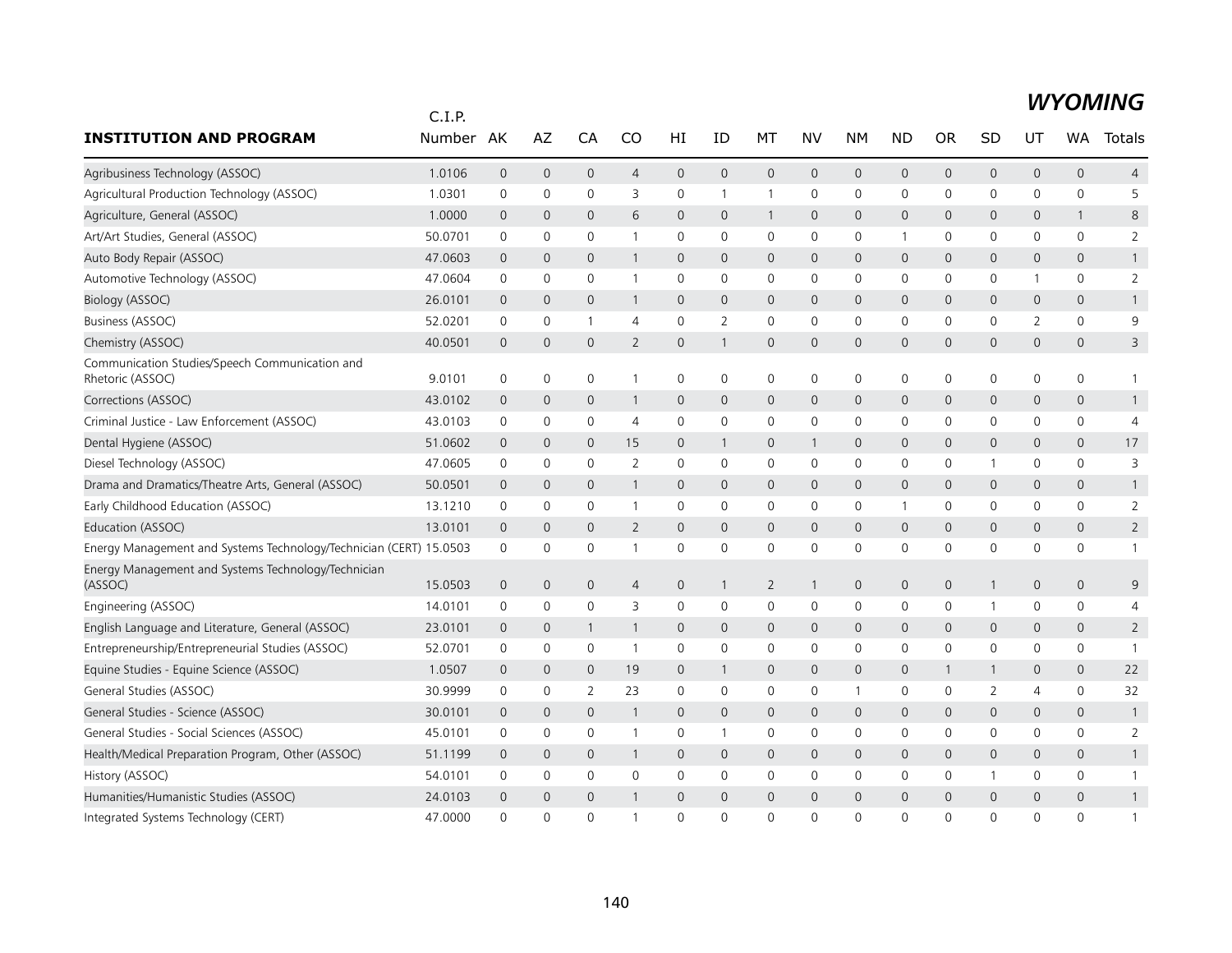|                                          | C.I.P.  |                |                     |              |                     |                     |                     |                |                     |                     |                     |              |              |                     |                     |                |
|------------------------------------------|---------|----------------|---------------------|--------------|---------------------|---------------------|---------------------|----------------|---------------------|---------------------|---------------------|--------------|--------------|---------------------|---------------------|----------------|
| <b>INSTITUTION AND PROGRAM</b>           | Number  | AK             | AZ                  | CA           | CO                  | HI                  | ID                  | МT             | <b>NV</b>           | NΜ                  | <b>ND</b>           | OR           | SD           | UT                  | WA.                 | Totals         |
| Legal Assistant/Paralegal (ASSOC)        | 22.0302 | $\mathbf 0$    | $\mathbf 0$         | 0            | 1                   | $\mathsf{O}\xspace$ | $\mathbf 0$         | $\mathbf 0$    | $\mathsf{O}\xspace$ | $\mathsf{O}\xspace$ | $\mathbf 0$         | $\mathsf{O}$ | 0            | $\mathsf{O}\xspace$ | $\mathsf{O}$        | $\mathbf{1}$   |
| Mass Media (ASSOC)                       | 9.0102  | $\mathbf 0$    | 0                   | 0            | $\mathbf 0$         | 0                   | $\mathbf 0$         | $\mathbf{1}$   | $\mathbf 0$         | 0                   | $\mathbf 0$         | 0            | 0            | 0                   | $\mathsf{O}$        | $\mathbf{1}$   |
| Mathematics, General (ASSOC)             | 27.0101 | $\mathbf 0$    | $\mathbf 0$         | $\mathbf{0}$ | 1                   | $\mathbf{0}$        | $\mathbf{0}$        | $\mathbf{0}$   | $\mathbf{0}$        | $\overline{0}$      | $\mathbf{0}$        | $\mathbf 0$  | $\mathsf{O}$ | 0                   | $\mathbf{0}$        | $\mathbf{1}$   |
| Music, General (ASSOC)                   | 50.0901 | 0              | 0                   | 0            | 8                   | 0                   | 0                   | $\mathbf 0$    | $\mathbf 0$         | $\mathbf 0$         | 0                   | 0            | 0            | 0                   | $\mathsf{O}$        | 8              |
| Nursing (CERT)                           | 51.1601 | $\overline{0}$ | $\overline{0}$      | 0            | $\overline{2}$      | $\mathsf{O}$        | $\mathbf 0$         | $\mathbf 0$    | $\mathbf 0$         | $\mathbf 0$         | $\mathbf 0$         | $\mathbf 0$  | 0            | $\mathbf 0$         | $\mathsf{O}$        | $\overline{2}$ |
| Nursing (ASSOC)                          | 51.1601 | $\mathbf 0$    | $\mathbf 0$         | 4            | 77                  | $\mathbf 0$         | $\mathbf{1}$        | $\mathbf 0$    | 3                   | $\mathbf 0$         | $\mathbf 0$         | $\mathbf 0$  | 0            | 0                   | $\mathsf{O}$        | 85             |
| Physical Education (ASSOC)               | 13.1314 | $\mathbf 0$    | $\mathbf{0}$        | $\mathbf{1}$ | $\mathbf{0}$        | $\mathbf{0}$        | $\mathbf{0}$        | $\mathbf{0}$   | $\mathbf{0}$        | $\mathbf{0}$        | $\mathbf{0}$        | $\mathbf 0$  | $\mathsf{O}$ | 0                   | $\mathbf{0}$        | $\mathbf{1}$   |
| Physical Therapist Assistant (ASSOC)     | 51.0806 | $\mathbf 0$    | 0                   | 0            | 0                   | 0                   | 0                   | 0              | $\mathbf 0$         | $\mathsf 0$         | 0                   | 0            | 0            | 0                   | $\mathbf{1}$        | $\mathbf{1}$   |
| Pre-Dentistry Studies (ASSOC)            | 51.1101 | $\overline{0}$ | $\mathbf 0$         | 0            | 1                   | $\mathsf{O}$        | $\mathbf{0}$        | $\mathbf 0$    | $\mathbf{0}$        | $\mathsf{O}\xspace$ | $\mathbf 0$         | $\mathbf 0$  | 0            | $\overline{0}$      | $\mathsf{O}$        | $\mathbf{1}$   |
| Pre-Medicine (ASSOC)                     | 51.1102 | 0              | 0                   | 0            | $\mathbf 0$         | 0                   | 0                   | $\mathbf{1}$   | $\mathbf 0$         | 0                   | 0                   | 0            | 0            | 0                   | 0                   | $\mathbf{1}$   |
| Pre-Pharmacy Studies (ASSOC)             | 51.1103 | $\mathbf 0$    | $\mathbf{0}$        | $\mathbf{0}$ | 1                   | $\mathbf{0}$        | $\mathbf{0}$        | $\mathbf{0}$   | $\mathbf{0}$        | $\mathbf{0}$        | $\mathbf{0}$        | $\mathbf{0}$ | $\mathsf{O}$ | $\mathbf{1}$        | $\mathbf{0}$        | $\overline{2}$ |
| Pre-Veterinary Medicine (ASSOC)          | 51.1104 | $\mathbf 0$    | 0                   | 0            | 2                   | 0                   | 0                   | 0              | $\mathbf 0$         | $\mathsf{O}\xspace$ | 0                   | $\mathbf 0$  | 0            | 0                   | 0                   | $\overline{2}$ |
| Psychology (ASSOC)                       | 42.0101 | $\overline{0}$ | $\mathbf 0$         | $\mathbf{0}$ | $\overline{2}$      | $\mathsf{O}$        | $\mathbf{0}$        | $\mathbf 0$    | $\mathbf 0$         | $\mathsf{O}\xspace$ | $\mathsf{O}\xspace$ | 0            | $\mathbf{1}$ | $\mathbf{1}$        | $\mathsf{O}$        | $\overline{4}$ |
| Radiography (ASSOC)                      | 51.0911 | 0              | $\mathbf 0$         | 0            | 11                  | 0                   | 0                   | $\mathbf{1}$   | $\mathbf 0$         | $\mathbf 0$         | 0                   | 0            | $\mathbf{1}$ | 0                   | $\mathsf{O}$        | 13             |
| Sonography (CERT)                        | 51.0910 | $\overline{0}$ | 0                   | 0            | $\mathbf{1}$        | $\mathsf{O}$        | $\mathbf 0$         | $\mathbf 0$    | $\mathbf 0$         | $\mathbf 0$         | $\mathbf 0$         | $\mathbf{0}$ | 0            | $\mathbf 0$         | $\mathsf{O}$        | $\mathbf{1}$   |
| Sonography (ASSOC)                       | 51.0910 | 0              | $\mathbf 0$         | 0            | 3                   | 0                   | 0                   | 0              | $\mathbf 0$         | $\mathbf{1}$        | 0                   | 0            | 0            | 0                   | $\mathsf{O}$        | 4              |
| Spanish Language and Literature (ASSOC)  | 16.0905 | $\mathbf 0$    | $\mathbf 0$         | $\mathbf{0}$ | 1                   | $\mathsf{O}$        | $\mathbf{0}$        | $\mathbf 0$    | $\mathbf{0}$        | $\mathbf{0}$        | $\mathbf{0}$        | $\mathbf{0}$ | 0            | $\mathbf 0$         | $\mathbf{0}$        | $\mathbf{1}$   |
| Surgical Technology/Technologist (ASSOC) | 51.0909 | 0              | 0                   | 0            | $\overline{1}$      | $\mathbf 0$         | 0                   | 0              | $\mathbf 0$         | 0                   | 0                   | $\mathbf{0}$ | 0            | 0                   | 0                   | $\mathbf{1}$   |
| Undeclared (No Degree)                   | 99.9999 | $\mathbf 0$    | $\overline{2}$      | 3            | 17                  | $\mathbf 0$         | $\mathbf 0$         | $\mathbf{1}$   | $\mathbf 0$         | $\mathbf 0$         | $\mathbf{0}$        | $\mathbf{0}$ | 0            | $\mathbf 0$         | $\mathsf{O}$        | 23             |
| Wildlife Biology (ASSOC)                 | 3.0601  | $\mathbf 0$    | $\mathsf{O}\xspace$ | 0            | $\mathbf 0$         | $\mathbf 0$         | $\mathbf 0$         | $\mathbf 0$    | 0                   | $\mathbf 0$         | $\mathbf 0$         | 0            | 1            | 0                   | 0                   | $\mathbf{1}$   |
| <b>Institution Totals</b>                |         | $\mathbf 0$    | $\overline{2}$      | 12           | 237                 | $\mathbf 0$         | 9                   | 8              | 5                   | $\mathbf{2}$        | $\overline{2}$      | 1            | 10           | 10                  | $\mathbf{z}$        | 300            |
| <b>NORTHWEST COLLEGE</b>                 |         |                |                     |              |                     |                     |                     |                |                     |                     |                     |              |              |                     |                     |                |
| Accounting (ASSOC)                       | 52.0301 | $\mathbf 0$    | $\mathsf{O}\xspace$ | 0            | $\mathsf{O}\xspace$ | 0                   | $\mathsf{O}\xspace$ | $\overline{4}$ | $\mathsf{O}\xspace$ | 0                   | 0                   | -1           | 0            | -1                  | $\mathsf{O}\xspace$ | 6              |
| Agricultural Business (ASSOC)            | 1.0102  | $\mathbf 0$    | $\mathbf{0}$        | $\mathbf{0}$ | 3                   | $\mathbf{O}$        | $\mathbf{0}$        | 12             | $\mathbf{0}$        | $\overline{0}$      | $\mathbf{0}$        | $\mathbf{0}$ | $\mathbf 0$  | $\overline{0}$      | $\mathbf{1}$        | 16             |
| Agricultural Communication (ASSOC)       | 1.0802  | 0              | 0                   | 0            | 0                   | 0                   | 0                   | $\mathbf{1}$   | $\mathbf 0$         | 0                   | 0                   | 0            | 0            | 0                   | 0                   | $\mathbf{1}$   |
| Agriculture Education (ASSOC)            | 13.1301 | $\overline{0}$ | $\mathbf{0}$        | $\mathbf{0}$ | $\mathbf{0}$        | $\mathsf{O}$        | $\mathbf{0}$        | 3              | $\mathbf{0}$        | $\mathbf 0$         | $\mathbf{0}$        | $\mathbf{0}$ | 0            | $\overline{0}$      | $\mathsf{O}$        | 3              |
| Agriculture Production (ASSOC)           | 1.0301  | $\mathbf 0$    | 0                   | 0            | $\mathbf{0}$        | $\mathsf{O}$        | 0                   | $\overline{1}$ | $\mathbf 0$         | $\mathbf 0$         | 0                   | -1           | 0            | $\Omega$            | $\mathsf{O}$        | 2              |
| Agroecology (ASSOC)                      | 1.0304  | $\overline{0}$ | $\mathbf 0$         | 0            | 0                   | $\mathsf{O}$        | $\mathbf{1}$        | $\mathbf{1}$   | $\mathbf 0$         | $\mathsf{O}$        | $\mathbf 0$         | 0            | 0            | 0                   | $\mathsf{O}$        | $\overline{2}$ |
| Allied Health (ASSOC)                    | 51.0000 | 0              | 0                   | 3            | 1                   | 0                   | $\overline{4}$      | 14             | 0                   | $\mathsf 0$         | 0                   | -1           | $\mathbf{1}$ | -1                  | 0                   | 25             |
| Animal Science (ASSOC)                   | 1.0901  | $\mathbf 0$    | $\mathbf 0$         | $\mathbf{0}$ | $\mathsf{O}$        | $\mathbf 0$         | $\overline{0}$      | $\overline{2}$ | $\mathbf{0}$        | $\mathbf 0$         | $\mathbf 0$         | $\mathbf{0}$ | $\mathbf 0$  | $\mathbf 0$         | $\mathsf{O}$        | $\overline{2}$ |
| Anthropology (ASSOC)                     | 45.0201 | $\Omega$       | $\Omega$            | $\Omega$     | $\Omega$            | $\Omega$            | $\Omega$            | $\Omega$       | $\Omega$            | $\Omega$            | $\Omega$            | $\Omega$     | $\Omega$     | $\mathbf{1}$        | $\Omega$            | $\mathbf{1}$   |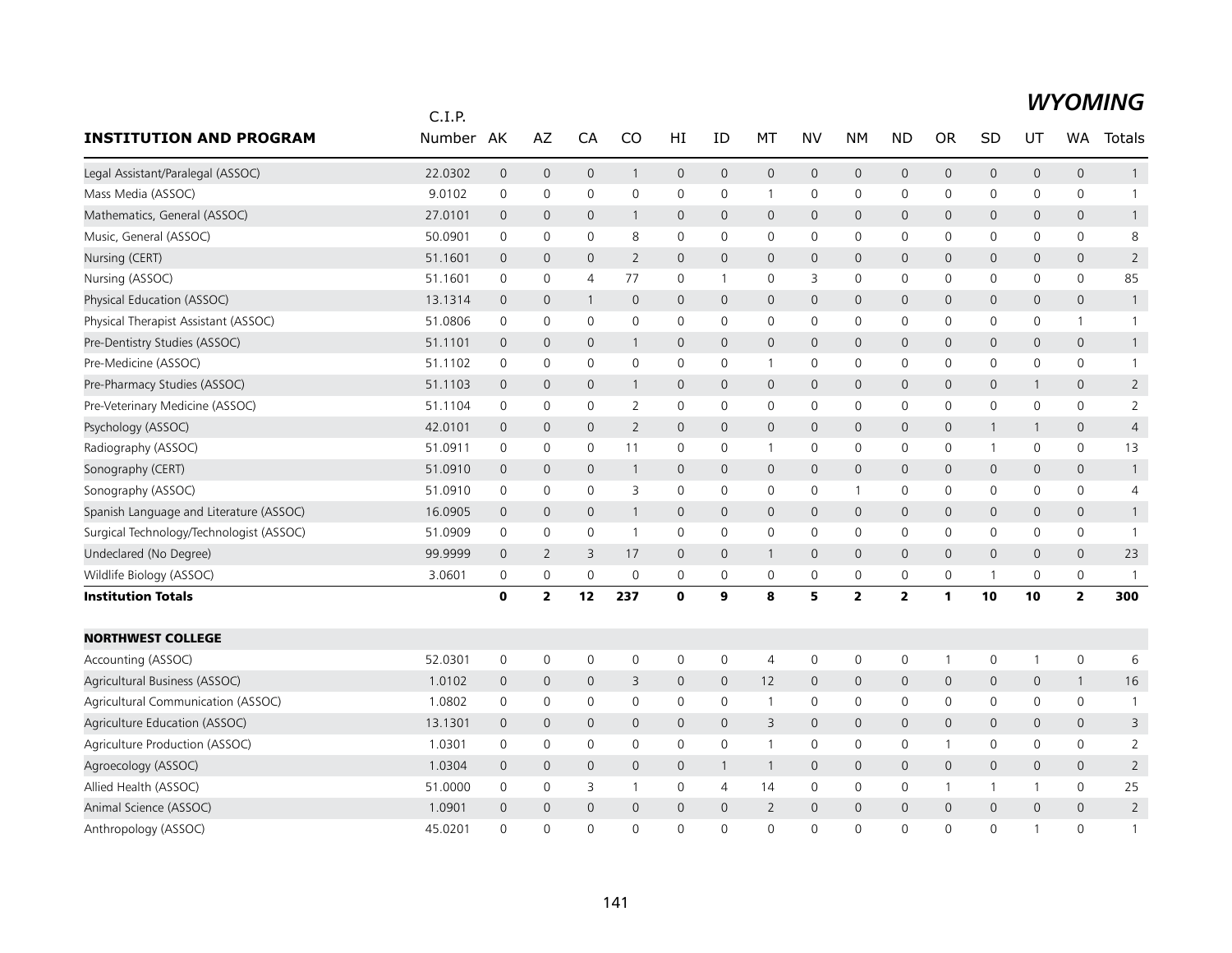|                                                             | C.I.P.  |                |                |                |                |                |                |                |                     |                     |                |                |              |              |                |                |
|-------------------------------------------------------------|---------|----------------|----------------|----------------|----------------|----------------|----------------|----------------|---------------------|---------------------|----------------|----------------|--------------|--------------|----------------|----------------|
| <b>INSTITUTION AND PROGRAM</b>                              | Number  | AK             | AZ             | CA             | CO             | HI             | ID             | МT             | NV                  | <b>NM</b>           | <b>ND</b>      | <b>OR</b>      | SD           | UT           | WA             | Totals         |
| Art (ASSOC)                                                 | 50.0701 | $\mathbf 0$    | $\mathbf 0$    | $\mathbf{1}$   | 0              | 0              | $\mathbf 0$    | 9              | $\mathsf{O}\xspace$ | $\mathbf 0$         | $\mathsf{O}$   | 0              | 0            | $\mathbf{1}$ | $\mathbf 0$    | 11             |
| Athletic Training (ASSOC)                                   | 51.0913 | 0              | 0              | 0              | $\mathbf 0$    | 0              | $\mathbf 0$    | 3              | $\mathbf{1}$        | 0                   | $\mathbf 0$    | 0              | 0            | 1            | $\mathbf{1}$   | 6              |
| Biology (ASSOC)                                             | 26.0101 | $\mathbf 0$    | $\mathbf 0$    | $\mathbf{0}$   | $\mathbf{0}$   | $\mathsf{O}$   | $\mathbf{1}$   | $\overline{2}$ | $\mathbf{0}$        | $\mathbf 0$         | $\mathbf{0}$   | $\Omega$       | $\mathbf{0}$ | $\mathbf{0}$ | $\mathbf{0}$   | 3              |
| <b>Business Administration (ASSOC)</b>                      | 52.0201 | 0              | 0              | 0              | 1              | -1             | 1              | 3              | $\mathbf 0$         | 0                   | 0              | 3              | 1            | 0            | 0              | 10             |
| Business, General (ASSOC)                                   | 52.0101 | $\mathbf 0$    | $\overline{0}$ | $\overline{2}$ | 1              | 0              | 2              | $\overline{4}$ | $\mathbf 0$         | 0                   | 0              | $\overline{0}$ | 0            | 2            | $\mathbf{1}$   | 12             |
| Communications (ASSOC)                                      | 9.0101  | $\mathbf 0$    | $\mathbf 0$    | 0              | $\mathbf 0$    | 0              | $\mathbf 0$    | 5              | $\mathbf 0$         | $\mathbf 0$         | $\mathsf{O}$   | 0              | 0            | $\Omega$     | $\mathbf 0$    | 5              |
| Computer Science (ASSOC)                                    | 11.0101 | $\mathbf 0$    | $\mathbf{0}$   | $\mathbf{0}$   | $\mathbf{0}$   | 0              | $\mathbf{0}$   | $\mathbf{0}$   | $\mathbf{0}$        | $\mathbf 0$         | $\mathbf{0}$   |                | $\mathbf{0}$ | $\mathbf 0$  | $\mathbf{0}$   | $\mathbf{1}$   |
| Criminal Justice (ASSOC)                                    | 43.0103 | $\mathbf{1}$   | 0              | 2              | 0              | 0              | 0              | $\overline{4}$ | $\mathbf 0$         | 0                   | 0              | 0              | 0            | 0            | $\mathbf 0$    | $\overline{7}$ |
| Drafting (CERT)                                             | 15.1302 | $\overline{0}$ | $\mathbf 0$    | 0              | 0              | $\mathsf{O}$   | $\mathbf{0}$   | $\mathbf{1}$   | $\mathbf 0$         | $\mathsf{O}\xspace$ | $\mathsf{O}$   | $\mathbf{0}$   | 0            | $\mathbf{0}$ | $\mathsf{O}$   | $\mathbf{1}$   |
| Drafting (ASSOC)                                            | 15.1302 | 0              | $\mathbf 0$    | 0              | $\mathbf 0$    | 0              | $\mathbf 0$    | $\overline{4}$ | $\mathbf 0$         | 0                   | $\mathbf 0$    | 0              | 0            | 1            | 0              | 5              |
| Early Childhood Education (ASSOC)                           | 13.1209 | $\mathbf 0$    | $\mathbf{0}$   | $\overline{0}$ | $\mathbf{0}$   | $\overline{0}$ | $\mathbf{1}$   | $\mathbf{0}$   | $\mathbf{0}$        | $\mathbf 0$         | $\overline{0}$ | $\mathbf{0}$   | $\mathbf{0}$ | $\mathbf{0}$ | $\mathbf{0}$   | $\mathbf{1}$   |
| Electrical Technology (ASSOC)                               | 46.0302 | 0              | 0              | 0              | $\mathbf 0$    | 0              | 0              | $\mathbf{1}$   | $\mathbf 0$         | 0                   | 0              | 0              | 0            | $\mathbf 0$  | 0              | $\mathbf{1}$   |
| Elementary Education (ASSOC)                                | 13.1202 | $\mathbf{1}$   | $\mathbf 0$    | $\mathbf{0}$   | 0              | 0              | $\overline{2}$ | 8              | $\mathbf 0$         | $\mathsf{O}\xspace$ | $\mathsf{O}$   |                | $\mathbf{1}$ | $\mathbf{0}$ | $\mathbf{0}$   | 13             |
| Engineering (ASSOC)                                         | 14.0101 | 0              | $\mathbf 0$    | 0              | 1              | 0              | $\mathbf{0}$   | 8              | $\mathbf 0$         | 0                   | $\mathbf{1}$   | 0              | 0            | $\mathbf{0}$ | 0              | 10             |
| English (ASSOC)                                             | 23.0101 | $\mathbf 0$    | 0              | 0              | 1              | 0              | 0              | $\mathbf{1}$   | $\mathbf 0$         | 0                   | $\mathsf{O}$   | $\mathbf 0$    | $\mathbf{1}$ | 1            | 0              | $\overline{4}$ |
| Equine/Farrier Studies/Business Management (ASSOC)          | 1.0507  | $\mathbf{1}$   | $\mathbf 0$    | $\overline{2}$ | $\mathbf{1}$   | 0              | 2              | 10             | $\mathbf 0$         | $\overline{1}$      | $\mathbf{1}$   | 4              | $\mathbf{1}$ | 0            | $\overline{2}$ | 25             |
| Farm and Ranch Management (ASSOC)                           | 1.0104  | $\mathbf 0$    | $\mathbf{0}$   | $\mathbf{0}$   | $\mathbf{0}$   | $\mathsf{O}$   | $\mathbf{0}$   | 9              | $\mathbf{0}$        | $\mathbf 0$         | $\mathbf{0}$   | $\Omega$       | 0            | $\mathbf 0$  | $\overline{0}$ | 9              |
| Film Production (ASSOC)                                     | 50.0602 | 0              | 0              | $\Omega$       | 0              | 0              | $\mathbf{1}$   | $\overline{1}$ | $\mathbf 0$         | 0                   | 0              | $\Omega$       | 0            | 0            | 0              | 2              |
| General Studies (ASSOC)                                     | 24.0102 | $\mathbf{1}$   | $\mathbf 0$    | 0              | $\overline{4}$ | 0              | 3              | 21             | $\mathbf 0$         | $\mathbf{1}$        | 1              | -1             | $\mathbf{1}$ | 11           | $\mathbf{1}$   | 45             |
| Graphic Design (ASSOC)                                      | 50.0402 | $\mathbf 0$    | 0              | 0              | 1              | 1              | $\mathbf 0$    | 10             | $\mathbf 0$         | $\mathsf 0$         | 0              | 0              | 1            | 1            | $\mathbf 0$    | 14             |
| Health/Medical Preparatory Programs (PPS/OT/PT/OPT) (ASSOC) | 51.1199 | $\mathbf 0$    | -1             | $\overline{2}$ | 0              | 0              | $\mathbf{1}$   | 7              | $\mathbf 0$         | $\mathbf 0$         | 0              |                | 0            | 0            | 0              | 12             |
| History (ASSOC)                                             | 54.0101 | 0              | 0              | 0              | $\mathbf 0$    | 0              | 0              | $\overline{2}$ | $\mathbf 0$         | $\mathbf 0$         | 0              | $\mathbf 0$    | 0            | $\mathbf 0$  | 0              | $\overline{2}$ |
| Journalism (ASSOC)                                          | 9.0401  | $\overline{0}$ | $\mathbf 0$    | $\mathbf{1}$   | $\mathbf{0}$   | 0              | $\mathbf 0$    | $\overline{4}$ | $\mathbf 0$         | 0                   | $\mathsf{O}$   | $\mathbf{0}$   | 0            | $\mathbf{0}$ | $\mathbf{0}$   | 5              |
| Music (ASSOC)                                               | 50.0901 | 0              | 0              | 0              | 1              | 0              | 0              | 5              | $\mathsf{O}\xspace$ | 0                   | $\mathbf 0$    | 0              | 0            | 0            | 0              | 6              |
| Music Technology (ASSOC)                                    | 50.9999 | $\mathbf{0}$   | $\mathbf 0$    | $\overline{0}$ | $\mathbf{0}$   | $\mathsf{O}$   | $\mathbf{0}$   | $\mathbf{1}$   | $\mathbf{0}$        | $\mathbf 0$         | $\mathbf{0}$   | $\mathbf 0$    | $\mathbf 0$  | 0            | $\mathbf{1}$   | $\overline{2}$ |
| Natural Resource Biology (ASSOC)                            | 3.0201  | 0              | $\mathbf 0$    | 0              | 1              | 0              | 0              | 2              | 0                   | 0                   | 0              | 0              | 0            | 0            | $\mathbf 0$    | 3              |
| Network Support Technician (ASSOC)                          | 11.0301 | $\overline{0}$ | $\mathbf{0}$   | $\mathbf{0}$   | $\mathbf{0}$   | 0              | $\mathbf{1}$   | $\mathbf 0$    | $\mathbf 0$         | $\mathbf 0$         | $\mathbf{0}$   |                | 0            | 0            | 0              | $\overline{2}$ |
| Non degree seeking (No Degree)                              | 9.9999  | 0              | 0              | 3              | 1              | 0              | 2              | $\overline{4}$ | $\mathbf 0$         | 0                   | 0              | 0              | $\mathbf{1}$ | 3            | 0              | 14             |
| Nursing (ASSOC)                                             | 51.1601 | $\mathbf 0$    | 1              | 0              | 0              | 0              | $\mathbf{1}$   | 8              | $\mathbf 0$         | 0                   | 0              | 0              | 0            | $\mathbf{1}$ | $\mathbf{1}$   | 12             |
| Outdoor Education (CERT)                                    | 31.0101 | 0              | 0              | 0              | $\mathbf 0$    | 0              | 0              | $\overline{2}$ | 0                   | 0                   | 0              | 0              | 0            | $\mathbf 0$  | $\mathbf 0$    | $\overline{2}$ |
| Outdoor Education (ASSOC)                                   | 31.0101 | $\mathbf 0$    | $\mathbf 0$    | $\mathbf{0}$   | $\mathbf 0$    | -1             | $\mathbf{0}$   | 6              | $\mathbf{0}$        | $\mathbf{0}$        | $\mathbf 0$    | $\mathbf 0$    | $\mathbf{0}$ | 0            | $\mathbf{0}$   | $\overline{7}$ |
| Pharmacy (ASSOC)                                            | 51.1103 | $\Omega$       | $\Omega$       | $\Omega$       | $\Omega$       | $\mathbf 0$    | $\Omega$       | $\overline{1}$ | $\Omega$            | $\Omega$            | $\Omega$       | $\Omega$       | $\Omega$     | $\Omega$     | $\Omega$       | $\mathbf{1}$   |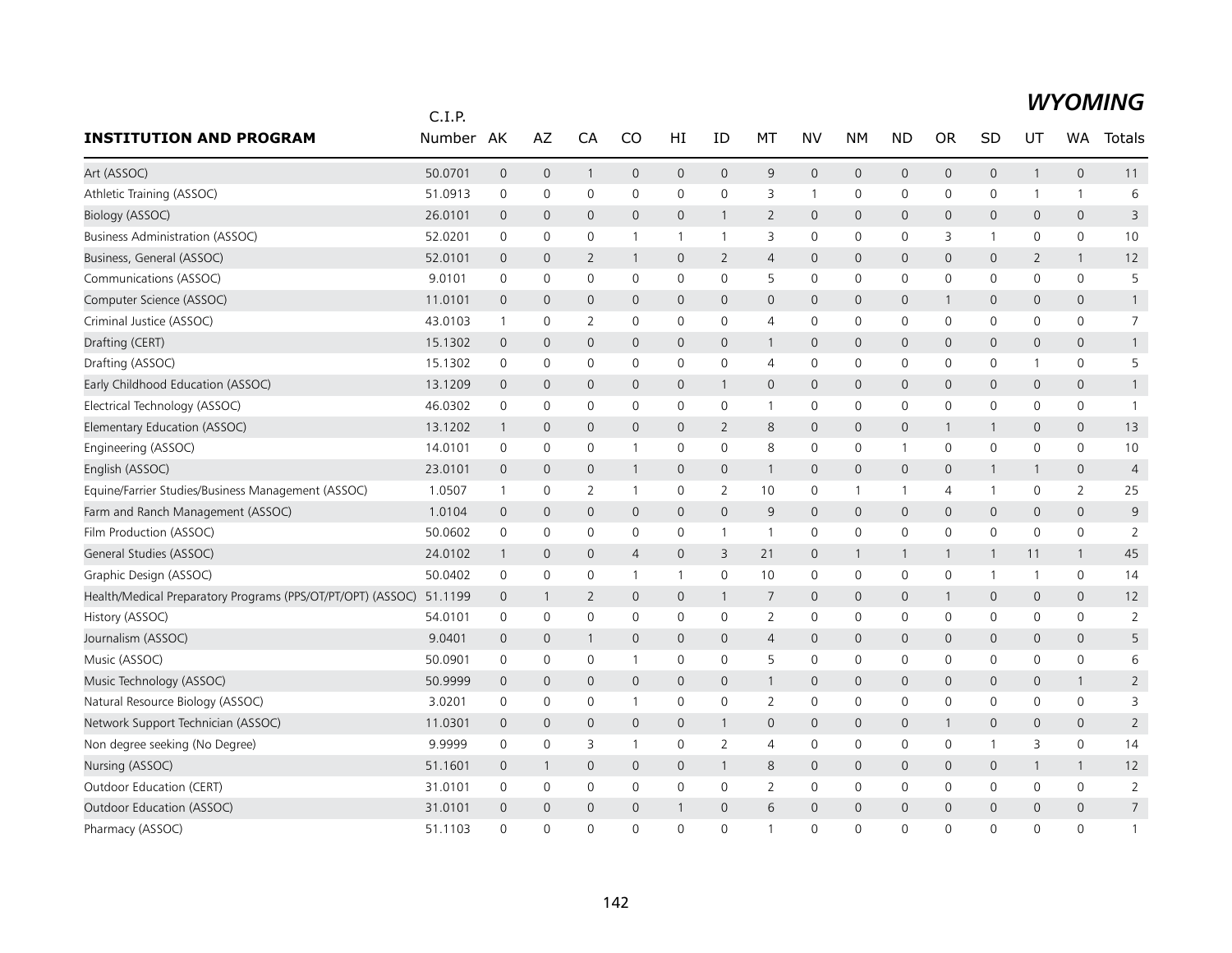|                                                                   | C.I.P.        |                     |                     |                |                |                     |                |                |                |                |                     |                |              |                     |                     |                 |
|-------------------------------------------------------------------|---------------|---------------------|---------------------|----------------|----------------|---------------------|----------------|----------------|----------------|----------------|---------------------|----------------|--------------|---------------------|---------------------|-----------------|
| <b>INSTITUTION AND PROGRAM</b>                                    | <b>Number</b> | AK                  | AZ                  | CA             | CO             | HI                  | ID             | MT             | <b>NV</b>      | <b>NM</b>      | <b>ND</b>           | <b>OR</b>      | SD           | UT                  | WA.                 | Totals          |
| Photography (ASSOC)                                               | 50.0406       | $\mathsf{O}\xspace$ | $\overline{1}$      | $\mathbf 0$    | $\mathsf{O}$   | $\mathsf{O}\xspace$ | 10             | 24             | $\mathbf 0$    | $\mathbf 0$    | $\mathbf{1}$        | $\mathsf{O}$   | 3            | $\mathsf{O}\xspace$ | $\mathsf{O}\xspace$ | 39              |
| Physical Education/Coaching (CERT)                                | 31.0501       | $\mathbf 0$         | $\mathsf{O}\xspace$ | $\mathbf 0$    | $\mathbf 0$    | 0                   | 0              | $\mathbf{1}$   | $\mathbf 0$    | 0              | 0                   | 0              | 0            | $\mathsf{O}\xspace$ | 0                   | $\mathbf{1}$    |
| Physical Education/Coaching (ASSOC)                               | 31.0501       | $\mathbf{1}$        | $\mathbf 0$         | $\mathbf 0$    | $\mathbf{0}$   | $\mathbf{0}$        | 3              | $\mathbf{1}$   | $\mathbf{0}$   | 0              | $\mathsf{O}$        | $\mathbf{0}$   | 0            | 0                   | $\mathsf{O}$        | 5               |
| Psychology - General (ASSOC)                                      | 42.0101       | 0                   | 0                   | $\mathbf 0$    | 0              | 0                   | $\mathbf{1}$   | 4              | $\mathbf 0$    | $\overline{1}$ | 0                   | 0              | 0            | $\mathbf 0$         | $\mathsf{O}$        | 6               |
| Secondary Education (ASSOC)                                       | 13.1205       | $\mathbf 0$         | $\mathbf 0$         | $\mathbf{0}$   | $\mathbf 0$    | $\mathbf{1}$        | $\mathbf 0$    | $\overline{4}$ | $\overline{2}$ | 0              | $\mathbf{0}$        | $\mathbf 0$    | 0            | 0                   | $\mathsf{O}$        | $7\overline{ }$ |
| Social Sciences (ASSOC)                                           | 45.0101       | 0                   | 0                   | $\mathbf{1}$   | 0              | 0                   | 0              | $\mathbf{1}$   | 0              | 0              | 0                   | 0              | 0            | 0                   | 0                   | $\overline{2}$  |
| Sociology (ASSOC)                                                 | 45.1101       | $\mathbf 0$         | $\mathbf 0$         | $\mathbf 0$    | $\mathbf 0$    | $\mathbf{1}$        | $\mathbf 0$    | $\mathbf{1}$   | $\mathsf{O}$   | 0              | $\mathbf 0$         | $\mathbf{0}$   | 0            | 0                   | $\mathsf{O}$        | $\overline{2}$  |
| Travel & Tourism (ASSOC)                                          | 52.0903       | $\mathbf 0$         | 0                   | $\mathbf 0$    | 0              | $\mathbf 0$         | $\mathbf{1}$   | $\mathbf{1}$   | $\mathbf 0$    | $\mathsf 0$    | 0                   | 0              | 0            | 0                   | 0                   | $\overline{2}$  |
| Veterinary Assistant (ASSOC)                                      | 51.0808       | $\mathbf 0$         | $\mathbf 0$         | $\mathbf 0$    | $\mathbf 0$    | $\mathbf 0$         | $\mathbf{1}$   | $\overline{4}$ | $\mathsf{O}$   | 0              | $\mathsf{O}$        | $\mathbf{1}$   | 0            | 0                   | $\mathsf{O}$        | 6               |
| Web Design and Application Skills (CERT)                          | 11.0401       | $\mathbf 0$         | $\mathbf 0$         | $\mathbf 0$    | $\mathbf 0$    | 0                   | $\mathbf 0$    | $\mathbf{1}$   | $\mathbf 0$    | $\mathbf 0$    | 0                   | $\mathbf 0$    | 0            | $\mathbf 0$         | $\mathsf{O}$        | $\mathbf{1}$    |
| Web/Broadcast Journalism (ASSOC)                                  | 9.0402        | $\mathbf 0$         | $\mathbf 0$         | $\mathbf{0}$   | $\mathbf{0}$   | $\mathbf 0$         | $\mathbf{0}$   | $\mathsf{O}$   | $\mathbf{0}$   | $\mathbf 0$    | $\mathsf{O}$        | $\mathbf 0$    | 0            | 0                   | $\overline{2}$      | $\overline{2}$  |
| Welding Technology (CERT)                                         | 48.0508       | $\mathbf 0$         | $\mathbf 0$         | $\overline{1}$ | $\mathbf 0$    | 0                   | $\mathbf 0$    | $\mathbf{1}$   | $\mathbf 0$    | 0              | $\mathsf 0$         | 0              | 0            | 0                   | $\mathsf{O}$        | $\overline{2}$  |
| Welding Technology (ASSOC)                                        | 48.0508       | $\mathbf 0$         | $\mathbf 0$         | $\overline{0}$ | $\overline{2}$ | 0                   | $\mathbf{1}$   | 18             | $\mathbf{0}$   | 0              | $\overline{0}$      | $\overline{0}$ | 0            | 0                   | $\mathsf{O}\xspace$ | 21              |
| <b>Institution Totals</b>                                         |               | 5                   | 3                   | 18             | 19             | 5                   | 40             | 245            | 3              | 3              | 4                   | 16             | 11           | 25                  | 10                  | 407             |
| <b>SHERIDAN COLLEGE</b>                                           |               |                     |                     |                |                |                     |                |                |                |                |                     |                |              |                     |                     |                 |
| Administrative Assistant (CERT)                                   | 52.0401       | $\mathbf 0$         | $\mathsf{O}\xspace$ | $\mathbf 0$    | 0              | 0                   | 0              | 0              | $\mathbf 0$    | $\mathsf 0$    | $\mathsf{O}\xspace$ | 0              | $\mathbf{1}$ | 0                   | 0                   | $\mathbf{1}$    |
| Administrative Assistant (ASSOC)                                  | 52.0401       | $\mathbf 0$         | $\mathbf 0$         | $\mathbf 0$    | $\mathbf 0$    | 0                   | $\mathbf 0$    | $\mathsf{O}$   | $\overline{1}$ | $\mathbf 0$    | $\mathsf{O}$        | $\mathbf 0$    | 0            | 0                   | $\mathsf{O}$        | $\mathbf{1}$    |
| Agricultural Business (ASSOC)                                     | 1.0101        | 0                   | 0                   | 0              | 0              | 0                   | 0              | 3              | $\mathbf 0$    | $\mathsf 0$    | 1                   | 0              | $\mathbf{1}$ | 0                   | 0                   | 5               |
| Agricultural Science (ASSOC)                                      | 1.9999        | $\overline{0}$      | $\mathbf 0$         | $\mathbf{0}$   | $\mathbf{0}$   | $\mathbf{0}$        | $\mathbf{0}$   | $\overline{2}$ | $\mathbf{0}$   | $\mathbf 0$    | $\mathsf{O}$        | $\mathbf{0}$   | 0            | $\mathbf{0}$        | $\mathbf{0}$        | $\overline{2}$  |
| Animal Sciences, General (ASSOC)                                  | 1.0901        | 0                   | $\mathbf 0$         | $\mathbf 0$    | $\mathbf 0$    | $\mathbf 0$         | $\mathbf 0$    | $\mathbf 0$    | $\mathsf{O}$   | 0              | $\mathbf 0$         | 0              | $\mathbf{1}$ | 0                   | $\mathsf{O}$        | $\mathbf{1}$    |
| <b>Biology (ASSOC)</b>                                            | 26.0101       | $\overline{0}$      | $\mathbf 0$         | $\mathbf{0}$   | $\mathbf{0}$   | $\mathbf 0$         | $\mathbf{0}$   | $\mathbf{1}$   | $\mathbf{0}$   | $\mathbf{1}$   | $\overline{0}$      | $\mathbf{0}$   | 0            | $\mathbf{0}$        | $\mathsf{O}$        | $\overline{2}$  |
| Business (ASSOC)                                                  | 52.0101       | $\mathbf 0$         | $\mathbf 0$         | $\mathbf 0$    | $\mathbf 0$    | 0                   | $\overline{2}$ | $\mathbf{1}$   | $\mathsf{O}$   | $\mathbf 1$    | 0                   |                | 4            | 0                   | $\mathsf{O}$        | 9               |
| Communication, Journalism, and Related Programs, Other<br>(ASSOC) | 9.9999        | $\mathbf 0$         | $\mathbf{0}$        | $\mathbf{0}$   | $\mathbf{0}$   | $\mathbf{0}$        | $\mathbf{0}$   | $\mathbf{0}$   | $\mathbf{0}$   | $\mathbf 0$    | $\mathbf{1}$        | $\mathbf 0$    | $\mathsf{O}$ | $\mathbf{0}$        | $\mathbf{0}$        | $\mathbf{1}$    |
| Computer Information Systems (ASSOC)                              | 11.0401       | 0                   | 0                   | $\mathbf 0$    |                | 0                   | 0              | $\mathbf{1}$   | $\mathbf 0$    | $\mathbf 0$    | 0                   | 0              | 0            | 0                   | $\mathbf 0$         | $\overline{2}$  |
| Computer Network Administration (ASSOC)                           | 11.0101       | $\mathbf 0$         | $\mathbf 0$         | $\mathbf{0}$   | $\mathbf{0}$   | $\mathbf 0$         | $\mathbf{0}$   | $\mathbf{0}$   | $\mathbf{0}$   | $\mathbf 0$    | $\mathbf{0}$        | $\mathbf 0$    | 0            | 0                   | $\mathbf{1}$        | $\mathbf{1}$    |
| Computer Web Design (ASSOC)                                       | 11.1004       | $\mathbf 0$         | 0                   | $\mathbf{0}$   | $\mathbf{0}$   | $\Omega$            | $\Omega$       | $\mathbf{1}$   | $\mathbf{0}$   | $\mathbf 0$    | 0                   | $\mathbf{0}$   | 0            | $\Omega$            | $\mathsf{O}$        | 1               |
| Construction Trades, General (ASSOC)                              | 46.0000       | $\overline{0}$      | $\mathbf 0$         | $\mathbf{0}$   | $\Omega$       | $\mathbf{0}$        | $\mathbf{0}$   | $\overline{2}$ | $\mathbf{0}$   | $\mathbf 0$    | $\Omega$            | $\Omega$       | $\mathsf{O}$ | $\Omega$            | $\mathbf{0}$        | $\overline{2}$  |
| Criminal Justice (CERT)                                           | 43.0103       | 0                   | 0                   | $\mathbf 0$    | 0              | 0                   | 0              | $\mathbf{1}$   | $\mathbf 0$    | 0              | $\mathbf 0$         | 0              | 0            | 0                   | $\mathsf{O}$        | $\mathbf{1}$    |
| Criminal Justice (ASSOC)                                          | 43.0103       | $\overline{0}$      | $\mathbf 0$         | $\mathbf{0}$   | $\Omega$       | $\mathbf 0$         | $\Omega$       | 5              | $\mathbf{0}$   | $\mathbf 0$    | $\mathbf 0$         | $\Omega$       | $\mathsf{O}$ | $\Omega$            | $\mathbf{0}$        | 5               |
| Culinary Arts (CERT)                                              | 12.0503       | $\Omega$            | $\Omega$            | $\Omega$       | $\Omega$       | $\Omega$            | $\Omega$       | $\Omega$       | $\Omega$       | $\Omega$       | $\Omega$            | $\Omega$       | $\mathbf 1$  | $\Omega$            | $\Omega$            | 1               |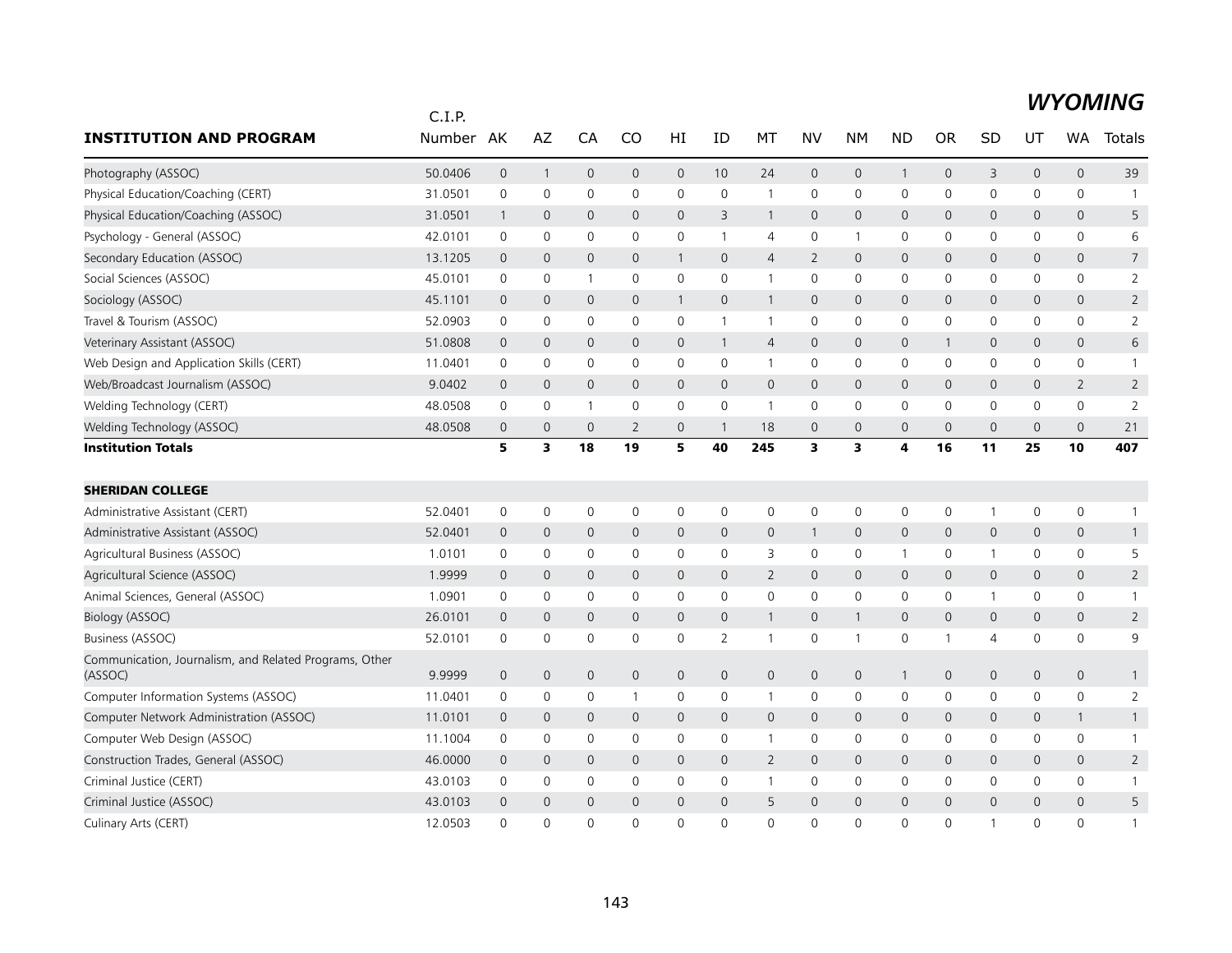|                                                | C.I.P.  |                         |                |                     |                |                     |                |                |                         |                         |                |              |                |                     |                     |                |
|------------------------------------------------|---------|-------------------------|----------------|---------------------|----------------|---------------------|----------------|----------------|-------------------------|-------------------------|----------------|--------------|----------------|---------------------|---------------------|----------------|
| <b>INSTITUTION AND PROGRAM</b>                 | Number  | AK                      | AZ             | CA                  | CO             | HI                  | ID             | МT             | NV                      | <b>NM</b>               | <b>ND</b>      | OR           | SD             | UT                  | <b>WA</b>           | Totals         |
| Culinary Arts (ASSOC)                          | 12.0503 | $\mathsf{O}\xspace$     | $\mathsf{O}$   | $\mathsf{O}\xspace$ | $\mathsf{O}$   | $\mathsf{O}\xspace$ | $\mathbf 0$    | 5              | $\mathbf 0$             | $\mathsf{O}\xspace$     | 0              | $\mathbf 0$  | 0              | $\mathsf{O}\xspace$ | $\mathbf 0$         | 5              |
| Dental Hygiene (ASSOC)                         | 51.0602 | $\mathsf 0$             | 0              | $\mathbf{1}$        | $\overline{2}$ | 0                   | $\mathbf{1}$   | 12             | $\mathbf 0$             | 0                       | 0              | 0            | 3              | $\mathbf 0$         | 0                   | 19             |
| Diesel Technology (CERT)                       | 47.0605 | $\mathbf 0$             | $\mathbf{0}$   | $\mathbf{0}$        | $\mathbf 0$    | $\mathbf 0$         | $\mathbf{0}$   | $\overline{2}$ | $\mathbf{0}$            | $\mathbf 0$             | $\overline{2}$ | $\mathbf 0$  | $\mathbf{0}$   | $\mathbf 0$         | $\mathbf{0}$        | 4              |
| Diesel Technology (ASSOC)                      | 47.0605 | 0                       | 0              | 0                   | 0              | 0                   | 0              | $\overline{4}$ | $\mathbf 0$             | $\mathbf 0$             | 0              | 0            | 2              | 0                   | 0                   | 6              |
| Early Childhood Education and Teaching (ASSOC) | 13.1210 | $\mathbf 0$             | $\mathbf 0$    | $\mathbf 0$         | $\mathbf 0$    | 0                   | $\mathbf 0$    | $\mathbf 0$    | $\mathbf 0$             | $\mathbf 0$             | 0              | 0            | $\mathbf{1}$   | $\mathbf 0$         | 0                   | $\mathbf{1}$   |
| Elementary Education (ASSOC)                   | 13.1202 | $\mathbf 0$             | $\mathbf 0$    | $\mathbf 0$         | $\mathbf{1}$   | $\mathbf 0$         | $\mathbf 0$    | 5              | $\mathbf 0$             | $\mathbf 0$             | 0              | 0            | $\overline{2}$ | $\mathbf{1}$        | $\mathbf 0$         | 9              |
| Engineering (ASSOC)                            | 14.0101 | $\mathbf 0$             | $\mathbf{0}$   | 0                   | $\mathbf{0}$   | $\mathsf{O}$        | $\mathbf{0}$   | 2              | $\mathbf{0}$            | $\mathbf 0$             | $\mathsf{O}$   | 0            | $\mathbf{0}$   | $\mathbf{0}$        | $\overline{0}$      | $\overline{2}$ |
| General Science (ASSOC)                        | 30.0101 | 0                       | $\mathbf 0$    | 0                   | 0              | 0                   | 0              | $\mathbf{1}$   | 0                       | 0                       | 0              | 0            | $\mathbf{1}$   | 0                   | 0                   | $\overline{2}$ |
| General Studies (ASSOC)                        | 24.0102 | $\overline{1}$          | 3              | 6                   | 6              | 5                   | $\mathbf{0}$   | 38             | $\mathbf{1}$            | $\mathbf 0$             | $\mathbf{1}$   |              | 18             | 2                   | 9                   | 91             |
| General Technology (ASSOC)                     | 48.9999 | 0                       | 0              | $\overline{1}$      | 0              | 0                   | 0              | 0              | $\mathbf 0$             | 0                       | 0              | $\mathbf 0$  | 2              | 0                   | $\mathbf 0$         | 3              |
| History (ASSOC)                                | 54.0101 | $\overline{0}$          | $\mathbf{0}$   | $\mathbf{0}$        | $\mathbf{0}$   | $\mathbf 0$         | $\mathbf{0}$   | $\overline{2}$ | $\mathbf{0}$            | $\mathbf{0}$            | $\mathsf{O}$   | $\mathbf{0}$ | $\mathbf{1}$   | $\mathbf{0}$        | $\mathbf{0}$        | 3              |
| Industrial Electronics (ASSOC)                 | 15.0399 | $\mathsf 0$             | $\mathbf 0$    | 0                   | $\mathbf 0$    | $\mathbf 0$         | $\mathbf{1}$   | $\mathbf{1}$   | 0                       | 0                       | $\mathbf{1}$   | $\mathbf 0$  | $\mathbf{1}$   | $\mathbf 0$         | 0                   | 4              |
| Machine Tool Technology (ASSOC)                | 48.0501 | $\mathbf 0$             | $\mathbf 0$    | $\mathbf 0$         | $\mathsf{O}$   | $\mathbf 0$         | $\mathbf 0$    | $\overline{4}$ | $\mathbf 0$             | $\mathsf{O}\xspace$     | 0              | $\mathbf{0}$ | 0              | $\mathbf 0$         | $\mathsf{O}$        | $\overline{4}$ |
| Massage Therapy (CERT)                         | 51.3501 | 0                       | $\mathbf 0$    | 0                   | $\mathbf{0}$   | 0                   | 0              | 2              | $\overline{1}$          | $\mathbf 0$             | 0              | 0            | 0              | 0                   | $\mathbf{1}$        | 4              |
| Massage Therapy (ASSOC)                        | 51.3501 | $\mathbf 0$             | $\mathbf 0$    | $\mathbf 0$         | $\mathbf 0$    | 0                   | $\mathbf 0$    | $\mathsf{O}$   | $\mathbf 0$             | 0                       | 0              | 0            | $\mathbf{1}$   | 0                   | 0                   | $\mathbf{1}$   |
| Medical Transcription (CERT)                   | 51.0708 | $\mathsf 0$             | $\mathbf 0$    | $\mathbf 0$         | $\mathbf 0$    | $\mathsf 0$         | $\mathbf 0$    | $\overline{2}$ | $\mathbf 0$             | $\mathbf 0$             | 0              | 0            | 3              | $\mathbf 0$         | 0                   | 5              |
| Nursing (ASSOC)                                | 51.1601 | $\overline{1}$          | $\mathbf 0$    | 1                   | 1              | $\mathbf 0$         | $\mathbf{0}$   | $\mathbf{0}$   | $\mathbf{0}$            | $\mathbf{1}$            | 0              | 0            | $\overline{2}$ | $\mathbf{0}$        | 1                   | $\overline{7}$ |
| Nursing (CERT)                                 | 51.1613 | 0                       | $\mathbf 0$    | 0                   | $\mathbf{0}$   | 0                   | $\mathbf{1}$   | $\mathbf{1}$   | $\mathbf 0$             | 0                       | 0              | 1            | $\mathbf{1}$   | 0                   | 0                   | 4              |
| Physical Education (ASSOC)                     | 31.0501 | $\mathbf 0$             | $\overline{0}$ | $\mathbf 0$         | $\mathsf{O}$   | $\mathbf{1}$        | $\mathbf 0$    | $\mathbf{1}$   | $\mathbf 0$             | 0                       | 0              | $\mathbf{0}$ | 0              | $\mathbf 0$         | $\mathbf 0$         | $\overline{2}$ |
| Pre-Professional (ASSOC)                       | 30.9999 | $\mathsf 0$             | 2              | $\overline{1}$      | $\mathbf 0$    | 0                   | $\mathbf 0$    | 2              | $\mathbf 0$             | $\mathbf{1}$            | 0              | 0            | 1              | 0                   | 0                   | $\overline{7}$ |
| Psychology, General (ASSOC)                    | 42.0101 | $\mathbf 0$             | $\mathbf 0$    | $\mathbf{1}$        | $\overline{0}$ | 0                   | $\mathbf 0$    | $\mathsf{O}$   | $\mathbf 0$             | $\mathbf 0$             | $\overline{2}$ |              | 0              | 0                   | 0                   | 4              |
| Secondary Education (ASSOC)                    | 13.1205 | $\mathsf 0$             | 0              | $\mathsf 0$         | 0              | $\mathsf 0$         | $\mathbf 0$    | 0              | $\mathbf 0$             | $\mathbf 0$             | 0              | 0            | $\mathbf{1}$   | 0                   | 0                   | $\mathbf{1}$   |
| Social Science (ASSOC)                         | 45.0101 | $\mathbf 0$             | $\mathbf 0$    | $\mathbf 0$         | 1              | $\mathbf 0$         | $\mathbf{0}$   | $\mathsf{O}$   | $\mathsf{O}$            | $\mathbf 0$             | 0              | $\mathbf{0}$ | $\overline{2}$ | $\mathbf{0}$        | 0                   | 3              |
| Surveying (ASSOC)                              | 15.1102 | 0                       | 0              | 0                   | 0              | $\mathsf{O}\xspace$ | $\mathbf 0$    | $\mathsf{O}$   | $\mathbf 0$             | $\mathsf 0$             | 0              | 0            | 0              | 0                   | $\mathbf{1}$        | $\mathbf{1}$   |
| Welding Technology (CERT)                      | 48.0508 | $\mathbf 0$             | $\mathbf{0}$   | $\mathbf{1}$        | $\mathbf 0$    | $\mathbf 0$         | $\Omega$       | 3              | $\mathbf{0}$            | $\mathbf{0}$            | $\mathbf{1}$   | 0            | $\mathbf{1}$   | $\mathbf{0}$        | $\mathbf{0}$        | 6              |
| Welding Technology (ASSOC)                     | 48.0508 | 0                       | 0              | 0                   | 0              | 0                   | 0              | $\overline{7}$ | 0                       | 0                       | 0              | 0            | 4              | 0                   | 0                   | 11             |
| <b>Institution Totals</b>                      |         | $\overline{\mathbf{2}}$ | 5              | 12                  | 12             | 6                   | 5              | 111            | $\overline{\mathbf{3}}$ | $\overline{\mathbf{4}}$ | 9              | 4            | 55             | 3                   | 13                  | 244            |
| <b>WESTERN WYOMING COMMUNITY COLLEGE</b>       |         |                         |                |                     |                |                     |                |                |                         |                         |                |              |                |                     |                     |                |
| Accounting (ASSOC)                             | 52.0301 | $\mathsf 0$             | $\mathbf 0$    | 0                   | 0              | $\mathsf 0$         | $\overline{2}$ | 0              | $\mathbf 0$             | 0                       | 0              | 0            | 0              | $\overline{2}$      | $\mathsf 0$         | 4              |
| Anthropology & Archaeology (ASSOC)             | 45.0201 | $\mathbf 0$             | $\mathbf{0}$   | $\mathbf{0}$        | $\mathbf{0}$   | $\overline{0}$      | $\mathbf{0}$   | $\mathbf{0}$   | $\mathbf{0}$            | $\mathbf{0}$            | $\mathbf 0$    | 0            | 0              | $\mathbf{1}$        | $\mathsf{O}\xspace$ | $\mathbf{1}$   |
| Art/Visual Art 2D (ASSOC)                      | 50.0101 | $\Omega$                | $\Omega$       | $\Omega$            | $\Omega$       | $\Omega$            | $\Omega$       | $\Omega$       | $\Omega$                | $\Omega$                | $\Omega$       | $\Omega$     | $\mathbf 0$    | $\mathbf{1}$        | $\Omega$            | $\mathbf{1}$   |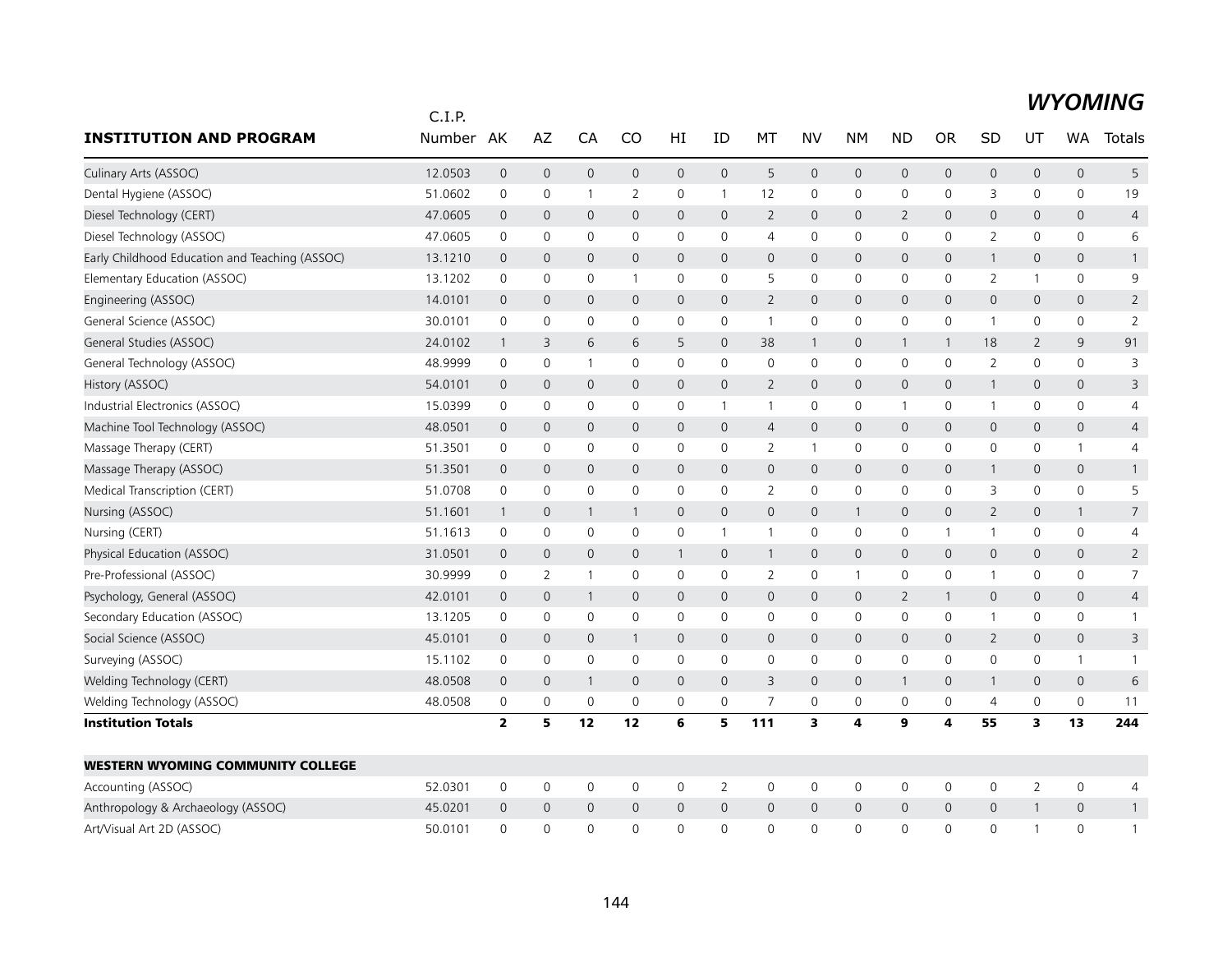|                                                                                           | C.I.P.  |                |                |                |                |              |                |                |              |              |                         |                         |                |                |                |                 |
|-------------------------------------------------------------------------------------------|---------|----------------|----------------|----------------|----------------|--------------|----------------|----------------|--------------|--------------|-------------------------|-------------------------|----------------|----------------|----------------|-----------------|
| <b>INSTITUTION AND PROGRAM</b>                                                            | Number  | AK             | AZ             | CA             | CO             | HI           | ID             | МT             | NV           | <b>NM</b>    | <b>ND</b>               | <b>OR</b>               | SD             | UT             | <b>WA</b>      | Totals          |
| Automotive Technology (ASSOC)                                                             | 47.0604 | $\mathbf 0$    | $\overline{0}$ | $\overline{0}$ | $\overline{2}$ | $\mathbf 0$  | $\mathbf{0}$   | $\overline{0}$ | $\mathbf{0}$ | $\mathbf{0}$ | $\mathbf{0}$            | 0                       | $\overline{0}$ | 0              | $\mathbf{0}$   | $2^{\circ}$     |
| Biology/Pre-Forestry/Pre-Rangeland Ecology/Watershed Mgt/<br>Pre-Wildlife Biology (ASSOC) | 26.0101 | 1              | 0              | $\overline{1}$ | 0              | 0            | 0              | 0              | 0            | $\mathsf{O}$ | $\mathbf 0$             | 1                       | 0              | 2              | 0              | 5               |
| <b>Business Administration (ASSOC)</b>                                                    | 52.0201 | 1              | $\mathbf 0$    | $\overline{0}$ | $\mathbf{0}$   | 0            | $\mathbf{1}$   | $\mathbf{0}$   | $\mathbf{0}$ | $\mathbf 0$  | $\mathbf{0}$            | $\mathbf{1}$            | 1              | 3              | $\mathbf{1}$   | 8               |
| Communication (ASSOC)                                                                     | 9.0101  | 0              | $\mathbf 0$    | $\mathbf 0$    | 0              | 0            | 1              | $\mathbf 0$    | 0            | $\mathbf 0$  | $\mathbf 0$             | $\mathbf 0$             | $\mathbf 0$    | 0              | 0              | $\mathbf{1}$    |
| Criminal Justice (ASSOC)                                                                  | 43.0103 | $\mathbf 0$    | $\overline{0}$ | $\mathbf{0}$   | $\mathbf{0}$   | $\mathsf{O}$ | 0              | $\mathbf{0}$   | $\mathbf{0}$ | $\mathbf{0}$ | $\mathbf 0$             | 0                       | $\mathbf{0}$   | $\mathbf{1}$   | $\mathbf{0}$   | $\mathbf{1}$    |
| Diesel & Heavy Equipment Mechanics (CERT)                                                 | 47.0605 | 0              | $\mathbf 0$    | $\mathbf 0$    | $\Omega$       | 0            | 0              | $\mathbf 0$    | $\mathbf 0$  | $\mathbf 0$  | 0                       | 0                       | 0              | 1              | $\Omega$       | $\mathbf{1}$    |
| Diesel & Heavy Equipment Mechanics (ASSOC)                                                | 47.0605 | $\mathbf 0$    | $\overline{0}$ | $\mathbf{0}$   | $\mathbf{0}$   | $\mathsf{O}$ | $\mathbf{1}$   | $\mathbf{0}$   | $\mathbf{0}$ | $\mathbf{0}$ | 1                       | $\mathbf{0}$            | $\mathbf{0}$   | $\mathbf{0}$   | $\mathbf{0}$   | $\overline{2}$  |
| Electricity/Electronics/Instrumentation (ASSOC)                                           | 47.0101 | 0              | 0              | $\mathbf 0$    | -1             | 0            | 0              | 0              | 0            | 0            | $\mathbf 0$             | 0                       | 0              | 0              | 0              | $\mathbf{1}$    |
| Elementary/Early Childhood Education (ASSOC)                                              | 13.1202 | 0              | $\mathbf 0$    | -1             | $\overline{0}$ | 0            | $\mathbf{1}$   | 0              | $\mathsf{O}$ | $\mathbf 0$  | $\mathbf 0$             | 0                       | $\mathbf{0}$   | 3              | $\mathbf{0}$   | 5               |
| Engineering (ASSOC)                                                                       | 14.0101 | 0              | 0              | 0              | -1             | 0            | 0              | $\mathbf 0$    | 0            | 0            | $\mathbf 0$             | 0                       | 0              | 0              | 0              |                 |
| English (ASSOC)                                                                           | 23.0101 | 0              | $\mathbf 0$    | $\mathbf 0$    | 0              | 0            | $\mathbf{1}$   | $\mathbf 0$    | 0            | $\mathbf 0$  | $\mathbf 0$             | 0                       | $\mathsf{O}$   | 0              | 0              | $\mathbf{1}$    |
| Environmental Science (ASSOC)                                                             | 3.0104  | 0              | $\mathbf 0$    | $\mathbf 0$    | 0              | 0            | 0              | $\mathbf 0$    | 0            | 0            | $\mathbf 0$             | 0                       | 0              | 1              | 0              | $\mathbf{1}$    |
| Exercise Science/Fitness Leadership (ASSOC)                                               | 31.0505 | $\overline{2}$ | $\overline{0}$ | $\mathbf{0}$   | $\mathbf{0}$   | $\mathsf{O}$ | 0              | $\overline{0}$ | $\mathbf{0}$ | $\mathbf{0}$ | $\mathbf 0$             | 0                       | $\mathbf{0}$   | 5              | $\mathbf{0}$   | $7\overline{ }$ |
| General Studies (ASSOC)                                                                   | 24.0102 | 0              | $\mathbf{1}$   | 2              | $\mathbf{1}$   | 0            | 2              | $\mathbf{1}$   | $\mathbf{1}$ | 0            | $\mathbf 0$             | 0                       | 0              | 18             | 0              | 26              |
| History (ASSOC)                                                                           | 54.0101 | $\mathbf 0$    | $\overline{0}$ | $\overline{0}$ | 0              | $\mathsf{O}$ | $\mathbf{1}$   | $\mathbf{0}$   | $\mathbf{0}$ | $\mathbf{0}$ | $\overline{0}$          | 0                       | $\mathbf{0}$   | $\mathbf{0}$   | $\mathbf{0}$   | $\mathbf{1}$    |
| Journalism (ASSOC)                                                                        | 9.0401  | 0              | $\mathbf 0$    | $\mathbf 0$    | 0              | 0            | 0              | $\mathbf 0$    | $\mathbf 0$  | $\mathbf 0$  | $\mathbf 0$             | 0                       | 0              | 1              | 0              |                 |
| Marketing/Marketing Management (ASSOC)                                                    | 52.1401 | $\mathbf{0}$   | $\mathbf 0$    | $\mathbf 0$    | $\mathbf 0$    | 0            | 0              | $\mathbf 0$    | $\mathbf{0}$ | $\mathbf{0}$ | $\mathbf{0}$            | $\mathbf 0$             | $\mathbf{0}$   | 1              | $\mathbf{0}$   | $\mathbf{1}$    |
| Musical Theatre/Technical Theatre/Theatre (ASSOC)                                         | 50.0501 | 0              | 0              | 0              | -1             | 0            | 6              | 0              | 0            | 0            | $\mathbf 0$             | 0                       | 0              | 38             | 0              | 45              |
| Nursing (ADN) (ASSOC)                                                                     | 51.1601 | 1              | $\mathbf{1}$   | $\mathbf 0$    | $\overline{2}$ | 0            | $\overline{2}$ | $\mathbf{1}$   | 0            | $\mathbf 0$  |                         | $\mathbf 0$             | $\mathbf 0$    | 6              | $\mathbf{1}$   | 15              |
| Oil & Gas Production & Compression Technology (CERT)                                      | 15.0903 | 0              | 0              | $\mathbf 0$    | $\overline{2}$ | 0            | 0              | 0              | $\mathbf 0$  | $\mathbf 0$  | $\mathbf 0$             | 0                       | 0              | 0              | 0              | $\overline{2}$  |
| Oil & Gas Production & Compression Technology (ASSOC)                                     | 15.0903 | $\mathbf{0}$   | $\mathbf 0$    | $\mathbf 0$    |                | 0            | 0              | $\mathbf{0}$   | $\mathbf{0}$ | $\mathbf{0}$ | $\mathbf 0$             | 0                       | $\mathsf{O}$   | 0              | $\mathbf{0}$   |                 |
| Pre-Dentistry (ASSOC)                                                                     | 51.0601 | 0              | 0              | $\mathbf 0$    | 0              | 0            | 0              | 0              | $\mathbf 0$  | $\mathsf{O}$ | 0                       | 0                       | 0              | 4              | 0              | 4               |
| Pre-Medicine/Pre-Pharmacy (ASSOC)                                                         | 51.1102 | $\mathbf 0$    | $\overline{0}$ | $\mathbf{0}$   | 0              | $\mathsf{O}$ | 0              | $\mathbf{0}$   | $\mathbf{0}$ | $\mathbf{0}$ | $\mathbf{0}$            | 0                       | $\mathbf{0}$   | 3              | $\mathbf{0}$   | 3               |
| Pre-Physical Therapy (ASSOC)                                                              | 51.1199 | 0              | $\mathbf 0$    | $\mathbf 0$    | 0              | 0            | 3              | 0              | $\mathbf 0$  | $\mathbf 0$  | $\mathbf 0$             | 0                       | $\mathbf 0$    | $\overline{2}$ | 0              | 5               |
| Pre-Radiology (ASSOC)                                                                     | 51.0907 | $\mathbf{0}$   | $\mathbf{0}$   | $\mathbf{0}$   | $\mathbf{0}$   | $\mathsf{O}$ | 0              | $\overline{0}$ | $\mathbf{0}$ | $\mathbf{0}$ | $\mathbf 0$             | 0                       | $\mathbf{0}$   | $\overline{2}$ | $\mathbf{0}$   | $\overline{2}$  |
| Pre-Veterinary Medicine (ASSOC)                                                           | 51.1104 | 0              | $\mathbf 0$    | $\mathbf 0$    | 0              | 0            | $\mathbf{1}$   | $\mathbf 0$    | 0            | 0            | 0                       | 0                       | 0              | 0              | 0              | -1              |
| Psychology/Human Services Specialist (ASSOC)                                              | 42.0101 | $\mathbf{0}$   | $\mathbf 0$    | -1             | $\mathbf 0$    | 0            | 2              | $\mathbf{1}$   | 0            | $\mathbf 0$  | $\mathbf{0}$            | 0                       | $\mathsf{O}$   | $\mathbf{1}$   | 0              | 5               |
| Secondary Education (ASSOC)                                                               | 13.1205 | 0              | 0              | $\mathbf 0$    | 0              | 0            | 0              | 0              | $\mathbf 0$  | 0            | 0                       | 0                       | 1              | 2              | 0              | 3               |
| Sociology/Social Worker (ASSOC)                                                           | 45.1101 | $\mathbf{0}$   | $\mathbf 0$    | $\mathbf{0}$   | $\mathbf{0}$   | 0            | 0              | $\overline{0}$ | $\mathbf{0}$ | $\mathbf 0$  | $\mathbf{0}$            | 0                       | $\mathsf{O}$   | 2              | 0              | $\overline{2}$  |
| Spanish/Foreign Languages (ASSOC)                                                         | 16.0101 | 0              | 0              | $\mathbf 0$    |                | 0            | 0              | 0              | 0            | 0            | $\mathbf 0$             | 0                       | 0              | 0              | 0              | 1               |
| Welding Technology (ASSOC)                                                                | 48.0508 | 0              | $\mathbf 0$    | $\overline{0}$ |                | $\mathbf 0$  | $\Omega$       | $\overline{0}$ | $\mathbf{0}$ | $\mathbf{0}$ | $\overline{0}$          | 0                       |                | 0              | $\overline{0}$ | $\overline{2}$  |
| <b>Institution Totals</b>                                                                 |         | 5              | $\overline{2}$ | 5              | 13             | $\mathbf{0}$ | 24             | 3              | 1            | $\mathbf{0}$ | $\overline{\mathbf{2}}$ | $\overline{\mathbf{2}}$ | 3              | 100            | $\overline{2}$ | 162             |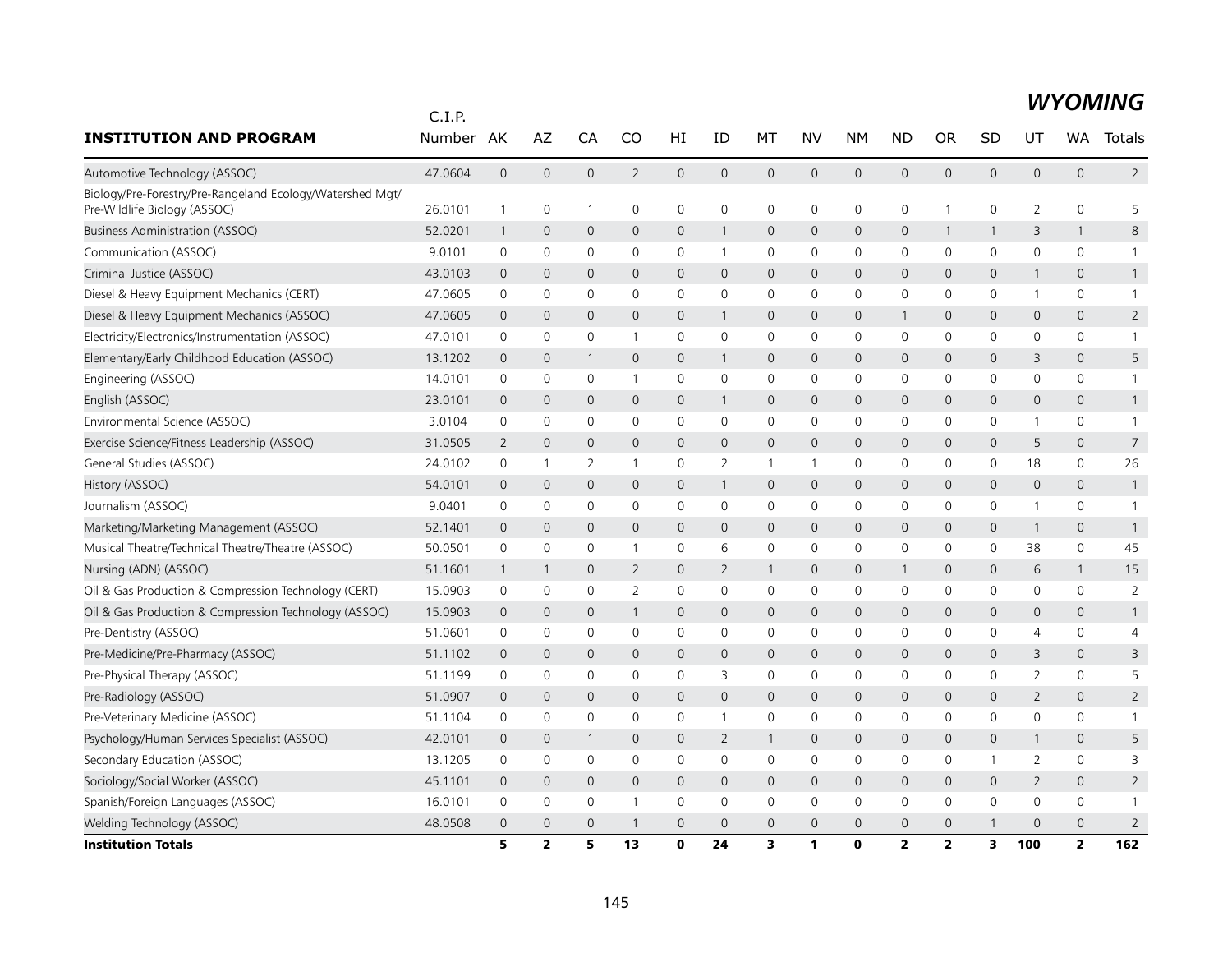|                                                  | C.I.P.    |                     |                     |                     |                |                     |                     |              |              |                     |                |                |                |                     |                     | <b>WYOMING</b> |
|--------------------------------------------------|-----------|---------------------|---------------------|---------------------|----------------|---------------------|---------------------|--------------|--------------|---------------------|----------------|----------------|----------------|---------------------|---------------------|----------------|
| <b>INSTITUTION AND PROGRAM</b>                   | Number AK |                     | AZ                  | CA                  | CO             | HI                  | ID                  | МT           | <b>NV</b>    | <b>NM</b>           | <b>ND</b>      | <b>OR</b>      | SD             | UT                  | WA                  | Totals         |
| <b>WYOMING TWO-YEAR PUBLIC TOTALS</b>            |           | 18                  | 27                  | 75                  | 399            | 13                  | 122                 | 426          | 24           | 11                  | 29             | 30             | 138            | 179                 | 36                  | 1527           |
| <b>WYOMING FOUR-YEAR PUBLIC INSTITUTIONS (1)</b> |           |                     |                     |                     |                |                     |                     |              |              |                     |                |                |                |                     |                     |                |
| UNIVERSITY OF WYOMING                            |           |                     |                     |                     |                |                     |                     |              |              |                     |                |                |                |                     |                     |                |
| Accounting (BS)                                  | 52.0301   | 0                   | 0                   | 0                   | $\overline{4}$ | 0                   | 0                   | 0            | 0            | 0                   | 0              | $\overline{1}$ | 2              | 0                   | 0                   | 7              |
| Agricultural Business (BS)                       | 1.0102    | 0                   | $\mathbf 0$         | $\mathbf 0$         | 3              | $\mathsf{O}$        | 0                   | $\mathbf 0$  | 0            | $\mathsf{O}$        | $\mathbf 0$    | $\mathbf 0$    | $\mathbf{1}$   | 0                   | 0                   | $\overline{4}$ |
| Agricultural Communication (BS)                  | 1.0802    | $\mathbf 0$         | $\mathsf{O}\xspace$ | $\mathsf{O}\xspace$ | $\mathbf{1}$   | $\mathsf{O}$        | 0                   | $\mathbf 0$  | $\mathbf 0$  | $\mathsf{O}$        | $\mathbf 0$    | $\overline{1}$ | $\mathsf{O}$   | 0                   | 0                   | $\overline{2}$ |
| Agricultural Education (BS)                      | 13.1301   | $\mathbf{0}$        | $\overline{0}$      | $\mathbf{0}$        | $\overline{2}$ | 0                   | $\mathbf{0}$        | $\mathsf{O}$ | $\mathsf{O}$ | $\overline{0}$      | $\mathbf{0}$   | $\mathbf{0}$   | $\overline{0}$ | $\mathbf{0}$        | $\mathsf{O}$        | $\overline{2}$ |
| Agroecology (BS)                                 | 1.1199    | 0                   | 0                   | 0                   | $\mathbf{1}$   | 0                   | 0                   | 0            | 0            | 0                   | 0              | $\mathbf 0$    | 0              | 0                   | 0                   | $\mathbf{1}$   |
| Animal & Veterinary Sciences (BS)                | 1.0901    | $\mathsf{O}$        | $\mathbf 0$         | $\mathbf{1}$        | 8              | $\mathsf{O}$        | 0                   | $\mathbf{1}$ | 0            | $\mathbf 0$         | $\mathbf 0$    | $\mathbf{0}$   | $\mathsf{O}$   | 0                   | 0                   | 10             |
| Anthropology (BA)                                | 45.0201   | $\mathbf 0$         | $\mathsf{O}\xspace$ | $\mathbf 0$         | $\mathbf{1}$   | 0                   | 0                   | 0            | $\mathbf 0$  | $\mathsf{O}$        | $\mathbf 0$    | $\mathbf 0$    | 2              | 0                   | 0                   | 3              |
| Architectural Engineering (BS)                   | 14.0401   | $\mathbf{1}$        | $\mathsf{O}\xspace$ | $\mathbf{0}$        | $\overline{7}$ | $\mathbf{O}$        | $\mathbf{0}$        | $\mathbf{0}$ | $\mathbf{0}$ | $\overline{2}$      | $\mathsf{O}$   | 1              | $\overline{0}$ | $\mathsf{O}$        | $\mathsf{O}$        | 11             |
| Art (BA)                                         | 50.0701   | $\mathbf{1}$        | 0                   | 0                   | 7              | 0                   | 0                   | 0            | 0            | 0                   | 0              | 0              | 3              | 0                   | 0                   | 11             |
| Astronomy (BS)                                   | 40.0299   | $\mathsf{O}$        | $\mathbf 0$         | $\mathbf 0$         | $\mathbf 0$    | $\mathsf{O}$        | 0                   | $\mathbf 0$  | 0            | $\mathsf{O}$        | $\mathbf 0$    | $\mathbf 0$    | $\mathsf{O}$   | 0                   | $\mathbf{1}$        | $\overline{1}$ |
| Biology (BS)                                     | 26.0101   | $\mathbf 0$         | $\mathsf{O}\xspace$ | $\mathbf 0$         | 2              | $\mathbf{1}$        | 0                   | $\mathbf 0$  | $\mathbf 0$  | $\mathsf{O}$        | $\mathbf 0$    | $\mathbf 0$    | $\mathsf{O}$   | 0                   | 0                   | 3              |
| Botany (BS)                                      | 26.0301   | $\mathsf{O}\xspace$ | $\mathsf{O}\xspace$ | $\mathsf{O}\xspace$ | $\mathbf 0$    | $\mathsf{O}\xspace$ | $\mathsf{O}\xspace$ | $\mathsf{O}$ | 0            | $\mathbf{1}$        | $\mathbf 0$    | $\mathbf 0$    | $\mathsf{O}$   | $\mathsf{O}\xspace$ | 0                   |                |
| Business - Undeclared (BS)                       | 52.0101   | 0                   | 0                   | 0                   | $\mathbf{1}$   | 0                   | 0                   | 0            | 0            | 0                   | 0              | $\mathbf 0$    | 0              | 0                   | 0                   | -1             |
| Business Administration (BS)                     | 52.0201   | $\mathsf{O}$        | $\mathbf 0$         | $\overline{2}$      | 11             | $\mathsf{O}$        | 0                   | $\mathbf 0$  | 0            | $\mathsf{O}$        | $\mathbf 0$    | $\mathbf 0$    | $\mathbf{1}$   | 0                   | 0                   | 14             |
| Chemical Engineering (BS)                        | 14.0701   | $\mathsf{O}$        | $\mathbf 0$         | $\mathbf 0$         | $\mathbf 0$    | $\mathsf{O}$        | 0                   | $\mathbf{1}$ | $\mathbf 0$  | $\mathsf{O}$        | $\overline{1}$ | $\mathbf 0$    | $\mathbf{1}$   | 1                   | 0                   | 4              |
| Chemistry, General (BS)                          | 40.0501   | $\mathbf 0$         | $\mathbf 0$         | $\mathbf 0$         | $\overline{2}$ | $\mathsf{O}$        | 0                   | 0            | 0            | $\mathsf{O}$        | $\mathbf 0$    | $\mathbf 0$    | $\mathsf{O}$   | $\mathbf 0$         | $\mathsf{O}\xspace$ | $\overline{2}$ |
| Civil Engineering, General (BS)                  | 14.0801   | $\mathbf{1}$        | 0                   | $\mathbf{1}$        | 12             | 0                   | 0                   | 0            | 0            | $\mathbf{1}$        | 0              | 0              | 0              | -1                  | 0                   | 16             |
| Communication (BA)                               | 9.0101    | $\mathsf{O}$        | $\mathbf 0$         | $\mathbf{1}$        | 6              | $\mathsf{O}$        | $\mathbf{0}$        | $\mathbf 0$  | $\mathbf{0}$ | $\mathsf{O}$        | $\mathbf 0$    | $\mathbf{0}$   | $\overline{2}$ | $\mathbf 0$         | $\overline{2}$      | 11             |
| Communication (BS)                               | 9.0101    | $\mathbf 0$         | $\mathbf 0$         | $\mathbf 0$         | $\overline{4}$ | $\mathbf 0$         | 0                   | $\mathbf 0$  | $\mathbf 0$  | $\mathbf 0$         | $\mathbf 0$    | $\mathbf 0$    | $\mathbf 0$    | $\mathbf 0$         | 0                   | $\overline{4}$ |
| Computer Engineering (BS)                        | 14.0901   | $\overline{0}$      | $\mathbf 0$         | $\mathbf 0$         | $\mathbf{1}$   | $\mathsf{O}$        | 0                   | 0            | 0            | $\mathsf{O}$        | $\mathbf 0$    | $\mathbf 0$    | $\mathbf{1}$   | 0                   | 0                   | $\overline{2}$ |
| Computer Science (BS)                            | 11.0701   | 0                   | 0                   | 0                   | 2              | 0                   | 0                   | 0            | $\mathbf 0$  | 0                   | 0              | $\mathbf 0$    | 0              | 0                   | 0                   | $\overline{2}$ |
| Criminal Justice (BA)                            | 43.0104   | $\mathbf{1}$        | $\mathbf 0$         | $\mathsf{O}\xspace$ | $\overline{7}$ | $\mathsf{O}$        | 0                   | $\mathbf{1}$ | $\mathbf{0}$ | $\mathsf{O}$        | $\mathbf{1}$   | $\mathbf{1}$   | $\mathbf{1}$   | $\mathbf{0}$        | 0                   | 12             |
| Economics (BS)                                   | 52.0601   | $\mathbf 0$         | $\mathbf 0$         | $\mathbf 0$         | $\mathbf{1}$   | $\mathsf{O}$        | $\mathbf{1}$        | 0            | $\mathbf 0$  | $\mathsf{O}\xspace$ | $\mathbf 0$    | $\mathbf 0$    | $\mathbf 0$    | 0                   | 0                   | $\sqrt{2}$     |
| Education - Undeclared (BA)                      | 13.0101   | $\mathbf 0$         | $\mathbf 0$         | $\mathbf 0$         | $\mathbf 0$    | $\mathsf{O}$        | 1                   | 0            | 0            | $\mathsf{O}$        | $\mathbf 0$    | $\mathbf 0$    | $\mathsf{O}$   | 0                   | 0                   | 1              |
| Electrical Engineering (BS)                      | 14.1001   | $\mathbf{1}$        | 0                   | 0                   | $\overline{4}$ | 0                   | 0                   | 0            | $\mathbf 0$  | 0                   | 0              | $\mathbf{1}$   | 0              | 0                   | 0                   | 6              |
| Elementary Education (BA)                        | 13.1202   | $\mathbf{1}$        | $\Omega$            | $\overline{3}$      | 21             | $\mathbf{1}$        | $\Omega$            | $\Omega$     | $\Omega$     | $\Omega$            | $\Omega$       | $\Omega$       | 3              | $\overline{0}$      | $\Omega$            | 29             |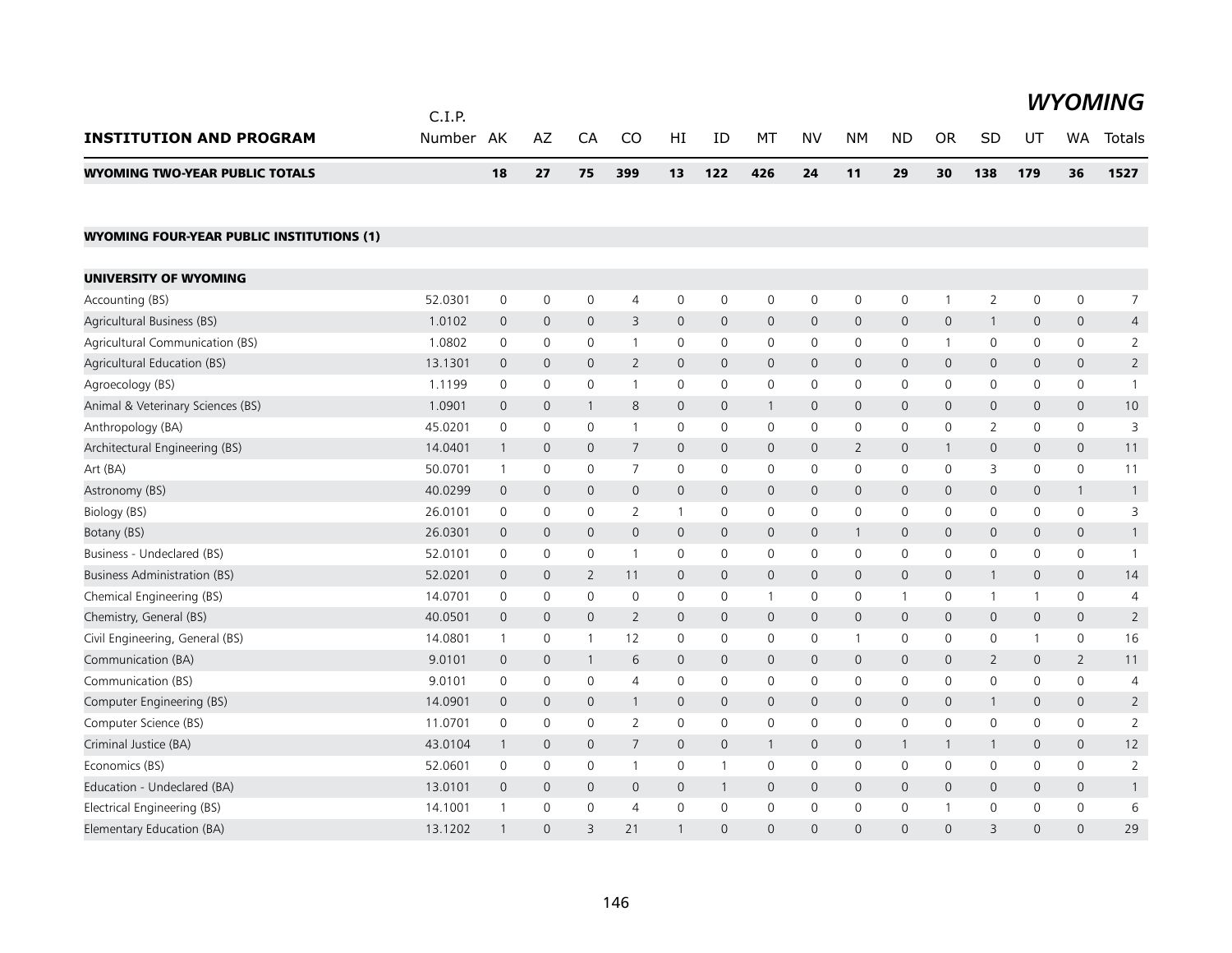|                                                 | C.I.P.  |                |              |                |                |                |              |                         |              |                     |              |                |                |              |                     |                |
|-------------------------------------------------|---------|----------------|--------------|----------------|----------------|----------------|--------------|-------------------------|--------------|---------------------|--------------|----------------|----------------|--------------|---------------------|----------------|
| <b>INSTITUTION AND PROGRAM</b>                  | Number  | AK             | AZ           | CA             | CO             | HI             | ID           | МT                      | <b>NV</b>    | <b>NM</b>           | <b>ND</b>    | <b>OR</b>      | SD             | UT           | <b>WA</b>           | Totals         |
| English (BA)                                    | 23.0101 | $\mathbf 0$    | $\mathbf 0$  | $\overline{2}$ | 3              | 0              | $\mathbf 0$  | $\mathbf 0$             | $\mathbf 0$  | 0                   | 0            | 0              | $\mathbf{1}$   | $\mathbf 0$  | $\mathbf 0$         | 6              |
| Family and Consumer Science (BS)                | 19.0101 | $\mathbf 0$    | $\mathbf{0}$ | $\mathbf{0}$   | 9              | $\mathbf{0}$   | $\mathbf{1}$ | $\mathbf 0$             | $\mathbf{0}$ | $\mathbf 0$         | $\mathbf{0}$ | $\mathbf{0}$   | $\mathbf{1}$   | $\mathbf{0}$ | $\mathbf{0}$        | 11             |
| Finance, General (BS)                           | 52.0801 | 0              | 0            | 0              | $\overline{4}$ | 0              | 0            | 0                       | 0            | 0                   | 0            | 0              | 3              | 0            | $\mathbf 0$         | $\overline{7}$ |
| Geography (BA)                                  | 45.0701 | $\overline{0}$ | $\mathbf 0$  | $\overline{0}$ | 3              | $\overline{0}$ | $\mathbf{0}$ | $\mathbf 0$             | $\mathbf 0$  | 0                   | $\mathsf{O}$ |                | 0              | 0            | $\mathsf{O}\xspace$ | $\overline{4}$ |
| Geography (BS)                                  | 45.0701 | 0              | $\mathbf 0$  | 0              | 2              | 0              | 0            | 0                       | $\mathbf 0$  | 0                   | 0            | $\mathbf 0$    | 0              | 0            | $\mathbf 0$         | 2              |
| Geology & Earth Sciences (BA)                   | 40.0601 | $\overline{0}$ | $\mathbf{0}$ | $\mathbf{0}$   | $\mathbf{0}$   | $\overline{0}$ | $\mathbf 0$  | $\mathbf{1}$            | $\mathbf{0}$ | $\mathbf 0$         | $\mathbf{0}$ | $\mathbf 0$    | 0              | $\mathbf{0}$ | $\mathbf{0}$        | $\mathbf{1}$   |
| Geology & Earth Sciences (BS)                   | 40.0601 | 0              | 0            | 0              | 6              | 0              | 0            | $\mathbf 0$             | $\mathbf 0$  | 0                   | 0            | 0              | 0              | 0            | 0                   | 6              |
| Health Sciences (BS)                            | 51.0000 | $\mathbf 0$    | $\mathbf{0}$ | $\overline{0}$ | $\mathbf{0}$   | $\mathsf{O}$   | $\mathbf{0}$ | $\mathbf 0$             | $\mathbf{0}$ | $\mathbf 0$         | $\mathbf{0}$ | $\mathbf{0}$   | $\mathbf{1}$   | $\mathbf 0$  | 0                   | $\mathbf{1}$   |
| History, General (BA)                           | 54.0101 | $\mathbf{1}$   | $\mathbf{1}$ | 0              | $\overline{2}$ | 0              | 0            | 0                       | 0            | 0                   | 0            | 0              | 0              | 0            | $\mathbf{1}$        | 5              |
| History, General (BS)                           | 54.0101 | $\mathbf 0$    | $\mathbf 0$  | $\mathbf{1}$   | $\mathbf{0}$   | 0              | $\mathbf{0}$ | $\mathbf 0$             | $\mathbf{0}$ | 0                   | $\mathbf{0}$ | $\mathbf{0}$   | 0              | $\mathbf 0$  | 0                   | $\mathbf{1}$   |
| Humanities/Fine Arts (BA)                       | 24.0103 | $\mathbf 0$    | $\mathbf 0$  | 0              | $\mathbf{1}$   | 0              | 0            | 0                       | $\mathbf 0$  | $\mathbf 0$         | 0            | 0              | 0              | 0            | 0                   | $\mathbf{1}$   |
| International Studies (BA)                      | 45.0901 | $\mathbf{1}$   | $\mathbf 0$  | $\mathbf{1}$   | 5              | 0              | $\mathbf 0$  | $\overline{1}$          | $\mathbf 0$  | $\mathsf{O}\xspace$ | $\mathsf{O}$ | $\mathbf{0}$   | 0              | $\mathbf{0}$ | $\mathsf{O}$        | 8              |
| Journalism (BA)                                 | 9.0401  | 0              | 0            | 0              | $\overline{4}$ | 0              | 0            | 0                       | $\mathbf 0$  | 0                   | 0            | 0              | $\mathbf{1}$   | 0            | 0                   | 5              |
| Kinesiology and Health Promotions (BS)          | 31.0505 | $\overline{0}$ | $\mathbf 0$  | $\mathbf{1}$   | 16             | 0              | $\mathbf 0$  | $\mathbf 0$             | $\mathbf 0$  | $\mathbf{1}$        | $\mathsf{O}$ | 0              | 4              | $\mathbf 0$  | $\mathbf{1}$        | 23             |
| Management (BS)                                 | 52.1301 | $\mathbf 0$    | $\mathbf 0$  | 0              | 5              | 0              | $\mathbf 0$  | $\mathbf 0$             | $\mathbf 0$  | 0                   | $\mathbf 0$  | 0              | 3              | $\mathbf 0$  | $\mathbf 0$         | 8              |
| Marketing (BS)                                  | 52.1401 | $\mathbf 0$    | $\mathbf 0$  | $\mathbf{0}$   | 3              | 0              | $\mathbf{0}$ | $\mathbf{1}$            | $\mathbf 0$  | $\mathbf 0$         | $\mathbf{0}$ | $\mathbf 0$    | 0              | $\mathbf 0$  | 0                   | $\overline{4}$ |
| Mathematics, General (BS)                       | 27.0101 | $\mathbf 0$    | $\mathbf 0$  | 0              | $\overline{2}$ | 0              | $\mathbf 0$  | 0                       | $\mathbf 0$  | $\mathbf 0$         | 0            | 0              | 0              | $\mathbf 0$  | $\mathbf 0$         | $\overline{2}$ |
| Mechanical Engineering (BS)                     | 14.1901 | $\overline{1}$ | $\mathbf 0$  | $\mathbf{0}$   | 9              | 0              | $\mathbf{0}$ | $\mathbf{1}$            | $\mathbf{0}$ | $\mathbf{1}$        | $\mathbf{0}$ | $\mathbf{0}$   | $\mathbf{2}$   | $\mathbf 0$  | $\mathbf{1}$        | 15             |
| Microbiology, General (BS)                      | 26.0502 | $\mathbf{1}$   | $\mathbf 0$  | 0              | $\mathbf{1}$   | 0              | 0            | $\mathbf 0$             | $\mathbf 0$  | 0                   | $\mathbf 0$  | $\Omega$       | $\mathbf{1}$   | 0            | $\mathbf{1}$        | 4              |
| Molecular Biology (BS)                          | 26.0204 | $\overline{0}$ | $\mathbf 0$  | 0              | $\overline{2}$ | 0              | $\mathbf{0}$ | $\mathbf 0$             | $\mathbf 0$  | $\mathbf 0$         | $\mathsf{O}$ | -1             | 0              | $\mathbf{0}$ | $\mathbf{0}$        | 3              |
| Music Education (BA)                            | 13.1312 | 0              | 0            | -1             | 0              | 0              | 0            | $\mathbf{1}$            | 0            | 0                   | 0            | 0              | 1              | 0            | $\mathbf 0$         | 3              |
| Music Performance, General (BA)                 | 50.0903 | $\overline{0}$ | $\mathbf 0$  | 0              | $\overline{2}$ | 0              | $\mathbf 0$  | $\mathbf 0$             | $\mathbf 0$  | $\mathbf 0$         | $\mathsf{O}$ | $\mathbf 0$    | $\overline{2}$ | $\mathbf 0$  | $\mathbf 0$         | $\overline{4}$ |
| Nursing (BS)                                    | 51.1601 | $\mathbf{1}$   | $\mathbf 0$  | $\overline{2}$ | 14             | 0              | $\mathbf{1}$ | 0                       | $\mathbf 0$  | $\mathbf 0$         | 0            | 0              | $\overline{2}$ | $\mathbf 0$  | $\mathbf 0$         | 20             |
| Petroleum Engineering (BS)                      | 14.2501 | $\mathbf{1}$   | $\mathbf 0$  | $\mathbf{0}$   | 2              | $\mathsf{O}$   | $\mathbf{0}$ | $\mathbf{1}$            | $\mathbf{0}$ | $\mathbf 0$         | 1            | $\mathbf{0}$   | 0              | $\mathbf{0}$ | $\overline{0}$      | 5              |
| Physical Education Teaching (BS)                | 13.1314 | $\mathbf{1}$   | 0            | 3              | $\overline{4}$ | 0              | 0            | $\mathbf{1}$            | 0            | 0                   | 0            | 0              | $\mathbf{1}$   | 0            | $\mathbf 0$         | 10             |
| Political Science (BA)                          | 45.1001 | $\overline{0}$ | $\mathbf 0$  | $\overline{0}$ | $\overline{2}$ | $\mathbf 0$    | $\mathbf{0}$ | $\mathbf{0}$            | $\mathbf 0$  | $\mathbf{0}$        | $\mathsf{O}$ | $\overline{0}$ | $\mathbf{1}$   | $\mathbf{0}$ | $\overline{0}$      | 3              |
| Political Science (BS)                          | 45.1001 | 0              | $\mathbf 0$  | $\Omega$       | 3              | 0              | 0            | 0                       | $\mathbf 0$  | 0                   | 0            | 0              | $\mathbf{1}$   | 0            | $\mathbf 0$         | 4              |
| Pre-Pharmacy (BS)                               | 51.2001 | $\overline{0}$ | $\mathbf{0}$ | $\mathbf{0}$   | $\overline{7}$ | 0              | $\mathbf 0$  | $\mathbf{1}$            | 0            | $\mathbf 0$         | $\mathbf{0}$ | $\mathbf{0}$   | $\mathbf{1}$   | $\mathbf 0$  | $\mathbf 0$         | 9              |
| Psychology, General (BA)                        | 42.0101 | $\mathbf{1}$   | 0            | 0              | 4              | 0              | 0            | $\mathbf 0$             | -1           | 0                   | 0            | 0              | $\overline{2}$ | 0            | 0                   | 8              |
| Rangeland Ecology and Watershed Management (BS) | 1.1106  | $\overline{0}$ | $\mathbf 0$  | 0              | 5              | 0              | $\mathbf 0$  | $\overline{\mathbf{1}}$ | $\mathbf 0$  | 0                   | $\mathsf{O}$ | 0              | $\mathbf{1}$   | 0            | $\mathbf 0$         | $\overline{7}$ |
| Secondary Education (BA)                        | 13.1205 | $\mathbf 0$    | $\mathbf 0$  | $\overline{2}$ | 21             | 0              | $\mathbf 0$  | $\mathbf 0$             | $\mathbf{1}$ | 0                   | $\mathbf 0$  | 0              | 1              | 1            | $\mathbf 0$         | 26             |
| Social Science (BA)                             | 45.0101 | $\Omega$       | $\Omega$     | $\Omega$       | $\Omega$       | $\Omega$       | $\Omega$     | $\mathbf{1}$            | $\Omega$     | $\Omega$            | $\Omega$     | $\Omega$       | $\Omega$       | $\Omega$     | $\Omega$            | $\mathbf{1}$   |